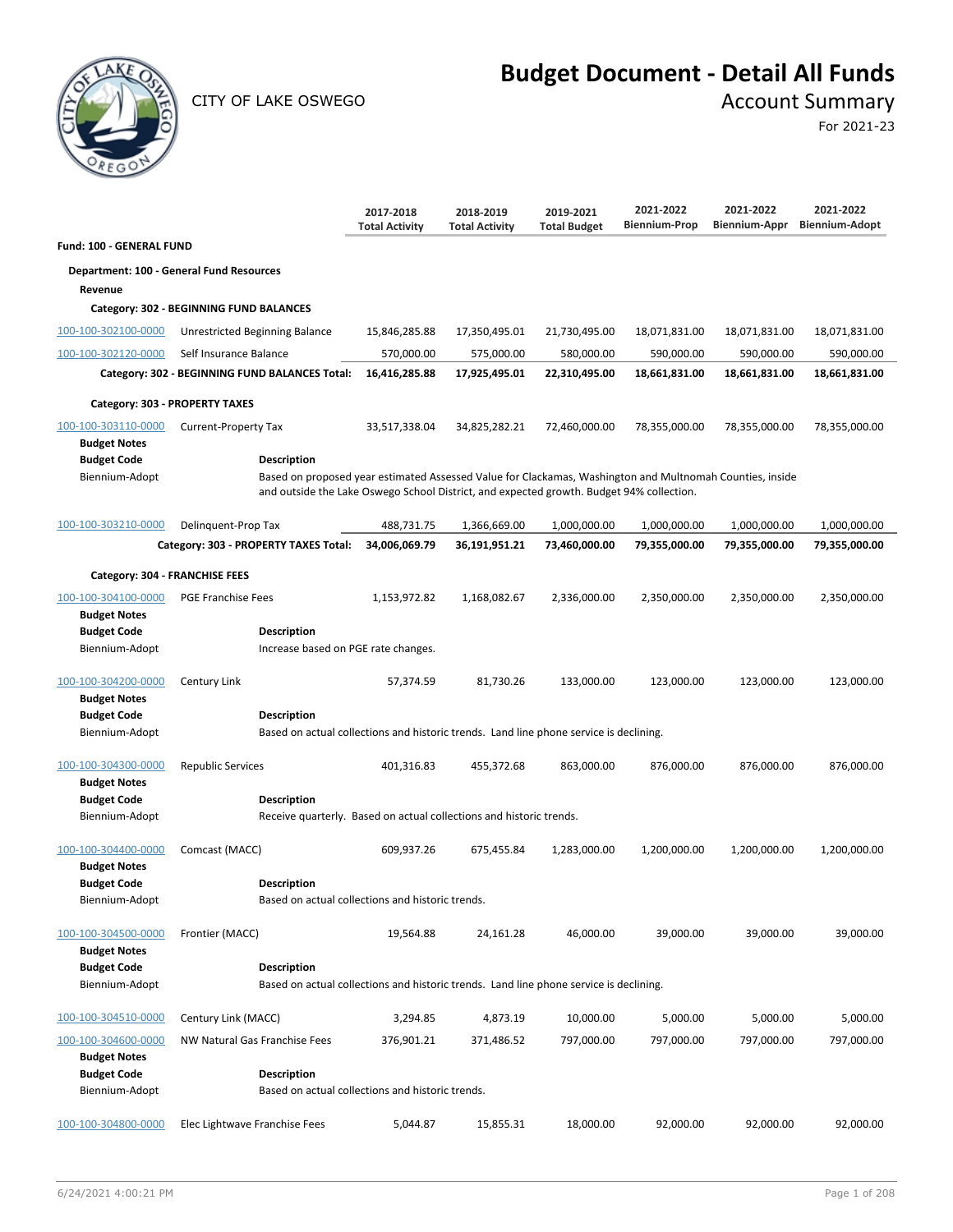|                     |                                                                                                               | 2017-2018<br><b>Total Activity</b> | 2018-2019<br><b>Total Activity</b> | 2019-2021<br><b>Total Budget</b> | 2021-2022<br><b>Biennium-Prop</b> | 2021-2022<br>Biennium-Appr | 2021-2022<br><b>Biennium-Adopt</b> |
|---------------------|---------------------------------------------------------------------------------------------------------------|------------------------------------|------------------------------------|----------------------------------|-----------------------------------|----------------------------|------------------------------------|
| <b>Budget Notes</b> |                                                                                                               |                                    |                                    |                                  |                                   |                            |                                    |
| <b>Budget Code</b>  | <b>Description</b>                                                                                            |                                    |                                    |                                  |                                   |                            |                                    |
| Biennium-Adopt      | Based on actual collections and historic trends.                                                              |                                    |                                    |                                  |                                   |                            |                                    |
| Biennium-Adopt      | Customer base in small and medium-sized businesses.                                                           |                                    |                                    |                                  |                                   |                            |                                    |
| 100-100-304910-0000 | NewPath Franchise Fee                                                                                         | 10,000.00                          | 12,309.52                          | 20,000.00                        | 20,000.00                         | 20,000.00                  | 20,000.00                          |
| <b>Budget Notes</b> |                                                                                                               |                                    |                                    |                                  |                                   |                            |                                    |
| <b>Budget Code</b>  | <b>Description</b>                                                                                            |                                    |                                    |                                  |                                   |                            |                                    |
| Biennium-Adopt      | Minimum quarterly is \$2,500. Based on actual collections and historic trends.                                |                                    |                                    |                                  |                                   |                            |                                    |
| 100-100-304990-0000 | Miscellaneous Franchise Fees                                                                                  | 0.00                               | 2,132.88                           | 0.00                             | 24,000.00                         | 24,000.00                  | 24,000.00                          |
|                     | Category: 304 - FRANCHISE FEES Total:                                                                         | 2,637,407.31                       | 2,811,460.15                       | 5,506,000.00                     | 5,526,000.00                      | 5,526,000.00               | 5,526,000.00                       |
|                     | Category: 305 - INTERGOVERNMENTAL                                                                             |                                    |                                    |                                  |                                   |                            |                                    |
| 100-100-305110-0000 | <b>State Cigarette Taxes</b>                                                                                  | 46,236.97                          | 43,505.70                          | 92,000.00                        | 89,000.00                         | 89,000.00                  | 89,000.00                          |
| 100-100-305120-0000 | <b>State Liquor Taxes</b>                                                                                     | 597,361.64                         | 631,821.76                         | 1,270,000.00                     | 1,262,000.00                      | 1,262,000.00               | 1,262,000.00                       |
| <b>Budget Notes</b> |                                                                                                               |                                    |                                    |                                  |                                   |                            |                                    |
| <b>Budget Code</b>  | <b>Description</b>                                                                                            |                                    |                                    |                                  |                                   |                            |                                    |
| Biennium-Adopt      | 20% portion of Liquor tax, not a 'State-shared" revenue, both liquor taxes follow a similar pattern of growth |                                    |                                    |                                  |                                   |                            |                                    |
| 100-100-305125-0000 | <b>State Marijuana Taxes</b>                                                                                  | 111,342.57                         | 0.00                               | 0.00                             | 0.00                              | 0.00                       | 0.00                               |
| 100-100-305128-0000 | Heavy Equipment Rental Tax (HER                                                                               | 0.00                               | 0.00                               | 0.00                             | 0.00                              | 0.00                       | 0.00                               |
| 100-100-305430-0000 | <b>State Revenue Sharing</b>                                                                                  | 506,587.32                         | 549,887.10                         | 1,092,000.00                     | 1,100,000.00                      | 1,100,000.00               | 1,100,000.00                       |
| <b>Budget Notes</b> |                                                                                                               |                                    |                                    |                                  |                                   |                            |                                    |
| <b>Budget Code</b>  | <b>Description</b>                                                                                            |                                    |                                    |                                  |                                   |                            |                                    |
| Biennium-Adopt      | 14% portion of Liquor tax, considered to be "state-shared" revenue because it is based on relative population |                                    |                                    |                                  |                                   |                            |                                    |
|                     | Category: 305 - INTERGOVERNMENTAL Total:                                                                      | 1,261,528.50                       | 1,225,214.56                       | 2,454,000.00                     | 2,451,000.00                      | 2,451,000.00               | 2,451,000.00                       |
|                     |                                                                                                               |                                    |                                    |                                  |                                   |                            |                                    |
|                     | Category: 306 - LICENSES AND FEES                                                                             |                                    |                                    |                                  |                                   |                            |                                    |
| 100-100-306204-0000 | <b>Communication Tower Lease</b>                                                                              | 53,425.43                          | 55,028.22                          | 109,000.00                       | 117,000.00                        | 117,000.00                 | 117,000.00                         |
| 100-100-306281-0000 | LakeShore Inn (Westover)                                                                                      | 52,576.13                          | 54,471.78                          | 109,000.00                       | 89,000.00                         | 89,000.00                  | 89,000.00                          |
| <b>Budget Notes</b> |                                                                                                               |                                    |                                    |                                  |                                   |                            |                                    |
| <b>Budget Code</b>  | <b>Description</b>                                                                                            |                                    |                                    |                                  |                                   |                            |                                    |
| Biennium-Adopt      | Based on actual collections and historic trends.                                                              |                                    |                                    |                                  |                                   |                            |                                    |

| 100-100-306282-0000<br><b>Budget Notes</b><br><b>Budget Code</b><br>Biennium-Adopt | Res Inn-Marriott (InnsKeeper)<br><b>Description</b><br>Based on actual collections and historic trends. | 171,236.73 | 160,028.22 | 371,000.00 | 284,000.00 | 284,000.00 | 284,000.00 |
|------------------------------------------------------------------------------------|---------------------------------------------------------------------------------------------------------|------------|------------|------------|------------|------------|------------|
| 100-100-306283-0000<br><b>Budget Notes</b><br><b>Budget Code</b><br>Biennium-Adopt | Crowne Plaza (Holiday Inn)<br><b>Description</b><br>Based on actual collections and historic trends.    | 222,492.01 | 220,160.52 | 469,000.00 | 350,000.00 | 350,000.00 | 350,000.00 |
| 100-100-306284-0000<br><b>Budget Notes</b><br><b>Budget Code</b>                   | Hilton Garden (Hilton)<br><b>Description</b>                                                            | 303,226.91 | 322,068.35 | 665,000.00 | 500,000.00 | 500,000.00 | 500,000.00 |
| Biennium-Adopt                                                                     | Based on actual collections and historic trends.                                                        |            |            |            |            |            |            |
| 100-100-306285-0000<br><b>Budget Notes</b><br><b>Budget Code</b>                   | Fairfield Inn (Alameda Prop)<br><b>Description</b>                                                      | 179,562.86 | 179,317.99 | 390,000.00 | 289,000.00 | 289,000.00 | 289,000.00 |

Biennium-Adopt Based on actual collections and historic trends.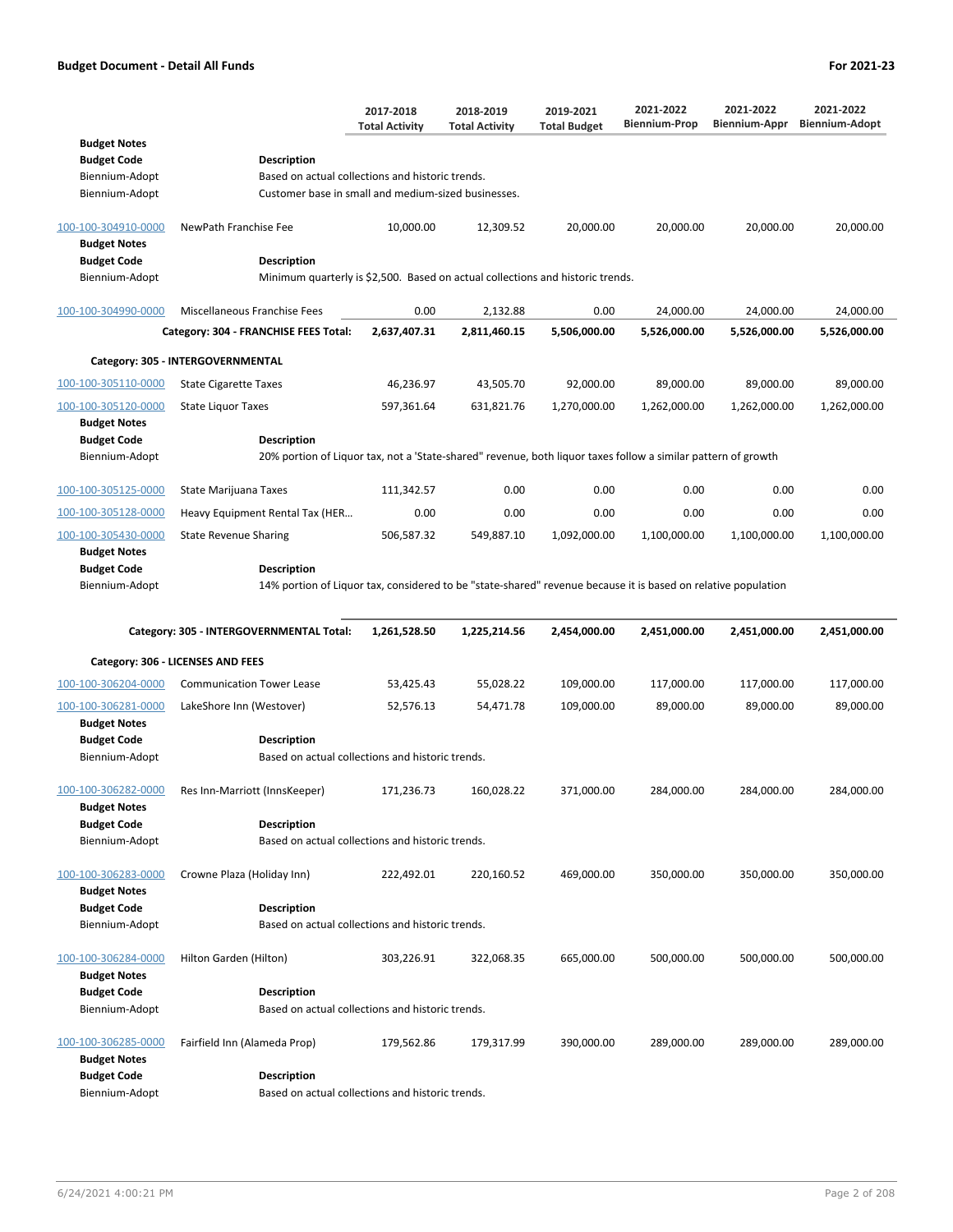|                     |                                                        | 2017-2018<br><b>Total Activity</b> | 2018-2019<br><b>Total Activity</b> | 2019-2021<br><b>Total Budget</b> | 2021-2022<br><b>Biennium-Prop</b> | 2021-2022<br>Biennium-Appr | 2021-2022<br><b>Biennium-Adopt</b> |
|---------------------|--------------------------------------------------------|------------------------------------|------------------------------------|----------------------------------|-----------------------------------|----------------------------|------------------------------------|
| 100-100-306286-0000 | Other Hotel/Motel Tax                                  | 70,413.29                          | 80,034.94                          | 160,000.00                       | 146,000.00                        | 146,000.00                 | 146,000.00                         |
|                     | Category: 306 - LICENSES AND FEES Total:               | 1,052,933.36                       | 1,071,110.02                       | 2,273,000.00                     | 1,775,000.00                      | 1,775,000.00               | 1,775,000.00                       |
|                     | Category: 308 - SALES AND SERVICES                     |                                    |                                    |                                  |                                   |                            |                                    |
| 100-100-308590-0000 | <b>Merchandise Sales</b>                               | 0.00                               | 0.00                               | 1,000.00                         | 0.00                              | 0.00                       | 0.00                               |
| 100-100-308930-0000 | <b>Vending Machine Sales</b>                           | 487.71                             | 0.00                               | 1,000.00                         | 0.00                              | 0.00                       | 0.00                               |
|                     | Category: 308 - SALES AND SERVICES Total:              | 487.71                             | 0.00                               | 2,000.00                         | 0.00                              | 0.00                       | 0.00                               |
|                     | Category: 310 - MISCELLANEOUS REVENUES                 |                                    |                                    |                                  |                                   |                            |                                    |
| 100-100-310200-0000 | Investment Income                                      | 250,549.29                         | 875,029.40                         | 600,000.00                       | 260,000.00                        | 260,000.00                 | 260,000.00                         |
| 100-100-310310-0000 | Insurance Reimbursements                               | 0.00                               | 134,144.69                         | 0.00                             | 0.00                              | 0.00                       | 0.00                               |
| 100-100-310315-0000 | Medical Insurance Reimbursement                        | 686,942.00                         | 715,743.63                         | 0.00                             | 0.00                              | 0.00                       | 0.00                               |
| 100-100-310910-0000 | Sundry Income                                          | 42,291.17                          | 37,772.02                          | 90,000.00                        | 90,000.00                         | 90,000.00                  | 90,000.00                          |
|                     | Category: 310 - MISCELLANEOUS REVENUES Total:          | 979,782.46                         | 1,762,689.74                       | 690,000.00                       | 350,000.00                        | 350,000.00                 | 350,000.00                         |
|                     | Category: 311 - GENERAL REVENUE                        |                                    |                                    |                                  |                                   |                            |                                    |
| 100-100-311150-0000 | Contra General Revenue                                 | $-34,249,000.00$                   | -35,895,000.00                     | -75,344,000.00                   | -78,433,000.00                    | -79,821,000.00             | -79,821,000.00                     |
| <b>Budget Notes</b> |                                                        |                                    |                                    |                                  |                                   |                            |                                    |
| <b>Budget Code</b>  | <b>Description</b>                                     |                                    |                                    |                                  |                                   |                            |                                    |
| Biennium-Adopt      | Updated $1/20/21$ sc                                   |                                    |                                    |                                  |                                   |                            |                                    |
|                     | Category: 311 - GENERAL REVENUE Total: -34,249,000.00  |                                    | -35,895,000.00                     | -75,344,000.00                   | -78,433,000.00                    | -79,821,000.00             | -79,821,000.00                     |
|                     | Category: 312 - CHARGES FOR SERVICES                   |                                    |                                    |                                  |                                   |                            |                                    |
| 100-100-312100-0000 | Charges for Services - General Ad                      | 200,000.00                         | 200,000.00                         | 0.00                             | 0.00                              | 0.00                       | 0.00                               |
|                     | Category: 312 - CHARGES FOR SERVICES Total:            | 200,000.00                         | 200,000.00                         | 0.00                             | 0.00                              | 0.00                       | 0.00                               |
|                     | Category: 344 - PROCEEDS SALE OF CAPITAL ASSETS        |                                    |                                    |                                  |                                   |                            |                                    |
| 100-100-344100-0000 | Proceeds from Sale of Capital                          | 0.00                               | 0.00                               | 0.00                             | 0.00                              | 0.00                       | 0.00                               |
|                     | Category: 344 - PROCEEDS SALE OF CAPITAL ASSETS Total: | 0.00                               | 0.00                               | 0.00                             | 0.00                              | 0.00                       | 0.00                               |
|                     | <b>Revenue Total:</b>                                  | 22,305,495.01                      | 25,292,920.69                      | 31,351,495.00                    | 29,685,831.00                     | 28,297,831.00              | 28,297,831.00                      |
|                     | Department: 100 - General Fund Resources Total:        | 22,305,495.01                      | 25,292,920.69                      | 31,351,495.00                    | 29,685,831.00                     | 28,297,831.00              | 28,297,831.00                      |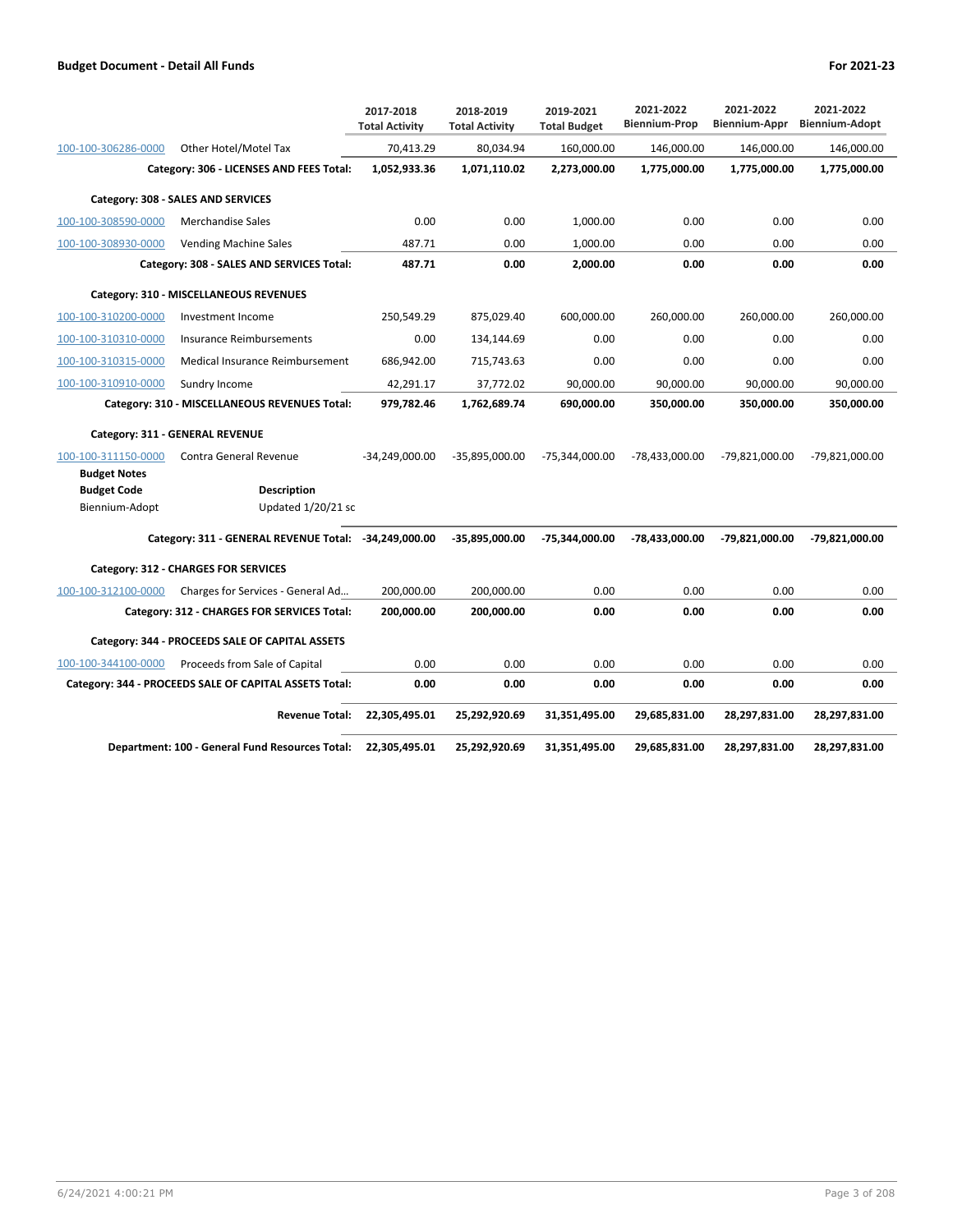|                                |                                                | 2017-2018<br><b>Total Activity</b> | 2018-2019<br><b>Total Activity</b> | 2019-2021<br><b>Total Budget</b> | 2021-2022<br><b>Biennium-Prop</b> | 2021-2022<br><b>Biennium-Appr</b> | 2021-2022<br>Biennium-Adopt |
|--------------------------------|------------------------------------------------|------------------------------------|------------------------------------|----------------------------------|-----------------------------------|-----------------------------------|-----------------------------|
| Department: 101 - City Council |                                                |                                    |                                    |                                  |                                   |                                   |                             |
| Revenue                        |                                                |                                    |                                    |                                  |                                   |                                   |                             |
|                                | Category: 302 - BEGINNING FUND BALANCES        |                                    |                                    |                                  |                                   |                                   |                             |
| 100-101-302100-0000            | Unrestricted Beginning Balance                 | 34,297.47                          | 51,553.10                          | 22,553.00                        | 31,460.00                         | 31,460.00                         | 31,460.00                   |
|                                | Category: 302 - BEGINNING FUND BALANCES Total: | 34,297.47                          | 51,553.10                          | 22,553.00                        | 31,460.00                         | 31,460.00                         | 31,460.00                   |
|                                | Category: 310 - MISCELLANEOUS REVENUES         |                                    |                                    |                                  |                                   |                                   |                             |
| 100-101-310910-0000            | Sundry Income                                  | 332.60                             | 16.25                              | 0.00                             | 0.00                              | 0.00                              | 0.00                        |
|                                | Category: 310 - MISCELLANEOUS REVENUES Total:  | 332.60                             | 16.25                              | 0.00                             | 0.00                              | 0.00                              | 0.00                        |
|                                | Category: 311 - GENERAL REVENUE                |                                    |                                    |                                  |                                   |                                   |                             |
| 100-101-311000-0000            | <b>General Revenue</b>                         | 133,000.00                         | 138,000.00                         | 261,000.00                       | 329.000.00                        | 399.000.00                        | 399,000.00                  |
| <b>Budget Notes</b>            |                                                |                                    |                                    |                                  |                                   |                                   |                             |
| <b>Budget Code</b>             | <b>Description</b>                             |                                    |                                    |                                  |                                   |                                   |                             |
| Biennium-Adopt                 | Updated 1/20/21 sc                             |                                    |                                    |                                  |                                   |                                   |                             |
|                                | Category: 311 - GENERAL REVENUE Total:         | 133.000.00                         | 138.000.00                         | 261.000.00                       | 329.000.00                        | 399.000.00                        | 399.000.00                  |
|                                | <b>Revenue Total:</b>                          | 167,630.07                         | 189.569.35                         | 283.553.00                       | 360.460.00                        | 430.460.00                        | 430.460.00                  |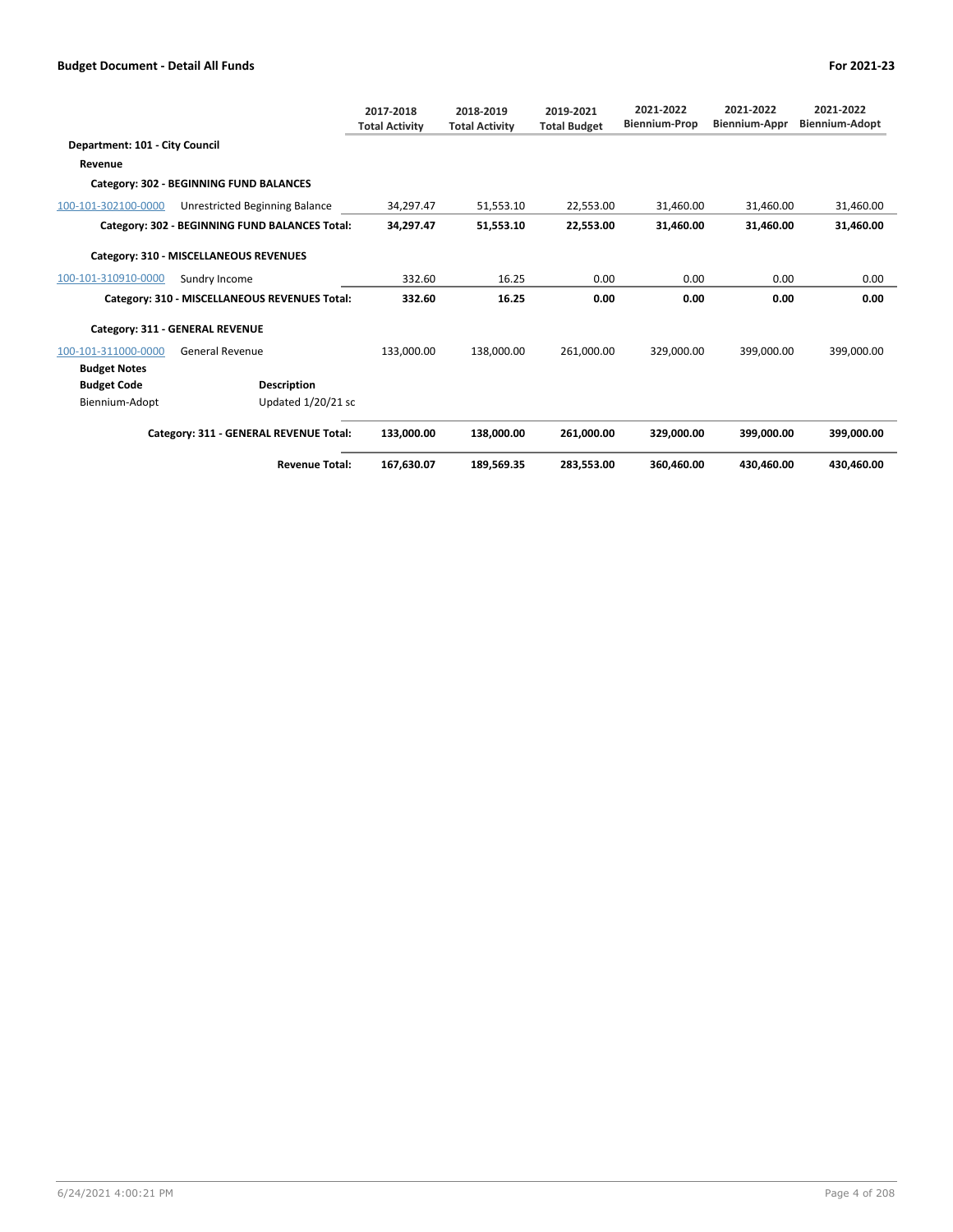|                                                             |                                                                                                                                                                                                                                          | 2017-2018<br><b>Total Activity</b> | 2018-2019<br><b>Total Activity</b> | 2019-2021<br><b>Total Budget</b> | 2021-2022<br><b>Biennium-Prop</b> | 2021-2022<br><b>Biennium-Appr</b> | 2021-2022<br><b>Biennium-Adopt</b> |
|-------------------------------------------------------------|------------------------------------------------------------------------------------------------------------------------------------------------------------------------------------------------------------------------------------------|------------------------------------|------------------------------------|----------------------------------|-----------------------------------|-----------------------------------|------------------------------------|
| <b>Expense</b>                                              |                                                                                                                                                                                                                                          |                                    |                                    |                                  |                                   |                                   |                                    |
|                                                             | Category: 410 - PERSONNEL SERVICES                                                                                                                                                                                                       |                                    |                                    |                                  |                                   |                                   |                                    |
| 100-101-411240-0000                                         | Temporary / OnCall                                                                                                                                                                                                                       | 15,426.48                          | 17,183.76                          | 39,000.00                        | 44,000.00                         | 44,000.00                         | 44,000.00                          |
| 100-101-412100-0000                                         | Payroll Taxes                                                                                                                                                                                                                            | 1,301.88                           | 1,451.10                           | 4,000.00                         | 4,000.00                          | 4,000.00                          | 4,000.00                           |
|                                                             | Category: 410 - PERSONNEL SERVICES Total:                                                                                                                                                                                                | 16,728.36                          | 18,634.86                          | 43,000.00                        | 48,000.00                         | 48,000.00                         | 48,000.00                          |
|                                                             | Category: 420 - MATERIALS & SERVICES                                                                                                                                                                                                     |                                    |                                    |                                  |                                   |                                   |                                    |
| 100-101-421000-0000                                         | <b>General Office Supplies</b>                                                                                                                                                                                                           | 29.16                              | 38.38                              | 2,000.00                         | 2,000.00                          | 2,000.00                          | 2,000.00                           |
| 100-101-431000-0000                                         | Misc Professional & Technical                                                                                                                                                                                                            | 3,457.37                           | 32,726.17                          | 27,000.00                        | 25,000.00                         | 25,000.00                         | 25,000.00                          |
| <b>Budget Notes</b><br><b>Budget Code</b>                   | <b>Description</b>                                                                                                                                                                                                                       |                                    |                                    |                                  |                                   |                                   |                                    |
| Biennium-Adopt                                              | \$20,000 to complete and administer a 2021 Community Survey in the fall.                                                                                                                                                                 |                                    |                                    |                                  |                                   |                                   |                                    |
| 100-101-432130-0000                                         | Conferences                                                                                                                                                                                                                              | 18,736.82                          | 14,679.23                          | 30,000.00                        | 50,000.00                         | 50,000.00                         | 50,000.00                          |
| 100-101-432300-0000                                         | <b>Membership Dues</b>                                                                                                                                                                                                                   | 37,089.28                          | 34,695.52                          | 70,000.00                        | 96,000.00                         | 96,000.00                         | 96,000.00                          |
| <b>Budget Notes</b><br><b>Budget Code</b><br>Biennium-Adopt | Description<br>The Council contributes to the following organizations: Greater Portland (\$4,500), National League of Cities                                                                                                             |                                    |                                    |                                  |                                   |                                   |                                    |
|                                                             | $(53,500)$ , Mayor's Consortium (\$1,000), League of Cities (\$29,000), and Willamette Falls Heritage Site (\$10,000).                                                                                                                   |                                    |                                    |                                  |                                   |                                   |                                    |
| 100-101-439300-0000                                         | Council Administrative Expense                                                                                                                                                                                                           | 3,044.51                           | 4,811.63                           | 6,000.00                         | 8,000.00                          | 8,000.00                          | 8,000.00                           |
| 100-101-439750-0000                                         | <b>Municipal Grant Applications</b>                                                                                                                                                                                                      | 55,150.00                          | 60,000.00                          | 90,000.00                        | 90,000.00                         | 160,000.00                        | 160,000.00                         |
| <b>Budget Notes</b>                                         |                                                                                                                                                                                                                                          |                                    |                                    |                                  |                                   |                                   |                                    |
| <b>Budget Code</b>                                          | <b>Description</b>                                                                                                                                                                                                                       |                                    |                                    |                                  |                                   |                                   |                                    |
| Biennium-Adopt<br>Biennium-Adopt                            | Municipal Grants for \$35,000 and City contribution to Chamber Flower Basket Program for \$10,000.<br>Municipal Grants includes City contributions to Chamber Flower Baskets (\$10,000) and Annual Municipal Grant<br>program (\$35,000) |                                    |                                    |                                  |                                   |                                   |                                    |
| 100-101-439900-0000                                         | <b>Other Miscellaneous Exp</b>                                                                                                                                                                                                           | 1,841.47                           | 1,795.47                           | 2,000.00                         | 2,000.00                          | 2,000.00                          | 2,000.00                           |
|                                                             | Category: 420 - MATERIALS & SERVICES Total:                                                                                                                                                                                              | 119,348.61                         | 148,746.40                         | 227,000.00                       | 273,000.00                        | 343,000.00                        | 343,000.00                         |
| Category: 490 - CONTINGENCY                                 |                                                                                                                                                                                                                                          |                                    |                                    |                                  |                                   |                                   |                                    |
| 100-101-490900-0000                                         | Department Contingency                                                                                                                                                                                                                   | 0.00                               | 0.00                               | 13,553.00                        | 39,460.00                         | 39,460.00                         | 39,460.00                          |
|                                                             | Category: 490 - CONTINGENCY Total:                                                                                                                                                                                                       | 0.00                               | 0.00                               | 13,553.00                        | 39,460.00                         | 39,460.00                         | 39,460.00                          |
|                                                             | <b>Expense Total:</b>                                                                                                                                                                                                                    | 136,076.97                         | 167,381.26                         | 283,553.00                       | 360,460.00                        | 430,460.00                        | 430,460.00                         |
|                                                             | Department: 101 - City Council Surplus (Deficit):                                                                                                                                                                                        | 31,553.10                          | 22,188.09                          | 0.00                             | 0.00                              | 0.00                              | 0.00                               |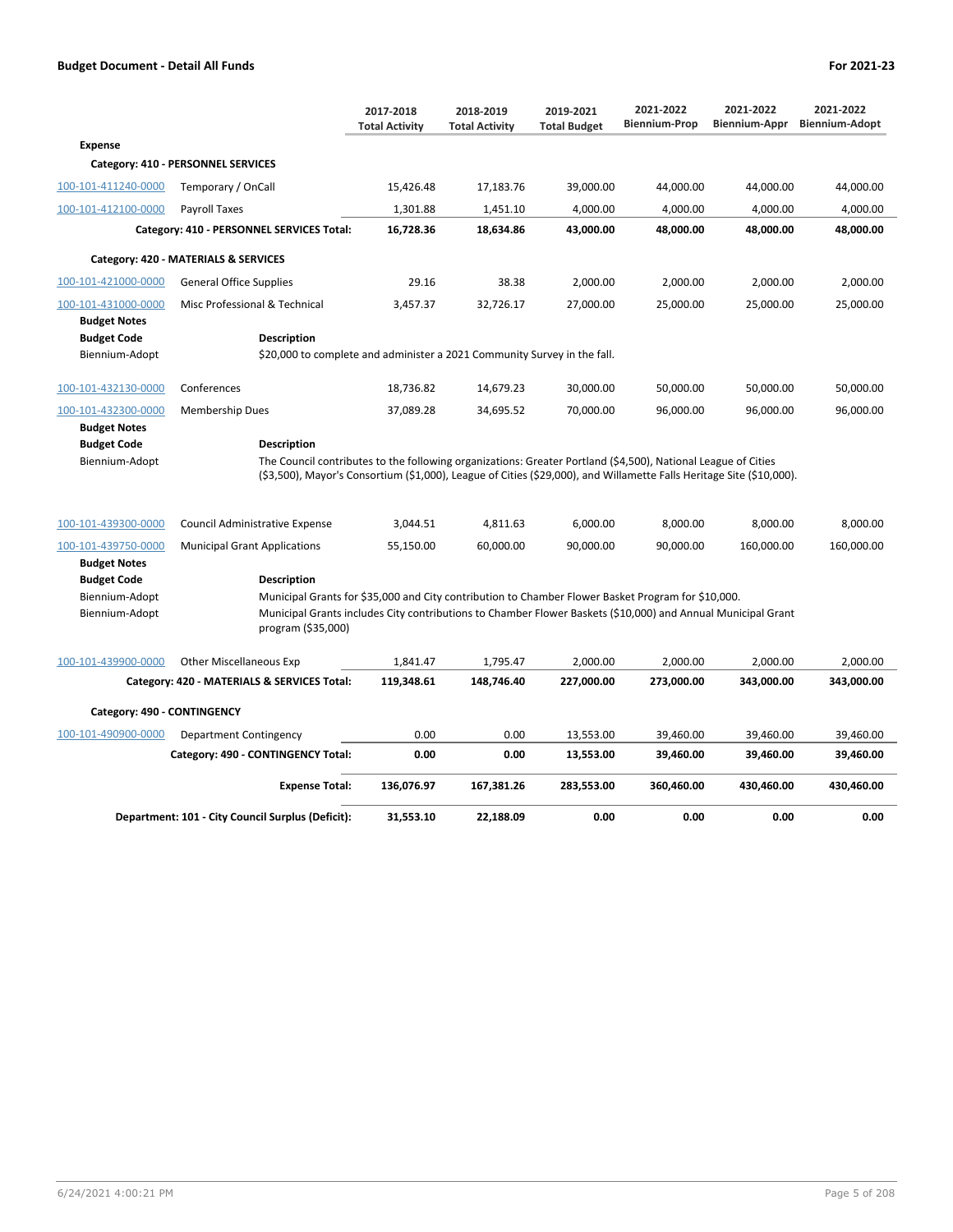|                                         |                                                | 2017-2018<br><b>Total Activity</b> | 2018-2019<br><b>Total Activity</b> | 2019-2021<br><b>Total Budget</b> | 2021-2022<br><b>Biennium-Prop</b> | 2021-2022<br><b>Biennium-Appr</b> | 2021-2022<br><b>Biennium-Adopt</b> |
|-----------------------------------------|------------------------------------------------|------------------------------------|------------------------------------|----------------------------------|-----------------------------------|-----------------------------------|------------------------------------|
| Department: 105 - City Manager's Office |                                                |                                    |                                    |                                  |                                   |                                   |                                    |
| Revenue                                 |                                                |                                    |                                    |                                  |                                   |                                   |                                    |
|                                         | Category: 302 - BEGINNING FUND BALANCES        |                                    |                                    |                                  |                                   |                                   |                                    |
| 100-105-302100-0000                     | Unrestricted Beginning Balance                 | 101.649.46                         | 42.296.94                          | 7.297.00                         | 213.132.00                        | 213.132.00                        | 213.132.00                         |
|                                         | Category: 302 - BEGINNING FUND BALANCES Total: | 101,649.46                         | 42,296.94                          | 7,297.00                         | 213,132.00                        | 213,132.00                        | 213,132.00                         |
|                                         | Category: 305 - INTERGOVERNMENTAL              |                                    |                                    |                                  |                                   |                                   |                                    |
| 100-105-305200-9002                     | Federal Grants-Corona Virus Relief             | 0.00                               | 0.00                               | 0.00                             | 0.00                              | 0.00                              | 0.00                               |
| 100-105-305225-1124                     | Other Grants-DEQ Materials Mgmt                | 8,572.88                           | 0.00                               | 0.00                             | 0.00                              | 0.00                              | 0.00                               |
|                                         | Category: 305 - INTERGOVERNMENTAL Total:       | 8,572.88                           | 0.00                               | 0.00                             | 0.00                              | 0.00                              | 0.00                               |
|                                         | Category: 310 - MISCELLANEOUS REVENUES         |                                    |                                    |                                  |                                   |                                   |                                    |
| 100-105-310315-0000                     | Medical Insurance Reimbursement                | 0.00                               | 0.00                               | 0.00                             | 0.00                              | 0.00                              | 0.00                               |
| 100-105-310910-0000                     | Sundry Income                                  | 3,700.75                           | 11,131.68                          | 0.00                             | 0.00                              | 0.00                              | 0.00                               |
|                                         | Category: 310 - MISCELLANEOUS REVENUES Total:  | 3,700.75                           | 11,131.68                          | 0.00                             | 0.00                              | 0.00                              | 0.00                               |
|                                         | Category: 311 - GENERAL REVENUE                |                                    |                                    |                                  |                                   |                                   |                                    |
| 100-105-311000-0000                     | <b>General Revenue</b>                         | 317,000.00                         | 328,000.00                         | 816.000.00                       | 738,000.00                        | 668.000.00                        | 668,000.00                         |
| <b>Budget Notes</b>                     |                                                |                                    |                                    |                                  |                                   |                                   |                                    |
| <b>Budget Code</b>                      | <b>Description</b>                             |                                    |                                    |                                  |                                   |                                   |                                    |
| Biennium-Adopt                          | Updated 1/20/21 sc                             |                                    |                                    |                                  |                                   |                                   |                                    |
|                                         | Category: 311 - GENERAL REVENUE Total:         | 317,000.00                         | 328,000.00                         | 816,000.00                       | 738,000.00                        | 668,000.00                        | 668.000.00                         |
|                                         | Category: 312 - CHARGES FOR SERVICES           |                                    |                                    |                                  |                                   |                                   |                                    |
| 100-105-312100-0000                     | Charges for Services - General Ad              | 1,080,000.00                       | 1,134,000.00                       | 2,479,000.00                     | 2,999,000.00                      | 2,999,000.00                      | 2,999,000.00                       |
|                                         | Category: 312 - CHARGES FOR SERVICES Total:    | 1,080,000.00                       | 1,134,000.00                       | 2,479,000.00                     | 2,999,000.00                      | 2,999,000.00                      | 2,999,000.00                       |
|                                         | <b>Revenue Total:</b>                          | 1,510,923.09                       | 1,515,428.62                       | 3,302,297.00                     | 3,950,132.00                      | 3,880,132.00                      | 3,880,132.00                       |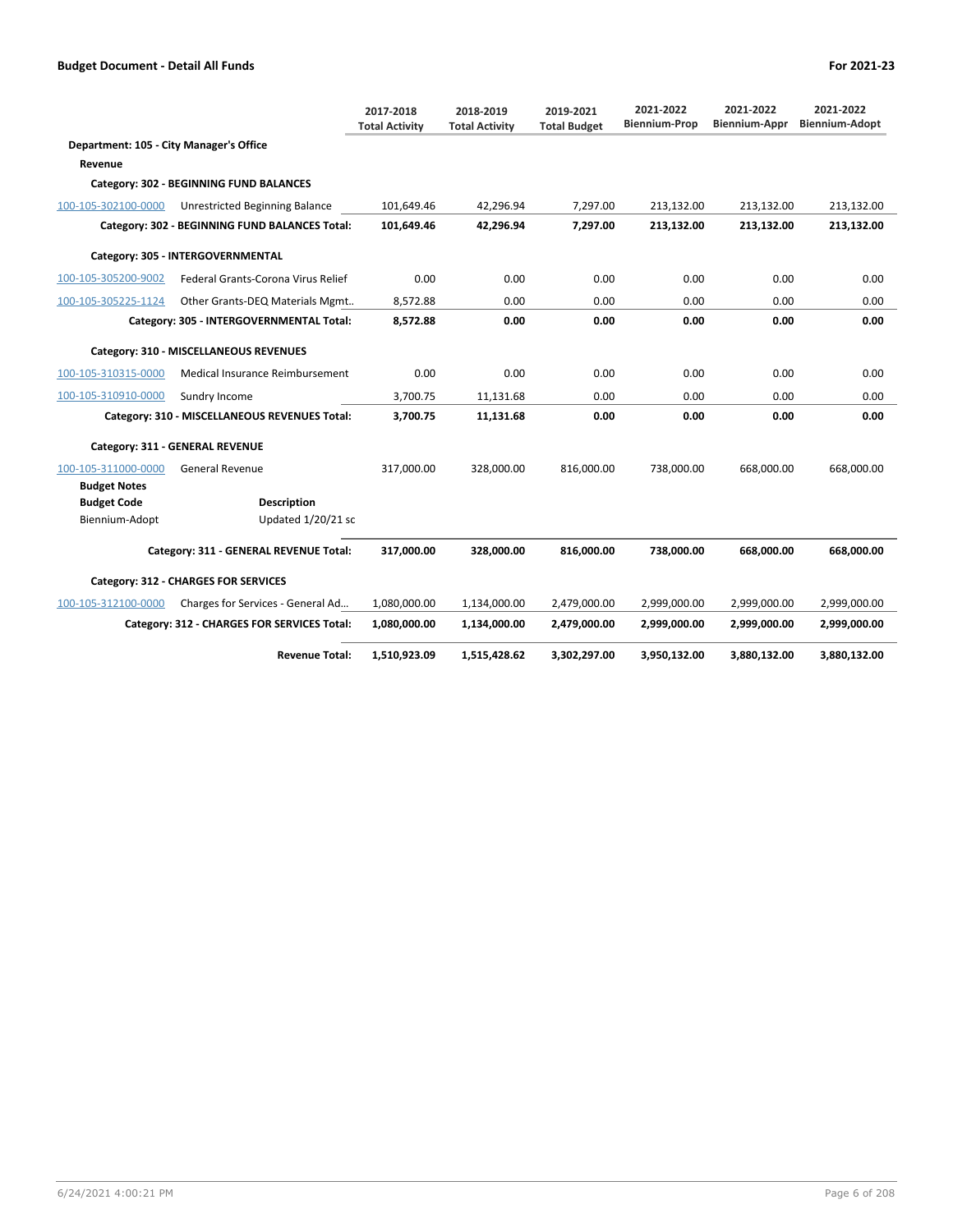|                                      |                                                                                                                                        | 2017-2018<br><b>Total Activity</b> | 2018-2019<br><b>Total Activity</b> | 2019-2021<br><b>Total Budget</b> | 2021-2022<br><b>Biennium-Prop</b> | 2021-2022<br>Biennium-Appr | 2021-2022<br><b>Biennium-Adopt</b> |
|--------------------------------------|----------------------------------------------------------------------------------------------------------------------------------------|------------------------------------|------------------------------------|----------------------------------|-----------------------------------|----------------------------|------------------------------------|
| <b>Expense</b>                       |                                                                                                                                        |                                    |                                    |                                  |                                   |                            |                                    |
|                                      | Category: 410 - PERSONNEL SERVICES                                                                                                     |                                    |                                    |                                  |                                   |                            |                                    |
| 100-105-411100-0000                  | <b>Full-Time Salaries and Wages</b>                                                                                                    | 0.00                               | 0.00                               | 1,554,000.00                     | 1,883,000.00                      | 1,883,000.00               | 1,883,000.00                       |
| 100-105-411110-0000                  | <b>Full-Time Regular Salaries</b>                                                                                                      | 577,839.50                         | 589,001.47                         | 0.00                             | 0.00                              | 0.00                       | 0.00                               |
| 100-105-411120-0000                  | Full-Time Other Paid Leave                                                                                                             | 35,867.87                          | 35,646.15                          | 0.00                             | 0.00                              | 0.00                       | 0.00                               |
| 100-105-411122-0000                  | <b>Full-Time Vacation Leave</b>                                                                                                        | 45,411.46                          | 58,457.29                          | 0.00                             | 0.00                              | 0.00                       | 0.00                               |
| 100-105-411125-0000                  | Full-Time Comp Leave                                                                                                                   | 5,326.14                           | 4,915.10                           | 0.00                             | 0.00                              | 0.00                       | 0.00                               |
| 100-105-411130-0000                  | <b>Full-Time Sick Leave</b>                                                                                                            | 32,245.13                          | 13,049.94                          | 0.00                             | 0.00                              | 0.00                       | 0.00                               |
| 100-105-411200-0000                  | Part-Time Salaries                                                                                                                     | 42,141.59                          | 42,692.62                          | 96,000.00                        | 101,000.00                        | 101,000.00                 | 101,000.00                         |
| 100-105-411225-0000                  | Part-Time Comp Leave                                                                                                                   | 676.80                             | 0.00                               | 0.00                             | 0.00                              | 0.00                       | 0.00                               |
| 100-105-411235-0000                  | Part-Time Other Paid Leave                                                                                                             | 10,521.38                          | 9,820.45                           | 0.00                             | 0.00                              | 0.00                       | 0.00                               |
| 100-105-411240-0000                  | Temporary / OnCall                                                                                                                     | 18,028.00                          | 35,071.66                          | 121,000.00                       | 15,000.00                         | 15,000.00                  | 15,000.00                          |
| 100-105-411245-0000                  | Temporary / OnCall                                                                                                                     | 348.60                             | 499.80                             | 0.00                             | 0.00                              | 0.00                       | 0.00                               |
| 100-105-411300-0000                  | <b>Overtime Salaries</b>                                                                                                               | 0.00                               | 1,262.01                           | 4,000.00                         | 4,000.00                          | 4,000.00                   | 4,000.00                           |
| 100-105-411400-0000                  | Special Pay                                                                                                                            | 0.00                               | 0.00                               | 14,000.00                        | 14,000.00                         | 14,000.00                  | 14,000.00                          |
| 100-105-411435-0000                  | <b>Accrued Vacation Payoff</b>                                                                                                         | 620.92                             | 24,109.03                          | 0.00                             | 0.00                              | 0.00                       | 0.00                               |
| 100-105-411490-0000                  | Car Allowance Pay                                                                                                                      | 4,800.00                           | 4,800.00                           | 0.00                             | 0.00                              | 0.00                       | 0.00                               |
| 100-105-412100-0000                  | <b>Payroll Taxes</b>                                                                                                                   | 61,720.37                          | 65,164.02                          | 144,000.00                       | 164,000.00                        | 164,000.00                 | 164,000.00                         |
| 100-105-412200-0000                  | <b>PERS</b>                                                                                                                            | 174,522.10                         | 194,214.97                         | 473,000.00                       | 603,000.00                        | 603,000.00                 | 603,000.00                         |
| 100-105-412300-0000                  | Health Insurance                                                                                                                       | 138,898.75                         | 133,867.86                         | 317,000.00                       | 351,000.00                        | 351,000.00                 | 351,000.00                         |
| 100-105-412400-0000                  | <b>Other Benefits</b>                                                                                                                  | 13,366.12                          | 12,358.77                          | 40,000.00                        | 45,000.00                         | 45,000.00                  | 45,000.00                          |
|                                      | Category: 410 - PERSONNEL SERVICES Total:                                                                                              | 1,162,334.73                       | 1,224,931.14                       | 2,763,000.00                     | 3,180,000.00                      | 3,180,000.00               | 3,180,000.00                       |
|                                      | Category: 420 - MATERIALS & SERVICES                                                                                                   |                                    |                                    |                                  |                                   |                            |                                    |
| 100-105-421000-0000                  | General Office Supplies                                                                                                                | 5,520.63                           | 6,960.83                           | 10,000.00                        | 10,000.00                         | 10,000.00                  | 10,000.00                          |
| 100-105-422200-0000                  | <b>Printing and Binding Services</b>                                                                                                   | 54,465.94                          | 62,367.73                          | 136,000.00                       | 136,000.00                        | 136,000.00                 | 136,000.00                         |
| <b>Budget Notes</b>                  |                                                                                                                                        |                                    |                                    |                                  |                                   |                            |                                    |
| <b>Budget Code</b><br>Biennium-Adopt | <b>Description</b><br>Printing and Binding Services include expenses for publishing the monthly HelloLO and other citywide             |                                    |                                    |                                  |                                   |                            |                                    |
|                                      | publications.                                                                                                                          |                                    |                                    |                                  |                                   |                            |                                    |
| 100-105-422300-0000                  | Postage                                                                                                                                | 50,000.00                          | 45,992.15                          | 100,000.00                       | 100,000.00                        | 100.000.00                 | 100,000.00                         |
| 100-105-422600-0000                  | <b>Microfilming Services</b>                                                                                                           | 2,286.98                           | 0.00                               | 0.00                             | 0.00                              | 0.00                       | 0.00                               |
| 100-105-429000-0000                  | <b>Other Materials and Supplies</b>                                                                                                    | 1,791.97                           | 2,659.00                           | 4,000.00                         | 4,000.00                          | 4,000.00                   | 4,000.00                           |
| 100-105-429500-0000                  | Misc Furnishings & Equipment                                                                                                           | 387.43                             | 1,294.63                           | 4,000.00                         | 4,000.00                          | 4,000.00                   | 4,000.00                           |
| 100-105-429700-0000                  | <b>Publications and Reports</b>                                                                                                        | 230.00                             | 579.75                             | 2,000.00                         | 2,000.00                          | 2,000.00                   | 2,000.00                           |
| 100-105-431000-0000                  | Misc Professional & Technical                                                                                                          | 79,009.18                          | 42,711.31                          | 92,000.00                        | 112,000.00                        | 112,000.00                 | 112,000.00                         |
| <b>Budget Notes</b>                  |                                                                                                                                        |                                    |                                    |                                  |                                   |                            |                                    |
| <b>Budget Code</b><br>Biennium-Adopt | <b>Description</b><br>\$46,000 in consulting to support council goals and initiatives. \$10,000 per year contribution to the Clackamas |                                    |                                    |                                  |                                   |                            |                                    |
|                                      | County's work to complete a research justice study about race.                                                                         |                                    |                                    |                                  |                                   |                            |                                    |
| 100-105-431850-0000                  | Mediation                                                                                                                              | 653.00                             | 399.00                             | 2,000.00                         | 4,000.00                          | 4,000.00                   | 4,000.00                           |
| 100-105-431930-0000                  | <b>Contracted Secretarial Service</b>                                                                                                  | 27,277.50                          | 21,266.32                          | 56,000.00                        | 56,000.00                         | 56,000.00                  | 56,000.00                          |
| <b>Budget Notes</b>                  |                                                                                                                                        |                                    |                                    |                                  |                                   |                            |                                    |
| <b>Budget Code</b>                   | <b>Description</b>                                                                                                                     |                                    |                                    |                                  |                                   |                            |                                    |
| Biennium-Adopt                       | Contracted Secreterial Services is for transcription of City Council minutes.                                                          |                                    |                                    |                                  |                                   |                            |                                    |
| 100-105-432110-0000                  | <b>Technical Seminars, Training</b>                                                                                                    | 1,769.00                           | 3,786.06                           | 4,000.00                         | 4,000.00                          | 4,000.00                   | 4,000.00                           |
| 100-105-432130-0000                  | Conferences                                                                                                                            | 20,186.44                          | 11,963.67                          | 24,000.00                        | 36,000.00                         | 36,000.00                  | 36,000.00                          |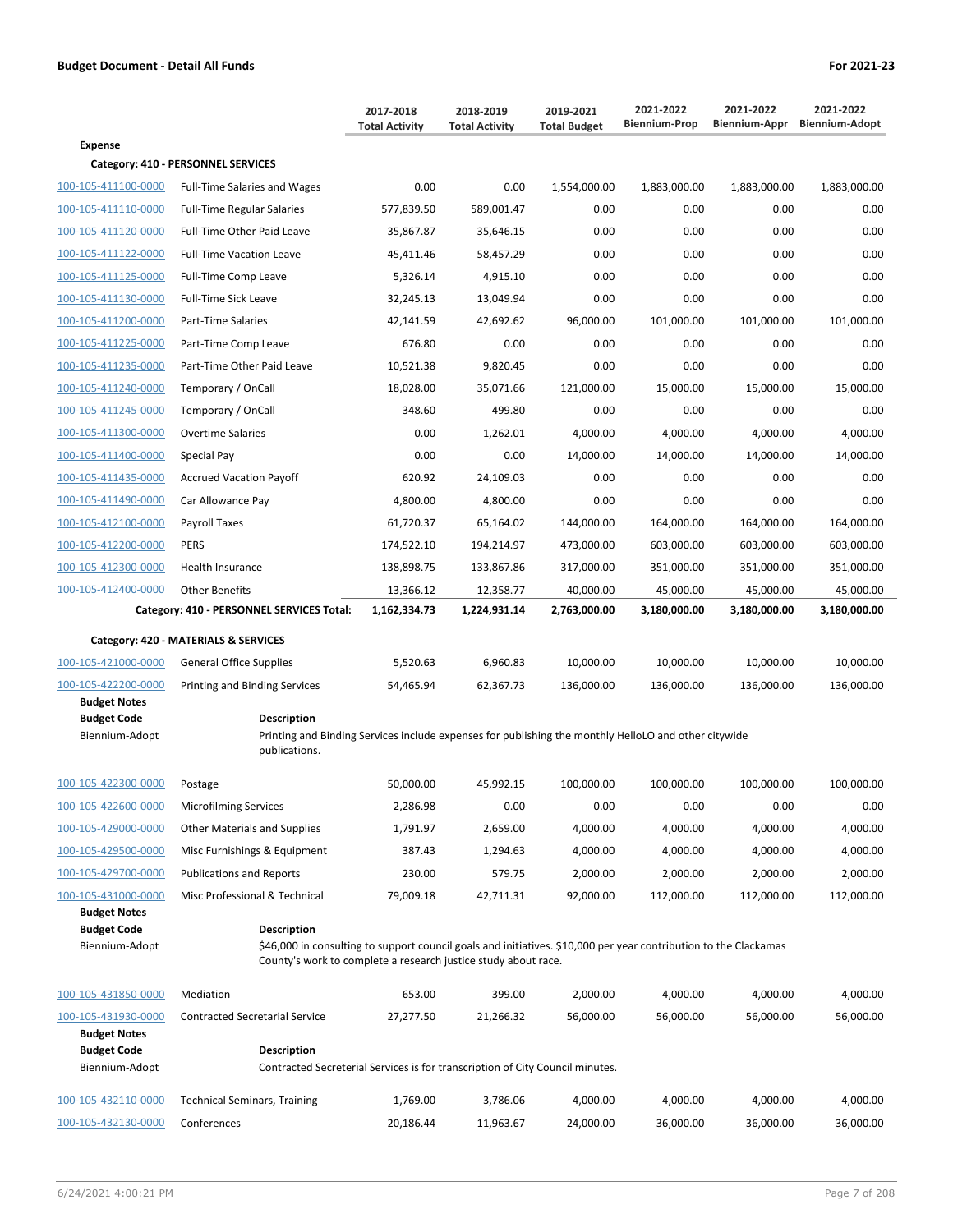|                                      |                                                                                                                                                                                                                                                                                                                                                              | 2017-2018<br><b>Total Activity</b> | 2018-2019<br><b>Total Activity</b> | 2019-2021<br><b>Total Budget</b> | 2021-2022<br><b>Biennium-Prop</b> | 2021-2022<br>Biennium-Appr | 2021-2022<br><b>Biennium-Adopt</b> |
|--------------------------------------|--------------------------------------------------------------------------------------------------------------------------------------------------------------------------------------------------------------------------------------------------------------------------------------------------------------------------------------------------------------|------------------------------------|------------------------------------|----------------------------------|-----------------------------------|----------------------------|------------------------------------|
| <b>Budget Notes</b>                  |                                                                                                                                                                                                                                                                                                                                                              |                                    |                                    |                                  |                                   |                            |                                    |
| <b>Budget Code</b>                   | <b>Description</b>                                                                                                                                                                                                                                                                                                                                           |                                    |                                    |                                  |                                   |                            |                                    |
| Biennium-Adopt                       | Conferences include trainings and seminars for City Manager's Office staff. Anticipated conferences include<br>International City/County Management Association, National League of Cities, City County Communications and<br>Marketing Association, Oregon City/County Management Association, League of Oregon Cities, and Municipal<br>Clerk's Institute. |                                    |                                    |                                  |                                   |                            |                                    |
| 100-105-432200-0000                  | <b>Tuition Reimbursement</b>                                                                                                                                                                                                                                                                                                                                 | 162.55                             | 0.00                               | 0.00                             | 10,000.00                         | 10,000.00                  | 10,000.00                          |
| 100-105-432300-0000                  | <b>Membership Dues</b>                                                                                                                                                                                                                                                                                                                                       | 8,262.84                           | 5,556.23                           | 16,000.00                        | 16,000.00                         | 16,000.00                  | 16,000.00                          |
| 100-105-433910-0000                  | Recording and Filing Fees                                                                                                                                                                                                                                                                                                                                    | $-501.00$                          | 1,367.00                           | 2,000.00                         | 2,000.00                          | 2,000.00                   | 2,000.00                           |
| 100-105-437300-0000                  | <b>Equipment Operations &amp; Maint</b>                                                                                                                                                                                                                                                                                                                      | 0.00                               | 2,553.81                           | 4,000.00                         | 4,000.00                          | 4,000.00                   | 4,000.00                           |
| 100-105-437310-0000                  | <b>Equipment Repair and Service</b>                                                                                                                                                                                                                                                                                                                          | 0.00                               | 666.00                             | 4,000.00                         | 4,000.00                          | 4,000.00                   | 4,000.00                           |
| 100-105-439100-0000                  | Advertising                                                                                                                                                                                                                                                                                                                                                  | 16,932.66                          | 34,510.73                          | 40,000.00                        | 40,000.00                         | 40,000.00                  | 40,000.00                          |
| <b>Budget Notes</b>                  |                                                                                                                                                                                                                                                                                                                                                              |                                    |                                    |                                  |                                   |                            |                                    |
| <b>Budget Code</b><br>Biennium-Adopt | Description<br>Advertising includes notices for City Council meetings and public hearings, annexation notices, the Lake Oswego                                                                                                                                                                                                                               |                                    |                                    |                                  |                                   |                            |                                    |
|                                      | Chamber of Commerce Directory, and city-wide event ads in the Lake Oswego Review.                                                                                                                                                                                                                                                                            |                                    |                                    |                                  |                                   |                            |                                    |
| 100-105-439100-9002                  | Advertising-COVID-19                                                                                                                                                                                                                                                                                                                                         | 0.00                               | 0.00                               | 0.00                             | 0.00                              | 0.00                       | 0.00                               |
| 100-105-439220-0000                  | <b>Local Travel Expenses</b>                                                                                                                                                                                                                                                                                                                                 | 68.06                              | 81.59                              | 2,000.00                         | 2,000.00                          | 2,000.00                   | 2,000.00                           |
| 100-105-439400-0000                  | <b>Organizational Affiliations</b>                                                                                                                                                                                                                                                                                                                           | 1,085.19                           | 1,085.19                           | 4,000.00                         | 4,000.00                          | 4,000.00                   | 4,000.00                           |
| <b>Budget Notes</b>                  |                                                                                                                                                                                                                                                                                                                                                              |                                    |                                    |                                  |                                   |                            |                                    |
| <b>Budget Code</b>                   | <b>Description</b>                                                                                                                                                                                                                                                                                                                                           |                                    |                                    |                                  |                                   |                            |                                    |
| Biennium-Adopt                       | Organizational Affiliations include the Alliance for Innovation, LO Chamber of Commerce, and the Oregon Ethics<br>Commission.                                                                                                                                                                                                                                |                                    |                                    |                                  |                                   |                            |                                    |
| 100-105-439520-0000                  | Cable Television                                                                                                                                                                                                                                                                                                                                             | 426.25                             | 660.00                             | 2,000.00                         | 2,000.00                          | 2,000.00                   | 2,000.00                           |
| 100-105-439540-0000                  | <b>Special Projects</b>                                                                                                                                                                                                                                                                                                                                      | 0.00                               | 6,362.16                           | 0.00                             | 0.00                              | 0.00                       | 0.00                               |
| 100-105-439900-0000                  | <b>Other Miscellaneous Exp</b>                                                                                                                                                                                                                                                                                                                               | 27,703.92                          | 37,568.39                          | 24,000.00                        | 24,000.00                         | 24,000.00                  | 24,000.00                          |
| 100-105-439900-1124                  | Other Miscellaneous Exp-DEQ Gra                                                                                                                                                                                                                                                                                                                              | 8,572.88                           | 0.00                               | 0.00                             | 0.00                              | 0.00                       | 0.00                               |
|                                      | Category: 420 - MATERIALS & SERVICES Total:                                                                                                                                                                                                                                                                                                                  | 306,291.42                         | 290,391.55                         | 532,000.00                       | 576,000.00                        | 576,000.00                 | 576,000.00                         |
| Category: 490 - CONTINGENCY          |                                                                                                                                                                                                                                                                                                                                                              |                                    |                                    |                                  |                                   |                            |                                    |
| 100-105-490900-0000                  | Department Contingency                                                                                                                                                                                                                                                                                                                                       | 0.00                               | 0.00                               | 7,297.00                         | 194,132.00                        | 124,132.00                 | 124,132.00                         |
|                                      | Category: 490 - CONTINGENCY Total:                                                                                                                                                                                                                                                                                                                           | 0.00                               | 0.00                               | 7,297.00                         | 194,132.00                        | 124,132.00                 | 124,132.00                         |
|                                      | <b>Expense Total:</b>                                                                                                                                                                                                                                                                                                                                        | 1,468,626.15                       | 1,515,322.69                       | 3,302,297.00                     | 3,950,132.00                      | 3,880,132.00               | 3,880,132.00                       |
|                                      | Department: 105 - City Manager's Office Surplus (Deficit):                                                                                                                                                                                                                                                                                                   | 42,296.94                          | 105.93                             | 0.00                             | 0.00                              | 0.00                       | 0.00                               |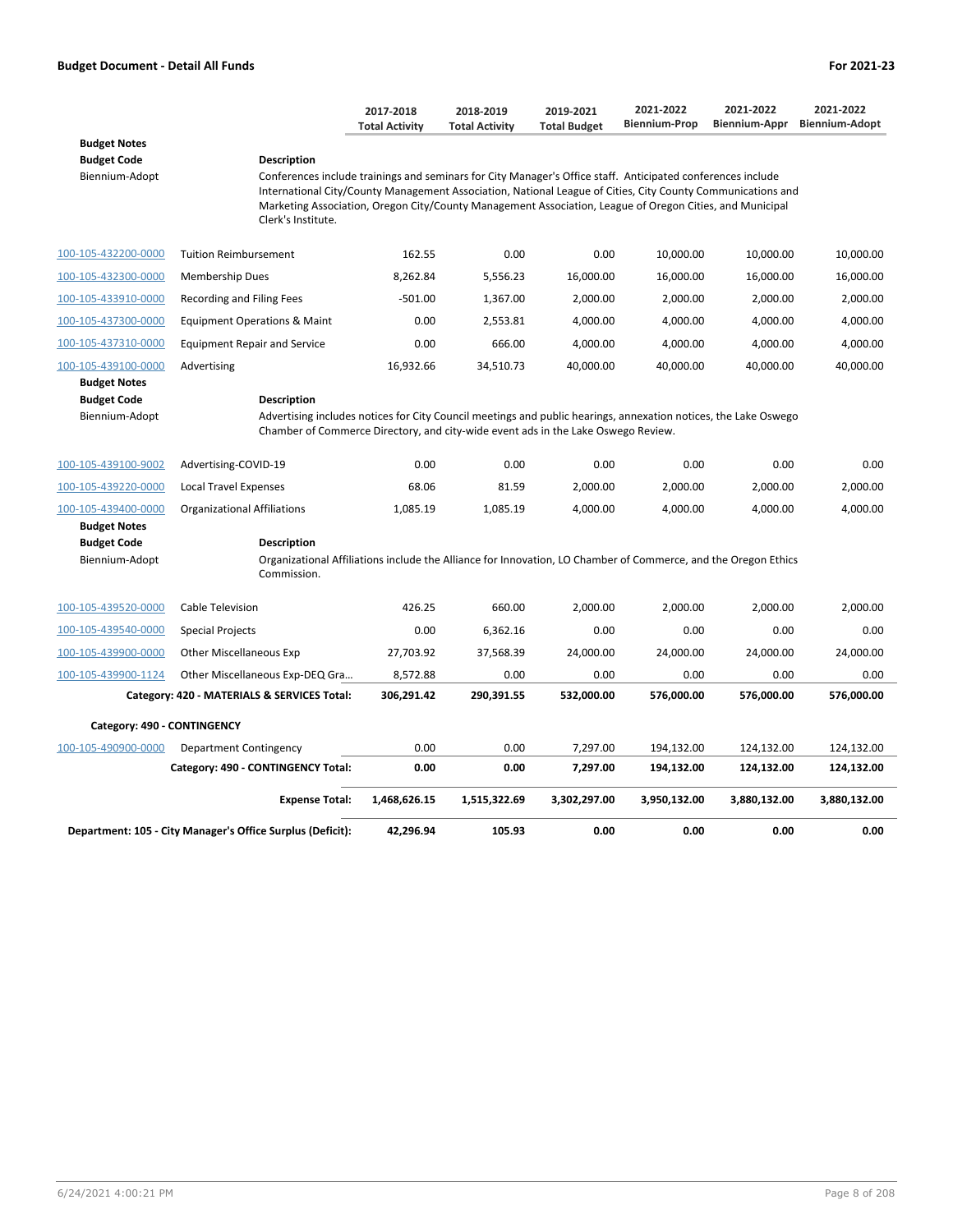|                                   |                                                | 2017-2018<br><b>Total Activity</b> | 2018-2019<br><b>Total Activity</b> | 2019-2021<br><b>Total Budget</b> | 2021-2022<br><b>Biennium-Prop</b> | 2021-2022<br>Biennium-Appr | 2021-2022<br><b>Biennium-Adopt</b> |
|-----------------------------------|------------------------------------------------|------------------------------------|------------------------------------|----------------------------------|-----------------------------------|----------------------------|------------------------------------|
| Department: 109 - Human Resources |                                                |                                    |                                    |                                  |                                   |                            |                                    |
| Revenue                           |                                                |                                    |                                    |                                  |                                   |                            |                                    |
|                                   | Category: 302 - BEGINNING FUND BALANCES        |                                    |                                    |                                  |                                   |                            |                                    |
| 100-109-302100-0000               | <b>Unrestricted Beginning Balance</b>          | 145.629.26                         | 144.306.17                         | 100.306.00                       | 145.900.00                        | 145.900.00                 | 145,900.00                         |
|                                   | Category: 302 - BEGINNING FUND BALANCES Total: | 145,629.26                         | 144,306.17                         | 100.306.00                       | 145.900.00                        | 145.900.00                 | 145.900.00                         |
|                                   | Category: 310 - MISCELLANEOUS REVENUES         |                                    |                                    |                                  |                                   |                            |                                    |
| 100-109-310310-0000               | Insurance Reimbursements                       | 793.40                             | 0.00                               | 0.00                             | 0.00                              | 0.00                       | 0.00                               |
| 100-109-310315-0000               | Medical Insurance Reimbursemt                  | 0.00                               | 0.00                               | 0.00                             | 0.00                              | 0.00                       | 0.00                               |
| 100-109-310910-0000               | Sundry Income                                  | 14.00                              | 0.00                               | 0.00                             | 0.00                              | 0.00                       | 0.00                               |
|                                   | Category: 310 - MISCELLANEOUS REVENUES Total:  | 807.40                             | 0.00                               | 0.00                             | 0.00                              | 0.00                       | 0.00                               |
|                                   | <b>Category: 312 - CHARGES FOR SERVICES</b>    |                                    |                                    |                                  |                                   |                            |                                    |
| 100-109-312100-0000               | Charges for Services - General Ad              | 724.000.00                         | 740.000.00                         | 1.589.000.00                     | 1,795,000.00                      | 1,795,000.00               | 1,795,000.00                       |
|                                   | Category: 312 - CHARGES FOR SERVICES Total:    | 724,000.00                         | 740,000.00                         | 1,589,000.00                     | 1,795,000.00                      | 1,795,000.00               | 1,795,000.00                       |
|                                   | <b>Revenue Total:</b>                          | 870.436.66                         | 884.306.17                         | 1.689.306.00                     | 1.940.900.00                      | 1.940.900.00               | 1.940.900.00                       |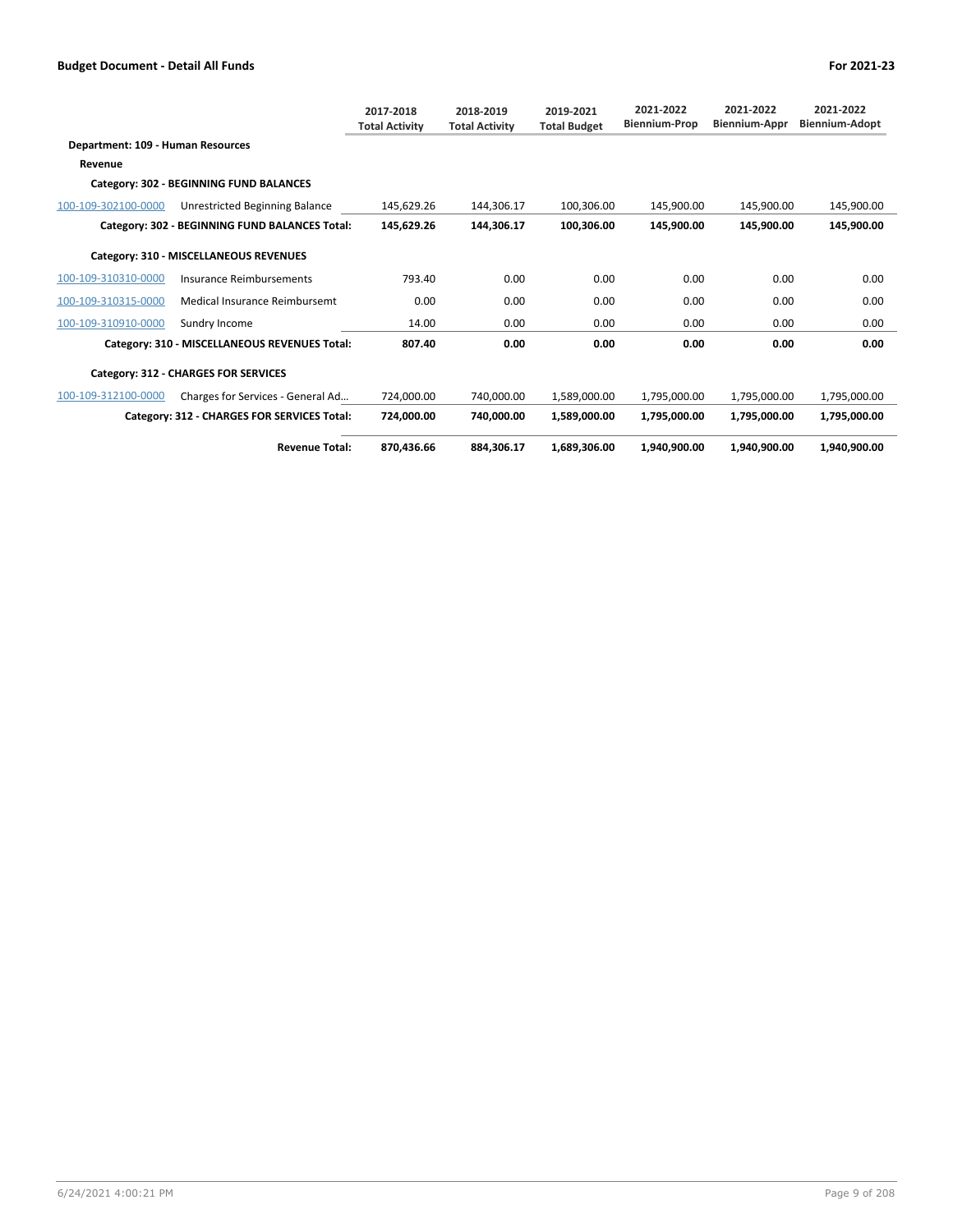|                                      |                                                                                                                                    | 2017-2018<br><b>Total Activity</b> | 2018-2019             | 2019-2021<br><b>Total Budget</b> | 2021-2022<br><b>Biennium-Prop</b> | 2021-2022<br>Biennium-Appr | 2021-2022<br><b>Biennium-Adopt</b> |
|--------------------------------------|------------------------------------------------------------------------------------------------------------------------------------|------------------------------------|-----------------------|----------------------------------|-----------------------------------|----------------------------|------------------------------------|
| <b>Expense</b>                       |                                                                                                                                    |                                    | <b>Total Activity</b> |                                  |                                   |                            |                                    |
|                                      | Category: 410 - PERSONNEL SERVICES                                                                                                 |                                    |                       |                                  |                                   |                            |                                    |
| 100-109-411100-0000                  | <b>Full-Time Salaries and Wages</b>                                                                                                | 0.00                               | 0.00                  | 572,000.00                       | 686,000.00                        | 686,000.00                 | 686,000.00                         |
| 100-109-411110-0000                  | <b>Full-Time Regular Salaries</b>                                                                                                  | 221,201.59                         | 232,065.49            | 0.00                             | 0.00                              | 0.00                       | 0.00                               |
| 100-109-411120-0000                  | Full-Time Other Paid Leave                                                                                                         | 12,656.16                          | 13,500.12             | 0.00                             | 0.00                              | 0.00                       | 0.00                               |
| 100-109-411122-0000                  | <b>Full-Time Vacation Leave</b>                                                                                                    | 20,489.38                          | 15,819.41             | 0.00                             | 0.00                              | 0.00                       | 0.00                               |
| 100-109-411125-0000                  | Full-Time Comp Leave                                                                                                               | 842.41                             | 116.76                | 0.00                             | 0.00                              | 0.00                       | 0.00                               |
| 100-109-411130-0000                  | Full-Time Sick Leave                                                                                                               | 4,029.89                           | 5,327.75              | 0.00                             | 0.00                              | 0.00                       | 0.00                               |
| 100-109-411240-0000                  | Temporary / OnCall                                                                                                                 | 13,251.00                          | 26,533.50             | 0.00                             | 0.00                              | 0.00                       | 0.00                               |
| 100-109-411245-0000                  | Temporary / OnCall                                                                                                                 | 231.00                             | 861.00                | 0.00                             | 0.00                              | 0.00                       | 0.00                               |
| 100-109-411300-0000                  | <b>Overtime Salaries</b>                                                                                                           | 2,613.56                           | 141.75                | 9,000.00                         | 10,000.00                         | 10,000.00                  | 10,000.00                          |
| 100-109-411410-0000                  | Working out of Classification                                                                                                      | 1,201.92                           | 833.28                | 0.00                             | 0.00                              | 0.00                       | 0.00                               |
| 100-109-411435-0000                  | <b>Accrued Vacation Payoff</b>                                                                                                     | 7,525.04                           | 0.00                  | 0.00                             | 0.00                              | 0.00                       | 0.00                               |
| 100-109-412100-0000                  | Payroll Taxes                                                                                                                      | 22,557.49                          | 24,108.84             | 50,000.00                        | 59,000.00                         | 59,000.00                  | 59,000.00                          |
| 100-109-412200-0000                  | <b>PERS</b>                                                                                                                        | 70,546.08                          | 86,241.10             | 194,000.00                       | 228,000.00                        | 228,000.00                 | 228,000.00                         |
| 100-109-412300-0000                  | Health Insurance                                                                                                                   | 54,205.01                          | 54,285.92             | 131,000.00                       | 146,000.00                        | 146,000.00                 | 146,000.00                         |
| 100-109-412400-0000                  | <b>Other Benefits</b>                                                                                                              | 6,204.36                           | 8,088.52              | 16,000.00                        | 17,000.00                         | 17,000.00                  | 17,000.00                          |
|                                      | Category: 410 - PERSONNEL SERVICES Total:                                                                                          | 437,554.89                         | 467,923.44            | 972,000.00                       | 1,146,000.00                      | 1,146,000.00               | 1,146,000.00                       |
|                                      | Category: 420 - MATERIALS & SERVICES                                                                                               |                                    |                       |                                  |                                   |                            |                                    |
| 100-109-421000-0000                  | <b>General Office Supplies</b>                                                                                                     | 1,796.73                           | 1,536.92              | 4,000.00                         | 4,000.00                          | 4,000.00                   | 4,000.00                           |
| 100-109-422200-0000                  | Printing and Binding Services                                                                                                      | 0.00                               | 44.25                 | 2,000.00                         | 2,000.00                          | 2,000.00                   | 2,000.00                           |
| 100-109-422300-0000                  | Postage                                                                                                                            | 0.00                               | 6.91                  | 4,000.00                         | 4,000.00                          | 4,000.00                   | 4,000.00                           |
| 100-109-429500-0000                  | Misc Furnishings & Equipment                                                                                                       | 375.00                             | 0.00                  | 4,000.00                         | 4,000.00                          | 4,000.00                   | 4,000.00                           |
| 100-109-429700-0000                  | <b>Publications and Reports</b>                                                                                                    | 797.10                             | 150.84                | 2,000.00                         | 2,000.00                          | 2,000.00                   | 2,000.00                           |
| 100-109-431000-0000                  | Misc Professional & Technical                                                                                                      | 95,259.51                          | 90,046.47             | 190,000.00                       | 190,000.00                        | 190,000.00                 | 190,000.00                         |
| 100-109-431100-0000                  | <b>Attorney Services</b>                                                                                                           | 71,736.70                          | 49,955.75             | 140,000.00                       | 155,000.00                        | 155,000.00                 | 155,000.00                         |
| 100-109-431516-0000                  | ADP monthly service - HRB                                                                                                          | 60,064.41                          | 61,963.65             | 136,000.00                       | 145,000.00                        | 145,000.00                 | 145,000.00                         |
| 100-109-431810-0000                  | <b>Physician Services</b>                                                                                                          | 6,219.90                           | 6,093.00              | 16,000.00                        | 16,000.00                         | 16,000.00                  | 16,000.00                          |
| 100-109-431815-0000                  | <b>Recruiting Services</b>                                                                                                         | 19,796.10                          | 15,364.71             | 40,000.00                        | 47,000.00                         | 47,000.00                  | 47,000.00                          |
| 100-109-432110-0000                  | <b>Technical Seminars, Training</b>                                                                                                | 3,549.37                           | 1,189.34              | 8,000.00                         | 8,000.00                          | 8,000.00                   | 8,000.00                           |
| <b>Budget Notes</b>                  |                                                                                                                                    |                                    |                       |                                  |                                   |                            |                                    |
| <b>Budget Code</b><br>Biennium-Adopt | <b>Description</b><br>Seminar registration for HR staff to HR and safety related training opportunities. Funds are also be used to |                                    |                       |                                  |                                   |                            |                                    |
|                                      | provide in-house training to all City staff on various topics.                                                                     |                                    |                       |                                  |                                   |                            |                                    |
| 100-109-432130-0000                  | Conferences                                                                                                                        | 2,816.50                           | 3,399.40              | 4,000.00                         | 4,000.00                          | 4,000.00                   | 4,000.00                           |
| <b>Budget Notes</b>                  |                                                                                                                                    |                                    |                       |                                  |                                   |                            |                                    |
| <b>Budget Code</b>                   | <b>Description</b>                                                                                                                 |                                    |                       |                                  |                                   |                            |                                    |
| Biennium-Adopt                       | Conference registrations and related costs for one HR department employee per fiscal year.                                         |                                    |                       |                                  |                                   |                            |                                    |
| 100-109-432200-0000                  | <b>Tuition Reimbursement</b>                                                                                                       | 44.37                              | 0.00                  | 0.00                             | 0.00                              | 0.00                       | 0.00                               |
| 100-109-432300-0000                  | Membership Dues                                                                                                                    | 2,266.00                           | 1,827.00              | 4,000.00                         | 4,000.00                          | 4,000.00                   | 4,000.00                           |
| <b>Budget Notes</b>                  |                                                                                                                                    |                                    |                       |                                  |                                   |                            |                                    |
| <b>Budget Code</b><br>Biennium-Adopt | <b>Description</b><br>Portland HR Management Association; Society for HR Management ; OR Public Employer Labor Relations           |                                    |                       |                                  |                                   |                            |                                    |
|                                      | Association; National Public Employer Labor Relations Association                                                                  |                                    |                       |                                  |                                   |                            |                                    |
| 100-109-432510-0000                  | Centralized Training/Developmt                                                                                                     | 1,221.44                           | 600.00                | 6,000.00                         | 6,000.00                          | 6,000.00                   | 6,000.00                           |
|                                      |                                                                                                                                    |                                    |                       |                                  |                                   |                            |                                    |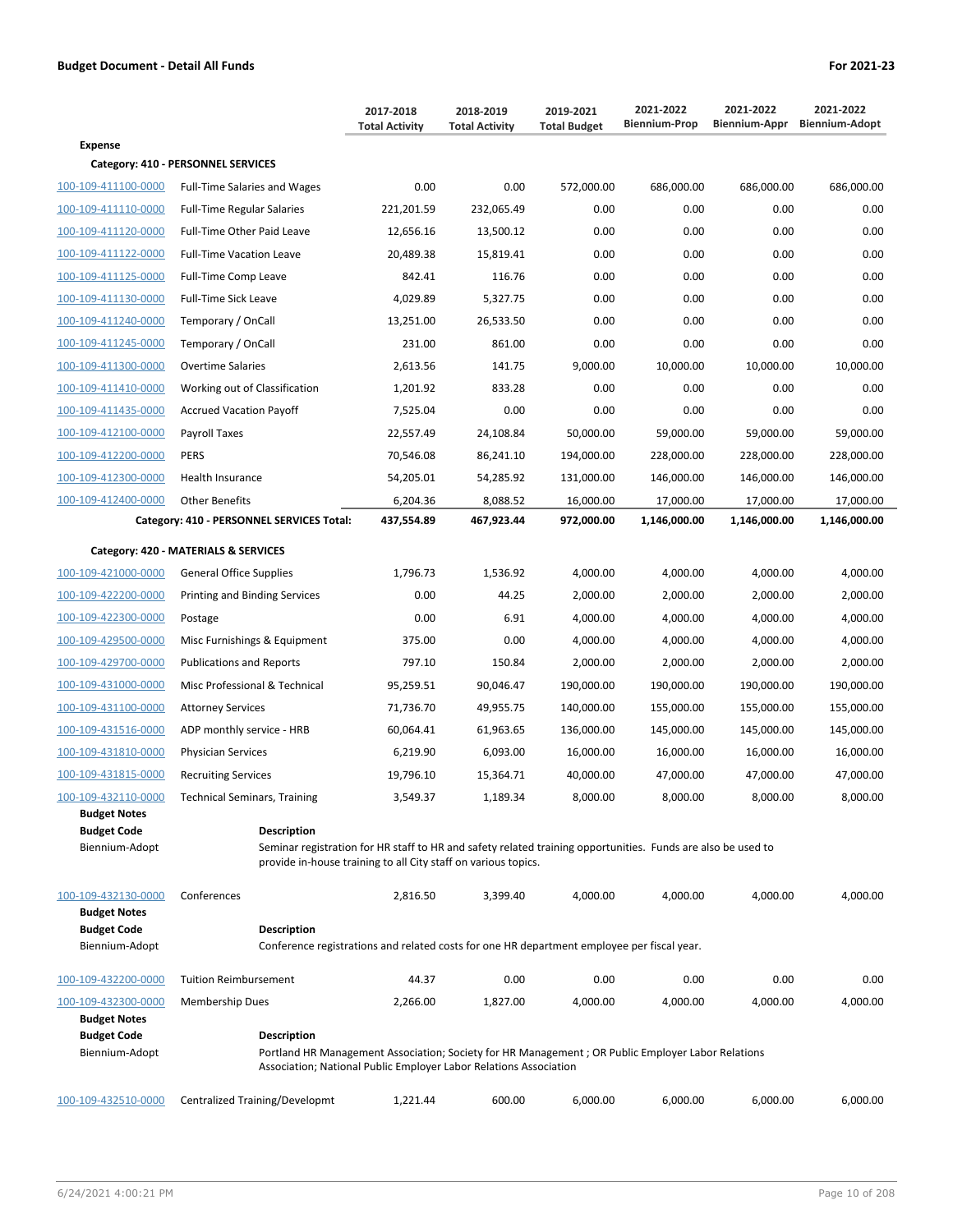|                                            |                                                                            | 2017-2018<br><b>Total Activity</b> | 2018-2019<br><b>Total Activity</b> | 2019-2021<br><b>Total Budget</b> | 2021-2022<br><b>Biennium-Prop</b> | 2021-2022<br>Biennium-Appr | 2021-2022<br><b>Biennium-Adopt</b> |
|--------------------------------------------|----------------------------------------------------------------------------|------------------------------------|------------------------------------|----------------------------------|-----------------------------------|----------------------------|------------------------------------|
| <b>Budget Notes</b><br><b>Budget Code</b>  | <b>Description</b>                                                         |                                    |                                    |                                  |                                   |                            |                                    |
| Biennium-Adopt                             | Leadership Lab for two supervisors                                         |                                    |                                    |                                  |                                   |                            |                                    |
| 100-109-432520-0000<br><b>Budget Notes</b> | <b>Employee and Volunteer Recogn</b>                                       | 16,562.40                          | 14,327.74                          | 37,000.00                        | 38,000.00                         | 38,000.00                  | 38,000.00                          |
| <b>Budget Code</b>                         | <b>Description</b>                                                         |                                    |                                    |                                  |                                   |                            |                                    |
| Biennium-Adopt                             | Employee picnic; Holiday party; and anniversary pins, service awards, etc. |                                    |                                    |                                  |                                   |                            |                                    |
| 100-109-439100-0000                        | Advertising                                                                | 5,496.77                           | 2,018.92                           | 14,000.00                        | 14.000.00                         | 14,000.00                  | 14,000.00                          |
| 100-109-439220-0000                        | <b>Local Travel Expenses</b>                                               | 180.00                             | 237.47                             | 2,000.00                         | 2,000.00                          | 2,000.00                   | 2,000.00                           |
| 100-109-439900-0000                        | <b>Other Miscellaneous Exp</b>                                             | 393.30                             | 152.89                             | 4,000.00                         | 4,000.00                          | 4,000.00                   | 4,000.00                           |
|                                            | Category: 420 - MATERIALS & SERVICES Total:                                | 288,575.60                         | 248,915.26                         | 617,000.00                       | 649,000.00                        | 649,000.00                 | 649,000.00                         |
| Category: 490 - CONTINGENCY                |                                                                            |                                    |                                    |                                  |                                   |                            |                                    |
| 100-109-490900-0000                        | Department Contingency                                                     | 0.00                               | 0.00                               | 100,306.00                       | 145,900.00                        | 145,900.00                 | 145,900.00                         |
|                                            | Category: 490 - CONTINGENCY Total:                                         | 0.00                               | 0.00                               | 100,306.00                       | 145,900.00                        | 145,900.00                 | 145,900.00                         |
|                                            | <b>Expense Total:</b>                                                      | 726,130.49                         | 716,838.70                         | 1,689,306.00                     | 1,940,900.00                      | 1,940,900.00               | 1,940,900.00                       |
|                                            | Department: 109 - Human Resources Surplus (Deficit):                       | 144.306.17                         | 167,467.47                         | 0.00                             | 0.00                              | 0.00                       | 0.00                               |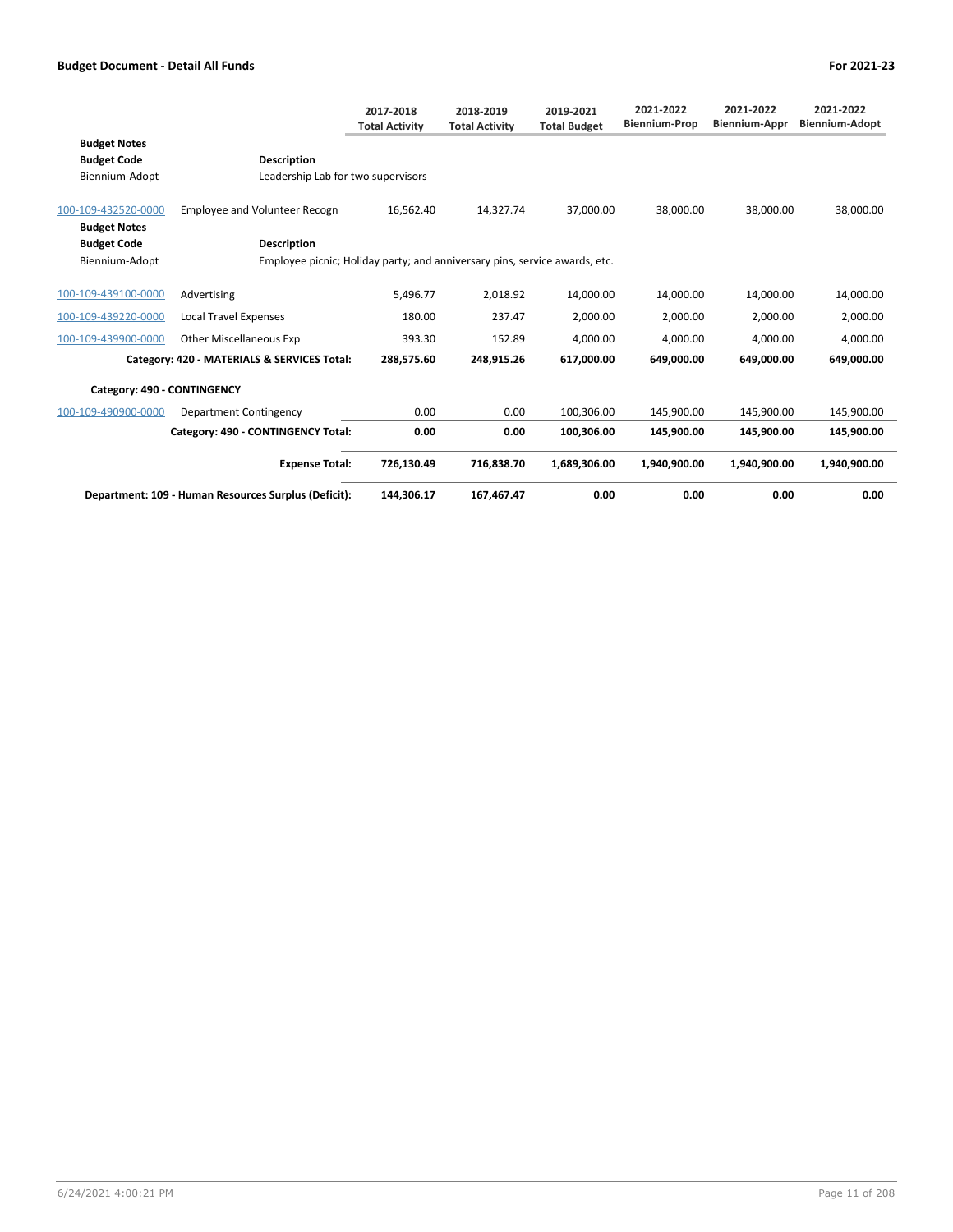|                                                |                                                | 2017-2018<br><b>Total Activity</b> | 2018-2019<br><b>Total Activity</b> | 2019-2021<br><b>Total Budget</b> | 2021-2022<br><b>Biennium-Prop</b> | 2021-2022<br><b>Biennium-Appr</b> | 2021-2022<br><b>Biennium-Adopt</b> |
|------------------------------------------------|------------------------------------------------|------------------------------------|------------------------------------|----------------------------------|-----------------------------------|-----------------------------------|------------------------------------|
| <b>Department: 113 - Facilities Management</b> |                                                |                                    |                                    |                                  |                                   |                                   |                                    |
| Revenue                                        |                                                |                                    |                                    |                                  |                                   |                                   |                                    |
|                                                | Category: 302 - BEGINNING FUND BALANCES        |                                    |                                    |                                  |                                   |                                   |                                    |
| 100-113-302100-0000                            | Unrestricted Beginning Balance                 | 164.978.94                         | 345.888.75                         | 135.889.00                       | 381.571.00                        | 381.571.00                        | 381.571.00                         |
|                                                | Category: 302 - BEGINNING FUND BALANCES Total: | 164,978.94                         | 345,888.75                         | 135,889.00                       | 381,571.00                        | 381,571.00                        | 381,571.00                         |
|                                                | Category: 305 - INTERGOVERNMENTAL              |                                    |                                    |                                  |                                   |                                   |                                    |
| 100-113-305200-9002                            | Federal Grants-Corona Virus Relief             | 0.00                               | 0.00                               | 0.00                             | 0.00                              | 0.00                              | 0.00                               |
|                                                | Category: 305 - INTERGOVERNMENTAL Total:       | 0.00                               | 0.00                               | 0.00                             | 0.00                              | 0.00                              | 0.00                               |
|                                                | Category: 310 - MISCELLANEOUS REVENUES         |                                    |                                    |                                  |                                   |                                   |                                    |
| 100-113-310315-0000                            | Medical Insurance Reimbursement                | 0.00                               | 0.00                               | 0.00                             | 0.00                              | 0.00                              | 0.00                               |
| 100-113-310322-0000                            | Rebates                                        | 10.000.00                          | 0.00                               | 0.00                             | 0.00                              | 0.00                              | 0.00                               |
| 100-113-310910-0000                            | Sundry Income                                  | 0.00                               | 7,482.30                           | 0.00                             | 0.00                              | 0.00                              | 0.00                               |
|                                                | Category: 310 - MISCELLANEOUS REVENUES Total:  | 10,000.00                          | 7,482.30                           | 0.00                             | 0.00                              | 0.00                              | 0.00                               |
|                                                | Category: 312 - CHARGES FOR SERVICES           |                                    |                                    |                                  |                                   |                                   |                                    |
| 100-113-312100-0000                            | Charges for Services - General Ad              | 1.156.000.00                       | 1,128,000.00                       | 2,320,000.00                     | 2,357,000.00                      | 2,357,000.00                      | 2,357,000.00                       |
|                                                | Category: 312 - CHARGES FOR SERVICES Total:    | 1,156,000.00                       | 1,128,000.00                       | 2,320,000.00                     | 2,357,000.00                      | 2,357,000.00                      | 2,357,000.00                       |
| Category: 320 - TRANSFERS                      |                                                |                                    |                                    |                                  |                                   |                                   |                                    |
| 100-113-322180-0000                            | Transfer from Capital Reserve Fund             | 450.000.00                         | 0.00                               | 0.00                             | 0.00                              | 0.00                              | 0.00                               |
|                                                | Category: 320 - TRANSFERS Total:               | 450,000.00                         | 0.00                               | 0.00                             | 0.00                              | 0.00                              | 0.00                               |
|                                                | <b>Revenue Total:</b>                          | 1,780,978.94                       | 1,481,371.05                       | 2,455,889.00                     | 2,738,571.00                      | 2,738,571.00                      | 2,738,571.00                       |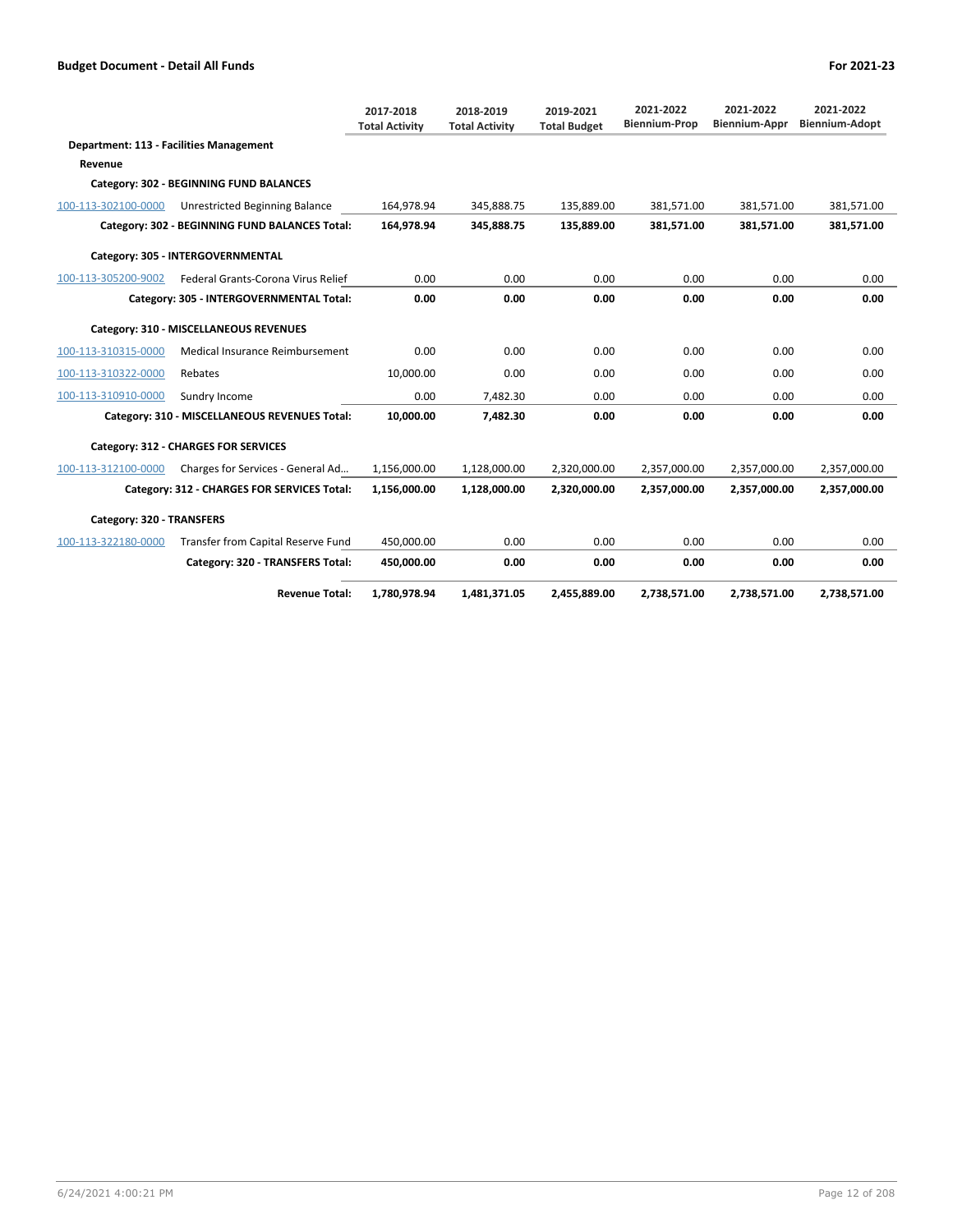|                                                                                    |                                                                                                                                                             | 2017-2018<br><b>Total Activity</b> | 2018-2019<br><b>Total Activity</b> | 2019-2021<br><b>Total Budget</b> | 2021-2022<br><b>Biennium-Prop</b> | 2021-2022<br>Biennium-Appr | 2021-2022<br><b>Biennium-Adopt</b> |
|------------------------------------------------------------------------------------|-------------------------------------------------------------------------------------------------------------------------------------------------------------|------------------------------------|------------------------------------|----------------------------------|-----------------------------------|----------------------------|------------------------------------|
| <b>Expense</b>                                                                     |                                                                                                                                                             |                                    |                                    |                                  |                                   |                            |                                    |
|                                                                                    | Category: 410 - PERSONNEL SERVICES                                                                                                                          |                                    |                                    |                                  |                                   |                            |                                    |
| 100-113-411100-0000<br><b>Budget Notes</b><br><b>Budget Code</b><br>Biennium-Adopt | <b>Full-Time Salaries and Wages</b><br>Description<br>1.00 Facilities Manager                                                                               | 0.00<br>MGT                        | 0.00                               | 690,000.00                       | 722,000.00                        | 722,000.00                 | 722,000.00                         |
|                                                                                    | 1.00 Facilities Maint Lead LOM<br>2.00<br>.50 Lead Electrician LOM                                                                                          | Building Maintenance Worker LOM    |                                    |                                  |                                   |                            |                                    |
| 100-113-411110-0000                                                                | <b>Full-Time Regular Salaries</b>                                                                                                                           | 265,602.45                         | 285,998.02                         | 0.00                             | 0.00                              | 0.00                       | 0.00                               |
| 100-113-411120-0000                                                                | Full-Time Other Paid Leave                                                                                                                                  | 14,056.44                          | 13,878.16                          | 0.00                             | 0.00                              | 0.00                       | 0.00                               |
| 100-113-411122-0000                                                                | <b>Full-Time Vacation Leave</b>                                                                                                                             | 21,740.40                          | 17,857.76                          | 0.00                             | 0.00                              | 0.00                       | 0.00                               |
| 100-113-411125-0000                                                                | Full-Time Comp Leave                                                                                                                                        | 5,071.09                           | 4,607.22                           | 0.00                             | 0.00                              | 0.00                       | 0.00                               |
| 100-113-411130-0000                                                                | <b>Full-Time Sick Leave</b>                                                                                                                                 | 12,147.32                          | 16,100.07                          | 0.00                             | 0.00                              | 0.00                       | 0.00                               |
| 100-113-411240-0000                                                                | Temporary / OnCall                                                                                                                                          | 0.00                               | 0.00                               | 0.00                             | 0.00                              | 0.00                       | 0.00                               |
| 100-113-411300-0000                                                                | <b>Overtime Salaries</b>                                                                                                                                    | 8,592.04                           | 6,904.13                           | 14,000.00                        | 16,000.00                         | 16,000.00                  | 16,000.00                          |
| 100-113-411400-0000                                                                | Special Pay                                                                                                                                                 | 0.00                               | 0.00                               | 6,000.00                         | 6,000.00                          | 6,000.00                   | 6,000.00                           |
| 100-113-411435-0000                                                                | <b>Accrued Vacation Payoff</b>                                                                                                                              | 7,209.78                           | 11,527.96                          | 20,000.00                        | 20,000.00                         | 20,000.00                  | 20,000.00                          |
| 100-113-412100-0000                                                                | Payroll Taxes                                                                                                                                               | 27,708.24                          | 29,552.91                          | 63,000.00                        | 65,000.00                         | 65,000.00                  | 65,000.00                          |
| 100-113-412200-0000                                                                | <b>PERS</b>                                                                                                                                                 | 80,869.52                          | 91,788.84                          | 215,000.00                       | 222,000.00                        | 222,000.00                 | 222,000.00                         |
| 100-113-412300-0000                                                                | Health Insurance                                                                                                                                            | 95,511.93                          | 91,873.03                          | 218,000.00                       | 188,000.00                        | 188,000.00                 | 188,000.00                         |
| 100-113-412400-0000                                                                | <b>Other Benefits</b>                                                                                                                                       | 15,897.60                          | 11,748.92                          | 42,000.00                        | 44,000.00                         | 44,000.00                  | 44,000.00                          |
|                                                                                    | Category: 410 - PERSONNEL SERVICES Total:                                                                                                                   | 554,406.81                         | 581,837.02                         | 1,268,000.00                     | 1,283,000.00                      | 1,283,000.00               | 1,283,000.00                       |
|                                                                                    | Category: 420 - MATERIALS & SERVICES                                                                                                                        |                                    |                                    |                                  |                                   |                            |                                    |
| 100-113-421000-0000                                                                | <b>General Office Supplies</b>                                                                                                                              | 128.16                             | 643.07                             | 2,000.00                         | 2,000.00                          | 2,000.00                   | 2,000.00                           |
| 100-113-422100-0000                                                                | In-House Printing, Copier Supp                                                                                                                              | 292.23                             | 969.85                             | 2,000.00                         | 2,000.00                          | 2,000.00                   | 2,000.00                           |
| 100-113-427200-0000                                                                | <b>Clothing Allowance</b>                                                                                                                                   | 991.29                             | 1,117.94                           | 2,000.00                         | 2,000.00                          | 2,000.00                   | 2,000.00                           |
| 100-113-429500-0000                                                                | Misc Furnishings & Equipment                                                                                                                                | 7,628.26                           | 4,826.73                           | 6,000.00                         | 6,000.00                          | 6,000.00                   | 6,000.00                           |
| 100-113-431000-0000                                                                | Misc Professional & Technical                                                                                                                               | 0.00                               | 0.00                               | 30,000.00                        | 30,000.00                         | 30,000.00                  | 30,000.00                          |
| <b>Budget Notes</b><br><b>Budget Code</b><br>Biennium-Adopt                        | Description<br>Miscellaneous Professional Engineering, building evaluation, generator and other miscellaneous equipment                                     |                                    |                                    |                                  |                                   |                            |                                    |
|                                                                                    | evaluations.                                                                                                                                                |                                    |                                    |                                  |                                   |                            |                                    |
| 100-113-431540-0000<br><b>Budget Notes</b>                                         | Software, Purchases & Licenses                                                                                                                              | 4,488.66                           | 0.00                               | 2,000.00                         | 10,000.00                         | 10,000.00                  | 10,000.00                          |
| <b>Budget Code</b><br>Biennium-Adopt                                               | <b>Description</b><br>Yearly cost for OMS Connect Software used citywide                                                                                    |                                    |                                    |                                  |                                   |                            |                                    |
| 100-113-431937-0000                                                                | Vehicle Contract Service Fee                                                                                                                                | 349.20                             | 349.20                             | 0.00                             | 2,000.00                          | 2,000.00                   | 2,000.00                           |
| 100-113-432110-0000                                                                | <b>Technical Seminars, Training</b>                                                                                                                         | 1,920.28                           | 1,740.50                           | 8,000.00                         | 8,000.00                          | 8,000.00                   | 8,000.00                           |
| <b>Budget Notes</b><br><b>Budget Code</b>                                          | Description                                                                                                                                                 |                                    |                                    |                                  |                                   |                            |                                    |
| Biennium-Adopt                                                                     | Electrical Continuting Education for 3 staff<br>Mechanical Training, Intl Facility Management Association Workshops for 2 staff, ongoing equipment training |                                    |                                    |                                  |                                   |                            |                                    |
| 100-113-432130-0000                                                                | Conferences                                                                                                                                                 | 4,075.75                           | 5,552.89                           | 8,000.00                         | 8,000.00                          | 8,000.00                   | 8,000.00                           |
| 100-113-432300-0000                                                                | <b>Membership Dues</b>                                                                                                                                      | 1,455.00                           | 2,372.00                           | 4,000.00                         | 4,000.00                          | 4,000.00                   | 4,000.00                           |
| 100-113-434100-0000                                                                | Food and Beverages For Resale                                                                                                                               | 0.00                               | 0.00                               | 2,000.00                         | 0.00                              | 0.00                       | 0.00                               |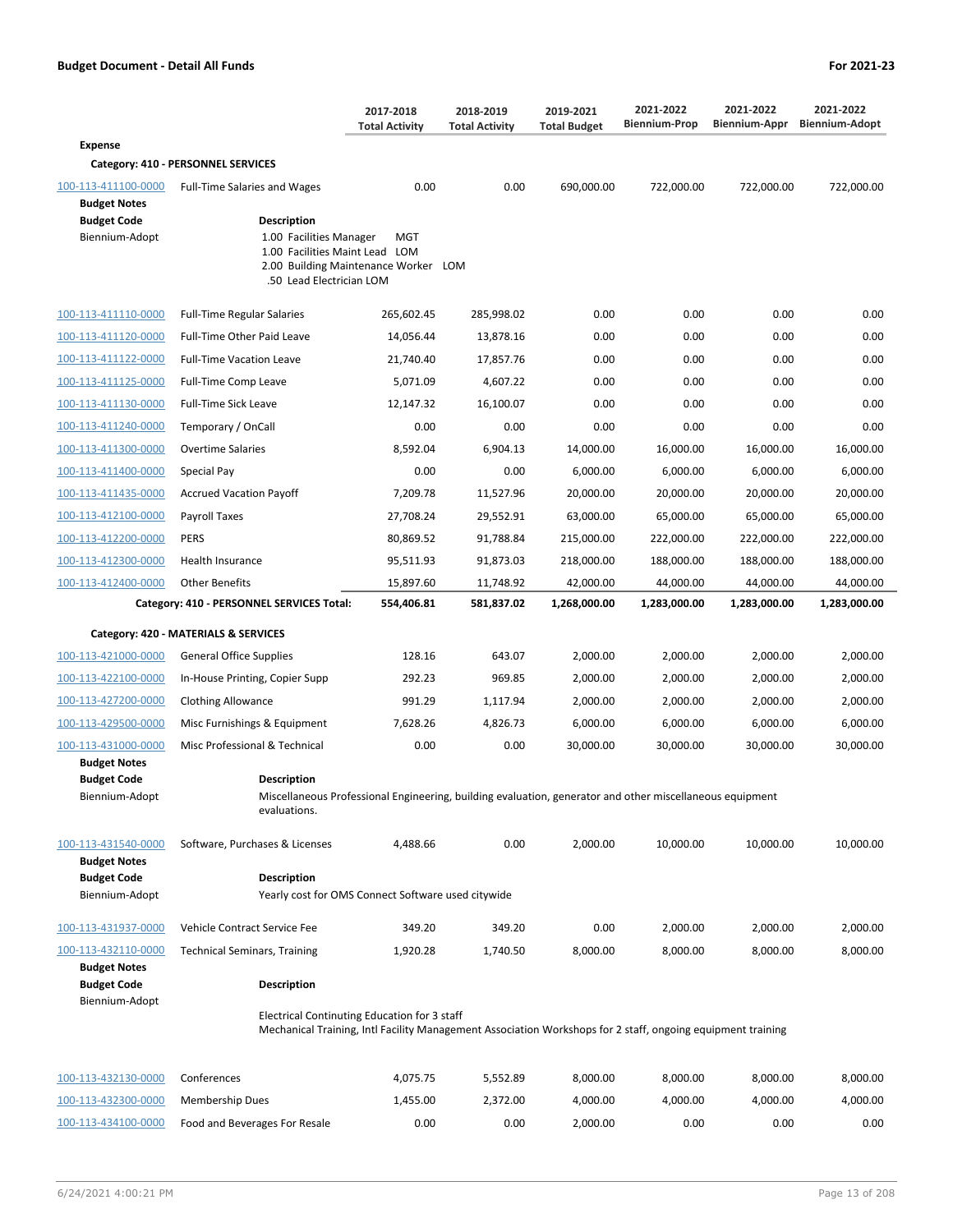|                                                                                    |                                                                                                                                                                                                                                                                  | 2017-2018<br><b>Total Activity</b> | 2018-2019<br><b>Total Activity</b> | 2019-2021<br><b>Total Budget</b> | 2021-2022<br><b>Biennium-Prop</b> | 2021-2022<br>Biennium-Appr | 2021-2022<br><b>Biennium-Adopt</b> |
|------------------------------------------------------------------------------------|------------------------------------------------------------------------------------------------------------------------------------------------------------------------------------------------------------------------------------------------------------------|------------------------------------|------------------------------------|----------------------------------|-----------------------------------|----------------------------|------------------------------------|
| 100-113-435210-0000                                                                | <b>Telephone Service Charges</b>                                                                                                                                                                                                                                 | 3,874.52                           | 3,466.81                           | 6,000.00                         | 6,000.00                          | 6,000.00                   | 6,000.00                           |
| 100-113-437210-0000                                                                | Janitorial Services                                                                                                                                                                                                                                              | 88,987.92                          | 90,307.23                          | 186,000.00                       | 210,000.00                        | 210,000.00                 | 210,000.00                         |
| <b>Budget Notes</b><br><b>Budget Code</b>                                          | Description                                                                                                                                                                                                                                                      |                                    |                                    |                                  |                                   |                            |                                    |
| Biennium-Adopt                                                                     | Increased costs for new City Hall; Janitorial, carpet cleaning, window washing, etc.                                                                                                                                                                             |                                    |                                    |                                  |                                   |                            |                                    |
| 100-113-437210-9002                                                                | Janitorial Services-COVID-19                                                                                                                                                                                                                                     | 0.00                               | 0.00                               | 0.00                             | 0.00                              | 0.00                       | 0.00                               |
| 100-113-437220-0000                                                                | <b>Building Systems Maint Svcs</b>                                                                                                                                                                                                                               | 130,186.86                         | 103,452.08                         | 310,000.00                       | 310,000.00                        | 310,000.00                 | 310,000.00                         |
| <b>Budget Notes</b>                                                                |                                                                                                                                                                                                                                                                  |                                    |                                    |                                  |                                   |                            |                                    |
| <b>Budget Code</b><br>Biennium-Adopt                                               | <b>Description</b><br>Landscape services for City Hall, pest control at City Hall, backflow services, generator services, elevator<br>maintenance, Allied Waste - garbage service, HVAC maintenance at City Hall, misc electrical services, security<br>services |                                    |                                    |                                  |                                   |                            |                                    |
| 100-113-437230-0000<br><b>Budget Notes</b>                                         | Janitorial and Cleaning Supply                                                                                                                                                                                                                                   | 19,508.91                          | 18,916.19                          | 30,000.00                        | 34,000.00                         | 34,000.00                  | 34,000.00                          |
| <b>Budget Code</b><br>Biennium-Adopt                                               | Description<br>Increased costs in cleaning restrooms and cleaning supplies                                                                                                                                                                                       |                                    |                                    |                                  |                                   |                            |                                    |
|                                                                                    |                                                                                                                                                                                                                                                                  |                                    |                                    |                                  |                                   |                            |                                    |
| 100-113-437230-9002                                                                | Janitorial and Cleaning Supply-CO                                                                                                                                                                                                                                | 0.00                               | 0.00                               | 0.00                             | 0.00                              | 0.00                       | 0.00                               |
| 100-113-437280-0000<br><b>Budget Notes</b><br><b>Budget Code</b><br>Biennium-Adopt | <b>Bldg Maint-Misc Contracted Svc</b><br><b>Description</b><br>Air Testing, snow removal, pressure washing, sidewalk repair, bird deterrent, roofing repairs, parking lot repairs<br>and striping, and other miscellaneous repairs and maintenance               | 11,950.95                          | 17,523.04                          | 60,000.00                        | 60,000.00                         | 60,000.00                  | 60,000.00                          |
| 100-113-437290-0000                                                                | <b>Bldg Maint-Misc Materials</b>                                                                                                                                                                                                                                 | 9,227.54                           | 13,688.08                          | 50,000.00                        | 50,000.00                         | 50,000.00                  | 50,000.00                          |
| <b>Budget Notes</b><br><b>Budget Code</b>                                          | Description                                                                                                                                                                                                                                                      |                                    |                                    |                                  |                                   |                            |                                    |
| Biennium-Adopt                                                                     | Painting supplies, HVAC filters, lighting & electrical supplies, first aid supplies, tools, batteries, ceiling tiles,<br>window blinds & repairs, etc.                                                                                                           |                                    |                                    |                                  |                                   |                            |                                    |
| 100-113-437290-9002                                                                | Bldg Maint-Misc Materials-COVID                                                                                                                                                                                                                                  | 0.00                               | 0.00                               | 0.00                             | 0.00                              | 0.00                       | 0.00                               |
| 100-113-437310-0000                                                                | <b>Equipment Repair and Service</b>                                                                                                                                                                                                                              | 9,515.83                           | 16,524.47                          | 20,000.00                        | 20,000.00                         | 20,000.00                  | 20,000.00                          |
| 100-113-437330-0000                                                                | Vehicle Repairs, Parts & Supp                                                                                                                                                                                                                                    | $-942.54$                          | 379.37                             | 4,000.00                         | 4,000.00                          | 4,000.00                   | 4,000.00                           |
| 100-113-437340-0000                                                                | Gasoline, Oil and Lubricants                                                                                                                                                                                                                                     | 2,163.30                           | 1,918.17                           | 6,000.00                         | 6,000.00                          | 6,000.00                   | 6,000.00                           |
| 100-113-437410-0000                                                                | Electricity                                                                                                                                                                                                                                                      | 76,499.31                          | 129,111.50                         | 200,000.00                       | 203.000.00                        | 203.000.00                 | 203,000.00                         |
| 100-113-437420-0000                                                                | Natural Gas and Propane                                                                                                                                                                                                                                          | 33,045.94                          | 7,424.21                           | 60,000.00                        | 63,000.00                         | 63,000.00                  | 63,000.00                          |
| 100-113-437430-0000                                                                | Water, Sewer, & Stormwater Use                                                                                                                                                                                                                                   | 14,738.34                          | 12,706.81                          | 30,000.00                        | 30,000.00                         | 30,000.00                  | 30,000.00                          |
| 100-113-439220-0000                                                                | <b>Local Travel Expenses</b>                                                                                                                                                                                                                                     | 73.42                              | 232.02                             | 2,000.00                         | 2,000.00                          | 2,000.00                   | 2,000.00                           |
| 100-113-439900-0000                                                                | <b>Other Miscellaneous Exp</b>                                                                                                                                                                                                                                   | 524.25                             | 1,091.30                           | 2,000.00                         | 2,000.00                          | 2,000.00                   | 2,000.00                           |
|                                                                                    | Category: 420 - MATERIALS & SERVICES Total:                                                                                                                                                                                                                      | 420,683.38                         | 434,313.46                         | 1,032,000.00                     | 1,074,000.00                      | 1,074,000.00               | 1,074,000.00                       |
| Category: 480 - CAPITAL OUTLAY                                                     |                                                                                                                                                                                                                                                                  |                                    |                                    |                                  |                                   |                            |                                    |
| 100-113-481200-0000                                                                | Buildings & Building Improvement                                                                                                                                                                                                                                 | 460,000.00                         | 0.00                               | 0.00                             | 0.00                              | 0.00                       | 0.00                               |
| 100-113-485110-0000<br><b>Budget Notes</b>                                         | <b>On-Road Vehicle Purchases</b>                                                                                                                                                                                                                                 | 0.00                               | 0.00                               | 0.00                             | 48,000.00                         | 48,000.00                  | 48,000.00                          |
| <b>Budget Code</b>                                                                 | Description                                                                                                                                                                                                                                                      |                                    |                                    |                                  |                                   |                            |                                    |
| Biennium-Adopt                                                                     | New vehicle for Facilities staff.                                                                                                                                                                                                                                |                                    |                                    |                                  |                                   |                            |                                    |
| 100-113-485200-0000                                                                | <b>Equipment Purchases</b>                                                                                                                                                                                                                                       | 0.00                               | 67,691.95                          | 0.00                             | 0.00                              | 0.00                       | 0.00                               |
|                                                                                    | Category: 480 - CAPITAL OUTLAY Total:                                                                                                                                                                                                                            | 460,000.00                         | 67,691.95                          | 0.00                             | 48,000.00                         | 48,000.00                  | 48,000.00                          |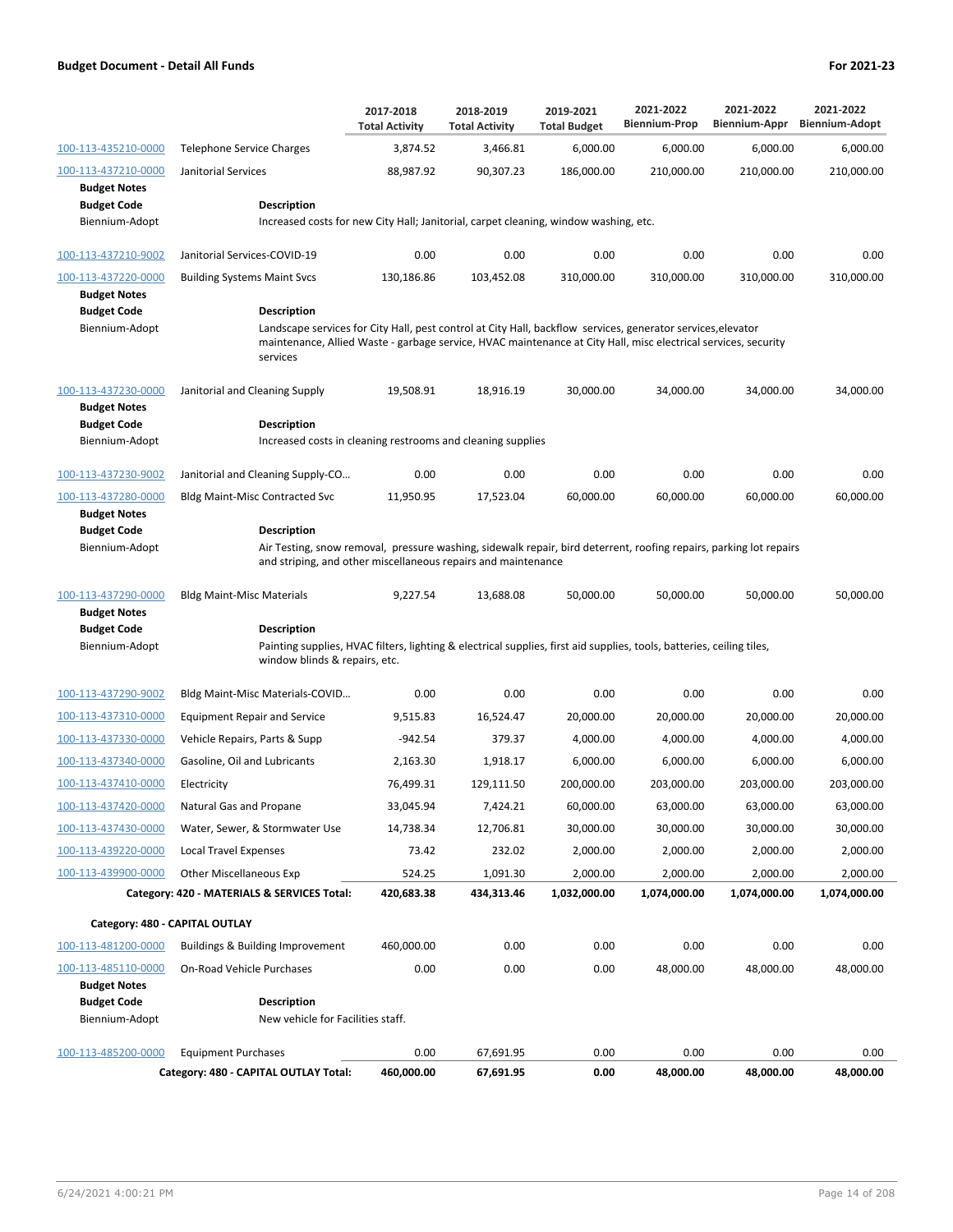|                                                            | 2017-2018<br><b>Total Activity</b> | 2018-2019<br><b>Total Activity</b> | 2019-2021<br><b>Total Budget</b> | 2021-2022<br><b>Biennium-Prop</b> | 2021-2022<br><b>Biennium-Appr</b> | 2021-2022<br>Biennium-Adopt |
|------------------------------------------------------------|------------------------------------|------------------------------------|----------------------------------|-----------------------------------|-----------------------------------|-----------------------------|
| Category: 490 - CONTINGENCY                                |                                    |                                    |                                  |                                   |                                   |                             |
| 100-113-490900-0000<br>Department Contingency              | 0.00                               | 0.00                               | 155.889.00                       | 333.571.00                        | 333.571.00                        | 333,571.00                  |
| Category: 490 - CONTINGENCY Total:                         | 0.00                               | 0.00                               | 155.889.00                       | 333.571.00                        | 333.571.00                        | 333,571.00                  |
| <b>Expense Total:</b>                                      | 1.435.090.19                       | 1.083.842.43                       | 2.455.889.00                     | 2.738.571.00                      | 2,738,571.00                      | 2,738,571.00                |
| Department: 113 - Facilities Management Surplus (Deficit): | 345,888.75                         | 397.528.62                         | 0.00                             | 0.00                              | 0.00                              | 0.00                        |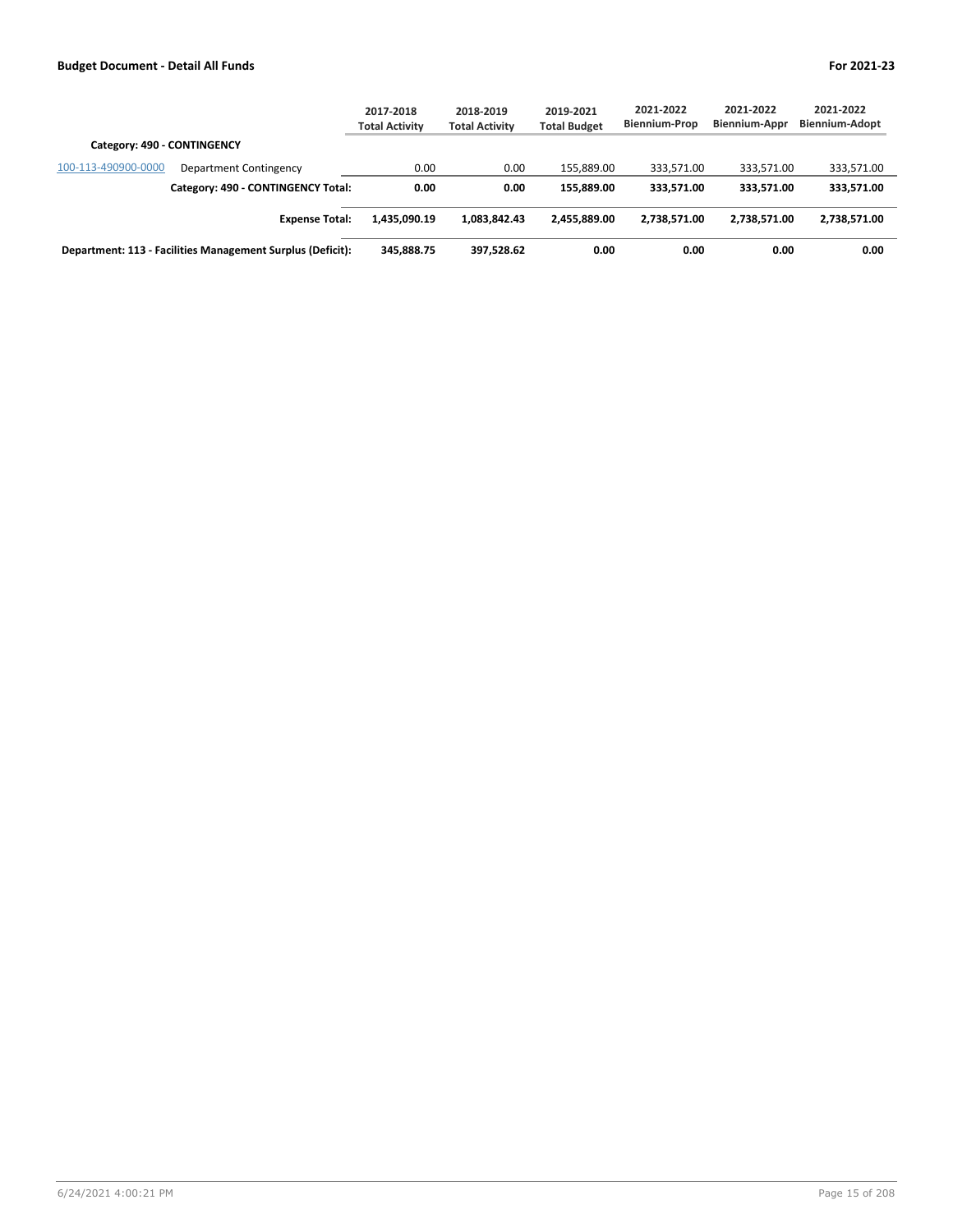|                           |                                                                      | 2017-2018<br><b>Total Activity</b> | 2018-2019<br><b>Total Activity</b> | 2019-2021<br><b>Total Budget</b> | 2021-2022<br><b>Biennium-Prop</b> | 2021-2022<br>Biennium-Appr | 2021-2022<br><b>Biennium-Adopt</b> |
|---------------------------|----------------------------------------------------------------------|------------------------------------|------------------------------------|----------------------------------|-----------------------------------|----------------------------|------------------------------------|
| Department: 117 - Finance |                                                                      |                                    |                                    |                                  |                                   |                            |                                    |
| Revenue                   |                                                                      |                                    |                                    |                                  |                                   |                            |                                    |
|                           | Category: 302 - BEGINNING FUND BALANCES                              |                                    |                                    |                                  |                                   |                            |                                    |
| 100-117-302100-0000       | Unrestricted Beginning Balance                                       | 413,250.72                         | 506,417.58                         | 150,418.00                       | 309,104.00                        | 309,104.00                 | 309,104.00                         |
|                           | Category: 302 - BEGINNING FUND BALANCES Total:                       | 413,250.72                         | 506,417.58                         | 150,418.00                       | 309,104.00                        | 309,104.00                 | 309,104.00                         |
|                           | Category: 305 - INTERGOVERNMENTAL                                    |                                    |                                    |                                  |                                   |                            |                                    |
| 100-117-305115-0000       | Metro Business License Revenue                                       | 37,876.03                          | 37,772.13                          | 74,000.00                        | 70,000.00                         | 70,000.00                  | 70.000.00                          |
|                           | Category: 305 - INTERGOVERNMENTAL Total:                             | 37,876.03                          | 37,772.13                          | 74,000.00                        | 70,000.00                         | 70,000.00                  | 70,000.00                          |
|                           | Category: 306 - LICENSES AND FEES                                    |                                    |                                    |                                  |                                   |                            |                                    |
| 100-117-306110-0000       | <b>Business Licenses</b>                                             | 174,156.00                         | 169,942.00                         | 340,000.00                       | 328,000.00                        | 328,000.00                 | 328,000.00                         |
| <b>Budget Notes</b>       |                                                                      |                                    |                                    |                                  |                                   |                            |                                    |
| <b>Budget Code</b>        | Description                                                          |                                    |                                    |                                  |                                   |                            |                                    |
| Biennium-Adopt            | Revenue generated and collected by the Finance Department.           |                                    |                                    |                                  |                                   |                            |                                    |
| 100-117-306130-0000       | Dog Licenses                                                         | 39,016.00                          | 38,703.00                          | 78,000.00                        | 63,000.00                         | 63,000.00                  | 63,000.00                          |
| 100-117-306150-0000       | Passports                                                            | 132,025.00                         | 152,545.00                         | 260,000.00                       | 170,000.00                        | 170,000.00                 | 170,000.00                         |
| 100-117-306260-0000       | Lien Docket Fees                                                     | 95,138.00                          | 86,893.00                          | 173,000.00                       | 145,000.00                        | 145,000.00                 | 145,000.00                         |
|                           | Category: 306 - LICENSES AND FEES Total:                             | 440,335.00                         | 448,083.00                         | 851,000.00                       | 706,000.00                        | 706,000.00                 | 706,000.00                         |
|                           | Category: 310 - MISCELLANEOUS REVENUES                               |                                    |                                    |                                  |                                   |                            |                                    |
| 100-117-310315-0000       | Medical Insurance Reimbursemt                                        | 0.00                               | 0.00                               | 0.00                             | 0.00                              | 0.00                       | 0.00                               |
| 100-117-310528-0000       | <b>Utility Assistance Donations</b>                                  | 0.00                               | 0.00                               | 0.00                             | 2,000.00                          | 2,000.00                   | 2,000.00                           |
| 100-117-310910-0000       | Sundry Income                                                        | 6,491.77                           | 6,510.34                           | 0.00                             | 0.00                              | 0.00                       | 0.00                               |
|                           | Category: 310 - MISCELLANEOUS REVENUES Total:                        | 6,491.77                           | 6,510.34                           | 0.00                             | 2,000.00                          | 2,000.00                   | 2,000.00                           |
|                           | Category: 312 - CHARGES FOR SERVICES                                 |                                    |                                    |                                  |                                   |                            |                                    |
| 100-117-312100-0000       | Charges for Services - General Ad                                    | 1,236,000.00                       | 1,294,000.00                       | 3,044,000.00                     | 3,177,000.00                      | 3,177,000.00               | 3,177,000.00                       |
| <b>Budget Notes</b>       |                                                                      |                                    |                                    |                                  |                                   |                            |                                    |
| <b>Budget Code</b>        | Description                                                          |                                    |                                    |                                  |                                   |                            |                                    |
| Biennium-Adopt            | Financial services provided and pro-rated to other City departments. |                                    |                                    |                                  |                                   |                            |                                    |
|                           | Category: 312 - CHARGES FOR SERVICES Total:                          | 1,236,000.00                       | 1,294,000.00                       | 3,044,000.00                     | 3,177,000.00                      | 3,177,000.00               | 3,177,000.00                       |
|                           | <b>Revenue Total:</b>                                                | 2,133,953.52                       | 2,292,783.05                       | 4,119,418.00                     | 4,264,104.00                      | 4,264,104.00               | 4,264,104.00                       |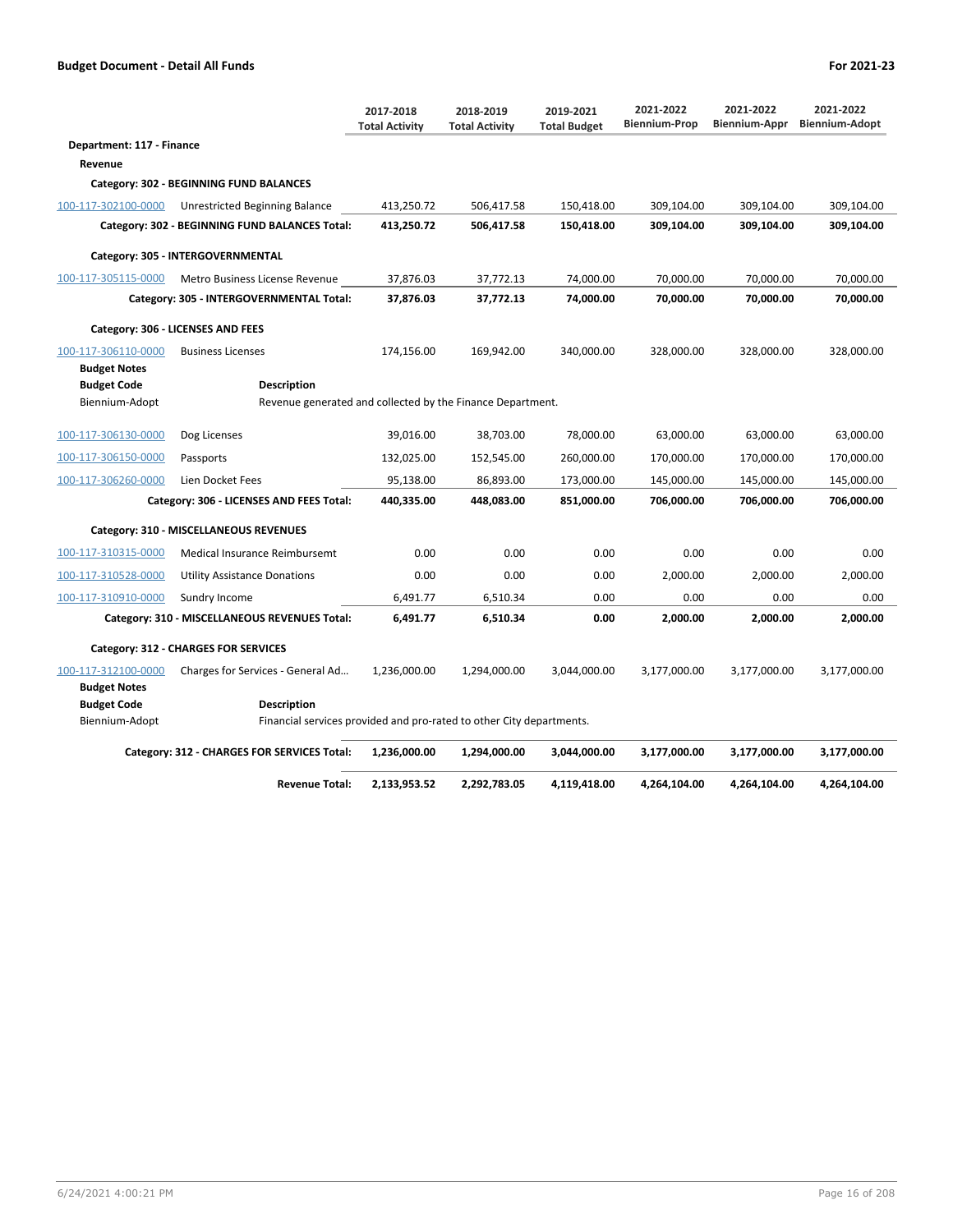|                                                                                    |                                                                                                                                                                                                                                                                       | 2017-2018<br><b>Total Activity</b> | 2018-2019<br><b>Total Activity</b> | 2019-2021<br><b>Total Budget</b> | 2021-2022<br><b>Biennium-Prop</b> | 2021-2022<br>Biennium-Appr | 2021-2022<br><b>Biennium-Adopt</b> |
|------------------------------------------------------------------------------------|-----------------------------------------------------------------------------------------------------------------------------------------------------------------------------------------------------------------------------------------------------------------------|------------------------------------|------------------------------------|----------------------------------|-----------------------------------|----------------------------|------------------------------------|
| <b>Expense</b>                                                                     |                                                                                                                                                                                                                                                                       |                                    |                                    |                                  |                                   |                            |                                    |
|                                                                                    | Category: 410 - PERSONNEL SERVICES                                                                                                                                                                                                                                    |                                    |                                    |                                  |                                   |                            |                                    |
| 100-117-411100-0000<br><b>Budget Notes</b><br><b>Budget Code</b><br>Biennium-Adopt | <b>Full-Time Salaries and Wages</b><br><b>Description</b><br>3 Accounting Specialists, 3 Accountants, Payroll Administrator, Assistant Director, Director, and 0.5 shared<br>HR/Payroll Specialist. Also, see comprehensive list of positions in the budget document. | 0.00                               | 0.00                               | 1,777,000.00                     | 1,853,000.00                      | 1,853,000.00               | 1,853,000.00                       |
|                                                                                    |                                                                                                                                                                                                                                                                       |                                    |                                    |                                  |                                   |                            |                                    |
| 100-117-411110-0000                                                                | <b>Full-Time Regular Salaries</b>                                                                                                                                                                                                                                     | 644,895.67                         | 706,634.57                         | 0.00                             | 0.00                              | 0.00                       | 0.00                               |
| 100-117-411120-0000                                                                | Full-Time Other Paid Leave                                                                                                                                                                                                                                            | 36,396.60                          | 38,914.93                          | 0.00                             | 0.00                              | 0.00                       | 0.00                               |
| 100-117-411122-0000                                                                | <b>Full-Time Vacation Leave</b>                                                                                                                                                                                                                                       | 30,656.67                          | 46,616.37                          | 0.00                             | 0.00                              | 0.00                       | 0.00                               |
| 100-117-411125-0000                                                                | Full-Time Comp Leave                                                                                                                                                                                                                                                  | 1,128.62                           | 2,093.84                           | 0.00                             | 0.00                              | 0.00                       | 0.00                               |
| 100-117-411130-0000                                                                | <b>Full-Time Sick Leave</b>                                                                                                                                                                                                                                           | 30,790.81                          | 20,944.02                          | 0.00                             | 0.00                              | 0.00                       | 0.00                               |
| 100-117-411200-0000                                                                | Part-Time Salaries                                                                                                                                                                                                                                                    | 19,881.15                          | 0.00                               | 0.00                             | 0.00                              | 0.00                       | 0.00                               |
| 100-117-411235-0000                                                                | Part-Time Other Paid Leave                                                                                                                                                                                                                                            | 1,569.97                           | 0.00                               | 0.00                             | 0.00                              | 0.00                       | 0.00                               |
| 100-117-411240-0000                                                                | Temporary / OnCall                                                                                                                                                                                                                                                    | 19,661.69                          | 13,328.44                          | 0.00                             | 0.00                              | 0.00                       | 0.00                               |
| 100-117-411245-0000                                                                | Temporary / OnCall                                                                                                                                                                                                                                                    | 0.00                               | 210.24                             | 0.00                             | 0.00                              | 0.00                       | 0.00                               |
| 100-117-411300-0000                                                                | <b>Overtime Salaries</b>                                                                                                                                                                                                                                              | 553.78                             | 306.92                             | 8,000.00                         | 8,000.00                          | 8,000.00                   | 8,000.00                           |
| 100-117-411435-0000                                                                | <b>Accrued Vacation Payoff</b>                                                                                                                                                                                                                                        | 8,301.56                           | 10,133.86                          | 22,000.00                        | 22,000.00                         | 22,000.00                  | 22,000.00                          |
| 100-117-412100-0000                                                                | Payroll Taxes                                                                                                                                                                                                                                                         | 66,358.68                          | 69.720.10                          | 152,000.00                       | 159,000.00                        | 159,000.00                 | 159,000.00                         |
| 100-117-412200-0000                                                                | <b>PERS</b>                                                                                                                                                                                                                                                           | 180,420.89                         | 202,355.39                         | 509,000.00                       | 545,000.00                        | 545,000.00                 | 545,000.00                         |
| 100-117-412300-0000                                                                | Health Insurance                                                                                                                                                                                                                                                      | 189,551.32                         | 197,107.66                         | 479,000.00                       | 446,000.00                        | 446,000.00                 | 446,000.00                         |
| 100-117-412400-0000                                                                | <b>Other Benefits</b>                                                                                                                                                                                                                                                 | 19,718.50                          | 20,344.69                          | 50,000.00                        | 45,000.00                         | 45,000.00                  | 45,000.00                          |
| <b>Budget Notes</b><br><b>Budget Code</b>                                          | <b>Description</b>                                                                                                                                                                                                                                                    |                                    |                                    |                                  |                                   |                            |                                    |
| Biennium-Adopt                                                                     | VEBA, Disability, AD&D                                                                                                                                                                                                                                                |                                    |                                    |                                  |                                   |                            |                                    |
|                                                                                    | Category: 410 - PERSONNEL SERVICES Total:                                                                                                                                                                                                                             | 1,249,885.91                       | 1,328,711.03                       | 2,997,000.00                     | 3,078,000.00                      | 3,078,000.00               | 3,078,000.00                       |
|                                                                                    |                                                                                                                                                                                                                                                                       |                                    |                                    |                                  |                                   |                            |                                    |
|                                                                                    | Category: 420 - MATERIALS & SERVICES                                                                                                                                                                                                                                  |                                    |                                    |                                  |                                   |                            |                                    |
| 100-117-421000-0000                                                                | <b>General Office Supplies</b>                                                                                                                                                                                                                                        | 11,571.06                          | 8,965.06                           | 28,000.00                        | 29,000.00                         | 29,000.00                  | 29,000.00                          |
| 100-117-422100-0000                                                                | In-House Printing, Copier Supp                                                                                                                                                                                                                                        | 0.00                               | 0.00                               | 2,000.00                         | 2,000.00                          | 2,000.00                   | 2,000.00                           |
| 100-117-422200-0000                                                                | Printing and Binding Services                                                                                                                                                                                                                                         | 4,451.21                           | 4,748.04                           | 20,000.00                        | 20,000.00                         | 20,000.00                  | 20,000.00                          |
| <b>Budget Notes</b><br><b>Budget Code</b><br>Biennium-Adopt                        | <b>Description</b><br>Printing of Comprehensive Annual Financial Reports (CAFR), Budget Documents, Business Licenses, Master Fees<br>& Charges booklet, Passport brochures.                                                                                           |                                    |                                    |                                  |                                   |                            |                                    |
| 100-117-422300-0000<br><b>Budget Notes</b>                                         | Postage                                                                                                                                                                                                                                                               | 13,260.80                          | 9,001.15                           | 36,000.00                        | 36,000.00                         | 36,000.00                  | 36,000.00                          |
| <b>Budget Code</b><br>Biennium-Adopt                                               | <b>Description</b><br>Business/Dog Licenses renewal letters and license mailing; passport priority mail; and semi-monthly employee<br>paystub mailings.                                                                                                               |                                    |                                    |                                  |                                   |                            |                                    |
| 100-117-429500-0000                                                                | Misc Furnishings & Equipment                                                                                                                                                                                                                                          | 1,058.10                           | 1,613.68                           | 6,000.00                         | 6,000.00                          | 6,000.00                   | 6,000.00                           |
| 100-117-429700-0000                                                                | <b>Publications and Reports</b>                                                                                                                                                                                                                                       | 0.00                               | 0.00                               | 2,000.00                         | 2,000.00                          | 2,000.00                   | 2,000.00                           |
| 100-117-431000-0000                                                                | Misc Professional & Technical                                                                                                                                                                                                                                         | 5,728.62                           | 8,471.30                           | 40,000.00                        | 40,000.00                         | 40,000.00                  | 40,000.00                          |
| <b>Budget Notes</b>                                                                |                                                                                                                                                                                                                                                                       |                                    |                                    |                                  |                                   |                            |                                    |
| <b>Budget Code</b>                                                                 | Description                                                                                                                                                                                                                                                           |                                    |                                    |                                  |                                   |                            |                                    |
| Biennium-Adopt                                                                     | Temporary help to back-fill paid absences or for peak work loads, GFOA award fee, shredding, cost studies.                                                                                                                                                            |                                    |                                    |                                  |                                   |                            |                                    |
| 100-117-431200-0000                                                                | <b>Accounting &amp; Auditing Services</b>                                                                                                                                                                                                                             | 50,820.00                          | 68,830.00                          | 162,000.00                       | 173,000.00                        | 173,000.00                 | 173,000.00                         |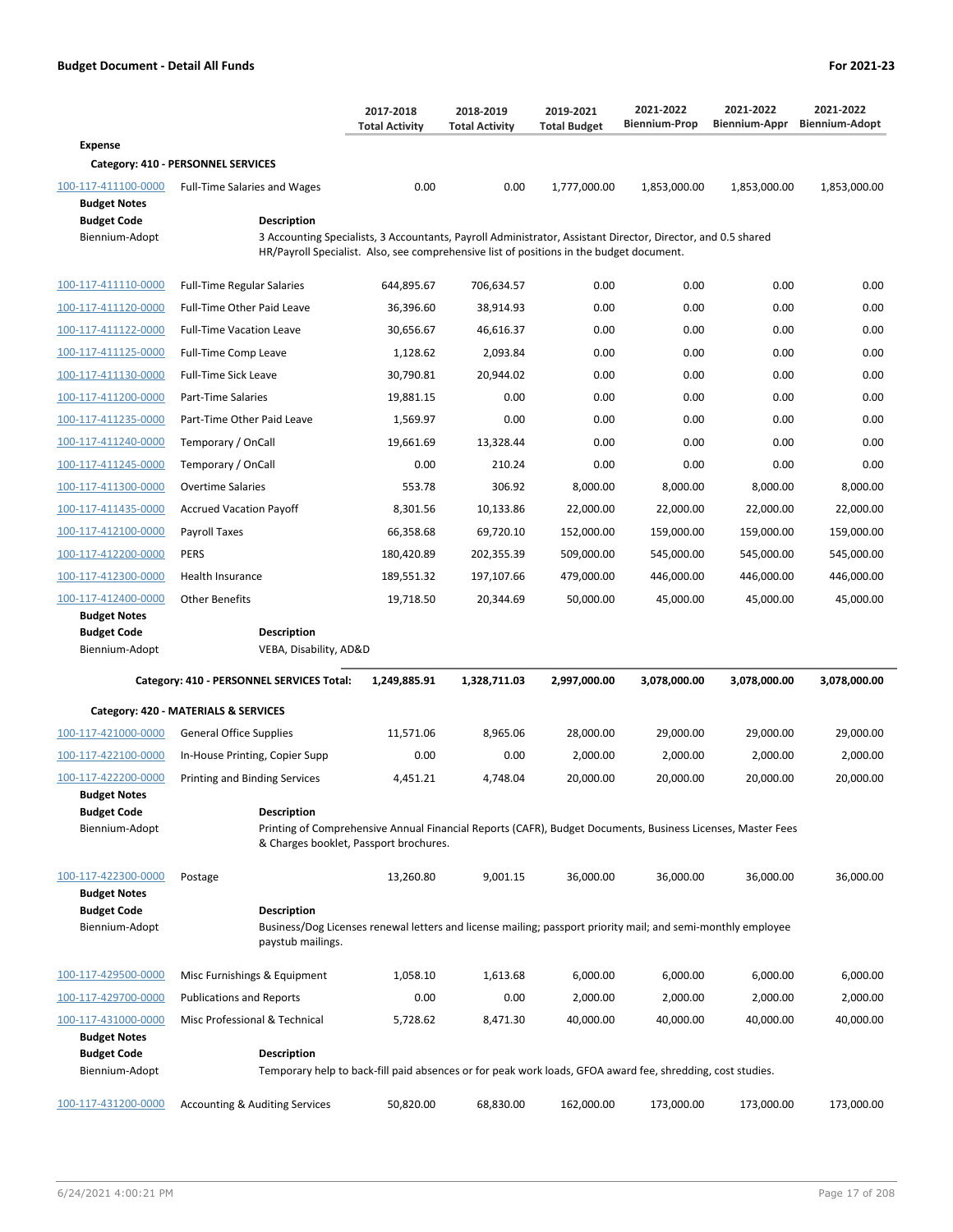|                                                             |                                                                                                                                                                                                                                            | 2017-2018<br><b>Total Activity</b> | 2018-2019<br><b>Total Activity</b> | 2019-2021<br><b>Total Budget</b> | 2021-2022<br><b>Biennium-Prop</b> | 2021-2022<br>Biennium-Appr | 2021-2022<br><b>Biennium-Adopt</b> |
|-------------------------------------------------------------|--------------------------------------------------------------------------------------------------------------------------------------------------------------------------------------------------------------------------------------------|------------------------------------|------------------------------------|----------------------------------|-----------------------------------|----------------------------|------------------------------------|
| <b>Budget Notes</b>                                         |                                                                                                                                                                                                                                            |                                    |                                    |                                  |                                   |                            |                                    |
| <b>Budget Code</b><br>Biennium-Adopt                        | <b>Description</b><br>Required annual audit of the City and Urban Renewal Agency; periodic special audits of such areas as                                                                                                                 |                                    |                                    |                                  |                                   |                            |                                    |
|                                                             | P-card purchases, Travel Expense Reimbursements, IRS Forms 1099; large grants, performance.                                                                                                                                                |                                    |                                    |                                  |                                   |                            |                                    |
| 100-117-431512-0000                                         | ADP monthly service - Payroll                                                                                                                                                                                                              | 60,919.90                          | 61,324.52                          | 132,000.00                       | 143,000.00                        | 143,000.00                 | 143,000.00                         |
| 100-117-431513-0000                                         | ADP monthly service - Cobra                                                                                                                                                                                                                | 11,147.67                          | 6,467.58                           | 20,000.00                        | 21,000.00                         | 21,000.00                  | 21,000.00                          |
| 100-117-431514-0000                                         | ADP monthly service - eTime                                                                                                                                                                                                                | 36,995.40                          | 35,631.40                          | 91,000.00                        | 92,000.00                         | 92,000.00                  | 92,000.00                          |
| 100-117-431518-0000                                         | Lien software monthly service                                                                                                                                                                                                              | 20,643.00                          | 22,146.00                          | 49,000.00                        | 49,000.00                         | 49,000.00                  | 49,000.00                          |
| 100-117-431519-0000                                         | Fin'l software monthly service                                                                                                                                                                                                             | 0.00                               | 0.00                               | 0.00                             | 0.00                              | 0.00                       | 0.00                               |
| 100-117-431610-0000                                         | <b>Bank Service Charges</b>                                                                                                                                                                                                                | 39,675.93                          | 45,681.88                          | 106,000.00                       | 114,000.00                        | 114,000.00                 | 114,000.00                         |
| <b>Budget Notes</b>                                         |                                                                                                                                                                                                                                            |                                    |                                    |                                  |                                   |                            |                                    |
| <b>Budget Code</b><br>Biennium-Adopt                        | Description<br>Includes Finance department's merchant fees as well as the various services provided by Wells Fargo. Bank fees<br>expected to go up as a result of monthly billing and utilizing twice the lock box services.               |                                    |                                    |                                  |                                   |                            |                                    |
| 100-117-431620-0000<br><b>Budget Notes</b>                  | Bond Registrar/Paying Agent                                                                                                                                                                                                                | 6,350.00                           | 7,350.00                           | 14,000.00                        | 14,000.00                         | 14,000.00                  | 14,000.00                          |
| <b>Budget Code</b>                                          | <b>Description</b>                                                                                                                                                                                                                         |                                    |                                    |                                  |                                   |                            |                                    |
| Biennium-Adopt                                              | Annual fees for existing and new bond issues                                                                                                                                                                                               |                                    |                                    |                                  |                                   |                            |                                    |
| 100-117-432110-0000<br><b>Budget Notes</b>                  | <b>Technical Seminars, Training</b>                                                                                                                                                                                                        | 2,436.04                           | 2,316.37                           | 20,000.00                        | 20,000.00                         | 20,000.00                  | 20,000.00                          |
| <b>Budget Code</b>                                          | Description                                                                                                                                                                                                                                |                                    |                                    |                                  |                                   |                            |                                    |
| Biennium-Adopt                                              | Technical training for payroll and accounting staff, online courses, remote and on-site software training.                                                                                                                                 |                                    |                                    |                                  |                                   |                            |                                    |
| 100-117-432130-0000                                         | Conferences                                                                                                                                                                                                                                | 8,817.06                           | 7,815.51                           | 20,000.00                        | 20,000.00                         | 20,000.00                  | 20,000.00                          |
| <b>Budget Notes</b>                                         |                                                                                                                                                                                                                                            |                                    |                                    |                                  |                                   |                            |                                    |
| <b>Budget Code</b><br>Biennium-Adopt                        | Description<br>Two people to attend Incode Annual Conference on a rotating basis; three people on rotating basis to local Fall<br>OMFOA Conference, Spring OMFOA Annual Conference for Director or Assistant Director on a rotating basis. |                                    |                                    |                                  |                                   |                            |                                    |
| 100-117-432200-0000                                         | <b>Tuition Reimbursement</b>                                                                                                                                                                                                               | 0.00                               | 0.00                               | 12,000.00                        | 12,000.00                         | 12,000.00                  | 12,000.00                          |
| 100-117-432300-0000                                         | Membership Dues                                                                                                                                                                                                                            | 1,429.00                           | 1,960.00                           | 6,000.00                         | 6,000.00                          | 6,000.00                   | 6,000.00                           |
| <b>Budget Notes</b><br><b>Budget Code</b><br>Biennium-Adopt | <b>Description</b><br>AICPA \$300, CPA Society \$600, GFOA \$600, Oregon Finance Officers Assoc \$500; American Payroll Association<br>\$300, Int'l Accounts Payable Professionals \$700.                                                  |                                    |                                    |                                  |                                   |                            |                                    |
|                                                             |                                                                                                                                                                                                                                            |                                    |                                    |                                  |                                   |                            |                                    |
| 100-117-437315-0000                                         | <b>Computer Equipment Maintenance</b>                                                                                                                                                                                                      | 100,038.71                         | 106,550.88                         | 200,000.00                       | 209,000.00                        | 209,000.00                 | 209,000.00                         |
| 100-117-439100-0000                                         | Advertising                                                                                                                                                                                                                                | 466.53                             | 1,147.20                           | 2,000.00                         | 2,000.00                          | 2,000.00                   | 2,000.00                           |
| 100-117-439790-0000                                         | <b>Utility Billing Assistance Grant</b>                                                                                                                                                                                                    | 0.00                               | 0.00                               | 0.00                             | 2,000.00                          | 2,000.00                   | 2,000.00                           |
| 100-117-439900-0000                                         | <b>Other Miscellaneous Exp</b>                                                                                                                                                                                                             | 1,841.00                           | 5,803.94                           | 4,000.00                         | 4,000.00                          | 4,000.00                   | 4,000.00                           |
|                                                             | Category: 420 - MATERIALS & SERVICES Total:                                                                                                                                                                                                | 377,650.03                         | 405,824.51                         | 972,000.00                       | 1,016,000.00                      | 1,016,000.00               | 1,016,000.00                       |
| Category: 490 - CONTINGENCY                                 |                                                                                                                                                                                                                                            |                                    |                                    |                                  |                                   |                            |                                    |
| 100-117-490900-0000                                         | Department Contingency                                                                                                                                                                                                                     | 0.00                               | 0.00                               | 150,418.00                       | 170,104.00                        | 170,104.00                 | 170,104.00                         |
|                                                             | Category: 490 - CONTINGENCY Total:                                                                                                                                                                                                         | 0.00                               | 0.00                               | 150,418.00                       | 170,104.00                        | 170,104.00                 | 170,104.00                         |
|                                                             | <b>Expense Total:</b>                                                                                                                                                                                                                      | 1,627,535.94                       | 1,734,535.54                       | 4,119,418.00                     | 4,264,104.00                      | 4,264,104.00               | 4,264,104.00                       |
|                                                             | Department: 117 - Finance Surplus (Deficit):                                                                                                                                                                                               | 506,417.58                         | 558,247.51                         | 0.00                             | 0.00                              | 0.00                       | 0.00                               |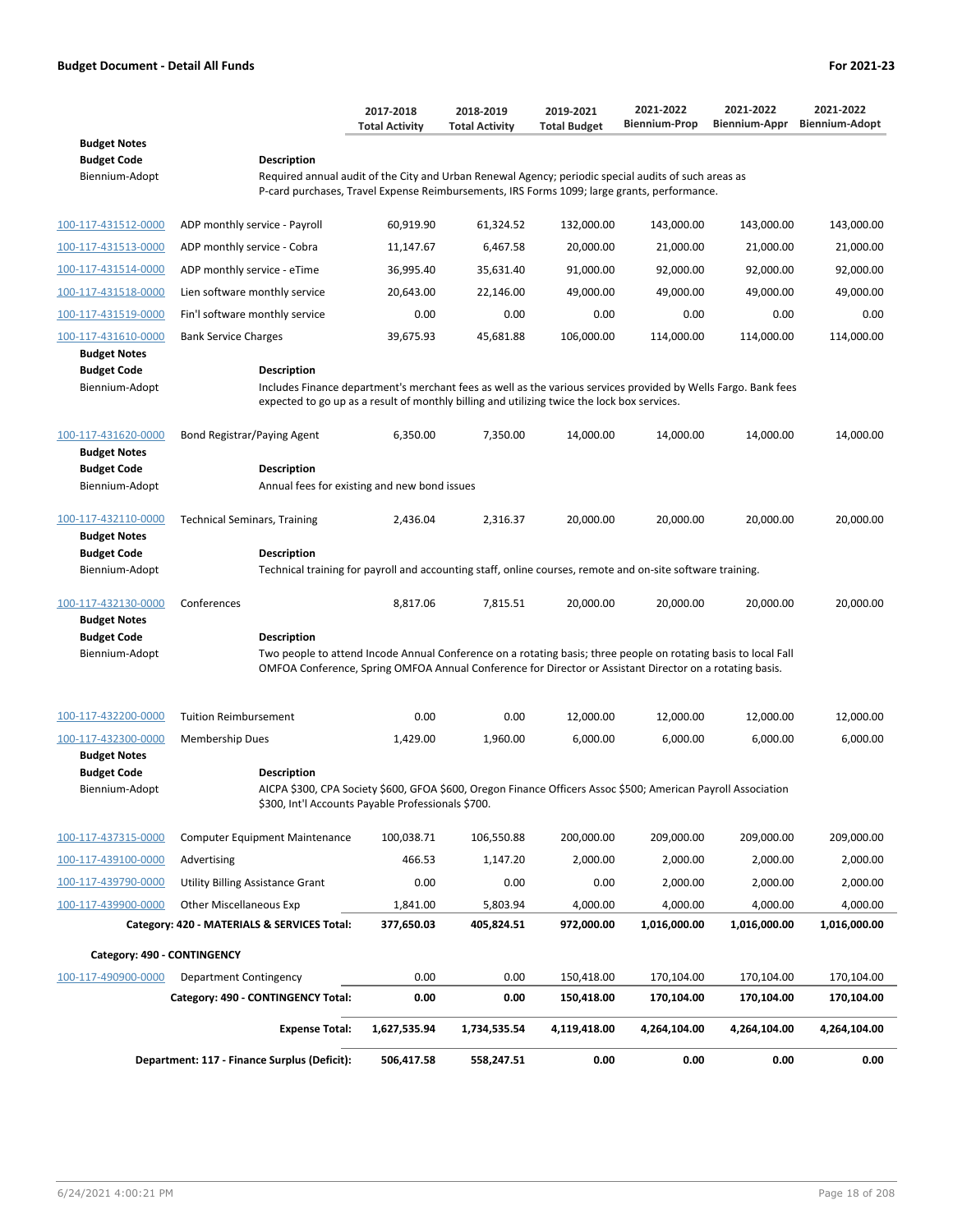|                                            |                                                                                                                                                                                                                          | 2017-2018<br><b>Total Activity</b> | 2018-2019<br><b>Total Activity</b> | 2019-2021<br><b>Total Budget</b> | 2021-2022<br><b>Biennium-Prop</b> | 2021-2022<br><b>Biennium-Appr</b> | 2021-2022<br><b>Biennium-Adopt</b> |
|--------------------------------------------|--------------------------------------------------------------------------------------------------------------------------------------------------------------------------------------------------------------------------|------------------------------------|------------------------------------|----------------------------------|-----------------------------------|-----------------------------------|------------------------------------|
|                                            | Department: 121 - Information Technology                                                                                                                                                                                 |                                    |                                    |                                  |                                   |                                   |                                    |
| Revenue                                    |                                                                                                                                                                                                                          |                                    |                                    |                                  |                                   |                                   |                                    |
|                                            | Category: 302 - BEGINNING FUND BALANCES                                                                                                                                                                                  |                                    |                                    |                                  |                                   |                                   |                                    |
| 100-121-302100-0000<br><b>Budget Notes</b> | <b>Unrestricted Beginning Balance</b>                                                                                                                                                                                    | 557.305.94                         | 495.831.07                         | 423,831.00                       | 605.077.00                        | 605,077.00                        | 605,077.00                         |
| <b>Budget Code</b>                         | <b>Description</b>                                                                                                                                                                                                       |                                    |                                    |                                  |                                   |                                   |                                    |
| Biennium-Adopt                             | Unrestricted beginning balance will be used for anticipated costs associated with the new City Hall building.                                                                                                            |                                    |                                    |                                  |                                   |                                   |                                    |
| Biennium-Adopt                             | Unrestricted fund balance will be used to run fiber to the major city facilities to the Clackamas County fiber ring<br>that is being installed in the next couple of years for Lake Oswego School District connectivity. |                                    |                                    |                                  |                                   |                                   |                                    |
|                                            | Category: 302 - BEGINNING FUND BALANCES Total:                                                                                                                                                                           | 557,305.94                         | 495,831.07                         | 423,831.00                       | 605,077.00                        | 605,077.00                        | 605,077.00                         |
|                                            | Category: 305 - INTERGOVERNMENTAL                                                                                                                                                                                        |                                    |                                    |                                  |                                   |                                   |                                    |
| 100-121-305200-9002                        | Federal Grants-Corona Virus Relief                                                                                                                                                                                       | 0.00                               | 0.00                               | 0.00                             | 0.00                              | 0.00                              | 0.00                               |
|                                            | Category: 305 - INTERGOVERNMENTAL Total:                                                                                                                                                                                 | 0.00                               | 0.00                               | 0.00                             | 0.00                              | 0.00                              | 0.00                               |
|                                            | Category: 310 - MISCELLANEOUS REVENUES                                                                                                                                                                                   |                                    |                                    |                                  |                                   |                                   |                                    |
| 100-121-310315-0000                        | <b>Medical Insurance Reimbursemt</b>                                                                                                                                                                                     | 0.00                               | 0.00                               | 0.00                             | 0.00                              | 0.00                              | 0.00                               |
| 100-121-310910-0000                        | Sundry Income                                                                                                                                                                                                            | 1,910.00                           | 507.14                             | 0.00                             | 0.00                              | 0.00                              | 0.00                               |
|                                            | Category: 310 - MISCELLANEOUS REVENUES Total:                                                                                                                                                                            | 1,910.00                           | 507.14                             | 0.00                             | 0.00                              | 0.00                              | 0.00                               |
|                                            | <b>Category: 312 - CHARGES FOR SERVICES</b>                                                                                                                                                                              |                                    |                                    |                                  |                                   |                                   |                                    |
| 100-121-312100-0000                        | Charges for Services - General Ad                                                                                                                                                                                        | 1,962,000.00                       | 1,962,000.00                       | 4,222,000.00                     | 4,162,000.00                      | 4,162,000.00                      | 4,162,000.00                       |
|                                            | Category: 312 - CHARGES FOR SERVICES Total:                                                                                                                                                                              | 1,962,000.00                       | 1,962,000.00                       | 4,222,000.00                     | 4,162,000.00                      | 4,162,000.00                      | 4,162,000.00                       |
|                                            | <b>Revenue Total:</b>                                                                                                                                                                                                    | 2,521,215.94                       | 2,458,338.21                       | 4,645,831.00                     | 4,767,077.00                      | 4,767,077.00                      | 4,767,077.00                       |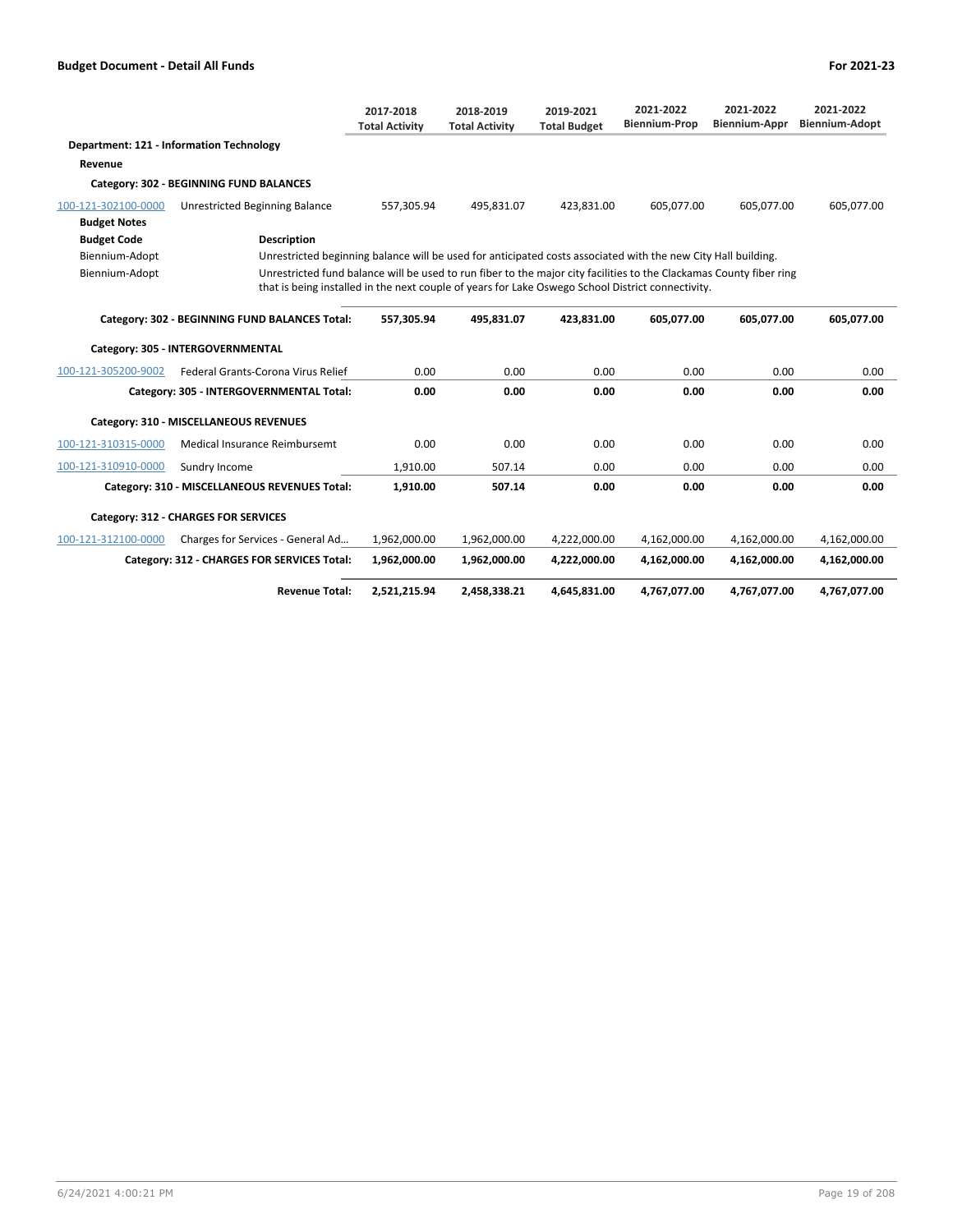|                                            |                                                                                                                                                                                          | 2017-2018<br><b>Total Activity</b> | 2018-2019<br><b>Total Activity</b> | 2019-2021<br><b>Total Budget</b> | 2021-2022<br><b>Biennium-Prop</b> | 2021-2022<br>Biennium-Appr | 2021-2022<br><b>Biennium-Adopt</b> |
|--------------------------------------------|------------------------------------------------------------------------------------------------------------------------------------------------------------------------------------------|------------------------------------|------------------------------------|----------------------------------|-----------------------------------|----------------------------|------------------------------------|
| <b>Expense</b>                             |                                                                                                                                                                                          |                                    |                                    |                                  |                                   |                            |                                    |
|                                            | Category: 410 - PERSONNEL SERVICES                                                                                                                                                       |                                    |                                    |                                  |                                   |                            |                                    |
| 100-121-411100-0000                        | <b>Full-Time Salaries and Wages</b>                                                                                                                                                      | 0.00                               | 0.00                               | 1,810,000.00                     | 1,865,000.00                      | 1,865,000.00               | 1,865,000.00                       |
| 100-121-411110-0000                        | <b>Full-Time Regular Salaries</b>                                                                                                                                                        | 656,119.12                         | 694,089.91                         | 0.00                             | 0.00                              | 0.00                       | 0.00                               |
| 100-121-411120-0000                        | Full-Time Other Paid Leave                                                                                                                                                               | 32,962.17                          | 34,108.08                          | 0.00                             | 0.00                              | 0.00                       | 0.00                               |
| 100-121-411122-0000                        | <b>Full-Time Vacation Leave</b>                                                                                                                                                          | 35,740.79                          | 48,037.23                          | 0.00                             | 0.00                              | 0.00                       | 0.00                               |
| 100-121-411125-0000                        | <b>Full-Time Comp Leave</b>                                                                                                                                                              | 7,247.18                           | 7,275.94                           | 0.00                             | 0.00                              | 0.00                       | 0.00                               |
| 100-121-411130-0000                        | <b>Full-Time Sick Leave</b>                                                                                                                                                              | 15,849.65                          | 10,699.94                          | 0.00                             | 0.00                              | 0.00                       | 0.00                               |
| 100-121-411240-0000                        | Temporary / OnCall                                                                                                                                                                       | 321.96                             | 13,926.00                          | 0.00                             | 0.00                              | 0.00                       | 0.00                               |
| 100-121-411245-0000                        | Temporary / OnCall                                                                                                                                                                       | 0.00                               | 26.40                              | 0.00                             | 0.00                              | 0.00                       | 0.00                               |
| 100-121-411300-0000                        | Overtime Salaries                                                                                                                                                                        | 4,793.21                           | 1,604.06                           | 2,000.00                         | 16,000.00                         | 16,000.00                  | 16,000.00                          |
| 100-121-411435-0000                        | <b>Accrued Vacation Payoff</b>                                                                                                                                                           | 17,689.88                          | 28,629.45                          | 6,000.00                         | 28,000.00                         | 28,000.00                  | 28,000.00                          |
| 100-121-412100-0000                        | Payroll Taxes                                                                                                                                                                            | 65,136.76                          | 70,906.76                          | 153,000.00                       | 161,000.00                        | 161,000.00                 | 161,000.00                         |
| 100-121-412200-0000                        | PERS                                                                                                                                                                                     | 202,088.00                         | 219,736.61                         | 540,000.00                       | 564,000.00                        | 564,000.00                 | 564,000.00                         |
| 100-121-412300-0000                        | Health Insurance                                                                                                                                                                         | 175,796.72                         | 177,017.92                         | 444,000.00                       | 415,000.00                        | 415,000.00                 | 415,000.00                         |
| 100-121-412400-0000                        | <b>Other Benefits</b>                                                                                                                                                                    | 37,591.43                          | 36,721.40                          | 65,000.00                        | 67,000.00                         | 67,000.00                  | 67,000.00                          |
|                                            | Category: 410 - PERSONNEL SERVICES Total:                                                                                                                                                | 1,251,336.87                       | 1,342,779.70                       | 3,020,000.00                     | 3,116,000.00                      | 3,116,000.00               | 3,116,000.00                       |
|                                            | Category: 420 - MATERIALS & SERVICES                                                                                                                                                     |                                    |                                    |                                  |                                   |                            |                                    |
| 100-121-421000-0000<br><b>Budget Notes</b> | <b>General Office Supplies</b>                                                                                                                                                           | 12,593.08                          | 20,035.59                          | 52,000.00                        | 52,000.00                         | 52,000.00                  | 52,000.00                          |
| <b>Budget Code</b><br>Biennium-Adopt       | Description<br>This Account pays for all plain and specialty paper used by the city.                                                                                                     |                                    |                                    |                                  |                                   |                            |                                    |
| 100-121-422200-0000<br><b>Budget Notes</b> | Printing and Binding Services                                                                                                                                                            | 19,072.98                          | 31,371.54                          | 62,000.00                        | 62,000.00                         | 62,000.00                  | 62,000.00                          |
| <b>Budget Code</b><br>Biennium-Adopt       | <b>Description</b><br>This account pays for all centralized printing done in the city's Copy and Mail Center                                                                             |                                    |                                    |                                  |                                   |                            |                                    |
| 100-121-422300-0000<br><b>Budget Notes</b> | Postage                                                                                                                                                                                  | 6,168.40                           | 4,865.59                           | 16,000.00                        | 16,000.00                         | 16,000.00                  | 16,000.00                          |
| <b>Budget Code</b><br>Biennium-Adopt       | <b>Description</b><br>Funds Technology Department postage and shipping costs including lease and maintenance for postal meters<br>and mail processing machine plus cost for Permit fees. |                                    |                                    |                                  |                                   |                            |                                    |
| 100-121-429500-0000<br><b>Budget Notes</b> | Misc Furnishings & Equipment                                                                                                                                                             | 257,861.21                         | 194,525.29                         | 320,000.00                       | 320,000.00                        | 320,000.00                 | 320,000.00                         |
| <b>Budget Code</b>                         | <b>Description</b>                                                                                                                                                                       |                                    |                                    |                                  |                                   |                            |                                    |
| Biennium-Adopt                             | This account pays for all network hardware for data and voice as well as all computers and related equipment.                                                                            |                                    |                                    |                                  |                                   |                            |                                    |
| 100-121-429500-9002                        | Misc Furnishings & Equipment-C                                                                                                                                                           | 0.00                               | 0.00                               | 0.00                             | 0.00                              | 0.00                       | 0.00                               |
| 100-121-431540-0000                        | Software, Purchases & Licenses                                                                                                                                                           | 102,262.25                         | 228,559.08                         | 330,000.00                       | 330,000.00                        | 330,000.00                 | 330,000.00                         |
| <b>Budget Notes</b>                        |                                                                                                                                                                                          |                                    |                                    |                                  |                                   |                            |                                    |
| <b>Budget Code</b><br>Biennium-Adopt       | <b>Description</b><br>Increase in the 2019-21 Biennium due to centralizing the costs of LaserFiche software which previously resided<br>in the CMO budget.                               |                                    |                                    |                                  |                                   |                            |                                    |
| Biennium-Adopt                             | This account funds all common software maintenance and renewals used by the city for productivity and<br>security.                                                                       |                                    |                                    |                                  |                                   |                            |                                    |
| 100-121-431540-9002                        | Software, Purchases & Licenses-C                                                                                                                                                         | 0.00                               | 0.00                               | 0.00                             | 0.00                              | 0.00                       | 0.00                               |
| 100-121-431560-0000                        | Computer System Implementation                                                                                                                                                           | 0.00                               | 8,680.00                           | 0.00                             | 0.00                              | 0.00                       | 0.00                               |
| 100-121-431610-0000                        | <b>Bank Service Charges</b>                                                                                                                                                              | 0.00                               | 0.00                               | 0.00                             | 0.00                              | 0.00                       | 0.00                               |

100-121-431937-0000 Vehicle Contract Service Fee 940.68 940.68 2,000.00 2,000.00 2,000.00 2,000.00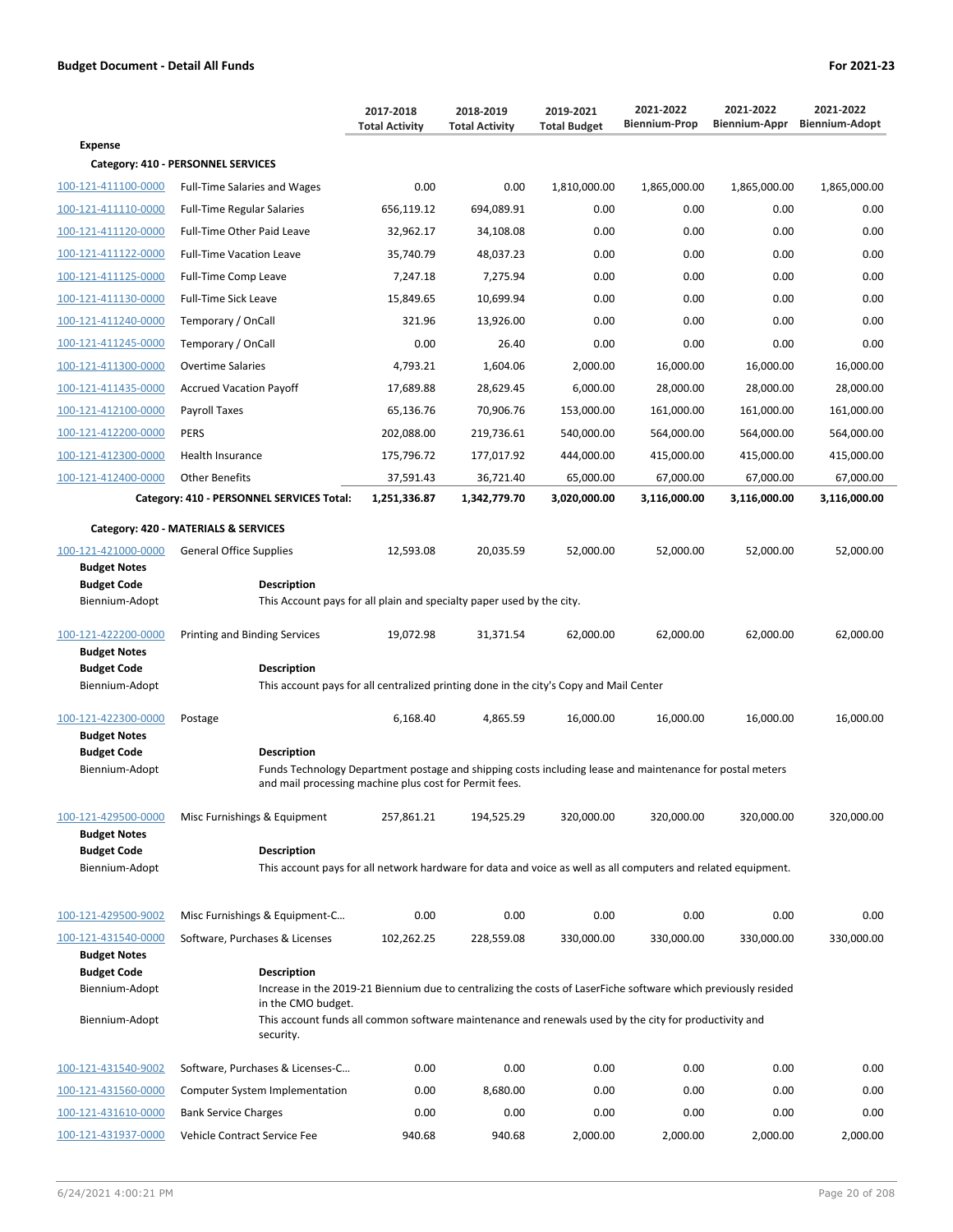|                                                             |                                                                                                                                                                                            | 2017-2018<br><b>Total Activity</b> | 2018-2019<br><b>Total Activity</b> | 2019-2021<br><b>Total Budget</b> | 2021-2022<br><b>Biennium-Prop</b> | 2021-2022<br>Biennium-Appr | 2021-2022<br><b>Biennium-Adopt</b> |
|-------------------------------------------------------------|--------------------------------------------------------------------------------------------------------------------------------------------------------------------------------------------|------------------------------------|------------------------------------|----------------------------------|-----------------------------------|----------------------------|------------------------------------|
| <b>Budget Notes</b><br><b>Budget Code</b><br>Biennium-Adopt | <b>Description</b><br>Vehicle Contract Service Fee(s) for IT Department Vehicles                                                                                                           |                                    |                                    |                                  |                                   |                            |                                    |
| 100-121-432110-0000                                         | <b>Technical Seminars, Training</b>                                                                                                                                                        | 5,774.91                           | 3,321.00                           | 24,000.00                        | 24,000.00                         | 24,000.00                  | 24,000.00                          |
| <b>Budget Notes</b><br><b>Budget Code</b><br>Biennium-Adopt | <b>Description</b><br>This account is used for all computer and software productivity training for city employees and funds a few<br>training seminars for IT Staff.                       |                                    |                                    |                                  |                                   |                            |                                    |
| 100-121-432130-0000<br><b>Budget Notes</b>                  | Conferences                                                                                                                                                                                | 1,031.83                           | 6,249.12                           | 6,000.00                         | 6,000.00                          | 6,000.00                   | 6,000.00                           |
| <b>Budget Code</b><br>Biennium-Adopt                        | <b>Description</b><br>Conference and seminar costs for the Chief Technology officer and the staff to stay current on professional and<br>technical elements of delivering quality service. |                                    |                                    |                                  |                                   |                            |                                    |
| 100-121-432300-0000                                         | <b>Membership Dues</b>                                                                                                                                                                     | 0.00                               | 0.00                               | 0.00                             | 0.00                              | 0.00                       | 0.00                               |
| 100-121-435210-0000<br><b>Budget Notes</b>                  | Telephone Service Charges                                                                                                                                                                  | 51,241.12                          | 50,873.56                          | 140,000.00                       | 140,000.00                        | 140,000.00                 | 140,000.00                         |
| <b>Budget Code</b><br>Biennium-Adopt                        | <b>Description</b><br>Funds main city telephone charges including long distance.                                                                                                           |                                    |                                    |                                  |                                   |                            |                                    |
| 100-121-435210-9002                                         | Telephone Service Charges-COVID                                                                                                                                                            | 0.00                               | 0.00                               | 0.00                             | 0.00                              | 0.00                       | 0.00                               |
| 100-121-435240-0000<br><b>Budget Notes</b>                  | <b>Miscellaneous Communication</b>                                                                                                                                                         | 85,269.41                          | 76,030.52                          | 226,000.00                       | 226,000.00                        | 226,000.00                 | 226,000.00                         |
| <b>Budget Code</b><br>Biennium-Adopt                        | <b>Description</b><br>Funds are not appropriated for expenditures to Comcast for any facilities that become connected to the<br>Clackamas County Fiber System                              |                                    |                                    |                                  |                                   |                            |                                    |
| Biennium-Adopt                                              | Funds major and minor communications costs such as network providers, communications to Traffic Signals,<br>Pump Stations, Alarm Lines, WiFi, etc.                                         |                                    |                                    |                                  |                                   |                            |                                    |
| 100-121-437315-0000<br><b>Budget Notes</b>                  | <b>Computer Equipment Maintenance</b>                                                                                                                                                      | 206,240.44                         | 39,727.28                          | 64,000.00                        | 64,000.00                         | 64,000.00                  | 64,000.00                          |
| <b>Budget Code</b><br>Biennium-Adopt                        | <b>Description</b><br>Funds repairs and maintenance for Telephony, Network and Computer hardware.                                                                                          |                                    |                                    |                                  |                                   |                            |                                    |
| 100-121-437330-0000<br><b>Budget Notes</b>                  | Vehicle Repairs, Parts & Supp                                                                                                                                                              | 302.64                             | 302.64                             | 4,000.00                         | 4,000.00                          | 4,000.00                   | 4,000.00                           |
| <b>Budget Code</b><br>Biennium-Adopt                        | <b>Description</b><br>Vehicle Repair for IT Department Vehicles                                                                                                                            |                                    |                                    |                                  |                                   |                            |                                    |
| 100-121-437390-0000                                         | <b>Equip Maint-Misc Materials</b>                                                                                                                                                          | 0.00                               | 0.00                               | 0.00                             | 0.00                              | 0.00                       | 0.00                               |
|                                                             | Category: 420 - MATERIALS & SERVICES Total:                                                                                                                                                | 748,758.95                         | 665,481.89                         | 1,246,000.00                     | 1,246,000.00                      | 1,246,000.00               | 1,246,000.00                       |
| Category: 480 - CAPITAL OUTLAY                              |                                                                                                                                                                                            |                                    |                                    |                                  |                                   |                            |                                    |
| 100-121-485110-0000                                         | On-Road Vehicle Purchases                                                                                                                                                                  | 0.00                               | 34,443.74                          | 0.00                             | 0.00                              | 0.00                       | 0.00                               |
| 100-121-485210-0000                                         | Software                                                                                                                                                                                   | 10,728.69                          | 0.00                               | 0.00                             | 0.00                              | 0.00                       | 0.00                               |
| 100-121-485220-0000                                         | <b>Computer Purchases</b>                                                                                                                                                                  | 14,560.36                          | 0.00                               | 100,000.00                       | 120,000.00                        | 120,000.00                 | 120,000.00                         |
| <b>Budget Notes</b><br><b>Budget Code</b>                   | <b>Description</b>                                                                                                                                                                         |                                    |                                    |                                  |                                   |                            |                                    |
| Biennium-Adopt                                              | Capital Expenditure necessary for special purpose server and networking hardware.                                                                                                          |                                    |                                    |                                  |                                   |                            |                                    |
|                                                             | Category: 480 - CAPITAL OUTLAY Total:                                                                                                                                                      | 25,289.05                          | 34,443.74                          | 100,000.00                       | 120,000.00                        | 120,000.00                 | 120,000.00                         |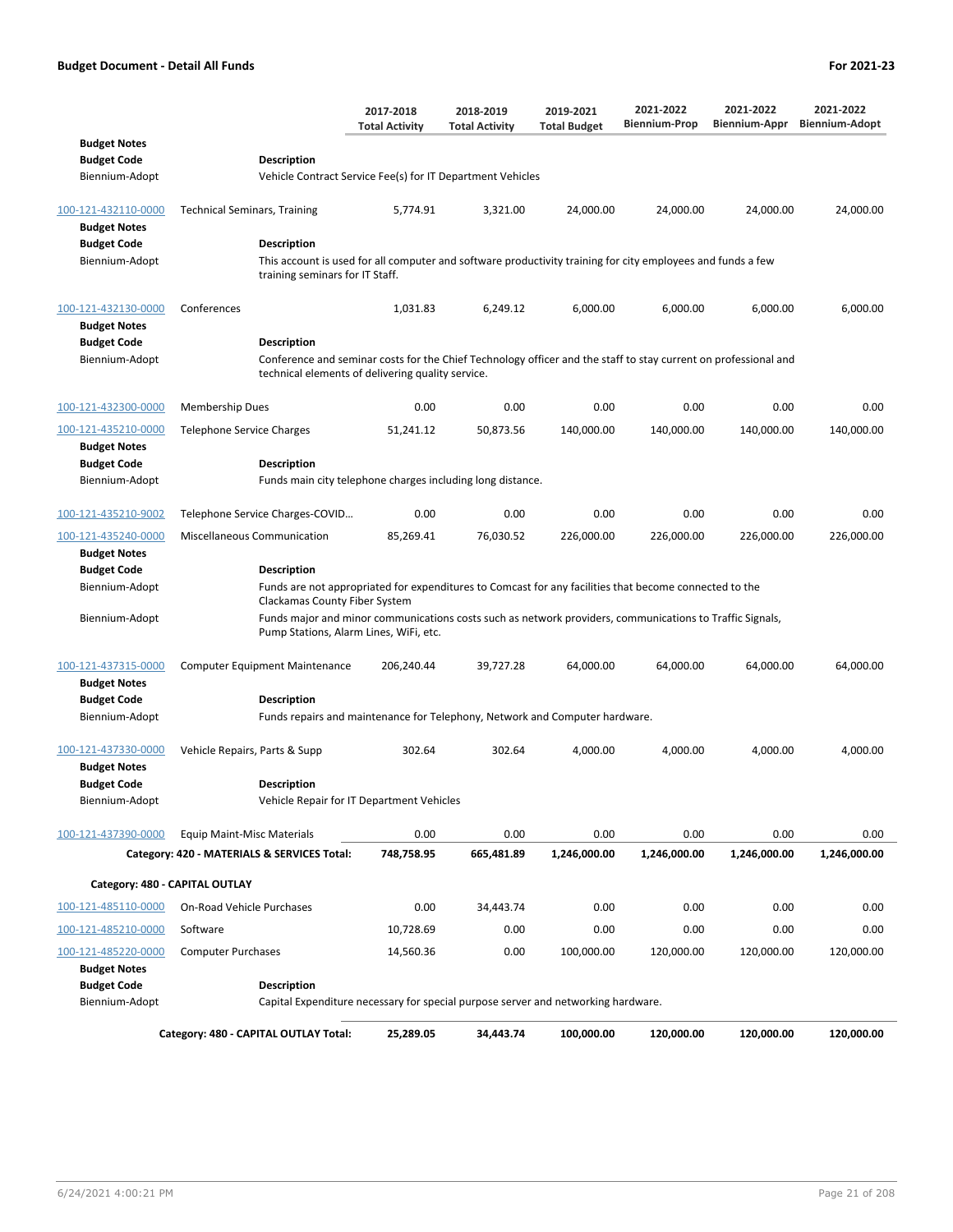|                                                           | 2017-2018<br><b>Total Activity</b> | 2018-2019<br><b>Total Activity</b> | 2019-2021<br><b>Total Budget</b> | 2021-2022<br><b>Biennium-Prop</b> | 2021-2022<br>Biennium-Appr | 2021-2022<br><b>Biennium-Adopt</b> |
|-----------------------------------------------------------|------------------------------------|------------------------------------|----------------------------------|-----------------------------------|----------------------------|------------------------------------|
| Category: 490 - CONTINGENCY                               |                                    |                                    |                                  |                                   |                            |                                    |
| 100-121-490900-0000<br>Department Contingency             | 0.00                               | 0.00                               | 279.831.00                       | 285.077.00                        | 285.077.00                 | 285,077.00                         |
| Category: 490 - CONTINGENCY Total:                        | 0.00                               | 0.00                               | 279.831.00                       | 285.077.00                        | 285.077.00                 | 285,077.00                         |
| <b>Expense Total:</b>                                     | 2.025.384.87                       | 2.042.705.33                       | 4.645.831.00                     | 4,767,077.00                      | 4,767,077.00               | 4,767,077.00                       |
| Department: 121 - Information Technology Surplus (Deficit | 495.831.07                         | 415.632.88                         | 0.00                             | 0.00                              | 0.00                       | 0.00                               |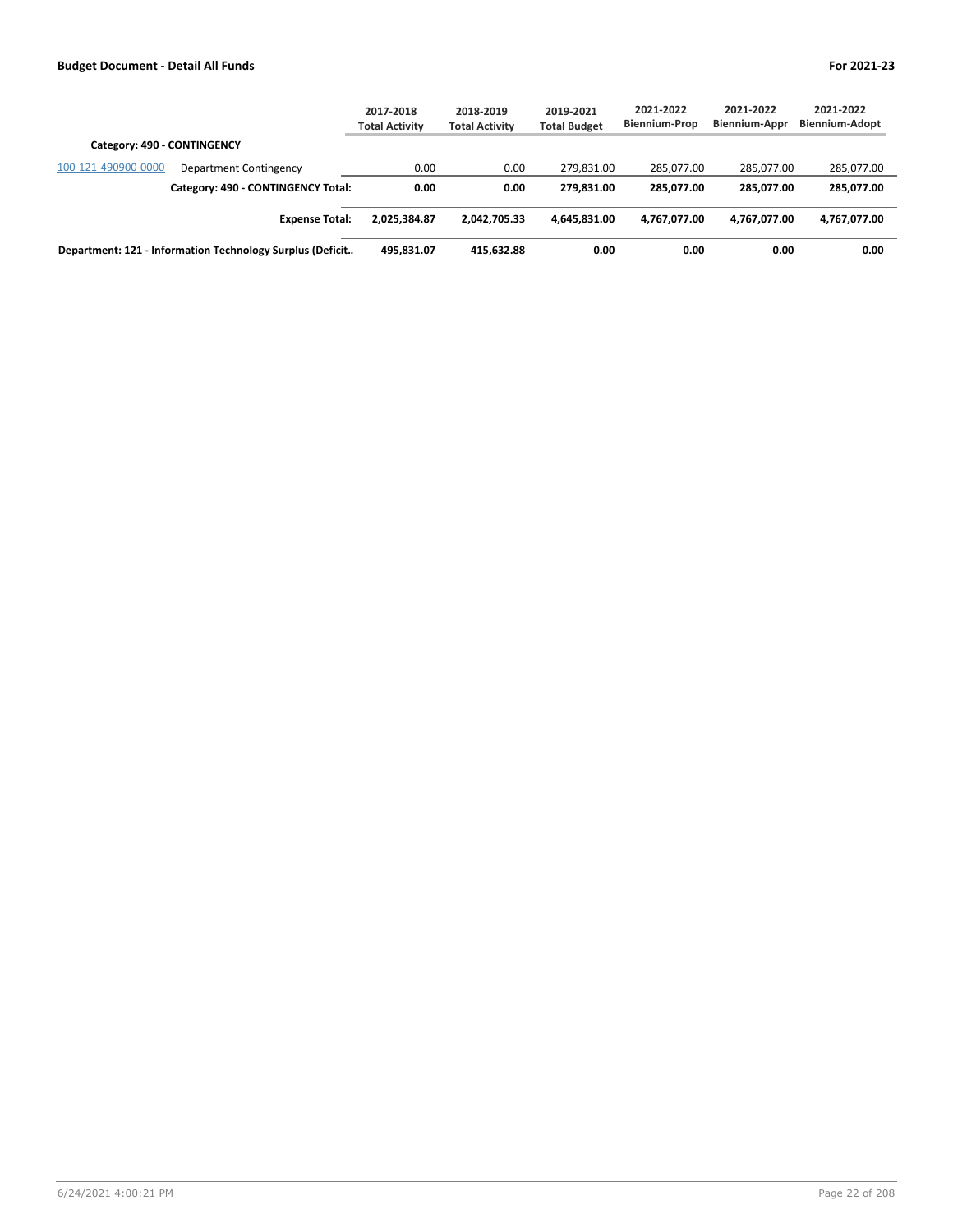|                                          |                                                | 2017-2018<br><b>Total Activity</b> | 2018-2019<br><b>Total Activity</b> | 2019-2021<br><b>Total Budget</b> | 2021-2022<br><b>Biennium-Prop</b> | 2021-2022<br>Biennium-Appr | 2021-2022<br><b>Biennium-Adopt</b> |
|------------------------------------------|------------------------------------------------|------------------------------------|------------------------------------|----------------------------------|-----------------------------------|----------------------------|------------------------------------|
| Department: 125 - City Attorney's Office |                                                |                                    |                                    |                                  |                                   |                            |                                    |
| Revenue                                  |                                                |                                    |                                    |                                  |                                   |                            |                                    |
|                                          | Category: 302 - BEGINNING FUND BALANCES        |                                    |                                    |                                  |                                   |                            |                                    |
| 100-125-302100-0000                      | Unrestricted Beginning Balance                 | 103.839.63                         | 131.748.47                         | 100.748.00                       | 136.625.00                        | 136.625.00                 | 136,625.00                         |
|                                          | Category: 302 - BEGINNING FUND BALANCES Total: | 103,839.63                         | 131,748.47                         | 100,748.00                       | 136,625.00                        | 136.625.00                 | 136,625.00                         |
|                                          | Category: 310 - MISCELLANEOUS REVENUES         |                                    |                                    |                                  |                                   |                            |                                    |
| 100-125-310310-0000                      | Insurance Reimbursements                       | 9,904.11                           | 0.00                               | 0.00                             | 0.00                              | 0.00                       | 0.00                               |
| 100-125-310315-0000                      | Medical Insurance Reimbursemt                  | $-9,904.11$                        | 0.00                               | 0.00                             | 0.00                              | 0.00                       | 0.00                               |
| 100-125-310910-0000                      | Sundry Income                                  | 0.00                               | 0.00                               | 0.00                             | 0.00                              | 0.00                       | 0.00                               |
|                                          | Category: 310 - MISCELLANEOUS REVENUES Total:  | 0.00                               | 0.00                               | 0.00                             | 0.00                              | 0.00                       | 0.00                               |
|                                          | Category: 312 - CHARGES FOR SERVICES           |                                    |                                    |                                  |                                   |                            |                                    |
| 100-125-312100-0000                      | Charges for Services - General Ad              | 746.000.00                         | 777.000.00                         | 1.655.000.00                     | 1,720,000.00                      | 1,720,000.00               | 1,720,000.00                       |
|                                          | Category: 312 - CHARGES FOR SERVICES Total:    | 746,000.00                         | 777,000.00                         | 1,655,000.00                     | 1,720,000.00                      | 1,720,000.00               | 1,720,000.00                       |
|                                          | <b>Revenue Total:</b>                          | 849.839.63                         | 908.748.47                         | 1.755.748.00                     | 1.856.625.00                      | 1.856.625.00               | 1,856,625.00                       |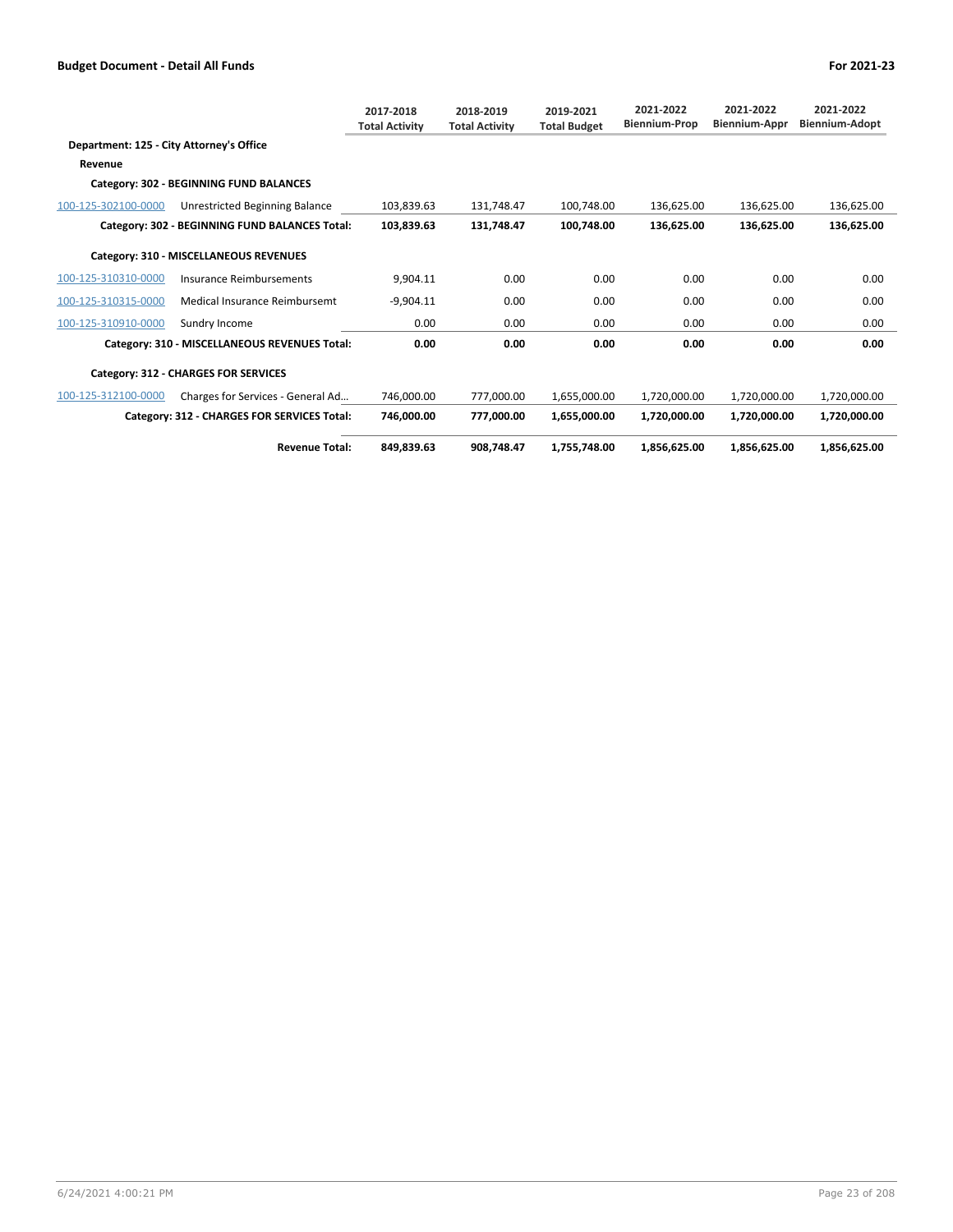**2019-2021**

**2018-2019 Total Activity**

**2017-2018 Total Activity**

| Expense                            |  |
|------------------------------------|--|
| Category: 410 - PERSONNEL SERVICES |  |

|                                            | Category: 410 - PERSONNEL SERVICES                                                                                                                                                             |            |            |              |              |              |              |
|--------------------------------------------|------------------------------------------------------------------------------------------------------------------------------------------------------------------------------------------------|------------|------------|--------------|--------------|--------------|--------------|
| 100-125-411100-0000<br><b>Budget Notes</b> | <b>Full-Time Salaries and Wages</b>                                                                                                                                                            | 0.00       | 0.00       | 890,000.00   | 931,000.00   | 931,000.00   | 931,000.00   |
| <b>Budget Code</b><br>Biennium-Adopt       | <b>Description</b><br>4 FTE                                                                                                                                                                    |            |            |              |              |              |              |
|                                            |                                                                                                                                                                                                |            |            |              |              |              |              |
| 100-125-411110-0000                        | <b>Full-Time Regular Salaries</b>                                                                                                                                                              | 347,730.58 | 377,309.96 | 0.00         | 0.00         | 0.00         | 0.00         |
| 100-125-411120-0000                        | Full-Time Other Paid Leave                                                                                                                                                                     | 21,165.68  | 19,606.64  | 0.00         | 0.00         | 0.00         | 0.00         |
| 100-125-411122-0000                        | <b>Full-Time Vacation Leave</b>                                                                                                                                                                | 28,744.71  | 13,565.93  | 0.00         | 0.00         | 0.00         | 0.00         |
| 100-125-411125-0000                        | Full-Time Comp Leave                                                                                                                                                                           | 4.41       | 0.00       | 0.00         | 0.00         | 0.00         | 0.00         |
| 100-125-411130-0000                        | Full-Time Sick Leave                                                                                                                                                                           | 6,949.72   | 6,779.20   | 0.00         | 0.00         | 0.00         | 0.00         |
| 100-125-411240-0000                        | Temporary / OnCall                                                                                                                                                                             | 0.00       | 0.00       | 0.00         | 0.00         | 0.00         | 0.00         |
| 100-125-411300-0000                        | <b>Overtime Salaries</b>                                                                                                                                                                       | 0.00       | 0.00       | 2,000.00     | 2,000.00     | 2,000.00     | 2,000.00     |
| 100-125-411435-0000                        | <b>Accrued Vacation Payoff</b>                                                                                                                                                                 | 9,195.60   | 9,388.31   | 20,000.00    | 20,000.00    | 20,000.00    | 20,000.00    |
| 100-125-412100-0000                        | Payroll Taxes                                                                                                                                                                                  | 32,302.96  | 33,031.82  | 70,000.00    | 75,000.00    | 75,000.00    | 75,000.00    |
| 100-125-412200-0000                        | <b>PERS</b>                                                                                                                                                                                    | 114,089.06 | 123,067.12 | 290,000.00   | 307,000.00   | 307,000.00   | 307,000.00   |
| 100-125-412300-0000                        | <b>Health Insurance</b>                                                                                                                                                                        | 80,446.32  | 78,793.94  | 187,000.00   | 169,000.00   | 169,000.00   | 169,000.00   |
| 100-125-412400-0000                        | <b>Other Benefits</b>                                                                                                                                                                          | 13,327.48  | 22,722.38  | 36,000.00    | 50,000.00    | 50,000.00    | 50,000.00    |
|                                            | Category: 410 - PERSONNEL SERVICES Total:                                                                                                                                                      | 653,956.52 | 684,265.30 | 1,495,000.00 | 1,554,000.00 | 1,554,000.00 | 1,554,000.00 |
|                                            | Category: 420 - MATERIALS & SERVICES                                                                                                                                                           |            |            |              |              |              |              |
| 100-125-421000-0000                        | <b>General Office Supplies</b>                                                                                                                                                                 | 936.98     | 789.10     | 2,000.00     | 2,000.00     | 2,000.00     | 2,000.00     |
| 100-125-422100-0000                        | In-House Printing, Copier Supp                                                                                                                                                                 | 0.00       | 0.00       | 1,000.00     | 1,000.00     | 1,000.00     | 1,000.00     |
| 100-125-422200-0000                        | Printing and Binding Services                                                                                                                                                                  | 0.00       | 0.00       | 1,000.00     | 1,000.00     | 1,000.00     | 1,000.00     |
| 100-125-422300-0000                        | Postage                                                                                                                                                                                        | 300.00     | 327.25     | 2,000.00     | 2,000.00     | 2,000.00     | 2,000.00     |
| 100-125-429500-0000                        | Misc Furnishings & Equipment                                                                                                                                                                   | 336.14     | 992.84     | 2,000.00     | 2,000.00     | 2,000.00     | 2,000.00     |
| 100-125-429700-0000                        | <b>Publications and Reports</b>                                                                                                                                                                | 6,018.79   | 4,115.74   | 10,000.00    | 10,000.00    | 10,000.00    | 10,000.00    |
| 100-125-431000-0000                        | Misc Professional & Technical                                                                                                                                                                  | 1,493.35   | 2,136.79   | 5,000.00     | 5,000.00     | 5,000.00     | 5,000.00     |
| 100-125-431100-0000                        | <b>Attorney Services</b>                                                                                                                                                                       | 44,825.28  | 46,022.78  | 110,000.00   | 116,000.00   | 116,000.00   | 116,000.00   |
| <b>Budget Notes</b>                        |                                                                                                                                                                                                |            |            |              |              |              |              |
| <b>Budget Code</b><br>Biennium-Adopt       | Description                                                                                                                                                                                    |            |            |              |              |              |              |
|                                            | Professional & Technical Services includes litigation not covered by City insurance and legal research. Part-time<br>contracted attorney.                                                      |            |            |              |              |              |              |
| 100-125-431925-0000                        | <b>Court Reporting Services</b>                                                                                                                                                                | 0.00       | 0.00       | 400.00       | 400.00       | 400.00       | 400.00       |
| 100-125-431960-0000                        | Legal Research                                                                                                                                                                                 | 0.00       | 350.00     | 600.00       | 600.00       | 600.00       | 600.00       |
| 100-125-432110-0000                        | <b>Technical Seminars, Training</b>                                                                                                                                                            | 434.00     | 1,962.50   | 7,000.00     | 6,000.00     | 6,000.00     | 6,000.00     |
| 100-125-432130-0000                        | Conferences                                                                                                                                                                                    | 6,809.12   | 3,284.40   | 9,000.00     | 10,000.00    | 10,000.00    | 10,000.00    |
| <b>Budget Notes</b>                        |                                                                                                                                                                                                |            |            |              |              |              |              |
| <b>Budget Code</b><br>Biennium-Adopt       | <b>Description</b>                                                                                                                                                                             |            |            |              |              |              |              |
|                                            | International Municipal Lawyer's Association (IMLA) Mid Year and Annual Conferences. Provides for City<br>Attorney professional development and Continuing Legal Education (CLE) requirements. |            |            |              |              |              |              |
| 100-125-432300-0000<br><b>Budget Notes</b> | <b>Membership Dues</b>                                                                                                                                                                         | 2,179.00   | 2,614.00   | 6,000.00     | 6,000.00     | 6,000.00     | 6,000.00     |
| <b>Budget Code</b>                         | <b>Description</b>                                                                                                                                                                             |            |            |              |              |              |              |
| Biennium-Adopt                             | Current dues: IMLA, OSB, OCAA, CCBA, Ore. District Atty, and NALS.                                                                                                                             |            |            |              |              |              |              |

100-125-433190-0000 Miscellaneous Court Costs 175.00 845.31 1,000.00 1,000.00 1,000.00 1,000.00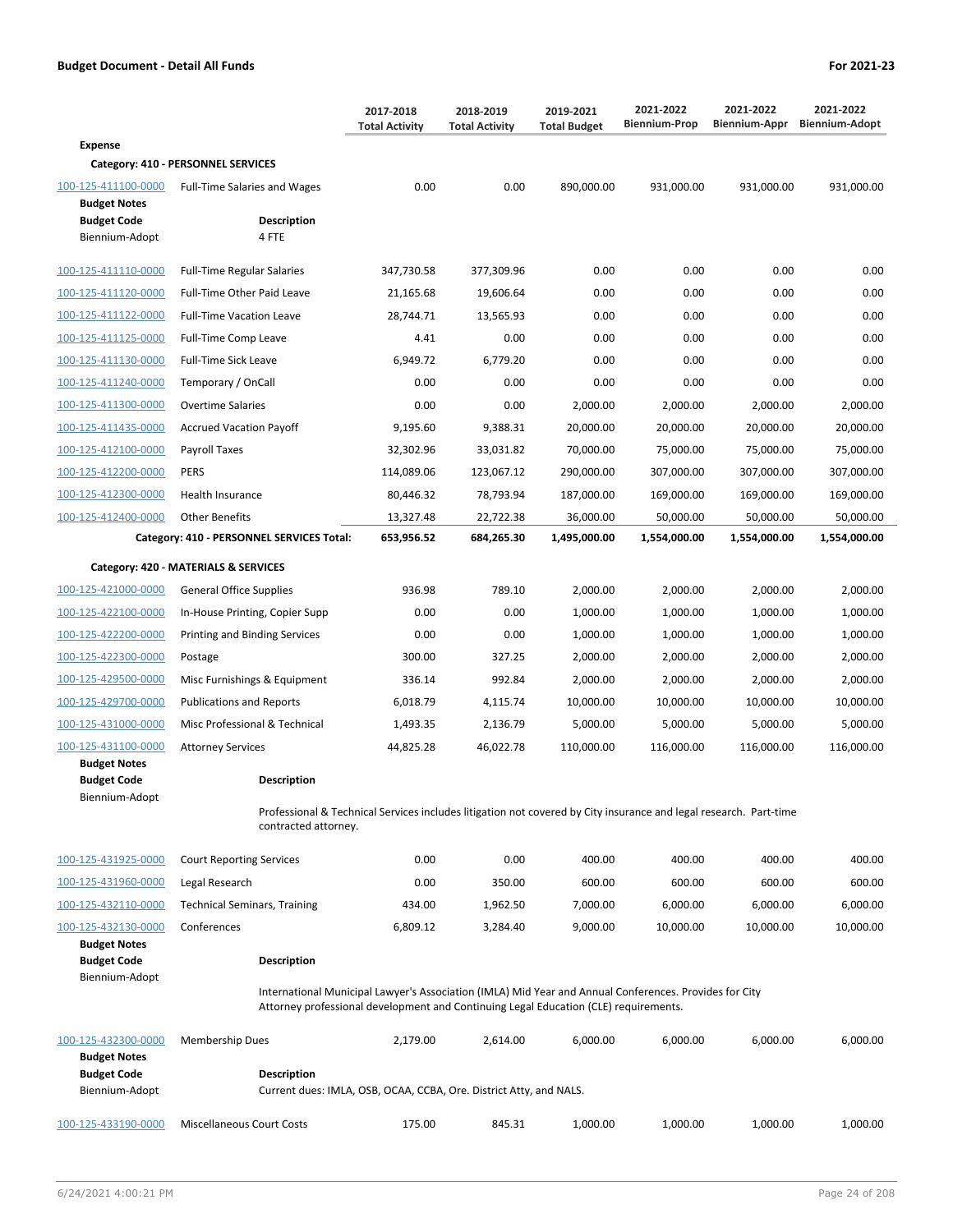|                             |                                                                                                | 2017-2018<br><b>Total Activity</b> | 2018-2019<br><b>Total Activity</b> | 2019-2021<br><b>Total Budget</b> | 2021-2022<br><b>Biennium-Prop</b> | 2021-2022<br><b>Biennium-Appr</b> | 2021-2022<br><b>Biennium-Adopt</b> |
|-----------------------------|------------------------------------------------------------------------------------------------|------------------------------------|------------------------------------|----------------------------------|-----------------------------------|-----------------------------------|------------------------------------|
| 100-125-433910-0000         | Recording and Filing Fees                                                                      | 0.00                               | 100.00                             | 1,000.00                         | 1,000.00                          | 1,000.00                          | 1,000.00                           |
| 100-125-439220-0000         | Local Travel Expenses                                                                          | 78.97                              | 0.00                               | 1,000.00                         | 1,000.00                          | 1,000.00                          | 1,000.00                           |
| 100-125-439900-0000         | Other Miscellaneous Exp                                                                        | 548.01                             | 68.63                              | 1,000.00                         | 1,000.00                          | 1,000.00                          | 1,000.00                           |
|                             | Category: 420 - MATERIALS & SERVICES Total:                                                    | 64,134.64                          | 63,609.34                          | 160,000.00                       | 166,000.00                        | 166,000.00                        | 166,000.00                         |
| Category: 490 - CONTINGENCY |                                                                                                |                                    |                                    |                                  |                                   |                                   |                                    |
| 100-125-490900-0000         | Department Contingency                                                                         | 0.00                               | 0.00                               | 100,748.00                       | 136,625.00                        | 136,625.00                        | 136,625.00                         |
| <b>Budget Notes</b>         |                                                                                                |                                    |                                    |                                  |                                   |                                   |                                    |
| <b>Budget Code</b>          | Description                                                                                    |                                    |                                    |                                  |                                   |                                   |                                    |
| Biennium-Adopt              | Contingency includes risk management funds and set aside for anticipated Civic Center charges. |                                    |                                    |                                  |                                   |                                   |                                    |
|                             | Category: 490 - CONTINGENCY Total:                                                             | 0.00                               | 0.00                               | 100,748.00                       | 136,625.00                        | 136,625.00                        | 136,625.00                         |
|                             | <b>Expense Total:</b>                                                                          | 718,091.16                         | 747,874.64                         | 1,755,748.00                     | 1,856,625.00                      | 1,856,625.00                      | 1,856,625.00                       |

| Department: 125 - City Attorney's Office Surplus (Deficit): | 748.47<br>131.7 | 160.873.83 | 0.00 | 0.00 | 0.00 | 0.00 |
|-------------------------------------------------------------|-----------------|------------|------|------|------|------|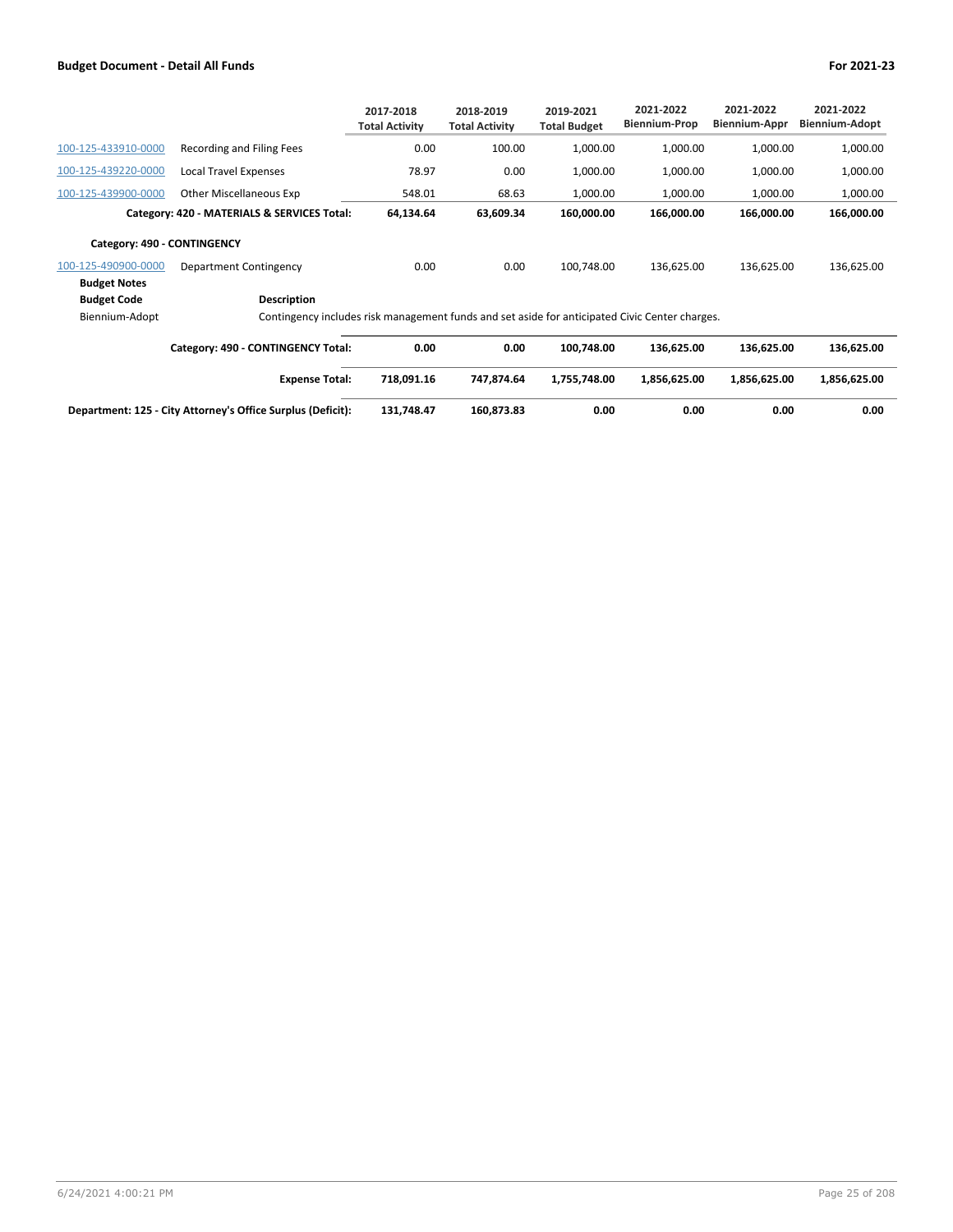|                                      |                                                | 2017-2018<br><b>Total Activity</b> | 2018-2019<br><b>Total Activity</b> | 2019-2021<br><b>Total Budget</b> | 2021-2022<br><b>Biennium-Prop</b> | 2021-2022<br><b>Biennium-Appr</b> | 2021-2022<br><b>Biennium-Adopt</b> |
|--------------------------------------|------------------------------------------------|------------------------------------|------------------------------------|----------------------------------|-----------------------------------|-----------------------------------|------------------------------------|
| Department: 135 - Redevelopment Dept |                                                |                                    |                                    |                                  |                                   |                                   |                                    |
| Revenue                              |                                                |                                    |                                    |                                  |                                   |                                   |                                    |
|                                      | Category: 302 - BEGINNING FUND BALANCES        |                                    |                                    |                                  |                                   |                                   |                                    |
| 100-135-302100-0000                  | Unrestricted Beginning Balance                 | 40,618.98                          | 23,372.13                          | 17.372.00                        | 61,691.00                         | 61,691.00                         | 61,691.00                          |
|                                      | Category: 302 - BEGINNING FUND BALANCES Total: | 40.618.98                          | 23.372.13                          | 17.372.00                        | 61.691.00                         | 61.691.00                         | 61.691.00                          |
|                                      | Category: 305 - INTERGOVERNMENTAL              |                                    |                                    |                                  |                                   |                                   |                                    |
| 100-135-305610-0000                  | <b>LORA Cost Reimbursements</b>                | 647,000.00                         | 674,000.00                         | 1,203,000.00                     | 1,219,000.00                      | 1,219,000.00                      | 1,219,000.00                       |
| <b>Budget Notes</b>                  |                                                |                                    |                                    |                                  |                                   |                                   |                                    |
| <b>Budget Code</b>                   | <b>Description</b>                             |                                    |                                    |                                  |                                   |                                   |                                    |
| Biennium-Adopt                       | Reimbursement from LORA                        |                                    |                                    |                                  |                                   |                                   |                                    |
|                                      | Category: 305 - INTERGOVERNMENTAL Total:       | 647,000.00                         | 674.000.00                         | 1,203,000.00                     | 1,219,000.00                      | 1,219,000.00                      | 1,219,000.00                       |
|                                      | Category: 310 - MISCELLANEOUS REVENUES         |                                    |                                    |                                  |                                   |                                   |                                    |
| 100-135-310315-0000                  | Medical Insurance Reimbursemt                  | 0.00                               | 0.00                               | 0.00                             | 0.00                              | 0.00                              | 0.00                               |
|                                      | Category: 310 - MISCELLANEOUS REVENUES Total:  | 0.00                               | 0.00                               | 0.00                             | 0.00                              | 0.00                              | 0.00                               |
|                                      | <b>Revenue Total:</b>                          | 687,618.98                         | 697,372.13                         | 1,220,372.00                     | 1,280,691.00                      | 1,280,691.00                      | 1,280,691.00                       |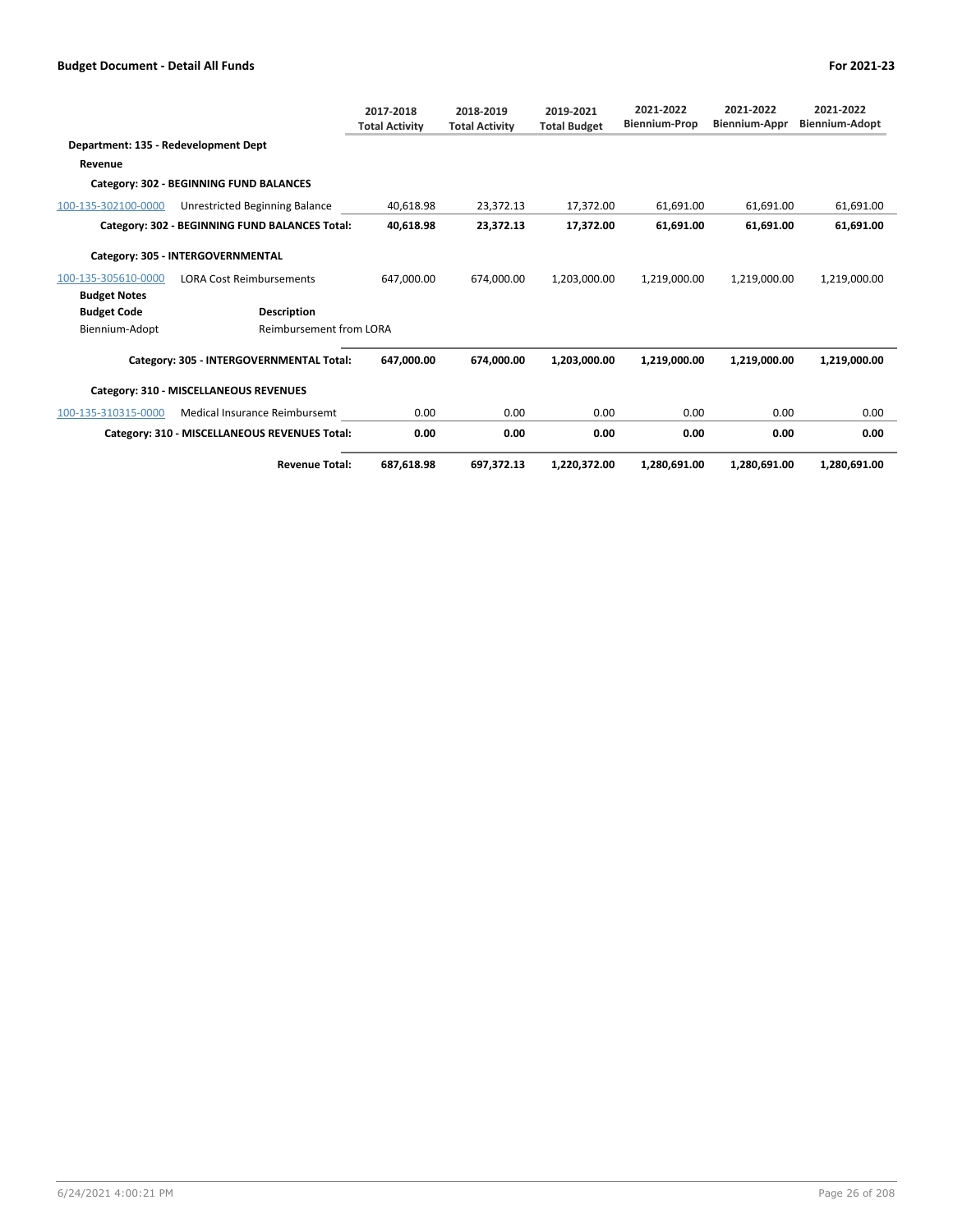|                             |                                                         | 2017-2018<br><b>Total Activity</b> | 2018-2019<br><b>Total Activity</b> | 2019-2021<br><b>Total Budget</b> | 2021-2022<br><b>Biennium-Prop</b> | 2021-2022<br>Biennium-Appr | 2021-2022<br><b>Biennium-Adopt</b> |
|-----------------------------|---------------------------------------------------------|------------------------------------|------------------------------------|----------------------------------|-----------------------------------|----------------------------|------------------------------------|
| <b>Expense</b>              |                                                         |                                    |                                    |                                  |                                   |                            |                                    |
|                             | Category: 410 - PERSONNEL SERVICES                      |                                    |                                    |                                  |                                   |                            |                                    |
| 100-135-411100-0000         | <b>Full-Time Salaries and Wages</b>                     | 0.00                               | 0.00                               | 238,000.00                       | 250,000.00                        | 250,000.00                 | 250,000.00                         |
| 100-135-411110-0000         | <b>Full-Time Regular Salaries</b>                       | 68,349.15                          | 76,117.40                          | 0.00                             | 0.00                              | 0.00                       | 0.00                               |
| 100-135-411120-0000         | <b>Full-Time Other Paid Leave</b>                       | 3,613.09                           | 4,024.11                           | 0.00                             | 0.00                              | 0.00                       | 0.00                               |
| 100-135-411122-0000         | <b>Full-Time Vacation Leave</b>                         | 5,784.31                           | 4,673.56                           | 0.00                             | 0.00                              | 0.00                       | 0.00                               |
| 100-135-411125-0000         | Full-Time Comp Leave                                    | 39.42                              | 0.00                               | 0.00                             | 0.00                              | 0.00                       | 0.00                               |
| 100-135-411130-0000         | <b>Full-Time Sick Leave</b>                             | 2,425.90                           | 2,905.20                           | 0.00                             | 0.00                              | 0.00                       | 0.00                               |
| 100-135-411200-0000         | Part-Time Salaries                                      | 1,024.80                           | 0.00                               | 0.00                             | 0.00                              | 0.00                       | 0.00                               |
| 100-135-411240-0000         | Temporary / OnCall                                      | 25,000.00                          | 105.12                             | 0.00                             | 0.00                              | 0.00                       | 0.00                               |
| 100-135-411300-0000         | <b>Overtime Salaries</b>                                | 0.00                               | 348.76                             | 0.00                             | 0.00                              | 0.00                       | 0.00                               |
| 100-135-411435-0000         | <b>Accrued Vacation Payoff</b>                          | 0.00                               | 1,630.00                           | 0.00                             | 0.00                              | 0.00                       | 0.00                               |
| 100-135-412100-0000         | Payroll Taxes                                           | 8,920.23                           | 7,514.71                           | 21,000.00                        | 22,000.00                         | 22,000.00                  | 22,000.00                          |
| 100-135-412200-0000         | <b>PERS</b>                                             | 23,131.38                          | 26,959.89                          | 79,000.00                        | 84,000.00                         | 84,000.00                  | 84,000.00                          |
| 100-135-412300-0000         | <b>Health Insurance</b>                                 | 22,130.98                          | 20,358.20                          | 61,000.00                        | 52,000.00                         | 52,000.00                  | 52,000.00                          |
| 100-135-412400-0000         | <b>Other Benefits</b>                                   | 1,558.11                           | 1,650.30                           | 9,000.00                         | 10,000.00                         | 10,000.00                  | 10,000.00                          |
|                             | Category: 410 - PERSONNEL SERVICES Total:               | 161,977.37                         | 146,287.25                         | 408,000.00                       | 418,000.00                        | 418,000.00                 | 418,000.00                         |
|                             | Category: 420 - MATERIALS & SERVICES                    |                                    |                                    |                                  |                                   |                            |                                    |
| 100-135-421000-0000         | <b>General Office Supplies</b>                          | 0.00                               | 199.89                             | 2,000.00                         | 2,000.00                          | 2,000.00                   | 2,000.00                           |
| 100-135-422200-0000         | Printing and Binding Services                           | 0.00                               | 373.00                             | 600.00                           | 600.00                            | 600.00                     | 600.00                             |
| 100-135-422300-0000         | Postage                                                 | 0.00                               | 0.00                               | 1,400.00                         | 1,400.00                          | 1,400.00                   | 1,400.00                           |
| 100-135-431200-0000         | <b>Accounting &amp; Auditing Services</b>               | 0.00                               | 250.00                             | 0.00                             | 0.00                              | 0.00                       | 0.00                               |
| 100-135-431610-0000         | <b>Bank Service Charges</b>                             | 3.75                               | 0.55                               | 0.00                             | 0.00                              | 0.00                       | 0.00                               |
| 100-135-432110-0000         | <b>Technical Seminars, Training</b>                     | 0.00                               | 528.00                             | 1,200.00                         | 1,200.00                          | 1,200.00                   | 1,200.00                           |
| 100-135-432130-0000         | Conferences                                             | 99.00                              | 0.00                               | 2,000.00                         | 2,000.00                          | 2,000.00                   | 2,000.00                           |
| 100-135-432300-0000         | Membership Dues                                         | 750.00                             | 750.00                             | 2,000.00                         | 2,000.00                          | 2.000.00                   | 2,000.00                           |
| 100-135-438110-0000         | Internal Fees for Service - Admin                       | 492,000.00                         | 514,000.00                         | 757,000.00                       | 820,000.00                        | 820,000.00                 | 820,000.00                         |
| 100-135-438680-0000         | Internal Fees for Service - Engineer                    | 8,249.00                           | 11,000.00                          | 8,000.00                         | 10,000.00                         | 10,000.00                  | 10,000.00                          |
| 100-135-439100-0000         | Advertising                                             | 375.64                             | 351.57                             | 600.00                           | 600.00                            | 600.00                     | 600.00                             |
| 100-135-439220-0000         | <b>Local Travel Expenses</b>                            | 195.17                             | 0.00                               | 400.00                           | 400.00                            | 400.00                     | 400.00                             |
| 100-135-439900-0000         | <b>Other Miscellaneous Exp</b>                          | 596.92                             | 490.12                             | 1,800.00                         | 1,800.00                          | 1,800.00                   | 1,800.00                           |
|                             | Category: 420 - MATERIALS & SERVICES Total:             | 502,269.48                         | 527,943.13                         | 777,000.00                       | 842,000.00                        | 842,000.00                 | 842,000.00                         |
| Category: 490 - CONTINGENCY |                                                         |                                    |                                    |                                  |                                   |                            |                                    |
| 100-135-490900-0000         | Department Contingency                                  | 0.00                               | 0.00                               | 35,372.00                        | 20,691.00                         | 20,691.00                  | 20,691.00                          |
|                             | Category: 490 - CONTINGENCY Total:                      | 0.00                               | 0.00                               | 35,372.00                        | 20,691.00                         | 20,691.00                  | 20,691.00                          |
|                             | <b>Expense Total:</b>                                   | 664,246.85                         | 674,230.38                         | 1,220,372.00                     | 1,280,691.00                      | 1,280,691.00               | 1,280,691.00                       |
|                             | Department: 135 - Redevelopment Dept Surplus (Deficit): | 23,372.13                          | 23,141.75                          | 0.00                             | 0.00                              | 0.00                       | 0.00                               |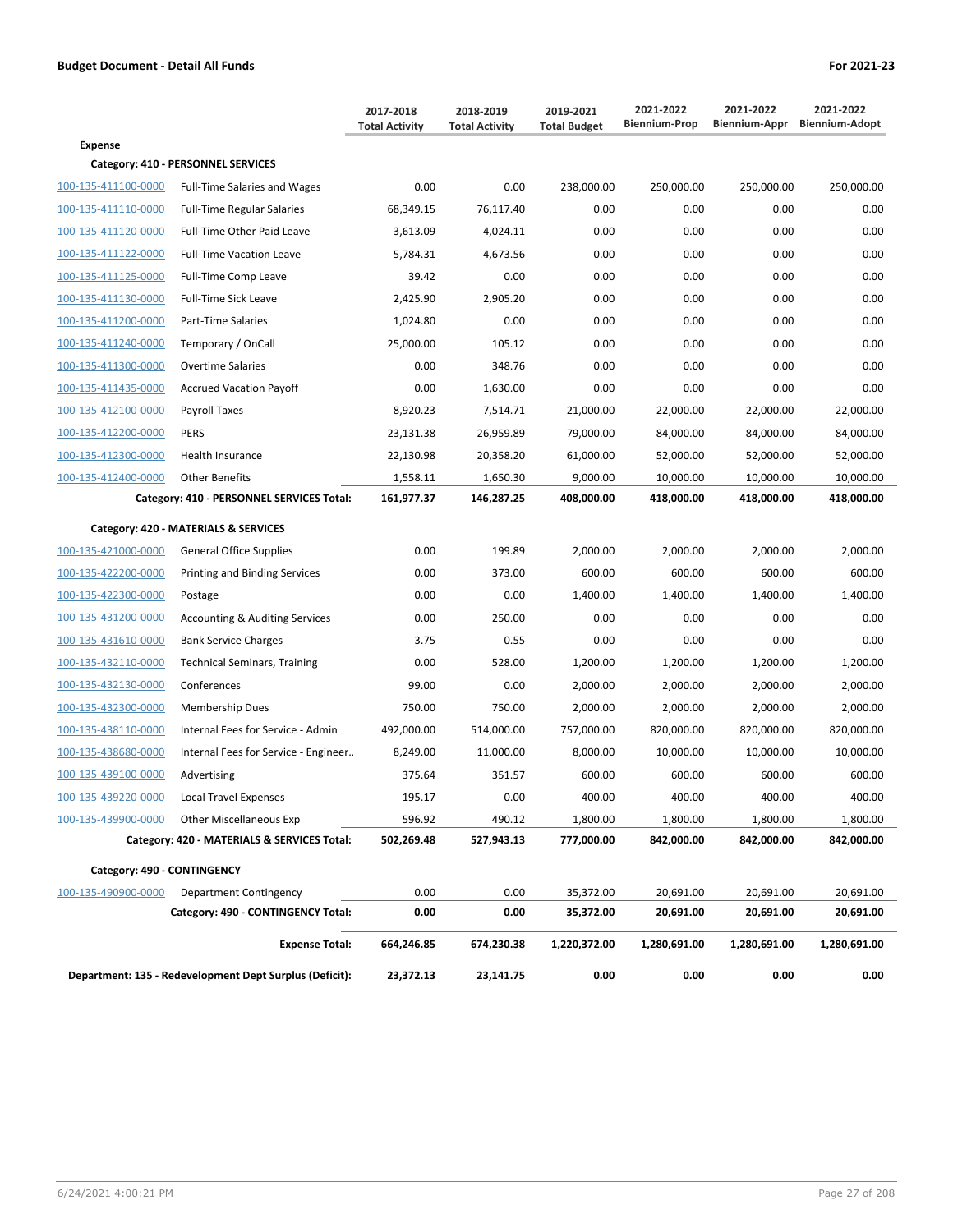|                                      |                                                | 2017-2018<br><b>Total Activity</b> | 2018-2019<br><b>Total Activity</b> | 2019-2021<br><b>Total Budget</b> | 2021-2022<br><b>Biennium-Prop</b> | 2021-2022<br>Biennium-Appr | 2021-2022<br><b>Biennium-Adopt</b> |  |  |  |  |
|--------------------------------------|------------------------------------------------|------------------------------------|------------------------------------|----------------------------------|-----------------------------------|----------------------------|------------------------------------|--|--|--|--|
| Department: 145 - Risk Management    |                                                |                                    |                                    |                                  |                                   |                            |                                    |  |  |  |  |
| Revenue                              |                                                |                                    |                                    |                                  |                                   |                            |                                    |  |  |  |  |
|                                      | Category: 302 - BEGINNING FUND BALANCES        |                                    |                                    |                                  |                                   |                            |                                    |  |  |  |  |
| 100-145-302100-0000                  | Unrestricted Beginning Balance                 | 137,249.56                         | 279,680.71                         | 274,681.00                       | 78,213.00                         | 78,213.00                  | 78,213.00                          |  |  |  |  |
|                                      | Category: 302 - BEGINNING FUND BALANCES Total: | 137,249.56                         | 279,680.71                         | 274,681.00                       | 78,213.00                         | 78,213.00                  | 78,213.00                          |  |  |  |  |
|                                      | Category: 310 - MISCELLANEOUS REVENUES         |                                    |                                    |                                  |                                   |                            |                                    |  |  |  |  |
| 100-145-310310-0000                  | Insurance Reimbursements                       | 159,227.76                         | 0.00                               | 0.00                             | 0.00                              | 0.00                       | 0.00                               |  |  |  |  |
|                                      | Category: 310 - MISCELLANEOUS REVENUES Total:  | 159,227.76                         | 0.00                               | 0.00                             | 0.00                              | 0.00                       | 0.00                               |  |  |  |  |
| Category: 312 - CHARGES FOR SERVICES |                                                |                                    |                                    |                                  |                                   |                            |                                    |  |  |  |  |
| 100-145-312135-0000                  | Charges for Services - Redev                   | 17,000.00                          | 17,000.00                          | 39,000.00                        | 42,000.00                         | 42,000.00                  | 42,000.00                          |  |  |  |  |
| 100-145-312200-0000                  | Charges for Services - Library                 | 57,000.00                          | 59,000.00                          | 114,000.00                       | 171,000.00                        | 171,000.00                 | 171,000.00                         |  |  |  |  |
| 100-145-312215-0000                  | Charges for Services - Municipal C             | 14,000.00                          | 15,000.00                          | 29,000.00                        | 39,000.00                         | 39,000.00                  | 39,000.00                          |  |  |  |  |
| 100-145-312260-0000                  | Charges for Services - ACC                     | 15,000.00                          | 17,000.00                          | 36,000.00                        | 46,000.00                         | 46,000.00                  | 46,000.00                          |  |  |  |  |
| 100-145-312280-0000                  | Charges for Services - Tourism                 | 1,000.00                           | 1,000.00                           | 2,000.00                         | 4,000.00                          | 4,000.00                   | 4,000.00                           |  |  |  |  |
| 100-145-312310-0000                  | Charges for Services - Planning                | 39,000.00                          | 42,000.00                          | 81,000.00                        | 121,000.00                        | 121,000.00                 | 121,000.00                         |  |  |  |  |
| 100-145-312320-0000                  | Charges for Services - Building                | 26,000.00                          | 28,000.00                          | 58,000.00                        | 89,000.00                         | 89,000.00                  | 89,000.00                          |  |  |  |  |
| 100-145-312410-0000                  | Charges for Services - Police                  | 167,000.00                         | 178,000.00                         | 342,000.00                       | 486,000.00                        | 486,000.00                 | 486,000.00                         |  |  |  |  |
| 100-145-312430-0000                  | Charges for Services - Fire                    | 144,000.00                         | 153,000.00                         | 313,000.00                       | 437,000.00                        | 437,000.00                 | 437,000.00                         |  |  |  |  |
| 100-145-312500-0000                  | <b>Charges for Services - Parks</b>            | 88,000.00                          | 93.000.00                          | 199,000.00                       | 269.000.00                        | 269.000.00                 | 269,000.00                         |  |  |  |  |
| 100-145-312550-0000                  | Charges for Services - Golf                    | 11,000.00                          | 12,000.00                          | 20,000.00                        | 25,000.00                         | 25,000.00                  | 25,000.00                          |  |  |  |  |
| 100-145-312560-0000                  | <b>Charges for Services - Tennis</b>           | 6,000.00                           | 7,000.00                           | 14,000.00                        | 21,000.00                         | 21,000.00                  | 21,000.00                          |  |  |  |  |
| 100-145-312610-0000                  | Charges for Services - Water                   | 77,000.00                          | 80,000.00                          | 185,000.00                       | 261,000.00                        | 261,000.00                 | 261,000.00                         |  |  |  |  |
| 100-145-312620-0000                  | Charges for Services - Sewer                   | 70,000.00                          | 73,000.00                          | 169,000.00                       | 220,000.00                        | 220,000.00                 | 220,000.00                         |  |  |  |  |
| 100-145-312625-0000                  | Charges for Services - Stormwater              | 25,000.00                          | 26,000.00                          | 55,000.00                        | 75,000.00                         | 75,000.00                  | 75,000.00                          |  |  |  |  |
| 100-145-312650-0000                  | Charges for Services - Street                  | 40,000.00                          | 42,000.00                          | 78,000.00                        | 123,000.00                        | 123,000.00                 | 123,000.00                         |  |  |  |  |
| 100-145-312673-0000                  | Charges for Services - MP                      | 26,000.00                          | 27,000.00                          | 53,000.00                        | 66,000.00                         | 66,000.00                  | 66,000.00                          |  |  |  |  |
| 100-145-312680-0000                  | Charges for Services - Engineering             | 50,000.00                          | 53,000.00                          | 112,000.00                       | 165,000.00                        | 165,000.00                 | 165,000.00                         |  |  |  |  |
|                                      | Category: 312 - CHARGES FOR SERVICES Total:    | 873,000.00                         | 923,000.00                         | 1,899,000.00                     | 2,660,000.00                      | 2,660,000.00               | 2,660,000.00                       |  |  |  |  |
|                                      | <b>Revenue Total:</b>                          | 1,169,477.32                       | 1,202,680.71                       | 2,173,681.00                     | 2,738,213.00                      | 2,738,213.00               | 2,738,213.00                       |  |  |  |  |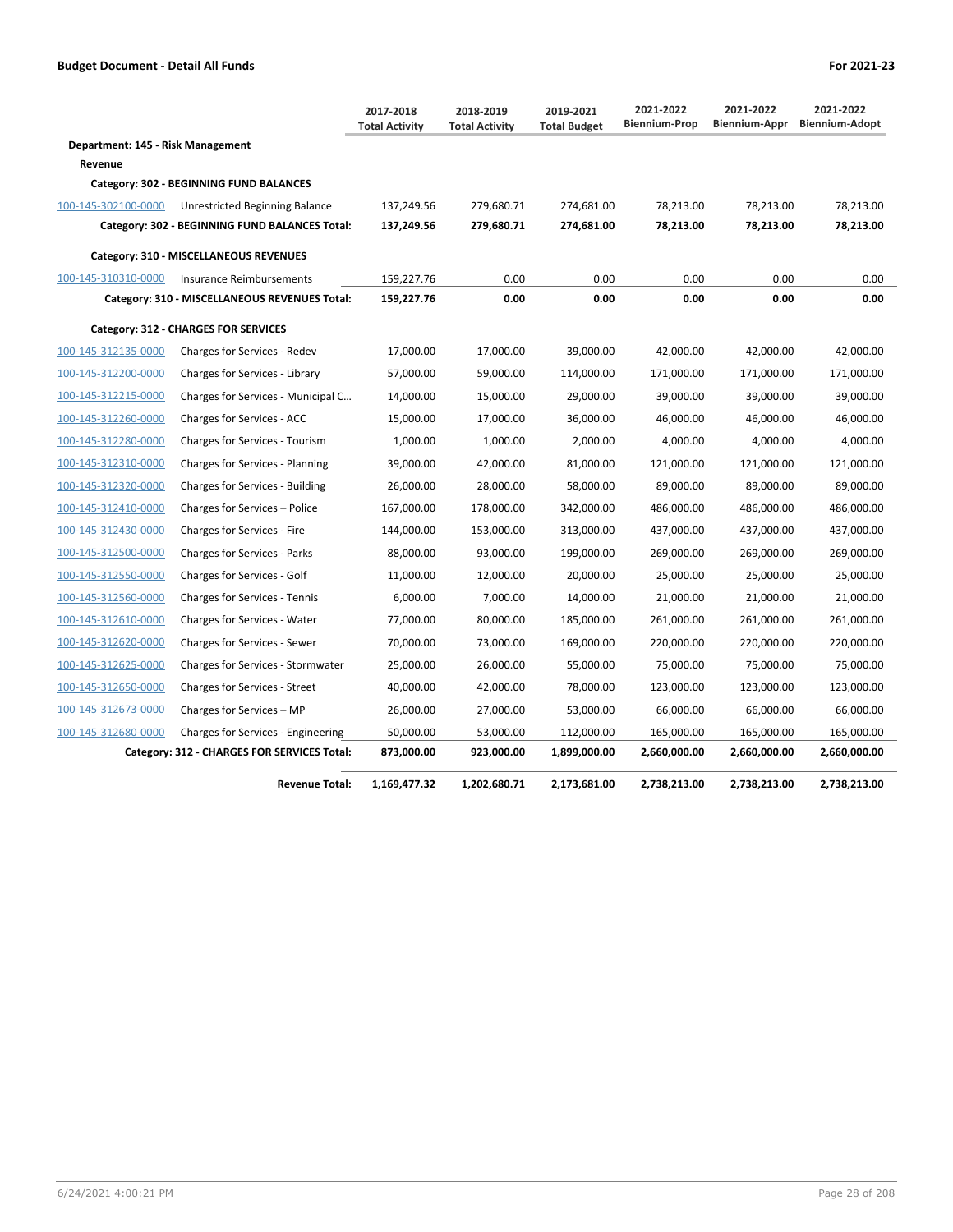|                             |                                                                                                                                                                                                                | 2017-2018<br><b>Total Activity</b> | 2018-2019<br><b>Total Activity</b> | 2019-2021<br><b>Total Budget</b> | 2021-2022<br><b>Biennium-Prop</b> | 2021-2022<br><b>Biennium-Appr</b> | 2021-2022<br><b>Biennium-Adopt</b> |
|-----------------------------|----------------------------------------------------------------------------------------------------------------------------------------------------------------------------------------------------------------|------------------------------------|------------------------------------|----------------------------------|-----------------------------------|-----------------------------------|------------------------------------|
| <b>Expense</b>              |                                                                                                                                                                                                                |                                    |                                    |                                  |                                   |                                   |                                    |
|                             | Category: 420 - MATERIALS & SERVICES                                                                                                                                                                           |                                    |                                    |                                  |                                   |                                   |                                    |
| 100-145-431800-0000         | <b>Other Consulting Services</b>                                                                                                                                                                               | 37,866.50                          | 0.00                               | 0.00                             | 0.00                              | 0.00                              | 0.00                               |
| 100-145-435410-0000         | Liability Insurance Premium                                                                                                                                                                                    | 702,363.24                         | 751,394.83                         | 1,560,000.00                     | 2,300,000.00                      | 2,300,000.00                      | 2,300,000.00                       |
| 100-145-435412-0000         | Fidelity/Crime Bond Premiums                                                                                                                                                                                   | 11,000.00                          | 11,000.00                          | 26,000.00                        | 26,000.00                         | 26,000.00                         | 26,000.00                          |
| 100-145-435420-0000         | Self-Insured Unemp Insurance                                                                                                                                                                                   | 5,524.65                           | 40,338.53                          | 70,000.00                        | 70,000.00                         | 70,000.00                         | 70,000.00                          |
| 100-145-435430-0000         | Agent's Annual Service Fee                                                                                                                                                                                     | 27,219.00                          | 26,240.75                          | 63,000.00                        | 64,000.00                         | 64,000.00                         | 64,000.00                          |
| 100-145-437800-0000         | Other Self-Insured Expenses                                                                                                                                                                                    | 105,823.22                         | 67,389.13                          | 200,000.00                       | 200,000.00                        | 200,000.00                        | 200,000.00                         |
| <b>Budget Notes</b>         |                                                                                                                                                                                                                |                                    |                                    |                                  |                                   |                                   |                                    |
| <b>Budget Code</b>          | <b>Description</b>                                                                                                                                                                                             |                                    |                                    |                                  |                                   |                                   |                                    |
| Biennium-Adopt              | For unforeseen legal action and fees, damage by and through City activity, and repaired at City cost without<br>filing a claim; other costs unforeseen such as deteriorating minor structures and their repair |                                    |                                    |                                  |                                   |                                   |                                    |
|                             | Category: 420 - MATERIALS & SERVICES Total:                                                                                                                                                                    | 889,796.61                         | 896,363.24                         | 1,919,000.00                     | 2,660,000.00                      | 2,660,000.00                      | 2,660,000.00                       |
| Category: 490 - CONTINGENCY |                                                                                                                                                                                                                |                                    |                                    |                                  |                                   |                                   |                                    |
| 100-145-490900-0000         | Department Contingency                                                                                                                                                                                         | 0.00                               | 0.00                               | 254,681.00                       | 78,213.00                         | 78,213.00                         | 78,213.00                          |
|                             | Category: 490 - CONTINGENCY Total:                                                                                                                                                                             | 0.00                               | 0.00                               | 254,681.00                       | 78,213.00                         | 78,213.00                         | 78,213.00                          |

| <b>Expense Total:</b>                                | 889.796.61 | 896.363.24 | 2.173.681.00 | 2.738.213.00 | 2.738.213.00 | 2.738.213.00 |
|------------------------------------------------------|------------|------------|--------------|--------------|--------------|--------------|
| Department: 145 - Risk Management Surplus (Deficit): | 279.680.71 | 306.317.47 | 0.00         | 0.00         | 0.00         | 0.00         |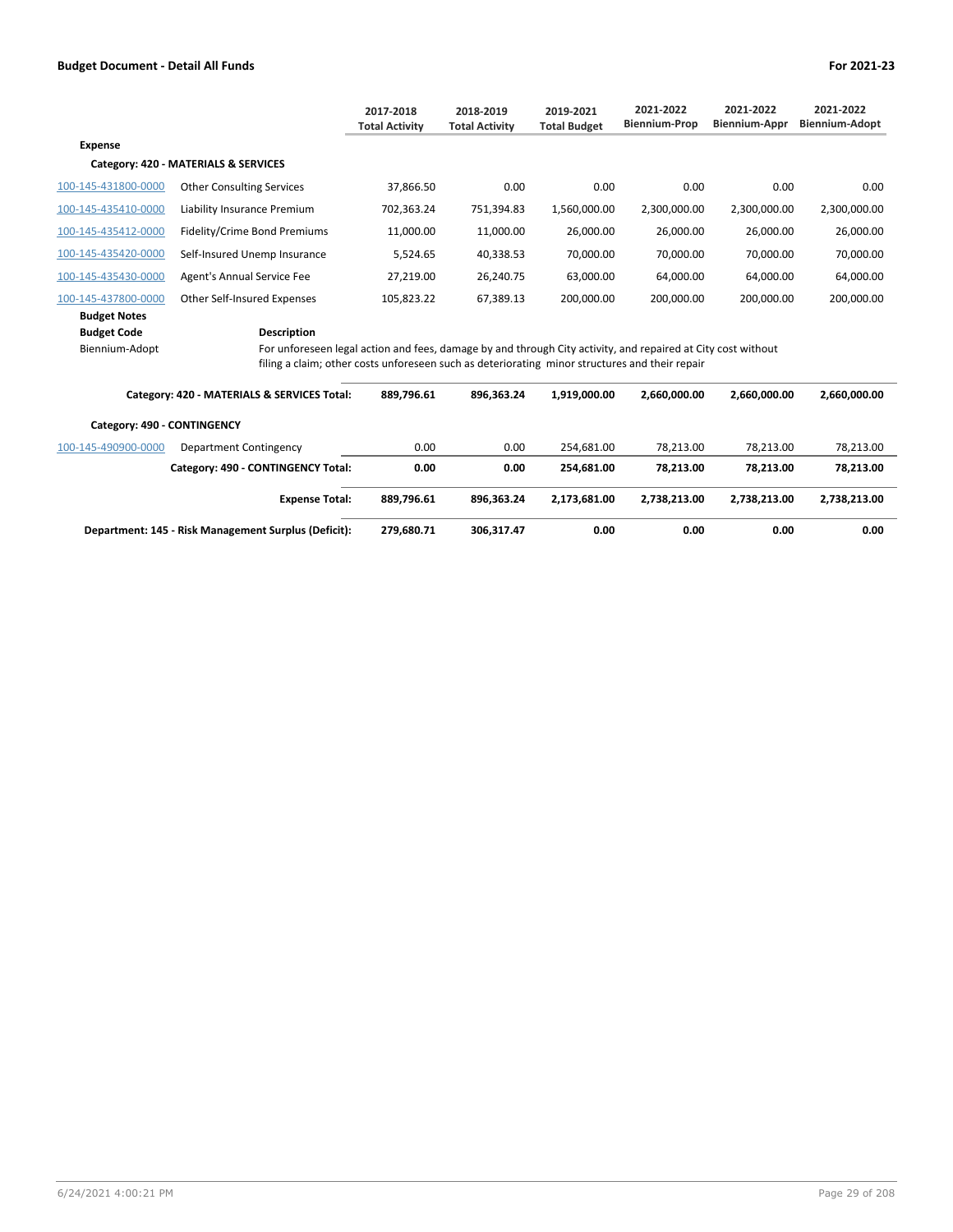|                                            |                                                                                                                     | 2017-2018<br><b>Total Activity</b>                                                                                                                                              | 2018-2019<br><b>Total Activity</b> | 2019-2021<br><b>Total Budget</b> | 2021-2022<br><b>Biennium-Prop</b> | 2021-2022<br><b>Biennium-Appr</b> | 2021-2022<br><b>Biennium-Adopt</b> |  |
|--------------------------------------------|---------------------------------------------------------------------------------------------------------------------|---------------------------------------------------------------------------------------------------------------------------------------------------------------------------------|------------------------------------|----------------------------------|-----------------------------------|-----------------------------------|------------------------------------|--|
|                                            | Department: 190 - General Nondepartmental                                                                           |                                                                                                                                                                                 |                                    |                                  |                                   |                                   |                                    |  |
| <b>Expense</b>                             |                                                                                                                     |                                                                                                                                                                                 |                                    |                                  |                                   |                                   |                                    |  |
|                                            | Category: 420 - MATERIALS & SERVICES                                                                                |                                                                                                                                                                                 |                                    |                                  |                                   |                                   |                                    |  |
| 100-190-439952-0000                        | Rents & Leases                                                                                                      | 150,000.00                                                                                                                                                                      | 0.00                               | 0.00                             | 0.00                              | 0.00                              | 0.00                               |  |
|                                            | Category: 420 - MATERIALS & SERVICES Total:                                                                         | 150,000.00                                                                                                                                                                      | 0.00                               | 0.00                             | 0.00                              | 0.00                              | 0.00                               |  |
| Category: 470 - TRANSFERS                  |                                                                                                                     |                                                                                                                                                                                 |                                    |                                  |                                   |                                   |                                    |  |
| 100-190-472180-0000                        | Transfers to Capital Reserve Fund                                                                                   | 200,000.00                                                                                                                                                                      | 1,500,000.00                       | 7,845,000.00                     | 3,400,000.00                      | 1,800,000.00                      | 1,800,000.00                       |  |
| 100-190-472290-0000                        | <b>Transfer to Trolley Fund</b>                                                                                     | 20,000.00                                                                                                                                                                       | 20,000.00                          | 40,000.00                        | 40,000.00                         | 40,000.00                         | 40,000.00                          |  |
| <b>Budget Notes</b>                        |                                                                                                                     |                                                                                                                                                                                 |                                    |                                  |                                   |                                   |                                    |  |
| <b>Budget Code</b>                         | Description                                                                                                         |                                                                                                                                                                                 |                                    |                                  |                                   |                                   |                                    |  |
| Biennium-Adopt                             | For City's portion of Consortium Contribution.                                                                      |                                                                                                                                                                                 |                                    |                                  |                                   |                                   |                                    |  |
| 100-190-472550-0000                        | Transfer to Golf Fund                                                                                               | 60,000.00                                                                                                                                                                       | 0.00                               | 0.00                             | 0.00                              | 0.00                              | 0.00                               |  |
| 100-190-472650-0000                        | <b>Transfer to Street Fund</b>                                                                                      | 3,930,000.00                                                                                                                                                                    | 3,160,000.00                       | 6,000,000.00                     | 8,000,000.00                      | 8,000,000.00                      | 8,000,000.00                       |  |
| <b>Budget Notes</b>                        |                                                                                                                     |                                                                                                                                                                                 |                                    |                                  |                                   |                                   |                                    |  |
| <b>Budget Code</b>                         | Description                                                                                                         |                                                                                                                                                                                 |                                    |                                  |                                   |                                   |                                    |  |
| Biennium-Adopt                             | Transfer additional \$1,000,000 to Street in FY21 for capital preservation and pathway projects.                    |                                                                                                                                                                                 |                                    |                                  |                                   |                                   |                                    |  |
| Biennium-Adopt                             |                                                                                                                     | Transfer to Streets for pavement projects of \$2,000,000 includes \$500,000 of the PGE Franchise Fees from the<br>General Fund, instead of depositing it directly into Streets. |                                    |                                  |                                   |                                   |                                    |  |
|                                            | Category: 470 - TRANSFERS Total:                                                                                    | 4,210,000.00                                                                                                                                                                    | 4,680,000.00                       | 13,885,000.00                    | 11,440,000.00                     | 9,840,000.00                      | 9,840,000.00                       |  |
| Category: 490 - CONTINGENCY                |                                                                                                                     |                                                                                                                                                                                 |                                    |                                  |                                   |                                   |                                    |  |
| 100-190-490100-0000                        | <b>General Operating Contingency</b>                                                                                | 0.00                                                                                                                                                                            | 0.00                               | 7,876,374.00                     | 8,261,000.00                      | 8,360,000.00                      | 8,360,000.00                       |  |
| 100-190-490300-0000                        | <b>Risk Management Contingency</b>                                                                                  | 0.00                                                                                                                                                                            | 0.00                               | 590,000.00                       | 600,000.00                        | 600,000.00                        | 600,000.00                         |  |
|                                            | Category: 490 - CONTINGENCY Total:                                                                                  | 0.00                                                                                                                                                                            | 0.00                               | 8,466,374.00                     | 8,861,000.00                      | 8,960,000.00                      | 8,960,000.00                       |  |
|                                            | Category: 498 - ENDING FUND BALANCE                                                                                 |                                                                                                                                                                                 |                                    |                                  |                                   |                                   |                                    |  |
| 100-190-498000-0000<br><b>Budget Notes</b> | Unappropriated Ending Fund Bal                                                                                      | 0.00                                                                                                                                                                            | 0.00                               | 9,000,121.00                     | 9,384,831.00                      | 9,497,831.00                      | 9,497,831.00                       |  |
| <b>Budget Code</b>                         | <b>Description</b>                                                                                                  |                                                                                                                                                                                 |                                    |                                  |                                   |                                   |                                    |  |
| Biennium-Adopt                             | Contingency and Unappropriated Ending Fund Balance are sufficient to fulfill the City's 30% minimum fund<br>policy. |                                                                                                                                                                                 |                                    |                                  |                                   |                                   |                                    |  |
|                                            | Category: 498 - ENDING FUND BALANCE Total:                                                                          | 0.00                                                                                                                                                                            | 0.00                               | 9,000,121.00                     | 9,384,831.00                      | 9,497,831.00                      | 9,497,831.00                       |  |
|                                            | <b>Expense Total:</b>                                                                                               | 4,360,000.00                                                                                                                                                                    | 4,680,000.00                       | 31,351,495.00                    | 29,685,831.00                     | 28,297,831.00                     | 28,297,831.00                      |  |
|                                            | Department: 190 - General Nondepartmental Total:                                                                    | 4,360,000.00                                                                                                                                                                    | 4,680,000.00                       | 31,351,495.00                    | 29,685,831.00                     | 28,297,831.00                     | 28,297,831.00                      |  |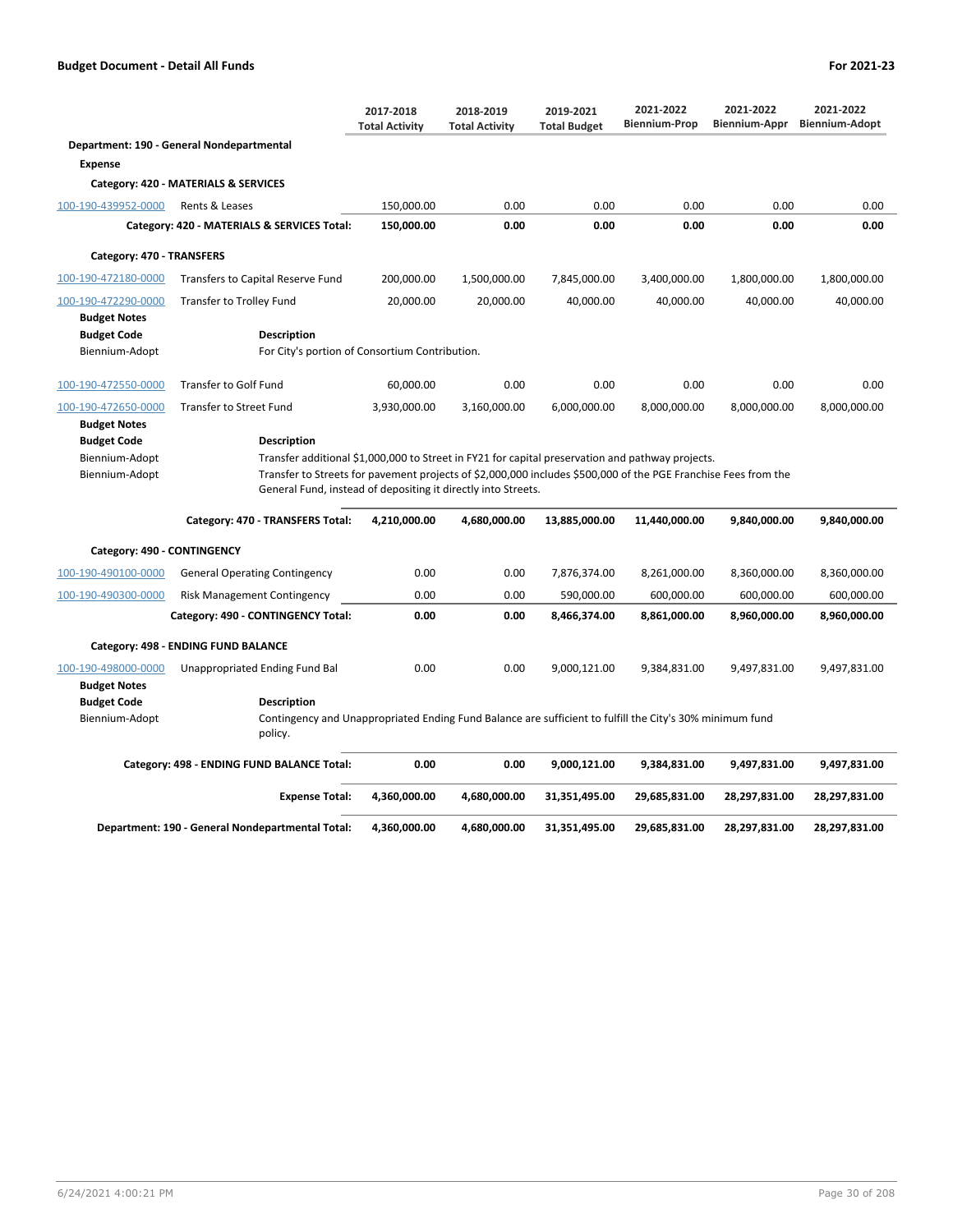|                                            |                                                                                                                                                                                                                                                             | 2017-2018<br><b>Total Activity</b> | 2018-2019<br><b>Total Activity</b> | 2019-2021<br><b>Total Budget</b> | 2021-2022<br><b>Biennium-Prop</b> | 2021-2022<br>Biennium-Appr | 2021-2022<br><b>Biennium-Adopt</b> |  |  |  |
|--------------------------------------------|-------------------------------------------------------------------------------------------------------------------------------------------------------------------------------------------------------------------------------------------------------------|------------------------------------|------------------------------------|----------------------------------|-----------------------------------|----------------------------|------------------------------------|--|--|--|
| Department: 200 - Library Resources        |                                                                                                                                                                                                                                                             |                                    |                                    |                                  |                                   |                            |                                    |  |  |  |
| Revenue                                    |                                                                                                                                                                                                                                                             |                                    |                                    |                                  |                                   |                            |                                    |  |  |  |
|                                            | Category: 302 - BEGINNING FUND BALANCES                                                                                                                                                                                                                     |                                    |                                    |                                  |                                   |                            |                                    |  |  |  |
| 100-200-302100-0000                        | Unrestricted Beginning Balance                                                                                                                                                                                                                              | 717,029.87                         | 1,399,341.47                       | 1,504,342.00                     | 1,631,469.00                      | 1,631,469.00               | 1,631,469.00                       |  |  |  |
|                                            | Category: 302 - BEGINNING FUND BALANCES Total:                                                                                                                                                                                                              | 717,029.87                         | 1,399,341.47                       | 1,504,342.00                     | 1,631,469.00                      | 1,631,469.00               | 1,631,469.00                       |  |  |  |
|                                            | Category: 305 - INTERGOVERNMENTAL                                                                                                                                                                                                                           |                                    |                                    |                                  |                                   |                            |                                    |  |  |  |
| 100-200-305150-0000                        | State Library Aid                                                                                                                                                                                                                                           | 0.00                               | 0.00                               | 10.000.00                        | 12.000.00                         | 12,000.00                  | 12,000.00                          |  |  |  |
| 100-200-305200-9002                        | Federal Grants-Corona Virus Relief                                                                                                                                                                                                                          | 0.00                               | 0.00                               | 0.00                             | 0.00                              | 0.00                       | 0.00                               |  |  |  |
| 100-200-305204-0000                        | County Library Aid                                                                                                                                                                                                                                          | 2,887,574.00                       | 3,091,665.00                       | 6,260,000.00                     | 6,712,000.00                      | 6,712,000.00               | 6,712,000.00                       |  |  |  |
| <b>Budget Notes</b>                        |                                                                                                                                                                                                                                                             |                                    |                                    |                                  |                                   |                            |                                    |  |  |  |
| <b>Budget Code</b>                         | Description                                                                                                                                                                                                                                                 |                                    |                                    |                                  |                                   |                            |                                    |  |  |  |
| Biennium-Adopt                             | Per Clackamas County Library District notification.                                                                                                                                                                                                         |                                    |                                    |                                  |                                   |                            |                                    |  |  |  |
| 100-200-305225-1112                        | Other Grants-Ready to Read                                                                                                                                                                                                                                  | 184.00                             | 0.00                               | 0.00                             | 0.00                              | 0.00                       | 0.00                               |  |  |  |
| 100-200-305225-1130                        | Other Grants-Ready to Read                                                                                                                                                                                                                                  | 6.659.00                           | 0.00                               | 0.00                             | 0.00                              | 0.00                       | 0.00                               |  |  |  |
| 100-200-305225-1135                        | Other Grants-Ready to Read                                                                                                                                                                                                                                  | 0.00                               | 6,643.00                           | 0.00                             | 0.00                              | 0.00                       | 0.00                               |  |  |  |
| 100-200-305225-1164                        | Other Grants-Ready to Read                                                                                                                                                                                                                                  | 0.00                               | 0.00                               | 0.00                             | 0.00                              | 0.00                       | 0.00                               |  |  |  |
|                                            | Category: 305 - INTERGOVERNMENTAL Total:                                                                                                                                                                                                                    | 2,894,417.00                       | 3,098,308.00                       | 6,270,000.00                     | 6,724,000.00                      | 6,724,000.00               | 6,724,000.00                       |  |  |  |
|                                            | Category: 307 - FINES AND FORFEITURES                                                                                                                                                                                                                       |                                    |                                    |                                  |                                   |                            |                                    |  |  |  |
| 100-200-307500-0000<br><b>Budget Notes</b> | Library Fines                                                                                                                                                                                                                                               | 51,998.43                          | 43,682.34                          | 110,000.00                       | 0.00                              | 0.00                       | 0.00                               |  |  |  |
| <b>Budget Code</b>                         | <b>Description</b>                                                                                                                                                                                                                                          |                                    |                                    |                                  |                                   |                            |                                    |  |  |  |
| Biennium-Adopt                             | Building budget to be sustainable without overdue fine revenue, in anticipation that Clackamas County Library<br>District will be able to go fine-free in future, as is the trend nationally and locally to create equitable access to<br>library services. |                                    |                                    |                                  |                                   |                            |                                    |  |  |  |
| 100-200-307510-0000                        | Library Replacement Fines                                                                                                                                                                                                                                   | 6,160.42                           | 6,031.51                           | 10,000.00                        | 10,000.00                         | 10,000.00                  | 10,000.00                          |  |  |  |
|                                            | Category: 307 - FINES AND FORFEITURES Total:                                                                                                                                                                                                                | 58,158.85                          | 49,713.85                          | 120,000.00                       | 10,000.00                         | 10,000.00                  | 10,000.00                          |  |  |  |
|                                            | Category: 310 - MISCELLANEOUS REVENUES                                                                                                                                                                                                                      |                                    |                                    |                                  |                                   |                            |                                    |  |  |  |
| 100-200-310315-0000                        | Medical Insurance Reimbursement                                                                                                                                                                                                                             | 0.00                               | 0.00                               | 0.00                             | 0.00                              | 0.00                       | 0.00                               |  |  |  |
| 100-200-310322-0000                        | Rebates                                                                                                                                                                                                                                                     | 160.07                             | 0.00                               | 0.00                             | 0.00                              | 0.00                       | 0.00                               |  |  |  |
| 100-200-310526-0000                        | <b>Endowment Donations</b>                                                                                                                                                                                                                                  | 0.00                               | 5.350.00                           | 0.00                             | 0.00                              | 0.00                       | 0.00                               |  |  |  |
| 100-200-310610-0000                        | <b>Unrestricted Donations</b>                                                                                                                                                                                                                               | 59,667.32                          | 10,388.99                          | 20,000.00                        | 24,000.00                         | 24,000.00                  | 24,000.00                          |  |  |  |
| 100-200-310910-0000                        | Sundry Income                                                                                                                                                                                                                                               | 7,513.78                           | 11,034.10                          | 10,000.00                        | 12,000.00                         | 12,000.00                  | 12,000.00                          |  |  |  |
|                                            | Category: 310 - MISCELLANEOUS REVENUES Total:                                                                                                                                                                                                               | 67,341.17                          | 26,773.09                          | 30,000.00                        | 36,000.00                         | 36,000.00                  | 36,000.00                          |  |  |  |
|                                            | Category: 311 - GENERAL REVENUE                                                                                                                                                                                                                             |                                    |                                    |                                  |                                   |                            |                                    |  |  |  |
| 100-200-311000-0000                        | <b>General Revenue</b>                                                                                                                                                                                                                                      | 1,508,000.00                       | 1,560,000.00                       | 3,279,000.00                     | 3,509,000.00                      | 3,509,000.00               | 3,509,000.00                       |  |  |  |
| <b>Budget Notes</b>                        |                                                                                                                                                                                                                                                             |                                    |                                    |                                  |                                   |                            |                                    |  |  |  |
| <b>Budget Code</b>                         | <b>Description</b>                                                                                                                                                                                                                                          |                                    |                                    |                                  |                                   |                            |                                    |  |  |  |
| Biennium-Adopt                             | Updated 1/20/21 sc                                                                                                                                                                                                                                          |                                    |                                    |                                  |                                   |                            |                                    |  |  |  |
|                                            | Category: 311 - GENERAL REVENUE Total:                                                                                                                                                                                                                      | 1,508,000.00                       | 1,560,000.00                       | 3,279,000.00                     | 3,509,000.00                      | 3,509,000.00               | 3,509,000.00                       |  |  |  |
| Category: 320 - TRANSFERS                  |                                                                                                                                                                                                                                                             |                                    |                                    |                                  |                                   |                            |                                    |  |  |  |
| 100-200-322180-0000                        | Transfer from Capital Reserve Fund                                                                                                                                                                                                                          | 434,000.00                         | 0.00                               | 0.00                             | 0.00                              | 0.00                       | 0.00                               |  |  |  |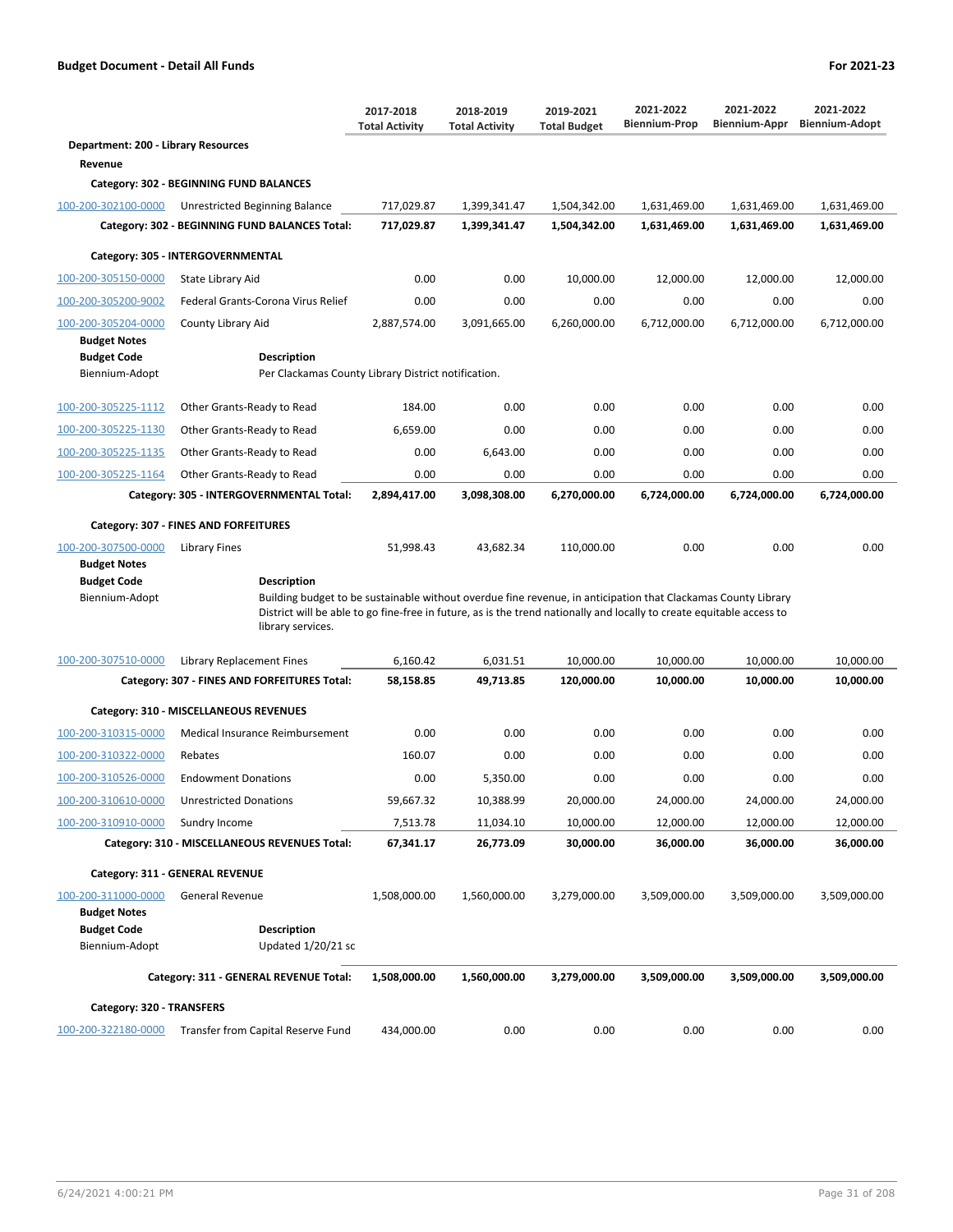|                     |                                            | 2017-2018<br><b>Total Activity</b> | 2018-2019<br><b>Total Activity</b> | 2019-2021<br><b>Total Budget</b> | 2021-2022<br>Biennium-Prop | 2021-2022<br><b>Biennium-Appr</b> | 2021-2022<br><b>Biennium-Adopt</b> |
|---------------------|--------------------------------------------|------------------------------------|------------------------------------|----------------------------------|----------------------------|-----------------------------------|------------------------------------|
| 100-200-322840-0000 | Transfer from Library Endowment            | 26,848.00                          | 26.658.00                          | 57.000.00                        | 60.000.00                  | 60.000.00                         | 60,000.00                          |
|                     | Category: 320 - TRANSFERS Total:           | 460.848.00                         | 26.658.00                          | 57.000.00                        | 60.000.00                  | 60.000.00                         | 60,000.00                          |
|                     | <b>Revenue Total:</b>                      | 5.705.794.89                       | 6.160.794.41                       | 11.260.342.00                    | 11.970.469.00              | 11.970.469.00                     | 11,970,469.00                      |
|                     | Department: 200 - Library Resources Total: | 5.705.794.89                       | 6.160.794.41                       | 11.260.342.00                    | 11.970.469.00              | 11.970.469.00                     | 11,970,469.00                      |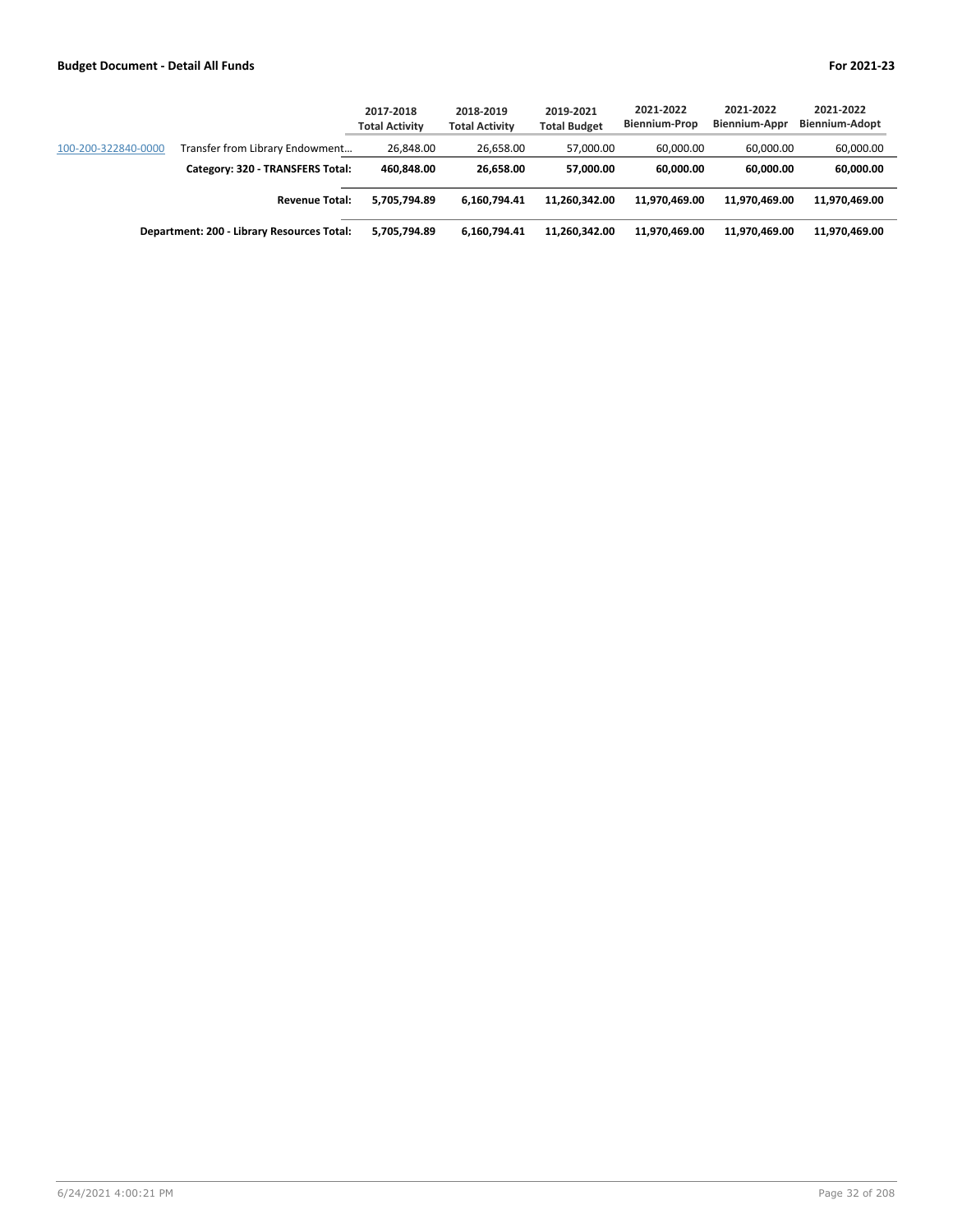|                                            |                                                                                            | 2017-2018<br><b>Total Activity</b> | 2018-2019<br><b>Total Activity</b> | 2019-2021<br><b>Total Budget</b> | 2021-2022<br><b>Biennium-Prop</b> | 2021-2022<br>Biennium-Appr | 2021-2022<br><b>Biennium-Adopt</b> |
|--------------------------------------------|--------------------------------------------------------------------------------------------|------------------------------------|------------------------------------|----------------------------------|-----------------------------------|----------------------------|------------------------------------|
|                                            | Department: 201 - Library Management Services                                              |                                    |                                    |                                  |                                   |                            |                                    |
| <b>Expense</b>                             |                                                                                            |                                    |                                    |                                  |                                   |                            |                                    |
|                                            | Category: 410 - PERSONNEL SERVICES                                                         |                                    |                                    |                                  |                                   |                            |                                    |
| 100-201-411100-0000<br><b>Budget Notes</b> | <b>Full-Time Salaries and Wages</b>                                                        | 0.00                               | 0.00                               | 386,000.00                       | 427,000.00                        | 427,000.00                 | 427,000.00                         |
| <b>Budget Code</b><br>Biennium-Adopt       | <b>Description</b><br>2 FTE                                                                |                                    |                                    |                                  |                                   |                            |                                    |
| 100-201-411110-0000                        | <b>Full-Time Regular Salaries</b>                                                          | 148,260.80                         | 147,389.63                         | 0.00                             | 0.00                              | 0.00                       | 0.00                               |
| 100-201-411120-0000                        | Full-Time Other Paid Leave                                                                 | 10,494.88                          | 7,329.04                           | 0.00                             | 0.00                              | 0.00                       | 0.00                               |
| 100-201-411122-0000                        | <b>Full-Time Vacation Leave</b>                                                            | 10,901.16                          | 8,641.85                           | 0.00                             | 0.00                              | 0.00                       | 0.00                               |
| 100-201-411125-0000                        | Full-Time Comp Leave                                                                       | 1,297.20                           | 465.40                             | 0.00                             | 0.00                              | 0.00                       | 0.00                               |
| 100-201-411130-0000                        | Full-Time Sick Leave                                                                       | 8,827.22                           | 2,516.72                           | 0.00                             | 0.00                              | 0.00                       | 0.00                               |
| 100-201-411200-0000<br><b>Budget Notes</b> | Part-Time Salaries                                                                         | 49,683.60                          | 47,329.43                          | 130,000.00                       | 135,000.00                        | 135,000.00                 | 135,000.00                         |
| <b>Budget Code</b>                         | <b>Description</b>                                                                         |                                    |                                    |                                  |                                   |                            |                                    |
| Biennium-Adopt                             | 0.80 FTE                                                                                   |                                    |                                    |                                  |                                   |                            |                                    |
| 100-201-411225-0000                        | Part-Time Comp Leave                                                                       | 1,699.99                           | 1,022.23                           | 0.00                             | 0.00                              | 0.00                       | 0.00                               |
| 100-201-411235-0000                        | Part-Time Other Paid Leave                                                                 | 8,542.21                           | 7,356.93                           | 0.00                             | 0.00                              | 0.00                       | 0.00                               |
| 100-201-411240-0000                        | Temporary / OnCall                                                                         | 1,509.92                           | 7,941.72                           | 0.00                             | 66,000.00                         | 66,000.00                  | 66,000.00                          |
| 100-201-411245-0000                        | Temporary / OnCall                                                                         | 0.00                               | 369.60                             | 0.00                             | 0.00                              | 0.00                       | 0.00                               |
| 100-201-411300-0000                        | <b>Overtime Salaries</b>                                                                   | 3,010.35                           | 2,063.15                           | 2,000.00                         | 2,000.00                          | 2,000.00                   | 2,000.00                           |
| 100-201-411435-0000                        | <b>Accrued Vacation Payoff</b>                                                             | 11,752.35                          | 25,247.25                          | 0.00                             | 0.00                              | 0.00                       | 0.00                               |
| 100-201-412100-0000                        | Payroll Taxes                                                                              | 24,505.42                          | 24,611.11                          | 42,000.00                        | 54,000.00                         | 54,000.00                  | 54,000.00                          |
| 100-201-412200-0000                        | <b>PERS</b>                                                                                | 72,540.74                          | 77,731.99                          | 142,000.00                       | 172,000.00                        | 172,000.00                 | 172,000.00                         |
| 100-201-412300-0000                        | Health Insurance                                                                           | 59,924.19                          | 47,871.09                          | 123,000.00                       | 111,000.00                        | 111,000.00                 | 111,000.00                         |
| 100-201-412400-0000                        | <b>Other Benefits</b>                                                                      | 7,049.32                           | 7,982.69                           | 12,000.00                        | 15,000.00                         | 15,000.00                  | 15,000.00                          |
|                                            | Category: 410 - PERSONNEL SERVICES Total:                                                  | 419,999.35                         | 415,869.83                         | 837,000.00                       | 982,000.00                        | 982,000.00                 | 982,000.00                         |
|                                            | Category: 420 - MATERIALS & SERVICES                                                       |                                    |                                    |                                  |                                   |                            |                                    |
| 100-201-421000-0000                        | <b>General Office Supplies</b>                                                             | 1,821.06                           | 2,744.82                           | 8,000.00                         | 6,000.00                          | 6,000.00                   | 6.000.00                           |
| 100-201-421000-9002                        | General Office Supplies-COVID-19                                                           | 0.00                               | 0.00                               | 0.00                             | 0.00                              | 0.00                       | 0.00                               |
| 100-201-422200-0000                        | Printing and Binding Services                                                              | 6,064.19                           | 6,649.54                           | 49,000.00                        | 39,000.00                         | 39,000.00                  | 39,000.00                          |
| <b>Budget Notes</b>                        | <b>Description</b>                                                                         |                                    |                                    |                                  |                                   |                            |                                    |
| <b>Budget Code</b><br>Biennium-Adopt       | Includes carryforward for fabrication costs of signage replacement project in 21-22        |                                    |                                    |                                  |                                   |                            |                                    |
|                                            |                                                                                            |                                    |                                    |                                  |                                   |                            |                                    |
| 100-201-422300-0000                        | Postage                                                                                    | 1,691.56                           | 284.61                             | 2,000.00                         | 2.000.00                          | 2,000.00                   | 2,000.00                           |
| 100-201-422300-9002                        | Postage-COVID-19                                                                           | 0.00                               | 0.00                               | 0.00                             | 0.00                              | 0.00                       | 0.00                               |
| 100-201-429500-0000                        | Misc Furnishings & Equipment                                                               | 38,552.68                          | 157,069.80                         | 660,000.00                       | 50,000.00                         | 50,000.00                  | 50,000.00                          |
| 100-201-429500-9002                        | Misc Furnishings & Equipment-C                                                             | 0.00                               | 0.00                               | 0.00                             | 0.00                              | 0.00                       | 0.00                               |
| 100-201-431000-0000<br><b>Budget Notes</b> | Misc Professional & Technical                                                              | 434.82                             | 822.75                             | 61,000.00                        | 30,000.00                         | 30,000.00                  | 30,000.00                          |
| <b>Budget Code</b>                         | <b>Description</b>                                                                         |                                    |                                    |                                  |                                   |                            |                                    |
| Biennium-Adopt                             | Includes carryforward for consultant fees, if needed for library strategic planning goals. |                                    |                                    |                                  |                                   |                            |                                    |
| 100-201-431610-0000                        | <b>Bank Service Charges</b>                                                                | 1,425.27                           | 1,329.67                           | 3,000.00                         | 4,000.00                          | 4,000.00                   | 4,000.00                           |
| 100-201-431970-0000                        | Lake Oswego Reads                                                                          | 9,111.82                           | 8,406.57                           | 29,000.00                        | 28,000.00                         | 28,000.00                  | 28,000.00                          |
| 100-201-432110-0000                        | <b>Technical Seminars, Training</b>                                                        | 825.52                             | 1,250.06                           | 0.00                             | 0.00                              | 0.00                       | 0.00                               |
| 100-201-432130-0000                        | Conferences                                                                                | 2,094.91                           | 1,599.04                           | 4,000.00                         | 4,000.00                          | 4,000.00                   | 4,000.00                           |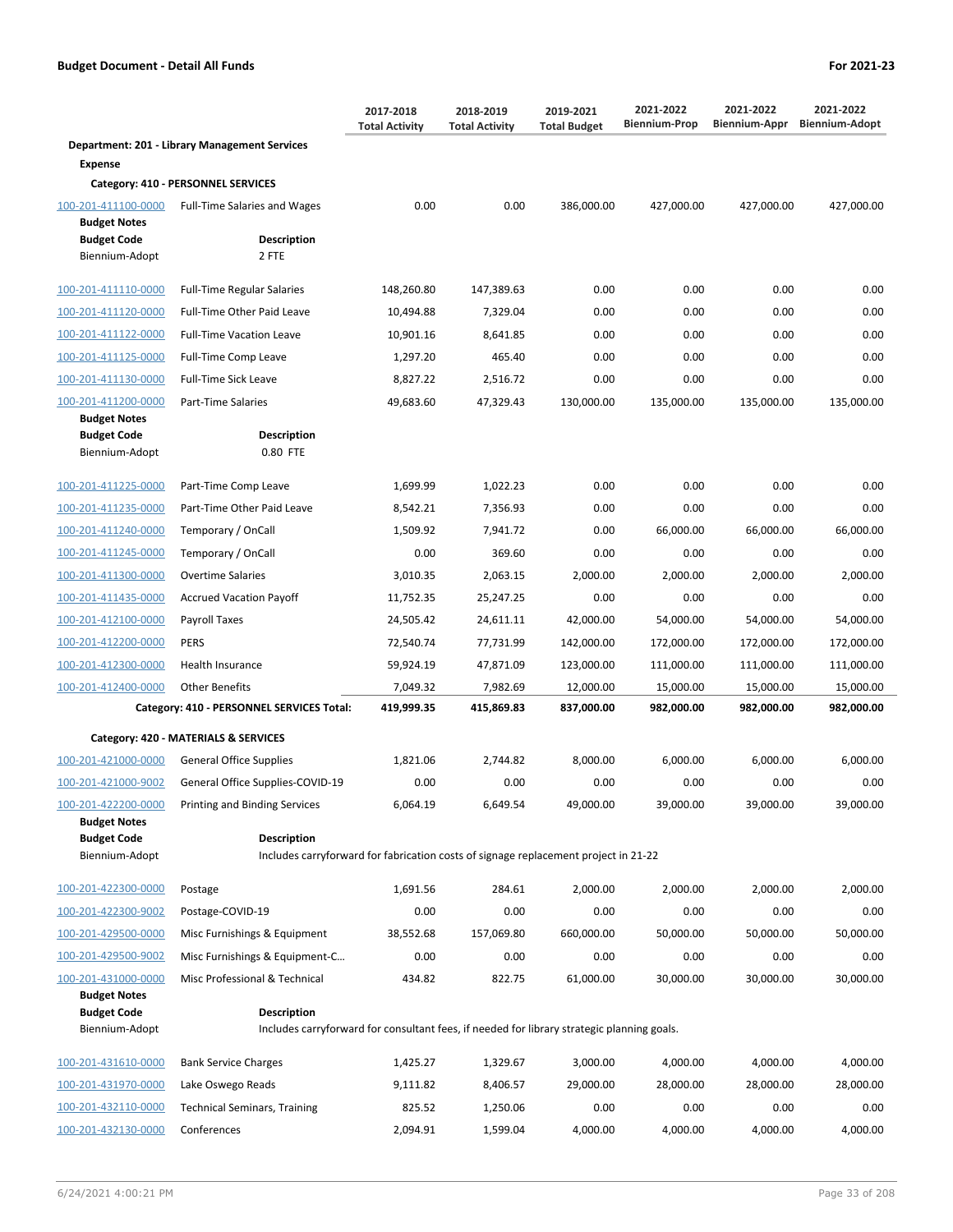**Budget Code Description** 

**Budget Notes**

Biennium-Adopt

| Conferences, teleconferencing, etc.                              |                                                                                                                               |            |              |              |              |              |              |  |
|------------------------------------------------------------------|-------------------------------------------------------------------------------------------------------------------------------|------------|--------------|--------------|--------------|--------------|--------------|--|
| 100-201-432300-0000<br><b>Budget Notes</b><br><b>Budget Code</b> | <b>Membership Dues</b><br>Description                                                                                         | 1,644.00   | 940.00       | 4,000.00     | 2,000.00     | 2,000.00     | 2,000.00     |  |
| Biennium-Adopt                                                   | Rotary dues for library representative                                                                                        |            |              |              |              |              |              |  |
| 100-201-432520-0000<br><b>Budget Notes</b>                       | <b>Employee and Volunteer Recogn</b>                                                                                          | 5,067.41   | 4,901.48     | 10,000.00    | 10,000.00    | 10,000.00    | 10,000.00    |  |
| <b>Budget Code</b>                                               | Description                                                                                                                   |            |              |              |              |              |              |  |
| Biennium-Adopt                                                   | Primarily for the Volunteer Recognition Program, including the annual Volunteer Luncheon (not held during<br>pandemic)        |            |              |              |              |              |              |  |
| 100-201-435240-0000<br><b>Budget Notes</b>                       | Miscellaneous Communication                                                                                                   | 981.57     | 960.00       | 2,000.00     | 12,000.00    | 12,000.00    | 12,000.00    |  |
| <b>Budget Code</b>                                               | Description                                                                                                                   |            |              |              |              |              |              |  |
| Biennium-Adopt                                                   | Targeted marketing and data analytics platform added in 21-22                                                                 |            |              |              |              |              |              |  |
| 100-201-435240-9002                                              | Miscellaneous Communication-C                                                                                                 | 0.00       | 0.00         | 0.00         | 0.00         | 0.00         | 0.00         |  |
| 100-201-437110-0000                                              | Landscape Maintenance Contract                                                                                                | 25,896.96  | 30,267.36    | 50,000.00    | 56,000.00    | 56,000.00    | 56,000.00    |  |
| 100-201-437210-0000                                              | Janitorial Services                                                                                                           | 26,760.00  | 35,302.88    | 71,000.00    | 72,000.00    | 72,000.00    | 72,000.00    |  |
| 100-201-437210-9002                                              | Janitorial Services-COVID-19                                                                                                  | 0.00       | 0.00         | 0.00         | 0.00         | 0.00         | 0.00         |  |
| 100-201-437220-0000                                              | <b>Building Systems Maint Svcs</b>                                                                                            | 58,754.04  | 87,464.40    | 140,000.00   | 100,000.00   | 100,000.00   | 100,000.00   |  |
| 100-201-437230-0000                                              | Janitorial and Cleaning Spply                                                                                                 | 5,564.00   | 5,422.88     | 12,000.00    | 12,000.00    | 12,000.00    | 12,000.00    |  |
| 100-201-437230-9002                                              | Janitorial and Cleaning Supply-CO                                                                                             | 0.00       | 0.00         | 0.00         | 0.00         | 0.00         | 0.00         |  |
| 100-201-437290-0000                                              | <b>Bldg Maint-Misc Materials</b>                                                                                              | 36,065.79  | 11,825.37    | 870,000.00   | 940,000.00   | 940,000.00   | 940,000.00   |  |
| <b>Budget Notes</b>                                              |                                                                                                                               |            |              |              |              |              |              |  |
| <b>Budget Code</b><br>Biennium-Adopt                             | <b>Description</b><br>Includes \$675,000 carryforward to be used for facility maintenance and improvement projects, including |            |              |              |              |              |              |  |
|                                                                  | elevator replacement and HVAC upgrades.                                                                                       |            |              |              |              |              |              |  |
| 100-201-437290-9002                                              | Bldg Maint-Misc Materials-COVID                                                                                               | 0.00       | 0.00         | 0.00         | 0.00         | 0.00         | 0.00         |  |
| 100-201-437310-0000                                              | <b>Equipment Repair and Service</b>                                                                                           | 1,847.30   | 41,451.86    | 90,000.00    | 4,000.00     | 4,000.00     | 4,000.00     |  |
| 100-201-437410-0000                                              | Electricity                                                                                                                   | 25,784.00  | 39,846.37    | 81,000.00    | 73,000.00    | 73,000.00    | 73,000.00    |  |
| 100-201-437420-0000                                              | Natural Gas and Propane                                                                                                       | 3,421.79   | 3,236.58     | 6,000.00     | 8,000.00     | 8,000.00     | 8,000.00     |  |
| 100-201-437430-0000                                              | Water, Sewer, & Stormwater Use                                                                                                | 9,433.06   | 9,853.66     | 20,000.00    | 20,000.00    | 20,000.00    | 20,000.00    |  |
| 100-201-437595-0000                                              | <b>Misc Contracted Services</b>                                                                                               | 3,025.00   | 1,629.41     | 6,000.00     | 0.00         | 0.00         | 0.00         |  |
| 100-201-438110-0000                                              | Internal Fees for Service - Admin                                                                                             | 574,000.00 | 586,000.00   | 1,286,000.00 | 1,560,000.00 | 1,560,000.00 | 1,560,000.00 |  |
| 100-201-438674-0000                                              | Internal Fees for Service - Beautifi                                                                                          | 0.00       | 0.00         | 0.00         | 18,000.00    | 18,000.00    | 18,000.00    |  |
| 100-201-439220-0000                                              | <b>Local Travel Expenses</b>                                                                                                  | 0.00       | 0.00         | 0.00         | 0.00         | 0.00         | 0.00         |  |
| 100-201-439900-0000                                              | <b>Other Miscellaneous Exp</b>                                                                                                | 84.75      | 36.76        | 0.00         | 0.00         | 0.00         | 0.00         |  |
|                                                                  | Category: 420 - MATERIALS & SERVICES Total:                                                                                   | 840,351.50 | 1,039,295.87 | 3,464,000.00 | 3,050,000.00 | 3,050,000.00 | 3,050,000.00 |  |
| Category: 480 - CAPITAL OUTLAY                                   |                                                                                                                               |            |              |              |              |              |              |  |
| 100-201-485200-0000                                              | <b>Equipment Purchases</b>                                                                                                    | 74,500.00  | 152,409.00   | 0.00         | 0.00         | 0.00         | 0.00         |  |
|                                                                  | Category: 480 - CAPITAL OUTLAY Total:                                                                                         | 74,500.00  | 152,409.00   | 0.00         | 0.00         | 0.00         | 0.00         |  |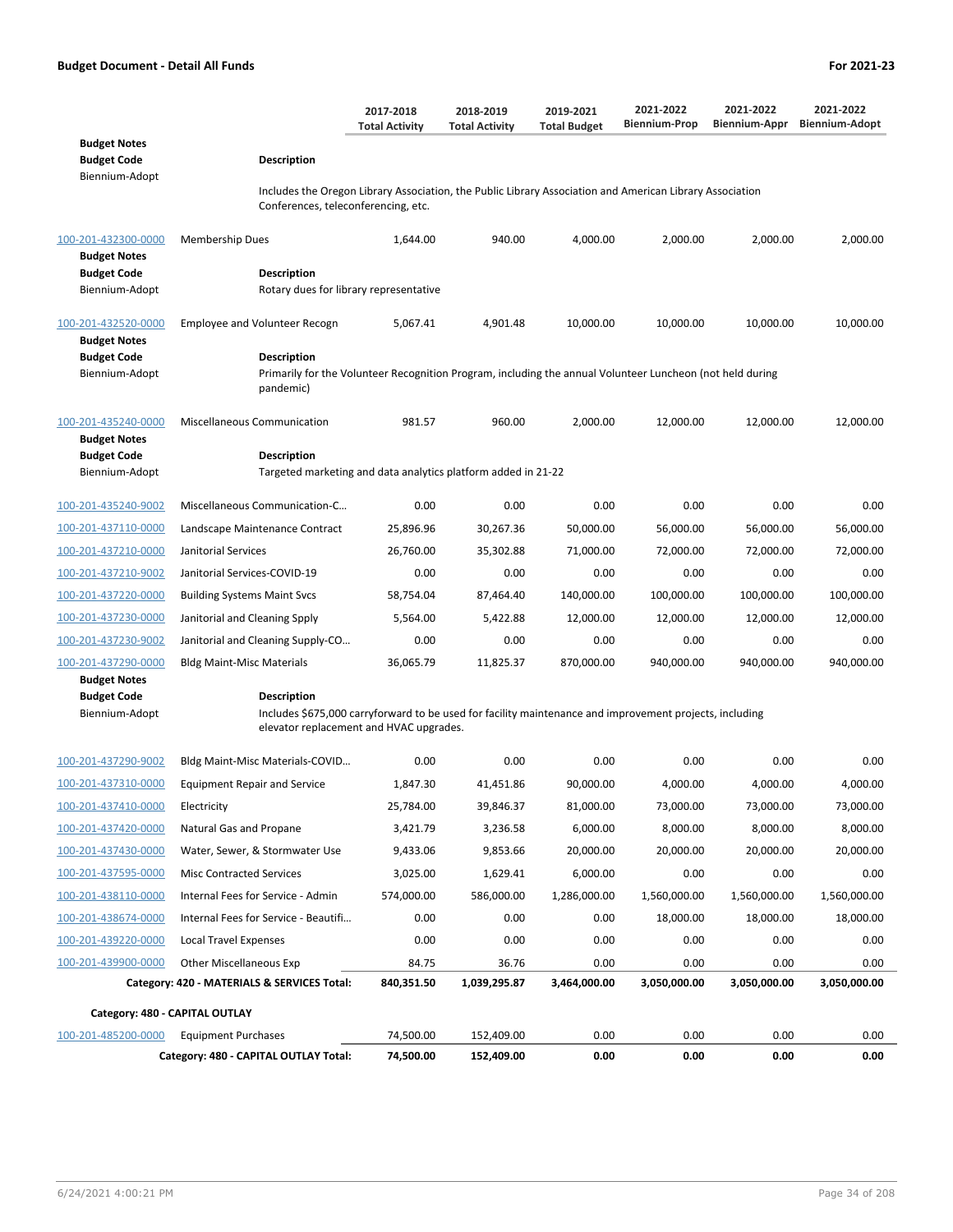|                             |                                                                                                                       | 2017-2018<br><b>Total Activity</b> | 2018-2019<br><b>Total Activity</b> | 2019-2021<br><b>Total Budget</b> | 2021-2022<br><b>Biennium-Prop</b> | 2021-2022<br><b>Biennium-Appr</b> | 2021-2022<br><b>Biennium-Adopt</b> |
|-----------------------------|-----------------------------------------------------------------------------------------------------------------------|------------------------------------|------------------------------------|----------------------------------|-----------------------------------|-----------------------------------|------------------------------------|
| Category: 490 - CONTINGENCY |                                                                                                                       |                                    |                                    |                                  |                                   |                                   |                                    |
| 100-201-490900-0000         | Department Contingency                                                                                                | 0.00                               | 0.00                               | 49.342.00                        | 696.469.00                        | 696.469.00                        | 696,469.00                         |
| <b>Budget Notes</b>         |                                                                                                                       |                                    |                                    |                                  |                                   |                                   |                                    |
| <b>Budget Code</b>          | <b>Description</b>                                                                                                    |                                    |                                    |                                  |                                   |                                   |                                    |
| Biennium-Adopt              | Contigency to be used for building systems maintenance and replacements, facility upgrades, and one-time<br>projects. |                                    |                                    |                                  |                                   |                                   |                                    |
|                             | Category: 490 - CONTINGENCY Total:                                                                                    | 0.00                               | 0.00                               | 49.342.00                        | 696.469.00                        | 696.469.00                        | 696.469.00                         |
|                             | <b>Expense Total:</b>                                                                                                 | 1.334.850.85                       | 1,607,574.70                       | 4.350.342.00                     | 4,728,469.00                      | 4.728.469.00                      | 4,728,469.00                       |
|                             | Department: 201 - Library Management Services Total:                                                                  | 1,334,850.85                       | 1,607,574.70                       | 4,350,342.00                     | 4,728,469.00                      | 4,728,469.00                      | 4,728,469.00                       |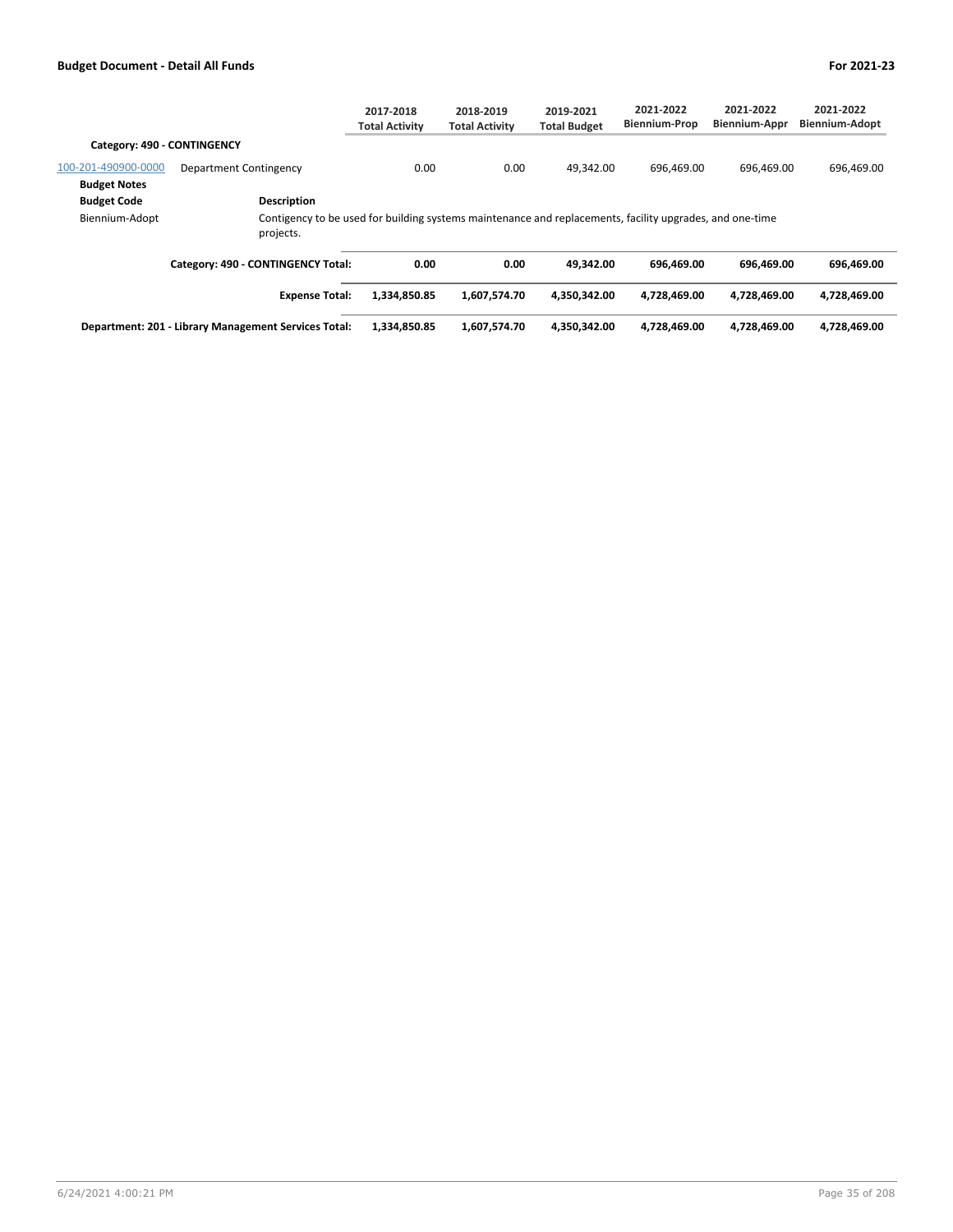|                                            |                                           | 2017-2018<br><b>Total Activity</b> | 2018-2019<br><b>Total Activity</b> | 2019-2021<br><b>Total Budget</b> | 2021-2022<br><b>Biennium-Prop</b> | 2021-2022<br>Biennium-Appr | 2021-2022<br><b>Biennium-Adopt</b> |
|--------------------------------------------|-------------------------------------------|------------------------------------|------------------------------------|----------------------------------|-----------------------------------|----------------------------|------------------------------------|
| <b>Department: 202 - Adult Services</b>    |                                           |                                    |                                    |                                  |                                   |                            |                                    |
| <b>Expense</b>                             |                                           |                                    |                                    |                                  |                                   |                            |                                    |
|                                            | Category: 410 - PERSONNEL SERVICES        |                                    |                                    |                                  |                                   |                            |                                    |
| 100-202-411100-0000<br><b>Budget Notes</b> | <b>Full-Time Salaries and Wages</b>       | 0.00                               | 0.00                               | 143,000.00                       | 151,000.00                        | 151,000.00                 | 151,000.00                         |
| <b>Budget Code</b>                         | <b>Description</b>                        |                                    |                                    |                                  |                                   |                            |                                    |
| Biennium-Adopt                             | 1.00<br><b>FTE</b>                        |                                    |                                    |                                  |                                   |                            |                                    |
| 100-202-411110-0000                        | <b>Full-Time Regular Salaries</b>         | 56,322.42                          | 54,129.00                          | 0.00                             | 0.00                              | 0.00                       | 0.00                               |
| 100-202-411120-0000                        | Full-Time Other Paid Leave                | 2,519.20                           | 2,882.00                           | 0.00                             | 0.00                              | 0.00                       | 0.00                               |
| 100-202-411122-0000                        | <b>Full-Time Vacation Leave</b>           | 3,274.96                           | 7,574.56                           | 0.00                             | 0.00                              | 0.00                       | 0.00                               |
| 100-202-411125-0000                        | Full-Time Comp Leave                      | 251.92                             | 262.00                             | 0.00                             | 0.00                              | 0.00                       | 0.00                               |
| 100-202-411130-0000                        | <b>Full-Time Sick Leave</b>               | 3,133.26                           | 3,275.00                           | 0.00                             | 0.00                              | 0.00                       | 0.00                               |
| 100-202-411200-0000                        | Part-Time Salaries                        | 0.00                               | 98.25                              | 0.00                             | 0.00                              | 0.00                       | 0.00                               |
| 100-202-411240-0000                        | Temporary / OnCall                        | 35.192.42                          | 31.309.27                          | 39,000.00                        | 44,000.00                         | 44,000.00                  | 44,000.00                          |
| 100-202-411300-0000                        | <b>Overtime Salaries</b>                  | 0.00                               | 0.00                               | 0.00                             | 0.00                              | 0.00                       | 0.00                               |
| 100-202-412100-0000                        | Payroll Taxes                             | 8,367.63                           | 8,252.56                           | 16,000.00                        | 16,000.00                         | 16,000.00                  | 16,000.00                          |
| 100-202-412200-0000                        | <b>PERS</b>                               | 25,894.48                          | 22,878.54                          | 50,000.00                        | 67,000.00                         | 67,000.00                  | 67,000.00                          |
| 100-202-412300-0000                        | Health Insurance                          | 21,389.28                          | 20,856.24                          | 50,000.00                        | 42,000.00                         | 42,000.00                  | 42,000.00                          |
| 100-202-412400-0000                        | <b>Other Benefits</b>                     | 1,441.12                           | 1,365.63                           | 4,000.00                         | 4,000.00                          | 4,000.00                   | 4,000.00                           |
|                                            | Category: 410 - PERSONNEL SERVICES Total: | 157,786.69                         | 152,883.05                         | 302,000.00                       | 324,000.00                        | 324,000.00                 | 324,000.00                         |
|                                            | Category: 420 - MATERIALS & SERVICES      |                                    |                                    |                                  |                                   |                            |                                    |
| 100-202-421000-0000                        | <b>General Office Supplies</b>            | 97.42                              | 113.45                             | 2,000.00                         | 0.00                              | 0.00                       | 0.00                               |
| 100-202-422300-0000                        | Postage                                   | 1,585.03                           | 965.23                             | 4,000.00                         | 2,000.00                          | 2,000.00                   | 2,000.00                           |
| 100-202-424100-0000                        | <b>Adult Books</b>                        | 73,631.65                          | 79,732.77                          | 130,000.00                       | 184,000.00                        | 184,000.00                 | 184,000.00                         |
| 100-202-425620-0000                        | <b>Compact Disc</b>                       | 11,513.93                          | 11,329.58                          | 28,000.00                        | 22,000.00                         | 22,000.00                  | 22,000.00                          |
| 100-202-425640-0000                        | <b>Audio Books</b>                        | 36,220.97                          | 52,331.70                          | 80,000.00                        | 64,000.00                         | 64,000.00                  | 64,000.00                          |
| 100-202-425650-0000                        | Video Materials                           | 47,315.29                          | 35,287.09                          | 98,000.00                        | 60,000.00                         | 60,000.00                  | 60,000.00                          |
| 100-202-425660-0000                        | <b>Programming Materials</b>              | 298.10                             | 535.00                             | 2,000.00                         | 2,000.00                          | 2,000.00                   | 2,000.00                           |
| 100-202-429100-0000                        | Reimbursed Replacements                   | 65.75                              | 0.00                               | 1,000.00                         | 0.00                              | 0.00                       | 0.00                               |
| 100-202-429200-0000                        | <b>Special Programs Materials</b>         | 0.00                               | 350.00                             | 2,000.00                         | 0.00                              | 0.00                       | 0.00                               |
| 100-202-429500-0000                        | Misc Furnishings & Equipment              | 2,087.35                           | 22.09                              | 3,000.00                         | 2,000.00                          | 2,000.00                   | 2,000.00                           |
| 100-202-432110-0000                        | <b>Technical Seminars, Training</b>       | 27.78                              | 50.08                              | 0.00                             | 0.00                              | 0.00                       | 0.00                               |

**Budget Notes Budget Code Description** 

Biennium-Adopt American Library Association and Oregon Library Association Conferences. These conferences are where librarians learn from vendors, publishers and other librarians best resources and practices to bring back to our community.

| 100-202-432300-0000<br><b>Membership Dues</b> | 20.00      | 0.00       | 0.00       | 0.00       | 0.00       | 0.00       |
|-----------------------------------------------|------------|------------|------------|------------|------------|------------|
| Category: 420 - MATERIALS & SERVICES Total:   | 172.863.27 | 181.089.53 | 352.000.00 | 338.000.00 | 338.000.00 | 338,000.00 |
| <b>Expense Total:</b>                         | 330.649.96 | 333.972.58 | 654.000.00 | 662.000.00 | 662.000.00 | 662,000.00 |
| Department: 202 - Adult Services Total:       | 330.649.96 | 333.972.58 | 654.000.00 | 662.000.00 | 662.000.00 | 662,000.00 |

100-202-432130-0000 Conferences 0.00 372.54 2,000.00 2,000.00 2,000.00 2,000.00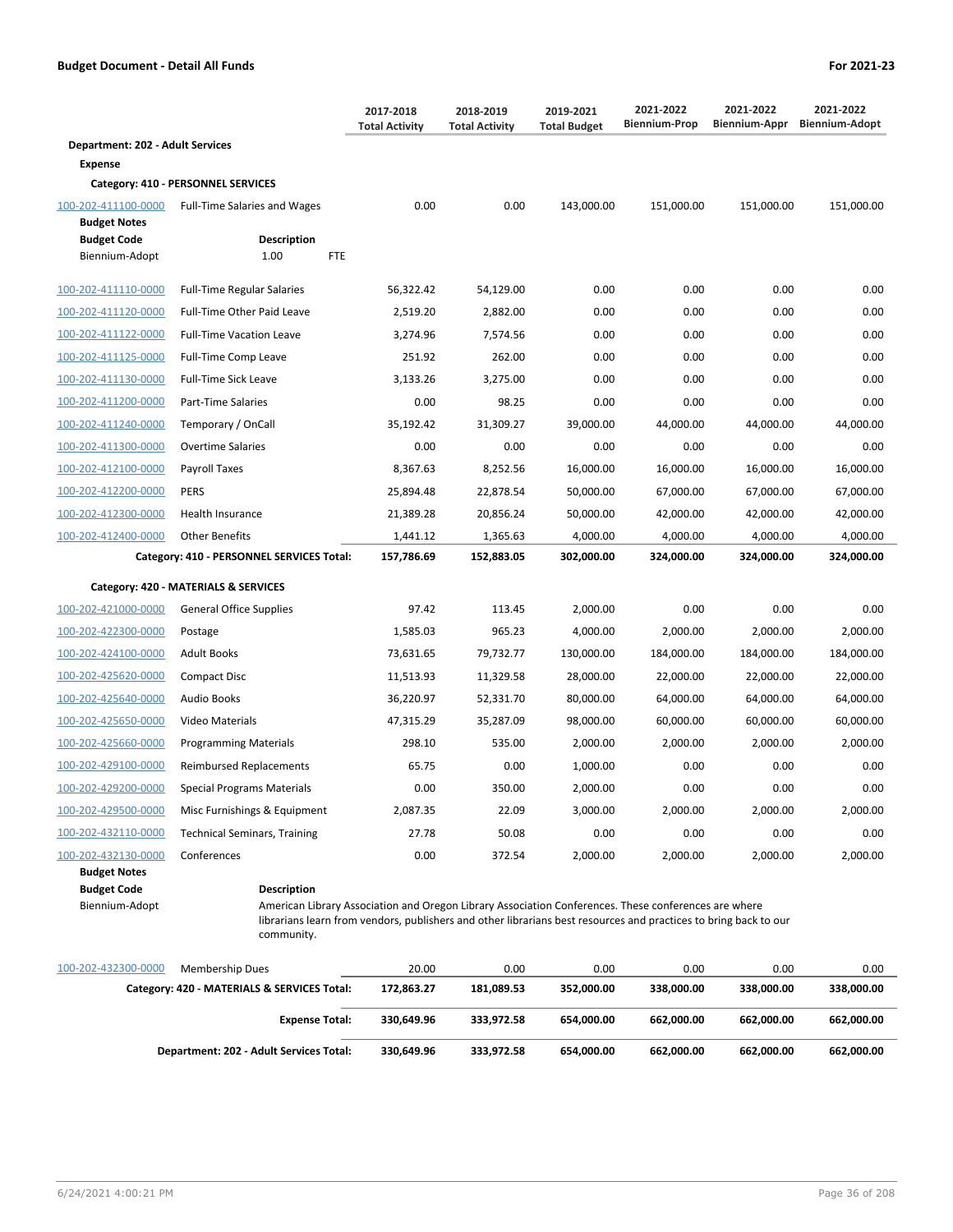|                                            |                                           | 2017-2018<br><b>Total Activity</b> | 2018-2019<br><b>Total Activity</b> | 2019-2021<br><b>Total Budget</b> | 2021-2022<br><b>Biennium-Prop</b> | 2021-2022<br><b>Biennium-Appr</b> | 2021-2022<br><b>Biennium-Adopt</b> |
|--------------------------------------------|-------------------------------------------|------------------------------------|------------------------------------|----------------------------------|-----------------------------------|-----------------------------------|------------------------------------|
| Department: 203 - Children Services        |                                           |                                    |                                    |                                  |                                   |                                   |                                    |
| <b>Expense</b>                             |                                           |                                    |                                    |                                  |                                   |                                   |                                    |
|                                            | Category: 410 - PERSONNEL SERVICES        |                                    |                                    |                                  |                                   |                                   |                                    |
| 100-203-411100-0000<br><b>Budget Notes</b> | <b>Full-Time Salaries and Wages</b>       | 0.00                               | 0.00                               | 337,000.00                       | 347,000.00                        | 347,000.00                        | 347,000.00                         |
| <b>Budget Code</b><br>Biennium-Adopt       | Description<br>2 FTE                      |                                    |                                    |                                  |                                   |                                   |                                    |
| 100-203-411110-0000                        | <b>Full-Time Regular Salaries</b>         | 144,714.07                         | 134,171.12                         | 0.00                             | 0.00                              | 0.00                              | 0.00                               |
| 100-203-411120-0000                        | Full-Time Other Paid Leave                | 7,074.38                           | 7,750.88                           | 0.00                             | 0.00                              | 0.00                              | 0.00                               |
| 100-203-411122-0000                        | <b>Full-Time Vacation Leave</b>           | 10,190.44                          | 12,130.72                          | 0.00                             | 0.00                              | 0.00                              | 0.00                               |
| 100-203-411125-0000                        | Full-Time Comp Leave                      | 2,082.11                           | 864.24                             | 0.00                             | 0.00                              | 0.00                              | 0.00                               |
| 100-203-411130-0000                        | Full-Time Sick Leave                      | 1,801.70                           | 1,671.60                           | 0.00                             | 0.00                              | 0.00                              | 0.00                               |
| 100-203-411200-0000                        | Part-Time Salaries                        | 30,532.96                          | 58,789.81                          | 139,000.00                       | 225,000.00                        | 225,000.00                        | 225,000.00                         |
| <b>Budget Notes</b><br><b>Budget Code</b>  | <b>Description</b>                        |                                    |                                    |                                  |                                   |                                   |                                    |
| Biennium-Adopt                             | 1.6 FTE                                   |                                    |                                    |                                  |                                   |                                   |                                    |
| 100-203-411225-0000                        | Part-Time Comp Leave                      | 629.80                             | 110.06                             | 0.00                             | 0.00                              | 0.00                              | 0.00                               |
| 100-203-411235-0000                        | Part-Time Other Paid Leave                | 7,762.34                           | 4,570.64                           | 0.00                             | 0.00                              | 0.00                              | 0.00                               |
| 100-203-411240-0000                        | Temporary / OnCall                        | 26,658.02                          | 22,240.37                          | 44,000.00                        | 46,000.00                         | 46,000.00                         | 46,000.00                          |
| 100-203-411300-0000                        | <b>Overtime Salaries</b>                  | 17.63                              | 0.00                               | 0.00                             | 0.00                              | 0.00                              | 0.00                               |
| 100-203-411435-0000                        | <b>Accrued Vacation Payoff</b>            | 2,262.87                           | 0.00                               | 4,000.00                         | 4,000.00                          | 4,000.00                          | 4,000.00                           |
| 100-203-412100-0000                        | Payroll Taxes                             | 19,705.02                          | 19,909.73                          | 45,000.00                        | 53,000.00                         | 53,000.00                         | 53,000.00                          |
| 100-203-412200-0000                        | <b>PERS</b>                               | 58,669.79                          | 47,386.56                          | 149,000.00                       | 182,000.00                        | 182,000.00                        | 182,000.00                         |
| 100-203-412300-0000                        | Health Insurance                          | 49,985.31                          | 45,448.37                          | 111,000.00                       | 140,000.00                        | 140,000.00                        | 140,000.00                         |
| 100-203-412400-0000                        | <b>Other Benefits</b>                     | 4,142.27                           | 4,613.10                           | 11,000.00                        | 12,000.00                         | 12,000.00                         | 12,000.00                          |
|                                            | Category: 410 - PERSONNEL SERVICES Total: | 366,228.71                         | 359,657.20                         | 840,000.00                       | 1,009,000.00                      | 1,009,000.00                      | 1,009,000.00                       |
|                                            |                                           |                                    |                                    |                                  |                                   |                                   |                                    |
|                                            | Category: 420 - MATERIALS & SERVICES      |                                    |                                    |                                  |                                   |                                   |                                    |
| 100-203-421000-0000                        | <b>General Office Supplies</b>            | 386.51                             | 534.82                             | 2,000.00                         | 2,000.00                          | 2,000.00                          | 2,000.00                           |
| 100-203-422300-0000                        | Postage                                   | 322.19                             | 203.31                             | 1,000.00                         | 0.00                              | 0.00                              | 0.00                               |
| 100-203-424200-0000                        | Children Books                            | 42,221.55                          | 39,722.54                          | 86,000.00                        | 84,000.00                         | 84,000.00                         | 84,000.00                          |
| 100-203-424200-1130                        | Children Books-Ready to Read              | 3,250.00                           | 1,408.26                           | 0.00                             | 0.00                              | 0.00                              | 0.00                               |
| 100-203-424200-1135                        | Children Books-Ready to Read              | 0.00                               | 3,512.50                           | 0.00                             | 0.00                              | 0.00                              | 0.00                               |
| 100-203-424200-1153                        | Children Books-Ready to Read              | 0.00                               | 0.00                               | 0.00                             | 0.00                              | 0.00                              | 0.00                               |
| 100-203-424200-1164                        | Children Books-Ready to Read              | 0.00                               | 0.00                               | 0.00                             | 0.00                              | 0.00                              | 0.00                               |
| 100-203-424400-0000                        | Periodicals                               | 717.43                             | 323.38                             | 2,000.00                         | 2,000.00                          | 2,000.00                          | 2,000.00                           |
| 100-203-425610-0000                        | <b>Electronic Databases</b>               | 0.00                               | 0.00                               | 0.00                             | 8,000.00                          | 8,000.00                          | 8,000.00                           |
| 100-203-425620-0000                        | <b>Compact Disc</b>                       | 265.73                             | 325.47                             | 1,000.00                         | 0.00                              | 0.00                              | 0.00                               |
| 100-203-425640-0000                        | <b>Audio Books</b>                        | 2,489.80                           | 2,528.38                           | 6,000.00                         | 4,000.00                          | 4,000.00                          | 4,000.00                           |
| 100-203-425650-0000                        | Video Materials                           | 2,476.61                           | 366.12                             | 4,000.00                         | 2,000.00                          | 2,000.00                          | 2,000.00                           |
| 100-203-425650-1153                        | Video Materials-Ready to Read             | 0.00                               | 0.00                               | 0.00                             | 0.00                              | 0.00                              | 0.00                               |
| 100-203-425660-0000                        | <b>Programming Materials</b>              | 1,730.41                           | 2,136.65                           | 5,000.00                         | 4,000.00                          | 4,000.00                          | 4,000.00                           |
| 100-203-425660-1112                        | Programming Materials-Ready to            | 624.70                             | 0.00                               | 0.00                             | 0.00                              | 0.00                              | 0.00                               |
| 100-203-425660-1130                        | Programming Materials-Ready to            | 1,394.89                           | 450.00                             | 0.00                             | 0.00                              | 0.00                              | 0.00                               |
| 100-203-425660-1135                        | Programming Materials-Ready to            | 0.00                               | 1,530.00                           | 0.00                             | 0.00                              | 0.00                              | 0.00                               |
| 100-203-425660-1153                        | Programming Materials-Ready to            | 0.00                               | 0.00                               | 0.00                             | 0.00                              | 0.00                              | 0.00                               |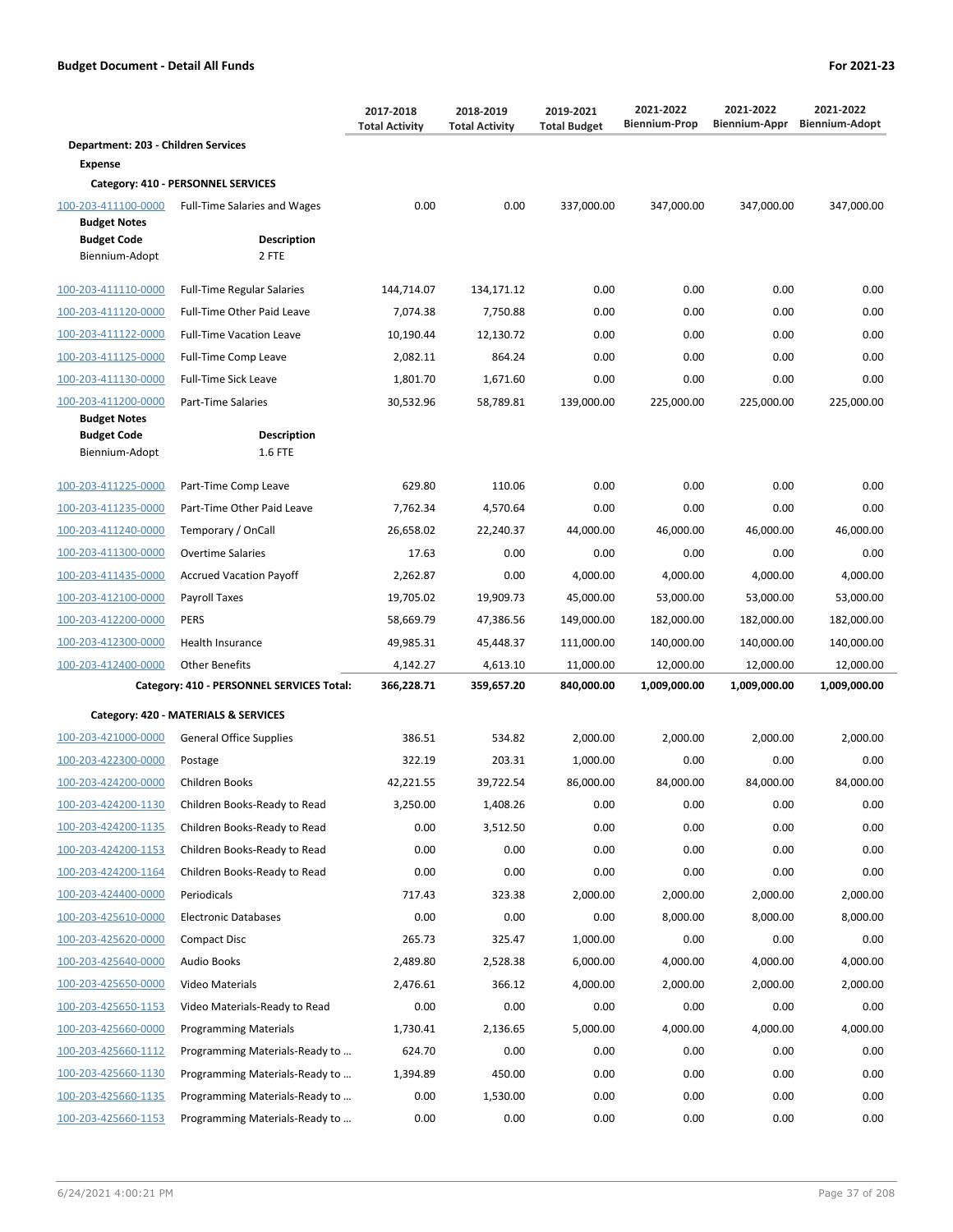|                                      |                                                                                                                                                                                                                                                                                                               | 2017-2018<br><b>Total Activity</b> | 2018-2019<br><b>Total Activity</b> | 2019-2021<br><b>Total Budget</b> | 2021-2022<br><b>Biennium-Prop</b> | 2021-2022<br><b>Biennium-Appr</b> | 2021-2022<br><b>Biennium-Adopt</b> |
|--------------------------------------|---------------------------------------------------------------------------------------------------------------------------------------------------------------------------------------------------------------------------------------------------------------------------------------------------------------|------------------------------------|------------------------------------|----------------------------------|-----------------------------------|-----------------------------------|------------------------------------|
| 100-203-425660-1164                  | Programming Materials-Ready to                                                                                                                                                                                                                                                                                | 0.00                               | 0.00                               | 0.00                             | 0.00                              | 0.00                              | 0.00                               |
| 100-203-429200-0000                  | Special Programs Materials                                                                                                                                                                                                                                                                                    | 0.00                               | 0.00                               | 4,000.00                         | 2,000.00                          | 2,000.00                          | 2,000.00                           |
| 100-203-429500-0000                  | Misc Furnishings & Equipment                                                                                                                                                                                                                                                                                  | 13,403.44                          | 0.00                               | 19,000.00                        | 4,000.00                          | 4,000.00                          | 4,000.00                           |
| 100-203-432110-0000                  | <b>Technical Seminars, Training</b>                                                                                                                                                                                                                                                                           | 240.49                             | 277.57                             | 0.00                             | 0.00                              | 0.00                              | 0.00                               |
| 100-203-432130-0000                  | Conferences                                                                                                                                                                                                                                                                                                   | 15.00                              | 2,385.25                           | 12,000.00                        | 12,000.00                         | 12,000.00                         | 12,000.00                          |
| <b>Budget Notes</b>                  |                                                                                                                                                                                                                                                                                                               |                                    |                                    |                                  |                                   |                                   |                                    |
| <b>Budget Code</b><br>Biennium-Adopt | Description<br>Professional Development at conferences and institutes: American Library Association and its Divisions, Oregon<br>Library Association, Pacific Northwest Library Association, including specialized conferences focused on services<br>to Young Adult and Children Institutes (ALSC and YALSA) |                                    |                                    |                                  |                                   |                                   |                                    |
| 100-203-432300-0000                  | <b>Membership Dues</b>                                                                                                                                                                                                                                                                                        | 0.00                               | 20.00                              | 0.00                             | 0.00                              | 0.00                              | 0.00                               |
| 100-203-439220-0000                  | Local Travel Expenses                                                                                                                                                                                                                                                                                         | 88.81                              | 53.50                              | 0.00                             | 0.00                              | 0.00                              | 0.00                               |
|                                      | Category: 420 - MATERIALS & SERVICES Total:                                                                                                                                                                                                                                                                   | 69,627.56                          | 55,777.75                          | 142,000.00                       | 124,000.00                        | 124,000.00                        | 124,000.00                         |

| <b>Expense Total:</b>                      | 435.856.27 | 415.434.95 | 982.000.00 | 1.133.000.00 | 1.133.000.00 | 1.133.000.00 |
|--------------------------------------------|------------|------------|------------|--------------|--------------|--------------|
| Department: 203 - Children Services Total: | 435.856.27 | 415.434.95 | 982.000.00 | 1.133.000.00 | 1.133.000.00 | 1.133.000.00 |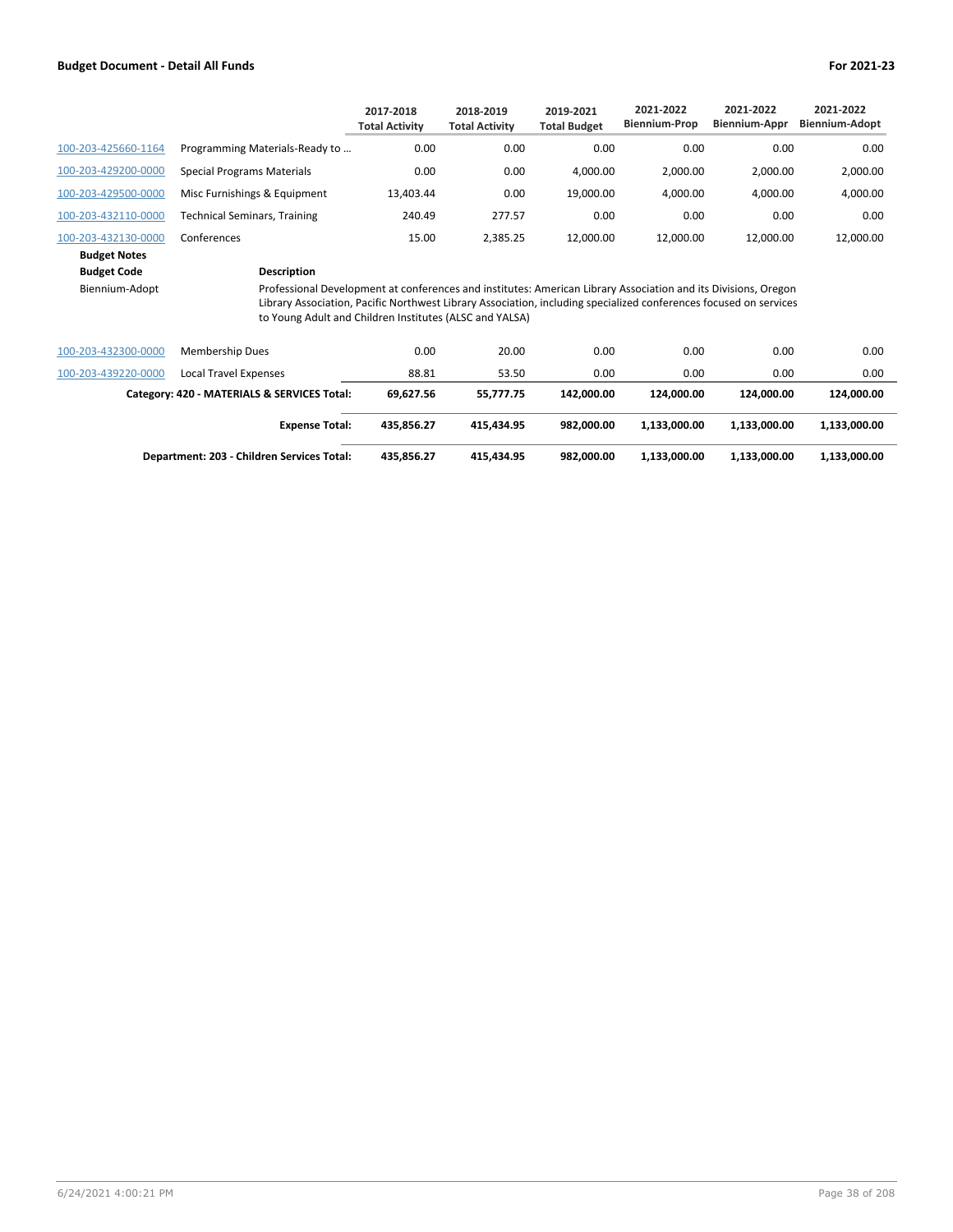|                                        |                                               | 2017-2018<br><b>Total Activity</b> | 2018-2019<br><b>Total Activity</b> | 2019-2021<br><b>Total Budget</b> | 2021-2022<br><b>Biennium-Prop</b> | 2021-2022<br><b>Biennium-Appr</b> | 2021-2022<br><b>Biennium-Adopt</b> |
|----------------------------------------|-----------------------------------------------|------------------------------------|------------------------------------|----------------------------------|-----------------------------------|-----------------------------------|------------------------------------|
| Department: 204 - Young Adult Services |                                               |                                    |                                    |                                  |                                   |                                   |                                    |
| Expense                                |                                               |                                    |                                    |                                  |                                   |                                   |                                    |
|                                        | Category: 420 - MATERIALS & SERVICES          |                                    |                                    |                                  |                                   |                                   |                                    |
| 100-204-422300-0000                    | Postage                                       | 7.99                               | 7.26                               | 0.00                             | 0.00                              | 0.00                              | 0.00                               |
| 100-204-424150-0000                    | Young Adult Books                             | 5,481.70                           | 6,813.85                           | 17,000.00                        | 14,000.00                         | 14,000.00                         | 14,000.00                          |
| 100-204-424400-0000                    | Periodicals                                   | 174.73                             | 187.89                             | 1,000.00                         | 0.00                              | 0.00                              | 0.00                               |
| 100-204-425640-0000                    | <b>Audio Books</b>                            | 466.30                             | 0.00                               | 1,000.00                         | 2,000.00                          | 2,000.00                          | 2,000.00                           |
| 100-204-425650-0000                    | Video Materials                               | 522.99                             | 78.70                              | 1,000.00                         | 0.00                              | 0.00                              | 0.00                               |
| 100-204-425660-0000                    | <b>Programming Materials</b>                  | 1,302.41                           | 1,128.54                           | 2,000.00                         | 2,000.00                          | 2,000.00                          | 2,000.00                           |
|                                        | Category: 420 - MATERIALS & SERVICES Total:   | 7,956.12                           | 8,216.24                           | 22,000.00                        | 18,000.00                         | 18,000.00                         | 18,000.00                          |
|                                        | <b>Expense Total:</b>                         | 7,956.12                           | 8,216.24                           | 22,000.00                        | 18,000.00                         | 18,000.00                         | 18,000.00                          |
|                                        | Department: 204 - Young Adult Services Total: | 7,956.12                           | 8,216.24                           | 22,000.00                        | 18,000.00                         | 18,000.00                         | 18,000.00                          |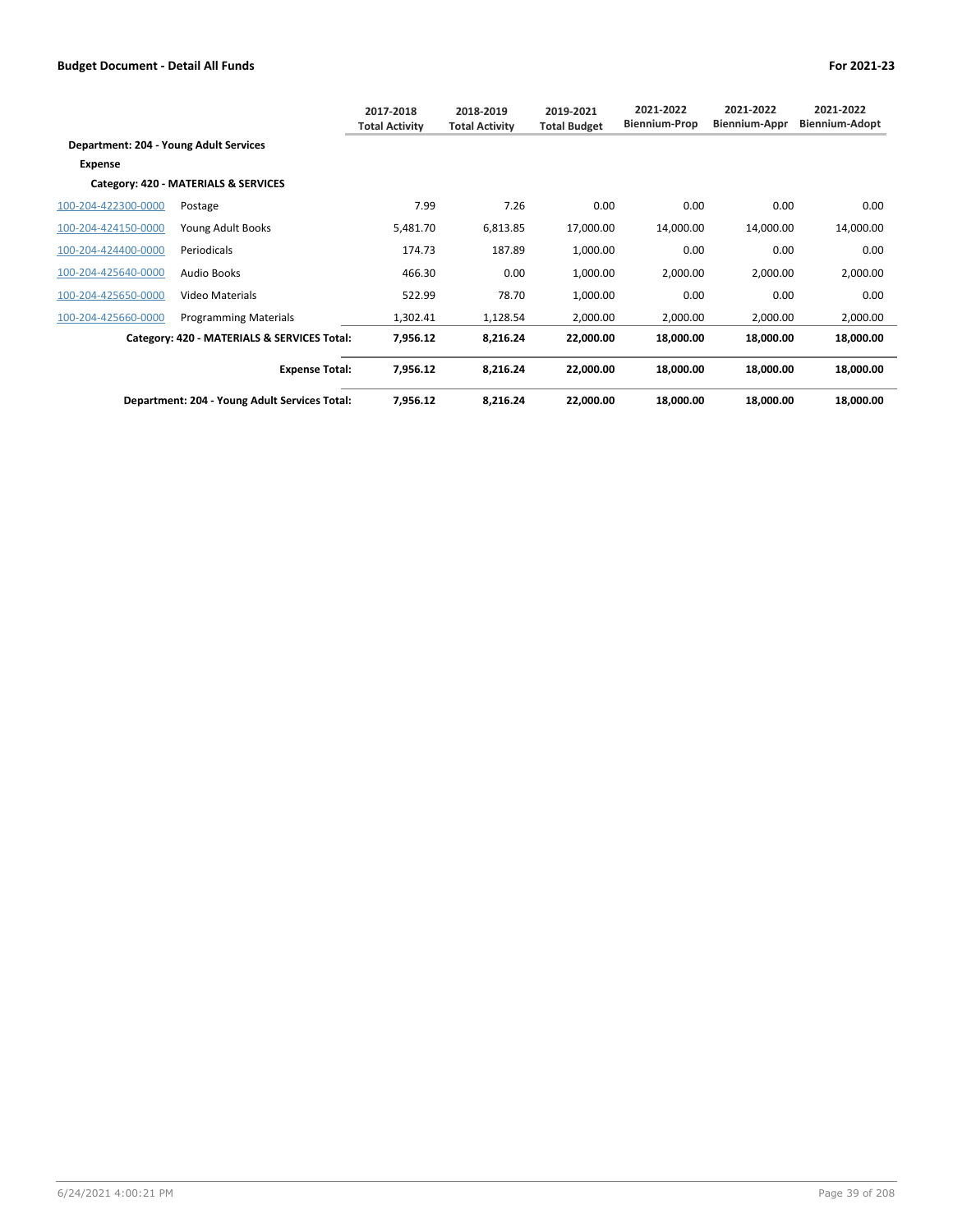|                                             |                                                                                    | 2017-2018<br><b>Total Activity</b> | 2018-2019<br><b>Total Activity</b> | 2019-2021<br><b>Total Budget</b> | 2021-2022<br><b>Biennium-Prop</b> | 2021-2022<br>Biennium-Appr | 2021-2022<br><b>Biennium-Adopt</b> |
|---------------------------------------------|------------------------------------------------------------------------------------|------------------------------------|------------------------------------|----------------------------------|-----------------------------------|----------------------------|------------------------------------|
| <b>Department: 205 - Reference Services</b> |                                                                                    |                                    |                                    |                                  |                                   |                            |                                    |
| <b>Expense</b>                              |                                                                                    |                                    |                                    |                                  |                                   |                            |                                    |
|                                             | Category: 410 - PERSONNEL SERVICES                                                 |                                    |                                    |                                  |                                   |                            |                                    |
| 100-205-411100-0000                         | <b>Full-Time Salaries and Wages</b>                                                | 0.00                               | 0.00                               | 608,000.00                       | 631,000.00                        | 631,000.00                 | 631,000.00                         |
| <b>Budget Notes</b><br><b>Budget Code</b>   | Description                                                                        |                                    |                                    |                                  |                                   |                            |                                    |
| Biennium-Adopt                              | 4 FTE                                                                              |                                    |                                    |                                  |                                   |                            |                                    |
| 100-205-411110-0000                         | <b>Full-Time Regular Salaries</b>                                                  | 208,122.36                         | 167,900.84                         | 0.00                             | 0.00                              | 0.00                       | 0.00                               |
| 100-205-411120-0000                         | Full-Time Other Paid Leave                                                         | 10,411.68                          | 6,817.92                           | 0.00                             | 0.00                              | 0.00                       | 0.00                               |
| 100-205-411122-0000                         | <b>Full-Time Vacation Leave</b>                                                    | 22,690.87                          | 10,409.81                          | 0.00                             | 0.00                              | 0.00                       | 0.00                               |
| 100-205-411125-0000                         | Full-Time Comp Leave                                                               | 3,589.08                           | 2,642.67                           | 0.00                             | 0.00                              | 0.00                       | 0.00                               |
| 100-205-411130-0000                         | <b>Full-Time Sick Leave</b>                                                        | 11,593.99                          | 6,391.31                           | 0.00                             | 0.00                              | 0.00                       | 0.00                               |
| 100-205-411200-0000                         | Part-Time Salaries                                                                 | 62,590.19                          | 96,385.75                          | 200,000.00                       | 245,000.00                        | 245,000.00                 | 245,000.00                         |
| <b>Budget Notes</b>                         |                                                                                    |                                    |                                    |                                  |                                   |                            |                                    |
| <b>Budget Code</b><br>Biennium-Adopt        | <b>Description</b><br>1.68 FTE                                                     |                                    |                                    |                                  |                                   |                            |                                    |
|                                             |                                                                                    |                                    |                                    |                                  |                                   |                            |                                    |
| 100-205-411225-0000                         | Part-Time Comp Leave                                                               | 1,593.01                           | 1,615.91                           | 0.00                             | 0.00                              | 0.00                       | 0.00                               |
| 100-205-411235-0000                         | Part-Time Other Paid Leave                                                         | 13,394.09                          | 18,274.67                          | 0.00                             | 0.00                              | 0.00                       | 0.00                               |
| 100-205-411240-0000                         | Temporary / OnCall                                                                 | 95,127.01                          | 99,442.78                          | 142,000.00                       | 186,000.00                        | 186,000.00                 | 186,000.00                         |
| 100-205-411245-0000                         | Temporary / OnCall Other Paid Le                                                   | 471.83                             | 1,071.61                           | 0.00                             | 0.00                              | 0.00                       | 0.00                               |
| 100-205-411300-0000                         | <b>Overtime Salaries</b>                                                           | 0.00                               | 540.38                             | 0.00                             | 0.00                              | 0.00                       | 0.00                               |
| 100-205-411410-0000                         | Working out of Classification                                                      | 0.00                               | 78.02                              | 0.00                             | 0.00                              | 0.00                       | 0.00                               |
| 100-205-411435-0000                         | <b>Accrued Vacation Payoff</b>                                                     | 0.00                               | 2,085.08                           | 0.00                             | 0.00                              | 0.00                       | 0.00                               |
| 100-205-412100-0000                         | Payroll Taxes                                                                      | 35,774.43                          | 34,090.76                          | 81,000.00                        | 91,000.00                         | 91,000.00                  | 91,000.00                          |
| 100-205-412200-0000                         | <b>PERS</b>                                                                        | 100,596.49                         | 86,886.59                          | 282,000.00                       | 290,000.00                        | 290,000.00                 | 290,000.00                         |
| 100-205-412300-0000                         | Health Insurance                                                                   | 73,470.92                          | 73,047.08                          | 250,000.00                       | 216,000.00                        | 216,000.00                 | 216,000.00                         |
| 100-205-412400-0000                         | <b>Other Benefits</b>                                                              | 8,402.21                           | 7,476.96                           | 24,000.00                        | 27,000.00                         | 27,000.00                  | 27,000.00                          |
|                                             | Category: 410 - PERSONNEL SERVICES Total:                                          | 647,828.16                         | 615,158.14                         | 1,587,000.00                     | 1,686,000.00                      | 1,686,000.00               | 1,686,000.00                       |
|                                             | Category: 420 - MATERIALS & SERVICES                                               |                                    |                                    |                                  |                                   |                            |                                    |
| 100-205-421000-0000                         | <b>General Office Supplies</b>                                                     | 12,919.39                          | 10,846.86                          | 22,000.00                        | 8.000.00                          | 8.000.00                   | 8,000.00                           |
| 100-205-422100-0000                         | In-House Printing, Copier Supplies                                                 | 0.00                               | 0.00                               | 0.00                             | 12,000.00                         | 12,000.00                  | 12,000.00                          |
| <b>Budget Notes</b>                         |                                                                                    |                                    |                                    |                                  |                                   |                            |                                    |
| <b>Budget Code</b><br>Biennium-Adopt        | <b>Description</b><br>For public printing and copier supplies - toner, paper, etc. |                                    |                                    |                                  |                                   |                            |                                    |
|                                             |                                                                                    |                                    |                                    |                                  |                                   |                            |                                    |
| 100-205-422300-0000                         | Postage                                                                            | 1,537.62                           | 1,082.50                           | 2,000.00                         | 2,000.00                          | 2,000.00                   | 2,000.00                           |
| 100-205-424100-0000                         | <b>Adult Books</b>                                                                 | 79,419.67                          | 78,839.70                          | 140,000.00                       | 160,000.00                        | 160,000.00                 | 160,000.00                         |
| 100-205-424400-0000                         | Periodicals                                                                        | 20,461.54                          | 20,827.73                          | 50,000.00                        | 36,000.00                         | 36,000.00                  | 36,000.00                          |
| 100-205-425610-0000                         | <b>Electronic Databases</b>                                                        | 89,858.53                          | 81,541.74                          | 207,000.00                       | 280,000.00                        | 280,000.00                 | 280,000.00                         |
| 100-205-425620-0000                         | <b>Compact Disc</b>                                                                | 0.00                               | 1,168.42                           | 0.00                             | 0.00                              | 0.00                       | 0.00                               |
| 100-205-425630-0000                         | Software                                                                           | 0.00                               | 515.00                             | 3,000.00                         | 2,000.00                          | 2,000.00                   | 2,000.00                           |
| 100-205-429200-0000                         | <b>Special Programs Materials</b>                                                  | 87.94                              | 474.12                             | 21,000.00                        | 10,000.00                         | 10,000.00                  | 10,000.00                          |
| <b>Budget Notes</b>                         |                                                                                    |                                    |                                    |                                  |                                   |                            |                                    |
| <b>Budget Code</b><br>Biennium-Adopt        | <b>Description</b><br>Library of things collection                                 |                                    |                                    |                                  |                                   |                            |                                    |
|                                             |                                                                                    |                                    |                                    |                                  |                                   |                            |                                    |
| 100-205-429200-1141                         | Special Programs Materials-Library                                                 | 0.00                               | 0.00                               | 0.00                             | 0.00                              | 0.00                       | 0.00                               |
| 100-205-432110-0000                         | <b>Technical Seminars, Training</b>                                                | 353.62                             | 192.20                             | 0.00                             | 0.00                              | 0.00                       | 0.00                               |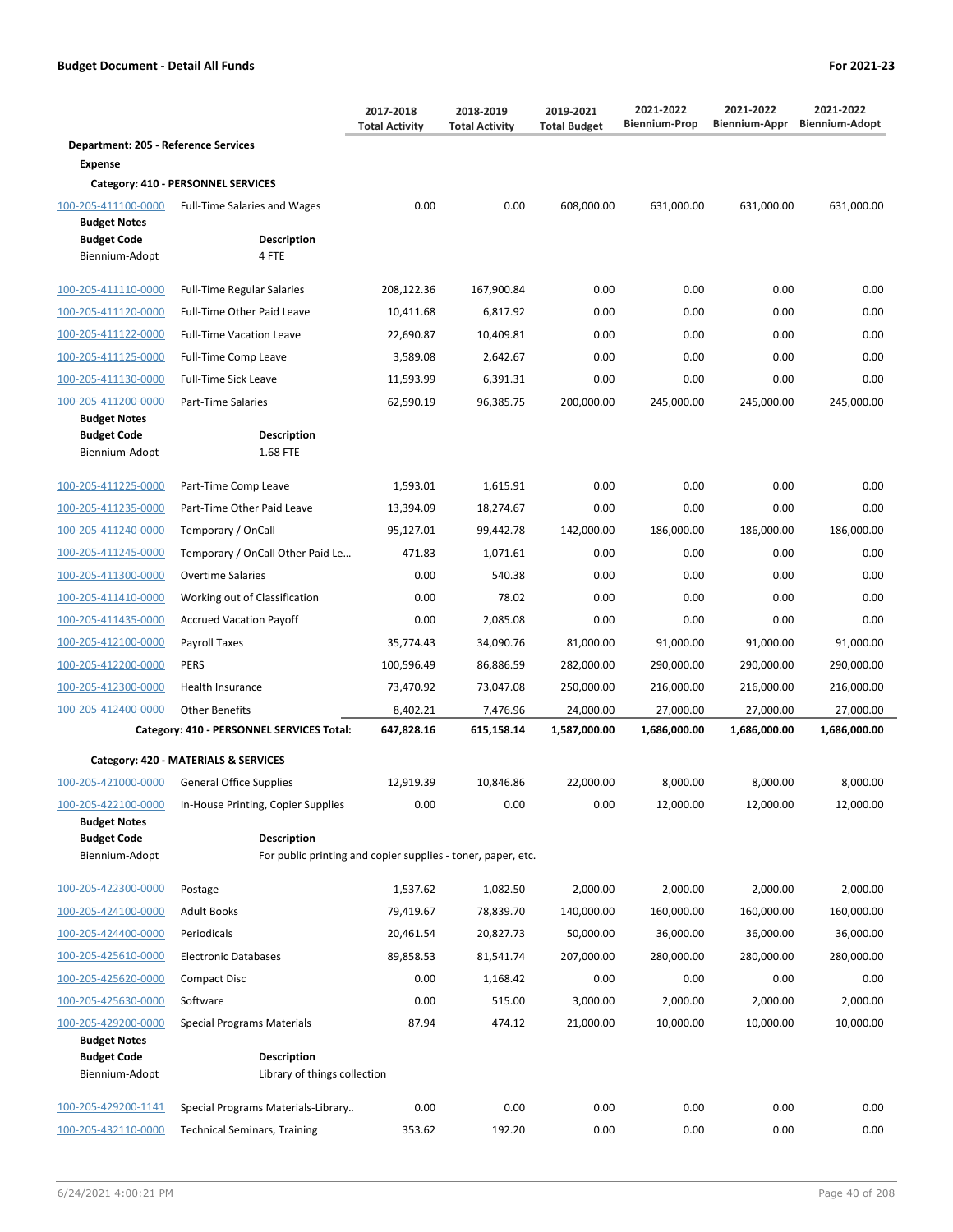|                                                             |                                                                                                                                     | 2017-2018<br><b>Total Activity</b> | 2018-2019<br><b>Total Activity</b> | 2019-2021<br><b>Total Budget</b> | 2021-2022<br><b>Biennium-Prop</b> | 2021-2022<br><b>Biennium-Appr</b> | 2021-2022<br><b>Biennium-Adopt</b> |
|-------------------------------------------------------------|-------------------------------------------------------------------------------------------------------------------------------------|------------------------------------|------------------------------------|----------------------------------|-----------------------------------|-----------------------------------|------------------------------------|
| 100-205-432130-0000                                         | Conferences                                                                                                                         | 387.85                             | 1,112.60                           | 14,000.00                        | 10,000.00                         | 10,000.00                         | 10,000.00                          |
| <b>Budget Notes</b><br><b>Budget Code</b><br>Biennium-Adopt | <b>Description</b><br>American Library and Oregon Library Association, Online Northwest conferences, and Public Libary Association. |                                    |                                    |                                  |                                   |                                   |                                    |
|                                                             |                                                                                                                                     |                                    |                                    |                                  |                                   |                                   |                                    |
| 100-205-432130-9002                                         | Conferences-COVID-19                                                                                                                | 0.00                               | 0.00                               | 0.00                             | 0.00                              | 0.00                              | 0.00                               |
| 100-205-432300-0000                                         | <b>Membership Dues</b>                                                                                                              | 935.00                             | 442.00                             | 0.00                             | 0.00                              | 0.00                              | 0.00                               |
|                                                             | Category: 420 - MATERIALS & SERVICES Total:                                                                                         | 205,961.16                         | 197,042.87                         | 459,000.00                       | 520,000.00                        | 520,000.00                        | 520,000.00                         |
|                                                             | <b>Expense Total:</b>                                                                                                               | 853,789.32                         | 812,201.01                         | 2.046.000.00                     | 2.206.000.00                      | 2,206,000.00                      | 2,206,000.00                       |
|                                                             | Department: 205 - Reference Services Total:                                                                                         | 853,789.32                         | 812,201.01                         | 2,046,000.00                     | 2,206,000.00                      | 2,206,000.00                      | 2,206,000.00                       |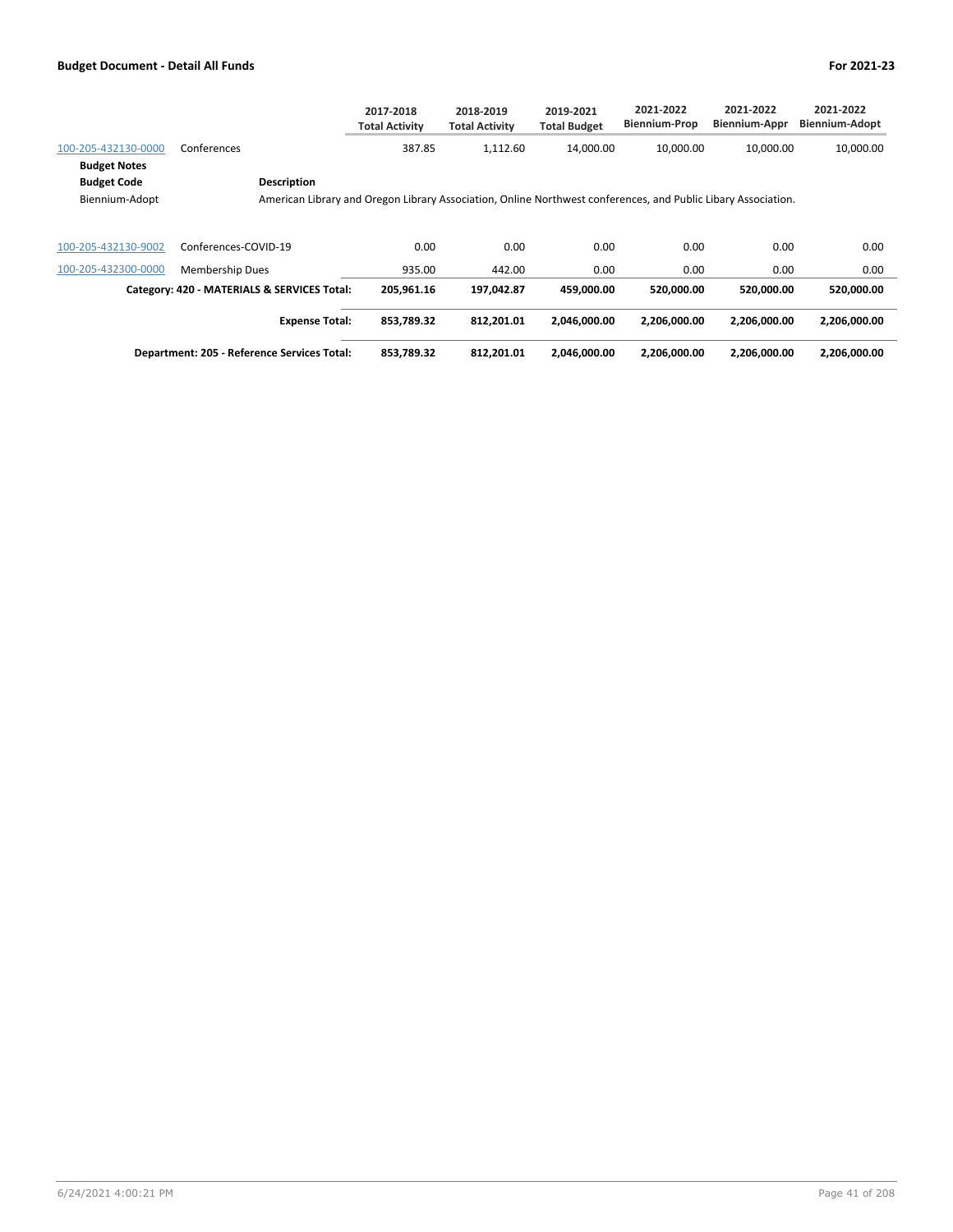# **Department: 206 - Circulation Expense**

|                                                             | Category: 410 - PERSONNEL SERVICES                                                                                             |              |              |              |              |              |              |
|-------------------------------------------------------------|--------------------------------------------------------------------------------------------------------------------------------|--------------|--------------|--------------|--------------|--------------|--------------|
| 100-206-411100-0000<br><b>Budget Notes</b>                  | <b>Full-Time Salaries and Wages</b>                                                                                            | 0.00         | 0.00         | 552,000.00   | 577,000.00   | 577,000.00   | 577,000.00   |
| <b>Budget Code</b>                                          | <b>Description</b>                                                                                                             |              |              |              |              |              |              |
| Biennium-Adopt                                              | 4 FTE                                                                                                                          |              |              |              |              |              |              |
|                                                             |                                                                                                                                |              |              |              |              |              |              |
| 100-206-411110-0000                                         | Full-Time Regular Salaries                                                                                                     | 211,734.34   | 187,918.86   | 0.00         | 0.00         | 0.00         | 0.00         |
| 100-206-411120-0000                                         | Full-Time Other Paid Leave                                                                                                     | 9,914.48     | 9,409.04     | 0.00         | 0.00         | 0.00         | 0.00         |
| 100-206-411122-0000                                         | <b>Full-Time Vacation Leave</b>                                                                                                | 13,644.09    | 13,754.12    | 0.00         | 0.00         | 0.00         | 0.00         |
| 100-206-411125-0000                                         | Full-Time Comp Leave                                                                                                           | 2,069.17     | 3,188.13     | 0.00         | 0.00         | 0.00         | 0.00         |
| 100-206-411130-0000                                         | <b>Full-Time Sick Leave</b>                                                                                                    | 7,648.75     | 5,783.09     | 0.00         | 0.00         | 0.00         | 0.00         |
| 100-206-411200-0000                                         | Part-Time Salaries                                                                                                             | 190,108.24   | 215,338.73   | 536,000.00   | 543,000.00   | 543,000.00   | 543,000.00   |
| <b>Budget Notes</b><br><b>Budget Code</b><br>Biennium-Adopt | <b>Description</b><br>5.23 FTE                                                                                                 |              |              |              |              |              |              |
| 100-206-411225-0000                                         | Part-Time Comp Leave                                                                                                           | 4,444.12     | 3,338.89     | 0.00         | 0.00         | 0.00         | 0.00         |
| 100-206-411235-0000                                         | Part-Time Other Paid Leave                                                                                                     | 29,581.63    | 36,363.82    | 0.00         | 0.00         | 0.00         | 0.00         |
| 100-206-411240-0000                                         | Temporary / OnCall                                                                                                             | 139,999.94   | 134,181.15   | 347,000.00   | 298,000.00   | 298,000.00   | 298,000.00   |
| 100-206-411245-0000                                         | Temporary / OnCall Other Paid Le                                                                                               | 1,598.69     | 2,658.51     | 0.00         | 0.00         | 0.00         | 0.00         |
| 100-206-411300-0000                                         | Overtime Salaries                                                                                                              | 325.84       | 59.90        | 0.00         | 0.00         | 0.00         | 0.00         |
| 100-206-411400-0000                                         | Special Pay                                                                                                                    | 0.00         | 0.00         | 16,000.00    | 14,000.00    | 14,000.00    | 14,000.00    |
| 100-206-411410-0000                                         | Working out of Classification                                                                                                  | 4,907.34     | 4,961.71     | 0.00         | 0.00         | 0.00         | 0.00         |
| 100-206-411435-0000                                         | <b>Accrued Vacation Payoff</b>                                                                                                 | 1,602.75     | 992.40       | 0.00         | 0.00         | 0.00         | 0.00         |
| 100-206-412100-0000                                         | Payroll Taxes                                                                                                                  | 50,098.84    | 49,419.77    | 124,000.00   | 123,000.00   | 123,000.00   | 123,000.00   |
| 100-206-412200-0000                                         | <b>PERS</b>                                                                                                                    | 138,277.98   | 137,893.51   | 369,000.00   | 370,000.00   | 370,000.00   | 370,000.00   |
| 100-206-412300-0000                                         | Health Insurance                                                                                                               | 189,761.35   | 196,584.36   | 352,000.00   | 368,000.00   | 368,000.00   | 368,000.00   |
| 100-206-412400-0000                                         | <b>Other Benefits</b>                                                                                                          | 15,706.51    | 14,860.07    | 37,000.00    | 37,000.00    | 37,000.00    | 37,000.00    |
|                                                             | Category: 410 - PERSONNEL SERVICES Total:                                                                                      | 1,011,424.06 | 1,016,706.06 | 2,333,000.00 | 2,330,000.00 | 2,330,000.00 | 2,330,000.00 |
|                                                             | Category: 420 - MATERIALS & SERVICES                                                                                           |              |              |              |              |              |              |
| 100-206-421000-0000                                         | <b>General Office Supplies</b>                                                                                                 | 2,600.70     | 2,229.73     | 6,000.00     | 12,000.00    | 12,000.00    | 12,000.00    |
| 100-206-422300-0000                                         | Postage                                                                                                                        | 473.65       | 823.05       | 4,000.00     | 2,000.00     | 2,000.00     | 2,000.00     |
| 100-206-432110-0000                                         | <b>Technical Seminars, Training</b>                                                                                            | 411.89       | 374.31       | 0.00         | 0.00         | 0.00         | 0.00         |
| 100-206-432130-0000                                         | Conferences                                                                                                                    | 399.48       | 897.54       | 7,000.00     | 4,000.00     | 4,000.00     | 4,000.00     |
| 100-206-432300-0000                                         | <b>Membership Dues</b>                                                                                                         | 130.00       | 0.00         | 0.00         | 0.00         | 0.00         | 0.00         |
| 100-206-437310-0000                                         | <b>Equipment Repair and Service</b>                                                                                            | 0.00         | 0.00         | 0.00         | 57,000.00    | 57,000.00    | 57,000.00    |
| <b>Budget Notes</b>                                         |                                                                                                                                |              |              |              |              |              |              |
| <b>Budget Code</b><br>Biennium-Adopt                        | <b>Description</b><br>Maintenance and repair services for Automated Materials Handler (AMH) machine, self-checkout kiosks, and |              |              |              |              |              |              |
|                                                             | security gates.                                                                                                                |              |              |              |              |              |              |
|                                                             | Category: 420 - MATERIALS & SERVICES Total:                                                                                    | 4,015.72     | 4,324.63     | 17,000.00    | 75,000.00    | 75,000.00    | 75,000.00    |
|                                                             | <b>Expense Total:</b>                                                                                                          | 1,015,439.78 | 1,021,030.69 | 2,350,000.00 | 2,405,000.00 | 2,405,000.00 | 2,405,000.00 |
|                                                             |                                                                                                                                |              |              |              |              |              |              |

**Department: 206 - Circulation Total: 1,015,439.78 1,021,030.69 2,350,000.00 2,405,000.00 2,405,000.00 2,405,000.00**

**2018-2019 Total Activity**

**2017-2018 Total Activity**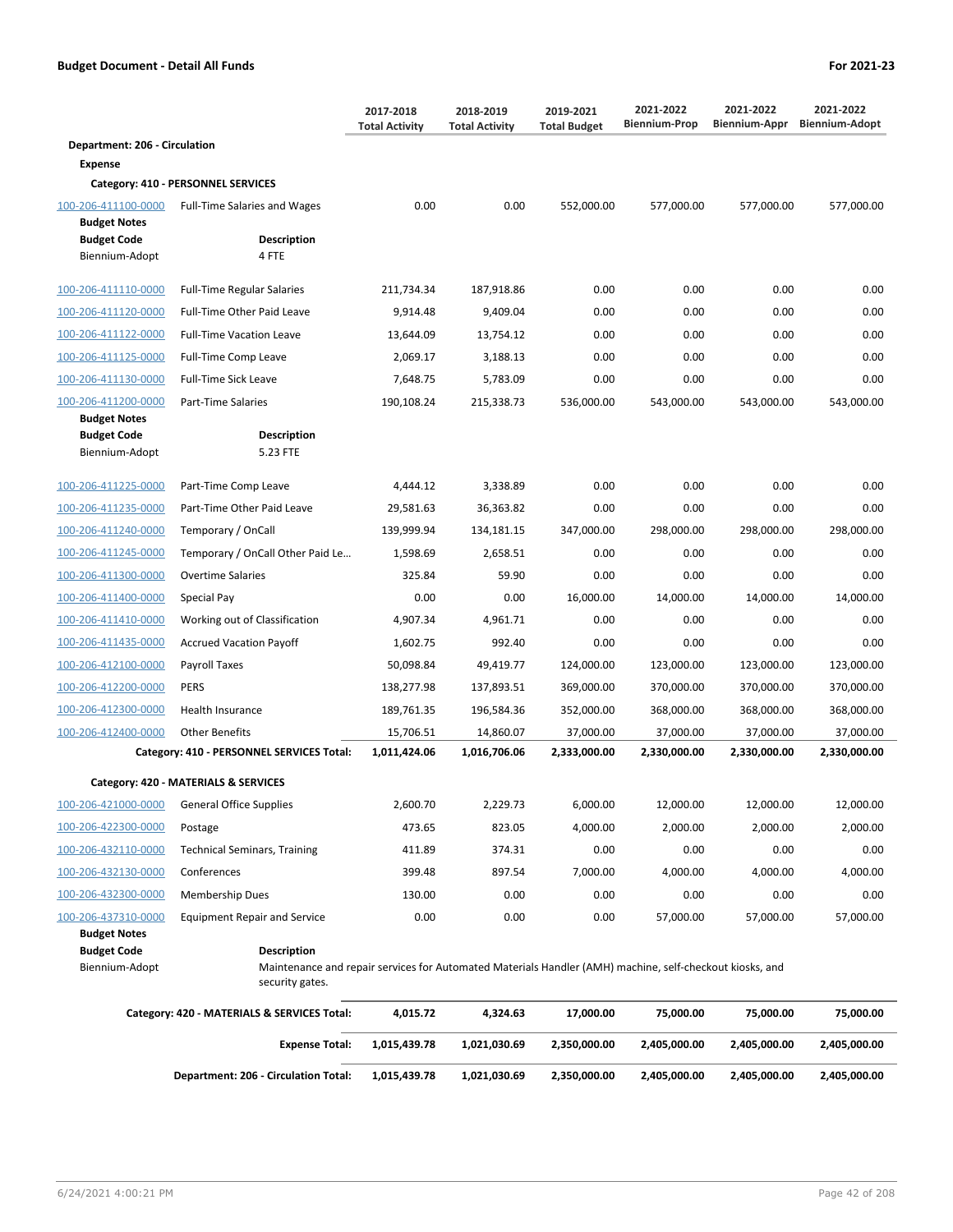|                                             |                                                    | 2017-2018<br><b>Total Activity</b> | 2018-2019<br><b>Total Activity</b> | 2019-2021<br><b>Total Budget</b> | 2021-2022<br><b>Biennium-Prop</b> | 2021-2022<br>Biennium-Appr | 2021-2022<br><b>Biennium-Adopt</b> |
|---------------------------------------------|----------------------------------------------------|------------------------------------|------------------------------------|----------------------------------|-----------------------------------|----------------------------|------------------------------------|
| <b>Department: 207 - Technical Services</b> |                                                    |                                    |                                    |                                  |                                   |                            |                                    |
| <b>Expense</b>                              |                                                    |                                    |                                    |                                  |                                   |                            |                                    |
|                                             | Category: 410 - PERSONNEL SERVICES                 |                                    |                                    |                                  |                                   |                            |                                    |
| 100-207-411100-0000                         | <b>Full-Time Salaries and Wages</b>                | 0.00                               | 0.00                               | 325,000.00                       | 343,000.00                        | 343,000.00                 | 343,000.00                         |
| <b>Budget Notes</b><br><b>Budget Code</b>   | <b>Description</b>                                 |                                    |                                    |                                  |                                   |                            |                                    |
| Biennium-Adopt                              | 3 FTE                                              |                                    |                                    |                                  |                                   |                            |                                    |
| 100-207-411110-0000                         | <b>Full-Time Regular Salaries</b>                  | 114,683.33                         | 120,436.63                         | 0.00                             | 0.00                              | 0.00                       | 0.00                               |
| 100-207-411120-0000                         | Full-Time Other Paid Leave                         | 5,690.64                           | 6.946.80                           | 0.00                             | 0.00                              | 0.00                       | 0.00                               |
| 100-207-411122-0000                         | <b>Full-Time Vacation Leave</b>                    | 7,670.99                           | 12,928.69                          | 0.00                             | 0.00                              | 0.00                       | 0.00                               |
| 100-207-411125-0000                         | Full-Time Comp Leave                               | 1,493.64                           | 769.11                             | 0.00                             | 0.00                              | 0.00                       | 0.00                               |
| 100-207-411130-0000                         | Full-Time Sick Leave                               | 13,655.08                          | 7,612.50                           | 0.00                             | 0.00                              | 0.00                       | 0.00                               |
| 100-207-411200-0000                         | Part-Time Salaries                                 | 27,330.04                          | 29,709.00                          | 136,000.00                       | 94,000.00                         | 94,000.00                  | 94,000.00                          |
| <b>Budget Notes</b>                         |                                                    |                                    |                                    |                                  |                                   |                            |                                    |
| <b>Budget Code</b><br>Biennium-Adopt        | <b>Description</b><br>0.82 FTE                     |                                    |                                    |                                  |                                   |                            |                                    |
|                                             |                                                    |                                    |                                    |                                  |                                   |                            |                                    |
| 100-207-411225-0000                         | Part-Time Comp Leave                               | 97.83                              | 1,223.28                           | 0.00                             | 0.00                              | 0.00                       | 0.00                               |
| 100-207-411235-0000                         | Part-Time Other Paid Leave                         | 3,694.23                           | 4,469.50                           | 0.00                             | 0.00                              | 0.00                       | 0.00                               |
| 100-207-411240-0000                         | Temporary / OnCall                                 | 400.93                             | 0.00                               | 10,000.00                        | 0.00                              | 0.00                       | 0.00                               |
| 100-207-411300-0000                         | <b>Overtime Salaries</b>                           | 46.53                              | 260.53                             | 0.00                             | 0.00                              | 0.00                       | 0.00                               |
| 100-207-411410-0000                         | Working out of Classification                      | 261.64                             | 201.97                             | 0.00                             | 0.00                              | 0.00                       | 0.00                               |
| 100-207-411435-0000                         | <b>Accrued Vacation Payoff</b>                     | 5,218.90                           | 0.00                               | 0.00                             | 0.00                              | 0.00                       | 0.00                               |
| 100-207-412100-0000                         | Payroll Taxes                                      | 14,921.67                          | 15,185.16                          | 40,000.00                        | 37,000.00                         | 37,000.00                  | 37,000.00                          |
| 100-207-412200-0000                         | <b>PERS</b>                                        | 47,151.09                          | 47,490.61                          | 120,000.00                       | 136,000.00                        | 136,000.00                 | 136,000.00                         |
| 100-207-412300-0000                         | Health Insurance                                   | 64,898.90                          | 77,974.32                          | 169,000.00                       | 160,000.00                        | 160,000.00                 | 160,000.00                         |
| 100-207-412400-0000                         | <b>Other Benefits</b>                              | 6,137.98                           | 6,013.56                           | 16,000.00                        | 16,000.00                         | 16,000.00                  | 16,000.00                          |
|                                             | Category: 410 - PERSONNEL SERVICES Total:          | 313,353.42                         | 331,221.66                         | 816,000.00                       | 786,000.00                        | 786,000.00                 | 786,000.00                         |
|                                             | Category: 420 - MATERIALS & SERVICES               |                                    |                                    |                                  |                                   |                            |                                    |
| 100-207-421000-0000                         | <b>General Office Supplies</b>                     | 41.34                              | 0.00                               | 0.00                             | 0.00                              | 0.00                       | 0.00                               |
| 100-207-421550-0000                         | <b>Processing Supplies</b>                         | 13,411.02                          | 14,030.22                          | 32,000.00                        | 28,000.00                         | 28,000.00                  | 28,000.00                          |
| 100-207-422300-0000                         | Postage                                            | 1,089.50                           | 1,097.70                           | 4,000.00                         | 2,000.00                          | 2,000.00                   | 2,000.00                           |
| 100-207-432110-0000                         | <b>Technical Seminars, Training</b>                | 15.84                              | 0.00                               | 0.00                             | 0.00                              | 0.00                       | 0.00                               |
| 100-207-432130-0000                         | Conferences                                        | 0.00                               | 0.00                               | 4,000.00                         | 2,000.00                          | 2,000.00                   | 2,000.00                           |
|                                             | Category: 420 - MATERIALS & SERVICES Total:        | 14,557.70                          | 15,127.92                          | 40,000.00                        | 32,000.00                         | 32,000.00                  | 32,000.00                          |
|                                             | <b>Expense Total:</b>                              | 327,911.12                         | 346,349.58                         | 856,000.00                       | 818,000.00                        | 818,000.00                 | 818,000.00                         |
|                                             | <b>Department: 207 - Technical Services Total:</b> | 327,911.12                         | 346,349.58                         | 856,000.00                       | 818,000.00                        | 818,000.00                 | 818,000.00                         |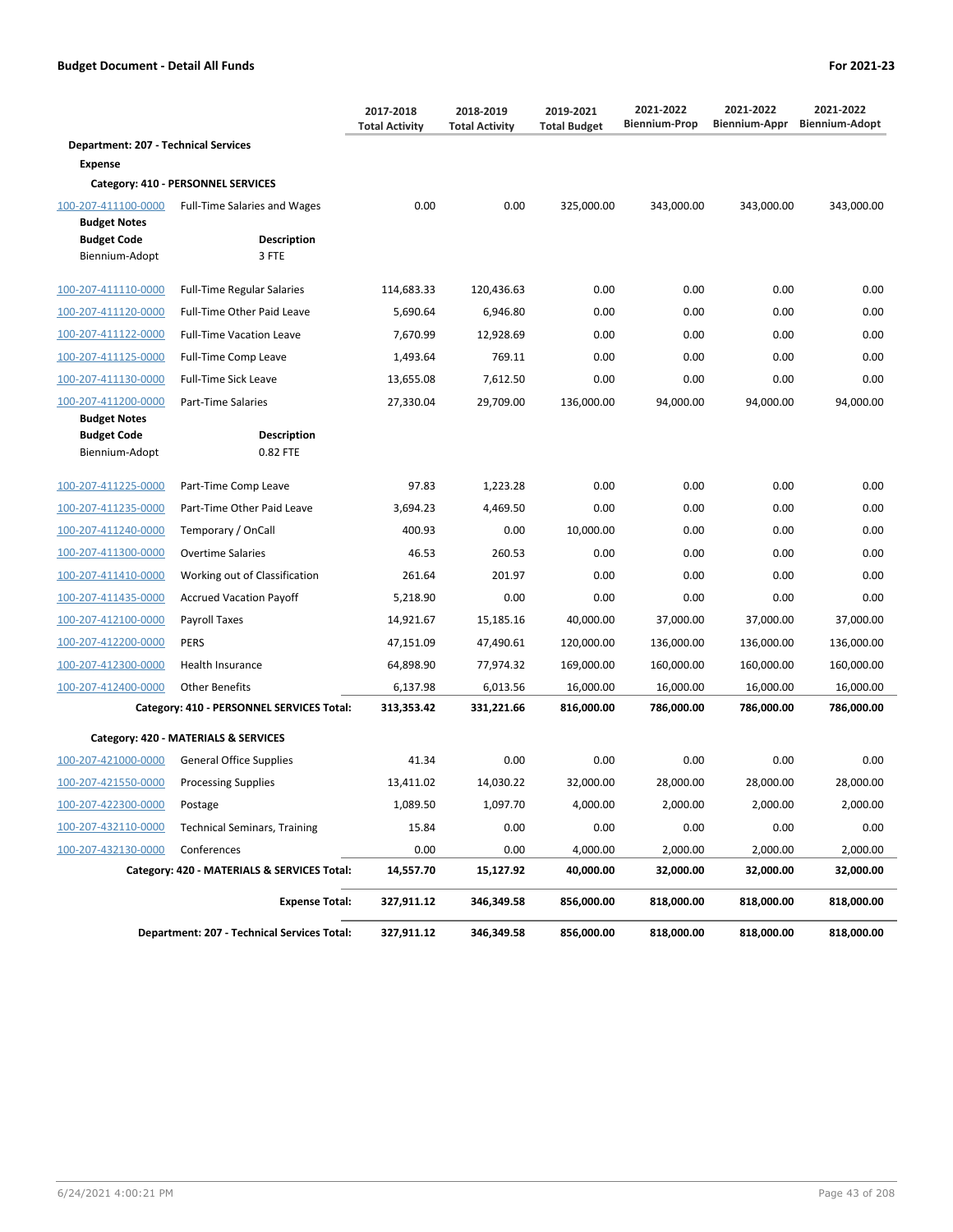|                                            |                                                                                                                    | 2017-2018<br><b>Total Activity</b> | 2018-2019<br><b>Total Activity</b> | 2019-2021<br><b>Total Budget</b> | 2021-2022<br><b>Biennium-Prop</b> | 2021-2022<br><b>Biennium-Appr</b> | 2021-2022<br><b>Biennium-Adopt</b> |
|--------------------------------------------|--------------------------------------------------------------------------------------------------------------------|------------------------------------|------------------------------------|----------------------------------|-----------------------------------|-----------------------------------|------------------------------------|
| Department: 215 - Municipal Court          |                                                                                                                    |                                    |                                    |                                  |                                   |                                   |                                    |
| Revenue                                    |                                                                                                                    |                                    |                                    |                                  |                                   |                                   |                                    |
|                                            | Category: 302 - BEGINNING FUND BALANCES                                                                            |                                    |                                    |                                  |                                   |                                   |                                    |
| 100-215-302100-0000                        | Unrestricted Beginning Balance                                                                                     | 218,611.02                         | 327,173.26                         | 319,173.00                       | 487,369.00                        | 487,369.00                        | 487,369.00                         |
|                                            | Category: 302 - BEGINNING FUND BALANCES Total:                                                                     | 218,611.02                         | 327,173.26                         | 319,173.00                       | 487,369.00                        | 487,369.00                        | 487,369.00                         |
|                                            | Category: 307 - FINES AND FORFEITURES                                                                              |                                    |                                    |                                  |                                   |                                   |                                    |
| 100-215-307150-0000<br><b>Budget Notes</b> | <b>Municipal Court Fines</b>                                                                                       | 344.682.87                         | 412,386.95                         | 574,000.00                       | 574,000.00                        | 574.000.00                        | 574,000.00                         |
| <b>Budget Code</b><br>Biennium-Adopt       | <b>Description</b><br>Municipal Court fines are divided 60/40 with the Court and Police Departments, respectively. |                                    |                                    |                                  |                                   |                                   |                                    |
| 100-215-307170-0000                        | <b>Parking Fines</b>                                                                                               | 27,117.49                          | 16,520.00                          | 40,000.00                        | 40,000.00                         | 40,000.00                         | 40,000.00                          |
| 100-215-307180-0000                        | Deferred Sentencing Fees                                                                                           | 13,609.17                          | 8,923.03                           | 40,000.00                        | 40,000.00                         | 40,000.00                         | 40,000.00                          |
| 100-215-307200-0000                        | Court Appointed Attorney Reimb                                                                                     | 15,950.56                          | 11,394.23                          | 40,000.00                        | 40,000.00                         | 40,000.00                         | 40,000.00                          |
| 100-215-307250-0000                        | <b>DUII Diversion-Fines</b>                                                                                        | 17.885.00                          | 14,768.28                          | 30,000.00                        | 30,000.00                         | 30,000.00                         | 30.000.00                          |
| 100-215-307270-0000                        | <b>DUII Diversion-Intoxification</b>                                                                               | 0.00                               | 0.00                               | 1.000.00                         | 1,000.00                          | 1.000.00                          | 1,000.00                           |
| 100-215-307280-0000                        | <b>DUII Conviction-Fines</b>                                                                                       | 6,828.80                           | 4,693.79                           | 20,000.00                        | 20,000.00                         | 20.000.00                         | 20.000.00                          |
| 100-215-307290-0000                        | <b>DUII Conviction-Intoxification</b>                                                                              | 0.00                               | 25.00                              | 0.00                             | 0.00                              | 0.00                              | 0.00                               |
| 100-215-307300-0000                        | Driver License Reinstatement                                                                                       | 7,396.14                           | 8,782.69                           | 14,000.00                        | 14,000.00                         | 14,000.00                         | 14,000.00                          |
| 100-215-307360-0000                        | Unitary Tax                                                                                                        | 2,628.74                           | 4,082.92                           | 20,000.00                        | 20,000.00                         | 20,000.00                         | 20,000.00                          |
| 100-215-307450-0000                        | <b>County Tax Fines</b>                                                                                            | 51,153.86                          | 60,394.40                          | 80,000.00                        | 80,000.00                         | 80,000.00                         | 80,000.00                          |
| 100-215-307455-0000                        | <b>Medical Liability</b>                                                                                           | 142.51                             | 138.02                             | 1,000.00                         | 1,000.00                          | 1,000.00                          | 1,000.00                           |
| 100-215-307460-0000                        | 15% Bail Forfeiture                                                                                                | 1,149.50                           | 4,687.50                           | 4,000.00                         | 4,000.00                          | 4,000.00                          | 4,000.00                           |
| 100-215-307490-0000                        | State Assessment Fee                                                                                               | 148,832.01                         | 186,959.01                         | 260,000.00                       | 260,000.00                        | 260,000.00                        | 260,000.00                         |
| 100-215-307600-0000                        | <b>Restitution Payments</b>                                                                                        | 11,064.51                          | 10,884.14                          | 16,000.00                        | 16,000.00                         | 16,000.00                         | 16,000.00                          |
| 100-215-307650-0000                        | Fix It Adminstrative Fee                                                                                           | 11,270.00                          | 11,900.00                          | 40,000.00                        | 40,000.00                         | 40,000.00                         | 40,000.00                          |
| 100-215-307655-0000                        | Good Driver Program Admin Fee                                                                                      | 54,330.00                          | 33,510.00                          | 70,000.00                        | 70,000.00                         | 70,000.00                         | 70,000.00                          |
| 100-215-307660-0000                        | Seat Belt Administrative Fee                                                                                       | 2,300.00                           | 2,600.00                           | 10,000.00                        | 10,000.00                         | 10,000.00                         | 10,000.00                          |
| 100-215-307665-0000                        | Civil Compromise Administrative                                                                                    | 300.00                             | 600.00                             | 2,000.00                         | 2,000.00                          | 2,000.00                          | 2,000.00                           |
|                                            | Category: 307 - FINES AND FORFEITURES Total:                                                                       | 716,641.16                         | 793.249.96                         | 1,262,000.00                     | 1,262,000.00                      | 1,262,000.00                      | 1,262,000.00                       |
|                                            | Category: 310 - MISCELLANEOUS REVENUES                                                                             |                                    |                                    |                                  |                                   |                                   |                                    |
| 100-215-310315-0000                        | Medical Insurance Reimbursemt                                                                                      | 0.00                               | 0.00                               | 0.00                             | 0.00                              | 0.00                              | 0.00                               |
| 100-215-310910-0000                        | Sundry Income                                                                                                      | 0.00                               | 0.00                               | 0.00                             | 0.00                              | 0.00                              | 0.00                               |
|                                            | Category: 310 - MISCELLANEOUS REVENUES Total:                                                                      | 0.00                               | 0.00                               | 0.00                             | 0.00                              | 0.00                              | 0.00                               |
|                                            | Category: 311 - GENERAL REVENUE                                                                                    |                                    |                                    |                                  |                                   |                                   |                                    |
| 100-215-311000-0000                        | General Revenue                                                                                                    | 510,000.00                         | 527,000.00                         | 1,107,000.00                     | 1,179,000.00                      | 1,179,000.00                      | 1,179,000.00                       |
| <b>Budget Notes</b>                        |                                                                                                                    |                                    |                                    |                                  |                                   |                                   |                                    |
| <b>Budget Code</b><br>Biennium-Adopt       | <b>Description</b><br>Updated 1/20/21 sc                                                                           |                                    |                                    |                                  |                                   |                                   |                                    |
|                                            | Category: 311 - GENERAL REVENUE Total:                                                                             | 510,000.00                         | 527,000.00                         | 1,107,000.00                     | 1,179,000.00                      | 1,179,000.00                      | 1,179,000.00                       |
|                                            | <b>Revenue Total:</b>                                                                                              | 1,445,252.18                       | 1,647,423.22                       | 2,688,173.00                     | 2,928,369.00                      | 2,928,369.00                      | 2,928,369.00                       |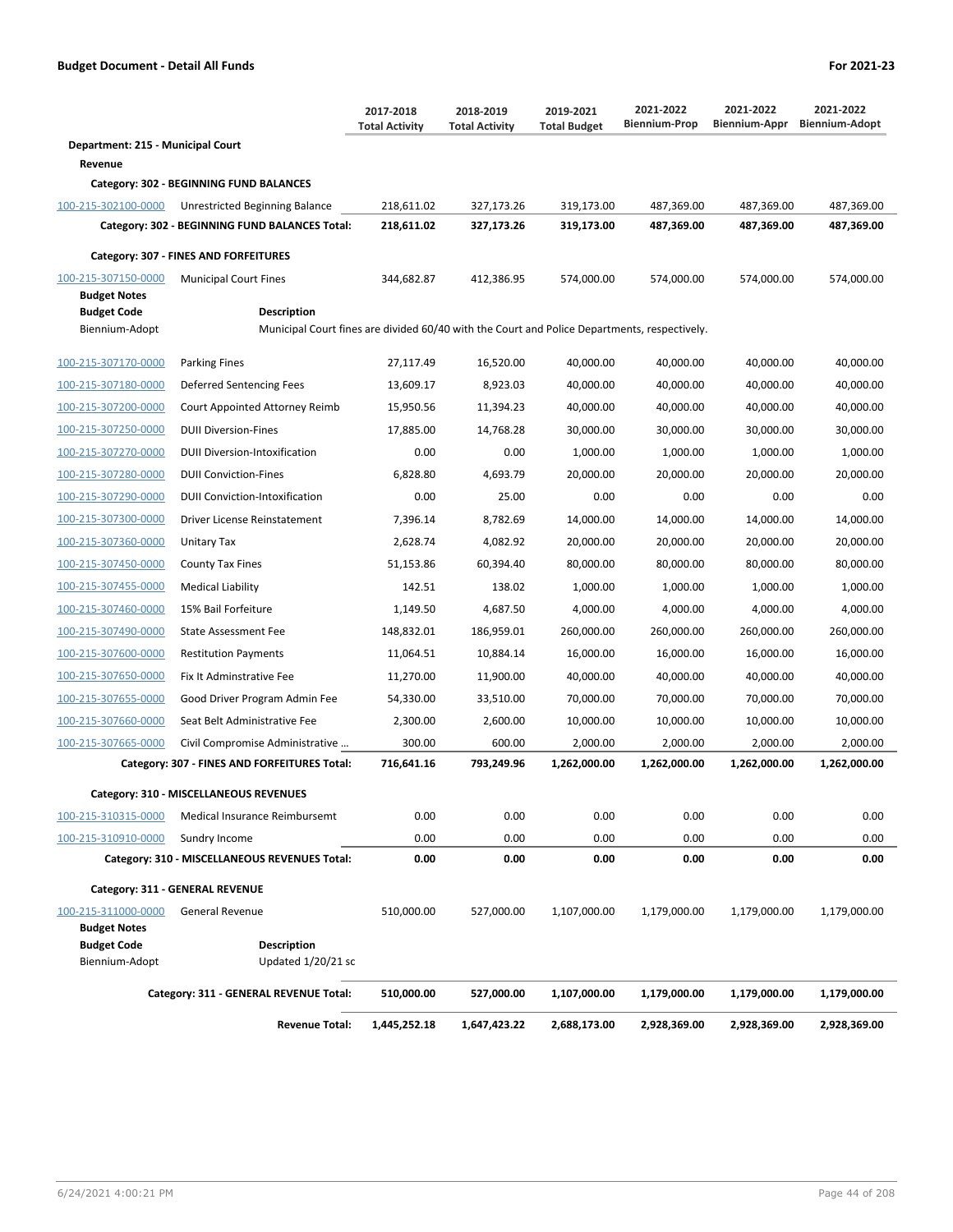|                                            |                                                   | 2017-2018<br><b>Total Activity</b>                                                                         | 2018-2019<br><b>Total Activity</b> | 2019-2021<br><b>Total Budget</b> | 2021-2022<br><b>Biennium-Prop</b> | 2021-2022<br>Biennium-Appr | 2021-2022<br><b>Biennium-Adopt</b> |
|--------------------------------------------|---------------------------------------------------|------------------------------------------------------------------------------------------------------------|------------------------------------|----------------------------------|-----------------------------------|----------------------------|------------------------------------|
| <b>Expense</b>                             |                                                   |                                                                                                            |                                    |                                  |                                   |                            |                                    |
|                                            | Category: 410 - PERSONNEL SERVICES                |                                                                                                            |                                    |                                  |                                   |                            |                                    |
| 100-215-411100-0000<br><b>Budget Notes</b> | <b>Full-Time Salaries and Wages</b>               | 0.00                                                                                                       | 0.00                               | 418.000.00                       | 544,000.00                        | 544,000.00                 | 544,000.00                         |
| <b>Budget Code</b>                         | <b>Description</b>                                |                                                                                                            |                                    |                                  |                                   |                            |                                    |
| Biennium-Adopt                             | 1.00<br>1.00<br>1.00                              | <b>Munipical Court Supervisor</b><br><b>Administrative Support III</b><br><b>Administrative Support II</b> |                                    |                                  |                                   |                            |                                    |
| 100-215-411110-0000                        | <b>Full-Time Regular Salaries</b>                 | 111,325.71                                                                                                 | 113,055.08                         | 0.00                             | 0.00                              | 0.00                       | 0.00                               |
| 100-215-411120-0000                        | Full-Time Other Paid Leave                        | 6,588.48                                                                                                   | 9,467.75                           | 0.00                             | 0.00                              | 0.00                       | 0.00                               |
| 100-215-411122-0000                        | <b>Full-Time Vacation Leave</b>                   | 11,862.27                                                                                                  | 14,421.41                          | 0.00                             | 0.00                              | 0.00                       | 0.00                               |
| 100-215-411125-0000                        | Full-Time Comp Leave                              | 169.20                                                                                                     | 0.00                               | 0.00                             | 0.00                              | 0.00                       | 0.00                               |
| 100-215-411130-0000                        | Full-Time Sick Leave                              | 6,340.98                                                                                                   | 4,792.38                           | 0.00                             | 0.00                              | 0.00                       | 0.00                               |
| 100-215-411200-0000                        | Part-Time Salaries                                | 67,846.99                                                                                                  | 77,858.79                          | 91,000.00                        | 0.00                              | 0.00                       | 0.00                               |
| <b>Budget Notes</b><br><b>Budget Code</b>  | <b>Description</b>                                |                                                                                                            |                                    |                                  |                                   |                            |                                    |
| Biennium-Adopt                             | 0.50                                              | Municipal Judge                                                                                            |                                    |                                  |                                   |                            |                                    |
| 100-215-411225-0000                        | Part-Time Comp Leave                              | 938.33                                                                                                     | 392.55                             | 0.00                             | 0.00                              | 0.00                       | 0.00                               |
| 100-215-411235-0000                        | Part-Time Other Paid Leave                        | 4,638.22                                                                                                   | 2,969.40                           | 0.00                             | 0.00                              | 0.00                       | 0.00                               |
| 100-215-411240-0000                        | Temporary / OnCall                                | 8,500.00                                                                                                   | 1,500.00                           | 4,000.00                         | 0.00                              | 0.00                       | 0.00                               |
| 100-215-411300-0000                        | <b>Overtime Salaries</b>                          | 0.00                                                                                                       | 0.00                               | 4,000.00                         | 4,000.00                          | 4,000.00                   | 4,000.00                           |
| 100-215-411400-0000                        | Special Pay                                       | 0.00                                                                                                       | 0.00                               | 4,000.00                         | 4,000.00                          | 4,000.00                   | 4,000.00                           |
| 100-215-411435-0000                        | <b>Accrued Vacation Payoff</b>                    | 0.00                                                                                                       | 0.00                               | 0.00                             | 0.00                              | 0.00                       | 0.00                               |
| 100-215-412100-0000                        | Payroll Taxes                                     | 18,090.51                                                                                                  | 18,232.98                          | 45,000.00                        | 47,000.00                         | 47,000.00                  | 47,000.00                          |
| 100-215-412200-0000                        | <b>PERS</b>                                       | 39,954.98                                                                                                  | 46,221.58                          | 121,000.00                       | 132,000.00                        | 132,000.00                 | 132,000.00                         |
| 100-215-412300-0000                        | Health Insurance                                  | 84,833.59                                                                                                  | 77,240.18                          | 146,000.00                       | 140,000.00                        | 140,000.00                 | 140,000.00                         |
| 100-215-412400-0000                        | <b>Other Benefits</b>                             | 3,520.30                                                                                                   | 3,559.70                           | 10,000.00                        | 10,000.00                         | 10,000.00                  | 10,000.00                          |
|                                            | Category: 410 - PERSONNEL SERVICES Total:         | 364,609.56                                                                                                 | 369,711.80                         | 843,000.00                       | 881,000.00                        | 881,000.00                 | 881,000.00                         |
|                                            | Category: 420 - MATERIALS & SERVICES              |                                                                                                            |                                    |                                  |                                   |                            |                                    |
| 100-215-421000-0000                        | <b>General Office Supplies</b>                    | 392.57                                                                                                     | 753.54                             | 4,000.00                         | 4.000.00                          | 4,000.00                   | 4,000.00                           |
|                                            | 100-215-422200-0000 Printing and Binding Services | 329.00                                                                                                     | 446.00                             | 3,000.00                         | 3,000.00                          | 3,000.00                   | 3,000.00                           |
| 100-215-422300-0000                        | Postage                                           | 2,000.00                                                                                                   | 1,000.00                           | 11,000.00                        | 11,000.00                         | 11,000.00                  | 11,000.00                          |
| 100-215-429500-0000                        | Misc Furnishings & Equipment                      | 0.00                                                                                                       | 1,294.60                           | 2,000.00                         | 2,000.00                          | 2,000.00                   | 2,000.00                           |
| 100-215-429600-0000                        | Witness/Jury Fees and Mileage                     | 679.50                                                                                                     | 323.00                             | 4,000.00                         | 4,000.00                          | 4,000.00                   | 4,000.00                           |
| 100-215-429700-0000                        | <b>Publications and Reports</b>                   | 270.00                                                                                                     | 159.50                             | 2,000.00                         | 2,000.00                          | 2,000.00                   | 2,000.00                           |
| 100-215-431000-0000                        | Misc Professional & Technical                     | 3,834.97                                                                                                   | 4,571.53                           | 10,000.00                        | 10,000.00                         | 10,000.00                  | 10,000.00                          |
| <b>Budget Notes</b>                        |                                                   |                                                                                                            |                                    |                                  |                                   |                            |                                    |
| <b>Budget Code</b><br>Biennium-Adopt       | <b>Description</b>                                | Allocated to pay for DMV Skips, Interpreter Services and other similar support.                            |                                    |                                  |                                   |                            |                                    |
| 100-215-431540-0000                        | Software, Purchases & Licenses                    | 0.00                                                                                                       | 0.00                               | 0.00                             | 0.00                              | 0.00                       | 0.00                               |
| 100-215-431610-0000                        | <b>Bank Service Charges</b>                       | 8,367.23                                                                                                   | 10,187.27                          | 20,000.00                        | 20,000.00                         | 20,000.00                  | 20,000.00                          |
| 100-215-432500-0000                        | Other Professional Development                    | 2,034.98                                                                                                   | 4,330.69                           | 8,000.00                         | 8,000.00                          | 8,000.00                   | 8,000.00                           |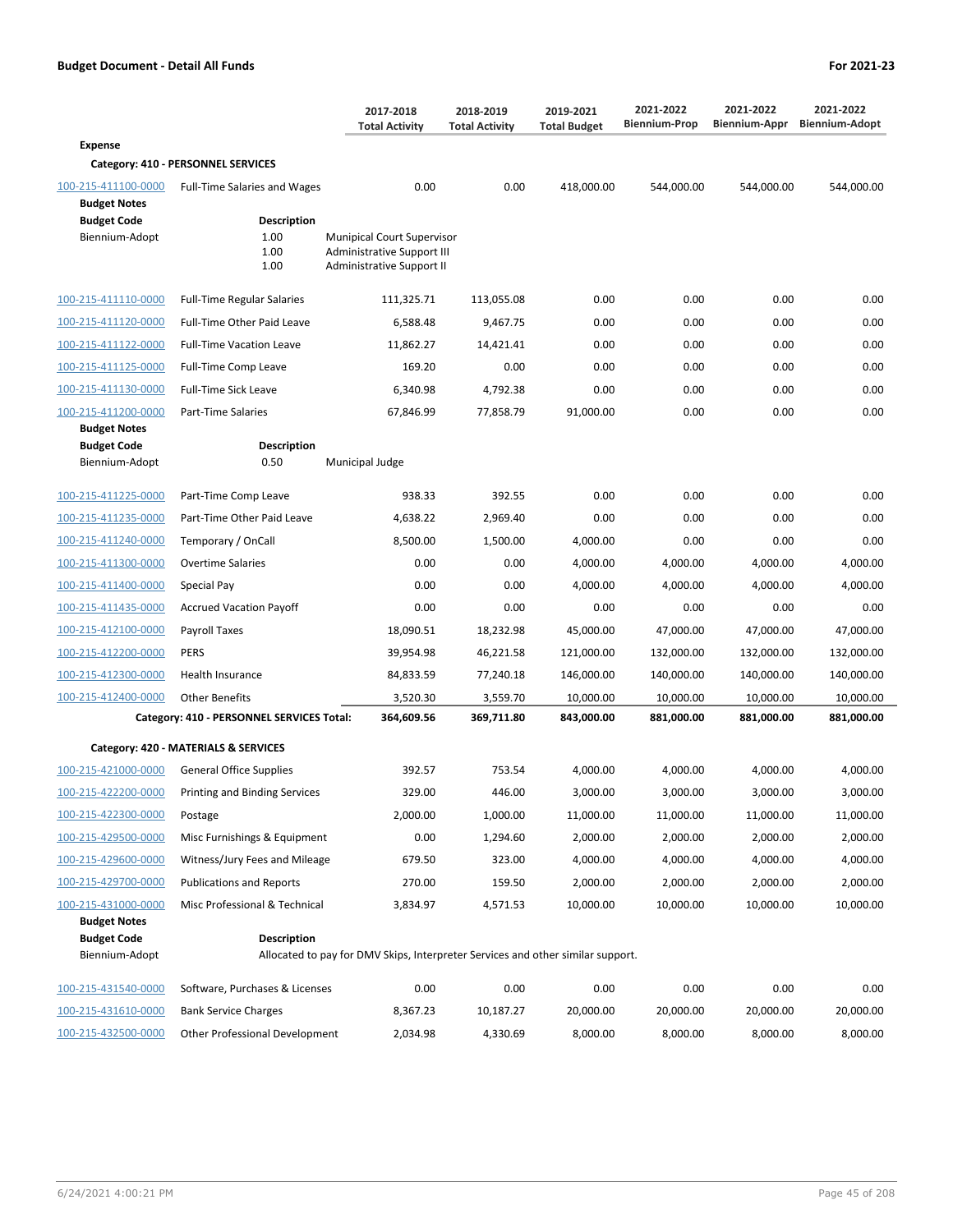|                                      |                                                                                                   | 2017-2018<br><b>Total Activity</b> | 2018-2019<br><b>Total Activity</b> | 2019-2021<br><b>Total Budget</b> | 2021-2022<br><b>Biennium-Prop</b> | 2021-2022<br>Biennium-Appr | 2021-2022<br><b>Biennium-Adopt</b> |
|--------------------------------------|---------------------------------------------------------------------------------------------------|------------------------------------|------------------------------------|----------------------------------|-----------------------------------|----------------------------|------------------------------------|
| <b>Budget Notes</b>                  |                                                                                                   |                                    |                                    |                                  |                                   |                            |                                    |
| <b>Budget Code</b>                   | <b>Description</b>                                                                                |                                    |                                    |                                  |                                   |                            |                                    |
| Biennium-Adopt                       | OACA - Oregon Association for Court Administration<br>3 employees \$50 each per year              |                                    |                                    |                                  |                                   |                            |                                    |
|                                      | Oregon Notary Public<br>One employee \$40.00 every 4 years                                        |                                    |                                    |                                  |                                   |                            |                                    |
|                                      | Oregon Municipal Judges Association<br>Honorable W. Bruce Shepley \$95 per year                   |                                    |                                    |                                  |                                   |                            |                                    |
| Biennium-Adopt                       | Training and conferences for staff to keep up with technology and changing Oregon law.            |                                    |                                    |                                  |                                   |                            |                                    |
| 100-215-433125-0000                  | Unitary Assessment                                                                                | 27,680.16                          | 23,664.63                          | 60,000.00                        | 60,000.00                         | 60,000.00                  | 60,000.00                          |
| 100-215-433130-0000                  | County Tax                                                                                        | 53,808.96                          | 59,504.69                          | 66,000.00                        | 66,000.00                         | 66,000.00                  | 66,000.00                          |
| 100-215-433150-0000                  | <b>State Assessments</b>                                                                          | 148,832.31                         | 185,177.01                         | 260,000.00                       | 260,000.00                        | 260,000.00                 | 260,000.00                         |
| 100-215-433160-0000                  | <b>Court Appointed Attorney Fees</b>                                                              | 18,608.63                          | 20,022.64                          | 73,000.00                        | 76,000.00                         | 76,000.00                  | 76,000.00                          |
| 100-215-433165-0000                  | Restitution                                                                                       | 11,125.69                          | 9,915.90                           | 16,000.00                        | 16,000.00                         | 16,000.00                  | 16,000.00                          |
| 100-215-437315-0000                  | <b>Computer Equipment Maintenance</b>                                                             | 33,505.36                          | 22,878.96                          | 28,000.00                        | 28,000.00                         | 28,000.00                  | 28,000.00                          |
| 100-215-438110-0000                  | Internal Fees for Service - Admin                                                                 | 442,000.00                         | 454,000.00                         | 942,000.00                       | 1,032,000.00                      | 1,032,000.00               | 1,032,000.00                       |
|                                      | Category: 420 - MATERIALS & SERVICES Total:                                                       | 753,469.36                         | 798,229.96                         | 1,509,000.00                     | 1,602,000.00                      | 1,602,000.00               | 1,602,000.00                       |
| Category: 490 - CONTINGENCY          |                                                                                                   |                                    |                                    |                                  |                                   |                            |                                    |
| 100-215-490900-0000                  | <b>Department Contingency</b>                                                                     | 0.00                               | 0.00                               | 336,173.00                       | 445,369.00                        | 445,369.00                 | 445,369.00                         |
| <b>Budget Notes</b>                  |                                                                                                   |                                    |                                    |                                  |                                   |                            |                                    |
| <b>Budget Code</b><br>Biennium-Adopt | <b>Description</b><br>Contingency includes future equipment/furniture needs for the court office. |                                    |                                    |                                  |                                   |                            |                                    |
|                                      | Category: 490 - CONTINGENCY Total:                                                                | 0.00                               | 0.00                               | 336,173.00                       | 445,369.00                        | 445,369.00                 | 445,369.00                         |
|                                      | <b>Expense Total:</b>                                                                             | 1,118,078.92                       | 1,167,941.76                       | 2,688,173.00                     | 2,928,369.00                      | 2,928,369.00               | 2,928,369.00                       |
|                                      | Department: 215 - Municipal Court Surplus (Deficit):                                              | 327,173.26                         | 479.481.46                         | 0.00                             | 0.00                              | 0.00                       | 0.00                               |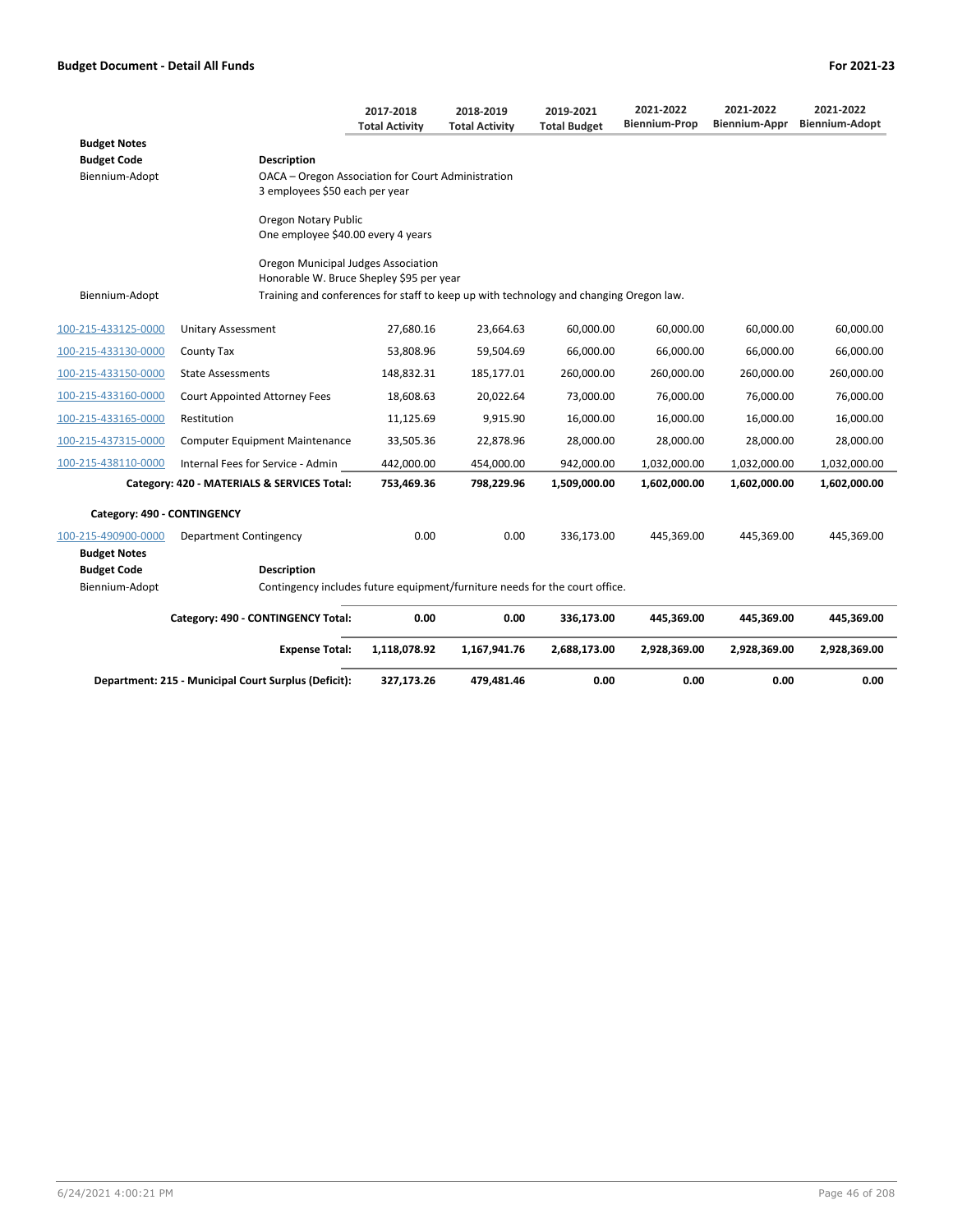|                                 |                                                | 2017-2018<br><b>Total Activity</b> | 2018-2019<br><b>Total Activity</b> | 2019-2021<br><b>Total Budget</b> | 2021-2022<br><b>Biennium-Prop</b> | 2021-2022  | 2021-2022<br>Biennium-Appr Biennium-Adopt |
|---------------------------------|------------------------------------------------|------------------------------------|------------------------------------|----------------------------------|-----------------------------------|------------|-------------------------------------------|
| Department: 260 - ACC Resources |                                                |                                    |                                    |                                  |                                   |            |                                           |
| Revenue                         |                                                |                                    |                                    |                                  |                                   |            |                                           |
|                                 | Category: 302 - BEGINNING FUND BALANCES        |                                    |                                    |                                  |                                   |            |                                           |
| 100-260-302100-0000             | Unrestricted Beginning Balance                 | 289,936.41                         | 208,784.21                         | 225,784.00                       | 232,487.00                        | 232,487.00 | 232,487.00                                |
|                                 | Category: 302 - BEGINNING FUND BALANCES Total: | 289,936.41                         | 208,784.21                         | 225,784.00                       | 232,487.00                        | 232,487.00 | 232,487.00                                |
|                                 | Category: 305 - INTERGOVERNMENTAL              |                                    |                                    |                                  |                                   |            |                                           |
| 100-260-305200-0000             | <b>Federal Grants</b>                          | 0.00                               | 0.00                               | 130,000.00                       | 130,000.00                        | 130,000.00 | 130,000.00                                |
| 100-260-305200-1104             | Federal Grants-DHHS-Title IIIB 20              | 671.37                             | 0.00                               | 0.00                             | 0.00                              | 0.00       | 0.00                                      |
| 100-260-305200-1107             | Federal Grants-DHHS NSIP 2017                  | 7,607.25                           | 0.00                               | 0.00                             | 0.00                              | 0.00       | 0.00                                      |
| 100-260-305200-1108             | Federal Grants-Ride Conn 2017                  | 1,195.50                           | 0.00                               | 0.00                             | 0.00                              | 0.00       | 0.00                                      |
| 100-260-305200-1119             | Federal Grants-DHHS-Title IIID 20              | 0.00                               | 75.00                              | 0.00                             | 0.00                              | 0.00       | 0.00                                      |
| 100-260-305200-1120             | Federal Grants-DHHS-Title IIIE 20              | 5,534.55                           | 11,072.00                          | 0.00                             | 0.00                              | 0.00       | 0.00                                      |
| 100-260-305200-1121             | Federal Grants-DHHS-NSIP 2018                  | 15,143.70                          | 22,752.60                          | 0.00                             | 0.00                              | 0.00       | 0.00                                      |
| 100-260-305200-1122             | Federal Grants-Ride Conn 2018                  | 12,045.00                          | 12,531.75                          | 0.00                             | 0.00                              | 0.00       | 0.00                                      |
| 100-260-305200-1123             | Federal Grants-DHHS-Title IIIB 20              | 12,568.37                          | 13,452.74                          | 0.00                             | 0.00                              | 0.00       | 0.00                                      |
| 100-260-305200-1142             | Federal Grants-DHHS-Title IIIB 20              | 0.00                               | 0.00                               | 0.00                             | 0.00                              | 0.00       | 0.00                                      |
| 100-260-305200-1144             | Federal Grants-DHHS-Title IIIE 20              | 0.00                               | 0.00                               | 0.00                             | 0.00                              | 0.00       | 0.00                                      |
| 100-260-305200-1145             | Federal Grants-DHHS-NSIP 2020                  | 0.00                               | 0.00                               | 0.00                             | 0.00                              | 0.00       | 0.00                                      |
| 100-260-305200-1146             | Federal Grants-Rie Conn 2020                   | 0.00                               | 0.00                               | 0.00                             | 0.00                              | 0.00       | 0.00                                      |
| 100-260-305200-1158             | <b>Federal Grants-IIIB Cares</b>               | 0.00                               | 0.00                               | 0.00                             | 0.00                              | 0.00       | 0.00                                      |
| 100-260-305200-1159             | Federal Grants-III-C1 Cares                    | 0.00                               | 0.00                               | 0.00                             | 0.00                              | 0.00       | 0.00                                      |
| 100-260-305200-1160             | Federal Grants-IIIC2 Cares                     | 0.00                               | 0.00                               | 0.00                             | 0.00                              | 0.00       | 0.00                                      |
| 100-260-305200-9002             | Federal Grants-Corona Virus Relief             | 0.00                               | 0.00                               | 0.00                             | 0.00                              | 0.00       | 0.00                                      |
| 100-260-305225-1103             | Other Grants-OCF 2016-17                       | 0.00                               | 0.00                               | 42,000.00                        | 0.00                              | 0.00       | 0.00                                      |
| 100-260-305225-1115             | Other Grants-OCF                               | 30,997.56                          | 0.00                               | 0.00                             | 0.00                              | 0.00       | 0.00                                      |
| 100-260-305225-1125             | Other Grants-Brookdale                         | 10,000.00                          | 0.00                               | 0.00                             | 0.00                              | 0.00       | 0.00                                      |
| 100-260-305225-1134             | Other Grants-OCF 2018-19                       | 0.00                               | 35,707.84                          | 0.00                             | 0.00                              | 0.00       | 0.00                                      |
| 100-260-305225-1156             | Other Grants-OCF 20-21                         | 0.00                               | 0.00                               | 0.00                             | 70,000.00                         | 70,000.00  | 70,000.00                                 |
| 100-260-305225-1162             | Other Grants-Nutrition program r               | 0.00                               | 0.00                               | 0.00                             | 0.00                              | 0.00       | 0.00                                      |
| 100-260-305420-0000             | <b>ACC County Grant</b>                        | 225.00                             | 675.00                             | 0.00                             | 0.00                              | 0.00       | 0.00                                      |
|                                 | Category: 305 - INTERGOVERNMENTAL Total:       | 95,988.30                          | 96,266.93                          | 172,000.00                       | 200,000.00                        | 200,000.00 | 200,000.00                                |
|                                 | Category: 306 - LICENSES AND FEES              |                                    |                                    |                                  |                                   |            |                                           |
| 100-260-306206-0000             | <b>Client Fees</b>                             | 21,139.35                          | 33,158.22                          | 20,000.00                        | 20,000.00                         | 20,000.00  | 20,000.00                                 |
|                                 | Category: 306 - LICENSES AND FEES Total:       | 21,139.35                          | 33,158.22                          | 20,000.00                        | 20,000.00                         | 20,000.00  | 20,000.00                                 |
|                                 | Category: 308 - SALES AND SERVICES             |                                    |                                    |                                  |                                   |            |                                           |
| 100-260-308600-0000             | Food Sales                                     | 1,985.44                           | 1,767.93                           | 6,000.00                         | 3,000.00                          | 3,000.00   | 3,000.00                                  |
| 100-260-308620-0000             | <b>Contractual Trips Fees</b>                  | 8,645.38                           | 5,249.85                           | 20,000.00                        | 15,000.00                         | 15,000.00  | 15,000.00                                 |
| 100-260-308630-0000             | Class Fees                                     | 5,390.56                           | 5,162.29                           | 2,000.00                         | 2,000.00                          | 2,000.00   | 2,000.00                                  |
| 100-260-308820-0000             | Meals Network - fundraiser fee                 | 53,185.00                          | 69,616.00                          | 80,000.00                        | 80,000.00                         | 80,000.00  | 80,000.00                                 |
| 100-260-308821-0000             | Meals Network - meal proceeds                  | 56,848.78                          | 61,207.78                          | 120,000.00                       | 120,000.00                        | 120,000.00 | 120,000.00                                |
| 100-260-308940-0000             | Miscellaneous Adult Community                  | 17,201.90                          | 39,182.51                          | 10,000.00                        | 10,000.00                         | 10,000.00  | 10,000.00                                 |
| 100-260-308944-0000             | <b>Building Rental Fees</b>                    | 12,655.00                          | 14,837.50                          | 4,000.00                         | 3,000.00                          | 3,000.00   | 3,000.00                                  |
|                                 | Category: 308 - SALES AND SERVICES Total:      | 155,912.06                         | 197,023.86                         | 242,000.00                       | 233,000.00                        | 233,000.00 | 233,000.00                                |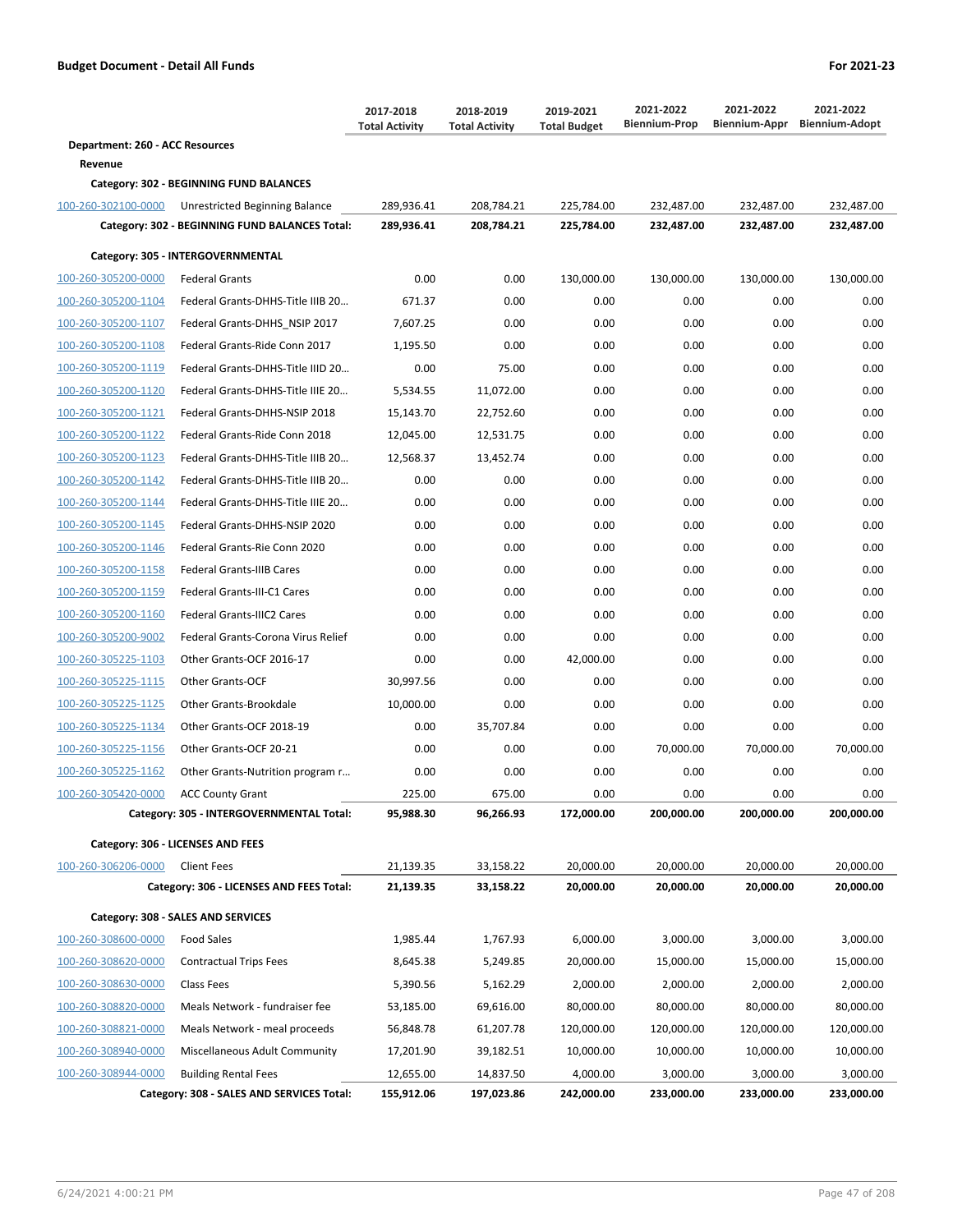|                           |                                               | 2017-2018<br><b>Total Activity</b> | 2018-2019<br><b>Total Activity</b> | 2019-2021<br><b>Total Budget</b> | 2021-2022<br><b>Biennium-Prop</b> | 2021-2022<br><b>Biennium-Appr</b> | 2021-2022<br><b>Biennium-Adopt</b> |
|---------------------------|-----------------------------------------------|------------------------------------|------------------------------------|----------------------------------|-----------------------------------|-----------------------------------|------------------------------------|
|                           | Category: 310 - MISCELLANEOUS REVENUES        |                                    |                                    |                                  |                                   |                                   |                                    |
| 100-260-310315-0000       | Medical Insurance Reimbursement               | 0.00                               | 0.00                               | 0.00                             | 0.00                              | 0.00                              | 0.00                               |
| 100-260-310610-0000       | <b>Unrestricted Donations</b>                 | 24,094.12                          | 56,400.38                          | 80,000.00                        | 40,000.00                         | 40,000.00                         | 40,000.00                          |
| 100-260-310611-0000       | <b>Fundraising Proceeds</b>                   | 0.00                               | 3,297.22                           | 10,000.00                        | 10,000.00                         | 10,000.00                         | 10,000.00                          |
| 100-260-310613-0000       | <b>Van Donations</b>                          | 491.76                             | 1,077.50                           | 2,000.00                         | 2,000.00                          | 2,000.00                          | 2,000.00                           |
| 100-260-310614-0000       | <b>Social Services Donations</b>              | 1,760.00                           | 840.00                             | 2,000.00                         | 2,000.00                          | 2,000.00                          | 2,000.00                           |
|                           | Category: 310 - MISCELLANEOUS REVENUES Total: | 26,345.88                          | 61,615.10                          | 94,000.00                        | 54,000.00                         | 54.000.00                         | 54,000.00                          |
|                           | Category: 311 - GENERAL REVENUE               |                                    |                                    |                                  |                                   |                                   |                                    |
| 100-260-311000-0000       | <b>General Revenue</b>                        | 944.000.00                         | 977.000.00                         | 2,054,000.00                     | 2,191,000.00                      | 2,191,000.00                      | 2,191,000.00                       |
| <b>Budget Notes</b>       |                                               |                                    |                                    |                                  |                                   |                                   |                                    |
| <b>Budget Code</b>        | <b>Description</b>                            |                                    |                                    |                                  |                                   |                                   |                                    |
| Biennium-Adopt            | Updated 1/20/21 sc                            |                                    |                                    |                                  |                                   |                                   |                                    |
|                           | Category: 311 - GENERAL REVENUE Total:        | 944.000.00                         | 977,000.00                         | 2,054,000.00                     | 2,191,000.00                      | 2,191,000.00                      | 2,191,000.00                       |
| Category: 320 - TRANSFERS |                                               |                                    |                                    |                                  |                                   |                                   |                                    |
| 100-260-322850-0000       | <b>Transfer from ACC Endowment</b>            | 0.00                               | 0.00                               | 780,000.00                       | 180,000.00                        | 180,000.00                        | 180,000.00                         |
|                           | Category: 320 - TRANSFERS Total:              | 0.00                               | 0.00                               | 780,000.00                       | 180.000.00                        | 180.000.00                        | 180,000.00                         |
|                           | <b>Revenue Total:</b>                         | 1,533,322.00                       | 1,573,848.32                       | 3,587,784.00                     | 3,110,487.00                      | 3,110,487.00                      | 3,110,487.00                       |
|                           | Department: 260 - ACC Resources Total:        | 1,533,322.00                       | 1,573,848.32                       | 3,587,784.00                     | 3,110,487.00                      | 3,110,487.00                      | 3,110,487.00                       |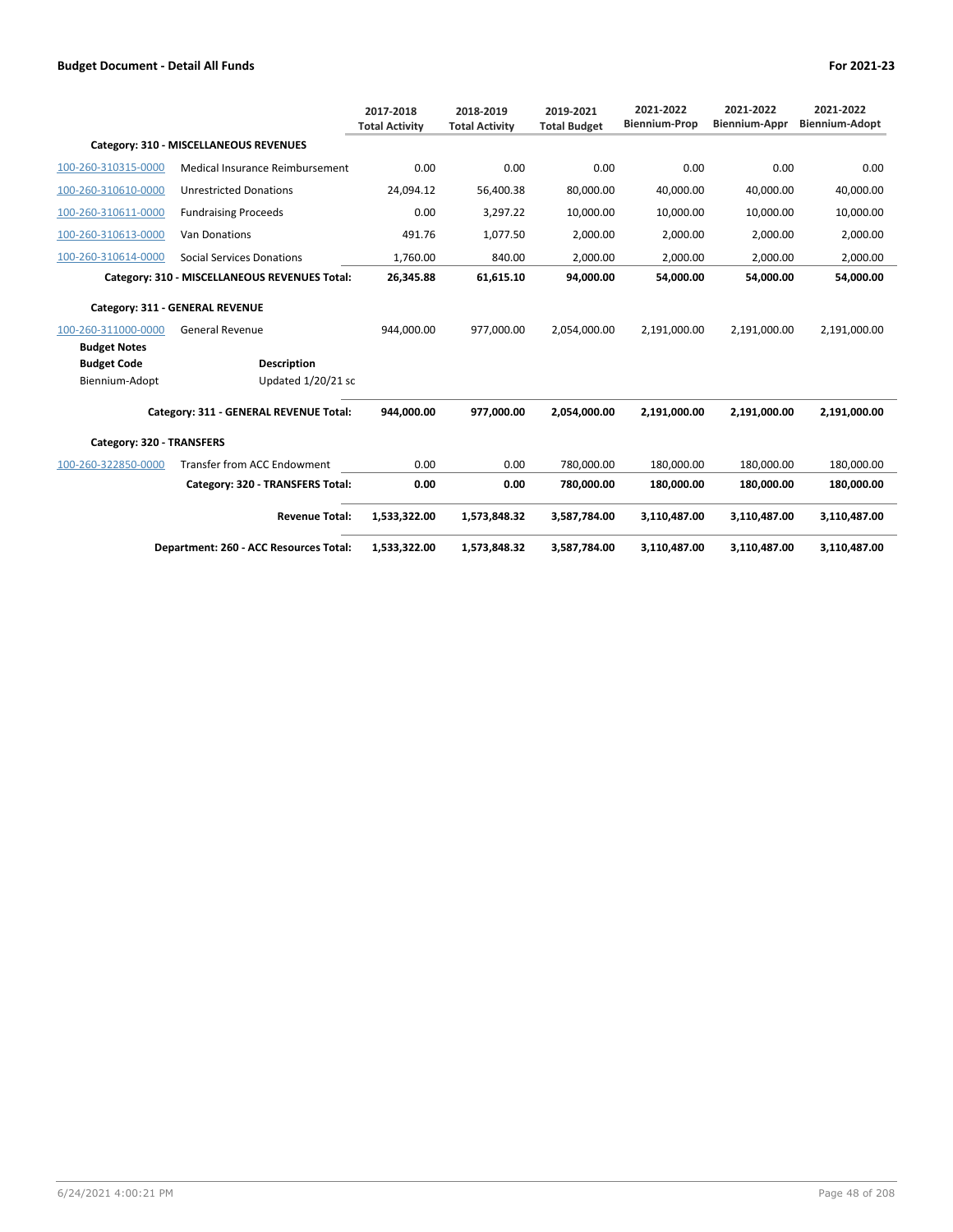|                              |                                           | 2017-2018<br><b>Total Activity</b> | 2018-2019<br><b>Total Activity</b> | 2019-2021<br><b>Total Budget</b> | 2021-2022<br><b>Biennium-Prop</b> | 2021-2022<br>Biennium-Appr | 2021-2022<br><b>Biennium-Adopt</b> |
|------------------------------|-------------------------------------------|------------------------------------|------------------------------------|----------------------------------|-----------------------------------|----------------------------|------------------------------------|
| Department: 261 - Management |                                           |                                    |                                    |                                  |                                   |                            |                                    |
| <b>Expense</b>               |                                           |                                    |                                    |                                  |                                   |                            |                                    |
|                              | Category: 410 - PERSONNEL SERVICES        |                                    |                                    |                                  |                                   |                            |                                    |
| 100-261-411100-0000          | <b>Full-Time Salaries and Wages</b>       | 0.00                               | 0.00                               | 560,000.00                       | 607,000.00                        | 607,000.00                 | 607,000.00                         |
| 100-261-411110-0000          | <b>Full-Time Regular Salaries</b>         | 214,776.12                         | 211,767.58                         | 0.00                             | 0.00                              | 0.00                       | 0.00                               |
| 100-261-411120-0000          | Full-Time Other Paid Leave                | 10,929.84                          | 12,055.36                          | 0.00                             | 0.00                              | 0.00                       | 0.00                               |
| 100-261-411122-0000          | <b>Full-Time Vacation Leave</b>           | 10,295.27                          | 12,839.16                          | 0.00                             | 0.00                              | 0.00                       | 0.00                               |
| 100-261-411130-0000          | Full-Time Sick Leave                      | 5,849.42                           | 2,720.04                           | 0.00                             | 0.00                              | 0.00                       | 0.00                               |
| 100-261-411200-0000          | Part-Time Salaries                        | 5,647.60                           | 277.56                             | 0.00                             | 64,000.00                         | 64,000.00                  | 64,000.00                          |
| 100-261-411235-0000          | Part-Time Other Paid Leave                | 0.00                               | 0.00                               | 0.00                             | 0.00                              | 0.00                       | 0.00                               |
| 100-261-411240-0000          | Temporary / OnCall                        | 23,937.50                          | 45,056.13                          | 24,000.00                        | 30,000.00                         | 30,000.00                  | 30,000.00                          |
| 100-261-411300-0000          | <b>Overtime Salaries</b>                  | 1,193.67                           | 0.00                               | 6,000.00                         | 6,000.00                          | 6,000.00                   | 6,000.00                           |
| 100-261-411410-0000          | Working out of Classification             | 808.04                             | 495.88                             | 0.00                             | 0.00                              | 0.00                       | 0.00                               |
| 100-261-411435-0000          | <b>Accrued Vacation Payoff</b>            | 3,775.44                           | 0.00                               | 4,000.00                         | 4,000.00                          | 4,000.00                   | 4,000.00                           |
| 100-261-412100-0000          | Payroll Taxes                             | 23,786.39                          | 24,325.00                          | 51,000.00                        | 59,000.00                         | 59,000.00                  | 59,000.00                          |
| 100-261-412200-0000          | <b>PERS</b>                               | 52,037.30                          | 62,626.70                          | 143,000.00                       | 185,000.00                        | 185,000.00                 | 185,000.00                         |
| 100-261-412300-0000          | <b>Health Insurance</b>                   | 72,041.88                          | 73,019.65                          | 178,000.00                       | 194,000.00                        | 194,000.00                 | 194,000.00                         |
| 100-261-412400-0000          | <b>Other Benefits</b>                     | 10,441.10                          | 10,534.90                          | 20,000.00                        | 24,000.00                         | 24,000.00                  | 24,000.00                          |
|                              | Category: 410 - PERSONNEL SERVICES Total: | 435,519.57                         | 455,717.96                         | 986,000.00                       | 1,173,000.00                      | 1,173,000.00               | 1,173,000.00                       |
|                              | Category: 420 - MATERIALS & SERVICES      |                                    |                                    |                                  |                                   |                            |                                    |
| 100-261-421000-0000          | <b>General Office Supplies</b>            | 5,122.64                           | 5,328.75                           | 12,000.00                        | 8,000.00                          | 8,000.00                   | 8,000.00                           |
| 100-261-422200-0000          | Printing and Binding Services             | 2,399.40                           | 0.00                               | 0.00                             | 0.00                              | 0.00                       | 0.00                               |
| 100-261-422300-0000          | Postage                                   | 1,670.85                           | 507.90                             | 10,000.00                        | 8,000.00                          | 8,000.00                   | 8,000.00                           |
| 100-261-427200-0000          | <b>Clothing Allowance</b>                 | 79.98                              | 742.60                             | 0.00                             | 0.00                              | 0.00                       | 0.00                               |
| 100-261-429500-0000          | Misc Furnishings & Equipment              | 8,898.57                           | 6,157.00                           | 10,000.00                        | 10,000.00                         | 10,000.00                  | 10,000.00                          |
| 100-261-429700-0000          | <b>Publications and Reports</b>           | 17,409.34                          | 19,008.56                          | 68,000.00                        | 68,000.00                         | 68,000.00                  | 68,000.00                          |
| 100-261-431000-0000          | Misc Professional & Technical             | 38,708.92                          | 109,984.71                         | 40,000.00                        | 40,000.00                         | 40,000.00                  | 40,000.00                          |
| 100-261-432130-0000          | Conferences                               | 4,425.14                           | 13,281.75                          | 5,000.00                         | 5,000.00                          | 5,000.00                   | 5,000.00                           |
| 100-261-432300-0000          | <b>Membership Dues</b>                    | 1,495.00                           | 707.00                             | 3,000.00                         | 3,000.00                          | 3,000.00                   | 3,000.00                           |
| 100-261-432500-0000          | Other Professional Development            | 70.00                              | 472.00                             | 4,000.00                         | 4,000.00                          | 4,000.00                   | 4,000.00                           |
| 100-261-434100-0000          | Food and Beverages For Resale             | 695.08                             | 660.97                             | 2,000.00                         | 2,000.00                          | 2,000.00                   | 2,000.00                           |
| 100-261-435210-0000          | <b>Telephone Service Charges</b>          | 901.04                             | 885.21                             | 2,000.00                         | 2,000.00                          | 2,000.00                   | 2,000.00                           |
| 100-261-437110-0000          | Landscape Maintenance Contract            | 2,938.00                           | 0.00                               | 8,000.00                         | 8,000.00                          | 8,000.00                   | 8,000.00                           |
| 100-261-437180-0000          | Grounds Maint-Misc Contr Svcs             | 3,613.44                           | 3,783.44                           | 15,000.00                        | 15,000.00                         | 15,000.00                  | 15,000.00                          |
| 100-261-437220-0000          | <b>Building Systems Maint Svcs</b>        | 12,417.15                          | 3,818.57                           | 30,000.00                        | 20,000.00                         | 20,000.00                  | 20,000.00                          |
| 100-261-437230-0000          | Janitorial and Cleaning Spply             | 2,748.38                           | 4,245.07                           | 6,000.00                         | 6,000.00                          | 6,000.00                   | 6,000.00                           |
| 100-261-437235-0000          | Lumber and Other Bldg Material            | 0.00                               | 0.00                               | 4,000.00                         | 4,000.00                          | 4,000.00                   | 4,000.00                           |
| 100-261-437240-0000          | <b>Electrical and Plumbing Repair</b>     | 4,229.63                           | 59.94                              | 2,000.00                         | 2,000.00                          | 2,000.00                   | 2,000.00                           |
| 100-261-437280-0000          | <b>Bldg Maint-Misc Contracted Svc</b>     | 158,925.57                         | 24,445.39                          | 114,000.00                       | 44,000.00                         | 44,000.00                  | 44,000.00                          |
| 100-261-437290-0000          | <b>Bldg Maint-Misc Materials</b>          | 13,430.63                          | 923.95                             | 20,000.00                        | 20,000.00                         | 20,000.00                  | 20,000.00                          |
| 100-261-437310-0000          | <b>Equipment Repair and Service</b>       | 1,130.22                           | 10,212.42                          | 16,000.00                        | 16,000.00                         | 16,000.00                  | 16,000.00                          |
| 100-261-437330-0000          | Vehicle Repairs, Parts & Supp             | 0.00                               | 24.95                              | 0.00                             | 0.00                              | 0.00                       | 0.00                               |
| 100-261-437410-0000          | Electricity                               | 17,247.13                          | 24,707.96                          | 40,000.00                        | 40,000.00                         | 40,000.00                  | 40,000.00                          |
| 100-261-437430-0000          | Water, Sewer, & Stormwater Use            | 9,117.28                           | 11,710.44                          | 17,000.00                        | 17,000.00                         | 17,000.00                  | 17,000.00                          |
| 100-261-438110-0000          | Internal Fees for Service - Admin         | 180,000.00                         | 187,000.00                         | 345,000.00                       | 364,000.00                        | 364,000.00                 | 364,000.00                         |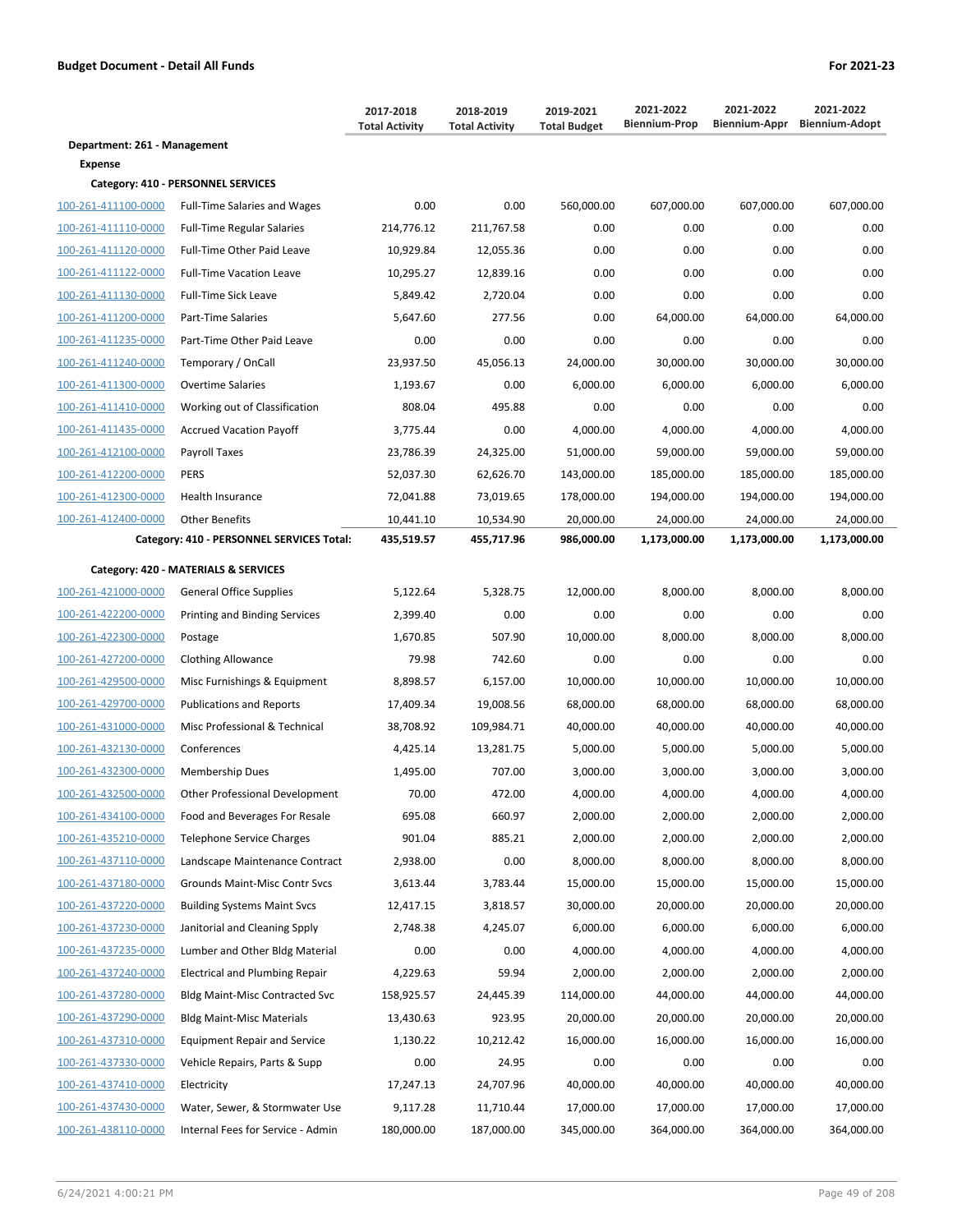|                                |                                             | 2017-2018<br><b>Total Activity</b> | 2018-2019<br><b>Total Activity</b> | 2019-2021<br><b>Total Budget</b> | 2021-2022<br><b>Biennium-Prop</b> | 2021-2022<br><b>Biennium-Appr</b> | 2021-2022<br><b>Biennium-Adopt</b> |
|--------------------------------|---------------------------------------------|------------------------------------|------------------------------------|----------------------------------|-----------------------------------|-----------------------------------|------------------------------------|
| 100-261-438672-0000            | Internal Fees for Service - Electron        | 5,000.00                           | 5,000.00                           | 0.00                             | 0.00                              | 0.00                              | 0.00                               |
| 100-261-438673-0000            | Internal Fees for Service - MP              | 4,000.00                           | 4,000.00                           | 5,000.00                         | 8,000.00                          | 8,000.00                          | 8,000.00                           |
| 100-261-439220-0000            | Local Travel Expenses                       | 1,143.08                           | 615.54                             | 1,000.00                         | 1,000.00                          | 1,000.00                          | 1,000.00                           |
| 100-261-439545-0000            | Scholarship                                 | 0.00                               | 0.00                               | 1,000.00                         | 1,000.00                          | 1,000.00                          | 1,000.00                           |
| 100-261-439900-0000            | Other Miscellaneous Exp                     | 1,556.62                           | 971.75                             | 18,000.00                        | 10,000.00                         | 10,000.00                         | 10,000.00                          |
|                                | Category: 420 - MATERIALS & SERVICES Total: | 499,373.09                         | 439,255.87                         | 798,000.00                       | 726.000.00                        | 726.000.00                        | 726,000.00                         |
| Category: 480 - CAPITAL OUTLAY |                                             |                                    |                                    |                                  |                                   |                                   |                                    |
| 100-261-481200-0000            | Buildings & Building Improvement            | 0.00                               | 0.00                               | 600.000.00                       | 0.00                              | 0.00                              | 0.00                               |
|                                | Category: 480 - CAPITAL OUTLAY Total:       | 0.00                               | 0.00                               | 600,000.00                       | 0.00                              | 0.00                              | 0.00                               |
| Category: 490 - CONTINGENCY    |                                             |                                    |                                    |                                  |                                   |                                   |                                    |
| 100-261-490900-0000            | Department Contingency                      | 0.00                               | 0.00                               | 188.784.00                       | 280.487.00                        | 280.487.00                        | 280.487.00                         |
|                                | Category: 490 - CONTINGENCY Total:          | 0.00                               | 0.00                               | 188,784.00                       | 280,487.00                        | 280,487.00                        | 280,487.00                         |
|                                | <b>Expense Total:</b>                       | 934,892.66                         | 894,973.83                         | 2,572,784.00                     | 2,179,487.00                      | 2,179,487.00                      | 2,179,487.00                       |
|                                | Department: 261 - Management Total:         | 934,892.66                         | 894,973.83                         | 2,572,784.00                     | 2,179,487.00                      | 2,179,487.00                      | 2,179,487.00                       |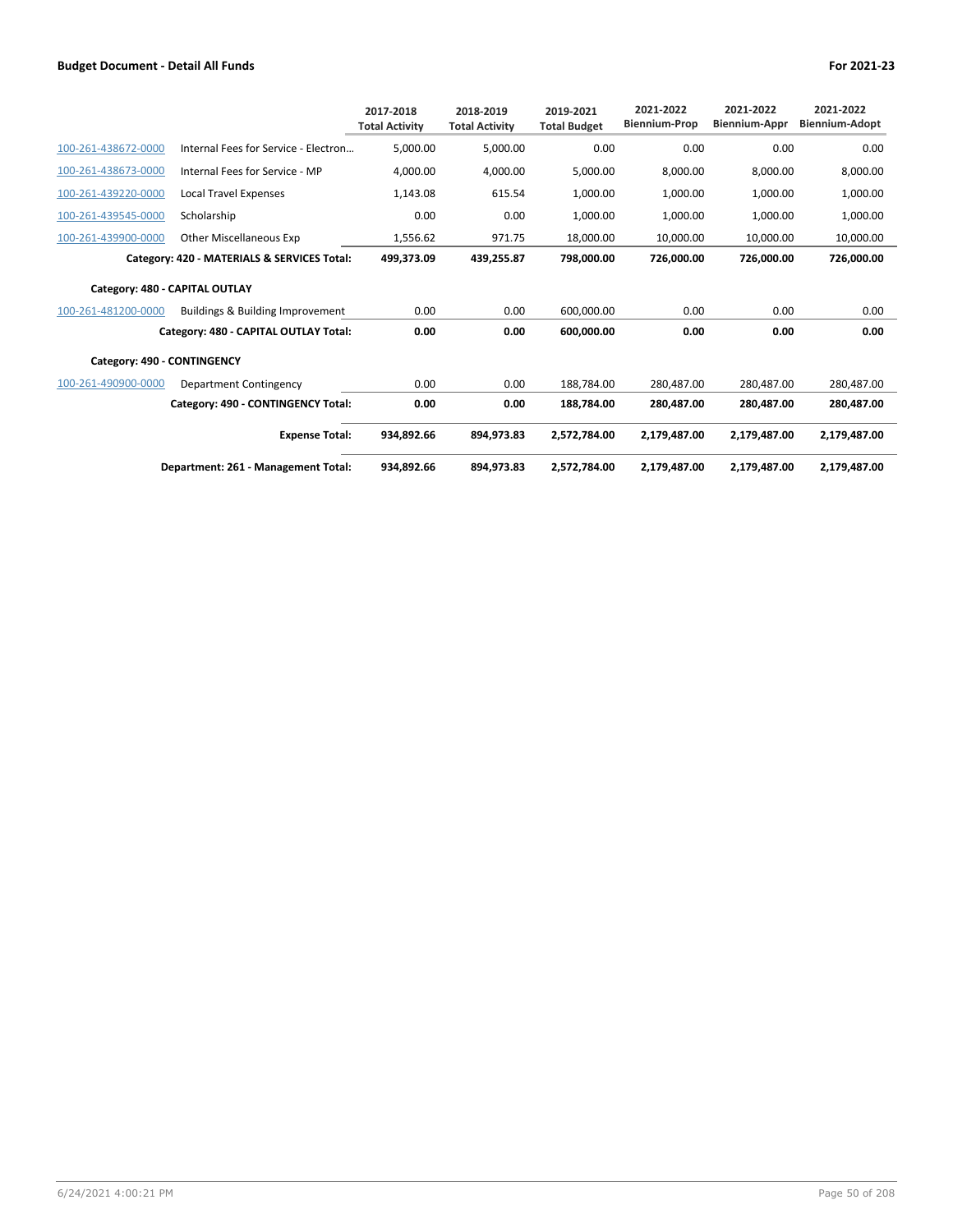|                                   |                                           | 2017-2018<br><b>Total Activity</b> | 2018-2019<br><b>Total Activity</b> | 2019-2021<br><b>Total Budget</b> | 2021-2022<br><b>Biennium-Prop</b> | 2021-2022  | 2021-2022<br>Biennium-Appr Biennium-Adopt |
|-----------------------------------|-------------------------------------------|------------------------------------|------------------------------------|----------------------------------|-----------------------------------|------------|-------------------------------------------|
| Department: 265 - Social Services |                                           |                                    |                                    |                                  |                                   |            |                                           |
| <b>Expense</b>                    |                                           |                                    |                                    |                                  |                                   |            |                                           |
|                                   | Category: 410 - PERSONNEL SERVICES        |                                    |                                    |                                  |                                   |            |                                           |
| 100-265-411100-0000               | <b>Full-Time Salaries and Wages</b>       | 0.00                               | 0.00                               | 145,000.00                       | 154,000.00                        | 154,000.00 | 154,000.00                                |
| 100-265-411110-0000               | <b>Full-Time Regular Salaries</b>         | 41,733.34                          | 58,628.48                          | 0.00                             | 0.00                              | 0.00       | 0.00                                      |
| 100-265-411110-1119               | Full-Time Regular Salaries-DHHS-T         | 0.00                               | 75.00                              | 0.00                             | 0.00                              | 0.00       | 0.00                                      |
| 100-265-411120-0000               | Full-Time Other Paid Leave                | 4,576.64                           | 3,026.40                           | 0.00                             | 0.00                              | 0.00       | 0.00                                      |
| 100-265-411122-0000               | <b>Full-Time Vacation Leave</b>           | 462.08                             | 3,075.28                           | 0.00                             | 0.00                              | 0.00       | 0.00                                      |
| 100-265-411130-0000               | Full-Time Sick Leave                      | 317.68                             | 488.52                             | 0.00                             | 0.00                              | 0.00       | 0.00                                      |
| 100-265-411200-0000               | Part-Time Salaries                        | 52,977.48                          | 83,821.18                          | 271,000.00                       | 219,000.00                        | 219,000.00 | 219,000.00                                |
| 100-265-411200-1104               | Part-Time Salaries-DHHS-Title IIIB        | 671.37                             | 0.00                               | 0.00                             | 0.00                              | 0.00       | 0.00                                      |
| 100-265-411200-1108               | Part-Time Salaries-Ride Conn 2017         | 1,195.50                           | 0.00                               | 0.00                             | 0.00                              | 0.00       | 0.00                                      |
| 100-265-411200-1122               | Part-Time Salaries-Ride Conn 2018         | 12,045.00                          | 12,531.75                          | 0.00                             | 0.00                              | 0.00       | 0.00                                      |
| 100-265-411200-1123               | Part Time Salaries-DHHS-Title IIIB        | 12,568.37                          | 13,452.75                          | 0.00                             | 0.00                              | 0.00       | 0.00                                      |
| 100-265-411200-1125               | Part-Time Salaries-Brookdale              | 4,435.42                           | 4,436.01                           | 0.00                             | 0.00                              | 0.00       | 0.00                                      |
| 100-265-411200-1142               | Part-Time Salaries-DHHS-Title IIIB        | 0.00                               | 0.00                               | 0.00                             | 0.00                              | 0.00       | 0.00                                      |
| 100-265-411200-1146               | Part-Time Salaries-Ride Conn 2020         | 0.00                               | 0.00                               | 0.00                             | 0.00                              | 0.00       | 0.00                                      |
| 100-265-411225-0000               | Part-Time Comp Leave                      | 530.66                             | 630.00                             | 0.00                             | 0.00                              | 0.00       | 0.00                                      |
| 100-265-411235-0000               | Part-Time Other Paid Leave                | 11,150.56                          | 25,428.87                          | 0.00                             | 0.00                              | 0.00       | 0.00                                      |
| 100-265-411240-0000               | Temporary / OnCall                        | 41,623.95                          | 25,939.88                          | 54,000.00                        | 81,000.00                         | 81,000.00  | 81,000.00                                 |
| 100-265-411240-1144               | Temporary / OnCall-Title IIIE 2020        | 0.00                               | 0.00                               | 0.00                             | 0.00                              | 0.00       | 0.00                                      |
| 100-265-411245-0000               | Temporary / OnCall                        | 594.00                             | 445.50                             | 0.00                             | 0.00                              | 0.00       | 0.00                                      |
| 100-265-411300-0000               | <b>Overtime Salaries</b>                  | 0.00                               | 226.25                             | 2,000.00                         | 3,000.00                          | 3,000.00   | 3,000.00                                  |
| 100-265-411435-0000               | <b>Accrued Vacation Payoff</b>            | 0.00                               | 2,349.35                           | 0.00                             | 0.00                              | 0.00       | 0.00                                      |
| 100-265-412100-0000               | Payroll Taxes                             | 14,970.44                          | 19,122.66                          | 41,000.00                        | 41,000.00                         | 41,000.00  | 41,000.00                                 |
| 100-265-412200-0000               | <b>PERS</b>                               | 27,345.34                          | 38,669.81                          | 117,000.00                       | 114,000.00                        | 114,000.00 | 114,000.00                                |
| 100-265-412300-0000               | Health Insurance                          | 53,077.59                          | 62,342.00                          | 163,000.00                       | 131,000.00                        | 131,000.00 | 131,000.00                                |
| 100-265-412400-0000               | <b>Other Benefits</b>                     | 6,133.78                           | 17,802.15                          | 16,000.00                        | 16,000.00                         | 16,000.00  | 16,000.00                                 |
|                                   | Category: 410 - PERSONNEL SERVICES Total: | 286,409.20                         | 372,491.84                         | 809,000.00                       | 759,000.00                        | 759,000.00 | 759,000.00                                |
|                                   | Category: 420 - MATERIALS & SERVICES      |                                    |                                    |                                  |                                   |            |                                           |
| 100-265-429200-0000               | Special Programs Materials                | 7,487.56                           | 3,010.28                           | 40,000.00                        | 20,000.00                         | 20,000.00  | 20,000.00                                 |
| 100-265-429200-1115               | Special Programs Materials-OCF            | 20,552.65                          | 410.00                             | 0.00                             | 0.00                              | 0.00       | 0.00                                      |
| 100-265-429200-1125               | Special Programs Materials-Brook          | 227.13                             | 901.44                             | 0.00                             | 0.00                              | 0.00       | 0.00                                      |
| 100-265-429200-1134               | Special Programs Materials-OCF 2          | 0.00                               | 42,855.15                          | 0.00                             | 0.00                              | 0.00       | 0.00                                      |
| 100-265-429200-1139               | Special Programs Materials-OCF 1          | 0.00                               | 0.00                               | 0.00                             | 0.00                              | 0.00       | 0.00                                      |
| 100-265-429200-1156               | Special Programs Materials-OCF 2          | 0.00                               | 0.00                               | 0.00                             | 0.00                              | 0.00       | 0.00                                      |
| 100-265-429250-0000               | <b>Respite Materials and Supplies</b>     | $-4,662.08$                        | $-10,483.72$                       | 20,000.00                        | 10,000.00                         | 10,000.00  | 10,000.00                                 |
|                                   |                                           |                                    |                                    |                                  |                                   |            |                                           |
| 100-265-429250-1120               | Respite Materials and Supplies-Tit        | 5,534.55                           | 11,072.00                          | 0.00                             | 0.00                              | 0.00       | 0.00                                      |
| 100-265-429250-1160               | Respite Materials and Supplies-III-       | 0.00                               | 0.00                               | 0.00                             | 0.00                              | 0.00       | 0.00                                      |
| 100-265-429255-0000               | <b>Meals Network Expenses</b>             | 42,791.21                          | 41,099.28                          | 124,000.00                       | 124,000.00                        | 124,000.00 | 124,000.00                                |
| 100-265-429255-1107               | Meals Network Expenses-DHHS-N             | 7,607.25                           | 0.00                               | 0.00                             | 0.00                              | 0.00       | 0.00                                      |
| 100-265-429255-1121               | Meals Network Expenses-DHHS-N             | 15,143.70                          | 22,752.60                          | 0.00                             | 0.00                              | 0.00       | 0.00                                      |
| 100-265-429255-1145               | Meals Network Expenses-DHHS-N             | 0.00                               | 0.00                               | 0.00                             | 0.00                              | 0.00       | 0.00                                      |
| 100-265-429255-1159               | Meals Network Expenses-III-C1 Ca          | 0.00                               | 0.00                               | 0.00                             | 0.00                              | 0.00       | 0.00                                      |
| 100-265-429255-1162               | Meals Network Expenses-Nutritio           | 0.00                               | 0.00                               | 0.00                             | 0.00                              | 0.00       | 0.00                                      |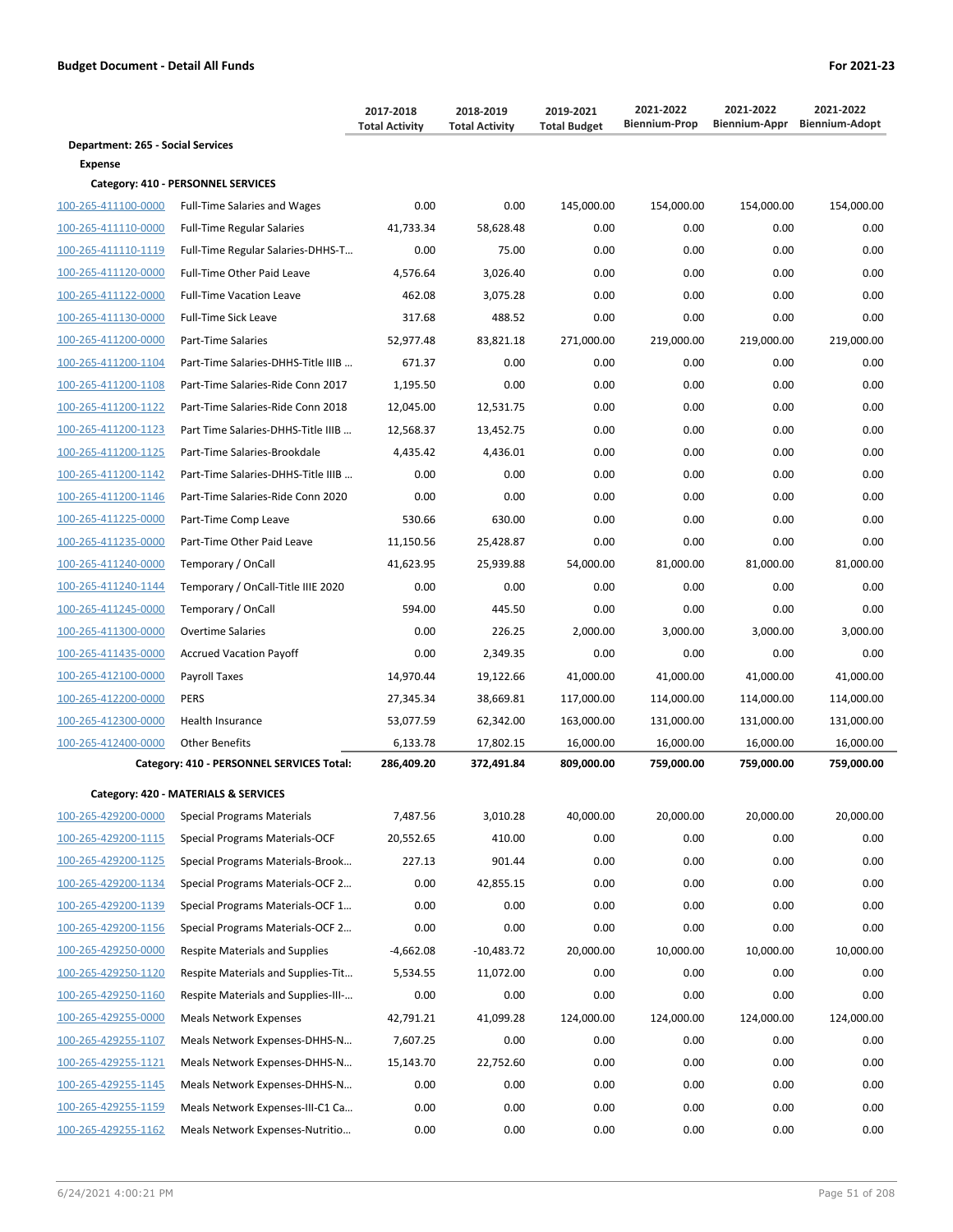|                     |                                             | 2017-2018<br><b>Total Activity</b> | 2018-2019<br><b>Total Activity</b> | 2019-2021<br><b>Total Budget</b> | 2021-2022<br><b>Biennium-Prop</b> | 2021-2022<br><b>Biennium-Appr</b> | 2021-2022<br><b>Biennium-Adopt</b> |
|---------------------|---------------------------------------------|------------------------------------|------------------------------------|----------------------------------|-----------------------------------|-----------------------------------|------------------------------------|
| 100-265-432130-0000 | Conferences                                 | 1,259.23                           | 1,454.90                           | 2.000.00                         | 2.000.00                          | 2.000.00                          | 2,000.00                           |
| 100-265-435930-0000 | <b>Trip Expenses</b>                        | 3,120.75                           | 3,811.11                           | 10,000.00                        | 6,000.00                          | 6,000.00                          | 6,000.00                           |
| 100-265-437330-0000 | Vehicle Repairs, Parts & Supp               | 1.110.72                           | 2,100.53                           | 4,000.00                         | 4,000.00                          | 4,000.00                          | 4,000.00                           |
| 100-265-437340-0000 | Gasoline. Oil and Lubricants                | 2.498.67                           | 2,578.43                           | 6,000.00                         | 6,000.00                          | 6.000.00                          | 6,000.00                           |
| 100-265-439220-0000 | <b>Local Travel Expenses</b>                | 564.59                             | 374.67                             | 0.00                             | 0.00                              | 0.00                              | 0.00                               |
|                     | Category: 420 - MATERIALS & SERVICES Total: | 103,235.93                         | 121.936.67                         | 206.000.00                       | 172.000.00                        | 172.000.00                        | 172.000.00                         |
|                     | <b>Expense Total:</b>                       | 389,645.13                         | 494.428.51                         | 1,015,000.00                     | 931,000.00                        | 931,000.00                        | 931,000.00                         |
|                     | Department: 265 - Social Services Total:    | 389,645.13                         | 494.428.51                         | 1,015,000.00                     | 931,000.00                        | 931,000.00                        | 931,000.00                         |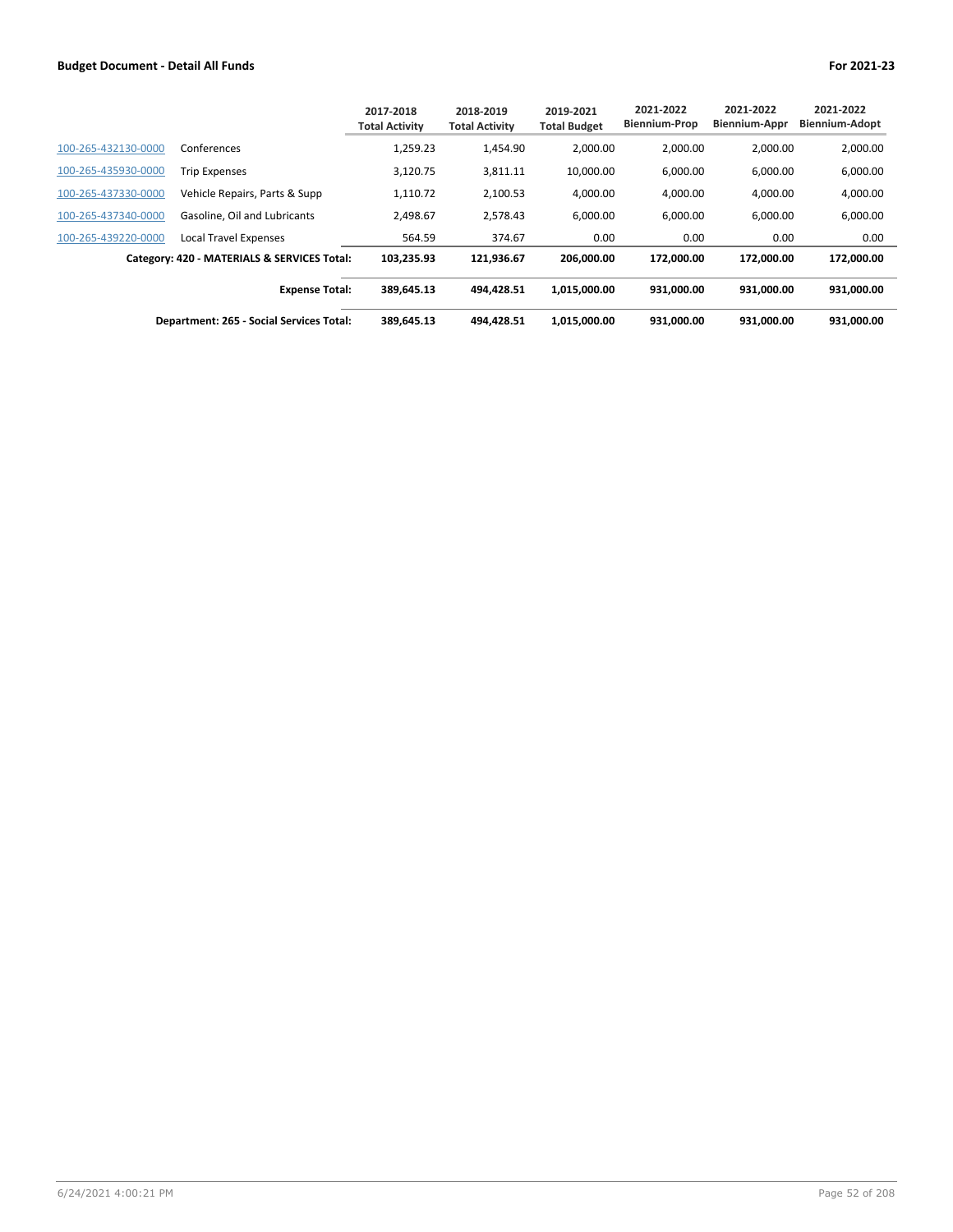|                                             |                                                                                 | 2017-2018<br><b>Total Activity</b> | 2018-2019<br><b>Total Activity</b> | 2019-2021<br><b>Total Budget</b> | 2021-2022<br><b>Biennium-Prop</b> | 2021-2022<br>Biennium-Appr | 2021-2022<br><b>Biennium-Adopt</b> |
|---------------------------------------------|---------------------------------------------------------------------------------|------------------------------------|------------------------------------|----------------------------------|-----------------------------------|----------------------------|------------------------------------|
| <b>Department: 310 - Planning Resources</b> |                                                                                 |                                    |                                    |                                  |                                   |                            |                                    |
| Revenue                                     |                                                                                 |                                    |                                    |                                  |                                   |                            |                                    |
|                                             | Category: 302 - BEGINNING FUND BALANCES                                         |                                    |                                    |                                  |                                   |                            |                                    |
| 100-310-302100-0000                         | Unrestricted Beginning Balance                                                  | 1,545,141.64                       | 1,960,585.35                       | 863,585.00                       | 866,915.00                        | 866,915.00                 | 866,915.00                         |
| 100-310-302121-0000                         | <b>Tree Citation Balance</b>                                                    | 40,644.33                          | 80,895.12                          | 155,895.00                       | 257,889.00                        | 257,889.00                 | 257,889.00                         |
|                                             | Category: 302 - BEGINNING FUND BALANCES Total:                                  | 1,585,785.97                       | 2,041,480.47                       | 1,019,480.00                     | 1,124,804.00                      | 1,124,804.00               | 1,124,804.00                       |
|                                             | Category: 305 - INTERGOVERNMENTAL                                               |                                    |                                    |                                  |                                   |                            |                                    |
| 100-310-305200-1132                         | <b>Federal Grants-CLG</b>                                                       | 0.00                               | 10,161.82                          | 0.00                             | 0.00                              | 0.00                       | 0.00                               |
| 100-310-305225-0000                         | <b>Other Grants</b>                                                             | 0.00                               | 0.00                               | 11,000.00                        | 10,000.00                         | 10,000.00                  | 10,000.00                          |
| <b>Budget Notes</b>                         |                                                                                 |                                    |                                    |                                  |                                   |                            |                                    |
| <b>Budget Code</b><br>Biennium-Adopt        | <b>Description</b><br>State CLG Grant from SHPO for Historic Preservation \$13K |                                    |                                    |                                  |                                   |                            |                                    |
|                                             |                                                                                 |                                    |                                    |                                  |                                   |                            |                                    |
| 100-310-305225-1155                         | Other Grants-COVID-19 Emergenc                                                  | 0.00                               | 0.00                               | 0.00                             | 0.00                              | 0.00                       | 0.00                               |
|                                             | Category: 305 - INTERGOVERNMENTAL Total:                                        | 0.00                               | 10,161.82                          | 11,000.00                        | 10,000.00                         | 10,000.00                  | 10,000.00                          |
|                                             | Category: 306 - LICENSES AND FEES                                               |                                    |                                    |                                  |                                   |                            |                                    |
| 100-310-306221-0000                         | <b>Tree Cutting Permits</b>                                                     | 103,382.00                         | 108,542.00                         | 190,000.00                       | 240,000.00                        | 240,000.00                 | 240,000.00                         |
| 100-310-306224-0000                         | Development Code Enforcement                                                    | 67,699.00                          | 73,897.00                          | 140,000.00                       | 160,000.00                        | 160,000.00                 | 160,000.00                         |
| 100-310-306225-0000                         | <b>Administrative Approval Fees</b>                                             | 214,645.77                         | 149,760.50                         | 300,000.00                       | 336,000.00                        | 336,000.00                 | 336,000.00                         |
| 100-310-306230-0000                         | Planning Development Review                                                     | 154,862.44                         | 196,663.53                         | 300,000.00                       | 340,000.00                        | 340,000.00                 | 340,000.00                         |
| 100-310-306233-0000                         | Planning Code Enforcement                                                       | 0.00                               | 0.00                               | 100,000.00                       | 70,000.00                         | 70,000.00                  | 70,000.00                          |
| 100-310-306234-0000                         | Enterprise Zone App Fee                                                         | 0.00                               | 0.00                               | 10,000.00                        | 10,000.00                         | 10,000.00                  | 10,000.00                          |
| 100-310-306235-0000                         | Planning Commission Review Fee                                                  | 10,995.00                          | 0.00                               | 10,000.00                        | 0.00                              | 0.00                       | 0.00                               |
| 100-310-306236-0000                         | <b>Appeal Fees</b>                                                              | 6,983.00                           | 4,005.00                           | 4,000.00                         | 0.00                              | 0.00                       | 0.00                               |
| 100-310-306290-0000                         | Miscellaneous Planning Fees                                                     | 15,699.75                          | 14,162.00                          | 20,000.00                        | 60,000.00                         | 60,000.00                  | 60,000.00                          |
|                                             | Category: 306 - LICENSES AND FEES Total:                                        | 574,266.96                         | 547,030.03                         | 1,074,000.00                     | 1,216,000.00                      | 1,216,000.00               | 1,216,000.00                       |
|                                             | Category: 307 - FINES AND FORFEITURES                                           |                                    |                                    |                                  |                                   |                            |                                    |
| 100-310-307121-0000                         | <b>Tree Citation</b>                                                            | 44,165.00                          | 95,779.00                          | 100,000.00                       | 100,000.00                        | 100,000.00                 | 100,000.00                         |
|                                             | Category: 307 - FINES AND FORFEITURES Total:                                    | 44,165.00                          | 95,779.00                          | 100,000.00                       | 100,000.00                        | 100,000.00                 | 100,000.00                         |
|                                             |                                                                                 |                                    |                                    |                                  |                                   |                            |                                    |
|                                             | Category: 310 - MISCELLANEOUS REVENUES                                          |                                    |                                    |                                  |                                   |                            |                                    |
| 100-310-310315-0000                         | Medical Insurance Reimbursemt                                                   | 0.00                               | 0.00                               | 0.00                             | 0.00                              | 0.00                       | 0.00                               |
| 100-310-310910-0000                         | Sundry Income                                                                   | 1,048.05                           | 7.00                               | 0.00                             | 0.00                              | 0.00                       | 0.00                               |
|                                             | Category: 310 - MISCELLANEOUS REVENUES Total:                                   | 1,048.05                           | 7.00                               | 0.00                             | 0.00                              | 0.00                       | 0.00                               |
|                                             | Category: 311 - GENERAL REVENUE                                                 |                                    |                                    |                                  |                                   |                            |                                    |
| 100-310-311000-0000                         | <b>General Revenue</b>                                                          | 2,610,000.00                       | 2,699,000.00                       | 5,398,000.00                     | 5,398,000.00                      | 5,398,000.00               | 5,398,000.00                       |
|                                             | Category: 311 - GENERAL REVENUE Total:                                          | 2,610,000.00                       | 2,699,000.00                       | 5,398,000.00                     | 5,398,000.00                      | 5,398,000.00               | 5,398,000.00                       |
|                                             | <b>Revenue Total:</b>                                                           | 4,815,265.98                       | 5,393,458.32                       | 7,602,480.00                     | 7,848,804.00                      | 7,848,804.00               | 7,848,804.00                       |
|                                             | <b>Department: 310 - Planning Resources Total:</b>                              | 4,815,265.98                       | 5,393,458.32                       | 7,602,480.00                     | 7,848,804.00                      | 7,848,804.00               | 7,848,804.00                       |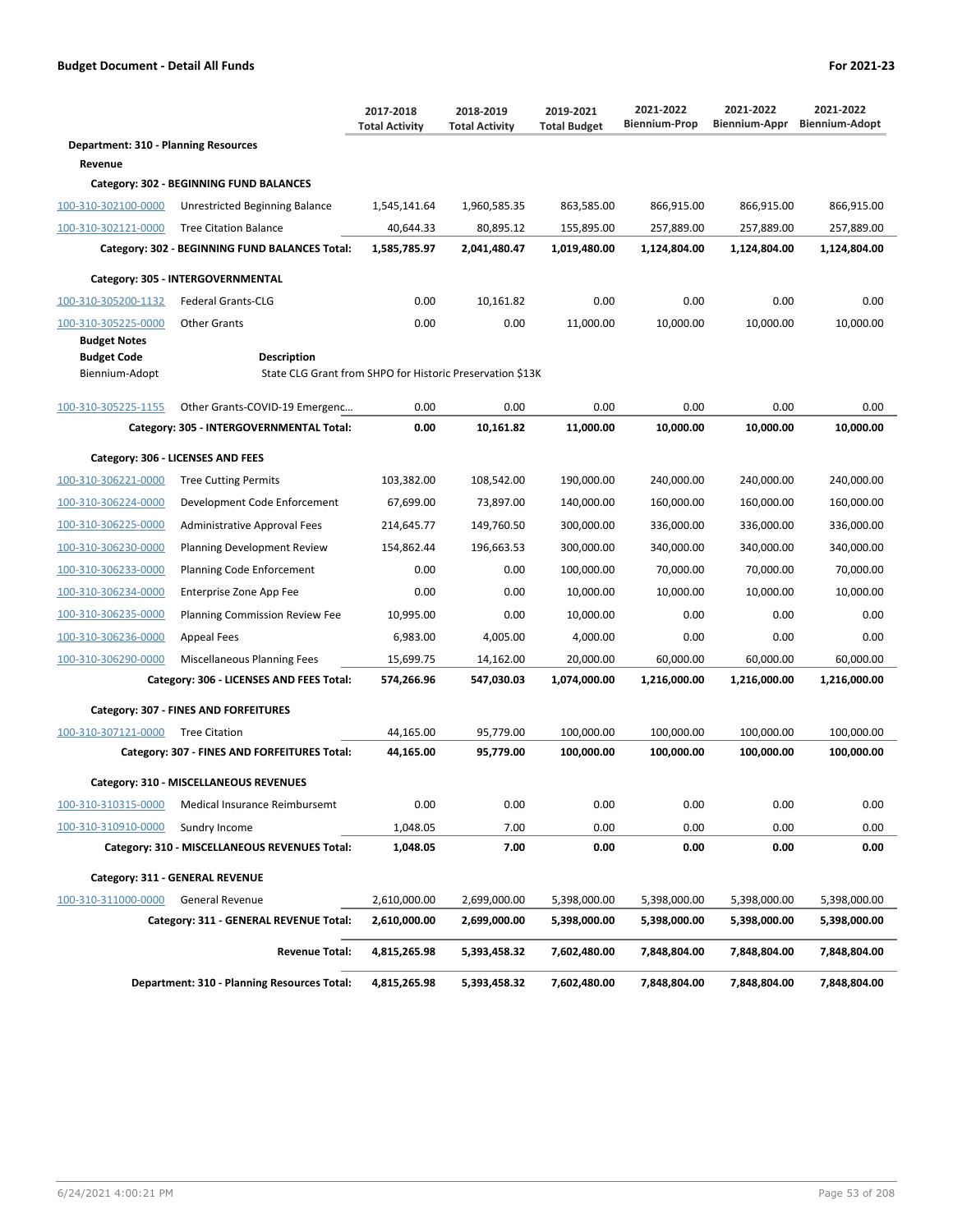|                                       |                                     | 2017-2018<br><b>Total Activity</b>                         | 2018-2019<br><b>Total Activity</b> | 2019-2021<br><b>Total Budget</b> | 2021-2022<br><b>Biennium-Prop</b> | 2021-2022<br><b>Biennium-Appr</b> | 2021-2022<br><b>Biennium-Adopt</b> |
|---------------------------------------|-------------------------------------|------------------------------------------------------------|------------------------------------|----------------------------------|-----------------------------------|-----------------------------------|------------------------------------|
| Department: 311 - Planning Management |                                     |                                                            |                                    |                                  |                                   |                                   |                                    |
| <b>Expense</b>                        |                                     |                                                            |                                    |                                  |                                   |                                   |                                    |
|                                       | Category: 410 - PERSONNEL SERVICES  |                                                            |                                    |                                  |                                   |                                   |                                    |
| 100-311-411100-0000                   | <b>Full-Time Salaries and Wages</b> | 0.00                                                       | 0.00                               | 438,000.00                       | 463,000.00                        | 463,000.00                        | 463,000.00                         |
| <b>Budget Notes</b>                   |                                     |                                                            |                                    |                                  |                                   |                                   |                                    |
| <b>Budget Code</b>                    | <b>Description</b>                  |                                                            |                                    |                                  |                                   |                                   |                                    |
| Biennium-Adopt                        | 1.00<br>1.00                        | Direct of Planning & Bldg Svcs<br>Administrative Assistant | MGT                                |                                  |                                   |                                   |                                    |
|                                       | 0.50                                | Administrative Support II                                  |                                    |                                  |                                   |                                   |                                    |
| 100-311-411110-0000                   | <b>Full-Time Regular Salaries</b>   | 162,380.44                                                 | 180,294.78                         | 0.00                             | 0.00                              | 0.00                              | 0.00                               |
| 100-311-411120-0000                   | <b>Full-Time Other Paid Leave</b>   | 9,837.28                                                   | 9,844.81                           | 0.00                             | 0.00                              | 0.00                              | 0.00                               |
| 100-311-411122-0000                   | <b>Full-Time Vacation Leave</b>     | 19,272.74                                                  | 21,961.63                          | 0.00                             | 0.00                              | 0.00                              | 0.00                               |
| 100-311-411125-0000                   | Full-Time Comp Leave                | 1,704.53                                                   | 2,175.46                           | 0.00                             | 0.00                              | 0.00                              | 0.00                               |
| 100-311-411130-0000                   | <b>Full-Time Sick Leave</b>         | 6,677.36                                                   | 3,136.16                           | 0.00                             | 0.00                              | 0.00                              | 0.00                               |
| 100-311-411200-0000                   | Part-Time Salaries                  | 23,798.17                                                  | 21,223.03                          | 59,000.00                        | 64,000.00                         | 64,000.00                         | 64,000.00                          |
| 100-311-411225-0000                   | Part-Time Comp Leave                | 15.33                                                      | 0.00                               | 0.00                             | 0.00                              | 0.00                              | 0.00                               |
| 100-311-411235-0000                   | Part-Time Other Paid Leave          | 1,572.48                                                   | 2,962.86                           | 0.00                             | 0.00                              | 0.00                              | 0.00                               |
| 100-311-411240-0000                   | Temporary / OnCall                  | 1,305.00                                                   | 31,626.60                          | 0.00                             | 0.00                              | 0.00                              | 0.00                               |

| 100-311-412400-0000 | Other Benefits                            | 5,181.36   | 4.936.13   | 12.000.00  | 13.000.00  | 13.000.00  | 13,000.00  |
|---------------------|-------------------------------------------|------------|------------|------------|------------|------------|------------|
|                     | Category: 410 - PERSONNEL SERVICES Total: | 356,182.91 | 423,862.97 | 805.000.00 | 861,000.00 | 861,000.00 | 861,000.00 |
|                     | Category: 420 - MATERIALS & SERVICES      |            |            |            |            |            |            |
| 100-311-421000-0000 | <b>General Office Supplies</b>            | 1.495.57   | 2.288.71   | 5.000.00   | 8.000.00   | 8.000.00   | 8,000.00   |
| 100-311-422300-0000 | Postage                                   | 10.075.48  | 6.382.70   | 30.000.00  | 31.000.00  | 31.000.00  | 31,000.00  |
| 100-311-429500-0000 | Misc Furnishings & Equipment              | 0.00       | 0.00       | 0.00       | 0.00       | 0.00       | 0.00       |
| 100-311-429700-0000 | <b>Publications and Reports</b>           | 43.00      | 43.00      | 3.000.00   | 4.000.00   | 4.000.00   | 4,000.00   |
| 100-311-431000-0000 | Misc Professional & Technical             | 6.048.41   | 10.632.27  | 245.000.00 | 250,000.00 | 250,000.00 | 250.000.00 |

100-311-411300-0000 Overtime Salaries 0.00 1,646.95 4,000.00 4,000.00 4,000.00 4,000.00 100-311-411410-0000 Working out of Classification 0.00 0.00 0.00 0.00 0.00 0.00 100-311-411435-0000 Accrued Vacation Payoff 5,209.87 2,680.40 6,000.00 16,000.00 16,000.00 16,000.00 100-311-412100-0000 Payroll Taxes 20,375.96 23,738.03 42,000.00 45,000.00 45,000.00 45,000.00 100-311-412200-0000 PERS 52,365.35 69,000.09 142,000.00 160,000.00 160,000.00 160,000.00 100-311-412300-0000 Health Insurance 46,487.04 48,636.04 102,000.00 96,000.00 96,000.00 96,000.00

| <b>Budget Notes</b>                       |                                                                                                                                                                                      |                                                                                                                                                                    |           |           |           |           |           |  |  |  |
|-------------------------------------------|--------------------------------------------------------------------------------------------------------------------------------------------------------------------------------------|--------------------------------------------------------------------------------------------------------------------------------------------------------------------|-----------|-----------|-----------|-----------|-----------|--|--|--|
| <b>Budget Code</b>                        | <b>Description</b>                                                                                                                                                                   |                                                                                                                                                                    |           |           |           |           |           |  |  |  |
| Biennium-Adopt                            | 15k Online Publishing of Development Code & Comp Plan<br>5K Planning Commission Support<br>10K Public Outreach/Communication/Technical Writing<br>100k Consultants/special projects. |                                                                                                                                                                    |           |           |           |           |           |  |  |  |
| 100-311-431540-0000                       | Software, Purchases & Licenses                                                                                                                                                       | 14,143.44                                                                                                                                                          | 12,595.09 | 89,000.00 | 24,000.00 | 24,000.00 | 24,000.00 |  |  |  |
| <b>Budget Notes</b><br><b>Budget Code</b> | <b>Description</b>                                                                                                                                                                   |                                                                                                                                                                    |           |           |           |           |           |  |  |  |
| Biennium-Adopt                            | 1K Zoom                                                                                                                                                                              | 30K Permit Tracking Software Upgrade and Process Improvement contingent on State update to Accela<br>5K Granicus Software (STR)<br>12 K Adobe Creative Cloud Suite |           |           |           |           |           |  |  |  |
| 100-311-431610-0000                       | <b>Bank Service Charges</b>                                                                                                                                                          | 1,935.17                                                                                                                                                           | 3,265.26  | 10,000.00 | 16,000.00 | 16,000.00 | 16,000.00 |  |  |  |
| 100-311-431937-0000                       | Vehicle Contract Service Fee                                                                                                                                                         | 284.76                                                                                                                                                             | 284.76    | 0.00      | 0.00      | 0.00      | 0.00      |  |  |  |
| 100-311-432110-0000                       | <b>Technical Seminars, Training</b>                                                                                                                                                  | 115.00                                                                                                                                                             | 912.22    | 4,000.00  | 4,000.00  | 4,000.00  | 4,000.00  |  |  |  |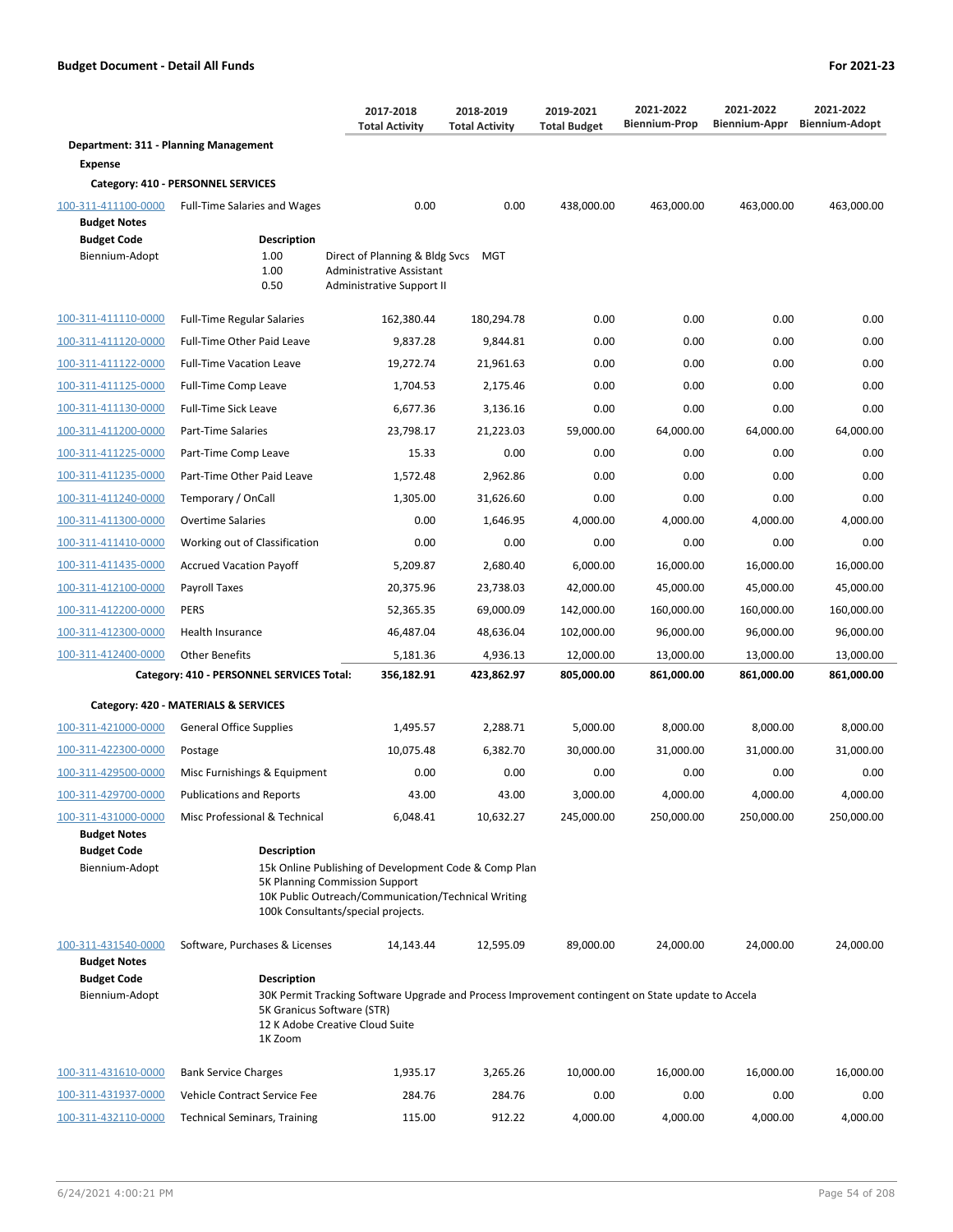|                                                             |                                                                                                                                                                       | 2017-2018<br><b>Total Activity</b> | 2018-2019<br><b>Total Activity</b> | 2019-2021<br><b>Total Budget</b> | 2021-2022<br><b>Biennium-Prop</b> | 2021-2022<br>Biennium-Appr | 2021-2022<br><b>Biennium-Adopt</b> |
|-------------------------------------------------------------|-----------------------------------------------------------------------------------------------------------------------------------------------------------------------|------------------------------------|------------------------------------|----------------------------------|-----------------------------------|----------------------------|------------------------------------|
| <b>Budget Notes</b><br><b>Budget Code</b><br>Biennium-Adopt | Description                                                                                                                                                           |                                    |                                    |                                  |                                   |                            |                                    |
|                                                             | Oregon Chapter American Planning Association - Land Use /Transportation/Legal Issues<br>Oregon Planning Institute<br>League Of Oregon Cities<br><b>Other Training</b> |                                    |                                    |                                  |                                   |                            |                                    |
| 100-311-432130-0000                                         | Conferences                                                                                                                                                           | 1,678.02                           | 543.60                             | 6,000.00                         | 4,000.00                          | 4,000.00                   | 4,000.00                           |
| 100-311-432300-0000                                         | <b>Membership Dues</b>                                                                                                                                                | 813.00                             | 870.00                             | 2,000.00                         | 2,000.00                          | 2,000.00                   | 2,000.00                           |
| <b>Budget Notes</b>                                         |                                                                                                                                                                       |                                    |                                    |                                  |                                   |                            |                                    |
| <b>Budget Code</b><br>Biennium-Adopt                        | Description<br>American Planning Association<br>American Institute of Certified Planners (AICP)<br>Oregon City Planning Director                                      |                                    |                                    |                                  |                                   |                            |                                    |
| 100-311-437310-0000                                         | <b>Equipment Repair and Service</b>                                                                                                                                   | 0.00                               | 0.00                               | 1,000.00                         | 0.00                              | 0.00                       | 0.00                               |
| 100-311-437330-0000                                         | Vehicle Repairs, Parts & Supp                                                                                                                                         | 1,837.58                           | 321.24                             | 0.00                             | 0.00                              | 0.00                       | 0.00                               |
| 100-311-437340-0000                                         | Gasoline, Oil and Lubricants                                                                                                                                          | 0.00                               | 0.00                               | 0.00                             | 0.00                              | 0.00                       | 0.00                               |
| 100-311-438110-0000                                         | Internal Fees for Service - Admin                                                                                                                                     | 789,000.00                         | 812,000.00                         | 1,779,000.00                     | 1,497,000.00                      | 1,497,000.00               | 1,497,000.00                       |
| 100-311-438673-0000                                         | Internal Fees for Service - MP                                                                                                                                        | 0.00                               | 0.00                               | 0.00                             | 4,000.00                          | 4,000.00                   | 4,000.00                           |
| 100-311-438680-0000                                         | Internal Fees for Service - Engineer                                                                                                                                  | 77,999.00                          | 104,000.00                         | 178,000.00                       | 100,000.00                        | 100,000.00                 | 100,000.00                         |
| 100-311-439220-0000                                         | Local Travel Expenses                                                                                                                                                 | 163.67                             | 243.75                             | 2,000.00                         | 2,000.00                          | 2,000.00                   | 2,000.00                           |
| 100-311-439780-0000                                         | <b>Buisness Assistance Grant Program</b>                                                                                                                              | 0.00                               | 0.00                               | 0.00                             | 0.00                              | 0.00                       | 0.00                               |
| 100-311-439780-1155                                         | <b>Buisness Assistance Grant Program</b>                                                                                                                              | 0.00                               | 0.00                               | 0.00                             | 0.00                              | 0.00                       | 0.00                               |
| 100-311-439780-9002                                         | <b>Business Assistance Grant Program</b>                                                                                                                              | 0.00                               | 0.00                               | 0.00                             | 0.00                              | 0.00                       | 0.00                               |
| 100-311-439900-0000                                         | <b>Other Miscellaneous Exp</b>                                                                                                                                        | 481.48                             | 872.76                             | 4,000.00                         | 4,000.00                          | 4,000.00                   | 4,000.00                           |
|                                                             | Category: 420 - MATERIALS & SERVICES Total:                                                                                                                           | 906,113.58                         | 955,255.36                         | 2,358,000.00                     | 1,950,000.00                      | 1,950,000.00               | 1,950,000.00                       |
|                                                             | Category: 480 - CAPITAL OUTLAY                                                                                                                                        |                                    |                                    |                                  |                                   |                            |                                    |
| 100-311-485110-0000                                         | <b>On-Road Vehicle Purchases</b>                                                                                                                                      | 0.00                               | 0.00                               | 0.00                             | 36,000.00                         | 36,000.00                  | 36,000.00                          |
|                                                             | Category: 480 - CAPITAL OUTLAY Total:                                                                                                                                 | 0.00                               | 0.00                               | 0.00                             | 36,000.00                         | 36,000.00                  | 36,000.00                          |
| Category: 490 - CONTINGENCY                                 |                                                                                                                                                                       |                                    |                                    |                                  |                                   |                            |                                    |
| 100-311-490900-0000<br>Budget Notes                         | Department Contingency                                                                                                                                                | 0.00                               | 0.00                               | 328,480.00                       | 269,804.00                        | 269,804.00                 | 269,804.00                         |
| <b>Budget Code</b>                                          | Description                                                                                                                                                           |                                    |                                    |                                  |                                   |                            |                                    |
| Biennium-Adopt                                              | Contingency reserve is for future downturn in development.                                                                                                            |                                    |                                    |                                  |                                   |                            |                                    |
|                                                             | Category: 490 - CONTINGENCY Total:                                                                                                                                    | 0.00                               | 0.00                               | 328,480.00                       | 269,804.00                        | 269,804.00                 | 269,804.00                         |
|                                                             | <b>Expense Total:</b>                                                                                                                                                 | 1,262,296.49                       | 1,379,118.33                       | 3,491,480.00                     | 3,116,804.00                      | 3,116,804.00               | 3,116,804.00                       |
|                                                             | Department: 311 - Planning Management Total:                                                                                                                          | 1,262,296.49                       | 1,379,118.33                       | 3,491,480.00                     | 3,116,804.00                      | 3,116,804.00               | 3,116,804.00                       |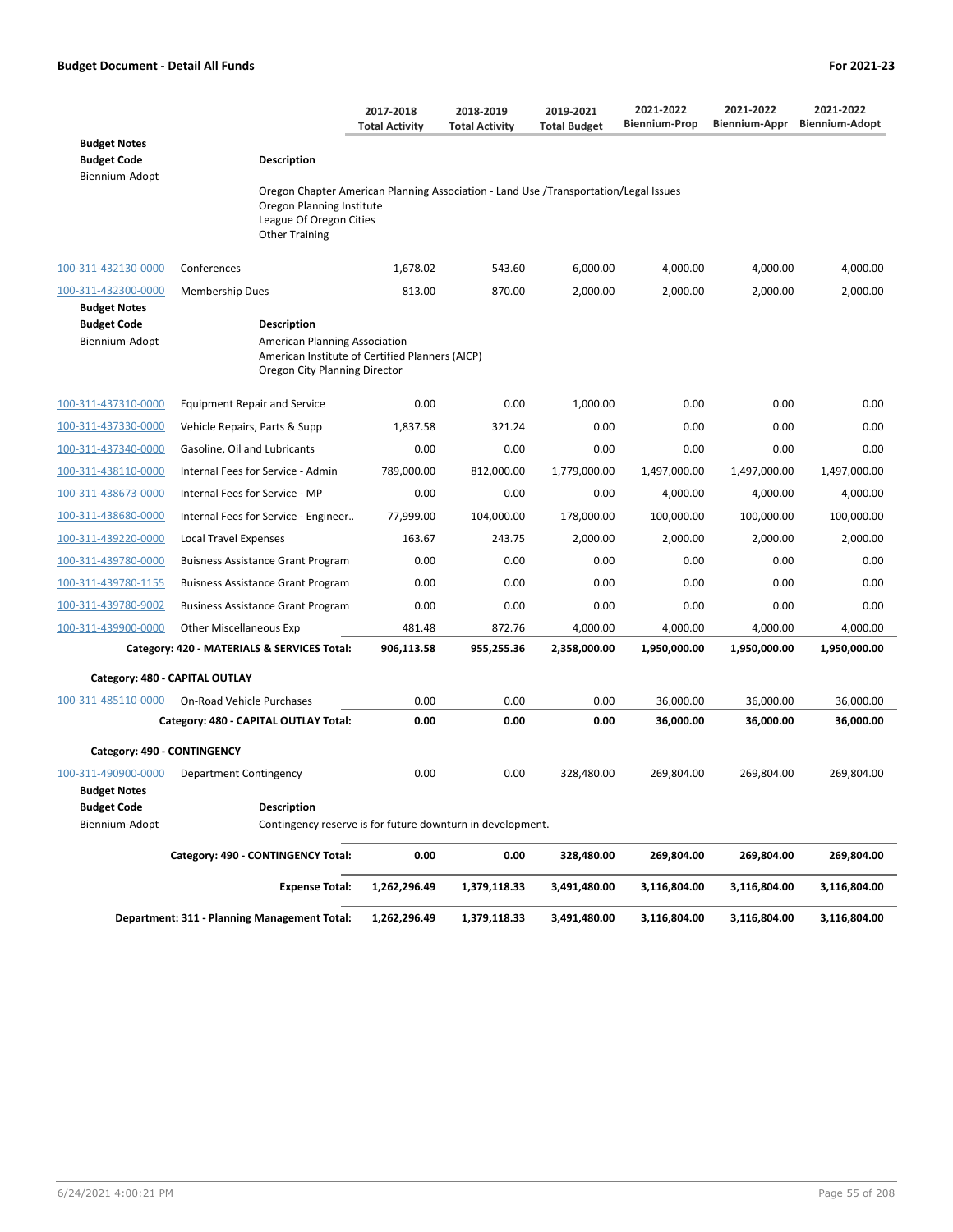|                                                             |                                                                                                                                                                                                                      | 2017-2018<br><b>Total Activity</b> | 2018-2019<br><b>Total Activity</b> | 2019-2021<br><b>Total Budget</b> | 2021-2022<br><b>Biennium-Prop</b> | 2021-2022<br>Biennium-Appr | 2021-2022<br><b>Biennium-Adopt</b> |
|-------------------------------------------------------------|----------------------------------------------------------------------------------------------------------------------------------------------------------------------------------------------------------------------|------------------------------------|------------------------------------|----------------------------------|-----------------------------------|----------------------------|------------------------------------|
| Department: 312 - Current Planning                          |                                                                                                                                                                                                                      |                                    |                                    |                                  |                                   |                            |                                    |
| <b>Expense</b>                                              |                                                                                                                                                                                                                      |                                    |                                    |                                  |                                   |                            |                                    |
|                                                             | Category: 410 - PERSONNEL SERVICES                                                                                                                                                                                   |                                    |                                    |                                  |                                   |                            |                                    |
| 100-312-411100-0000                                         | <b>Full-Time Salaries and Wages</b>                                                                                                                                                                                  | 0.00                               | 0.00                               | 1,600,000.00                     | 1,714,000.00                      | 1,714,000.00               | 1,714,000.00                       |
| 100-312-411110-0000                                         | <b>Full-Time Regular Salaries</b>                                                                                                                                                                                    | 462,184.27                         | 498,038.76                         | 0.00                             | 0.00                              | 0.00                       | 0.00                               |
| 100-312-411120-0000                                         | Full-Time Other Paid Leave                                                                                                                                                                                           | 25,015.36                          | 28,715.41                          | 0.00                             | 0.00                              | 0.00                       | 0.00                               |
| 100-312-411122-0000                                         | <b>Full-Time Vacation Leave</b>                                                                                                                                                                                      | 40,721.35                          | 35,659.27                          | 0.00                             | 0.00                              | 0.00                       | 0.00                               |
| 100-312-411125-0000                                         | Full-Time Comp Leave                                                                                                                                                                                                 | 13,354.41                          | 16,348.36                          | 0.00                             | 0.00                              | 0.00                       | 0.00                               |
| 100-312-411130-0000                                         | <b>Full-Time Sick Leave</b>                                                                                                                                                                                          | 16,955.13                          | 18,049.55                          | 0.00                             | 0.00                              | 0.00                       | 0.00                               |
| 100-312-411200-0000                                         | Part-time Salaries                                                                                                                                                                                                   | 43,837.92                          | 0.00                               | 0.00                             | 0.00                              | 0.00                       | 0.00                               |
| 100-312-411225-0000                                         | Part-Time Comp Leave                                                                                                                                                                                                 | 989.30                             | 0.00                               | 0.00                             | 0.00                              | 0.00                       | 0.00                               |
| 100-312-411235-0000                                         | Part-Time Other Paid Leave                                                                                                                                                                                           | 8,900.52                           | 0.00                               | 0.00                             | 0.00                              | 0.00                       | 0.00                               |
| 100-312-411240-0000                                         | Temporary / OnCall                                                                                                                                                                                                   | 33,712.15                          | 31,498.22                          | 0.00                             | 0.00                              | 0.00                       | 0.00                               |
| 100-312-411245-0000                                         | Temporary / OnCall                                                                                                                                                                                                   | 990.60                             | 141.00                             | 0.00                             | 0.00                              | 0.00                       | 0.00                               |
| 100-312-411300-0000                                         | <b>Overtime Salaries</b>                                                                                                                                                                                             | 3,413.61                           | 8,278.96                           | 19,000.00                        | 20,000.00                         | 20,000.00                  | 20,000.00                          |
| 100-312-411400-0000                                         | Special Pay                                                                                                                                                                                                          | 0.00                               | 0.00                               | 13,000.00                        | 15,000.00                         | 15,000.00                  | 15,000.00                          |
| 100-312-411410-0000                                         | Working out of Classification                                                                                                                                                                                        | 1,082.32                           | 297.84                             | 0.00                             | 0.00                              | 0.00                       | 0.00                               |
| 100-312-411435-0000                                         | <b>Accrued Vacation Payoff</b>                                                                                                                                                                                       | 0.00                               | 26,937.87                          | 25,000.00                        | 10,000.00                         | 10,000.00                  | 10,000.00                          |
| 100-312-412100-0000                                         | Payroll Taxes                                                                                                                                                                                                        | 53,541.00                          | 54,933.47                          | 141,000.00                       | 149,000.00                        | 149,000.00                 | 149,000.00                         |
| 100-312-412200-0000                                         | <b>PERS</b>                                                                                                                                                                                                          | 156,573.52                         | 149,849.58                         | 454,000.00                       | 495,000.00                        | 495,000.00                 | 495,000.00                         |
| 100-312-412300-0000                                         | Health Insurance                                                                                                                                                                                                     | 152,269.56                         | 149,987.29                         | 432,000.00                       | 399,000.00                        | 399,000.00                 | 399,000.00                         |
| 100-312-412400-0000                                         | <b>Other Benefits</b>                                                                                                                                                                                                | 13,999.68                          | 13,431.80                          | 41,000.00                        | 43,000.00                         | 43,000.00                  | 43,000.00                          |
|                                                             | Category: 410 - PERSONNEL SERVICES Total:                                                                                                                                                                            | 1,027,540.70                       | 1,032,167.38                       | 2,725,000.00                     | 2,845,000.00                      | 2,845,000.00               | 2,845,000.00                       |
|                                                             | Category: 420 - MATERIALS & SERVICES                                                                                                                                                                                 |                                    |                                    |                                  |                                   |                            |                                    |
| 100-312-421000-0000                                         | <b>General Office Supplies</b>                                                                                                                                                                                       | 5,531.92                           | 5,516.86                           | 10,000.00                        | 10,000.00                         | 10,000.00                  | 10,000.00                          |
| 100-312-422200-0000                                         | <b>Printing and Binding Services</b>                                                                                                                                                                                 | 3,173.32                           | 4,377.57                           | 6,000.00                         | 6,000.00                          | 6,000.00                   | 6,000.00                           |
| 100-312-427200-0000                                         | <b>Clothing Allowance</b>                                                                                                                                                                                            | 0.00                               | 0.00                               | 2,000.00                         | 4,000.00                          | 4,000.00                   | 4,000.00                           |
| 100-312-429500-0000                                         | Misc Furnishings & Equipment                                                                                                                                                                                         | 829.44                             | 0.00                               | 0.00                             | 0.00                              | 0.00                       | 0.00                               |
| 100-312-431000-0000                                         | Misc Professional & Technical                                                                                                                                                                                        | 46,164.84                          | 66,068.90                          | 176,000.00                       | 200,000.00                        | 200,000.00                 | 200,000.00                         |
| <b>Budget Notes</b><br><b>Budget Code</b><br>Biennium-Adopt | <b>Description</b><br><b>Consulting Arborist</b><br>Residential Infill Development Advisors<br><b>Televised DRC Public Meetings</b><br>Natural Resource (RP & RC) Districts                                          |                                    |                                    |                                  |                                   |                            |                                    |
| 100-312-431930-0000                                         | <b>Contracted Secretarial Service</b>                                                                                                                                                                                | 3,451.50                           | 4,971.25                           | 12,000.00                        | 16,000.00                         | 16,000.00                  | 16,000.00                          |
| 100-312-432110-0000                                         | <b>Technical Seminars, Training</b>                                                                                                                                                                                  | 4,572.47                           | 1,240.10                           | 26,000.00                        | 9,000.00                          | 9,000.00                   | 9,000.00                           |
| <b>Budget Notes</b><br><b>Budget Code</b>                   | <b>Description</b>                                                                                                                                                                                                   |                                    |                                    |                                  |                                   |                            |                                    |
| Biennium-Adopt                                              | Maintain Continuing Education Credits for Professional Staff including:<br>- Oregon American Planning Association - Legal Issues/Land Use/Transportation<br>- Oregon Planning Institute<br>- League of Oregon Cities |                                    |                                    |                                  |                                   |                            |                                    |
| 100-312-432130-0000                                         | Conferences                                                                                                                                                                                                          | 5,262.86                           | 6,475.72                           | 6,000.00                         | 12,000.00                         | 12,000.00                  | 12,000.00                          |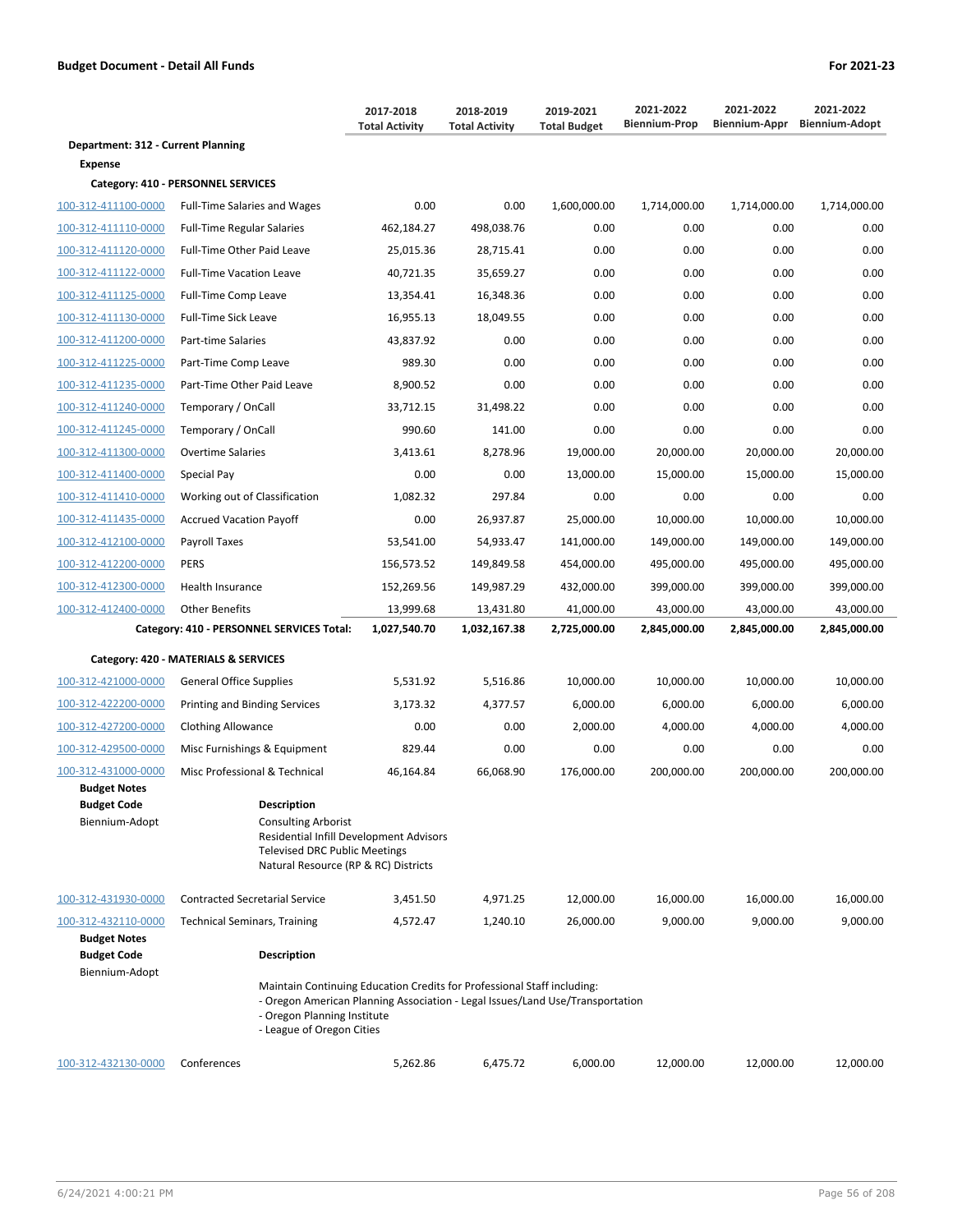|                                           |                                                                                          | 2017-2018<br><b>Total Activity</b> | 2018-2019<br><b>Total Activity</b> | 2019-2021<br><b>Total Budget</b> | 2021-2022<br><b>Biennium-Prop</b> | 2021-2022<br>Biennium-Appr | 2021-2022<br><b>Biennium-Adopt</b> |
|-------------------------------------------|------------------------------------------------------------------------------------------|------------------------------------|------------------------------------|----------------------------------|-----------------------------------|----------------------------|------------------------------------|
| <b>Budget Notes</b><br><b>Budget Code</b> | <b>Description</b>                                                                       |                                    |                                    |                                  |                                   |                            |                                    |
| Biennium-Adopt                            | - American Planning Association Conference                                               |                                    |                                    |                                  |                                   |                            |                                    |
|                                           | - Oregon Code Enforcement Association Conference<br>- Oregon Planning Institute          |                                    |                                    |                                  |                                   |                            |                                    |
| 100-312-432200-0000                       | <b>Tuition Reimbursement</b>                                                             | 0.00                               | 425.00                             | 4,000.00                         | 4,000.00                          | 4,000.00                   | 4,000.00                           |
| 100-312-432300-0000                       | <b>Membership Dues</b>                                                                   | 2.788.00                           | 2.614.00                           | 6.000.00                         | 8.000.00                          | 8.000.00                   | 8.000.00                           |
| <b>Budget Notes</b>                       |                                                                                          |                                    |                                    |                                  |                                   |                            |                                    |
| <b>Budget Code</b>                        | <b>Description</b>                                                                       |                                    |                                    |                                  |                                   |                            |                                    |
| Biennium-Adopt                            | - American Planning Association<br>- American Institute of Certified Planners (AICP)     |                                    |                                    |                                  |                                   |                            |                                    |
| 100-312-435240-0000                       | Miscellaneous Communication                                                              | 0.00                               | 373.72                             | 2,000.00                         | 5,000.00                          | 5,000.00                   | 5,000.00                           |
| 100-312-437120-0000                       | <b>Landscaping Materials</b>                                                             | 3,914.21                           | 1,848.98                           | 10,000.00                        | 10,000.00                         | 10,000.00                  | 10,000.00                          |
| 100-312-437310-0000                       | <b>Equipment Repair and Service</b>                                                      | 1,046.82                           | 1,609.42                           | 0.00                             | 0.00                              | 0.00                       | 0.00                               |
| 100-312-439100-0000                       | Advertising                                                                              | 1,063.01                           | 1,221.36                           | 4,000.00                         | 4,000.00                          | 4,000.00                   | 4,000.00                           |
| 100-312-439900-0000                       | <b>Other Miscellaneous Exp</b>                                                           | 2,333.01                           | 725.40                             | 4,000.00                         | 4,000.00                          | 4.000.00                   | 4.000.00                           |
| <b>Budget Notes</b>                       |                                                                                          |                                    |                                    |                                  |                                   |                            |                                    |
| <b>Budget Code</b>                        | <b>Description</b>                                                                       |                                    |                                    |                                  |                                   |                            |                                    |
| Biennium-Adopt                            | Meeting refreshments for<br>-DRC Workshops/Public Hearings<br>-Public Education/Outreach |                                    |                                    |                                  |                                   |                            |                                    |
|                                           | Category: 420 - MATERIALS & SERVICES Total:                                              | 80,131.40                          | 97.468.28                          | 268,000.00                       | 292,000.00                        | 292,000.00                 | 292,000.00                         |
|                                           | <b>Expense Total:</b>                                                                    | 1,107,672.10                       | 1,129,635.66                       | 2,993,000.00                     | 3,137,000.00                      | 3,137,000.00               | 3,137,000.00                       |
|                                           | Department: 312 - Current Planning Total:                                                | 1,107,672.10                       | 1,129,635.66                       | 2,993,000.00                     | 3,137,000.00                      | 3,137,000.00               | 3,137,000.00                       |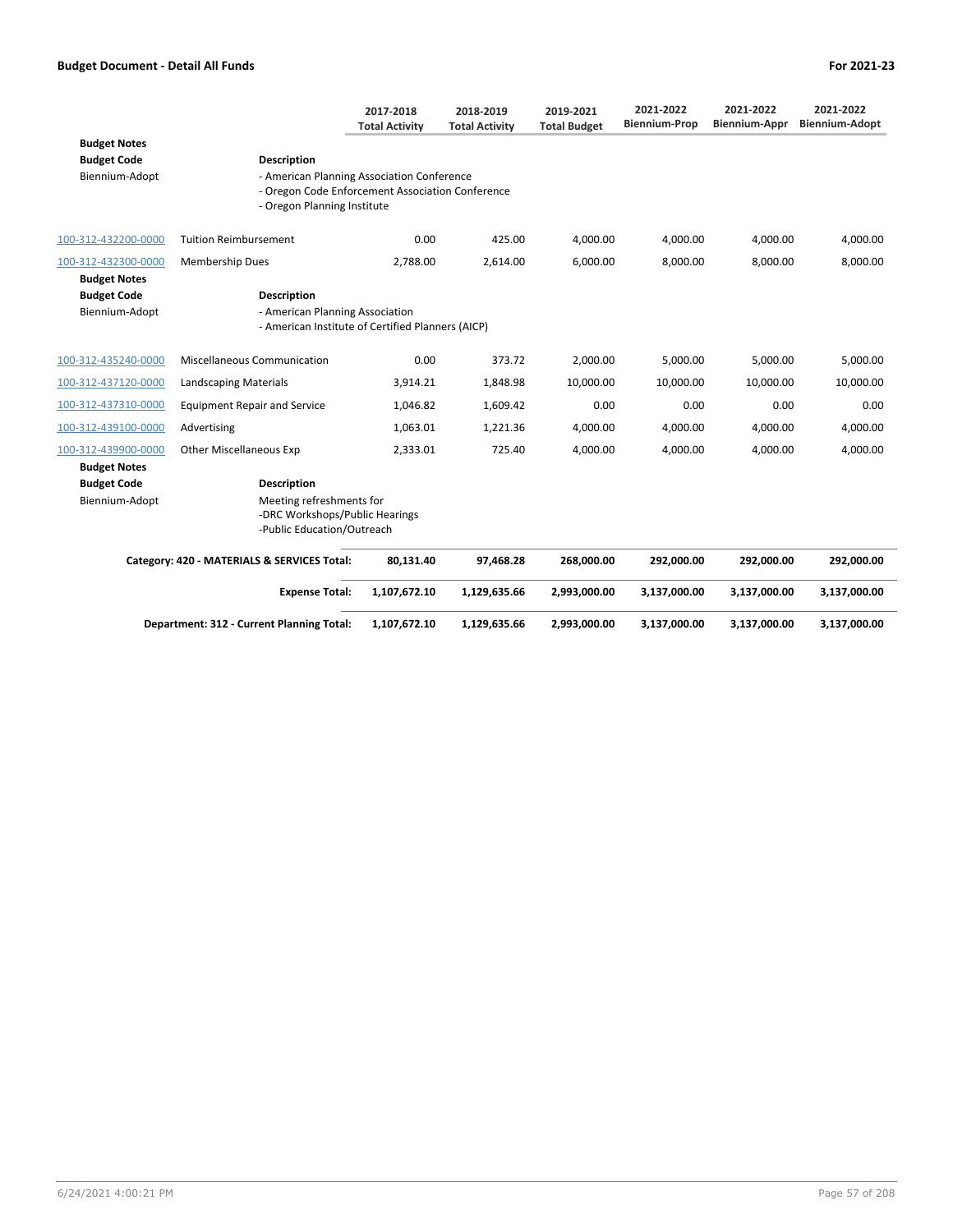|                                                             |                                                                                                                                                                                                                                                                                                                                           | 2017-2018<br><b>Total Activity</b>     | 2018-2019<br><b>Total Activity</b> | 2019-2021<br><b>Total Budget</b> | 2021-2022<br><b>Biennium-Prop</b> | 2021-2022<br><b>Biennium-Appr</b> | 2021-2022<br><b>Biennium-Adopt</b> |
|-------------------------------------------------------------|-------------------------------------------------------------------------------------------------------------------------------------------------------------------------------------------------------------------------------------------------------------------------------------------------------------------------------------------|----------------------------------------|------------------------------------|----------------------------------|-----------------------------------|-----------------------------------|------------------------------------|
| Department: 313 - Long Range Planning                       |                                                                                                                                                                                                                                                                                                                                           |                                        |                                    |                                  |                                   |                                   |                                    |
| <b>Expense</b>                                              |                                                                                                                                                                                                                                                                                                                                           |                                        |                                    |                                  |                                   |                                   |                                    |
|                                                             | Category: 410 - PERSONNEL SERVICES                                                                                                                                                                                                                                                                                                        |                                        |                                    |                                  |                                   |                                   |                                    |
| 100-313-411100-0000                                         | <b>Full-Time Salaries and Wages</b>                                                                                                                                                                                                                                                                                                       | 0.00                                   | 0.00                               | 392,000.00                       | 640,000.00                        | 640,000.00                        | 640,000.00                         |
| 100-313-411110-0000                                         | <b>Full-Time Regular Salaries</b>                                                                                                                                                                                                                                                                                                         | 114,701.59                             | 168,864.52                         | 0.00                             | 0.00                              | 0.00                              | 0.00                               |
| 100-313-411120-0000                                         | Full-Time Other Paid Leave                                                                                                                                                                                                                                                                                                                | 6,329.46                               | 9,580.32                           | 0.00                             | 0.00                              | 0.00                              | 0.00                               |
| 100-313-411122-0000                                         | <b>Full-Time Vacation Leave</b>                                                                                                                                                                                                                                                                                                           | 4,950.40                               | 12,873.04                          | 0.00                             | 0.00                              | 0.00                              | 0.00                               |
| 100-313-411125-0000                                         | Full-Time Comp Leave                                                                                                                                                                                                                                                                                                                      | 4,647.85                               | 2,871.64                           | 0.00                             | 0.00                              | 0.00                              | 0.00                               |
| 100-313-411130-0000                                         | <b>Full-Time Sick Leave</b>                                                                                                                                                                                                                                                                                                               | 8,403.26                               | 9,139.53                           | 0.00                             | 0.00                              | 0.00                              | 0.00                               |
| 100-313-411200-0000                                         | Part-Time Salaries                                                                                                                                                                                                                                                                                                                        | 22,713.36                              | 0.00                               | 0.00                             | 0.00                              | 0.00                              | 0.00                               |
| 100-313-411235-0000                                         | Part-Time Other Paid Leave                                                                                                                                                                                                                                                                                                                | 4,675.19                               | 0.00                               | 0.00                             | 0.00                              | 0.00                              | 0.00                               |
| 100-313-411300-0000                                         | Overtime Salaries                                                                                                                                                                                                                                                                                                                         | 6,425.29                               | 5,400.85                           | 12,000.00                        | 14,000.00                         | 14,000.00                         | 14,000.00                          |
| 100-313-411435-0000                                         | <b>Accrued Vacation Payoff</b>                                                                                                                                                                                                                                                                                                            | 3,433.74                               | 0.00                               | 4,000.00                         | 6,000.00                          | 6,000.00                          | 6,000.00                           |
| 100-313-412100-0000                                         | Payroll Taxes                                                                                                                                                                                                                                                                                                                             | 14,102.64                              | 17,029.01                          | 35,000.00                        | 56,000.00                         | 56,000.00                         | 56,000.00                          |
| 100-313-412200-0000                                         | <b>PERS</b>                                                                                                                                                                                                                                                                                                                               | 49,500.24                              | 58,175.82                          | 134,000.00                       | 204,000.00                        | 204,000.00                        | 204,000.00                         |
| 100-313-412300-0000                                         | Health Insurance                                                                                                                                                                                                                                                                                                                          | 40,333.48                              | 48,141.27                          | 96,000.00                        | 146,000.00                        | 146,000.00                        | 146,000.00                         |
| 100-313-412400-0000                                         | <b>Other Benefits</b>                                                                                                                                                                                                                                                                                                                     | 9,855.07                               | 7,316.14                           | 14,000.00                        | 20,000.00                         | 20,000.00                         | 20,000.00                          |
|                                                             | Category: 410 - PERSONNEL SERVICES Total:                                                                                                                                                                                                                                                                                                 | 290,071.57                             | 339,392.14                         | 687,000.00                       | 1,086,000.00                      | 1,086,000.00                      | 1,086,000.00                       |
|                                                             | Category: 420 - MATERIALS & SERVICES                                                                                                                                                                                                                                                                                                      |                                        |                                    |                                  |                                   |                                   |                                    |
| 100-313-421000-0000                                         | <b>General Office Supplies</b>                                                                                                                                                                                                                                                                                                            | 1,843.10                               | 2,647.36                           | 10,000.00                        | 10,000.00                         | 10,000.00                         | 10,000.00                          |
| 100-313-422200-0000                                         | <b>Printing and Binding Services</b>                                                                                                                                                                                                                                                                                                      | 4,706.00                               | 8,548.41                           | 6,000.00                         | 7,000.00                          | 7,000.00                          | 7,000.00                           |
| 100-313-422200-1132                                         | Printing and Binding Services-CLG                                                                                                                                                                                                                                                                                                         | 1,760.65                               | 0.00                               | 0.00                             | 0.00                              | 0.00                              | 0.00                               |
| 100-313-431000-0000                                         | Misc Professional & Technical                                                                                                                                                                                                                                                                                                             | 87,380.87                              | 100,381.36                         | 358,000.00                       | 415,000.00                        | 415,000.00                        | 415,000.00                         |
| <b>Budget Notes</b>                                         |                                                                                                                                                                                                                                                                                                                                           |                                        |                                    |                                  |                                   |                                   |                                    |
| <b>Budget Code</b><br>Biennium-Adopt                        | <b>Description</b><br>Natural Resources Program (86K)<br>- Backyard Habitat Certification 39K<br>- Arborist Services 36K<br>- Urban and Community Forestry 11K<br>Historic Resources (25K)<br>- Historic Restoration Incentive 10K<br>- Historic Preservation Month 5K<br>Neighborhood Enhancement 60K<br>Televised PC Public Meetings 8K | - Historic Preservation Consultant 10K |                                    |                                  |                                   |                                   |                                    |
| 100-313-431000-1132                                         | Misc Professional & Technical-CLG                                                                                                                                                                                                                                                                                                         | 440.03                                 | 0.00                               | 0.00                             | 0.00                              | 0.00                              | 0.00                               |
| 100-313-431000-1136                                         | Misc Professional & Technical-CLG                                                                                                                                                                                                                                                                                                         | 0.00                                   | 254.22                             | 0.00                             | 0.00                              | 0.00                              | 0.00                               |
| 100-313-431000-1166                                         | Misc Professional & Technical-CLG                                                                                                                                                                                                                                                                                                         | 0.00                                   | 0.00                               | 0.00                             | 0.00                              | 0.00                              | 0.00                               |
| 100-313-431930-0000                                         | <b>Contracted Secretarial Service</b>                                                                                                                                                                                                                                                                                                     | 2,925.00                               | 1,368.75                           | 12,000.00                        | 16,000.00                         | 16,000.00                         | 16,000.00                          |
| 100-313-432110-0000                                         | <b>Technical Seminars, Training</b>                                                                                                                                                                                                                                                                                                       | 714.15                                 | 150.00                             | 5,000.00                         | 4,000.00                          | 4,000.00                          | 4,000.00                           |
| <b>Budget Notes</b><br><b>Budget Code</b><br>Biennium-Adopt | <b>Description</b><br>Maintain Continuing Education for professional staff<br>Oregon American Planning Assn - Legal Issues/Land Use/Transportation<br>Urban Land Institute<br>American Planning Association                                                                                                                               |                                        |                                    |                                  |                                   |                                   |                                    |

100-313-432130-0000 Conferences 2,265.93 1,572.00 6,000.00 4,000.00 4,000.00 4,000.00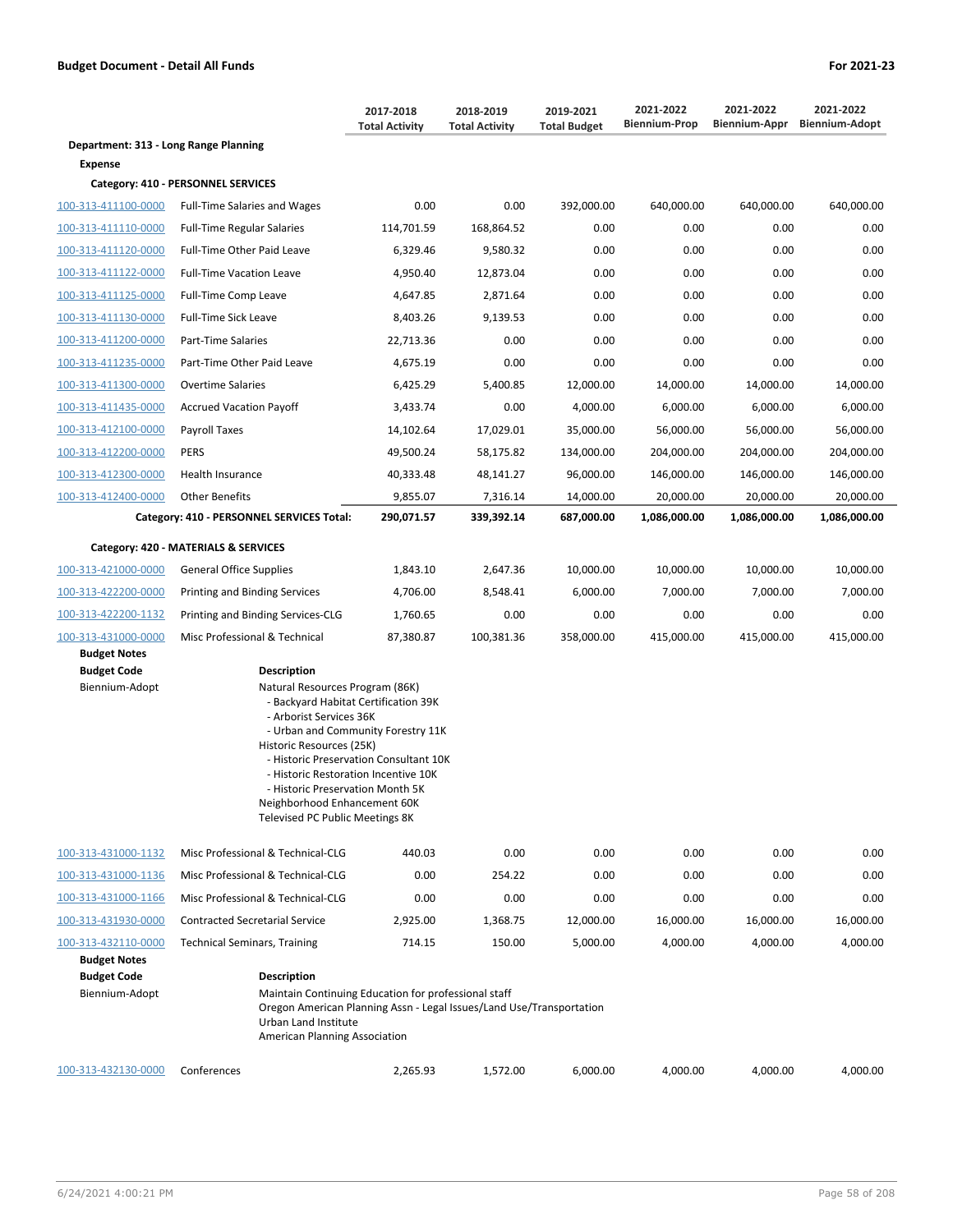|                     |                                                                                      | 2017-2018<br><b>Total Activity</b>                                                                                                                                                         | 2018-2019<br><b>Total Activity</b> | 2019-2021<br><b>Total Budget</b> | 2021-2022<br><b>Biennium-Prop</b> | 2021-2022<br><b>Biennium-Appr</b> | 2021-2022<br><b>Biennium-Adopt</b> |  |  |  |
|---------------------|--------------------------------------------------------------------------------------|--------------------------------------------------------------------------------------------------------------------------------------------------------------------------------------------|------------------------------------|----------------------------------|-----------------------------------|-----------------------------------|------------------------------------|--|--|--|
| <b>Budget Notes</b> |                                                                                      |                                                                                                                                                                                            |                                    |                                  |                                   |                                   |                                    |  |  |  |
| <b>Budget Code</b>  | <b>Description</b>                                                                   |                                                                                                                                                                                            |                                    |                                  |                                   |                                   |                                    |  |  |  |
| Biennium-Adopt      | American Planning Association Conference                                             | Planning/Land Use/Transportation<br>Historic Preservation Conference (Historic Resources Advisory Board members)<br>Oregon Planning Institute (OPI)<br>Oregon Historic Preservation (SHPO) |                                    |                                  |                                   |                                   |                                    |  |  |  |
| 100-313-432200-0000 | <b>Tuition Reimbursement</b>                                                         | 0.00                                                                                                                                                                                       | 0.00                               | 2,000.00                         | 2,000.00                          | 2,000.00                          | 2,000.00                           |  |  |  |
| 100-313-432300-0000 | Membership Dues                                                                      | 669.00                                                                                                                                                                                     | 100.00                             | 2.000.00                         | 3.000.00                          | 3,000.00                          | 3,000.00                           |  |  |  |
| <b>Budget Notes</b> |                                                                                      |                                                                                                                                                                                            |                                    |                                  |                                   |                                   |                                    |  |  |  |
| <b>Budget Code</b>  | <b>Description</b>                                                                   |                                                                                                                                                                                            |                                    |                                  |                                   |                                   |                                    |  |  |  |
| Biennium-Adopt      | - American Planning Association<br>- American Institute of Certified Planners (AICP) |                                                                                                                                                                                            |                                    |                                  |                                   |                                   |                                    |  |  |  |
| 100-313-437310-0000 | <b>Equipment Repair and Service</b>                                                  | 551.26                                                                                                                                                                                     | 1,061.44                           | 2,000.00                         | 0.00                              | 0.00                              | 0.00                               |  |  |  |
| 100-313-439100-0000 | Advertising                                                                          | 1,882.48                                                                                                                                                                                   | 1,541.81                           | 6,000.00                         | 11,000.00                         | 11,000.00                         | 11,000.00                          |  |  |  |
| 100-313-439220-0000 | <b>Local Travel Expenses</b>                                                         | 0.00                                                                                                                                                                                       | 0.00                               | 2,000.00                         | 1,000.00                          | 1,000.00                          | 1,000.00                           |  |  |  |
| 100-313-439510-0000 | Neighborhood Associations                                                            | 8,000.00                                                                                                                                                                                   | 8,346.00                           | 16,000.00                        | 32,000.00                         | 32,000.00                         | 32,000.00                          |  |  |  |
| 100-313-439900-0000 | <b>Other Miscellaneous Exp</b>                                                       | 606.88                                                                                                                                                                                     | 811.47                             | 4.000.00                         | 4,000.00                          | 4,000.00                          | 4,000.00                           |  |  |  |
|                     | Category: 420 - MATERIALS & SERVICES Total:                                          | 113,745.35                                                                                                                                                                                 | 126,782.82                         | 431,000.00                       | 509,000.00                        | 509,000.00                        | 509,000.00                         |  |  |  |
|                     | <b>Expense Total:</b>                                                                | 403,816.92                                                                                                                                                                                 | 466,174.96                         | 1,118,000.00                     | 1,595,000.00                      | 1,595,000.00                      | 1,595,000.00                       |  |  |  |
|                     | Department: 313 - Long Range Planning Total:                                         | 403,816.92                                                                                                                                                                                 | 466,174.96                         | 1,118,000.00                     | 1,595,000.00                      | 1,595,000.00                      | 1,595,000.00                       |  |  |  |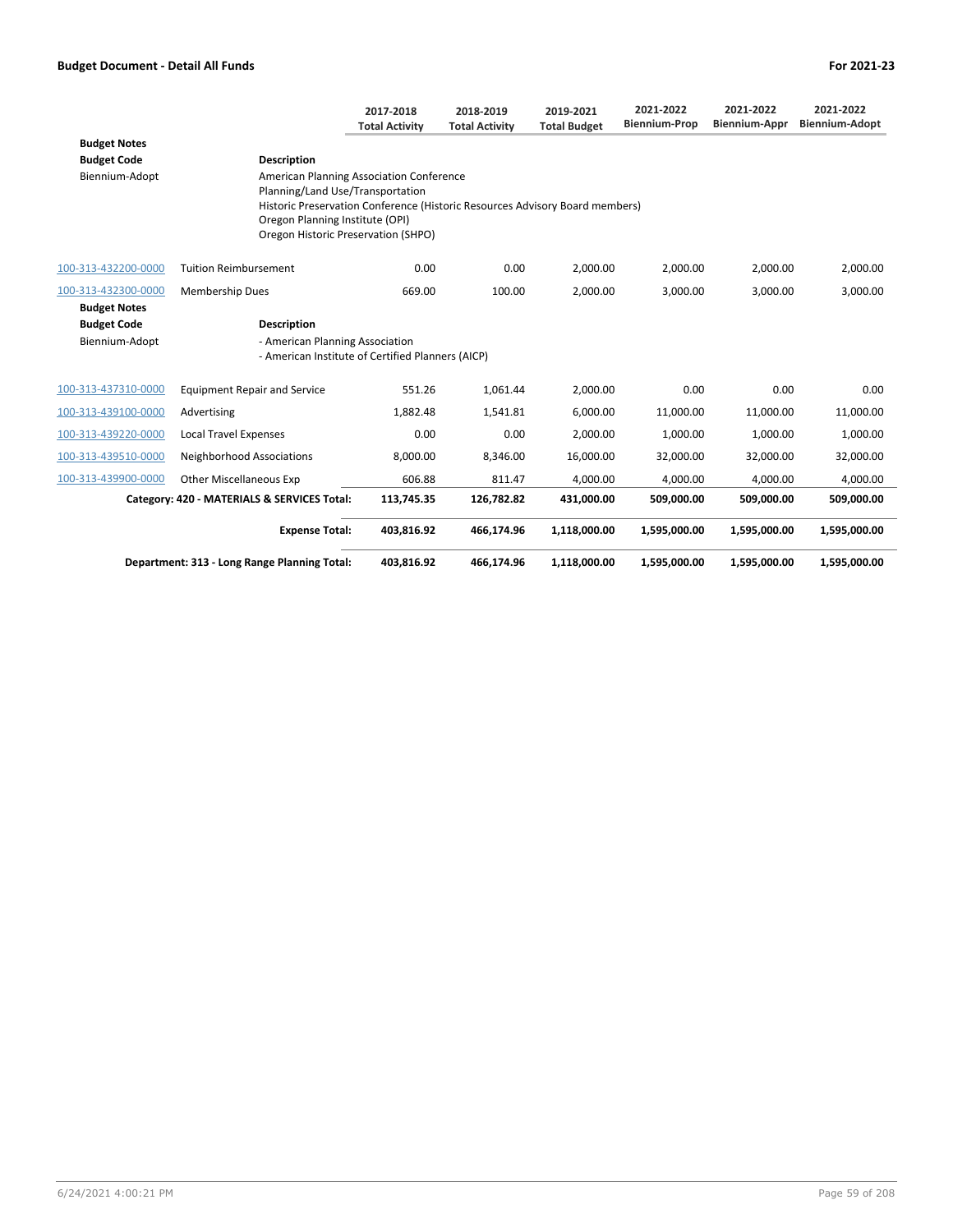|                                                             |                                                                                                                                                                                                                                                                                                                                                                                                                                                                    | 2017-2018<br><b>Total Activity</b> | 2018-2019<br><b>Total Activity</b> | 2019-2021<br><b>Total Budget</b> | 2021-2022<br><b>Biennium-Prop</b> | 2021-2022<br>Biennium-Appr | 2021-2022<br><b>Biennium-Adopt</b> |
|-------------------------------------------------------------|--------------------------------------------------------------------------------------------------------------------------------------------------------------------------------------------------------------------------------------------------------------------------------------------------------------------------------------------------------------------------------------------------------------------------------------------------------------------|------------------------------------|------------------------------------|----------------------------------|-----------------------------------|----------------------------|------------------------------------|
|                                                             | Department: 401 - Police Management Service                                                                                                                                                                                                                                                                                                                                                                                                                        |                                    |                                    |                                  |                                   |                            |                                    |
| Expense                                                     |                                                                                                                                                                                                                                                                                                                                                                                                                                                                    |                                    |                                    |                                  |                                   |                            |                                    |
|                                                             | Category: 410 - PERSONNEL SERVICES                                                                                                                                                                                                                                                                                                                                                                                                                                 |                                    |                                    |                                  |                                   |                            |                                    |
| 100-401-411100-0000                                         | <b>Full-Time Salaries and Wages</b>                                                                                                                                                                                                                                                                                                                                                                                                                                | 0.00                               | $-1,640.27$                        | 1,244,000.00                     | 1,333,000.00                      | 1,333,000.00               | 1,333,000.00                       |
| 100-401-411110-0000                                         | <b>Full-Time Regular Salaries</b>                                                                                                                                                                                                                                                                                                                                                                                                                                  | 470,520.50                         | 479,177.47                         | 0.00                             | 0.00                              | 0.00                       | 0.00                               |
| 100-401-411120-0000                                         | Full-Time Other Paid Leave                                                                                                                                                                                                                                                                                                                                                                                                                                         | 28,851.80                          | 25,202.16                          | 0.00                             | 0.00                              | 0.00                       | 0.00                               |
| 100-401-411122-0000                                         | <b>Full-Time Vacation Leave</b>                                                                                                                                                                                                                                                                                                                                                                                                                                    | 23,139.24                          | 19,889.68                          | 0.00                             | 0.00                              | 0.00                       | 0.00                               |
| 100-401-411125-0000                                         | Full-Time Comp Leave                                                                                                                                                                                                                                                                                                                                                                                                                                               | 296.60                             | 5,388.27                           | 0.00                             | 0.00                              | 0.00                       | 0.00                               |
| 100-401-411130-0000                                         | Full-Time Sick Leave                                                                                                                                                                                                                                                                                                                                                                                                                                               | 4,335.85                           | 25,341.66                          | 0.00                             | 0.00                              | 0.00                       | 0.00                               |
| 100-401-411240-0000                                         | Temporary / OnCall                                                                                                                                                                                                                                                                                                                                                                                                                                                 | 4,548.75                           | 5,430.00                           | 0.00                             | 0.00                              | 0.00                       | 0.00                               |
| 100-401-411245-0000                                         | Temporary / OnCall Other Paid Le                                                                                                                                                                                                                                                                                                                                                                                                                                   | 75.00                              | 0.00                               | 0.00                             | 0.00                              | 0.00                       | 0.00                               |
| 100-401-411300-0000                                         | <b>Overtime Salaries</b>                                                                                                                                                                                                                                                                                                                                                                                                                                           | 2,579.83                           | 1,089.97                           | 14,000.00                        | 14,000.00                         | 14,000.00                  | 14,000.00                          |
| 100-401-411400-0000                                         | Special Pay                                                                                                                                                                                                                                                                                                                                                                                                                                                        | 0.00                               | 0.00                               | 32,000.00                        | 32,000.00                         | 32,000.00                  | 32,000.00                          |
| 100-401-411435-0000                                         | <b>Accrued Vacation Payoff</b>                                                                                                                                                                                                                                                                                                                                                                                                                                     | 31,640.98                          | 28,719.20                          | 0.00                             | 0.00                              | 0.00                       | 0.00                               |
| 100-401-411490-0000                                         | Car Allowance Pay                                                                                                                                                                                                                                                                                                                                                                                                                                                  | 6,000.00                           | 4,800.00                           | 0.00                             | 0.00                              | 0.00                       | 0.00                               |
| 100-401-412100-0000                                         | Payroll Taxes                                                                                                                                                                                                                                                                                                                                                                                                                                                      | 57,787.25                          | 60,895.82                          | 105,000.00                       | 114,000.00                        | 114,000.00                 | 114,000.00                         |
| 100-401-412200-0000                                         | <b>PERS</b>                                                                                                                                                                                                                                                                                                                                                                                                                                                        | 159,905.84                         | 272,125.59                         | 447,000.00                       | 467,000.00                        | 467,000.00                 | 467,000.00                         |
| 100-401-412300-0000                                         | Health Insurance                                                                                                                                                                                                                                                                                                                                                                                                                                                   | 102,567.54                         | 78,678.94                          | 271,000.00                       | 253,000.00                        | 253,000.00                 | 253,000.00                         |
| 100-401-412400-0000                                         | <b>Other Benefits</b>                                                                                                                                                                                                                                                                                                                                                                                                                                              | 32,426.70                          | 39,621.45                          | 62,000.00                        | 65,000.00                         | 65,000.00                  | 65,000.00                          |
|                                                             | Category: 410 - PERSONNEL SERVICES Total:                                                                                                                                                                                                                                                                                                                                                                                                                          | 924,675.88                         | 1,044,719.94                       | 2,175,000.00                     | 2,278,000.00                      | 2,278,000.00               | 2,278,000.00                       |
|                                                             | Category: 420 - MATERIALS & SERVICES                                                                                                                                                                                                                                                                                                                                                                                                                               |                                    |                                    |                                  |                                   |                            |                                    |
| 100-401-427200-0000                                         | <b>Clothing Allowance</b>                                                                                                                                                                                                                                                                                                                                                                                                                                          | 1,289.70                           | 850.00                             | 4,000.00                         | 4,000.00                          | 4,000.00                   | 4,000.00                           |
| 100-401-429000-0000                                         | <b>Other Materials and Supplies</b>                                                                                                                                                                                                                                                                                                                                                                                                                                | 10,804.91                          | 12,703.63                          | 20,000.00                        | 20,000.00                         | 20,000.00                  | 20,000.00                          |
| 100-401-429000-1129                                         | Other Materials and Supplies-CPE                                                                                                                                                                                                                                                                                                                                                                                                                                   | 26,095.50                          | 0.00                               | 0.00                             | 0.00                              | 0.00                       | 0.00                               |
| 100-401-429500-0000                                         | Misc Furnishings & Equipment                                                                                                                                                                                                                                                                                                                                                                                                                                       | 177.60                             | 2,861.22                           | 6,000.00                         | 6,000.00                          | 6,000.00                   | 6,000.00                           |
| <b>Budget Notes</b>                                         |                                                                                                                                                                                                                                                                                                                                                                                                                                                                    |                                    |                                    |                                  |                                   |                            |                                    |
| <b>Budget Code</b><br>Biennium-Adopt                        | <b>Description</b><br>Replace outdated radios along with other other equipment                                                                                                                                                                                                                                                                                                                                                                                     |                                    |                                    |                                  |                                   |                            |                                    |
| 100-401-429700-0000                                         | <b>Publications and Reports</b>                                                                                                                                                                                                                                                                                                                                                                                                                                    | 4,107.62                           | 431.18                             | 4,000.00                         | 4,000.00                          | 4,000.00                   | 4,000.00                           |
| 100-401-431000-0000                                         | Misc Professional & Technical                                                                                                                                                                                                                                                                                                                                                                                                                                      | 20,446.75                          | 26,017.09                          | 30,000.00                        | 30,000.00                         | 30.000.00                  | 30.000.00                          |
| <b>Budget Notes</b><br><b>Budget Code</b><br>Biennium-Adopt | <b>Description</b>                                                                                                                                                                                                                                                                                                                                                                                                                                                 |                                    |                                    |                                  |                                   |                            |                                    |
|                                                             | -Attorney Fees<br>-Promotional Assessment Process<br>-Promotional Psychiatric Examination - Fitness for Duty<br>-Annual Hearing Test for Employees from Industrial Hearing<br>Service runs,r<br>-Hep A and Hep B Adult Vaccine for Officers<br>-TB Skin Test Contract for officers<br>-Hep B Antibody Contract for officers<br>-Annual Haz Mat Test for Officer who was in ROCN Drug<br><b>Narcotics</b><br>-Medical testing for SGT Processing or other promotion |                                    |                                    |                                  |                                   |                            |                                    |
| 100-401-431000-1133                                         | Misc Professional & Technical-De-                                                                                                                                                                                                                                                                                                                                                                                                                                  | 5,000.00                           | $-7,130.00$                        | 0.00                             | 0.00                              | 0.00                       | 0.00                               |
| 100-401-431000-1137                                         | Misc Professional & Technical-Pee                                                                                                                                                                                                                                                                                                                                                                                                                                  | 0.00                               | 15,000.00                          | 0.00                             | 0.00                              | 0.00                       | 0.00                               |
| 100-401-431560-0000                                         | Computer System Implementation                                                                                                                                                                                                                                                                                                                                                                                                                                     | 72,455.88                          | 28,240.79                          | 100,000.00                       | 100,000.00                        | 100,000.00                 | 100,000.00                         |
| 100-401-431610-0000                                         | <b>Bank Service Charges</b>                                                                                                                                                                                                                                                                                                                                                                                                                                        | 631.32                             | 517.34                             | 4,000.00                         | 4,000.00                          | 4,000.00                   | 4,000.00                           |
| 100-401-431820-0000                                         | <b>Employee Counseling</b>                                                                                                                                                                                                                                                                                                                                                                                                                                         | 5,000.00                           | 5,000.00                           | 10,000.00                        | 10,000.00                         | 10,000.00                  | 10,000.00                          |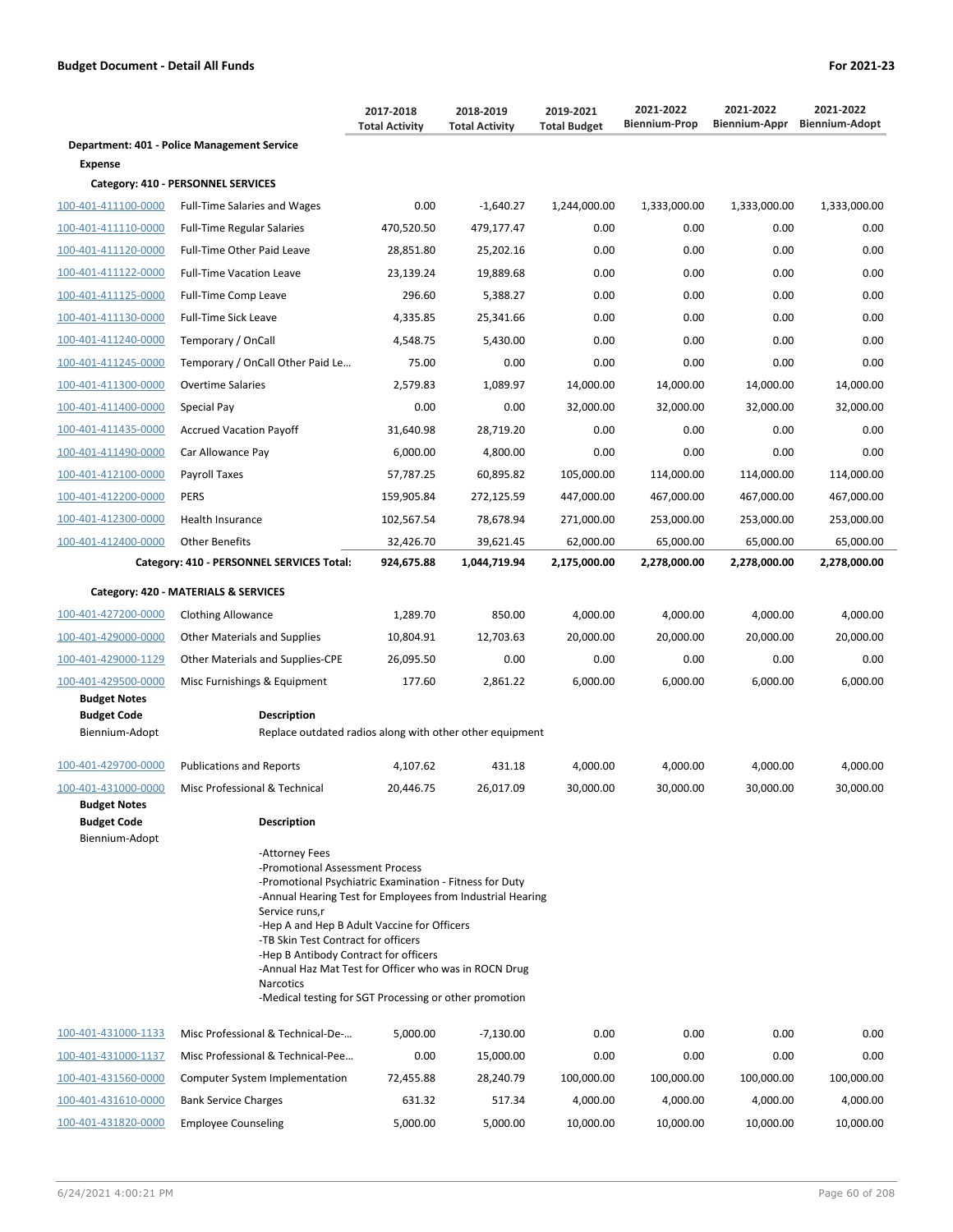|                                                             |                                                                                         | 2017-2018<br><b>Total Activity</b>                                             | 2018-2019<br><b>Total Activity</b> | 2019-2021<br><b>Total Budget</b> | 2021-2022<br><b>Biennium-Prop</b> | 2021-2022<br>Biennium-Appr | 2021-2022<br><b>Biennium-Adopt</b> |  |  |  |  |
|-------------------------------------------------------------|-----------------------------------------------------------------------------------------|--------------------------------------------------------------------------------|------------------------------------|----------------------------------|-----------------------------------|----------------------------|------------------------------------|--|--|--|--|
| <b>Budget Notes</b><br><b>Budget Code</b><br>Biennium-Adopt | Description<br>To provide Employee Counseling to Officers and Law Enforcement personnel |                                                                                |                                    |                                  |                                   |                            |                                    |  |  |  |  |
| 100-401-432110-0000                                         | <b>Technical Seminars, Training</b>                                                     | -623.91                                                                        | 1,350.90                           | 8,000.00                         | 8,000.00                          | 8,000.00                   | 8,000.00                           |  |  |  |  |
| 100-401-432130-0000                                         | Conferences                                                                             | 2,578.98                                                                       | 8,326.45                           | 14,000.00                        | 14,000.00                         | 14,000.00                  | 14,000.00                          |  |  |  |  |
| 100-401-432200-0000                                         | <b>Tuition Reimbursement</b>                                                            | 0.00                                                                           | 0.00                               | 2,000.00                         | 2,000.00                          | 2,000.00                   | 2,000.00                           |  |  |  |  |
| 100-401-432300-0000                                         | <b>Membership Dues</b>                                                                  | 1,973.00                                                                       | 1,880.00                           | 4,000.00                         | 4,000.00                          | 4,000.00                   | 4,000.00                           |  |  |  |  |
| 100-401-435210-0000                                         | <b>Telephone Service Charges</b>                                                        | 17,977.14                                                                      | 17,936.75                          | 40,000.00                        | 40,000.00                         | 40,000.00                  | 40,000.00                          |  |  |  |  |
| <b>Budget Notes</b><br><b>Budget Code</b><br>Biennium-Adopt | <b>Description</b><br>aircards service through AT&T and Verizon for the department      |                                                                                |                                    |                                  |                                   |                            |                                    |  |  |  |  |
| 100-401-435240-0000                                         | <b>Miscellaneous Communication</b>                                                      | 1,473.56                                                                       | 1,824.81                           | 6,000.00                         | 6,000.00                          | 6,000.00                   | 6,000.00                           |  |  |  |  |
| 100-401-435250-0000                                         | 800 Mhz Co User Fee                                                                     | 50,823.00                                                                      | 56,336.23                          | 120,000.00                       | 120,000.00                        | 120,000.00                 | 120,000.00                         |  |  |  |  |
| <b>Budget Notes</b><br><b>Budget Code</b><br>Biennium-Adopt | <b>Description</b>                                                                      | This account is a mandated account Zone Controller Debt Service Operating Cost |                                    |                                  |                                   |                            |                                    |  |  |  |  |
| 100-401-437280-0000                                         | <b>Bldg Maint-Misc Contracted Svc</b>                                                   | 4,065.96                                                                       | 4,083.34                           | 30,000.00                        | 30,000.00                         | 30,000.00                  | 30,000.00                          |  |  |  |  |
| 100-401-437310-0000                                         | <b>Equipment Repair and Service</b>                                                     | 0.00                                                                           | 0.00                               | 2,000.00                         | 2,000.00                          | 2,000.00                   | 2,000.00                           |  |  |  |  |
| 100-401-437330-0000                                         | Vehicle Repairs, Parts & Supp                                                           | 3,506.75                                                                       | 1,597.70                           | 6,000.00                         | 6,000.00                          | 6,000.00                   | 6,000.00                           |  |  |  |  |
| 100-401-437340-0000                                         | Gasoline, Oil and Lubricants                                                            | 6,274.73                                                                       | 7,934.89                           | 10,000.00                        | 10,000.00                         | 10,000.00                  | 10,000.00                          |  |  |  |  |
| 100-401-438110-0000                                         | Internal Fees for Service - Admin                                                       | 1,568,000.00                                                                   | 1,594,000.00                       | 3,265,000.00                     | 3,483,000.00                      | 3,483,000.00               | 3,483,000.00                       |  |  |  |  |
| 100-401-438672-0000                                         | Internal Fees for Service - Electron                                                    | 0.00                                                                           | 0.00                               | 0.00                             | 6,000.00                          | 6,000.00                   | 6,000.00                           |  |  |  |  |
| 100-401-438673-0000                                         | Internal Fees for Service - MP                                                          | 8,000.00                                                                       | 8,000.00                           | 10,000.00                        | 8,000.00                          | 8,000.00                   | 8,000.00                           |  |  |  |  |
| 100-401-438680-0000                                         | Internal Fees for Service - Engineer                                                    | 11,250.00                                                                      | 15,000.00                          | 50,000.00                        | 30,000.00                         | 30,000.00                  | 30,000.00                          |  |  |  |  |
| 100-401-439952-0000                                         | Rents & Leases                                                                          | 57,592.73                                                                      | 53,266.94                          | 120,000.00                       | 120,000.00                        | 120,000.00                 | 120,000.00                         |  |  |  |  |
| <b>Budget Notes</b><br><b>Budget Code</b><br>Biennium-Adopt | <b>Description</b><br><b>Evidence Property and Training Facilty</b>                     |                                                                                |                                    |                                  |                                   |                            |                                    |  |  |  |  |
|                                                             | Category: 420 - MATERIALS & SERVICES Total:                                             | 1,878,901.22                                                                   | 1,856,029.26                       | 3,865,000.00                     | 4,067,000.00                      | 4,067,000.00               | 4,067,000.00                       |  |  |  |  |
| Category: 490 - CONTINGENCY                                 |                                                                                         |                                                                                |                                    |                                  |                                   |                            |                                    |  |  |  |  |
| 100-401-490900-0000                                         | Department Contingency                                                                  | 0.00                                                                           | 0.00                               | 441,480.00                       | 953,384.00                        | 953,384.00                 | 953,384.00                         |  |  |  |  |
|                                                             | Category: 490 - CONTINGENCY Total:                                                      | 0.00                                                                           | 0.00                               | 441,480.00                       | 953,384.00                        | 953,384.00                 | 953,384.00                         |  |  |  |  |
|                                                             | <b>Expense Total:</b>                                                                   | 2,803,577.10                                                                   | 2,900,749.20                       | 6,481,480.00                     | 7,298,384.00                      | 7,298,384.00               | 7,298,384.00                       |  |  |  |  |
|                                                             | Department: 401 - Police Management Service Total:                                      | 2,803,577.10                                                                   | 2,900,749.20                       | 6,481,480.00                     | 7,298,384.00                      | 7,298,384.00               | 7,298,384.00                       |  |  |  |  |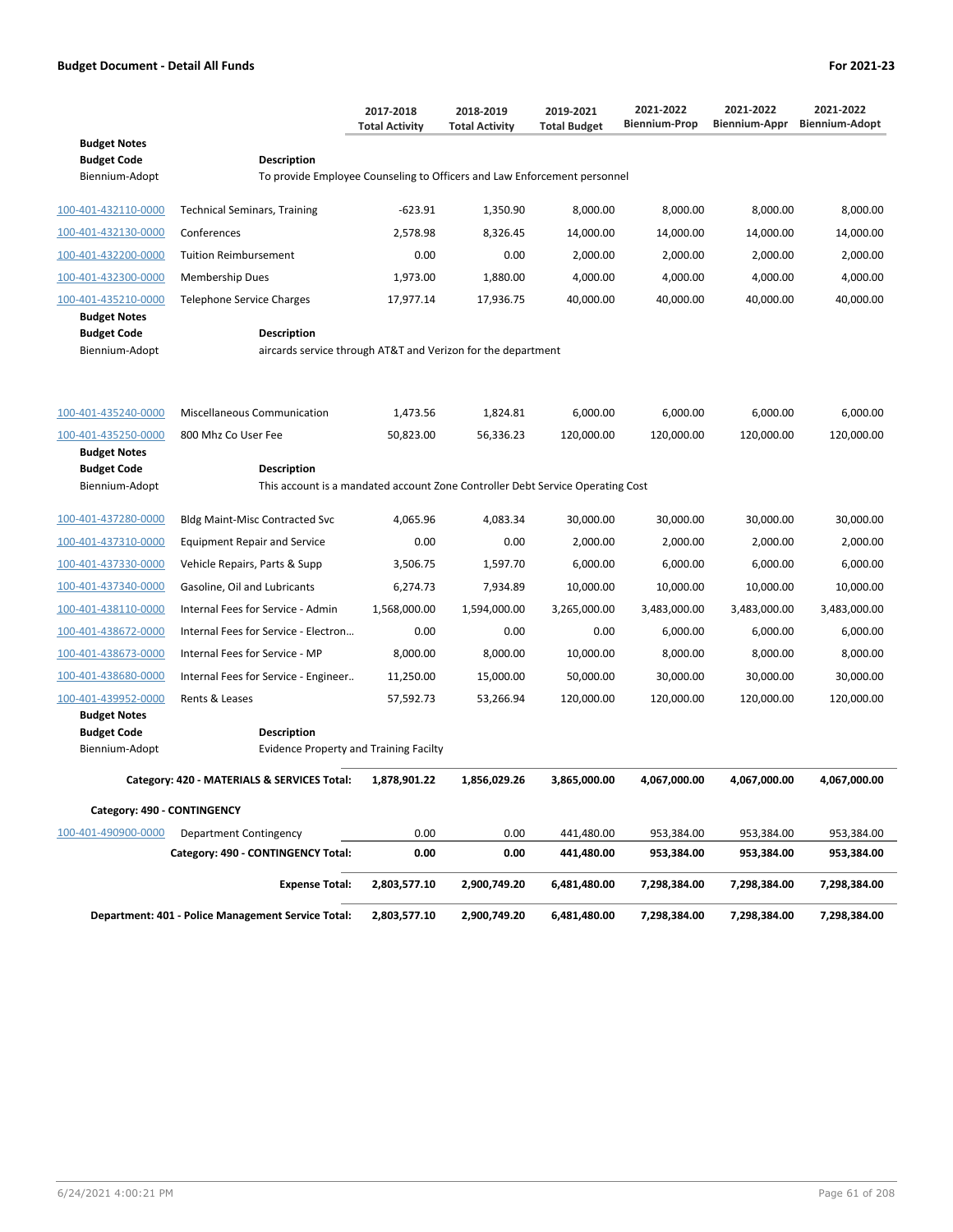|                                                             |                                                                                               | 2017-2018<br><b>Total Activity</b> | 2018-2019<br><b>Total Activity</b> | 2019-2021<br><b>Total Budget</b> | 2021-2022<br><b>Biennium-Prop</b> | 2021-2022<br>Biennium-Appr | 2021-2022<br><b>Biennium-Adopt</b> |
|-------------------------------------------------------------|-----------------------------------------------------------------------------------------------|------------------------------------|------------------------------------|----------------------------------|-----------------------------------|----------------------------|------------------------------------|
| Department: 403 - Records                                   |                                                                                               |                                    |                                    |                                  |                                   |                            |                                    |
| <b>Expense</b>                                              |                                                                                               |                                    |                                    |                                  |                                   |                            |                                    |
|                                                             | Category: 410 - PERSONNEL SERVICES                                                            |                                    |                                    |                                  |                                   |                            |                                    |
| 100-403-411100-0000                                         | <b>Full-Time Salaries and Wages</b>                                                           | 0.00                               | 0.00                               | 409,000.00                       | 422,000.00                        | 422,000.00                 | 422,000.00                         |
| 100-403-411110-0000                                         | <b>Full-Time Regular Salaries</b>                                                             | 148,731.25                         | 150,606.24                         | 0.00                             | 0.00                              | 0.00                       | 0.00                               |
| 100-403-411120-0000                                         | Full-Time Other Paid Leave                                                                    | 7,364.00                           | 8,526.87                           | 0.00                             | 0.00                              | 0.00                       | 0.00                               |
| 100-403-411122-0000                                         | <b>Full-Time Vacation Leave</b>                                                               | 10,205.49                          | 13,126.70                          | 0.00                             | 0.00                              | 0.00                       | 0.00                               |
| 100-403-411125-0000                                         | Full-Time Comp Leave                                                                          | 1,655.30                           | 2,283.06                           | 0.00                             | 0.00                              | 0.00                       | 0.00                               |
| 100-403-411130-0000                                         | Full-Time Sick Leave                                                                          | 7,946.69                           | 10,178.59                          | 0.00                             | 0.00                              | 0.00                       | 0.00                               |
| 100-403-411300-0000                                         | <b>Overtime Salaries</b>                                                                      | 411.41                             | 381.59                             | 10,000.00                        | 10,000.00                         | 10,000.00                  | 10,000.00                          |
| 100-403-411435-0000                                         | <b>Accrued Vacation Payoff</b>                                                                | 1,609.80                           | 0.00                               | 4,000.00                         | 4,000.00                          | 4,000.00                   | 4,000.00                           |
| 100-403-412100-0000                                         | Payroll Taxes                                                                                 | 14,466.62                          | 15,012.50                          | 35,000.00                        | 37,000.00                         | 37,000.00                  | 37,000.00                          |
| 100-403-412200-0000                                         | <b>PERS</b>                                                                                   | 47,841.12                          | 49,482.09                          | 129,000.00                       | 127,000.00                        | 127,000.00                 | 127,000.00                         |
| 100-403-412300-0000                                         | <b>Health Insurance</b>                                                                       | 60,277.68                          | 60,764.64                          | 141,000.00                       | 129,000.00                        | 129,000.00                 | 129,000.00                         |
| 100-403-412400-0000                                         | <b>Other Benefits</b>                                                                         | 6,572.08                           | 5,829.77                           | 16,000.00                        | 18,000.00                         | 18,000.00                  | 18,000.00                          |
|                                                             | Category: 410 - PERSONNEL SERVICES Total:                                                     | 307,081.44                         | 316,192.05                         | 744,000.00                       | 747,000.00                        | 747,000.00                 | 747,000.00                         |
|                                                             | Category: 420 - MATERIALS & SERVICES                                                          |                                    |                                    |                                  |                                   |                            |                                    |
| 100-403-421000-0000                                         | <b>General Office Supplies</b>                                                                | 7,905.59                           | 11,095.09                          | 24,000.00                        | 24,000.00                         | 24,000.00                  | 24,000.00                          |
| 100-403-422100-0000                                         | In-House Printing, Copier Supp                                                                | 5,354.95                           | 3,113.13                           | 12,000.00                        | 12,000.00                         | 12,000.00                  | 12,000.00                          |
| 100-403-422200-0000                                         | Printing and Binding Services                                                                 | 2,717.52                           | 1,827.28                           | 14,000.00                        | 14,000.00                         | 14,000.00                  | 14,000.00                          |
| 100-403-422300-0000                                         | Postage                                                                                       | 3,187.43                           | 2,212.36                           | 12,000.00                        | 12,000.00                         | 12,000.00                  | 12,000.00                          |
| 100-403-429000-0000                                         | Other Materials and Supplies                                                                  | 35.75                              | 13.98                              | 2,000.00                         | 2,000.00                          | 2,000.00                   | 2,000.00                           |
| 100-403-429500-0000                                         | Misc Furnishings & Equipment                                                                  | 88.96                              | $-5.77$                            | 0.00                             | 0.00                              | 0.00                       | 0.00                               |
| 100-403-431510-0000                                         | <b>Computer Time Sharing Costs</b>                                                            | 35,808.12                          | 39,270.48                          | 100,000.00                       | 100,000.00                        | 100,000.00                 | 100,000.00                         |
| <b>Budget Notes</b><br><b>Budget Code</b><br>Biennium-Adopt | <b>Description</b><br>Computer Time Sharing Cost for the New Records RegJin Management System |                                    |                                    |                                  |                                   |                            |                                    |
| 100-403-431560-0000<br><b>Budget Notes</b>                  | Computer System Implementation                                                                | 289.50                             | 288.00                             | 10,000.00                        | 10,000.00                         | 10,000.00                  | 10,000.00                          |
| <b>Budget Code</b><br>Biennium-Adopt                        | <b>Description</b><br>New PPDS/RegJin Records Management System                               |                                    |                                    |                                  |                                   |                            |                                    |
| 100-403-432110-0000                                         | <b>Technical Seminars, Training</b>                                                           | 1,124.86                           | 1,739.39                           | 10,000.00                        | 10,000.00                         | 10,000.00                  | 10,000.00                          |
| 100-403-432200-0000                                         | <b>Tuition Reimbursement</b>                                                                  | 0.00                               | 0.00                               | 4,000.00                         | 4,000.00                          | 4,000.00                   | 4,000.00                           |
| 100-403-435240-0000                                         | Miscellaneous Communication                                                                   | 943.38                             | 658.59                             | 2,000.00                         | 2,000.00                          | 2,000.00                   | 2,000.00                           |
| 100-403-437310-0000                                         | <b>Equipment Repair and Service</b>                                                           | 0.00                               | 0.00                               | 2,000.00                         | 2,000.00                          | 2,000.00                   | 2,000.00                           |
|                                                             | Category: 420 - MATERIALS & SERVICES Total:                                                   | 57,456.06                          | 60,212.53                          | 192,000.00                       | 192,000.00                        | 192,000.00                 | 192,000.00                         |
|                                                             | <b>Expense Total:</b>                                                                         | 364,537.50                         | 376,404.58                         | 936,000.00                       | 939,000.00                        | 939,000.00                 | 939,000.00                         |
|                                                             | Department: 403 - Records Total:                                                              | 364,537.50                         | 376,404.58                         | 936,000.00                       | 939,000.00                        | 939,000.00                 | 939,000.00                         |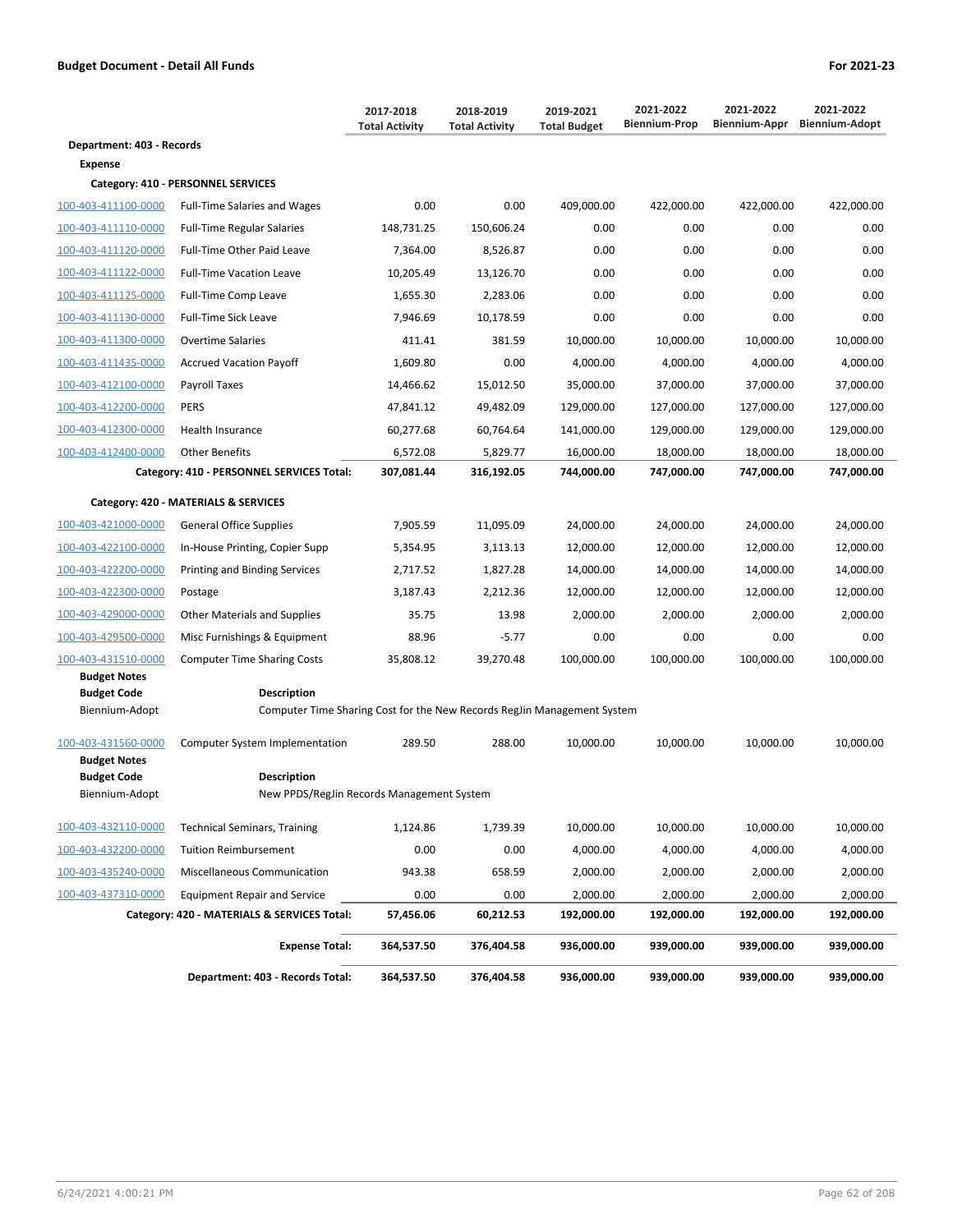|                                            |                                                                                                                                                             | 2017-2018<br><b>Total Activity</b> | 2018-2019<br><b>Total Activity</b> | 2019-2021<br><b>Total Budget</b> | 2021-2022<br><b>Biennium-Prop</b> | 2021-2022<br>Biennium-Appr | 2021-2022<br><b>Biennium-Adopt</b> |
|--------------------------------------------|-------------------------------------------------------------------------------------------------------------------------------------------------------------|------------------------------------|------------------------------------|----------------------------------|-----------------------------------|----------------------------|------------------------------------|
| Department: 405 - Patrol                   |                                                                                                                                                             |                                    |                                    |                                  |                                   |                            |                                    |
| Expense                                    |                                                                                                                                                             |                                    |                                    |                                  |                                   |                            |                                    |
|                                            | Category: 410 - PERSONNEL SERVICES                                                                                                                          |                                    |                                    |                                  |                                   |                            |                                    |
| 100-405-411100-0000<br><b>Budget Notes</b> | <b>Full-Time Salaries and Wages</b>                                                                                                                         | 0.00                               | 0.00                               | 5,759,000.00                     | 6,330,000.00                      | 7,051,000.00               | 7,051,000.00                       |
| <b>Budget Code</b><br>Biennium-Adopt       | <b>Description</b><br>30 FTE                                                                                                                                |                                    |                                    |                                  |                                   |                            |                                    |
| 100-405-411110-0000                        | <b>Full-Time Regular Salaries</b>                                                                                                                           | 2,315,280.43                       | 2,382,372.38                       | 0.00                             | 0.00                              | 0.00                       | 0.00                               |
| 100-405-411120-0000                        | Full-Time Other Paid Leave                                                                                                                                  | 18,260.53                          | 17,650.25                          | 0.00                             | 0.00                              | 0.00                       | 0.00                               |
| 100-405-411122-0000                        | <b>Full-Time Vacation Leave</b>                                                                                                                             | 172,845.39                         | 149,171.28                         | 0.00                             | 0.00                              | 0.00                       | 0.00                               |
| 100-405-411125-0000                        | Full-Time Comp Leave                                                                                                                                        | 181,799.65                         | 177,027.17                         | 0.00                             | 0.00                              | 0.00                       | 0.00                               |
| 100-405-411130-0000                        | <b>Full-Time Sick Leave</b>                                                                                                                                 | 94,741.49                          | 44,421.21                          | 0.00                             | 0.00                              | 0.00                       | 0.00                               |
| 100-405-411240-0000                        | Temporary / OnCall                                                                                                                                          | 15,091.20                          | 11,529.60                          | 0.00                             | 0.00                              | 0.00                       | 0.00                               |
| 100-405-411300-0000                        | Overtime Salaries                                                                                                                                           | 396,691.15                         | 462,301.91                         | 600,000.00                       | 600,000.00                        | 689,000.00                 | 689,000.00                         |
| 100-405-411400-0000                        | Special Pay                                                                                                                                                 | 0.00                               | 0.00                               | 186,000.00                       | 224,000.00                        | 249,000.00                 | 249,000.00                         |
| 100-405-411410-0000                        | Working out of Classification                                                                                                                               | 3,244.14                           | 5,802.90                           | 0.00                             | 0.00                              | 0.00                       | 0.00                               |
| 100-405-411430-0000                        | Shift Differential Pay                                                                                                                                      | 0.00                               | 0.00                               | 0.00                             | 0.00                              | 0.00                       | 0.00                               |
| 100-405-411435-0000                        | <b>Accrued Vacation Payoff</b>                                                                                                                              | 15,071.73                          | 21,773.68                          | 0.00                             | 0.00                              | 0.00                       | 0.00                               |
| 100-405-411450-0000                        | Holiday Pay                                                                                                                                                 | 54,789.00                          | 57,697.97                          | 0.00                             | 0.00                              | 0.00                       | 0.00                               |
| 100-405-411460-0000                        | FTO Pay                                                                                                                                                     | 9,964.06                           | 11,816.02                          | 0.00                             | 0.00                              | 0.00                       | 0.00                               |
| 100-405-412100-0000                        | Payroll Taxes                                                                                                                                               | 272,169.75                         | 279,025.41                         | 547,000.00                       | 603,000.00                        | 674,000.00                 | 674,000.00                         |
| 100-405-412200-0000                        | <b>PERS</b>                                                                                                                                                 | 843,077.06                         | 891,446.74                         | 2,046,000.00                     | 2,310,000.00                      | 2,592,000.00               | 2,592,000.00                       |
| 100-405-412300-0000                        | Health Insurance                                                                                                                                            | 673,088.81                         | 654,635.92                         | 1,474,000.00                     | 1,360,000.00                      | 1,533,000.00               | 1,533,000.00                       |
| 100-405-412400-0000                        | <b>Other Benefits</b>                                                                                                                                       | 88,594.81                          | 88,275.81                          | 267,000.00                       | 303,000.00                        | 330,000.00                 | 330,000.00                         |
|                                            | Category: 410 - PERSONNEL SERVICES Total:                                                                                                                   | 5,154,709.20                       | 5,254,948.25                       | 10,879,000.00                    | 11,730,000.00                     | 13,118,000.00              | 13,118,000.00                      |
|                                            | Category: 420 - MATERIALS & SERVICES                                                                                                                        |                                    |                                    |                                  |                                   |                            |                                    |
| 100-405-427130-0000                        | <b>Uniform Purchases</b>                                                                                                                                    | 13,991.34                          | 4,745.68                           | 18,000.00                        | 18,000.00                         | 18,000.00                  | 18,000.00                          |
| 100-405-427139-0000                        | <b>Replacement Uniforms</b>                                                                                                                                 | 13,018.52                          | 9,958.91                           | 24,000.00                        | 24,000.00                         | 24.000.00                  | 24,000.00                          |
| 100-405-427150-0000                        | Safety Equipment                                                                                                                                            | 2,280.41                           | 13,784.20                          | 26,000.00                        | 26,000.00                         | 26,000.00                  | 26,000.00                          |
| 100-405-427150-1076                        | Safety Equipment                                                                                                                                            | 5,412.50                           | 0.00                               | 0.00                             | 0.00                              | 0.00                       | 0.00                               |
| 100-405-427200-0000                        | <b>Clothing Allowance</b>                                                                                                                                   | 1,526.48                           | 2,390.88                           | 2,000.00                         | 2,000.00                          | 2,000.00                   | 2,000.00                           |
| 100-405-427250-0000                        | <b>Cleaning Allowance</b>                                                                                                                                   | 1,739.55                           | 2,531.75                           | 10,000.00                        | 10,000.00                         | 10,000.00                  | 10,000.00                          |
| 100-405-427300-0000                        | Laundry Service                                                                                                                                             | 507.94                             | 1,117.00                           | 2,000.00                         | 2,000.00                          | 2,000.00                   | 2,000.00                           |
| 100-405-428150-0000                        | <b>Batteries and Flares</b>                                                                                                                                 | 4,729.81                           | 8,226.06                           | 12,000.00                        | 12,000.00                         | 12,000.00                  | 12,000.00                          |
| 100-405-428200-0000                        | Range and Firearm Supplies                                                                                                                                  | 34,804.30                          | 27,501.50                          | 60,000.00                        | 60,000.00                         | 60,000.00                  | 60,000.00                          |
| <b>Budget Notes</b>                        |                                                                                                                                                             |                                    |                                    |                                  |                                   |                            |                                    |
| <b>Budget Code</b><br>Biennium-Adopt       | <b>Description</b><br>Denfense tactics/OC equipment and supplies<br>Targets frames and materials<br>gun repairs/tools<br>gun parts<br>gun cleaning supplies |                                    |                                    |                                  |                                   |                            |                                    |

100-405-429000-0000 Other Materials and Supplies 31,937.89 17,821.77 40,000.00 40,000.00 40,000.00 40,000.00

Practice ammunition duty ammunition targets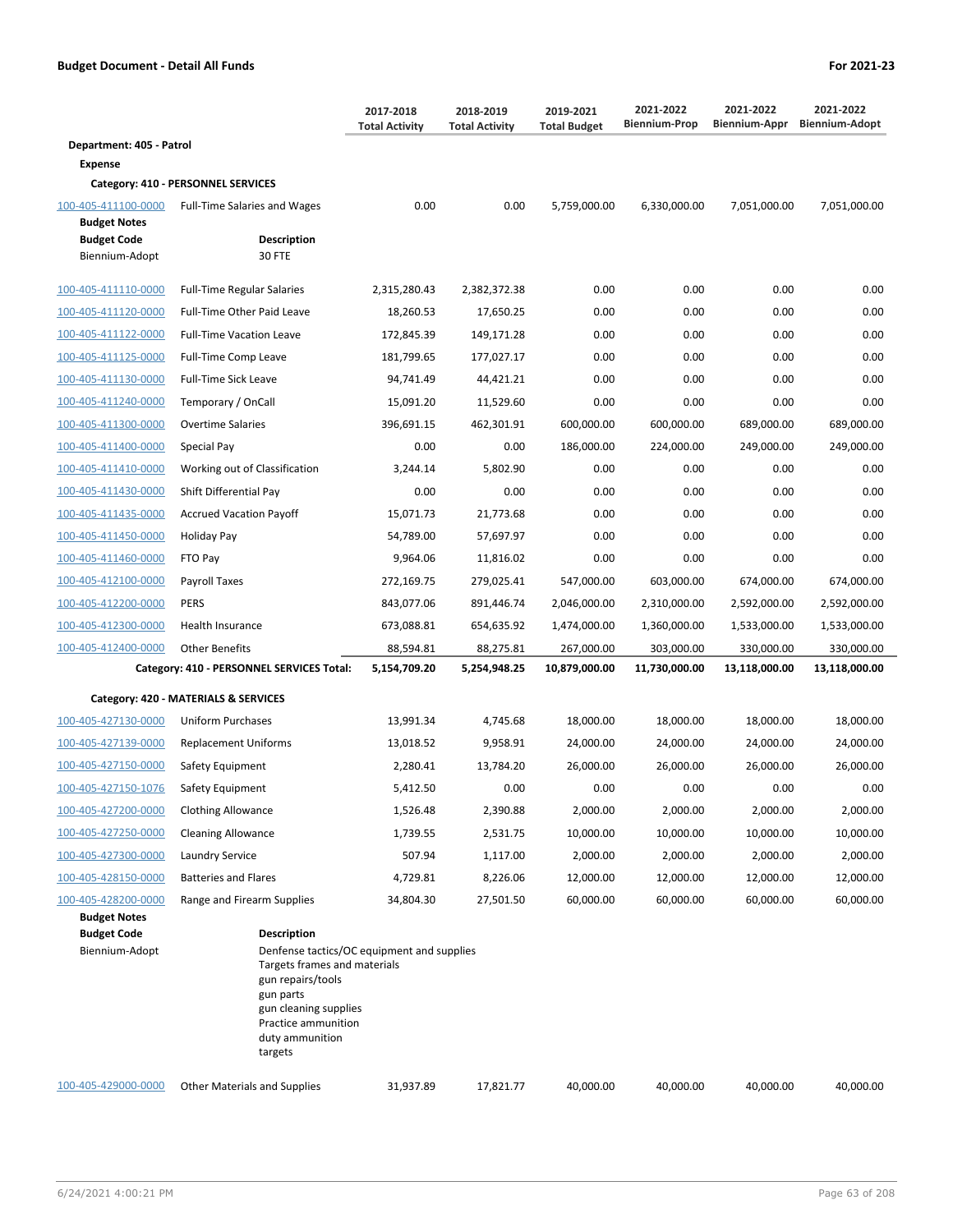|                                                             |                                                                                                                                                                                                              | 2017-2018<br><b>Total Activity</b> | 2018-2019<br><b>Total Activity</b> | 2019-2021<br><b>Total Budget</b> | 2021-2022<br><b>Biennium-Prop</b> | 2021-2022<br>Biennium-Appr | 2021-2022<br><b>Biennium-Adopt</b> |
|-------------------------------------------------------------|--------------------------------------------------------------------------------------------------------------------------------------------------------------------------------------------------------------|------------------------------------|------------------------------------|----------------------------------|-----------------------------------|----------------------------|------------------------------------|
| <b>Budget Notes</b>                                         |                                                                                                                                                                                                              |                                    |                                    |                                  |                                   |                            |                                    |
| <b>Budget Code</b>                                          | Description                                                                                                                                                                                                  |                                    |                                    |                                  |                                   |                            |                                    |
| Biennium-Adopt                                              | This acct also has monthly bills that come out<br>Language Line<br><b>DMV</b><br>Car wash tickets<br>Evoc track rental<br>CPR class supplies<br>vest spray<br>earphone supplies for radios<br>drug test kits |                                    |                                    |                                  |                                   |                            |                                    |
| 100-405-429000-9002                                         | Other Materials and Supplies-COV                                                                                                                                                                             | 0.00                               | 0.00                               | 0.00                             | 0.00                              | 0.00                       | 0.00                               |
| 100-405-429000-9003                                         | <b>Other Materials and Supplies</b>                                                                                                                                                                          | 0.00                               | 0.00                               | 0.00                             | 0.00                              | 0.00                       | 0.00                               |
| 100-405-429500-0000                                         | Misc Furnishings & Equipment                                                                                                                                                                                 | 15,127.37                          | 64,386.76                          | 46,000.00                        | 46,000.00                         | 46,000.00                  | 46,000.00                          |
| <b>Budget Notes</b><br><b>Budget Code</b>                   | Description                                                                                                                                                                                                  |                                    |                                    |                                  |                                   |                            |                                    |
| Biennium-Adopt                                              | Replace outdated radios along with other equipment as needed                                                                                                                                                 |                                    |                                    |                                  |                                   |                            |                                    |
| 100-405-432110-0000                                         | <b>Technical Seminars, Training</b>                                                                                                                                                                          | 6,102.21                           | 9,865.65                           | 14,000.00                        | 14,000.00                         | 14,000.00                  | 14,000.00                          |
| 100-405-432130-0000                                         | Conferences                                                                                                                                                                                                  | 9,915.40                           | 19,431.40                          | 20,000.00                        | 20,000.00                         | 20,000.00                  | 20,000.00                          |
| 100-405-432130-1128                                         | Conferences-Use of force training                                                                                                                                                                            | 2,728.01                           | 0.00                               | 0.00                             | 0.00                              | 0.00                       | 0.00                               |
| 100-405-432200-0000                                         | <b>Tuition Reimbursement</b>                                                                                                                                                                                 | 0.00                               | 0.00                               | 4,000.00                         | 4,000.00                          | 4,000.00                   | 4,000.00                           |
| 100-405-432300-0000                                         | <b>Membership Dues</b>                                                                                                                                                                                       | 1,357.50                           | 2,650.50                           | 4,000.00                         | 4,000.00                          | 4,000.00                   | 4,000.00                           |
| 100-405-433180-0000<br><b>Budget Notes</b>                  | Prisoner Medical Care & Detox                                                                                                                                                                                | 300.00                             | 1,860.00                           | 10,000.00                        | 10,000.00                         | 10,000.00                  | 10,000.00                          |
| <b>Budget Code</b><br>Biennium-Adopt                        | <b>Description</b><br><b>Mandated Requirements</b><br><b>Detoxification Center</b><br>Prisoner medical expense                                                                                               |                                    |                                    |                                  |                                   |                            |                                    |
| 100-405-435240-0000                                         | Miscellaneous Communication                                                                                                                                                                                  | 19,298.15                          | 18,233.06                          | 40,000.00                        | 40,000.00                         | 40,000.00                  | 40,000.00                          |
| 100-405-435960-0000                                         | <b>Towing Services</b>                                                                                                                                                                                       | 469.50                             | 486.00                             | 2,000.00                         | 2,000.00                          | 2,000.00                   | 2,000.00                           |
| 100-405-437310-0000<br><b>Budget Notes</b>                  | <b>Equipment Repair and Service</b>                                                                                                                                                                          | 5,572.76                           | 3,777.89                           | 10,000.00                        | 10,000.00                         | 10,000.00                  | 10,000.00                          |
| <b>Budget Code</b>                                          | <b>Description</b>                                                                                                                                                                                           |                                    |                                    |                                  |                                   |                            |                                    |
| Biennium-Adopt                                              | This acct is for repairs on Traffic Radar, Digital Cameras, video equipment repairs, camera monitor, Day wireless<br>system Washington Co Maintenance for 800 Mhz (repairs on MDC's)                         |                                    |                                    |                                  |                                   |                            |                                    |
| 100-405-437330-0000                                         | Vehicle Repairs, Parts & Supp                                                                                                                                                                                | 72,104.94                          | 76,208.49                          | 160,000.00                       | 160,000.00                        | 160,000.00                 | 160,000.00                         |
| 100-405-437340-0000                                         | Gasoline, Oil and Lubricants                                                                                                                                                                                 | 70,229.11                          | 76,736.91                          | 200,000.00                       | 200,000.00                        | 200,000.00                 | 200,000.00                         |
| 100-405-437370-0000                                         | Canine Unit Supplies                                                                                                                                                                                         | 5,444.99                           | 8,536.99                           | 20,000.00                        | 20,000.00                         | 20,000.00                  | 20,000.00                          |
| 100-405-438673-0000                                         | Internal Fees for Service - MP                                                                                                                                                                               | 156,000.00                         | 163,000.00                         | 206,000.00                       | 190,000.00                        | 190,000.00                 | 190,000.00                         |
|                                                             | Category: 420 - MATERIALS & SERVICES Total:                                                                                                                                                                  | 474,598.68                         | 533,251.40                         | 930,000.00                       | 914,000.00                        | 914,000.00                 | 914,000.00                         |
|                                                             | Category: 480 - CAPITAL OUTLAY                                                                                                                                                                               |                                    |                                    |                                  |                                   |                            |                                    |
| 100-405-485110-0000                                         | On-Road Vehicle Purchases                                                                                                                                                                                    | 156,528.78                         | 178,066.66                         | 240,000.00                       | 240,000.00                        | 240,000.00                 | 240,000.00                         |
| <b>Budget Notes</b><br><b>Budget Code</b><br>Biennium-Adopt | Description<br>REPLACEMENT VEHICLES THAT ARE AT END OF THEIR MILAGE CYCLE.                                                                                                                                   |                                    |                                    |                                  |                                   |                            |                                    |
|                                                             |                                                                                                                                                                                                              |                                    |                                    |                                  |                                   |                            |                                    |
|                                                             | Category: 480 - CAPITAL OUTLAY Total:                                                                                                                                                                        | 156,528.78                         | 178,066.66                         | 240,000.00                       | 240,000.00                        | 240,000.00                 | 240,000.00                         |
|                                                             | <b>Expense Total:</b>                                                                                                                                                                                        | 5,785,836.66                       | 5,966,266.31                       | 12,049,000.00                    | 12,884,000.00                     | 14,272,000.00              | 14,272,000.00                      |
|                                                             | Department: 405 - Patrol Total:                                                                                                                                                                              | 5,785,836.66                       | 5,966,266.31                       | 12,049,000.00                    | 12,884,000.00                     | 14,272,000.00              | 14,272,000.00                      |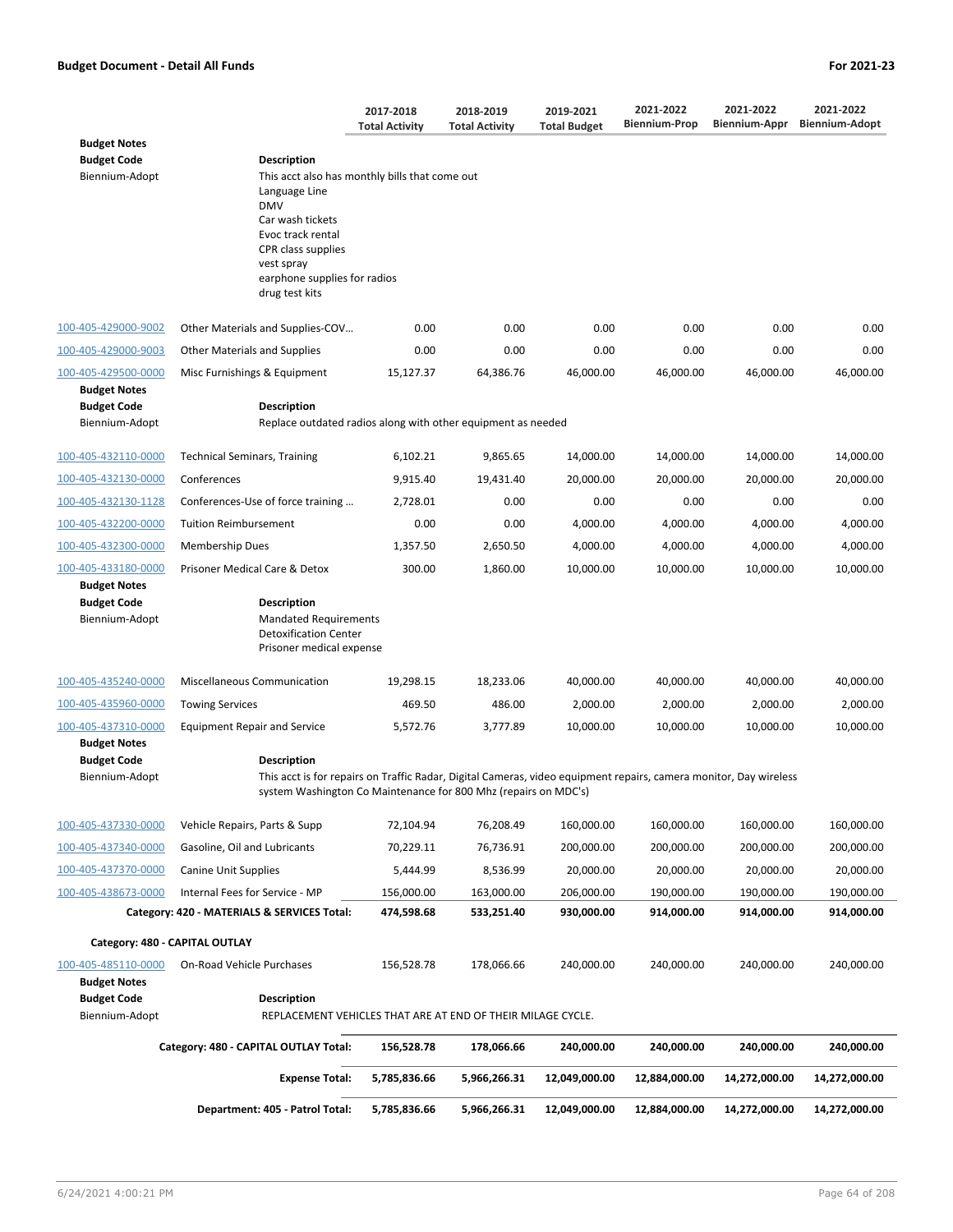|                                           |                                                                                    | 2017-2018<br><b>Total Activity</b> | 2018-2019<br><b>Total Activity</b> | 2019-2021<br><b>Total Budget</b> | 2021-2022<br><b>Biennium-Prop</b> | 2021-2022<br>Biennium-Appr | 2021-2022<br><b>Biennium-Adopt</b> |
|-------------------------------------------|------------------------------------------------------------------------------------|------------------------------------|------------------------------------|----------------------------------|-----------------------------------|----------------------------|------------------------------------|
| Department: 407 - Traffic                 |                                                                                    |                                    |                                    |                                  |                                   |                            |                                    |
| <b>Expense</b>                            |                                                                                    |                                    |                                    |                                  |                                   |                            |                                    |
|                                           | Category: 410 - PERSONNEL SERVICES                                                 |                                    |                                    |                                  |                                   |                            |                                    |
| 100-407-411100-0000                       | <b>Full-Time Salaries and Wages</b>                                                | 0.00                               | 0.00                               | 808,000.00                       | 1,047,000.00                      | 1,047,000.00               | 1,047,000.00                       |
| <b>Budget Notes</b><br><b>Budget Code</b> | <b>Description</b>                                                                 |                                    |                                    |                                  |                                   |                            |                                    |
| Biennium-Adopt                            | 4 FTE                                                                              |                                    |                                    |                                  |                                   |                            |                                    |
| 100-407-411110-0000                       | <b>Full-Time Regular Salaries</b>                                                  | 343,151.74                         | 312,307.82                         | 0.00                             | 0.00                              | 0.00                       | 0.00                               |
| 100-407-411120-0000                       | Full-Time Other Paid Leave                                                         | 6,240.80                           | 5,791.92                           | 0.00                             | 0.00                              | 0.00                       | 0.00                               |
| 100-407-411122-0000                       | <b>Full-Time Vacation Leave</b>                                                    | 20,040.79                          | 16,647.40                          | 0.00                             | 0.00                              | 0.00                       | 0.00                               |
| 100-407-411125-0000                       | Full-Time Comp Leave                                                               | 11,182.03                          | 4,574.98                           | 0.00                             | 0.00                              | 0.00                       | 0.00                               |
| 100-407-411130-0000                       | <b>Full-Time Sick Leave</b>                                                        | 2,382.85                           | 6,839.88                           | 0.00                             | 0.00                              | 0.00                       | 0.00                               |
| 100-407-411240-0000                       | Temporary / OnCall                                                                 | 0.00                               | 1,664.80                           | 0.00                             | 0.00                              | 0.00                       | 0.00                               |
| 100-407-411300-0000                       | Overtime Salaries                                                                  | 49,986.01                          | 80,182.04                          | 46,000.00                        | 102,000.00                        | 102,000.00                 | 102,000.00                         |
| 100-407-411300-1110                       | Overtime Salaries-DUII 2017                                                        | 504.22                             | 0.00                               | 0.00                             | 0.00                              | 0.00                       | 0.00                               |
| 100-407-411300-1113                       | Overtime Salaries-Pedestrian 2017                                                  | 2,969.06                           | 0.00                               | 0.00                             | 0.00                              | 0.00                       | 0.00                               |
| 100-407-411300-1127                       | Overtime Salaries-DUII 2018                                                        | 118.30                             | 0.00                               | 0.00                             | 0.00                              | 0.00                       | 0.00                               |
| 100-407-411300-1168                       | Overtime Salaries-Impaired Drivin                                                  | 0.00                               | 0.00                               | 0.00                             | 0.00                              | 0.00                       | 0.00                               |
| 100-407-411300-1169                       | Overtime Salaries-Pedestrian Safe                                                  | 0.00                               | 0.00                               | 0.00                             | 0.00                              | 0.00                       | 0.00                               |
| 100-407-411300-1170                       | Overtime Salaries-Distracted Drivi                                                 | 0.00                               | 0.00                               | 0.00                             | 0.00                              | 0.00                       | 0.00                               |
| 100-407-411400-0000                       | Special Pay                                                                        | 0.00                               | 0.00                               | 22,000.00                        | 28,000.00                         | 28,000.00                  | 28,000.00                          |
| 100-407-411410-0000                       | Working out of Classification                                                      | 93.37                              | 411.87                             | 0.00                             | 0.00                              | 0.00                       | 0.00                               |
| 100-407-411435-0000                       | <b>Accrued Vacation Payoff</b>                                                     | 24,043.61                          | 7,730.30                           | 0.00                             | 0.00                              | 0.00                       | 0.00                               |
| 100-407-411450-0000                       | Holiday Pay                                                                        | 5,656.28                           | 9,387.20                           | 0.00                             | 0.00                              | 0.00                       | 0.00                               |
| 100-407-411460-0000                       | FTO Pay                                                                            | 0.00                               | 0.00                               | 0.00                             | 0.00                              | 0.00                       | 0.00                               |
| 100-407-412100-0000                       | Payroll Taxes                                                                      | 38,855.85                          | 37,115.50                          | 75,000.00                        | 101,000.00                        | 101,000.00                 | 101,000.00                         |
| 100-407-412200-0000                       | <b>PERS</b>                                                                        | 141,228.74                         | 126,288.67                         | 288,000.00                       | 392,000.00                        | 392,000.00                 | 392,000.00                         |
| 100-407-412300-0000                       | Health Insurance                                                                   | 86,184.12                          | 69,842.62                          | 190,000.00                       | 215,000.00                        | 215,000.00                 | 215,000.00                         |
| 100-407-412400-0000                       | <b>Other Benefits</b>                                                              | 17,739.14                          | 17,049.70                          | 34,000.00                        | 44,000.00                         | 44,000.00                  | 44,000.00                          |
|                                           | Category: 410 - PERSONNEL SERVICES Total:                                          | 750,376.91                         | 695,834.70                         | 1,463,000.00                     | 1,929,000.00                      | 1,929,000.00               | 1,929,000.00                       |
|                                           | Category: 420 - MATERIALS & SERVICES                                               |                                    |                                    |                                  |                                   |                            |                                    |
| 100-407-427130-0000                       | Uniform Purchases                                                                  | 0.00                               | 2,139.00                           | 6,000.00                         | 6,000.00                          | 6,000.00                   | 6,000.00                           |
| 100-407-427139-0000                       | <b>Replacement Uniforms</b>                                                        | 1,792.04                           | 3,231.31                           | 7,000.00                         | 7,000.00                          | 7,000.00                   | 7,000.00                           |
| 100-407-427200-0000                       | <b>Clothing Allowance</b>                                                          | 575.00                             | 425.00                             | 1,000.00                         | 1,000.00                          | 1,000.00                   | 1,000.00                           |
| 100-407-427250-0000                       | <b>Cleaning Allowance</b>                                                          | 368.15                             | 207.10                             | 2,000.00                         | 2,000.00                          | 2,000.00                   | 2,000.00                           |
| 100-407-429000-0000                       | <b>Other Materials and Supplies</b>                                                | 3,256.91                           | 458.72                             | 10,000.00                        | 10,000.00                         | 10,000.00                  | 10,000.00                          |
| 100-407-429500-0000                       | Misc Furnishings & Equipment                                                       | 6,702.50                           | 4,680.46                           | 14,000.00                        | 14,000.00                         | 14,000.00                  | 14,000.00                          |
| <b>Budget Notes</b>                       |                                                                                    |                                    |                                    |                                  |                                   |                            |                                    |
| <b>Budget Code</b><br>Biennium-Adopt      | <b>Description</b><br>Replace outdated radios along with other equipment as needed |                                    |                                    |                                  |                                   |                            |                                    |
| 100-407-432110-0000                       | <b>Technical Seminars, Training</b>                                                | 12,055.28                          | 9,709.34                           | 16,000.00                        | 16,000.00                         | 16,000.00                  | 16,000.00                          |
| 100-407-432110-1128                       | Technical Seminars, Training-Use                                                   | 1,851.86                           | 0.00                               | 0.00                             | 0.00                              | 0.00                       | 0.00                               |
| 100-407-432300-0000                       | <b>Membership Dues</b>                                                             | 535.00                             | 360.00                             | 2,000.00                         | 2,000.00                          | 2,000.00                   | 2,000.00                           |

100-407-435240-0000 Miscellaneous Communication 3,059.03 2,323.37 6,000.00 6,000.00 6,000.00 6,000.00 100-407-437310-0000 Equipment Repair and Service 974.29 777.70 2,000.00 2,000.00 2,000.00 2,000.00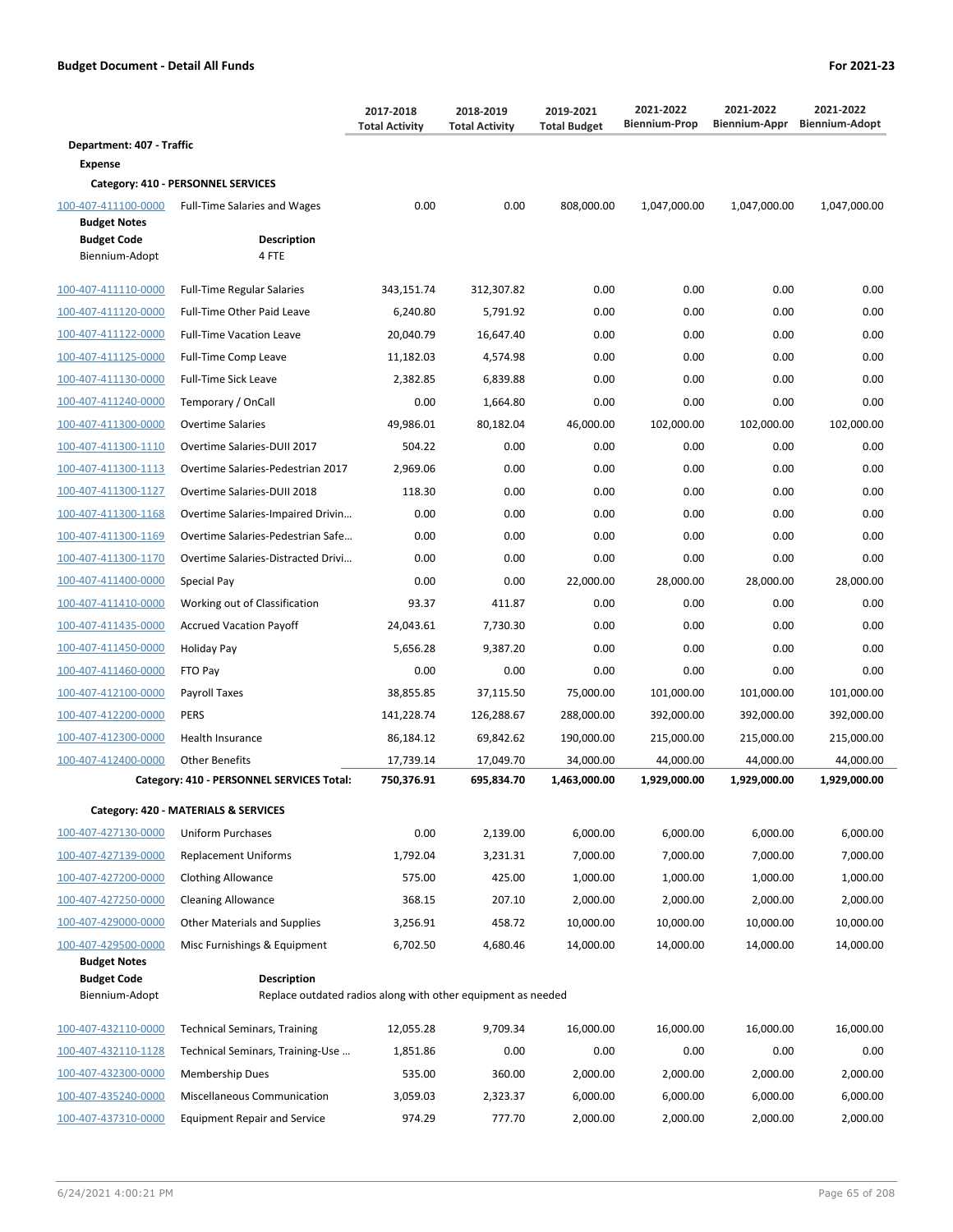|                     |                                                                                                                              | 2017-2018<br><b>Total Activity</b> | 2018-2019<br><b>Total Activity</b> | 2019-2021<br><b>Total Budget</b> | 2021-2022<br><b>Biennium-Prop</b> | 2021-2022<br><b>Biennium-Appr</b> | 2021-2022<br><b>Biennium-Adopt</b> |
|---------------------|------------------------------------------------------------------------------------------------------------------------------|------------------------------------|------------------------------------|----------------------------------|-----------------------------------|-----------------------------------|------------------------------------|
| 100-407-437312-0000 | <b>Equipment Rentals</b>                                                                                                     | 20.960.00                          | 15.106.00                          | 56.000.00                        | 56.000.00                         | 56.000.00                         | 56,000.00                          |
| <b>Budget Notes</b> |                                                                                                                              |                                    |                                    |                                  |                                   |                                   |                                    |
| <b>Budget Code</b>  | <b>Description</b>                                                                                                           |                                    |                                    |                                  |                                   |                                   |                                    |
| Biennium-Adopt      | This account pays for Festival of the Arts and fourth of July Parade and Fourt of July fireworks flaggers and<br>barricades. |                                    |                                    |                                  |                                   |                                   |                                    |
|                     | Category: 420 - MATERIALS & SERVICES Total:                                                                                  | 52.130.06                          | 39.418.00                          | 122.000.00                       | 122.000.00                        | 122.000.00                        | 122.000.00                         |
|                     | <b>Expense Total:</b>                                                                                                        | 802,506.97                         | 735.252.70                         | 1,585,000.00                     | 2,051,000.00                      | 2,051,000.00                      | 2,051,000.00                       |
|                     | Department: 407 - Traffic Total:                                                                                             | 802,506.97                         | 735.252.70                         | 1.585.000.00                     | 2,051,000.00                      | 2,051,000.00                      | 2,051,000.00                       |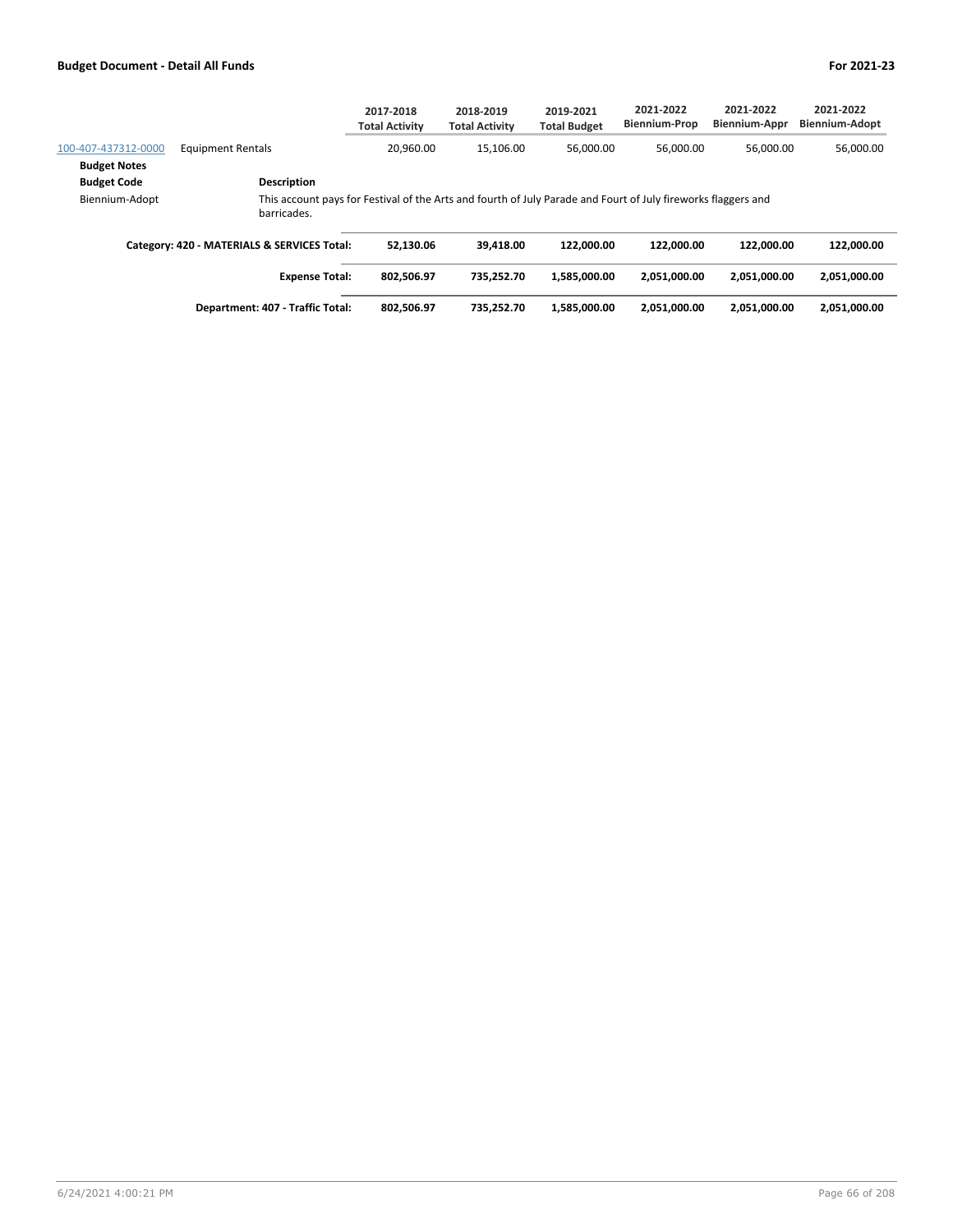**Department: 408 - Community Services**

**Category: 410 - PERSONNEL SERVICES**  $100-408-411100-0000$  Full-Time Salaries and Wages

**Expense**

| 2017-2018<br><b>Total Activity</b> | 2018-2019<br><b>Total Activity</b> | 2019-2021<br><b>Total Budget</b> | 2021-2022<br><b>Biennium-Prop</b> | 2021-2022<br><b>Biennium-Appr</b> | 2021-2022<br><b>Biennium-Adopt</b> |
|------------------------------------|------------------------------------|----------------------------------|-----------------------------------|-----------------------------------|------------------------------------|
| 0.00                               | 0.00                               | 432,000.00                       | 304,000.00                        | 304,000.00                        | 304,000.00                         |
| 226,741.09                         | 243,828.19                         | 0.00                             | 0.00                              | 0.00                              | 0.00                               |
| 1.428.75                           | 0.00                               | 0.00                             | 0.00                              | 0.00                              | 0.00                               |
| 13,762.88                          | 12.041.91                          | 0.00                             | 0.00                              | 0.00                              | 0.00                               |
| 12.01000                           | 1.2003                             | 0.00                             | 0.00                              | 0.00                              | 0.00                               |

| 100-408-411110-0000                        | <b>Full-Time Regular Salaries</b>                                                                                 | 226,741.09 | 243,828.19 | 0.00       | 0.00       | 0.00       | 0.00       |  |  |  |
|--------------------------------------------|-------------------------------------------------------------------------------------------------------------------|------------|------------|------------|------------|------------|------------|--|--|--|
| 100-408-411120-0000                        | Full-Time Other Paid Leave                                                                                        | 1,428.75   | 0.00       | 0.00       | 0.00       | 0.00       | 0.00       |  |  |  |
| 100-408-411122-0000                        | <b>Full-Time Vacation Leave</b>                                                                                   | 13,762.88  | 12,041.91  | 0.00       | 0.00       | 0.00       | 0.00       |  |  |  |
| 100-408-411125-0000                        | Full-Time Comp Leave                                                                                              | 12,810.96  | 14,260.23  | 0.00       | 0.00       | 0.00       | 0.00       |  |  |  |
| 100-408-411130-0000                        | <b>Full-Time Sick Leave</b>                                                                                       | 7,913.40   | 3,950.96   | 0.00       | 0.00       | 0.00       | 0.00       |  |  |  |
| 100-408-411240-0000                        | Temporary / OnCall                                                                                                | 0.00       | 14,144.64  | 0.00       | 0.00       | 0.00       | 0.00       |  |  |  |
| 100-408-411245-0000                        | Temporary / OnCall Other Paid Le                                                                                  | 0.00       | 127.00     | 0.00       | 0.00       | 0.00       | 0.00       |  |  |  |
| 100-408-411300-0000                        | <b>Overtime Salaries</b>                                                                                          | 17,296.83  | 11,561.54  | 12,000.00  | 22,000.00  | 22,000.00  | 22,000.00  |  |  |  |
| 100-408-411400-0000                        | Special Pay                                                                                                       | 0.00       | 0.00       | 32,000.00  | 28,000.00  | 28,000.00  | 28,000.00  |  |  |  |
| 100-408-411435-0000                        | <b>Accrued Vacation Payoff</b>                                                                                    | 15,471.40  | 3.806.98   | 0.00       | 0.00       | 0.00       | 0.00       |  |  |  |
| 100-408-411450-0000                        | Holiday Pay                                                                                                       | 13,101.71  | 8,586.66   | 0.00       | 0.00       | 0.00       | 0.00       |  |  |  |
| 100-408-411460-0000                        | FTO Pay                                                                                                           | 2,125.10   | 2,656.78   | 0.00       | 0.00       | 0.00       | 0.00       |  |  |  |
| 100-408-412100-0000                        | Payroll Taxes                                                                                                     | 25,881.83  | 26,322.26  | 40,000.00  | 31,000.00  | 31,000.00  | 31,000.00  |  |  |  |
| 100-408-412200-0000                        | <b>PERS</b>                                                                                                       | 78,835.83  | 63,568.95  | 150,000.00 | 112,000.00 | 112,000.00 | 112,000.00 |  |  |  |
| 100-408-412300-0000                        | <b>Health Insurance</b>                                                                                           | 84,306.97  | 92,283.43  | 144,000.00 | 85,000.00  | 85,000.00  | 85,000.00  |  |  |  |
| 100-408-412400-0000                        | <b>Other Benefits</b>                                                                                             | 8,396.97   | 8,724.90   | 20,000.00  | 18,000.00  | 18,000.00  | 18,000.00  |  |  |  |
|                                            | Category: 410 - PERSONNEL SERVICES Total:                                                                         | 508,073.72 | 505,864.43 | 830,000.00 | 600,000.00 | 600,000.00 | 600,000.00 |  |  |  |
|                                            | Category: 420 - MATERIALS & SERVICES                                                                              |            |            |            |            |            |            |  |  |  |
| 100-408-427139-0000                        | <b>Replacement Uniforms</b>                                                                                       | 2,759.00   | 2,003.98   | 10,000.00  | 10,000.00  | 10,000.00  | 10,000.00  |  |  |  |
| 100-408-427200-0000                        | <b>Clothing Allowance</b>                                                                                         | 257.00     | 102.00     | 0.00       | 0.00       | 0.00       | 0.00       |  |  |  |
| 100-408-427250-0000                        | <b>Cleaning Allowance</b>                                                                                         | 475.50     | 155.90     | 2,000.00   | 2,000.00   | 2,000.00   | 2,000.00   |  |  |  |
| 100-408-429000-0000                        | <b>Other Materials and Supplies</b>                                                                               | 3,727.51   | 5,492.42   | 10,000.00  | 10,000.00  | 10,000.00  | 10,000.00  |  |  |  |
| 100-408-429500-0000                        | Misc Furnishings & Equipment                                                                                      | 4,861.00   | 4,665.51   | 14,000.00  | 14,000.00  | 14,000.00  | 14,000.00  |  |  |  |
| <b>Budget Notes</b>                        |                                                                                                                   |            |            |            |            |            |            |  |  |  |
| <b>Budget Code</b><br>Biennium-Adopt       | <b>Description</b><br>Replace outdated radios along with other equipment as needed                                |            |            |            |            |            |            |  |  |  |
|                                            |                                                                                                                   |            |            |            |            |            |            |  |  |  |
| 100-408-432110-0000<br><b>Budget Notes</b> | <b>Technical Seminars, Training</b>                                                                               | 1,114.20   | 632.08     | 6,000.00   | 6,000.00   | 6,000.00   | 6,000.00   |  |  |  |
| <b>Budget Code</b>                         | <b>Description</b>                                                                                                |            |            |            |            |            |            |  |  |  |
| Biennium-Adopt                             | Child Passenger Safety Technician Training<br>National Animal Control Assoc Academy Level 2<br>Forfeiture Seminar |            |            |            |            |            |            |  |  |  |
| 100-408-432200-0000                        | <b>Tuition Reimbursement</b>                                                                                      | 0.00       | 0.00       | 1,000.00   | 1,000.00   | 1,000.00   | 1,000.00   |  |  |  |
| 100-408-432300-0000                        | <b>Membership Dues</b>                                                                                            | 195.00     | 45.00      | 1,000.00   | 1,000.00   | 1,000.00   | 1,000.00   |  |  |  |
| <b>Budget Notes</b><br><b>Budget Code</b>  | <b>Description</b>                                                                                                |            |            |            |            |            |            |  |  |  |
| Biennium-Adopt                             | - Acts of Oregon/Safety Belt Safe<br>- Crime Prevention                                                           |            |            |            |            |            |            |  |  |  |

- International Assoc for Property & Evidence

| 100-408-435240-0000 | <b>Miscellaneous Communication</b> | 2.926.40 | 2.774.70 | 8.000.00 | 8.000.00 | 8.000.00 | 8.000.00 |
|---------------------|------------------------------------|----------|----------|----------|----------|----------|----------|
| 100-408-435940-0000 | Boarding and Veterinary Svc        | 1.295.00 | 4.010.00 | 8.000.00 | 8.000.00 | 8.000.00 | 8.000.00 |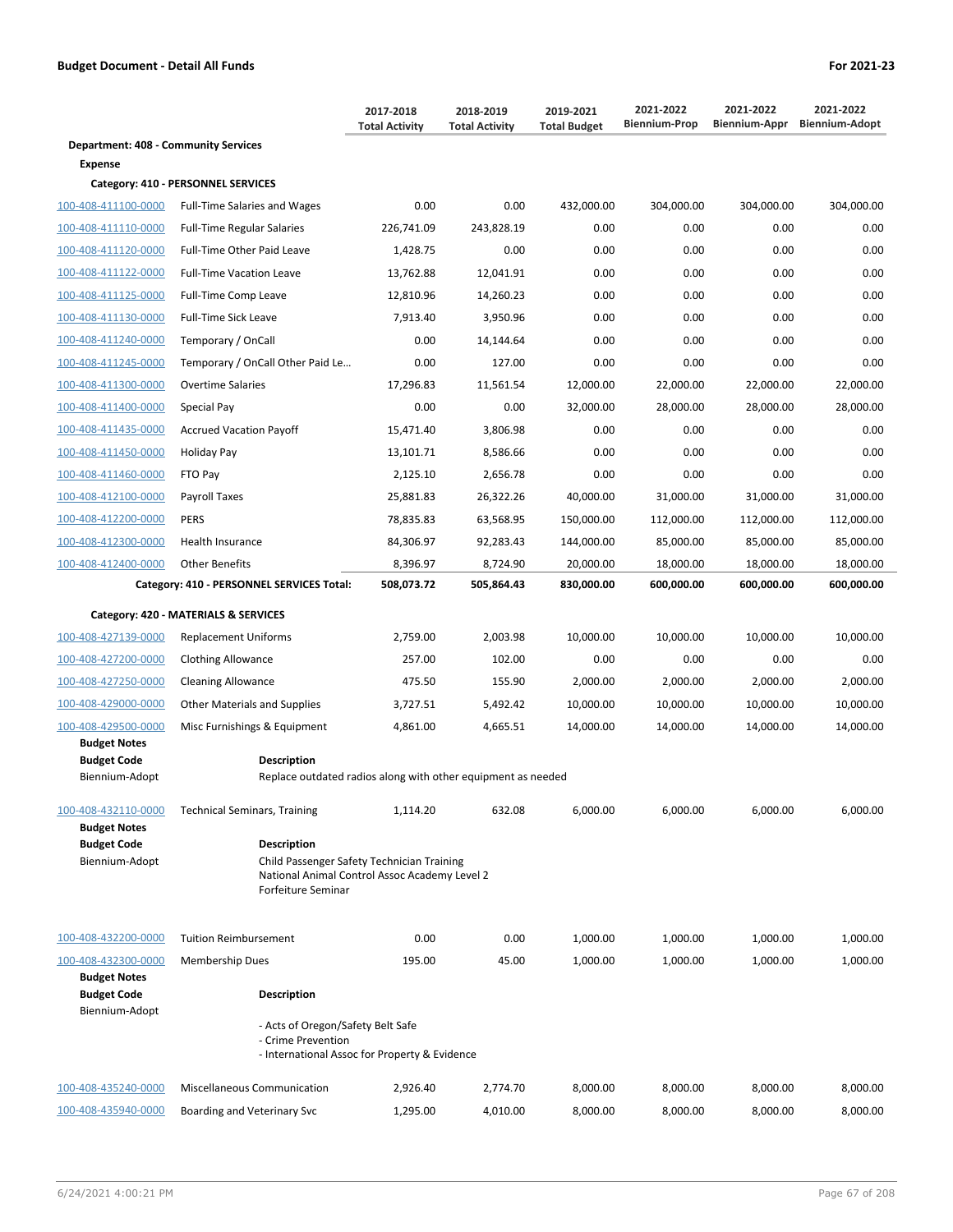|                                                    |                                                                                 | 2017-2018<br><b>Total Activity</b> | 2018-2019<br><b>Total Activity</b> | 2019-2021<br><b>Total Budget</b> | 2021-2022<br><b>Biennium-Prop</b> | 2021-2022<br>Biennium-Appr | 2021-2022<br>Biennium-Adopt |
|----------------------------------------------------|---------------------------------------------------------------------------------|------------------------------------|------------------------------------|----------------------------------|-----------------------------------|----------------------------|-----------------------------|
| <b>Budget Notes</b>                                |                                                                                 |                                    |                                    |                                  |                                   |                            |                             |
| <b>Budget Code</b>                                 | <b>Description</b>                                                              |                                    |                                    |                                  |                                   |                            |                             |
| Biennium-Adopt                                     | Mandated cost for impounds and boarding fees (Clackamas County Dept of Finance) |                                    |                                    |                                  |                                   |                            |                             |
| Category: 420 - MATERIALS & SERVICES Total:        |                                                                                 | 17.610.61                          | 19.881.59                          | 60.000.00                        | 60.000.00                         | 60.000.00                  | 60,000.00                   |
|                                                    | <b>Expense Total:</b>                                                           | 525.684.33                         | 525.746.02                         | 890.000.00                       | 660.000.00                        | 660.000.00                 | 660.000.00                  |
| <b>Department: 408 - Community Services Total:</b> |                                                                                 | 525,684.33                         | 525.746.02                         | 890,000.00                       | 660.000.00                        | 660.000.00                 | 660.000.00                  |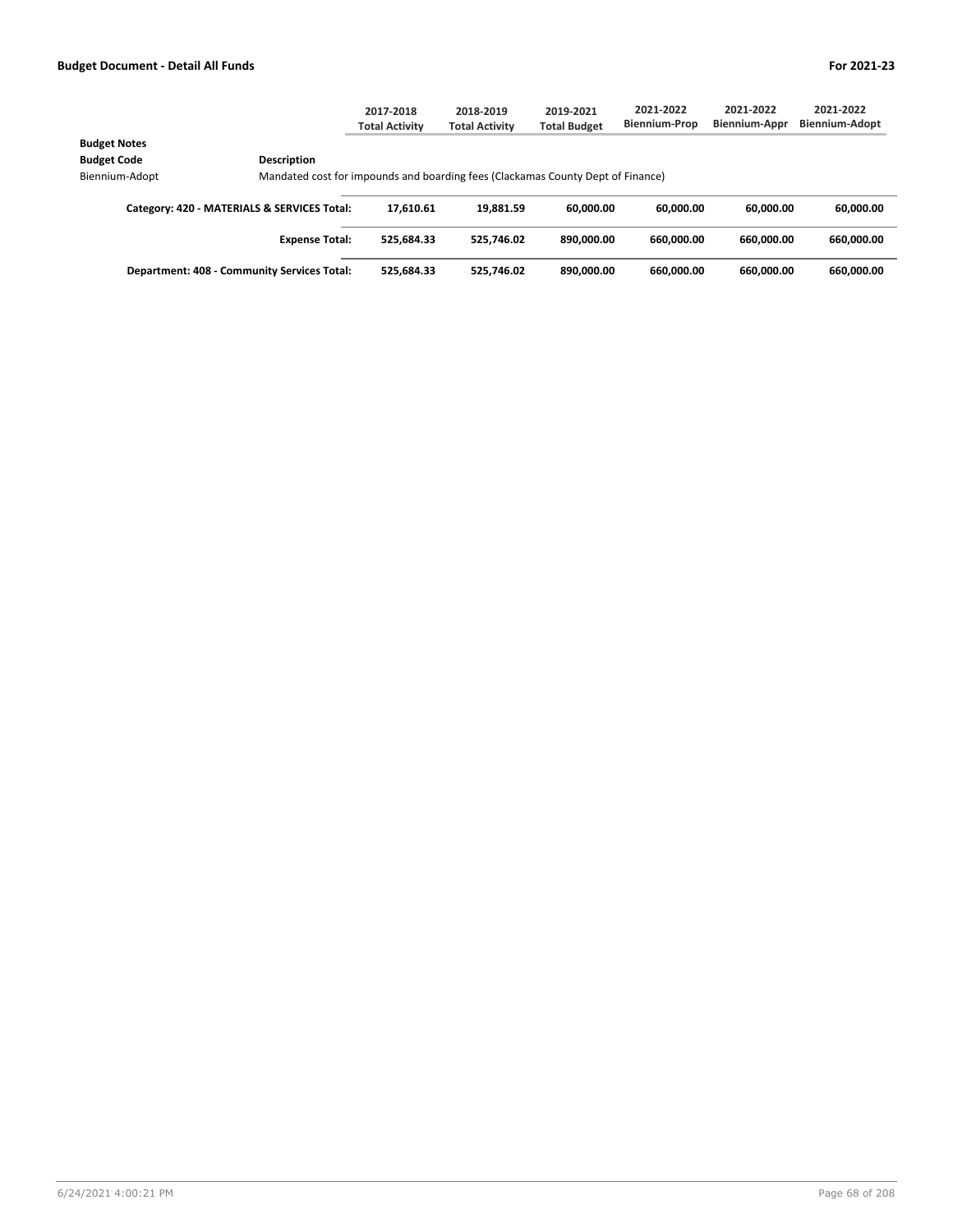|                                                 |                                                                                    | 2017-2018<br><b>Total Activity</b> | 2018-2019<br><b>Total Activity</b> | 2019-2021<br><b>Total Budget</b> | 2021-2022<br><b>Biennium-Prop</b> | 2021-2022<br>Biennium-Appr | 2021-2022<br><b>Biennium-Adopt</b> |  |  |
|-------------------------------------------------|------------------------------------------------------------------------------------|------------------------------------|------------------------------------|----------------------------------|-----------------------------------|----------------------------|------------------------------------|--|--|
| <b>Department: 409 - Investigation Services</b> |                                                                                    |                                    |                                    |                                  |                                   |                            |                                    |  |  |
| <b>Expense</b>                                  |                                                                                    |                                    |                                    |                                  |                                   |                            |                                    |  |  |
|                                                 | Category: 410 - PERSONNEL SERVICES                                                 |                                    |                                    |                                  |                                   |                            |                                    |  |  |
| 100-409-411100-0000                             | <b>Full-Time Salaries and Wages</b>                                                | 0.00                               | 0.00                               | 970,000.00                       | 1,021,000.00                      | 1,021,000.00               | 1,021,000.00                       |  |  |
| 100-409-411110-0000                             | <b>Full-Time Regular Salaries</b>                                                  | 281,512.61                         | 328,875.91                         | 0.00                             | 0.00                              | 0.00                       | 0.00                               |  |  |
| 100-409-411120-0000                             | Full-Time Other Paid Leave                                                         | 0.00                               | 472.88                             | 0.00                             | 0.00                              | 0.00                       | 0.00                               |  |  |
| 100-409-411122-0000                             | <b>Full-Time Vacation Leave</b>                                                    | 18,967.80                          | 18,152.55                          | 0.00                             | 0.00                              | 0.00                       | 0.00                               |  |  |
| 100-409-411125-0000                             | Full-Time Comp Leave                                                               | 9,026.63                           | 9,081.68                           | 0.00                             | 0.00                              | 0.00                       | 0.00                               |  |  |
| 100-409-411130-0000                             | Full-Time Sick Leave                                                               | 5,420.84                           | 6,939.10                           | 0.00                             | 0.00                              | 0.00                       | 0.00                               |  |  |
| 100-409-411240-0000                             | Temporary / OnCall                                                                 | 11,504.58                          | 414.60                             | 0.00                             | 0.00                              | 0.00                       | 0.00                               |  |  |
| 100-409-411300-0000                             | <b>Overtime Salaries</b>                                                           | 18,303.86                          | 30,713.54                          | 50,000.00                        | 50,000.00                         | 50,000.00                  | 50,000.00                          |  |  |
| 100-409-411400-0000                             | Special Pay                                                                        | 0.00                               | 0.00                               | 40,000.00                        | 36,000.00                         | 36,000.00                  | 36,000.00                          |  |  |
| 100-409-411410-0000                             | Working out of Classification                                                      | 252.42                             | 196.81                             | 0.00                             | 0.00                              | 0.00                       | 0.00                               |  |  |
| 100-409-411435-0000                             | <b>Accrued Vacation Payoff</b>                                                     | 18,572.69                          | 8,737.51                           | 0.00                             | 0.00                              | 0.00                       | 0.00                               |  |  |
| 100-409-411450-0000                             | Holiday pay                                                                        | 6,267.56                           | 6,140.30                           | 0.00                             | 0.00                              | 0.00                       | 0.00                               |  |  |
| 100-409-411460-0000                             | FTO Pay                                                                            | 0.00                               | 0.00                               | 0.00                             | 0.00                              | 0.00                       | 0.00                               |  |  |
| 100-409-412100-0000                             | <b>Payroll Taxes</b>                                                               | 30,559.37                          | 33,848.07                          | 92,000.00                        | 98,000.00                         | 98,000.00                  | 98,000.00                          |  |  |
| 100-409-412200-0000                             | <b>PERS</b>                                                                        | 98,259.90                          | 107,664.40                         | 335,000.00                       | 369,000.00                        | 369,000.00                 | 369,000.00                         |  |  |
| 100-409-412300-0000                             | Health Insurance                                                                   | 76,281.54                          | 78,852.48                          | 234,000.00                       | 213,000.00                        | 213,000.00                 | 213,000.00                         |  |  |
| 100-409-412400-0000                             | <b>Other Benefits</b>                                                              | 14,741.44                          | 17,897.85                          | 56,000.00                        | 54,000.00                         | 54,000.00                  | 54,000.00                          |  |  |
|                                                 | Category: 410 - PERSONNEL SERVICES Total:                                          | 589,671.24                         | 647,987.68                         | 1,777,000.00                     | 1,841,000.00                      | 1,841,000.00               | 1,841,000.00                       |  |  |
|                                                 | Category: 420 - MATERIALS & SERVICES                                               |                                    |                                    |                                  |                                   |                            |                                    |  |  |
| 100-409-427139-0000                             | <b>Replacement Uniforms</b>                                                        | 388.24                             | 141.94                             | 4,000.00                         | 4,000.00                          | 4,000.00                   | 4,000.00                           |  |  |
| 100-409-427200-0000                             | <b>Clothing Allowance</b>                                                          | 1,819.95                           | 1,845.44                           | 4,000.00                         | 4,000.00                          | 4,000.00                   | 4,000.00                           |  |  |
| 100-409-427250-0000                             | <b>Cleaning Allowance</b>                                                          | 441.00                             | 93.35                              | 2,000.00                         | 2,000.00                          | 2,000.00                   | 2,000.00                           |  |  |
| 100-409-429000-0000                             | Other Materials and Supplies                                                       | 7,942.70                           | 9,385.27                           | 16,000.00                        | 16,000.00                         | 16,000.00                  | 16,000.00                          |  |  |
| 100-409-429500-0000                             | Misc Furnishings & Equipment                                                       | 0.00                               | 3,935.00                           | 14,000.00                        | 14,000.00                         | 14,000.00                  | 14,000.00                          |  |  |
| <b>Budget Notes</b><br><b>Budget Code</b>       |                                                                                    |                                    |                                    |                                  |                                   |                            |                                    |  |  |
| Biennium-Adopt                                  | <b>Description</b><br>Replace outdated radios along with other equipment as needed |                                    |                                    |                                  |                                   |                            |                                    |  |  |
| 100-409-431000-0000                             | Misc Professional & Technical                                                      | 2,502.00                           | 4,500.00                           | 10,000.00                        | 10,000.00                         | 10,000.00                  | 10,000.00                          |  |  |
| <b>Budget Notes</b>                             |                                                                                    |                                    |                                    |                                  |                                   |                            |                                    |  |  |
| <b>Budget Code</b>                              | <b>Description</b>                                                                 |                                    |                                    |                                  |                                   |                            |                                    |  |  |
| Biennium-Adopt                                  | Intergovernmental Agreement between organizations Juvenile Diversion Program       |                                    |                                    |                                  |                                   |                            |                                    |  |  |
| 100-409-431560-0000                             | <b>Computer System Implementation</b>                                              | 10,190.24                          | 10,227.00                          | 14,000.00                        | 14,000.00                         | 14,000.00                  | 14,000.00                          |  |  |
| <b>Budget Notes</b>                             |                                                                                    |                                    |                                    |                                  |                                   |                            |                                    |  |  |
| <b>Budget Code</b><br>Biennium-Adopt            | <b>Description</b><br>annual maintenace for forenics computer                      |                                    |                                    |                                  |                                   |                            |                                    |  |  |
|                                                 |                                                                                    |                                    |                                    |                                  |                                   |                            |                                    |  |  |
| 100-409-432110-0000                             | <b>Technical Seminars, Training</b>                                                | 1,170.00                           | 1,385.00                           | 11,000.00                        | 11,000.00                         | 11,000.00                  | 11,000.00                          |  |  |
| 100-409-432130-0000                             | Conferences                                                                        | 8,363.82                           | 1,825.30                           | 6,000.00                         | 6,000.00                          | 6,000.00                   | 6,000.00                           |  |  |

100-409-432300-0000 Membership Dues 534.50 225.00 1,000.00 1,000.00 1,000.00 1,000.00 **Budget Notes Budget Code Description** Biennium-Adopt

- Oregon Assoc Chiefs of Police

- School Resource Officer

- Oregon Narcotics Enforcement Assoc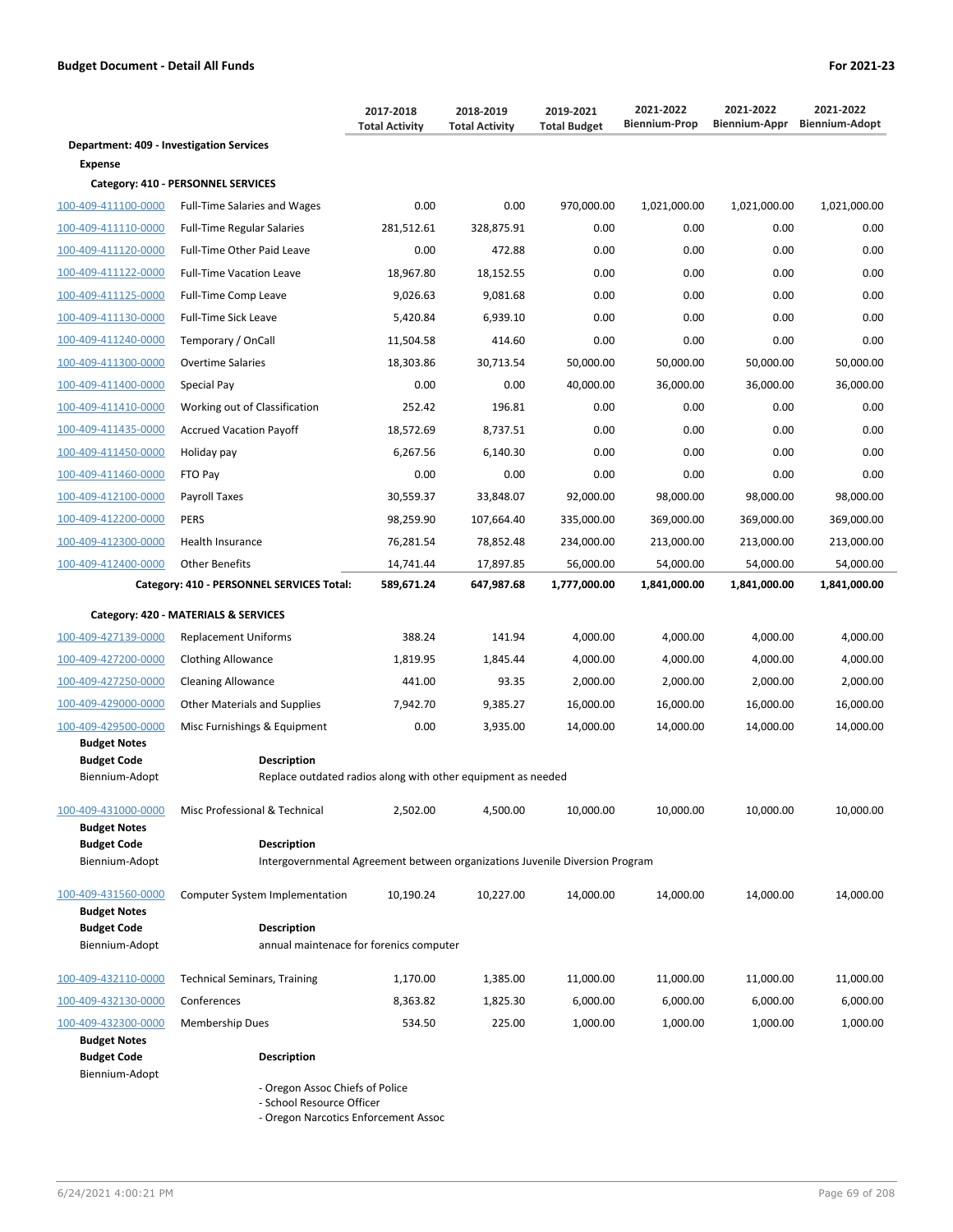|                                                             |                                                                                                                    | 2017-2018<br><b>Total Activity</b>                          | 2018-2019<br><b>Total Activity</b> | 2019-2021<br><b>Total Budget</b> | 2021-2022<br><b>Biennium-Prop</b> | 2021-2022<br><b>Biennium-Appr</b> | 2021-2022<br><b>Biennium-Adopt</b> |  |  |
|-------------------------------------------------------------|--------------------------------------------------------------------------------------------------------------------|-------------------------------------------------------------|------------------------------------|----------------------------------|-----------------------------------|-----------------------------------|------------------------------------|--|--|
| 100-409-435240-0000                                         | Miscellaneous Communication                                                                                        | 2,527.23                                                    | 2,755.98                           | 8,000.00                         | 8,000.00                          | 8,000.00                          | 8,000.00                           |  |  |
| 100-409-437410-0000                                         | Electricity                                                                                                        | 1,113.02                                                    | 1.797.02                           | 8,000.00                         | 8,000.00                          | 8,000.00                          | 8,000.00                           |  |  |
| <b>Budget Notes</b><br><b>Budget Code</b><br>Biennium-Adopt | Description                                                                                                        |                                                             |                                    |                                  |                                   |                                   |                                    |  |  |
|                                                             | For evidence building.                                                                                             |                                                             |                                    |                                  |                                   |                                   |                                    |  |  |
| 100-409-437420-0000                                         | Natural Gas and Propane                                                                                            | 2.097.31                                                    | 794.64                             | 6,000.00                         | 6,000.00                          | 6,000.00                          | 6,000.00                           |  |  |
| 100-409-437430-0000                                         | Water, Sewer, & Stormwater Use                                                                                     | 45.48                                                       | 0.00                               | 2,000.00                         | 2,000.00                          | 2,000.00                          | 2,000.00                           |  |  |
| 100-409-439910-0000                                         | <b>Investigation Expense</b>                                                                                       | 3,046.25                                                    | 1,131.94                           | 18,000.00                        | 18,000.00                         | 18,000.00                         | 18,000.00                          |  |  |
| <b>Budget Notes</b>                                         |                                                                                                                    |                                                             |                                    |                                  |                                   |                                   |                                    |  |  |
| <b>Budget Code</b>                                          | <b>Description</b>                                                                                                 |                                                             |                                    |                                  |                                   |                                   |                                    |  |  |
|                                                             | Investigation Expenses pay for Applicant background for DNA testing and other scientific testing<br>Biennium-Adopt |                                                             |                                    |                                  |                                   |                                   |                                    |  |  |
| Category: 420 - MATERIALS & SERVICES Total:                 |                                                                                                                    | 42,181.74                                                   | 40.042.88                          | 124,000.00                       | 124.000.00                        | 124.000.00                        | 124,000.00                         |  |  |
| Category: 480 - CAPITAL OUTLAY                              |                                                                                                                    |                                                             |                                    |                                  |                                   |                                   |                                    |  |  |
| 100-409-485110-0000                                         | On-Road Vehicle Purchases                                                                                          | 31,287.00                                                   | 35.219.64                          | 100.000.00                       | 100,000.00                        | 100,000.00                        | 100,000.00                         |  |  |
| <b>Budget Notes</b>                                         |                                                                                                                    |                                                             |                                    |                                  |                                   |                                   |                                    |  |  |
| <b>Budget Code</b>                                          | <b>Description</b>                                                                                                 |                                                             |                                    |                                  |                                   |                                   |                                    |  |  |
| Biennium-Adopt                                              |                                                                                                                    | 1 replacement vehicle that are at end of their milage cycle |                                    |                                  |                                   |                                   |                                    |  |  |
| Category: 480 - CAPITAL OUTLAY Total:                       |                                                                                                                    | 31,287.00                                                   | 35,219.64                          | 100,000.00                       | 100,000.00                        | 100,000.00                        | 100,000.00                         |  |  |
|                                                             | <b>Expense Total:</b>                                                                                              | 663,139.98                                                  | 723,250.20                         | 2,001,000.00                     | 2,065,000.00                      | 2,065,000.00                      | 2,065,000.00                       |  |  |
| Department: 409 - Investigation Services Total:             |                                                                                                                    | 663,139.98                                                  | 723,250.20                         | 2,001,000.00                     | 2,065,000.00                      | 2,065,000.00                      | 2,065,000.00                       |  |  |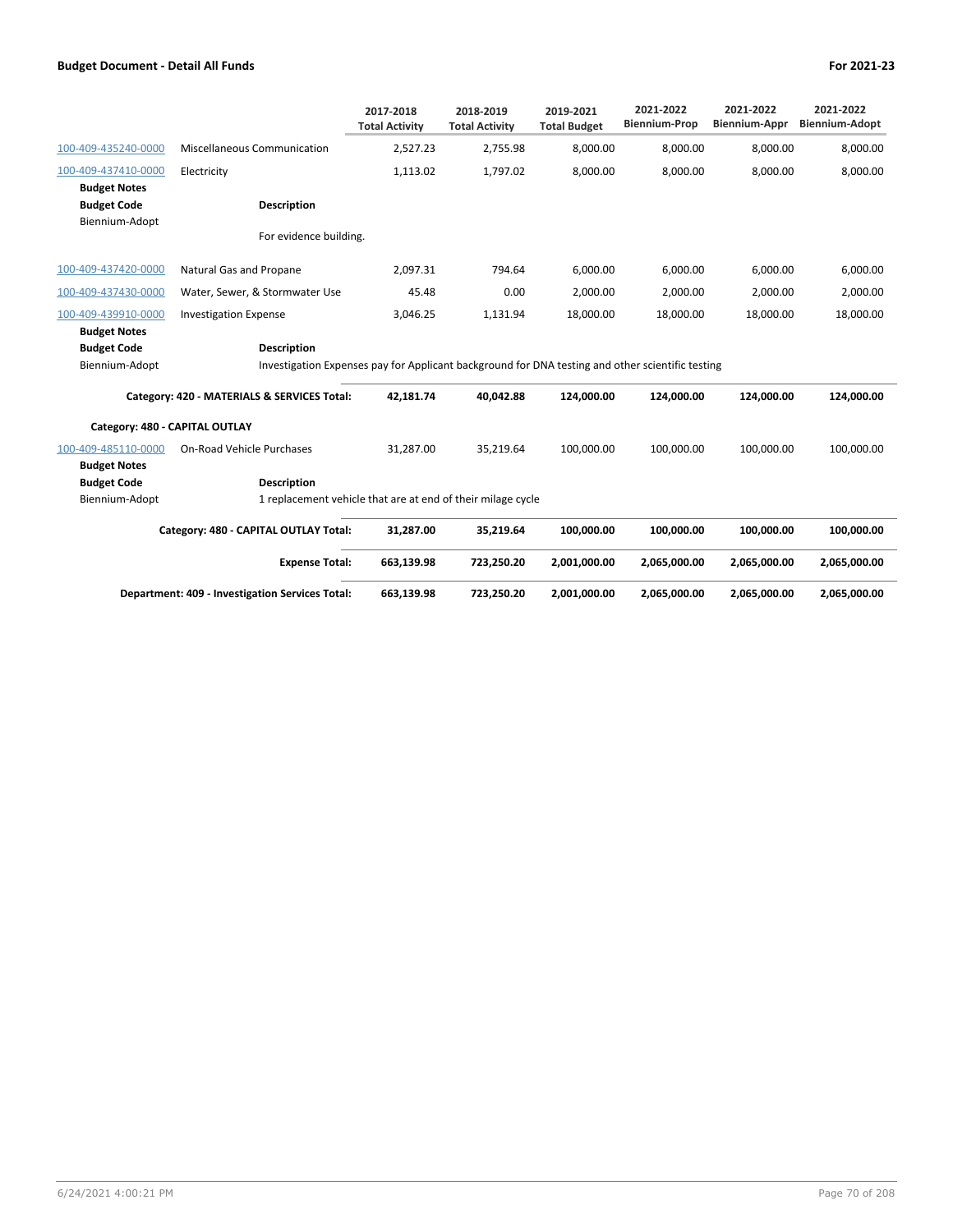|                                           |                                                | 2017-2018<br><b>Total Activity</b> | 2018-2019<br><b>Total Activity</b> | 2019-2021<br><b>Total Budget</b> | 2021-2022<br><b>Biennium-Prop</b> | 2021-2022<br>Biennium-Appr | 2021-2022<br><b>Biennium-Adopt</b> |
|-------------------------------------------|------------------------------------------------|------------------------------------|------------------------------------|----------------------------------|-----------------------------------|----------------------------|------------------------------------|
| Department: 410 - Police Resources        |                                                |                                    |                                    |                                  |                                   |                            |                                    |
| Revenue                                   |                                                |                                    |                                    |                                  |                                   |                            |                                    |
|                                           | Category: 302 - BEGINNING FUND BALANCES        |                                    |                                    |                                  |                                   |                            |                                    |
| 100-410-302100-0000                       | Unrestricted Beginning Balance                 | 1,861,680.46                       | 1,064,480.14                       | 978,480.00                       | 807,384.00                        | 807,384.00                 | 807,384.00                         |
|                                           | Category: 302 - BEGINNING FUND BALANCES Total: | 1,861,680.46                       | 1,064,480.14                       | 978,480.00                       | 807,384.00                        | 807,384.00                 | 807,384.00                         |
|                                           | Category: 305 - INTERGOVERNMENTAL              |                                    |                                    |                                  |                                   |                            |                                    |
| 100-410-305100-0000                       | State 911 Reimbursement                        | 191,581.92                         | 576,234.78                         | 360,000.00                       | 500,000.00                        | 500,000.00                 | 500,000.00                         |
| <b>Budget Notes</b>                       |                                                |                                    |                                    |                                  |                                   |                            |                                    |
| <b>Budget Code</b><br>Biennium-Adopt      | <b>Description</b><br>Per quarter.             |                                    |                                    |                                  |                                   |                            |                                    |
|                                           |                                                |                                    |                                    |                                  |                                   |                            |                                    |
| 100-410-305200-1076                       | Federal Grants-Bulletproof Vest                | 5,412.50                           | 0.00                               | 0.00                             | 10,000.00                         | 10,000.00                  | 10,000.00                          |
| 100-410-305200-1110                       | Federal Grants DUII 2017                       | 504.22                             | 0.00                               | 0.00                             | 0.00                              | 0.00                       | 0.00                               |
| 100-410-305200-1113                       | Federal Grants-DOT Pedestrian                  | 2,969.06                           | 0.00                               | 0.00                             | 0.00                              | 0.00                       | 0.00                               |
| 100-410-305200-1127                       | Federal Grants-DUII 2018                       | 118.37                             | 0.00                               | 0.00                             | 0.00                              | 0.00                       | 0.00                               |
| 100-410-305200-1138                       | Federal Grants-Equitable Sharing               | 0.00                               | 818.53                             | 0.00                             | 0.00                              | 0.00                       | 0.00                               |
| 100-410-305200-1147                       | Federal Grants Impaired Driving 2              | 0.00                               | 0.00                               | 0.00                             | 2,000.00                          | 2,000.00                   | 2,000.00                           |
| 100-410-305200-1150                       | Federal Grants-Pedestrian Safety               | 0.00                               | 0.00                               | 0.00                             | 4,000.00                          | 4,000.00                   | 4,000.00                           |
| 100-410-305200-1151                       | Federal Grants-Distracted Driving              | 0.00                               | 0.00                               | 0.00                             | 4,000.00                          | 4,000.00                   | 4,000.00                           |
| 100-410-305200-1168                       | Federal Grant-Impaired Driving 20              | 0.00                               | 0.00                               | 0.00                             | 0.00                              | 0.00                       | 0.00                               |
| 100-410-305200-1169                       | Federal Grants-Pedestrian Safety               | 0.00                               | 0.00                               | 0.00                             | 0.00                              | 0.00                       | 0.00                               |
| 100-410-305200-1170                       | Federal Grants-Distracted Driving              | 0.00                               | 0.00                               | 0.00                             | 0.00                              | 0.00                       | 0.00                               |
| 100-410-305200-9002                       | Federal Grants-Corona Virus Relief             | 0.00                               | 0.00                               | 0.00                             | 0.00                              | 0.00                       | 0.00                               |
| 100-410-305225-1101                       | <b>Other Grants</b>                            | 12,000.00                          | 0.00                               | 0.00                             | 0.00                              | 0.00                       | 0.00                               |
| 100-410-305225-1128                       | Other Grants-Use of force training             | 4,579.87                           | 0.00                               | 0.00                             | 0.00                              | 0.00                       | 0.00                               |
| 100-410-305225-1129                       | <b>Other Grants-CPE</b>                        | 22,714.39                          | 0.00                               | 0.00                             | 0.00                              | 0.00                       | 0.00                               |
| 100-410-305225-1137                       | Other Grants-Peer Support Traini               | 0.00                               | 15,000.00                          | 0.00                             | 0.00                              | 0.00                       | 0.00                               |
| 100-410-305415-0000                       | TSS Impair Driver (DUII) Grant                 | 0.00                               | 7,803.08                           | 0.00                             | 0.00                              | 0.00                       | 0.00                               |
| 100-410-305417-0000                       | <b>Bureau of Justice Grant</b>                 | 0.00                               | 0.00                               | 8,000.00                         | 0.00                              | 0.00                       | 0.00                               |
|                                           | Category: 305 - INTERGOVERNMENTAL Total:       | 239,880.33                         | 599,856.39                         | 368,000.00                       | 520.000.00                        | 520.000.00                 | 520,000.00                         |
|                                           | Category: 306 - LICENSES AND FEES              |                                    |                                    |                                  |                                   |                            |                                    |
| 100-410-306400-0000                       | Alarm Permit Fee                               | 3,150.00                           | 1,725.00                           | 6,000.00                         | 4,000.00                          | 4,000.00                   | 4,000.00                           |
|                                           | Category: 306 - LICENSES AND FEES Total:       | 3,150.00                           | 1,725.00                           | 6,000.00                         | 4,000.00                          | 4,000.00                   | 4,000.00                           |
|                                           |                                                |                                    |                                    |                                  |                                   |                            |                                    |
|                                           | Category: 307 - FINES AND FORFEITURES          |                                    |                                    |                                  |                                   |                            |                                    |
| 100-410-307150-0000                       | <b>Municipal Court Fines</b>                   | 232,181.93                         | 274,293.52                         | 380,000.00                       | 400,000.00                        | 400,000.00                 | 400,000.00                         |
| 100-410-307700-0000                       | Police Forfeitures                             | 0.00                               | 0.00                               | 4,000.00                         | 4,000.00                          | 4,000.00                   | 4,000.00                           |
| 100-410-307800-0000                       | <b>Impound Fees</b>                            | 39,750.00                          | 29,410.00                          | 60,000.00                        | 40,000.00                         | 40,000.00                  | 40,000.00                          |
|                                           | Category: 307 - FINES AND FORFEITURES Total:   | 271,931.93                         | 303,703.52                         | 444,000.00                       | 444,000.00                        | 444,000.00                 | 444,000.00                         |
|                                           | Category: 308 - SALES AND SERVICES             |                                    |                                    |                                  |                                   |                            |                                    |
| 100-410-308210-0000                       | West Linn Dispatch Contract                    | 501,000.00                         | 515,623.00                         | 1,077,000.00                     | 1,179,000.00                      | 1,179,000.00               | 1,179,000.00                       |
| <b>Budget Notes</b><br><b>Budget Code</b> | <b>Description</b>                             |                                    |                                    |                                  |                                   |                            |                                    |
| Biennium-Adopt                            | Per IGA with West Linn                         |                                    |                                    |                                  |                                   |                            |                                    |
| 100-410-308220-0000                       | Milwaukie Dispatch Contract                    | 577,429.00                         | 588,978.00                         | 1,218,000.00                     | 1,255,000.00                      | 1,255,000.00               | 1,255,000.00                       |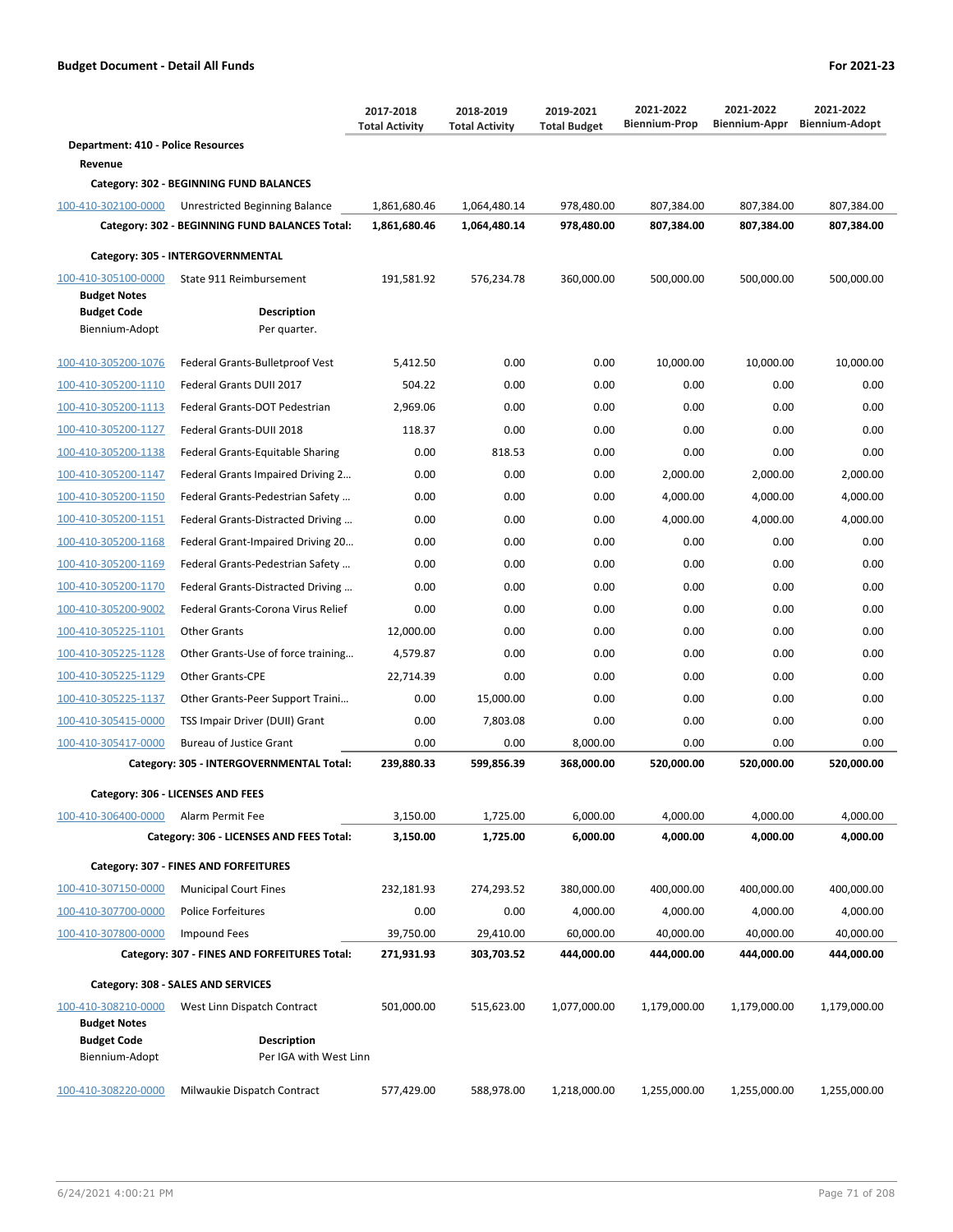|                                                             |                                                     | 2017-2018<br><b>Total Activity</b> | 2018-2019<br><b>Total Activity</b> | 2019-2021<br><b>Total Budget</b> | 2021-2022<br><b>Biennium-Prop</b> | 2021-2022<br>Biennium-Appr | 2021-2022<br><b>Biennium-Adopt</b> |
|-------------------------------------------------------------|-----------------------------------------------------|------------------------------------|------------------------------------|----------------------------------|-----------------------------------|----------------------------|------------------------------------|
| <b>Budget Notes</b><br><b>Budget Code</b><br>Biennium-Adopt | <b>Description</b><br>Per draft IGA with Milwaukie. |                                    |                                    |                                  |                                   |                            |                                    |
| 100-410-308250-0000                                         | <b>Tri-Met Officer Contract</b>                     | 184,856.80                         | 189,381.27                         | 340,000.00                       | 0.00                              | 0.00                       | 0.00                               |
| 100-410-308260-0000                                         | School Resource Officer Contract                    | 0.00                               | 0.00                               | 0.00                             | 370,000.00                        | 370,000.00                 | 370,000.00                         |
| 100-410-308280-0000                                         | <b>LOCOM Warrant Contracts</b>                      | 0.00                               | 0.00                               | 0.00                             | 56,000.00                         | 56,000.00                  | 56,000.00                          |
|                                                             | Category: 308 - SALES AND SERVICES Total:           | 1,263,285.80                       | 1,293,982.27                       | 2,635,000.00                     | 2,860,000.00                      | 2,860,000.00               | 2,860,000.00                       |
|                                                             | Category: 310 - MISCELLANEOUS REVENUES              |                                    |                                    |                                  |                                   |                            |                                    |
| 100-410-310310-0000                                         | Insurance Reimbursements                            | 8.704.69                           | 16.373.38                          | 0.00                             | 0.00                              | 0.00                       | 0.00                               |
| 100-410-310315-0000                                         | Medical Insurance Reimbursemt                       | 0.00                               | 0.00                               | 0.00                             | 0.00                              | 0.00                       | 0.00                               |
| 100-410-310316-0000                                         | <b>Traffic Safety Revenue</b>                       | 6.083.65                           | 3,355.31                           | 2.000.00                         | 2.000.00                          | 2.000.00                   | 2.000.00                           |
| 100-410-310910-0000                                         | Sundry Income                                       | 3,432.27                           | 6,074.05                           | 10,000.00                        | 10,000.00                         | 10,000.00                  | 10,000.00                          |
| Category: 310 - MISCELLANEOUS REVENUES Total:               |                                                     | 18,220.61                          | 25,802.74                          | 12,000.00                        | 12,000.00                         | 12,000.00                  | 12,000.00                          |
| Category: 311 - GENERAL REVENUE                             |                                                     |                                    |                                    |                                  |                                   |                            |                                    |
| 100-410-311000-0000<br><b>Budget Notes</b>                  | <b>General Revenue</b>                              | 11,325,000.00                      | 11,714,000.00                      | 25,238,000.00                    | 27,201,000.00                     | 28,589,000.00              | 28,589,000.00                      |
| <b>Budget Code</b><br>Biennium-Adopt                        | <b>Description</b><br>Updated 1/20/21 sc            |                                    |                                    |                                  |                                   |                            |                                    |
| Category: 311 - GENERAL REVENUE Total:                      |                                                     | 11,325,000.00                      | 11,714,000.00                      | 25,238,000.00                    | 27,201,000.00                     | 28,589,000.00              | 28,589,000.00                      |
| Category: 344 - PROCEEDS SALE OF CAPITAL ASSETS             |                                                     |                                    |                                    |                                  |                                   |                            |                                    |
| 100-410-344100-0000                                         | Proceeds from Sale of Capital                       | 6,455.40                           | 5,162.10                           | 0.00                             | 0.00                              | 0.00                       | 0.00                               |
| Category: 344 - PROCEEDS SALE OF CAPITAL ASSETS Total:      |                                                     | 6,455.40                           | 5,162.10                           | 0.00                             | 0.00                              | 0.00                       | 0.00                               |
|                                                             | <b>Revenue Total:</b>                               | 14,989,604.53                      | 15,008,712.16                      | 29,681,480.00                    | 31,848,384.00                     | 33,236,384.00              | 33,236,384.00                      |
|                                                             | Department: 410 - Police Resources Total:           | 14,989,604.53                      | 15,008,712.16                      | 29,681,480.00                    | 31,848,384.00                     | 33,236,384.00              | 33,236,384.00                      |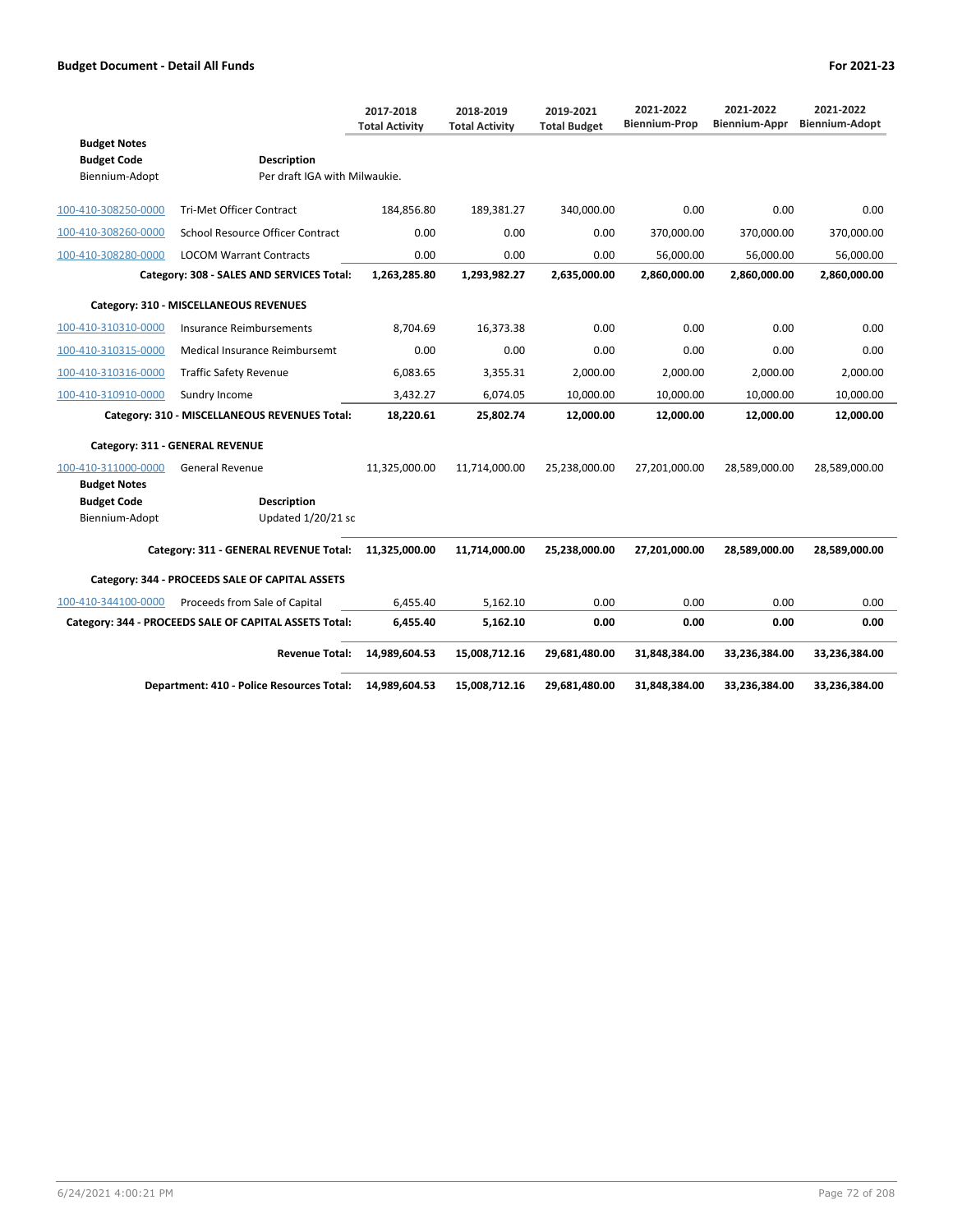|                                              |                                     | 2017-2018<br><b>Total Activity</b> | 2018-2019<br><b>Total Activity</b> | 2019-2021<br><b>Total Budget</b> | 2021-2022<br><b>Biennium-Prop</b> | 2021-2022<br>Biennium-Appr | 2021-2022<br><b>Biennium-Adopt</b> |
|----------------------------------------------|-------------------------------------|------------------------------------|------------------------------------|----------------------------------|-----------------------------------|----------------------------|------------------------------------|
| <b>Department: 420 - Communications Dept</b> |                                     |                                    |                                    |                                  |                                   |                            |                                    |
| <b>Expense</b>                               |                                     |                                    |                                    |                                  |                                   |                            |                                    |
|                                              | Category: 410 - PERSONNEL SERVICES  |                                    |                                    |                                  |                                   |                            |                                    |
| 100-420-411100-0000                          | <b>Full-Time Salaries and Wages</b> | 0.00                               | 0.00                               | 2,758,000.00                     | 2,896,000.00                      | 2,896,000.00               | 2,896,000.00                       |
| 100-420-411110-0000                          | <b>Full-Time Regular Salaries</b>   | 1,020,061.26                       | 1,008,630.73                       | 0.00                             | 0.00                              | 0.00                       | 0.00                               |
| 100-420-411120-0000                          | <b>Full-Time Other Paid Leave</b>   | 11,880.78                          | 9,671.99                           | 0.00                             | 0.00                              | 0.00                       | 0.00                               |
| 100-420-411122-0000                          | <b>Full-Time Vacation Leave</b>     | 79,615.16                          | 78,825.79                          | 0.00                             | 0.00                              | 0.00                       | 0.00                               |
| 100-420-411125-0000                          | <b>Full-Time Comp Leave</b>         | 42,713.96                          | 41,020.28                          | 0.00                             | 0.00                              | 0.00                       | 0.00                               |
| 100-420-411130-0000                          | <b>Full-Time Sick Leave</b>         | 22,148.13                          | 19,916.51                          | 0.00                             | 0.00                              | 0.00                       | 0.00                               |
| 100-420-411240-0000                          | Temporary / OnCall                  | 7,906.45                           | 0.00                               | 80,000.00                        | 80,000.00                         | 80,000.00                  | 80,000.00                          |
| 100-420-411245-0000                          | Temporary / OnCall Other Paid Le    | 185.64                             | 0.00                               | 0.00                             | 0.00                              | 0.00                       | 0.00                               |
| 100-420-411300-0000                          | <b>Overtime Salaries</b>            | 205,067.53                         | 209,069.78                         | 312,000.00                       | 312.000.00                        | 312,000.00                 | 312,000.00                         |
| 100-420-411400-0000                          | Special Pay                         | 0.00                               | 0.00                               | 70,000.00                        | 80,000.00                         | 80,000.00                  | 80,000.00                          |
| 100-420-411410-0000                          | Working out of Classification       | 0.00                               | 0.00                               | 0.00                             | 0.00                              | 0.00                       | 0.00                               |
| 100-420-411435-0000                          | <b>Accrued Vacation Payoff</b>      | 30,907.68                          | 4,661.44                           | 0.00                             | 0.00                              | 0.00                       | 0.00                               |

| 100-420-412200-0000 | <b>PERS</b>                               | 366,504.39   | 363,286.22   | 927,000.00   | 1,002,000.00 | 1,002,000.00 | 1,002,000.00 |  |  |
|---------------------|-------------------------------------------|--------------|--------------|--------------|--------------|--------------|--------------|--|--|
| 100-420-412300-0000 | <b>Health Insurance</b>                   | 320,135.79   | 319,036.98   | 782,000.00   | 733,000.00   | 733,000.00   | 733,000.00   |  |  |
| 100-420-412400-0000 | <b>Other Benefits</b>                     | 57,568.99    | 64,917.19    | 154,000.00   | 176,000.00   | 176,000.00   | 176,000.00   |  |  |
|                     | Category: 410 - PERSONNEL SERVICES Total: | 2,324,506.16 | 2,251,125.56 | 5,345,000.00 | 5,557,000.00 | 5,557,000.00 | 5,557,000.00 |  |  |
|                     | Category: 420 - MATERIALS & SERVICES      |              |              |              |              |              |              |  |  |
| 100-420-427200-0000 | <b>Clothing Allowance</b>                 | 1,485.98     | 940.00       | 2,000.00     | 2,000.00     | 2,000.00     | 2,000.00     |  |  |
| 100-420-429000-0000 | Other Materials and Supplies              | 3,019.98     | 4,690.68     | 12,000.00    | 12,000.00    | 12,000.00    | 12,000.00    |  |  |
| 100-420-429500-0000 | Misc Furnishings & Equipment              | 748.99       | 439.00       | 6,000.00     | 6,000.00     | 6,000.00     | 6,000.00     |  |  |
| <b>Budget Notes</b> |                                           |              |              |              |              |              |              |  |  |
| <b>Budget Code</b>  | <b>Description</b>                        |              |              |              |              |              |              |  |  |
| Biennium-Adopt      | Office Chairs and other equipment         |              |              |              |              |              |              |  |  |
| 100-420-431000-0000 | Misc Professional & Technical             | 0.00         | 0.00         | 2,000.00     | 2,000.00     | 2,000.00     | 2,000.00     |  |  |
| 100-420-431560-0000 | <b>Computer System Implementation</b>     | 158,965.15   | 21,542.29    | 20,000.00    | 40,000.00    | 40,000.00    | 40,000.00    |  |  |
| <b>Budget Notes</b> |                                           |              |              |              |              |              |              |  |  |
| <b>Budget Code</b>  | <b>Description</b>                        |              |              |              |              |              |              |  |  |
| Biennium-Adopt      | Cad Project.                              |              |              |              |              |              |              |  |  |
| 100-420-431560-9002 | <b>Computer System Implementation</b>     | 0.00         | 0.00         | 0.00         | 0.00         | 0.00         | 0.00         |  |  |
| 100-420-432110-0000 | <b>Technical Seminars, Training</b>       | 5,944.19     | 6,383.76     | 12,000.00    | 12,000.00    | 12,000.00    | 12,000.00    |  |  |
| <b>Budget Notes</b> |                                           |              |              |              |              |              |              |  |  |

100-420-411450-0000 Holiday Pay 20,464.21 15,042.40 0.00 0.00 0.00 0.00 100-420-411460-0000 FTO Pay 2,462.02 1,662.06 0.00 0.00 0.00 0.00 100-420-412100-0000 Payroll Taxes 136,884.17 115,384.19 262,000.00 278,000.00 278,000.00 278,000.00

**Budget Code Description** 

Biennium-Adopt Emergency Medical Dispatch - Criminal Justice Info Center (CCJIS) User Workshops LEDS CPR Class GIS/MSAG - call routing

| 100-420-432130-0000<br>12.000.00<br>12.000.00<br>10.557.08<br>15.323.94<br>12.000.00<br>Conferences | 12.000.00 |
|-----------------------------------------------------------------------------------------------------|-----------|
|-----------------------------------------------------------------------------------------------------|-----------|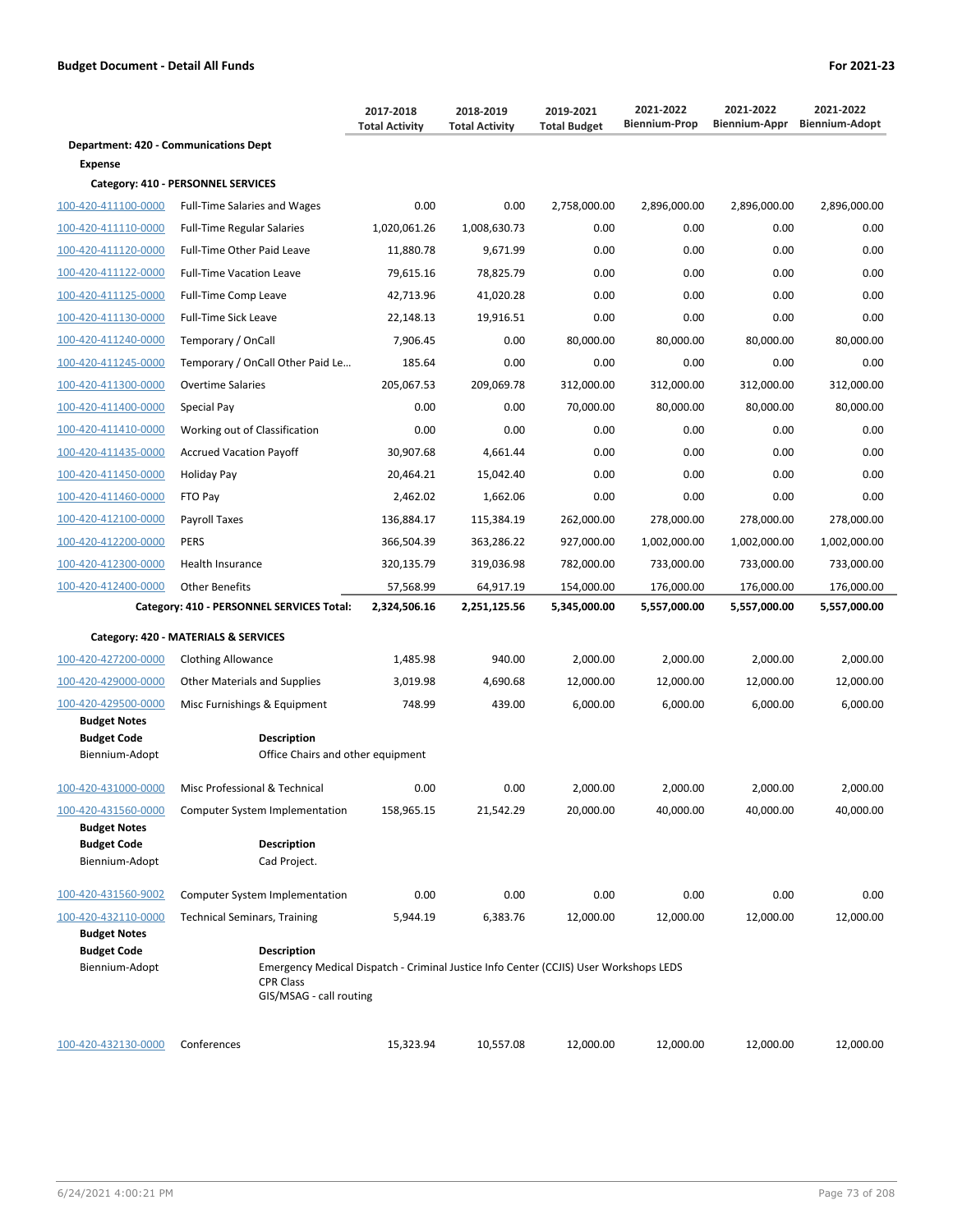|                                                             |                                                                                                                                                                                | 2017-2018<br><b>Total Activity</b> | 2018-2019<br><b>Total Activity</b> | 2019-2021<br><b>Total Budget</b> | 2021-2022<br><b>Biennium-Prop</b> | 2021-2022<br>Biennium-Appr | 2021-2022<br><b>Biennium-Adopt</b> |
|-------------------------------------------------------------|--------------------------------------------------------------------------------------------------------------------------------------------------------------------------------|------------------------------------|------------------------------------|----------------------------------|-----------------------------------|----------------------------|------------------------------------|
| <b>Budget Notes</b><br><b>Budget Code</b><br>Biennium-Adopt | Description                                                                                                                                                                    |                                    |                                    |                                  |                                   |                            |                                    |
|                                                             | APCO/NENA Conference<br>Assoc of Public Safety Communications Officials<br>National Emergency Number Association<br><b>APCO Conference</b><br>Missing & Exploited Children CEO |                                    |                                    |                                  |                                   |                            |                                    |
| 100-420-432200-0000                                         | <b>Tuition Reimbursement</b>                                                                                                                                                   | 0.00                               | 0.00                               | 2,000.00                         | 2,000.00                          | 2,000.00                   | 2,000.00                           |
| 100-420-432300-0000                                         | <b>Membership Dues</b>                                                                                                                                                         | 942.00                             | 934.00                             | 2,000.00                         | 2,000.00                          | 2,000.00                   | 2,000.00                           |
| <b>Budget Notes</b><br><b>Budget Code</b><br>Biennium-Adopt | Description                                                                                                                                                                    |                                    |                                    |                                  |                                   |                            |                                    |
|                                                             | - Assoc of Public Safety Communications (11 members)<br>- National Emergency Number Assoc                                                                                      |                                    |                                    |                                  |                                   |                            |                                    |
| 100-420-435210-0000                                         | Telephone Service Charges                                                                                                                                                      | 398,344.99                         | 19,750.25                          | 40,000.00                        | 40,000.00                         | 40,000.00                  | 40,000.00                          |
| 100-420-435210-9002                                         | Telephone Service Charges-COVID                                                                                                                                                | 0.00                               | 0.00                               | 0.00                             | 0.00                              | 0.00                       | 0.00                               |
| 100-420-435240-0000                                         | Miscellaneous Communication                                                                                                                                                    | 1,437.55                           | 2,172.00                           | 4,000.00                         | 4,000.00                          | 4,000.00                   | 4,000.00                           |
| 100-420-437310-0000                                         | <b>Equipment Repair and Service</b>                                                                                                                                            | 14,363.81                          | 4,563.73                           | 100,000.00                       | 60,000.00                         | 60,000.00                  | 60,000.00                          |
| <b>Budget Notes</b>                                         |                                                                                                                                                                                |                                    |                                    |                                  |                                   |                            |                                    |
| <b>Budget Code</b><br>Biennium-Adopt                        | Description<br>Console Cleaning, City of Portland and Day Wireless Radio repairs and computer equipment repairs                                                                |                                    |                                    |                                  |                                   |                            |                                    |
| 100-420-437315-0000<br><b>Budget Notes</b>                  | <b>Computer Equipment Maintenance</b>                                                                                                                                          | 50,759.11                          | 101,111.62                         | 180,000.00                       | 200,000.00                        | 200,000.00                 | 200,000.00                         |
| <b>Budget Code</b><br>Biennium-Adopt                        | <b>Description</b><br><b>DSS</b><br>ProQue<br>Northrup Gruman                                                                                                                  |                                    |                                    |                                  |                                   |                            |                                    |
| 100-420-438672-0000                                         | Internal Fees for Service - Electron                                                                                                                                           | 4,000.00                           | 4,000.00                           | 0.00                             | 0.00                              | 0.00                       | 0.00                               |
|                                                             | Category: 420 - MATERIALS & SERVICES Total:                                                                                                                                    | 655,335.69                         | 177,084.41                         | 394,000.00                       | 394,000.00                        | 394,000.00                 | 394,000.00                         |
|                                                             | <b>Expense Total:</b>                                                                                                                                                          | 2,979,841.85                       | 2,428,209.97                       | 5,739,000.00                     | 5,951,000.00                      | 5,951,000.00               | 5,951,000.00                       |
|                                                             | <b>Department: 420 - Communications Dept Total:</b>                                                                                                                            | 2,979,841.85                       | 2,428,209.97                       | 5,739,000.00                     | 5,951,000.00                      | 5,951,000.00               | 5,951,000.00                       |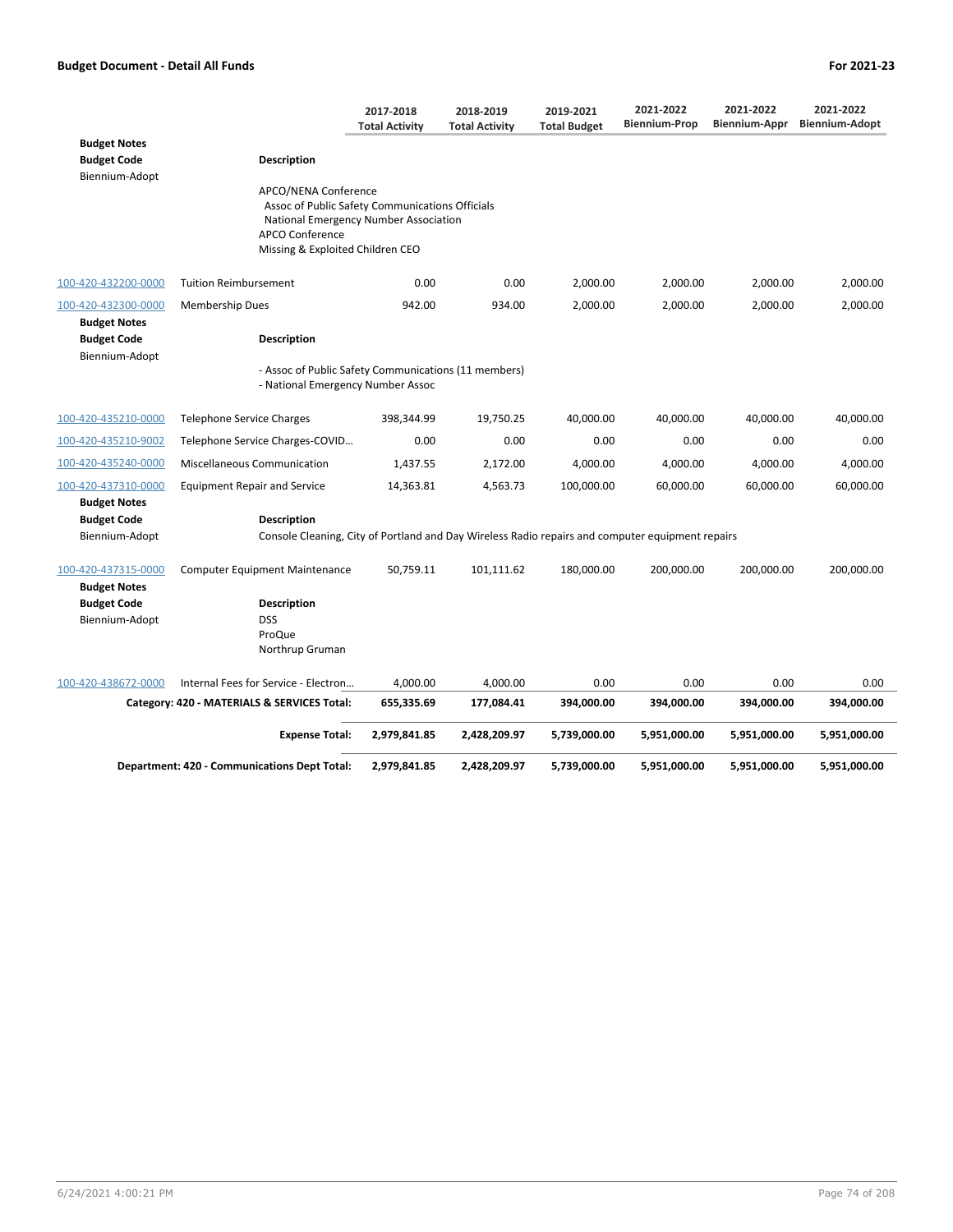|                                            |                                                                    | 2017-2018<br><b>Total Activity</b> | 2018-2019<br><b>Total Activity</b> | 2019-2021<br><b>Total Budget</b> | 2021-2022<br><b>Biennium-Prop</b> | 2021-2022<br>Biennium-Appr | 2021-2022<br><b>Biennium-Adopt</b> |  |  |  |  |
|--------------------------------------------|--------------------------------------------------------------------|------------------------------------|------------------------------------|----------------------------------|-----------------------------------|----------------------------|------------------------------------|--|--|--|--|
| <b>Department: 430 - Fire Resources</b>    |                                                                    |                                    |                                    |                                  |                                   |                            |                                    |  |  |  |  |
| Revenue                                    |                                                                    |                                    |                                    |                                  |                                   |                            |                                    |  |  |  |  |
|                                            | Category: 302 - BEGINNING FUND BALANCES                            |                                    |                                    |                                  |                                   |                            |                                    |  |  |  |  |
| 100-430-302100-0000                        | Unrestricted Beginning Balance                                     | 1,760,140.88                       | 1.735.221.31                       | 1,671,221.00                     | 1,229,816.00                      | 1,229,816.00               | 1.229.816.00                       |  |  |  |  |
|                                            | Category: 302 - BEGINNING FUND BALANCES Total:                     | 1,760,140.88                       | 1,735,221.31                       | 1,671,221.00                     | 1,229,816.00                      | 1,229,816.00               | 1,229,816.00                       |  |  |  |  |
|                                            | Category: 305 - INTERGOVERNMENTAL                                  |                                    |                                    |                                  |                                   |                            |                                    |  |  |  |  |
| 100-430-305200-1031                        | Fed Grant-DHS Fire Assistance                                      | 0.00                               | 0.00                               | 255,000.00                       | 0.00                              | 0.00                       | 0.00                               |  |  |  |  |
| 100-430-305200-1157                        | Federal Grants-FEMA SCBAs                                          | 0.00                               | 0.00                               | 0.00                             | 0.00                              | 0.00                       | 0.00                               |  |  |  |  |
| 100-430-305200-9002                        | Federal Grants-Corona Virus Relief                                 | 0.00                               | 0.00                               | 0.00                             | 0.00                              | 0.00                       | 0.00                               |  |  |  |  |
| 100-430-305412-0000<br><b>Budget Notes</b> | Paramedic First Response                                           | 36,014.00                          | 36,014.00                          | 80,000.00                        | 82,000.00                         | 82,000.00                  | 82,000.00                          |  |  |  |  |
| <b>Budget Code</b>                         | <b>Description</b>                                                 |                                    |                                    |                                  |                                   |                            |                                    |  |  |  |  |
| Biennium-Adopt                             | ALS Consortium agreement with Clackamas County                     |                                    |                                    |                                  |                                   |                            |                                    |  |  |  |  |
|                                            | Category: 305 - INTERGOVERNMENTAL Total:                           | 36,014.00                          | 36,014.00                          | 335,000.00                       | 82.000.00                         | 82,000.00                  | 82,000.00                          |  |  |  |  |
|                                            | Category: 306 - LICENSES AND FEES                                  |                                    |                                    |                                  |                                   |                            |                                    |  |  |  |  |
| 100-430-306210-0000                        | Plan Check Fees                                                    | 26,405.00                          | 24,920.00                          | 50.000.00                        | 80,000.00                         | 80,000.00                  | 80.000.00                          |  |  |  |  |
| 100-430-306238-0000                        | Fire Safety Inspection Fee                                         | 8,564.00                           | 7,738.00                           | 16,000.00                        | 16,000.00                         | 16.000.00                  | 16,000.00                          |  |  |  |  |
| 100-430-306450-0000                        | <b>MERRC Program Fee</b>                                           | 217,168.70                         | 172,366.30                         | 0.00                             | 0.00                              | 0.00                       | 0.00                               |  |  |  |  |
| <b>Budget Notes</b>                        |                                                                    |                                    |                                    |                                  |                                   |                            |                                    |  |  |  |  |
| <b>Budget Code</b><br>Biennium-Adopt       | Description<br>Mobile Emergency Responder Radio coverage equipment |                                    |                                    |                                  |                                   |                            |                                    |  |  |  |  |
|                                            |                                                                    |                                    |                                    |                                  |                                   |                            |                                    |  |  |  |  |
|                                            | Category: 306 - LICENSES AND FEES Total:                           | 252,137.70                         | 205,024.30                         | 66,000.00                        | 96,000.00                         | 96,000.00                  | 96,000.00                          |  |  |  |  |
|                                            | Category: 308 - SALES AND SERVICES                                 |                                    |                                    |                                  |                                   |                            |                                    |  |  |  |  |
| 100-430-308110-0000                        | Lake Grove Fire Contract                                           | 886,538.00                         | 923,721.67                         | 1,931,000.00                     | 2,048,000.00                      | 2,048,000.00               | 2,048,000.00                       |  |  |  |  |
| 100-430-308120-0000                        | Riverdale Fire Contract                                            | 1,015,000.00                       | 1,055,000.00                       | 2,238,000.00                     | 2,395,000.00                      | 2,395,000.00               | 2,395,000.00                       |  |  |  |  |
| 100-430-308130-0000                        | Alto Park Fire Contract                                            | 51,512.00                          | 53,062.55                          | 111,000.00                       | 117,000.00                        | 117,000.00                 | 117,000.00                         |  |  |  |  |
| 100-430-308407-0000                        | <b>CPR Class Fees</b>                                              | 0.00                               | 0.00                               | 2,000.00                         | 2,000.00                          | 2,000.00                   | 2,000.00                           |  |  |  |  |
|                                            | Category: 308 - SALES AND SERVICES Total:                          | 1,953,050.00                       | 2,031,784.22                       | 4,282,000.00                     | 4,562,000.00                      | 4,562,000.00               | 4,562,000.00                       |  |  |  |  |
|                                            | Category: 310 - MISCELLANEOUS REVENUES                             |                                    |                                    |                                  |                                   |                            |                                    |  |  |  |  |
| 100-430-310310-0000                        | <b>Insurance Reimbursements</b>                                    | 0.00                               | 15,171.09                          | 0.00                             | 0.00                              | 0.00                       | 0.00                               |  |  |  |  |
| 100-430-310315-0000                        | Medical Insurance Reimbursemt                                      | 0.00                               | 0.00                               | 0.00                             | 0.00                              | 0.00                       | 0.00                               |  |  |  |  |
| 100-430-310319-0000                        | Ambulance Reimbursement                                            | 21,852.99                          | 16,352.00                          | 30,000.00                        | 38,000.00                         | 38,000.00                  | 38,000.00                          |  |  |  |  |
| 100-430-310910-0000                        | Sundry Income                                                      | 62,228.43                          | 141,157.56                         | 0.00                             | 0.00                              | 0.00                       | 0.00                               |  |  |  |  |
|                                            | Category: 310 - MISCELLANEOUS REVENUES Total:                      | 84,081.42                          | 172,680.65                         | 30,000.00                        | 38,000.00                         | 38,000.00                  | 38,000.00                          |  |  |  |  |
|                                            | Category: 311 - GENERAL REVENUE                                    |                                    |                                    |                                  |                                   |                            |                                    |  |  |  |  |
| 100-430-311000-0000                        | <b>General Revenue</b>                                             | 9,815,000.00                       | 10,154,000.00                      | 20,767,000.00                    | 21,888,000.00                     | 21,888,000.00              | 21,888,000.00                      |  |  |  |  |
| <b>Budget Notes</b>                        |                                                                    |                                    |                                    |                                  |                                   |                            |                                    |  |  |  |  |
| <b>Budget Code</b><br>Biennium-Adopt       | Description<br>Updated 1/20/21 sc                                  |                                    |                                    |                                  |                                   |                            |                                    |  |  |  |  |
|                                            |                                                                    |                                    |                                    |                                  |                                   |                            |                                    |  |  |  |  |
|                                            | Category: 311 - GENERAL REVENUE Total:                             | 9,815,000.00                       | 10,154,000.00                      | 20,767,000.00                    | 21,888,000.00                     | 21,888,000.00              | 21,888,000.00                      |  |  |  |  |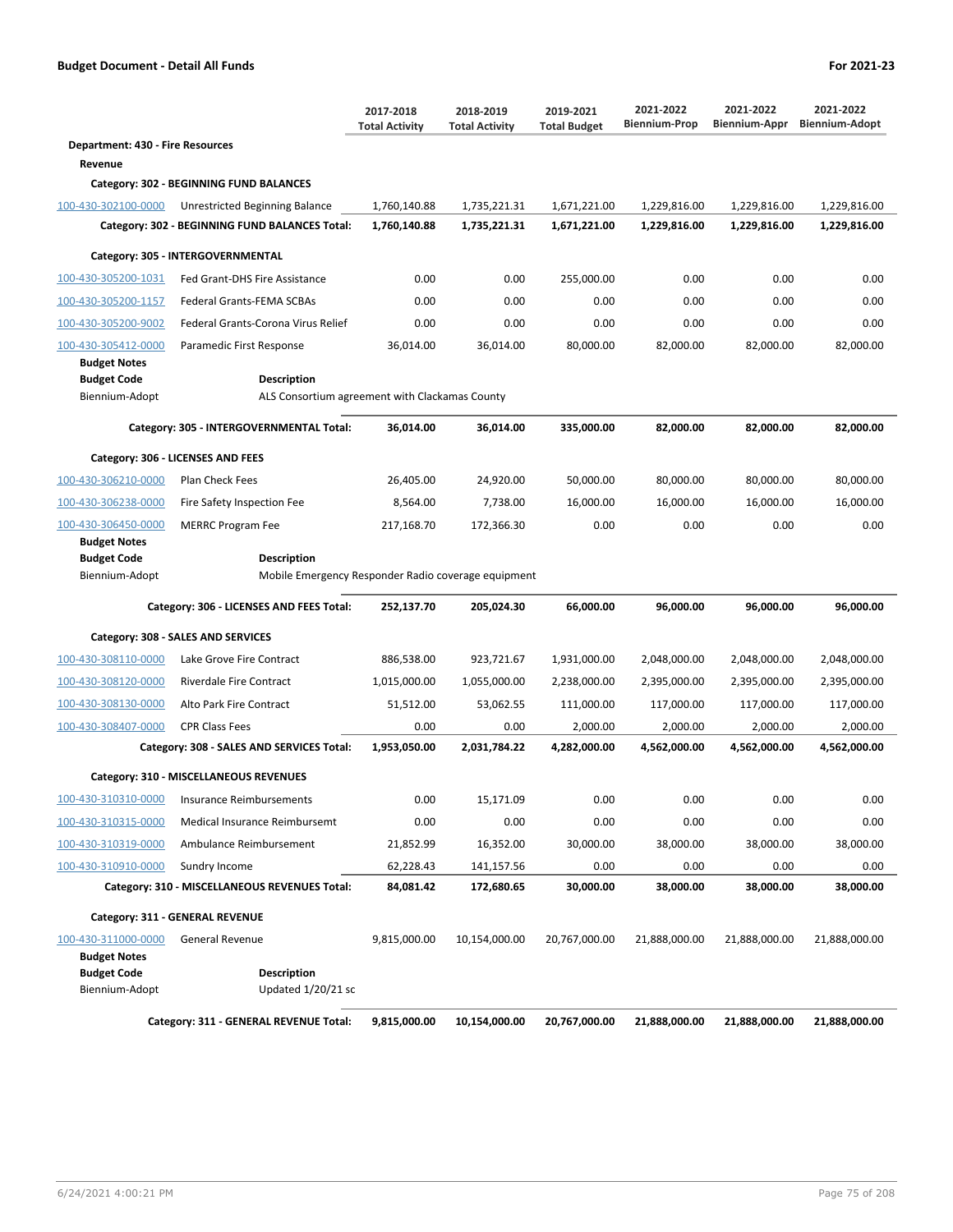|                                                        | 2017-2018<br><b>Total Activity</b> | 2018-2019<br><b>Total Activity</b> | 2019-2021<br><b>Total Budget</b> | 2021-2022<br><b>Biennium-Prop</b> | 2021-2022<br>Biennium-Appr | 2021-2022<br><b>Biennium-Adopt</b> |
|--------------------------------------------------------|------------------------------------|------------------------------------|----------------------------------|-----------------------------------|----------------------------|------------------------------------|
| Category: 344 - PROCEEDS SALE OF CAPITAL ASSETS        |                                    |                                    |                                  |                                   |                            |                                    |
| Proceeds from Sale of Capital<br>100-430-344100-0000   | 0.00                               | 19.455.20                          | 0.00                             | 0.00                              | 0.00                       | 0.00                               |
| Category: 344 - PROCEEDS SALE OF CAPITAL ASSETS Total: | 0.00                               | 19.455.20                          | 0.00                             | 0.00                              | 0.00                       | 0.00                               |
| <b>Revenue Total:</b>                                  | 13.900.424.00                      | 14.354.179.68                      | 27.151.221.00                    | 27.895.816.00                     | 27.895.816.00              | 27,895,816.00                      |
| Department: 430 - Fire Resources Total:                | 13.900.424.00                      | 14,354,179.68                      | 27,151,221.00                    | 27.895.816.00                     | 27.895.816.00              | 27,895,816.00                      |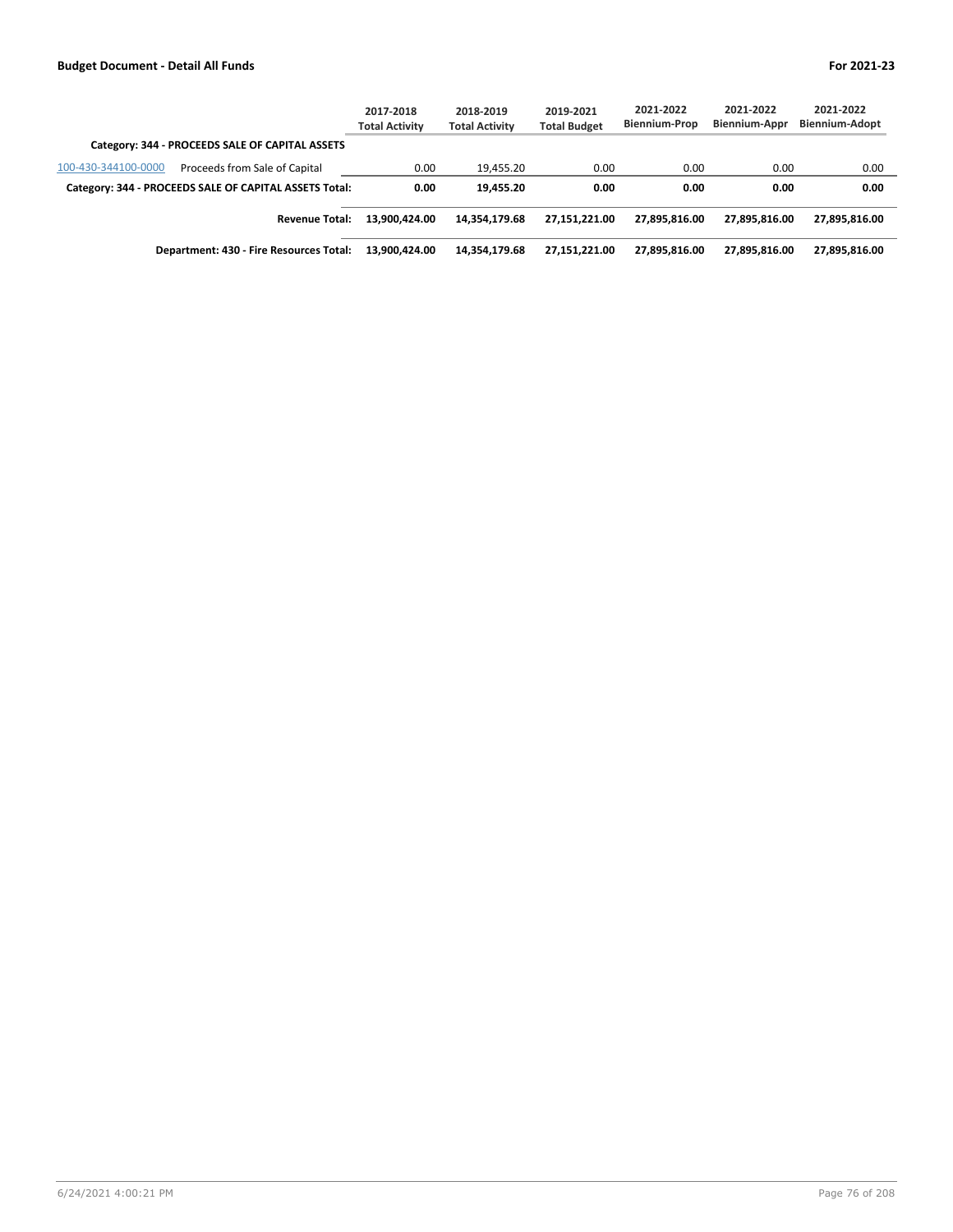| Department: 431 - Fire Management<br>Expense<br>Category: 410 - PERSONNEL SERVICES<br>100-431-411100-0000<br>0.00<br>0.00<br>581,000.00<br>615,000.00<br>615,000.00<br>615,000.00<br><b>Full-Time Salaries and Wages</b><br>233,678.59<br>100-431-411110-0000<br>308,232.22<br>0.00<br>0.00<br>0.00<br>0.00<br><b>Full-Time Regular Salaries</b><br>11,090.92<br>0.00<br>0.00<br>0.00<br>100-431-411120-0000<br>Full-Time Other Paid Leave<br>13,015.60<br>100-431-411122-0000<br>8,063.50<br>0.00<br>0.00<br>0.00<br>0.00<br><b>Full-Time Vacation Leave</b><br>13,659.88<br>0.00<br>0.00<br>0.00<br>0.00<br>0.00<br>0.00<br>100-431-411125-0000<br>Full-Time Comp Leave<br>100-431-411130-0000<br>6,832.16<br>3,948.16<br>0.00<br>0.00<br>0.00<br>Full-Time Sick Leave<br>100-431-411240-0000<br>Temporary / OnCall<br>0.00<br>21,183.60<br>0.00<br>0.00<br>0.00<br>0.00<br>300.24<br>0.00<br>0.00<br>0.00<br>100-431-411245-0000<br>Temporary / OnCall<br>100-431-411300-0000<br>16,388.79<br>34,405.55<br>4,000.00<br>4,000.00<br>4,000.00<br>4,000.00<br>Overtime Salaries<br>3,849.60<br>10,000.00<br>100-431-411435-0000<br><b>Accrued Vacation Payoff</b><br>46,700.55<br>6,000.00<br>10,000.00<br>100-431-412100-0000<br>32,716.73<br>39,511.80<br>47,000.00<br>51,000.00<br>51,000.00<br>Payroll Taxes<br>100-431-412200-0000<br><b>PERS</b><br>85,348.78<br>181,659.53<br>193,000.00<br>185,000.00<br>185,000.00<br>185,000.00<br>63,908.73<br>46,522.57<br>100-431-412300-0000<br>Health Insurance<br>146,000.00<br>125,000.00<br>125,000.00<br>100-431-412400-0000<br>22,958.55<br>16,269.65<br>38,000.00<br>40,000.00<br>40,000.00<br><b>Other Benefits</b><br>Category: 410 - PERSONNEL SERVICES Total:<br>492,357.41<br>717,888.29<br>1,015,000.00<br>1,030,000.00<br>1,030,000.00<br>Category: 420 - MATERIALS & SERVICES<br>100-431-421000-0000<br>5,213.26<br>5,983.72<br>12,000.00<br>12,000.00<br>12,000.00<br>General Office Supplies<br>393.25<br>100-431-422200-0000<br>759.50<br>2,000.00<br>2,000.00<br>2,000.00<br>2,000.00<br>Printing and Binding Services |  | 2017-2018<br><b>Total Activity</b> | 2018-2019<br><b>Total Activity</b> | 2019-2021<br><b>Total Budget</b> | 2021-2022<br><b>Biennium-Prop</b> | 2021-2022<br>Biennium-Appr | 2021-2022<br><b>Biennium-Adopt</b> |
|-----------------------------------------------------------------------------------------------------------------------------------------------------------------------------------------------------------------------------------------------------------------------------------------------------------------------------------------------------------------------------------------------------------------------------------------------------------------------------------------------------------------------------------------------------------------------------------------------------------------------------------------------------------------------------------------------------------------------------------------------------------------------------------------------------------------------------------------------------------------------------------------------------------------------------------------------------------------------------------------------------------------------------------------------------------------------------------------------------------------------------------------------------------------------------------------------------------------------------------------------------------------------------------------------------------------------------------------------------------------------------------------------------------------------------------------------------------------------------------------------------------------------------------------------------------------------------------------------------------------------------------------------------------------------------------------------------------------------------------------------------------------------------------------------------------------------------------------------------------------------------------------------------------------------------------------------------------------------------------------------------------------------------------------------------------------------------------------|--|------------------------------------|------------------------------------|----------------------------------|-----------------------------------|----------------------------|------------------------------------|
|                                                                                                                                                                                                                                                                                                                                                                                                                                                                                                                                                                                                                                                                                                                                                                                                                                                                                                                                                                                                                                                                                                                                                                                                                                                                                                                                                                                                                                                                                                                                                                                                                                                                                                                                                                                                                                                                                                                                                                                                                                                                                         |  |                                    |                                    |                                  |                                   |                            |                                    |
|                                                                                                                                                                                                                                                                                                                                                                                                                                                                                                                                                                                                                                                                                                                                                                                                                                                                                                                                                                                                                                                                                                                                                                                                                                                                                                                                                                                                                                                                                                                                                                                                                                                                                                                                                                                                                                                                                                                                                                                                                                                                                         |  |                                    |                                    |                                  |                                   |                            |                                    |
|                                                                                                                                                                                                                                                                                                                                                                                                                                                                                                                                                                                                                                                                                                                                                                                                                                                                                                                                                                                                                                                                                                                                                                                                                                                                                                                                                                                                                                                                                                                                                                                                                                                                                                                                                                                                                                                                                                                                                                                                                                                                                         |  |                                    |                                    |                                  |                                   |                            |                                    |
|                                                                                                                                                                                                                                                                                                                                                                                                                                                                                                                                                                                                                                                                                                                                                                                                                                                                                                                                                                                                                                                                                                                                                                                                                                                                                                                                                                                                                                                                                                                                                                                                                                                                                                                                                                                                                                                                                                                                                                                                                                                                                         |  |                                    |                                    |                                  |                                   |                            |                                    |
|                                                                                                                                                                                                                                                                                                                                                                                                                                                                                                                                                                                                                                                                                                                                                                                                                                                                                                                                                                                                                                                                                                                                                                                                                                                                                                                                                                                                                                                                                                                                                                                                                                                                                                                                                                                                                                                                                                                                                                                                                                                                                         |  |                                    |                                    |                                  |                                   |                            |                                    |
|                                                                                                                                                                                                                                                                                                                                                                                                                                                                                                                                                                                                                                                                                                                                                                                                                                                                                                                                                                                                                                                                                                                                                                                                                                                                                                                                                                                                                                                                                                                                                                                                                                                                                                                                                                                                                                                                                                                                                                                                                                                                                         |  |                                    |                                    |                                  |                                   |                            | 0.00                               |
|                                                                                                                                                                                                                                                                                                                                                                                                                                                                                                                                                                                                                                                                                                                                                                                                                                                                                                                                                                                                                                                                                                                                                                                                                                                                                                                                                                                                                                                                                                                                                                                                                                                                                                                                                                                                                                                                                                                                                                                                                                                                                         |  |                                    |                                    |                                  |                                   |                            |                                    |
|                                                                                                                                                                                                                                                                                                                                                                                                                                                                                                                                                                                                                                                                                                                                                                                                                                                                                                                                                                                                                                                                                                                                                                                                                                                                                                                                                                                                                                                                                                                                                                                                                                                                                                                                                                                                                                                                                                                                                                                                                                                                                         |  |                                    |                                    |                                  |                                   |                            |                                    |
|                                                                                                                                                                                                                                                                                                                                                                                                                                                                                                                                                                                                                                                                                                                                                                                                                                                                                                                                                                                                                                                                                                                                                                                                                                                                                                                                                                                                                                                                                                                                                                                                                                                                                                                                                                                                                                                                                                                                                                                                                                                                                         |  |                                    |                                    |                                  |                                   |                            | 0.00                               |
|                                                                                                                                                                                                                                                                                                                                                                                                                                                                                                                                                                                                                                                                                                                                                                                                                                                                                                                                                                                                                                                                                                                                                                                                                                                                                                                                                                                                                                                                                                                                                                                                                                                                                                                                                                                                                                                                                                                                                                                                                                                                                         |  |                                    |                                    |                                  |                                   |                            | 0.00                               |
|                                                                                                                                                                                                                                                                                                                                                                                                                                                                                                                                                                                                                                                                                                                                                                                                                                                                                                                                                                                                                                                                                                                                                                                                                                                                                                                                                                                                                                                                                                                                                                                                                                                                                                                                                                                                                                                                                                                                                                                                                                                                                         |  |                                    |                                    |                                  |                                   |                            | 0.00                               |
|                                                                                                                                                                                                                                                                                                                                                                                                                                                                                                                                                                                                                                                                                                                                                                                                                                                                                                                                                                                                                                                                                                                                                                                                                                                                                                                                                                                                                                                                                                                                                                                                                                                                                                                                                                                                                                                                                                                                                                                                                                                                                         |  |                                    |                                    |                                  |                                   |                            |                                    |
|                                                                                                                                                                                                                                                                                                                                                                                                                                                                                                                                                                                                                                                                                                                                                                                                                                                                                                                                                                                                                                                                                                                                                                                                                                                                                                                                                                                                                                                                                                                                                                                                                                                                                                                                                                                                                                                                                                                                                                                                                                                                                         |  |                                    |                                    |                                  |                                   |                            | 10,000.00                          |
|                                                                                                                                                                                                                                                                                                                                                                                                                                                                                                                                                                                                                                                                                                                                                                                                                                                                                                                                                                                                                                                                                                                                                                                                                                                                                                                                                                                                                                                                                                                                                                                                                                                                                                                                                                                                                                                                                                                                                                                                                                                                                         |  |                                    |                                    |                                  |                                   |                            | 51,000.00                          |
|                                                                                                                                                                                                                                                                                                                                                                                                                                                                                                                                                                                                                                                                                                                                                                                                                                                                                                                                                                                                                                                                                                                                                                                                                                                                                                                                                                                                                                                                                                                                                                                                                                                                                                                                                                                                                                                                                                                                                                                                                                                                                         |  |                                    |                                    |                                  |                                   |                            |                                    |
|                                                                                                                                                                                                                                                                                                                                                                                                                                                                                                                                                                                                                                                                                                                                                                                                                                                                                                                                                                                                                                                                                                                                                                                                                                                                                                                                                                                                                                                                                                                                                                                                                                                                                                                                                                                                                                                                                                                                                                                                                                                                                         |  |                                    |                                    |                                  |                                   |                            | 125,000.00                         |
|                                                                                                                                                                                                                                                                                                                                                                                                                                                                                                                                                                                                                                                                                                                                                                                                                                                                                                                                                                                                                                                                                                                                                                                                                                                                                                                                                                                                                                                                                                                                                                                                                                                                                                                                                                                                                                                                                                                                                                                                                                                                                         |  |                                    |                                    |                                  |                                   |                            | 40,000.00                          |
|                                                                                                                                                                                                                                                                                                                                                                                                                                                                                                                                                                                                                                                                                                                                                                                                                                                                                                                                                                                                                                                                                                                                                                                                                                                                                                                                                                                                                                                                                                                                                                                                                                                                                                                                                                                                                                                                                                                                                                                                                                                                                         |  |                                    |                                    |                                  |                                   |                            | 1,030,000.00                       |
|                                                                                                                                                                                                                                                                                                                                                                                                                                                                                                                                                                                                                                                                                                                                                                                                                                                                                                                                                                                                                                                                                                                                                                                                                                                                                                                                                                                                                                                                                                                                                                                                                                                                                                                                                                                                                                                                                                                                                                                                                                                                                         |  |                                    |                                    |                                  |                                   |                            |                                    |
|                                                                                                                                                                                                                                                                                                                                                                                                                                                                                                                                                                                                                                                                                                                                                                                                                                                                                                                                                                                                                                                                                                                                                                                                                                                                                                                                                                                                                                                                                                                                                                                                                                                                                                                                                                                                                                                                                                                                                                                                                                                                                         |  |                                    |                                    |                                  |                                   |                            | 12,000.00                          |
|                                                                                                                                                                                                                                                                                                                                                                                                                                                                                                                                                                                                                                                                                                                                                                                                                                                                                                                                                                                                                                                                                                                                                                                                                                                                                                                                                                                                                                                                                                                                                                                                                                                                                                                                                                                                                                                                                                                                                                                                                                                                                         |  |                                    |                                    |                                  |                                   |                            |                                    |
| 1,122.06<br>651.71<br>4,000.00<br>4,000.00<br>4,000.00<br>100-431-422300-0000<br>Postage                                                                                                                                                                                                                                                                                                                                                                                                                                                                                                                                                                                                                                                                                                                                                                                                                                                                                                                                                                                                                                                                                                                                                                                                                                                                                                                                                                                                                                                                                                                                                                                                                                                                                                                                                                                                                                                                                                                                                                                                |  |                                    |                                    |                                  |                                   |                            | 4,000.00                           |
| 100-431-427130-0000<br>222.50<br>1,731.31<br>6,000.00<br>2,000.00<br>2,000.00<br>2,000.00<br>Uniform Purchases                                                                                                                                                                                                                                                                                                                                                                                                                                                                                                                                                                                                                                                                                                                                                                                                                                                                                                                                                                                                                                                                                                                                                                                                                                                                                                                                                                                                                                                                                                                                                                                                                                                                                                                                                                                                                                                                                                                                                                          |  |                                    |                                    |                                  |                                   |                            |                                    |
| Misc Furnishings & Equipment<br>0.00<br>565.47<br>0.00<br>0.00<br>0.00<br>100-431-429500-0000                                                                                                                                                                                                                                                                                                                                                                                                                                                                                                                                                                                                                                                                                                                                                                                                                                                                                                                                                                                                                                                                                                                                                                                                                                                                                                                                                                                                                                                                                                                                                                                                                                                                                                                                                                                                                                                                                                                                                                                           |  |                                    |                                    |                                  |                                   |                            | 0.00                               |
| 100-431-429700-0000<br>0.00<br>250.00<br>0.00<br>0.00<br>0.00<br><b>Publications and Reports</b>                                                                                                                                                                                                                                                                                                                                                                                                                                                                                                                                                                                                                                                                                                                                                                                                                                                                                                                                                                                                                                                                                                                                                                                                                                                                                                                                                                                                                                                                                                                                                                                                                                                                                                                                                                                                                                                                                                                                                                                        |  |                                    |                                    |                                  |                                   |                            | 0.00                               |
| 100-431-429900-0000<br>3,834.52<br>2,866.77<br>10,000.00<br>10,000.00<br>10,000.00<br><b>EOC Supplies</b>                                                                                                                                                                                                                                                                                                                                                                                                                                                                                                                                                                                                                                                                                                                                                                                                                                                                                                                                                                                                                                                                                                                                                                                                                                                                                                                                                                                                                                                                                                                                                                                                                                                                                                                                                                                                                                                                                                                                                                               |  |                                    |                                    |                                  |                                   |                            | 10,000.00                          |
| <b>Budget Notes</b><br><b>Budget Code</b><br>Description                                                                                                                                                                                                                                                                                                                                                                                                                                                                                                                                                                                                                                                                                                                                                                                                                                                                                                                                                                                                                                                                                                                                                                                                                                                                                                                                                                                                                                                                                                                                                                                                                                                                                                                                                                                                                                                                                                                                                                                                                                |  |                                    |                                    |                                  |                                   |                            |                                    |
| Biennium-Adopt<br>EOC satelite phones and LOARES Ham radio support                                                                                                                                                                                                                                                                                                                                                                                                                                                                                                                                                                                                                                                                                                                                                                                                                                                                                                                                                                                                                                                                                                                                                                                                                                                                                                                                                                                                                                                                                                                                                                                                                                                                                                                                                                                                                                                                                                                                                                                                                      |  |                                    |                                    |                                  |                                   |                            |                                    |
| 70,000.00<br>100-431-431000-0000<br>Misc Professional & Technical<br>35,451.98                                                                                                                                                                                                                                                                                                                                                                                                                                                                                                                                                                                                                                                                                                                                                                                                                                                                                                                                                                                                                                                                                                                                                                                                                                                                                                                                                                                                                                                                                                                                                                                                                                                                                                                                                                                                                                                                                                                                                                                                          |  |                                    |                                    |                                  |                                   |                            |                                    |
| 70,000.00<br>70,000.00<br>70,000.00<br>28,666.64<br><b>Budget Notes</b>                                                                                                                                                                                                                                                                                                                                                                                                                                                                                                                                                                                                                                                                                                                                                                                                                                                                                                                                                                                                                                                                                                                                                                                                                                                                                                                                                                                                                                                                                                                                                                                                                                                                                                                                                                                                                                                                                                                                                                                                                 |  |                                    |                                    |                                  |                                   |                            |                                    |
| <b>Budget Code</b><br><b>Description</b>                                                                                                                                                                                                                                                                                                                                                                                                                                                                                                                                                                                                                                                                                                                                                                                                                                                                                                                                                                                                                                                                                                                                                                                                                                                                                                                                                                                                                                                                                                                                                                                                                                                                                                                                                                                                                                                                                                                                                                                                                                                |  |                                    |                                    |                                  |                                   |                            |                                    |
| Biennium-Adopt<br>Annual Firefighter physicals; management development                                                                                                                                                                                                                                                                                                                                                                                                                                                                                                                                                                                                                                                                                                                                                                                                                                                                                                                                                                                                                                                                                                                                                                                                                                                                                                                                                                                                                                                                                                                                                                                                                                                                                                                                                                                                                                                                                                                                                                                                                  |  |                                    |                                    |                                  |                                   |                            |                                    |
| 52,000.00<br>52,000.00<br>52,000.00<br>100-431-431560-0000<br><b>Computer System Implementation</b><br>11,962.90<br>10,182.32                                                                                                                                                                                                                                                                                                                                                                                                                                                                                                                                                                                                                                                                                                                                                                                                                                                                                                                                                                                                                                                                                                                                                                                                                                                                                                                                                                                                                                                                                                                                                                                                                                                                                                                                                                                                                                                                                                                                                           |  |                                    |                                    |                                  |                                   |                            | 52,000.00                          |
| <b>Budget Notes</b>                                                                                                                                                                                                                                                                                                                                                                                                                                                                                                                                                                                                                                                                                                                                                                                                                                                                                                                                                                                                                                                                                                                                                                                                                                                                                                                                                                                                                                                                                                                                                                                                                                                                                                                                                                                                                                                                                                                                                                                                                                                                     |  |                                    |                                    |                                  |                                   |                            |                                    |
| <b>Budget Code</b><br><b>Description</b><br>Biennium-Adopt<br>Annual computer software and technical support for Telestaff, Firehouse, Target Solutions, ESO, building                                                                                                                                                                                                                                                                                                                                                                                                                                                                                                                                                                                                                                                                                                                                                                                                                                                                                                                                                                                                                                                                                                                                                                                                                                                                                                                                                                                                                                                                                                                                                                                                                                                                                                                                                                                                                                                                                                                  |  |                                    |                                    |                                  |                                   |                            |                                    |
| inspections                                                                                                                                                                                                                                                                                                                                                                                                                                                                                                                                                                                                                                                                                                                                                                                                                                                                                                                                                                                                                                                                                                                                                                                                                                                                                                                                                                                                                                                                                                                                                                                                                                                                                                                                                                                                                                                                                                                                                                                                                                                                             |  |                                    |                                    |                                  |                                   |                            |                                    |
| <b>Technical Seminars, Training</b><br>658.89<br>1,616.01<br>6,000.00<br>4,000.00<br>4,000.00<br>100-431-432110-0000                                                                                                                                                                                                                                                                                                                                                                                                                                                                                                                                                                                                                                                                                                                                                                                                                                                                                                                                                                                                                                                                                                                                                                                                                                                                                                                                                                                                                                                                                                                                                                                                                                                                                                                                                                                                                                                                                                                                                                    |  |                                    |                                    |                                  |                                   |                            | 4,000.00                           |
| 100-431-432130-0000<br>Conferences<br>0.00<br>6,024.10<br>6,000.00<br>6,000.00<br>6,000.00                                                                                                                                                                                                                                                                                                                                                                                                                                                                                                                                                                                                                                                                                                                                                                                                                                                                                                                                                                                                                                                                                                                                                                                                                                                                                                                                                                                                                                                                                                                                                                                                                                                                                                                                                                                                                                                                                                                                                                                              |  |                                    |                                    |                                  |                                   |                            | 6,000.00                           |
| <b>Budget Notes</b>                                                                                                                                                                                                                                                                                                                                                                                                                                                                                                                                                                                                                                                                                                                                                                                                                                                                                                                                                                                                                                                                                                                                                                                                                                                                                                                                                                                                                                                                                                                                                                                                                                                                                                                                                                                                                                                                                                                                                                                                                                                                     |  |                                    |                                    |                                  |                                   |                            |                                    |
| <b>Budget Code</b><br><b>Description</b>                                                                                                                                                                                                                                                                                                                                                                                                                                                                                                                                                                                                                                                                                                                                                                                                                                                                                                                                                                                                                                                                                                                                                                                                                                                                                                                                                                                                                                                                                                                                                                                                                                                                                                                                                                                                                                                                                                                                                                                                                                                |  |                                    |                                    |                                  |                                   |                            |                                    |
| Biennium-Adopt<br>Oregon Fire Chief's Association<br>Western Fire Chief's Association<br>Northwest Leadership                                                                                                                                                                                                                                                                                                                                                                                                                                                                                                                                                                                                                                                                                                                                                                                                                                                                                                                                                                                                                                                                                                                                                                                                                                                                                                                                                                                                                                                                                                                                                                                                                                                                                                                                                                                                                                                                                                                                                                           |  |                                    |                                    |                                  |                                   |                            |                                    |
| Membership Dues<br>2,484.00<br>1,170.00<br>4,000.00<br>4,000.00<br>4,000.00<br>100-431-432300-0000                                                                                                                                                                                                                                                                                                                                                                                                                                                                                                                                                                                                                                                                                                                                                                                                                                                                                                                                                                                                                                                                                                                                                                                                                                                                                                                                                                                                                                                                                                                                                                                                                                                                                                                                                                                                                                                                                                                                                                                      |  |                                    |                                    |                                  |                                   |                            | 4,000.00                           |
| 100-431-435250-0000<br>800 Mhz Co User Fee<br>38,837.00<br>39,671.00<br>88,000.00<br>88,000.00<br>88,000.00                                                                                                                                                                                                                                                                                                                                                                                                                                                                                                                                                                                                                                                                                                                                                                                                                                                                                                                                                                                                                                                                                                                                                                                                                                                                                                                                                                                                                                                                                                                                                                                                                                                                                                                                                                                                                                                                                                                                                                             |  |                                    |                                    |                                  |                                   |                            | 88,000.00                          |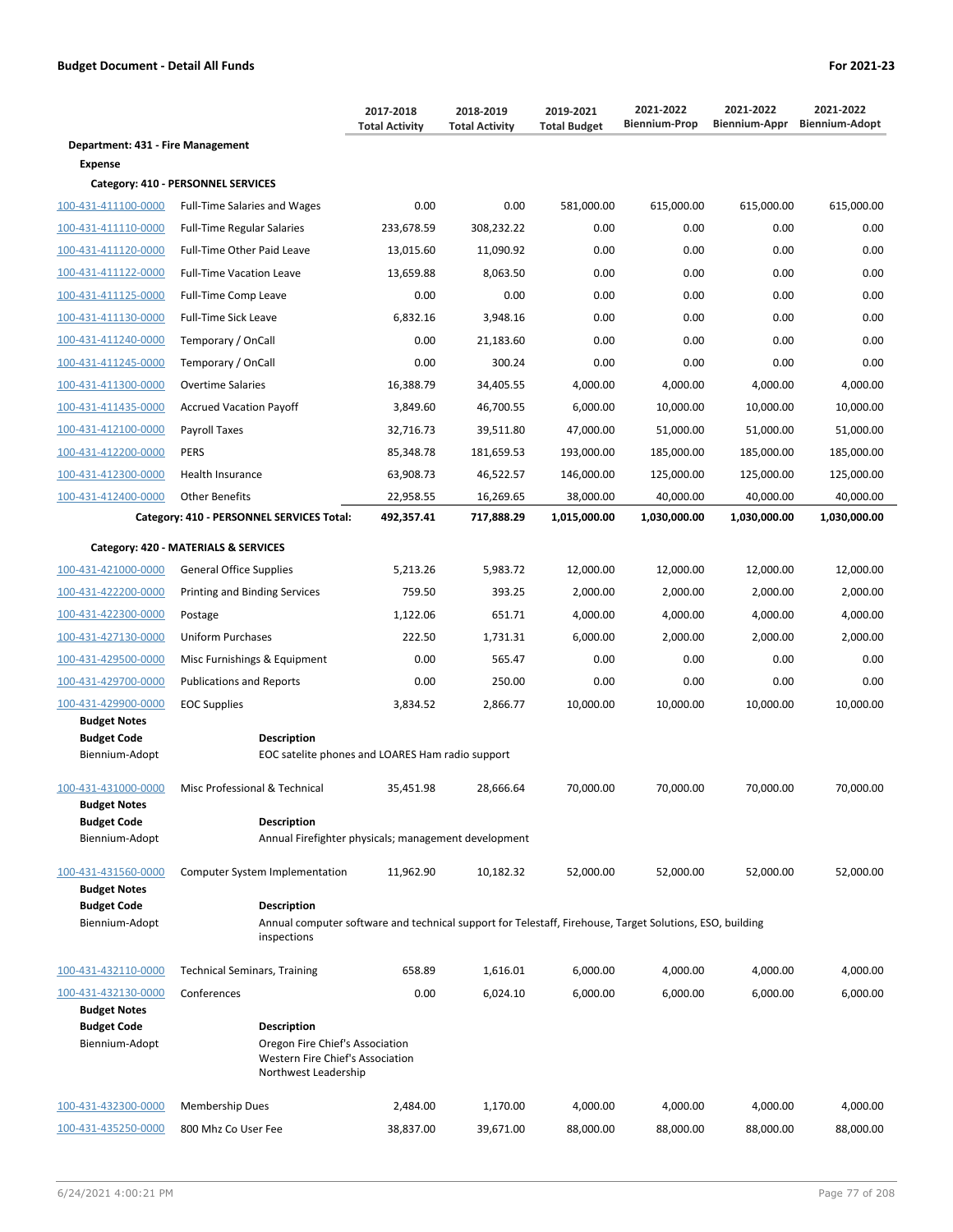|                                                             |                                                                            | 2017-2018<br><b>Total Activity</b> | 2018-2019<br><b>Total Activity</b> | 2019-2021<br><b>Total Budget</b> | 2021-2022<br><b>Biennium-Prop</b> | 2021-2022<br><b>Biennium-Appr</b> | 2021-2022<br><b>Biennium-Adopt</b> |
|-------------------------------------------------------------|----------------------------------------------------------------------------|------------------------------------|------------------------------------|----------------------------------|-----------------------------------|-----------------------------------|------------------------------------|
| <b>Budget Notes</b><br><b>Budget Code</b><br>Biennium-Adopt | <b>Description</b><br>County user fees for debt service on zone controller |                                    |                                    |                                  |                                   |                                   |                                    |
| 100-431-435260-0000<br><b>Budget Notes</b>                  | MDC Air Time                                                               | 9,279.05                           | 9.131.48                           | 20.000.00                        | 20.000.00                         | 20.000.00                         | 20,000.00                          |
| <b>Budget Code</b>                                          | <b>Description</b>                                                         |                                    |                                    |                                  |                                   |                                   |                                    |
| Biennium-Adopt                                              | <b>Mobile Data Computers</b>                                               |                                    |                                    |                                  |                                   |                                   |                                    |
| 100-431-437330-0000                                         | Vehicle Repairs, Parts & Supp                                              | 675.18                             | 949.05                             | 4,000.00                         | 4,000.00                          | 4,000.00                          | 4,000.00                           |
| 100-431-437340-0000                                         | Gasoline, Oil and Lubricants                                               | 1,360.89                           | 1,473.72                           | 8,000.00                         | 6,000.00                          | 6,000.00                          | 6,000.00                           |
| 100-431-438110-0000                                         | Internal Fees for Service - Admin                                          | 657,000.00                         | 677,000.00                         | 1,521,000.00                     | 1,751,000.00                      | 1,751,000.00                      | 1,751,000.00                       |
| 100-431-438672-0000                                         | Internal Fees for Service - Electron                                       | 4,000.00                           | 4,000.00                           | 5,000.00                         | 16,000.00                         | 16,000.00                         | 16,000.00                          |
| 100-431-438673-0000                                         | Internal Fees for Service - MP                                             | 2,000.00                           | 2,000.00                           | 2,000.00                         | 10,000.00                         | 10,000.00                         | 10,000.00                          |
| 100-431-438680-0000                                         | Internal Fees for Service - Engineer                                       | 11,250.00                          | 15,000.00                          | 52,000.00                        | 30,000.00                         | 30,000.00                         | 30,000.00                          |
|                                                             | Category: 420 - MATERIALS & SERVICES Total:                                | 786,111.73                         | 809,326.55                         | 1,872,000.00                     | 2,091,000.00                      | 2,091,000.00                      | 2,091,000.00                       |
| Category: 490 - CONTINGENCY                                 |                                                                            |                                    |                                    |                                  |                                   |                                   |                                    |
| 100-431-490900-0000                                         | Department Contingency                                                     | 0.00                               | 0.00                               | 18,221.00                        | 412,816.00                        | 412,816.00                        | 412,816.00                         |
|                                                             | Category: 490 - CONTINGENCY Total:                                         | 0.00                               | 0.00                               | 18,221.00                        | 412,816.00                        | 412,816.00                        | 412,816.00                         |
|                                                             | <b>Expense Total:</b>                                                      | 1,278,469.14                       | 1,527,214.84                       | 2,905,221.00                     | 3,533,816.00                      | 3,533,816.00                      | 3,533,816.00                       |
|                                                             | Department: 431 - Fire Management Total:                                   | 1,278,469.14                       | 1,527,214.84                       | 2,905,221.00                     | 3,533,816.00                      | 3,533,816.00                      | 3,533,816.00                       |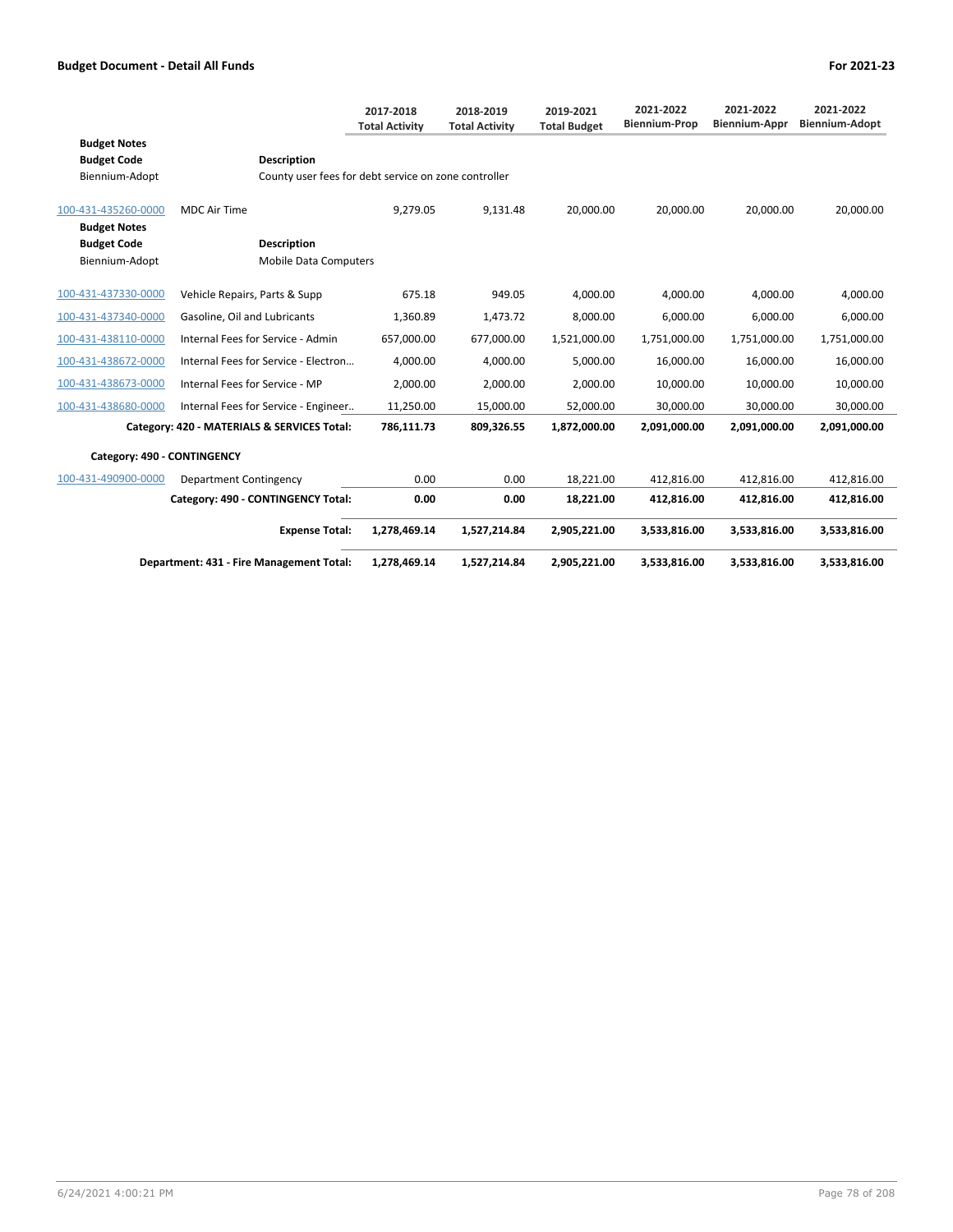|                                            |                                                                                                                                                                                                                                                  | 2017-2018<br><b>Total Activity</b> | 2018-2019<br><b>Total Activity</b> | 2019-2021<br><b>Total Budget</b> | 2021-2022<br><b>Biennium-Prop</b> | 2021-2022<br>Biennium-Appr | 2021-2022<br><b>Biennium-Adopt</b> |
|--------------------------------------------|--------------------------------------------------------------------------------------------------------------------------------------------------------------------------------------------------------------------------------------------------|------------------------------------|------------------------------------|----------------------------------|-----------------------------------|----------------------------|------------------------------------|
| Department: 433 - Prevention               |                                                                                                                                                                                                                                                  |                                    |                                    |                                  |                                   |                            |                                    |
| <b>Expense</b>                             |                                                                                                                                                                                                                                                  |                                    |                                    |                                  |                                   |                            |                                    |
|                                            | Category: 410 - PERSONNEL SERVICES                                                                                                                                                                                                               |                                    |                                    |                                  |                                   |                            |                                    |
| 100-433-411100-0000                        | <b>Full-Time Salaries and Wages</b>                                                                                                                                                                                                              | 0.00                               | 0.00                               | 487,000.00                       | 520,000.00                        | 520,000.00                 | 520,000.00                         |
| 100-433-411110-0000                        | <b>Full-Time Regular Salaries</b>                                                                                                                                                                                                                | 185,687.91                         | 193,502.11                         | 0.00                             | 0.00                              | 0.00                       | 0.00                               |
| 100-433-411120-0000                        | Full-Time Other Paid Leave                                                                                                                                                                                                                       | 11,514.07                          | 11,483.32                          | 0.00                             | 0.00                              | 0.00                       | 0.00                               |
| 100-433-411122-0000                        | <b>Full-Time Vacation Leave</b>                                                                                                                                                                                                                  | 8,796.29                           | 10,877.88                          | 0.00                             | 0.00                              | 0.00                       | 0.00                               |
| 100-433-411130-0000                        | <b>Full-Time Sick Leave</b>                                                                                                                                                                                                                      | 4,181.03                           | 4,572.02                           | 0.00                             | 0.00                              | 0.00                       | 0.00                               |
| 100-433-411300-0000                        | <b>Overtime Salaries</b>                                                                                                                                                                                                                         | 16,678.60                          | 39,263.27                          | 32,000.00                        | 32,000.00                         | 32,000.00                  | 32,000.00                          |
| 100-433-411400-0000                        | Special Pay                                                                                                                                                                                                                                      | 0.00                               | 0.00                               | 8,000.00                         | 8,000.00                          | 8,000.00                   | 8,000.00                           |
| 100-433-411410-0000                        | Working out of Classification                                                                                                                                                                                                                    | 14,591.20                          | 19,359.08                          | 0.00                             | 0.00                              | 0.00                       | 0.00                               |
| 100-433-411435-0000                        | <b>Accrued Vacation Payoff</b>                                                                                                                                                                                                                   | 6,058.00                           | 0.00                               | 0.00                             | 16,000.00                         | 16,000.00                  | 16,000.00                          |
| 100-433-412100-0000                        | Payroll Taxes                                                                                                                                                                                                                                    | 20,397.39                          | 19,909.53                          | 44,000.00                        | 47,000.00                         | 47,000.00                  | 47,000.00                          |
| 100-433-412200-0000                        | <b>PERS</b>                                                                                                                                                                                                                                      | 66,738.70                          | 73,566.33                          | 170,000.00                       | 186,000.00                        | 186,000.00                 | 186,000.00                         |
| 100-433-412300-0000                        | Health Insurance                                                                                                                                                                                                                                 | 36,823.08                          | 38,104.00                          | 92,000.00                        | 82,000.00                         | 82,000.00                  | 82,000.00                          |
| 100-433-412400-0000                        | <b>Other Benefits</b>                                                                                                                                                                                                                            | 7,514.12                           | 6,755.42                           | 20,000.00                        | 21,000.00                         | 21,000.00                  | 21,000.00                          |
|                                            | Category: 410 - PERSONNEL SERVICES Total:                                                                                                                                                                                                        | 378,980.39                         | 417,392.96                         | 853,000.00                       | 912,000.00                        | 912,000.00                 | 912,000.00                         |
|                                            | Category: 420 - MATERIALS & SERVICES                                                                                                                                                                                                             |                                    |                                    |                                  |                                   |                            |                                    |
| 100-433-427130-0000                        | <b>Uniform Purchases</b>                                                                                                                                                                                                                         | 36.00                              | 1,968.25                           | 4,000.00                         | 4,000.00                          | 4,000.00                   | 4,000.00                           |
| 100-433-428000-0000                        | <b>Small Tools and Supplies</b>                                                                                                                                                                                                                  | 127.99                             | 34.54                              | 4,000.00                         | 4,000.00                          | 4,000.00                   | 4,000.00                           |
| 100-433-428450-0000                        | <b>CPR Class Supplies</b>                                                                                                                                                                                                                        | 0.00                               | 701.42                             | 4,000.00                         | 4,000.00                          | 4,000.00                   | 4,000.00                           |
| 100-433-428500-0000<br><b>Budget Notes</b> | <b>Fire Prevention Materials</b>                                                                                                                                                                                                                 | 6,457.82                           | 3,365.38                           | 16,000.00                        | 16,000.00                         | 16,000.00                  | 16,000.00                          |
| <b>Budget Code</b>                         | <b>Description</b>                                                                                                                                                                                                                               |                                    |                                    |                                  |                                   |                            |                                    |
| Biennium-Adopt                             | Fire prevention materials for public education; Fire Prevention Week materials                                                                                                                                                                   |                                    |                                    |                                  |                                   |                            |                                    |
| 100-433-429700-0000                        | <b>Publications and Reports</b>                                                                                                                                                                                                                  | 236.55                             | 440.20                             | 4,000.00                         | 4,000.00                          | 4,000.00                   | 4,000.00                           |
| 100-433-432110-0000                        | <b>Technical Seminars, Training</b>                                                                                                                                                                                                              | 1,814.15                           | 1,883.84                           | 8,000.00                         | 8,000.00                          | 8,000.00                   | 8,000.00                           |
| <b>Budget Notes</b>                        |                                                                                                                                                                                                                                                  |                                    |                                    |                                  |                                   |                            |                                    |
| <b>Budget Code</b><br>Biennium-Adopt       | <b>Description</b><br>International Code Council, Metro Fire Marshal Association, Juvenile Firesetter, DPSST Mandated Training,<br>Oregon Assoc. Arson Investigator, National Fire Protection Sprinkler Course, Building Inspector Certification |                                    |                                    |                                  |                                   |                            |                                    |
| 100-433-432130-0000<br><b>Budget Notes</b> | Conferences                                                                                                                                                                                                                                      | 3,391.36                           | 3,110.04                           | 8,000.00                         | 8,000.00                          | 8.000.00                   | 8,000.00                           |
| <b>Budget Code</b>                         | <b>Description</b>                                                                                                                                                                                                                               |                                    |                                    |                                  |                                   |                            |                                    |
| Biennium-Adopt                             | Oregon Fire Marshal Association, Northwest Fire Prevention Co-op, Oregon Assoc. of Arson Investigators                                                                                                                                           |                                    |                                    |                                  |                                   |                            |                                    |
| 100-433-434210-0000                        | <b>Smoke Detectors</b>                                                                                                                                                                                                                           | 0.00                               | 3,317.41                           | 6,000.00                         | 2,000.00                          | 2,000.00                   | 2.000.00                           |
| 100-433-437330-0000                        | Vehicle Repairs, Parts & Supp                                                                                                                                                                                                                    | 2,835.26                           | 3,247.06                           | 4,000.00                         | 4,000.00                          | 4,000.00                   | 4,000.00                           |
| 100-433-437340-0000                        | Gasoline, Oil and Lubricants                                                                                                                                                                                                                     | 3,929.39                           | 4,283.39                           | 12,000.00                        | 10,000.00                         | 10,000.00                  | 10,000.00                          |
| 100-433-437350-0000                        | <b>Extinguisher Maintenance</b>                                                                                                                                                                                                                  | 0.00                               | 0.00                               | 0.00                             | 0.00                              | 0.00                       | 0.00                               |
| 100-433-438673-0000                        | Internal Fees for Service - MP                                                                                                                                                                                                                   | 7,000.00                           | 7,000.00                           | 9,000.00                         | 16,000.00                         | 16,000.00                  | 16,000.00                          |
| 100-433-439910-0000                        | <b>Investigation Expense</b>                                                                                                                                                                                                                     | 83.04                              | 0.00                               | 2,000.00                         | 2,000.00                          | 2,000.00                   | 2,000.00                           |
|                                            | Category: 420 - MATERIALS & SERVICES Total:                                                                                                                                                                                                      | 25,911.56                          | 29,351.53                          | 81,000.00                        | 82,000.00                         | 82,000.00                  | 82,000.00                          |
|                                            | <b>Expense Total:</b>                                                                                                                                                                                                                            | 404,891.95                         | 446,744.49                         | 934,000.00                       | 994,000.00                        | 994,000.00                 | 994,000.00                         |
|                                            | Department: 433 - Prevention Total:                                                                                                                                                                                                              | 404,891.95                         | 446,744.49                         | 934,000.00                       | 994,000.00                        | 994,000.00                 | 994,000.00                         |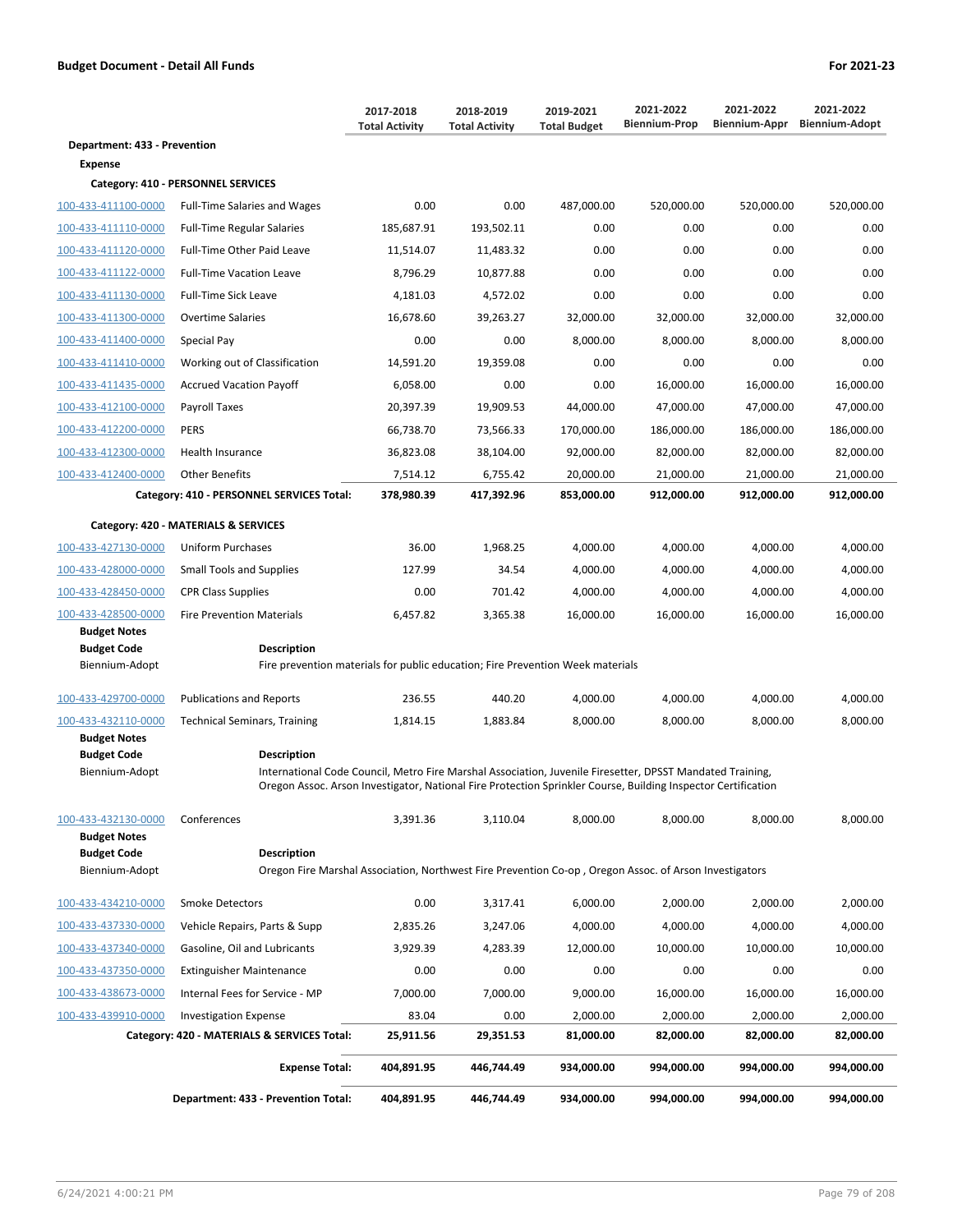|                                      |                                                                                   | 2017-2018<br><b>Total Activity</b> | 2018-2019<br><b>Total Activity</b> | 2019-2021<br><b>Total Budget</b> | 2021-2022<br><b>Biennium-Prop</b> | 2021-2022<br>Biennium-Appr | 2021-2022<br><b>Biennium-Adopt</b> |
|--------------------------------------|-----------------------------------------------------------------------------------|------------------------------------|------------------------------------|----------------------------------|-----------------------------------|----------------------------|------------------------------------|
| <b>Department: 435 - Operations</b>  |                                                                                   |                                    |                                    |                                  |                                   |                            |                                    |
| <b>Expense</b>                       |                                                                                   |                                    |                                    |                                  |                                   |                            |                                    |
|                                      | Category: 410 - PERSONNEL SERVICES                                                |                                    |                                    |                                  |                                   |                            |                                    |
| 100-435-411100-0000                  | <b>Full-Time Salaries and Wages</b>                                               | 0.00                               | 0.00                               | 10,300,000.00                    | 10,507,000.00                     | 10,507,000.00              | 10,507,000.00                      |
| 100-435-411110-0000                  | <b>Full-Time Regular Salaries</b>                                                 | 3,258,729.67                       | 3,583,871.06                       | 0.00                             | 0.00                              | 0.00                       | 0.00                               |
| 100-435-411120-0000                  | <b>Full-Time Other Paid Leave</b>                                                 | 41,650.22                          | 118,044.74                         | 0.00                             | 0.00                              | 0.00                       | 0.00                               |
| 100-435-411122-0000                  | <b>Full-Time Vacation Leave</b>                                                   | 835.560.41                         | 902,680.71                         | 0.00                             | 0.00                              | 0.00                       | 0.00                               |
| 100-435-411125-0000                  | Full-Time Comp Leave                                                              | 0.00                               | 0.00                               | 0.00                             | 0.00                              | 0.00                       | 0.00                               |
| 100-435-411130-0000                  | <b>Full-Time Sick Leave</b>                                                       | 230,666.09                         | 184,373.65                         | 0.00                             | 0.00                              | 0.00                       | 0.00                               |
| 100-435-411240-0000                  | Temporary / OnCall                                                                | 24,447.58                          | 104,790.51                         | 0.00                             | 0.00                              | 0.00                       | 0.00                               |
| 100-435-411245-0000                  | Temporary / OnCall                                                                | 0.00                               | 36.96                              | 0.00                             | 0.00                              | 0.00                       | 0.00                               |
| 100-435-411300-0000                  | <b>Overtime Salaries</b>                                                          | 1,090,586.89                       | 1,206,411.25                       | 2,065,000.00                     | 2,102,000.00                      | 2,102,000.00               | 2,102,000.00                       |
| 100-435-411400-0000                  | Special Pay                                                                       | 0.00                               | 0.00                               | 292,000.00                       | 292,000.00                        | 292,000.00                 | 292,000.00                         |
| 100-435-411410-0000                  | Working out of Classification                                                     | 147,515.20                         | 117,611.16                         | 0.00                             | 0.00                              | 0.00                       | 0.00                               |
| 100-435-411435-0000                  | <b>Accrued Vacation Payoff</b>                                                    | 71,048.35                          | 102,496.35                         | 0.00                             | 200,000.00                        | 200,000.00                 | 200,000.00                         |
| 100-435-412100-0000                  | Payroll Taxes                                                                     | 464,590.68                         | 508,075.75                         | 1,037,000.00                     | 1,067,000.00                      | 1,067,000.00               | 1,067,000.00                       |
| 100-435-412200-0000                  | <b>PERS</b>                                                                       | 1,625,956.82                       | 1,761,850.62                       | 4,161,000.00                     | 4,235,000.00                      | 4,235,000.00               | 4,235,000.00                       |
| 100-435-412300-0000                  | Health Insurance                                                                  | 1,005,771.89                       | 1,010,536.82                       | 2,342,000.00                     | 1,989,000.00                      | 1,989,000.00               | 1,989,000.00                       |
| 100-435-412400-0000                  | <b>Other Benefits</b>                                                             | 191,800.87                         | 179,209.81                         | 587,000.00                       | 597,000.00                        | 597,000.00                 | 597,000.00                         |
|                                      | Category: 410 - PERSONNEL SERVICES Total:                                         | 8,988,324.67                       | 9,779,989.39                       | 20,784,000.00                    | 20,989,000.00                     | 20,989,000.00              | 20,989,000.00                      |
|                                      | Category: 420 - MATERIALS & SERVICES                                              |                                    |                                    |                                  |                                   |                            |                                    |
| 100-435-427130-0000                  | <b>Uniform Purchases</b>                                                          | 26,118.72                          | 32,122.60                          | 40,000.00                        | 46,000.00                         | 46,000.00                  | 46,000.00                          |
| 100-435-427138-0000                  | Turnout & Repair                                                                  | 25,954.09                          | 32,673.38                          | 28,000.00                        | 58,000.00                         | 58,000.00                  | 58,000.00                          |
| 100-435-427150-0000                  | Safety Equipment                                                                  | 12,751.30                          | 16,966.17                          | 285,000.00                       | 10,000.00                         | 10,000.00                  | 10,000.00                          |
| <b>Budget Notes</b>                  |                                                                                   |                                    |                                    |                                  |                                   |                            |                                    |
| <b>Budget Code</b>                   | <b>Description</b>                                                                |                                    |                                    |                                  |                                   |                            |                                    |
| Biennium-Adopt                       | Stucture fire boots, helmets, goggles, masks, bailout systems, hearing protection |                                    |                                    |                                  |                                   |                            |                                    |
| 100-435-427155-0000                  | Dive Equipment and Supplies                                                       | 19,482.95                          | 18,691.16                          | 20,000.00                        | 20,000.00                         | 20,000.00                  | 20,000.00                          |
| 100-435-427160-0000                  | Training & Equipment Supplies                                                     | 392.63                             | 8.959.80                           | 10,000.00                        | 10,000.00                         | 10,000.00                  | 10,000.00                          |
| <b>Budget Notes</b>                  |                                                                                   |                                    |                                    |                                  |                                   |                            |                                    |
| <b>Budget Code</b><br>Biennium-Adopt | Description<br>Training tower props and materials, auto extrication vehicles      |                                    |                                    |                                  |                                   |                            |                                    |
|                                      |                                                                                   |                                    |                                    |                                  |                                   |                            |                                    |
| 100-435-427165-0000                  | <b>Well Fitness</b>                                                               | 6,950.04                           | 1,853.55                           | 20,000.00                        | 20,000.00                         | 20,000.00                  | 20,000.00                          |
| 100-435-427200-0000                  | <b>Clothing Allowance</b>                                                         | 1,342.21                           | 1,320.19                           | 0.00                             | 2,000.00                          | 2,000.00                   | 2,000.00                           |
| 100-435-428300-0000                  | <b>Emergency Medical Supplies</b>                                                 | 46,486.36                          | 66,218.03                          | 114,000.00                       | 114,000.00                        | 114,000.00                 | 114,000.00                         |
| 100-435-428300-9002                  | Emergency Medical Supplies-COV                                                    | 0.00                               | 0.00                               | 0.00                             | 0.00                              | 0.00                       | 0.00                               |
| 100-435-428800-0000                  | Wildfire Equipment and Gear                                                       | 3,373.77                           | 7,419.55                           | 10,000.00                        | 10,000.00                         | 10,000.00                  | 10,000.00                          |
| 100-435-428850-0000                  | Boat Equipment & Supplies                                                         | 9,656.98                           | 6,330.67                           | 20,000.00                        | 20,000.00                         | 20,000.00                  | 20,000.00                          |
| 100-435-429300-0000                  | <b>Fire Hoses</b>                                                                 | 16,267.30                          | 18,705.56                          | 24,000.00                        | 24,000.00                         | 24,000.00                  | 24,000.00                          |
| 100-435-429650-0000                  | Community Service & Supplies                                                      | 4,016.40                           | 2,586.51                           | 4,000.00                         | 4,000.00                          | 4,000.00                   | 4,000.00                           |
| 100-435-429700-0000                  | <b>Publications and Reports</b>                                                   | 1,350.80                           | 488.59                             | 4,000.00                         | 4,000.00                          | 4,000.00                   | 4,000.00                           |
| 100-435-431000-0000                  | Misc Professional & Technical                                                     | 0.00                               | 0.00                               | 0.00                             | 0.00                              | 0.00                       | 0.00                               |
| 100-435-431700-0000                  | <b>Trauma Intervention Program</b>                                                | 6,000.00                           | 7,000.00                           | 14,000.00                        | 14,000.00                         | 14,000.00                  | 14,000.00                          |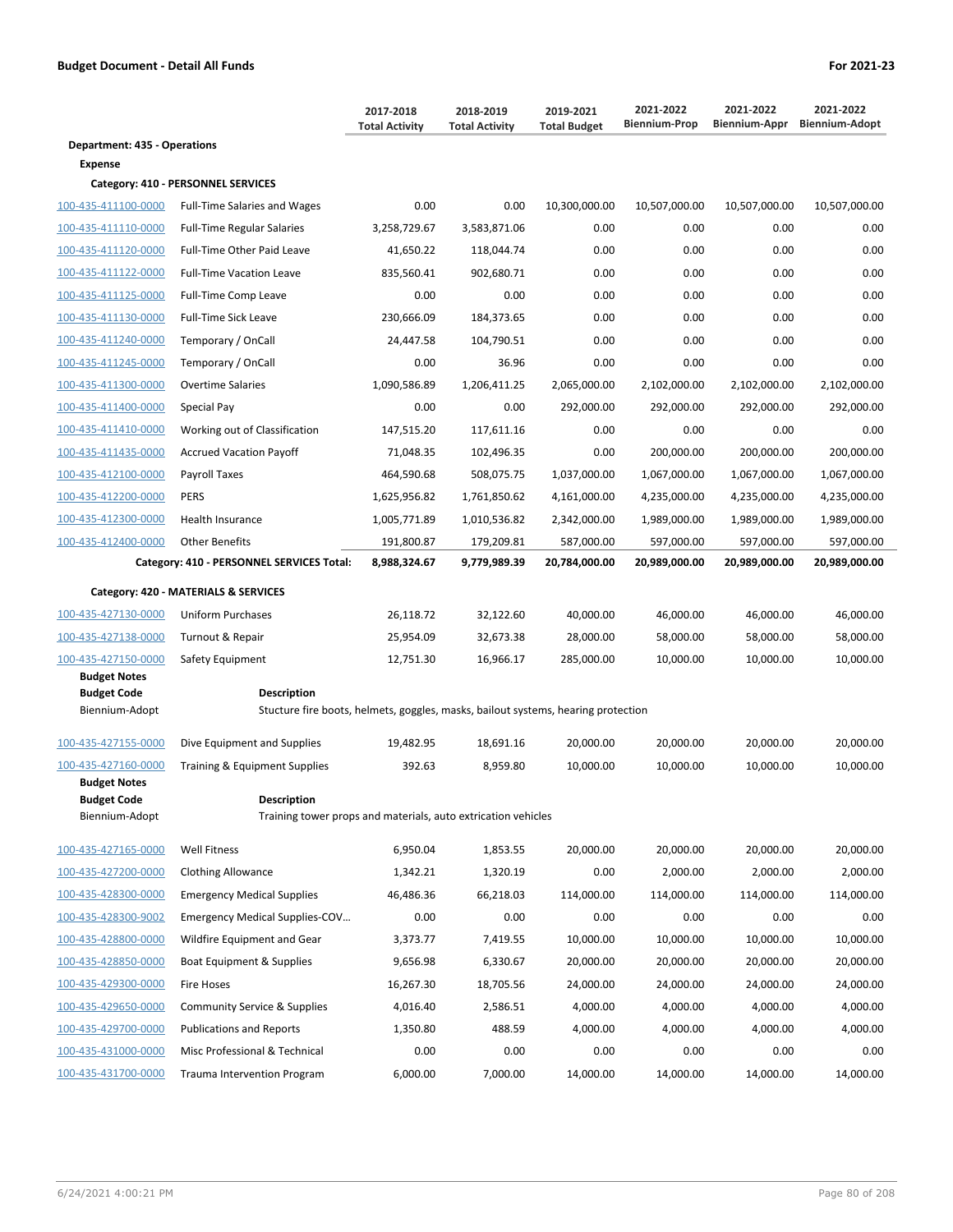| 2021-2022<br>2017-2018<br>2018-2019<br>2019-2021<br><b>Biennium-Prop</b><br><b>Total Activity</b><br><b>Total Budget</b><br><b>Total Activity</b>                                                                                                                                                                                                                                                      | 2021-2022<br>Biennium-Appr | 2021-2022<br><b>Biennium-Adopt</b> |
|--------------------------------------------------------------------------------------------------------------------------------------------------------------------------------------------------------------------------------------------------------------------------------------------------------------------------------------------------------------------------------------------------------|----------------------------|------------------------------------|
| <b>Budget Notes</b><br><b>Budget Code</b><br><b>Description</b><br>Biennium-Adopt<br>Trauma Intervention Program (TIP) and Chaplaincy contract for citizen emergency response for critical Fire and<br>Police calls                                                                                                                                                                                    |                            |                                    |
| 100-435-431810-0000<br><b>Physician Services</b><br>12,000.00<br>12,170.16<br>30,000.00<br>29,000.00<br><b>Budget Notes</b><br><b>Budget Code</b><br><b>Description</b>                                                                                                                                                                                                                                | 29,000.00                  | 29,000.00                          |
| Biennium-Adopt<br>County physician advisor Dr. Sahni                                                                                                                                                                                                                                                                                                                                                   |                            |                                    |
| 100-435-432110-0000<br>15,080.75<br>28,000.00<br>32,000.00<br><b>Technical Seminars, Training</b><br>15,168.79<br><b>Budget Notes</b><br><b>Budget Code</b><br><b>Description</b><br>Metro Fire Officers Academy, Incident Command Training, IFSTA Training for promotions, Technical Search &<br>Biennium-Adopt                                                                                       | 32,000.00                  | 32,000.00                          |
| Rescue, Wildland, HazMat, Auto Extrication, High Rise, OR-OSHA Mandated Training<br>100-435-432117-0000<br><b>E</b> M S Recertification<br>0.00<br>5,985.32<br>20,000.00<br>10,000.00<br><b>Budget Notes</b><br><b>Budget Code</b><br><b>Description</b><br>Biennium-Adopt<br><b>EMT Recertification</b>                                                                                               | 10,000.00                  | 10,000.00                          |
| 698.25<br>0.00<br>0.00<br>100-435-432118-0000<br><b>Tech Rescue Training</b><br>4,000.00                                                                                                                                                                                                                                                                                                               | 0.00                       | 0.00                               |
| 100-435-432130-0000<br>Conferences<br>12,330.31<br>18,665.30<br>14,000.00<br>16,000.00<br><b>Budget Notes</b><br><b>Budget Code</b><br><b>Description</b><br>Biennium-Adopt<br>Oregon Fire Chief's Association, Timberline EMS Training, Oregon Fire Instructors Association, Firehouse<br>Records Management, ESO Conference, Telestaff Conference                                                    | 16,000.00                  | 16,000.00                          |
| 100-435-432200-0000<br><b>Tuition Reimbursement</b><br>805.27<br>2,472.42<br>8,000.00<br>8,000.00                                                                                                                                                                                                                                                                                                      | 8,000.00                   | 8,000.00                           |
| 100-435-435240-0000<br>Miscellaneous Communication<br>110,000.00<br>110,000.00<br>42,670.85<br>131,075.52<br><b>Budget Notes</b><br><b>Budget Code</b><br><b>Description</b><br>Biennium-Adopt<br>800 radios, 911 tap out line, radio headsets, cell phones                                                                                                                                            | 110,000.00                 | 110,000.00                         |
|                                                                                                                                                                                                                                                                                                                                                                                                        |                            |                                    |
| 0.00<br>0.00<br>102,000.00<br>100-435-435270-0000<br><b>MERRC Communications</b><br>249,269.20<br>100-435-437190-0000<br><b>Grnds Maint-Misc Materials</b><br>8,234.45<br>5,199.57<br>30,000.00<br>30,000.00                                                                                                                                                                                           | 102,000.00<br>30,000.00    | 102,000.00<br>30,000.00            |
| 100-435-437220-0000<br>82,255.29<br>358,000.00<br><b>Building Systems Maint Svcs</b><br>138,216.07<br>358,000.00<br><b>Budget Notes</b><br><b>Budget Code</b><br><b>Description</b><br>Biennium-Adopt<br>Facility maintenance for four fire stations                                                                                                                                                   | 358,000.00                 | 358,000.00                         |
| 0.00<br>100-435-437220-9002<br>0.00                                                                                                                                                                                                                                                                                                                                                                    | 0.00                       |                                    |
| Building Systems Maint Svcs-COVI<br>0.00<br>0.00<br>30,000.00<br>Janitorial and Cleaning Spply<br>11,751.55<br>10,605.35<br>30,000.00<br>100-435-437230-0000                                                                                                                                                                                                                                           | 30,000.00                  | 0.00<br>30,000.00                  |
| 100-435-437230-9002<br>Janitorial and Cleaning Supply-cov<br>0.00<br>0.00<br>0.00<br>0.00                                                                                                                                                                                                                                                                                                              | 0.00                       | 0.00                               |
| 1,918.11<br>0.00<br>4,000.00<br>4,000.00<br>100-435-437250-0000<br>Bedding and Bath Articles Repl                                                                                                                                                                                                                                                                                                      | 4,000.00                   | 4,000.00                           |
| 211.00<br>0.00<br>0.00<br>0.00<br>100-435-437280-0000<br><b>Bldg Maint-Misc Contracted Svc</b>                                                                                                                                                                                                                                                                                                         | 0.00                       | 0.00                               |
| 100-435-437300-0000<br><b>Equipment Operations &amp; Maint</b><br>37,492.91<br>46,772.81<br>60,000.00<br>60,000.00<br><b>Budget Notes</b><br><b>Budget Code</b><br><b>Description</b><br>Biennium-Adopt<br>Equipment repairs and supplies for all operation equipment: chain saws, hose nozzles, thermal imaging<br>cameras, generators, salvage pumps and tarps, auto extrication tools, class A foam | 60,000.00                  | 60,000.00                          |
|                                                                                                                                                                                                                                                                                                                                                                                                        |                            |                                    |
| 100-435-437320-0000<br>9,939.16<br>13,915.60<br>12,000.00<br><b>Breathing Apparatus Service</b><br>12,000.00<br>Defibrillator Maintenance<br>13,494.00<br>14,424.59<br>22,000.00<br>30,000.00<br>100-435-437325-0000                                                                                                                                                                                   | 12,000.00<br>30,000.00     | 12,000.00<br>30,000.00             |

100-435-437330-0000 Vehicle Repairs, Parts & Supp 89,730.02 94,181.89 196,000.00 196,000.00 196,000.00 196,000.00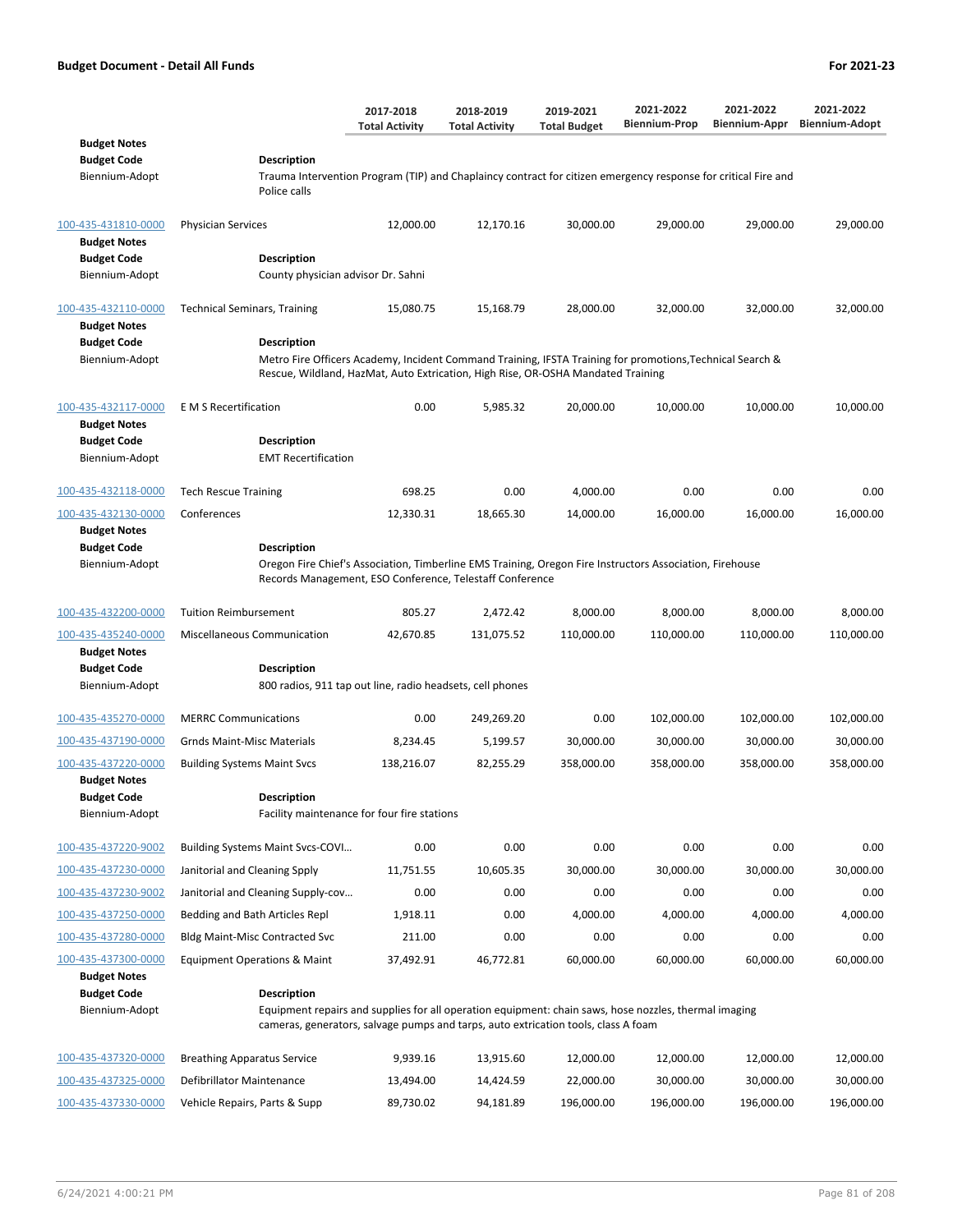|                                             |                                                            | 2017-2018<br><b>Total Activity</b> | 2018-2019<br><b>Total Activity</b> | 2019-2021<br><b>Total Budget</b> | 2021-2022<br><b>Biennium-Prop</b> | 2021-2022<br><b>Biennium-Appr</b> | 2021-2022<br><b>Biennium-Adopt</b> |
|---------------------------------------------|------------------------------------------------------------|------------------------------------|------------------------------------|----------------------------------|-----------------------------------|-----------------------------------|------------------------------------|
| <b>Budget Notes</b>                         |                                                            |                                    |                                    |                                  |                                   |                                   |                                    |
| <b>Budget Code</b>                          | <b>Description</b>                                         |                                    |                                    |                                  |                                   |                                   |                                    |
| Biennium-Adopt                              | Vehicle/apparatus maintenance, Clackamas Fire District IGA |                                    |                                    |                                  |                                   |                                   |                                    |
| 100-435-437340-0000                         | Gasoline, Oil and Lubricants                               | 26,252.36                          | 33,541.91                          | 81,000.00                        | 60,000.00                         | 60,000.00                         | 60,000.00                          |
| 100-435-437342-0000                         | <b>Gas Monitor Service</b>                                 | 798.00                             | 1,851.48                           | 10,000.00                        | 10,000.00                         | 10,000.00                         | 10,000.00                          |
| 100-435-437350-0000                         | <b>Extinguisher Maintenance</b>                            | 728.85                             | 1,510.97                           | 4,000.00                         | 4,000.00                          | 4,000.00                          | 4,000.00                           |
| 100-435-437410-0000                         | Electricity                                                | 23,315.28                          | 36,209.86                          | 83,000.00                        | 66,000.00                         | 66.000.00                         | 66,000.00                          |
| 100-435-437420-0000                         | Natural Gas and Propane                                    | 15,550.79                          | 14,599.45                          | 36,000.00                        | 37,000.00                         | 37,000.00                         | 37,000.00                          |
| 100-435-437430-0000                         | Water, Sewer, & Stormwater Use                             | 19,671.99                          | 20,903.32                          | 46,000.00                        | 47,000.00                         | 47,000.00                         | 47,000.00                          |
| 100-435-437550-0000                         | <b>Fire Hydrant Parts</b>                                  | 158.67                             | 0.00                               | 2,000.00                         | 0.00                              | 0.00                              | 0.00                               |
| 100-435-438673-0000                         | Internal Fees for Service - MP                             | 19,000.00                          | 21,000.00                          | 27,000.00                        | 22,000.00                         | 22,000.00                         | 22,000.00                          |
| Category: 420 - MATERIALS & SERVICES Total: |                                                            | 680,192.19                         | 1,053,114.56                       | 1,808,000.00                     | 1,629,000.00                      | 1,629,000.00                      | 1,629,000.00                       |
| Category: 480 - CAPITAL OUTLAY              |                                                            |                                    |                                    |                                  |                                   |                                   |                                    |
| 100-435-485110-0000<br><b>Budget Notes</b>  | <b>On-Road Vehicle Purchases</b>                           | 813,324.74                         | 46,010.93                          | 720,000.00                       | 750,000.00                        | 750,000.00                        | 750,000.00                         |
| <b>Budget Code</b>                          | <b>Description</b>                                         |                                    |                                    |                                  |                                   |                                   |                                    |
| Biennium-Adopt                              | Replacement Fire Engine (210)                              |                                    |                                    |                                  |                                   |                                   |                                    |
|                                             |                                                            |                                    |                                    |                                  |                                   |                                   |                                    |
|                                             | Category: 480 - CAPITAL OUTLAY Total:                      | 813,324.74                         | 46,010.93                          | 720,000.00                       | 750,000.00                        | 750,000.00                        | 750,000.00                         |
|                                             | <b>Expense Total:</b>                                      | 10,481,841.60                      | 10,879,114.88                      | 23,312,000.00                    | 23,368,000.00                     | 23,368,000.00                     | 23,368,000.00                      |
|                                             | <b>Department: 435 - Operations Total:</b>                 | 10,481,841.60                      | 10,879,114.88                      | 23,312,000.00                    | 23,368,000.00                     | 23,368,000.00                     | 23,368,000.00                      |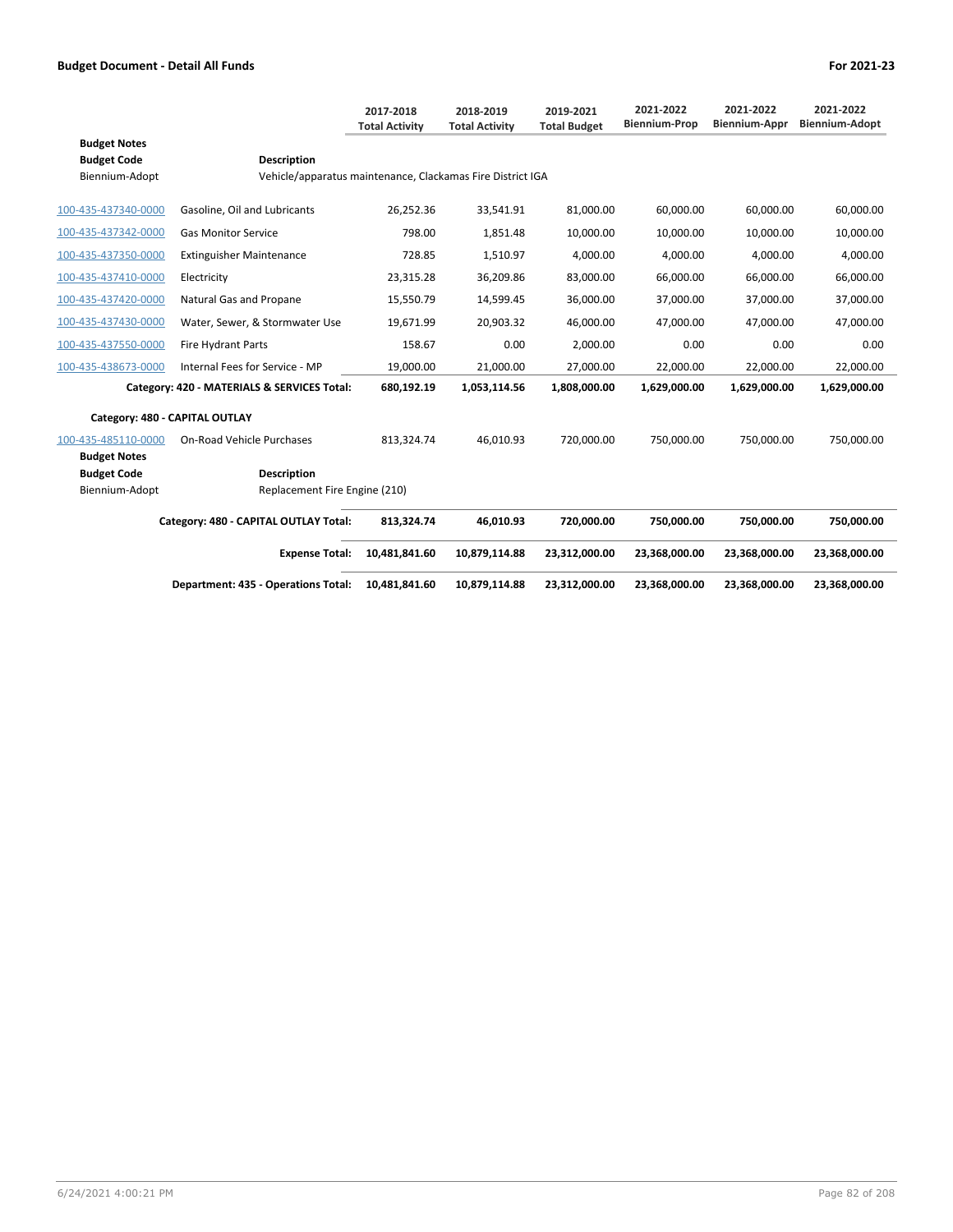|                                          |                                                | 2017-2018<br><b>Total Activity</b> | 2018-2019<br><b>Total Activity</b> | 2019-2021<br><b>Total Budget</b> | 2021-2022<br><b>Biennium-Prop</b> | 2021-2022<br>Biennium-Appr | 2021-2022<br><b>Biennium-Adopt</b> |
|------------------------------------------|------------------------------------------------|------------------------------------|------------------------------------|----------------------------------|-----------------------------------|----------------------------|------------------------------------|
| <b>Department: 500 - Parks Resources</b> |                                                |                                    |                                    |                                  |                                   |                            |                                    |
| Revenue                                  |                                                |                                    |                                    |                                  |                                   |                            |                                    |
|                                          | Category: 302 - BEGINNING FUND BALANCES        |                                    |                                    |                                  |                                   |                            |                                    |
| 100-500-302100-0000                      | Unrestricted Beginning Balance                 | 708,937.64                         | 1,282,211.49                       | 621,051.00                       | 1,766,521.00                      | 1,766,521.00               | 1,766,521.00                       |
|                                          | Category: 302 - BEGINNING FUND BALANCES Total: | 708,937.64                         | 1,282,211.49                       | 621,051.00                       | 1,766,521.00                      | 1,766,521.00               | 1,766,521.00                       |
|                                          | Category: 305 - INTERGOVERNMENTAL              |                                    |                                    |                                  |                                   |                            |                                    |
| 100-500-305200-0000                      | <b>Federal Grants</b>                          | 0.00                               | 0.00                               | 402,000.00                       | 0.00                              | 0.00                       | 0.00                               |
| 100-500-305200-1091                      | <b>Federal Grants-METRO</b>                    | 0.00                               | 14,000.00                          | 0.00                             | 0.00                              | 0.00                       | 0.00                               |
| 100-500-305200-9002                      | Federal Grants-Corona Virus Relief             | 0.00                               | 0.00                               | 0.00                             | 0.00                              | 0.00                       | 0.00                               |
| 100-500-305225-1094                      | Other Grants - METRO NIN                       | 17,748.50                          | 15,152.52                          | 0.00                             | 0.00                              | 0.00                       | 0.00                               |
| 100-500-305225-1109                      | Other Grants-MAP 2016-17                       | 0.00                               | 0.00                               | 8,000.00                         | 0.00                              | 0.00                       | 0.00                               |
| 100-500-305225-1116                      | Other Grants-Foothills Park Tle Up             | 4,270.23                           | 0.00                               | 0.00                             | 0.00                              | 0.00                       | 0.00                               |
| 100-500-305225-1117                      | Other Grants-Tryon Cove Tie Up R               | 3,804.03                           | 0.00                               | 0.00                             | 0.00                              | 0.00                       | 0.00                               |
| 100-500-305225-1140                      | Other Grants-Veteran & War Me                  | 0.00                               | 0.00                               | 0.00                             | 0.00                              | 0.00                       | 0.00                               |
| 100-500-305225-1163                      | Other Grants-Luscher Farm Oak H                | 0.00                               | 0.00                               | 0.00                             | 0.00                              | 0.00                       | 0.00                               |
| 100-500-305225-1165                      | Other Grants-OR Camps Relief (Y                | 0.00                               | 0.00                               | 0.00                             | 0.00                              | 0.00                       | 0.00                               |
|                                          | Category: 305 - INTERGOVERNMENTAL Total:       | 25,822.76                          | 29,152.52                          | 410,000.00                       | 0.00                              | 0.00                       | 0.00                               |
|                                          | Category: 306 - LICENSES AND FEES              |                                    |                                    |                                  |                                   |                            |                                    |
| 100-500-306500-0000                      | <b>Demolition Tax</b>                          | 0.00                               | 0.00                               | 0.00                             | 400,000.00                        | 400,000.00                 | 400,000.00                         |
|                                          | Category: 306 - LICENSES AND FEES Total:       | 0.00                               | 0.00                               | 0.00                             | 400,000.00                        | 400,000.00                 | 400,000.00                         |
|                                          | Category: 308 - SALES AND SERVICES             |                                    |                                    |                                  |                                   |                            |                                    |
| 100-500-308530-0000                      | Athletic Field Usage Fees                      | 96,102.00                          | 103,195.00                         | 186,000.00                       | 192,000.00                        | 192,000.00                 | 192,000.00                         |
| 100-500-308540-0000                      | Park Usage Fees                                | 45,252.50                          | 50,030.00                          | 103,000.00                       | 104,000.00                        | 104,000.00                 | 104,000.00                         |
| 100-500-308944-0000                      | <b>Building Rental Fees</b>                    | 1,275.00                           | 45.00                              | 29,000.00                        | 30,000.00                         | 30,000.00                  | 30,000.00                          |
|                                          | Category: 308 - SALES AND SERVICES Total:      | 142,629.50                         | 153,270.00                         | 318,000.00                       | 326,000.00                        | 326,000.00                 | 326,000.00                         |
|                                          | Category: 310 - MISCELLANEOUS REVENUES         |                                    |                                    |                                  |                                   |                            |                                    |
| 100-500-310310-0000                      | Insurance Reimbursements                       | 1,839.77                           | 2,500.92                           | 0.00                             | 0.00                              | 0.00                       | 0.00                               |
| 100-500-310314-0000                      | Westlake Tower Property Tax Rei                | 3,475.94                           | 3,602.35                           | 7,000.00                         | 8,000.00                          | 8,000.00                   | 8,000.00                           |
| 100-500-310315-0000                      | Medical Insurance Reimbursemt                  | 0.00                               | 0.00                               | 0.00                             | 0.00                              | 0.00                       | 0.00                               |
| 100-500-310502-0000                      | Scholarships                                   | 4,881.05                           | 4,493.00                           | 3,000.00                         | 2,000.00                          | 2,000.00                   | 2,000.00                           |
| 100-500-310521-0000                      | <b>Athletic Fields Donations</b>               | 22,030.00                          | 0.00                               | 0.00                             | 0.00                              | 0.00                       | 0.00                               |
| 100-500-310530-0000                      | <b>Veterans Memorial Donations</b>             | 0.00                               | 18,967.60                          | 0.00                             | 0.00                              | 0.00                       | 0.00                               |
| 100-500-310610-0000                      | <b>Unrestricted Donations</b>                  | 1,000.00                           | 0.00                               | 0.00                             | 0.00                              | 0.00                       | 0.00                               |
| 100-500-310910-0000                      | Sundry Income                                  | 12,362.00                          | 16,227.60                          | 79,000.00                        | 40,000.00                         | 40,000.00                  | 40,000.00                          |
|                                          | Category: 310 - MISCELLANEOUS REVENUES Total:  | 45,588.76                          | 45,791.47                          | 89,000.00                        | 50,000.00                         | 50,000.00                  | 50,000.00                          |
|                                          | Category: 311 - GENERAL REVENUE                |                                    |                                    |                                  |                                   |                            |                                    |
| 100-500-311000-0000                      | <b>General Revenue</b>                         | 7,087,000.00                       | 7,798,000.00                       | 16,424,000.00                    | 16,000,000.00                     | 16,000,000.00              | 16,000,000.00                      |
| <b>Budget Notes</b>                      |                                                |                                    |                                    |                                  |                                   |                            |                                    |
| <b>Budget Code</b>                       | <b>Description</b>                             |                                    |                                    |                                  |                                   |                            |                                    |
| Biennium-Adopt                           | Updated $1/20/21$ sc                           |                                    |                                    |                                  |                                   |                            |                                    |
|                                          | Category: 311 - GENERAL REVENUE Total:         | 7,087,000.00                       | 7,798,000.00                       | 16,424,000.00                    | 16,000,000.00                     | 16,000,000.00              | 16,000,000.00                      |
|                                          | Category: 312 - CHARGES FOR SERVICES           |                                    |                                    |                                  |                                   |                            |                                    |
| 100-500-312550-0000                      | Charges for Services - Golf                    | 38,000.00                          | 38,000.00                          | 0.00                             | 0.00                              | 0.00                       | 0.00                               |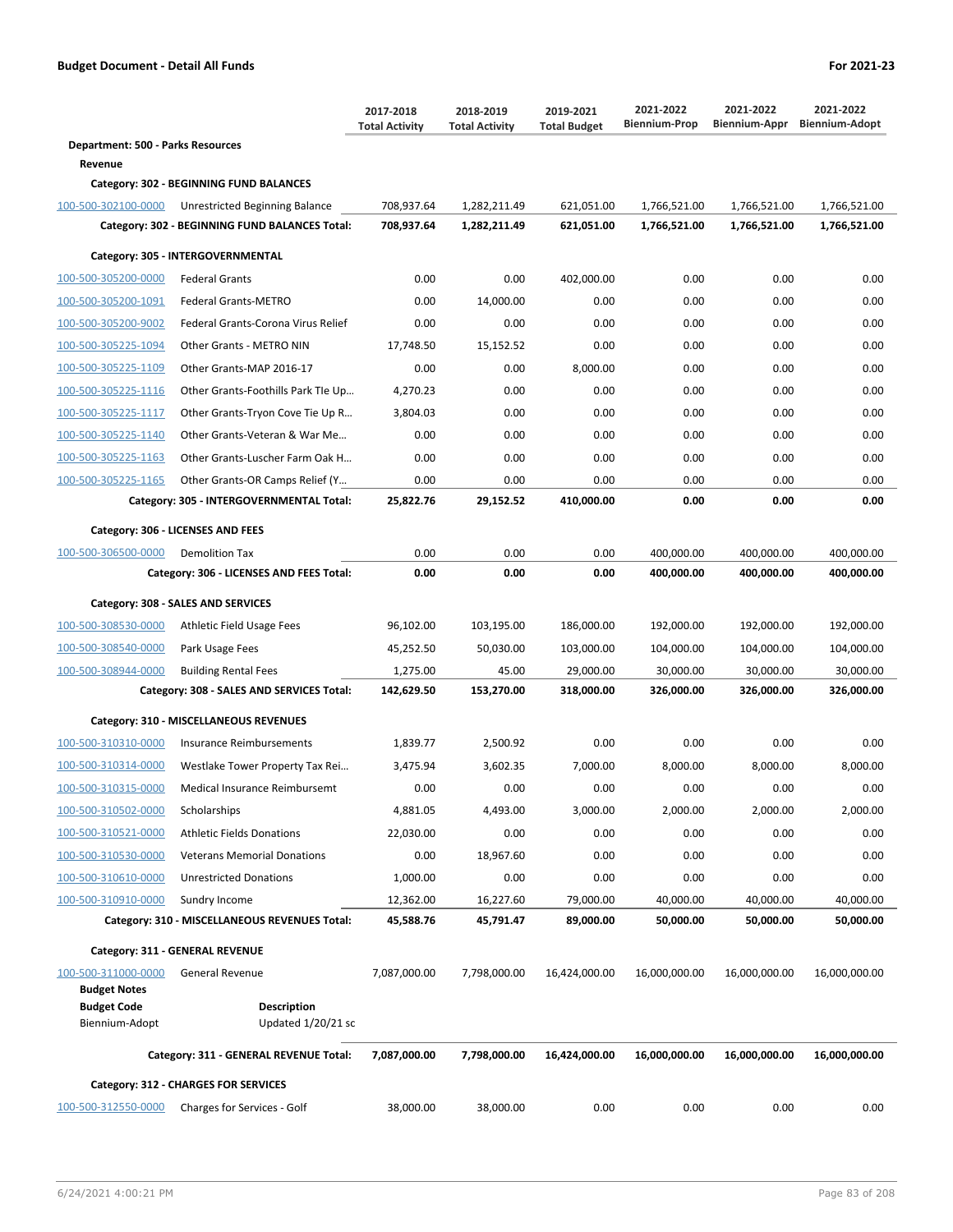|                     |                                                        | 2017-2018<br><b>Total Activity</b> | 2018-2019<br><b>Total Activity</b> | 2019-2021<br><b>Total Budget</b> | 2021-2022<br>Biennium-Prop | 2021-2022<br><b>Biennium-Appr</b> | 2021-2022<br><b>Biennium-Adopt</b> |
|---------------------|--------------------------------------------------------|------------------------------------|------------------------------------|----------------------------------|----------------------------|-----------------------------------|------------------------------------|
| 100-500-312560-0000 | <b>Charges for Services - Tennis</b>                   | 46.000.00                          | 46.000.00                          | 101.000.00                       | 104.000.00                 | 104.000.00                        | 104,000.00                         |
|                     | Category: 312 - CHARGES FOR SERVICES Total:            | 84.000.00                          | 84.000.00                          | 101.000.00                       | 104.000.00                 | 104.000.00                        | 104,000.00                         |
|                     | Category: 344 - PROCEEDS SALE OF CAPITAL ASSETS        |                                    |                                    |                                  |                            |                                   |                                    |
| 100-500-344100-0000 | Proceeds from Sale of Capital                          | 450.845.00                         | 1,311,606.00                       | 0.00                             | 0.00                       | 0.00                              | 0.00                               |
|                     | Category: 344 - PROCEEDS SALE OF CAPITAL ASSETS Total: | 450.845.00                         | 1.311.606.00                       | 0.00                             | 0.00                       | 0.00                              | 0.00                               |
|                     | <b>Revenue Total:</b>                                  | 8.544.823.66                       | 10.704.031.48                      | 17.963.051.00                    | 18.646.521.00              | 18,646,521.00                     | 18.646.521.00                      |
|                     | <b>Department: 500 - Parks Resources Total:</b>        | 8.544.823.66                       | 10,704,031.48                      | 17,963,051.00                    | 18,646,521.00              | 18,646,521.00                     | 18,646,521.00                      |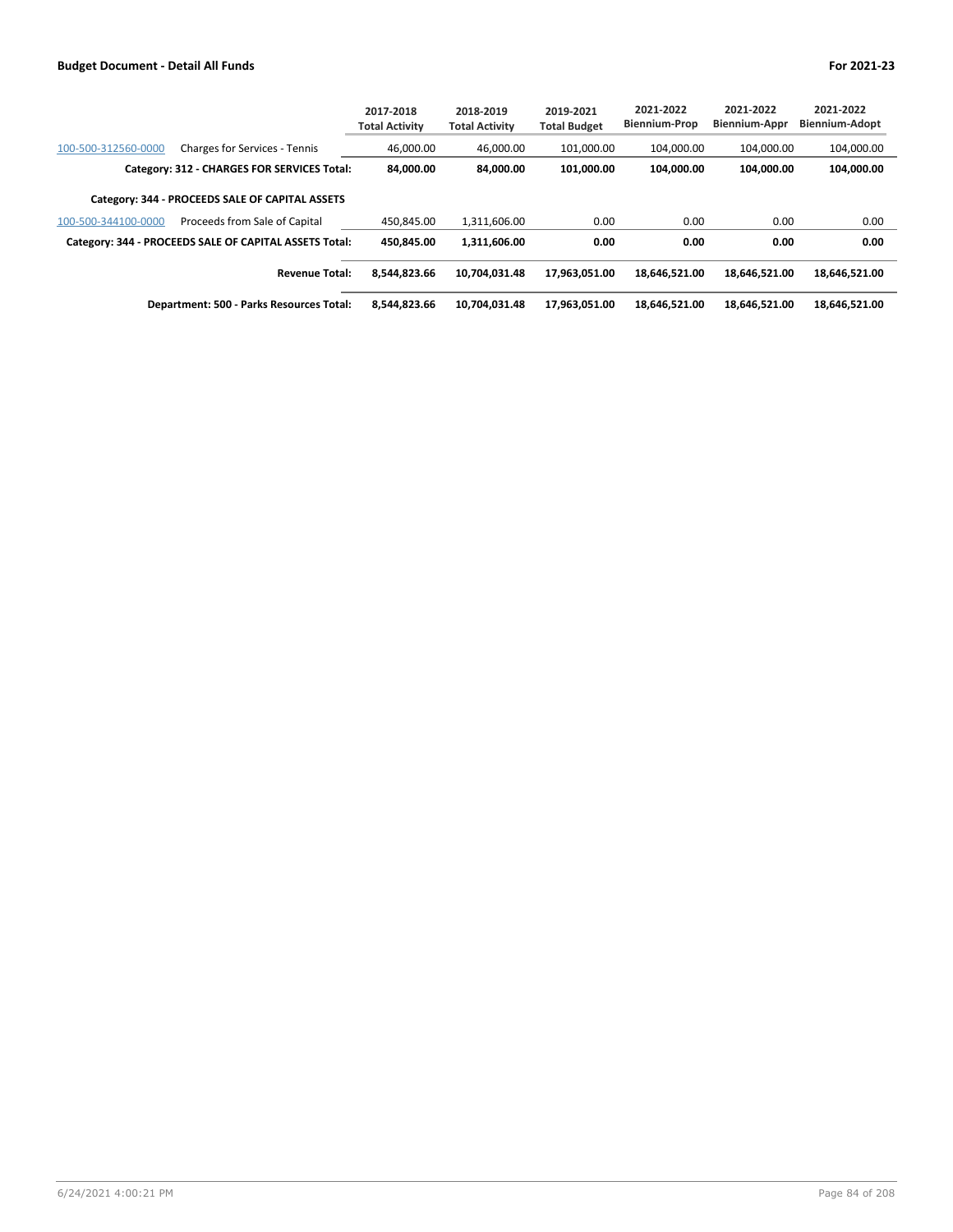|                     |                                                   | 2017-2018<br><b>Total Activity</b> | 2018-2019<br><b>Total Activity</b> | 2019-2021<br><b>Total Budget</b> | 2021-2022<br><b>Biennium-Prop</b> | 2021-2022<br>Biennium-Appr | 2021-2022<br><b>Biennium-Adopt</b> |
|---------------------|---------------------------------------------------|------------------------------------|------------------------------------|----------------------------------|-----------------------------------|----------------------------|------------------------------------|
|                     | <b>Department: 511 - Recreation Mgmt Services</b> |                                    |                                    |                                  |                                   |                            |                                    |
| Expense             |                                                   |                                    |                                    |                                  |                                   |                            |                                    |
|                     | Category: 410 - PERSONNEL SERVICES                |                                    |                                    |                                  |                                   |                            |                                    |
| 100-511-411100-0000 | <b>Full-Time Salaries and Wages</b>               | 0.00                               | 0.00                               | 1,112,000.00                     | 1,344,000.00                      | 1,344,000.00               | 1,344,000.00                       |
| 100-511-411110-0000 | <b>Full-Time Regular Salaries</b>                 | 422,575.07                         | 439,300.71                         | 0.00                             | 0.00                              | 0.00                       | 0.00                               |
| 100-511-411120-0000 | Full-Time Other Paid Leave                        | 24,219.76                          | 26,129.72                          | 0.00                             | 0.00                              | 0.00                       | 0.00                               |
| 100-511-411122-0000 | <b>Full-Time Vacation Leave</b>                   | 29,271.90                          | 39,418.26                          | 0.00                             | 0.00                              | 0.00                       | 0.00                               |
| 100-511-411125-0000 | Full-Time Comp Leave                              | 753.51                             | 56.98                              | 0.00                             | 0.00                              | 0.00                       | 0.00                               |
| 100-511-411130-0000 | <b>Full-Time Sick Leave</b>                       | 15,634.68                          | 17,409.14                          | 0.00                             | 0.00                              | 0.00                       | 0.00                               |
| 100-511-411240-0000 | Temporary / OnCall                                | 80,606.95                          | 50,140.09                          | 200,000.00                       | 226,000.00                        | 226,000.00                 | 226,000.00                         |
| 100-511-411245-0000 | Temporary / OnCall                                | 1,083.67                           | 485.24                             | 0.00                             | 0.00                              | 0.00                       | 0.00                               |
| 100-511-411300-0000 | <b>Overtime Salaries</b>                          | 237.05                             | 0.00                               | 2,000.00                         | 6,000.00                          | 6,000.00                   | 6,000.00                           |
| 100-511-411400-0000 | Special Pay                                       | 0.00                               | 0.00                               | 6,000.00                         | 8,000.00                          | 8,000.00                   | 8,000.00                           |
| 100-511-411410-0000 | Working out of Classification                     | 316.40                             | 110.64                             | 0.00                             | 0.00                              | 0.00                       | 0.00                               |
| 100-511-411435-0000 | <b>Accrued Vacation Payoff</b>                    | 0.00                               | 0.00                               | 0.00                             | 0.00                              | 0.00                       | 0.00                               |
| 100-511-412100-0000 | Payroll Taxes                                     | 52,008.91                          | 52,040.54                          | 103,000.00                       | 126,000.00                        | 126,000.00                 | 126,000.00                         |
| 100-511-412200-0000 | <b>PERS</b>                                       | 135,973.01                         | 169,797.00                         | 343,000.00                       | 437,000.00                        | 437,000.00                 | 437,000.00                         |
| 100-511-412300-0000 | Health Insurance                                  | 112,144.09                         | 108,040.95                         | 282,000.00                       | 307,000.00                        | 307,000.00                 | 307,000.00                         |
| 100-511-412400-0000 | <b>Other Benefits</b>                             | 16,541.76                          | 14,240.19                          | 49,000.00                        | 59,000.00                         | 59,000.00                  | 59,000.00                          |
|                     | Category: 410 - PERSONNEL SERVICES Total:         | 891,366.76                         | 917,169.46                         | 2,097,000.00                     | 2,513,000.00                      | 2,513,000.00               | 2,513,000.00                       |
|                     | Category: 420 - MATERIALS & SERVICES              |                                    |                                    |                                  |                                   |                            |                                    |
| 100-511-421000-0000 | <b>General Office Supplies</b>                    | 7,779.55                           | 6,197.86                           | 12,000.00                        | 12,000.00                         | 12,000.00                  | 12,000.00                          |
| 100-511-422100-0000 | In-House Printing, Copier Supp                    | 5,535.46                           | 9,402.72                           | 14,000.00                        | 14,000.00                         | 14,000.00                  | 14,000.00                          |
| 100-511-422200-0000 | Printing and Binding Services                     | 35,602.52                          | 28,560.69                          | 80,000.00                        | 80,000.00                         | 80,000.00                  | 80,000.00                          |
| 100-511-422300-0000 | Postage                                           | 10,202.48                          | 17,000.00                          | 42,000.00                        | 42,000.00                         | 42,000.00                  | 42,000.00                          |
| 100-511-429500-0000 | Misc Furnishings & Equipment                      | 15,099.76                          | 14,504.67                          | 8,000.00                         | 8,000.00                          | 8,000.00                   | 8,000.00                           |
| 100-511-429700-0000 | <b>Publications and Reports</b>                   | 2,239.13                           | 472.67                             | 24,000.00                        | 24,000.00                         | 24,000.00                  | 24,000.00                          |
| 100-511-431000-0000 | Misc Professional & Technical                     | 195,866.99                         | 115,848.03                         | 260,000.00                       | 310,000.00                        | 310,000.00                 | 310,000.00                         |
| 100-511-431560-0000 | Computer System Implementation                    | 409.80                             | 302.83                             | 2,000.00                         | 2,000.00                          | 2,000.00                   | 2,000.00                           |
| 100-511-431610-0000 | <b>Bank Service Charges</b>                       | 57,389.21                          | 57,062.81                          | 114,000.00                       | 114,000.00                        | 114,000.00                 | 114,000.00                         |
| 100-511-431800-0000 | <b>Other Consulting Services</b>                  | 881.84                             | 21,641.23                          | 50,000.00                        | 50,000.00                         | 50,000.00                  | 50,000.00                          |
| 100-511-431937-0000 | Vehicle Contract Service Fee                      | 696.00                             | 696.00                             | 0.00                             | 0.00                              | 0.00                       | 0.00                               |
| 100-511-432110-0000 | <b>Technical Seminars, Training</b>               | 1,539.94                           | 4,679.87                           | 7,000.00                         | 10,000.00                         | 10,000.00                  | 10,000.00                          |
| 100-511-432130-0000 | Conferences                                       | 5,345.31                           | 7,566.94                           | 23,000.00                        | 30,000.00                         | 30,000.00                  | 30,000.00                          |
| 100-511-432300-0000 | <b>Membership Dues</b>                            | 4,149.00                           | 498.50                             | 7,000.00                         | 8,000.00                          | 8,000.00                   | 8,000.00                           |
| 100-511-434755-0000 | Athletic Field Remittance                         | 0.00                               | 6,711.00                           | 0.00                             | 0.00                              | 0.00                       | 0.00                               |
| 100-511-435210-0000 | Telephone Service Charges                         | 2,065.64                           | 1,794.42                           | 4,000.00                         | 4,000.00                          | 4,000.00                   | 4,000.00                           |
| 100-511-437210-0000 | Janitorial Services                               | 0.00                               | 0.00                               | 0.00                             | 0.00                              | 0.00                       | 0.00                               |
| 100-511-437295-0000 | <b>Office Relocation Costs</b>                    | 79.43                              | 0.00                               | 0.00                             | 0.00                              | 0.00                       | 0.00                               |
| 100-511-437310-0000 | <b>Equipment Repair and Service</b>               | 512.92                             | 6.33                               | 2,000.00                         | 2,000.00                          | 2,000.00                   | 2,000.00                           |
| 100-511-437315-0000 | <b>Computer Equipment Maintenance</b>             | 0.00                               | 1,890.00                           | 2,000.00                         | 2,000.00                          | 2,000.00                   | 2,000.00                           |
| 100-511-437330-0000 | Vehicle Repairs, Parts & Supp                     | 3,713.27                           | 1,499.36                           | 12,000.00                        | 12,000.00                         | 12,000.00                  | 12,000.00                          |
| 100-511-437340-0000 | Gasoline, Oil and Lubricants                      | 3,310.86                           | 2,978.71                           | 12,000.00                        | 12,000.00                         | 12,000.00                  | 12,000.00                          |
| 100-511-438110-0000 | Internal Fees for Service - Admin                 | 1,009,000.00                       | 987,000.00                         | 1,794,000.00                     | 2,121,000.00                      | 2,121,000.00               | 2,121,000.00                       |
| 100-511-438673-0000 | Internal Fees for Service - MP                    | 8,000.00                           | 9,000.00                           | 12,000.00                        | 18,000.00                         | 18,000.00                  | 18,000.00                          |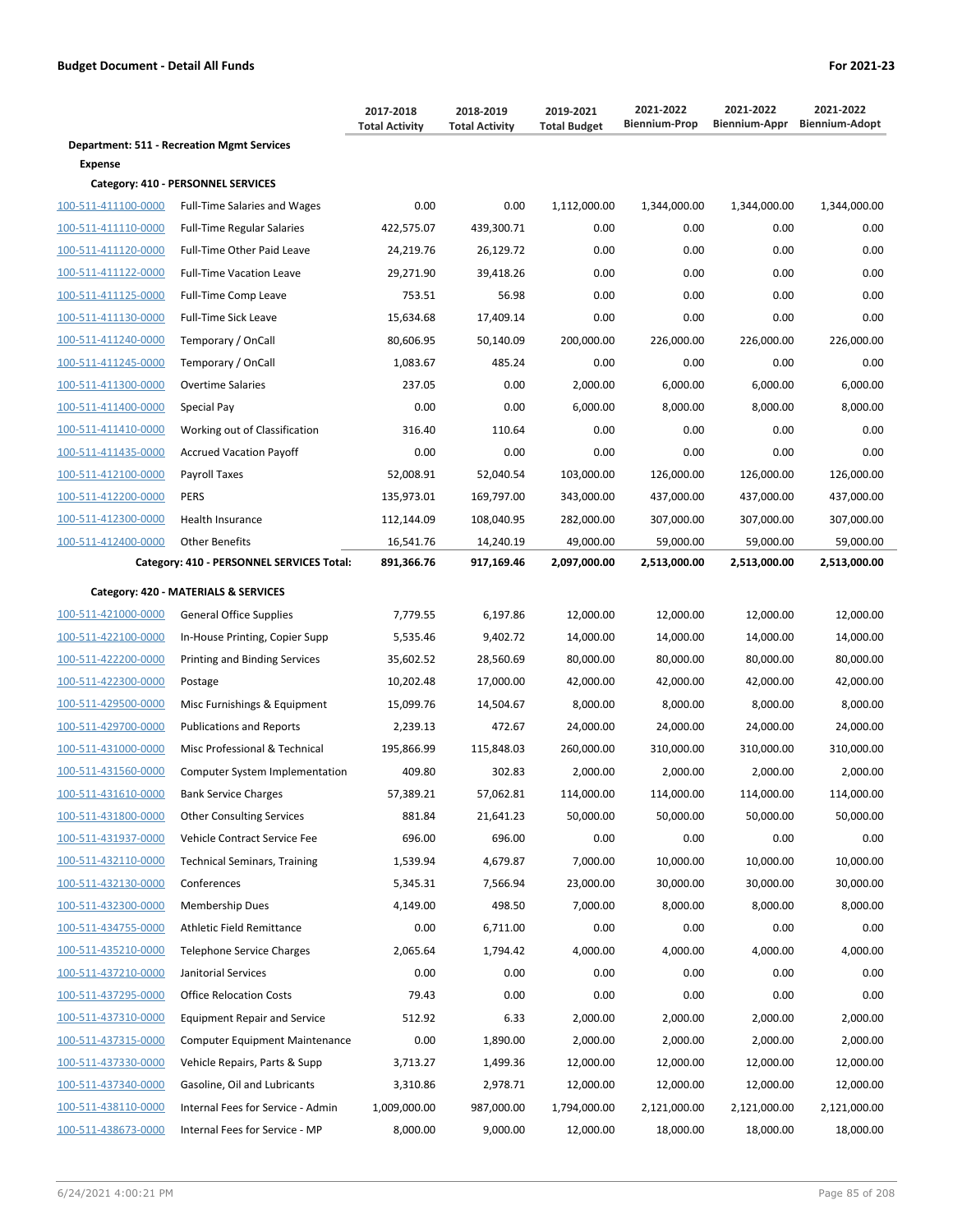|                                           |                                                          | 2017-2018<br><b>Total Activity</b> | 2018-2019<br><b>Total Activity</b> | 2019-2021<br><b>Total Budget</b> | 2021-2022<br><b>Biennium-Prop</b> | 2021-2022<br>Biennium-Appr | 2021-2022<br><b>Biennium-Adopt</b> |
|-------------------------------------------|----------------------------------------------------------|------------------------------------|------------------------------------|----------------------------------|-----------------------------------|----------------------------|------------------------------------|
| 100-511-439100-0000                       | Advertising                                              | 21,357.40                          | 11,660.24                          | 40,000.00                        | 40,000.00                         | 40,000.00                  | 40,000.00                          |
| 100-511-439220-0000                       | <b>Local Travel Expenses</b>                             | 1,257.59                           | 966.47                             | 4,000.00                         | 4,000.00                          | 4,000.00                   | 4,000.00                           |
| 100-511-439900-0000                       | <b>Other Miscellaneous Exp</b>                           | 46,220.75                          | 65,571.37                          | 23,000.00                        | 510,000.00                        | 510,000.00                 | 510,000.00                         |
| 100-511-439952-0000                       | Rents & Leases                                           | 45,457.40                          | 68,513.00                          | 322,000.00                       | 322,000.00                        | 322,000.00                 | 322,000.00                         |
| 100-511-439965-0000                       | <b>Property Tax Expense</b>                              | 3,475.94                           | 3,602.35                           | 6,000.00                         | 6,000.00                          | 6,000.00                   | 6,000.00                           |
|                                           | Category: 420 - MATERIALS & SERVICES Total:              | 1,487,188.19                       | 1,445,628.07                       | 2,876,000.00                     | 3,757,000.00                      | 3,757,000.00               | 3,757,000.00                       |
| Category: 460 - DEBT SERVICE              |                                                          |                                    |                                    |                                  |                                   |                            |                                    |
| 100-511-461700-0000                       | Principal, Capital Leases                                | 11,203.60                          | 11,736.64                          | 22,000.00                        | 18,000.00                         | 18,000.00                  | 18,000.00                          |
| 100-511-462700-0000                       | Interest, Capital Leases                                 | 1,822.52                           | 1,289.48                           | 2,000.00                         | 2,000.00                          | 2,000.00                   | 2,000.00                           |
|                                           | Category: 460 - DEBT SERVICE Total:                      | 13,026.12                          | 13,026.12                          | 24,000.00                        | 20,000.00                         | 20,000.00                  | 20,000.00                          |
| Category: 470 - TRANSFERS                 |                                                          |                                    |                                    |                                  |                                   |                            |                                    |
| 100-511-472550-0000                       | <b>Transfer to Golf Fund</b>                             | 199,000.00                         | 228,467.32                         | 0.00                             | 0.00                              | 0.00                       | 0.00                               |
|                                           | Category: 470 - TRANSFERS Total:                         | 199,000.00                         | 228,467.32                         | 0.00                             | 0.00                              | 0.00                       | 0.00                               |
|                                           | Category: 480 - CAPITAL OUTLAY                           |                                    |                                    |                                  |                                   |                            |                                    |
| 100-511-481200-0000                       | Buildings & Building Improvement                         | 0.00                               | 206,518.00                         | 0.00                             | 0.00                              | 0.00                       | 0.00                               |
|                                           | Category: 480 - CAPITAL OUTLAY Total:                    | 0.00                               | 206,518.00                         | 0.00                             | 0.00                              | 0.00                       | 0.00                               |
| Category: 490 - CONTINGENCY               |                                                          |                                    |                                    |                                  |                                   |                            |                                    |
| 100-511-490900-0000                       | <b>Department Contingency</b>                            | 0.00                               | 0.00                               | 217,051.00                       | 1,248,521.00                      | 1,248,521.00               | 1,248,521.00                       |
| <b>Budget Notes</b><br><b>Budget Code</b> | <b>Description</b>                                       |                                    |                                    |                                  |                                   |                            |                                    |
| Biennium-Adopt                            | Dedicated to permanent P&R facility                      |                                    |                                    |                                  |                                   |                            |                                    |
|                                           | Category: 490 - CONTINGENCY Total:                       | 0.00                               | 0.00                               | 217,051.00                       | 1,248,521.00                      | 1,248,521.00               | 1,248,521.00                       |
|                                           | <b>Expense Total:</b>                                    | 2,590,581.07                       | 2,810,808.97                       | 5,214,051.00                     | 7,538,521.00                      | 7,538,521.00               | 7,538,521.00                       |
|                                           | <b>Department: 511 - Recreation Mgmt Services Total:</b> | 2,590,581.07                       | 2,810,808.97                       | 5,214,051.00                     | 7,538,521.00                      | 7,538,521.00               | 7,538,521.00                       |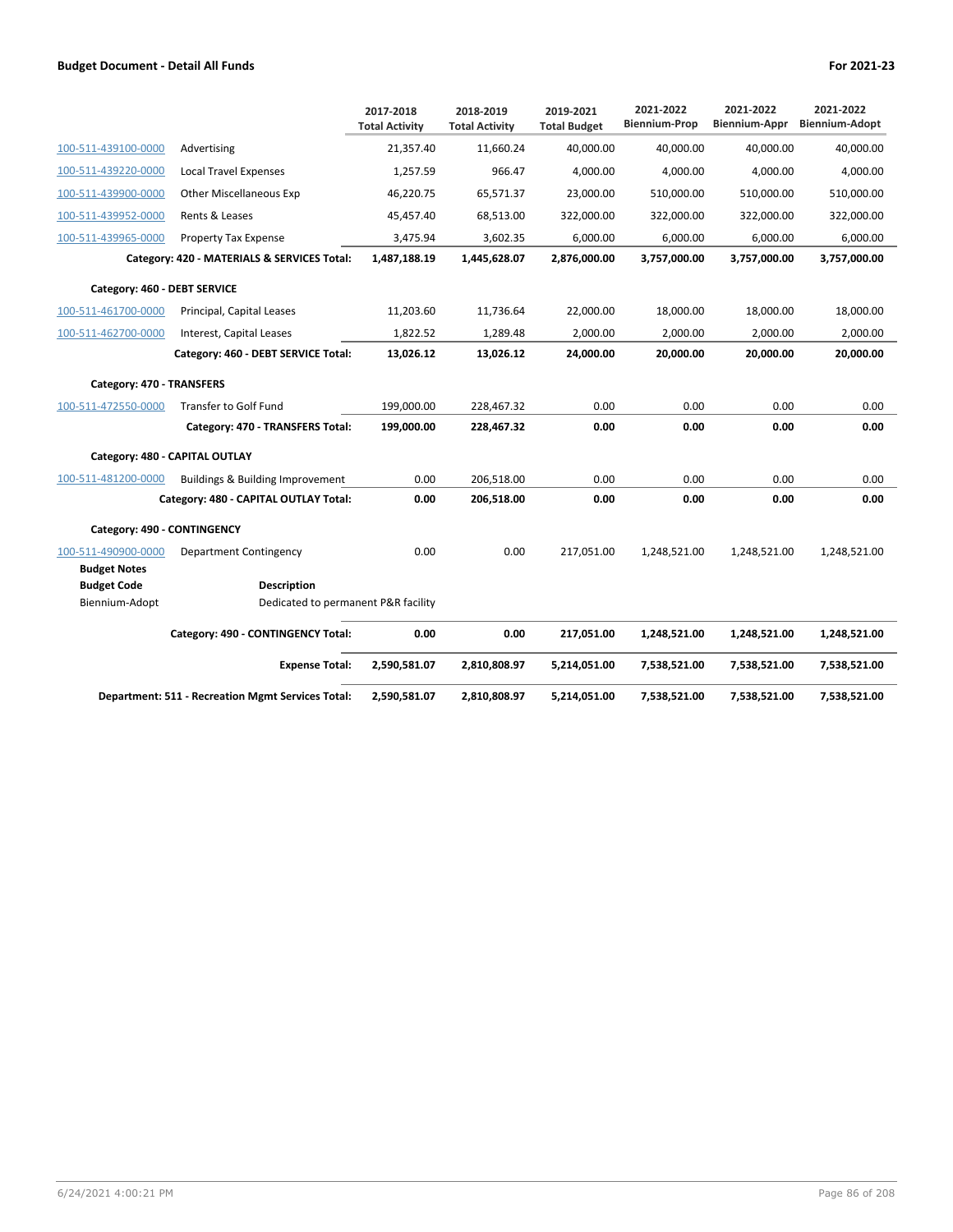|                     |                                             | 2017-2018<br><b>Total Activity</b> | 2018-2019<br><b>Total Activity</b> | 2019-2021<br><b>Total Budget</b> | 2021-2022<br><b>Biennium-Prop</b> | 2021-2022<br><b>Biennium-Appr</b> | 2021-2022<br><b>Biennium-Adopt</b> |
|---------------------|---------------------------------------------|------------------------------------|------------------------------------|----------------------------------|-----------------------------------|-----------------------------------|------------------------------------|
|                     | Department: 521 - Sports & Fitness Programs |                                    |                                    |                                  |                                   |                                   |                                    |
| Revenue             |                                             |                                    |                                    |                                  |                                   |                                   |                                    |
|                     | Category: 308 - SALES AND SERVICES          |                                    |                                    |                                  |                                   |                                   |                                    |
| 100-521-308400-0805 | <b>Recreation Program Fees</b>              | 56.423.11                          | 47.482.41                          | 122.000.00                       | 122.000.00                        | 122.000.00                        | 122,000.00                         |
| 100-521-308400-0810 | <b>Recreation Program Fees</b>              | 49.705.16                          | 37,582.03                          | 98.000.00                        | 100.000.00                        | 100.000.00                        | 100,000.00                         |
| 100-521-308400-0820 | <b>Recreation Program Fees</b>              | 23.973.63                          | 38.660.95                          | 33,000.00                        | 34.000.00                         | 34.000.00                         | 34.000.00                          |
|                     | Category: 308 - SALES AND SERVICES Total:   | 130.101.90                         | 123.725.39                         | 253.000.00                       | 256.000.00                        | 256.000.00                        | 256.000.00                         |
|                     | <b>Revenue Total:</b>                       | 130.101.90                         | 123.725.39                         | 253.000.00                       | 256.000.00                        | 256.000.00                        | 256.000.00                         |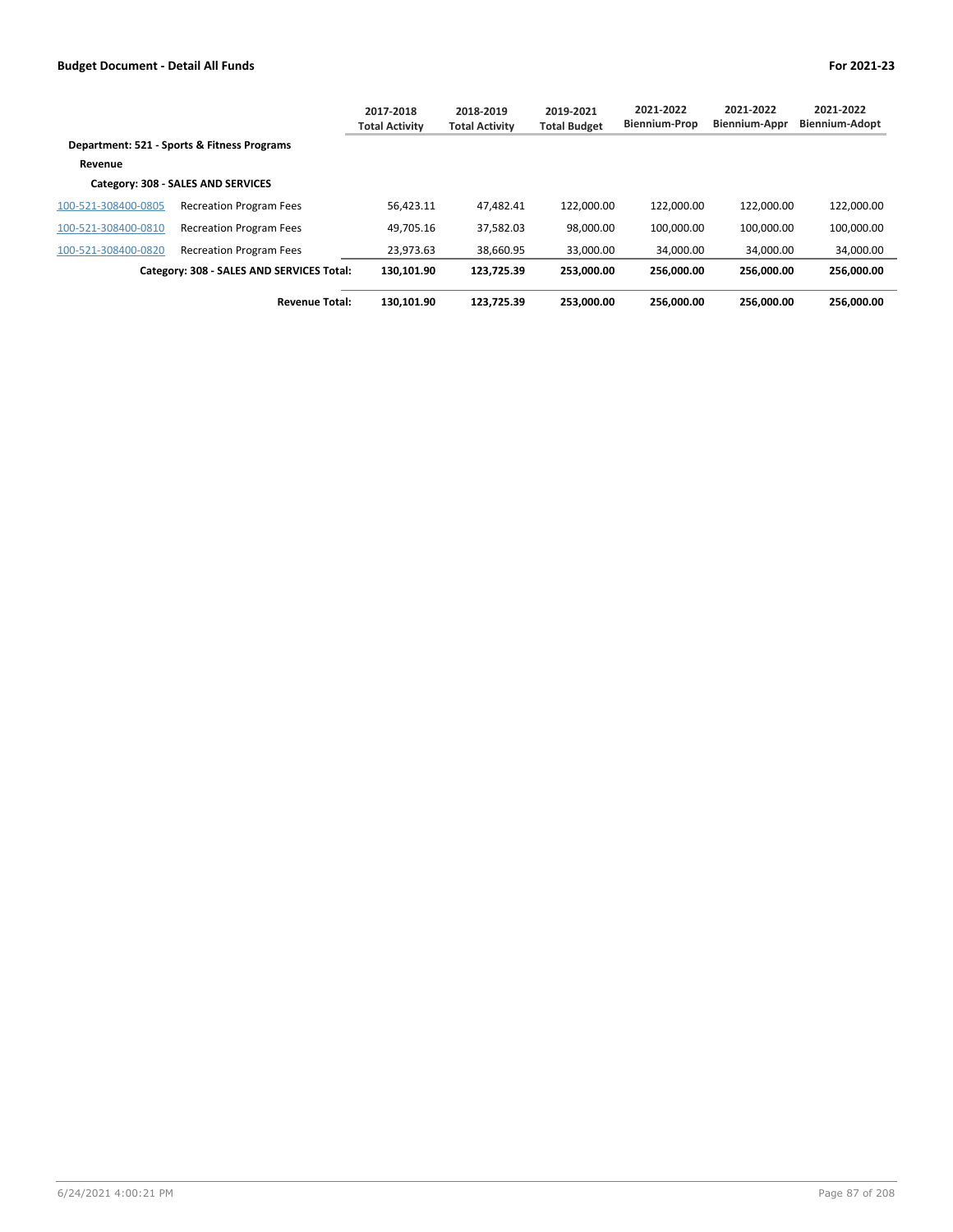|                     |                                           | 2017-2018<br><b>Total Activity</b> | 2018-2019<br><b>Total Activity</b> | 2019-2021<br><b>Total Budget</b> | 2021-2022<br><b>Biennium-Prop</b> | 2021-2022<br>Biennium-Appr | 2021-2022<br><b>Biennium-Adopt</b> |
|---------------------|-------------------------------------------|------------------------------------|------------------------------------|----------------------------------|-----------------------------------|----------------------------|------------------------------------|
| <b>Expense</b>      |                                           |                                    |                                    |                                  |                                   |                            |                                    |
|                     | Category: 410 - PERSONNEL SERVICES        |                                    |                                    |                                  |                                   |                            |                                    |
| 100-521-411100-0800 | <b>Full-Time Salaries and Wages</b>       | 0.00                               | 0.00                               | 169,000.00                       | 179,000.00                        | 179,000.00                 | 179,000.00                         |
| 100-521-411110-0800 | <b>Full-Time Regular Salaries</b>         | 79,560.41                          | 65,640.47                          | 0.00                             | 0.00                              | 0.00                       | 0.00                               |
| 100-521-411120-0800 | Full-Time Other Paid Leave                | 4,859.94                           | 3,919.81                           | 0.00                             | 0.00                              | 0.00                       | 0.00                               |
| 100-521-411122-0800 | <b>Full-Time Vacation Leave</b>           | 6,443.22                           | 6,811.16                           | 0.00                             | 0.00                              | 0.00                       | 0.00                               |
| 100-521-411130-0800 | <b>Full-Time Sick Leave</b>               | 3,873.54                           | 4,356.43                           | 0.00                             | 0.00                              | 0.00                       | 0.00                               |
| 100-521-411240-0800 | Temporary / OnCall                        | 29,175.25                          | 31,870.50                          | 58,000.00                        | 59,000.00                         | 59,000.00                  | 59,000.00                          |
| 100-521-411240-0805 | Temporary / OnCall                        | 9,318.83                           | 5,271.75                           | 28,000.00                        | 28,000.00                         | 28,000.00                  | 28,000.00                          |
| 100-521-411240-0810 | Temporary / OnCall                        | 22,018.69                          | 20,516.60                          | 46,000.00                        | 46,000.00                         | 46,000.00                  | 46,000.00                          |
| 100-521-411240-0820 | Temporary / OnCall                        | 0.00                               | 508.00                             | 2,000.00                         | 2,000.00                          | 2,000.00                   | 2,000.00                           |
| 100-521-411240-0875 | Temporary / OnCall                        | 19,501.85                          | 18,842.65                          | 50,000.00                        | 50,000.00                         | 50,000.00                  | 50,000.00                          |
| 100-521-411245-0800 | Temporary / OnCall                        | 513.00                             | 506.00                             | 0.00                             | 0.00                              | 0.00                       | 0.00                               |
| 100-521-411245-0805 | Temporary / OnCall                        | 30.00                              | 221.00                             | 0.00                             | 0.00                              | 0.00                       | 0.00                               |
| 100-521-411245-0810 | Temporary / OnCall                        | 75.00                              | 116.00                             | 0.00                             | 0.00                              | 0.00                       | 0.00                               |
| 100-521-411245-0820 | Temporary / OnCall                        | 0.00                               | 0.00                               | 0.00                             | 0.00                              | 0.00                       | 0.00                               |
| 100-521-411300-0800 | <b>Overtime Salaries</b>                  | 0.00                               | 0.00                               | 1,000.00                         | 1,000.00                          | 1,000.00                   | 1,000.00                           |
| 100-521-412100-0000 | Payroll Taxes                             | 339.47                             | 59.68                              | 0.00                             | 0.00                              | 0.00                       | 0.00                               |
| 100-521-412100-0800 | Payroll Taxes                             | 10,251.46                          | 9,235.06                           | 36,000.00                        | 32,000.00                         | 32,000.00                  | 32,000.00                          |
| 100-521-412100-0805 | Payroll Taxes                             | 785.93                             | 465.75                             | 0.00                             | 0.00                              | 0.00                       | 0.00                               |
| 100-521-412100-0810 | Payroll Taxes                             | 1,857.68                           | 1,754.35                           | 0.00                             | 0.00                              | 0.00                       | 0.00                               |
| 100-521-412100-0820 | Payroll Taxes                             | 0.00                               | 36.39                              | 0.00                             | 0.00                              | 0.00                       | 0.00                               |
| 100-521-412100-0875 | Payroll Taxes                             | 1,511.78                           | 1,585.08                           | 0.00                             | 0.00                              | 0.00                       | 0.00                               |
| 100-521-412200-0000 | <b>PERS</b>                               | 110.79                             | 0.00                               | 0.00                             | 0.00                              | 0.00                       | 0.00                               |
| 100-521-412200-0800 | <b>PERS</b>                               | 30,534.39                          | 30,859.67                          | 69,000.00                        | 69,000.00                         | 69,000.00                  | 69,000.00                          |
| 100-521-412200-0805 | <b>PERS</b>                               | 0.00                               | 300.79                             | 0.00                             | 0.00                              | 0.00                       | 0.00                               |
| 100-521-412200-0810 | <b>PERS</b>                               | 27.94                              | 315.26                             | 0.00                             | 0.00                              | 0.00                       | 0.00                               |
| 100-521-412200-0820 | <b>PERS</b>                               | 0.00                               | 0.00                               | 0.00                             | 0.00                              | 0.00                       | 0.00                               |
| 100-521-412200-0875 | <b>PERS</b>                               | 910.63                             | 853.98                             | 0.00                             | 0.00                              | 0.00                       | 0.00                               |
| 100-521-412300-0000 | Health Insurance                          | 22,119.48                          | 7,227.64                           | 0.00                             | 0.00                              | 0.00                       | 0.00                               |
| 100-521-412300-0800 | Health Insurance                          | 5,833.04                           | 14,455.28                          | 46,000.00                        | 41,000.00                         | 41,000.00                  | 41,000.00                          |
| 100-521-412400-0000 | <b>Other Benefits</b>                     | 4,015.41                           | 1,018.92                           | 0.00                             | 0.00                              | 0.00                       | 0.00                               |
| 100-521-412400-0800 | <b>Other Benefits</b>                     | 0.00                               | 2,047.84                           | 12,000.00                        | 10,000.00                         | 10,000.00                  | 10,000.00                          |
|                     | Category: 410 - PERSONNEL SERVICES Total: | 253,667.73                         | 228,796.06                         | 517,000.00                       | 517,000.00                        | 517,000.00                 | 517,000.00                         |
|                     | Category: 420 - MATERIALS & SERVICES      |                                    |                                    |                                  |                                   |                            |                                    |
| 100-521-428700-0805 | <b>Recreation Equipment Purchases</b>     | 1,693.57                           | 400.81                             | 18,000.00                        | 18,000.00                         | 18,000.00                  | 18,000.00                          |
| 100-521-428700-0810 | <b>Recreation Equipment Purchases</b>     | 4,668.86                           | 4,044.79                           | 16,000.00                        | 16,000.00                         | 16,000.00                  | 16,000.00                          |
| 100-521-428700-0815 | <b>Recreation Equipment Purchases</b>     | 20.56                              | 0.00                               | 0.00                             | 0.00                              | 0.00                       | 0.00                               |
| 100-521-428700-0820 | <b>Recreation Equipment Purchases</b>     | 86.88                              | 61.45                              | 2,000.00                         | 2,000.00                          | 2,000.00                   | 2,000.00                           |
| 100-521-428700-0875 | <b>Recreation Equipment Purchases</b>     | 2,003.41                           | 1,020.74                           | 4,000.00                         | 4,000.00                          | 4,000.00                   | 4,000.00                           |
| 100-521-431935-0805 | <b>Recreation Officials Services</b>      | 12,039.05                          | 13,301.96                          | 50,000.00                        | 50,000.00                         | 50,000.00                  | 50,000.00                          |
| 100-521-431935-0810 | <b>Recreation Officials Services</b>      | 17,438.50                          | 12,555.00                          | 32,000.00                        | 32,000.00                         | 32,000.00                  | 32,000.00                          |
| 100-521-431940-0810 | <b>Contracted Classes</b>                 | 1,960.00                           | 0.00                               | 2,000.00                         | 2,000.00                          | 2,000.00                   | 2,000.00                           |
| 100-521-431940-0820 | <b>Contracted Classes</b>                 | 20,851.50                          | 20,273.00                          | 26,000.00                        | 28,000.00                         | 28,000.00                  | 28,000.00                          |
| 100-521-432110-0800 | <b>Technical Seminars, Training</b>       | 958.97                             | 775.91                             | 2,000.00                         | 2,000.00                          | 2,000.00                   | 2,000.00                           |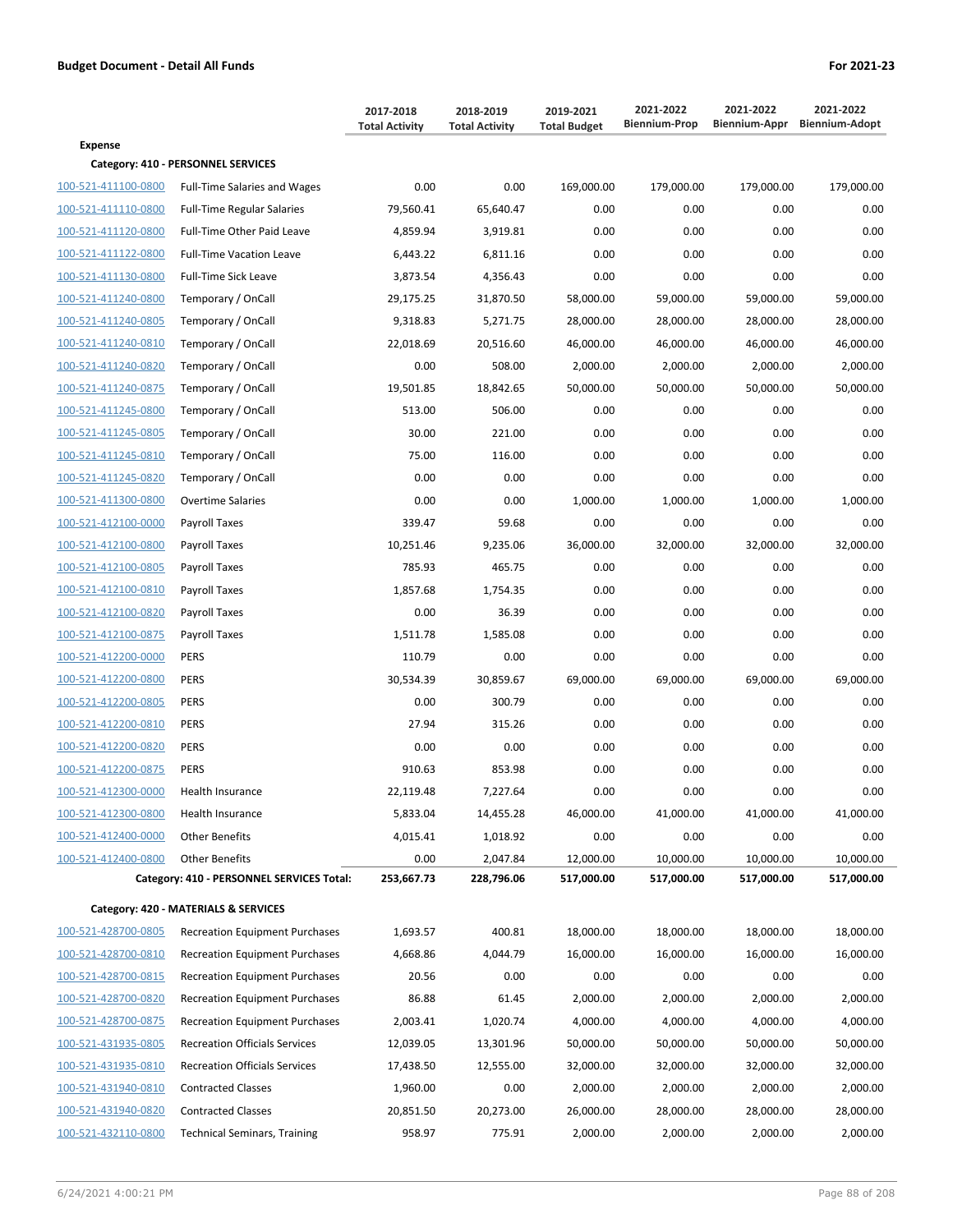|                     |                                                           | 2017-2018<br><b>Total Activity</b> | 2018-2019<br><b>Total Activity</b> | 2019-2021<br><b>Total Budget</b> | 2021-2022<br><b>Biennium-Prop</b> | 2021-2022<br><b>Biennium-Appr</b> | 2021-2022<br><b>Biennium-Adopt</b> |
|---------------------|-----------------------------------------------------------|------------------------------------|------------------------------------|----------------------------------|-----------------------------------|-----------------------------------|------------------------------------|
| 100-521-432130-0800 | Conferences                                               | 0.00                               | 1.217.27                           | 4.000.00                         | 4.000.00                          | 4.000.00                          | 4,000.00                           |
| 100-521-432300-0800 | <b>Membership Dues</b>                                    | 0.00                               | 104.00                             | 2.000.00                         | 2,000.00                          | 2,000.00                          | 2,000.00                           |
| 100-521-435210-0805 | <b>Telephone Service Charges</b>                          | 1,146.25                           | 1,160.13                           | 4.000.00                         | 4.000.00                          | 4.000.00                          | 4,000.00                           |
| 100-521-435210-0875 | <b>Telephone Service Charges</b>                          | 282.75                             | 138.90                             | 2,000.00                         | 2,000.00                          | 2,000.00                          | 2,000.00                           |
| 100-521-437312-0875 | <b>Equipment Rentals</b>                                  | 1,448.57                           | 595.00                             | 6,000.00                         | 6,000.00                          | 6,000.00                          | 6,000.00                           |
| 100-521-439100-0805 | Advertising                                               | 277.50                             | 45.00                              | 1,400.00                         | 1,400.00                          | 1,400.00                          | 1,400.00                           |
| 100-521-439100-0810 | Advertising                                               | 298.01                             | 100.96                             | 1,000.00                         | 1,000.00                          | 1,000.00                          | 1,000.00                           |
| 100-521-439100-0820 | Advertising                                               | 26.96                              | 728.00                             | 2,000.00                         | 2,000.00                          | 2,000.00                          | 2,000.00                           |
| 100-521-439100-0875 | Advertising                                               | 295.75                             | 180.00                             | 1,600.00                         | 1,600.00                          | 1,600.00                          | 1,600.00                           |
| 100-521-439220-0805 | <b>Local Travel Expenses</b>                              | 0.00                               | 0.00                               | 200.00                           | 200.00                            | 200.00                            | 200.00                             |
| 100-521-439220-0810 | <b>Local Travel Expenses</b>                              | 0.00                               | 0.00                               | 200.00                           | 200.00                            | 200.00                            | 200.00                             |
| 100-521-439900-0805 | <b>Other Miscellaneous Exp</b>                            | 1,174.56                           | 422.00                             | 2,400.00                         | 2.400.00                          | 2.400.00                          | 2,400.00                           |
| 100-521-439900-0810 | <b>Other Miscellaneous Exp</b>                            | 1,781.48                           | 1,638.33                           | 4,800.00                         | 4,800.00                          | 4,800.00                          | 4,800.00                           |
| 100-521-439900-0820 | <b>Other Miscellaneous Exp</b>                            | 0.00                               | 78.30                              | 0.00                             | 0.00                              | 0.00                              | 0.00                               |
| 100-521-439900-0890 | <b>Other Miscellaneous Exp</b>                            | 0.00                               | 0.00                               | 400.00                           | 400.00                            | 400.00                            | 400.00                             |
| 100-521-439952-0820 | Rents & Leases                                            | 0.00                               | 0.00                               | 0.00                             | 0.00                              | 0.00                              | 0.00                               |
|                     | Category: 420 - MATERIALS & SERVICES Total:               | 68,453.13                          | 58,841.55                          | 184,000.00                       | 186,000.00                        | 186,000.00                        | 186,000.00                         |
|                     | <b>Expense Total:</b>                                     | 322,120.86                         | 287,637.61                         | 701,000.00                       | 703,000.00                        | 703,000.00                        | 703,000.00                         |
|                     | Department: 521 - Sports & Fitness Programs Surplus (Defi | $-192.018.96$                      | $-163.912.22$                      | $-448,000,00$                    | -447.000.00                       | -447.000.00                       | -447.000.00                        |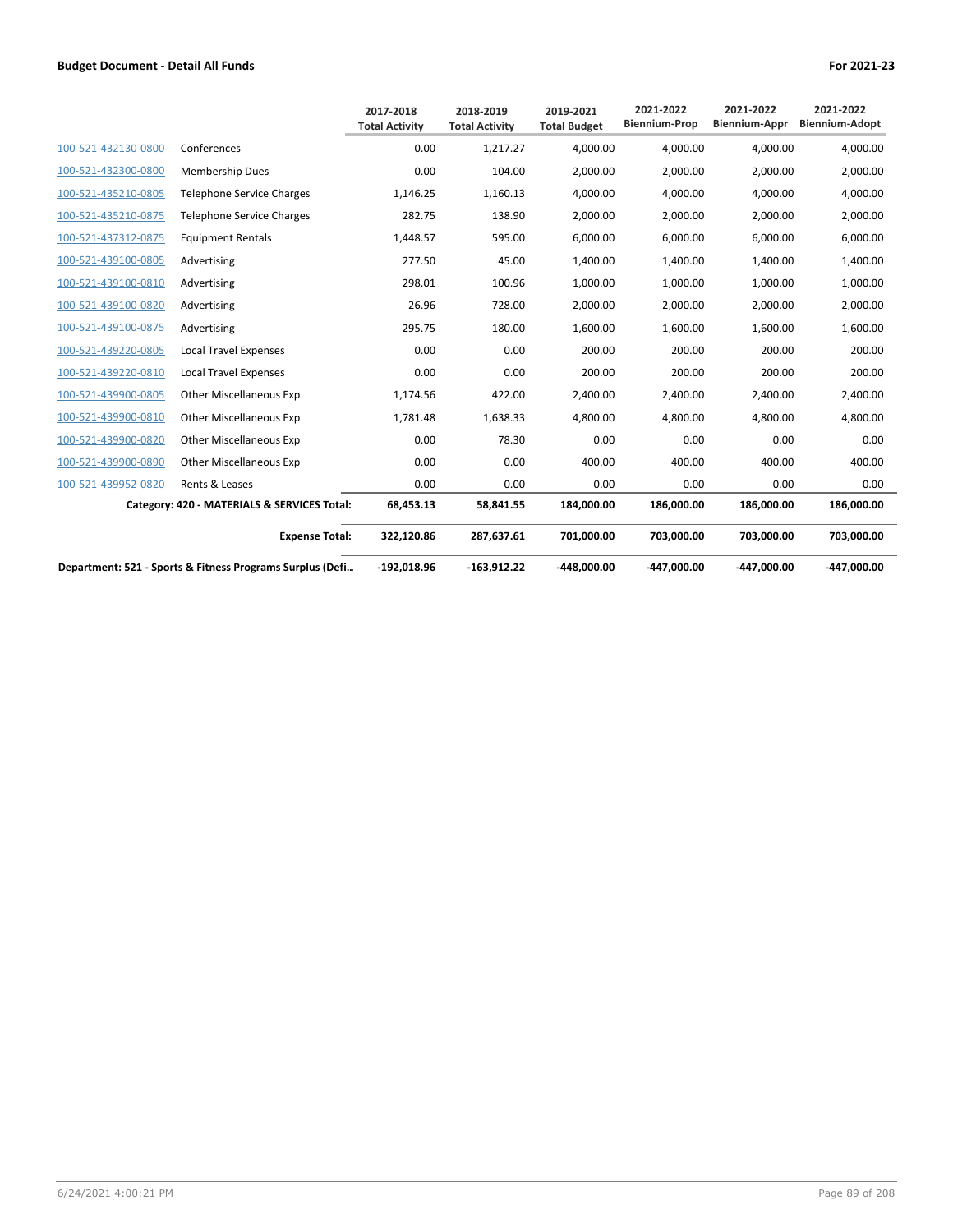|                                     |                                               | 2017-2018<br><b>Total Activity</b> | 2018-2019<br><b>Total Activity</b> | 2019-2021<br><b>Total Budget</b> | 2021-2022<br><b>Biennium-Prop</b> | 2021-2022<br><b>Biennium-Appr</b> | 2021-2022<br><b>Biennium-Adopt</b> |
|-------------------------------------|-----------------------------------------------|------------------------------------|------------------------------------|----------------------------------|-----------------------------------|-----------------------------------|------------------------------------|
| Department: 523 - Cultural Programs |                                               |                                    |                                    |                                  |                                   |                                   |                                    |
| Revenue                             |                                               |                                    |                                    |                                  |                                   |                                   |                                    |
|                                     | Category: 308 - SALES AND SERVICES            |                                    |                                    |                                  |                                   |                                   |                                    |
| 100-523-308400-0815                 | <b>Recreation Program Fees</b>                | 108.605.21                         | 114.189.44                         | 206.000.00                       | 206.000.00                        | 206.000.00                        | 206,000.00                         |
| 100-523-308400-0825                 | <b>Recreation Program Fees</b>                | 57.176.01                          | 61,388.08                          | 91,000.00                        | 92.000.00                         | 92.000.00                         | 92.000.00                          |
| 100-523-308400-0830                 | <b>Recreation Program Fees</b>                | 48,204.21                          | 51,157.87                          | 79,000.00                        | 80,000.00                         | 80,000.00                         | 80,000.00                          |
| 100-523-308400-0835                 | <b>Recreation Program Fees</b>                | 185,101.77                         | 196,579.05                         | 299,000.00                       | 304,000.00                        | 304,000.00                        | 304,000.00                         |
| 100-523-308400-0840                 | <b>Recreation Program Fees</b>                | 24,761.75                          | 21,650.39                          | 48,000.00                        | 48,000.00                         | 48,000.00                         | 48,000.00                          |
| 100-523-308400-0855                 | <b>Recreation Program Fees</b>                | 0.00                               | 0.00                               | 0.00                             | 0.00                              | 0.00                              | 0.00                               |
|                                     | Category: 308 - SALES AND SERVICES Total:     | 423.848.95                         | 444.964.83                         | 723.000.00                       | 730.000.00                        | 730.000.00                        | 730.000.00                         |
|                                     | Category: 310 - MISCELLANEOUS REVENUES        |                                    |                                    |                                  |                                   |                                   |                                    |
| 100-523-310507-0855                 | <b>Event Donations</b>                        | 3,044.68                           | 2,715.85                           | 6,000.00                         | 6.000.00                          | 6.000.00                          | 6,000.00                           |
| 100-523-310610-0840                 | <b>Unrestricted Donations</b>                 | 1,399.03                           | 596.35                             | 2,000.00                         | 2,000.00                          | 2,000.00                          | 2,000.00                           |
|                                     | Category: 310 - MISCELLANEOUS REVENUES Total: | 4.443.71                           | 3.312.20                           | 8.000.00                         | 8.000.00                          | 8.000.00                          | 8.000.00                           |
|                                     | <b>Revenue Total:</b>                         | 428.292.66                         | 448.277.03                         | 731.000.00                       | 738.000.00                        | 738.000.00                        | 738.000.00                         |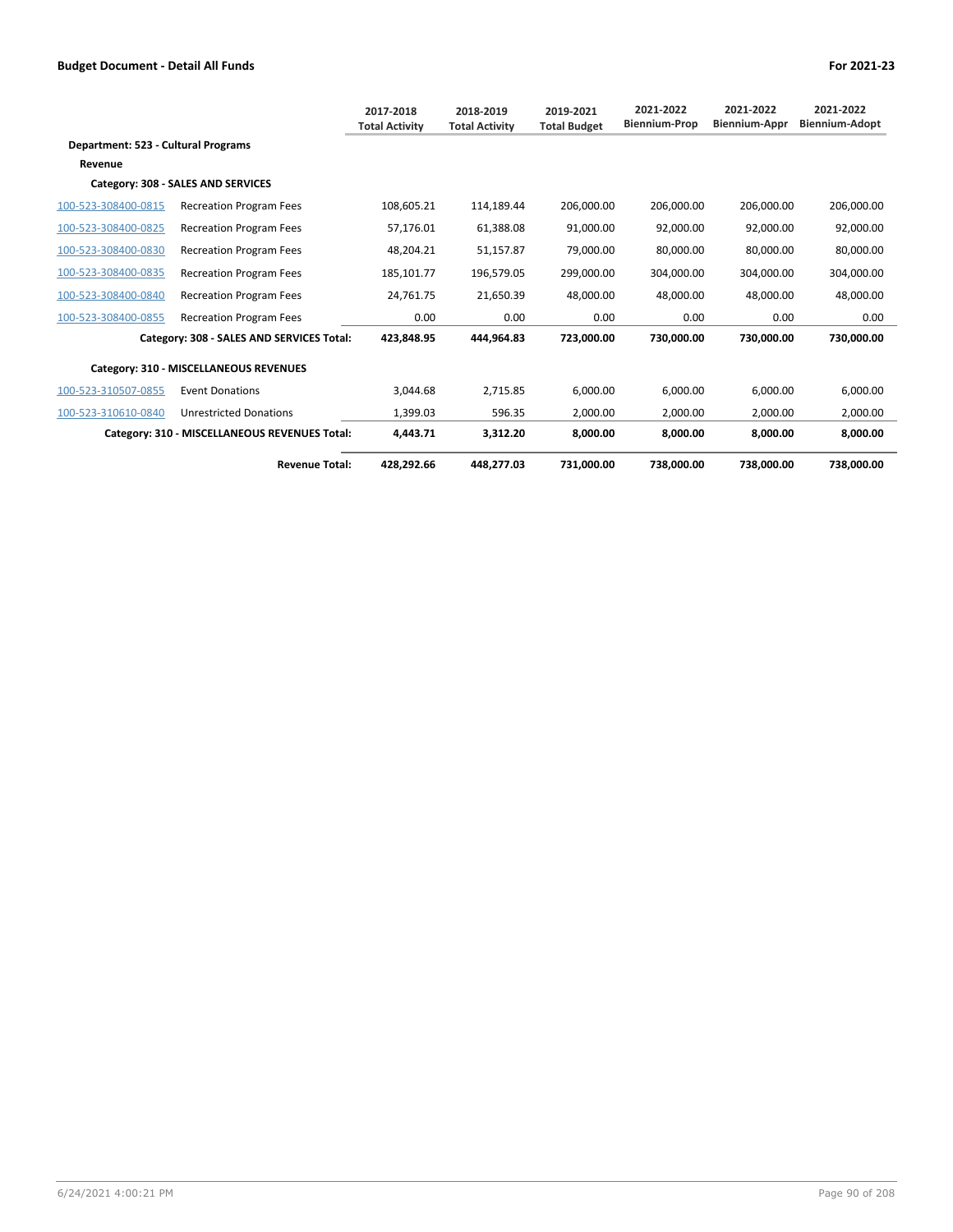|                     |                                     | 2017-2018<br><b>Total Activity</b> | 2018-2019<br><b>Total Activity</b> | 2019-2021<br><b>Total Budget</b> | 2021-2022<br><b>Biennium-Prop</b> | 2021-2022  | 2021-2022<br>Biennium-Appr Biennium-Adopt |
|---------------------|-------------------------------------|------------------------------------|------------------------------------|----------------------------------|-----------------------------------|------------|-------------------------------------------|
| <b>Expense</b>      |                                     |                                    |                                    |                                  |                                   |            |                                           |
|                     | Category: 410 - PERSONNEL SERVICES  |                                    |                                    |                                  |                                   |            |                                           |
| 100-523-411100-0800 | <b>Full-Time Salaries and Wages</b> | 0.00                               | 0.00                               | 306,000.00                       | 289,000.00                        | 289,000.00 | 289,000.00                                |
| 100-523-411110-0800 | <b>Full-Time Regular Salaries</b>   | 65,219.58                          | 128,122.43                         | 0.00                             | 0.00                              | 0.00       | 0.00                                      |
| 100-523-411110-0840 | <b>Full-Time Regular Salaries</b>   | 60,492.32                          | 0.00                               | 0.00                             | 0.00                              | 0.00       | 0.00                                      |
| 100-523-411120-0800 | Full-Time Other Paid Leave          | 3,638.70                           | 6,492.48                           | 0.00                             | 0.00                              | 0.00       | 0.00                                      |
| 100-523-411120-0840 | <b>Full-Time Other Paid Leave</b>   | 2,418.40                           | 0.00                               | 0.00                             | 0.00                              | 0.00       | 0.00                                      |
| 100-523-411122-0800 | <b>Full-Time Vacation Leave</b>     | 7,165.44                           | 7,339.21                           | 0.00                             | 0.00                              | 0.00       | 0.00                                      |
| 100-523-411122-0840 | <b>Full-Time Vacation Leave</b>     | 0.00                               | 0.00                               | 0.00                             | 0.00                              | 0.00       | 0.00                                      |
| 100-523-411130-0800 | <b>Full-Time Sick Leave</b>         | 1,604.76                           | 4,171.34                           | 0.00                             | 0.00                              | 0.00       | 0.00                                      |
| 100-523-411240-0800 | Temporary / OnCall                  | 7,391.38                           | 7,074.00                           | 18,000.00                        | 18,000.00                         | 18,000.00  | 18,000.00                                 |
| 100-523-411240-0802 | Temporary / OnCall                  | 17,792.84                          | 12,314.25                          | 61,000.00                        | 62,000.00                         | 62,000.00  | 62,000.00                                 |
| 100-523-411240-0815 | Temporary / OnCall                  | 48,129.00                          | 51,389.00                          | 87,000.00                        | 87,000.00                         | 87,000.00  | 87,000.00                                 |
| 100-523-411240-0825 | Temporary / OnCall                  | 13,715.00                          | 12,376.75                          | 28,000.00                        | 28,000.00                         | 28,000.00  | 28,000.00                                 |
| 100-523-411240-0830 | Temporary / OnCall                  | 21,139.05                          | 15,150.76                          | 26,000.00                        | 26,000.00                         | 26,000.00  | 26,000.00                                 |
| 100-523-411240-0835 | Temporary / OnCall                  | 27,011.55                          | 25,483.64                          | 59,000.00                        | 59,000.00                         | 59,000.00  | 59,000.00                                 |
| 100-523-411240-0840 | Temporary / OnCall                  | 29,133.33                          | 36,511.00                          | 59,000.00                        | 59,000.00                         | 59,000.00  | 59,000.00                                 |
| 100-523-411245-0800 | Temporary / OnCall                  | 0.00                               | 0.00                               | 0.00                             | 0.00                              | 0.00       | 0.00                                      |
| 100-523-411245-0815 | Temporary / OnCall Other Paid Le    | 551.50                             | 686.50                             | 0.00                             | 0.00                              | 0.00       | 0.00                                      |
| 100-523-411245-0830 | Temporary / OnCall                  | 118.75                             | 0.00                               | 0.00                             | 0.00                              | 0.00       | 0.00                                      |
| 100-523-411245-0835 | Temporary / OnCall                  | 56.25                              | 0.00                               | 0.00                             | 0.00                              | 0.00       | 0.00                                      |
| 100-523-411245-0840 | Temporary / OnCall                  | 231.00                             | 171.50                             | 0.00                             | 0.00                              | 0.00       | 0.00                                      |
| 100-523-411300-0800 | <b>Overtime Salaries</b>            | 0.00                               | 3,292.10                           | 0.00                             | 0.00                              | 0.00       | 0.00                                      |
| 100-523-411300-0835 | <b>Overtime Salaries</b>            | 0.00                               | 173.25                             | 0.00                             | 0.00                              | 0.00       | 0.00                                      |
| 100-523-411300-0840 | <b>Overtime Salaries</b>            | 408.11                             | 63.00                              | 0.00                             | 0.00                              | 0.00       | 0.00                                      |
| 100-523-411435-0800 | <b>Accrued Vacation Payoff</b>      | 0.00                               | 2,515.20                           | 0.00                             | 0.00                              | 0.00       | 0.00                                      |
| 100-523-411435-0840 | <b>Accrued Vacation Payoff</b>      | 1,209.20                           | 0.00                               | 0.00                             | 0.00                              | 0.00       | 0.00                                      |
| 100-523-412100-0000 | Payroll Taxes                       | 196.94                             | 76.99                              | 0.00                             | 0.00                              | 0.00       | 0.00                                      |
| 100-523-412100-0800 | Payroll Taxes                       | 7,064.73                           | 13,135.43                          | 38.000.00                        | 38,000.00                         | 38,000.00  | 38,000.00                                 |
| 100-523-412100-0802 | <b>Payroll Taxes</b>                | 1,511.08                           | 1,032.93                           | 0.00                             | 0.00                              | 0.00       | 0.00                                      |
| 100-523-412100-0815 | Payroll Taxes                       | 4,090.54                           | 4,394.14                           | 0.00                             | 0.00                              | 0.00       | 0.00                                      |
| 100-523-412100-0825 | Payroll Taxes                       | 1,152.52                           | 1,046.05                           | 0.00                             | 0.00                              | 0.00       | 0.00                                      |
| 100-523-412100-0830 | Payroll Taxes                       | 1,768.30                           | 1,259.03                           | 0.00                             | 0.00                              | 0.00       | 0.00                                      |
| 100-523-412100-0835 | Payroll Taxes                       | 2,274.36                           | 2,160.46                           | 0.00                             | 0.00                              | 0.00       | 0.00                                      |
| 100-523-412100-0840 | Payroll Taxes                       | 7,703.04                           | 3,130.83                           | 0.00                             | 0.00                              | 0.00       | 0.00                                      |
| 100-523-412200-0000 | <b>PERS</b>                         | 37.24                              | 0.00                               | 0.00                             | 0.00                              | 0.00       | 0.00                                      |
| 100-523-412200-0800 | PERS                                | 17,569.99                          | 30,952.28                          | 85,000.00                        | 85,000.00                         | 85,000.00  | 85,000.00                                 |
| 100-523-412200-0802 | PERS                                | 1,833.20                           | 2,306.49                           | 0.00                             | 0.00                              | 0.00       | 0.00                                      |
| 100-523-412200-0815 | <b>PERS</b>                         | 8.38                               | 31.50                              | 0.00                             | 0.00                              | 0.00       | 0.00                                      |
| 100-523-412200-0830 | <b>PERS</b>                         | 890.80                             | 179.85                             | 0.00                             | 0.00                              | 0.00       | 0.00                                      |
| 100-523-412200-0835 | PERS                                | 569.79                             | 165.11                             | 0.00                             | 0.00                              | 0.00       | 0.00                                      |
| 100-523-412200-0840 | PERS                                | 15,117.84                          | 2,328.89                           | 0.00                             | 0.00                              | 0.00       | 0.00                                      |
| 100-523-412300-0000 | Health Insurance                    | 22,119.48                          | 7,227.64                           | 0.00                             | 0.00                              | 0.00       | 0.00                                      |
| 100-523-412300-0800 | Health Insurance                    | 0.00                               | 32,190.32                          | 92,000.00                        | 83,000.00                         | 83,000.00  | 83,000.00                                 |
| 100-523-412300-0840 | Health Insurance                    | 16,010.04                          | 0.00                               | 0.00                             | 0.00                              | 0.00       | 0.00                                      |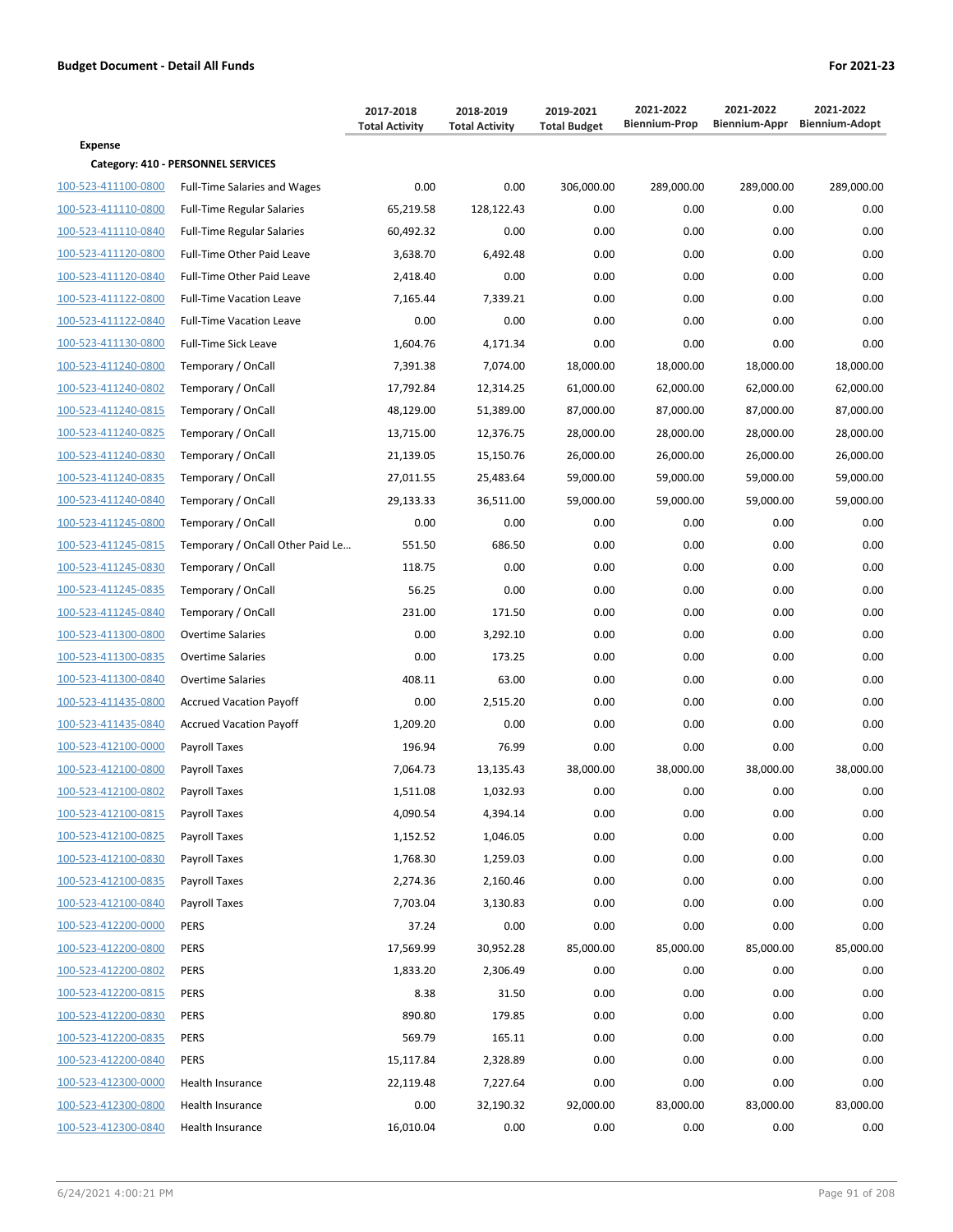|                     |                                                        | 2017-2018<br><b>Total Activity</b> | 2018-2019<br><b>Total Activity</b> | 2019-2021<br><b>Total Budget</b> | 2021-2022<br><b>Biennium-Prop</b> | 2021-2022    | 2021-2022<br>Biennium-Appr Biennium-Adopt |
|---------------------|--------------------------------------------------------|------------------------------------|------------------------------------|----------------------------------|-----------------------------------|--------------|-------------------------------------------|
| 100-523-412400-0000 | <b>Other Benefits</b>                                  | 5,660.81                           | 1,514.43                           | 0.00                             | 0.00                              | 0.00         | 0.00                                      |
| 100-523-412400-0800 | <b>Other Benefits</b>                                  | 0.00                               | 3,036.72                           | 18,000.00                        | 14,000.00                         | 14,000.00    | 14,000.00                                 |
| 100-523-412400-0840 | <b>Other Benefits</b>                                  | 0.00                               | 0.00                               | 0.00                             | 0.00                              | 0.00         | 0.00                                      |
|                     | Category: 410 - PERSONNEL SERVICES Total:              | 413,005.24                         | 419,495.50                         | 877,000.00                       | 848,000.00                        | 848,000.00   | 848,000.00                                |
|                     | Category: 420 - MATERIALS & SERVICES                   |                                    |                                    |                                  |                                   |              |                                           |
| 100-523-421000-0840 | <b>General Office Supplies</b>                         | 893.10                             | 951.59                             | 2,000.00                         | 2,000.00                          | 2,000.00     | 2,000.00                                  |
| 100-523-422200-0840 | <b>Printing and Binding Services</b>                   | 1,078.33                           | 1,339.57                           | 3,000.00                         | 3.000.00                          | 3,000.00     | 3,000.00                                  |
| 100-523-422300-0800 | Postage                                                | 0.00                               | 1,000.00                           | 5,000.00                         | 5,000.00                          | 5,000.00     | 5,000.00                                  |
| 100-523-428400-0825 | <b>Class Supplies</b>                                  | 299.86                             | 270.90                             | 2,000.00                         | 2,000.00                          | 2,000.00     | 2,000.00                                  |
| 100-523-428400-0830 | <b>Class Supplies</b>                                  | 3,462.69                           | 3,622.40                           | 7,000.00                         | 7,000.00                          | 7,000.00     | 7,000.00                                  |
| 100-523-428400-0835 | <b>Class Supplies</b>                                  | 9,949.59                           | 9,369.03                           | 19,000.00                        | 19,000.00                         | 19,000.00    | 19,000.00                                 |
| 100-523-428400-0840 | <b>Class Supplies</b>                                  | 6,834.76                           | 6,946.06                           | 14,000.00                        | 14,000.00                         | 14.000.00    | 14,000.00                                 |
| 100-523-428700-0815 | <b>Recreation Equipment Purchases</b>                  | 2,714.95                           | 5,358.56                           | 14,000.00                        | 14,000.00                         | 14,000.00    | 14,000.00                                 |
| 100-523-428700-0840 | <b>Recreation Equipment Purchases</b>                  | 737.30                             | 994.18                             | 2,000.00                         | 2,000.00                          | 2,000.00     | 2,000.00                                  |
| 100-523-429000-0840 | <b>Other Materials and Supplies</b>                    | 458.15                             | 924.62                             | 2,000.00                         | 2,000.00                          | 2,000.00     | 2,000.00                                  |
| 100-523-431932-0840 | <b>Contracted Services</b>                             | 2,934.24                           | 3,049.09                           | 6,000.00                         | 6,000.00                          | 6,000.00     | 6,000.00                                  |
| 100-523-431940-0815 | <b>Contracted Classes</b>                              | 17,616.22                          | 17,011.00                          | 46.000.00                        | 46,000.00                         | 46,000.00    | 46,000.00                                 |
| 100-523-431940-0825 | <b>Contracted Classes</b>                              | 15,148.39                          | 20,590.00                          | 26,000.00                        | 26,000.00                         | 26,000.00    | 26,000.00                                 |
| 100-523-431940-0830 | <b>Contracted Classes</b>                              | 23,377.50                          | 23,234.00                          | 24,000.00                        | 24,000.00                         | 24,000.00    | 24,000.00                                 |
| 100-523-431940-0835 | <b>Contracted Classes</b>                              | 80,064.00                          | 89,678.26                          | 99,000.00                        | 102,000.00                        | 102,000.00   | 102,000.00                                |
| 100-523-432110-0840 | <b>Technical Seminars, Training</b>                    | 309.00                             | 0.00                               | 0.00                             | 0.00                              | 0.00         | 0.00                                      |
| 100-523-432130-0800 | Conferences                                            | 1,681.97                           | 2,774.65                           | 5,000.00                         | 5,000.00                          | 5,000.00     | 5,000.00                                  |
| 100-523-432130-0840 | Conferences                                            | 1,165.27                           | 1,217.03                           | 2,000.00                         | 2,000.00                          | 2,000.00     | 2,000.00                                  |
| 100-523-432300-0800 | Membership Dues                                        | 90.00                              | 233.00                             | 1,000.00                         | 1,000.00                          | 1,000.00     | 1,000.00                                  |
| 100-523-435210-0800 | Telephone Service Charges                              | 558.83                             | 571.38                             | 0.00                             | 0.00                              | 0.00         | 0.00                                      |
| 100-523-435210-0835 | <b>Telephone Service Charges</b>                       | 0.00                               | 45.31                              | 1,000.00                         | 1,000.00                          | 1,000.00     | 1,000.00                                  |
| 100-523-435210-0840 | Telephone Service Charges                              | 338.82                             | 638.30                             | 1,000.00                         | 1,000.00                          | 1,000.00     | 1,000.00                                  |
| 100-523-439100-0815 | Advertising                                            | 0.00                               | 599.88                             | 1,000.00                         | 1,000.00                          | 1,000.00     | 1,000.00                                  |
| 100-523-439100-0835 | Advertising                                            | 734.89                             | 1,330.38                           | 2,000.00                         | 2,000.00                          | 2.000.00     | 2,000.00                                  |
| 100-523-439100-0855 | Advertising                                            | 177.82                             | 150.47                             | 2,000.00                         | 2,000.00                          | 2,000.00     | 2,000.00                                  |
| 100-523-439545-0840 | Scholarship                                            | 500.00                             | 0.00                               | 1,000.00                         | 1,000.00                          | 1,000.00     | 1,000.00                                  |
| 100-523-439900-0825 | Other Miscellaneous Exp                                | 1,923.07                           | 1,033.72                           | 3,000.00                         | 3,000.00                          | 3,000.00     | 3,000.00                                  |
| 100-523-439900-0830 | Other Miscellaneous Exp                                | 1,030.59                           | 1,557.19                           | 3,000.00                         | 3,000.00                          | 3,000.00     | 3,000.00                                  |
| 100-523-439900-0840 | Other Miscellaneous Exp                                | 979.73                             | 1,570.28                           | 2,000.00                         | 2,000.00                          | 2,000.00     | 2,000.00                                  |
| 100-523-439900-0855 | <b>Other Miscellaneous Exp</b>                         | 1,321.72                           | 1,166.33                           | 2,000.00                         | 2,000.00                          | 2,000.00     | 2,000.00                                  |
| 100-523-439950-0825 | <b>Building Rentals</b>                                | 0.00                               | 968.93                             | 2,000.00                         | 2,000.00                          | 2,000.00     | 2,000.00                                  |
| 100-523-439952-0815 | Rents & Leases                                         | 1,580.62                           | 0.00                               | 4,000.00                         | 4,000.00                          | 4,000.00     | 4,000.00                                  |
|                     | Category: 420 - MATERIALS & SERVICES Total:            | 177,961.41                         | 198,196.11                         | 303,000.00                       | 306,000.00                        | 306,000.00   | 306,000.00                                |
|                     | <b>Expense Total:</b>                                  | 590,966.65                         | 617,691.61                         | 1,180,000.00                     | 1,154,000.00                      | 1,154,000.00 | 1,154,000.00                              |
|                     | Department: 523 - Cultural Programs Surplus (Deficit): | -162,673.99                        | $-169,414.58$                      | -449,000.00                      | -416,000.00                       | -416,000.00  | -416,000.00                               |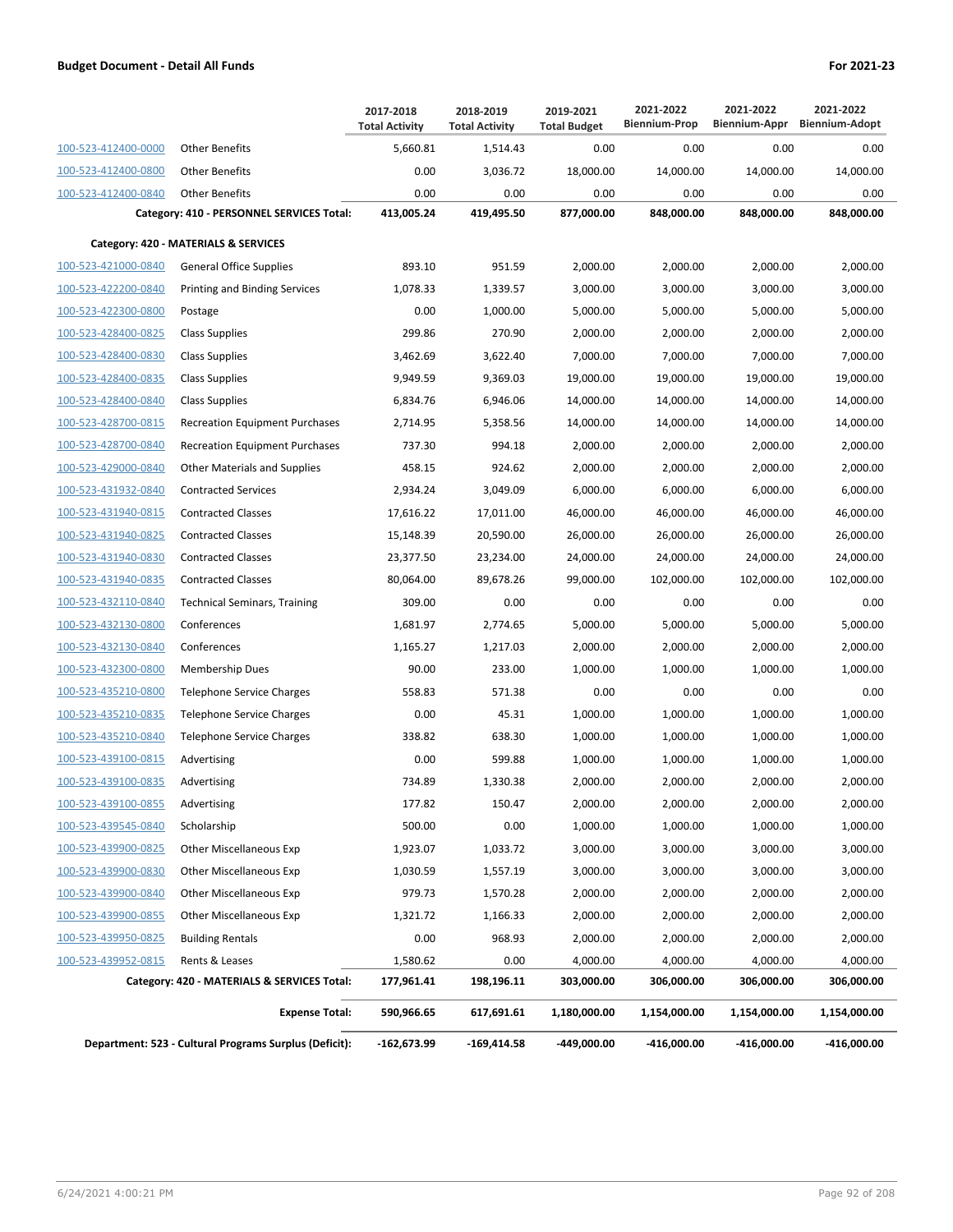|                                |                                               | 2017-2018<br><b>Total Activity</b> | 2018-2019<br><b>Total Activity</b> | 2019-2021<br><b>Total Budget</b> | 2021-2022<br><b>Biennium-Prop</b> | 2021-2022<br><b>Biennium-Appr</b> | 2021-2022<br>Biennium-Adopt |
|--------------------------------|-----------------------------------------------|------------------------------------|------------------------------------|----------------------------------|-----------------------------------|-----------------------------------|-----------------------------|
| Department: 524 - Luscher Farm |                                               |                                    |                                    |                                  |                                   |                                   |                             |
| Revenue                        |                                               |                                    |                                    |                                  |                                   |                                   |                             |
|                                | Category: 308 - SALES AND SERVICES            |                                    |                                    |                                  |                                   |                                   |                             |
| 100-524-308400-0842            | <b>Recreation Program Fees</b>                | 3,964.80                           | 3,176.23                           | 12,000.00                        | 12,000.00                         | 12,000.00                         | 12,000.00                   |
| 100-524-308400-0843            | <b>Recreation Program Fees</b>                | 61,050.78                          | 63,913.40                          | 52,000.00                        | 50,000.00                         | 50,000.00                         | 50,000.00                   |
| 100-524-308592-0845            | <b>CSA Program Fees</b>                       | 63,088.00                          | 60,100.65                          | 147,000.00                       | 150,000.00                        | 150,000.00                        | 150,000.00                  |
| 100-524-308639-0844            | <b>Organic Education Center Fees</b>          | 14,027.57                          | 15,626.10                          | 32,000.00                        | 32,000.00                         | 32,000.00                         | 32,000.00                   |
|                                | Category: 308 - SALES AND SERVICES Total:     | 142,131.15                         | 142,816.38                         | 243,000.00                       | 244,000.00                        | 244,000.00                        | 244,000.00                  |
|                                | Category: 310 - MISCELLANEOUS REVENUES        |                                    |                                    |                                  |                                   |                                   |                             |
| 100-524-310610-0800            | <b>Unrestricted Donations</b>                 | 3,039.47                           | 3,862.50                           | 10,000.00                        | 10,000.00                         | 10,000.00                         | 10,000.00                   |
|                                | Category: 310 - MISCELLANEOUS REVENUES Total: | 3,039.47                           | 3,862.50                           | 10,000.00                        | 10,000.00                         | 10,000.00                         | 10,000.00                   |
|                                | <b>Revenue Total:</b>                         | 145,170.62                         | 146,678.88                         | 253,000.00                       | 254,000.00                        | 254,000.00                        | 254,000.00                  |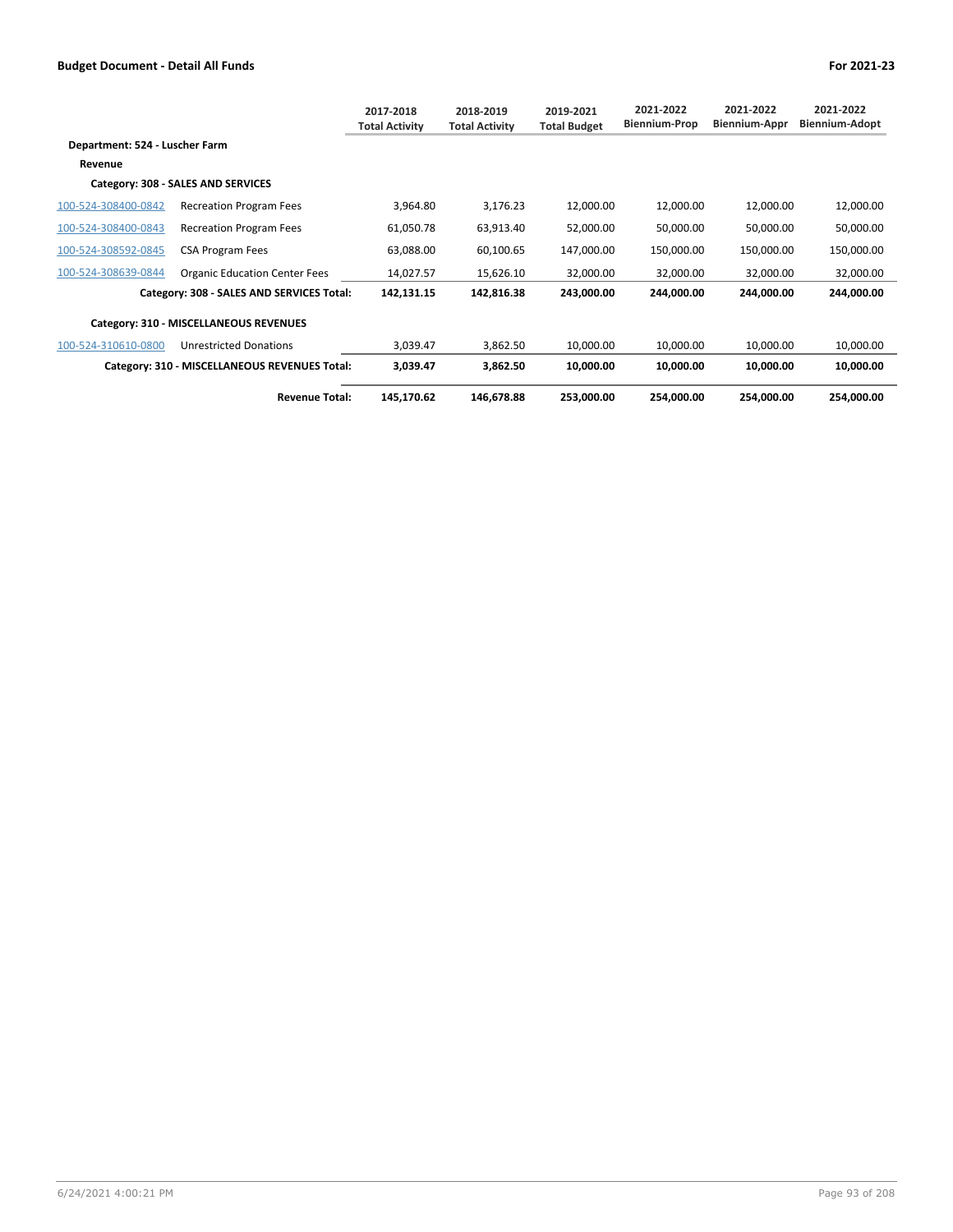|                     |                                                   | 2017-2018<br><b>Total Activity</b> | 2018-2019<br><b>Total Activity</b> | 2019-2021<br><b>Total Budget</b> | 2021-2022<br><b>Biennium-Prop</b> | 2021-2022   | 2021-2022<br>Biennium-Appr Biennium-Adopt |
|---------------------|---------------------------------------------------|------------------------------------|------------------------------------|----------------------------------|-----------------------------------|-------------|-------------------------------------------|
| <b>Expense</b>      |                                                   |                                    |                                    |                                  |                                   |             |                                           |
|                     | Category: 410 - PERSONNEL SERVICES                |                                    |                                    |                                  |                                   |             |                                           |
| 100-524-411200-0800 | Part-Time Salaries                                | 46,014.03                          | 47,097.07                          | 124,000.00                       | 132,000.00                        | 132,000.00  | 132,000.00                                |
| 100-524-411225-0800 | Part-Time Comp Leave                              | 1,476.98                           | 1,187.30                           | 0.00                             | 0.00                              | 0.00        | 0.00                                      |
| 100-524-411235-0800 | Part-Time Other Paid Leave                        | 4,999.80                           | 6,789.32                           | 0.00                             | 0.00                              | 0.00        | 0.00                                      |
| 100-524-411240-0800 | Temporary / OnCall                                | 7,975.50                           | 105.00                             | 27,000.00                        | 27,000.00                         | 27,000.00   | 27,000.00                                 |
| 100-524-411240-0830 | Temporary / OnCall                                | 1,806.50                           | 907.50                             | 0.00                             | 0.00                              | 0.00        | 0.00                                      |
| 100-524-411240-0842 | Temporary / OnCall                                | 2,340.00                           | 1,032.75                           | 2,000.00                         | 2,000.00                          | 2,000.00    | 2,000.00                                  |
| 100-524-411240-0843 | Temporary / OnCall                                | 16,525.83                          | 30,773.01                          | 20,000.00                        | 31,000.00                         | 31,000.00   | 31,000.00                                 |
| 100-524-411245-0800 | Temporary / OnCall                                | 52.00                              | 0.00                               | 0.00                             | 0.00                              | 0.00        | 0.00                                      |
| 100-524-411245-0843 | Temporary / OnCall Other Paid Le                  | 0.00                               | 0.00                               | 0.00                             | 0.00                              | 0.00        | 0.00                                      |
| 100-524-411300-0843 | <b>Overtime Salaries</b>                          | 0.00                               | 0.00                               | 0.00                             | 1,000.00                          | 1,000.00    | 1,000.00                                  |
| 100-524-412100-0800 | Payroll Taxes                                     | 4,943.07                           | 4,491.22                           | 14,000.00                        | 13,000.00                         | 13,000.00   | 13,000.00                                 |
| 100-524-412100-0830 | Payroll Taxes                                     | 153.60                             | 77.06                              | 0.00                             | 0.00                              | 0.00        | 0.00                                      |
| 100-524-412100-0842 | Payroll Taxes                                     | 198.94                             | 87.97                              | 0.00                             | 0.00                              | 0.00        | 0.00                                      |
| 100-524-412100-0843 | <b>Payroll Taxes</b>                              | 1,403.39                           | 2,615.10                           | 0.00                             | 0.00                              | 0.00        | 0.00                                      |
| 100-524-412200-0800 | <b>PERS</b>                                       | 12.607.38                          | 11,394.73                          | 34,000.00                        | 36,000.00                         | 36,000.00   | 36,000.00                                 |
| 100-524-412200-0843 | <b>PERS</b>                                       | 144.67                             | 431.84                             | 0.00                             | 0.00                              | 0.00        | 0.00                                      |
| 100-524-412300-0800 | Health Insurance                                  | 20,926.92                          | 20,686.02                          | 48,000.00                        | 40,000.00                         | 40,000.00   | 40,000.00                                 |
| 100-524-412400-0800 | <b>Other Benefits</b>                             | 2,359.09                           | 1,976.05                           | 5,000.00                         | 8,000.00                          | 8,000.00    | 8,000.00                                  |
|                     | Category: 410 - PERSONNEL SERVICES Total:         | 123,927.70                         | 129,651.94                         | 274,000.00                       | 290,000.00                        | 290,000.00  | 290,000.00                                |
|                     | Category: 420 - MATERIALS & SERVICES              |                                    |                                    |                                  |                                   |             |                                           |
| 100-524-422300-0800 | Postage                                           | 0.00                               | 0.00                               | 2,000.00                         | 2,000.00                          | 2,000.00    | 2,000.00                                  |
| 100-524-428000-0844 | <b>Small Tools and Supplies</b>                   | 975.90                             | 559.78                             | 2,000.00                         | 2,000.00                          | 2,000.00    | 2,000.00                                  |
| 100-524-428400-0842 | <b>Class Supplies</b>                             | 2,262.33                           | 2,230.75                           | 7,000.00                         | 10,000.00                         | 10,000.00   | 10,000.00                                 |
| 100-524-428400-0843 | <b>Class Supplies</b>                             | 6,349.56                           | 6,531.04                           | 6,000.00                         | 4,000.00                          | 4,000.00    | 4,000.00                                  |
| 100-524-428700-0844 | <b>Recreation Equipment Purchases</b>             | 1,112.45                           | 0.00                               | 4,000.00                         | 4,000.00                          | 4,000.00    | 4,000.00                                  |
| 100-524-431000-0800 | Misc Professional & Technical                     | 653.00                             | 390.40                             | 2,000.00                         | 2,000.00                          | 2,000.00    | 2,000.00                                  |
| 100-524-432110-0800 | <b>Technical Seminars, Training</b>               | 1,382.30                           | 2,507.83                           | 2,000.00                         | 2,000.00                          | 2,000.00    | 2,000.00                                  |
| 100-524-434225-0845 | <b>CSA Remittance</b>                             | 53,965.56                          | 51,101.55                          | 122,000.00                       | 122,000.00                        | 122,000.00  | 122,000.00                                |
| 100-524-435210-0800 | <b>Telephone Service Charges</b>                  | 0.00                               | 41.27                              | 2,000.00                         | 2,000.00                          | 2,000.00    | 2,000.00                                  |
| 100-524-439900-0800 | <b>Other Miscellaneous Exp</b>                    | 5,359.25                           | 2,889.94                           | 14,000.00                        | 14,000.00                         | 14,000.00   | 14,000.00                                 |
|                     | Category: 420 - MATERIALS & SERVICES Total:       | 72,060.35                          | 66,252.56                          | 163,000.00                       | 164,000.00                        | 164,000.00  | 164,000.00                                |
|                     | <b>Expense Total:</b>                             | 195,988.05                         | 195,904.50                         | 437,000.00                       | 454,000.00                        | 454,000.00  | 454,000.00                                |
|                     | Department: 524 - Luscher Farm Surplus (Deficit): | -50,817.43                         | -49,225.62                         | $-184,000.00$                    | -200,000.00                       | -200,000.00 | -200,000.00                               |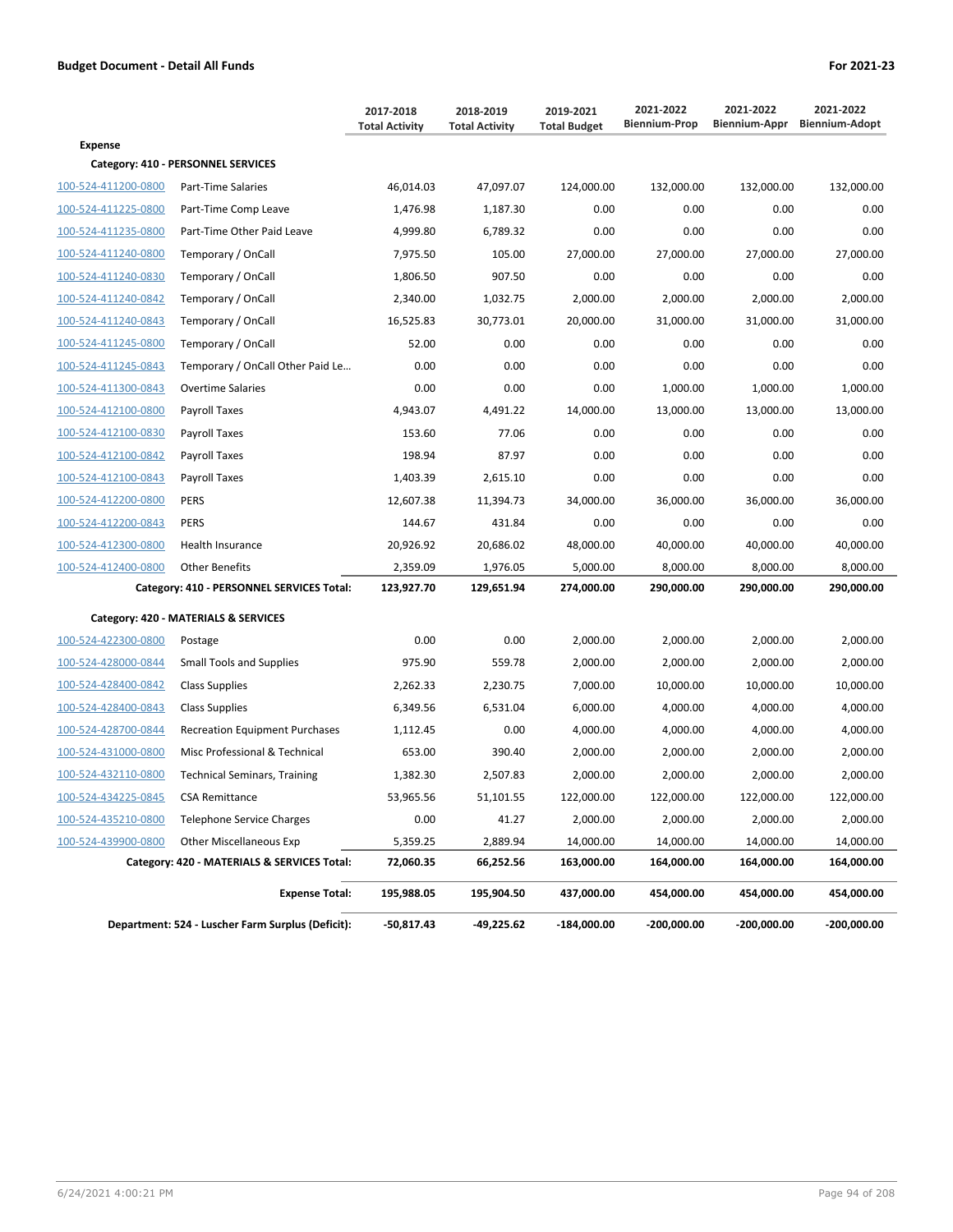|                                  |                                               | 2017-2018<br><b>Total Activity</b> | 2018-2019<br><b>Total Activity</b> | 2019-2021<br><b>Total Budget</b> | 2021-2022<br><b>Biennium-Prop</b> | 2021-2022<br><b>Biennium-Appr</b> | 2021-2022<br><b>Biennium-Adopt</b> |
|----------------------------------|-----------------------------------------------|------------------------------------|------------------------------------|----------------------------------|-----------------------------------|-----------------------------------|------------------------------------|
| Department: 527 - Special Events |                                               |                                    |                                    |                                  |                                   |                                   |                                    |
| Revenue                          |                                               |                                    |                                    |                                  |                                   |                                   |                                    |
|                                  | Category: 308 - SALES AND SERVICES            |                                    |                                    |                                  |                                   |                                   |                                    |
| 100-527-308400-0853              | <b>Recreation Program Fees</b>                | 64,825.52                          | 74,856.18                          | 128,000.00                       | 130,000.00                        | 130,000.00                        | 130,000.00                         |
| 100-527-308400-0859              | <b>Recreation Program Fees</b>                | 28,420.15                          | 25,588.71                          | 34,000.00                        | 34,000.00                         | 34,000.00                         | 34,000.00                          |
|                                  | Category: 308 - SALES AND SERVICES Total:     | 93.245.67                          | 100.444.89                         | 162.000.00                       | 164.000.00                        | 164.000.00                        | 164.000.00                         |
|                                  | Category: 310 - MISCELLANEOUS REVENUES        |                                    |                                    |                                  |                                   |                                   |                                    |
| 100-527-310506-0850              | <b>Concert Series - Summer</b>                | 39.417.64                          | 32.531.07                          | 71.000.00                        | 72.000.00                         | 72.000.00                         | 72,000.00                          |
| 100-527-310507-0853              | <b>Event Donations</b>                        | 5.000.00                           | 4.000.00                           | 6.000.00                         | 6.000.00                          | 6.000.00                          | 6,000.00                           |
| 100-527-310507-0859              | <b>Event Donations</b>                        | $-14.00$                           | 0.00                               | 0.00                             | 0.00                              | 0.00                              | 0.00                               |
| 100-527-310508-0833              | <b>Special Events</b>                         | 14,583.67                          | 12,191.46                          | 0.00                             | 0.00                              | 0.00                              | 0.00                               |
| 100-527-310508-0853              | <b>Special Events</b>                         | 17,727.00                          | 22,364.21                          | 18,000.00                        | 18,000.00                         | 18,000.00                         | 18,000.00                          |
| 100-527-310508-0859              | <b>Special Events</b>                         | 11,285.00                          | 15,905.80                          | 24,000.00                        | 24.000.00                         | 24.000.00                         | 24,000.00                          |
| 100-527-310603-0850              | <b>Concert Sponsor Donation</b>               | 2,900.00                           | 1,832.50                           | 4.000.00                         | 4.000.00                          | 4.000.00                          | 4.000.00                           |
|                                  | Category: 310 - MISCELLANEOUS REVENUES Total: | 90,899.31                          | 88,825.04                          | 123,000.00                       | 124,000.00                        | 124,000.00                        | 124,000.00                         |
|                                  | <b>Revenue Total:</b>                         | 184,144.98                         | 189,269.93                         | 285,000.00                       | 288,000.00                        | 288,000.00                        | 288,000.00                         |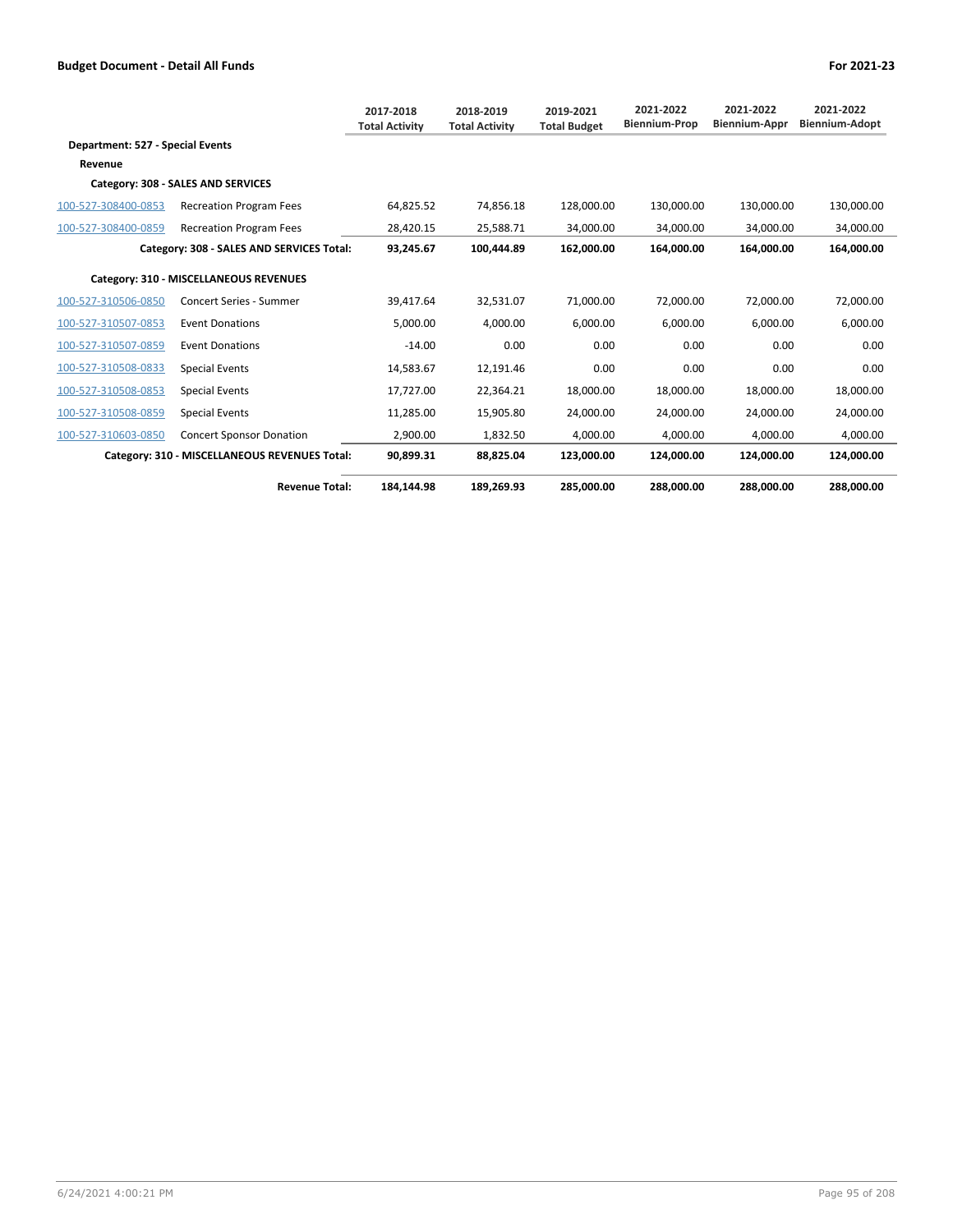|                     |                                           | 2017-2018             | 2018-2019             | 2019-2021<br><b>Total Budget</b> | 2021-2022<br><b>Biennium-Prop</b> | 2021-2022  | 2021-2022<br>Biennium-Appr Biennium-Adopt |
|---------------------|-------------------------------------------|-----------------------|-----------------------|----------------------------------|-----------------------------------|------------|-------------------------------------------|
| <b>Expense</b>      |                                           | <b>Total Activity</b> | <b>Total Activity</b> |                                  |                                   |            |                                           |
|                     | Category: 410 - PERSONNEL SERVICES        |                       |                       |                                  |                                   |            |                                           |
| 100-527-411100-0800 | <b>Full-Time Salaries and Wages</b>       | 0.00                  | 0.00                  | 278,000.00                       | 307,000.00                        | 307,000.00 | 307,000.00                                |
| 100-527-411110-0800 | <b>Full-Time Regular Salaries</b>         | 71.001.21             | 110,453.99            | 0.00                             | 0.00                              | 0.00       | 0.00                                      |
| 100-527-411120-0800 | Full-Time Other Paid Leave                | 4,524.40              | 5,536.96              | 0.00                             | 0.00                              | 0.00       | 0.00                                      |
| 100-527-411122-0800 | <b>Full-Time Vacation Leave</b>           | 9,244.26              | 5,954.71              | 0.00                             | 0.00                              | 0.00       | 0.00                                      |
| 100-527-411130-0800 | <b>Full-Time Sick Leave</b>               | 214.62                | 2,137.09              | 0.00                             | 0.00                              | 0.00       | 0.00                                      |
| 100-527-411240-0800 | Temporary / OnCall                        | 2,179.25              | 1,129.50              | 80,000.00                        | 80,000.00                         | 80,000.00  | 80,000.00                                 |
| 100-527-411240-0833 | Temporary / OnCall                        | 1,905.25              | 566.25                | 0.00                             | 0.00                              | 0.00       | 0.00                                      |
| 100-527-411240-0850 | Temporary / OnCall                        | 8,172.00              | 8,413.63              | 0.00                             | 0.00                              | 0.00       | 0.00                                      |
| 100-527-411240-0853 | Temporary / OnCall                        | 6,197.50              | 2,592.50              | 0.00                             | 0.00                              | 0.00       | 0.00                                      |
| 100-527-411240-0859 | Temporary / OnCall                        | 14,361.00             | 13,120.76             | 0.00                             | 0.00                              | 0.00       | 0.00                                      |
| 100-527-411245-0800 | Temporary / OnCall                        | 232.00                | 751.75                | 0.00                             | 0.00                              | 0.00       | 0.00                                      |
| 100-527-411245-0830 | Temporary / OnCall                        | 234.00                | 0.00                  | 0.00                             | 0.00                              | 0.00       | 0.00                                      |
| 100-527-411245-0859 | Temporary / OnCall Other Paid Le          | 0.00                  | 0.00                  | 0.00                             | 0.00                              | 0.00       | 0.00                                      |
| 100-527-411300-0800 | <b>Overtime Salaries</b>                  | 1,948.33              | 434.52                | 2,000.00                         | 4,000.00                          | 4,000.00   | 4,000.00                                  |
| 100-527-411410-0800 | Working out of Classification             | 1,338.62              | 0.00                  | 0.00                             | 0.00                              | 0.00       | 0.00                                      |
| 100-527-411435-0800 | <b>Accrued Vacation Payoff</b>            | 3,851.42              | 0.00                  | 0.00                             | 0.00                              | 0.00       | 0.00                                      |
| 100-527-412100-0000 | <b>Payroll Taxes</b>                      | 215.49                | 1,094.32              | 0.00                             | 0.00                              | 0.00       | 0.00                                      |
| 100-527-412100-0800 | Payroll Taxes                             | 7,746.58              | 9,435.19              | 31,000.00                        | 28,000.00                         | 28,000.00  | 28,000.00                                 |
| 100-527-412100-0833 | Payroll Taxes                             | 160.13                | 48.14                 | 0.00                             | 0.00                              | 0.00       | 0.00                                      |
| 100-527-412100-0850 | <b>Payroll Taxes</b>                      | 686.75                | 708.77                | 0.00                             | 0.00                              | 0.00       | 0.00                                      |
| 100-527-412100-0853 | Payroll Taxes                             | 520.97                | 218.73                | 0.00                             | 0.00                              | 0.00       | 0.00                                      |
| 100-527-412100-0859 | Payroll Taxes                             | 1,207.06              | 1,111.37              | 0.00                             | 0.00                              | 0.00       | 0.00                                      |
| 100-527-412200-0000 | <b>PERS</b>                               | 377.79                | 2,687.19              | 0.00                             | 0.00                              | 0.00       | 0.00                                      |
| 100-527-412200-0800 | <b>PERS</b>                               | 21,250.40             | 23,394.52             | 93,000.00                        | 89,000.00                         | 89,000.00  | 89,000.00                                 |
| 100-527-412200-0833 | <b>PERS</b>                               | 103.76                | 117.17                | 0.00                             | 0.00                              | 0.00       | 0.00                                      |
| 100-527-412200-0850 | <b>PERS</b>                               | 93.71                 | 450.19                | 0.00                             | 0.00                              | 0.00       | 0.00                                      |
| 100-527-412200-0853 | <b>PERS</b>                               | 789.91                | 259.44                | 0.00                             | 0.00                              | 0.00       | 0.00                                      |
| 100-527-412200-0859 | <b>PERS</b>                               | 2.446.26              | 2.271.53              | 0.00                             | 0.00                              | 0.00       | 0.00                                      |
| 100-527-412300-0000 | Health Insurance                          | 25,933.38             | 14,179.76             | 0.00                             | 0.00                              | 0.00       | 0.00                                      |
| 100-527-412300-0800 | <b>Health Insurance</b>                   | 2,147.28              | 30,542.20             | 102,000.00                       | 88,000.00                         | 88,000.00  | 88,000.00                                 |
| 100-527-412400-0000 | <b>Other Benefits</b>                     | 4,604.21              | 1,479.88              | 0.00                             | 0.00                              | 0.00       | 0.00                                      |
| 100-527-412400-0800 | <b>Other Benefits</b>                     | 149.41                | 3,208.24              | 10,000.00                        | 10,000.00                         | 10,000.00  | 10,000.00                                 |
|                     | Category: 410 - PERSONNEL SERVICES Total: | 193,836.95            | 242,298.30            | 596,000.00                       | 606,000.00                        | 606,000.00 | 606,000.00                                |
|                     | Category: 420 - MATERIALS & SERVICES      |                       |                       |                                  |                                   |            |                                           |
| 100-527-431000-0859 | Misc Professional & Technical             | 245.15                | 239.88                | 16,500.00                        | 1,000.00                          | 1,000.00   | 1,000.00                                  |
| 100-527-431932-0853 | <b>Contracted Services</b>                | 5,350.00              | 4,535.50              | 8,000.00                         | 8,000.00                          | 8,000.00   | 8,000.00                                  |
| 100-527-431932-0859 | <b>Contracted Services</b>                | 7,637.50              | 2,237.50              | 11,000.00                        | 11,000.00                         | 11,000.00  | 11,000.00                                 |
| 100-527-431940-0833 | <b>Contracted Classes</b>                 | 6,817.50              | 3,400.00              | 10,000.00                        | 10,000.00                         | 10,000.00  | 10,000.00                                 |
| 100-527-432110-0800 | <b>Technical Seminars, Training</b>       | 463.45                | 1,082.57              | 2,000.00                         | 2,000.00                          | 2,000.00   | 2,000.00                                  |
| 100-527-432130-0800 | Conferences                               | 3,205.99              | 3,995.46              | 2,000.00                         | 2,000.00                          | 2,000.00   | 2,000.00                                  |
| 100-527-432300-0800 | <b>Membership Dues</b>                    | 75.00                 | 965.76                | 2,000.00                         | 2,000.00                          | 2,000.00   | 2,000.00                                  |
| 100-527-439132-0850 | <b>Concert Series</b>                     | 62,930.77             | 55,147.08             | 138,000.00                       | 138,000.00                        | 138,000.00 | 138,000.00                                |
| 100-527-439900-0833 | <b>Other Miscellaneous Exp</b>            | 2,042.17              | 4,018.40              | 6,000.00                         | 6,000.00                          | 6,000.00   | 6,000.00                                  |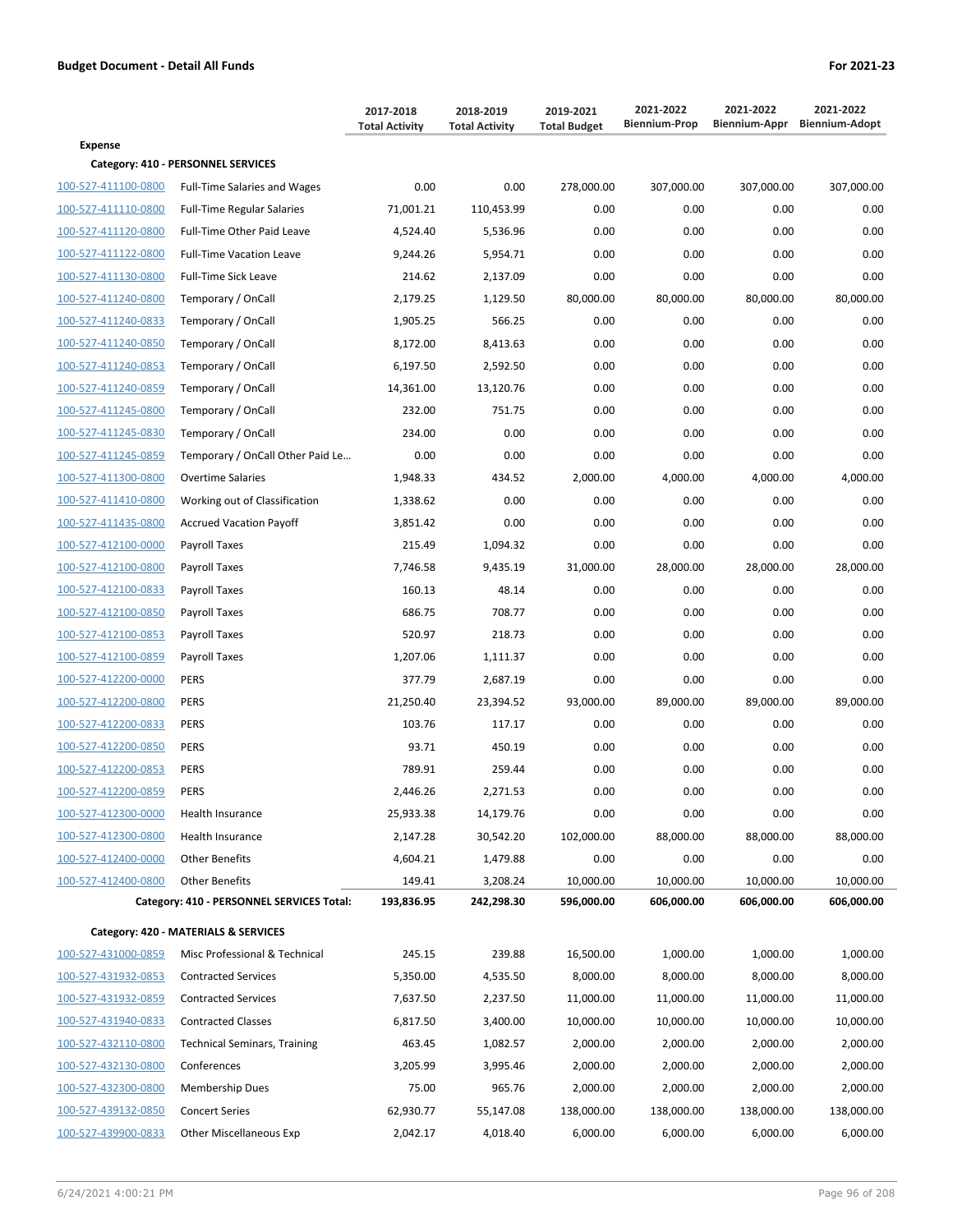|                     |                                                     | 2017-2018<br><b>Total Activity</b> | 2018-2019<br><b>Total Activity</b> | 2019-2021<br><b>Total Budget</b> | 2021-2022<br><b>Biennium-Prop</b> | 2021-2022<br><b>Biennium-Appr</b> | 2021-2022<br><b>Biennium-Adopt</b> |
|---------------------|-----------------------------------------------------|------------------------------------|------------------------------------|----------------------------------|-----------------------------------|-----------------------------------|------------------------------------|
| 100-527-439900-0850 | <b>Other Miscellaneous Exp</b>                      | 7,194.16                           | 10,269.30                          | 14.000.00                        | 14.000.00                         | 14.000.00                         | 14,000.00                          |
| 100-527-439900-0853 | <b>Other Miscellaneous Exp</b>                      | 12.692.46                          | 10.995.45                          | 24.000.00                        | 24.000.00                         | 24.000.00                         | 24,000.00                          |
| 100-527-439900-0859 | <b>Other Miscellaneous Exp</b>                      | 22.767.53                          | 30.065.99                          | 31.000.00                        | 34.000.00                         | 34.000.00                         | 34,000.00                          |
| 100-527-439900-0877 | <b>Other Miscellaneous Exp</b>                      | 0.00                               | 1.154.80                           | 6.000.00                         | 6.000.00                          | 6.000.00                          | 6,000.00                           |
|                     | Category: 420 - MATERIALS & SERVICES Total:         | 131.421.68                         | 128.107.69                         | 270.500.00                       | 258.000.00                        | 258.000.00                        | 258.000.00                         |
|                     | <b>Expense Total:</b>                               | 325.258.63                         | 370.405.99                         | 866.500.00                       | 864.000.00                        | 864.000.00                        | 864.000.00                         |
|                     | Department: 527 - Special Events Surplus (Deficit): | $-141.113.65$                      | $-181,136.06$                      | -581.500.00                      | -576.000.00                       | -576.000.00                       | $-576.000.00$                      |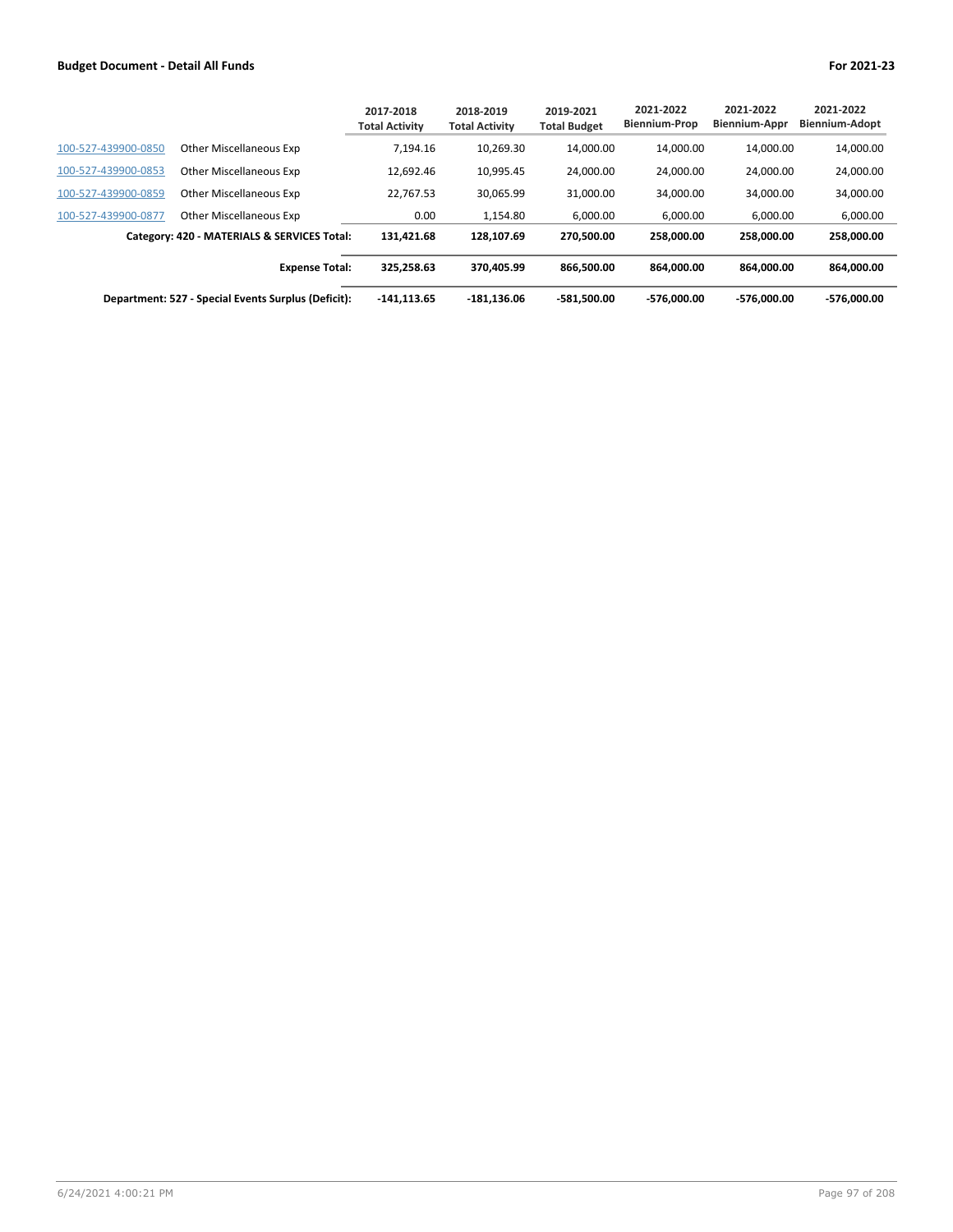|                                    |                                           | 2017-2018<br><b>Total Activity</b> | 2018-2019<br><b>Total Activity</b> | 2019-2021<br><b>Total Budget</b> | 2021-2022<br><b>Biennium-Prop</b> | 2021-2022<br><b>Biennium-Appr</b> | 2021-2022<br><b>Biennium-Adopt</b> |
|------------------------------------|-------------------------------------------|------------------------------------|------------------------------------|----------------------------------|-----------------------------------|-----------------------------------|------------------------------------|
| Department: 528 - Outdoor Programs |                                           |                                    |                                    |                                  |                                   |                                   |                                    |
| Revenue                            |                                           |                                    |                                    |                                  |                                   |                                   |                                    |
|                                    | Category: 308 - SALES AND SERVICES        |                                    |                                    |                                  |                                   |                                   |                                    |
| 100-528-308400-0860                | <b>Recreation Program Fees</b>            | 492.72                             | 465.59                             | 4.000.00                         | 4.000.00                          | 4.000.00                          | 4,000.00                           |
| 100-528-308400-0867                | <b>Recreation Program Fees</b>            | 25.972.90                          | 22.475.74                          | 68.000.00                        | 70.000.00                         | 70.000.00                         | 70,000.00                          |
| 100-528-308450-0880                | <b>LOCR Program Fees</b>                  | 182.203.98                         | 156.373.90                         | 316.000.00                       | 318.000.00                        | 318.000.00                        | 318,000.00                         |
|                                    | Category: 308 - SALES AND SERVICES Total: | 208,669.60                         | 179.315.23                         | 388.000.00                       | 392.000.00                        | 392.000.00                        | 392.000.00                         |
|                                    | <b>Revenue Total:</b>                     | 208.669.60                         | 179.315.23                         | 388.000.00                       | 392.000.00                        | 392.000.00                        | 392.000.00                         |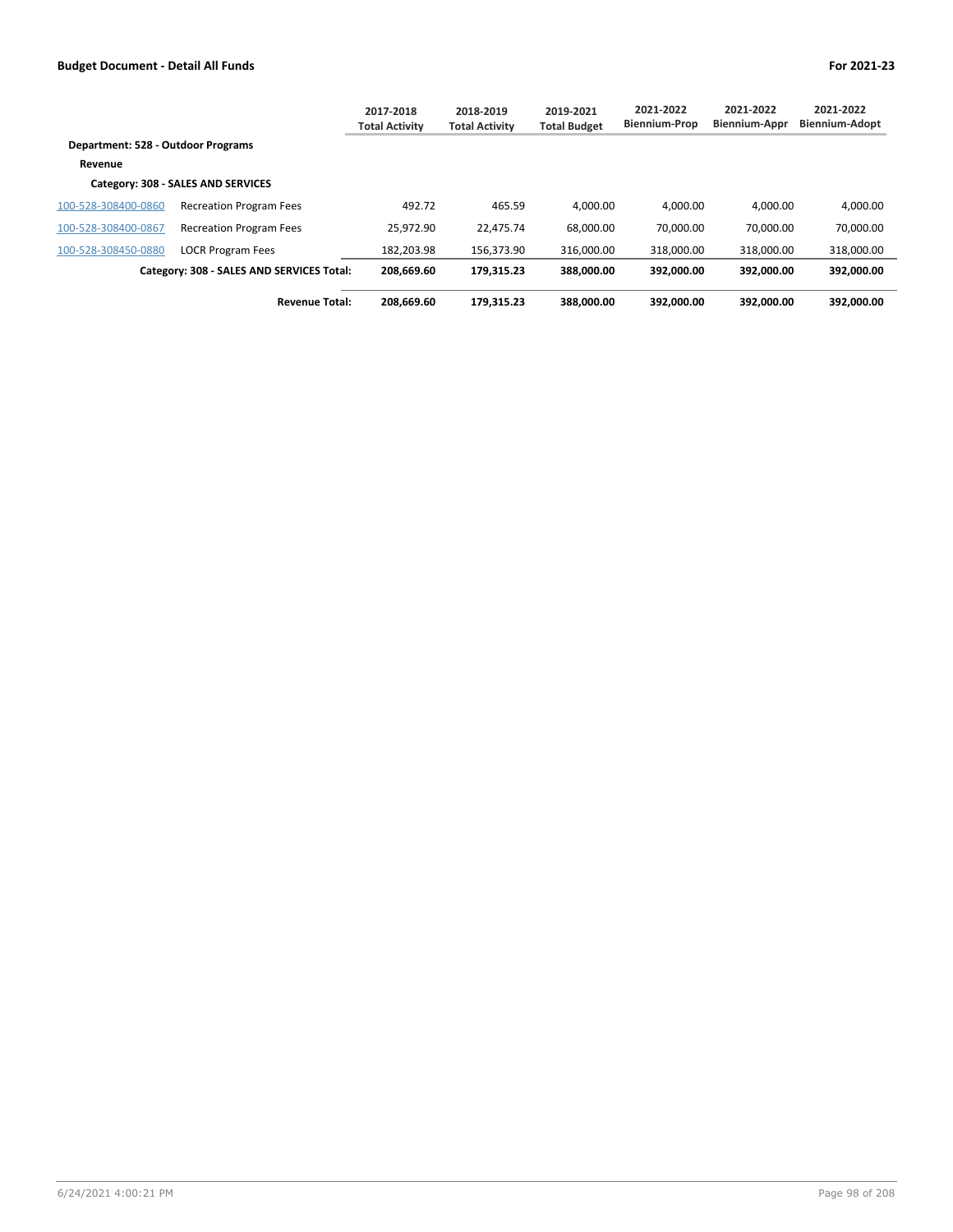|                     |                                                       | 2017-2018<br><b>Total Activity</b> | 2018-2019<br><b>Total Activity</b> | 2019-2021<br><b>Total Budget</b> | 2021-2022<br><b>Biennium-Prop</b> | 2021-2022<br>Biennium-Appr | 2021-2022<br><b>Biennium-Adopt</b> |
|---------------------|-------------------------------------------------------|------------------------------------|------------------------------------|----------------------------------|-----------------------------------|----------------------------|------------------------------------|
| <b>Expense</b>      |                                                       |                                    |                                    |                                  |                                   |                            |                                    |
|                     | Category: 410 - PERSONNEL SERVICES                    |                                    |                                    |                                  |                                   |                            |                                    |
| 100-528-411240-0800 | Temporary / OnCall                                    | 13,337.50                          | 6,053.25                           | 45,000.00                        | 64,000.00                         | 64,000.00                  | 64,000.00                          |
| 100-528-412100-0000 | Payroll Taxes                                         | 29.35                              | 2.86                               | 0.00                             | 0.00                              | 0.00                       | 0.00                               |
| 100-528-412100-0800 | Payroll Taxes                                         | 1,103.71                           | 511.21                             | 6,000.00                         | 6,000.00                          | 6,000.00                   | 6,000.00                           |
| 100-528-412200-0800 | <b>PERS</b>                                           | 235.04                             | 71.85                              | 0.00                             | 0.00                              | 0.00                       | 0.00                               |
| 100-528-412400-0000 | <b>Other Benefits</b>                                 | 80.00                              | 16.00                              | 0.00                             | 0.00                              | 0.00                       | 0.00                               |
| 100-528-412400-0800 | <b>Other Benefits</b>                                 | 0.00                               | 40.00                              | 2,000.00                         | 2,000.00                          | 2,000.00                   | 2,000.00                           |
|                     | Category: 410 - PERSONNEL SERVICES Total:             | 14,785.60                          | 6,695.17                           | 53,000.00                        | 72,000.00                         | 72,000.00                  | 72,000.00                          |
|                     | Category: 420 - MATERIALS & SERVICES                  |                                    |                                    |                                  |                                   |                            |                                    |
| 100-528-421000-0800 | <b>General Office Supplies</b>                        | 22.50                              | 0.00                               | 2,000.00                         | 2,000.00                          | 2,000.00                   | 2,000.00                           |
| 100-528-428400-0860 | <b>Class Supplies</b>                                 | 120.06                             | 274.00                             | 1,200.00                         | 1,200.00                          | 1,200.00                   | 1,200.00                           |
| 100-528-428400-0867 | <b>Class Supplies</b>                                 | 0.00                               | 0.00                               | 2,400.00                         | 2,400.00                          | 2,400.00                   | 2,400.00                           |
| 100-528-428700-0860 | <b>Recreation Equipment Purchases</b>                 | 0.00                               | 100.00                             | 1,200.00                         | 1,200.00                          | 1,200.00                   | 1,200.00                           |
| 100-528-428700-0867 | <b>Recreation Equipment Purchases</b>                 | 15.52                              | 179.00                             | 1,200.00                         | 1,200.00                          | 1,200.00                   | 1,200.00                           |
| 100-528-431940-0867 | <b>Contracted Classes</b>                             | 24,490.13                          | 27,399.62                          | 52,000.00                        | 52,000.00                         | 52,000.00                  | 52,000.00                          |
| 100-528-434750-0880 | <b>LOCR Remittance</b>                                | 153,995.11                         | 152,572.87                         | 311,000.00                       | 314,000.00                        | 314,000.00                 | 314,000.00                         |
| 100-528-439100-0800 | Advertising                                           | 20.00                              | 100.00                             | 1,000.00                         | 1,000.00                          | 1,000.00                   | 1,000.00                           |
| 100-528-439220-0860 | <b>Local Travel Expenses</b>                          | 309.00                             | 0.00                               | 1,000.00                         | 1,000.00                          | 1,000.00                   | 1,000.00                           |
|                     | Category: 420 - MATERIALS & SERVICES Total:           | 178,972.32                         | 180,625.49                         | 373,000.00                       | 376,000.00                        | 376,000.00                 | 376,000.00                         |
|                     | <b>Expense Total:</b>                                 | 193,757.92                         | 187,320.66                         | 426,000.00                       | 448,000.00                        | 448,000.00                 | 448,000.00                         |
|                     | Department: 528 - Outdoor Programs Surplus (Deficit): | 14,911.68                          | $-8,005.43$                        | $-38,000.00$                     | $-56.000.00$                      | $-56,000.00$               | $-56,000.00$                       |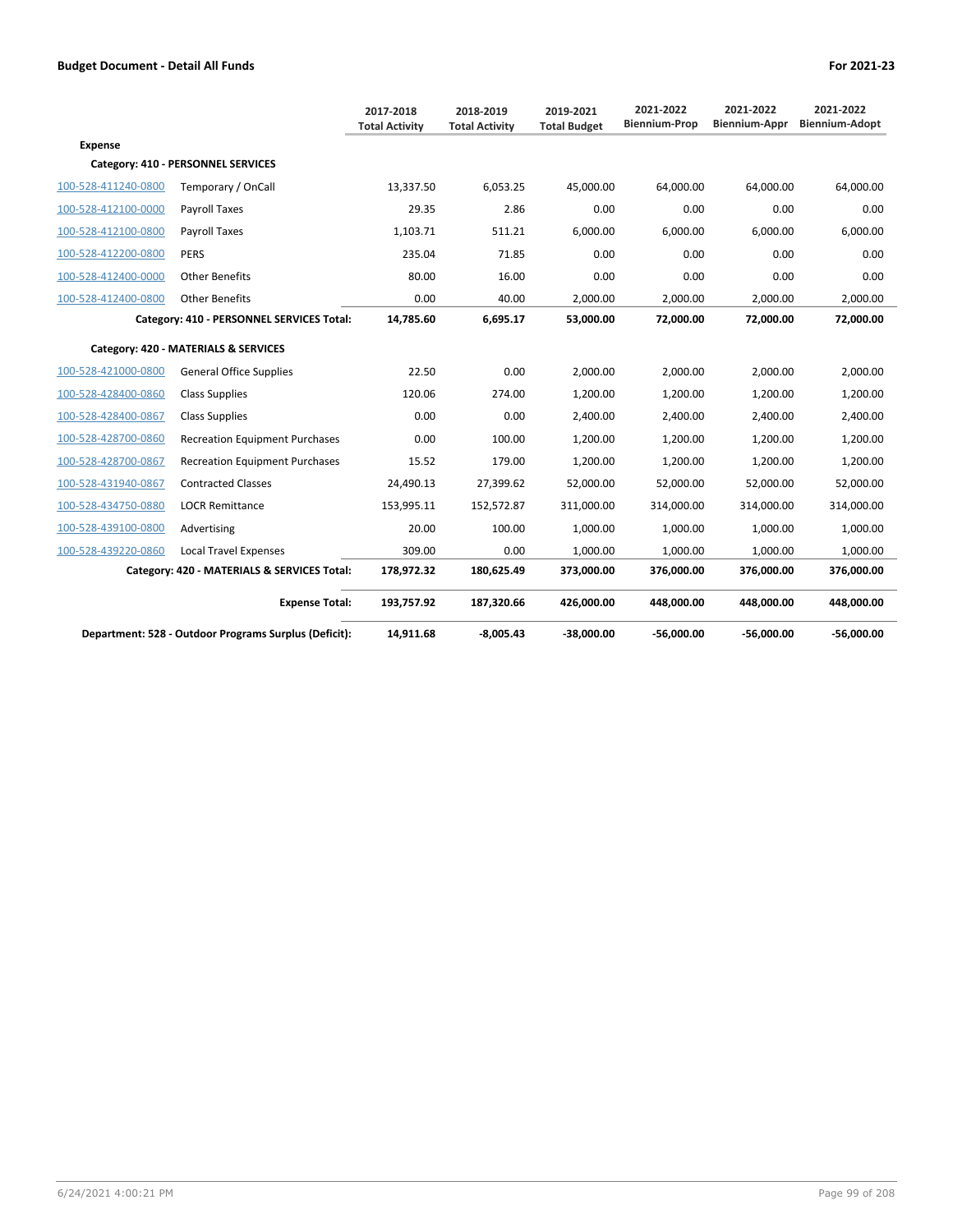|                                     |                                           | 2017-2018<br><b>Total Activity</b> | 2018-2019<br><b>Total Activity</b> | 2019-2021<br><b>Total Budget</b> | 2021-2022<br><b>Biennium-Prop</b> | 2021-2022<br>Biennium-Appr | 2021-2022<br><b>Biennium-Adopt</b> |
|-------------------------------------|-------------------------------------------|------------------------------------|------------------------------------|----------------------------------|-----------------------------------|----------------------------|------------------------------------|
| Department: 531 - Parks Maintenance |                                           |                                    |                                    |                                  |                                   |                            |                                    |
| <b>Expense</b>                      |                                           |                                    |                                    |                                  |                                   |                            |                                    |
|                                     | Category: 410 - PERSONNEL SERVICES        |                                    |                                    |                                  |                                   |                            |                                    |
| 100-531-411100-0000                 | <b>Full-Time Salaries and Wages</b>       | 0.00                               | 0.00                               | 1,467,000.00                     | 1,642,000.00                      | 1,642,000.00               | 1,642,000.00                       |
| 100-531-411110-0000                 | <b>Full-Time Regular Salaries</b>         | 520,246.45                         | 591,032.97                         | 0.00                             | 0.00                              | 0.00                       | 0.00                               |
| 100-531-411120-0000                 | Full-Time Other Paid Leave                | 24,540.67                          | 31,723.72                          | 0.00                             | 0.00                              | 0.00                       | 0.00                               |
| 100-531-411122-0000                 | <b>Full-Time Vacation Leave</b>           | 31,924.39                          | 39,052.86                          | 0.00                             | 0.00                              | 0.00                       | 0.00                               |
| 100-531-411125-0000                 | Full-Time Comp Leave                      | 6,926.52                           | 8,134.83                           | 0.00                             | 0.00                              | 0.00                       | 0.00                               |
| 100-531-411130-0000                 | Full-Time Sick Leave                      | 20,427.26                          | 28,844.48                          | 0.00                             | 0.00                              | 0.00                       | 0.00                               |
| 100-531-411240-0000                 | Temporary / OnCall                        | 22,540.38                          | 32,117.35                          | 149,000.00                       | 69,000.00                         | 69,000.00                  | 69,000.00                          |
| 100-531-411245-0000                 | Temporary / OnCall                        | 0.00                               | 970.00                             | 0.00                             | 0.00                              | 0.00                       | 0.00                               |
| 100-531-411300-0000                 | Overtime Salaries                         | 6,200.45                           | 7,909.19                           | 25,000.00                        | 29,000.00                         | 29,000.00                  | 29,000.00                          |
| 100-531-411400-0000                 | Special Pay                               | 0.00                               | 0.00                               | 20,000.00                        | 25,000.00                         | 25,000.00                  | 25,000.00                          |
| 100-531-411410-0000                 | Working out of Classification             | 352.92                             | 537.60                             | 0.00                             | 0.00                              | 0.00                       | 0.00                               |
| 100-531-411435-0000                 | <b>Accrued Vacation Payoff</b>            | 4,355.13                           | 7,897.60                           | 0.00                             | 0.00                              | 0.00                       | 0.00                               |
| 100-531-412100-0000                 | Payroll Taxes                             | 50,614.98                          | 60,362.27                          | 128,000.00                       | 150,000.00                        | 150,000.00                 | 150,000.00                         |
| 100-531-412200-0000                 | <b>PERS</b>                               | 143,906.48                         | 176,419.30                         | 431,000.00                       | 471,000.00                        | 471,000.00                 | 471,000.00                         |
| 100-531-412300-0000                 | Health Insurance                          | 174,786.44                         | 199,404.27                         | 465,000.00                       | 426,000.00                        | 426,000.00                 | 426,000.00                         |
| 100-531-412400-0000                 | <b>Other Benefits</b>                     | 32,791.30                          | 34,230.61                          | 62,000.00                        | 69,000.00                         | 69,000.00                  | 69,000.00                          |
|                                     | Category: 410 - PERSONNEL SERVICES Total: | 1,039,613.37                       | 1,218,637.05                       | 2,747,000.00                     | 2,881,000.00                      | 2,881,000.00               | 2,881,000.00                       |
|                                     | Category: 420 - MATERIALS & SERVICES      |                                    |                                    |                                  |                                   |                            |                                    |
| 100-531-427130-0000                 | <b>Uniform Purchases</b>                  | 5,738.00                           | 7,006.75                           | 10,000.00                        | 10,000.00                         | 10,000.00                  | 10,000.00                          |
| 100-531-427150-0000                 | Safety Equipment                          | 2,605.69                           | 6,933.61                           | 6,000.00                         | 6,000.00                          | 6,000.00                   | 6,000.00                           |
| 100-531-427150-9002                 | Safety Equipment-COVID-19                 | 0.00                               | 0.00                               | 0.00                             | 0.00                              | 0.00                       | 0.00                               |
| 100-531-427200-0000                 | <b>Clothing Allowance</b>                 | 3,166.96                           | 1,982.38                           | 0.00                             | 0.00                              | 0.00                       | 0.00                               |
| 100-531-427300-0000                 | Laundry Service                           | 1,071.80                           | 0.00                               | 2,000.00                         | 2,000.00                          | 2,000.00                   | 2,000.00                           |
| 100-531-428000-0000                 | <b>Small Tools and Supplies</b>           | 4,399.32                           | 8,860.17                           | 24,000.00                        | 24,000.00                         | 24,000.00                  | 24,000.00                          |
| 100-531-429000-0000                 | <b>Other Materials and Supplies</b>       | 52,523.39                          | 58,544.64                          | 80,000.00                        | 80,000.00                         | 80,000.00                  | 80,000.00                          |
| 100-531-429500-0000                 | Misc Furnishings & Equipment              | 4.99                               | 244.95                             | 0.00                             | 0.00                              | 0.00                       | 0.00                               |
| 100-531-429700-0000                 | <b>Publications and Reports</b>           | 98.50                              | 267.00                             | 2,000.00                         | 2,000.00                          | 2,000.00                   | 2,000.00                           |
| 100-531-431000-0000                 | Misc Professional & Technical             | 159,061.82                         | 171,490.23                         | 300,000.00                       | 300,000.00                        | 300,000.00                 | 300,000.00                         |
| 100-531-431810-0000                 | <b>Physician Services</b>                 | 2,334.45                           | 1,368.59                           | 2,000.00                         | 2,000.00                          | 2,000.00                   | 2,000.00                           |
| 100-531-431937-0000                 | Vehicle Contract Service Fee              | 1,642.44                           | 1,642.44                           | 6,000.00                         | 6,000.00                          | 6,000.00                   | 6,000.00                           |
| 100-531-432110-0000                 | <b>Technical Seminars, Training</b>       | 19,043.88                          | 17,565.46                          | 39,000.00                        | 42,000.00                         | 42,000.00                  | 42,000.00                          |
| 100-531-432130-0000                 | Conferences                               | 50.00                              | 0.00                               | 0.00                             | 0.00                              | 0.00                       | 0.00                               |
| 100-531-432300-0000                 | <b>Membership Dues</b>                    | 2,638.93                           | 2,686.88                           | 6,000.00                         | 6,000.00                          | 6,000.00                   | 6,000.00                           |
| 100-531-435210-0000                 | <b>Telephone Service Charges</b>          | 8,746.39                           | 10,716.08                          | 18,000.00                        | 18,000.00                         | 18,000.00                  | 18,000.00                          |
| 100-531-437130-0000                 | <b>Botanical Supplies</b>                 | 4,730.39                           | 9,755.02                           | 10,000.00                        | 10,000.00                         | 10,000.00                  | 10,000.00                          |
| 100-531-437140-0000                 | <b>Chemicals and Fertilizers</b>          | 1,747.94                           | 1,911.21                           | 20,000.00                        | 20,000.00                         | 20,000.00                  | 20,000.00                          |
| 100-531-437180-0000                 | Grounds Maint-Misc Contr Svcs             | 58,796.19                          | 83,770.86                          | 100,000.00                       | 110,000.00                        | 110,000.00                 | 110,000.00                         |
| 100-531-437190-0000                 | Grnds Maint-Misc Materials                | 13,854.32                          | 24,713.19                          | 46,000.00                        | 46,000.00                         | 46,000.00                  | 46,000.00                          |
| 100-531-437190-9002                 | Grnds Maint-Misc Materials-COVI           | 0.00                               | 0.00                               | 0.00                             | 0.00                              | 0.00                       | 0.00                               |
| 100-531-437230-0000                 | Janitorial and Cleaning Spply             | 15,095.74                          | 12,467.87                          | 32,000.00                        | 32,000.00                         | 32,000.00                  | 32,000.00                          |
| 100-531-437240-0000                 | <b>Electrical and Plumbing Repair</b>     | 756.26                             | 0.00                               | 0.00                             | 0.00                              | 0.00                       | 0.00                               |
| 100-531-437270-0000                 | <b>Building Maint-Rental Property</b>     | 0.00                               | 274.52                             | 4,000.00                         | 4,000.00                          | 4,000.00                   | 4,000.00                           |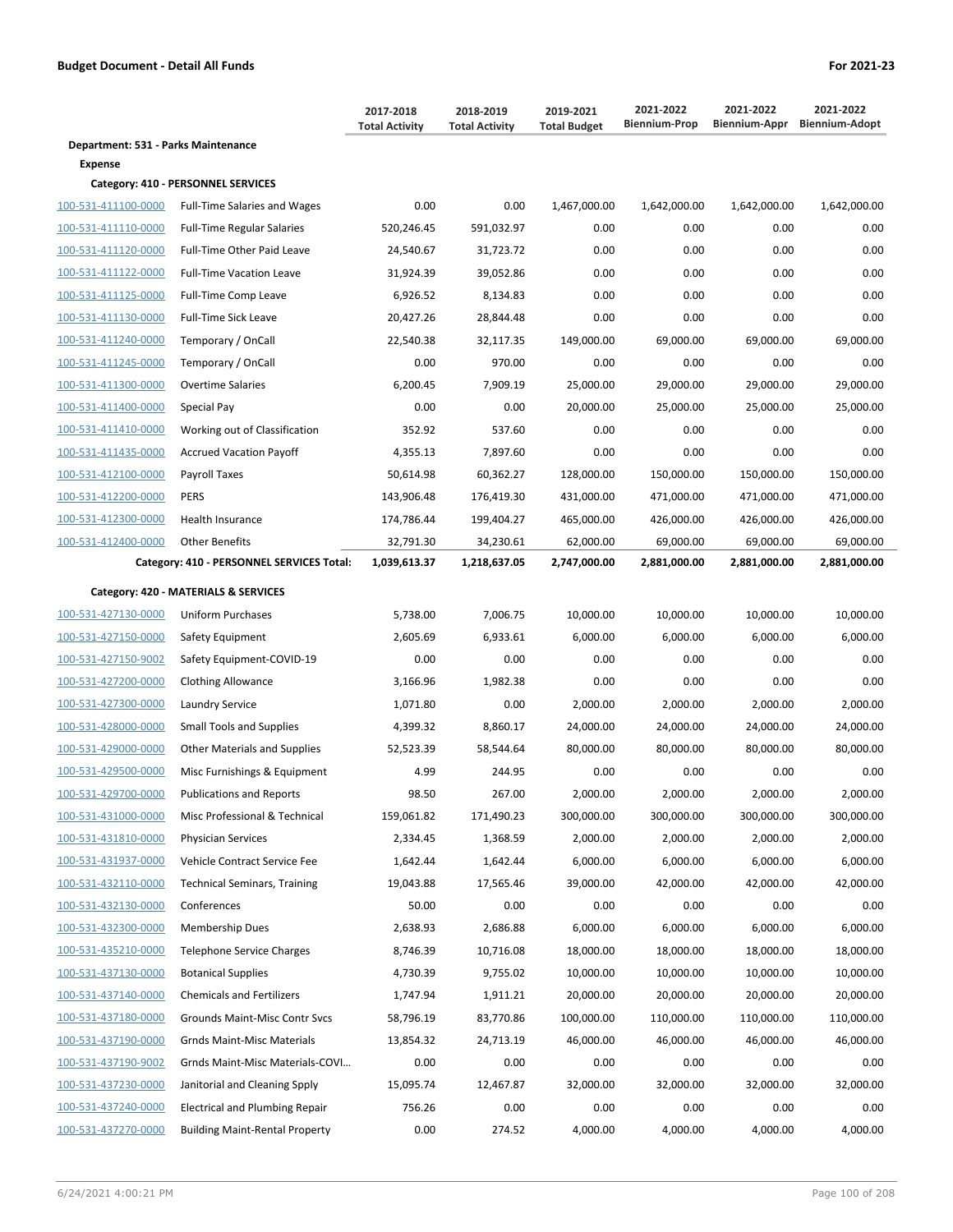|                                            |                                             | 2017-2018<br><b>Total Activity</b> | 2018-2019<br><b>Total Activity</b> | 2019-2021<br><b>Total Budget</b> | 2021-2022<br><b>Biennium-Prop</b> | 2021-2022<br>Biennium-Appr | 2021-2022<br><b>Biennium-Adopt</b> |
|--------------------------------------------|---------------------------------------------|------------------------------------|------------------------------------|----------------------------------|-----------------------------------|----------------------------|------------------------------------|
| 100-531-437280-0000                        | <b>Bldg Maint-Misc Contracted Svc</b>       | 458.50                             | 1,153.95                           | 10,000.00                        | 10,000.00                         | 10,000.00                  | 10,000.00                          |
| 100-531-437290-0000                        | <b>Bldg Maint-Misc Materials</b>            | 20,445.52                          | 32,281.43                          | 39,000.00                        | 37,000.00                         | 37,000.00                  | 37,000.00                          |
| 100-531-437312-0000                        | <b>Equipment Rentals</b>                    | $-125.37$                          | 4,061.34                           | 4,000.00                         | 4,000.00                          | 4,000.00                   | 4,000.00                           |
| 100-531-437330-0000                        | Vehicle Repairs, Parts & Supp               | 14,889.38                          | 16,233.69                          | 28,000.00                        | 28,000.00                         | 28,000.00                  | 28,000.00                          |
| 100-531-437340-0000                        | Gasoline, Oil and Lubricants                | 21,540.80                          | 20,909.38                          | 80,000.00                        | 80,000.00                         | 80,000.00                  | 80,000.00                          |
| 100-531-437390-0000                        | <b>Equip Maint-Misc Materials</b>           | 250.35                             | 1,553.75                           | 2,000.00                         | 2,000.00                          | 2,000.00                   | 2,000.00                           |
| 100-531-437410-0000                        | Electricity                                 | 32,328.47                          | 52,033.48                          | 79,000.00                        | 79,000.00                         | 79,000.00                  | 79,000.00                          |
| 100-531-437420-0000                        | Natural Gas and Propane                     | 3,219.16                           | 2,779.24                           | 6,000.00                         | 6,000.00                          | 6,000.00                   | 6,000.00                           |
| 100-531-437430-0000                        | Water, Sewer, & Stormwater Use              | 249,954.70                         | 302,661.16                         | 318,000.00                       | 318,000.00                        | 318,000.00                 | 318,000.00                         |
| 100-531-437440-0000                        | Disposal Fees                               | 12,497.22                          | 16,024.13                          | 30,000.00                        | 30,000.00                         | 30,000.00                  | 30,000.00                          |
| 100-531-438671-0000                        | Internal Fees for Service - Operati         | 0.00                               | 0.00                               | 0.00                             | 30,000.00                         | 30,000.00                  | 30,000.00                          |
| 100-531-438672-0000                        | Internal Fees for Service - Electron        | 22,000.00                          | 22,000.00                          | 35,000.00                        | 12,000.00                         | 12,000.00                  | 12,000.00                          |
| 100-531-438673-0000                        | Internal Fees for Service - MP              | 65,000.00                          | 67,000.00                          | 84,000.00                        | 100,000.00                        | 100,000.00                 | 100,000.00                         |
| 100-531-439900-0000                        | <b>Other Miscellaneous Exp</b>              | 0.00                               | 0.00                               | 0.00                             | 0.00                              | 0.00                       | 0.00                               |
| 100-531-439900-9005                        | <b>Other Miscellaneous Exp</b>              | 0.00                               | 0.00                               | 0.00                             | 0.00                              | 0.00                       | 0.00                               |
|                                            | Category: 420 - MATERIALS & SERVICES Total: | 800,566.13                         | 960,893.40                         | 1,422,000.00                     | 1,456,000.00                      | 1,456,000.00               | 1,456,000.00                       |
| Category: 460 - DEBT SERVICE               |                                             |                                    |                                    |                                  |                                   |                            |                                    |
| 100-531-461700-0000                        | Principal, Capital Leases                   | 26,532.88                          | 28,355.18                          | 48,000.00                        | 36,000.00                         | 36,000.00                  | 36,000.00                          |
| 100-531-462700-0000                        | Interest, Capital Leases                    | 4,506.08                           | 2,683.78                           | 3,000.00                         | 2,000.00                          | 2,000.00                   | 2,000.00                           |
|                                            | Category: 460 - DEBT SERVICE Total:         | 31,038.96                          | 31,038.96                          | 51,000.00                        | 38,000.00                         | 38,000.00                  | 38,000.00                          |
|                                            | Category: 480 - CAPITAL OUTLAY              |                                    |                                    |                                  |                                   |                            |                                    |
| 100-531-485200-0000<br><b>Budget Notes</b> | <b>Equipment Purchases</b>                  | 122,954.72                         | 68,814.24                          | 138,000.00                       | 138,000.00                        | 138,000.00                 | 138,000.00                         |
| <b>Budget Code</b>                         | <b>Description</b>                          |                                    |                                    |                                  |                                   |                            |                                    |
| Biennium-Adopt                             | Maintenance vehicles/equipment.             |                                    |                                    |                                  |                                   |                            |                                    |
|                                            | Category: 480 - CAPITAL OUTLAY Total:       | 122,954.72                         | 68,814.24                          | 138,000.00                       | 138,000.00                        | 138,000.00                 | 138,000.00                         |
|                                            | <b>Expense Total:</b>                       | 1,994,173.18                       | 2,279,383.65                       | 4,358,000.00                     | 4,513,000.00                      | 4,513,000.00               | 4,513,000.00                       |
|                                            | Department: 531 - Parks Maintenance Total:  | 1,994,173.18                       | 2,279,383.65                       | 4,358,000.00                     | 4,513,000.00                      | 4,513,000.00               | 4,513,000.00                       |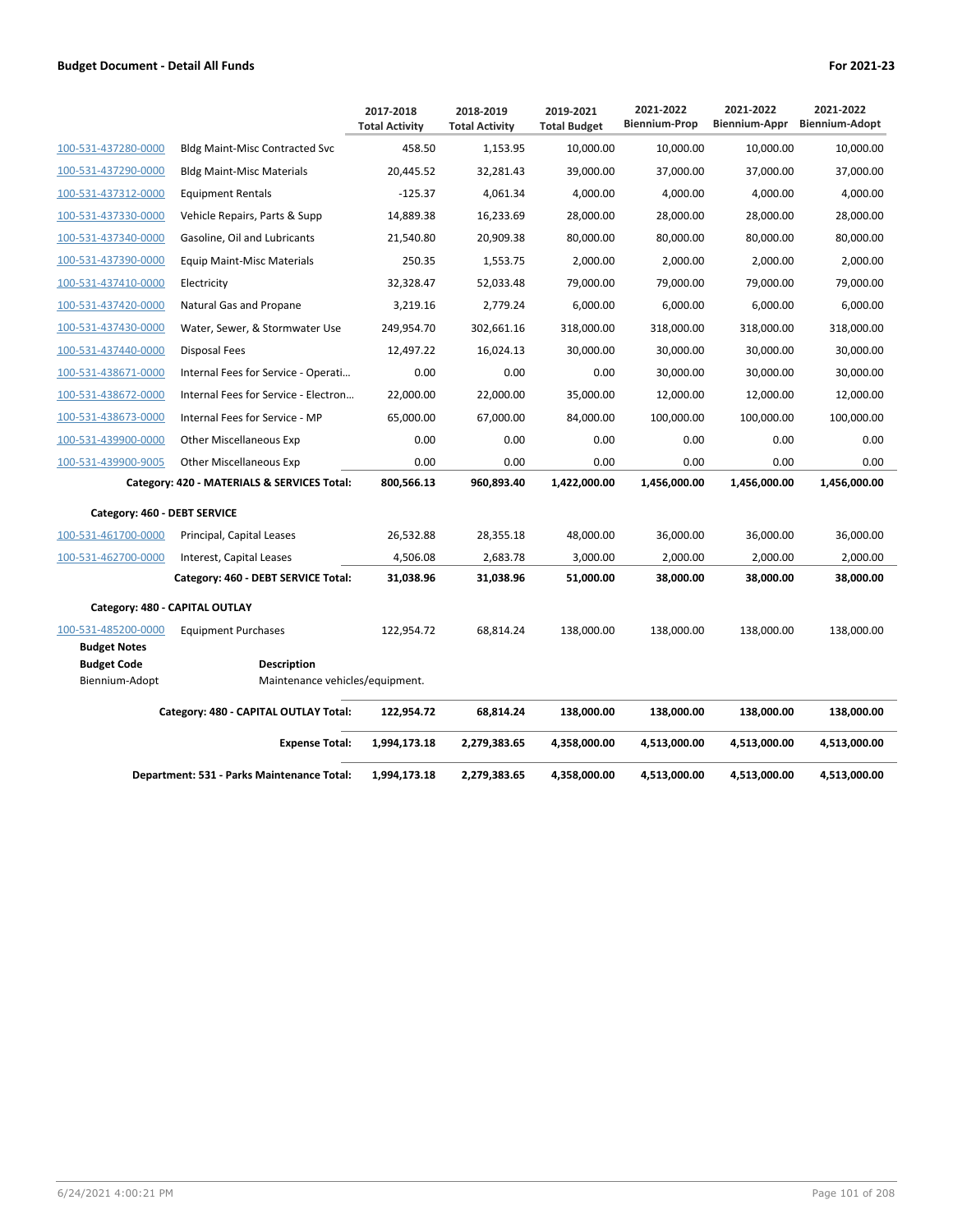|                     |                                                     | 2017-2018<br><b>Total Activity</b> | 2018-2019<br><b>Total Activity</b> | 2019-2021<br><b>Total Budget</b> | 2021-2022<br><b>Biennium-Prop</b> | 2021-2022<br>Biennium-Appr | 2021-2022<br><b>Biennium-Adopt</b> |
|---------------------|-----------------------------------------------------|------------------------------------|------------------------------------|----------------------------------|-----------------------------------|----------------------------|------------------------------------|
|                     | Department: 534 - Athletic Field Maintenance        |                                    |                                    |                                  |                                   |                            |                                    |
| Expense             |                                                     |                                    |                                    |                                  |                                   |                            |                                    |
|                     | Category: 410 - PERSONNEL SERVICES                  |                                    |                                    |                                  |                                   |                            |                                    |
| 100-534-411100-0000 | <b>Full-Time Salaries and Wages</b>                 | 0.00                               | 0.00                               | 456,000.00                       | 540,000.00                        | 540,000.00                 | 540,000.00                         |
| 100-534-411110-0000 | <b>Full-Time Regular Salaries</b>                   | 127,555.42                         | 161,975.97                         | 0.00                             | 0.00                              | 0.00                       | 0.00                               |
| 100-534-411120-0000 | Full-Time Other Paid Leave                          | 6,272.83                           | 10,976.00                          | 0.00                             | 0.00                              | 0.00                       | 0.00                               |
| 100-534-411122-0000 | <b>Full-Time Vacation Leave</b>                     | 14,251.43                          | 10,528.53                          | 0.00                             | 0.00                              | 0.00                       | 0.00                               |
| 100-534-411125-0000 | Full-Time Comp Leave                                | 442.32                             | 4,342.36                           | 0.00                             | 0.00                              | 0.00                       | 0.00                               |
| 100-534-411130-0000 | Full-Time Sick Leave                                | 6,783.37                           | 17,608.20                          | 0.00                             | 0.00                              | 0.00                       | 0.00                               |
| 100-534-411300-0000 | Overtime Salaries                                   | 3,750.32                           | 2,636.40                           | 10,000.00                        | 16,000.00                         | 16,000.00                  | 16,000.00                          |
| 100-534-411400-0000 | Special Pay                                         | 0.00                               | 0.00                               | 8,000.00                         | 10,000.00                         | 10,000.00                  | 10,000.00                          |
| 100-534-411410-0000 | Working out of Classification                       | 0.00                               | 60.60                              | 0.00                             | 0.00                              | 0.00                       | 0.00                               |
| 100-534-411435-0000 | <b>Accrued Vacation Payoff</b>                      | 3,612.05                           | 1,922.00                           | 0.00                             | 0.00                              | 0.00                       | 0.00                               |
| 100-534-412100-0000 | Payroll Taxes                                       | 13,987.58                          | 17,405.83                          | 41,000.00                        | 49,000.00                         | 49,000.00                  | 49,000.00                          |
| 100-534-412200-0000 | <b>PERS</b>                                         | 36,736.78                          | 35,126.51                          | 119,000.00                       | 160,000.00                        | 160,000.00                 | 160,000.00                         |
| 100-534-412300-0000 | <b>Health Insurance</b>                             | 51,581.07                          | 42,037.56                          | 157,000.00                       | 163,000.00                        | 163,000.00                 | 163,000.00                         |
| 100-534-412400-0000 | <b>Other Benefits</b>                               | 5,527.68                           | 4,566.70                           | 21,000.00                        | 28,000.00                         | 28,000.00                  | 28,000.00                          |
|                     | Category: 410 - PERSONNEL SERVICES Total:           | 270,500.85                         | 309,186.66                         | 812,000.00                       | 966,000.00                        | 966,000.00                 | 966,000.00                         |
|                     | Category: 420 - MATERIALS & SERVICES                |                                    |                                    |                                  |                                   |                            |                                    |
| 100-534-427200-0000 | <b>Clothing Allowance</b>                           | 489.93                             | 502.20                             | 0.00                             | 0.00                              | 0.00                       | 0.00                               |
| 100-534-428000-0000 | <b>Small Tools and Supplies</b>                     | 7,881.66                           | 8,977.60                           | 15,000.00                        | 15,000.00                         | 15,000.00                  | 15,000.00                          |
| 100-534-431000-0000 | Misc Professional & Technical                       | 48,629.08                          | 46,511.16                          | 90,000.00                        | 90,000.00                         | 90,000.00                  | 90,000.00                          |
| 100-534-431810-0000 | <b>Physician Services</b>                           | 0.00                               | 153.82                             | 0.00                             | 0.00                              | 0.00                       | 0.00                               |
| 100-534-437130-0000 | <b>Botanical Supplies</b>                           | 5,054.00                           | 4,317.35                           | 9,000.00                         | 12,000.00                         | 12,000.00                  | 12,000.00                          |
| 100-534-437140-0000 | <b>Chemicals and Fertilizers</b>                    | 19,685.03                          | 14,533.88                          | 40,000.00                        | 40,000.00                         | 40,000.00                  | 40,000.00                          |
| 100-534-437180-0000 | Grounds Maint-Misc Contr Svcs                       | 54,425.00                          | 71,373.50                          | 123,000.00                       | 126,000.00                        | 126,000.00                 | 126,000.00                         |
| 100-534-437190-0000 | <b>Grnds Maint-Misc Materials</b>                   | 27,205.58                          | 48,003.97                          | 41,000.00                        | 41,000.00                         | 41,000.00                  | 41,000.00                          |
| 100-534-437230-0000 | Janitorial and Cleaning Spply                       | 0.00                               | 0.00                               | 2,000.00                         | 2,000.00                          | 2,000.00                   | 2,000.00                           |
| 100-534-437290-0000 | <b>Bldg Maint-Misc Materials</b>                    | 4,670.92                           | 8,752.38                           | 13,000.00                        | 13,000.00                         | 13,000.00                  | 13,000.00                          |
| 100-534-437312-0000 | Equipment Rentals                                   | 4,816.70                           | 913.33                             | 21,000.00                        | 21,000.00                         | 21,000.00                  | 21,000.00                          |
| 100-534-437330-0000 | Vehicle Repairs, Parts & Supp                       | 10,146.24                          | 10,496.74                          | 20,000.00                        | 20,000.00                         | 20,000.00                  | 20,000.00                          |
| 100-534-437340-0000 | Gasoline, Oil and Lubricants                        | 9,360.33                           | 8,330.16                           | 28,000.00                        | 28,000.00                         | 28,000.00                  | 28,000.00                          |
| 100-534-437390-0000 | <b>Equip Maint-Misc Materials</b>                   | 6,105.79                           | 2,407.87                           | 20,000.00                        | 20,000.00                         | 20,000.00                  | 20,000.00                          |
| 100-534-437410-0000 | Electricity                                         | 13,258.32                          | 21,329.11                          | 61,000.00                        | 61,000.00                         | 61,000.00                  | 61,000.00                          |
| 100-534-437430-0000 | Water, Sewer, & Stormwater Use                      | 75,199.00                          | 55,615.28                          | 180,000.00                       | 180,000.00                        | 180,000.00                 | 180,000.00                         |
| 100-534-437440-0000 | Disposal Fees                                       | 1,726.81                           | 2,525.99                           | 1,000.00                         | 1,000.00                          | 1,000.00                   | 1,000.00                           |
| 100-534-438672-0000 | Internal Fees for Service - Electron                | 7,000.00                           | 7,000.00                           | 10,000.00                        | 12,000.00                         | 12,000.00                  | 12,000.00                          |
| 100-534-438673-0000 | Internal Fees for Service - MP                      | 12,000.00                          | 12,000.00                          | 15,000.00                        | 30,000.00                         | 30,000.00                  | 30,000.00                          |
|                     | Category: 420 - MATERIALS & SERVICES Total:         | 307,654.39                         | 323,744.34                         | 689,000.00                       | 712,000.00                        | 712,000.00                 | 712,000.00                         |
|                     | <b>Expense Total:</b>                               | 578,155.24                         | 632,931.00                         | 1,501,000.00                     | 1,678,000.00                      | 1,678,000.00               | 1,678,000.00                       |
|                     | Department: 534 - Athletic Field Maintenance Total: | 578,155.24                         | 632,931.00                         | 1,501,000.00                     | 1,678,000.00                      | 1,678,000.00               | 1,678,000.00                       |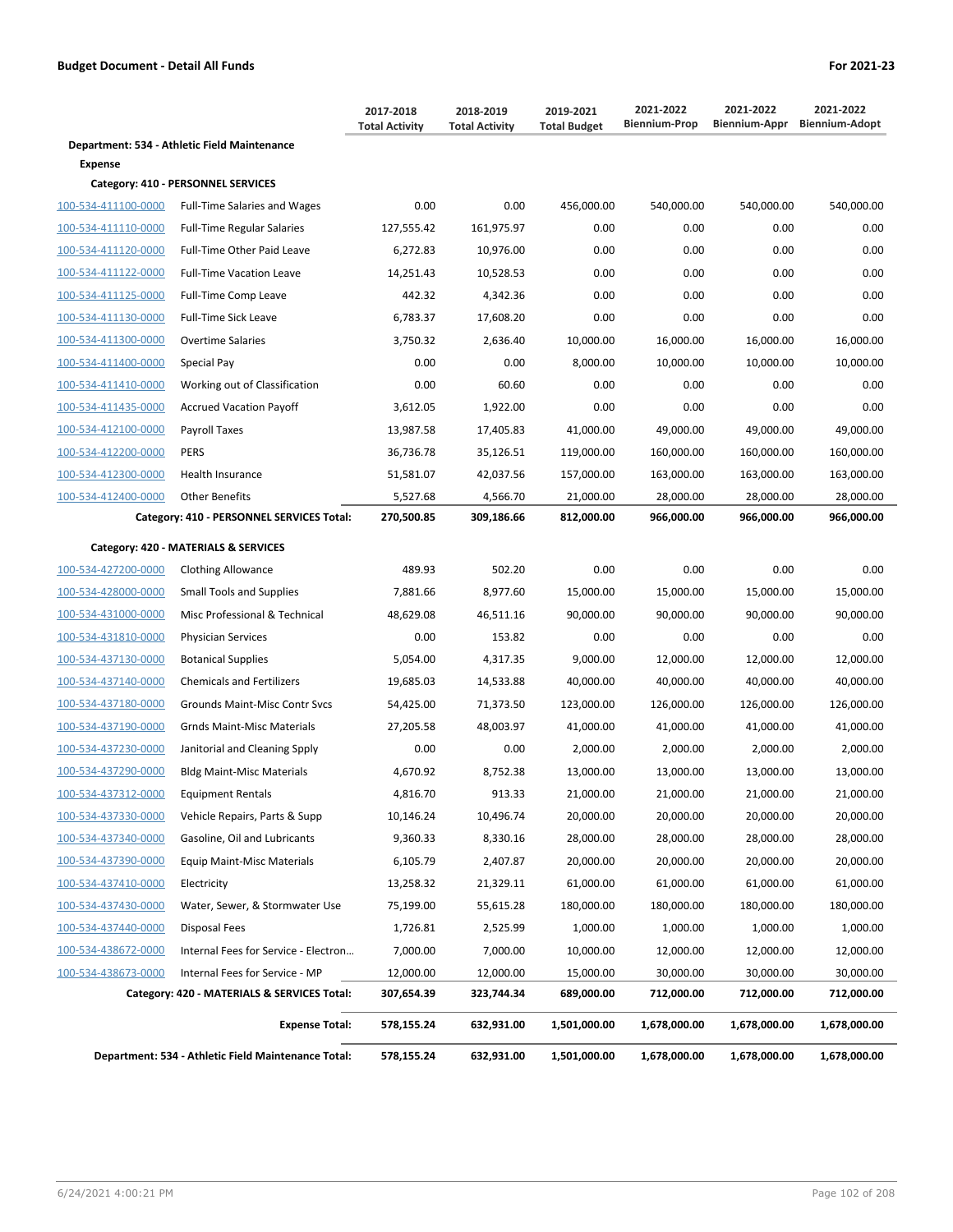|                     |                                                 | 2017-2018<br><b>Total Activity</b> | 2018-2019<br><b>Total Activity</b> | 2019-2021<br><b>Total Budget</b> | 2021-2022<br><b>Biennium-Prop</b> | 2021-2022<br>Biennium-Appr | 2021-2022<br><b>Biennium-Adopt</b> |
|---------------------|-------------------------------------------------|------------------------------------|------------------------------------|----------------------------------|-----------------------------------|----------------------------|------------------------------------|
|                     | Department: 536 - Open Space Maintenance        |                                    |                                    |                                  |                                   |                            |                                    |
| <b>Expense</b>      |                                                 |                                    |                                    |                                  |                                   |                            |                                    |
|                     | Category: 410 - PERSONNEL SERVICES              |                                    |                                    |                                  |                                   |                            |                                    |
| 100-536-411100-0000 | <b>Full-Time Salaries and Wages</b>             | 0.00                               | 0.00                               | 347,000.00                       | 364,000.00                        | 364,000.00                 | 364,000.00                         |
| 100-536-411110-0000 | <b>Full-Time Regular Salaries</b>               | 179,119.16                         | 137,044.00                         | 0.00                             | 0.00                              | 0.00                       | 0.00                               |
| 100-536-411120-0000 | Full-Time Other Paid Leave                      | 8,951.40                           | 7,182.40                           | 0.00                             | 0.00                              | 0.00                       | 0.00                               |
| 100-536-411122-0000 | <b>Full-Time Vacation Leave</b>                 | 9,372.29                           | 5,258.94                           | 0.00                             | 0.00                              | 0.00                       | 0.00                               |
| 100-536-411125-0000 | Full-Time Comp Leave                            | 5,103.48                           | 8,108.09                           | 0.00                             | 0.00                              | 0.00                       | 0.00                               |
| 100-536-411130-0000 | <b>Full-Time Sick Leave</b>                     | 5,676.05                           | 4,446.37                           | 0.00                             | 0.00                              | 0.00                       | 0.00                               |
| 100-536-411300-0000 | <b>Overtime Salaries</b>                        | 1,420.76                           | 2,771.00                           | 6,000.00                         | 6,000.00                          | 6,000.00                   | 6,000.00                           |
| 100-536-411410-0000 | Working out of Classification                   | 70.20                              | 60.60                              | 0.00                             | 0.00                              | 0.00                       | 0.00                               |
| 100-536-411435-0000 | <b>Accrued Vacation Payoff</b>                  | 0.00                               | 2,347.20                           | 4,000.00                         | 6,000.00                          | 6,000.00                   | 6,000.00                           |
| 100-536-412100-0000 | Payroll Taxes                                   | 16,779.16                          | 13,320.63                          | 31,000.00                        | 32,000.00                         | 32,000.00                  | 32,000.00                          |
| 100-536-412200-0000 | <b>PERS</b>                                     | 43,440.17                          | 34,203.62                          | 89,000.00                        | 102,000.00                        | 102,000.00                 | 102,000.00                         |
| 100-536-412300-0000 | Health Insurance                                | 68,940.30                          | 75,066.18                          | 123,000.00                       | 107,000.00                        | 107,000.00                 | 107,000.00                         |
| 100-536-412400-0000 | <b>Other Benefits</b>                           | 6,485.85                           | 7,386.70                           | 15,000.00                        | 16,000.00                         | 16,000.00                  | 16,000.00                          |
|                     | Category: 410 - PERSONNEL SERVICES Total:       | 345,358.82                         | 297,195.73                         | 615,000.00                       | 633,000.00                        | 633,000.00                 | 633,000.00                         |
|                     | Category: 420 - MATERIALS & SERVICES            |                                    |                                    |                                  |                                   |                            |                                    |
| 100-536-427200-0000 | <b>Clothing Allowance</b>                       | 397.87                             | 679.22                             | 0.00                             | 0.00                              | 0.00                       | 0.00                               |
| 100-536-428000-0000 | <b>Small Tools and Supplies</b>                 | 4,731.48                           | 6,280.41                           | 4,000.00                         | 4,000.00                          | 4,000.00                   | 4,000.00                           |
| 100-536-431000-0000 | Misc Professional & Technical                   | 21,853.14                          | 26,307.11                          | 74,000.00                        | 78,000.00                         | 78,000.00                  | 78,000.00                          |
| 100-536-437110-0000 | Landscape Maintenance Contract                  | 72,503.60                          | 59,979.60                          | 172,000.00                       | 172,000.00                        | 172,000.00                 | 172,000.00                         |
| 100-536-437130-0000 | <b>Botanical Supplies</b>                       | 1,952.76                           | 0.00                               | 22,000.00                        | 22,000.00                         | 22,000.00                  | 22,000.00                          |
| 100-536-437140-0000 | <b>Chemicals and Fertilizers</b>                | 119.39                             | 789.20                             | 1,000.00                         | 1,000.00                          | 1,000.00                   | 1,000.00                           |
| 100-536-437170-0000 | <b>Habitat Enhancement</b>                      | 135,539.57                         | 187,364.27                         | 500,000.00                       | 500,000.00                        | 500,000.00                 | 500,000.00                         |
| 100-536-437170-1094 | Habitat Enhancement-METRO NIN                   | 14,652.52                          | 0.00                               | 0.00                             | 0.00                              | 0.00                       | 0.00                               |
| 100-536-437180-0000 | Grounds Maint-Misc Contr Svcs                   | 39,864.70                          | 37,166.18                          | 119,000.00                       | 124,000.00                        | 124,000.00                 | 124,000.00                         |
| 100-536-437190-0000 | <b>Grnds Maint-Misc Materials</b>               | 8,255.73                           | 12,054.38                          | 12,000.00                        | 12,000.00                         | 12,000.00                  | 12,000.00                          |
| 100-536-437440-0000 | Disposal Fees                                   | 5,682.98                           | 4,868.26                           | 9,000.00                         | 9,000.00                          | 9,000.00                   | 9,000.00                           |
| 100-536-439900-0000 | <b>Other Miscellaneous Exp</b>                  | 2,606.01                           | 5,172.83                           | 0.00                             | 0.00                              | 0.00                       | 0.00                               |
|                     | Category: 420 - MATERIALS & SERVICES Total:     | 308,159.75                         | 340,661.46                         | 913,000.00                       | 922,000.00                        | 922,000.00                 | 922,000.00                         |
|                     | <b>Expense Total:</b>                           | 653,518.57                         | 637,857.19                         | 1,528,000.00                     | 1,555,000.00                      | 1,555,000.00               | 1,555,000.00                       |
|                     | Department: 536 - Open Space Maintenance Total: | 653,518.57                         | 637,857.19                         | 1,528,000.00                     | 1,555,000.00                      | 1,555,000.00               | 1,555,000.00                       |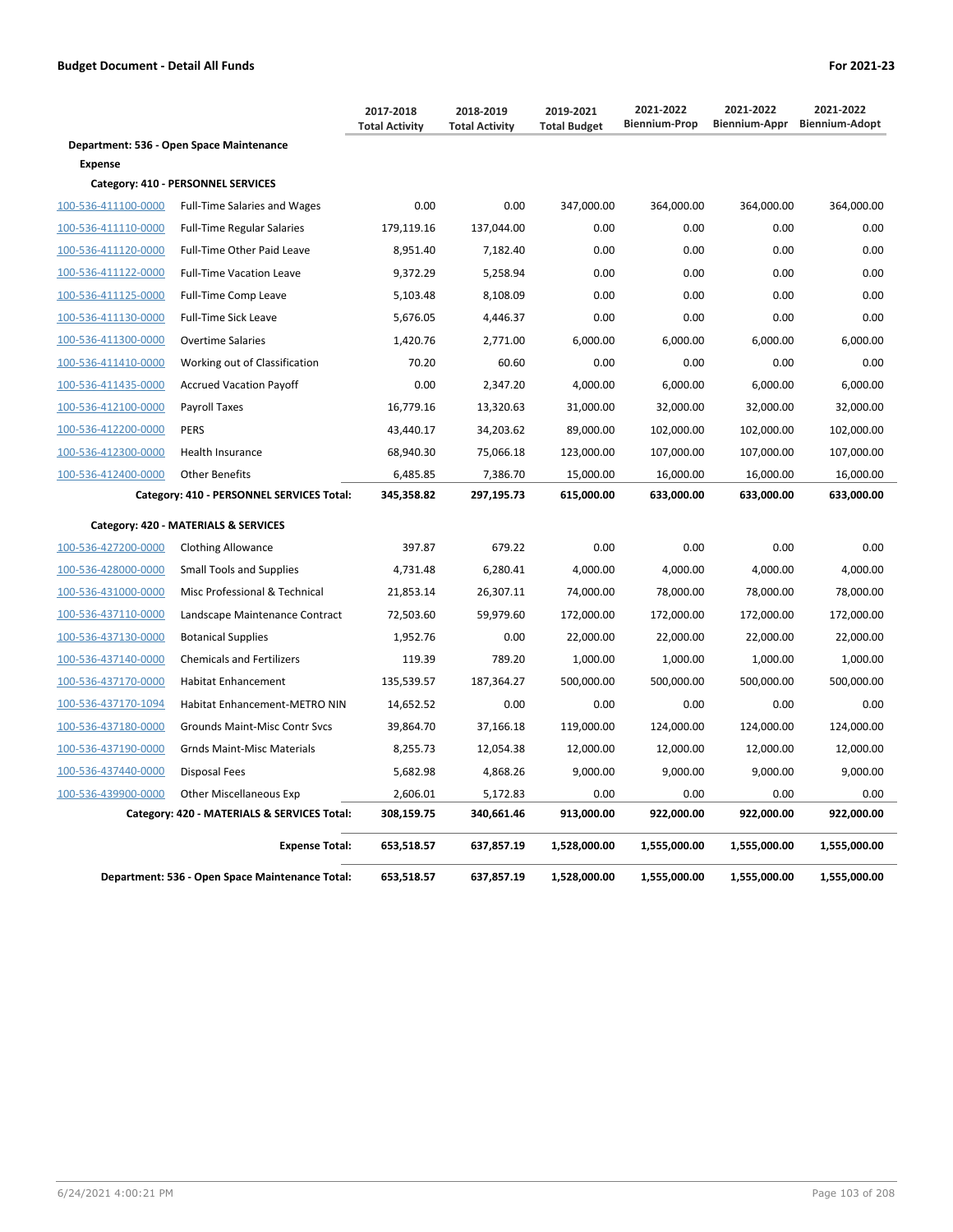|                                        |                                               | 2017-2018<br><b>Total Activity</b> | 2018-2019<br><b>Total Activity</b> | 2019-2021<br><b>Total Budget</b> | 2021-2022<br><b>Biennium-Prop</b> | 2021-2022<br><b>Biennium-Appr</b> | 2021-2022<br>Biennium-Adopt |
|----------------------------------------|-----------------------------------------------|------------------------------------|------------------------------------|----------------------------------|-----------------------------------|-----------------------------------|-----------------------------|
| Department: 538 - Facility Maintenance |                                               |                                    |                                    |                                  |                                   |                                   |                             |
| <b>Expense</b>                         |                                               |                                    |                                    |                                  |                                   |                                   |                             |
|                                        | Category: 420 - MATERIALS & SERVICES          |                                    |                                    |                                  |                                   |                                   |                             |
| 100-538-437110-0877                    | Landscape Maintenance Contract                | 0.00                               | 0.00                               | 6,000.00                         | 6,000.00                          | 6,000.00                          | 6,000.00                    |
| 100-538-437180-0877                    | <b>Grounds Maint-Misc Contr Sycs</b>          | 3,613.26                           | 5,550.05                           | 8,000.00                         | 8,000.00                          | 8,000.00                          | 8,000.00                    |
| 100-538-437280-0877                    | Bldg Maint-Misc Contracted Svc                | 4,193.12                           | 7,381.90                           | 16,000.00                        | 16,000.00                         | 16,000.00                         | 16,000.00                   |
| 100-538-437290-0877                    | <b>Bldg Maint-Misc Materials</b>              | 7,233.49                           | 7,831.30                           | 11,000.00                        | 12,000.00                         | 12,000.00                         | 12,000.00                   |
| 100-538-437290-0880                    | <b>Bldg Maint-Misc Materials</b>              | 3,256.00                           | 4,148.32                           | 9,500.00                         | 9,000.00                          | 9,000.00                          | 9,000.00                    |
| 100-538-437340-0877                    | Gasoline. Oil and Lubricants                  | 1,952.10                           | 2,941.79                           | 18,000.00                        | 18,000.00                         | 18,000.00                         | 18,000.00                   |
| 100-538-437410-0877                    | Electricity                                   | 22,311.07                          | 36,272.35                          | 48,000.00                        | 48,000.00                         | 48,000.00                         | 48,000.00                   |
| 100-538-437430-0877                    | Water, Sewer, & Stormwater Use                | 687.00                             | 231.60                             | 3,000.00                         | 3,000.00                          | 3,000.00                          | 3,000.00                    |
| 100-538-437440-0877                    | <b>Disposal Fees</b>                          | 1.912.43                           | 2.021.50                           | 6.000.00                         | 6.000.00                          | 6.000.00                          | 6.000.00                    |
|                                        | Category: 420 - MATERIALS & SERVICES Total:   | 45,158.47                          | 66,378.81                          | 125,500.00                       | 126,000.00                        | 126,000.00                        | 126,000.00                  |
|                                        | <b>Expense Total:</b>                         | 45,158.47                          | 66,378.81                          | 125.500.00                       | 126.000.00                        | 126.000.00                        | 126,000.00                  |
|                                        | Department: 538 - Facility Maintenance Total: | 45,158.47                          | 66,378.81                          | 125,500.00                       | 126,000.00                        | 126.000.00                        | 126,000.00                  |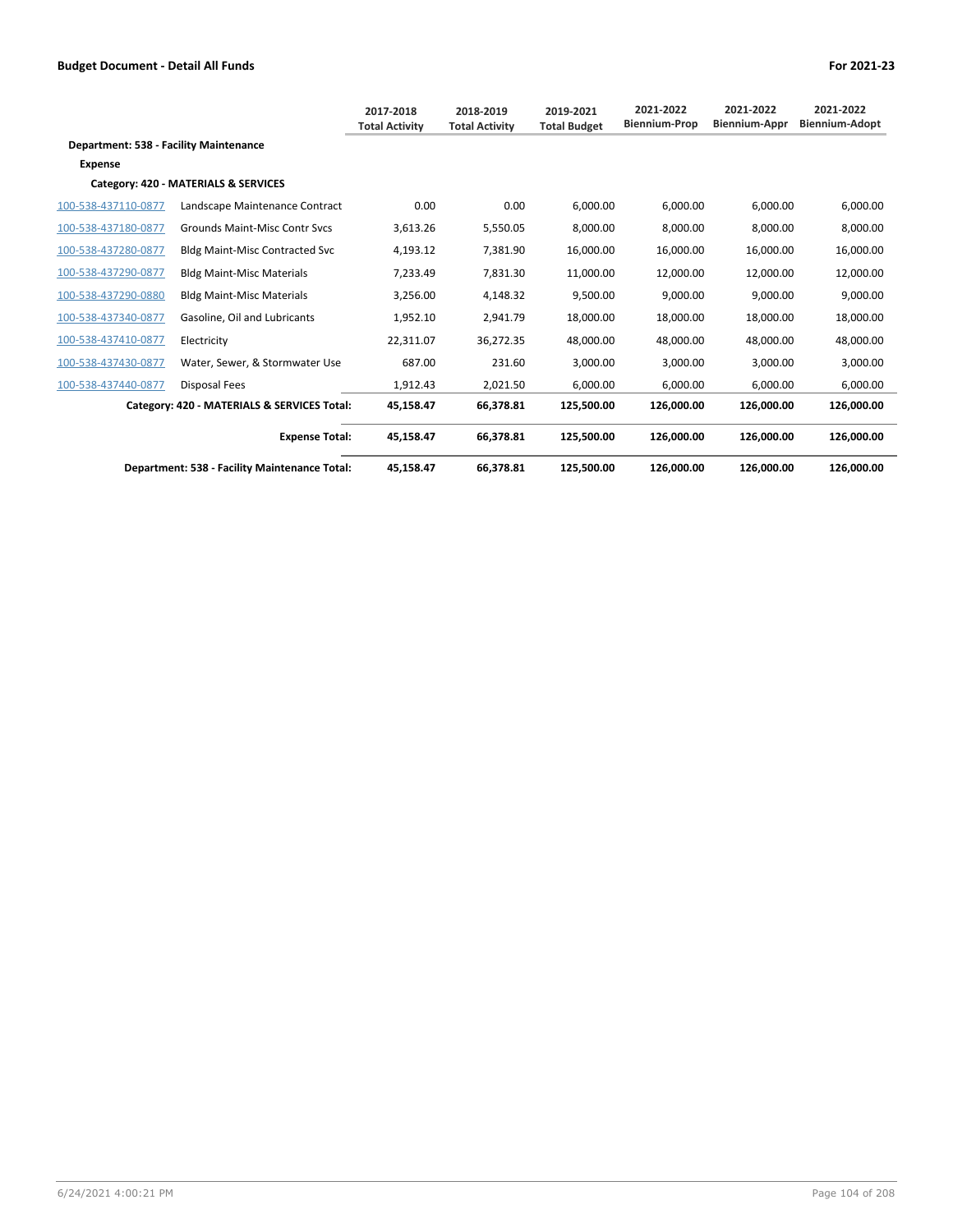|                                            |                                                    | 2017-2018<br><b>Total Activity</b> | 2018-2019<br><b>Total Activity</b> | 2019-2021<br><b>Total Budget</b> | 2021-2022<br><b>Biennium-Prop</b> | 2021-2022<br><b>Biennium-Appr</b> | 2021-2022<br><b>Biennium-Adopt</b> |
|--------------------------------------------|----------------------------------------------------|------------------------------------|------------------------------------|----------------------------------|-----------------------------------|-----------------------------------|------------------------------------|
|                                            | Department: 540 - Acq-Development & Pathway        |                                    |                                    |                                  |                                   |                                   |                                    |
| Expense                                    |                                                    |                                    |                                    |                                  |                                   |                                   |                                    |
|                                            | Category: 420 - MATERIALS & SERVICES               |                                    |                                    |                                  |                                   |                                   |                                    |
| 100-540-431000-0000<br><b>Budget Notes</b> | Misc Professional & Technical                      | 4,700.00                           | 303.00                             | 1,066,000.00                     | 64,000.00                         | 64,000.00                         | 64,000.00                          |
| <b>Budget Code</b><br>Biennium-Adopt       | <b>Description</b><br>\$1,000,000,000              |                                    |                                    |                                  |                                   |                                   |                                    |
| 100-540-437190-0000                        | <b>Grnds Maint-Misc Materials</b>                  | 681.14                             | 13,940.10                          | 58,000.00                        | 58,000.00                         | 58,000.00                         | 58,000.00                          |
| 100-540-438680-0000                        | Internal Fees for Service - Engineer               | 6,750.00                           | 9,000.00                           | 40,000.00                        | 30,000.00                         | 30,000.00                         | 30,000.00                          |
| 100-540-439900-0000                        | <b>Other Miscellaneous Exp</b>                     | 5,302.30                           | 20,868.70                          | 80,000.00                        | 80,000.00                         | 80,000.00                         | 80,000.00                          |
| 100-540-439965-0000                        | <b>Property Tax Expense</b>                        | 0.00                               | 2,177.01                           | 0.00                             | 0.00                              | 0.00                              | 0.00                               |
|                                            | Category: 420 - MATERIALS & SERVICES Total:        | 17,433.44                          | 46,288.81                          | 1,244,000.00                     | 232,000.00                        | 232,000.00                        | 232,000.00                         |
| Category: 480 - CAPITAL OUTLAY             |                                                    |                                    |                                    |                                  |                                   |                                   |                                    |
| 100-540-481100-0000                        | Land Acquisition & Development                     | 0.00                               | 1,311,796.47                       | 0.00                             | 0.00                              | 0.00                              | 0.00                               |
| 100-540-481385-0000                        | Park Development                                   | 774,441.19                         | 1,453,089.37                       | 2,117,000.00                     | 745,000.00                        | 745,000.00                        | 745,000.00                         |
| 100-540-481385-1126                        | Park Development-Iron Mtn Grant                    | 77,438.66                          | 73,945.35                          | 0.00                             | 0.00                              | 0.00                              | 0.00                               |
|                                            | Category: 480 - CAPITAL OUTLAY Total:              | 851,879.85                         | 2,838,831.19                       | 2,117,000.00                     | 745,000.00                        | 745,000.00                        | 745,000.00                         |
|                                            | <b>Expense Total:</b>                              | 869,313.29                         | 2,885,120.00                       | 3,361,000.00                     | 977.000.00                        | 977.000.00                        | 977,000.00                         |
|                                            | Department: 540 - Acq-Development & Pathway Total: | 869,313.29                         | 2,885,120.00                       | 3,361,000.00                     | 977.000.00                        | 977.000.00                        | 977.000.00                         |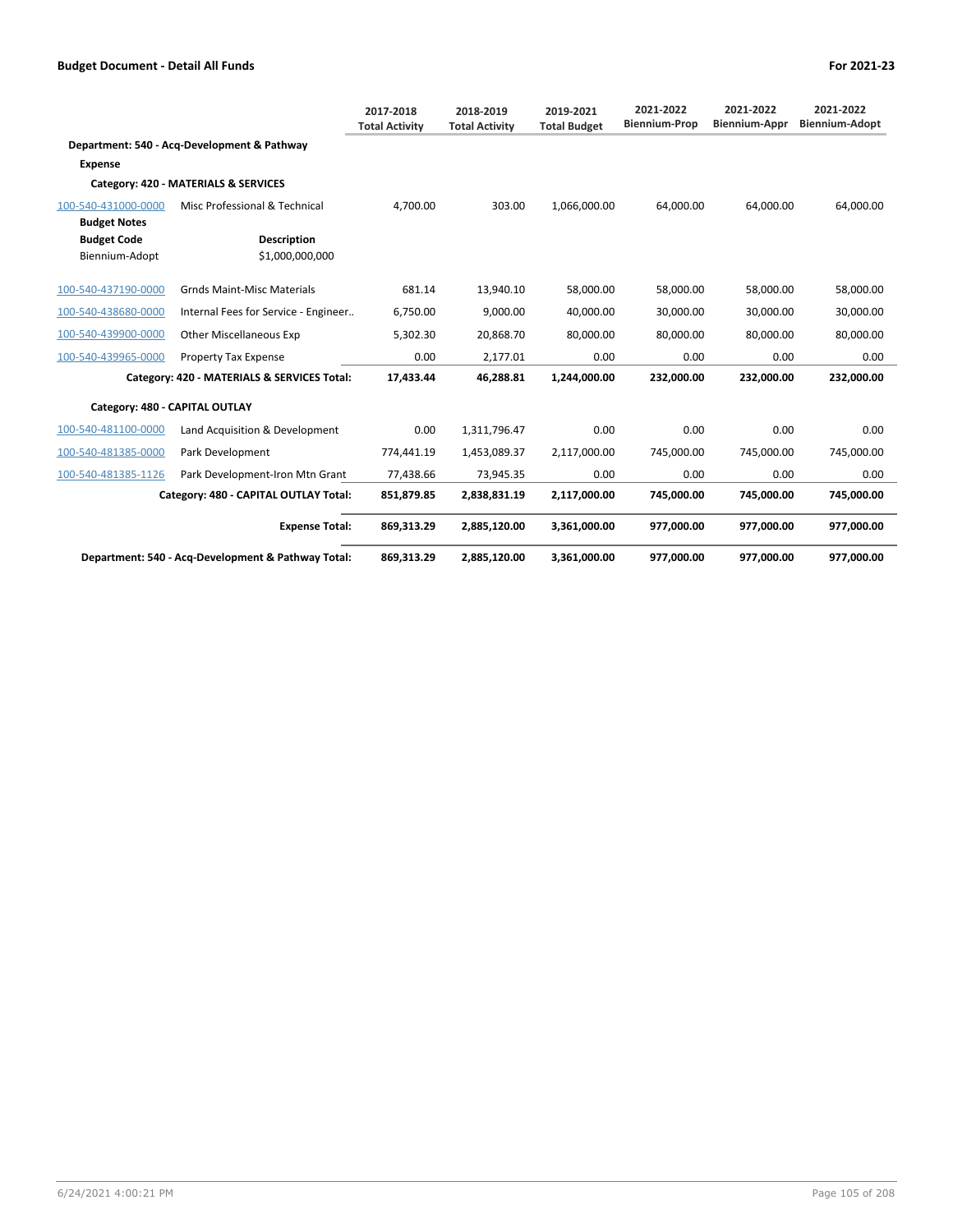|                                                |                                                | 2017-2018<br><b>Total Activity</b> | 2018-2019<br><b>Total Activity</b> | 2019-2021<br><b>Total Budget</b> | 2021-2022<br><b>Biennium-Prop</b> | 2021-2022<br><b>Biennium-Appr</b> | 2021-2022<br><b>Biennium-Adopt</b> |
|------------------------------------------------|------------------------------------------------|------------------------------------|------------------------------------|----------------------------------|-----------------------------------|-----------------------------------|------------------------------------|
| <b>Department: 550 - Golf Course Resources</b> |                                                |                                    |                                    |                                  |                                   |                                   |                                    |
| Revenue                                        |                                                |                                    |                                    |                                  |                                   |                                   |                                    |
|                                                | Category: 308 - SALES AND SERVICES             |                                    |                                    |                                  |                                   |                                   |                                    |
| 100-550-308550-0000                            | Green Fees                                     | 0.00                               | 0.00                               | 620.000.00                       | 325.000.00                        | 325.000.00                        | 325.000.00                         |
| 100-550-308560-0000                            | <b>Driving Range Fees</b>                      | 0.00                               | 0.00                               | 280,000.00                       | 140,000.00                        | 140,000.00                        | 140,000.00                         |
| 100-550-308570-0000                            | Golf Club/Cart Rental Fees                     | 0.00                               | 0.00                               | 50,000.00                        | 27,000.00                         | 27,000.00                         | 27,000.00                          |
| 100-550-308580-0000                            | Tournaments                                    | 0.00                               | 0.00                               | 44,000.00                        | 21,000.00                         | 21,000.00                         | 21,000.00                          |
| 100-550-308590-0000                            | <b>Merchandise Sales</b>                       | 0.00                               | 0.00                               | 50,000.00                        | 12,000.00                         | 12,000.00                         | 12,000.00                          |
| 100-550-308600-0000                            | <b>Food Sales</b>                              | 0.00                               | 0.00                               | 16,000.00                        | 5.000.00                          | 5.000.00                          | 5.000.00                           |
| 100-550-308901-0000                            | <b>Youth Classes</b>                           | 0.00                               | 0.00                               | 56.000.00                        | 28.000.00                         | 28.000.00                         | 28.000.00                          |
| 100-550-308902-0000                            | <b>Adult Classes</b>                           | 0.00                               | 0.00                               | 12,000.00                        | 6.000.00                          | 6.000.00                          | 6.000.00                           |
| 100-550-308911-0000                            | Lessons                                        | 0.00                               | 0.00                               | 180,000.00                       | 110,000.00                        | 110,000.00                        | 110,000.00                         |
|                                                | Category: 308 - SALES AND SERVICES Total:      | 0.00                               | 0.00                               | 1,308,000.00                     | 674.000.00                        | 674.000.00                        | 674.000.00                         |
|                                                | Category: 310 - MISCELLANEOUS REVENUES         |                                    |                                    |                                  |                                   |                                   |                                    |
| 100-550-310910-0000                            | Sundry Income                                  | 0.00                               | 0.00                               | 12,000.00                        | 6.000.00                          | 6.000.00                          | 6,000.00                           |
|                                                | Category: 310 - MISCELLANEOUS REVENUES Total:  | 0.00                               | 0.00                               | 12.000.00                        | 6.000.00                          | 6,000.00                          | 6.000.00                           |
|                                                | <b>Revenue Total:</b>                          | 0.00                               | 0.00                               | 1,320,000.00                     | 680.000.00                        | 680.000.00                        | 680.000.00                         |
|                                                | Department: 550 - Golf Course Resources Total: | 0.00                               | 0.00                               | 1,320,000.00                     | 680,000.00                        | 680,000.00                        | 680,000.00                         |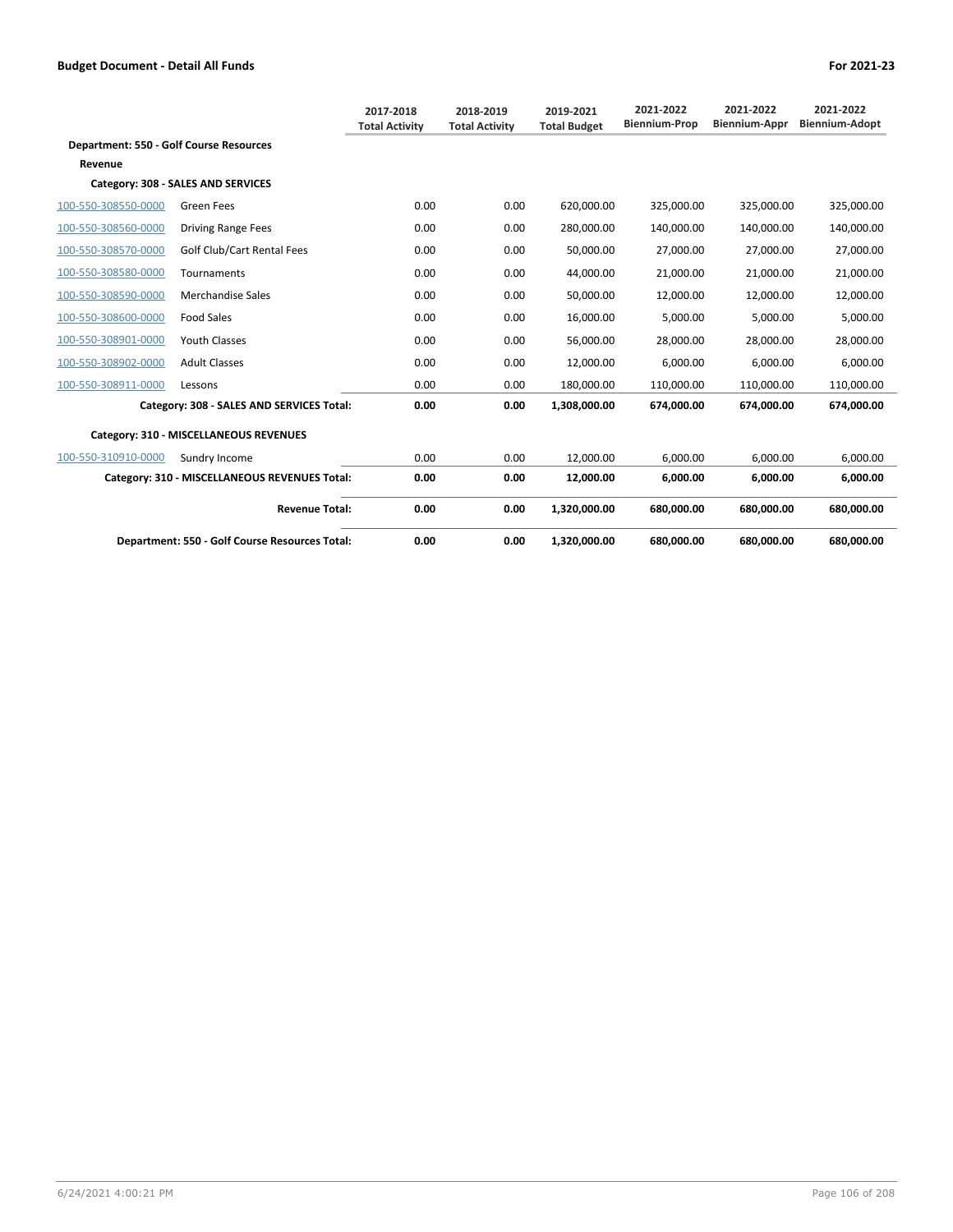|                                             |                                                                                                                                                                                                                                                   | 2017-2018<br><b>Total Activity</b> | 2018-2019<br><b>Total Activity</b> | 2019-2021<br><b>Total Budget</b> | 2021-2022<br><b>Biennium-Prop</b> | 2021-2022<br>Biennium-Appr | 2021-2022<br><b>Biennium-Adopt</b> |  |  |  |
|---------------------------------------------|---------------------------------------------------------------------------------------------------------------------------------------------------------------------------------------------------------------------------------------------------|------------------------------------|------------------------------------|----------------------------------|-----------------------------------|----------------------------|------------------------------------|--|--|--|
| Department: 551 - Golf Pro Shop             |                                                                                                                                                                                                                                                   |                                    |                                    |                                  |                                   |                            |                                    |  |  |  |
| <b>Expense</b>                              |                                                                                                                                                                                                                                                   |                                    |                                    |                                  |                                   |                            |                                    |  |  |  |
|                                             | Category: 410 - PERSONNEL SERVICES                                                                                                                                                                                                                |                                    |                                    |                                  |                                   |                            |                                    |  |  |  |
| 100-551-411100-0000                         | <b>Full-Time Salaries and Wages</b>                                                                                                                                                                                                               | 0.00                               | 0.00                               | 185,000.00                       | 195,000.00                        | 195,000.00                 | 195,000.00                         |  |  |  |
| 100-551-411110-0000                         | <b>Full-Time Regular Salaries</b>                                                                                                                                                                                                                 | 0.00                               | 0.00                               | 0.00                             | 0.00                              | 0.00                       | 0.00                               |  |  |  |
| 100-551-411120-0000                         | Full-Time Other Paid Leave                                                                                                                                                                                                                        | 0.00                               | 0.00                               | 0.00                             | 0.00                              | 0.00                       | 0.00                               |  |  |  |
| 100-551-411122-0000                         | <b>Full-Time Vacation Leave</b>                                                                                                                                                                                                                   | 0.00                               | 0.00                               | 0.00                             | 0.00                              | 0.00                       | 0.00                               |  |  |  |
| 100-551-411240-0000                         | Temporary / OnCall                                                                                                                                                                                                                                | 0.00                               | 0.00                               | 25,000.00                        | 0.00                              | 0.00                       | 0.00                               |  |  |  |
| 100-551-411245-0000                         | Temporary / OnCall                                                                                                                                                                                                                                | 0.00                               | 0.00                               | 0.00                             | 0.00                              | 0.00                       | 0.00                               |  |  |  |
| 100-551-411400-0000                         | Special Pay                                                                                                                                                                                                                                       | 0.00                               | 0.00                               | 28,000.00                        | 28,000.00                         | 28,000.00                  | 28,000.00                          |  |  |  |
| 100-551-411435-0000                         | <b>Accrued Vacation Payoff</b>                                                                                                                                                                                                                    | 0.00                               | 0.00                               | 0.00                             | 0.00                              | 0.00                       | 0.00                               |  |  |  |
| 100-551-412100-0000                         | Payroll Taxes                                                                                                                                                                                                                                     | 0.00                               | 0.00                               | 26,000.00                        | 19,000.00                         | 19,000.00                  | 19,000.00                          |  |  |  |
| 100-551-412200-0000                         | <b>PERS</b>                                                                                                                                                                                                                                       | 0.00                               | 0.00                               | 59,000.00                        | 61,000.00                         | 61,000.00                  | 61,000.00                          |  |  |  |
| 100-551-412300-0000                         | Health Insurance                                                                                                                                                                                                                                  | 0.00                               | 0.00                               | 42,000.00                        | 40,000.00                         | 40,000.00                  | 40,000.00                          |  |  |  |
| 100-551-412400-0000                         | <b>Other Benefits</b>                                                                                                                                                                                                                             | 0.00                               | 0.00                               | 5,000.00                         | 4,000.00                          | 4,000.00                   | 4,000.00                           |  |  |  |
|                                             | Category: 410 - PERSONNEL SERVICES Total:                                                                                                                                                                                                         | 0.00                               | 0.00                               | 370,000.00                       | 347,000.00                        | 347,000.00                 | 347,000.00                         |  |  |  |
|                                             | Category: 420 - MATERIALS & SERVICES                                                                                                                                                                                                              |                                    |                                    |                                  |                                   |                            |                                    |  |  |  |
| 100-551-421000-0000                         | <b>General Office Supplies</b>                                                                                                                                                                                                                    | 0.00                               | 0.00                               | 2,000.00                         | 1,500.00                          | 1,500.00                   | 1,500.00                           |  |  |  |
| 100-551-428000-0000                         | <b>Small Tools and Supplies</b>                                                                                                                                                                                                                   | 0.00                               | 0.00                               | 0.00                             | 0.00                              | 0.00                       | 0.00                               |  |  |  |
| 100-551-428700-0000                         | <b>Recreation Equipment Purchases</b>                                                                                                                                                                                                             | 0.00                               | 0.00                               | 12,000.00                        | 8,000.00                          | 8,000.00                   | 8,000.00                           |  |  |  |
| 100-551-429500-0000                         | Misc Furnishings & Equipment                                                                                                                                                                                                                      | 0.00                               | 0.00                               | 0.00                             | 0.00                              | 0.00                       | 0.00                               |  |  |  |
| 100-551-431000-0000                         | Misc Professional & Technical                                                                                                                                                                                                                     | 0.00                               | 0.00                               | 120,000.00                       | 60,000.00                         | 60,000.00                  | 60,000.00                          |  |  |  |
| 100-551-431610-0000                         | <b>Bank Service Charges</b>                                                                                                                                                                                                                       | 0.00                               | 0.00                               | 28,000.00                        | 14,000.00                         | 14,000.00                  | 14,000.00                          |  |  |  |
| 100-551-432300-0000                         | Membership Dues                                                                                                                                                                                                                                   | 0.00                               | 0.00                               | 0.00                             | 0.00                              | 0.00                       | 0.00                               |  |  |  |
| 100-551-434100-0000                         | Food and Beverages For Resale                                                                                                                                                                                                                     | 0.00                               | 0.00                               | 6,000.00                         | 3,000.00                          | 3,000.00                   | 3,000.00                           |  |  |  |
| 100-551-434200-0000                         | Merchandise & Supplies Resale                                                                                                                                                                                                                     | 0.00                               | 0.00                               | 11,000.00                        | 4,000.00                          | 4,000.00                   | 4,000.00                           |  |  |  |
| 100-551-437230-0000                         | Janitorial and Cleaning Spply                                                                                                                                                                                                                     | 0.00                               | 0.00                               | 14,000.00                        | 10,500.00                         | 10,500.00                  | 10,500.00                          |  |  |  |
| 100-551-437290-0000                         | <b>Bldg Maint-Misc Materials</b>                                                                                                                                                                                                                  | 0.00                               | 0.00                               | 2,000.00                         | 2,000.00                          | 2,000.00                   | 2,000.00                           |  |  |  |
| 100-551-437310-0000                         | <b>Equipment Repair and Service</b>                                                                                                                                                                                                               | 0.00                               | 0.00                               | 4,000.00                         | 2,000.00                          | 2,000.00                   | 2,000.00                           |  |  |  |
| 100-551-437410-0000                         | Electricity                                                                                                                                                                                                                                       | 0.00                               | 0.00                               | 9,000.00                         | 9,000.00                          |                            | 9,000.00                           |  |  |  |
| 100-551-437420-0000                         | Natural Gas and Propane                                                                                                                                                                                                                           | 0.00                               | 0.00                               | 5,000.00                         | 5,000.00                          |                            | 5,000.00                           |  |  |  |
| 100-551-438110-0000                         | Internal Fees for Service-Admin                                                                                                                                                                                                                   | 0.00                               | 0.00                               | 109,000.00                       | 114,000.00                        |                            | 114,000.00                         |  |  |  |
| 100-551-439100-0000                         | Advertising                                                                                                                                                                                                                                       | 0.00                               | 0.00                               | 14,000.00                        | 7,000.00                          | 7,000.00                   | 7,000.00                           |  |  |  |
| 100-551-439900-0000                         | <b>Other Miscellaneous Exp</b>                                                                                                                                                                                                                    | 0.00                               | 0.00                               | 0.00                             | 0.00                              | 0.00                       | 0.00                               |  |  |  |
| Category: 420 - MATERIALS & SERVICES Total: |                                                                                                                                                                                                                                                   | 0.00                               | 0.00                               | 336,000.00                       | 240,000.00                        | 240,000.00                 | 240,000.00                         |  |  |  |
|                                             | 9,000.00<br>5,000.00<br>114,000.00<br>Category: 480 - CAPITAL OUTLAY<br>0.00<br>Buildings & Building Improvement<br>0.00<br>0.00<br>0.00<br>0.00<br>0.00<br>Category: 480 - CAPITAL OUTLAY Total:<br>0.00<br>0.00<br>0.00<br>0.00<br>0.00<br>0.00 |                                    |                                    |                                  |                                   |                            |                                    |  |  |  |
| 100-551-481200-0000                         |                                                                                                                                                                                                                                                   |                                    |                                    |                                  |                                   |                            |                                    |  |  |  |
|                                             |                                                                                                                                                                                                                                                   |                                    |                                    |                                  |                                   |                            |                                    |  |  |  |
|                                             | <b>Expense Total:</b>                                                                                                                                                                                                                             | 0.00                               | 0.00                               | 706,000.00                       | 587,000.00                        | 587,000.00                 | 587,000.00                         |  |  |  |
|                                             | Department: 551 - Golf Pro Shop Total:                                                                                                                                                                                                            | 0.00                               | 0.00                               | 706,000.00                       | 587,000.00                        | 587,000.00                 | 587,000.00                         |  |  |  |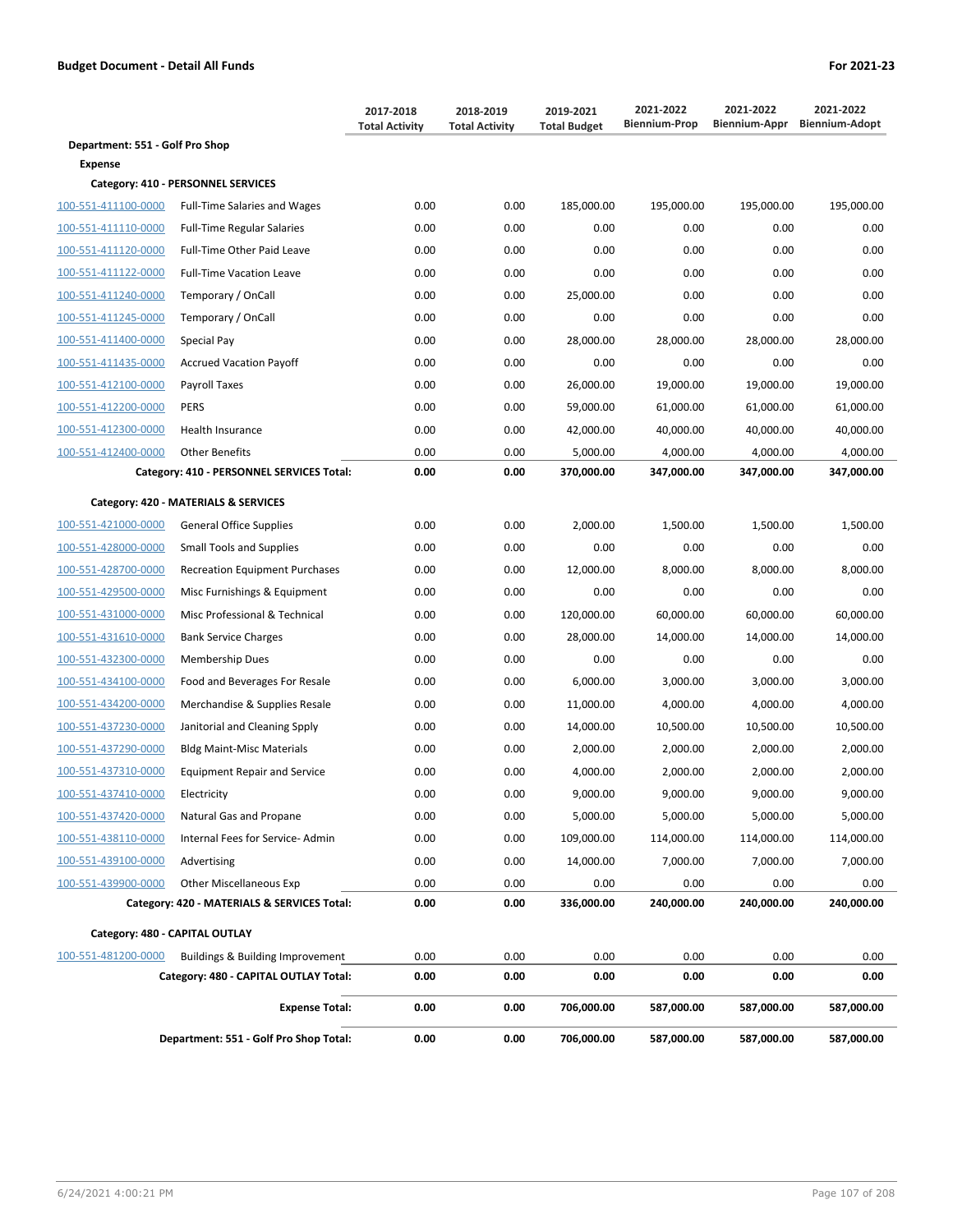|                                             |                                             | 2017-2018<br><b>Total Activity</b> | 2018-2019<br><b>Total Activity</b> | 2019-2021<br><b>Total Budget</b> | 2021-2022<br><b>Biennium-Prop</b> | 2021-2022<br>Biennium-Appr | 2021-2022<br><b>Biennium-Adopt</b> |
|---------------------------------------------|---------------------------------------------|------------------------------------|------------------------------------|----------------------------------|-----------------------------------|----------------------------|------------------------------------|
| Department: 552 - Golf Maintenance          |                                             |                                    |                                    |                                  |                                   |                            |                                    |
| <b>Expense</b>                              |                                             |                                    |                                    |                                  |                                   |                            |                                    |
|                                             | Category: 410 - PERSONNEL SERVICES          |                                    |                                    |                                  |                                   |                            |                                    |
| 100-552-411100-0000                         | <b>Full-Time Salaries and Wages</b>         | 0.00                               | 0.00                               | 219,000.00                       | 232,000.00                        | 232,000.00                 | 232,000.00                         |
| 100-552-411110-0000                         | <b>Full-Time Regular Salaries</b>           | 0.00                               | 0.00                               | 0.00                             | 0.00                              | 0.00                       | 0.00                               |
| 100-552-411120-0000                         | Full-Time Other Paid Leave                  | 0.00                               | 0.00                               | 0.00                             | 0.00                              | 0.00                       | 0.00                               |
| 100-552-411122-0000                         | <b>Full-Time Vacation Leave</b>             | 0.00                               | 0.00                               | 0.00                             | 0.00                              | 0.00                       | 0.00                               |
| 100-552-411125-0000                         | Full-Time Comp Leave                        | 0.00                               | 0.00                               | 0.00                             | 0.00                              | 0.00                       | 0.00                               |
| 100-552-411130-0000                         | <b>Full-Time Sick Leave</b>                 | 0.00                               | 0.00                               | 0.00                             | 0.00                              | 0.00                       | 0.00                               |
| 100-552-411300-0000                         | <b>Overtime Salaries</b>                    | 0.00                               | 0.00                               | 5,000.00                         | 6,000.00                          | 6,000.00                   | 6,000.00                           |
| 100-552-411400-0000                         | Special Pay                                 | 0.00                               | 0.00                               | 2,000.00                         | 2,000.00                          | 2,000.00                   | 2,000.00                           |
| 100-552-412100-0000                         | Payroll Taxes                               | 0.00                               | 0.00                               | 20,000.00                        | 20,000.00                         | 20,000.00                  | 20,000.00                          |
| 100-552-412200-0000                         | <b>PERS</b>                                 | 0.00                               | 0.00                               | 57,000.00                        | 71,000.00                         | 71,000.00                  | 71,000.00                          |
| 100-552-412300-0000                         | Health Insurance                            | 0.00                               | 0.00                               | 71,000.00                        | 67,000.00                         | 67,000.00                  | 67,000.00                          |
| 100-552-412400-0000                         | <b>Other Benefits</b>                       | 0.00                               | 0.00                               | 8,000.00                         | 8,000.00                          | 8,000.00                   | 8,000.00                           |
|                                             | Category: 410 - PERSONNEL SERVICES Total:   | 0.00                               | 0.00                               | 382,000.00                       | 406,000.00                        | 406,000.00                 | 406,000.00                         |
|                                             | Category: 420 - MATERIALS & SERVICES        |                                    |                                    |                                  |                                   |                            |                                    |
| 100-552-427130-0000                         | Uniform Purchases                           | 0.00                               | 0.00                               | 2,000.00                         | 2,000.00                          | 2,000.00                   | 2,000.00                           |
| 100-552-427150-0000                         | Safety Equipment                            | 0.00                               | 0.00                               | 1,000.00                         | 1,000.00                          | 1,000.00                   | 1,000.00                           |
| 100-552-427300-0000                         | Laundry Service                             | 0.00                               | 0.00                               | 1,000.00                         | 1,000.00                          | 1,000.00                   | 1,000.00                           |
| 100-552-428000-0000                         | <b>Small Tools and Supplies</b>             | 0.00                               | 0.00                               | 6,000.00                         | 4,500.00                          | 4,500.00                   | 4,500.00                           |
| 100-552-431000-0000                         | Misc Professional & Technical               | 0.00                               | 0.00                               | 116,000.00                       | 58,000.00                         | 58,000.00                  | 58,000.00                          |
| 100-552-437130-0000                         | <b>Botanical Supplies</b>                   | 0.00                               | 0.00                               | 2,000.00                         | 2,000.00                          | 2,000.00                   | 2,000.00                           |
| 100-552-437140-0000                         | <b>Chemicals and Fertilizers</b>            | 0.00                               | 0.00                               | 16,000.00                        | 8,000.00                          | 8,000.00                   | 8,000.00                           |
| 100-552-437180-0000                         | Grounds Maint-Misc Contr Svcs               | 0.00                               | 0.00                               | 15,000.00                        | 8,000.00                          | 8,000.00                   | 8,000.00                           |
| 100-552-437190-0000                         | <b>Grnds Maint-Misc Materials</b>           | 0.00                               | 0.00                               | 7,000.00                         | 3,500.00                          | 3,500.00                   | 3,500.00                           |
| 100-552-437230-0000                         | Janitorial and Cleaning Spply               | 0.00                               | 0.00                               | 1,000.00                         | 1,000.00                          | 1,000.00                   | 1,000.00                           |
| 100-552-437290-0000                         | <b>Bldg Maint-Misc Materials</b>            | 0.00                               | 0.00                               | 6,000.00                         | 3,000.00                          | 3,000.00                   | 3,000.00                           |
| 100-552-437310-0000                         | <b>Equipment Repair and Service</b>         | 0.00                               | 0.00                               | 16,000.00                        | 9,000.00                          | 9,000.00                   | 9,000.00                           |
|                                             |                                             |                                    |                                    |                                  |                                   |                            |                                    |
| 100-552-437312-0000                         | <b>Equipment Rentals</b>                    | 0.00                               | 0.00                               | 2,000.00                         | 2,000.00                          | 2,000.00                   | 2,000.00                           |
| 100-552-437330-0000<br>100-552-437340-0000  | Vehicle Repairs, Parts & Supp               | 0.00                               | 0.00                               | 0.00                             | 0.00                              | 0.00<br>5,000.00           | 0.00                               |
|                                             | Gasoline, Oil and Lubricants                | 0.00                               | 0.00                               | 10,000.00                        | 5,000.00                          |                            | 5,000.00                           |
| 100-552-437430-0000                         | Water, Sewer, & Stormwater Use              | 0.00                               | 0.00                               | 142,000.00                       | 70,000.00                         | 70,000.00                  | 70,000.00                          |
| 100-552-437440-0000                         | Disposal Fees                               | 0.00                               | 0.00                               | 3,000.00                         | 3,000.00                          | 3,000.00                   | 3,000.00                           |
| 100-552-438110-0000                         | Internal Fees for Service - Admin           | 0.00                               | 0.00                               | 56,000.00                        | 56,000.00                         | 56,000.00                  | 56,000.00                          |
| 100-552-438673-0000                         | Internal Fees for Service - MP              | 0.00                               | 0.00                               | 5,000.00                         | 14,000.00                         | 14,000.00                  | 14,000.00                          |
|                                             | Category: 420 - MATERIALS & SERVICES Total: | 0.00                               | 0.00                               | 407,000.00                       | 251,000.00                        | 251,000.00                 | 251,000.00                         |
|                                             | <b>Expense Total:</b>                       | 0.00                               | 0.00                               | 789,000.00                       | 657,000.00                        | 657,000.00                 | 657,000.00                         |
|                                             | Department: 552 - Golf Maintenance Total:   | 0.00                               | 0.00                               | 789,000.00                       | 657,000.00                        | 657,000.00                 | 657,000.00                         |
| Fund: 100 - GENERAL FUND Surplus (Deficit): |                                             | 28,005,282.28                      | 31,036,692.31                      | 0.00                             | 0.00                              | 0.00                       | 0.00                               |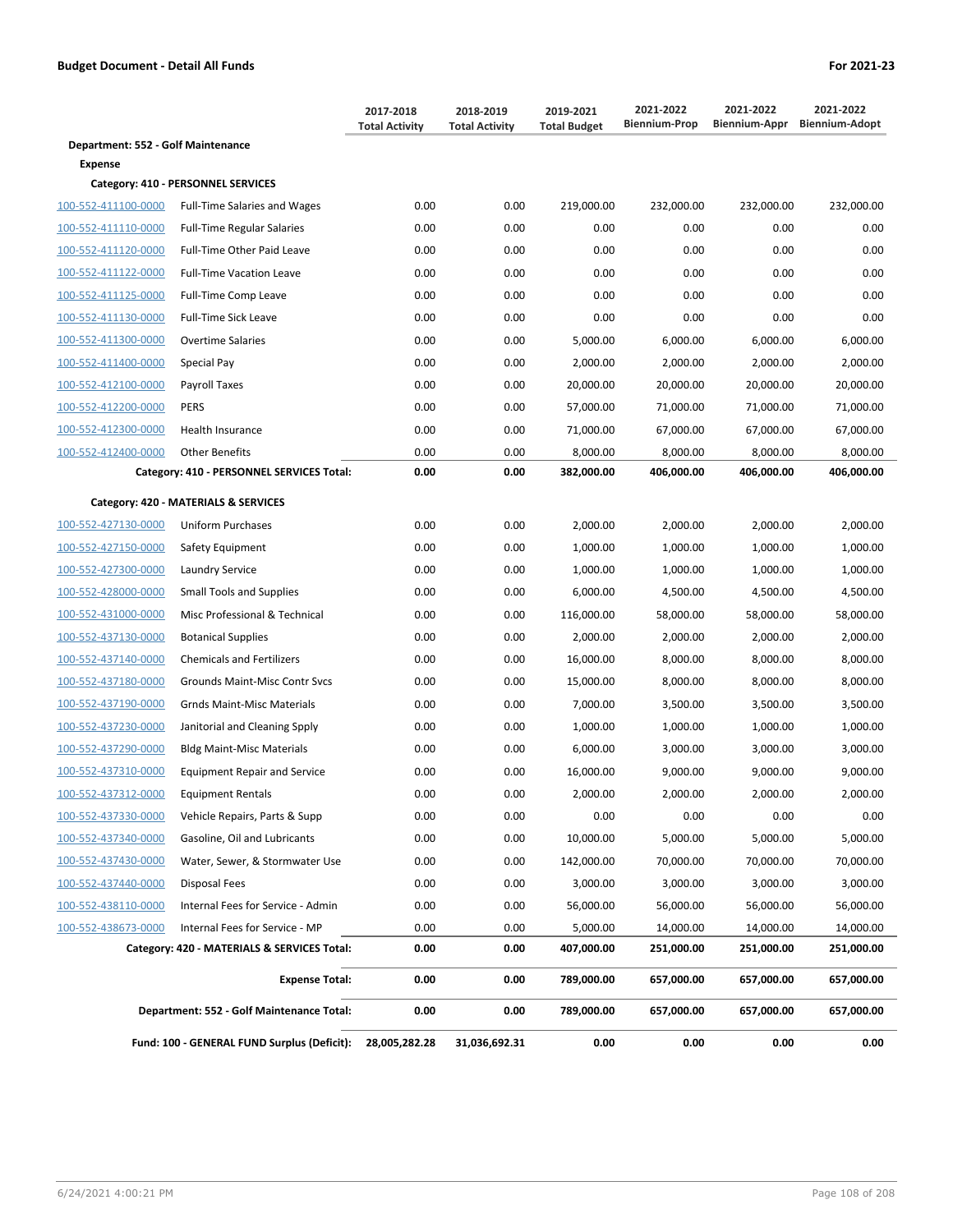|                                         |                                                    | 2017-2018<br><b>Total Activity</b> | 2018-2019<br><b>Total Activity</b> | 2019-2021<br><b>Total Budget</b> | 2021-2022<br><b>Biennium-Prop</b> | 2021-2022<br><b>Biennium-Appr</b> | 2021-2022<br><b>Biennium-Adopt</b> |
|-----------------------------------------|----------------------------------------------------|------------------------------------|------------------------------------|----------------------------------|-----------------------------------|-----------------------------------|------------------------------------|
| <b>Fund: 180 - CAPITAL RESERVE FUND</b> |                                                    |                                    |                                    |                                  |                                   |                                   |                                    |
|                                         | <b>Department: 180 - Capital Reserve Resources</b> |                                    |                                    |                                  |                                   |                                   |                                    |
| Revenue                                 |                                                    |                                    |                                    |                                  |                                   |                                   |                                    |
|                                         | Category: 302 - BEGINNING FUND BALANCES            |                                    |                                    |                                  |                                   |                                   |                                    |
| 180-180-302100-0000                     | Unrestricted Beginning Balance                     | 1,871,594.42                       | 526,355.56                         | 2,038,356.00                     | 2,052,124.00                      | 2,052,124.00                      | 2,052,124.00                       |
|                                         | Category: 302 - BEGINNING FUND BALANCES Total:     | 1,871,594.42                       | 526,355.56                         | 2,038,356.00                     | 2,052,124.00                      | 2,052,124.00                      | 2,052,124.00                       |
|                                         | Category: 310 - MISCELLANEOUS REVENUES             |                                    |                                    |                                  |                                   |                                   |                                    |
| 180-180-310200-0000                     | Investment Income                                  | 8,761.14                           | 39,154.69                          | 128,000.00                       | 10,000.00                         | 10,000.00                         | 10,000.00                          |
|                                         | Category: 310 - MISCELLANEOUS REVENUES Total:      | 8,761.14                           | 39,154.69                          | 128,000.00                       | 10,000.00                         | 10,000.00                         | 10,000.00                          |
| Category: 320 - TRANSFERS               |                                                    |                                    |                                    |                                  |                                   |                                   |                                    |
| 180-180-322100-0000                     | <b>Transfer from General Fund</b>                  | 200.000.00                         | 1,500,000.00                       | 7,845,000.00                     | 3,400,000.00                      | 1,800,000.00                      | 1,800,000.00                       |
| <b>Budget Notes</b>                     |                                                    |                                    |                                    |                                  |                                   |                                   |                                    |
| <b>Budget Code</b>                      | <b>Description</b>                                 |                                    |                                    |                                  |                                   |                                   |                                    |
| Biennium-Adopt                          | Reserve set aside is for parks recreation center   |                                    |                                    |                                  |                                   |                                   |                                    |
|                                         | Category: 320 - TRANSFERS Total:                   | 200,000.00                         | 1,500,000.00                       | 7,845,000.00                     | 3,400,000.00                      | 1,800,000.00                      | 1,800,000.00                       |
|                                         | <b>Revenue Total:</b>                              | 2,080,355.56                       | 2,065,510.25                       | 10,011,356.00                    | 5,462,124.00                      | 3,862,124.00                      | 3,862,124.00                       |
|                                         | Department: 180 - Capital Reserve Resources Total: | 2,080,355.56                       | 2,065,510.25                       | 10,011,356.00                    | 5,462,124.00                      | 3,862,124.00                      | 3,862,124.00                       |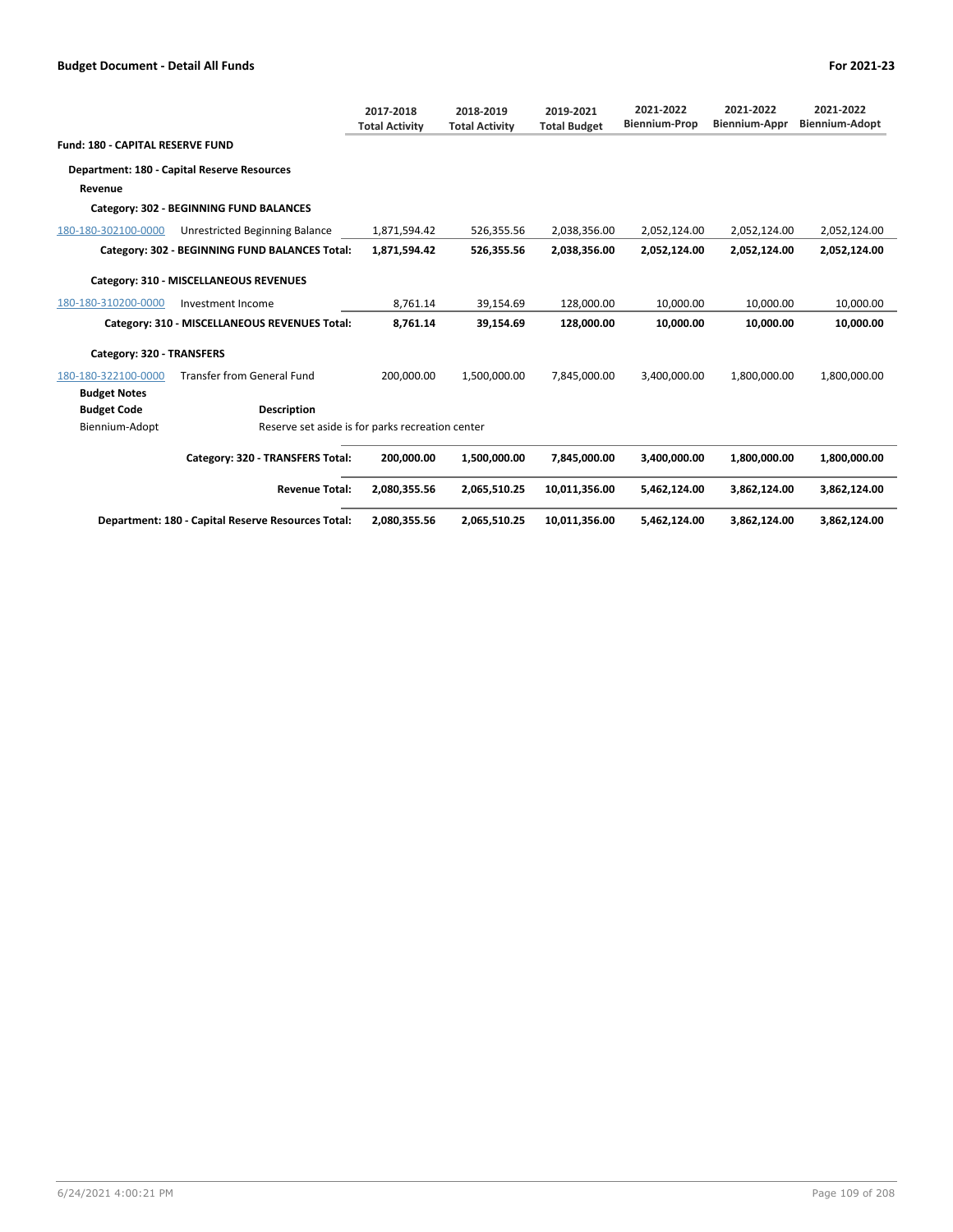|                                   |                                                             | 2017-2018<br><b>Total Activity</b> | 2018-2019<br><b>Total Activity</b> | 2019-2021<br><b>Total Budget</b> | 2021-2022<br><b>Biennium-Prop</b> | 2021-2022<br><b>Biennium-Appr</b> | 2021-2022<br><b>Biennium-Adopt</b> |
|-----------------------------------|-------------------------------------------------------------|------------------------------------|------------------------------------|----------------------------------|-----------------------------------|-----------------------------------|------------------------------------|
| Department: 181 - Capital Reserve |                                                             |                                    |                                    |                                  |                                   |                                   |                                    |
| <b>Expense</b>                    |                                                             |                                    |                                    |                                  |                                   |                                   |                                    |
|                                   | Category: 420 - MATERIALS & SERVICES                        |                                    |                                    |                                  |                                   |                                   |                                    |
| 180-181-429500-0000               | Misc Furnishings & Equipment                                | 0.00                               | 0.00                               | 0.00                             | 0.00                              | 0.00                              | 0.00                               |
| 180-181-431000-0000               | Misc Professional & Technical                               | 0.00                               | 0.00                               | 0.00                             | 0.00                              | 0.00                              | 0.00                               |
| 180-181-442500-0000               | Intergovernmental Expense                                   | 0.00                               | 0.00                               | 0.00                             | 0.00                              | 0.00                              | 0.00                               |
|                                   | Category: 420 - MATERIALS & SERVICES Total:                 | 0.00                               | 0.00                               | 0.00                             | 0.00                              | 0.00                              | 0.00                               |
| Category: 470 - TRANSFERS         |                                                             |                                    |                                    |                                  |                                   |                                   |                                    |
| 180-181-472100-0000               | <b>Transfer to General Fund</b>                             | 884,000.00                         | 0.00                               | 0.00                             | 0.00                              | 0.00                              | 0.00                               |
| 180-181-472650-0000               | <b>Transfer to Street Fund</b>                              | 670,000.00                         | 0.00                               | 0.00                             | 0.00                              | 0.00                              | 0.00                               |
|                                   | Category: 470 - TRANSFERS Total:                            | 1,554,000.00                       | 0.00                               | 0.00                             | 0.00                              | 0.00                              | 0.00                               |
| Category: 480 - CAPITAL OUTLAY    |                                                             |                                    |                                    |                                  |                                   |                                   |                                    |
| 180-181-481200-0000               | Buildings & Building Improvement                            | 0.00                               | 0.00                               | 9,500,000.00                     | 1,500,000.00                      | 1,500,000.00                      | 1,500,000.00                       |
| <b>Budget Notes</b>               |                                                             |                                    |                                    |                                  |                                   |                                   |                                    |
| <b>Budget Code</b>                | <b>Description</b>                                          |                                    |                                    |                                  |                                   |                                   |                                    |
| Biennium-Adopt                    | Portion of new City Hall costs for second phase \$1,500,000 |                                    |                                    |                                  |                                   |                                   |                                    |
|                                   | Category: 480 - CAPITAL OUTLAY Total:                       | 0.00                               | 0.00                               | 9,500,000.00                     | 1,500,000.00                      | 1,500,000.00                      | 1,500,000.00                       |
|                                   | Category: 495 - RESERVE FOR FUTURE EXPENDITURE              |                                    |                                    |                                  |                                   |                                   |                                    |
| 180-181-495000-0000               | Reserve for Future Expenditure                              | 0.00                               | 0.00                               | 511,356.00                       | 3,962,124.00                      | 2,362,124.00                      | 2,362,124.00                       |
|                                   | Category: 495 - RESERVE FOR FUTURE EXPENDITURE Total:       | 0.00                               | 0.00                               | 511,356.00                       | 3,962,124.00                      | 2,362,124.00                      | 2,362,124.00                       |
|                                   | <b>Expense Total:</b>                                       | 1,554,000.00                       | 0.00                               | 10,011,356.00                    | 5,462,124.00                      | 3,862,124.00                      | 3,862,124.00                       |
|                                   | Department: 181 - Capital Reserve Total:                    | 1,554,000.00                       | 0.00                               | 10,011,356.00                    | 5,462,124.00                      | 3,862,124.00                      | 3,862,124.00                       |
|                                   | Fund: 180 - CAPITAL RESERVE FUND Surplus (Deficit):         | 526,355.56                         | 2,065,510.25                       | 0.00                             | 0.00                              | 0.00                              | 0.00                               |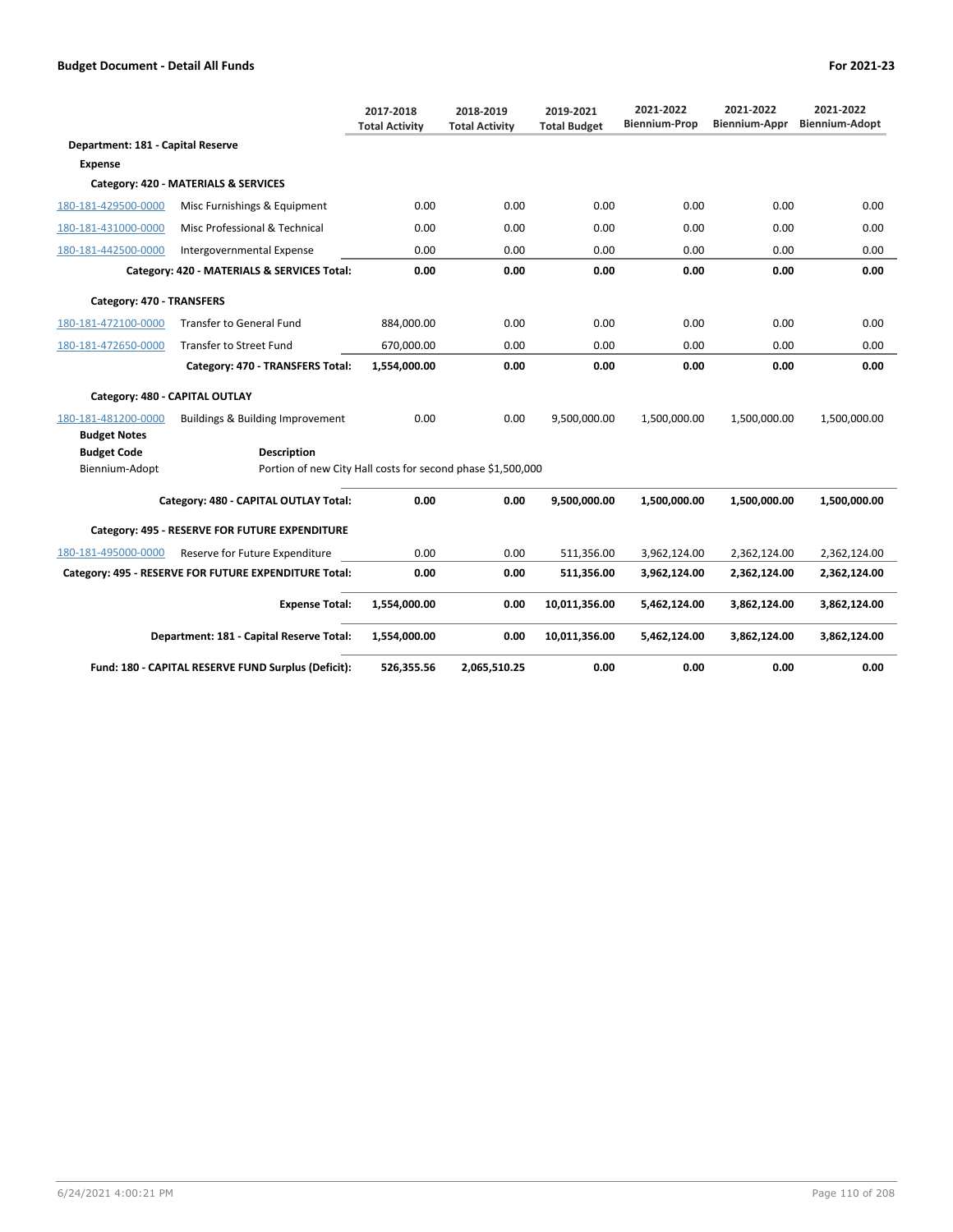|                                     |                                                | 2017-2018<br><b>Total Activity</b> | 2018-2019<br><b>Total Activity</b> | 2019-2021<br><b>Total Budget</b> | 2021-2022<br><b>Biennium-Prop</b> | 2021-2022<br>Biennium-Appr | 2021-2022<br><b>Biennium-Adopt</b> |
|-------------------------------------|------------------------------------------------|------------------------------------|------------------------------------|----------------------------------|-----------------------------------|----------------------------|------------------------------------|
| Fund: 280 - TOURISM FUND            |                                                |                                    |                                    |                                  |                                   |                            |                                    |
| Department: 280 - Tourism Resources |                                                |                                    |                                    |                                  |                                   |                            |                                    |
| Revenue                             |                                                |                                    |                                    |                                  |                                   |                            |                                    |
|                                     | Category: 302 - BEGINNING FUND BALANCES        |                                    |                                    |                                  |                                   |                            |                                    |
| 280-280-302100-0000                 | Unrestricted Beginning Balance                 | 735,677.60                         | 820,657.73                         | 343,658.00                       | 166.00                            | 166.00                     | 166.00                             |
|                                     | Category: 302 - BEGINNING FUND BALANCES Total: | 735,677.60                         | 820,657.73                         | 343,658.00                       | 166.00                            | 166.00                     | 166.00                             |
|                                     | Category: 306 - LICENSES AND FEES              |                                    |                                    |                                  |                                   |                            |                                    |
| 280-280-306381-0000                 | Lakeshore Inn                                  | 16,014.57                          | 15,605.68                          | 33,000.00                        | 28,000.00                         | 28,000.00                  | 28,000.00                          |
| 280-280-306382-0000                 | Res Inn - Marriott                             | 52,267.74                          | 45,806.28                          | 112,000.00                       | 87.000.00                         | 87.000.00                  | 87.000.00                          |
| 280-280-306383-0000                 | Crowne Plaza (Holiday Inn)                     | 67,672.82                          | 62,906.20                          | 143,000.00                       | 107,000.00                        | 107,000.00                 | 107,000.00                         |
| 280-280-306384-0000                 | Hilton Garden (Hilton)                         | 92,327.03                          | 92,736.34                          | 202,000.00                       | 152,000.00                        | 152,000.00                 | 152,000.00                         |
| 280-280-306385-0000                 | Fairfield Inn                                  | 54,810.50                          | 51,276.62                          | 118,000.00                       | 88,000.00                         | 88,000.00                  | 88,000.00                          |
| 280-280-306386-0000                 | Other Hotel/Motel Tax                          | 21,606.71                          | 22,848.65                          | 50.000.00                        | 45,000.00                         | 45,000.00                  | 45,000.00                          |
|                                     | Category: 306 - LICENSES AND FEES Total:       | 304,699.37                         | 291,179.77                         | 658,000.00                       | 507,000.00                        | 507,000.00                 | 507,000.00                         |
|                                     | Category: 308 - SALES AND SERVICES             |                                    |                                    |                                  |                                   |                            |                                    |
| 280-280-308944-0000                 | <b>Building Rental Fees</b>                    | 1,200.00                           | 1,800.00                           | 2,000.00                         | 2,000.00                          | 2,000.00                   | 2,000.00                           |
|                                     | Category: 308 - SALES AND SERVICES Total:      | 1,200.00                           | 1,800.00                           | 2.000.00                         | 2,000.00                          | 2.000.00                   | 2,000.00                           |
|                                     | Category: 310 - MISCELLANEOUS REVENUES         |                                    |                                    |                                  |                                   |                            |                                    |
| 280-280-310200-0000                 | Investment Income                              | 6,498.09                           | 15,515.13                          | 16,000.00                        | 0.00                              | 0.00                       | 0.00                               |

| Category: 310 - MISCELLANEOUS REVENUES Total: | 6.498.09     | 15.515.13    | 16.000.00    | 0.00       | 0.00       | 0.00       |
|-----------------------------------------------|--------------|--------------|--------------|------------|------------|------------|
| <b>Revenue Total:</b>                         | 1.048.075.06 | 1.129.152.63 | 1.019.658.00 | 509.166.00 | 509.166.00 | 509,166.00 |
| Department: 280 - Tourism Resources Total:    | 1,048,075.06 | 1,129,152.63 | 1,019,658.00 | 509.166.00 | 509.166.00 | 509,166.00 |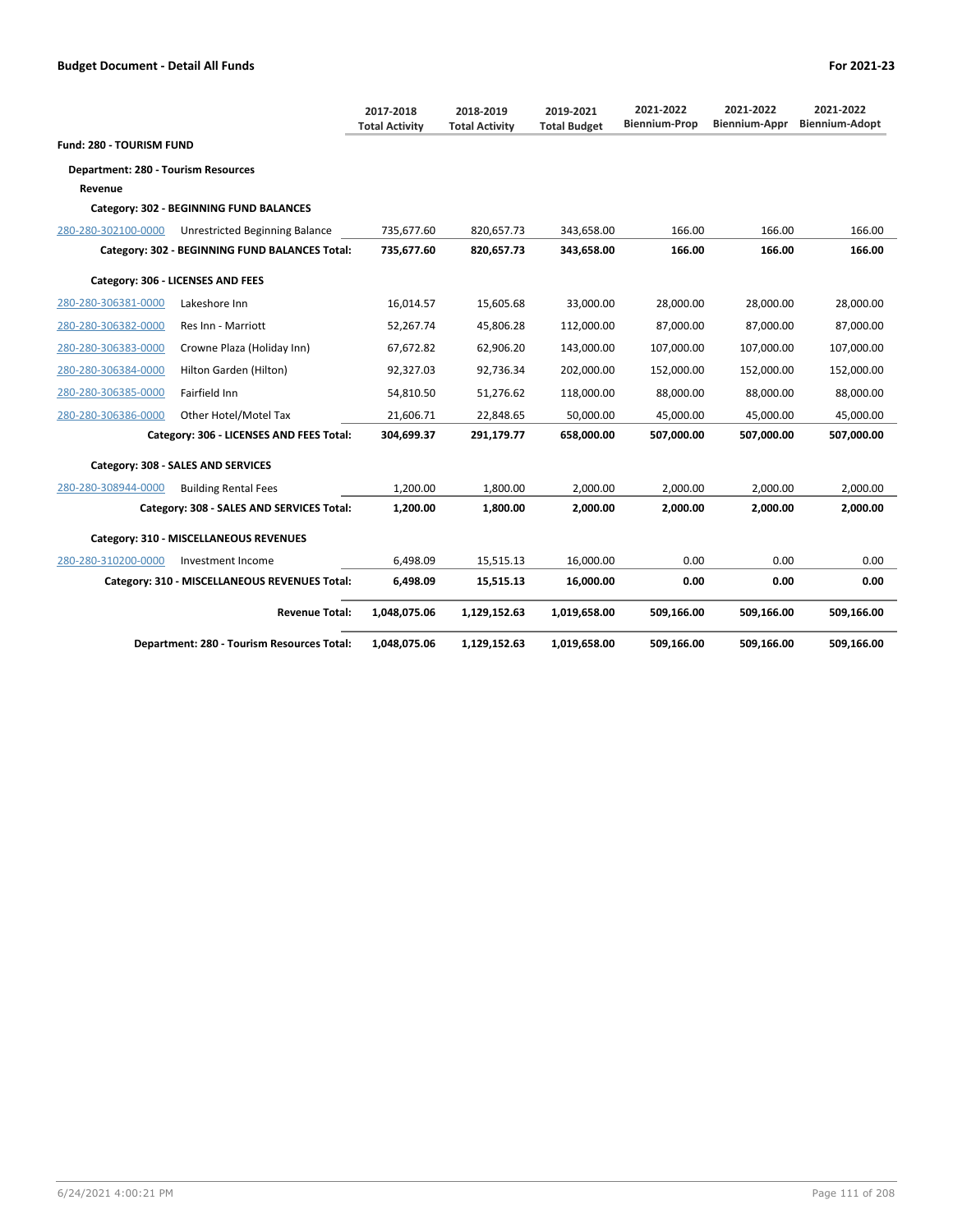|                                                             |                                                                  | 2017-2018<br><b>Total Activity</b> | 2018-2019<br><b>Total Activity</b> | 2019-2021<br><b>Total Budget</b> | 2021-2022<br><b>Biennium-Prop</b> | 2021-2022<br>Biennium-Appr | 2021-2022<br><b>Biennium-Adopt</b> |
|-------------------------------------------------------------|------------------------------------------------------------------|------------------------------------|------------------------------------|----------------------------------|-----------------------------------|----------------------------|------------------------------------|
| Department: 281 - Tourism Requirements                      |                                                                  |                                    |                                    |                                  |                                   |                            |                                    |
| <b>Expense</b>                                              |                                                                  |                                    |                                    |                                  |                                   |                            |                                    |
|                                                             | Category: 420 - MATERIALS & SERVICES                             |                                    |                                    |                                  |                                   |                            |                                    |
| 280-281-431000-0000                                         | Misc Professional & Technical                                    | 3,122.50                           | 0.00                               | 60,000.00                        | 0.00                              | 0.00                       | 0.00                               |
| 280-281-437420-0000                                         | Natural Gas and Propane                                          | $-32.51$                           | 0.00                               | 0.00                             | 0.00                              | 0.00                       | 0.00                               |
| 280-281-437430-0000                                         | Water, Sewer, & Stormwater Use                                   | 1,413.83                           | 2,038.45                           | 4,000.00                         | 4,000.00                          | 4,000.00                   | 4,000.00                           |
| 280-281-438110-0000                                         | Internal Fees for Service - Admin                                | 2,000.00                           | 2,000.00                           | 8,000.00                         | 8,000.00                          | 8,000.00                   | 8,000.00                           |
| 280-281-439133-0000                                         | Festival of the Arts                                             | 30,000.00                          | 30,000.00                          | 60,000.00                        | 60,000.00                         | 60,000.00                  | 60,000.00                          |
| 280-281-439755-0000                                         | <b>Tourism Grants</b>                                            | 0.00                               | 78,700.00                          | 74,000.00                        | 50,000.00                         | 50,000.00                  | 50,000.00                          |
| 280-281-439900-0000                                         | <b>Other Miscellaneous Exp</b>                                   | 1,123.82                           | 42,293.59                          | 26,000.00                        | 2,000.00                          | 2,000.00                   | 2,000.00                           |
| <b>Budget Notes</b><br><b>Budget Code</b><br>Biennium-Adopt | <b>Description</b><br>\$1,000 to maintain Iron Worker's Cottage. |                                    |                                    |                                  |                                   |                            |                                    |
|                                                             | Category: 420 - MATERIALS & SERVICES Total:                      | 37,627.64                          | 155,032.04                         | 232,000.00                       | 124,000.00                        | 124,000.00                 | 124,000.00                         |
| Category: 470 - TRANSFERS                                   |                                                                  |                                    |                                    |                                  |                                   |                            |                                    |
| 280-281-472290-0000                                         | Transfer to Trolley Fund                                         | 10,000.00                          | 0.00                               | 20,000.00                        | 20,000.00                         | 20,000.00                  | 20,000.00                          |
| 280-281-472571-0000                                         | Transfer to Public Art Fund                                      | 130,000.00                         | 130,000.00                         | 260,000.00                       | 365,000.00                        | 365,000.00                 | 365,000.00                         |
|                                                             | Category: 470 - TRANSFERS Total:                                 | 140,000.00                         | 130,000.00                         | 280,000.00                       | 385,000.00                        | 385,000.00                 | 385,000.00                         |
| Category: 480 - CAPITAL OUTLAY                              |                                                                  |                                    |                                    |                                  |                                   |                            |                                    |
| 280-281-481350-0000                                         | Other Infrastructure Improvemen                                  | 0.00                               | 75,000.00                          | 175,000.00                       | 0.00                              | 0.00                       | 0.00                               |
| 280-281-481385-0000                                         | Park Development                                                 | 49,789.69                          | 526,655.40                         | 75,000.00                        | 0.00                              | 0.00                       | 0.00                               |
| 280-281-481385-1140                                         | Park Development-Veterans War                                    | 0.00                               | 6,390.00                           | 0.00                             | 0.00                              | 0.00                       | 0.00                               |
|                                                             | Category: 480 - CAPITAL OUTLAY Total:                            | 49,789.69                          | 608,045.40                         | 250,000.00                       | 0.00                              | 0.00                       | 0.00                               |
| Category: 490 - CONTINGENCY                                 |                                                                  |                                    |                                    |                                  |                                   |                            |                                    |
| 280-281-490100-0000                                         | <b>General Operating Contingency</b>                             | 0.00                               | 0.00                               | 257,658.00                       | 166.00                            | 166.00                     | 166.00                             |
|                                                             | Category: 490 - CONTINGENCY Total:                               | 0.00                               | 0.00                               | 257,658.00                       | 166.00                            | 166.00                     | 166.00                             |
|                                                             | <b>Expense Total:</b>                                            | 227,417.33                         | 893,077.44                         | 1,019,658.00                     | 509,166.00                        | 509,166.00                 | 509,166.00                         |
|                                                             | Department: 281 - Tourism Requirements Total:                    | 227,417.33                         | 893,077.44                         | 1,019,658.00                     | 509,166.00                        | 509,166.00                 | 509,166.00                         |
|                                                             | Fund: 280 - TOURISM FUND Surplus (Deficit):                      | 820,657.73                         | 236,075.19                         | 0.00                             | 0.00                              | 0.00                       | 0.00                               |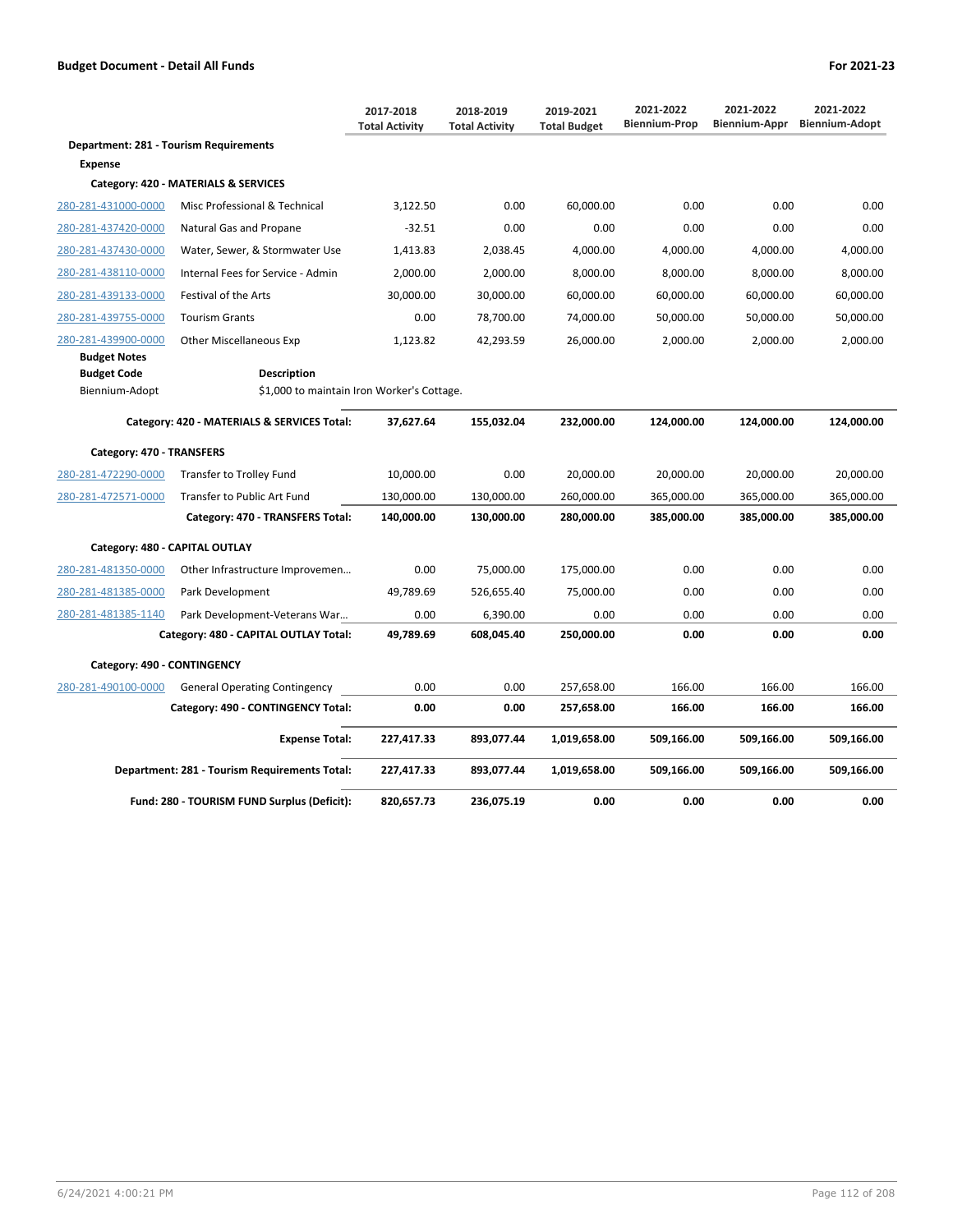|                                            |                                                                                                                                                                          | 2017-2018<br><b>Total Activity</b> | 2018-2019<br><b>Total Activity</b> | 2019-2021<br><b>Total Budget</b> | 2021-2022<br><b>Biennium-Prop</b> | 2021-2022<br>Biennium-Appr | 2021-2022<br><b>Biennium-Adopt</b> |
|--------------------------------------------|--------------------------------------------------------------------------------------------------------------------------------------------------------------------------|------------------------------------|------------------------------------|----------------------------------|-----------------------------------|----------------------------|------------------------------------|
| Fund: 290 - TROLLEY FUND                   |                                                                                                                                                                          |                                    |                                    |                                  |                                   |                            |                                    |
| Department: 290 - Trolley Resources        |                                                                                                                                                                          |                                    |                                    |                                  |                                   |                            |                                    |
| Revenue                                    |                                                                                                                                                                          |                                    |                                    |                                  |                                   |                            |                                    |
|                                            | Category: 302 - BEGINNING FUND BALANCES                                                                                                                                  |                                    |                                    |                                  |                                   |                            |                                    |
| 290-290-302100-0000                        | Unrestricted Beginning Balance                                                                                                                                           | 411,686.72                         | 452,634.09                         | 447,634.00                       | 471,120.00                        | 471,120.00                 | 471,120.00                         |
|                                            | Category: 302 - BEGINNING FUND BALANCES Total:                                                                                                                           | 411,686.72                         | 452,634.09                         | 447,634.00                       | 471,120.00                        | 471,120.00                 | 471,120.00                         |
|                                            | Category: 305 - INTERGOVERNMENTAL                                                                                                                                        |                                    |                                    |                                  |                                   |                            |                                    |
| 290-290-305139-0000                        | <b>Consortium Contribution</b>                                                                                                                                           | 60,000.00                          | 60,000.00                          | 120,000.00                       | 120,000.00                        | 120,000.00                 | 120,000.00                         |
| <b>Budget Notes</b>                        |                                                                                                                                                                          |                                    |                                    |                                  |                                   |                            |                                    |
| <b>Budget Code</b><br>Biennium-Adopt       | <b>Description</b><br>Annual contribution from the consortium members increased from \$20,000 to \$30,000 each: City of Portland<br>and Tri-Met for a total of \$60,000. |                                    |                                    |                                  |                                   |                            |                                    |
| 290-290-305180-0000                        | WSL - Right of Way                                                                                                                                                       | 15,000.00                          | 0.00                               | 0.00                             | 0.00                              | 0.00                       | 0.00                               |
|                                            | Category: 305 - INTERGOVERNMENTAL Total:                                                                                                                                 | 75,000.00                          | 60,000.00                          | 120,000.00                       | 120,000.00                        | 120,000.00                 | 120,000.00                         |
|                                            | Category: 308 - SALES AND SERVICES                                                                                                                                       |                                    |                                    |                                  |                                   |                            |                                    |
| 290-290-308950-0000<br><b>Budget Notes</b> | <b>Property Lease</b>                                                                                                                                                    | 12,600.00                          | 12,900.00                          | 24,000.00                        | 26,000.00                         | 26,000.00                  | 26,000.00                          |
| <b>Budget Code</b>                         | <b>Description</b>                                                                                                                                                       |                                    |                                    |                                  |                                   |                            |                                    |
| Biennium-Adopt                             | Lease revenue for property owners use of WSL Right-of-Way.                                                                                                               |                                    |                                    |                                  |                                   |                            |                                    |
|                                            | Category: 308 - SALES AND SERVICES Total:                                                                                                                                | 12,600.00                          | 12,900.00                          | 24,000.00                        | 26,000.00                         | 26,000.00                  | 26,000.00                          |
|                                            | Category: 310 - MISCELLANEOUS REVENUES                                                                                                                                   |                                    |                                    |                                  |                                   |                            |                                    |
| 290-290-310200-0000                        | Investment Income                                                                                                                                                        | 3,891.11                           | 12,724.75                          | 12,000.00                        | 2,000.00                          | 2,000.00                   | 2,000.00                           |
| 290-290-310910-0000                        | Sundry Income                                                                                                                                                            | 2,479.34                           | 35,163.39                          | 2,000.00                         | 0.00                              | 0.00                       | 0.00                               |
|                                            | Category: 310 - MISCELLANEOUS REVENUES Total:                                                                                                                            | 6,370.45                           | 47,888.14                          | 14,000.00                        | 2,000.00                          | 2,000.00                   | 2,000.00                           |
| Category: 320 - TRANSFERS                  |                                                                                                                                                                          |                                    |                                    |                                  |                                   |                            |                                    |
| 290-290-322100-0000<br><b>Budget Notes</b> | <b>Transfer from General Fund</b>                                                                                                                                        | 20,000.00                          | 20,000.00                          | 40,000.00                        | 40,000.00                         | 40,000.00                  | 40,000.00                          |
| <b>Budget Code</b>                         | Description                                                                                                                                                              |                                    |                                    |                                  |                                   |                            |                                    |
| Biennium-Adopt                             | The transfer into this fund is the City of Lake Oswego's Consortium contribution                                                                                         |                                    |                                    |                                  |                                   |                            |                                    |
| 290-290-322280-0000                        | <b>Transfers from Tourism Fund</b>                                                                                                                                       | 10,000.00                          | 0.00                               | 20,000.00                        | 20,000.00                         | 20,000.00                  | 20,000.00                          |
|                                            | Category: 320 - TRANSFERS Total:                                                                                                                                         | 30,000.00                          | 20,000.00                          | 60,000.00                        | 60,000.00                         | 60,000.00                  | 60,000.00                          |
|                                            | <b>Revenue Total:</b>                                                                                                                                                    | 535,657.17                         | 593,422.23                         | 665,634.00                       | 679,120.00                        | 679,120.00                 | 679,120.00                         |
|                                            | Department: 290 - Trolley Resources Total:                                                                                                                               | 535,657.17                         | 593.422.23                         | 665,634.00                       | 679,120.00                        | 679,120.00                 | 679.120.00                         |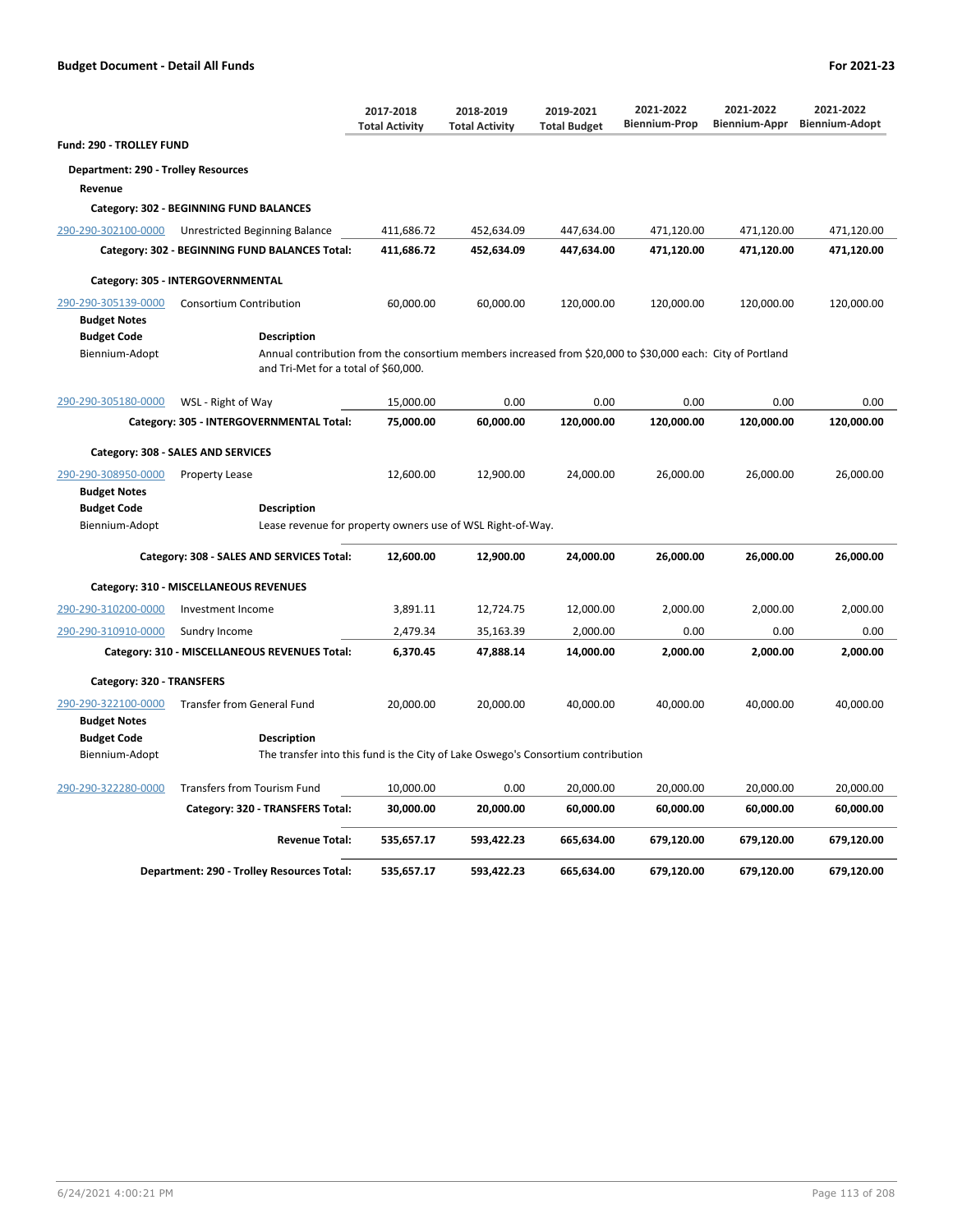|                                               |                                                | 2017-2018<br><b>Total Activity</b> | 2018-2019<br><b>Total Activity</b> | 2019-2021<br><b>Total Budget</b> | 2021-2022<br><b>Biennium-Prop</b> | 2021-2022<br><b>Biennium-Appr</b> | 2021-2022<br><b>Biennium-Adopt</b> |
|-----------------------------------------------|------------------------------------------------|------------------------------------|------------------------------------|----------------------------------|-----------------------------------|-----------------------------------|------------------------------------|
| <b>Department: 291 - Trolley Requirements</b> |                                                |                                    |                                    |                                  |                                   |                                   |                                    |
| <b>Expense</b>                                |                                                |                                    |                                    |                                  |                                   |                                   |                                    |
|                                               | Category: 420 - MATERIALS & SERVICES           |                                    |                                    |                                  |                                   |                                   |                                    |
| 290-291-431000-0000                           | Misc Professional & Technical                  | 1,239.17                           | 6,198.20                           | 0.00                             | 34,000.00                         | 34,000.00                         | 34,000.00                          |
| <b>Budget Notes</b>                           |                                                |                                    |                                    |                                  |                                   |                                   |                                    |
| <b>Budget Code</b>                            | <b>Description</b>                             |                                    |                                    |                                  |                                   |                                   |                                    |
| Biennium-Adopt                                | Attorney services looking at deed restrictions |                                    |                                    |                                  |                                   |                                   |                                    |
| 290-291-437410-0000                           | Electricity                                    | 1,854.11                           | 2,599.06                           | 0.00                             | 0.00                              | 0.00                              | 0.00                               |
| 290-291-437505-0000                           | Trolley and Rail Line Maintenance              | 71,935.10                          | 90,051.16                          | 254,000.00                       | 200,000.00                        | 200,000.00                        | 200,000.00                         |
| 290-291-437595-0000                           | <b>Misc Contracted Services</b>                | 4,262.78                           | 14,934.05                          | 0.00                             | 0.00                              | 0.00                              | 0.00                               |
| 290-291-439900-0000                           | <b>Other Miscellaneous Exp</b>                 | 3,731.92                           | 5,986.98                           | 12,000.00                        | 12,000.00                         | 12,000.00                         | 12,000.00                          |
|                                               | Category: 420 - MATERIALS & SERVICES Total:    | 83,023.08                          | 119,769.45                         | 266,000.00                       | 246,000.00                        | 246,000.00                        | 246,000.00                         |
| Category: 490 - CONTINGENCY                   |                                                |                                    |                                    |                                  |                                   |                                   |                                    |
| 290-291-490100-0000                           | <b>General Operating Contingency</b>           | 0.00                               | 0.00                               | 399.634.00                       | 433.120.00                        | 433.120.00                        | 433,120.00                         |
|                                               | Category: 490 - CONTINGENCY Total:             | 0.00                               | 0.00                               | 399,634.00                       | 433,120.00                        | 433,120.00                        | 433,120.00                         |
|                                               | <b>Expense Total:</b>                          | 83,023.08                          | 119,769.45                         | 665.634.00                       | 679.120.00                        | 679.120.00                        | 679.120.00                         |
|                                               | Department: 291 - Trolley Requirements Total:  | 83,023.08                          | 119,769.45                         | 665,634.00                       | 679,120.00                        | 679,120.00                        | 679,120.00                         |
|                                               | Fund: 290 - TROLLEY FUND Surplus (Deficit):    | 452,634.09                         | 473,652.78                         | 0.00                             | 0.00                              | 0.00                              | 0.00                               |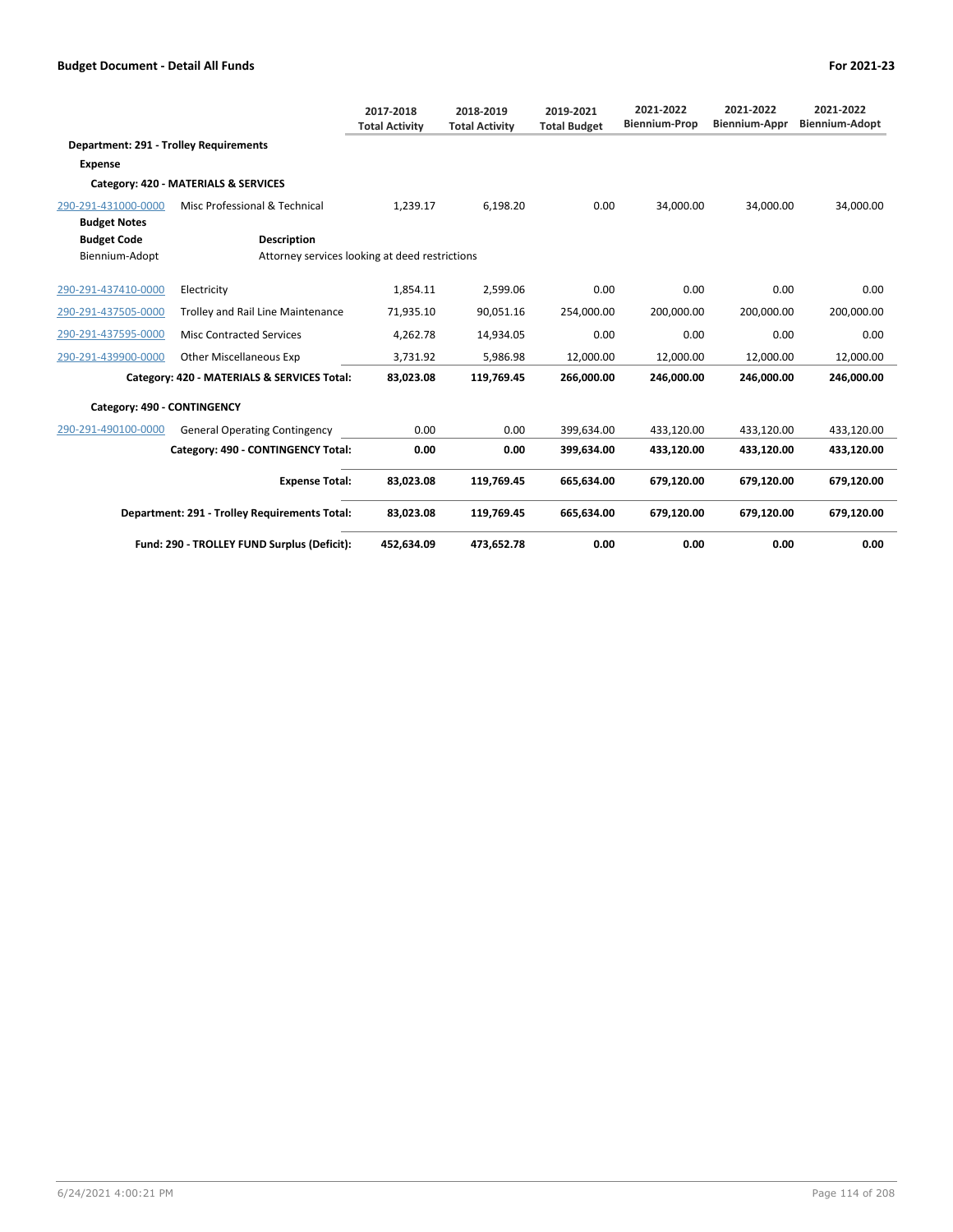|                                             |                                                                              | 2017-2018<br><b>Total Activity</b> | 2018-2019<br><b>Total Activity</b> | 2019-2021<br><b>Total Budget</b> | 2021-2022<br><b>Biennium-Prop</b> | 2021-2022<br>Biennium-Appr | 2021-2022<br><b>Biennium-Adopt</b> |
|---------------------------------------------|------------------------------------------------------------------------------|------------------------------------|------------------------------------|----------------------------------|-----------------------------------|----------------------------|------------------------------------|
| <b>Fund: 320 - BUILDING FUND</b>            |                                                                              |                                    |                                    |                                  |                                   |                            |                                    |
| <b>Department: 320 - Building Resources</b> |                                                                              |                                    |                                    |                                  |                                   |                            |                                    |
| Revenue                                     |                                                                              |                                    |                                    |                                  |                                   |                            |                                    |
|                                             | Category: 302 - BEGINNING FUND BALANCES                                      |                                    |                                    |                                  |                                   |                            |                                    |
| 320-320-302100-0000                         | Unrestricted Beginning Balance                                               | 3,495,771.35                       | 3,956,455.69                       | 4,469,456.00                     | 4,865,930.00                      | 4,865,930.00               | 4,865,930.00                       |
|                                             | Category: 302 - BEGINNING FUND BALANCES Total:                               | 3,495,771.35                       | 3,956,455.69                       | 4,469,456.00                     | 4,865,930.00                      | 4,865,930.00               | 4,865,930.00                       |
|                                             | Category: 306 - LICENSES AND FEES                                            |                                    |                                    |                                  |                                   |                            |                                    |
| 320-320-306210-0000                         | <b>Plan Check Fees</b>                                                       | 392,545.23                         | 725,385.25                         | 985,000.00                       | 1,080,000.00                      | 1,080,000.00               | 1,080,000.00                       |
| <b>Budget Notes</b>                         |                                                                              |                                    |                                    |                                  |                                   |                            |                                    |
| <b>Budget Code</b><br>Biennium-Adopt        | Description<br>Increased for North Anchor project                            |                                    |                                    |                                  |                                   |                            |                                    |
|                                             |                                                                              |                                    |                                    |                                  |                                   |                            |                                    |
| 320-320-306211-0000                         | <b>Building Permit Fees</b>                                                  | 564,871.62                         | 579,641.21                         | 1,202,000.00                     | 1,260,000.00                      | 1,260,000.00               | 1,260,000.00                       |
| <b>Budget Notes</b>                         |                                                                              |                                    |                                    |                                  |                                   |                            |                                    |
| <b>Budget Code</b><br>Biennium-Adopt        | <b>Description</b><br>Revenue includes North Anchor project value 50 million |                                    |                                    |                                  |                                   |                            |                                    |
|                                             |                                                                              |                                    |                                    |                                  |                                   |                            |                                    |
| 320-320-306212-0000                         | <b>Plumbing Permit Fees</b>                                                  | 232,187.74                         | 153,344.70                         | 378,000.00                       | 395,000.00                        | 395,000.00                 | 395,000.00                         |
| 320-320-306213-0000                         | <b>Mechanical Permit Fees</b>                                                | 177,576.92                         | 198,781.45                         | 430,000.00                       | 450,000.00                        | 450,000.00                 | 450,000.00                         |
| 320-320-306215-0000                         | <b>Electrical Permit Fees</b>                                                | 202,600.66                         | 186,294.36                         | 442,000.00                       | 470,000.00                        | 470,000.00                 | 470,000.00                         |
| 320-320-306216-0000                         | State Surcharge                                                              | 140,069.50                         | 132,253.68                         | 298,000.00                       | 309,000.00                        | 309,000.00                 | 309,000.00                         |
| 320-320-306217-0000                         | Plumbing Plan Check Fees                                                     | 2,159.93                           | 397.80                             | 8,000.00                         | 8,000.00                          | 8,000.00                   | 8,000.00                           |
| 320-320-306218-0000                         | <b>Mechanical Plan Check Fees</b>                                            | 16,131.56                          | 22,234.14                          | 22,000.00                        | 29,000.00                         | 29,000.00                  | 29,000.00                          |
| 320-320-306219-0000                         | <b>Electrical Plan Check Fees</b>                                            | 8,443.78                           | 5,421.17                           | 2,000.00                         | 4,000.00                          | 4,000.00                   | 4,000.00                           |
| 320-320-306226-0000                         | <b>Records Retention Fee</b>                                                 | 120,868.24                         | 138,583.86                         | 263,000.00                       | 242,000.00                        | 242,000.00                 | 242,000.00                         |
| 320-320-306227-0000                         | Metro Excise Tax                                                             | 93,076.78                          | 130,440.36                         | 265,000.00                       | 234,000.00                        | 234,000.00                 | 234,000.00                         |
| <b>Budget Notes</b>                         |                                                                              |                                    |                                    |                                  |                                   |                            |                                    |
| <b>Budget Code</b><br>Biennium-Adopt        | <b>Description</b><br>Increased revenue for North Anchor project             |                                    |                                    |                                  |                                   |                            |                                    |
|                                             |                                                                              |                                    |                                    |                                  |                                   |                            |                                    |
| 320-320-306231-0000                         | <b>School Construc Tax</b>                                                   | 478,117.14                         | 308,904.47                         | 868,000.00                       | 868,000.00                        | 868,000.00                 | 868,000.00                         |
| <b>Budget Notes</b><br><b>Budget Code</b>   | <b>Description</b>                                                           |                                    |                                    |                                  |                                   |                            |                                    |
| Biennium-Adopt                              | The city retains 4% of the funds collected for administrative costs.         |                                    |                                    |                                  |                                   |                            |                                    |
| Biennium-Adopt                              | Increase for North Anchor project                                            |                                    |                                    |                                  |                                   |                            |                                    |
| 320-320-306237-0000                         | <b>Investigation Fee</b>                                                     | 11,403.40                          | 50,701.31                          | 100,000.00                       | 100,000.00                        | 100,000.00                 | 100,000.00                         |
| <b>Budget Notes</b>                         |                                                                              |                                    |                                    |                                  |                                   |                            |                                    |
| <b>Budget Code</b>                          | <b>Description</b>                                                           |                                    |                                    |                                  |                                   |                            |                                    |
| Biennium-Adopt                              | Revenue generated from Minor Label Program.                                  |                                    |                                    |                                  |                                   |                            |                                    |
| 320-320-306910-0000                         | <b>Miscellaneous Fees</b>                                                    | 818.90                             | 80.75                              | 2,000.00                         | 2,000.00                          | 2,000.00                   | 2,000.00                           |
|                                             | Category: 306 - LICENSES AND FEES Total:                                     | 2,440,871.40                       | 2,632,464.51                       | 5,265,000.00                     | 5,451,000.00                      | 5,451,000.00               | 5,451,000.00                       |
|                                             |                                                                              |                                    |                                    |                                  |                                   |                            |                                    |
| 320-320-310200-0000                         | Category: 310 - MISCELLANEOUS REVENUES<br>Investment Income                  | 33,237.67                          | 126,792.77                         | 133,000.00                       | 136,000.00                        | 136,000.00                 | 136,000.00                         |
| 320-320-310315-0000                         | Medical Insurance Reimbursemt                                                | 0.00                               | 0.00                               | 0.00                             | 0.00                              | 0.00                       | 0.00                               |
| 320-320-310910-0000                         | Sundry Income                                                                | 0.00                               | 0.00                               | 0.00                             | 0.00                              | 0.00                       | 0.00                               |
|                                             | Category: 310 - MISCELLANEOUS REVENUES Total:                                | 33,237.67                          | 126,792.77                         | 133,000.00                       | 136,000.00                        | 136,000.00                 | 136,000.00                         |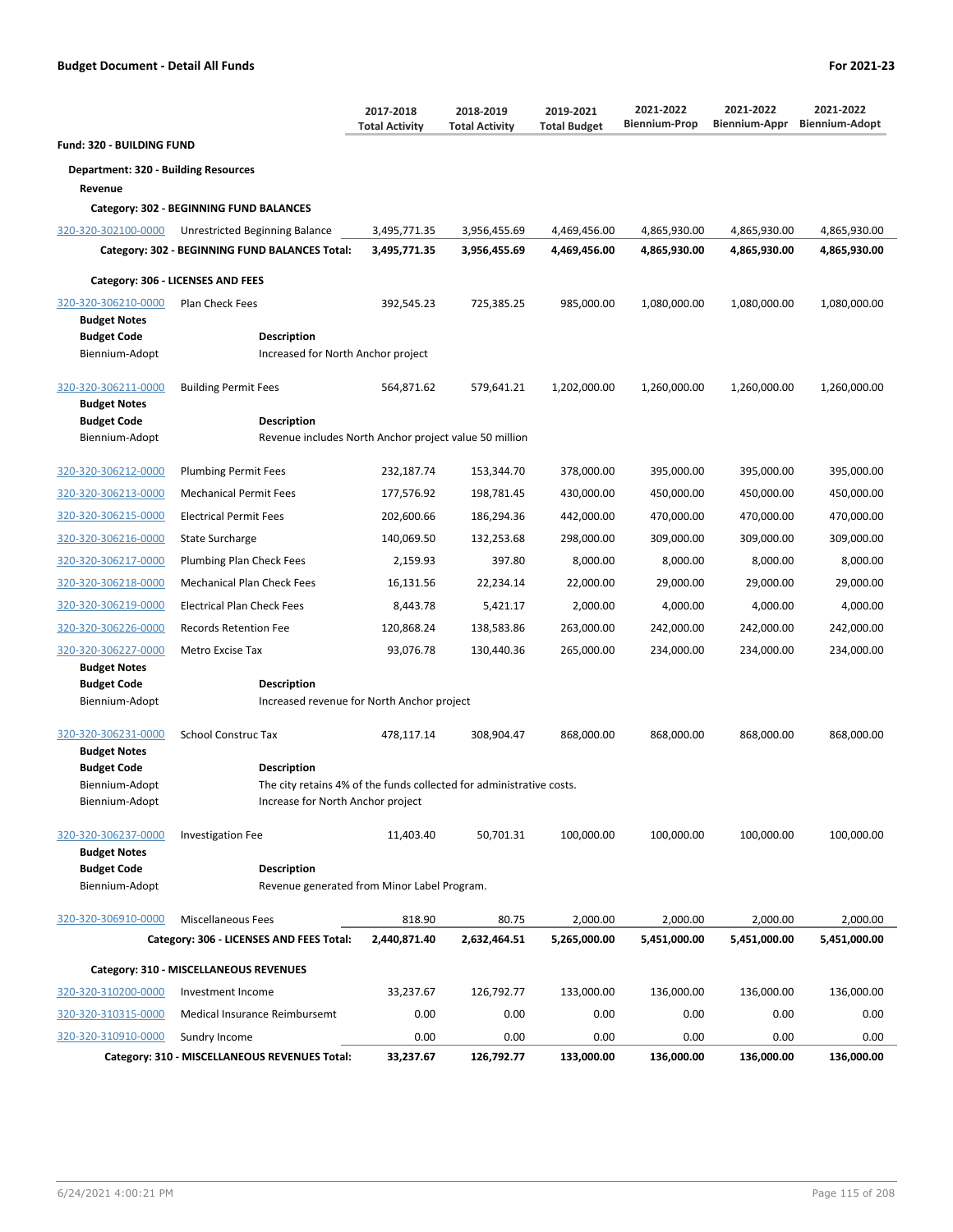|                                                        | 2017-2018<br><b>Total Activity</b> | 2018-2019<br><b>Total Activity</b> | 2019-2021<br><b>Total Budget</b> | 2021-2022<br><b>Biennium-Prop</b> | 2021-2022<br><b>Biennium-Appr</b> | 2021-2022<br><b>Biennium-Adopt</b> |
|--------------------------------------------------------|------------------------------------|------------------------------------|----------------------------------|-----------------------------------|-----------------------------------|------------------------------------|
| Category: 344 - PROCEEDS SALE OF CAPITAL ASSETS        |                                    |                                    |                                  |                                   |                                   |                                    |
| 320-320-344100-0000<br>Proceeds from Sale of Capital   | 5,326.60                           | 0.00                               | 0.00                             | 10.000.00                         | 10.000.00                         | 10,000.00                          |
| Category: 344 - PROCEEDS SALE OF CAPITAL ASSETS Total: | 5.326.60                           | 0.00                               | 0.00                             | 10,000,00                         | 10.000.00                         | 10,000.00                          |
| <b>Revenue Total:</b>                                  | 5.975.207.02                       | 6,715,712.97                       | 9,867,456.00                     | 10,462,930.00                     | 10.462.930.00                     | 10,462,930.00                      |
| Department: 320 - Building Resources Total:            | 5.975.207.02                       | 6,715,712.97                       | 9,867,456.00                     | 10.462.930.00                     | 10.462.930.00                     | 10,462,930.00                      |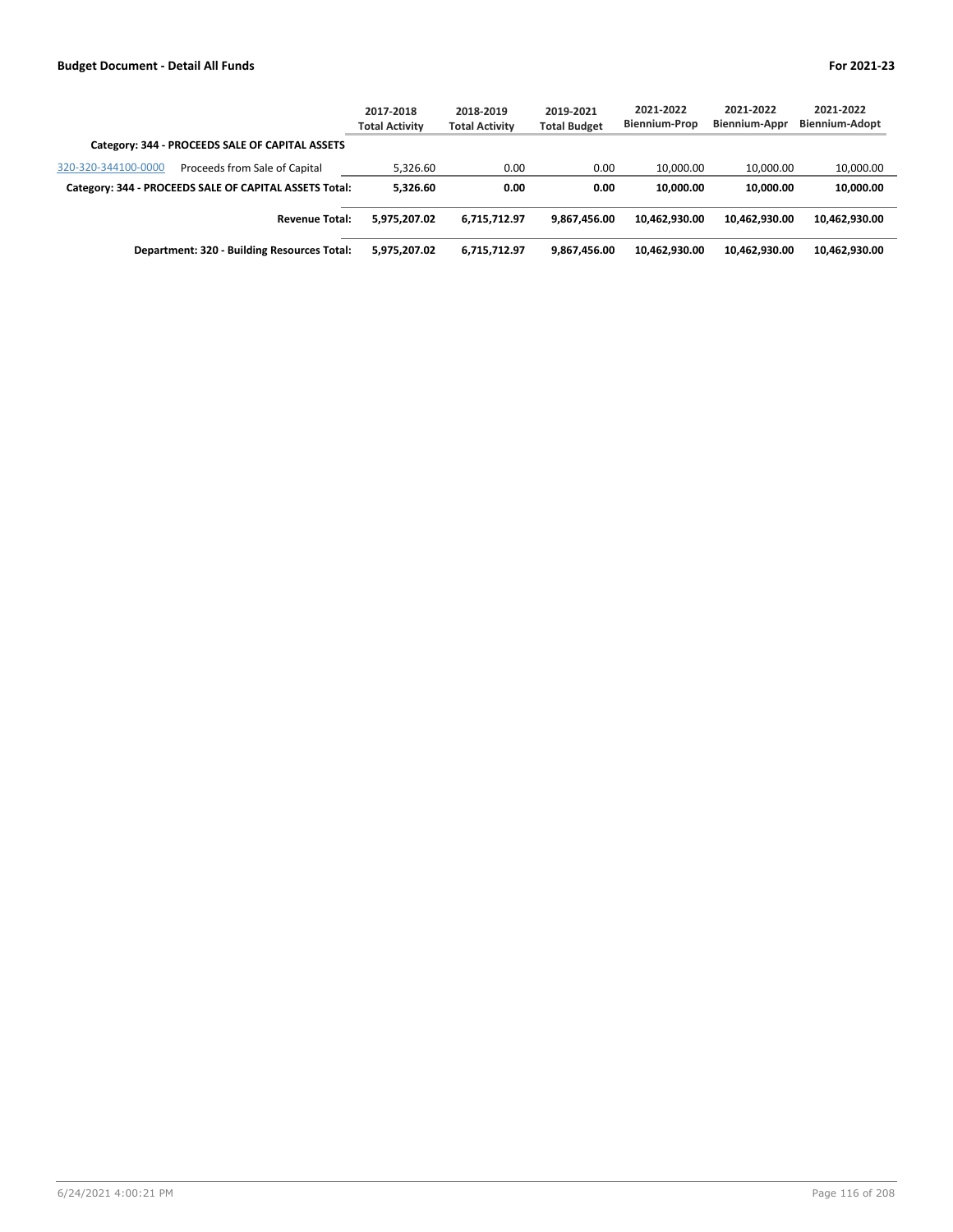**Department: 322 - Building Requirements**

**Category: 410 - PERSONNEL SERVICES**  $320-322-411100-0000$  Full-Time Salaries and Wages

320-322-411110-0000 Full-Time Regular Salaries

**Budget Code Description** Biennium-Adopt 9.1 FTE

**Expense**

**Budget Notes**

| 2017-2018<br><b>Total Activity</b> | 2018-2019<br><b>Total Activity</b> | 2019-2021<br><b>Total Budget</b> | 2021-2022<br><b>Biennium-Prop</b> | 2021-2022<br>Biennium-Appr | 2021-2022<br><b>Biennium-Adopt</b> |
|------------------------------------|------------------------------------|----------------------------------|-----------------------------------|----------------------------|------------------------------------|
| 0.00                               | 0.00                               | 1,382,000.00                     | 1,403,000.00                      | 1,403,000.00               | 1,403,000.00                       |
| 407,227.40                         | 541,048.86                         | 0.00                             | 0.00                              | 0.00                       | 0.00                               |
| 21,205.84                          | 30,499.55                          | 0.00                             | 0.00                              | 0.00                       | 0.00                               |
| 21,842.18                          | 29,589.50                          | 0.00                             | 0.00                              | 0.00                       | 0.00                               |

| 320-322-411120-0000 | <b>Full-Time Other Paid Leave</b> | 21,205.84  | 30,499.55 | 0.00       | 0.00       | 0.00       | 0.00       |
|---------------------|-----------------------------------|------------|-----------|------------|------------|------------|------------|
| 320-322-411122-0000 | <b>Full-Time Vacation Leave</b>   | 21,842.18  | 29,589.50 | 0.00       | 0.00       | 0.00       | 0.00       |
| 320-322-411125-0000 | Full-Time Comp Leave              | 1,676.80   | 1,462.62  | 0.00       | 0.00       | 0.00       | 0.00       |
| 320-322-411130-0000 | <b>Full-Time Sick Leave</b>       | 11,381.10  | 16,679.85 | 0.00       | 0.00       | 0.00       | 0.00       |
| 320-322-411200-0000 | Part-Time Salaries                | 42,103.53  | 75,804.41 | 175,000.00 | 178,000.00 | 178,000.00 | 178,000.00 |
| 320-322-411225-0000 | Part-Time Comp Leave              | 12.17      | 0.00      | 0.00       | 0.00       | 0.00       | 0.00       |
| 320-322-411235-0000 | Part-Time Other Paid Leave        | 3,624.27   | 13,716.29 | 0.00       | 0.00       | 0.00       | 0.00       |
| 320-322-411240-0000 | Temporary / OnCall                | 111,836.55 | 8,274.36  | 0.00       | 0.00       | 0.00       | 0.00       |
| 320-322-411245-0000 | Temporary / OnCall                | 1,746.84   | 0.00      | 0.00       | 0.00       | 0.00       | 0.00       |
| 320-322-411300-0000 | <b>Overtime Salaries</b>          | 5,313.81   | 15,891.77 | 12,000.00  | 12,000.00  | 12,000.00  | 12,000.00  |
| 320-322-411410-0000 | Working out of Classification     | 0.00       | 0.00      | 0.00       | 0.00       | 0.00       | 0.00       |
| 320-322-411435-0000 | <b>Accrued Vacation Payoff</b>    | 7,959.81   | 23.677.22 | 16,000.00  | 18,000.00  | 18,000.00  | 18,000.00  |

```
Budget Notes
Budget Code Description
```
Biennium-Adopt Do to retirement of senior staff, this line item will continue to be reduce as vacancies occur.

| 320-322-412100-0000 | <b>Pavroll Taxes</b>                      | 53,815.49  | 64.031.07    | 134.000.00   | 137.000.00   | 137.000.00   | 137,000.00   |
|---------------------|-------------------------------------------|------------|--------------|--------------|--------------|--------------|--------------|
| 320-322-412200-0000 | <b>PERS</b>                               | 120.844.70 | 172.989.49   | 454.000.00   | 463.000.00   | 463.000.00   | 463,000.00   |
| 320-322-412300-0000 | <b>Health Insurance</b>                   | 140.404.19 | 181,582.51   | 417,000.00   | 380,000.00   | 380,000.00   | 380,000.00   |
| 320-322-412400-0000 | Other Benefits                            | 11,067.35  | 12,531.14    | 49,000.00    | 49,000.00    | 49.000.00    | 49,000.00    |
|                     |                                           |            |              |              |              |              |              |
|                     | Category: 410 - PERSONNEL SERVICES Total: | 962,062.03 | 1,187,778.64 | 2,639,000.00 | 2,640,000.00 | 2,640,000.00 | 2,640,000.00 |
|                     | Category: 420 - MATERIALS & SERVICES      |            |              |              |              |              |              |
| 320-322-421000-0000 | <b>General Office Supplies</b>            | 1.664.59   | 2.095.71     | 6.000.00     | 6,000.00     | 6.000.00     | 6,000.00     |
| 320-322-422200-0000 | Printing and Binding Services             | 700.81     | 218.38       | 2,000.00     | 2,000.00     | 2.000.00     | 2,000.00     |

| 320-322-427100-0000 | Uniforms and Safety Materials                             | 0.00   | 0.00     | 4.000.00 | 4.000.00 | 4.000.00 | 4.000.00 |
|---------------------|-----------------------------------------------------------|--------|----------|----------|----------|----------|----------|
| 320-322-427200-0000 | <b>Clothing Allowance</b>                                 | 268.99 | 1.787.91 | 4.000.00 | 4.000.00 | 4.000.00 | 4.000.00 |
| <b>Budget Notes</b> |                                                           |        |          |          |          |          |          |
| <b>Budget Code</b>  | <b>Description</b>                                        |        |          |          |          |          |          |
| Biennium-Adopt      | The union contract mandates that the inspectors receive a |        |          |          |          |          |          |

clothing allowance for rain gear and/or boots.

| 320-322-431000-0000 | Misc Professional & Technical   | 39.067.58 | 104.969.45 | 160.000.00 | 160.000.00 | 160.000.00 | 160,000.00 |
|---------------------|---------------------------------|-----------|------------|------------|------------|------------|------------|
|                     |                                 |           |            |            |            |            |            |
| 320-322-429700-0000 | <b>Publications and Reports</b> | 1.452.71  | 847.90     | 8.000.00   | 10.000.00  | 10.000.00  | 10,000.00  |
| 320-322-429500-0000 | Misc Furnishings & Equipment    | 5.850.00  | 4.074.99   | 4.000.00   | 12.000.00  | 12.000.00  | 12,000.00  |
| 320-322-428000-0000 | Small Tools and Supplies        | 269.19    | 195.52     | 4.000.00   | 4.000.00   | 4.000.00   | 4,000.00   |
|                     |                                 |           |            |            |            |            |            |

| <b>DUULEL NOTES</b> |                                                                                   |      |          |          |          |          |          |
|---------------------|-----------------------------------------------------------------------------------|------|----------|----------|----------|----------|----------|
| <b>Budget Code</b>  | <b>Description</b>                                                                |      |          |          |          |          |          |
| Biennium-Adopt      | Structural Engineering Review of urban renewal project.                           |      |          |          |          |          |          |
| Biennium-Adopt      | Engineering and geotechnical consultants to review commercial project (\$80,000). |      |          |          |          |          |          |
| 320-322-431540-0000 | Software, Purchases & Licenses                                                    | 0.00 | 1.797.00 | 6.000.00 | 6.000.00 | 6.000.00 | 6.000.00 |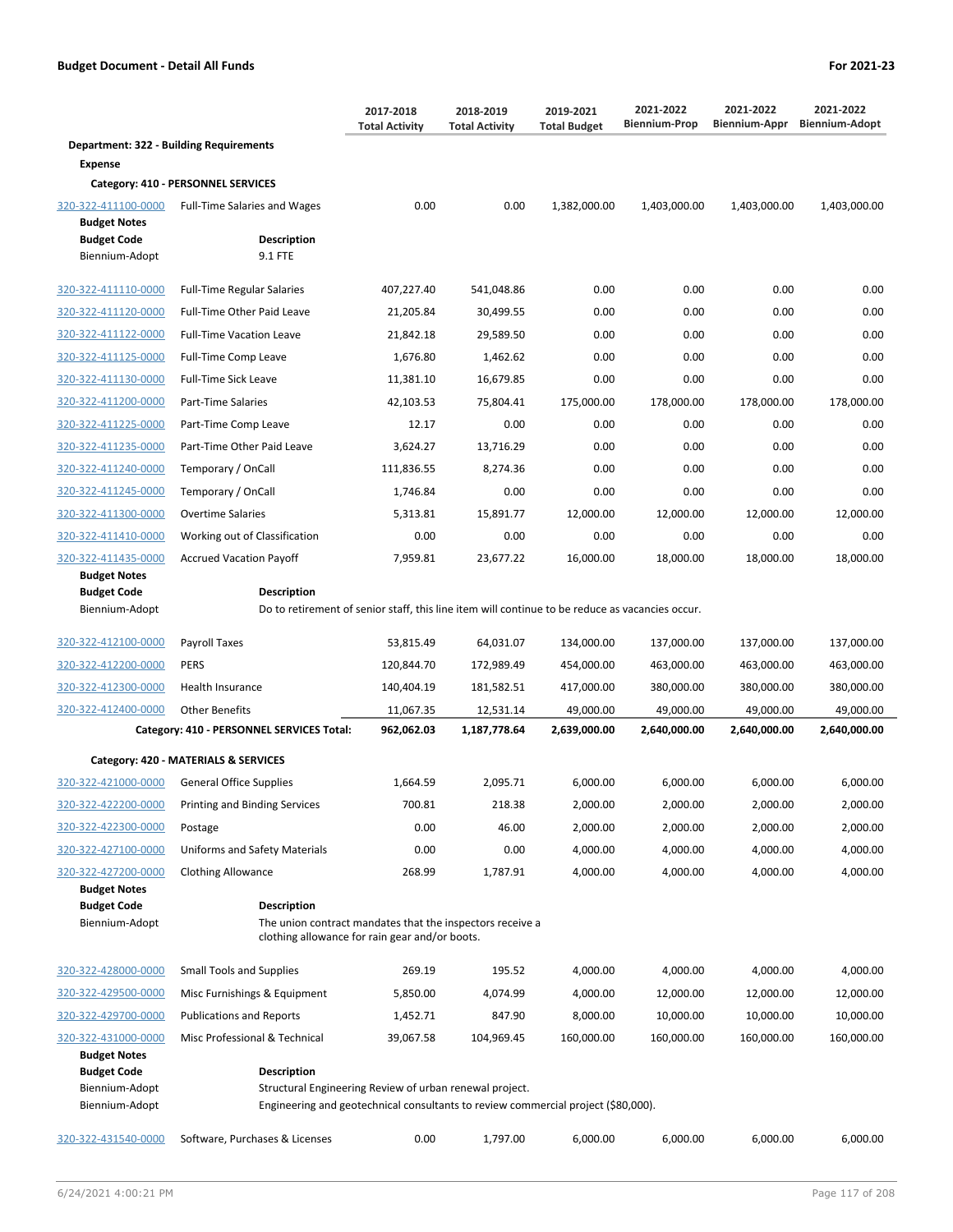|                                                             |                                                                                                                                                                                                                                          | 2017-2018<br><b>Total Activity</b> | 2018-2019<br><b>Total Activity</b> | 2019-2021<br><b>Total Budget</b> | 2021-2022<br><b>Biennium-Prop</b> | 2021-2022<br>Biennium-Appr | 2021-2022<br><b>Biennium-Adopt</b> |
|-------------------------------------------------------------|------------------------------------------------------------------------------------------------------------------------------------------------------------------------------------------------------------------------------------------|------------------------------------|------------------------------------|----------------------------------|-----------------------------------|----------------------------|------------------------------------|
| <b>Budget Notes</b><br><b>Budget Code</b><br>Biennium-Adopt | <b>Description</b><br>The installation of new software hosted by the State of                                                                                                                                                            |                                    |                                    |                                  |                                   |                            |                                    |
|                                                             | Oregon no longer requires purchase of a license from<br>Selectron or a maintenance agreement with Tyler Technogies. This is an approximate \$15,000 savings.                                                                             |                                    |                                    |                                  |                                   |                            |                                    |
| 320-322-431610-0000                                         | <b>Bank Service Charges</b>                                                                                                                                                                                                              | 39,856.20                          | 46,699.65                          | 90,000.00                        | 130,000.00                        | 130,000.00                 | 130,000.00                         |
| 320-322-431937-0000                                         | Vehicle Contract Service Fee                                                                                                                                                                                                             | 1,558.15                           | 1,521.92                           | 4,000.00                         | 4,000.00                          | 4,000.00                   | 4,000.00                           |
| 320-322-432110-0000                                         | <b>Technical Seminars, Training</b>                                                                                                                                                                                                      | 7,969.15                           | 8,018.83                           | 16,000.00                        | 16,000.00                         | 16,000.00                  | 16,000.00                          |
| 320-322-432300-0000<br><b>Budget Notes</b>                  | <b>Membership Dues</b>                                                                                                                                                                                                                   | 1,420.00                           | 1,520.00                           | 4,000.00                         | 4,000.00                          | 4,000.00                   | 4,000.00                           |
| <b>Budget Code</b><br>Biennium-Adopt                        | Description<br>International Code Council Annual Membership<br>Oregon Building Officials Annual Membership<br>Annual Oregon Inspector Certifications<br>Professional License Fees for 3 Staff<br>Oregon Mechanical Officials Association |                                    |                                    |                                  |                                   |                            |                                    |
| 320-322-433700-0000                                         | Metro Excise Payment 5%                                                                                                                                                                                                                  | 81.869.46                          | 123,917.78                         | 200,000.00                       | 200,000.00                        | 200,000.00                 | 200,000.00                         |
| 320-322-433850-0000<br><b>Budget Notes</b>                  | <b>Construction Tax - LOSD</b>                                                                                                                                                                                                           | 458,992.45                         | 301,536.02                         | 1,115,000.00                     | 1,400,000.00                      | 1,400,000.00               | 1,400,000.00                       |
| <b>Budget Code</b><br>Biennium-Adopt                        | <b>Description</b><br>Pass through from revenue acct #306228 (99% to LOSD).                                                                                                                                                              |                                    |                                    |                                  |                                   |                            |                                    |
| 320-322-433930-0000                                         | State Surcharge-Building Permit                                                                                                                                                                                                          | 0.00                               | 0.00                               | 288,000.00                       | 288,000.00                        | 288,000.00                 | 288,000.00                         |
| 320-322-433930-0720                                         | State Surcharge-Building Permit                                                                                                                                                                                                          | 67,242.05                          | 68,603.62                          | 0.00                             | 0.00                              | 0.00                       | 0.00                               |
| 320-322-433930-0740                                         | State Surcharge-Building Permit                                                                                                                                                                                                          | 23,410.61                          | 22,082.97                          | 0.00                             | 0.00                              | 0.00                       | 0.00                               |
| 320-322-433930-0750                                         | State Surcharge-Building Permit                                                                                                                                                                                                          | 27,150.68                          | 17,929.62                          | 0.00                             | 0.00                              | 0.00                       | 0.00                               |
| 320-322-433930-0760                                         | State Surcharge-Building Permit                                                                                                                                                                                                          | 21,381.17                          | 23,707.22                          | 0.00                             | 0.00                              | 0.00                       | 0.00                               |
| 320-322-435210-0000<br><b>Budget Notes</b>                  | Telephone Service Charges                                                                                                                                                                                                                | 4,439.06                           | 4,866.53                           | 10,000.00                        | 27,000.00                         | 27,000.00                  | 27,000.00                          |
| <b>Budget Code</b><br>Biennium-Adopt                        | <b>Description</b><br>Consulitation of providers has resulted in budget savings.                                                                                                                                                         |                                    |                                    |                                  |                                   |                            |                                    |
| 320-322-437310-0000<br><b>Budget Notes</b>                  | <b>Equipment Repair and Service</b>                                                                                                                                                                                                      | 0.00                               | 6,500.00                           | 6,000.00                         | 6,000.00                          | 6,000.00                   | 6,000.00                           |
| <b>Budget Code</b><br>Biennium-Adopt                        | <b>Description</b><br>This item includes maintenance contracts for equipment associated with scanning and archiving records.                                                                                                             |                                    |                                    |                                  |                                   |                            |                                    |
| 320-322-437330-0000                                         | Vehicle Repairs, Parts & Supp                                                                                                                                                                                                            | 2,200.64                           | 2,070.70                           | 8,000.00                         | 8,000.00                          | 8,000.00                   | 8,000.00                           |
| 320-322-437340-0000                                         | Gasoline, Oil and Lubricants                                                                                                                                                                                                             | 4,409.63                           | 5,245.04                           | 9,000.00                         | 8,000.00                          | 8,000.00                   | 8,000.00                           |
| 320-322-438110-0000                                         | Internal Fees for Service - Admin                                                                                                                                                                                                        | 239,000.00                         | 247,000.00                         | 477,000.00                       | 589,000.00                        | 589,000.00                 | 589,000.00                         |
| 320-322-438673-0000                                         | Internal Fees for Service - MP                                                                                                                                                                                                           | 2,000.00                           | 2,000.00                           | 0.00                             | 14,000.00                         | 14,000.00                  | 14,000.00                          |
| 320-322-439220-0000                                         | <b>Local Travel Expenses</b>                                                                                                                                                                                                             | 302.29                             | 782.87                             | 6,000.00                         | 6,000.00                          | 6,000.00                   | 6,000.00                           |
| <b>Budget Notes</b><br><b>Budget Code</b><br>Biennium-Adopt | <b>Description</b><br>Reimbursement for use of private vehicles for part time employees.                                                                                                                                                 |                                    |                                    |                                  |                                   |                            |                                    |
|                                                             |                                                                                                                                                                                                                                          |                                    |                                    |                                  |                                   |                            |                                    |
| 320-322-439900-0000                                         | <b>Other Miscellaneous Exp</b><br>Category: 420 - MATERIALS & SERVICES Total:                                                                                                                                                            | 51.30<br>1,032,526.71              | 86.04<br>1,000,121.67              | 0.00<br>2,433,000.00             | 0.00<br>2,910,000.00              | 0.00<br>2,910,000.00       | 0.00<br>2,910,000.00               |
|                                                             | Category: 480 - CAPITAL OUTLAY                                                                                                                                                                                                           |                                    |                                    |                                  |                                   |                            |                                    |
| 320-322-485110-0000                                         | On-Road Vehicle Purchases                                                                                                                                                                                                                | 24,162.59                          | 0.00                               | 0.00                             | 90,000.00                         | 90,000.00                  | 90,000.00                          |

**Category: 480 - CAPITAL OUTLAY Total: 24,162.59 0.00 0.00 90,000.00 90,000.00 90,000.00**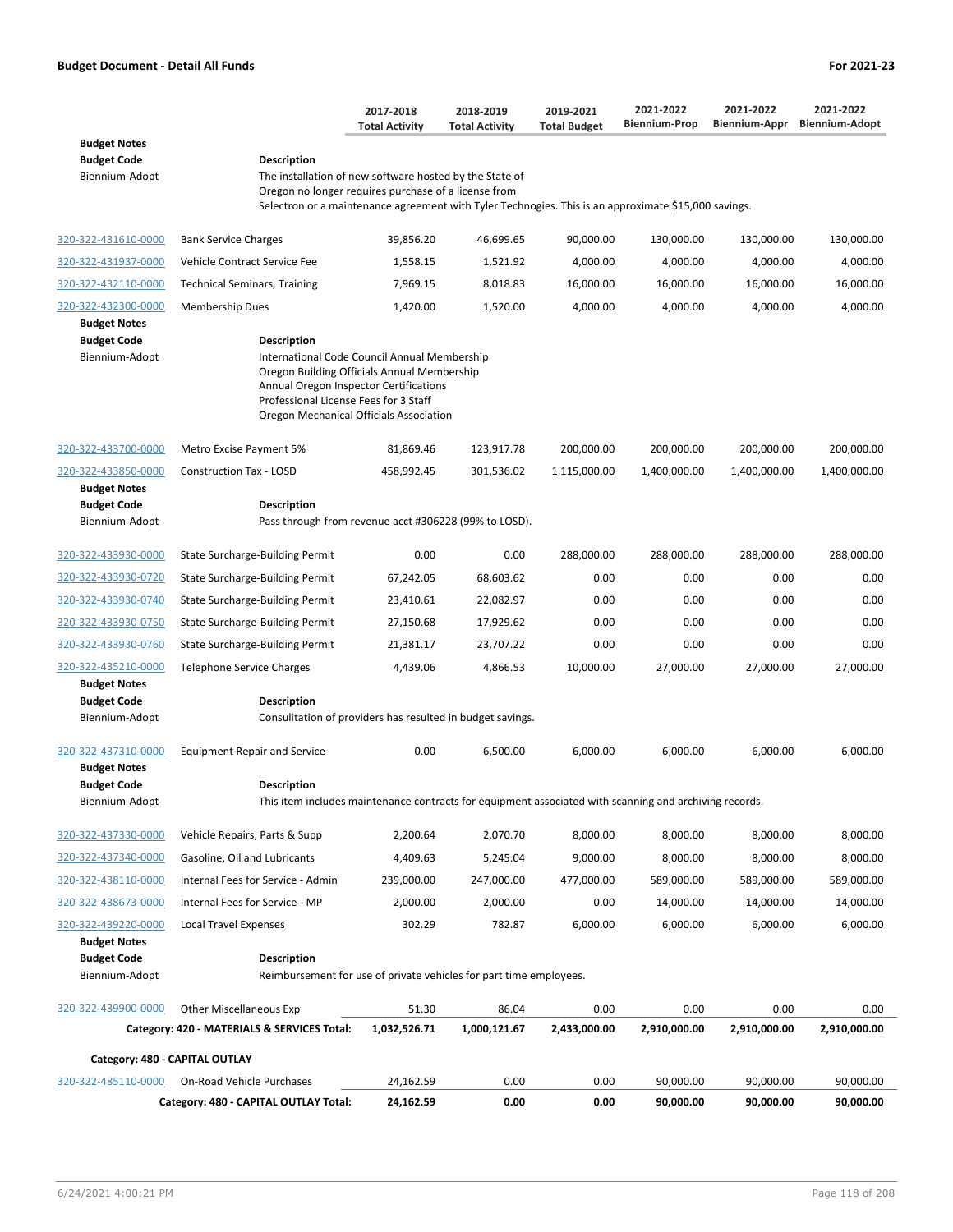|                             |                                                | 2017-2018<br><b>Total Activity</b> | 2018-2019<br><b>Total Activity</b> | 2019-2021<br><b>Total Budget</b> | 2021-2022<br><b>Biennium-Prop</b> | 2021-2022<br><b>Biennium-Appr</b> | 2021-2022<br><b>Biennium-Adopt</b> |
|-----------------------------|------------------------------------------------|------------------------------------|------------------------------------|----------------------------------|-----------------------------------|-----------------------------------|------------------------------------|
| Category: 490 - CONTINGENCY |                                                |                                    |                                    |                                  |                                   |                                   |                                    |
| 320-322-490100-0000         | <b>General Operating Contingency</b>           | 0.00                               | 0.00                               | 545,000.00                       | 545,000.00                        | 545,000.00                        | 545,000.00                         |
|                             | Category: 490 - CONTINGENCY Total:             | 0.00                               | 0.00                               | 545,000.00                       | 545,000.00                        | 545,000.00                        | 545,000.00                         |
|                             | Category: 498 - ENDING FUND BALANCE            |                                    |                                    |                                  |                                   |                                   |                                    |
| 320-322-498000-0000         | Unappropriated Ending Fund Bal                 | 0.00                               | 0.00                               | 4,250,456.00                     | 4,277,930.00                      | 4,277,930.00                      | 4,277,930.00                       |
|                             | Category: 498 - ENDING FUND BALANCE Total:     | 0.00                               | 0.00                               | 4,250,456.00                     | 4,277,930.00                      | 4,277,930.00                      | 4,277,930.00                       |
|                             | <b>Expense Total:</b>                          | 2,018,751.33                       | 2,187,900.31                       | 9,867,456.00                     | 10,462,930.00                     | 10,462,930.00                     | 10,462,930.00                      |
|                             | Department: 322 - Building Requirements Total: | 2,018,751.33                       | 2,187,900.31                       | 9,867,456.00                     | 10,462,930.00                     | 10,462,930.00                     | 10,462,930.00                      |
|                             | Fund: 320 - BUILDING FUND Surplus (Deficit):   | 3,956,455.69                       | 4,527,812.66                       | 0.00                             | 0.00                              | 0.00                              | 0.00                               |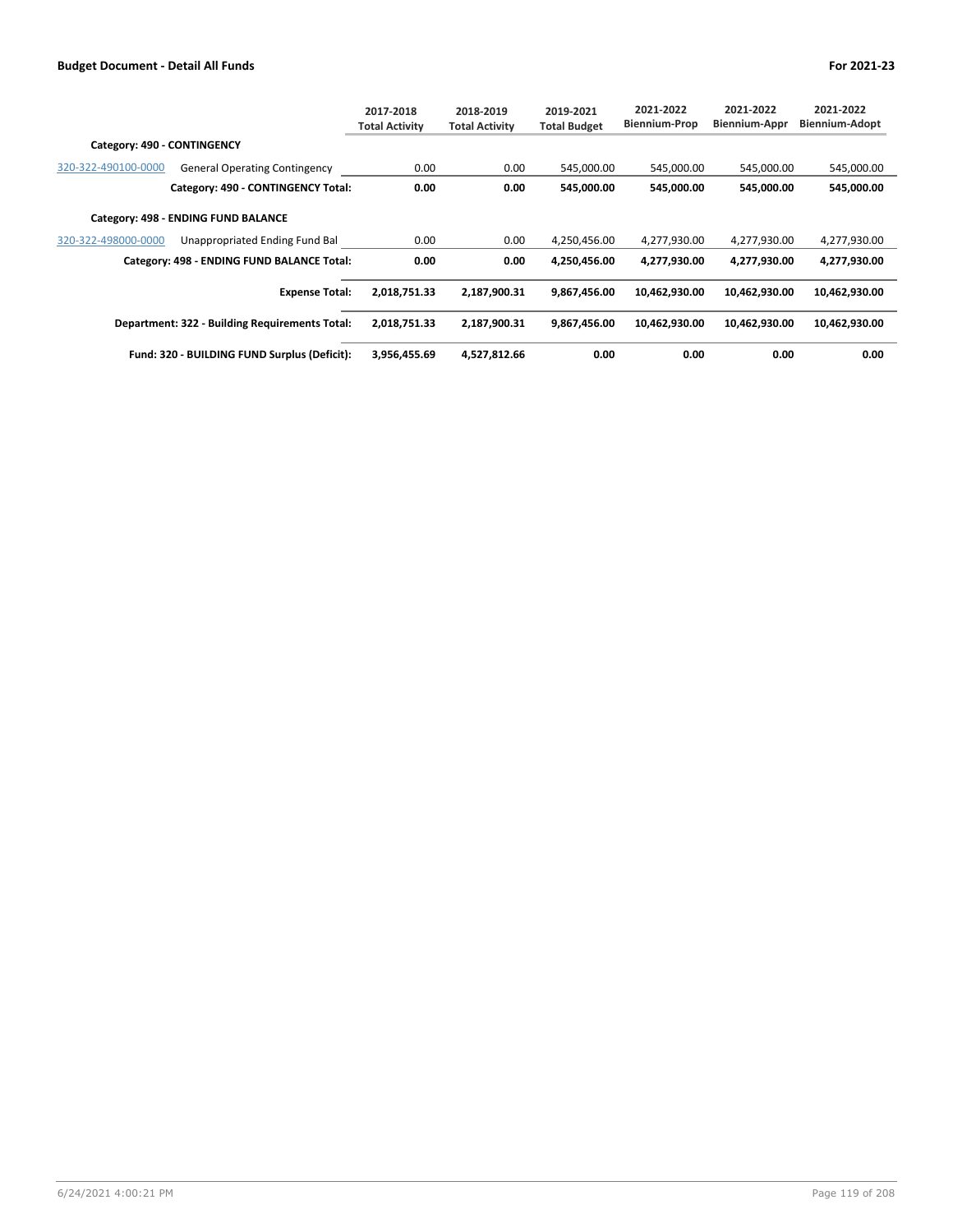|                                                |                                                | 2017-2018<br><b>Total Activity</b> | 2018-2019<br><b>Total Activity</b> | 2019-2021<br><b>Total Budget</b> | 2021-2022<br><b>Biennium-Prop</b> | 2021-2022<br>Biennium-Appr | 2021-2022<br><b>Biennium-Adopt</b> |
|------------------------------------------------|------------------------------------------------|------------------------------------|------------------------------------|----------------------------------|-----------------------------------|----------------------------|------------------------------------|
| Fund: 550 - GOLF COURSE FUND                   |                                                |                                    |                                    |                                  |                                   |                            |                                    |
| <b>Department: 550 - Golf Course Resources</b> |                                                |                                    |                                    |                                  |                                   |                            |                                    |
| Revenue                                        |                                                |                                    |                                    |                                  |                                   |                            |                                    |
|                                                | Category: 302 - BEGINNING FUND BALANCES        |                                    |                                    |                                  |                                   |                            |                                    |
| 550-550-302100-0000                            | Unrestricted Beginning Balance                 | $-949.88$                          | 9,194.31                           | 0.00                             | 0.00                              | 0.00                       | 0.00                               |
| 550-550-302167-0000                            | <b>Inventory Balance</b>                       | 22,799.88                          | 4,645.00                           | 0.00                             | 0.00                              | 0.00                       | 0.00                               |
|                                                | Category: 302 - BEGINNING FUND BALANCES Total: | 21,850.00                          | 13,839.31                          | 0.00                             | 0.00                              | 0.00                       | 0.00                               |
|                                                | Category: 308 - SALES AND SERVICES             |                                    |                                    |                                  |                                   |                            |                                    |
| 550-550-308550-0000                            | Green Fees                                     | 249,195.54                         | 274,825.07                         | 0.00                             | 0.00                              | 0.00                       | 0.00                               |
| 550-550-308560-0000                            | <b>Driving Range Fees</b>                      | 115,559.37                         | 112,557.50                         | 0.00                             | 0.00                              | 0.00                       | 0.00                               |
| 550-550-308570-0000                            | Golf Club/Cart Rental Fees                     | 20,865.00                          | 25,728.00                          | 0.00                             | 0.00                              | 0.00                       | 0.00                               |
| 550-550-308580-0000                            | Tournaments                                    | 17,487.92                          | 18,826.49                          | 0.00                             | 0.00                              | 0.00                       | 0.00                               |
| 550-550-308590-0000                            | <b>Merchandise Sales</b>                       | 41,277.27                          | 28,149.39                          | 0.00                             | 0.00                              | 0.00                       | 0.00                               |
| 550-550-308600-0000                            | <b>Food Sales</b>                              | 5,315.40                           | 6,404.65                           | 0.00                             | 0.00                              | 0.00                       | 0.00                               |
| 550-550-308901-0000                            | <b>Youth Classes</b>                           | 26,987.67                          | 23,228.00                          | 0.00                             | 0.00                              | 0.00                       | 0.00                               |
| 550-550-308902-0000                            | <b>Adult Classes</b>                           | 8,982.86                           | 7,267.82                           | 0.00                             | 0.00                              | 0.00                       | 0.00                               |
| 550-550-308911-0000                            | Lessons                                        | 98.823.92                          | 120,021.91                         | 0.00                             | 0.00                              | 0.00                       | 0.00                               |
|                                                | Category: 308 - SALES AND SERVICES Total:      | 584,494.95                         | 617,008.83                         | 0.00                             | 0.00                              | 0.00                       | 0.00                               |
|                                                | Category: 310 - MISCELLANEOUS REVENUES         |                                    |                                    |                                  |                                   |                            |                                    |
| 550-550-310200-0000                            | Investment Income                              | $-30.75$                           | 94.43                              | 0.00                             | 0.00                              | 0.00                       | 0.00                               |
| 550-550-310910-0000                            | Sundry Income                                  | 7,657.65                           | 5,590.11                           | 0.00                             | 0.00                              | 0.00                       | 0.00                               |
|                                                | Category: 310 - MISCELLANEOUS REVENUES Total:  | 7,626.90                           | 5.684.54                           | 0.00                             | 0.00                              | 0.00                       | 0.00                               |
| Category: 320 - TRANSFERS                      |                                                |                                    |                                    |                                  |                                   |                            |                                    |
| 550-550-322100-0000                            | <b>Transfer from General Fund</b>              | 60,000.00                          | 0.00                               | 0.00                             | 0.00                              | 0.00                       | 0.00                               |
| 550-550-322500-0000                            | <b>Transfer from Parks</b>                     | 199,000.00                         | 228,467.32                         | 0.00                             | 0.00                              | 0.00                       | 0.00                               |
|                                                | Category: 320 - TRANSFERS Total:               | 259,000.00                         | 228,467.32                         | 0.00                             | 0.00                              | 0.00                       | 0.00                               |
|                                                | <b>Revenue Total:</b>                          | 872,971.85                         | 865,000.00                         | 0.00                             | 0.00                              | 0.00                       | 0.00                               |
|                                                | Department: 550 - Golf Course Resources Total: | 872,971.85                         | 865,000.00                         | 0.00                             | 0.00                              | 0.00                       | 0.00                               |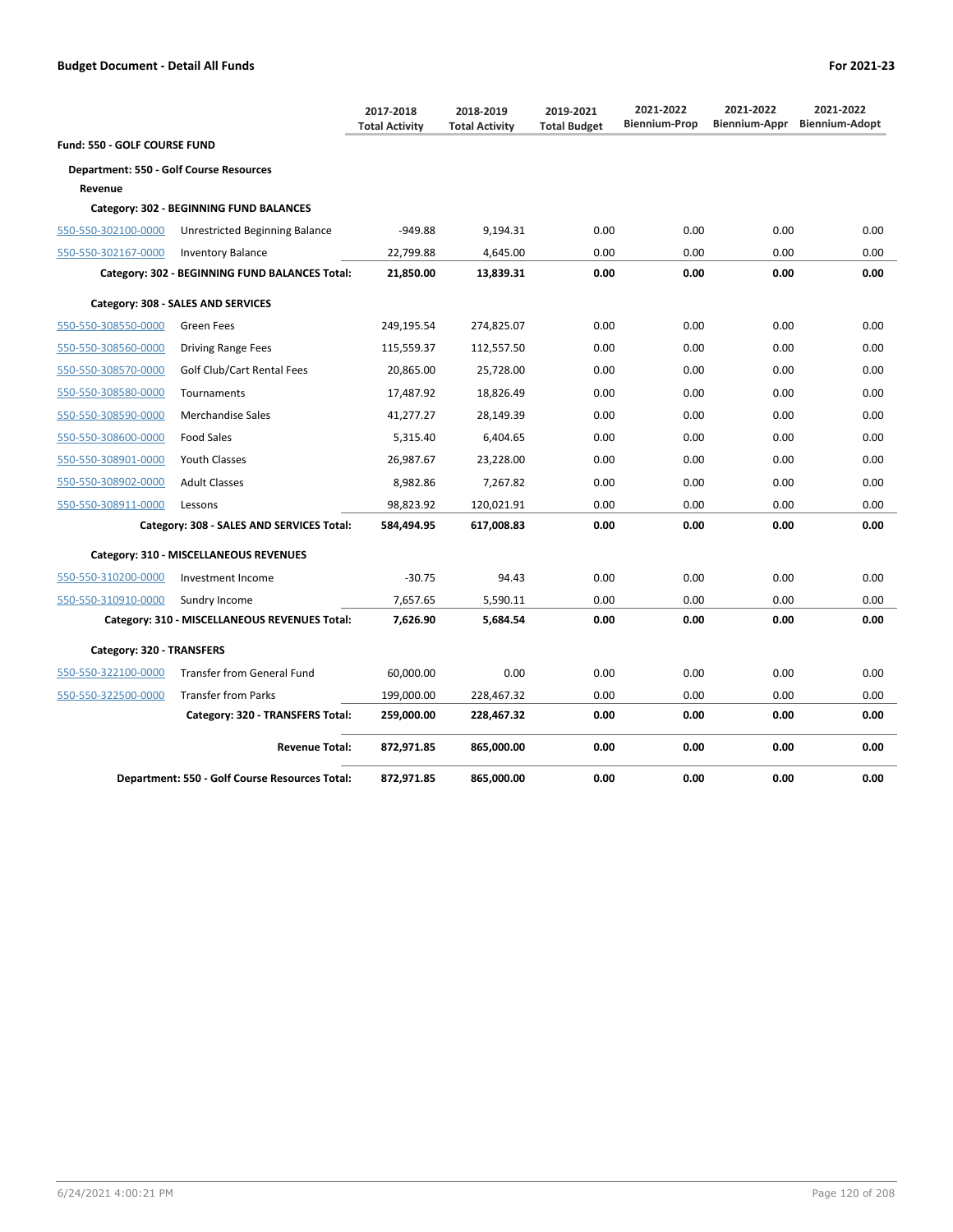|                                 |                                             | 2017-2018<br><b>Total Activity</b> | 2018-2019<br><b>Total Activity</b> | 2019-2021<br><b>Total Budget</b> | 2021-2022<br><b>Biennium-Prop</b> | 2021-2022<br>Biennium-Appr | 2021-2022<br><b>Biennium-Adopt</b> |
|---------------------------------|---------------------------------------------|------------------------------------|------------------------------------|----------------------------------|-----------------------------------|----------------------------|------------------------------------|
| Department: 551 - Golf Pro Shop |                                             |                                    |                                    |                                  |                                   |                            |                                    |
| <b>Expense</b>                  |                                             |                                    |                                    |                                  |                                   |                            |                                    |
|                                 | Category: 410 - PERSONNEL SERVICES          |                                    |                                    |                                  |                                   |                            |                                    |
| 550-551-411110-0000             | <b>Full-Time Regular Salaries</b>           | 74,852.50                          | 77,748.36                          | 0.00                             | 0.00                              | 0.00                       | 0.00                               |
| 550-551-411120-0000             | Full-Time Other Paid Leave                  | 4,906.80                           | 4,082.88                           | 0.00                             | 0.00                              | 0.00                       | 0.00                               |
| 550-551-411122-0000             | <b>Full-Time Vacation Leave</b>             | 4,968.14                           | 6,294.44                           | 0.00                             | 0.00                              | 0.00                       | 0.00                               |
| 550-551-411130-0000             | <b>Full-Time Sick Leave</b>                 | 327.12                             | 340.24                             | 0.00                             | 0.00                              | 0.00                       | 0.00                               |
| 550-551-411240-0000             | Temporary / OnCall                          | 58,070.66                          | 40,788.35                          | 0.00                             | 0.00                              | 0.00                       | 0.00                               |
| 550-551-411245-0000             | Temporary / OnCall                          | 299.63                             | 695.35                             | 0.00                             | 0.00                              | 0.00                       | 0.00                               |
| 550-551-411300-0000             | <b>Overtime Salaries</b>                    | 96.94                              | 0.00                               | 0.00                             | 0.00                              | 0.00                       | 0.00                               |
| 550-551-411400-0000             | Special Pay                                 | 16,155.00                          | 17,415.00                          | 0.00                             | 0.00                              | 0.00                       | 0.00                               |
| 550-551-411435-0000             | <b>Accrued Vacation Payoff</b>              | 0.00                               | 3,870.23                           | 0.00                             | 0.00                              | 0.00                       | 0.00                               |
| 550-551-412100-0000             | Payroll Taxes                               | 13,728.09                          | 13,014.36                          | 0.00                             | 0.00                              | 0.00                       | 0.00                               |
| 550-551-412200-0000             | <b>PERS</b>                                 | 26,185.83                          | 28,109.35                          | 0.00                             | 0.00                              | 0.00                       | 0.00                               |
| 550-551-412300-0000             | Health Insurance                            | 15,740.82                          | 16,440.74                          | 0.00                             | 0.00                              | 0.00                       | 0.00                               |
| 550-551-412400-0000             | <b>Other Benefits</b>                       | 1,925.84                           | 1,921.92                           | 0.00                             | 0.00                              | 0.00                       | 0.00                               |
|                                 | Category: 410 - PERSONNEL SERVICES Total:   | 217,257.37                         | 210,721.22                         | 0.00                             | 0.00                              | 0.00                       | 0.00                               |
|                                 | Category: 420 - MATERIALS & SERVICES        |                                    |                                    |                                  |                                   |                            |                                    |
| 550-551-421000-0000             | <b>General Office Supplies</b>              | 170.93                             | 97.80                              | 0.00                             | 0.00                              | 0.00                       | 0.00                               |
| 550-551-428000-0000             | <b>Small Tools and Supplies</b>             | 99.37                              | 91.38                              | 0.00                             | 0.00                              | 0.00                       | 0.00                               |
| 550-551-428700-0000             | <b>Recreation Equipment Purchases</b>       | 11,678.17                          | 5,941.30                           | 0.00                             | 0.00                              | 0.00                       | 0.00                               |
| 550-551-429500-0000             | Misc Furnishings & Equipment                | 5,728.80                           | 6,048.14                           | 0.00                             | 0.00                              | 0.00                       | 0.00                               |
| 550-551-431000-0000             | Misc Professional & Technical               | 86,514.20                          | 94,250.00                          | 0.00                             | 0.00                              | 0.00                       | 0.00                               |
| 550-551-431610-0000             | <b>Bank Service Charges</b>                 | 11,275.38                          | 12,968.77                          | 0.00                             | 0.00                              | 0.00                       | 0.00                               |
| 550-551-432130-0000             | Conferences                                 | 976.00                             | 0.00                               | 0.00                             | 0.00                              | 0.00                       | 0.00                               |
| 550-551-432300-0000             | <b>Membership Dues</b>                      | 1,059.00                           | 1,072.00                           | 0.00                             | 0.00                              | 0.00                       | 0.00                               |
| 550-551-434100-0000             | Food and Beverages For Resale               | 2,963.41                           | 3,221.11                           | 0.00                             | 0.00                              | 0.00                       | 0.00                               |
| 550-551-434200-0000             | Merchandise & Supplies Resale               | 38,818.99                          | 15,786.63                          | 0.00                             | 0.00                              | 0.00                       | 0.00                               |
| 550-551-437230-0000             | Janitorial and Cleaning Spply               | 2,271.41                           | 1,558.14                           | 0.00                             | 0.00                              | 0.00                       | 0.00                               |
| 550-551-437290-0000             | <b>Bldg Maint-Misc Materials</b>            | 1,848.09                           | 2,317.28                           | 0.00                             | 0.00                              | 0.00                       | 0.00                               |
| 550-551-437310-0000             | <b>Equipment Repair and Service</b>         | 1,356.51                           | 2,634.06                           | 0.00                             | 0.00                              | 0.00                       | 0.00                               |
| 550-551-437410-0000             | Electricity                                 | 1,877.02                           | 3,089.59                           | 0.00                             | 0.00                              | 0.00                       | 0.00                               |
| 550-551-437420-0000             | Natural Gas and Propane                     | 3,386.83                           | 2,574.03                           | 0.00                             | 0.00                              | 0.00                       | 0.00                               |
| 550-551-438110-0000             | Internal Fees for Service-Admin             | 59,000.00                          | 60,000.00                          | 0.00                             | 0.00                              | 0.00                       | 0.00                               |
| 550-551-438500-0000             | Internal Fees for Service - Parks a         | 38,000.00                          | 38,000.00                          | 0.00                             | 0.00                              | 0.00                       | 0.00                               |
| 550-551-439100-0000             | Advertising                                 | 6,597.29                           | 6,209.67                           | 0.00                             | 0.00                              | 0.00                       | 0.00                               |
| 550-551-439900-0000             | <b>Other Miscellaneous Exp</b>              | 1,764.08                           | 117.50                             | 0.00                             | 0.00                              | 0.00                       | 0.00                               |
|                                 | Category: 420 - MATERIALS & SERVICES Total: | 275,385.48                         | 255,977.40                         | 0.00                             | 0.00                              | 0.00                       | 0.00                               |
|                                 | <b>Expense Total:</b>                       | 492,642.85                         | 466,698.62                         | 0.00                             | 0.00                              | 0.00                       | 0.00                               |
|                                 | Department: 551 - Golf Pro Shop Total:      | 492,642.85                         | 466,698.62                         | 0.00                             | 0.00                              | 0.00                       | 0.00                               |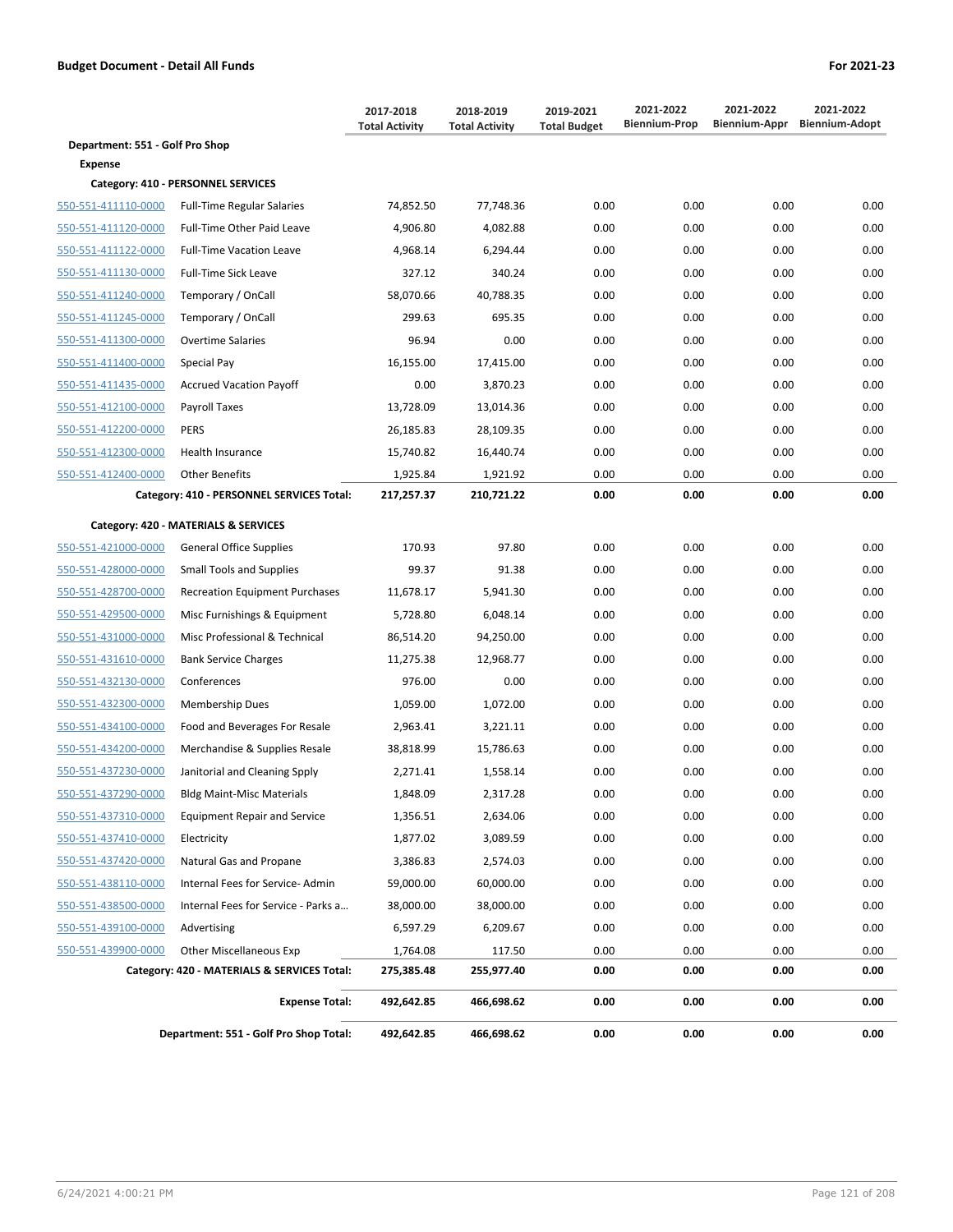|                                    |                                                 | 2017-2018<br><b>Total Activity</b> | 2018-2019<br><b>Total Activity</b> | 2019-2021<br><b>Total Budget</b> | 2021-2022<br><b>Biennium-Prop</b> | 2021-2022<br>Biennium-Appr | 2021-2022<br><b>Biennium-Adopt</b> |
|------------------------------------|-------------------------------------------------|------------------------------------|------------------------------------|----------------------------------|-----------------------------------|----------------------------|------------------------------------|
| Department: 552 - Golf Maintenance |                                                 |                                    |                                    |                                  |                                   |                            |                                    |
| Expense                            |                                                 |                                    |                                    |                                  |                                   |                            |                                    |
|                                    | Category: 410 - PERSONNEL SERVICES              |                                    |                                    |                                  |                                   |                            |                                    |
| 550-552-411110-0000                | <b>Full-Time Regular Salaries</b>               | 75,936.42                          | 91,358.77                          | 0.00                             | 0.00                              | 0.00                       | 0.00                               |
| 550-552-411120-0000                | Full-Time Other Paid Leave                      | 5,569.80                           | 4,829.16                           | 0.00                             | 0.00                              | 0.00                       | 0.00                               |
| 550-552-411122-0000                | <b>Full-Time Vacation Leave</b>                 | 5,974.29                           | 6,438.90                           | 0.00                             | 0.00                              | 0.00                       | 0.00                               |
| 550-552-411125-0000                | Full-Time Comp Leave                            | 65.74                              | 226.37                             | 0.00                             | 0.00                              | 0.00                       | 0.00                               |
| 550-552-411130-0000                | <b>Full-Time Sick Leave</b>                     | 3,939.91                           | 2,722.70                           | 0.00                             | 0.00                              | 0.00                       | 0.00                               |
| 550-552-411300-0000                | <b>Overtime Salaries</b>                        | 263.26                             | 2,599.23                           | 0.00                             | 0.00                              | 0.00                       | 0.00                               |
| 550-552-411435-0000                | <b>Accrued Vacation Payoff</b>                  | 2,118.33                           | 534.48                             | 0.00                             | 0.00                              | 0.00                       | 0.00                               |
| 550-552-412100-0000                | Payroll Taxes                                   | 7,684.41                           | 9,062.50                           | 0.00                             | 0.00                              | 0.00                       | 0.00                               |
| 550-552-412200-0000                | <b>PERS</b>                                     | 21,212.07                          | 26,182.12                          | 0.00                             | 0.00                              | 0.00                       | 0.00                               |
| 550-552-412300-0000                | Health Insurance                                | 25,074.78                          | 34,236.55                          | 0.00                             | 0.00                              | 0.00                       | 0.00                               |
| 550-552-412400-0000                | <b>Other Benefits</b>                           | 2,487.81                           | 2,063.38                           | 0.00                             | 0.00                              | 0.00                       | 0.00                               |
|                                    | Category: 410 - PERSONNEL SERVICES Total:       | 150,326.82                         | 180,254.16                         | 0.00                             | 0.00                              | 0.00                       | 0.00                               |
|                                    | Category: 420 - MATERIALS & SERVICES            |                                    |                                    |                                  |                                   |                            |                                    |
| 550-552-427150-0000                | Safety Equipment                                | 271.10                             | 588.84                             | 0.00                             | 0.00                              | 0.00                       | 0.00                               |
| 550-552-427200-0000                | <b>Clothing Allowance</b>                       | 617.90                             | 279.99                             | 0.00                             | 0.00                              | 0.00                       | 0.00                               |
| 550-552-427300-0000                | Laundry Service                                 | 423.60                             | 313.01                             | 0.00                             | 0.00                              | 0.00                       | 0.00                               |
| 550-552-428000-0000                | <b>Small Tools and Supplies</b>                 | 133.89                             | 960.28                             | 0.00                             | 0.00                              | 0.00                       | 0.00                               |
| 550-552-431000-0000                | Misc Professional & Technical                   | 51,107.10                          | 31,398.86                          | 0.00                             | 0.00                              | 0.00                       | 0.00                               |
| 550-552-437130-0000                | <b>Botanical Supplies</b>                       | 1,318.22                           | 9,411.54                           | 0.00                             | 0.00                              | 0.00                       | 0.00                               |
| 550-552-437140-0000                | <b>Chemicals and Fertilizers</b>                | 15,360.79                          | 11,233.40                          | 0.00                             | 0.00                              | 0.00                       | 0.00                               |
| 550-552-437180-0000                | <b>Grounds Maint-Misc Contr Svcs</b>            | 6,304.28                           | 4,886.98                           | 0.00                             | 0.00                              | 0.00                       | 0.00                               |
| 550-552-437190-0000                | <b>Grnds Maint-Misc Materials</b>               | 4,389.55                           | 7,954.27                           | 0.00                             | 0.00                              | 0.00                       | 0.00                               |
| 550-552-437230-0000                | Janitorial and Cleaning Spply                   | 11.15                              | 0.00                               | 0.00                             | 0.00                              | 0.00                       | 0.00                               |
| 550-552-437290-0000                | <b>Bldg Maint-Misc Materials</b>                | 201.90                             | 1,786.52                           | 0.00                             | 0.00                              | 0.00                       | 0.00                               |
| 550-552-437310-0000                | <b>Equipment Repair and Service</b>             | 9,561.70                           | 10,094.78                          | 0.00                             | 0.00                              | 0.00                       | 0.00                               |
| 550-552-437312-0000                | <b>Equipment Rentals</b>                        | 565.42                             | 1,313.92                           | 0.00                             | 0.00                              | 0.00                       | 0.00                               |
| 550-552-437330-0000                | Vehicle Repairs, Parts & Supp                   | 1,454.94                           | 3,048.77                           | 0.00                             | 0.00                              | 0.00                       | 0.00                               |
| 550-552-437340-0000                | Gasoline, Oil and Lubricants                    | 4,032.09                           | 4,138.36                           | 0.00                             | 0.00                              | 0.00                       | 0.00                               |
| 550-552-437430-0000                | Water, Sewer, & Stormwater Use                  | 81,070.61                          | 86,733.85                          | 0.00                             | 0.00                              | 0.00                       | 0.00                               |
| 550-552-437440-0000                | <b>Disposal Fees</b>                            | 4,338.63                           | 7,903.85                           | 0.00                             | 0.00                              | 0.00                       | 0.00                               |
| 550-552-438110-0000                | Internal Fees for Service - Admin               | 29,000.00                          | 30,000.00                          | 0.00                             | 0.00                              | 0.00                       | 0.00                               |
| 550-552-438672-0000                | Internal Fees for Service - Electron            | 2,000.00                           | 2,000.00                           | 0.00                             | 0.00                              | 0.00                       | 0.00                               |
| 550-552-438673-0000                | Internal Fees for Service - MP                  | 4,000.00                           | 4,000.00                           | 0.00                             | 0.00                              | 0.00                       | 0.00                               |
|                                    | Category: 420 - MATERIALS & SERVICES Total:     | 216,162.87                         | 218,047.22                         | 0.00                             | 0.00                              | 0.00                       | 0.00                               |
|                                    | <b>Expense Total:</b>                           | 366,489.69                         | 398,301.38                         | 0.00                             | 0.00                              | 0.00                       | 0.00                               |
|                                    | Department: 552 - Golf Maintenance Total:       | 366,489.69                         | 398,301.38                         | 0.00                             | 0.00                              | 0.00                       | 0.00                               |
|                                    | Fund: 550 - GOLF COURSE FUND Surplus (Deficit): | 13,839.31                          | 0.00                               | 0.00                             | 0.00                              | 0.00                       | 0.00                               |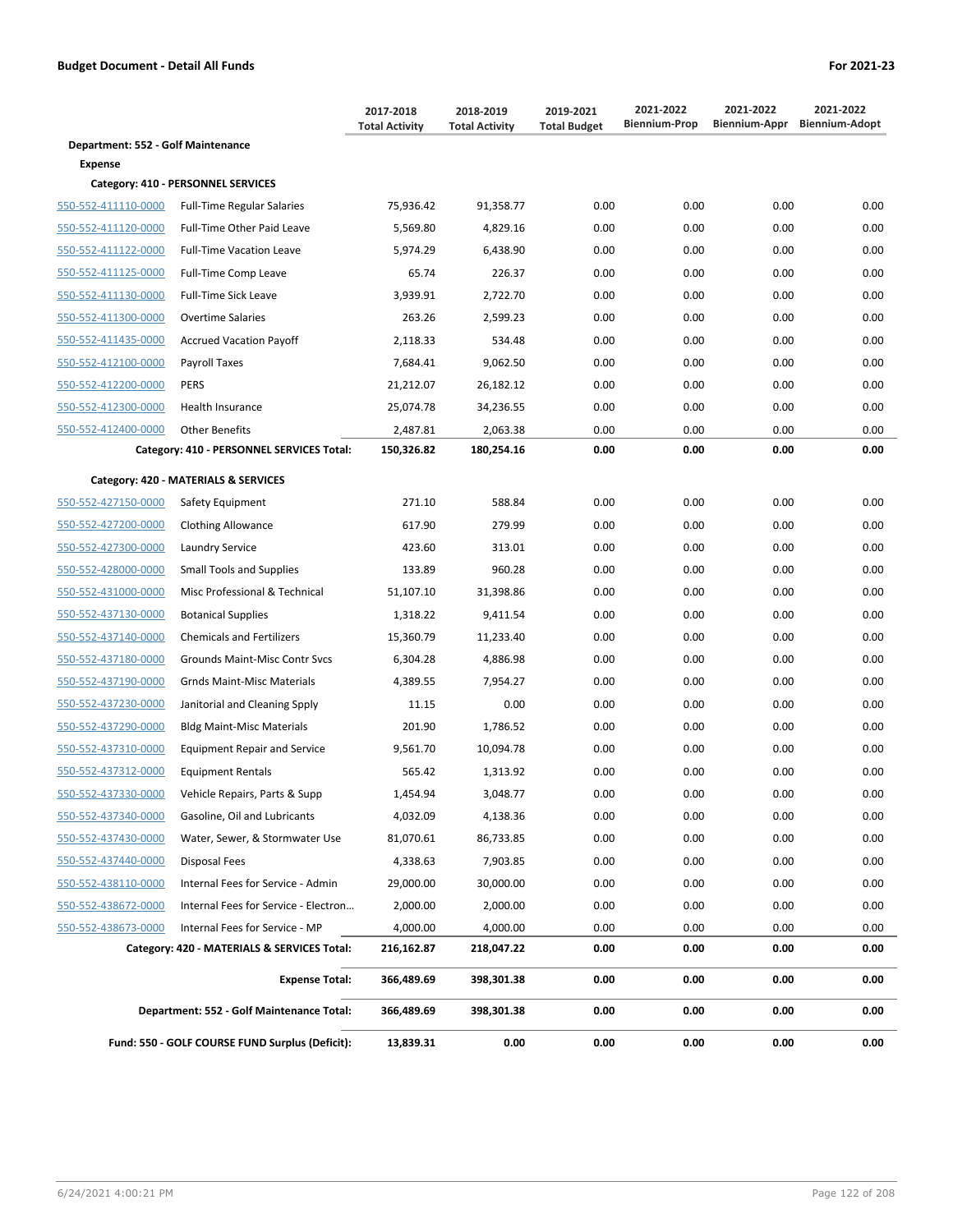|                                           |                                                | 2017-2018<br><b>Total Activity</b> | 2018-2019<br><b>Total Activity</b> | 2019-2021<br><b>Total Budget</b> | 2021-2022<br><b>Biennium-Prop</b> | 2021-2022<br>Biennium-Appr | 2021-2022<br><b>Biennium-Adopt</b> |
|-------------------------------------------|------------------------------------------------|------------------------------------|------------------------------------|----------------------------------|-----------------------------------|----------------------------|------------------------------------|
| <b>Fund: 560 - TENNIS FACILITY FUND</b>   |                                                |                                    |                                    |                                  |                                   |                            |                                    |
| <b>Department: 560 - Tennis Resources</b> |                                                |                                    |                                    |                                  |                                   |                            |                                    |
| Revenue                                   |                                                |                                    |                                    |                                  |                                   |                            |                                    |
|                                           | Category: 302 - BEGINNING FUND BALANCES        |                                    |                                    |                                  |                                   |                            |                                    |
| 560-560-302100-0000                       | Unrestricted Beginning Balance                 | 693,828.56                         | 760,666.98                         | 813,667.00                       | 386,708.00                        | 386,708.00                 | 386,708.00                         |
|                                           | Category: 302 - BEGINNING FUND BALANCES Total: | 693,828.56                         | 760,666.98                         | 813,667.00                       | 386,708.00                        | 386,708.00                 | 386,708.00                         |
|                                           | Category: 305 - INTERGOVERNMENTAL              |                                    |                                    |                                  |                                   |                            |                                    |
| 560-560-305200-9002                       | Federal Grants-Corona Virus Relief             | 0.00                               | 0.00                               | 0.00                             | 0.00                              | 0.00                       | 0.00                               |
| 560-560-305225-1165                       | Other Grants-OR Camps Relief (Y                | 0.00                               | 0.00                               | 0.00                             | 0.00                              | 0.00                       | 0.00                               |
|                                           | Category: 305 - INTERGOVERNMENTAL Total:       | 0.00                               | 0.00                               | 0.00                             | 0.00                              | 0.00                       | 0.00                               |
|                                           | Category: 306 - LICENSES AND FEES              |                                    |                                    |                                  |                                   |                            |                                    |
| 560-560-306275-0000                       | <b>Access Card Use Fees</b>                    | 2,089.50                           | 1,998.21                           | 4,000.00                         | 4,000.00                          | 4,000.00                   | 4,000.00                           |
|                                           | Category: 306 - LICENSES AND FEES Total:       | 2,089.50                           | 1,998.21                           | 4,000.00                         | 4,000.00                          | 4,000.00                   | 4,000.00                           |
|                                           | Category: 308 - SALES AND SERVICES             |                                    |                                    |                                  |                                   |                            |                                    |
| 560-560-308901-0000                       | <b>Youth Classes</b>                           | 196,160.12                         | 183,576.45                         | 390,000.00                       | 390,000.00                        | 390,000.00                 | 390,000.00                         |
| 560-560-308902-0000                       | <b>Adult Classes</b>                           | 72,461.86                          | 76,439.56                          | 144,000.00                       | 144,000.00                        | 144,000.00                 | 144,000.00                         |
| 560-560-308904-0000                       | Daily Court Fees                               | 102,717.42                         | 98,575.67                          | 204,000.00                       | 204,000.00                        | 204,000.00                 | 204,000.00                         |
| 560-560-308905-0000                       | <b>Quarterly Fees</b>                          | 100,276.67                         | 96,000.00                          | 200,000.00                       | 200,000.00                        | 200,000.00                 | 200,000.00                         |
|                                           | Category: 308 - SALES AND SERVICES Total:      | 471,616.07                         | 454,591.68                         | 938,000.00                       | 938,000.00                        | 938,000.00                 | 938,000.00                         |
|                                           | Category: 310 - MISCELLANEOUS REVENUES         |                                    |                                    |                                  |                                   |                            |                                    |
| 560-560-310200-0000                       | Investment Income                              | 6,478.05                           | 22,585.00                          | 12,000.00                        | 12,000.00                         | 12,000.00                  | 12,000.00                          |
| 560-560-310610-0000                       | <b>Unrestricted Donations</b>                  | 0.00                               | 3,067.60                           | 0.00                             | 0.00                              | 0.00                       | 0.00                               |
| 560-560-310910-0000                       | Sundry Income                                  | 1,951.00                           | 1,574.00                           | 4,000.00                         | 4,000.00                          | 4,000.00                   | 4,000.00                           |
| 560-560-310990-0000                       | Misc Grant                                     | 0.00                               | 0.00                               | 0.00                             | 0.00                              | 0.00                       | 0.00                               |
|                                           | Category: 310 - MISCELLANEOUS REVENUES Total:  | 8,429.05                           | 27,226.60                          | 16,000.00                        | 16,000.00                         | 16,000.00                  | 16,000.00                          |
|                                           | <b>Revenue Total:</b>                          | 1,175,963.18                       | 1,244,483.47                       | 1,771,667.00                     | 1,344,708.00                      | 1,344,708.00               | 1,344,708.00                       |
|                                           | Department: 560 - Tennis Resources Total:      | 1,175,963.18                       | 1,244,483.47                       | 1,771,667.00                     | 1,344,708.00                      | 1,344,708.00               | 1,344,708.00                       |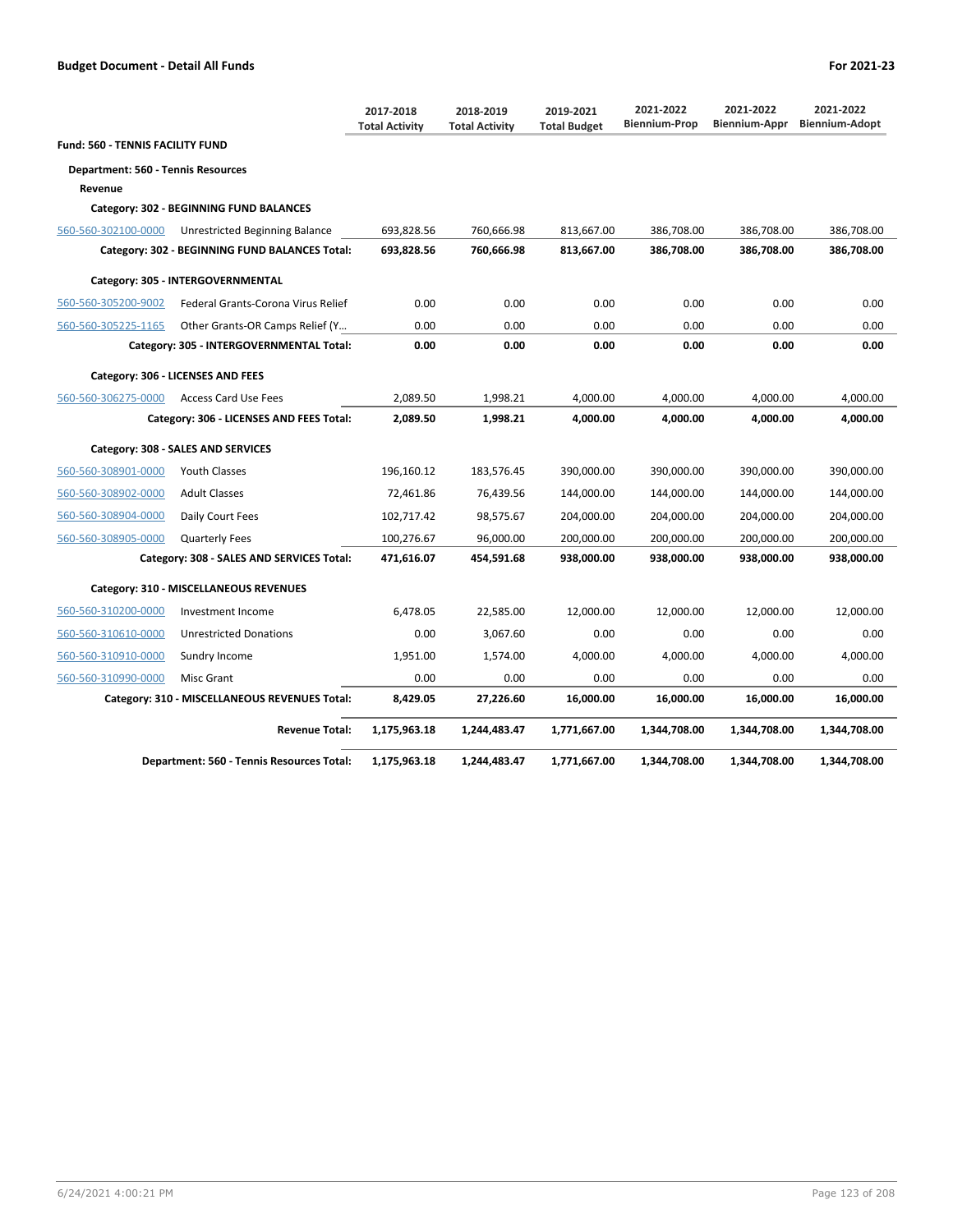|                                       |                                             | 2017-2018<br><b>Total Activity</b> | 2018-2019<br><b>Total Activity</b> | 2019-2021<br><b>Total Budget</b> | 2021-2022<br><b>Biennium-Prop</b> | 2021-2022<br>Biennium-Appr | 2021-2022<br><b>Biennium-Adopt</b> |
|---------------------------------------|---------------------------------------------|------------------------------------|------------------------------------|----------------------------------|-----------------------------------|----------------------------|------------------------------------|
| Department: 561 - Tennis Requirements |                                             |                                    |                                    |                                  |                                   |                            |                                    |
| Expense                               |                                             |                                    |                                    |                                  |                                   |                            |                                    |
|                                       | Category: 410 - PERSONNEL SERVICES          |                                    |                                    |                                  |                                   |                            |                                    |
| 560-561-411110-0000                   | <b>Full-Time Regular Salaries</b>           | 50,184.12                          | 56,930.57                          | 138,000.00                       | 145,000.00                        | 145,000.00                 | 145,000.00                         |
| 560-561-411120-0000                   | Full-Time Other Paid Leave                  | 2,660.24                           | 3,018.24                           | 0.00                             | 0.00                              | 0.00                       | 0.00                               |
| 560-561-411122-0000                   | <b>Full-Time Vacation Leave</b>             | 3,385.76                           | 4,252.26                           | 0.00                             | 0.00                              | 0.00                       | 0.00                               |
| 560-561-411125-0000                   | <b>Full-Time Comp Leave</b>                 | 1,088.28                           | 385.14                             | 0.00                             | 0.00                              | 0.00                       | 0.00                               |
| 560-561-411130-0000                   | Full-Time Sick Leave                        | 5,562.32                           | 811.39                             | 0.00                             | 0.00                              | 0.00                       | 0.00                               |
| 560-561-411240-0000                   | Temporary / OnCall                          | 110,433.09                         | 104,398.59                         | 183,000.00                       | 183,000.00                        | 183,000.00                 | 183,000.00                         |
| 560-561-411245-0000                   | Temporary / OnCall Other Paid Le            | 0.00                               | 2,482.50                           | 0.00                             | 0.00                              | 0.00                       | 0.00                               |
| 560-561-411300-0000                   | <b>Overtime Salaries</b>                    | 657.50                             | 0.00                               | 4,000.00                         | 4,000.00                          | 4,000.00                   | 4,000.00                           |
| 560-561-411435-0000                   | <b>Accrued Vacation Payoff</b>              | 0.00                               | 2,515.20                           | 0.00                             | 0.00                              | 0.00                       | 0.00                               |
| 560-561-412100-0000                   | Payroll Taxes                               | 14,858.71                          | 14,934.05                          | 28,000.00                        | 29,000.00                         | 29,000.00                  | 29,000.00                          |
| 560-561-412200-0000                   | <b>PERS</b>                                 | 27,131.40                          | 29,921.88                          | 60,000.00                        | 64,000.00                         | 64,000.00                  | 64,000.00                          |
| 560-561-412300-0000                   | <b>Health Insurance</b>                     | 22,131.40                          | 21,022.63                          | 48,000.00                        | 43,000.00                         | 43,000.00                  | 43,000.00                          |
| 560-561-412400-0000                   | <b>Other Benefits</b>                       | 1,507.48                           | 1,403.55                           | 4,000.00                         | 4,000.00                          | 4,000.00                   | 4,000.00                           |
|                                       | Category: 410 - PERSONNEL SERVICES Total:   | 239,600.30                         | 242,076.00                         | 465,000.00                       | 472,000.00                        | 472,000.00                 | 472,000.00                         |
|                                       | Category: 420 - MATERIALS & SERVICES        |                                    |                                    |                                  |                                   |                            |                                    |
| 560-561-421000-0000                   | <b>General Office Supplies</b>              | 2,344.06                           | 887.51                             | 4,000.00                         | 4,000.00                          | 4,000.00                   | 4,000.00                           |
| 560-561-422200-0000                   | <b>Printing and Binding Services</b>        | 0.00                               | 0.00                               | 0.00                             | 0.00                              | 0.00                       | 0.00                               |
| 560-561-428700-0000                   | <b>Recreation Equipment Purchases</b>       | 17,639.11                          | 16,800.75                          | 20,000.00                        | 20,000.00                         | 20,000.00                  | 20,000.00                          |
| 560-561-431000-0000                   | Misc Professional & Technical               | 4,769.46                           | 916.64                             | 42,000.00                        | 42,000.00                         | 42,000.00                  | 42,000.00                          |
| 560-561-432110-0000                   | <b>Technical Seminars, Training</b>         | 1,366.00                           | 649.80                             | 2,000.00                         | 2,000.00                          | 2,000.00                   | 2,000.00                           |
| 560-561-432130-0000                   | Conferences                                 | 2,472.60                           | 699.33                             | 4,000.00                         | 4,000.00                          | 4,000.00                   | 4,000.00                           |
| 560-561-432300-0000                   | <b>Membership Dues</b>                      | 1,307.00                           | 1,567.00                           | 4,000.00                         | 4,000.00                          | 4,000.00                   | 4,000.00                           |
| 560-561-435210-0000                   | <b>Telephone Service Charges</b>            | 0.00                               | 0.00                               | 2,000.00                         | 2,000.00                          | 2,000.00                   | 2.000.00                           |
| 560-561-437280-0000                   | <b>Bldg Maint-Misc Contracted Svc</b>       | 32,487.43                          | 76,639.24                          | 64,000.00                        | 64,000.00                         | 64,000.00                  | 64,000.00                          |
| 560-561-437315-0000                   | <b>Computer Equipment Maintenance</b>       | 2,183.00                           | 0.00                               | 2,000.00                         | 2,000.00                          | 2,000.00                   | 2,000.00                           |
| 560-561-437410-0000                   | Electricity                                 | 12,294.70                          | 16,214.28                          | 40,000.00                        | 40,000.00                         | 40,000.00                  | 40,000.00                          |
| 560-561-437420-0000                   | Natural Gas and Propane                     | 0.00                               | 4,773.14                           | 0.00                             | 0.00                              | 0.00                       | 0.00                               |
| 560-561-437430-0000                   | Water, Sewer, & Stormwater Use              | 3,133.05                           | 4,017.93                           | 12,000.00                        | 12,000.00                         | 12,000.00                  | 12,000.00                          |
| 560-561-438110-0000                   | Internal Fees for Service - Admin           | 49,000.00                          | 50,000.00                          | 160,000.00                       | 267,000.00                        | 267,000.00                 | 267,000.00                         |
| 560-561-438500-0000                   | Internal Fees for Service - Parks a         | 46,000.00                          | 46,000.00                          | 101,000.00                       | 104,000.00                        | 104,000.00                 | 104,000.00                         |
| 560-561-439100-0000                   | Advertising                                 | 699.49                             | 436.87                             | 2,000.00                         | 2,000.00                          | 2,000.00                   | 2,000.00                           |
| 560-561-439220-0000                   | <b>Local Travel Expenses</b>                | 0.00                               | 0.00                               | 2,000.00                         | 2,000.00                          | 2,000.00                   | 2,000.00                           |
| 560-561-439900-0000                   | <b>Other Miscellaneous Exp</b>              | 0.00                               | 95.89                              | 0.00                             | 0.00                              | 0.00                       | 0.00                               |
|                                       | Category: 420 - MATERIALS & SERVICES Total: | 175,695.90                         | 219,698.38                         | 461,000.00                       | 571,000.00                        | 571,000.00                 | 571,000.00                         |
| Category: 480 - CAPITAL OUTLAY        |                                             |                                    |                                    |                                  |                                   |                            |                                    |
| 560-561-481200-0000                   | Buildings & Building Improvement            | 0.00                               | 0.00                               | 200,000.00                       | 0.00                              | 0.00                       | 0.00                               |
|                                       | Category: 480 - CAPITAL OUTLAY Total:       | 0.00                               | 0.00                               | 200,000.00                       | 0.00                              | 0.00                       | 0.00                               |

|                             | Category: 490 - CONTINGENCY Total:   | 0.00 | 0.00 | 49.000.00 | 301.708.00 | 301.708.00 | 301.708.00 |
|-----------------------------|--------------------------------------|------|------|-----------|------------|------------|------------|
| 560-561-490100-0000         | <b>General Operating Contingency</b> | 0.00 | 0.00 | 49.000.00 | 301.708.00 | 301.708.00 | 301.708.00 |
| Category: 490 - CONTINGENCY |                                      |      |      |           |            |            |            |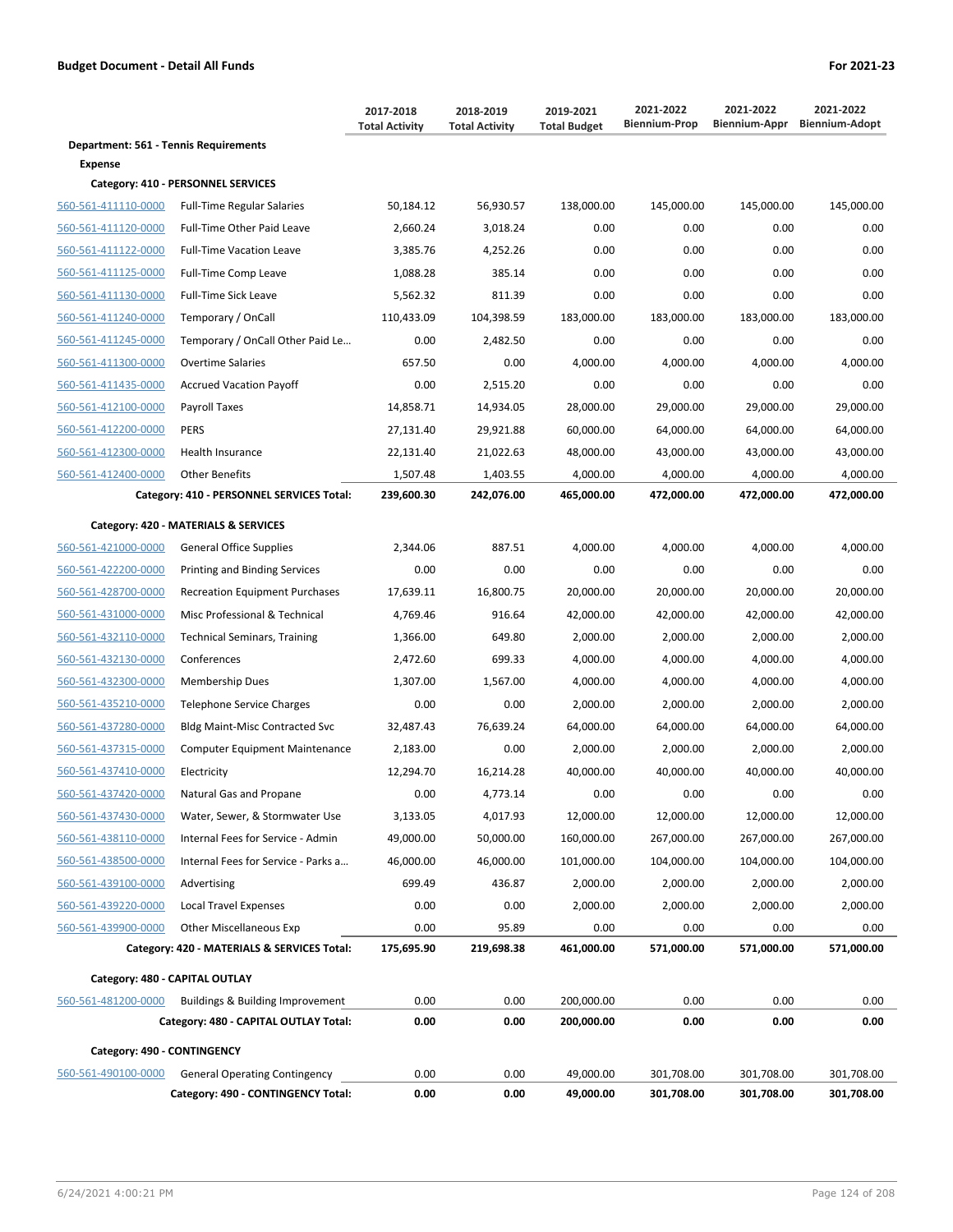|                                                |                                                       | 2017-2018<br><b>Total Activity</b> | 2018-2019<br><b>Total Activity</b> | 2019-2021<br><b>Total Budget</b> | 2021-2022<br><b>Biennium-Prop</b> | 2021-2022<br><b>Biennium-Appr</b> | 2021-2022<br><b>Biennium-Adopt</b> |
|------------------------------------------------|-------------------------------------------------------|------------------------------------|------------------------------------|----------------------------------|-----------------------------------|-----------------------------------|------------------------------------|
| Category: 495 - RESERVE FOR FUTURE EXPENDITURE |                                                       |                                    |                                    |                                  |                                   |                                   |                                    |
| 560-561-495000-0000                            | Reserve for Future Expenditure                        | 0.00                               | 0.00                               | 596.667.00                       | 0.00                              | 0.00                              | 0.00                               |
|                                                | Category: 495 - RESERVE FOR FUTURE EXPENDITURE Total: | 0.00                               | 0.00                               | 596.667.00                       | 0.00                              | 0.00                              | 0.00                               |
|                                                | <b>Expense Total:</b>                                 | 415.296.20                         | 461.774.38                         | 1,771,667.00                     | 1.344.708.00                      | 1.344.708.00                      | 1,344,708.00                       |
|                                                | Department: 561 - Tennis Requirements Total:          | 415.296.20                         | 461.774.38                         | 1,771,667.00                     | 1.344.708.00                      | 1.344.708.00                      | 1,344,708.00                       |
|                                                | Fund: 560 - TENNIS FACILITY FUND Surplus (Deficit):   | 760.666.98                         | 782.709.09                         | 0.00                             | 0.00                              | 0.00                              | 0.00                               |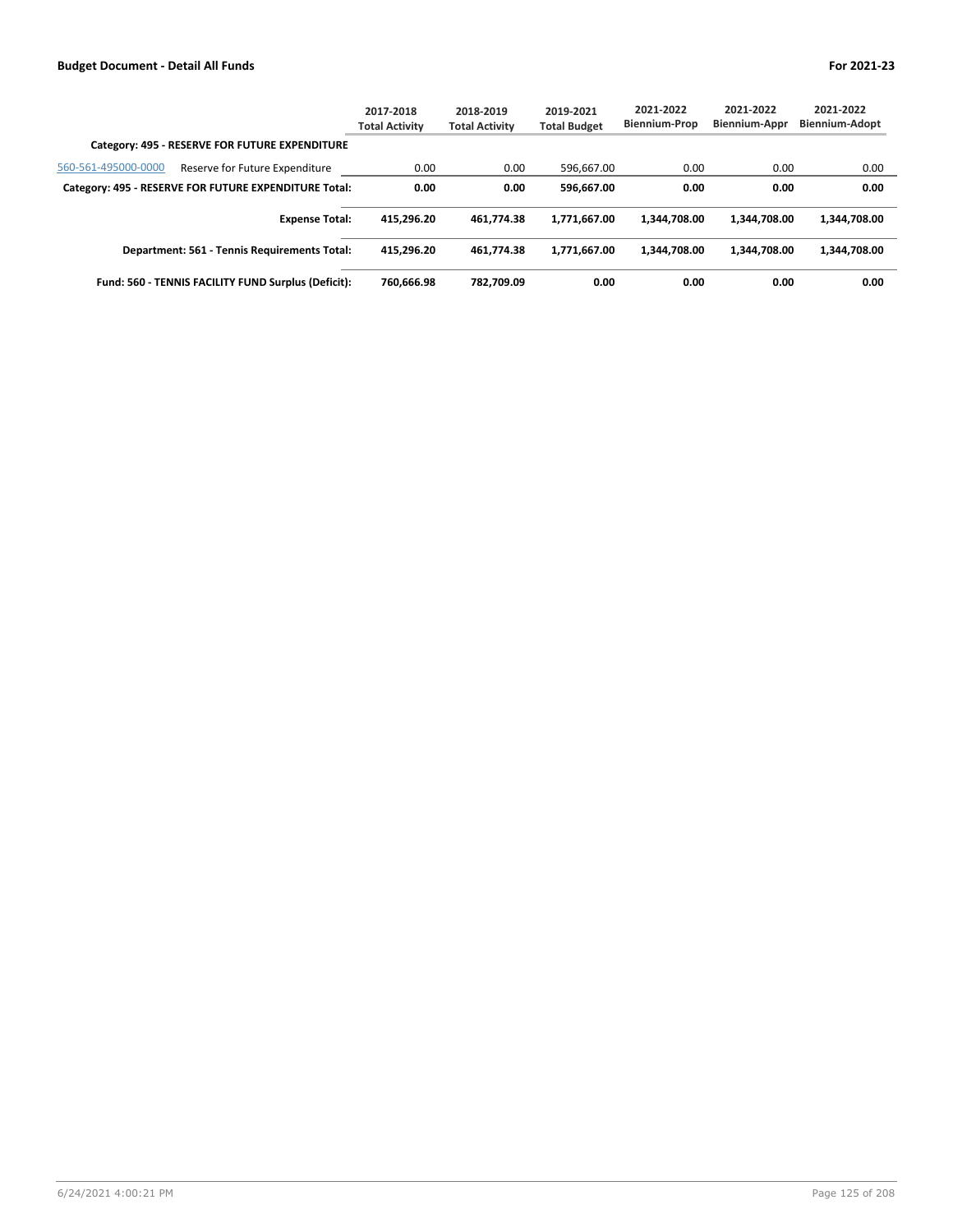|                                        |                                                | 2017-2018<br><b>Total Activity</b> | 2018-2019<br><b>Total Activity</b> | 2019-2021<br><b>Total Budget</b> | 2021-2022<br><b>Biennium-Prop</b> | 2021-2022<br><b>Biennium-Appr</b> | 2021-2022<br><b>Biennium-Adopt</b> |
|----------------------------------------|------------------------------------------------|------------------------------------|------------------------------------|----------------------------------|-----------------------------------|-----------------------------------|------------------------------------|
| Fund: 570 - PUBLIC ART FUND            |                                                |                                    |                                    |                                  |                                   |                                   |                                    |
| Department: 570 - Public Art Resources |                                                |                                    |                                    |                                  |                                   |                                   |                                    |
| Revenue                                |                                                |                                    |                                    |                                  |                                   |                                   |                                    |
|                                        | Category: 302 - BEGINNING FUND BALANCES        |                                    |                                    |                                  |                                   |                                   |                                    |
| 570-570-302100-0000                    | Unrestricted Beginning Balance                 | 81,219.01                          | 44,283.18                          | 45,283.00                        | 134,031.00                        | 134,031.00                        | 134,031.00                         |
|                                        | Category: 302 - BEGINNING FUND BALANCES Total: | 81,219.01                          | 44,283.18                          | 45,283.00                        | 134,031.00                        | 134,031.00                        | 134,031.00                         |
|                                        | Category: 305 - INTERGOVERNMENTAL              |                                    |                                    |                                  |                                   |                                   |                                    |
| 570-570-305921-0000                    | Percent for Art Purchase - LORA                | 0.00                               | 7,490.00                           | 285,000.00                       | 0.00                              | 0.00                              | 0.00                               |
| 570-570-305922-0000                    | Percent for Art Maint - LORA                   | 0.00                               | 3.745.00                           | 143.000.00                       | 0.00                              | 0.00                              | 0.00                               |
|                                        | Category: 305 - INTERGOVERNMENTAL Total:       | 0.00                               | 11,235.00                          | 428.000.00                       | 0.00                              | 0.00                              | 0.00                               |
|                                        | Category: 310 - MISCELLANEOUS REVENUES         |                                    |                                    |                                  |                                   |                                   |                                    |
| 570-570-310200-0000                    | Investment Income                              | 837.67                             | 2,161.46                           | 2,000.00                         | 2,000.00                          | 2,000.00                          | 2,000.00                           |
|                                        | Category: 310 - MISCELLANEOUS REVENUES Total:  | 837.67                             | 2,161.46                           | 2,000.00                         | 2.000.00                          | 2,000.00                          | 2,000.00                           |
| Category: 320 - TRANSFERS              |                                                |                                    |                                    |                                  |                                   |                                   |                                    |
| 570-570-322280-0000                    | <b>Transfers from Tourism Fund</b>             | 130,000.00                         | 130,000.00                         | 260,000.00                       | 365,000.00                        | 365,000.00                        | 365,000.00                         |
|                                        | Category: 320 - TRANSFERS Total:               | 130,000.00                         | 130,000.00                         | 260,000.00                       | 365,000.00                        | 365,000.00                        | 365,000.00                         |
|                                        | <b>Revenue Total:</b>                          | 212,056.68                         | 187,679.64                         | 735,283.00                       | 501.031.00                        | 501.031.00                        | 501,031.00                         |
|                                        | Department: 570 - Public Art Resources Total:  | 212,056.68                         | 187,679.64                         | 735,283.00                       | 501,031.00                        | 501,031.00                        | 501,031.00                         |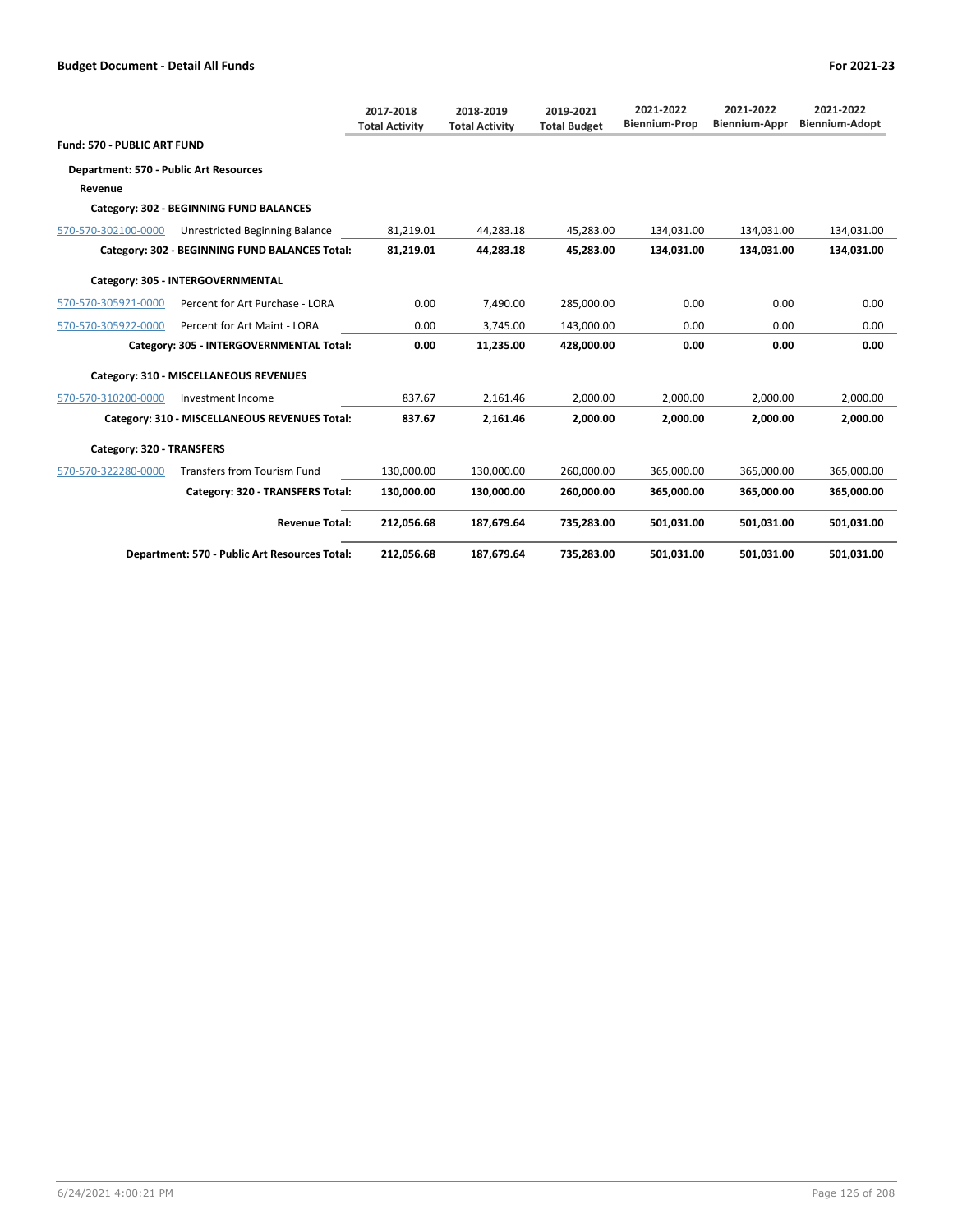|                                |                                                       | 2017-2018<br><b>Total Activity</b> | 2018-2019<br><b>Total Activity</b> | 2019-2021<br><b>Total Budget</b> | 2021-2022<br><b>Biennium-Prop</b> | 2021-2022<br><b>Biennium-Appr</b> | 2021-2022<br><b>Biennium-Adopt</b> |
|--------------------------------|-------------------------------------------------------|------------------------------------|------------------------------------|----------------------------------|-----------------------------------|-----------------------------------|------------------------------------|
|                                | Department: 571 - Public Art Requirements             |                                    |                                    |                                  |                                   |                                   |                                    |
| Expense                        |                                                       |                                    |                                    |                                  |                                   |                                   |                                    |
|                                | Category: 420 - MATERIALS & SERVICES                  |                                    |                                    |                                  |                                   |                                   |                                    |
| 570-571-429000-0000            | <b>Other Materials and Supplies</b>                   | 13,243.50                          | 0.00                               | 0.00                             | 0.00                              | 0.00                              | 0.00                               |
| 570-571-429850-0000            | Percent for Art Maintenance                           | 123,040.00                         | 115,000.00                         | 359,000.00                       | 382,000.00                        | 382,000.00                        | 382,000.00                         |
| 570-571-437595-0000            | <b>Misc Contracted Services</b>                       | 0.00                               | 0.00                               | 0.00                             | 0.00                              | 0.00                              | 0.00                               |
|                                | Category: 420 - MATERIALS & SERVICES Total:           | 136,283.50                         | 115.000.00                         | 359.000.00                       | 382.000.00                        | 382.000.00                        | 382.000.00                         |
| Category: 480 - CAPITAL OUTLAY |                                                       |                                    |                                    |                                  |                                   |                                   |                                    |
| 570-571-485300-0000            | Art Purchase                                          | 31,490.00                          | 15,000.00                          | 310.000.00                       | 87,000.00                         | 87,000.00                         | 87,000.00                          |
|                                | Category: 480 - CAPITAL OUTLAY Total:                 | 31,490.00                          | 15,000,00                          | 310.000.00                       | 87,000.00                         | 87,000.00                         | 87,000.00                          |
|                                | Category: 495 - RESERVE FOR FUTURE EXPENDITURE        |                                    |                                    |                                  |                                   |                                   |                                    |
| 570-571-495000-0000            | Reserve for Future Expenditure                        | 0.00                               | 0.00                               | 66,283.00                        | 32.031.00                         | 32,031.00                         | 32,031.00                          |
|                                | Category: 495 - RESERVE FOR FUTURE EXPENDITURE Total: | 0.00                               | 0.00                               | 66,283.00                        | 32,031.00                         | 32,031.00                         | 32,031.00                          |
|                                | <b>Expense Total:</b>                                 | 167,773.50                         | 130,000.00                         | 735,283.00                       | 501,031.00                        | 501,031.00                        | 501,031.00                         |
|                                | Department: 571 - Public Art Requirements Total:      | 167,773.50                         | 130,000.00                         | 735,283.00                       | 501,031.00                        | 501,031.00                        | 501,031.00                         |
|                                | Fund: 570 - PUBLIC ART FUND Surplus (Deficit):        | 44.283.18                          | 57.679.64                          | 0.00                             | 0.00                              | 0.00                              | 0.00                               |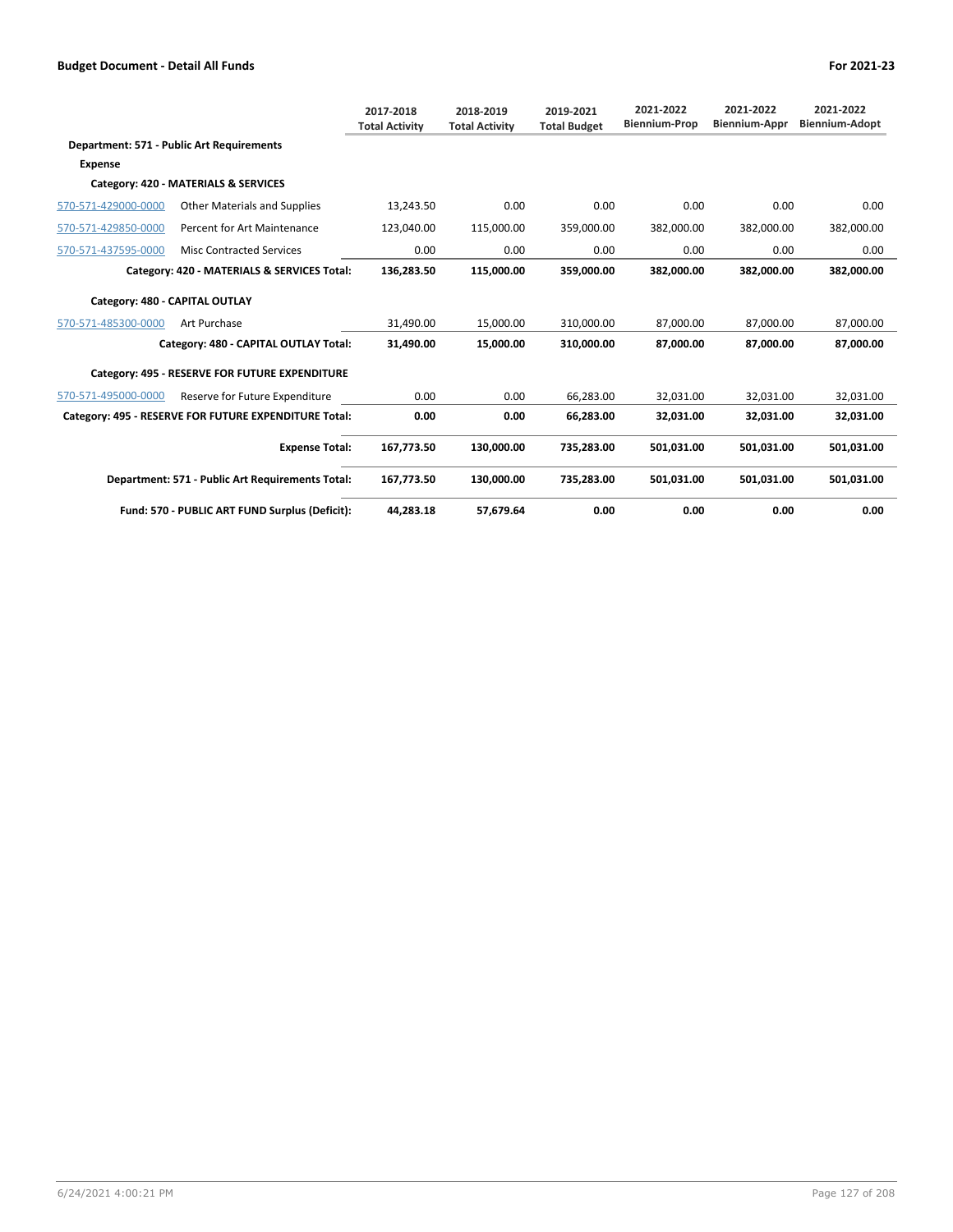|                     |                                                         | <b>Total Activity</b> | 2018-2019<br><b>Total Activity</b> | 2019-2021<br><b>Total Budget</b> | 2021-2022<br><b>Biennium-Prop</b> | 2021-2022<br>Biennium-Appr | 2021-2022<br><b>Biennium-Adopt</b> |
|---------------------|---------------------------------------------------------|-----------------------|------------------------------------|----------------------------------|-----------------------------------|----------------------------|------------------------------------|
|                     | <b>Fund: 590 - PARKS BOND CAPITAL PROJECTS FUND</b>     |                       |                                    |                                  |                                   |                            |                                    |
|                     | Department: 590 - Parks Bond Capital Projects Resources |                       |                                    |                                  |                                   |                            |                                    |
| Revenue             |                                                         |                       |                                    |                                  |                                   |                            |                                    |
|                     | Category: 302 - BEGINNING FUND BALANCES                 |                       |                                    |                                  |                                   |                            |                                    |
| 590-590-302100-0000 | Unrestricted Beginning Balance                          | 0.00                  | 0.00                               | 0.00                             | 21,324,766.00                     | 21,324,766.00              | 21,324,766.00                      |
|                     | Category: 302 - BEGINNING FUND BALANCES Total:          | 0.00                  | 0.00                               | 0.00                             | 21,324,766.00                     | 21,324,766.00              | 21,324,766.00                      |
|                     | Category: 310 - MISCELLANEOUS REVENUES                  |                       |                                    |                                  |                                   |                            |                                    |
| 590-590-310200-0000 | Investment Income                                       | 0.00                  | 0.00                               | 340.000.00                       | 100,000.00                        | 100,000.00                 | 100,000.00                         |
|                     | Category: 310 - MISCELLANEOUS REVENUES Total:           | 0.00                  | 0.00                               | 340.000.00                       | 100.000.00                        | 100.000.00                 | 100.000.00                         |
|                     | Category: 355 - OTHER FINANCING SOURCES                 |                       |                                    |                                  |                                   |                            |                                    |
| 590-590-355000-0000 | Proceeds from Bonds Issued                              | 0.00                  | 0.00                               | 20,400,000.00                    | 0.00                              | 0.00                       | 0.00                               |
|                     | Category: 355 - OTHER FINANCING SOURCES Total:          | 0.00                  | 0.00                               | 20,400,000.00                    | 0.00                              | 0.00                       | 0.00                               |
|                     | <b>Revenue Total:</b>                                   | 0.00                  | 0.00                               | 20,740,000.00                    | 21,424,766.00                     | 21,424,766.00              | 21,424,766.00                      |
|                     | Department: 590 - Parks Bond Capital Projects Resources | 0.00                  | 0.00                               | 20,740,000.00                    | 21.424.766.00                     | 21.424.766.00              | 21.424.766.00                      |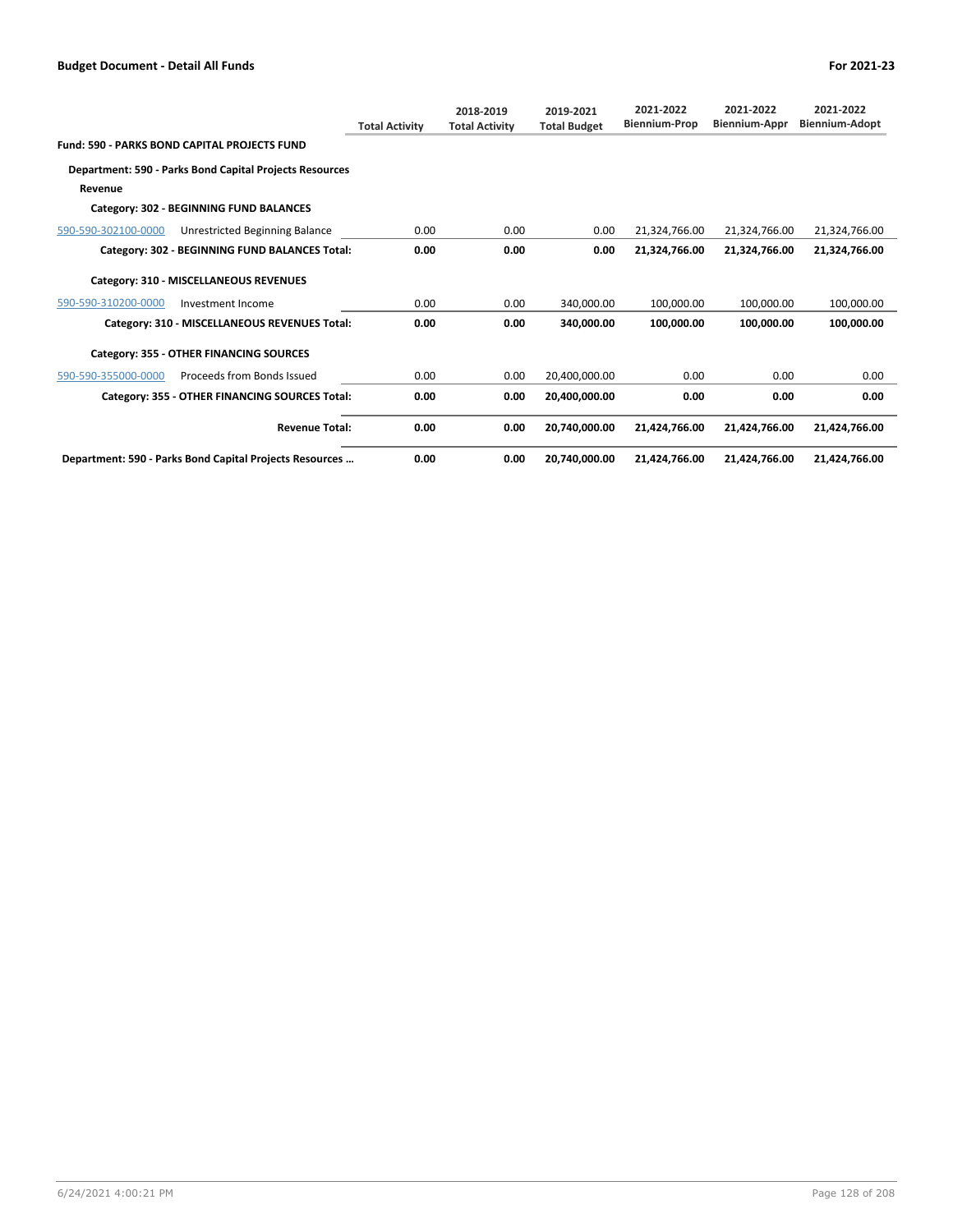|                             |                                                       | <b>Total Activity</b> | 2018-2019<br><b>Total Activity</b> | 2019-2021<br><b>Total Budget</b> | 2021-2022<br><b>Biennium-Prop</b> | 2021-2022<br>Biennium-Appr | 2021-2022<br><b>Biennium-Adopt</b> |
|-----------------------------|-------------------------------------------------------|-----------------------|------------------------------------|----------------------------------|-----------------------------------|----------------------------|------------------------------------|
|                             | Department: 591 - Parks Bond Capital Projects         |                       |                                    |                                  |                                   |                            |                                    |
| <b>Expense</b>              |                                                       |                       |                                    |                                  |                                   |                            |                                    |
|                             | Category: 420 - MATERIALS & SERVICES                  |                       |                                    |                                  |                                   |                            |                                    |
| 590-591-439980-0000         | <b>Bond Sale Expense</b>                              | 0.00                  | 0.00                               | 400.000.00                       | 0.00                              | 0.00                       | 0.00                               |
|                             | Category: 420 - MATERIALS & SERVICES Total:           | 0.00                  | 0.00                               | 400.000.00                       | 0.00                              | 0.00                       | 0.00                               |
| Category: 470 - TRANSFERS   |                                                       |                       |                                    |                                  |                                   |                            |                                    |
| 590-591-472596-0000         | Transfer to Parks Rec Center                          | 0.00                  | 0.00                               | 2,000,000.00                     | 7,000,000.00                      | 7,000,000.00               | 7,000,000.00                       |
|                             | Category: 470 - TRANSFERS Total:                      | 0.00                  | 0.00                               | 2,000,000.00                     | 7,000,000.00                      | 7,000,000.00               | 7,000,000.00                       |
|                             | Category: 480 - CAPITAL OUTLAY                        |                       |                                    |                                  |                                   |                            |                                    |
| 590-591-481200-0000         | Buildings & Building Improvement                      | 0.00                  | 0.00                               | 0.00                             | 2,000,000.00                      | 2,000,000.00               | 2,000,000.00                       |
| 590-591-481380-0000         | Pathway Acquistion & Developmt                        | 0.00                  | 0.00                               | 12,000,000.00                    | 0.00                              | 0.00                       | 0.00                               |
| 590-591-481385-0000         | Park Development                                      | 0.00                  | 0.00                               | 0.00                             | 8,800,000.00                      | 8,800,000.00               | 8,800,000.00                       |
|                             | Category: 480 - CAPITAL OUTLAY Total:                 | 0.00                  | 0.00                               | 12,000,000.00                    | 10,800,000.00                     | 10,800,000.00              | 10,800,000.00                      |
| Category: 490 - CONTINGENCY |                                                       |                       |                                    |                                  |                                   |                            |                                    |
| 590-591-490100-0000         | <b>General Operating Contingency</b>                  | 0.00                  | 0.00                               | 0.00                             | 3,624,766.00                      | 3,624,766.00               | 3,624,766.00                       |
|                             | Category: 490 - CONTINGENCY Total:                    | 0.00                  | 0.00                               | 0.00                             | 3,624,766.00                      | 3,624,766.00               | 3,624,766.00                       |
|                             | Category: 495 - RESERVE FOR FUTURE EXPENDITURE        |                       |                                    |                                  |                                   |                            |                                    |
| 590-591-495000-0000         | Reserve for Future Expenditure                        | 0.00                  | 0.00                               | 6,340,000.00                     | 0.00                              | 0.00                       | 0.00                               |
|                             | Category: 495 - RESERVE FOR FUTURE EXPENDITURE Total: | 0.00                  | 0.00                               | 6,340,000.00                     | 0.00                              | 0.00                       | 0.00                               |
|                             | <b>Expense Total:</b>                                 | 0.00                  | 0.00                               | 20,740,000.00                    | 21,424,766.00                     | 21,424,766.00              | 21,424,766.00                      |
|                             | Department: 591 - Parks Bond Capital Projects Total:  | 0.00                  | 0.00                               | 20,740,000.00                    | 21,424,766.00                     | 21,424,766.00              | 21,424,766.00                      |
|                             | Fund: 590 - PARKS BOND CAPITAL PROJECTS FUND Surplus  | 0.00                  | 0.00                               | 0.00                             | 0.00                              | 0.00                       | 0.00                               |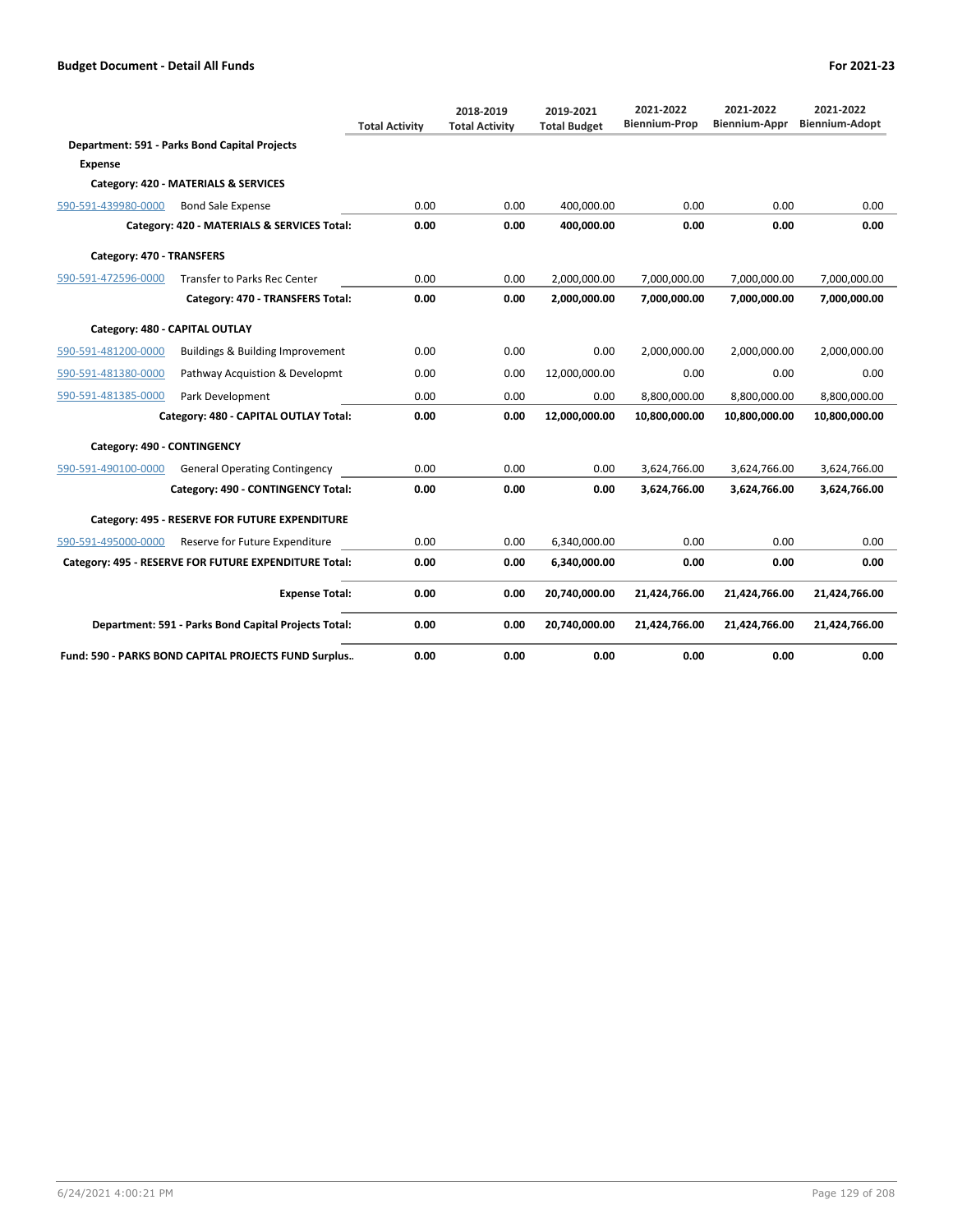|                                                 |                                                            | <b>Total Activity</b> | <b>Total Activity</b> | 2019-2021<br><b>Total Budget</b> | 2021-2022<br><b>Biennium-Prop</b> | 2021-2022<br><b>Biennium-Appr</b> | 2021-2022<br><b>Biennium-Adopt</b> |
|-------------------------------------------------|------------------------------------------------------------|-----------------------|-----------------------|----------------------------------|-----------------------------------|-----------------------------------|------------------------------------|
| <b>Fund: 595 - PARKS RECREATION CENTER FUND</b> |                                                            |                       |                       |                                  |                                   |                                   |                                    |
|                                                 | <b>Department: 595 - Parks Recreation Center Resources</b> |                       |                       |                                  |                                   |                                   |                                    |
| Revenue                                         |                                                            |                       |                       |                                  |                                   |                                   |                                    |
|                                                 | Category: 302 - BEGINNING FUND BALANCES                    |                       |                       |                                  |                                   |                                   |                                    |
| 595-595-302100-0000                             | Unrestricted Beginning Balance                             | 0.00                  | 0.00                  | 0.00                             | 1,500,000.00                      | 1,500,000.00                      | 1,500,000.00                       |
|                                                 | Category: 302 - BEGINNING FUND BALANCES Total:             | 0.00                  | 0.00                  | 0.00                             | 1,500,000.00                      | 1,500,000.00                      | 1,500,000.00                       |
|                                                 | Category: 305 - INTERGOVERNMENTAL                          |                       |                       |                                  |                                   |                                   |                                    |
| 595-595-305595-0000                             | LOSD-Capital Contribution                                  | 0.00                  | 0.00                  | 0.00                             | 7,500,000.00                      | 7,500,000.00                      | 7,500,000.00                       |
|                                                 | Category: 305 - INTERGOVERNMENTAL Total:                   | 0.00                  | 0.00                  | 0.00                             | 7,500,000.00                      | 7,500,000.00                      | 7,500,000.00                       |
| Category: 320 - TRANSFERS                       |                                                            |                       |                       |                                  |                                   |                                   |                                    |
| 595-595-322590-0000                             | <b>Transfer from Parks Bond</b>                            | 0.00                  | 0.00                  | 2,000,000.00                     | 7,000,000.00                      | 7,000,000.00                      | 7,000,000.00                       |
|                                                 | Category: 320 - TRANSFERS Total:                           | 0.00                  | 0.00                  | 2,000,000.00                     | 7,000,000.00                      | 7,000,000.00                      | 7,000,000.00                       |
|                                                 | <b>Revenue Total:</b>                                      | 0.00                  | 0.00                  | 2,000,000.00                     | 16,000,000.00                     | 16,000,000.00                     | 16,000,000.00                      |
|                                                 | Department: 595 - Parks Recreation Center Resources Tota   | 0.00                  | 0.00                  | 2,000,000.00                     | 16,000,000.00                     | 16,000,000.00                     | 16,000,000.00                      |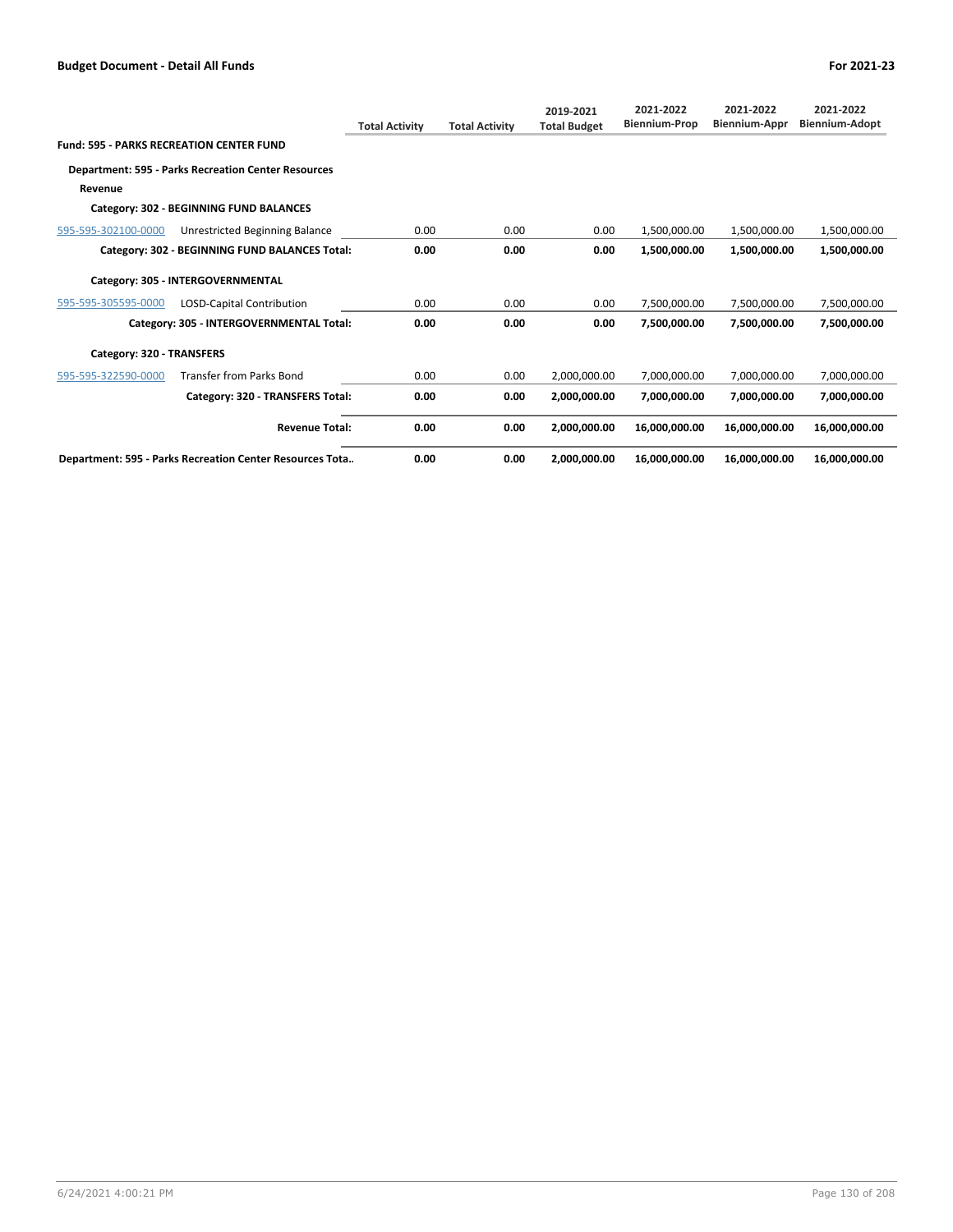|                             |                                                       | <b>Total Activity</b> | <b>Total Activity</b> | 2019-2021<br><b>Total Budget</b> | 2021-2022<br><b>Biennium-Prop</b> | 2021-2022<br><b>Biennium-Appr</b> | 2021-2022<br>Biennium-Adopt |
|-----------------------------|-------------------------------------------------------|-----------------------|-----------------------|----------------------------------|-----------------------------------|-----------------------------------|-----------------------------|
|                             | Department: 596 - Parks Recreation Center             |                       |                       |                                  |                                   |                                   |                             |
| Expense                     |                                                       |                       |                       |                                  |                                   |                                   |                             |
|                             | Category: 480 - CAPITAL OUTLAY                        |                       |                       |                                  |                                   |                                   |                             |
| 595-596-481200-0000         | Buildings & Building Improvement                      | 0.00                  | 0.00                  | 2,000,000.00                     | 15,000,000.00                     | 15,000,000.00                     | 15,000,000.00               |
|                             | Category: 480 - CAPITAL OUTLAY Total:                 | 0.00                  | 0.00                  | 2,000,000.00                     | 15,000,000.00                     | 15,000,000.00                     | 15,000,000.00               |
| Category: 490 - CONTINGENCY |                                                       |                       |                       |                                  |                                   |                                   |                             |
| 595-596-490100-0000         | <b>General Operating Contingency</b>                  | 0.00                  | 0.00                  | 0.00                             | 1,000,000.00                      | 1,000,000.00                      | 1,000,000.00                |
|                             | Category: 490 - CONTINGENCY Total:                    | 0.00                  | 0.00                  | 0.00                             | 1,000,000.00                      | 1,000,000.00                      | 1,000,000.00                |
|                             | <b>Expense Total:</b>                                 | 0.00                  | 0.00                  | 2,000,000.00                     | 16,000,000.00                     | 16,000,000.00                     | 16,000,000.00               |
|                             | Department: 596 - Parks Recreation Center Total:      | 0.00                  | 0.00                  | 2,000,000.00                     | 16,000,000.00                     | 16,000,000.00                     | 16,000,000.00               |
|                             | Fund: 595 - PARKS RECREATION CENTER FUND Surplus (Def | 0.00                  | 0.00                  | 0.00                             | 0.00                              | 0.00                              | 0.00                        |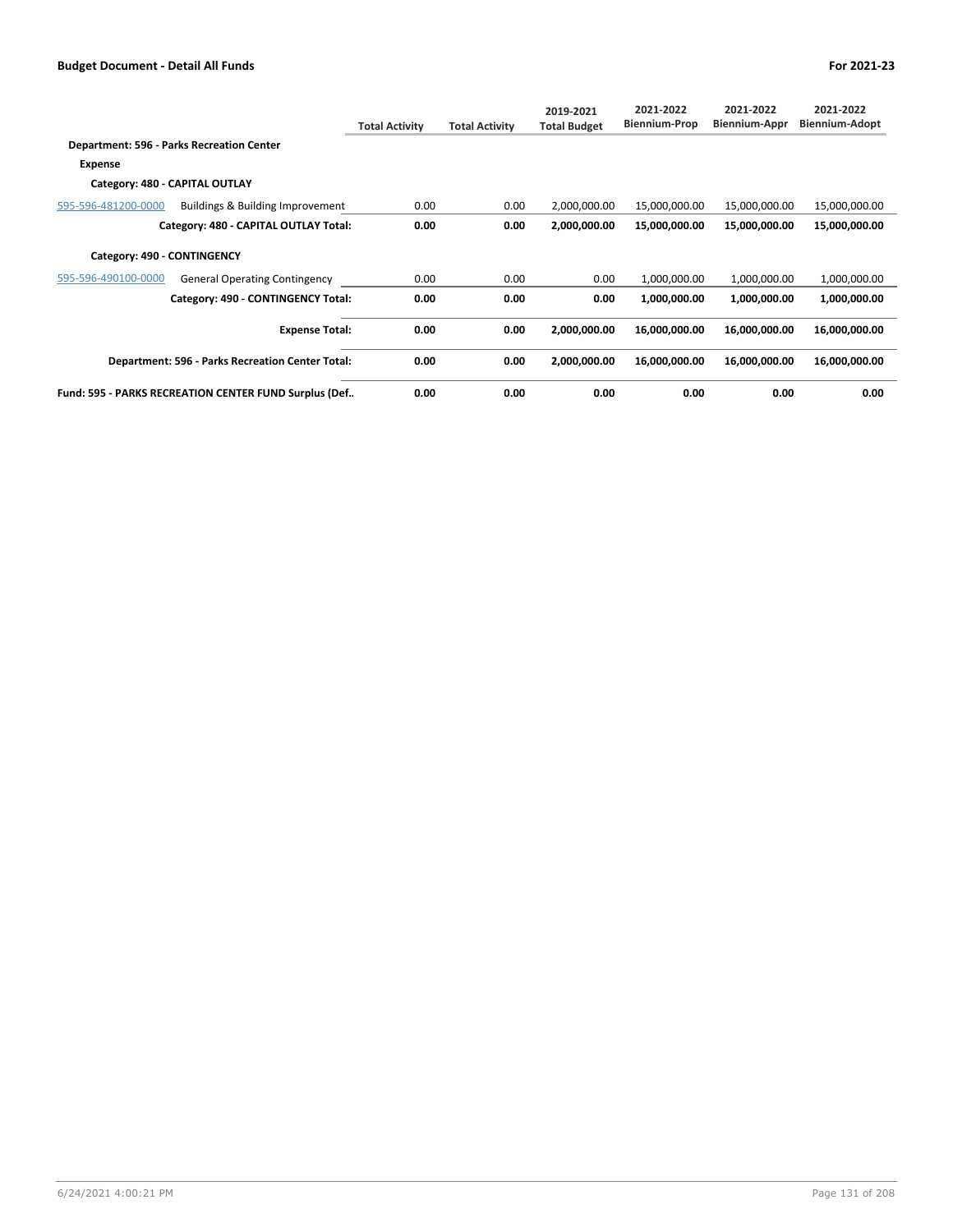|                                            |                                                                            | 2017-2018<br><b>Total Activity</b> | 2018-2019<br><b>Total Activity</b> | 2019-2021<br><b>Total Budget</b> | 2021-2022<br><b>Biennium-Prop</b> | 2021-2022<br>Biennium-Appr | 2021-2022<br><b>Biennium-Adopt</b> |
|--------------------------------------------|----------------------------------------------------------------------------|------------------------------------|------------------------------------|----------------------------------|-----------------------------------|----------------------------|------------------------------------|
| Fund: 610 - WATER FUND                     |                                                                            |                                    |                                    |                                  |                                   |                            |                                    |
| Department: 610 - Water Fund Resources     |                                                                            |                                    |                                    |                                  |                                   |                            |                                    |
| Revenue                                    |                                                                            |                                    |                                    |                                  |                                   |                            |                                    |
|                                            | Category: 302 - BEGINNING FUND BALANCES                                    |                                    |                                    |                                  |                                   |                            |                                    |
| 610-610-302100-0000                        | Unrestricted Beginning Balance                                             | 9,141,561.58                       | 13,266,895.66                      | 11,439,049.00                    | 12,404,485.00                     | 12,404,485.00              | 12,404,485.00                      |
| 610-610-302167-0000<br><b>Budget Notes</b> | <b>Inventory Balance</b>                                                   | 115,921.73                         | 181,153.28                         | 175,000.00                       | 175,000.00                        | 175,000.00                 | 175,000.00                         |
| <b>Budget Code</b><br>Biennium-Adopt       | Description<br><b>UPDATED 1/24/19 - BGS</b>                                |                                    |                                    |                                  |                                   |                            |                                    |
|                                            | Category: 302 - BEGINNING FUND BALANCES Total:                             | 9,257,483.31                       | 13,448,048.94                      | 11,614,049.00                    | 12,579,485.00                     | 12,579,485.00              | 12,579,485.00                      |
|                                            | Category: 305 - INTERGOVERNMENTAL                                          |                                    |                                    |                                  |                                   |                            |                                    |
| 610-610-305200-9002                        | Federal Grants-Corona Virus Relief                                         | 0.00                               | 0.00                               | 0.00                             | 0.00                              | 0.00                       | 0.00                               |
| 610-610-305770-0000<br><b>Budget Notes</b> | City of Tigard - Water Consumption                                         | 2,015,431.70                       | 1,685,129.00                       | 3,520,000.00                     | 4,203,000.00                      | 4,203,000.00               | 4,203,000.00                       |
| <b>Budget Code</b>                         | Description                                                                |                                    |                                    |                                  |                                   |                            |                                    |
| Biennium-Adopt                             | Updated 2-26-19 sc - Based on latest FCS annual reconciliation in FY 2018. |                                    |                                    |                                  |                                   |                            |                                    |
| 610-610-305800-0000                        | Lake Grove Water                                                           | 0.00                               | 300,236.00                         | 0.00                             | 0.00                              | 0.00                       | 0.00                               |
|                                            | Category: 305 - INTERGOVERNMENTAL Total:                                   | 2,015,431.70                       | 1,985,365.00                       | 3,520,000.00                     | 4,203,000.00                      | 4,203,000.00               | 4,203,000.00                       |
|                                            | Category: 308 - SALES AND SERVICES                                         |                                    |                                    |                                  |                                   |                            |                                    |
| 610-610-308320-0000<br><b>Budget Notes</b> | Water Fee Revenue                                                          | 13,469,993.28                      | 13,610,214.73                      | 28,452,000.00                    | 27,652,000.00                     | 27,652,000.00              | 27,652,000.00                      |
| <b>Budget Code</b><br>Biennium-Adopt       | Description<br>Updated $1/7/21$ - sc                                       |                                    |                                    |                                  |                                   |                            |                                    |
| 610-610-308322-0000                        | Allowance for Doubtful Water Fees                                          | $-13,216.21$                       | $-9,396.70$                        | $-24,000.00$                     | $-30,000.00$                      | $-30,000.00$               | $-30,000.00$                       |
| 610-610-308325-0000<br><b>Budget Notes</b> | <b>Utility Penalty</b>                                                     | 24,077.38                          | 25,323.94                          | 50,000.00                        | 20,000.00                         | 20,000.00                  | 20,000.00                          |
| <b>Budget Code</b><br>Biennium-Adopt       | Description<br>Updated 1/7/21 - sc                                         |                                    |                                    |                                  |                                   |                            |                                    |
| 610-610-308330-0000                        | <b>Bulk Water Sales</b>                                                    | 164.30                             | 9,542.45                           | 0.00                             | 0.00                              | 0.00                       | 0.00                               |
| 610-610-308332-0000<br><b>Budget Notes</b> | Skyland Water Distr Bulk Water                                             | 24,319.42                          | 22,345.86                          | 50,000.00                        | 62,000.00                         | 62,000.00                  | 62,000.00                          |
| <b>Budget Code</b><br>Biennium-Adopt       | <b>Description</b><br>Updated 1/7/21 - sc                                  |                                    |                                    |                                  |                                   |                            |                                    |
| 610-610-308333-0000<br><b>Budget Notes</b> | Hidalgo & Arrowwood Bulk Water                                             | 5,990.42                           | 6,811.44                           | 12,000.00                        | 18,000.00                         | 18,000.00                  | 18,000.00                          |
| <b>Budget Code</b><br>Biennium-Adopt       | <b>Description</b><br>Updated 1/7/21 - sc                                  |                                    |                                    |                                  |                                   |                            |                                    |
| 610-610-308334-0000<br><b>Budget Notes</b> | Alto Park Bulk Water Sales                                                 | 5,510.04                           | 5,269.02                           | 10,000.00                        | 14,000.00                         | 14,000.00                  | 14,000.00                          |
| <b>Budget Code</b><br>Biennium-Adopt       | Description<br>Updated 1/7/21 - sc                                         |                                    |                                    |                                  |                                   |                            |                                    |
| 610-610-308336-0000<br><b>Budget Notes</b> | Lake Grove Bulk Water Sales                                                | 80,043.70                          | 165,867.42                         | 300,000.00                       | 240,000.00                        | 240,000.00                 | 240,000.00                         |
| <b>Budget Code</b><br>Biennium-Adopt       | Description<br>Updated 1/7/21 - sc                                         |                                    |                                    |                                  |                                   |                            |                                    |
| 610-610-308337-0000                        | West Linn Bulk Water Sales                                                 | 10,592.63                          | 0.00                               | 0.00                             | 0.00                              | 0.00                       | 0.00                               |
| 610-610-308339-0000                        | Other Bulk Water Sales                                                     | 2,935.75                           | 10,772.05                          | 4,000.00                         | 4,000.00                          | 4,000.00                   | 4,000.00                           |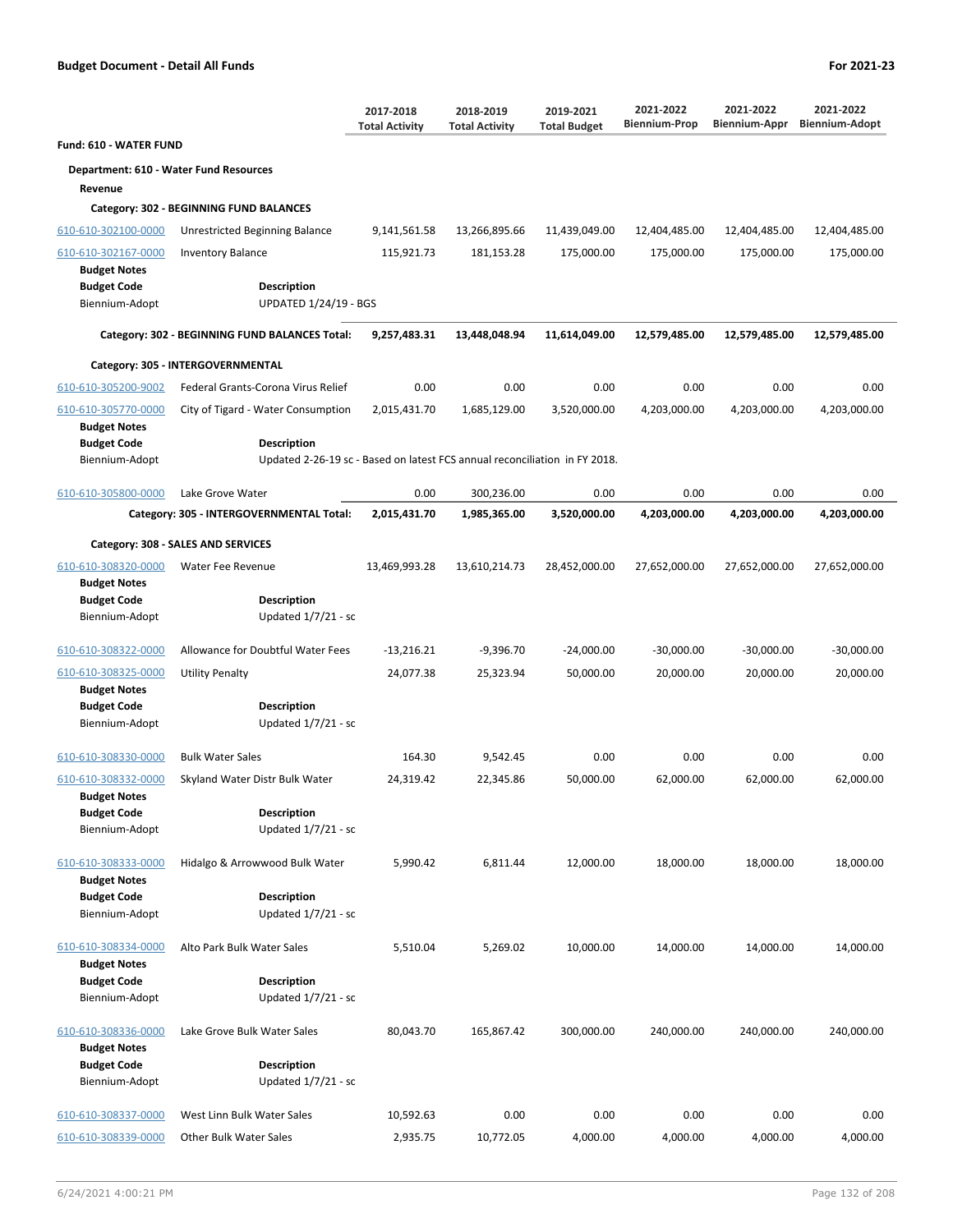|                           |                                                | 2017-2018<br><b>Total Activity</b> | 2018-2019<br><b>Total Activity</b> | 2019-2021<br><b>Total Budget</b> | 2021-2022<br><b>Biennium-Prop</b> | 2021-2022<br>Biennium-Appr | 2021-2022<br><b>Biennium-Adopt</b> |
|---------------------------|------------------------------------------------|------------------------------------|------------------------------------|----------------------------------|-----------------------------------|----------------------------|------------------------------------|
| 610-610-308340-0000       | <b>Water Meter Installation Fees</b>           | 71,996.85                          | 80,658.00                          | 120,000.00                       | 120,000.00                        | 120,000.00                 | 120,000.00                         |
| <b>Budget Notes</b>       |                                                |                                    |                                    |                                  |                                   |                            |                                    |
| <b>Budget Code</b>        | <b>Description</b>                             |                                    |                                    |                                  |                                   |                            |                                    |
| Biennium-Adopt            | Updated 2-26-19 sc                             |                                    |                                    |                                  |                                   |                            |                                    |
| 610-610-308342-0000       | Rain Sensor sales revenue                      | 20.00                              | 15.00                              | 0.00                             | 0.00                              | 0.00                       | 0.00                               |
|                           | Category: 308 - SALES AND SERVICES Total:      | 13,682,427.56                      | 13,927,423.21                      | 28,974,000.00                    | 28,100,000.00                     | 28,100,000.00              | 28,100,000.00                      |
|                           | Category: 310 - MISCELLANEOUS REVENUES         |                                    |                                    |                                  |                                   |                            |                                    |
| 610-610-310200-0000       | Investment Income                              | 93,892.29                          | 423,750.24                         | 525,000.00                       | 150,000.00                        | 150,000.00                 | 150,000.00                         |
| <b>Budget Notes</b>       |                                                |                                    |                                    |                                  |                                   |                            |                                    |
| <b>Budget Code</b>        | <b>Description</b>                             |                                    |                                    |                                  |                                   |                            |                                    |
| Biennium-Adopt            | Updated 1/7/21 - sc                            |                                    |                                    |                                  |                                   |                            |                                    |
| 610-610-310310-0000       | Insurance Reimbursements                       | 0.00                               | 1,351.92                           | 0.00                             | 0.00                              | 0.00                       | 0.00                               |
| 610-610-310315-0000       | Medical Insurance Reimbursemt                  | 0.00                               | 0.00                               | 0.00                             | 0.00                              | 0.00                       | 0.00                               |
| 610-610-310910-0000       | Sundry Income                                  | 15,916.21                          | 30,062.03                          | 10,000.00                        | 10,000.00                         | 10,000.00                  | 10,000.00                          |
| <b>Budget Notes</b>       |                                                |                                    |                                    |                                  |                                   |                            |                                    |
| <b>Budget Code</b>        | <b>Description</b>                             |                                    |                                    |                                  |                                   |                            |                                    |
| Biennium-Adopt            | <b>UPDATED 1/24/19 - BGS</b>                   |                                    |                                    |                                  |                                   |                            |                                    |
|                           | Category: 310 - MISCELLANEOUS REVENUES Total:  | 109,808.50                         | 455,164.19                         | 535,000.00                       | 160,000.00                        | 160,000.00                 | 160,000.00                         |
| Category: 320 - TRANSFERS |                                                |                                    |                                    |                                  |                                   |                            |                                    |
| 610-610-326690-0000       | Residual Transfer from LO-Tigard               | 2,663,567.19                       | 0.00                               | 0.00                             | 0.00                              | 0.00                       | 0.00                               |
|                           | Category: 320 - TRANSFERS Total:               | 2,663,567.19                       | 0.00                               | 0.00                             | 0.00                              | 0.00                       | 0.00                               |
|                           | Category: 355 - OTHER FINANCING SOURCES        |                                    |                                    |                                  |                                   |                            |                                    |
| 610-610-355000-0000       | Proceeds from Bonds Issued                     | 3,715,677.40                       | 0.00                               | 0.00                             | 0.00                              | 0.00                       | 0.00                               |
|                           | Category: 355 - OTHER FINANCING SOURCES Total: | 3,715,677.40                       | 0.00                               | 0.00                             | 0.00                              | 0.00                       | 0.00                               |
|                           | <b>Revenue Total:</b>                          | 31,444,395.66                      | 29,816,001.34                      | 44,643,049.00                    | 45,042,485.00                     | 45,042,485.00              | 45,042,485.00                      |
|                           | Department: 610 - Water Fund Resources Total:  | 31,444,395.66                      | 29,816,001.34                      | 44,643,049.00                    | 45,042,485.00                     | 45,042,485.00              | 45,042,485.00                      |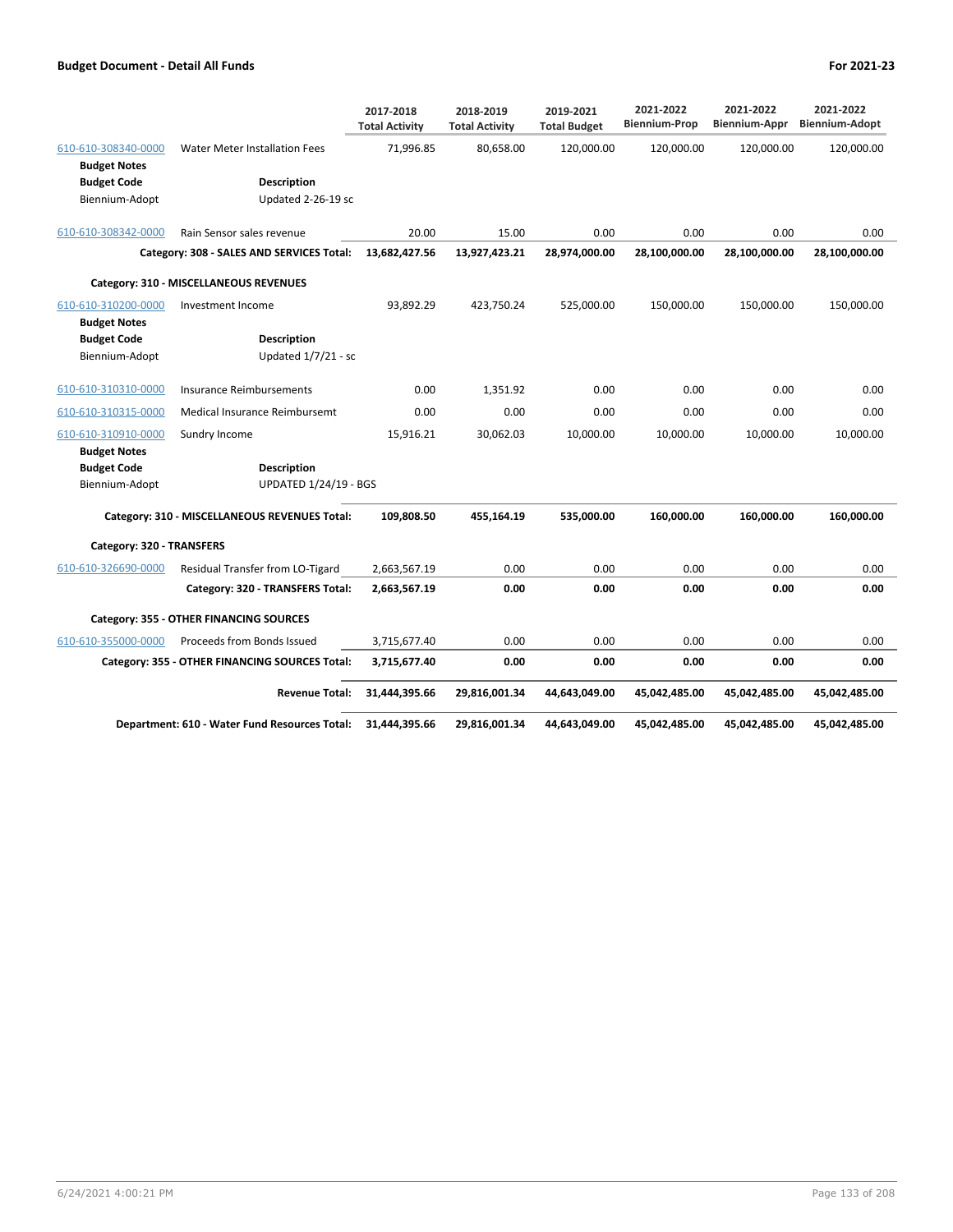|                     |                                                    | 2017-2018<br><b>Total Activity</b> | 2018-2019<br><b>Total Activity</b> | 2019-2021<br><b>Total Budget</b> | 2021-2022<br><b>Biennium-Prop</b> | 2021-2022<br>Biennium-Appr | 2021-2022<br><b>Biennium-Adopt</b> |
|---------------------|----------------------------------------------------|------------------------------------|------------------------------------|----------------------------------|-----------------------------------|----------------------------|------------------------------------|
|                     | Department: 611 - Water Treatment Plant Intake Fac |                                    |                                    |                                  |                                   |                            |                                    |
| Revenue             |                                                    |                                    |                                    |                                  |                                   |                            |                                    |
|                     | Category: 305 - INTERGOVERNMENTAL                  |                                    |                                    |                                  |                                   |                            |                                    |
| 610-611-305750-0000 | City of Tigard - Pro-rata Part                     | 0.00                               | 0.00                               | 0.00                             | 0.00                              | 0.00                       | 0.00                               |
|                     | Category: 305 - INTERGOVERNMENTAL Total:           | 0.00                               | 0.00                               | 0.00                             | 0.00                              | 0.00                       | 0.00                               |
|                     | Category: 310 - MISCELLANEOUS REVENUES             |                                    |                                    |                                  |                                   |                            |                                    |
| 610-611-310910-0000 | Sundry Income                                      | 34,908.68                          | 42,316.36                          | 70,000.00                        | 100,000.00                        | 100,000.00                 | 100,000.00                         |
| <b>Budget Notes</b> |                                                    |                                    |                                    |                                  |                                   |                            |                                    |
| <b>Budget Code</b>  | Description                                        |                                    |                                    |                                  |                                   |                            |                                    |
| Biennium-Adopt      | PGE Energy Demand Response Program                 |                                    |                                    |                                  |                                   |                            |                                    |
|                     | Category: 310 - MISCELLANEOUS REVENUES Total:      | 34,908.68                          | 42,316.36                          | 70,000.00                        | 100,000.00                        | 100,000.00                 | 100,000.00                         |
|                     | <b>Revenue Total:</b>                              | 34,908.68                          | 42,316.36                          | 70,000.00                        | 100,000.00                        | 100,000.00                 | 100,000.00                         |

6/24/2021 4:00:21 PM Page 134 of 208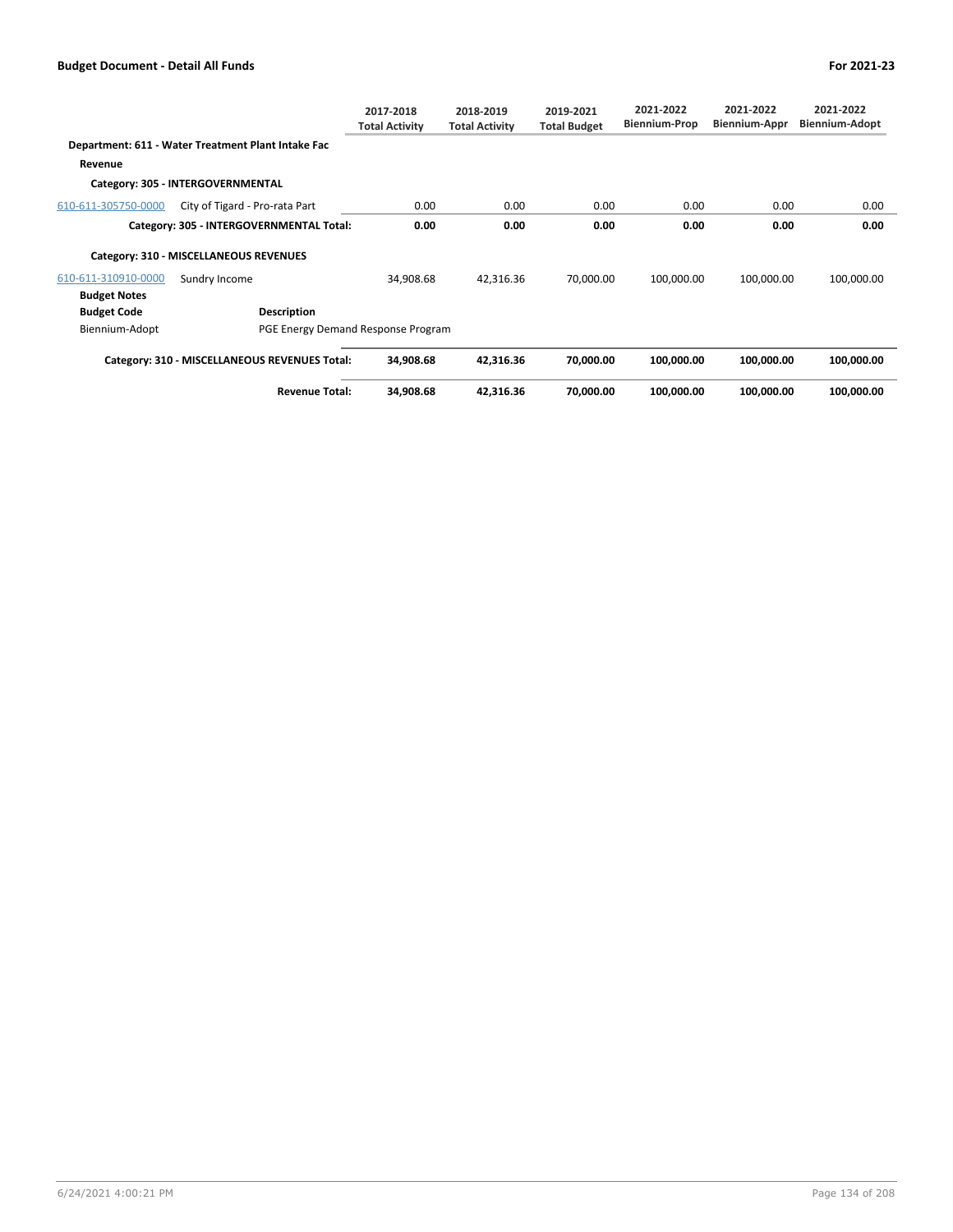|                                                                  |                                                                           | 2017-2018<br><b>Total Activity</b> | 2018-2019<br><b>Total Activity</b> | 2019-2021<br><b>Total Budget</b> | 2021-2022<br><b>Biennium-Prop</b> | 2021-2022<br>Biennium-Appr | 2021-2022<br><b>Biennium-Adopt</b> |
|------------------------------------------------------------------|---------------------------------------------------------------------------|------------------------------------|------------------------------------|----------------------------------|-----------------------------------|----------------------------|------------------------------------|
| <b>Expense</b>                                                   |                                                                           |                                    |                                    |                                  |                                   |                            |                                    |
|                                                                  | Category: 410 - PERSONNEL SERVICES                                        |                                    |                                    |                                  |                                   |                            |                                    |
| 610-611-411100-0000<br><b>Budget Notes</b><br><b>Budget Code</b> | <b>Full-Time Salaries and Wages</b><br><b>Description</b>                 | 0.00                               | 0.00                               | 1,899,000.00                     | 2,112,000.00                      | 2,112,000.00               | 2,112,000.00                       |
| Biennium-Adopt                                                   | 12.0 FTE                                                                  |                                    |                                    |                                  |                                   |                            |                                    |
| 610-611-411110-0000                                              | <b>Full-Time Regular Salaries</b>                                         | 651,694.11                         | 672,937.39                         | 0.00                             | 0.00                              | 0.00                       | 0.00                               |
| 610-611-411120-0000                                              | Full-Time Other Paid Leave                                                | 19,835.16                          | 15,732.03                          | 0.00                             | 0.00                              | 0.00                       | 0.00                               |
| 610-611-411122-0000                                              | <b>Full-Time Vacation Leave</b>                                           | 56,081.00                          | 44,773.35                          | 0.00                             | 0.00                              | 0.00                       | 0.00                               |
| 610-611-411125-0000                                              | Full-Time Comp Leave                                                      | 34,628.93                          | 30,831.00                          | 0.00                             | 0.00                              | 0.00                       | 0.00                               |
| 610-611-411130-0000                                              | Full-Time Sick Leave                                                      | 24,036.87                          | 29,215.95                          | 0.00                             | 0.00                              | 0.00                       | 0.00                               |
| 610-611-411240-0000                                              | Temporary / OnCall                                                        | 994.50                             | 24,555.85                          | 0.00                             | 9,000.00                          | 9,000.00                   | 9,000.00                           |
| 610-611-411300-0000                                              | <b>Overtime Salaries</b>                                                  | 14,807.05                          | 17,766.86                          | 39,000.00                        | 43,000.00                         | 43,000.00                  | 43,000.00                          |
| 610-611-411400-0000                                              | Special Pay                                                               | 24,535.08                          | 19,895.64                          | 70,000.00                        | 66,000.00                         | 66,000.00                  | 66,000.00                          |
| 610-611-411410-0000                                              | Working out of Classification                                             | 1,271.97                           | 1,287.31                           | 0.00                             | 0.00                              | 0.00                       | 0.00                               |
| 610-611-411430-0000                                              | Shift Differential Pay                                                    | 4,393.20                           | 4,605.72                           | 0.00                             | 0.00                              | 0.00                       | 0.00                               |
| 610-611-411435-0000                                              | <b>Accrued Vacation Payoff</b>                                            | 20,736.51                          | 15,564.31                          | 0.00                             | 10,000.00                         | 10,000.00                  | 10,000.00                          |
| 610-611-411450-0000                                              | Holiday Pay                                                               | 6,500.46                           | 6,104.30                           | 0.00                             | 0.00                              | 0.00                       | 0.00                               |
| 610-611-412100-0000                                              | Payroll Taxes                                                             | 73,902.11                          | 75,746.55                          | 170,000.00                       | 189,000.00                        | 189,000.00                 | 189,000.00                         |
| 610-611-412200-0000                                              | <b>PERS</b>                                                               | 219,097.64                         | 232,570.65                         | 603,000.00                       | 674,000.00                        | 674,000.00                 | 674,000.00                         |
| 610-611-412300-0000                                              | Health Insurance                                                          | 180,758.11                         | 199,923.20                         | 506,000.00                       | 496,000.00                        | 496,000.00                 | 496,000.00                         |
| 610-611-412400-0000                                              | <b>Other Benefits</b>                                                     | 28,025.84                          | 27,228.93                          | 73,000.00                        | 80,000.00                         | 80,000.00                  | 80,000.00                          |
| <b>Budget Notes</b><br><b>Budget Code</b>                        | <b>Description</b>                                                        |                                    |                                    |                                  |                                   |                            |                                    |
| Biennium-Adopt                                                   | Moved 3K Tuition Reimbursement from M&S to 412400                         |                                    |                                    |                                  |                                   |                            |                                    |
|                                                                  | Category: 410 - PERSONNEL SERVICES Total:                                 | 1,361,298.54                       | 1,418,739.04                       | 3,360,000.00                     | 3,679,000.00                      | 3,679,000.00               | 3,679,000.00                       |
|                                                                  | Category: 420 - MATERIALS & SERVICES                                      |                                    |                                    |                                  |                                   |                            |                                    |
| 610-611-421000-0000                                              | General Office Supplies                                                   | 3,349.55                           | 2,372.39                           | 6,000.00                         | 6,000.00                          | 6,000.00                   | 6,000.00                           |
| 610-611-422300-0000                                              | Postage                                                                   | 43.97                              | 58.43                              | 2,000.00                         | 4,000.00                          | 4,000.00                   | 4,000.00                           |
| 610-611-427150-0000                                              | Safety Equipment                                                          | 1,313.17                           | 1,539.73                           | 4,000.00                         | 4,000.00                          | 4,000.00                   | 4,000.00                           |
| 610-611-427150-9002                                              | Safety Equipment-COVID-19                                                 | 0.00                               | 0.00                               | 0.00                             | 0.00                              | 0.00                       | 0.00                               |
| 610-611-427200-0000                                              | <b>Clothing Allowance</b>                                                 | 3,368.32                           | 4,836.55                           | 10,000.00                        | 10,000.00                         | 10,000.00                  | 10,000.00                          |
| 610-611-427300-0000                                              | Laundry Service                                                           | 1,831.68                           | 2,083.34                           | 4,000.00                         | 6,000.00                          | 6,000.00                   | 6,000.00                           |
| 610-611-428000-0000                                              | <b>Small Tools and Supplies</b>                                           | 18,093.04                          | 3,248.91                           | 10,000.00                        | 11,000.00                         | 11,000.00                  | 11,000.00                          |
| 610-611-429500-0000                                              | Misc Furnishings & Equipment                                              | 10,772.05                          | 6,040.37                           | 12,000.00                        | 14,000.00                         | 14,000.00                  | 14,000.00                          |
| 610-611-429700-0000                                              | <b>Publications and Reports</b>                                           | 607.00                             | 1,889.79                           | 2,000.00                         | 4,000.00                          | 4,000.00                   | 4,000.00                           |
| 610-611-431000-0000                                              | Misc Professional & Technical                                             | 60,466.71                          | 81,808.90                          | 110,000.00                       | 200,000.00                        | 200,000.00                 | 200,000.00                         |
| 610-611-431540-0000                                              | Software, Purchases & Licenses                                            | 35,605.98                          | 23,438.95                          | 60,000.00                        | 60,000.00                         | 60,000.00                  | 60,000.00                          |
| 610-611-431910-0000                                              | Laboratory Services                                                       | 20,533.00                          | 17,167.50                          | 65,000.00                        | 20,000.00                         | 20,000.00                  | 20,000.00                          |
| <b>Budget Notes</b>                                              | <b>Description</b>                                                        |                                    |                                    |                                  |                                   |                            |                                    |
| <b>Budget Code</b><br>Biennium-Adopt                             | FY 22 Moved 20K to 614 budget for distribution system laboratory expenses |                                    |                                    |                                  |                                   |                            |                                    |
| 610-611-431932-0000                                              | <b>Contracted Services</b>                                                | 41,288.64                          | 160,818.68                         | 240,000.00                       | 400,000.00                        | 400,000.00                 | 400,000.00                         |
| 610-611-431937-0000                                              | Vehicle Contract Service Fee                                              | 1,033.56                           | 1,033.56                           | 6,000.00                         | 0.00                              | 0.00                       | 0.00                               |
| 610-611-432110-0000                                              | <b>Technical Seminars, Training</b>                                       | 5,343.36                           | 7,673.60                           | 30,000.00                        | 30,000.00                         | 30,000.00                  | 30,000.00                          |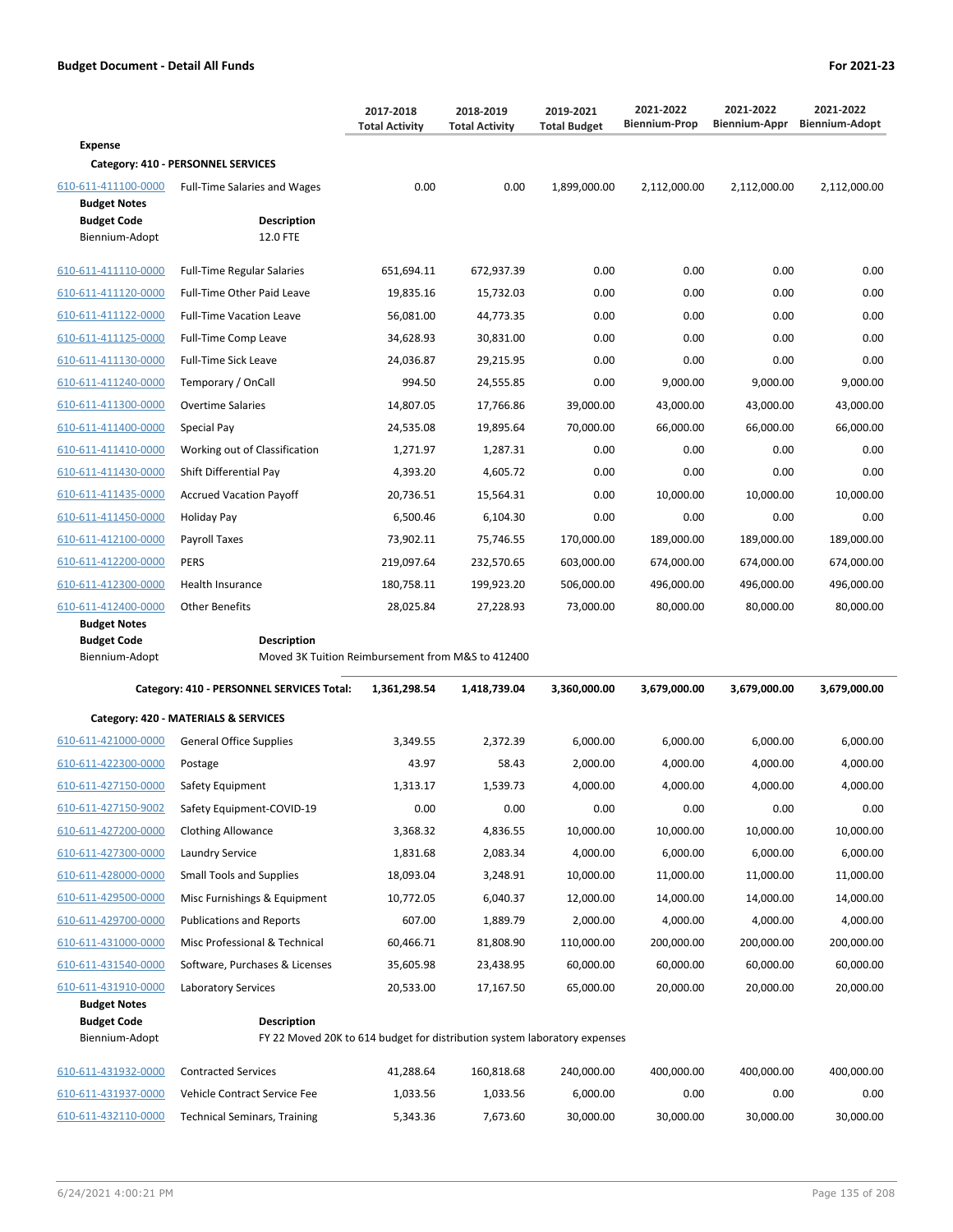|                                            |                                                                                                                                  | 2017-2018<br><b>Total Activity</b> | 2018-2019<br><b>Total Activity</b> | 2019-2021<br><b>Total Budget</b> | 2021-2022<br><b>Biennium-Prop</b> | 2021-2022<br><b>Biennium-Appr</b> | 2021-2022<br><b>Biennium-Adopt</b> |
|--------------------------------------------|----------------------------------------------------------------------------------------------------------------------------------|------------------------------------|------------------------------------|----------------------------------|-----------------------------------|-----------------------------------|------------------------------------|
| <b>Budget Notes</b>                        |                                                                                                                                  |                                    |                                    |                                  |                                   |                                   |                                    |
| <b>Budget Code</b><br>Biennium-Adopt       | Description<br>Continuing education and training is required for State of Oregon Water Treatment Certifications for 10 FTEs.     |                                    |                                    |                                  |                                   |                                   |                                    |
|                                            |                                                                                                                                  |                                    |                                    |                                  |                                   |                                   |                                    |
| 610-611-432200-0000<br><b>Budget Notes</b> | <b>Tuition Reimbursement</b>                                                                                                     | 0.00                               | 585.00                             | 6,000.00                         | 0.00                              | 0.00                              | 0.00                               |
| <b>Budget Code</b>                         | <b>Description</b>                                                                                                               |                                    |                                    |                                  |                                   |                                   |                                    |
| Biennium-Adopt                             | Moved tuition reimbursement budget to 610-611-412400 Personnel Services                                                          |                                    |                                    |                                  |                                   |                                   |                                    |
| 610-611-432300-0000                        | Membership Dues                                                                                                                  | 1,672.00                           | 6,340.00                           | 10,000.00                        | 10,000.00                         | 10,000.00                         | 10,000.00                          |
| 610-611-434400-0000                        | <b>Purchased Water</b>                                                                                                           | 62,213.86                          | 47,153.72                          | 120,000.00                       | 105,000.00                        | 105,000.00                        | 105,000.00                         |
| 610-611-435230-0000                        | <b>Telemetry Communication Charge</b>                                                                                            | 3,924.26                           | 23.10                              | 8,000.00                         | 12,000.00                         | 12,000.00                         | 12,000.00                          |
| 610-611-435240-0000                        | Miscellaneous Communication                                                                                                      | 6,450.58                           | 11,945.12                          | 30,000.00                        | 33,000.00                         | 33,000.00                         | 33,000.00                          |
| <b>Budget Notes</b><br><b>Budget Code</b>  | <b>Description</b>                                                                                                               |                                    |                                    |                                  |                                   |                                   |                                    |
| Biennium-Adopt                             | Includes on-call cellular phones and tablets for remote interface with SCADA system                                              |                                    |                                    |                                  |                                   |                                   |                                    |
| 610-611-437110-0000                        | Landscape Maintenance Contract                                                                                                   | 27,517.32                          | 42,124.69                          | 80,000.00                        | 130,000.00                        | 130,000.00                        | 130,000.00                         |
| 610-611-437180-0000                        | Grounds Maint-Misc Contr Svcs                                                                                                    | 26,252.23                          | 12,226.50                          | 0.00                             | 0.00                              | 0.00                              | 0.00                               |
| 610-611-437230-0000                        | Janitorial and Cleaning Spply                                                                                                    | 10,251.56                          | 1,357.98                           | 10,000.00                        | 10,000.00                         | 10,000.00                         | 10,000.00                          |
| 610-611-437230-9002                        | Janitorial and Cleaning Supply-CO                                                                                                | 0.00                               | 0.00                               | 0.00                             | 0.00                              | 0.00                              | 0.00                               |
| 610-611-437260-0000                        | Sludge Beds Maintenance                                                                                                          | 69,414.24                          | 78,297.08                          | 165,000.00                       | 200,000.00                        | 200,000.00                        | 200,000.00                         |
| <b>Budget Notes</b>                        |                                                                                                                                  |                                    |                                    |                                  |                                   |                                   |                                    |
| <b>Budget Code</b><br>Biennium-Adopt       | Description<br>Republic service hauling and disposal fees increased in FY 21                                                     |                                    |                                    |                                  |                                   |                                   |                                    |
|                                            |                                                                                                                                  |                                    |                                    |                                  |                                   |                                   |                                    |
| 610-611-437280-0000                        | <b>Bldg Maint-Misc Contracted Svc</b>                                                                                            | 32,616.45                          | 35,019.52                          | 70,000.00                        | 100,000.00                        | 100,000.00                        | 100,000.00                         |
| 610-611-437290-0000                        | <b>Bldg Maint-Misc Materials</b>                                                                                                 | 3,389.30                           | 3,401.27                           | 10,000.00                        | 10,000.00                         | 10,000.00                         | 10,000.00                          |
| 610-611-437310-0000                        | <b>Equipment Repair and Service</b>                                                                                              | 48,557.60                          | 168,214.85                         | 240,000.00                       | 400,000.00                        | 400,000.00                        | 400,000.00                         |
| 610-611-437330-0000                        | Vehicle Repairs, Parts & Supp                                                                                                    | 1,012.52                           | 1,430.40                           | 8,000.00                         | 10,000.00                         | 10,000.00                         | 10,000.00                          |
| 610-611-437340-0000                        | Gasoline, Oil and Lubricants                                                                                                     | 1,005.70                           | 1,031.88                           | 4,000.00                         | 4,000.00                          | 4,000.00                          | 4,000.00                           |
| 610-611-437410-0000<br><b>Budget Notes</b> | Electricity                                                                                                                      | 598,363.02                         | 793,128.00                         | 1,798,000.00                     | 1,600,000.00                      | 1,600,000.00                      | 1,600,000.00                       |
| <b>Budget Code</b>                         | <b>Description</b>                                                                                                               |                                    |                                    |                                  |                                   |                                   |                                    |
| Biennium-Adopt                             | 6.5% increase for PGE large meters. Purchasing 100% renewable power and solar array that contributes to<br>power use at the WTP. |                                    |                                    |                                  |                                   |                                   |                                    |
| 610-611-437420-0000                        | Natural Gas and Propane                                                                                                          | 24,497.17                          | 23,961.92                          | 50,000.00                        | 50,000.00                         | 50,000.00                         | 50,000.00                          |
| 610-611-437585-0000                        | <b>Water Treatment Chemicals</b>                                                                                                 | 218,592.23                         | 247,579.90                         | 460,000.00                       | 630,000.00                        | 630,000.00                        | 630,000.00                         |
| 610-611-438110-0000                        | Internal Fees for Service - Admin                                                                                                | 145,000.00                         | 150,000.00                         | 437,000.00                       | 516,000.00                        | 516,000.00                        | 516,000.00                         |
| 610-611-438672-0000                        | Internal Fees for Service - Electron                                                                                             | 5,000.00                           | 5,000.00                           | 8,000.00                         | 0.00                              | 0.00                              | 0.00                               |
| 610-611-438673-0000                        | Internal Fees for Service - MP                                                                                                   | 0.00                               | 0.00                               | 0.00                             | 2,000.00                          | 2,000.00                          | 2,000.00                           |
| 610-611-438674-0000                        | Internal Fees for Service - Beautifi                                                                                             | 0.00                               | 0.00                               | 0.00                             | 28,000.00                         | 28,000.00                         | 28,000.00                          |
| 610-611-439900-0000                        | <b>Other Miscellaneous Exp</b>                                                                                                   | 0.00                               | 530.41                             | 0.00                             | 10,000.00                         | 10,000.00                         | 10,000.00                          |
| 610-611-439900-9005                        | <b>Other Miscellaneous Exp</b>                                                                                                   | 0.00                               | 0.00                               | 0.00                             | 0.00                              | 0.00                              | 0.00                               |
|                                            | Category: 420 - MATERIALS & SERVICES Total:                                                                                      | 1,489,380.07                       | 1,943,362.04                       | 4,075,000.00                     | 4,629,000.00                      | 4,629,000.00                      | 4,629,000.00                       |
| Category: 480 - CAPITAL OUTLAY             |                                                                                                                                  |                                    |                                    |                                  |                                   |                                   |                                    |
| 610-611-481310-0000                        | Rehabilitation/Replacemt Dev                                                                                                     | 0.00                               | 0.00                               | 500,000.00                       | 0.00                              | 0.00                              | 0.00                               |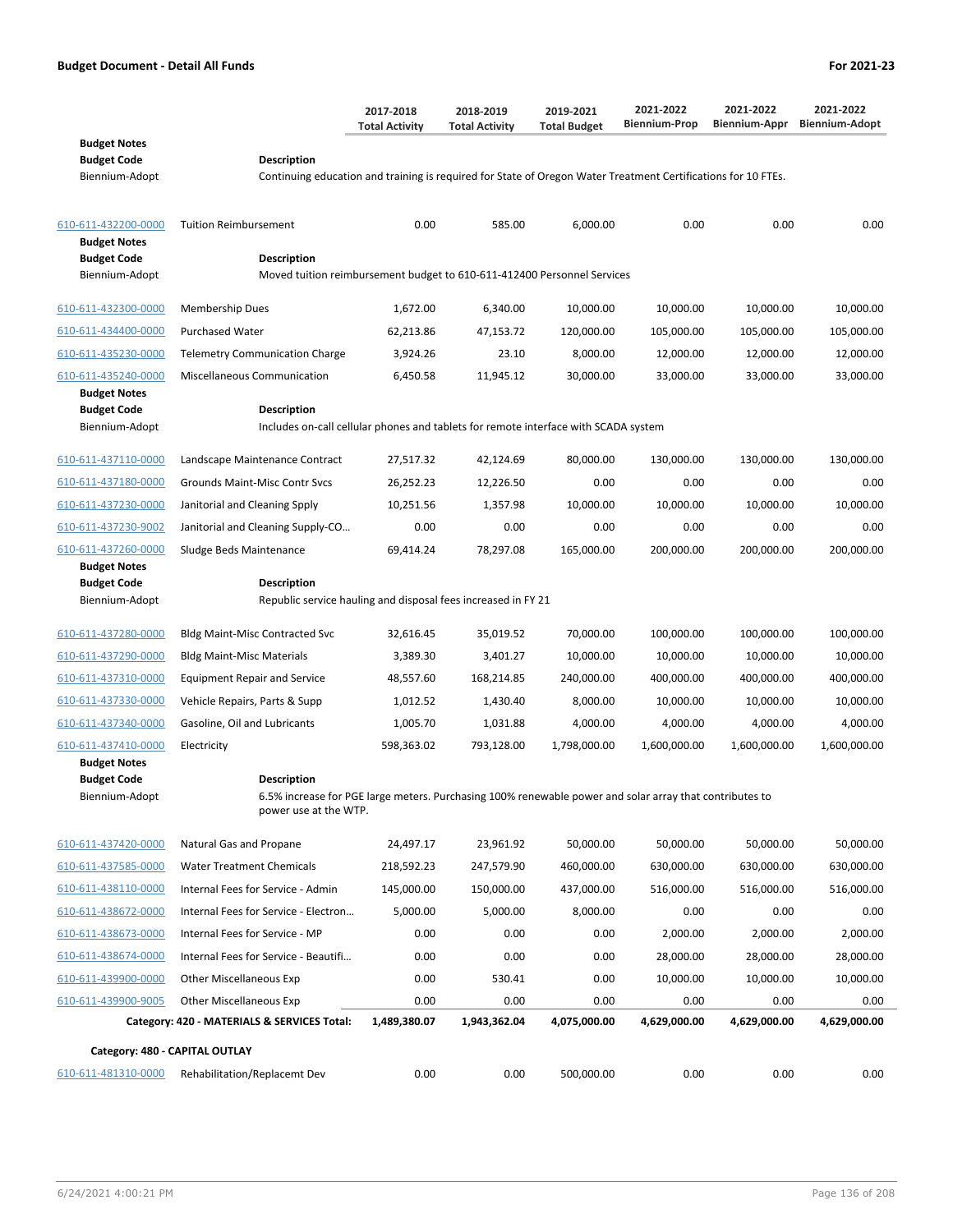|                                                         | 2017-2018<br><b>Total Activity</b> | 2018-2019<br><b>Total Activity</b> | 2019-2021<br><b>Total Budget</b> | 2021-2022<br><b>Biennium-Prop</b> | 2021-2022<br>Biennium-Appr | 2021-2022<br><b>Biennium-Adopt</b> |
|---------------------------------------------------------|------------------------------------|------------------------------------|----------------------------------|-----------------------------------|----------------------------|------------------------------------|
| 610-611-485200-0000<br><b>Equipment Purchases</b>       | 28.979.31                          | 0.00                               | 0.00                             | 0.00                              | 0.00                       | 0.00                               |
| Category: 480 - CAPITAL OUTLAY Total:                   | 28.979.31                          | 0.00                               | 500.000.00                       | 0.00                              | 0.00                       | 0.00                               |
| <b>Expense Total:</b>                                   | 2.879.657.92                       | 3.362.101.08                       | 7.935.000.00                     | 8.308.000.00                      | 8.308.000.00               | 8,308,000.00                       |
| Department: 611 - Water Treatment Plant Intake Fac Surp | -2,844,749.24                      | -3.319.784.72                      | $-7.865.000.00$                  | $-8.208.000.00$                   | $-8.208.000.00$            | -8,208,000.00                      |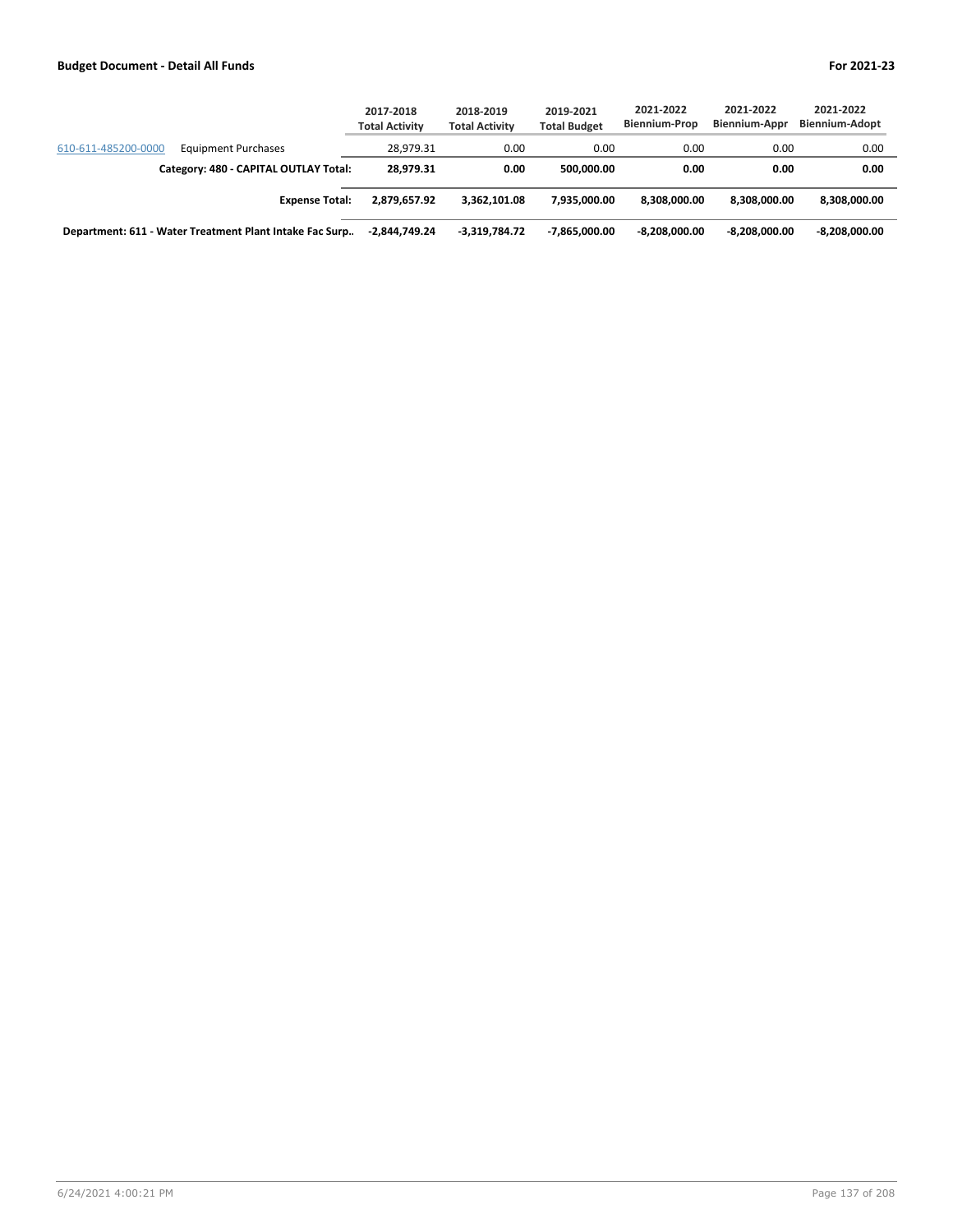|                                      |                                                                                                                                              | 2017-2018<br><b>Total Activity</b> | 2018-2019<br><b>Total Activity</b> | 2019-2021<br><b>Total Budget</b> | 2021-2022<br><b>Biennium-Prop</b> | 2021-2022<br>Biennium-Appr | 2021-2022<br><b>Biennium-Adopt</b> |
|--------------------------------------|----------------------------------------------------------------------------------------------------------------------------------------------|------------------------------------|------------------------------------|----------------------------------|-----------------------------------|----------------------------|------------------------------------|
| Department: 612 - Water Maintenance  |                                                                                                                                              |                                    |                                    |                                  |                                   |                            |                                    |
| Expense                              |                                                                                                                                              |                                    |                                    |                                  |                                   |                            |                                    |
|                                      | Category: 410 - PERSONNEL SERVICES                                                                                                           |                                    |                                    |                                  |                                   |                            |                                    |
| 610-612-411100-0000                  | <b>Full-Time Salaries and Wages</b>                                                                                                          | 0.00                               | 0.00                               | 1,063,000.00                     | 1,123,000.00                      | 1,123,000.00               | 1,123,000.00                       |
| 610-612-411110-0000                  | <b>Full-Time Regular Salaries</b>                                                                                                            | 338,041.03                         | 378,083.07                         | 0.00                             | 0.00                              | 0.00                       | 0.00                               |
| 610-612-411120-0000                  | Full-Time Other Paid Leave                                                                                                                   | 39,126.25                          | 22,395.04                          | 0.00                             | 0.00                              | 0.00                       | 0.00                               |
| 610-612-411122-0000                  | <b>Full-Time Vacation Leave</b>                                                                                                              | 31,291.60                          | 26,024.47                          | 0.00                             | 0.00                              | 0.00                       | 0.00                               |
| 610-612-411125-0000                  | Full-Time Comp Leave                                                                                                                         | 14,356.16                          | 13,984.14                          | 0.00                             | 0.00                              | 0.00                       | 0.00                               |
| 610-612-411130-0000                  | <b>Full-Time Sick Leave</b>                                                                                                                  | 22,624.05                          | 26,809.71                          | 0.00                             | 0.00                              | 0.00                       | 0.00                               |
| 610-612-411300-0000                  | <b>Overtime Salaries</b>                                                                                                                     | 9,536.55                           | 7,763.22                           | 32,000.00                        | 34,000.00                         | 34,000.00                  | 34,000.00                          |
| 610-612-411400-0000                  | Special Pay                                                                                                                                  | 4,962.01                           | 3,890.52                           | 20,000.00                        | 20,000.00                         | 20,000.00                  | 20,000.00                          |
| 610-612-411410-0000                  | Working out of Classification                                                                                                                | 1,176.92                           | 1,251.68                           | 0.00                             | 0.00                              | 0.00                       | 0.00                               |
| 610-612-411435-0000                  | <b>Accrued Vacation Payoff</b>                                                                                                               | 890.18                             | 10,825.43                          | 0.00                             | 0.00                              | 0.00                       | 0.00                               |
| 610-612-411450-0000                  | Holiday Pay                                                                                                                                  | 0.00                               | 0.00                               | 0.00                             | 0.00                              | 0.00                       | 0.00                               |
| 610-612-412100-0000                  | Payroll Taxes                                                                                                                                | 39,744.61                          | 40,561.80                          | 95,000.00                        | 100,000.00                        | 100,000.00                 | 100,000.00                         |
| 610-612-412200-0000                  | <b>PERS</b>                                                                                                                                  | 106,587.95                         | 100,962.06                         | 309,000.00                       | 343,000.00                        | 343,000.00                 | 343,000.00                         |
| 610-612-412300-0000                  | Health Insurance                                                                                                                             | 158,358.02                         | 151,361.57                         | 347,000.00                       | 331,000.00                        | 331,000.00                 | 331,000.00                         |
| 610-612-412400-0000                  | <b>Other Benefits</b>                                                                                                                        | 18,105.52                          | 13,873.71                          | 43,000.00                        | 45,000.00                         | 45,000.00                  | 45,000.00                          |
|                                      | Category: 410 - PERSONNEL SERVICES Total:                                                                                                    | 784,800.85                         | 797,786.42                         | 1,909,000.00                     | 1,996,000.00                      | 1,996,000.00               | 1,996,000.00                       |
|                                      | Category: 420 - MATERIALS & SERVICES                                                                                                         |                                    |                                    |                                  |                                   |                            |                                    |
| 610-612-422300-0000                  | Postage                                                                                                                                      | 0.00                               | 796.03                             | 2,000.00                         | 4,000.00                          | 4,000.00                   | 4,000.00                           |
| 610-612-427130-0000                  | <b>Uniform Purchases</b>                                                                                                                     | 1,091.02                           | 1,646.22                           | 2,000.00                         | 4,000.00                          | 4,000.00                   | 4,000.00                           |
| 610-612-427150-0000                  | Safety Equipment                                                                                                                             | 970.10                             | 1,552.63                           | 4,000.00                         | 4,000.00                          | 4,000.00                   | 4,000.00                           |
| 610-612-427200-0000                  | <b>Clothing Allowance</b>                                                                                                                    | 1,558.20                           | 2,511.35                           | 2,000.00                         | 3,000.00                          | 3,000.00                   | 3,000.00                           |
| 610-612-427300-0000                  | Laundry Service                                                                                                                              | 743.37                             | 111.28                             | 0.00                             | 0.00                              | 0.00                       | 0.00                               |
| 610-612-428000-0000                  | <b>Small Tools and Supplies</b>                                                                                                              | 18,921.09                          | 22,925.62                          | 46,000.00                        | 46,000.00                         | 46,000.00                  | 46,000.00                          |
| <b>Budget Notes</b>                  |                                                                                                                                              |                                    |                                    |                                  |                                   |                            |                                    |
| <b>Budget Code</b><br>Biennium-Adopt | <b>Description</b><br>Replacement of walk behind pavement saw for approx. \$3,000, outfitting new service truck approx. \$5,000.             |                                    |                                    |                                  |                                   |                            |                                    |
| 610-612-431000-0000                  | Misc Professional & Technical                                                                                                                | 174,612.71                         | 178.55                             | 118,000.00                       | 169,000.00                        | 169,000.00                 | 169,000.00                         |
| <b>Budget Notes</b>                  |                                                                                                                                              |                                    |                                    |                                  |                                   |                            |                                    |
| <b>Budget Code</b><br>Biennium-Adopt | <b>Description</b><br>Cathodic Protection (20k), Cla Val (35k), Water System Fee (7k), Contingency (5k)                                      |                                    |                                    |                                  |                                   |                            |                                    |
| Biennium-Adopt                       | Increase for Cla-val exercising and repair as per new schedule, as well as finishing water sample stations                                   |                                    |                                    |                                  |                                   |                            |                                    |
|                                      | tapping.                                                                                                                                     |                                    |                                    |                                  |                                   |                            |                                    |
| 610-612-431810-0000                  | <b>Physician Services</b>                                                                                                                    | 234.00                             | 713.38                             | 2,000.00                         | 2,000.00                          | 2,000.00                   | 2,000.00                           |
| 610-612-431932-0000                  | <b>Contracted Services</b>                                                                                                                   | 47,536.08                          | 86,652.12                          | 380,000.00                       | 526,000.00                        | 526,000.00                 | 526,000.00                         |
| <b>Budget Notes</b>                  |                                                                                                                                              |                                    |                                    |                                  |                                   |                            |                                    |
| <b>Budget Code</b>                   | <b>Description</b>                                                                                                                           |                                    |                                    |                                  |                                   |                            |                                    |
| Biennium-Adopt                       | -Paving Services \$60,000, Temporary employees \$45,000, Flagging Services \$8,000, AMI Temps \$130,000, On<br>call plumber for AMI \$20,000 |                                    |                                    |                                  |                                   |                            |                                    |
| Biennium-Adopt                       | Increase for AMI temporary staff & plumber, paving services, and flagging.                                                                   |                                    |                                    |                                  |                                   |                            |                                    |
| 610-612-432110-0000                  | <b>Technical Seminars, Training</b>                                                                                                          | 4,843.55                           | 8,611.70                           | 12,000.00                        | 20,000.00                         | 20,000.00                  | 20,000.00                          |
| 610-612-432300-0000                  | Membership Dues                                                                                                                              | 2,939.99                           | 1,694.50                           | 4,000.00                         | 4,000.00                          | 4,000.00                   | 4,000.00                           |
| 610-612-435210-0000                  | Telephone Service Charges                                                                                                                    | 7,540.21                           | 9,399.99                           | 18,000.00                        | 20,000.00                         | 20,000.00                  | 20,000.00                          |
| 610-612-437180-0000                  | Grounds Maint-Misc Contr Svcs                                                                                                                | 387.34                             | 0.00                               | 2,000.00                         | 0.00                              | 0.00                       | 0.00                               |
| 610-612-437265-0000                  | <b>Pump Station Maintenance</b>                                                                                                              | 37,588.10                          | 44,342.89                          | 60,000.00                        | 50,000.00                         | 50,000.00                  | 50,000.00                          |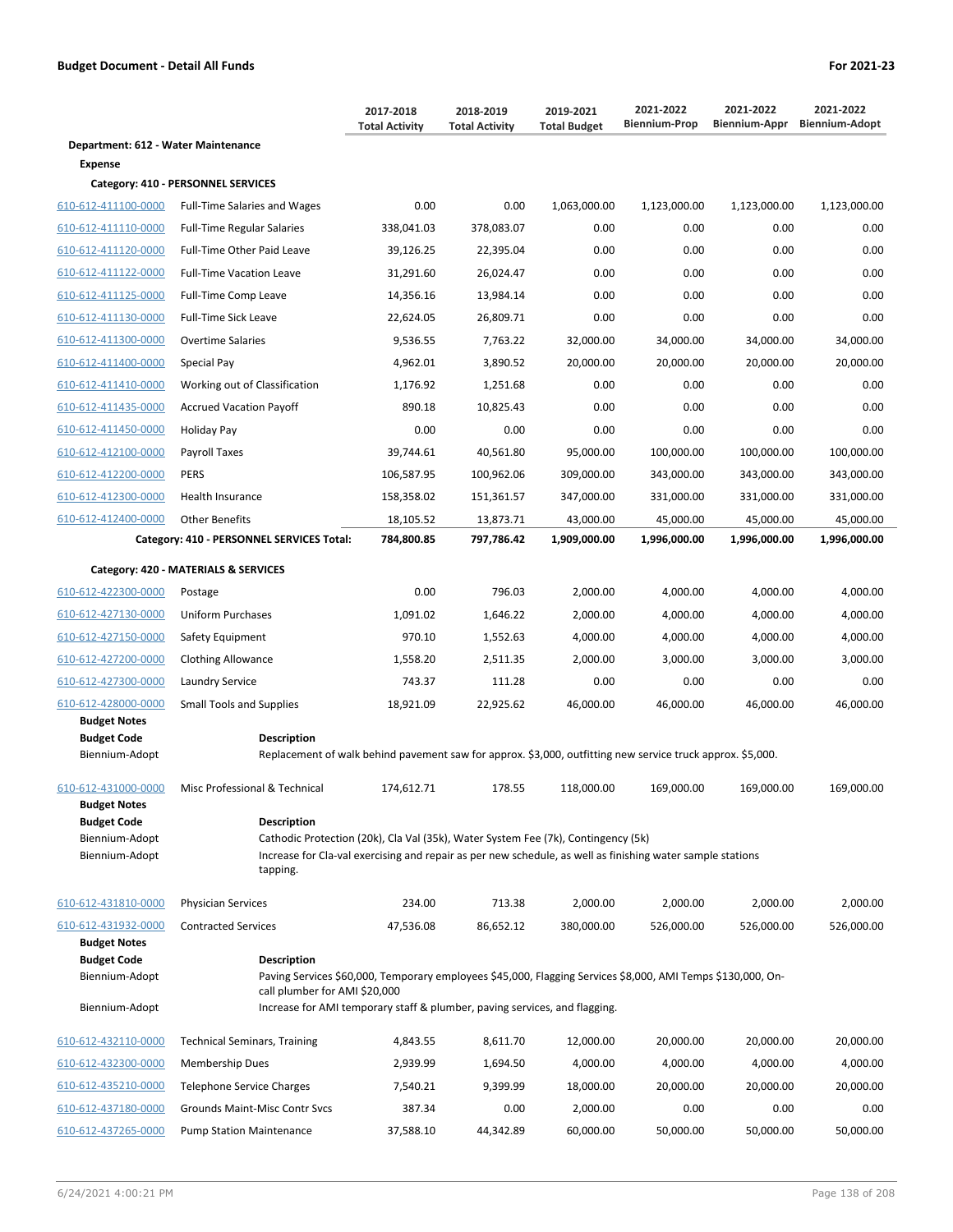|                                                                               |                                                                                                                                                                                                                     | 2017-2018<br><b>Total Activity</b> | 2018-2019<br><b>Total Activity</b> | 2019-2021<br><b>Total Budget</b> | 2021-2022<br><b>Biennium-Prop</b> | 2021-2022<br>Biennium-Appr | 2021-2022<br><b>Biennium-Adopt</b> |  |
|-------------------------------------------------------------------------------|---------------------------------------------------------------------------------------------------------------------------------------------------------------------------------------------------------------------|------------------------------------|------------------------------------|----------------------------------|-----------------------------------|----------------------------|------------------------------------|--|
| <b>Budget Notes</b><br><b>Budget Code</b><br>Biennium-Adopt                   | <b>Description</b><br>Increase for roof maintenance on 2 pump stations (Kerr & Waluga) in addition to normal maintenance needs                                                                                      |                                    |                                    |                                  |                                   |                            |                                    |  |
| 610-612-437290-0000                                                           | <b>Bldg Maint-Misc Materials</b>                                                                                                                                                                                    | 2,048.03                           | 357.35                             | 2,000.00                         | 2,000.00                          | 2,000.00                   | 2,000.00                           |  |
| 610-612-437310-0000                                                           | <b>Equipment Repair and Service</b>                                                                                                                                                                                 | 1,995.07                           | 3,001.01                           | 8,000.00                         | 8,000.00                          | 8,000.00                   | 8,000.00                           |  |
| 610-612-437312-0000                                                           | <b>Equipment Rentals</b>                                                                                                                                                                                            | 641.63                             | 1,109.04                           | 8,000.00                         | 6,000.00                          | 6,000.00                   | 6,000.00                           |  |
| 610-612-437330-0000                                                           | Vehicle Repairs, Parts & Supp                                                                                                                                                                                       | 25,469.23                          | 10,730.26                          | 20,000.00                        | 24,000.00                         | 24,000.00                  | 24,000.00                          |  |
| 610-612-437340-0000                                                           | Gasoline, Oil and Lubricants                                                                                                                                                                                        | 14,880.63                          | 17,107.89                          | 24,000.00                        | 29,000.00                         | 29,000.00                  | 29,000.00                          |  |
| 610-612-437410-0000                                                           | Electricity                                                                                                                                                                                                         | 126.49                             | 203.26                             | 2,000.00                         | 2,000.00                          | 2,000.00                   | 2,000.00                           |  |
| 610-612-437420-0000                                                           | Natural Gas and Propane                                                                                                                                                                                             | 2,684.62                           | 2,690.53                           | 4,000.00                         | 6,000.00                          | 6,000.00                   | 6,000.00                           |  |
| 610-612-437430-0000                                                           | Water, Sewer, & Stormwater Use                                                                                                                                                                                      | 1,277.14                           | 1,202.44                           | 2,000.00                         | 2,000.00                          | 2,000.00                   | 2,000.00                           |  |
| 610-612-437525-0000                                                           | Pipes and Fittings/New Install                                                                                                                                                                                      | 31,975.95                          | 21,026.38                          | 50,000.00                        | 50,000.00                         | 50,000.00                  | 50,000.00                          |  |
| 610-612-437530-0000                                                           | Replacement and Repair Parts                                                                                                                                                                                        | 29,830.61                          | 20,630.51                          | 104,000.00                       | 80,000.00                         | 80,000.00                  | 80,000.00                          |  |
| <b>Budget Notes</b><br><b>Budget Code</b><br>Biennium-Adopt                   | <b>Description</b><br>Increase for the acquisition of Southwood Water District - anticipatd costs of \$30,000 includes installation of<br>interties and system upgrades to meet Lake Oswego water system standards. |                                    |                                    |                                  |                                   |                            |                                    |  |
| 610-612-437540-0000                                                           | <b>Replacement Meters</b>                                                                                                                                                                                           | 50,875.30                          | 63,924.00                          | 1,800,000.00                     | 2,000,000.00                      | 2,000,000.00               | 2,000,000.00                       |  |
| <b>Budget Notes</b><br><b>Budget Code</b><br>Biennium-Adopt<br>Biennium-Adopt | <b>Description</b><br>Final phase of AMI.<br>Continuation of AMI project                                                                                                                                            |                                    |                                    |                                  |                                   |                            |                                    |  |
| 610-612-437545-0000                                                           | <b>Master Meter Testing</b>                                                                                                                                                                                         | 177.20                             | 2,826.97                           | 8,000.00                         | 8,000.00                          | 8,000.00                   | 8,000.00                           |  |
| 610-612-437550-0000                                                           | <b>Fire Hydrant Parts</b>                                                                                                                                                                                           | 11,986.98                          | 21,528.44                          | 60,000.00                        | 50,000.00                         | 50,000.00                  | 50,000.00                          |  |
| 610-612-437560-0000                                                           | Asphalt, Rock & Related Mat                                                                                                                                                                                         | 10,522.45                          | 13,154.57                          | 24,000.00                        | 30,000.00                         | 30,000.00                  | 30,000.00                          |  |
| 610-612-437600-0000                                                           | <b>Emergency Repairs</b>                                                                                                                                                                                            | 529.75                             | 9,577.53                           | 2,000.00                         | 2,000.00                          | 2,000.00                   | 2,000.00                           |  |
| 610-612-438110-0000                                                           | Internal Fees for Service - Admin                                                                                                                                                                                   | 72,000.00                          | 75,000.00                          | 231,000.00                       | 286,000.00                        | 286,000.00                 | 286,000.00                         |  |
| 610-612-438671-0000                                                           | Internal Fees for Service - Operati                                                                                                                                                                                 | 332,000.00                         | 346,000.00                         | 654,000.00                       | 600,000.00                        | 600,000.00                 | 600,000.00                         |  |
| 610-612-438672-0000                                                           | Internal Fees for Service - Electron                                                                                                                                                                                | 38,000.00                          | 39,000.00                          | 70,000.00                        | 44,000.00                         | 44,000.00                  | 44,000.00                          |  |
| 610-612-438673-0000                                                           | Internal Fees for Service - MP                                                                                                                                                                                      | 40,000.00                          | 41,000.00                          | 52,000.00                        | 56,000.00                         | 56,000.00                  | 56,000.00                          |  |
| 610-612-438674-0000                                                           | Internal Fees for Service - Beautifi                                                                                                                                                                                | 45,000.00                          | 45,000.00                          | 107,000.00                       | 74,000.00                         | 74,000.00                  | 74,000.00                          |  |
| 610-612-439900-0000                                                           | <b>Other Miscellaneous Exp</b>                                                                                                                                                                                      | 264.66                             | 11.08                              | 0.00                             | 0.00                              | 0.00                       | 0.00                               |  |
|                                                                               | Category: 420 - MATERIALS & SERVICES Total:                                                                                                                                                                         | 1,011,251.50                       | 916,217.52                         | 3,884,000.00                     | 4,211,000.00                      | 4,211,000.00               | 4,211,000.00                       |  |
| Category: 470 - TRANSFERS                                                     |                                                                                                                                                                                                                     |                                    |                                    |                                  |                                   |                            |                                    |  |
| 610-612-472677-0000                                                           | Transfer to Operations Bldg Cap P                                                                                                                                                                                   | 895,000.00                         | 0.00                               | 0.00                             | 0.00                              | 0.00                       | 0.00                               |  |
|                                                                               | Category: 470 - TRANSFERS Total:                                                                                                                                                                                    | 895,000.00                         | 0.00                               | 0.00                             | 0.00                              | 0.00                       | 0.00                               |  |
| Category: 480 - CAPITAL OUTLAY                                                |                                                                                                                                                                                                                     |                                    |                                    |                                  |                                   |                            |                                    |  |
| 610-612-485110-0000                                                           | On-Road Vehicle Purchases                                                                                                                                                                                           | 103,854.67                         | 31,879.13                          | 315,000.00                       | 45,000.00                         | 45,000.00                  | 45,000.00                          |  |
| <b>Budget Notes</b><br><b>Budget Code</b><br>Biennium-Adopt                   | <b>Description</b><br>Purchase one new service truck for \$40,000, 5-yard dump truck for \$235,000                                                                                                                  |                                    |                                    |                                  |                                   |                            |                                    |  |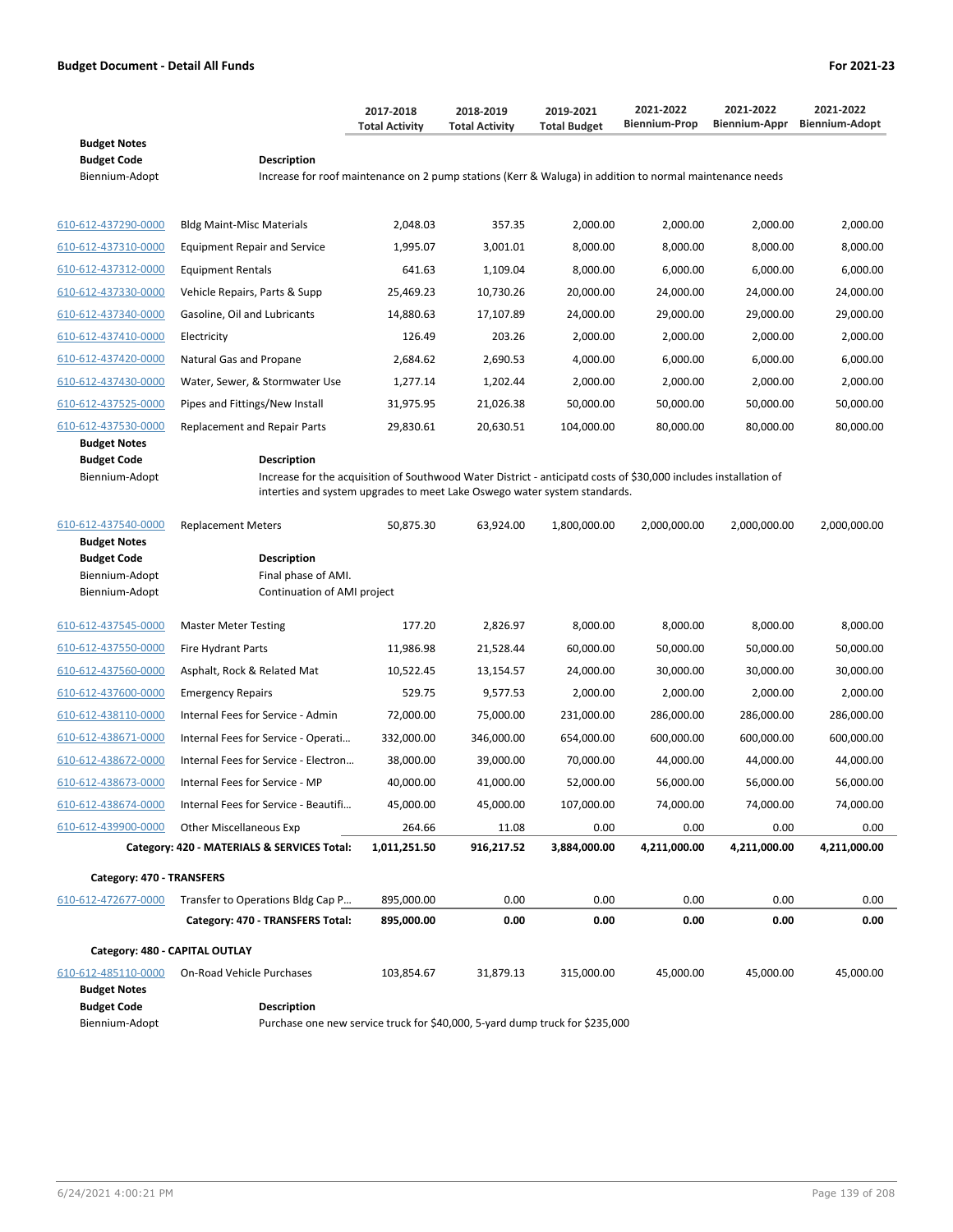|                                                   | 2017-2018<br><b>Total Activity</b> | 2018-2019<br><b>Total Activity</b> | 2019-2021<br><b>Total Budget</b> | 2021-2022<br><b>Biennium-Prop</b> | 2021-2022<br>Biennium-Appr | 2021-2022<br><b>Biennium-Adopt</b> |
|---------------------------------------------------|------------------------------------|------------------------------------|----------------------------------|-----------------------------------|----------------------------|------------------------------------|
| 610-612-485200-0000<br><b>Equipment Purchases</b> | 15.000.00                          | 86.655.20                          | 0.00                             | 10.000.00                         | 10.000.00                  | 10,000.00                          |
| Category: 480 - CAPITAL OUTLAY Total:             | 118.854.67                         | 118.534.33                         | 315,000,00                       | 55,000,00                         | 55.000.00                  | 55,000.00                          |
| <b>Expense Total:</b>                             | 2.809.907.02                       | 1.832.538.27                       | 6.108.000.00                     | 6.262.000.00                      | 6.262.000.00               | 6,262,000.00                       |
| Department: 612 - Water Maintenance Total:        | 2.809.907.02                       | 1,832,538.27                       | 6.108.000.00                     | 6.262.000.00                      | 6.262.000.00               | 6,262,000.00                       |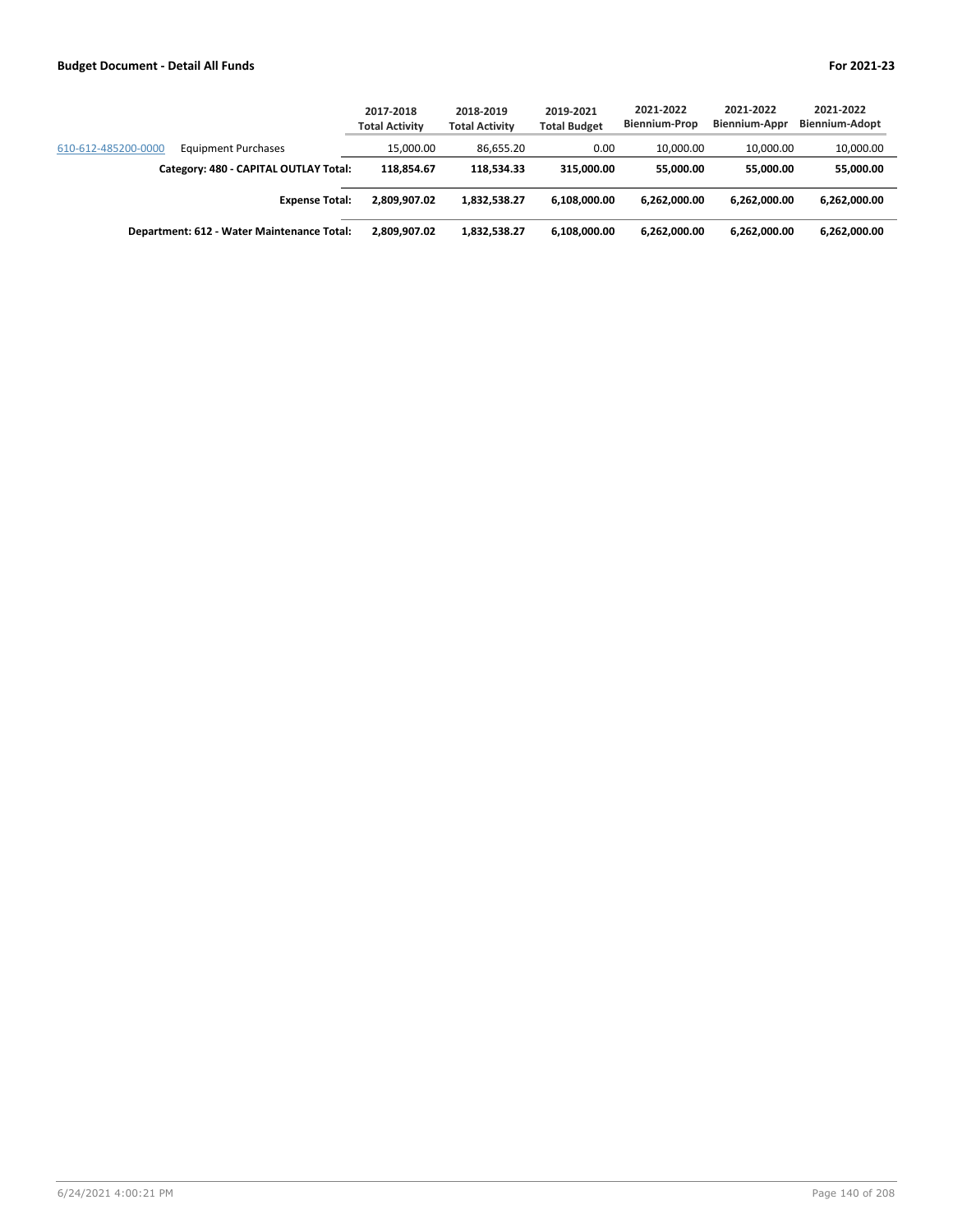|                                                                                    |                                                                                                                                                                                                                                                                                                                     | 2017-2018<br><b>Total Activity</b> | 2018-2019<br><b>Total Activity</b> | 2019-2021<br><b>Total Budget</b> | 2021-2022<br><b>Biennium-Prop</b> | 2021-2022<br>Biennium-Appr | 2021-2022<br><b>Biennium-Adopt</b> |
|------------------------------------------------------------------------------------|---------------------------------------------------------------------------------------------------------------------------------------------------------------------------------------------------------------------------------------------------------------------------------------------------------------------|------------------------------------|------------------------------------|----------------------------------|-----------------------------------|----------------------------|------------------------------------|
|                                                                                    | Department: 613 - Water Project Management                                                                                                                                                                                                                                                                          |                                    |                                    |                                  |                                   |                            |                                    |
| Expense                                                                            |                                                                                                                                                                                                                                                                                                                     |                                    |                                    |                                  |                                   |                            |                                    |
|                                                                                    | Category: 420 - MATERIALS & SERVICES                                                                                                                                                                                                                                                                                |                                    |                                    |                                  |                                   |                            |                                    |
| 610-613-421000-0000                                                                | General Office Supplies                                                                                                                                                                                                                                                                                             | 2,596.86                           | 1,060.54                           | 4,000.00                         | 4,000.00                          | 4,000.00                   | 4,000.00                           |
| 610-613-422200-0000                                                                | Printing and Binding Services                                                                                                                                                                                                                                                                                       | 10,551.36                          | 11,763.19                          | 20,000.00                        | 20,000.00                         | 20,000.00                  | 20,000.00                          |
| 610-613-422300-0000                                                                | Postage                                                                                                                                                                                                                                                                                                             | 19,198.61                          | 17,056.23                          | 50,000.00                        | 45,000.00                         | 45,000.00                  | 45,000.00                          |
| 610-613-431000-0000<br><b>Budget Notes</b><br><b>Budget Code</b><br>Biennium-Adopt | Misc Professional & Technical<br><b>Description</b><br>Regional Water Providers Conservation Annual Membership<br><b>Contract for Professional Design Services</b><br>Utility Rate Analysis - Water's Portion<br><b>Hydraulic Modeling Analysis</b><br>Annual Consumer Conf. Report<br>Timothy Lake Water Agreement | 215,554.98                         | 34,957.84                          | 460,000.00                       | 160,000.00                        | 160,000.00                 | 160,000.00                         |
| 610-613-431540-0000                                                                | Software, Purchases & Licenses                                                                                                                                                                                                                                                                                      | 0.00                               | 0.00                               | 4,000.00                         | 4,000.00                          | 4,000.00                   | 4,000.00                           |
| 610-613-431610-0000<br><b>Budget Notes</b><br><b>Budget Code</b>                   | <b>Bank Service Charges</b><br><b>Description</b>                                                                                                                                                                                                                                                                   | 52,841.62                          | 59,475.02                          | 84,000.00                        | 155,000.00                        | 155,000.00                 | 155,000.00                         |
| Biennium-Adopt                                                                     | Significant increase in residents using credit cards to pay for utility billing                                                                                                                                                                                                                                     |                                    |                                    |                                  |                                   |                            |                                    |
| 610-613-431932-0000<br><b>Budget Notes</b><br><b>Budget Code</b><br>Biennium-Adopt | <b>Contracted Services</b><br><b>Description</b><br>Annual water meter reading costs on a monthly basis                                                                                                                                                                                                             | 95,620.71                          | 116,616.71                         | 224,000.00                       | 330,000.00                        | 330,000.00                 | 330,000.00                         |
| 610-613-432300-0000<br><b>Budget Notes</b><br><b>Budget Code</b><br>Biennium-Adopt | Membership Dues<br><b>Description</b><br>American Water Works Association City Memebership                                                                                                                                                                                                                          | 0.00                               | 3,896.00                           | 8,000.00                         | 18,000.00                         | 18,000.00                  | 18,000.00                          |
|                                                                                    |                                                                                                                                                                                                                                                                                                                     |                                    |                                    |                                  |                                   |                            |                                    |
| 610-613-437270-0000                                                                | <b>Building Maint-Rental Property</b>                                                                                                                                                                                                                                                                               | 0.00                               | 0.00                               | 2,000.00                         | 2,000.00                          | 2,000.00                   | 2,000.00                           |
| 610-613-438110-0000                                                                | Internal Fees for Service - Admin                                                                                                                                                                                                                                                                                   | 193,000.00                         | 200,000.00                         | 411,000.00                       | 416,000.00                        | 416,000.00                 | 416,000.00                         |
| 610-613-438680-0000                                                                | Internal Fees for Service - Engineer                                                                                                                                                                                                                                                                                | 430,501.00                         | 592,000.00                         | 1,308,000.00                     | 1,408,000.00                      | 1,408,000.00               | 1,408,000.00                       |
| 610-613-439900-0000<br><b>Budget Notes</b><br><b>Budget Code</b><br>Biennium-Adopt | <b>Other Miscellaneous Exp</b><br><b>Description</b><br>Pass through account for interaction for utility bills                                                                                                                                                                                                      | 278.33                             | 133.53                             | 4,000.00                         | 4,000.00                          | 4,000.00                   | 4,000.00                           |
|                                                                                    |                                                                                                                                                                                                                                                                                                                     |                                    |                                    |                                  |                                   |                            |                                    |
| 610-613-439980-0000                                                                | <b>Bond Sale Expense</b>                                                                                                                                                                                                                                                                                            | 42,756.90                          | 0.00                               | 0.00                             | 0.00                              | 0.00                       | 0.00                               |
|                                                                                    | Category: 420 - MATERIALS & SERVICES Total:                                                                                                                                                                                                                                                                         | 1,062,900.37                       | 1,036,959.06                       | 2,579,000.00                     | 2,566,000.00                      | 2,566,000.00               | 2,566,000.00                       |
| Category: 460 - DEBT SERVICE                                                       |                                                                                                                                                                                                                                                                                                                     |                                    |                                    |                                  |                                   |                            |                                    |
| 610-613-461250-0000                                                                | Principal, Water Rev 2007, Ref                                                                                                                                                                                                                                                                                      | 4,395,000.00                       | 0.00                               | 0.00                             | 0.00                              | 0.00                       | 0.00                               |
| 610-613-461252-0000<br><b>Budget Notes</b><br><b>Budget Code</b><br>Biennium-Adopt | Principal, Water FFC 2013<br><b>Description</b><br>Updated per amortization schedule - sc 1/5/21                                                                                                                                                                                                                    | 2,210,000.00                       | 2,295,000.00                       | 4,875,000.00                     | 5,270,000.00                      | 5,270,000.00               | 5,270,000.00                       |
| 610-613-461402-0000<br><b>Budget Notes</b><br><b>Budget Code</b><br>Biennium-Adopt | Principal, FFC Refunded 2018<br><b>Description</b><br>Updated per amortization schedule - sc 1/5/21                                                                                                                                                                                                                 | 0.00                               | 795,000.00                         | 470,000.00                       | 520,000.00                        | 520,000.00                 | 520,000.00                         |
| 610-613-462250-0000                                                                | Interest, Water Rev 2007, Ref                                                                                                                                                                                                                                                                                       | 167,441.26                         | 0.00                               | 0.00                             | 0.00                              | 0.00                       | 0.00                               |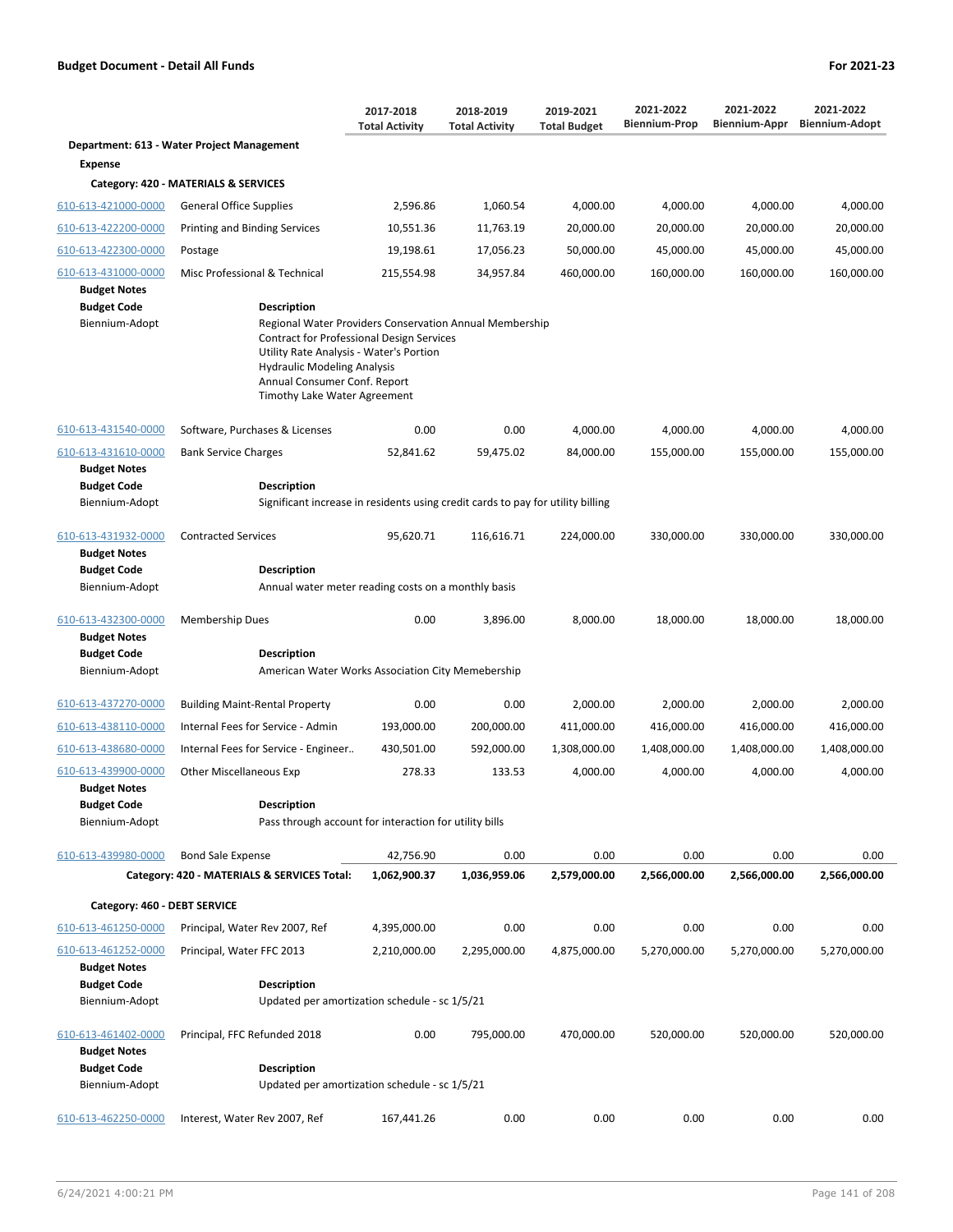|                                            |                                                                                                                                                                                                                                      | 2017-2018<br><b>Total Activity</b> | 2018-2019<br><b>Total Activity</b> | 2019-2021<br><b>Total Budget</b> | 2021-2022<br><b>Biennium-Prop</b> | 2021-2022<br>Biennium-Appr | 2021-2022<br><b>Biennium-Adopt</b> |
|--------------------------------------------|--------------------------------------------------------------------------------------------------------------------------------------------------------------------------------------------------------------------------------------|------------------------------------|------------------------------------|----------------------------------|-----------------------------------|----------------------------|------------------------------------|
| 610-613-462252-0000<br><b>Budget Notes</b> | Interest, Water FFC 2013                                                                                                                                                                                                             | 3,263,375.00                       | 3,174,975.00                       | 6,072,000.00                     | 5,674,000.00                      | 5,674,000.00               | 5,674,000.00                       |
| <b>Budget Code</b>                         | Description                                                                                                                                                                                                                          |                                    |                                    |                                  |                                   |                            |                                    |
| Biennium-Adopt                             | Updated per amortization schedule - sc 1/5/21                                                                                                                                                                                        |                                    |                                    |                                  |                                   |                            |                                    |
| 610-613-462402-0000<br><b>Budget Notes</b> | Interest, FFC Refunded 2018                                                                                                                                                                                                          | 0.00                               | 159,767.36                         | 230,000.00                       | 181,000.00                        | 181,000.00                 | 181,000.00                         |
| <b>Budget Code</b>                         | <b>Description</b>                                                                                                                                                                                                                   |                                    |                                    |                                  |                                   |                            |                                    |
| Biennium-Adopt                             | Updated per amortization schedule - sc 1/5/21                                                                                                                                                                                        |                                    |                                    |                                  |                                   |                            |                                    |
|                                            | Category: 460 - DEBT SERVICE Total:                                                                                                                                                                                                  | 10,035,816.26                      | 6,424,742.36                       | 11,647,000.00                    | 11,645,000.00                     | 11,645,000.00              | 11,645,000.00                      |
| Category: 470 - TRANSFERS                  |                                                                                                                                                                                                                                      |                                    |                                    |                                  |                                   |                            |                                    |
| 610-613-472615-0000                        | Transfer to Capital Reserve Water                                                                                                                                                                                                    | 0.00                               | 0.00                               | 0.00                             | 3,000,000.00                      | 3,000,000.00               | 3,000,000.00                       |
|                                            | Category: 470 - TRANSFERS Total:                                                                                                                                                                                                     | 0.00                               | 0.00                               | 0.00                             | 3,000,000.00                      | 3,000,000.00               | 3,000,000.00                       |
|                                            | Category: 480 - CAPITAL OUTLAY                                                                                                                                                                                                       |                                    |                                    |                                  |                                   |                            |                                    |
| 610-613-481310-0000<br><b>Budget Notes</b> | Rehabilitation/Replacemt Dev                                                                                                                                                                                                         | 699,990.18                         | 1,066,527.88                       | 6,018,000.00                     | 6,385,000.00                      | 6,385,000.00               | 6,385,000.00                       |
| <b>Budget Code</b>                         | Description                                                                                                                                                                                                                          |                                    |                                    |                                  |                                   |                            |                                    |
| Biennium-Adopt                             | 2021-2022 Water Distribution Rehabilitation (WO 315)<br>Altitude Valves for Reservior Balances (S-09)<br>Annual Water Rehabilitation Program<br>McVey Pump Station Upgrades (P-01)<br>Ridge Point Water Main Rehabilitation (WO 314) |                                    |                                    |                                  |                                   |                            |                                    |
|                                            | Telemetry UPgrades (M-04)<br>Water Quality Monitoring System Improvements (M-05)                                                                                                                                                     |                                    |                                    |                                  |                                   |                            |                                    |
|                                            | Category: 480 - CAPITAL OUTLAY Total:                                                                                                                                                                                                | 699,990.18                         | 1,066,527.88                       | 6,018,000.00                     | 6,385,000.00                      | 6,385,000.00               | 6,385,000.00                       |
| Category: 490 - CONTINGENCY                |                                                                                                                                                                                                                                      |                                    |                                    |                                  |                                   |                            |                                    |
| 610-613-490100-0000                        | <b>General Operating Contingency</b>                                                                                                                                                                                                 | 0.00                               | 0.00                               | 8,944,049.00                     | 5,303,485.00                      | 5,303,485.00               | 5,303,485.00                       |
|                                            | Category: 490 - CONTINGENCY Total:                                                                                                                                                                                                   | 0.00                               | 0.00                               | 8,944,049.00                     | 5,303,485.00                      | 5,303,485.00               | 5,303,485.00                       |
|                                            | <b>Expense Total:</b>                                                                                                                                                                                                                | 11,798,706.81                      | 8,528,229.30                       | 29,188,049.00                    | 28,899,485.00                     | 28,899,485.00              | 28,899,485.00                      |
|                                            | Department: 613 - Water Project Management Total:                                                                                                                                                                                    | 11,798,706.81                      | 8,528,229.30                       | 29,188,049.00                    | 28,899,485.00                     | 28,899,485.00              | 28,899,485.00                      |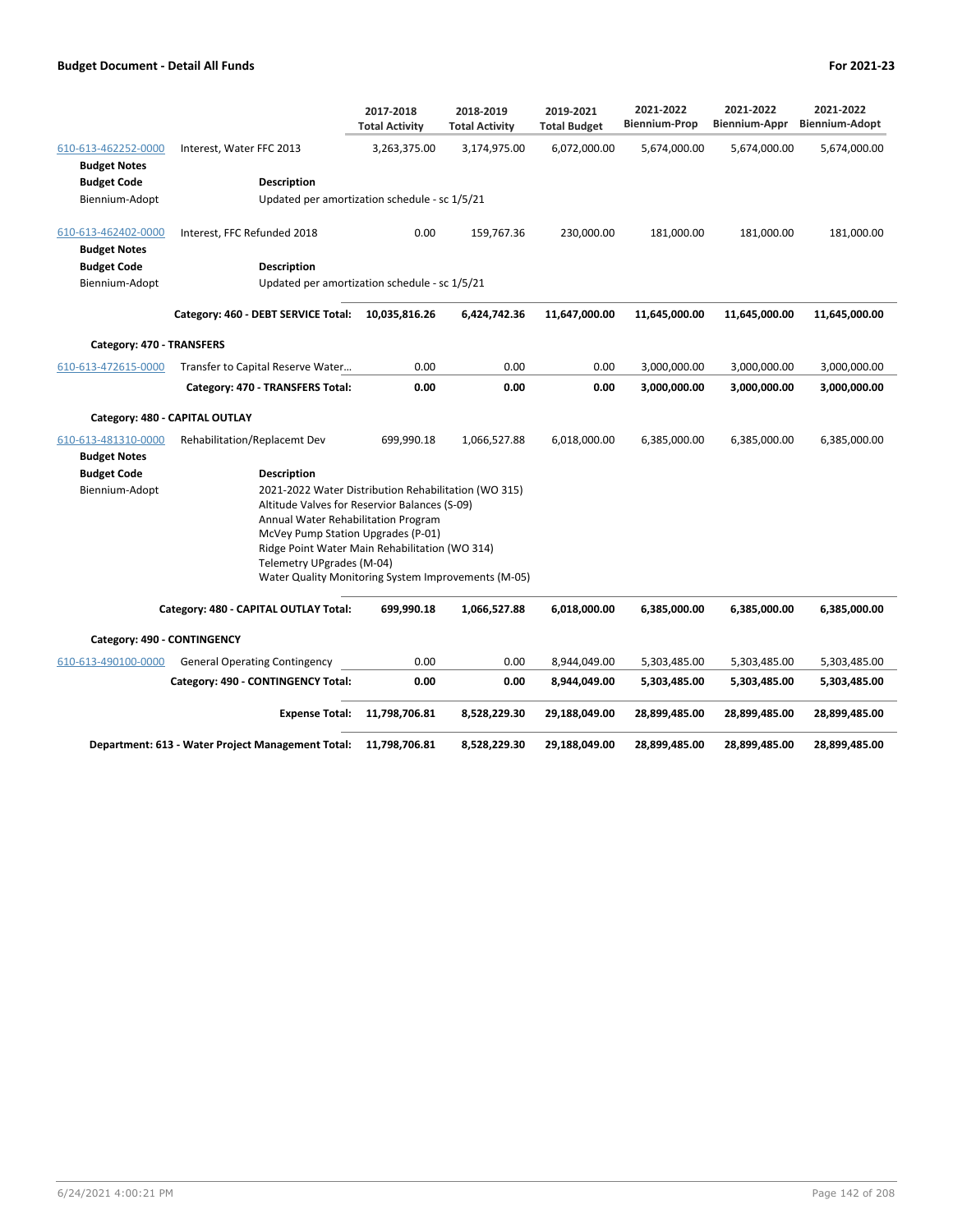|                                           |                                                                                           | 2017-2018<br><b>Total Activity</b> | 2018-2019<br><b>Total Activity</b> | 2019-2021<br><b>Total Budget</b> | 2021-2022<br><b>Biennium-Prop</b> | 2021-2022<br>Biennium-Appr | 2021-2022<br><b>Biennium-Adopt</b> |
|-------------------------------------------|-------------------------------------------------------------------------------------------|------------------------------------|------------------------------------|----------------------------------|-----------------------------------|----------------------------|------------------------------------|
| Department: 614 - Water Distribution      |                                                                                           |                                    |                                    |                                  |                                   |                            |                                    |
| <b>Expense</b>                            |                                                                                           |                                    |                                    |                                  |                                   |                            |                                    |
|                                           | Category: 410 - PERSONNEL SERVICES                                                        |                                    |                                    |                                  |                                   |                            |                                    |
| 610-614-411100-0000                       | <b>Full-Time Salaries and Wages</b>                                                       | 0.00                               | 0.00                               | 170,000.00                       | 181,000.00                        | 181,000.00                 | 181,000.00                         |
| 610-614-411110-0000                       | <b>Full-Time Regular Salaries</b>                                                         | 70,098.13                          | 65,842.09                          | 0.00                             | 0.00                              | 0.00                       | 0.00                               |
| 610-614-411120-0000                       | Full-Time Other Paid Leave                                                                | 3,310.56                           | 3,442.56                           | 0.00                             | 0.00                              | 0.00                       | 0.00                               |
| 610-614-411122-0000                       | <b>Full-Time Vacation Leave</b>                                                           | 5,511.33                           | 7,667.52                           | 0.00                             | 0.00                              | 0.00                       | 0.00                               |
| 610-614-411125-0000                       | Full-Time Comp Leave                                                                      | 1,149.72                           | 1,330.08                           | 0.00                             | 0.00                              | 0.00                       | 0.00                               |
| 610-614-411130-0000                       | <b>Full-Time Sick Leave</b>                                                               | 1.993.86                           | 3,090.48                           | 0.00                             | 0.00                              | 0.00                       | 0.00                               |
| 610-614-411300-0000                       | <b>Overtime Salaries</b>                                                                  | 0.00                               | 0.00                               | 2,000.00                         | 2,000.00                          | 2,000.00                   | 2,000.00                           |
| 610-614-412100-0000                       | Payroll Taxes                                                                             | 6,774.82                           | 6,673.28                           | 14,000.00                        | 16,000.00                         | 16,000.00                  | 16,000.00                          |
| 610-614-412200-0000                       | <b>PERS</b>                                                                               | 16,594.23                          | 16,836.00                          | 43,000.00                        | 50,000.00                         | 50,000.00                  | 50,000.00                          |
| 610-614-412300-0000                       | <b>Health Insurance</b>                                                                   | 19,940.46                          | 18,517.68                          | 40,000.00                        | 42,000.00                         | 42,000.00                  | 42,000.00                          |
| 610-614-412400-0000                       | <b>Other Benefits</b>                                                                     | 2,090.18                           | 1,780.86                           | 6,000.00                         | 6,000.00                          | 6,000.00                   | 6,000.00                           |
|                                           | Category: 410 - PERSONNEL SERVICES Total:                                                 | 127,463.29                         | 125,180.55                         | 275,000.00                       | 297,000.00                        | 297,000.00                 | 297,000.00                         |
|                                           | Category: 420 - MATERIALS & SERVICES                                                      |                                    |                                    |                                  |                                   |                            |                                    |
| 610-614-427200-0000                       | <b>Clothing Allowance</b>                                                                 | 103.50                             | 82.96                              | 2,000.00                         | 2,000.00                          | 2,000.00                   | 2,000.00                           |
| 610-614-429140-0000                       | <b>Water Conservation Materials</b>                                                       | 17,220.85                          | 21,257.53                          | 50,000.00                        | 50,000.00                         | 50,000.00                  | 50,000.00                          |
| 610-614-429150-0000                       | <b>Conservation Rebates</b>                                                               | 6,675.00                           | 10,075.00                          | 50,000.00                        | 50,000.00                         | 50,000.00                  | 50,000.00                          |
| 610-614-431000-0000                       | Misc Professional & Technical                                                             | 90,349.69                          | 80,110.51                          | 200,000.00                       | 300,000.00                        | 300,000.00                 | 300,000.00                         |
| 610-614-431540-0000                       | Software, Purchases & Licenses                                                            | 0.00                               | 0.00                               | 0.00                             | 0.00                              | 0.00                       | 0.00                               |
| 610-614-431910-0000                       | Laboratory Services                                                                       | 0.00                               | 0.00                               | 0.00                             | 40,000.00                         | 40,000.00                  | 40,000.00                          |
| <b>Budget Notes</b>                       |                                                                                           |                                    |                                    |                                  |                                   |                            |                                    |
| <b>Budget Code</b><br>Biennium-Adopt      | <b>Description</b><br>\$20K moved from 611 for distribution system water quality sampling |                                    |                                    |                                  |                                   |                            |                                    |
|                                           |                                                                                           |                                    |                                    |                                  |                                   |                            |                                    |
| 610-614-432110-0000                       | <b>Technical Seminars, Training</b>                                                       | 2,201.12                           | 2,962.94                           | 4,000.00                         | 4,000.00                          | 4,000.00                   | 4,000.00                           |
| 610-614-434400-0000                       | <b>Purchased Water</b>                                                                    | 18,752.00                          | 13,716.77                          | 55,000.00                        | 120,000.00                        | 120,000.00                 | 120,000.00                         |
| <b>Budget Notes</b><br><b>Budget Code</b> | <b>Description</b>                                                                        |                                    |                                    |                                  |                                   |                            |                                    |
| Biennium-Adopt                            | Lake Grove Billing                                                                        |                                    |                                    |                                  |                                   |                            |                                    |
|                                           |                                                                                           |                                    |                                    |                                  |                                   |                            |                                    |
| 610-614-437110-0000                       | Landscape Maintenance Contract                                                            | 57,877.28                          | 58,948.56                          | 85,000.00                        | 130,000.00                        | 130,000.00                 | 130,000.00                         |
| <b>Budget Notes</b><br><b>Budget Code</b> | <b>Description</b>                                                                        |                                    |                                    |                                  |                                   |                            |                                    |
| Biennium-Adopt                            | Pump Station and Reservoir Landscape Maintenance                                          |                                    |                                    |                                  |                                   |                            |                                    |
| 610-614-437410-0000                       | Electricity                                                                               | 204,340.92                         | 355,934.85                         | 705,000.00                       | 605,000.00                        | 605,000.00                 | 605,000.00                         |
| <b>Budget Notes</b>                       |                                                                                           |                                    |                                    |                                  |                                   |                            |                                    |
| <b>Budget Code</b><br>Biennium-Adopt      | <b>Description</b><br>Electricity for water distribution system pump stations             |                                    |                                    |                                  |                                   |                            |                                    |
|                                           |                                                                                           |                                    |                                    |                                  |                                   |                            |                                    |
| 610-614-438110-0000                       | Internal Fees for Service - Admin                                                         | 18,000.00                          | 18,000.00                          | 56,000.00                        | 75,000.00                         | 75,000.00                  | 75,000.00                          |
| 610-614-442500-0000                       | Intergovernmental Expense                                                                 | 0.00                               | 447,984.00                         | 0.00                             | 0.00                              | 0.00                       | 0.00                               |
|                                           | Category: 420 - MATERIALS & SERVICES Total:                                               | 415,520.36                         | 1,009,073.12                       | 1,207,000.00                     | 1,376,000.00                      | 1,376,000.00               | 1,376,000.00                       |
|                                           | <b>Expense Total:</b>                                                                     | 542,983.65                         | 1,134,253.67                       | 1,482,000.00                     | 1,673,000.00                      | 1,673,000.00               | 1,673,000.00                       |
|                                           | Department: 614 - Water Distribution Total:                                               | 542,983.65                         | 1,134,253.67                       | 1,482,000.00                     | 1,673,000.00                      | 1,673,000.00               | 1,673,000.00                       |
|                                           | Fund: 610 - WATER FUND Surplus (Deficit):                                                 | 13,448,048.94                      | 15,001,195.38                      | 0.00                             | 0.00                              | 0.00                       | 0.00                               |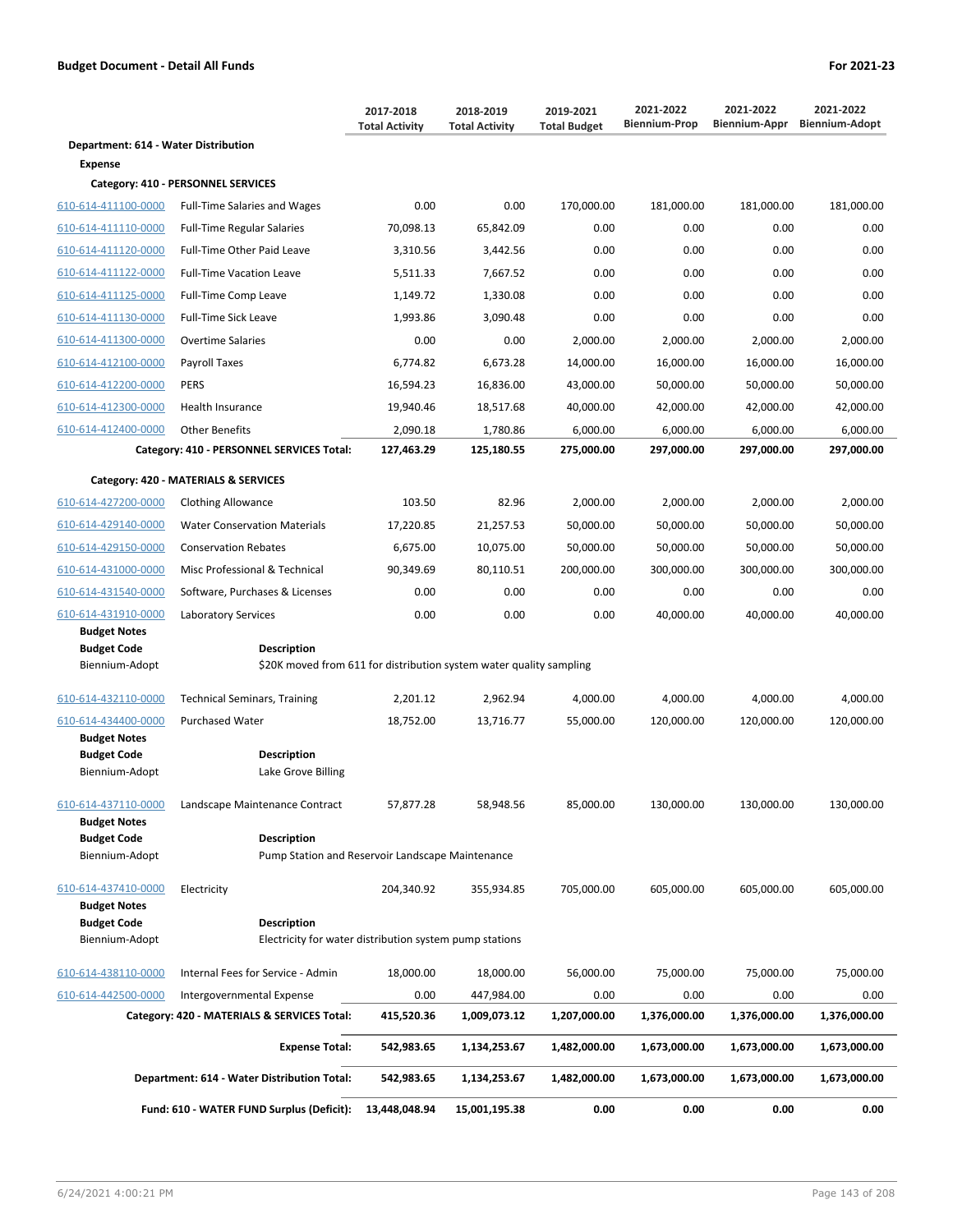|                                        |                                                          | <b>Total Activity</b> | <b>Total Activity</b> | 2019-2021<br><b>Total Budget</b> | 2021-2022<br><b>Biennium-Prop</b> | 2021-2022<br><b>Biennium-Appr</b> | 2021-2022<br><b>Biennium-Adopt</b> |
|----------------------------------------|----------------------------------------------------------|-----------------------|-----------------------|----------------------------------|-----------------------------------|-----------------------------------|------------------------------------|
| Fund: 615 - CAPITAL RESERVE WATER FUND |                                                          |                       |                       |                                  |                                   |                                   |                                    |
|                                        | Department: 615 - Capital Reserve Water Resources        |                       |                       |                                  |                                   |                                   |                                    |
| Revenue<br>Category: 320 - TRANSFERS   |                                                          |                       |                       |                                  |                                   |                                   |                                    |
| 615-615-322610-0000                    | Transfer from Water Fund                                 | 0.00                  | 0.00                  | 0.00                             | 3.000.000.00                      | 3,000,000.00                      | 3,000,000.00                       |
|                                        | Category: 320 - TRANSFERS Total:                         | 0.00                  | 0.00                  | 0.00                             | 3.000.000.00                      | 3.000.000.00                      | 3,000,000.00                       |
|                                        | <b>Revenue Total:</b>                                    | 0.00                  | 0.00                  | 0.00                             | 3.000.000.00                      | 3.000.000.00                      | 3,000,000.00                       |
|                                        | Department: 615 - Capital Reserve Water Resources Total: | 0.00                  | 0.00                  | 0.00                             | 3.000.000.00                      | 3.000.000.00                      | 3.000.000.00                       |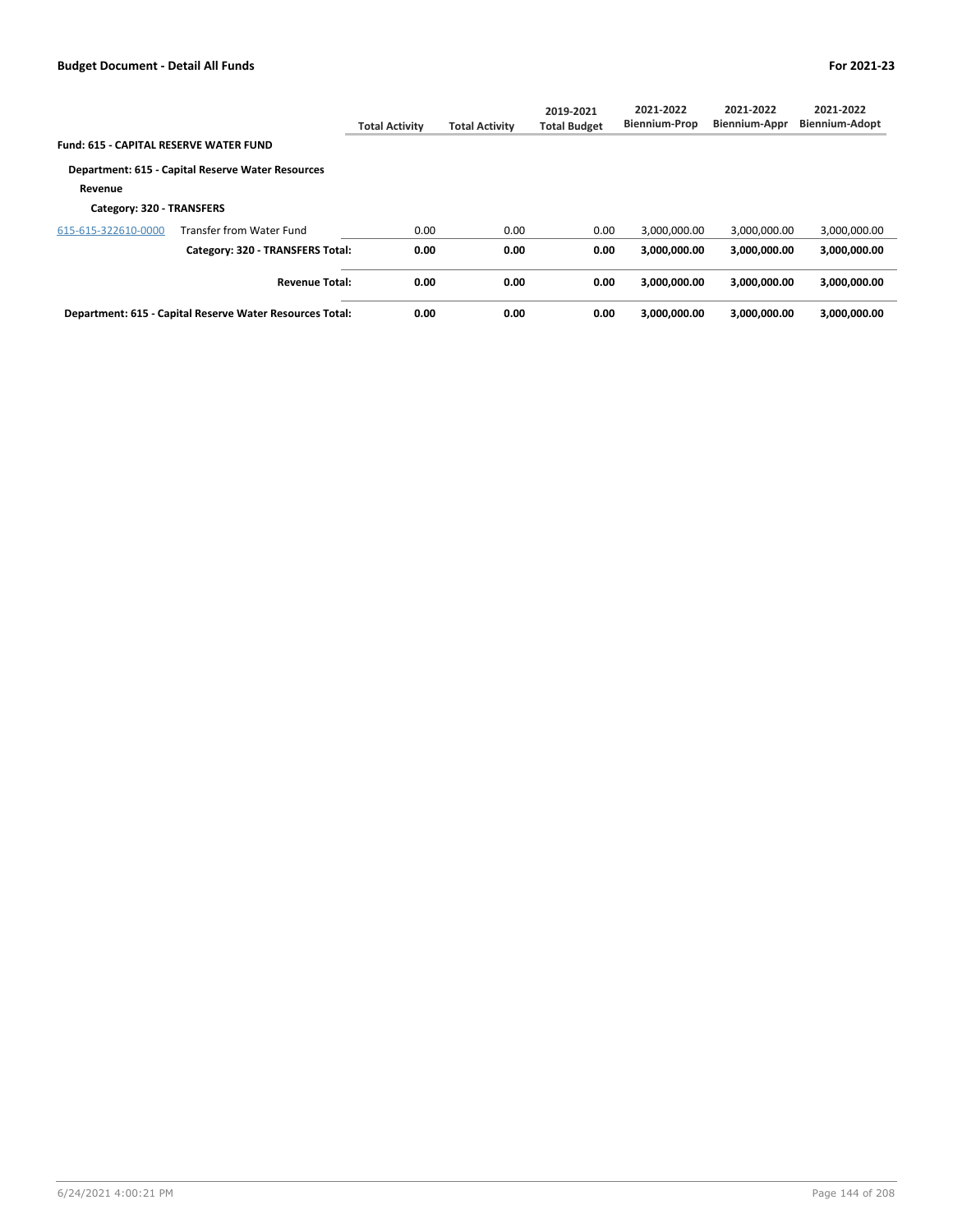|                                                        | <b>Total Activity</b> | <b>Total Activity</b> | 2019-2021<br><b>Total Budget</b> | 2021-2022<br><b>Biennium-Prop</b> | 2021-2022<br><b>Biennium-Appr</b> | 2021-2022<br>Biennium-Adopt |
|--------------------------------------------------------|-----------------------|-----------------------|----------------------------------|-----------------------------------|-----------------------------------|-----------------------------|
| Department: 616 - Capital Reserve Water                |                       |                       |                                  |                                   |                                   |                             |
| <b>Expense</b>                                         |                       |                       |                                  |                                   |                                   |                             |
| Category: 495 - RESERVE FOR FUTURE EXPENDITURE         |                       |                       |                                  |                                   |                                   |                             |
| 615-616-495000-0000<br>Reserve for Future Expenditure  | 0.00                  | 0.00                  | 0.00                             | 3,000,000.00                      | 3,000,000.00                      | 3,000,000.00                |
| Category: 495 - RESERVE FOR FUTURE EXPENDITURE Total:  | 0.00                  | 0.00                  | 0.00                             | 3.000.000.00                      | 3.000.000.00                      | 3,000,000.00                |
| <b>Expense Total:</b>                                  | 0.00                  | 0.00                  | 0.00                             | 3,000,000.00                      | 3.000.000.00                      | 3,000,000.00                |
| Department: 616 - Capital Reserve Water Total:         | 0.00                  | 0.00                  | 0.00                             | 3.000.000.00                      | 3.000.000.00                      | 3,000,000.00                |
| Fund: 615 - CAPITAL RESERVE WATER FUND Surplus (Defici | 0.00                  | 0.00                  | 0.00                             | 0.00                              | 0.00                              | 0.00                        |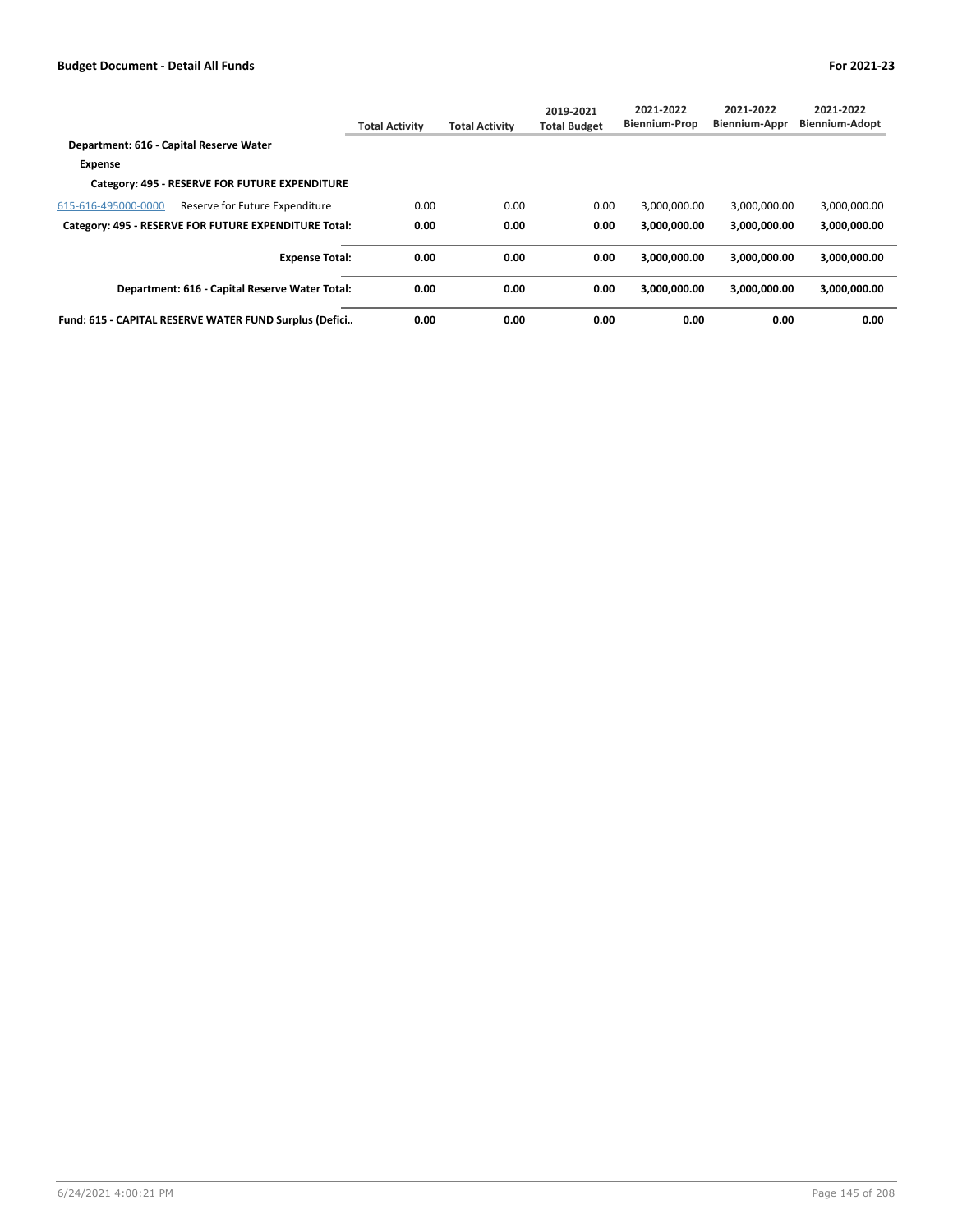|                                            |                                                        | 2017-2018<br><b>Total Activity</b> | 2018-2019<br><b>Total Activity</b> | 2019-2021<br><b>Total Budget</b> | 2021-2022<br><b>Biennium-Prop</b> | 2021-2022<br>Biennium-Appr | 2021-2022<br><b>Biennium-Adopt</b> |
|--------------------------------------------|--------------------------------------------------------|------------------------------------|------------------------------------|----------------------------------|-----------------------------------|----------------------------|------------------------------------|
| Fund: 620 - SEWER FUND                     |                                                        |                                    |                                    |                                  |                                   |                            |                                    |
| <b>Department: 620 - Sewer Resources</b>   |                                                        |                                    |                                    |                                  |                                   |                            |                                    |
| Revenue                                    |                                                        |                                    |                                    |                                  |                                   |                            |                                    |
|                                            | Category: 302 - BEGINNING FUND BALANCES                |                                    |                                    |                                  |                                   |                            |                                    |
| 620-620-302100-0000                        | Unrestricted Beginning Balance                         | 19,412,865.92                      | 20,774,535.20                      | 19,344,535.00                    | 17,216,773.00                     | 17,216,773.00              | 17,216,773.00                      |
|                                            | Category: 302 - BEGINNING FUND BALANCES Total:         | 19,412,865.92                      | 20,774,535.20                      | 19,344,535.00                    | 17,216,773.00                     | 17,216,773.00              | 17,216,773.00                      |
|                                            | Category: 306 - LICENSES AND FEES                      |                                    |                                    |                                  |                                   |                            |                                    |
| 620-620-306232-0000                        | Sewer Extension Line Fee                               | 21,659.00                          | 32,961.00                          | 0.00                             | 0.00                              | 0.00                       | 0.00                               |
| 620-620-306240-0000                        | Zone of Benefit Fees                                   | 22,683.53                          | $-4,579.24$                        | 0.00                             | 0.00                              | 0.00                       | 0.00                               |
|                                            | Category: 306 - LICENSES AND FEES Total:               | 44,342.53                          | 28,381.76                          | 0.00                             | 0.00                              | 0.00                       | 0.00                               |
|                                            |                                                        |                                    |                                    |                                  |                                   |                            |                                    |
|                                            | Category: 308 - SALES AND SERVICES                     |                                    |                                    |                                  |                                   |                            |                                    |
| 620-620-308310-0000<br><b>Budget Notes</b> | Sewer Fee Revenue                                      | 12,685,760.48                      | 13,235,734.08                      | 27,616,000.00                    | 30,004,000.00                     | 30,004,000.00              | 30,004,000.00                      |
| <b>Budget Code</b>                         | <b>Description</b>                                     |                                    |                                    |                                  |                                   |                            |                                    |
| Biennium-Adopt                             | Updated 1/7/21 - sc                                    |                                    |                                    |                                  |                                   |                            |                                    |
| 620-620-308311-0000<br><b>Budget Notes</b> | Tualatin Sewer Revenue (CWS)                           | 405.036.42                         | 416,707.66                         | 855,000.00                       | 946,000.00                        | 946,000.00                 | 946,000.00                         |
| <b>Budget Code</b>                         | <b>Description</b>                                     |                                    |                                    |                                  |                                   |                            |                                    |
| Biennium-Adopt                             | Updated $1/7/21$ - sc                                  |                                    |                                    |                                  |                                   |                            |                                    |
| 620-620-308312-0000<br><b>Budget Notes</b> | <b>CWS Sewer Fee</b>                                   | 974,737.11                         | 1,002,917.49                       | 2,095,000.00                     | 2,196,000.00                      | 2,196,000.00               | 2,196,000.00                       |
| <b>Budget Code</b>                         | <b>Description</b>                                     |                                    |                                    |                                  |                                   |                            |                                    |
| Biennium-Adopt                             | Updated 1/7/21 - sc                                    |                                    |                                    |                                  |                                   |                            |                                    |
| 620-620-308313-0000                        | Allowance for Doubtful Sewer Fees                      | $-24,783.83$                       | -15,738.64                         | $-40,000.00$                     | $-50,000.00$                      | $-50,000.00$               | $-50,000.00$                       |
| 620-620-308325-0000                        | <b>Utility Penalty</b>                                 | 11,390.58                          | 11,266.81                          | 26,000.00                        | 26,000.00                         | 26,000.00                  | 26,000.00                          |
|                                            | Category: 308 - SALES AND SERVICES Total:              | 14,052,140.76                      | 14,650,887.40                      | 30,552,000.00                    | 33,122,000.00                     | 33,122,000.00              | 33,122,000.00                      |
|                                            | Category: 310 - MISCELLANEOUS REVENUES                 |                                    |                                    |                                  |                                   |                            |                                    |
| 620-620-310200-0000<br><b>Budget Notes</b> | Investment Income                                      | 174,173.59                         | 602,553.81                         | 705,000.00                       | 160,000.00                        | 160,000.00                 | 160,000.00                         |
| <b>Budget Code</b>                         | <b>Description</b>                                     |                                    |                                    |                                  |                                   |                            |                                    |
| Biennium-Adopt                             | Updated 1/7/21 - sc                                    |                                    |                                    |                                  |                                   |                            |                                    |
| 620-620-310310-0000                        | <b>Insurance Reimbursements</b>                        | 0.00                               | 13,799.76                          | 0.00                             | 0.00                              | 0.00                       | 0.00                               |
| 620-620-310315-0000                        | Medical Insurance Reimbursemt                          | 0.00                               | 0.00                               | 0.00                             | 0.00                              | 0.00                       | 0.00                               |
| 620-620-310910-0000                        | Sundry Income                                          | 29,000.00                          | 0.00                               | 0.00                             | 0.00                              | 0.00                       | 0.00                               |
|                                            | Category: 310 - MISCELLANEOUS REVENUES Total:          | 203,173.59                         | 616,353.57                         | 705,000.00                       | 160,000.00                        | 160,000.00                 | 160,000.00                         |
|                                            | Category: 344 - PROCEEDS SALE OF CAPITAL ASSETS        |                                    |                                    |                                  |                                   |                            |                                    |
| 620-620-344100-0000                        | Proceeds from Sale of Capital                          | 0.00                               | 0.00                               | 0.00                             | 0.00                              | 0.00                       | 0.00                               |
|                                            | Category: 344 - PROCEEDS SALE OF CAPITAL ASSETS Total: | 0.00                               | 0.00                               | 0.00                             | 0.00                              | 0.00                       | 0.00                               |
|                                            |                                                        |                                    |                                    |                                  |                                   |                            |                                    |
|                                            | Category: 355 - OTHER FINANCING SOURCES                |                                    |                                    |                                  |                                   |                            |                                    |
| 620-620-355000-0000                        | Proceeds from Bonds Issued                             | 49,116,750.25                      | 0.00                               | 26,000,000.00                    | 0.00                              | 0.00                       | 0.00                               |
|                                            | Category: 355 - OTHER FINANCING SOURCES Total:         | 49,116,750.25                      | 0.00                               | 26,000,000.00                    | 0.00                              | 0.00                       | 0.00                               |
|                                            | <b>Revenue Total:</b>                                  | 82,829,273.05                      | 36,070,157.93                      | 76,601,535.00                    | 50,498,773.00                     | 50,498,773.00              | 50,498,773.00                      |
|                                            | Department: 620 - Sewer Resources Total:               | 82,829,273.05                      | 36,070,157.93                      | 76,601,535.00                    | 50,498,773.00                     | 50,498,773.00              | 50,498,773.00                      |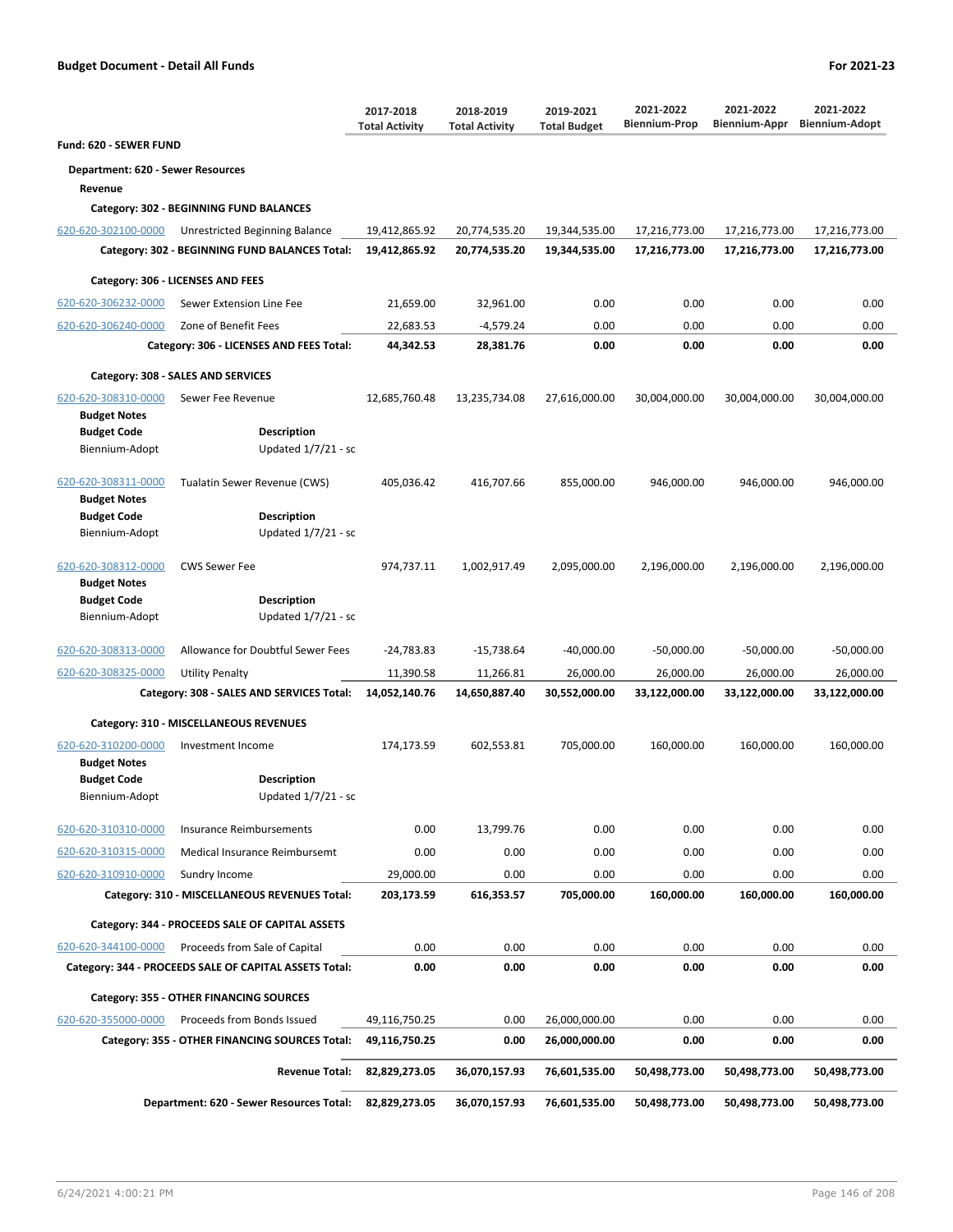|                                                                                    |                                                                                                                                                                                            | 2017-2018<br><b>Total Activity</b> | 2018-2019<br><b>Total Activity</b> | 2019-2021<br><b>Total Budget</b> | 2021-2022<br><b>Biennium-Prop</b> | 2021-2022<br>Biennium-Appr | 2021-2022<br><b>Biennium-Adopt</b> |
|------------------------------------------------------------------------------------|--------------------------------------------------------------------------------------------------------------------------------------------------------------------------------------------|------------------------------------|------------------------------------|----------------------------------|-----------------------------------|----------------------------|------------------------------------|
|                                                                                    | Department: 621 - Sewer Project Management                                                                                                                                                 |                                    |                                    |                                  |                                   |                            |                                    |
| <b>Expense</b>                                                                     |                                                                                                                                                                                            |                                    |                                    |                                  |                                   |                            |                                    |
|                                                                                    | Category: 420 - MATERIALS & SERVICES                                                                                                                                                       |                                    |                                    |                                  |                                   |                            |                                    |
| 620-621-421000-0000                                                                | General Office Supplies                                                                                                                                                                    | 691.56                             | 900.68                             | 2,000.00                         | 2,000.00                          | 2,000.00                   | 2,000.00                           |
| 620-621-422200-0000                                                                | <b>Printing and Binding Services</b>                                                                                                                                                       | 10,958.97                          | 11,763.20                          | 20,000.00                        | 20,000.00                         | 20,000.00                  | 20,000.00                          |
| 620-621-422300-0000                                                                | Postage                                                                                                                                                                                    | 19,557.92                          | 17,852.26                          | 40,000.00                        | 40,000.00                         | 40,000.00                  | 40,000.00                          |
| 620-621-431000-0000                                                                | Misc Professional & Technical                                                                                                                                                              | 154,904.10                         | 267,610.13                         | 1,315,000.00                     | 2,250,000.00                      | 2,250,000.00               | 2,250,000.00                       |
| 620-621-431610-0000<br><b>Budget Notes</b><br><b>Budget Code</b><br>Biennium-Adopt | <b>Bank Service Charges</b><br><b>Description</b><br>Significant increase of resident usage of credit cards to pay for utility billing                                                     | 60,390.44                          | 67,971.48                          | 133,000.00                       | 185,000.00                        | 185,000.00                 | 185,000.00                         |
| 620-621-432300-0000                                                                | <b>Membership Dues</b>                                                                                                                                                                     | 907.50                             | 0.00                               | 4,000.00                         | 4,000.00                          | 4,000.00                   | 4,000.00                           |
| <b>Budget Notes</b><br><b>Budget Code</b><br>Biennium-Adopt                        | <b>Description</b><br>Water Env Research Federation-Water, Stormwater & Wastewater                                                                                                         |                                    |                                    |                                  |                                   |                            |                                    |
| 620-621-434510-0000                                                                | SewerTreatment, City - Ptld                                                                                                                                                                | 2,210,402.86                       | 1,971,557.32                       | 4,540,000.00                     | 5,440,000.00                      | 5,440,000.00               | 5,440,000.00                       |
| 620-621-434615-0000                                                                | Portland Reimbursement of SDCs                                                                                                                                                             | 63,152.00                          | 0.00                               | 40,000.00                        | 40,000.00                         | 40,000.00                  | 40,000.00                          |
| 620-621-434620-0000                                                                | CWS reimbursement of SDCs                                                                                                                                                                  | 0.00                               | 0.00                               | 10,000.00                        | 10,000.00                         | 10,000.00                  | 10,000.00                          |
| 620-621-434721-0000                                                                | CWS Sewer (84% of collections)                                                                                                                                                             | 813,722.07                         | 836,760.38                         | 1,790,000.00                     | 1,790,000.00                      | 1,790,000.00               | 1,790,000.00                       |
| 620-621-437330-0000                                                                | Vehicle Repairs, Parts & Supp                                                                                                                                                              | 1,322.58                           | 0.00                               | 0.00                             | 0.00                              | 0.00                       | 0.00                               |
| 620-621-437595-0000                                                                | <b>Misc Contracted Services</b>                                                                                                                                                            | 3,871.62                           | 1,720.80                           | 0.00                             | 0.00                              | 0.00                       | 0.00                               |
| 620-621-438110-0000                                                                | Internal Fees for Service - Admin                                                                                                                                                          | 284,000.00                         | 297,000.00                         | 714,000.00                       | 774,000.00                        | 774,000.00                 | 774,000.00                         |
| 620-621-438680-0000                                                                | Internal Fees for Service - Engineer                                                                                                                                                       | 431,249.00                         | 594,000.00                         | 1,427,000.00                     | 1,408,000.00                      | 1,408,000.00               | 1,408,000.00                       |
| 620-621-439900-0000                                                                | <b>Other Miscellaneous Exp</b>                                                                                                                                                             | 10,810.34                          | 755.07                             | 4,000.00                         | 4,000.00                          | 4,000.00                   | 4,000.00                           |
| 620-621-439980-0000                                                                | <b>Bond Sale Expense</b>                                                                                                                                                                   | 354,580.35                         | 0.00                               | 500,000.00                       | 0.00                              | 0.00                       | 0.00                               |
|                                                                                    | Category: 420 - MATERIALS & SERVICES Total:                                                                                                                                                | 4,420,521.31                       | 4,067,891.32                       | 10,539,000.00                    | 11,967,000.00                     | 11,967,000.00              | 11,967,000.00                      |
| Category: 480 - CAPITAL OUTLAY                                                     |                                                                                                                                                                                            |                                    |                                    |                                  |                                   |                            |                                    |
| 620-621-481310-0000<br><b>Budget Notes</b><br><b>Budget Code</b><br>Biennium-Adopt | Rehabilitation/Replacemt Dev<br><b>Description</b><br>2022 Wastewater Rehabilitation (WO 312)<br>Blue Heron (T-BH2) (WO 298)<br>Lakewood Trunk (T-LW-1)<br>LOIS Manhole Repairs & Upgrades | 723,371.65                         | 2,184,449.05                       | 10,950,000.00                    | 7,455,000.00                      | 7,455,000.00               | 7,455,000.00                       |
|                                                                                    | South Shore 2 Wastewater System Rehabilitation (WO 303)                                                                                                                                    |                                    |                                    |                                  |                                   |                            |                                    |
| 620-621-481370-0000                                                                | <b>Pump Stations</b>                                                                                                                                                                       | 269,430.71                         | 775,216.37                         | 869,000.00                       | 0.00                              | 0.00                       | 0.00                               |
|                                                                                    | Category: 480 - CAPITAL OUTLAY Total:                                                                                                                                                      | 992,802.36                         | 2,959,665.42                       | 11,819,000.00                    | 7,455,000.00                      | 7,455,000.00               | 7,455,000.00                       |
| Category: 490 - CONTINGENCY                                                        |                                                                                                                                                                                            |                                    |                                    |                                  |                                   |                            |                                    |
| 620-621-490100-0000                                                                | <b>General Operating Contingency</b>                                                                                                                                                       | 0.00                               | 0.00                               | 12,360,535.00                    | 15,480,773.00                     | 15,480,773.00              | 15,480,773.00                      |
|                                                                                    | Category: 490 - CONTINGENCY Total:                                                                                                                                                         | 0.00                               | 0.00                               | 12,360,535.00                    | 15,480,773.00                     | 15,480,773.00              | 15,480,773.00                      |
|                                                                                    | <b>Expense Total:</b>                                                                                                                                                                      | 5,413,323.67                       | 7,027,556.74                       | 34,718,535.00                    | 34,902,773.00                     | 34,902,773.00              | 34,902,773.00                      |
|                                                                                    | Department: 621 - Sewer Project Management Total:                                                                                                                                          | 5,413,323.67                       | 7,027,556.74                       | 34,718,535.00                    | 34,902,773.00                     | 34,902,773.00              | 34,902,773.00                      |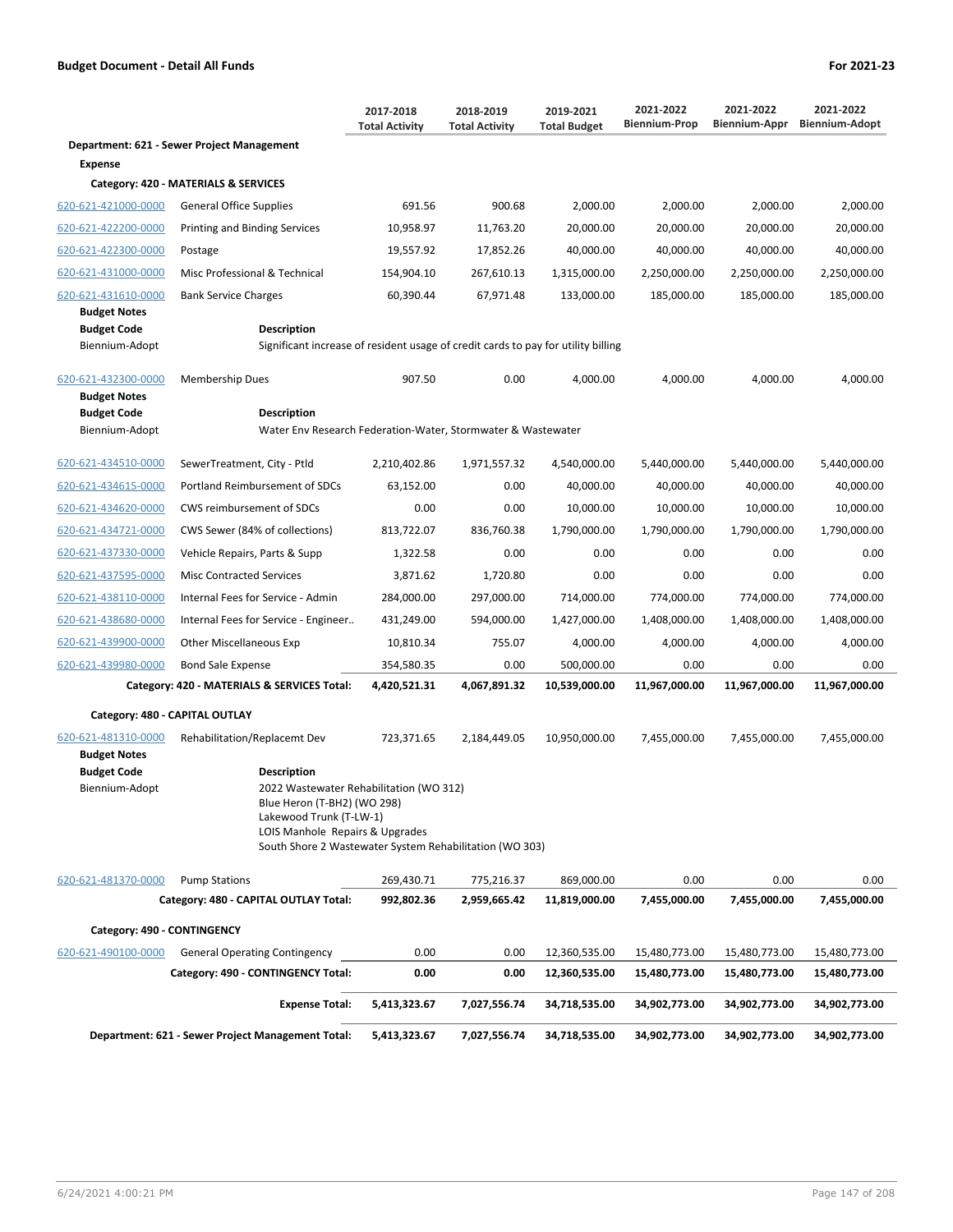|                                      |                                                                                                                                                                                                                                                  | 2017-2018<br><b>Total Activity</b> | 2018-2019<br><b>Total Activity</b> | 2019-2021<br><b>Total Budget</b> | 2021-2022<br><b>Biennium-Prop</b> | 2021-2022<br><b>Biennium-Appr</b> | 2021-2022<br><b>Biennium-Adopt</b> |
|--------------------------------------|--------------------------------------------------------------------------------------------------------------------------------------------------------------------------------------------------------------------------------------------------|------------------------------------|------------------------------------|----------------------------------|-----------------------------------|-----------------------------------|------------------------------------|
| Department: 622 - Sewer Maintenance  |                                                                                                                                                                                                                                                  |                                    |                                    |                                  |                                   |                                   |                                    |
| Expense                              |                                                                                                                                                                                                                                                  |                                    |                                    |                                  |                                   |                                   |                                    |
|                                      | Category: 410 - PERSONNEL SERVICES                                                                                                                                                                                                               |                                    |                                    |                                  |                                   |                                   |                                    |
| 620-622-411100-0000                  | <b>Full-Time Salaries and Wages</b>                                                                                                                                                                                                              | 0.00                               | 0.00                               | 971,000.00                       | 992,000.00                        | 992,000.00                        | 992,000.00                         |
| 620-622-411110-0000                  | <b>Full-Time Regular Salaries</b>                                                                                                                                                                                                                | 332,735.52                         | 303,258.86                         | 0.00                             | 0.00                              | 0.00                              | 0.00                               |
| 620-622-411120-0000                  | Full-Time Other Paid Leave                                                                                                                                                                                                                       | 27,753.93                          | 61,156.28                          | 0.00                             | 0.00                              | 0.00                              | 0.00                               |
| 620-622-411122-0000                  | <b>Full-Time Vacation Leave</b>                                                                                                                                                                                                                  | 23,077.47                          | 13,662.44                          | 0.00                             | 0.00                              | 0.00                              | 0.00                               |
| 620-622-411125-0000                  | Full-Time Comp Leave                                                                                                                                                                                                                             | 11,891.73                          | 19,400.95                          | 0.00                             | 0.00                              | 0.00                              | 0.00                               |
| 620-622-411130-0000                  | <b>Full-Time Sick Leave</b>                                                                                                                                                                                                                      | 18,826.29                          | 20,716.11                          | 0.00                             | 0.00                              | 0.00                              | 0.00                               |
| 620-622-411240-0000                  | Temporary / OnCall                                                                                                                                                                                                                               | 25,556.25                          | 0.00                               | 0.00                             | 24,000.00                         | 24,000.00                         | 24,000.00                          |
| 620-622-411245-0000                  | Temporary / OnCall                                                                                                                                                                                                                               | 1,120.00                           | 0.00                               | 0.00                             | 0.00                              | 0.00                              | 0.00                               |
| 620-622-411300-0000                  | <b>Overtime Salaries</b>                                                                                                                                                                                                                         | 13,167.39                          | 7,223.30                           | 24,000.00                        | 24,000.00                         | 24,000.00                         | 24,000.00                          |
| 620-622-411400-0000                  | Special Pay                                                                                                                                                                                                                                      | 10,975.75                          | 10,522.84                          | 28,000.00                        | 28,000.00                         | 28,000.00                         | 28,000.00                          |
| 620-622-411410-0000                  | Working out of Classification                                                                                                                                                                                                                    | 862.16                             | 1,140.62                           | 0.00                             | 0.00                              | 0.00                              | 0.00                               |
| 620-622-411435-0000                  | <b>Accrued Vacation Payoff</b>                                                                                                                                                                                                                   | 0.00                               | 1,257.60                           | 0.00                             | 0.00                              | 0.00                              | 0.00                               |
| 620-622-412100-0000                  | Payroll Taxes                                                                                                                                                                                                                                    | 39,664.16                          | 38,078.36                          | 87,000.00                        | 91,000.00                         | 91,000.00                         | 91,000.00                          |
| 620-622-412200-0000                  | <b>PERS</b>                                                                                                                                                                                                                                      | 109,271.83                         | 103,148.36                         | 293,000.00                       | 302,000.00                        | 302,000.00                        | 302,000.00                         |
| 620-622-412300-0000                  | Health Insurance                                                                                                                                                                                                                                 | 130,776.41                         | 130,449.40                         | 301,000.00                       | 291,000.00                        | 291,000.00                        | 291,000.00                         |
| 620-622-412400-0000                  | <b>Other Benefits</b>                                                                                                                                                                                                                            | 12,746.05                          | 15,577.40                          | 34,000.00                        | 34,000.00                         | 34,000.00                         | 34,000.00                          |
|                                      | Category: 410 - PERSONNEL SERVICES Total:                                                                                                                                                                                                        | 758,424.94                         | 725,592.52                         | 1,738,000.00                     | 1,786,000.00                      | 1,786,000.00                      | 1,786,000.00                       |
|                                      | Category: 420 - MATERIALS & SERVICES                                                                                                                                                                                                             |                                    |                                    |                                  |                                   |                                   |                                    |
| 620-622-422300-0000                  | Postage                                                                                                                                                                                                                                          | 0.00                               | 174.77                             | 1,000.00                         | 2,000.00                          | 2,000.00                          | 2,000.00                           |
| 620-622-427130-0000                  | Uniform Purchases                                                                                                                                                                                                                                | 926.26                             | 1,687.20                           | 4,000.00                         | 4,000.00                          | 4,000.00                          | 4,000.00                           |
| 620-622-427150-0000                  | Safety Equipment                                                                                                                                                                                                                                 | 10,215.39                          | 16,296.76                          | 12,000.00                        | 12,000.00                         | 12,000.00                         | 12,000.00                          |
| 620-622-427200-0000                  | <b>Clothing Allowance</b>                                                                                                                                                                                                                        | 2,793.13                           | 2,275.77                           | 2,000.00                         | 2,000.00                          | 2,000.00                          | 2,000.00                           |
| 620-622-427300-0000                  | <b>Laundry Service</b>                                                                                                                                                                                                                           | 203.20                             | 44.72                              | 0.00                             | 0.00                              | 0.00                              | 0.00                               |
| 620-622-428000-0000                  | <b>Small Tools and Supplies</b>                                                                                                                                                                                                                  | 30,130.69                          | 15,079.31                          | 40,000.00                        | 40,000.00                         | 40,000.00                         | 40,000.00                          |
| 620-622-429500-0000                  | Misc Furnishings & Equipment                                                                                                                                                                                                                     | 157.12                             | 7,725.96                           | 0.00                             | 0.00                              | 0.00                              | 0.00                               |
| 620-622-431000-0000                  | Misc Professional & Technical                                                                                                                                                                                                                    | 448,888.93                         | 502,518.36                         | 1,420,000.00                     | 1,000,000.00                      | 1,000,000.00                      | 1,000,000.00                       |
| <b>Budget Notes</b>                  |                                                                                                                                                                                                                                                  |                                    |                                    |                                  |                                   |                                   |                                    |
| <b>Budget Code</b><br>Biennium-Adopt | <b>Description</b><br>FOG: \$115,000<br>Iron Horse: \$20,000<br>Root Tamers: \$30,000<br>Flying H: \$100,000<br>Pro Pipe: \$225,000<br>Temp Staffing: \$30,000<br>Paving & Flagging: \$15,000<br>Misc.: \$22,000<br>Cathodic Protection: \$3,000 |                                    |                                    |                                  |                                   |                                   |                                    |
| Biennium-Adopt                       | Pro Pipe: \$90,000<br>Manhole Repair/Line Repair: \$130,000<br>Temp Staff: \$35,000<br>Pro-Vac: \$50,000                                                                                                                                         |                                    |                                    |                                  |                                   |                                   |                                    |

620-622-431540-0000 Software, Purchases & Licenses 4,003.00 2,950.00 6,000.00 6,000.00 6,000.00 6,000.00 620-622-431810-0000 Physician Services 496.00 494.00 2,000.00 2,000.00 2,000.00 2,000.00

Red Zone: \$20,000 Root Tamers: \$35,000

Flagging, Paving, Landscaping: \$25,000 Other Misc. Charges (cathodic, vactor): \$25,000

Smart Manhole Project: \$100,000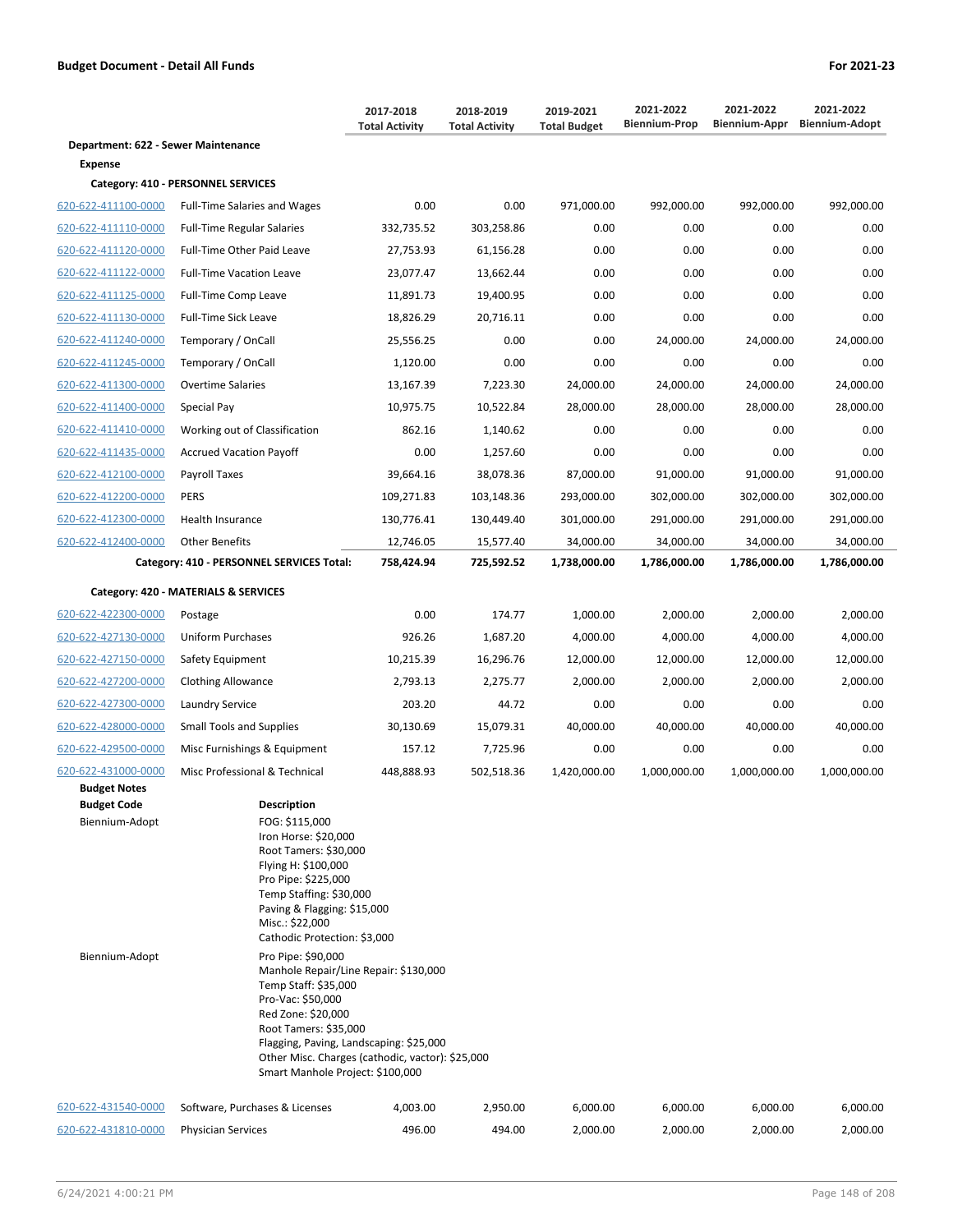|                                           |                                                                                                                                 | 2017-2018<br><b>Total Activity</b> | 2018-2019<br><b>Total Activity</b> | 2019-2021<br><b>Total Budget</b> | 2021-2022<br><b>Biennium-Prop</b> | 2021-2022<br>Biennium-Appr | 2021-2022<br><b>Biennium-Adopt</b> |
|-------------------------------------------|---------------------------------------------------------------------------------------------------------------------------------|------------------------------------|------------------------------------|----------------------------------|-----------------------------------|----------------------------|------------------------------------|
| 620-622-432110-0000                       | <b>Technical Seminars, Training</b>                                                                                             | 5,447.20                           | 3,295.64                           | 10,000.00                        | 10,000.00                         | 10,000.00                  | 10,000.00                          |
| 620-622-432200-0000                       | <b>Tuition Reimbursement</b>                                                                                                    | 1,534.00                           | 270.50                             | 10,000.00                        | 10,000.00                         | 10,000.00                  | 10,000.00                          |
| 620-622-432300-0000                       | Membership Dues                                                                                                                 | 320.00                             | 723.50                             | 2,000.00                         | 2,000.00                          | 2,000.00                   | 2,000.00                           |
| 620-622-435210-0000                       | Telephone Service Charges                                                                                                       | 5,867.27                           | 6,525.09                           | 14,000.00                        | 14,000.00                         | 14,000.00                  | 14,000.00                          |
| 620-622-435230-0000                       | <b>Telemetry Communication Charge</b>                                                                                           | 0.00                               | 7,540.80                           | 16,000.00                        | 16,000.00                         | 16,000.00                  | 16,000.00                          |
| 620-622-437190-0000                       | <b>Grnds Maint-Misc Materials</b>                                                                                               | 2,974.92                           | 3,018.16                           | 6,000.00                         | 22,000.00                         | 22,000.00                  | 22,000.00                          |
| <b>Budget Notes</b>                       |                                                                                                                                 |                                    |                                    |                                  |                                   |                            |                                    |
| <b>Budget Code</b><br>Biennium-Adopt      | <b>Description</b><br>Increase to account for scope of work change on landscape maintenance contracts                           |                                    |                                    |                                  |                                   |                            |                                    |
|                                           |                                                                                                                                 |                                    |                                    |                                  |                                   |                            |                                    |
| 620-622-437265-0000                       | <b>Pump Station Maintenance</b>                                                                                                 | 73,201.70                          | 45,481.43                          | 60,000.00                        | 90,000.00                         | 90,000.00                  | 90,000.00                          |
| 620-622-437290-0000                       | <b>Bldg Maint-Misc Materials</b>                                                                                                | 43.74                              | 0.00                               | 0.00                             | 0.00                              | 0.00                       | 0.00                               |
| 620-622-437310-0000                       | <b>Equipment Repair and Service</b>                                                                                             | 3,136.46                           | 5,513.45                           | 16,000.00                        | 16,000.00                         | 16,000.00                  | 16,000.00                          |
| 620-622-437312-0000                       | <b>Equipment Rentals</b>                                                                                                        | 95.81                              | 773.22                             | 4,000.00                         | 10,000.00                         | 10,000.00                  | 10,000.00                          |
| 620-622-437330-0000                       | Vehicle Repairs, Parts & Supp                                                                                                   | 17,882.68                          | 15,476.52                          | 16,000.00                        | 20,000.00                         | 20,000.00                  | 20,000.00                          |
| 620-622-437340-0000                       | Gasoline, Oil and Lubricants                                                                                                    | 8,875.40                           | 11,240.71                          | 18,000.00                        | 19,000.00                         | 19,000.00                  | 19,000.00                          |
| 620-622-437390-0000                       | <b>Equip Maint-Misc Materials</b>                                                                                               | 4,940.00                           | 686.16                             | 2,000.00                         | 2,000.00                          | 2,000.00                   | 2,000.00                           |
| 620-622-437410-0000                       | Electricity                                                                                                                     | 36,206.72                          | 47,712.21                          | 86,000.00                        | 80,000.00                         | 80,000.00                  | 80,000.00                          |
| 620-622-437420-0000                       | Natural Gas and Propane                                                                                                         | 752.43                             | 749.79                             | 2,000.00                         | 6,000.00                          | 6,000.00                   | 6,000.00                           |
| 620-622-437430-0000                       | Water, Sewer, & Stormwater Use                                                                                                  | 1,416.18                           | 1,585.37                           | 4,000.00                         | 10,000.00                         | 10,000.00                  | 10,000.00                          |
| 620-622-437530-0000                       | Replacement and Repair Parts                                                                                                    | 14,646.72                          | 18,761.73                          | 20,000.00                        | 30,000.00                         | 30,000.00                  | 30,000.00                          |
| <b>Budget Notes</b><br><b>Budget Code</b> | <b>Description</b>                                                                                                              |                                    |                                    |                                  |                                   |                            |                                    |
| Biennium-Adopt                            | Purchase of composite manhole castings and covers for off road, hard to access areas of wastewater system.                      |                                    |                                    |                                  |                                   |                            |                                    |
|                                           |                                                                                                                                 |                                    |                                    |                                  |                                   |                            |                                    |
| 620-622-437555-0000                       | <b>Grouting System Materials</b>                                                                                                | 1,160.90                           | 0.00                               | 0.00                             | 0.00                              | 0.00                       | 0.00                               |
| 620-622-437560-0000                       | Asphalt, Rock & Related Mat                                                                                                     | 0.00                               | 43.20                              | 0.00                             | 0.00                              | 0.00                       | 0.00                               |
| 620-622-437600-0000                       | <b>Emergency Repairs</b>                                                                                                        | 0.00                               | 0.00                               | 2,000.00                         | 10,000.00                         | 10,000.00                  | 10,000.00                          |
| 620-622-438110-0000                       | Internal Fees for Service - Admin                                                                                               | 65,000.00                          | 67,000.00                          | 220,000.00                       | 257,000.00                        | 257,000.00                 | 257,000.00                         |
| 620-622-438671-0000                       | Internal Fees for Service - Operati                                                                                             | 217,000.00                         | 227,000.00                         | 429,000.00                       | 622,000.00                        | 622,000.00                 | 622,000.00                         |
| 620-622-438672-0000                       | Internal Fees for Service - Electron                                                                                            | 63,000.00                          | 64,000.00                          | 108,000.00                       | 46,000.00                         | 46,000.00                  | 46,000.00                          |
| 620-622-438673-0000                       | Internal Fees for Service - MP                                                                                                  | 27,000.00                          | 28,000.00                          | 35,000.00                        | 48,000.00                         | 48,000.00                  | 48,000.00                          |
| 620-622-438674-0000                       | Internal Fees for Service - Beautifi                                                                                            | 9,000.00                           | 11,000.00                          | 26,000.00                        | 76,000.00                         | 76,000.00                  | 76,000.00                          |
| 620-622-439900-0000                       | Other Miscellaneous Exp                                                                                                         | 1,402.42                           | 173.62                             | 0.00                             | 0.00                              | 0.00                       | 0.00                               |
|                                           | Category: 420 - MATERIALS & SERVICES Total:                                                                                     | 1,058,718.27                       | 1,115,817.95                       | 2,593,000.00                     | 2,484,000.00                      | 2,484,000.00               | 2,484,000.00                       |
| Category: 480 - CAPITAL OUTLAY            |                                                                                                                                 |                                    |                                    |                                  |                                   |                            |                                    |
| 620-622-485110-0000                       | On-Road Vehicle Purchases                                                                                                       | 0.00                               | 43,298.02                          | 0.00                             | 0.00                              | 0.00                       | 0.00                               |
| 620-622-485200-0000                       | <b>Equipment Purchases</b>                                                                                                      | 0.00                               | 50,738.00                          | 275,000.00                       | 75,000.00                         | 75,000.00                  | 75,000.00                          |
| <b>Budget Notes</b>                       |                                                                                                                                 |                                    |                                    |                                  |                                   |                            |                                    |
| <b>Budget Code</b><br>Biennium-Adopt      | <b>Description</b><br>Purchase of new easement machine, to replace old easement machine that was returned for functionality and |                                    |                                    |                                  |                                   |                            |                                    |
|                                           | safety concerns.                                                                                                                |                                    |                                    |                                  |                                   |                            |                                    |
|                                           | Category: 480 - CAPITAL OUTLAY Total:                                                                                           | 0.00                               | 94,036.02                          | 275,000.00                       | 75,000.00                         | 75,000.00                  | 75,000.00                          |
|                                           | <b>Expense Total:</b>                                                                                                           | 1,817,143.21                       | 1,935,446.49                       | 4,606,000.00                     | 4,345,000.00                      | 4,345,000.00               | 4,345,000.00                       |
|                                           | Department: 622 - Sewer Maintenance Total:                                                                                      | 1,817,143.21                       | 1,935,446.49                       | 4,606,000.00                     | 4,345,000.00                      | 4,345,000.00               | 4,345,000.00                       |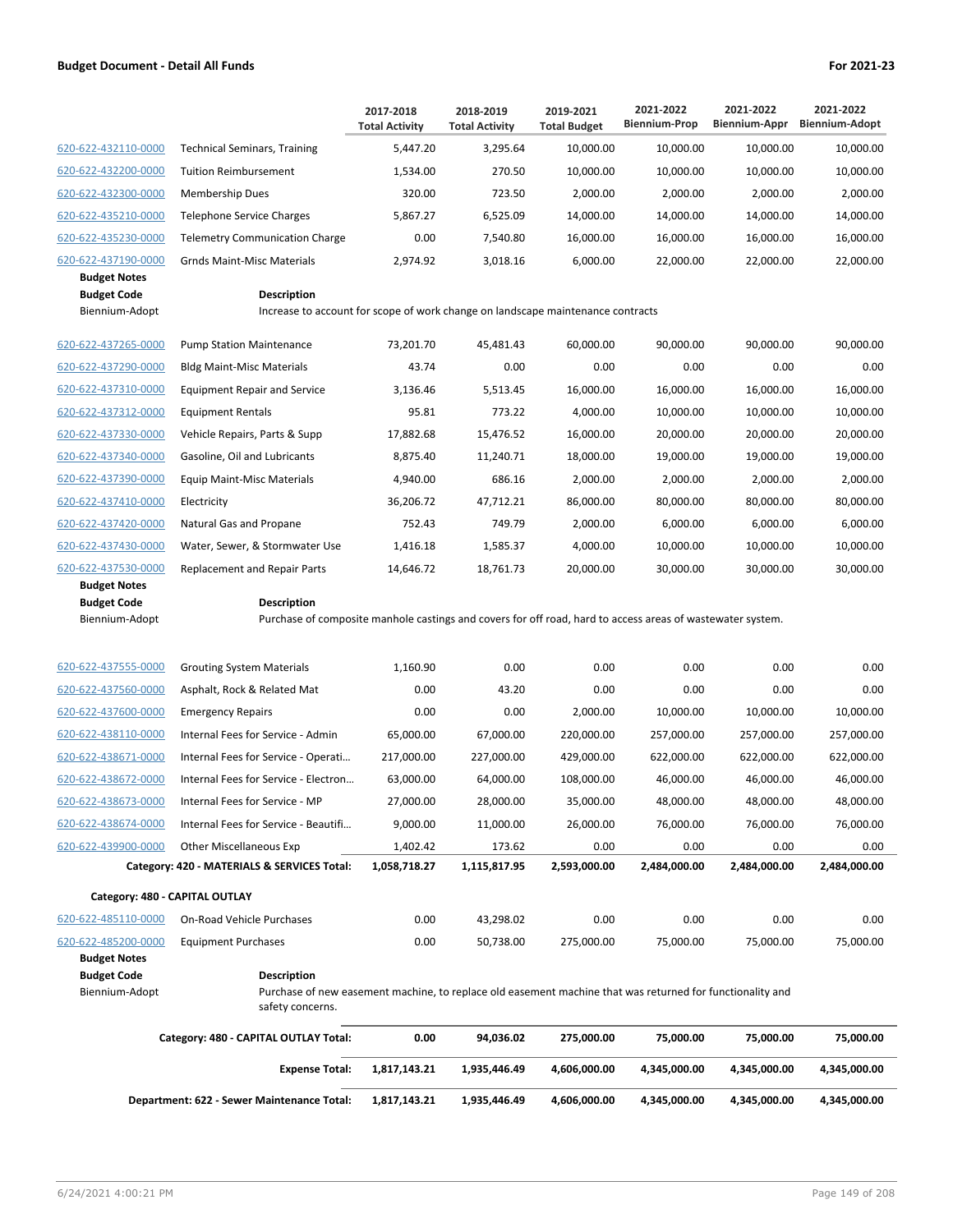|                              |                                                    | 2017-2018<br><b>Total Activity</b> | 2018-2019<br><b>Total Activity</b> | 2019-2021<br><b>Total Budget</b> | 2021-2022<br><b>Biennium-Prop</b> | 2021-2022<br>Biennium-Appr | 2021-2022<br><b>Biennium-Adopt</b> |
|------------------------------|----------------------------------------------------|------------------------------------|------------------------------------|----------------------------------|-----------------------------------|----------------------------|------------------------------------|
|                              | Department: 623 - LO Interceptor Swr (LOIS)        |                                    |                                    |                                  |                                   |                            |                                    |
| <b>Expense</b>               |                                                    |                                    |                                    |                                  |                                   |                            |                                    |
| Category: 460 - DEBT SERVICE |                                                    |                                    |                                    |                                  |                                   |                            |                                    |
| 620-623-461260-0000          | Principal, Wastewater FFC 2009                     | 49,010,000.00                      | 2,020,000.00                       | 0.00                             | 0.00                              | 0.00                       | 0.00                               |
| 620-623-461265-0000          | Principal, Sewer FFC Ref 2017                      | 0.00                               | 0.00                               | 4,185,000.00                     | 4,475,000.00                      | 4,475,000.00               | 4,475,000.00                       |
| <b>Budget Notes</b>          |                                                    |                                    |                                    |                                  |                                   |                            |                                    |
| <b>Budget Code</b>           | <b>Description</b>                                 |                                    |                                    |                                  |                                   |                            |                                    |
| Biennium-Adopt               | Updated per amortization schedule - sc 1/5/21      |                                    |                                    |                                  |                                   |                            |                                    |
| 620-623-461270-0000          | Principal, Wastewater FFC 2010                     | 1,245,000.00                       | 1,280,000.00                       | 28,155,000.00                    | 0.00                              | 0.00                       | 0.00                               |
| 620-623-461932-0000          | Principal, FFC 2020                                | 0.00                               | 0.00                               | 0.00                             | 2,025,000.00                      | 2,025,000.00               | 2,025,000.00                       |
| <b>Budget Notes</b>          |                                                    |                                    |                                    |                                  |                                   |                            |                                    |
| <b>Budget Code</b>           | <b>Description</b>                                 |                                    |                                    |                                  |                                   |                            |                                    |
| Biennium-Adopt               | Updated per amortization schedule - sc 1/5/21      |                                    |                                    |                                  |                                   |                            |                                    |
| 620-623-462260-0000          | Int, Wastewater FFC 2009                           | 2,860,441.78                       | 40,400.00                          | 0.00                             | 0.00                              | 0.00                       | 0.00                               |
| 620-623-462265-0000          | Interest, Sewer FFC Ref 2017                       | 741,466.69                         | 1,668,300.00                       | 3,163,000.00                     | 2,861,000.00                      | 2,861,000.00               | 2,861,000.00                       |
| <b>Budget Notes</b>          |                                                    |                                    |                                    |                                  |                                   |                            |                                    |
| <b>Budget Code</b>           | <b>Description</b>                                 |                                    |                                    |                                  |                                   |                            |                                    |
| Biennium-Adopt               | Updated per amortization schedule - sc 1/5/21      |                                    |                                    |                                  |                                   |                            |                                    |
| 620-623-462280-0000          | Int, Wastewater FFC 2010                           | 967,362.50                         | 936,237.50                         | 1,774,000.00                     | 0.00                              | 0.00                       | 0.00                               |
| 620-623-462932-0000          | Interest, FFC 2020                                 | 0.00                               | 0.00                               | 0.00                             | 1,890,000.00                      | 1,890,000.00               | 1,890,000.00                       |
| <b>Budget Notes</b>          |                                                    |                                    |                                    |                                  |                                   |                            |                                    |
| <b>Budget Code</b>           | <b>Description</b>                                 |                                    |                                    |                                  |                                   |                            |                                    |
| Biennium-Adopt               | Updated per amortization schedule - sc 1/5/21      |                                    |                                    |                                  |                                   |                            |                                    |
|                              | Category: 460 - DEBT SERVICE Total:                | 54,824,270.97                      | 5,944,937.50                       | 37,277,000.00                    | 11,251,000.00                     | 11,251,000.00              | 11,251,000.00                      |
|                              | <b>Expense Total:</b>                              | 54,824,270.97                      | 5,944,937.50                       | 37,277,000.00                    | 11,251,000.00                     | 11,251,000.00              | 11,251,000.00                      |
|                              | Department: 623 - LO Interceptor Swr (LOIS) Total: | 54,824,270.97                      | 5,944,937.50                       | 37,277,000.00                    | 11,251,000.00                     | 11,251,000.00              | 11,251,000.00                      |
|                              | Fund: 620 - SEWER FUND Surplus (Deficit):          | 20,774,535.20                      | 21,162,217.20                      | 0.00                             | 0.00                              | 0.00                       | 0.00                               |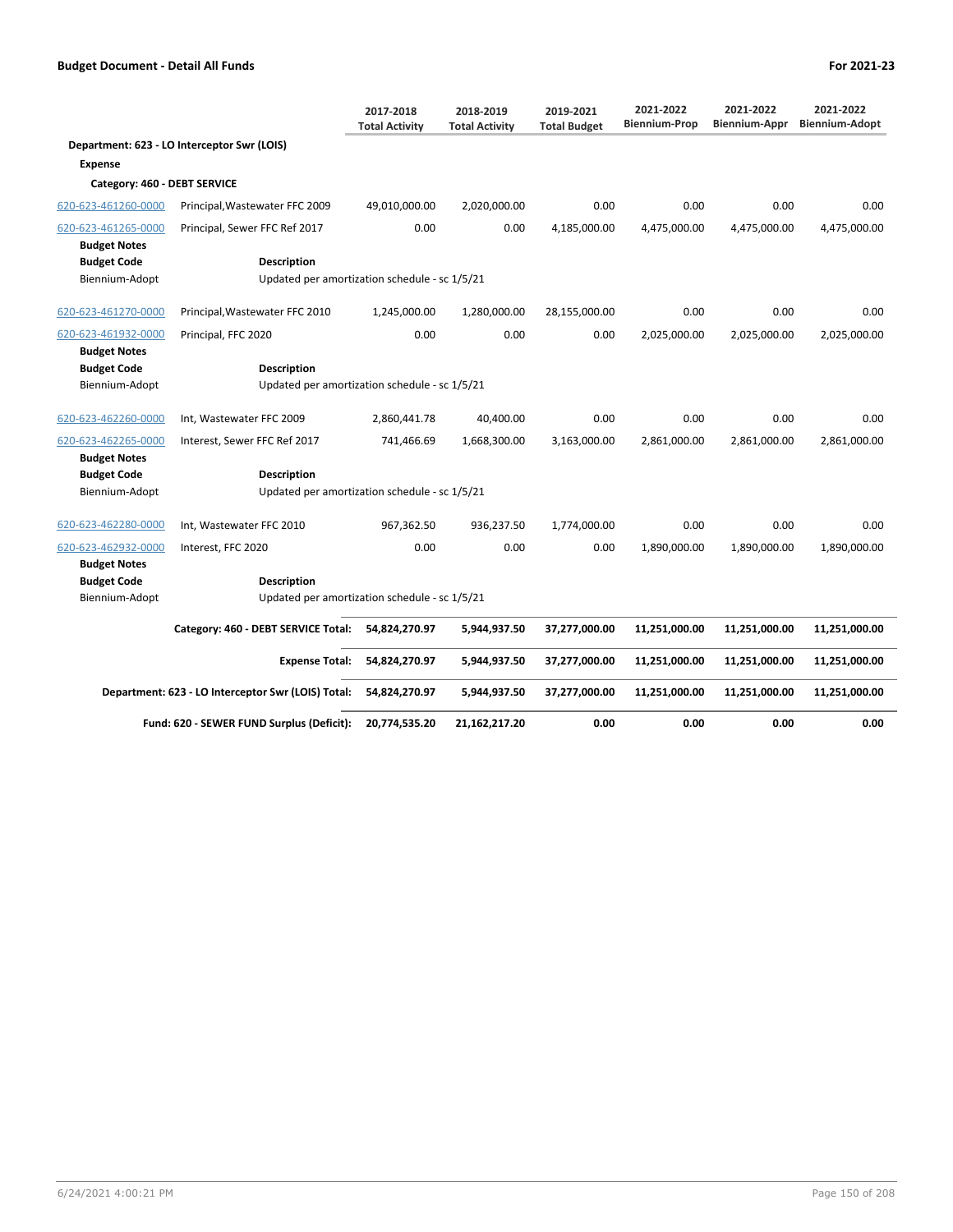**Fund: 625 - STORMWATER FUND**

# **Department: 625 - Stormwater Resources Revenue**

# **Category: 302 - BEGINNING FUND BALANCES**

| 625-625-302100-0000                        | Unrestricted Beginning Balance                         | 1,938,950.45 | 1,961,392.62 | 1,186,393.00 | 1,889,684.00  | 1,889,684.00  | 1,889,684.00  |
|--------------------------------------------|--------------------------------------------------------|--------------|--------------|--------------|---------------|---------------|---------------|
|                                            | Category: 302 - BEGINNING FUND BALANCES Total:         | 1,938,950.45 | 1,961,392.62 | 1,186,393.00 | 1,889,684.00  | 1,889,684.00  | 1,889,684.00  |
|                                            | Category: 308 - SALES AND SERVICES                     |              |              |              |               |               |               |
| 625-625-308315-0000                        | <b>Stormwater Fee Revenue</b>                          | 3,226,868.72 | 3,459,550.44 | 7,636,000.00 | 8,851,000.00  | 8,851,000.00  | 8,851,000.00  |
| <b>Budget Notes</b>                        |                                                        |              |              |              |               |               |               |
| <b>Budget Code</b>                         | <b>Description</b>                                     |              |              |              |               |               |               |
| Biennium-Adopt                             | Updated 1/6/21 - sc                                    |              |              |              |               |               |               |
| 625-625-308316-0000<br><b>Budget Notes</b> | <b>Tualatin Stormwater Revenue</b>                     | 106,913.24   | 97,298.74    | 210,000.00   | 265,000.00    | 265,000.00    | 265,000.00    |
| <b>Budget Code</b>                         | <b>Description</b>                                     |              |              |              |               |               |               |
| Biennium-Adopt                             | Updated 1/6/21 - sc                                    |              |              |              |               |               |               |
| 625-625-308317-0000                        | Allowance for Doubtful Stormwat                        | $-9,697.19$  | $-5,723.68$  | $-16,000.00$ | $-20,000.00$  | $-20,000.00$  | $-20,000.00$  |
| 625-625-308325-0000                        | <b>Utility Penalty</b>                                 | 2,874.17     | 2,834.65     | 10,000.00    | 10,000.00     | 10,000.00     | 10,000.00     |
|                                            | Category: 308 - SALES AND SERVICES Total:              | 3,326,958.94 | 3,553,960.15 | 7,840,000.00 | 9,106,000.00  | 9,106,000.00  | 9,106,000.00  |
|                                            | Category: 310 - MISCELLANEOUS REVENUES                 |              |              |              |               |               |               |
| 625-625-310200-0000                        | Investment Income                                      | 17,134.17    | 43,109.03    | 42,000.00    | 12,000.00     | 12,000.00     | 12,000.00     |
| <b>Budget Notes</b>                        |                                                        |              |              |              |               |               |               |
| <b>Budget Code</b>                         | <b>Description</b>                                     |              |              |              |               |               |               |
| Biennium-Adopt                             | Updated $1/6/21$ - sc                                  |              |              |              |               |               |               |
|                                            |                                                        | 0.00         | 0.00         | 0.00         | 0.00          | 0.00          | 0.00          |
| 625-625-310315-0000                        | Medical Insurance Reimbursemt                          |              |              |              |               |               |               |
|                                            | Category: 310 - MISCELLANEOUS REVENUES Total:          | 17,134.17    | 43,109.03    | 42,000.00    | 12,000.00     | 12,000.00     | 12,000.00     |
|                                            | Category: 344 - PROCEEDS SALE OF CAPITAL ASSETS        |              |              |              |               |               |               |
| 625-625-344100-0000                        | Proceeds from Sale of Capital                          | 0.00         | 0.00         | 0.00         | 0.00          | 0.00          | 0.00          |
|                                            | Category: 344 - PROCEEDS SALE OF CAPITAL ASSETS Total: | 0.00         | 0.00         | 0.00         | 0.00          | 0.00          | 0.00          |
|                                            | Category: 355 - OTHER FINANCING SOURCES                |              |              |              |               |               |               |
| 625-625-355000-0000                        | Proceeds from Bonds Issued                             | 1,276,996.25 | 0.00         | 0.00         | 0.00          | 0.00          | 0.00          |
|                                            | Category: 355 - OTHER FINANCING SOURCES Total:         | 1,276,996.25 | 0.00         | 0.00         | 0.00          | 0.00          | 0.00          |
|                                            | <b>Revenue Total:</b>                                  | 6,560,039.81 | 5,558,461.80 | 9,068,393.00 | 11,007,684.00 | 11,007,684.00 | 11,007,684.00 |
|                                            | Department: 625 - Stormwater Resources Total:          | 6,560,039.81 | 5,558,461.80 | 9,068,393.00 | 11,007,684.00 | 11,007,684.00 | 11,007,684.00 |

**2017-2018 Total Activity**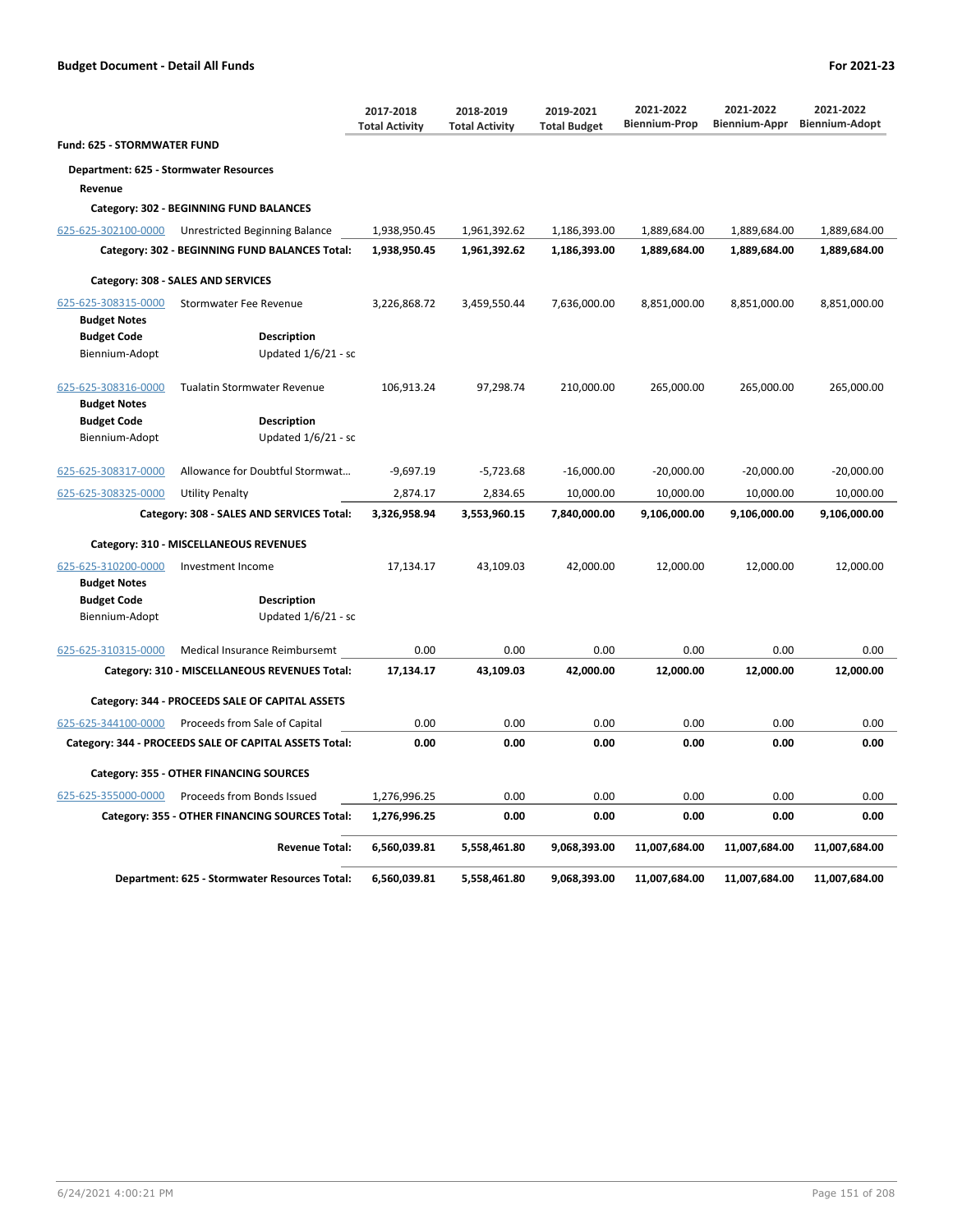|                                                                                    |                                                                                                                                                                                                                                                                | 2017-2018<br><b>Total Activity</b>                                                                                                                                                                                                                                                                                                                                                                                                                                                                                                 | 2018-2019<br><b>Total Activity</b> | 2019-2021<br><b>Total Budget</b> | 2021-2022<br><b>Biennium-Prop</b> | 2021-2022<br>Biennium-Appr | 2021-2022<br><b>Biennium-Adopt</b> |
|------------------------------------------------------------------------------------|----------------------------------------------------------------------------------------------------------------------------------------------------------------------------------------------------------------------------------------------------------------|------------------------------------------------------------------------------------------------------------------------------------------------------------------------------------------------------------------------------------------------------------------------------------------------------------------------------------------------------------------------------------------------------------------------------------------------------------------------------------------------------------------------------------|------------------------------------|----------------------------------|-----------------------------------|----------------------------|------------------------------------|
|                                                                                    | Department: 626 - Stormwater Project Management                                                                                                                                                                                                                |                                                                                                                                                                                                                                                                                                                                                                                                                                                                                                                                    |                                    |                                  |                                   |                            |                                    |
| <b>Expense</b>                                                                     |                                                                                                                                                                                                                                                                |                                                                                                                                                                                                                                                                                                                                                                                                                                                                                                                                    |                                    |                                  |                                   |                            |                                    |
|                                                                                    | Category: 420 - MATERIALS & SERVICES                                                                                                                                                                                                                           |                                                                                                                                                                                                                                                                                                                                                                                                                                                                                                                                    |                                    |                                  |                                   |                            |                                    |
| 625-626-422200-0000                                                                | Printing and Binding Services                                                                                                                                                                                                                                  | 2,009.79                                                                                                                                                                                                                                                                                                                                                                                                                                                                                                                           | 2,240.62                           | 6,000.00                         | 6,000.00                          | 6,000.00                   | 6,000.00                           |
| 625-626-422300-0000                                                                | Postage                                                                                                                                                                                                                                                        | 3,656.88                                                                                                                                                                                                                                                                                                                                                                                                                                                                                                                           | 3,400.40                           | 16,000.00                        | 8,000.00                          | 8,000.00                   | 8,000.00                           |
| 625-626-429000-0000                                                                | <b>Other Materials and Supplies</b>                                                                                                                                                                                                                            | 63.48                                                                                                                                                                                                                                                                                                                                                                                                                                                                                                                              | 58.85                              | 6,000.00                         | 6,000.00                          | 6,000.00                   | 6,000.00                           |
| 625-626-431000-0000                                                                | Misc Professional & Technical                                                                                                                                                                                                                                  | 0.00                                                                                                                                                                                                                                                                                                                                                                                                                                                                                                                               | 82,564.43                          | 100,000.00                       | 100,000.00                        | 100,000.00                 | 100,000.00                         |
| <b>Budget Notes</b><br><b>Budget Code</b><br>Biennium-Adopt                        | <b>Description</b><br>Utility Locate                                                                                                                                                                                                                           | Retrofit Assessment Phase 2 Plan or Master Plan<br>SW Utility Rate Analysis (support for continuing rate increase)                                                                                                                                                                                                                                                                                                                                                                                                                 |                                    |                                  |                                   |                            |                                    |
| 625-626-431315-0000<br><b>Budget Notes</b>                                         | NPDES MS4 & TMDL                                                                                                                                                                                                                                               | 0.00                                                                                                                                                                                                                                                                                                                                                                                                                                                                                                                               | 67,156.62                          | 200,000.00                       | 200,000.00                        | 200,000.00                 | 200,000.00                         |
| <b>Budget Code</b>                                                                 | <b>Description</b>                                                                                                                                                                                                                                             |                                                                                                                                                                                                                                                                                                                                                                                                                                                                                                                                    |                                    |                                  |                                   |                            |                                    |
|                                                                                    | Macroinvertebrate Survey<br><b>NPDES Annual Permit Fee</b><br><b>I&amp;C Facilities</b><br>SW Facilities Public/Private<br>Monthly, Wet Weather Monitoring<br><b>IDDE Dry Weather Screening</b><br><b>Monitoring Contingency</b><br>LiDAR Based Shade Analysis | Other Regulatory Compliance Including Permit Renewal Package and Post-Submittal Negotiations<br>Outreach Assistance for New Manual/Code<br>Proprietary BMP Maintainability Study ODOT+CWS+BES<br>Water Residuals Treatment Effectiveness<br>Cold Water Refugia Investigation and Implementation<br><b>Contracted Services Post Construction Monitoring</b><br>Bacteria MST (Springbrook, TMDL, William TMDL)<br>Spills or IDDE Follow Up; Spill Kits and Training Materials<br>External Instrument Calibration Instrument Purchase |                                    |                                  |                                   |                            |                                    |
| 625-626-431320-0000<br><b>Budget Notes</b><br><b>Budget Code</b><br>Biennium-Adopt | <b>Education and Outreach</b><br><b>Description</b><br>Stormwater Schwag and Publicity<br><b>Stormwater Stars Workshops</b><br><b>Stormdrain Markers</b>                                                                                                       | 9,698.94<br>Regional Coalition (ACWA Clean Rivers Ed Grou) Dues<br>Tualatin Basin Public Awareness Coalition (TBPAC)<br>KOIN and the River Starts Here Campaign                                                                                                                                                                                                                                                                                                                                                                    | 16,754.63                          | 20,000.00                        | 20,000.00                         | 20,000.00                  | 20,000.00                          |
| 625-626-431325-0000<br><b>Budget Notes</b><br><b>Budget Code</b><br>Biennium-Adopt | Water Shed Characterization<br><b>Description</b><br><b>Riparian Planting Planning</b>                                                                                                                                                                         | 8,148.47<br><b>Continuous Station Monitoring Equipment Maintenance</b><br><b>Troubleshooting Continuous Stations</b><br>Establish rating curves for monthly sites, Install/Maintain Staff and Crest Gauges<br>Hydromodification Assessment Phase 2 Stream Surveys                                                                                                                                                                                                                                                                  | 3,722.99                           | 40,000.00                        | 40,000.00                         | 40,000.00                  | 40,000.00                          |
| 625-626-431330-0000<br><b>Budget Notes</b><br><b>Budget Code</b><br>Biennium-Adopt | UIC-Underground Injection Cont<br>Description<br><b>Analytical Lab Costs</b>                                                                                                                                                                                   | 3,556.64<br>Annual UIC Fee; Small City, n=39; high rish $(\$100/yr) = 19$ ; decommissioning \$100/ea<br>Systemwide Assessment Plan for WPCF Permit                                                                                                                                                                                                                                                                                                                                                                                 | 3,027.35                           | 20,000.00                        | 20,000.00                         | 20,000.00                  | 20,000.00                          |
| 625-626-431540-0000                                                                | Software, Purchases & Licenses                                                                                                                                                                                                                                 | 5,965.00                                                                                                                                                                                                                                                                                                                                                                                                                                                                                                                           | 0.00                               | 8,000.00                         | 8,000.00                          | 8,000.00                   | 8,000.00                           |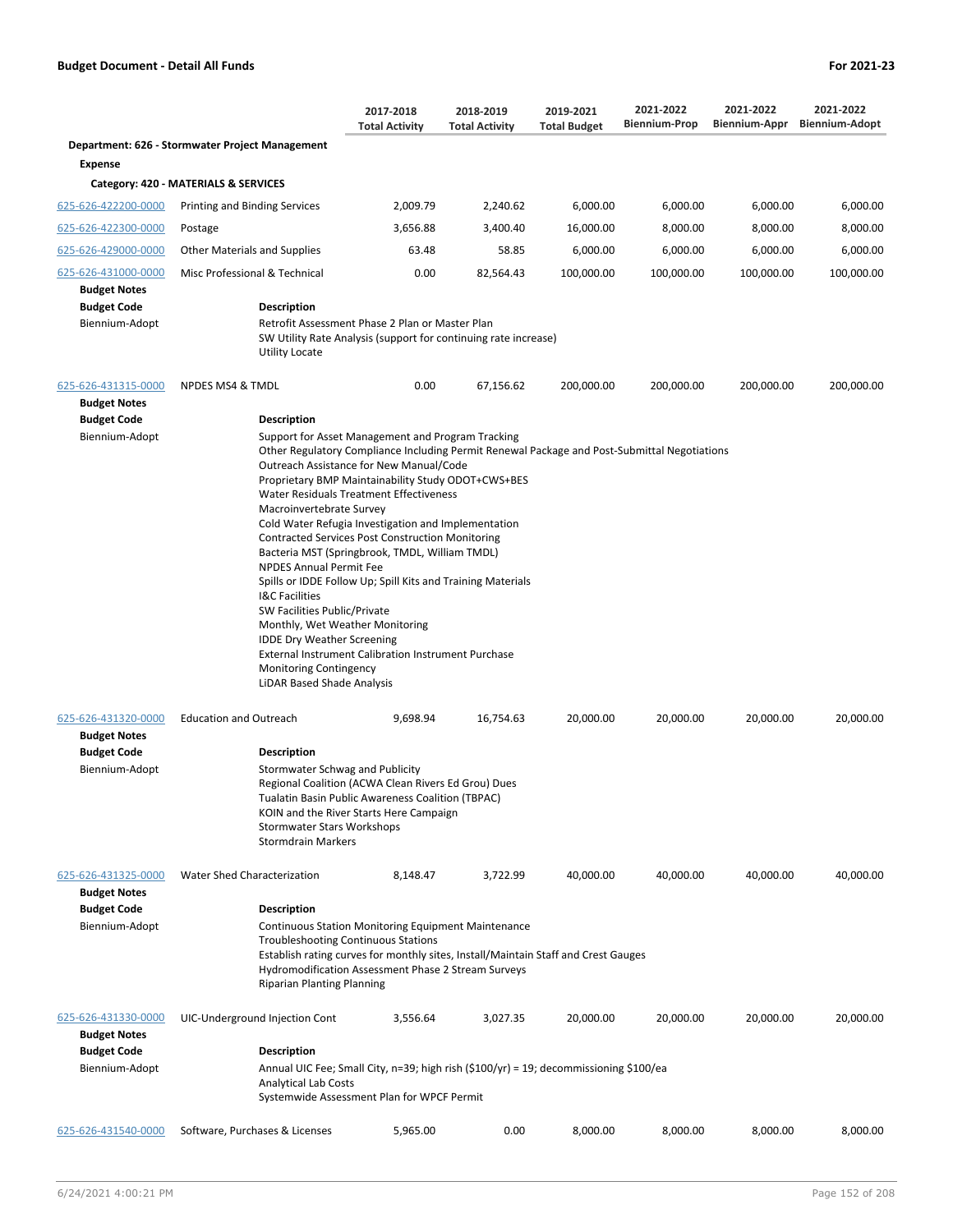|                                                             |                                                                                                                                                                                      | 2017-2018<br><b>Total Activity</b> | 2018-2019<br><b>Total Activity</b> | 2019-2021<br><b>Total Budget</b> | 2021-2022<br><b>Biennium-Prop</b> | 2021-2022<br>Biennium-Appr | 2021-2022<br><b>Biennium-Adopt</b> |
|-------------------------------------------------------------|--------------------------------------------------------------------------------------------------------------------------------------------------------------------------------------|------------------------------------|------------------------------------|----------------------------------|-----------------------------------|----------------------------|------------------------------------|
| <b>Budget Notes</b><br><b>Budget Code</b><br>Biennium-Adopt | <b>Description</b><br>Aquarius<br><b>XP-SWMM Maintenance</b>                                                                                                                         |                                    |                                    |                                  |                                   |                            |                                    |
| 625-626-431610-0000                                         | <b>Bank Service Charges</b>                                                                                                                                                          | 15,097.61                          | 16,992.86                          | 28,000.00                        | 49,000.00                         | 49,000.00                  | 49,000.00                          |
| 625-626-432110-0000<br><b>Budget Notes</b>                  | <b>Technical Seminars, Training</b>                                                                                                                                                  | 185.00                             | 220.00                             | 6,000.00                         | 6,000.00                          | 6,000.00                   | 6,000.00                           |
| <b>Budget Code</b><br>Biennium-Adopt                        | <b>Description</b><br>Misc Stormwater/Surface Water Training<br>Misc Other Training                                                                                                  |                                    |                                    |                                  |                                   |                            |                                    |
| 625-626-432130-0000<br><b>Budget Notes</b>                  | Conferences                                                                                                                                                                          | 2,507.91                           | 1,859.04                           | 6,000.00                         | 6,000.00                          | 6,000.00                   | 6,000.00                           |
| <b>Budget Code</b>                                          | <b>Description</b>                                                                                                                                                                   |                                    |                                    |                                  |                                   |                            |                                    |
| Biennium-Adopt                                              | American Water Resources Association Conference<br>Annual ACWA Conference<br><b>River Restoration NW</b><br><b>ACWA Stormwater Conference</b><br><b>Misc Conferences</b>             |                                    |                                    |                                  |                                   |                            |                                    |
| 625-626-432300-0000<br><b>Budget Notes</b>                  | <b>Membership Dues</b>                                                                                                                                                               | 1,877.50                           | 1,010.00                           | 4,000.00                         | 4,000.00                          | 4,000.00                   | 4,000.00                           |
| <b>Budget Code</b><br>Biennium-Adopt                        | <b>Description</b><br><b>WERF-Stormwater Share</b><br><b>ACWA Phase 1 Co-Permitee</b><br>Misc memberships and licenses (WEF/PNCWA, CWP, ASFM/NORFMA/CFM, IECA/CPESC, OSBGE, OSBEELS) |                                    |                                    |                                  |                                   |                            |                                    |
| 625-626-435240-0000                                         | <b>Miscellaneous Communication</b>                                                                                                                                                   | 288.54                             | 397.31                             | 4,000.00                         | 4,000.00                          | 4,000.00                   | 4,000.00                           |
| <b>Budget Notes</b>                                         |                                                                                                                                                                                      |                                    |                                    |                                  |                                   |                            |                                    |
| <b>Budget Code</b><br>Biennium-Adopt                        | <b>Description</b><br><b>Stream Gaging Station Telemetry</b><br><b>USGS Gage Cost Share</b>                                                                                          |                                    |                                    |                                  |                                   |                            |                                    |
| 625-626-437595-0000                                         | <b>Misc Contracted Services</b>                                                                                                                                                      | 11,403.64                          | 3,165.71                           | 0.00                             | 0.00                              | 0.00                       | 0.00                               |
| 625-626-438110-0000                                         | Internal Fees for Service - Admin                                                                                                                                                    | 162,000.00                         | 171,000.00                         | 337,000.00                       | 360,000.00                        | 360,000.00                 | 360,000.00                         |
| 625-626-438680-0000                                         | Internal Fees for Service - Engineer                                                                                                                                                 | 598,500.00                         | 823,000.00                         | 1,665,000.00                     | 1,610,000.00                      | 1,610,000.00               | 1,610,000.00                       |
| 625-626-439900-0000                                         | Other Miscellaneous Exp                                                                                                                                                              | 15.99                              | 0.00                               | 6,000.00                         | 6,000.00                          | 6,000.00                   | 6,000.00                           |
| 625-626-439980-0000                                         | <b>Bond Sale Expense</b>                                                                                                                                                             | 15,365.71                          | 0.00                               | 0.00                             | 0.00                              | 0.00                       | 0.00                               |
|                                                             | Category: 420 - MATERIALS & SERVICES Total:                                                                                                                                          | 840,341.10                         | 1,196,570.81                       | 2,472,000.00                     | 2,453,000.00                      | 2,453,000.00               | 2,453,000.00                       |
| Category: 460 - DEBT SERVICE                                |                                                                                                                                                                                      |                                    |                                    |                                  |                                   |                            |                                    |
| 625-626-461200-0000                                         | Principal, Surface Wtr Rev 2005                                                                                                                                                      | 1,400,000.00                       | 0.00                               | 0.00                             | 0.00                              | 0.00                       | 0.00                               |
| 625-626-461402-0000<br><b>Budget Notes</b>                  | Principal, FFC Refunded 2018                                                                                                                                                         | 0.00                               | 165,000.00                         | 370,000.00                       | 410,000.00                        | 410,000.00                 | 410,000.00                         |
| <b>Budget Code</b>                                          | <b>Description</b>                                                                                                                                                                   |                                    |                                    |                                  |                                   |                            |                                    |
| Biennium-Adopt                                              | Updated per amortization schedule - sc 1/5/21                                                                                                                                        |                                    |                                    |                                  |                                   |                            |                                    |
| 625-626-462200-0000                                         | Interest, Surface Wtr Rev 2005                                                                                                                                                       | 62,120.00                          | 0.00                               | 0.00                             | 0.00                              | 0.00                       | 0.00                               |
| 625-626-462402-0000                                         | Interest, FFC Refunded 2018                                                                                                                                                          | 0.00                               | 59,087.50                          | 83,000.00                        | 44,000.00                         | 44,000.00                  | 44,000.00                          |
| <b>Budget Notes</b><br><b>Budget Code</b><br>Biennium-Adopt | <b>Description</b><br>Updated per amortization schedule - sc 1/5/21                                                                                                                  |                                    |                                    |                                  |                                   |                            |                                    |
|                                                             |                                                                                                                                                                                      |                                    |                                    |                                  |                                   |                            |                                    |
|                                                             | Category: 460 - DEBT SERVICE Total:                                                                                                                                                  | 1,462,120.00                       | 224,087.50                         | 453,000.00                       | 454,000.00                        | 454,000.00                 | 454,000.00                         |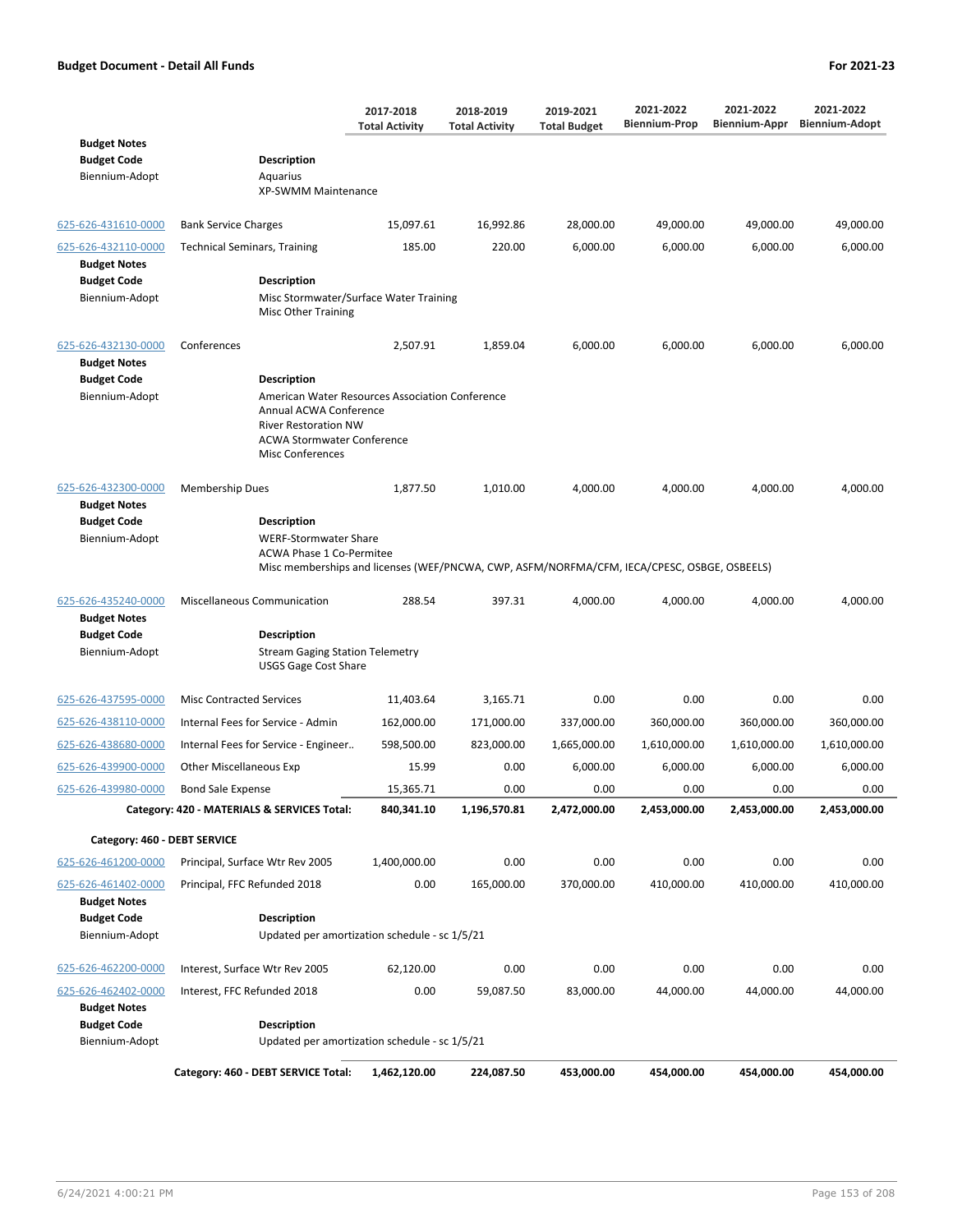|                                |                                                                                                                                                                                                     | 2017-2018<br><b>Total Activity</b> | 2018-2019<br><b>Total Activity</b> | 2019-2021<br><b>Total Budget</b> | 2021-2022<br><b>Biennium-Prop</b> | 2021-2022<br>Biennium-Appr | 2021-2022<br>Biennium-Adopt |
|--------------------------------|-----------------------------------------------------------------------------------------------------------------------------------------------------------------------------------------------------|------------------------------------|------------------------------------|----------------------------------|-----------------------------------|----------------------------|-----------------------------|
| Category: 480 - CAPITAL OUTLAY |                                                                                                                                                                                                     |                                    |                                    |                                  |                                   |                            |                             |
| 625-626-481311-0000            | <b>Major Drainages</b>                                                                                                                                                                              | 1,414,600.62                       | 1,707,051.92                       | 3,512,000.00                     | 2,250,000.00                      | 2,250,000.00               | 2,250,000.00                |
| <b>Budget Notes</b>            |                                                                                                                                                                                                     |                                    |                                    |                                  |                                   |                            |                             |
| <b>Budget Code</b>             | Description                                                                                                                                                                                         |                                    |                                    |                                  |                                   |                            |                             |
| Biennium-Adopt                 | Annual Small Projects, Catch Basis, & UIC Retrofits<br>Daniel Way Sream Stabilization<br>Fosberg Rd Drainage Improvements (WO 288)<br>Jean Rd UIC Retrofit<br>Category: 480 - CAPITAL OUTLAY Total: | 1,414,600.62                       | 1,707,051.92                       | 3,512,000.00                     | 2,250,000.00                      | 2,250,000.00               | 2,250,000.00                |
|                                |                                                                                                                                                                                                     |                                    |                                    |                                  |                                   |                            |                             |
| Category: 490 - CONTINGENCY    |                                                                                                                                                                                                     |                                    |                                    |                                  |                                   |                            |                             |
| 625-626-490100-0000            | <b>General Operating Contingency</b>                                                                                                                                                                | 0.00                               | 0.00                               | 702,393.00                       | 3,585,684.00                      | 3,585,684.00               | 3,585,684.00                |
|                                | Category: 490 - CONTINGENCY Total:                                                                                                                                                                  | 0.00                               | 0.00                               | 702,393.00                       | 3,585,684.00                      | 3,585,684.00               | 3,585,684.00                |
|                                | <b>Expense Total:</b>                                                                                                                                                                               | 3,717,061.72                       | 3,127,710.23                       | 7,139,393.00                     | 8,742,684.00                      | 8,742,684.00               | 8,742,684.00                |
|                                | Department: 626 - Stormwater Project Management Total:                                                                                                                                              | 3,717,061.72                       | 3,127,710.23                       | 7,139,393.00                     | 8,742,684.00                      | 8,742,684.00               | 8,742,684.00                |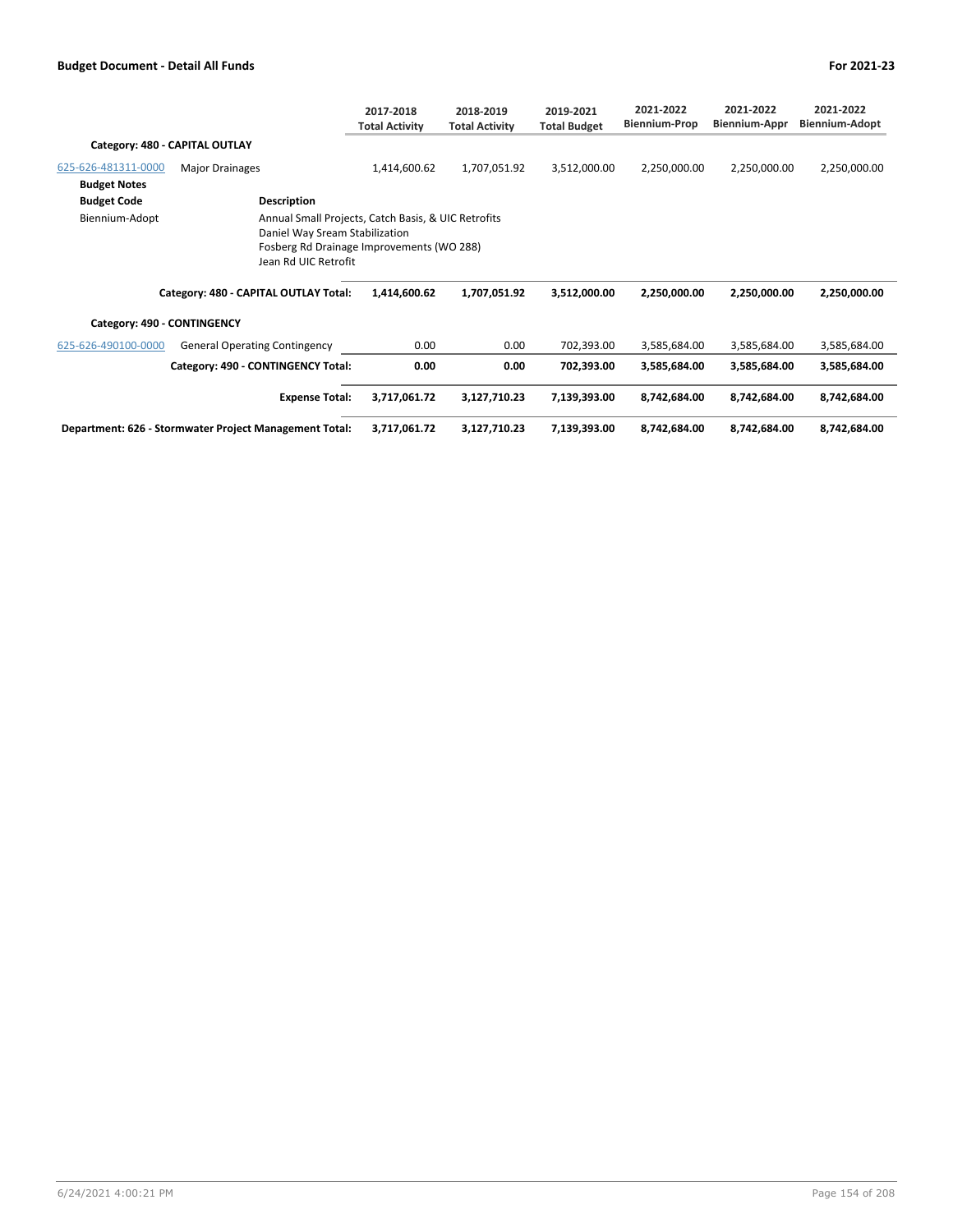|                                                                        |                                                                                                                                                                                                  | 2017-2018<br><b>Total Activity</b> | 2018-2019<br><b>Total Activity</b> | 2019-2021<br><b>Total Budget</b> | 2021-2022<br><b>Biennium-Prop</b> | 2021-2022<br><b>Biennium-Appr</b> | 2021-2022<br><b>Biennium-Adopt</b> |
|------------------------------------------------------------------------|--------------------------------------------------------------------------------------------------------------------------------------------------------------------------------------------------|------------------------------------|------------------------------------|----------------------------------|-----------------------------------|-----------------------------------|------------------------------------|
|                                                                        | Department: 627 - Stormwater Maintenance                                                                                                                                                         |                                    |                                    |                                  |                                   |                                   |                                    |
| Expense                                                                |                                                                                                                                                                                                  |                                    |                                    |                                  |                                   |                                   |                                    |
|                                                                        | Category: 410 - PERSONNEL SERVICES                                                                                                                                                               |                                    |                                    |                                  |                                   |                                   |                                    |
| 625-627-411100-0000                                                    | <b>Full-Time Salaries and Wages</b>                                                                                                                                                              | 0.00                               | 0.00                               | 512,000.00                       | 538,000.00                        | 538,000.00                        | 538,000.00                         |
| 625-627-411110-0000                                                    | <b>Full-Time Regular Salaries</b>                                                                                                                                                                | 192,081.28                         | 201,319.70                         | 0.00                             | 0.00                              | 0.00                              | 0.00                               |
| 625-627-411120-0000                                                    | Full-Time Other Paid Leave                                                                                                                                                                       | 9,474.78                           | 11,004.72                          | 0.00                             | 0.00                              | 0.00                              | 0.00                               |
| 625-627-411122-0000                                                    | <b>Full-Time Vacation Leave</b>                                                                                                                                                                  | 11,443.08                          | 14,104.35                          | 0.00                             | 0.00                              | 0.00                              | 0.00                               |
| 625-627-411125-0000                                                    | Full-Time Comp Leave                                                                                                                                                                             | 992.32                             | 1,107.36                           | 0.00                             | 0.00                              | 0.00                              | 0.00                               |
| 625-627-411130-0000                                                    | <b>Full-Time Sick Leave</b>                                                                                                                                                                      | 13,964.22                          | 6,903.89                           | 0.00                             | 0.00                              | 0.00                              | 0.00                               |
| 625-627-411300-0000                                                    | <b>Overtime Salaries</b>                                                                                                                                                                         | 5,068.74                           | 8,217.53                           | 10,000.00                        | 10,000.00                         | 10,000.00                         | 10,000.00                          |
| 625-627-411400-0000                                                    | Special Pay                                                                                                                                                                                      | 3,160.72                           | 1,851.00                           | 14,000.00                        | 14,000.00                         | 14,000.00                         | 14,000.00                          |
| 625-627-411410-0000                                                    | Working out of Classification                                                                                                                                                                    | 1,017.87                           | 319.43                             | 0.00                             | 0.00                              | 0.00                              | 0.00                               |
| 625-627-411435-0000                                                    | <b>Accrued Vacation Payoff</b>                                                                                                                                                                   | 5,157.40                           | 3,180.40                           | 0.00                             | 0.00                              | 0.00                              | 0.00                               |
| 625-627-412100-0000                                                    | Payroll Taxes                                                                                                                                                                                    | 20,532.17                          | 21,033.54                          | 45.000.00                        | 48,000.00                         | 48,000.00                         | 48,000.00                          |
| 625-627-412200-0000                                                    | <b>PERS</b>                                                                                                                                                                                      | 53,755.85                          | 59,960.93                          | 140,000.00                       | 162,000.00                        | 162,000.00                        | 162,000.00                         |
| 625-627-412300-0000                                                    | <b>Health Insurance</b>                                                                                                                                                                          | 70,194.44                          | 68,702.36                          | 156,000.00                       | 151,000.00                        | 151,000.00                        | 151,000.00                         |
| 625-627-412400-0000                                                    | <b>Other Benefits</b>                                                                                                                                                                            | 6,370.16                           | 5,654.91                           | 18,000.00                        | 18,000.00                         | 18,000.00                         | 18,000.00                          |
|                                                                        | Category: 410 - PERSONNEL SERVICES Total:                                                                                                                                                        | 393,213.03                         | 403,360.12                         | 895,000.00                       | 941,000.00                        | 941,000.00                        | 941,000.00                         |
|                                                                        | Category: 420 - MATERIALS & SERVICES                                                                                                                                                             |                                    |                                    |                                  |                                   |                                   |                                    |
| 625-627-427130-0000                                                    | <b>Uniform Purchases</b>                                                                                                                                                                         | 207.38                             | 552.13                             | 2,000.00                         | 2,000.00                          | 2,000.00                          | 2,000.00                           |
| 625-627-427150-0000                                                    | Safety Equipment                                                                                                                                                                                 | 164.71                             | 393.00                             | 4,000.00                         | 2,000.00                          | 2,000.00                          | 2,000.00                           |
| 625-627-427200-0000                                                    | <b>Clothing Allowance</b>                                                                                                                                                                        | 569.18                             | 1,146.56                           | 2,000.00                         | 2,000.00                          | 2,000.00                          | 2,000.00                           |
| 625-627-427300-0000                                                    | Laundry Service                                                                                                                                                                                  | 262.24                             | 79.04                              | 0.00                             | 0.00                              | 0.00                              | 0.00                               |
| 625-627-428000-0000                                                    | <b>Small Tools and Supplies</b>                                                                                                                                                                  | 8,832.60                           | 7,347.26                           | 20,000.00                        | 20,000.00                         | 20,000.00                         | 20,000.00                          |
| 625-627-431000-0000                                                    | Misc Professional & Technical                                                                                                                                                                    | 450.25                             | 161.12                             | 0.00                             | 0.00                              | 0.00                              | 0.00                               |
| 625-627-431810-0000                                                    | <b>Physician Services</b>                                                                                                                                                                        | 0.00                               | 143.50                             | 0.00                             | 2,000.00                          | 2,000.00                          | 2,000.00                           |
| 625-627-432110-0000                                                    | <b>Technical Seminars, Training</b>                                                                                                                                                              | 0.00                               | 385.00                             | 4,000.00                         | 2,000.00                          | 2,000.00                          | 2,000.00                           |
| 625-627-432130-0000                                                    | Conferences                                                                                                                                                                                      | 0.00                               | 0.00                               | 2,000.00                         | 2,000.00                          | 2,000.00                          | 2,000.00                           |
| 625-627-437180-0000                                                    | <b>Grounds Maint-Misc Contr Svcs</b>                                                                                                                                                             | 22,373.61                          | 25,354.44                          | 108,000.00                       | 126,000.00                        | 126,000.00                        | 126,000.00                         |
| Budget Notes<br><b>Budget Code</b><br>Biennium-Adopt<br>Biennium-Adopt | <b>Description</b><br>City takes over maintenance of D Ave softscape in March 2020. Ongoing costs \$36,000 annually.<br>Stormwater Facility Landscape Maintenance contract for \$51,000 annually |                                    |                                    |                                  |                                   |                                   |                                    |
| 625-627-437310-0000                                                    | <b>Equipment Repair and Service</b>                                                                                                                                                              | 0.00                               | 1,950.00                           | 2,000.00                         | 2,000.00                          | 2,000.00                          | 2,000.00                           |
| 625-627-437312-0000                                                    | <b>Equipment Rentals</b>                                                                                                                                                                         | 0.00                               | 0.00                               | 4,000.00                         | 4,000.00                          | 4,000.00                          | 4,000.00                           |
| 625-627-437330-0000                                                    | Vehicle Repairs, Parts & Supp                                                                                                                                                                    | 52,126.01                          | 30,902.13                          | 40,000.00                        | 32,000.00                         | 32,000.00                         | 32,000.00                          |

| $- - - - - -$       |
|---------------------|
| 625-627-437330-0000 |
| 625-627-437340-0000 |
| 625-627-437410-0000 |
| 625-627-437440-0000 |
| 625-627-437530-0000 |
| 625-627-437560-0000 |
| 625-627-438110-0000 |
| 625-627-438671-0000 |
| 625-627-438672-0000 |
| 625-627-438673-0000 |
|                     |

| Biennium-Adopt      | Stormwater Facility Landscape Maintenance contract for \$51,000 annually |            |            |            |            |            |            |
|---------------------|--------------------------------------------------------------------------|------------|------------|------------|------------|------------|------------|
| 625-627-437310-0000 | <b>Equipment Repair and Service</b>                                      | 0.00       | 1,950.00   | 2,000.00   | 2,000.00   | 2,000.00   | 2,000.00   |
| 625-627-437312-0000 | Equipment Rentals                                                        | 0.00       | 0.00       | 4,000.00   | 4,000.00   | 4,000.00   | 4,000.00   |
| 625-627-437330-0000 | Vehicle Repairs, Parts & Supp                                            | 52,126.01  | 30,902.13  | 40,000.00  | 32,000.00  | 32,000.00  | 32,000.00  |
| 625-627-437340-0000 | Gasoline, Oil and Lubricants                                             | 22,333.64  | 21,399.09  | 40,000.00  | 40,000.00  | 40,000.00  | 40,000.00  |
| 625-627-437410-0000 | Electricity                                                              | 738.26     | 1,292.22   | 0.00       | 2,000.00   | 2,000.00   | 2,000.00   |
| 625-627-437440-0000 | Disposal Fees                                                            | 50,551.42  | 64,600.98  | 140,000.00 | 140,000.00 | 140,000.00 | 140,000.00 |
| 625-627-437530-0000 | Replacement and Repair Parts                                             | 3,607.37   | 2,205.91   | 30,000.00  | 40,000.00  | 40,000.00  | 40,000.00  |
| 625-627-437560-0000 | Asphalt, Rock & Related Mat                                              | 1,155.77   | 541.77     | 16,000.00  | 14,000.00  | 14,000.00  | 14,000.00  |
| 625-627-438110-0000 | Internal Fees for Service - Admin                                        | 40,000.00  | 40,000.00  | 93,000.00  | 107,000.00 | 107,000.00 | 107,000.00 |
| 625-627-438671-0000 | Internal Fees for Service - Operati                                      | 190,000.00 | 199,000.00 | 376,000.00 | 308,000.00 | 308,000.00 | 308,000.00 |
| 625-627-438672-0000 | Internal Fees for Service - Electron                                     | 3,000.00   | 4,000.00   | 7,000.00   | 0.00       | 0.00       | 0.00       |
| 625-627-438673-0000 | Internal Fees for Service - MP                                           | 72,000.00  | 75,000.00  | 95,000.00  | 92,000.00  | 92,000.00  | 92,000.00  |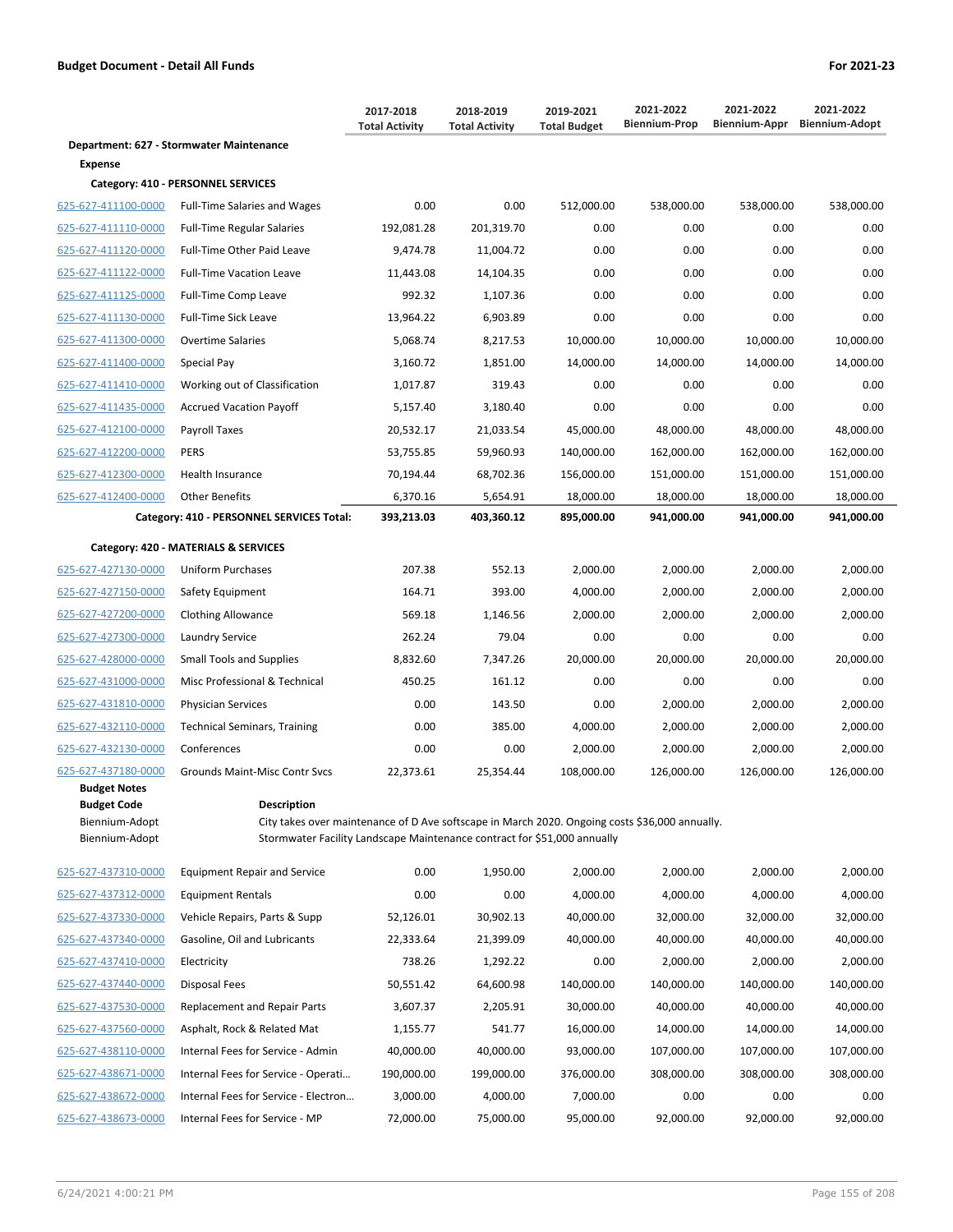|                                |                                                 | 2017-2018<br><b>Total Activity</b> | 2018-2019<br><b>Total Activity</b> | 2019-2021<br><b>Total Budget</b> | 2021-2022<br><b>Biennium-Prop</b> | 2021-2022<br><b>Biennium-Appr</b> | 2021-2022<br>Biennium-Adopt |
|--------------------------------|-------------------------------------------------|------------------------------------|------------------------------------|----------------------------------|-----------------------------------|-----------------------------------|-----------------------------|
| 625-627-438674-0000            | Internal Fees for Service - Beautifi            | 20,000.00                          | 21,000.00                          | 49,000.00                        | 100,000.00                        | 100,000.00                        | 100,000.00                  |
|                                | Category: 420 - MATERIALS & SERVICES Total:     | 488,372.44                         | 497,454.15                         | 1,034,000.00                     | 1,039,000.00                      | 1,039,000.00                      | 1,039,000.00                |
| Category: 480 - CAPITAL OUTLAY |                                                 |                                    |                                    |                                  |                                   |                                   |                             |
| 625-627-485110-0000            | On-Road Vehicle Purchases                       | 0.00                               | 0.00                               | 0.00                             | 285.000.00                        | 285,000.00                        | 285,000.00                  |
| <b>Budget Notes</b>            |                                                 |                                    |                                    |                                  |                                   |                                   |                             |
| <b>Budget Code</b>             | <b>Description</b>                              |                                    |                                    |                                  |                                   |                                   |                             |
| Biennium-Adopt                 | Purchase of new street sweeper for \$285,000    |                                    |                                    |                                  |                                   |                                   |                             |
|                                | Category: 480 - CAPITAL OUTLAY Total:           | 0.00                               | 0.00                               | 0.00                             | 285,000.00                        | 285,000.00                        | 285,000.00                  |
|                                | <b>Expense Total:</b>                           | 881,585.47                         | 900,814.27                         | 1,929,000.00                     | 2,265,000.00                      | 2,265,000.00                      | 2,265,000.00                |
|                                | Department: 627 - Stormwater Maintenance Total: | 881,585.47                         | 900,814.27                         | 1,929,000.00                     | 2,265,000.00                      | 2,265,000.00                      | 2,265,000.00                |
|                                | Fund: 625 - STORMWATER FUND Surplus (Deficit):  | 1,961,392.62                       | 1,529,937.30                       | 0.00                             | 0.00                              | 0.00                              | 0.00                        |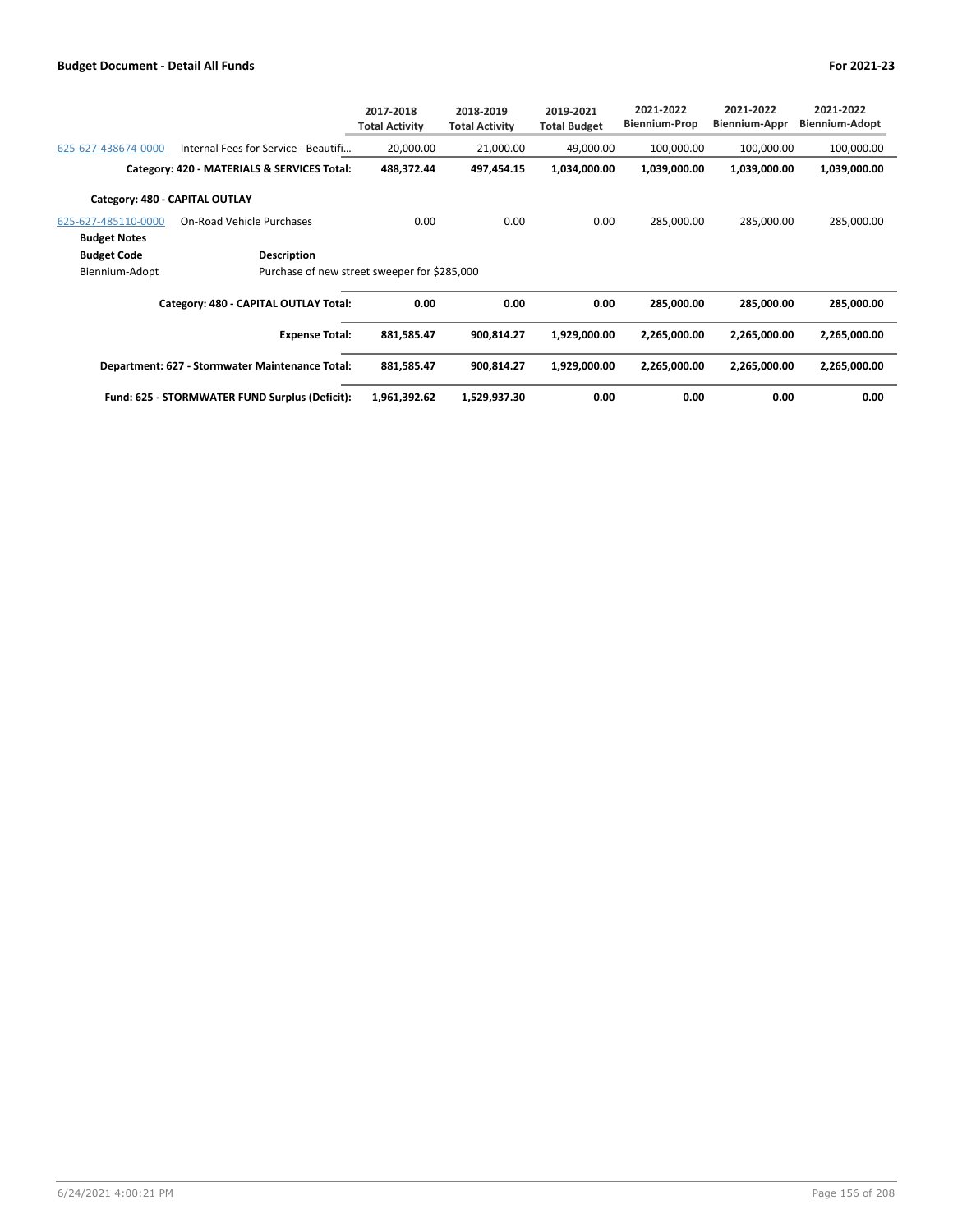|                                          |                                                                    | 2017-2018<br><b>Total Activity</b> | 2018-2019<br><b>Total Activity</b> | 2019-2021<br><b>Total Budget</b> | 2021-2022<br><b>Biennium-Prop</b> | 2021-2022<br><b>Biennium-Appr</b> | 2021-2022<br><b>Biennium-Adopt</b> |
|------------------------------------------|--------------------------------------------------------------------|------------------------------------|------------------------------------|----------------------------------|-----------------------------------|-----------------------------------|------------------------------------|
| Fund: 650 - STREET FUND                  |                                                                    |                                    |                                    |                                  |                                   |                                   |                                    |
| Department: 650 - Street Fund Resources  |                                                                    |                                    |                                    |                                  |                                   |                                   |                                    |
| Revenue                                  |                                                                    |                                    |                                    |                                  |                                   |                                   |                                    |
|                                          | Category: 302 - BEGINNING FUND BALANCES                            |                                    |                                    |                                  |                                   |                                   |                                    |
| 650-650-302100-0000                      | Unrestricted Beginning Balance                                     | 9,516,832.14                       | 8,567,239.31                       | 651,239.00                       | 6,647,088.00                      | 6,647,088.00                      | 6,647,088.00                       |
|                                          | Category: 302 - BEGINNING FUND BALANCES Total:                     | 9,516,832.14                       | 8,567,239.31                       | 651,239.00                       | 6,647,088.00                      | 6,647,088.00                      | 6,647,088.00                       |
|                                          | Category: 305 - INTERGOVERNMENTAL                                  |                                    |                                    |                                  |                                   |                                   |                                    |
| 650-650-305130-0000                      | <b>State Motor Vehicle Fees</b>                                    | 2,392,248.35                       | 2,747,711.90                       | 5,900,000.00                     | 5,830,000.00                      | 5,830,000.00                      | 5,830,000.00                       |
| <b>Budget Notes</b>                      |                                                                    |                                    |                                    |                                  |                                   |                                   |                                    |
| <b>Budget Code</b>                       | <b>Description</b>                                                 |                                    |                                    |                                  |                                   |                                   |                                    |
| Biennium-Adopt                           | Updated 1/6/21 - sc                                                |                                    |                                    |                                  |                                   |                                   |                                    |
| 650-650-305131-0000                      | County Vehicle Registration Fee                                    | 0.00                               | 0.00                               | 0.00                             | 1,000,000.00                      | 1,000,000.00                      | 1,000,000.00                       |
| <b>Budget Notes</b>                      |                                                                    |                                    |                                    |                                  |                                   |                                   |                                    |
| <b>Budget Code</b>                       | <b>Description</b>                                                 |                                    |                                    |                                  |                                   |                                   |                                    |
| Biennium-Adopt                           | Updated 2/10/21 - sc                                               |                                    |                                    |                                  |                                   |                                   |                                    |
| 650-650-305135-9004                      | FEMA Grant Reimbursement-Wildf                                     | 0.00                               | 0.00                               | 0.00                             | 0.00                              | 0.00                              | 0.00                               |
| 650-650-305200-1102                      | Federal Grants-MTEP ODOT                                           | 55,486.69                          | 375,131.23                         | 0.00                             | 0.00                              | 0.00                              | 0.00                               |
|                                          | Category: 305 - INTERGOVERNMENTAL Total:                           | 2,447,735.04                       | 3,122,843.13                       | 5,900,000.00                     | 6,830,000.00                      | 6,830,000.00                      | 6,830,000.00                       |
|                                          | Category: 306 - LICENSES AND FEES                                  |                                    |                                    |                                  |                                   |                                   |                                    |
| 650-650-306229-0000                      | <b>Street Maintenance Fee</b>                                      | 2,716,375.11                       | 2,844,032.29                       | 5,979,000.00                     | 6,225,000.00                      | 6,225,000.00                      | 6,225,000.00                       |
| <b>Budget Notes</b>                      |                                                                    |                                    |                                    |                                  |                                   |                                   |                                    |
| <b>Budget Code</b>                       | <b>Description</b>                                                 |                                    |                                    |                                  |                                   |                                   |                                    |
| Biennium-Adopt                           | Updated $1/6/21$ - sc                                              |                                    |                                    |                                  |                                   |                                   |                                    |
| 650-650-306239-0000                      | Allowance for Doubtful Street Ma                                   | $-6,497.17$                        | $-3,709.81$                        | $-16,000.00$                     | $-20,000.00$                      | $-20,000.00$                      | $-20,000.00$                       |
| Category: 306 - LICENSES AND FEES Total: |                                                                    | 2,709,877.94                       | 2,840,322.48                       | 5,963,000.00                     | 6,205,000.00                      | 6,205,000.00                      | 6,205,000.00                       |
|                                          | Category: 310 - MISCELLANEOUS REVENUES                             |                                    |                                    |                                  |                                   |                                   |                                    |
| 650-650-310200-0000                      | Investment Income                                                  | 79,722.71                          | 108,008.54                         | 85,000.00                        | 50,000.00                         | 50,000.00                         | 50,000.00                          |
| <b>Budget Notes</b>                      |                                                                    |                                    |                                    |                                  |                                   |                                   |                                    |
| <b>Budget Code</b><br>Biennium-Adopt     | <b>Description</b><br>Updated $1/6/21$ - sc                        |                                    |                                    |                                  |                                   |                                   |                                    |
|                                          |                                                                    |                                    |                                    |                                  |                                   |                                   |                                    |
| 650-650-310310-0000                      | <b>Insurance Reimbursements</b>                                    | 14,282.44                          | 25,291.37                          | 24,000.00                        | 18,000.00                         | 18,000.00                         | 18,000.00                          |
| <b>Budget Notes</b>                      |                                                                    |                                    |                                    |                                  |                                   |                                   |                                    |
| <b>Budget Code</b>                       | <b>Description</b>                                                 |                                    |                                    |                                  |                                   |                                   |                                    |
| Biennium-Adopt                           | Updated $1/6/21$ - sc                                              |                                    |                                    |                                  |                                   |                                   |                                    |
| 650-650-310315-0000                      | <b>Medical Insurance Reimbursemt</b>                               | 0.00                               | 0.00                               | 0.00                             | 0.00                              | 0.00                              | 0.00                               |
| 650-650-310610-0000                      | <b>Unrestricted Donations</b>                                      | 500.00                             | 0.00                               | 0.00                             | 0.00                              | 0.00                              | 0.00                               |
| 650-650-310910-0000                      | Sundry Income                                                      | 2,968.02                           | 2,868.31                           | 0.00                             | 0.00                              | 0.00                              | 0.00                               |
|                                          | Category: 310 - MISCELLANEOUS REVENUES Total:                      | 97,473.17                          | 136,168.22                         | 109,000.00                       | 68,000.00                         | 68,000.00                         | 68,000.00                          |
| Category: 320 - TRANSFERS                |                                                                    |                                    |                                    |                                  |                                   |                                   |                                    |
| 650-650-322100-0000                      | <b>Transfer from General Fund</b>                                  | 3,930,000.00                       | 3,160,000.00                       | 6,000,000.00                     | 8,000,000.00                      | 8,000,000.00                      | 8,000,000.00                       |
| <b>Budget Notes</b>                      |                                                                    |                                    |                                    |                                  |                                   |                                   |                                    |
| <b>Budget Code</b>                       | Description                                                        |                                    |                                    |                                  |                                   |                                   |                                    |
| Biennium-Adopt                           | Includes an additional \$2 million of one-time funds for pathways. |                                    |                                    |                                  |                                   |                                   |                                    |
| 650-650-322180-0000                      | Transfer from Capital Reserve Fund                                 | 670,000.00                         | 0.00                               | 0.00                             | 0.00                              | 0.00                              | 0.00                               |
|                                          | Category: 320 - TRANSFERS Total:                                   | 4,600,000.00                       | 3,160,000.00                       | 6,000,000.00                     | 8,000,000.00                      | 8,000,000.00                      | 8,000,000.00                       |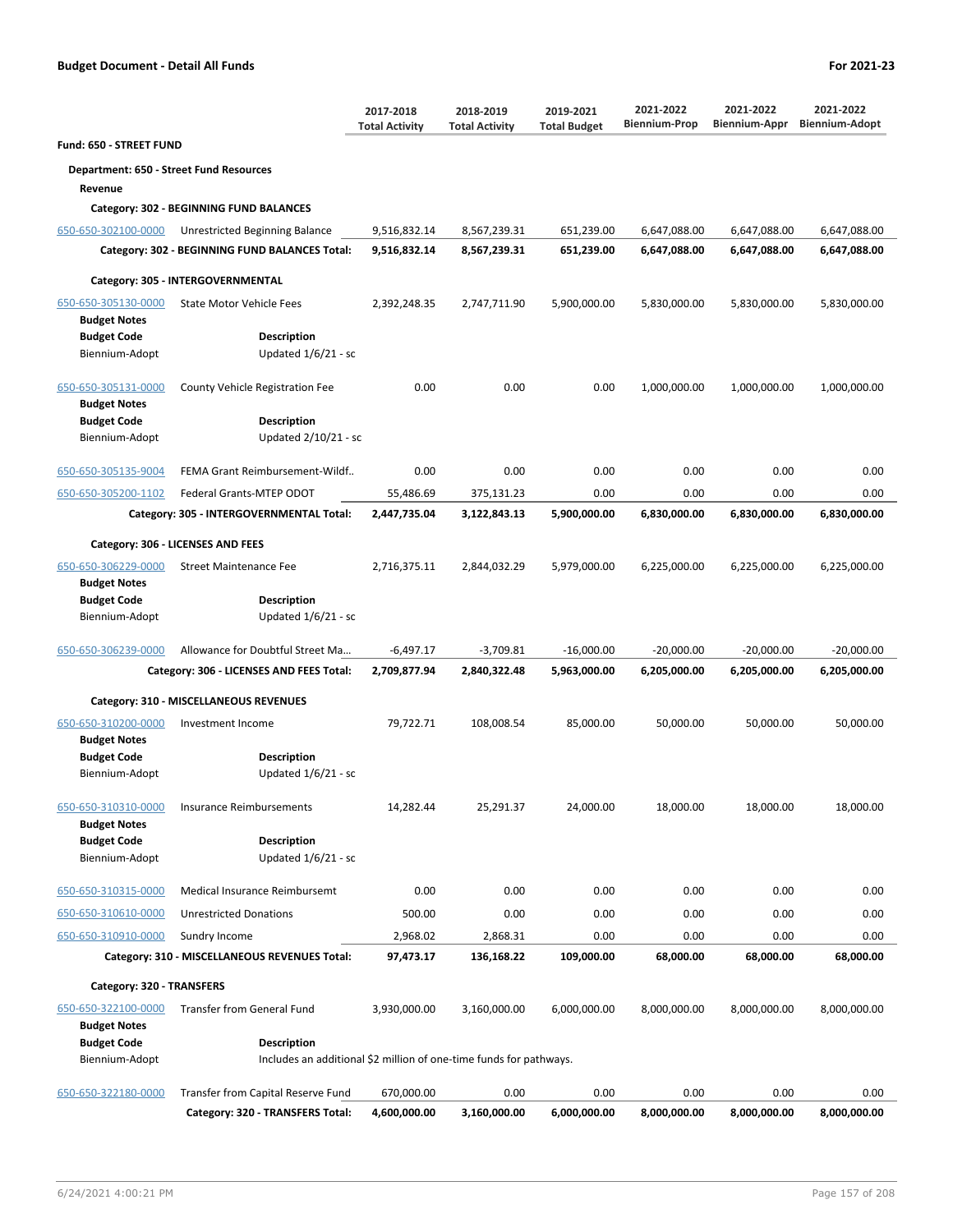|                     |                                                        | 2017-2018<br><b>Total Activity</b> | 2018-2019<br><b>Total Activity</b> | 2019-2021<br><b>Total Budget</b> | 2021-2022<br><b>Biennium-Prop</b> | 2021-2022<br>Biennium-Appr | 2021-2022<br><b>Biennium-Adopt</b> |
|---------------------|--------------------------------------------------------|------------------------------------|------------------------------------|----------------------------------|-----------------------------------|----------------------------|------------------------------------|
|                     | Category: 344 - PROCEEDS SALE OF CAPITAL ASSETS        |                                    |                                    |                                  |                                   |                            |                                    |
| 650-650-344100-0000 | Proceeds from Sale of Capital                          | 0.00                               | 0.00                               | 0.00                             | 0.00                              | 0.00                       | 0.00                               |
|                     | Category: 344 - PROCEEDS SALE OF CAPITAL ASSETS Total: | 0.00                               | 0.00                               | 0.00                             | 0.00                              | 0.00                       | 0.00                               |
|                     | Category: 355 - OTHER FINANCING SOURCES                |                                    |                                    |                                  |                                   |                            |                                    |
| 650-650-355000-0000 | Proceeds from Bonds Issued                             | 0.00                               | 0.00                               | 10,400,000.00                    | 0.00                              | 0.00                       | 0.00                               |
|                     | Category: 355 - OTHER FINANCING SOURCES Total:         | 0.00                               | 0.00                               | 10,400,000.00                    | 0.00                              | 0.00                       | 0.00                               |
|                     | <b>Revenue Total:</b>                                  | 19,371,918.29                      | 17,826,573.14                      | 29,023,239.00                    | 27,750,088.00                     | 27,750,088.00              | 27,750,088.00                      |
|                     | Department: 650 - Street Fund Resources Total:         | 19,371,918.29                      | 17.826.573.14                      | 29.023.239.00                    | 27.750.088.00                     | 27.750.088.00              | 27.750.088.00                      |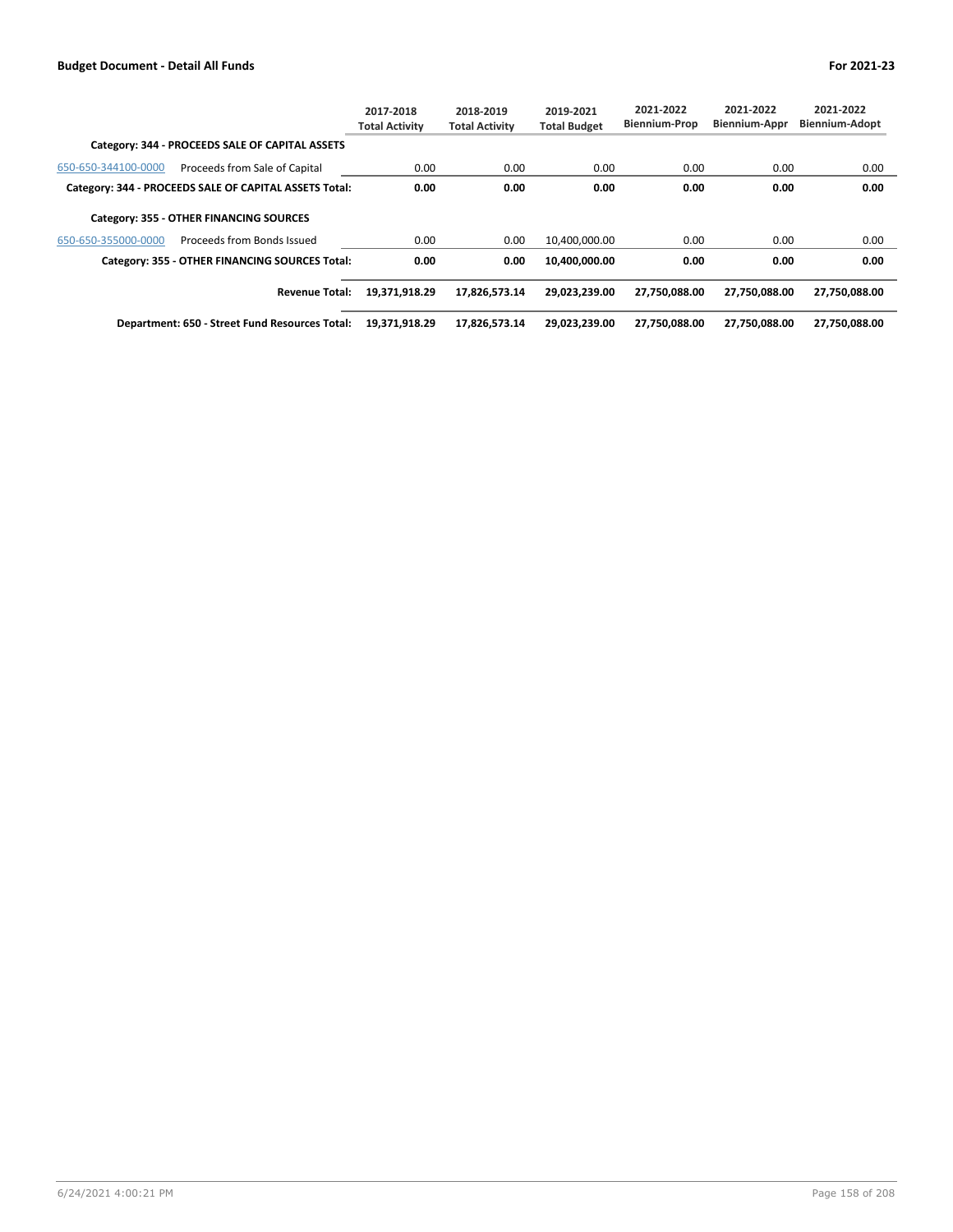|                                                             |                                                                                                                                                                                                           | 2017-2018<br><b>Total Activity</b>                                                                                                                                                      | 2018-2019<br><b>Total Activity</b> | 2019-2021<br><b>Total Budget</b> | 2021-2022<br><b>Biennium-Prop</b> | 2021-2022<br><b>Biennium-Appr</b> | 2021-2022<br><b>Biennium-Adopt</b> |  |
|-------------------------------------------------------------|-----------------------------------------------------------------------------------------------------------------------------------------------------------------------------------------------------------|-----------------------------------------------------------------------------------------------------------------------------------------------------------------------------------------|------------------------------------|----------------------------------|-----------------------------------|-----------------------------------|------------------------------------|--|
|                                                             | Department: 651 - Street Project Management                                                                                                                                                               |                                                                                                                                                                                         |                                    |                                  |                                   |                                   |                                    |  |
| <b>Expense</b>                                              |                                                                                                                                                                                                           |                                                                                                                                                                                         |                                    |                                  |                                   |                                   |                                    |  |
|                                                             | Category: 420 - MATERIALS & SERVICES                                                                                                                                                                      |                                                                                                                                                                                         |                                    |                                  |                                   |                                   |                                    |  |
| 650-651-421000-0000                                         | General Office Supplies                                                                                                                                                                                   | 1,492.98                                                                                                                                                                                | 1,267.02                           | 4,000.00                         | 4,000.00                          | 4,000.00                          | 4,000.00                           |  |
| 650-651-422200-0000                                         | <b>Printing and Binding Services</b>                                                                                                                                                                      | 2,009.76                                                                                                                                                                                | 2,240.62                           | 6,000.00                         | 6,000.00                          | 6,000.00                          | 6,000.00                           |  |
| 650-651-422300-0000                                         | Postage                                                                                                                                                                                                   | 3.656.86                                                                                                                                                                                | 4,400.43                           | 8,000.00                         | 8,000.00                          | 8,000.00                          | 8,000.00                           |  |
| 650-651-431000-0000                                         | Misc Professional & Technical                                                                                                                                                                             | 312,561.72                                                                                                                                                                              | 398,478.96                         | 400,000.00                       | 400,000.00                        | 400,000.00                        | 400,000.00                         |  |
| <b>Budget Notes</b>                                         |                                                                                                                                                                                                           |                                                                                                                                                                                         |                                    |                                  |                                   |                                   |                                    |  |
| <b>Budget Code</b><br>Biennium-Adopt<br>Biennium-Adopt      | <b>Description</b><br><b>Traffic Counting Contract</b><br><b>Clackamas County Traffic Signal Services</b><br>Pavement Preservation Analysis (every 3 years)<br>Pvmt Program Mgmt<br><b>Traffic Counts</b> |                                                                                                                                                                                         |                                    |                                  |                                   |                                   |                                    |  |
|                                                             | Clackamas County Traffic Signal Services                                                                                                                                                                  |                                                                                                                                                                                         |                                    |                                  |                                   |                                   |                                    |  |
| 650-651-431610-0000                                         | <b>Bank Service Charges</b>                                                                                                                                                                               | 22,648.05                                                                                                                                                                               | 25,489.86                          | 45,000.00                        | 85,000.00                         | 85,000.00                         | 85,000.00                          |  |
| 650-651-437430-0000                                         | Water, Sewer, & Stormwater Use                                                                                                                                                                            | 2,027.25                                                                                                                                                                                | 0.00                               | 0.00                             | 0.00                              | 0.00                              | 0.00                               |  |
| 650-651-437595-0000                                         | <b>Misc Contracted Services</b>                                                                                                                                                                           | 1,430.60                                                                                                                                                                                | 0.00                               | 0.00                             | 0.00                              | 0.00                              | 0.00                               |  |
| 650-651-438110-0000                                         | Internal Fees for Service - Admin                                                                                                                                                                         | 199,000.00                                                                                                                                                                              | 207,000.00                         | 390,000.00                       | 432,000.00                        | 432,000.00                        | 432,000.00                         |  |
| 650-651-438680-0000                                         | Internal Fees for Service - Engineer                                                                                                                                                                      | 523,499.00                                                                                                                                                                              | 720,000.00                         | 1,440,000.00                     | 1,794,000.00                      | 1,794,000.00                      | 1,794,000.00                       |  |
| 650-651-439900-0000                                         | <b>Other Miscellaneous Exp</b>                                                                                                                                                                            | 286.66                                                                                                                                                                                  | 50.85                              | 4,000.00                         | 4,000.00                          | 4,000.00                          | 4,000.00                           |  |
| 650-651-439980-0000                                         | <b>Bond Sale Expense</b>                                                                                                                                                                                  | 0.00                                                                                                                                                                                    | 0.00                               | 210,000.00                       | 0.00                              | 0.00                              | 0.00                               |  |
|                                                             | Category: 420 - MATERIALS & SERVICES Total:                                                                                                                                                               | 1,068,612.88                                                                                                                                                                            | 1,358,927.74                       | 2,507,000.00                     | 2,733,000.00                      | 2,733,000.00                      | 2,733,000.00                       |  |
| Category: 460 - DEBT SERVICE                                |                                                                                                                                                                                                           |                                                                                                                                                                                         |                                    |                                  |                                   |                                   |                                    |  |
| 650-651-461405-0000<br><b>Budget Notes</b>                  | Principal, Street FFC 2019                                                                                                                                                                                | 0.00                                                                                                                                                                                    | 0.00                               | 709,000.00                       | 895,000.00                        | 895,000.00                        | 895,000.00                         |  |
| <b>Budget Code</b>                                          | <b>Description</b>                                                                                                                                                                                        |                                                                                                                                                                                         |                                    |                                  |                                   |                                   |                                    |  |
| Biennium-Adopt                                              | Updated per amortization schedule - sc 1/5/21                                                                                                                                                             |                                                                                                                                                                                         |                                    |                                  |                                   |                                   |                                    |  |
| 650-651-462405-0000<br><b>Budget Notes</b>                  | Interest, Street FFC 2019                                                                                                                                                                                 | 0.00                                                                                                                                                                                    | 0.00                               | 891,000.00                       | 699,000.00                        | 699,000.00                        | 699,000.00                         |  |
| <b>Budget Code</b>                                          | <b>Description</b>                                                                                                                                                                                        |                                                                                                                                                                                         |                                    |                                  |                                   |                                   |                                    |  |
| Biennium-Adopt                                              | Updated per amortization schedule - sc 1/5/21                                                                                                                                                             |                                                                                                                                                                                         |                                    |                                  |                                   |                                   |                                    |  |
|                                                             | Category: 460 - DEBT SERVICE Total:                                                                                                                                                                       | 0.00                                                                                                                                                                                    | 0.00                               | 1,600,000.00                     | 1,594,000.00                      | 1,594,000.00                      | 1,594,000.00                       |  |
| Category: 480 - CAPITAL OUTLAY                              |                                                                                                                                                                                                           |                                                                                                                                                                                         |                                    |                                  |                                   |                                   |                                    |  |
| 650-651-481330-0000<br><b>Budget Notes</b>                  | Street Overlays & Restorations                                                                                                                                                                            | 3,054,157.53                                                                                                                                                                            | 9,248,892.84                       | 16,504,000.00                    | 7,921,000.00                      | 9,421,000.00                      | 9,421,000.00                       |  |
| <b>Budget Code</b>                                          | <b>Description</b>                                                                                                                                                                                        |                                                                                                                                                                                         |                                    |                                  |                                   |                                   |                                    |  |
| Biennium-Adopt                                              |                                                                                                                                                                                                           | Cameo Court Rd Reconstruction (LID 301) (WO 284)<br>Citywide Annual Paving 2021/22 (WO 300)<br>Citywide Pavement Preventative Maintenance<br>Citywide Annual Paving 2022/23 (Summer 22) |                                    |                                  |                                   |                                   |                                    |  |
| 650-651-481350-0000                                         | Other Infrastructure Improvemen                                                                                                                                                                           | 3,292,820.04                                                                                                                                                                            | 2,749,909.08                       | 460,000.00                       | 2,545,000.00                      | 2,545,000.00                      | 2,545,000.00                       |  |
| <b>Budget Notes</b><br><b>Budget Code</b><br>Biennium-Adopt | <b>Description</b><br>ADA Sidewalk Ramp Retrofit Program<br>Misc Bike/Pedestrian Pathway Improvements<br>Third St Curb Ramps (WO 313)                                                                     |                                                                                                                                                                                         |                                    |                                  |                                   |                                   |                                    |  |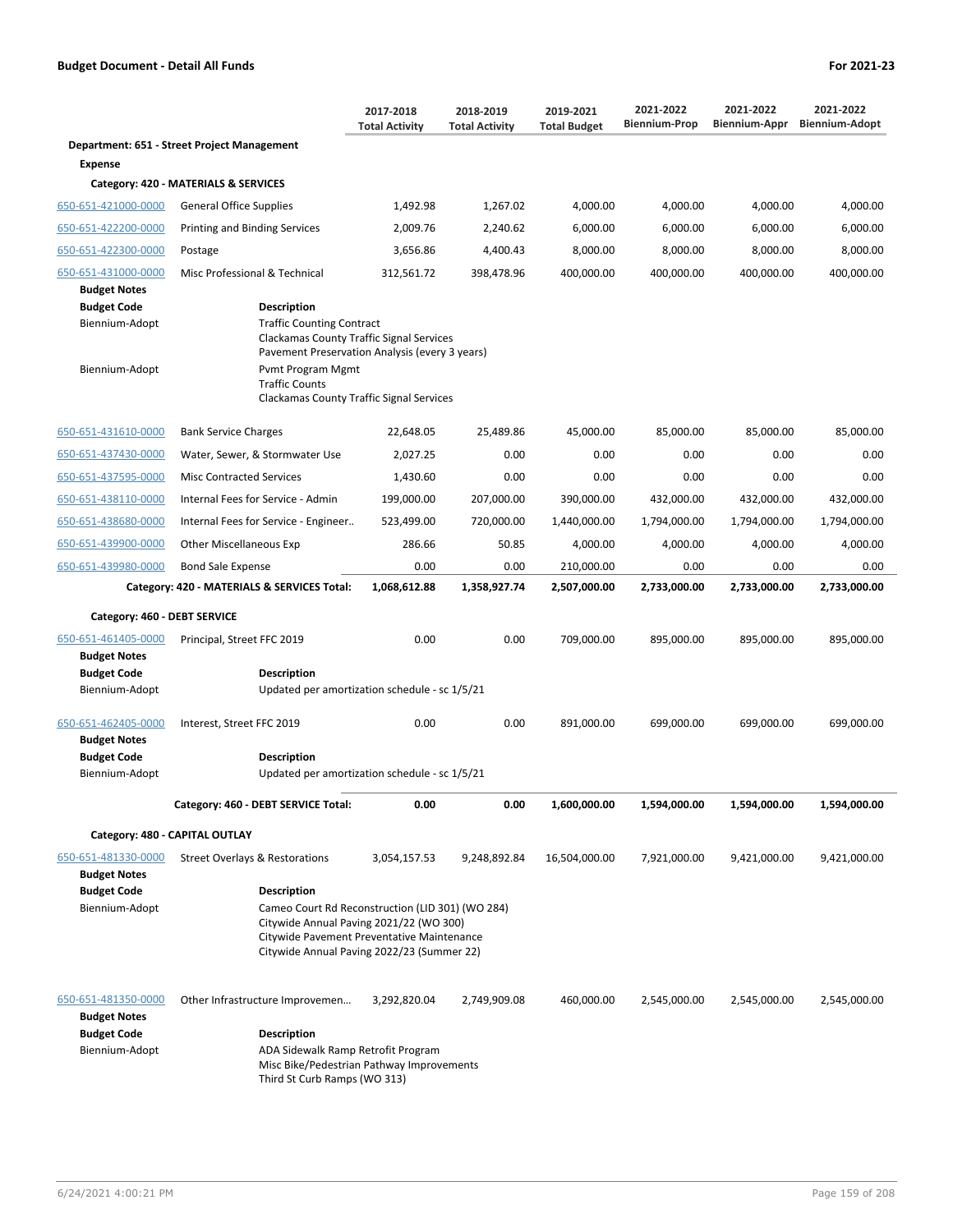|                             |                                                                             | 2017-2018<br><b>Total Activity</b> | 2018-2019<br><b>Total Activity</b> | 2019-2021<br><b>Total Budget</b> | 2021-2022<br><b>Biennium-Prop</b> | 2021-2022<br><b>Biennium-Appr</b> | 2021-2022<br><b>Biennium-Adopt</b> |
|-----------------------------|-----------------------------------------------------------------------------|------------------------------------|------------------------------------|----------------------------------|-----------------------------------|-----------------------------------|------------------------------------|
| 650-651-481350-1102         | Other Infrastructure Improvemen                                             | 1,100,000.00                       | 0.00                               | 0.00                             | 0.00                              | 0.00                              | 0.00                               |
|                             | Category: 480 - CAPITAL OUTLAY Total:                                       | 7,446,977.57                       | 11,998,801.92                      | 16,964,000.00                    | 10,466,000.00                     | 11,966,000.00                     | 11,966,000.00                      |
| Category: 490 - CONTINGENCY |                                                                             |                                    |                                    |                                  |                                   |                                   |                                    |
| 650-651-490100-0000         | <b>General Operating Contingency</b>                                        | 0.00                               | 0.00                               | 2,336,239.00                     | 7,243,088.00                      | 5,743,088.00                      | 5,743,088.00                       |
| <b>Budget Notes</b>         |                                                                             |                                    |                                    |                                  |                                   |                                   |                                    |
| <b>Budget Code</b>          | Description                                                                 |                                    |                                    |                                  |                                   |                                   |                                    |
| Biennium-Adopt              | The contingency meets the financial requirement of 10% of Operating Budget. |                                    |                                    |                                  |                                   |                                   |                                    |
|                             | Category: 490 - CONTINGENCY Total:                                          | 0.00                               | 0.00                               | 2,336,239.00                     | 7,243,088.00                      | 5,743,088.00                      | 5,743,088.00                       |
|                             | <b>Expense Total:</b>                                                       | 8,515,590.45                       | 13,357,729.66                      | 23,407,239.00                    | 22,036,088.00                     | 22,036,088.00                     | 22,036,088.00                      |
|                             | Department: 651 - Street Project Management Total:                          | 8,515,590.45                       | 13,357,729.66                      | 23,407,239.00                    | 22,036,088.00                     | 22,036,088.00                     | 22,036,088.00                      |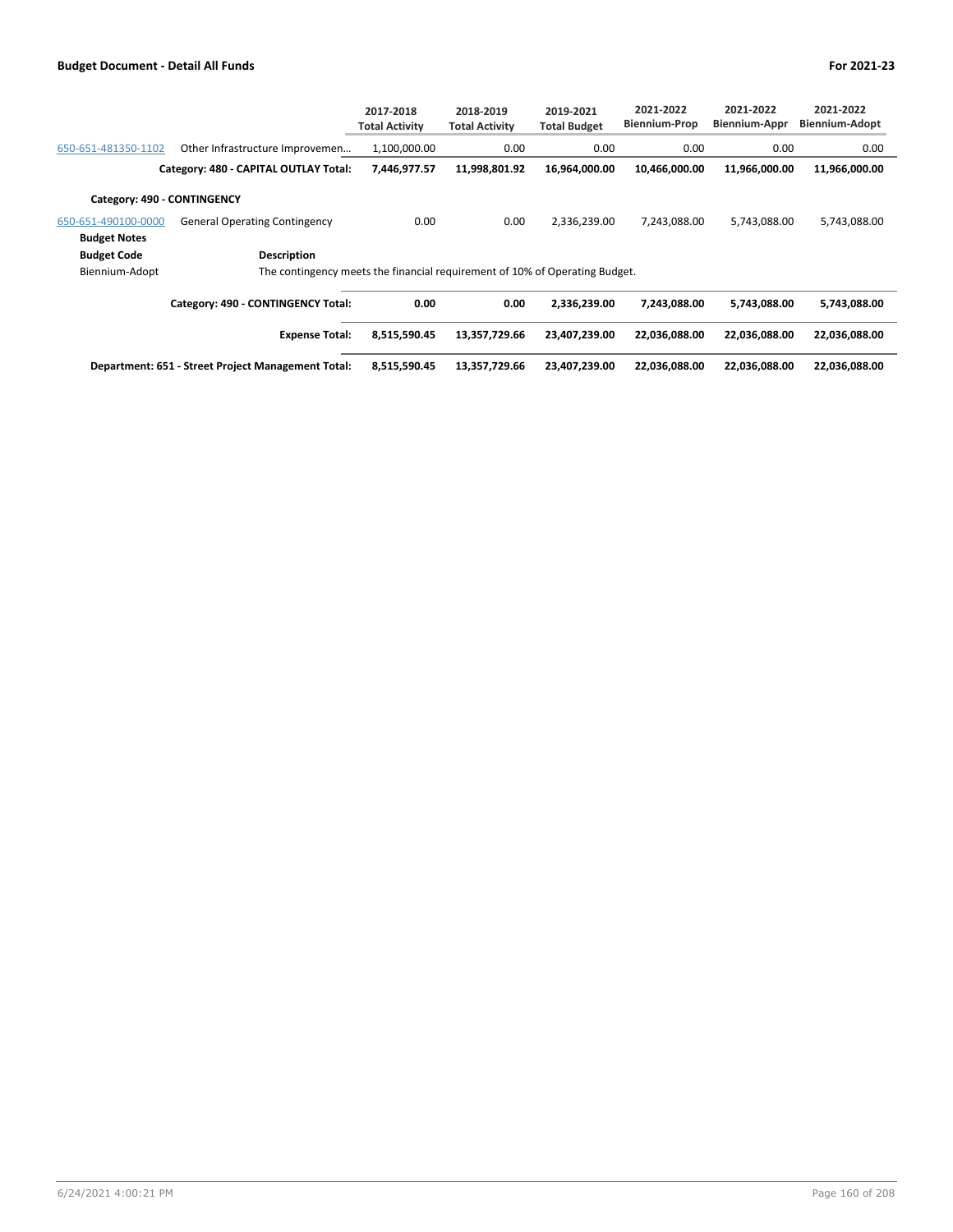|                                      |                                     | 2017-2018<br><b>Total Activity</b> | 2018-2019<br><b>Total Activity</b> | 2019-2021<br><b>Total Budget</b> | 2021-2022<br><b>Biennium-Prop</b> | 2021-2022<br><b>Biennium-Appr</b> | 2021-2022<br><b>Biennium-Adopt</b> |
|--------------------------------------|-------------------------------------|------------------------------------|------------------------------------|----------------------------------|-----------------------------------|-----------------------------------|------------------------------------|
| Department: 652 - Street Maintenance |                                     |                                    |                                    |                                  |                                   |                                   |                                    |
| <b>Expense</b>                       |                                     |                                    |                                    |                                  |                                   |                                   |                                    |
|                                      | Category: 410 - PERSONNEL SERVICES  |                                    |                                    |                                  |                                   |                                   |                                    |
| 650-652-411100-0000                  | <b>Full-Time Salaries and Wages</b> | 0.00                               | 0.00                               | 578,000.00                       | 591,000.00                        | 591,000.00                        | 591,000.00                         |
| <b>Budget Notes</b>                  |                                     |                                    |                                    |                                  |                                   |                                   |                                    |
| <b>Budget Code</b>                   | <b>Description</b>                  |                                    |                                    |                                  |                                   |                                   |                                    |
| Biennium-Adopt                       | 4 FTE                               |                                    |                                    |                                  |                                   |                                   |                                    |
|                                      |                                     |                                    |                                    |                                  |                                   |                                   |                                    |
| 650-652-411110-0000                  | <b>Full-Time Regular Salaries</b>   | 217,187.04                         | 224,103.97                         | 0.00                             | 0.00                              | 0.00                              | 0.00                               |
| 650-652-411120-0000                  | <b>Full-Time Other Paid Leave</b>   | 11,059.08                          | 12,221.44                          | 0.00                             | 0.00                              | 0.00                              | 0.00                               |
| 650-652-411122-0000                  | <b>Full-Time Vacation Leave</b>     | 16,955.28                          | 21,647.15                          | 0.00                             | 0.00                              | 0.00                              | 0.00                               |
| 650-652-411125-0000                  | Full-Time Comp Leave                | 2,042.64                           | 2,449.76                           | 0.00                             | 0.00                              | 0.00                              | 0.00                               |
| 650-652-411130-0000                  | <b>Full-Time Sick Leave</b>         | 16,950.87                          | 9,857.16                           | 0.00                             | 0.00                              | 0.00                              | 0.00                               |
| 650-652-411240-0000                  | Temporary / OnCall                  | 2,448.00                           | 15,304.25                          | 0.00                             | 32,000.00                         | 32,000.00                         | 32,000.00                          |
| 650-652-411245-0000                  | Temporary / OnCall                  | 0.00                               | 0.00                               | 32,000.00                        | 0.00                              | 0.00                              | 0.00                               |
| 650-652-411300-0000                  | <b>Overtime Salaries</b>            | 6,064.37                           | 5,133.58                           | 16,000.00                        | 16,000.00                         | 16,000.00                         | 16,000.00                          |
| 650-652-411400-0000                  | Special Pay                         | 2,429.64                           | 754.56                             | 8,000.00                         | 8,000.00                          | 8,000.00                          | 8,000.00                           |

| 650-652-412100-0000 | Payroll Taxes                             | 24,657.72  | 26,088.15  | 51,000.00    | 55,000.00    | 55,000.00    | 55,000.00    |
|---------------------|-------------------------------------------|------------|------------|--------------|--------------|--------------|--------------|
| 650-652-412200-0000 | <b>PERS</b>                               | 68,942.44  | 74,398.31  | 175,000.00   | 196,000.00   | 196,000.00   | 196,000.00   |
| 650-652-412300-0000 | Health Insurance                          | 75,500.84  | 75,654.32  | 176,000.00   | 164,000.00   | 164,000.00   | 164,000.00   |
| 650-652-412400-0000 | <b>Other Benefits</b>                     | 24,245.23  | 18,414.07  | 60,000.00    | 63,000.00    | 63,000.00    | 63,000.00    |
|                     | Category: 410 - PERSONNEL SERVICES Total: | 473,311.24 | 490,645.93 | 1,096,000.00 | 1,125,000.00 | 1,125,000.00 | 1,125,000.00 |
|                     | Category: 420 - MATERIALS & SERVICES      |            |            |              |              |              |              |
| 650-652-427130-0000 | <b>Uniform Purchases</b>                  | 703.42     | 1,082.46   | 2,000.00     | 2,000.00     | 2,000.00     | 2,000.00     |
| 650-652-427150-0000 | Safety Equipment                          | 1,996.86   | 2,255.66   | 6,000.00     | 4,000.00     | 4,000.00     | 4,000.00     |
| 650-652-427200-0000 | <b>Clothing Allowance</b>                 | 1,322.76   | 1,572.05   | 4,000.00     | 4,000.00     | 4,000.00     | 4,000.00     |
| 650-652-427300-0000 | Laundry Service                           | 191.60     | 58.24      | 0.00         | 0.00         | 0.00         | 0.00         |
| 650-652-428000-0000 | <b>Small Tools and Supplies</b>           | 14,777.19  | 22,502.05  | 28,000.00    | 28,000.00    | 28,000.00    | 28,000.00    |
| 650-652-431000-0000 | Misc Professional & Technical             | 28,935.95  | 55,872.51  | 166,000.00   | 144,000.00   | 144,000.00   | 144,000.00   |
| <b>Budget Notes</b> |                                           |            |            |              |              |              |              |

650-652-411410-0000 Working out of Classification 1,957.69 1,320.81 0.00 0.00 0.00 0.00 650-652-411435-0000 Accrued Vacation Payoff 2,870.40 3,298.40 0.00 0.00 0.00 0.00

**Budget Code Description** Biennium-Adopt \$35k allocated for contracted paving services Biennium-Adopt Includes \$50k for invasive species removal in the right-of-way.

**Description** 

Funding for sidewalk repair services.

Biennium-Adopt Masonry contract for 20k, Invasives Removal in ROW contract for 55k, Temp employee for 12k

| 650-652-431810-0000 | <b>Physician Services</b>  | 76.00     | 527.38    | 2.000.00   | 2.000.00   | 2.000.00   | 2,000.00   |
|---------------------|----------------------------|-----------|-----------|------------|------------|------------|------------|
| 650-652-431932-0000 | <b>Contracted Services</b> | 48.051.84 | 35.375.00 | 200.000.00 | 200.000.00 | 200.000.00 | 200.000.00 |
| <b>Budget Notes</b> |                            |           |           |            |            |            |            |

| <b>DUUGLITULES</b> |
|--------------------|
| <b>Budget Code</b> |
| Biennium-Adopt     |
| Biennium-Adopt     |

650-652-432130-0000 Conferences 375.22 2,978.71 8,000.00 8,000.00 8,000.00 8,000.00

650-652-432300-0000 Membership Dues 440.00 351.12 2,000.00 2,000.00 2,000.00 2,000.00 650-652-435210-0000 Telephone Service Charges 5,394.59 6,283.94 14,000.00 12,000.00 12,000.00 12,000.00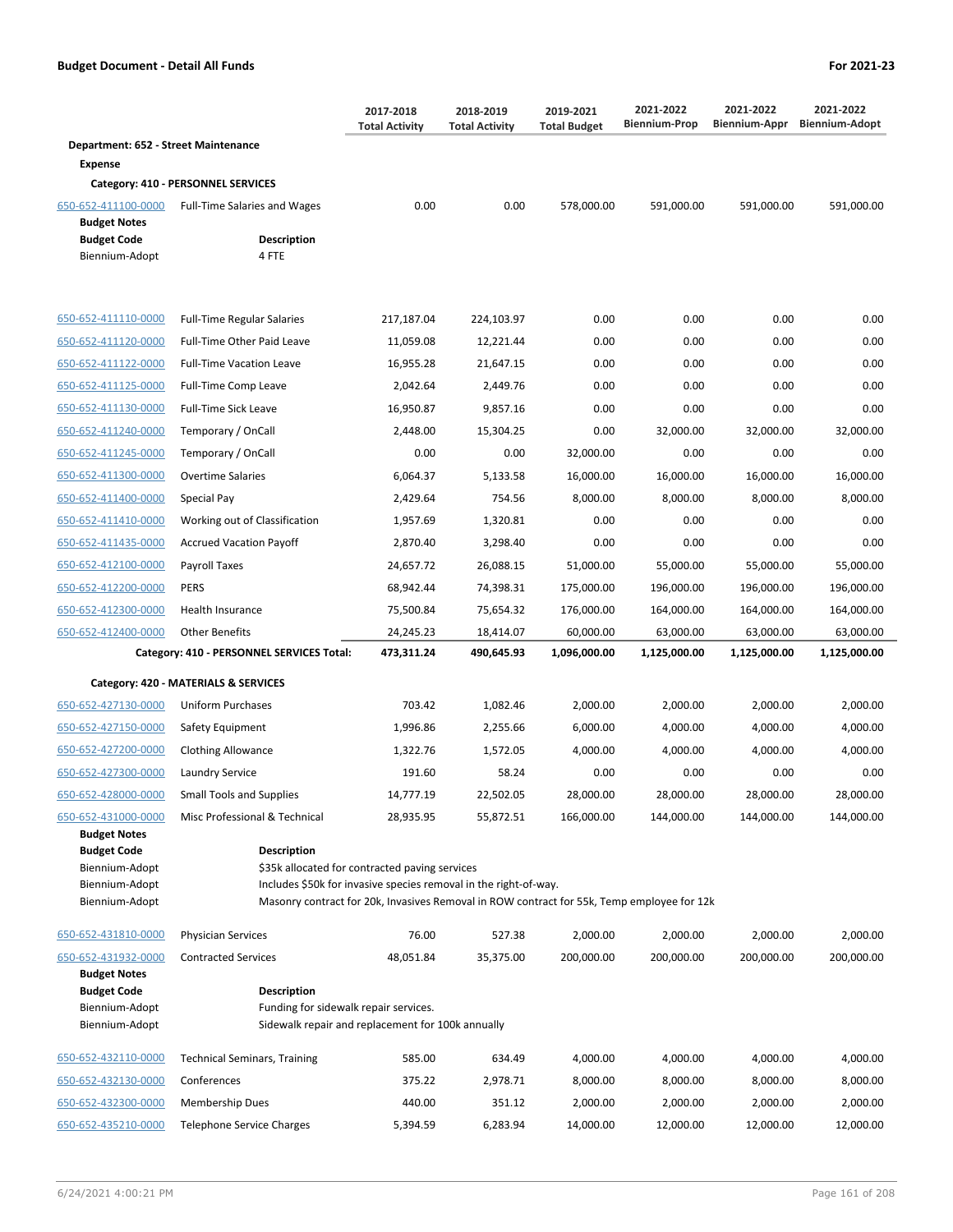|                                            |                                                                                                                                                                                                                                                                      | 2017-2018<br><b>Total Activity</b> | 2018-2019<br><b>Total Activity</b> | 2019-2021<br><b>Total Budget</b> | 2021-2022<br><b>Biennium-Prop</b> | 2021-2022<br><b>Biennium-Appr</b> | 2021-2022<br><b>Biennium-Adopt</b> |  |  |  |
|--------------------------------------------|----------------------------------------------------------------------------------------------------------------------------------------------------------------------------------------------------------------------------------------------------------------------|------------------------------------|------------------------------------|----------------------------------|-----------------------------------|-----------------------------------|------------------------------------|--|--|--|
| 650-652-437105-0000<br><b>Budget Notes</b> | Street Light Lamp Replacement                                                                                                                                                                                                                                        | 191,497.82                         | 185,380.85                         | 450,000.00                       | 350,000.00                        | 350,000.00                        | 350,000.00                         |  |  |  |
| <b>Budget Code</b>                         | <b>Description</b>                                                                                                                                                                                                                                                   |                                    |                                    |                                  |                                   |                                   |                                    |  |  |  |
| Biennium-Adopt                             | Increased Projected FY19 budget by \$450k for additional LED street lights (funded by a transfer from the<br>general fund).                                                                                                                                          |                                    |                                    |                                  |                                   |                                   |                                    |  |  |  |
| Biennium-Adopt                             | Phase 3 LED project complete, so budget has been lowered. Project focus is now shifted to pole replacements<br>and rolling replacements of ornamental fixture, along with general maintenance and repair of LED's                                                    |                                    |                                    |                                  |                                   |                                   |                                    |  |  |  |
| 650-652-437107-0000<br><b>Budget Notes</b> | <b>Traffic Signal Maintenance</b>                                                                                                                                                                                                                                    | 31,450.91                          | 113,081.61                         | 148,000.00                       | 400,000.00                        | 400,000.00                        | 400,000.00                         |  |  |  |
| <b>Budget Code</b>                         | Description                                                                                                                                                                                                                                                          |                                    |                                    |                                  |                                   |                                   |                                    |  |  |  |
| Biennium-Adopt                             | Clackamas County signalization maintenance services and signal enhancements                                                                                                                                                                                          |                                    |                                    |                                  |                                   |                                   |                                    |  |  |  |
| 650-652-437110-0000<br><b>Budget Notes</b> | Landscape Maintenance Contract                                                                                                                                                                                                                                       | 253,039.79                         | 269,975.31                         | 570,000.00                       | 840,000.00                        | 840,000.00                        | 840,000.00                         |  |  |  |
| <b>Budget Code</b><br>Biennium-Adopt       | <b>Description</b><br>2020-21: Contracts and Amounts:<br>Multi-Site Landscaping: \$204,000<br>Summer Annual Flowers: \$51,000<br>Winter Annual Flowers: \$40,000<br>Hand Watering Services: \$28,000<br>On-Call Landscaping: \$25,000<br>Mulching Services: \$50,000 |                                    |                                    |                                  |                                   |                                   |                                    |  |  |  |
|                                            | MSL has been increased to account for council direction to use electric equipment. Other contracts have not<br>been increased to account for change in approach for FY2020-21.                                                                                       |                                    |                                    |                                  |                                   |                                   |                                    |  |  |  |
| 650-652-437120-0000<br><b>Budget Notes</b> | Landscaping Materials                                                                                                                                                                                                                                                | 0.00                               | 0.00                               | 60,000.00                        | 60,000.00                         | 60,000.00                         | 60,000.00                          |  |  |  |
| <b>Budget Code</b>                         | <b>Description</b>                                                                                                                                                                                                                                                   |                                    |                                    |                                  |                                   |                                   |                                    |  |  |  |
| Biennium-Adopt                             | Bollard replacement, bench replacement, trash can replacements                                                                                                                                                                                                       |                                    |                                    |                                  |                                   |                                   |                                    |  |  |  |
| 650-652-437180-0000<br><b>Budget Notes</b> | Grounds Maint-Misc Contr Svcs                                                                                                                                                                                                                                        | 77,867.22                          | 77,157.27                          | 200,000.00                       | 260,000.00                        | 260,000.00                        | 260,000.00                         |  |  |  |
| <b>Budget Code</b>                         | <b>Description</b>                                                                                                                                                                                                                                                   |                                    |                                    |                                  |                                   |                                   |                                    |  |  |  |
| Biennium-Adopt<br>Biennium-Adopt           | Funding for ROW tree maintenance and removal contract.<br>Costs anticipated to increase with current Tree Maintenance/Removal contract reaching final expiration<br>November 2021                                                                                    |                                    |                                    |                                  |                                   |                                   |                                    |  |  |  |
|                                            | 650-652-437180-9004 Grounds Maint-Misc Contr Svcs-W                                                                                                                                                                                                                  | 0.00                               | 0.00                               | 0.00                             | 0.00                              | 0.00                              | 0.00                               |  |  |  |
| 650-652-437240-0000                        | <b>Electrical and Plumbing Repair</b>                                                                                                                                                                                                                                | 594.48                             | 0.00                               | 0.00                             | 0.00                              | 0.00                              | 0.00                               |  |  |  |
| 650-652-437312-0000                        | <b>Equipment Rentals</b>                                                                                                                                                                                                                                             | 1,770.00                           | 560.00                             | 10,000.00                        | 10,000.00                         | 10,000.00                         | 10,000.00                          |  |  |  |
| 650-652-437330-0000                        | Vehicle Repairs, Parts & Supp                                                                                                                                                                                                                                        | 32,932.05                          | 13,524.85                          | 30,000.00                        | 30,000.00                         | 30,000.00                         | 30,000.00                          |  |  |  |
| 650-652-437340-0000                        | Gasoline, Oil and Lubricants                                                                                                                                                                                                                                         | 11,847.04                          | 13,319.55                          | 22,000.00                        | 25,000.00                         | 25,000.00                         | 25,000.00                          |  |  |  |
| 650-652-437410-0000                        | Electricity                                                                                                                                                                                                                                                          | 161,231.84                         | 155,164.00                         | 310,000.00                       | 300,000.00                        | 300,000.00                        | 300,000.00                         |  |  |  |
| 650-652-437415-0000                        | <b>Traffic Signal Electricity</b>                                                                                                                                                                                                                                    | 21,192.74                          | 37,649.76                          | 80,000.00                        | 72,000.00                         | 72,000.00                         | 72,000.00                          |  |  |  |
| <b>Budget Notes</b>                        |                                                                                                                                                                                                                                                                      |                                    |                                    |                                  |                                   |                                   |                                    |  |  |  |
| <b>Budget Code</b>                         | Description                                                                                                                                                                                                                                                          |                                    |                                    |                                  |                                   |                                   |                                    |  |  |  |
| Biennium-Adopt                             | New signals with Boones Ferry Improvement Projects. Electricity cost with energizing new signals.                                                                                                                                                                    |                                    |                                    |                                  |                                   |                                   |                                    |  |  |  |
| 650-652-437420-0000                        | Natural Gas and Propane                                                                                                                                                                                                                                              | 5.53                               | 0.00                               | 2,000.00                         | 0.00                              | 0.00                              | 0.00                               |  |  |  |
| 650-652-437430-0000                        | Water, Sewer, & Stormwater Use                                                                                                                                                                                                                                       | 1,136.17                           | 2,475.20                           | 8,000.00                         | 8,000.00                          | 8,000.00                          | 8,000.00                           |  |  |  |
| 650-652-437440-0000                        | Disposal Fees                                                                                                                                                                                                                                                        | 24,486.08                          | 19,242.19                          | 38,000.00                        | 46,000.00                         | 46,000.00                         | 46,000.00                          |  |  |  |
| 650-652-437440-9004                        | Disposal Fees-Wildfire Grant                                                                                                                                                                                                                                         | 0.00                               | 0.00                               | 0.00                             | 0.00                              | 0.00                              | 0.00                               |  |  |  |
| 650-652-437560-0000                        | Asphalt, Rock & Related Mat                                                                                                                                                                                                                                          | 18,555.03                          | 26,562.95                          | 62,000.00                        | 60,000.00                         | 60,000.00                         | 60,000.00                          |  |  |  |
| 650-652-437565-0000                        | Salt and Sand                                                                                                                                                                                                                                                        | 35,328.08                          | 23,914.28                          | 60,000.00                        | 60,000.00                         | 60,000.00                         | 60,000.00                          |  |  |  |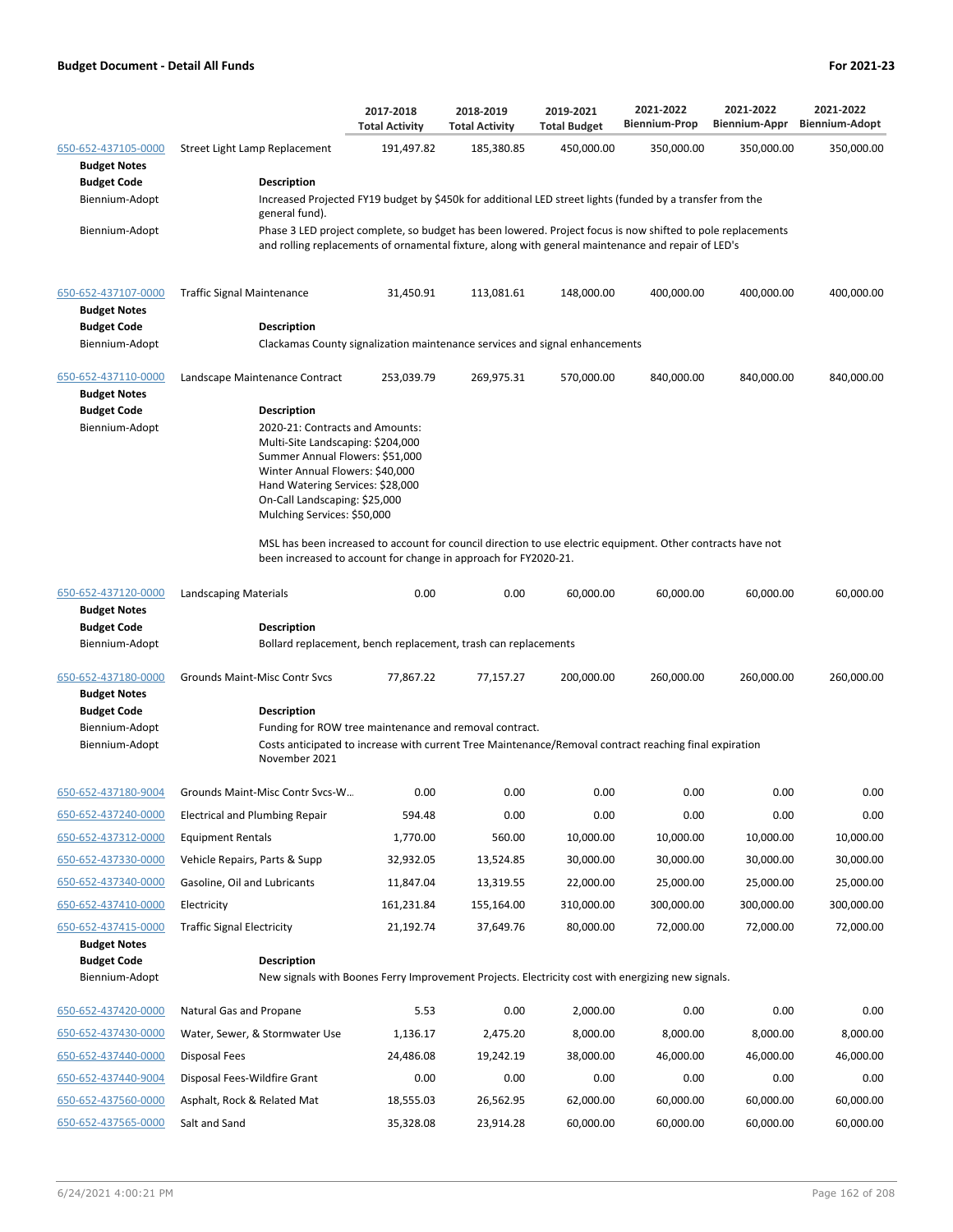|                                            |                                                                       | 2017-2018<br><b>Total Activity</b> | 2018-2019<br><b>Total Activity</b> | 2019-2021<br><b>Total Budget</b> | 2021-2022<br><b>Biennium-Prop</b> | 2021-2022<br>Biennium-Appr | 2021-2022<br><b>Biennium-Adopt</b> |
|--------------------------------------------|-----------------------------------------------------------------------|------------------------------------|------------------------------------|----------------------------------|-----------------------------------|----------------------------|------------------------------------|
| 650-652-437570-0000                        | <b>Holiday Materials</b>                                              | 7.697.97                           | 7.119.80                           | 14,000.00                        | 14,000.00                         | 14,000.00                  | 14,000.00                          |
| 650-652-437575-0000<br><b>Budget Notes</b> | <b>Striping Materials</b>                                             | 112,795.91                         | 88,873.17                          | 180,000.00                       | 180,000.00                        | 180,000.00                 | 180,000.00                         |
| <b>Budget Code</b>                         | <b>Description</b>                                                    |                                    |                                    |                                  |                                   |                            |                                    |
| Biennium-Adopt                             | Annual striping, thermoplastic and MMA reflective street marking work |                                    |                                    |                                  |                                   |                            |                                    |
| 650-652-437580-0000                        | <b>Signing Materials</b>                                              | 16,741.73                          | 15,416.25                          | 24,000.00                        | 24,000.00                         | 24,000.00                  | 24,000.00                          |
| 650-652-438110-0000                        | Internal Fees for Service - Admin                                     | 71,000.00                          | 75,000.00                          | 274,000.00                       | 282,000.00                        | 282,000.00                 | 282,000.00                         |
| 650-652-438671-0000                        | Internal Fees for Service - Operati                                   | 262,000.00                         | 274,000.00                         | 518,000.00                       | 518,000.00                        | 518,000.00                 | 518,000.00                         |
| 650-652-438672-0000                        | Internal Fees for Service - Electron                                  | 73,000.00                          | 74,000.00                          | 115,000.00                       | 150,000.00                        | 150,000.00                 | 150,000.00                         |
| 650-652-438673-0000                        | Internal Fees for Service - MP                                        | 51,000.00                          | 53,000.00                          | 67,000.00                        | 104,000.00                        | 104,000.00                 | 104,000.00                         |
| 650-652-438674-0000                        | Internal Fees for Service - Beautifi                                  | 174,000.00                         | 174,000.00                         | 412,000.00                       | 292,000.00                        | 292,000.00                 | 292,000.00                         |
| 650-652-439900-0000                        | Other Miscellaneous Exp                                               | 69.51                              | 67.27                              | 0.00                             | 0.00                              | 0.00                       | 0.00                               |
| 650-652-439900-9005                        | <b>Other Miscellaneous Exp</b>                                        | 0.00                               | 0.00                               | 0.00                             | 0.00                              | 0.00                       | 0.00                               |
|                                            | Category: 420 - MATERIALS & SERVICES Total:                           | 1,734,090.33                       | 1,828,977.92                       | 4,090,000.00                     | 4,495,000.00                      | 4,495,000.00               | 4,495,000.00                       |
| Category: 480 - CAPITAL OUTLAY             |                                                                       |                                    |                                    |                                  |                                   |                            |                                    |
| 650-652-485110-0000                        | <b>On-Road Vehicle Purchases</b>                                      | 0.00                               | 0.00                               | 0.00                             | 94,000.00                         | 94,000.00                  | 94,000.00                          |
| <b>Budget Notes</b>                        |                                                                       |                                    |                                    |                                  |                                   |                            |                                    |
| <b>Budget Code</b>                         | <b>Description</b>                                                    |                                    |                                    |                                  |                                   |                            |                                    |
| Biennium-Adopt                             | Purchase of crew pickup truck                                         |                                    |                                    |                                  |                                   |                            |                                    |
| 650-652-485200-0000                        | <b>Equipment Purchases</b>                                            | 81,686.96                          | 29,580.00                          | 430,000.00                       | 0.00                              | 0.00                       | 0.00                               |
|                                            | Category: 480 - CAPITAL OUTLAY Total:                                 | 81,686.96                          | 29,580.00                          | 430,000.00                       | 94,000.00                         | 94,000.00                  | 94,000.00                          |
|                                            | <b>Expense Total:</b>                                                 | 2,289,088.53                       | 2,349,203.85                       | 5,616,000.00                     | 5,714,000.00                      | 5,714,000.00               | 5,714,000.00                       |
|                                            | Department: 652 - Street Maintenance Total:                           | 2,289,088.53                       | 2,349,203.85                       | 5,616,000.00                     | 5,714,000.00                      | 5,714,000.00               | 5,714,000.00                       |
|                                            | Fund: 650 - STREET FUND Surplus (Deficit):                            | 8,567,239.31                       | 2,119,639.63                       | 0.00                             | 0.00                              | 0.00                       | 0.00                               |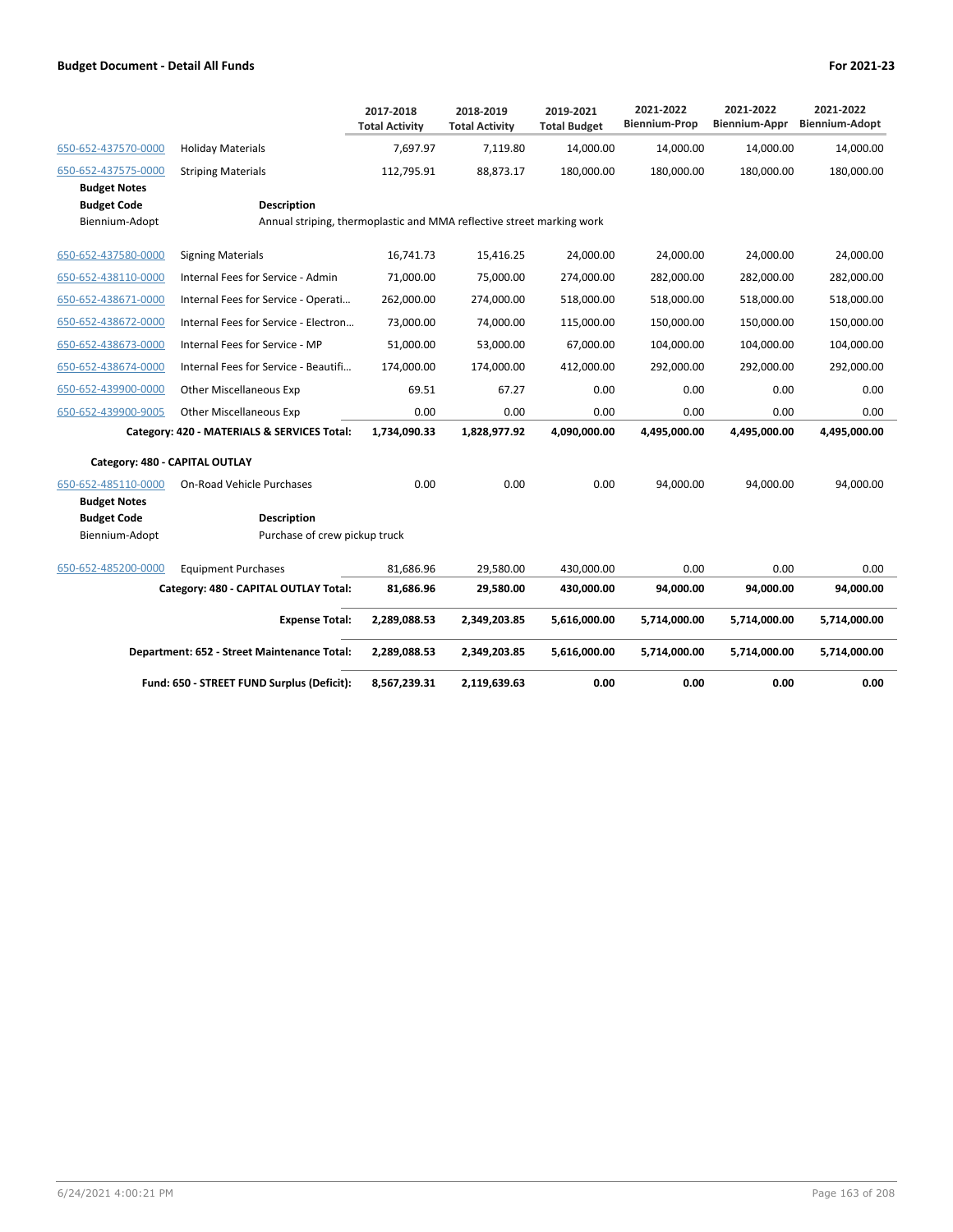|                                             |                                                                                       | 2017-2018<br><b>Total Activity</b> | 2018-2019<br><b>Total Activity</b> | 2019-2021<br><b>Total Budget</b> | 2021-2022<br><b>Biennium-Prop</b> | 2021-2022<br><b>Biennium-Appr</b> | 2021-2022<br><b>Biennium-Adopt</b> |
|---------------------------------------------|---------------------------------------------------------------------------------------|------------------------------------|------------------------------------|----------------------------------|-----------------------------------|-----------------------------------|------------------------------------|
| <b>Fund: 660 - SYSTEMS DEV CHARGES FUND</b> |                                                                                       |                                    |                                    |                                  |                                   |                                   |                                    |
|                                             | Department: 661 - SDC-Parks & Rec Projects                                            |                                    |                                    |                                  |                                   |                                   |                                    |
| Revenue                                     |                                                                                       |                                    |                                    |                                  |                                   |                                   |                                    |
|                                             | Category: 302 - BEGINNING FUND BALANCES                                               |                                    |                                    |                                  |                                   |                                   |                                    |
| 660-661-302230-0000                         | Reserve for Sys Dev-Improvemt                                                         | 5,430,547.76                       | 6,468,150.67                       | 6,503,180.00                     | 5,647,140.00                      | 5,647,140.00                      | 5,647,140.00                       |
| 660-661-302240-0000                         | Reserve System Dev-Reimbursemt                                                        | 66,368.30                          | 67,028.83                          | 0.00                             | 0.00                              | 0.00                              | 0.00                               |
|                                             | Category: 302 - BEGINNING FUND BALANCES Total:                                        | 5,496,916.06                       | 6,535,179.50                       | 6,503,180.00                     | 5,647,140.00                      | 5,647,140.00                      | 5,647,140.00                       |
|                                             | Category: 306 - LICENSES AND FEES                                                     |                                    |                                    |                                  |                                   |                                   |                                    |
| 660-661-306251-0000                         | System Dev Charges-Improvement                                                        | 1,277,857.34                       | 552.690.09                         | 2,182,000.00                     | 1,218,000.00                      | 1,218,000.00                      | 1,218,000.00                       |
| <b>Budget Notes</b>                         |                                                                                       |                                    |                                    |                                  |                                   |                                   |                                    |
| <b>Budget Code</b>                          | <b>Description</b>                                                                    |                                    |                                    |                                  |                                   |                                   |                                    |
| Biennium-Adopt                              | Based on 30 new residential buildings; increased current rate by 3% for estimated CCI |                                    |                                    |                                  |                                   |                                   |                                    |
|                                             | Category: 306 - LICENSES AND FEES Total:                                              | 1,277,857.34                       | 552,690.09                         | 2,182,000.00                     | 1,218,000.00                      | 1,218,000.00                      | 1,218,000.00                       |
|                                             | Category: 310 - MISCELLANEOUS REVENUES                                                |                                    |                                    |                                  |                                   |                                   |                                    |
| 660-661-310200-0000                         | Investment Income                                                                     | 54.707.70                          | 190.189.72                         | 155.000.00                       | 80.000.00                         | 80.000.00                         | 80.000.00                          |
|                                             | Category: 310 - MISCELLANEOUS REVENUES Total:                                         | 54,707.70                          | 190,189.72                         | 155,000.00                       | 80.000.00                         | 80.000.00                         | 80.000.00                          |
|                                             | <b>Revenue Total:</b>                                                                 | 6,829,481.10                       | 7,278,059.31                       | 8,840,180.00                     | 6,945,140.00                      | 6,945,140.00                      | 6,945,140.00                       |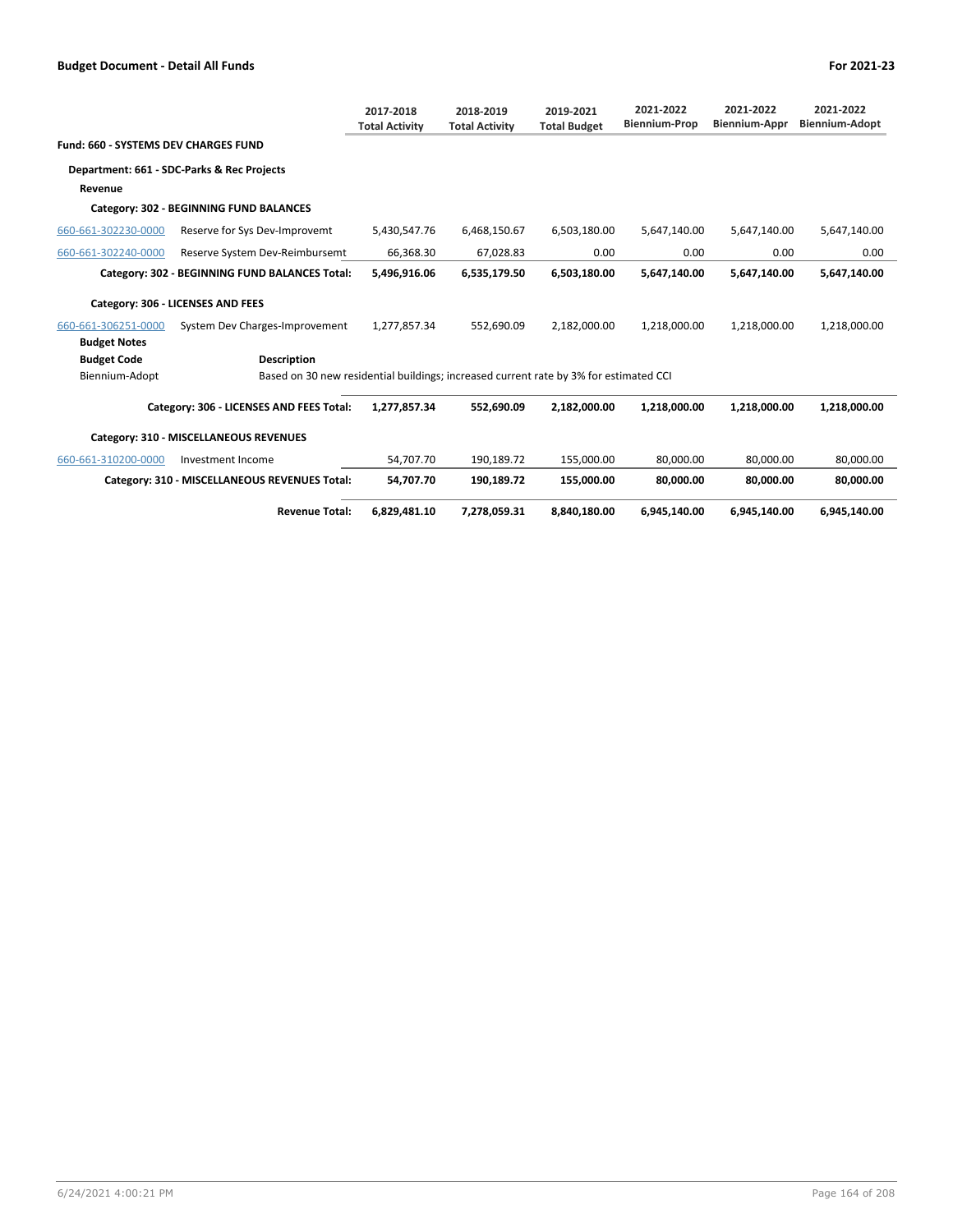|                             |                                                           | 2017-2018<br><b>Total Activity</b> | 2018-2019<br><b>Total Activity</b> | 2019-2021<br><b>Total Budget</b> | 2021-2022<br><b>Biennium-Prop</b> | 2021-2022<br><b>Biennium-Appr</b> | 2021-2022<br>Biennium-Adopt |
|-----------------------------|-----------------------------------------------------------|------------------------------------|------------------------------------|----------------------------------|-----------------------------------|-----------------------------------|-----------------------------|
| Expense                     |                                                           |                                    |                                    |                                  |                                   |                                   |                             |
|                             | Category: 420 - MATERIALS & SERVICES                      |                                    |                                    |                                  |                                   |                                   |                             |
| 660-661-431000-0000         | Misc Professional & Technical                             | 68,637.66                          | 10,889.01                          | 0.00                             | 0.00                              | 0.00                              | 0.00                        |
|                             | Category: 420 - MATERIALS & SERVICES Total:               | 68,637.66                          | 10,889.01                          | 0.00                             | 0.00                              | 0.00                              | 0.00                        |
|                             | Category: 480 - CAPITAL OUTLAY                            |                                    |                                    |                                  |                                   |                                   |                             |
| 660-661-481100-0000         | Land Acquisition & Development                            | 0.00                               | 350,000.00                         | 0.00                             | 0.00                              | 0.00                              | 0.00                        |
| 660-661-481385-0000         | Park Development                                          | 225,663.94                         | 513,641.73                         | 5,045,000.00                     | 0.00                              | 0.00                              | 0.00                        |
|                             | Category: 480 - CAPITAL OUTLAY Total:                     | 225,663.94                         | 863,641.73                         | 5,045,000.00                     | 0.00                              | 0.00                              | 0.00                        |
| Category: 490 - CONTINGENCY |                                                           |                                    |                                    |                                  |                                   |                                   |                             |
| 660-661-490400-0000         | <b>SDC Contingency</b>                                    | 0.00                               | 0.00                               | 3,795,180.00                     | 6,945,140.00                      | 6,945,140.00                      | 6,945,140.00                |
|                             | Category: 490 - CONTINGENCY Total:                        | 0.00                               | 0.00                               | 3,795,180.00                     | 6,945,140.00                      | 6,945,140.00                      | 6,945,140.00                |
|                             | <b>Expense Total:</b>                                     | 294,301.60                         | 874,530.74                         | 8,840,180.00                     | 6,945,140.00                      | 6,945,140.00                      | 6,945,140.00                |
|                             | Department: 661 - SDC-Parks & Rec Projects Surplus (Defic | 6,535,179.50                       | 6,403,528.57                       | 0.00                             | 0.00                              | 0.00                              | 0.00                        |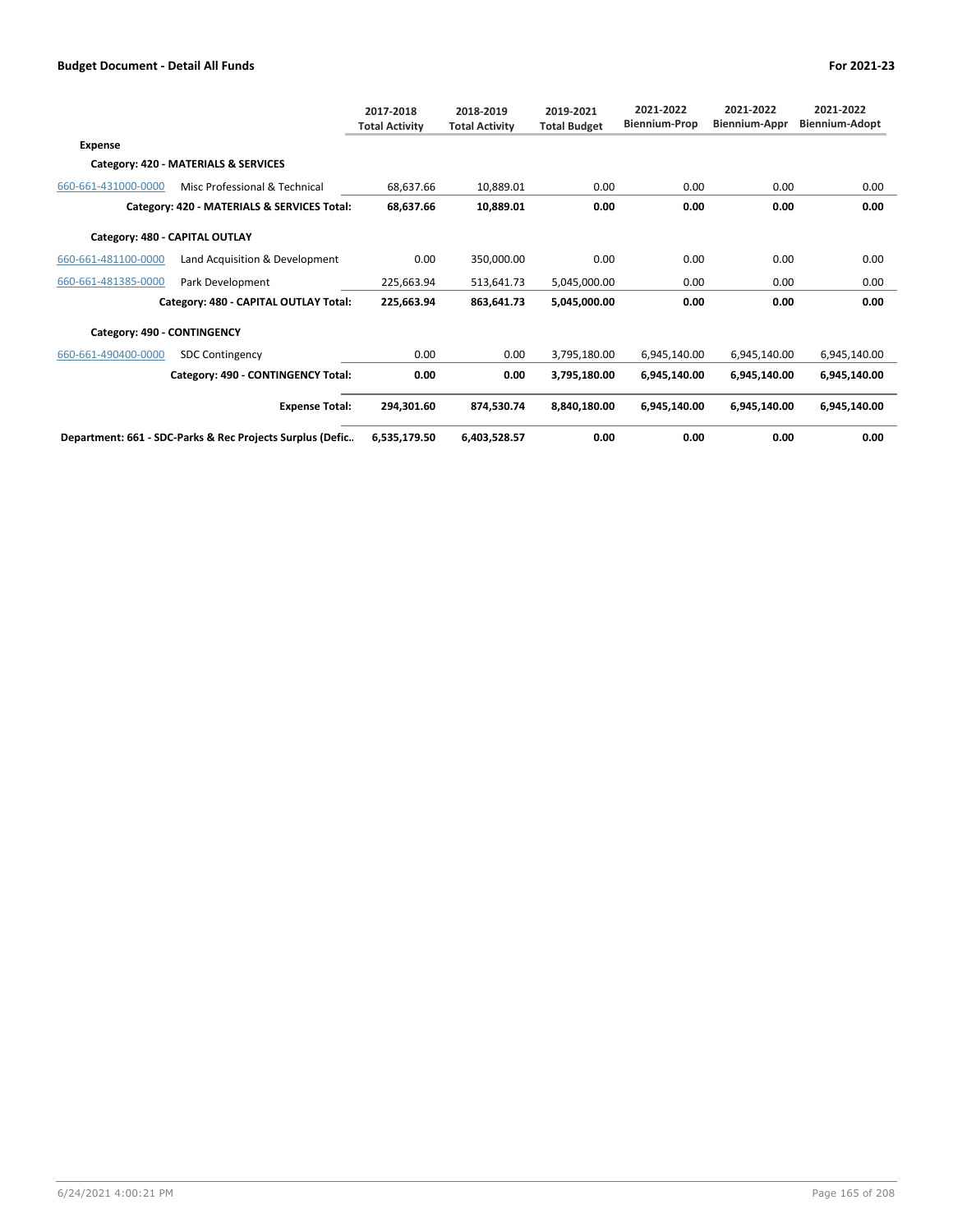|                                       |                                                | 2017-2018<br><b>Total Activity</b> | 2018-2019<br><b>Total Activity</b> | 2019-2021<br><b>Total Budget</b> | 2021-2022<br><b>Biennium-Prop</b> | 2021-2022<br><b>Biennium-Appr</b> | 2021-2022<br><b>Biennium-Adopt</b> |
|---------------------------------------|------------------------------------------------|------------------------------------|------------------------------------|----------------------------------|-----------------------------------|-----------------------------------|------------------------------------|
| Department: 662 - SDC-Street Projects |                                                |                                    |                                    |                                  |                                   |                                   |                                    |
| Revenue                               |                                                |                                    |                                    |                                  |                                   |                                   |                                    |
|                                       | Category: 302 - BEGINNING FUND BALANCES        |                                    |                                    |                                  |                                   |                                   |                                    |
| 660-662-302230-0000                   | Reserve for Sys Dev-Improvemt                  | 1,599,294.41                       | 2,062,891.04                       | 1,233,967.00                     | 1,690,553.00                      | 1,690,553.00                      | 1,690,553.00                       |
| 660-662-302240-0000                   | Reserve System Dev-Reimbursemt                 | 237,597.09                         | 279,076.14                         | 0.00                             | 0.00                              | 0.00                              | 0.00                               |
|                                       | Category: 302 - BEGINNING FUND BALANCES Total: | 1,836,891.50                       | 2,341,967.18                       | 1,233,967.00                     | 1,690,553.00                      | 1,690,553.00                      | 1,690,553.00                       |
|                                       | Category: 306 - LICENSES AND FEES              |                                    |                                    |                                  |                                   |                                   |                                    |
| 660-662-306250-0000                   | System Dev Charges-Admin                       | 11,031.12                          | 21,545.25                          | 32,000.00                        | 39,000.00                         | 39,000.00                         | 39,000.00                          |
| 660-662-306251-0000                   | System Dev Charges-Improvement                 | 606,692.23                         | 539,297.02                         | 764,000.00                       | 894,000.00                        | 894,000.00                        | 894,000.00                         |
| 660-662-306252-0000                   | System Dev Charges-Reimbursemt                 | 29,728.53                          | 17,043.20                          | 24,000.00                        | 29,000.00                         | 29,000.00                         | 29,000.00                          |
|                                       | Category: 306 - LICENSES AND FEES Total:       | 647,451.88                         | 577,885.47                         | 820,000.00                       | 962,000.00                        | 962,000.00                        | 962,000.00                         |
|                                       | Category: 310 - MISCELLANEOUS REVENUES         |                                    |                                    |                                  |                                   |                                   |                                    |
| 660-662-310200-0000                   | Investment Income                              | 18.608.00                          | 45,367.00                          | 40.000.00                        | 40.000.00                         | 40,000.00                         | 40,000.00                          |
|                                       | Category: 310 - MISCELLANEOUS REVENUES Total:  | 18,608.00                          | 45,367.00                          | 40,000.00                        | 40,000.00                         | 40,000.00                         | 40,000.00                          |
|                                       | <b>Revenue Total:</b>                          | 2,502,951.38                       | 2,965,219.65                       | 2,093,967.00                     | 2,692,553.00                      | 2,692,553.00                      | 2,692,553.00                       |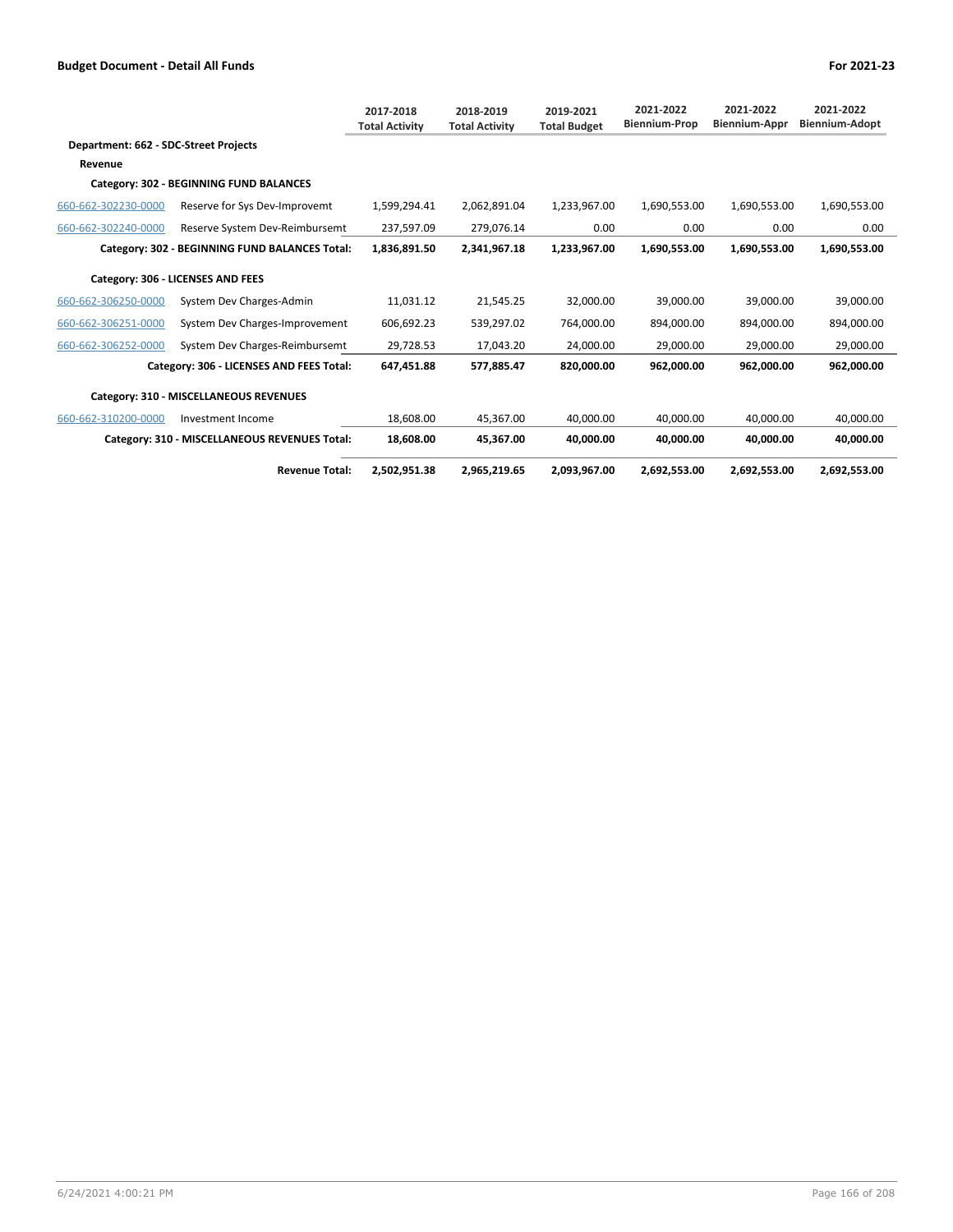|                                |                                                          | 2017-2018<br><b>Total Activity</b> | 2018-2019<br><b>Total Activity</b> | 2019-2021<br><b>Total Budget</b> | 2021-2022<br><b>Biennium-Prop</b> | 2021-2022<br><b>Biennium-Appr</b> | 2021-2022<br>Biennium-Adopt |
|--------------------------------|----------------------------------------------------------|------------------------------------|------------------------------------|----------------------------------|-----------------------------------|-----------------------------------|-----------------------------|
| Expense                        |                                                          |                                    |                                    |                                  |                                   |                                   |                             |
|                                | Category: 420 - MATERIALS & SERVICES                     |                                    |                                    |                                  |                                   |                                   |                             |
| 660-662-431000-0000            | Misc Professional & Technical                            | 1,687.50                           | 0.00                               | 0.00                             | 0.00                              | 0.00                              | 0.00                        |
|                                | Category: 420 - MATERIALS & SERVICES Total:              | 1,687.50                           | 0.00                               | 0.00                             | 0.00                              | 0.00                              | 0.00                        |
| Category: 480 - CAPITAL OUTLAY |                                                          |                                    |                                    |                                  |                                   |                                   |                             |
| 660-662-481350-0000            | Other Infrastructure Improvemen                          | 159,296.70                         | 1,530,352.41                       | 2,093,000.00                     | 1,098,000.00                      | 1,098,000.00                      | 1,098,000.00                |
|                                | Category: 480 - CAPITAL OUTLAY Total:                    | 159,296.70                         | 1,530,352.41                       | 2,093,000.00                     | 1,098,000.00                      | 1,098,000.00                      | 1,098,000.00                |
| Category: 490 - CONTINGENCY    |                                                          |                                    |                                    |                                  |                                   |                                   |                             |
| 660-662-490400-0000            | <b>SDC Contingency</b>                                   | 0.00                               | 0.00                               | 967.00                           | 1,594,553.00                      | 1,594,553.00                      | 1,594,553.00                |
|                                | Category: 490 - CONTINGENCY Total:                       | 0.00                               | 0.00                               | 967.00                           | 1,594,553.00                      | 1,594,553.00                      | 1,594,553.00                |
|                                | <b>Expense Total:</b>                                    | 160,984.20                         | 1,530,352.41                       | 2,093,967.00                     | 2,692,553.00                      | 2,692,553.00                      | 2,692,553.00                |
|                                | Department: 662 - SDC-Street Projects Surplus (Deficit): | 2,341,967.18                       | 1,434,867.24                       | 0.00                             | 0.00                              | 0.00                              | 0.00                        |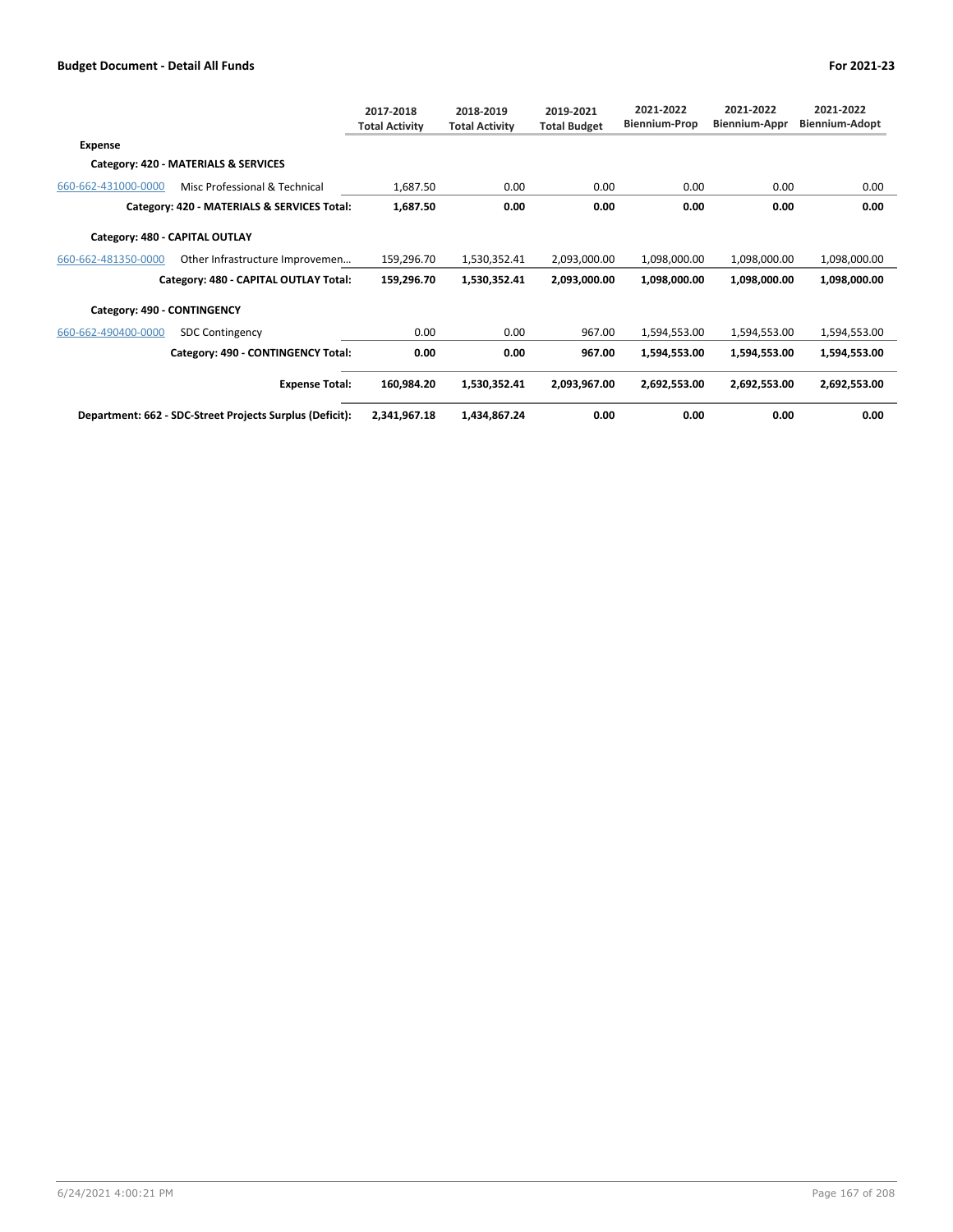|                                      |                                                | 2017-2018<br><b>Total Activity</b> | 2018-2019<br><b>Total Activity</b> | 2019-2021<br><b>Total Budget</b> | 2021-2022<br><b>Biennium-Prop</b> | 2021-2022<br><b>Biennium-Appr</b> | 2021-2022<br><b>Biennium-Adopt</b> |
|--------------------------------------|------------------------------------------------|------------------------------------|------------------------------------|----------------------------------|-----------------------------------|-----------------------------------|------------------------------------|
| Department: 663 - SDC-Water Projects |                                                |                                    |                                    |                                  |                                   |                                   |                                    |
| Revenue                              |                                                |                                    |                                    |                                  |                                   |                                   |                                    |
|                                      | Category: 302 - BEGINNING FUND BALANCES        |                                    |                                    |                                  |                                   |                                   |                                    |
| 660-663-302230-0000                  | Reserve for Sys Dev-Improvemt                  | 686.600.51                         | 1,306,359.97                       | 2,269,029.00                     | 3,369,871.00                      | 3,369,871.00                      | 3,369,871.00                       |
| 660-663-302240-0000                  | Reserve System Dev-Reimbursemt                 | 256,636.32                         | 374,577.87                         | 0.00                             | 0.00                              | 0.00                              | 0.00                               |
| 660-663-302245-0000                  | Reserve System Dev-Admin                       | 192,789.08                         | 243,091.44                         | 0.00                             | 0.00                              | 0.00                              | 0.00                               |
|                                      | Category: 302 - BEGINNING FUND BALANCES Total: | 1,136,025.91                       | 1,924,029.28                       | 2,269,029.00                     | 3,369,871.00                      | 3.369.871.00                      | 3.369.871.00                       |
|                                      | Category: 306 - LICENSES AND FEES              |                                    |                                    |                                  |                                   |                                   |                                    |
| 660-663-306250-0000                  | System Dev Charges-Admin                       | 50,302.36                          | 35,228.75                          | 30,000.00                        | 33,000.00                         | 33,000.00                         | 33,000.00                          |
| 660-663-306251-0000                  | System Dev Charges-Improvement                 | 609,010.27                         | 432,641.51                         | 382,000.00                       | 402,000.00                        | 402,000.00                        | 402,000.00                         |
| 660-663-306252-0000                  | System Dev Charges-Reimbursemt                 | 113,923.74                         | 80,359.77                          | 72,000.00                        | 77,000.00                         | 77,000.00                         | 77,000.00                          |
|                                      | Category: 306 - LICENSES AND FEES Total:       | 773,236.37                         | 548,230.03                         | 484.000.00                       | 512,000.00                        | 512,000.00                        | 512.000.00                         |
|                                      | Category: 309 - SPECIAL ASSESSMENTS            |                                    |                                    |                                  |                                   |                                   |                                    |
| 660-663-309280-0000                  | Unbonded SDC Interest Payments                 | 0.00                               | 0.00                               | 2,000.00                         | 2.000.00                          | 2.000.00                          | 2.000.00                           |
|                                      | Category: 309 - SPECIAL ASSESSMENTS Total:     | 0.00                               | 0.00                               | 2.000.00                         | 2.000.00                          | 2.000.00                          | 2,000.00                           |
|                                      | Category: 310 - MISCELLANEOUS REVENUES         |                                    |                                    |                                  |                                   |                                   |                                    |
| 660-663-310200-0000                  | Investment Income                              | 14.767.00                          | 66.761.00                          | 67.000.00                        | 70.000.00                         | 70.000.00                         | 70.000.00                          |
|                                      | Category: 310 - MISCELLANEOUS REVENUES Total:  | 14,767.00                          | 66,761.00                          | 67,000.00                        | 70,000.00                         | 70,000.00                         | 70,000.00                          |
|                                      | <b>Revenue Total:</b>                          | 1,924,029.28                       | 2.539.020.31                       | 2,822,029.00                     | 3,953,871.00                      | 3,953,871.00                      | 3,953,871.00                       |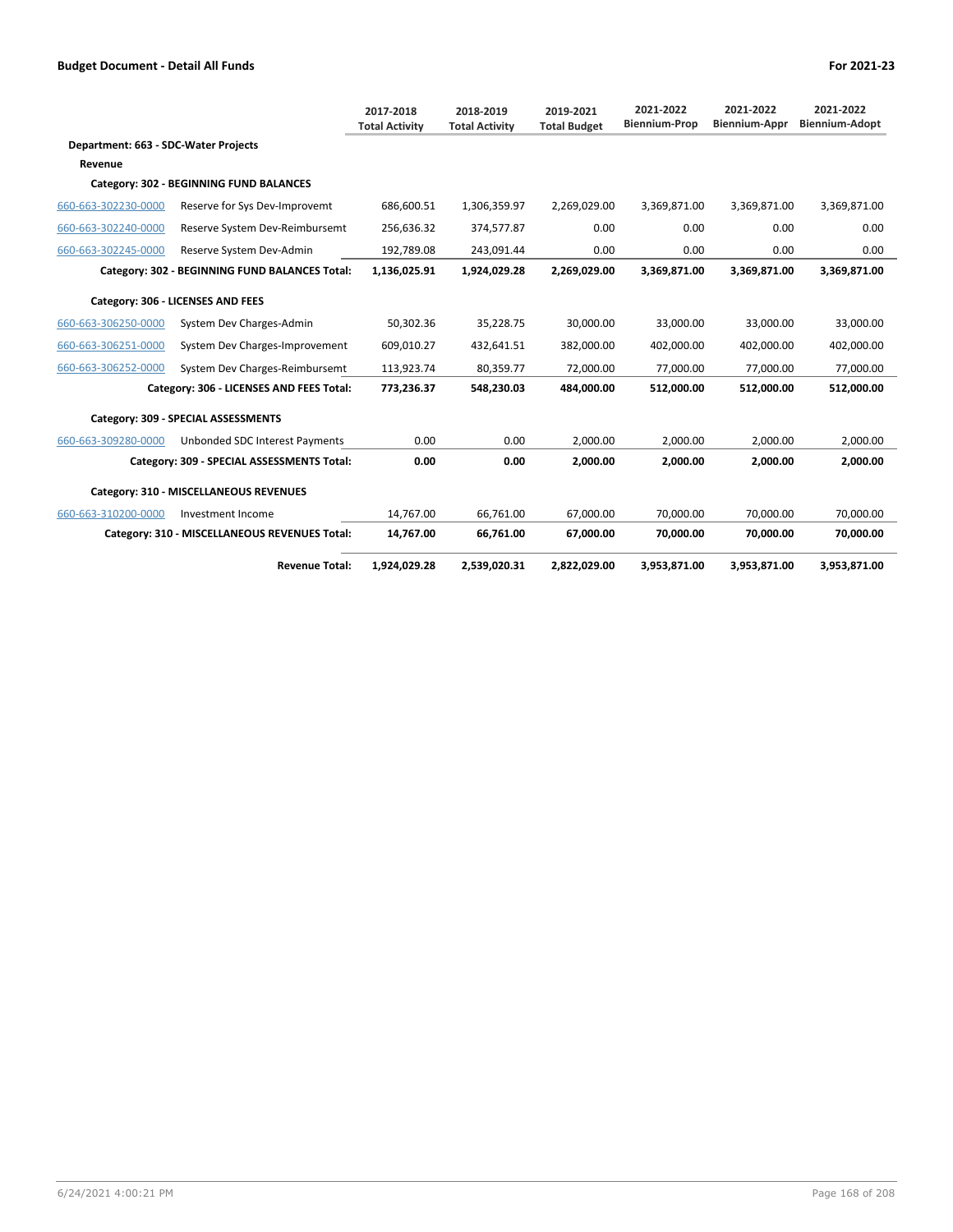|                             |                                                         | 2017-2018<br><b>Total Activity</b> | 2018-2019<br><b>Total Activity</b> | 2019-2021<br><b>Total Budget</b> | 2021-2022<br><b>Biennium-Prop</b> | 2021-2022<br><b>Biennium-Appr</b> | 2021-2022<br><b>Biennium-Adopt</b> |
|-----------------------------|---------------------------------------------------------|------------------------------------|------------------------------------|----------------------------------|-----------------------------------|-----------------------------------|------------------------------------|
| Expense                     |                                                         |                                    |                                    |                                  |                                   |                                   |                                    |
| Category: 490 - CONTINGENCY |                                                         |                                    |                                    |                                  |                                   |                                   |                                    |
| 660-663-490400-0000         | <b>SDC Contingency</b>                                  | 0.00                               | 0.00                               | 2,822,029.00                     | 3,953,871.00                      | 3,953,871.00                      | 3,953,871.00                       |
|                             | Category: 490 - CONTINGENCY Total:                      | 0.00                               | 0.00                               | 2,822,029.00                     | 3,953,871.00                      | 3,953,871.00                      | 3,953,871.00                       |
|                             | <b>Expense Total:</b>                                   | 0.00                               | 0.00                               | 2,822,029.00                     | 3,953,871.00                      | 3,953,871.00                      | 3,953,871.00                       |
|                             | Department: 663 - SDC-Water Projects Surplus (Deficit): | 1,924,029.28                       | 2.539.020.31                       | 0.00                             | 0.00                              | 0.00                              | 0.00                               |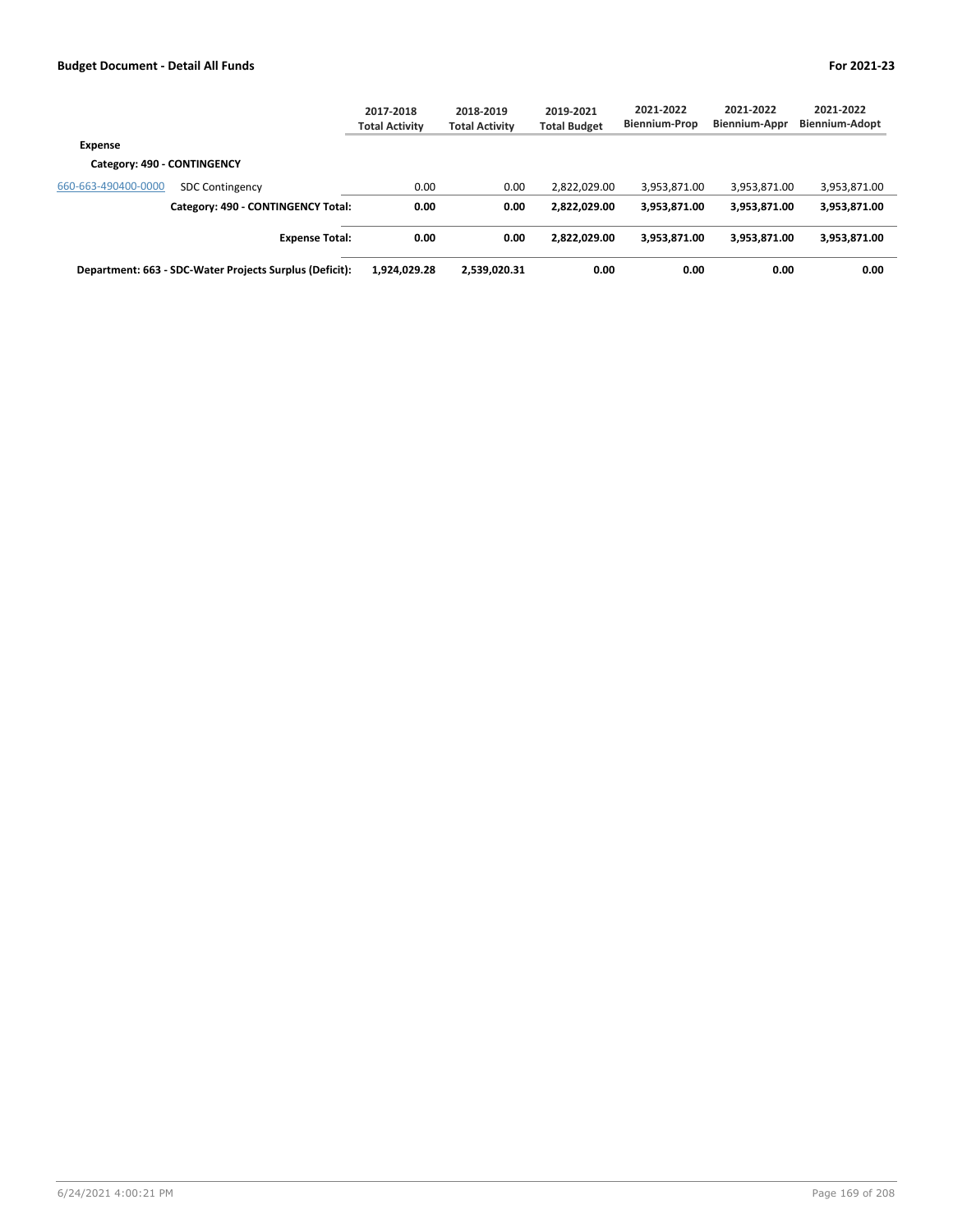|                                      |                                                | 2017-2018<br><b>Total Activity</b> | 2018-2019<br><b>Total Activity</b> | 2019-2021<br><b>Total Budget</b> | 2021-2022<br><b>Biennium-Prop</b> | 2021-2022<br><b>Biennium-Appr</b> | 2021-2022<br><b>Biennium-Adopt</b> |
|--------------------------------------|------------------------------------------------|------------------------------------|------------------------------------|----------------------------------|-----------------------------------|-----------------------------------|------------------------------------|
| Department: 664 - SDC-Sewer Projects |                                                |                                    |                                    |                                  |                                   |                                   |                                    |
| Revenue                              |                                                |                                    |                                    |                                  |                                   |                                   |                                    |
|                                      | Category: 302 - BEGINNING FUND BALANCES        |                                    |                                    |                                  |                                   |                                   |                                    |
| 660-664-302230-0000                  | Reserve for Sys Dev-Improvemt                  | 1,684,528.93                       | 2,014,437.00                       | 3,117,404.00                     | 3,900,640.00                      | 3,900,640.00                      | 3,900,640.00                       |
| 660-664-302240-0000                  | Reserve System Dev-Reimbursemt                 | 796.816.28                         | 893.967.05                         | 0.00                             | 0.00                              | 0.00                              | 0.00                               |
|                                      | Category: 302 - BEGINNING FUND BALANCES Total: | 2,481,345.21                       | 2,908,404.05                       | 3,117,404.00                     | 3,900,640.00                      | 3.900.640.00                      | 3.900.640.00                       |
|                                      | Category: 306 - LICENSES AND FEES              |                                    |                                    |                                  |                                   |                                   |                                    |
| 660-664-306251-0000                  | System Dev Charges-Improvement                 | 312.669.13                         | 242.539.31                         | 138.000.00                       | 164.000.00                        | 164.000.00                        | 164,000.00                         |
| 660-664-306252-0000                  | System Dev Charges-Reimbursemt                 | 88.996.40                          | 69,040.57                          | 38,000.00                        | 41,000.00                         | 41,000.00                         | 41,000.00                          |
|                                      | Category: 306 - LICENSES AND FEES Total:       | 401,665.53                         | 311,579.88                         | 176,000.00                       | 205,000.00                        | 205,000.00                        | 205,000.00                         |
|                                      | Category: 309 - SPECIAL ASSESSMENTS            |                                    |                                    |                                  |                                   |                                   |                                    |
| 660-664-309280-0000                  | Unbonded SDC Interest Payments                 | 1,947.31                           | 2,752.02                           | 2.000.00                         | 2.000.00                          | 2.000.00                          | 2,000.00                           |
|                                      | Category: 309 - SPECIAL ASSESSMENTS Total:     | 1,947.31                           | 2.752.02                           | 2.000.00                         | 2,000.00                          | 2.000.00                          | 2.000.00                           |
|                                      | Category: 310 - MISCELLANEOUS REVENUES         |                                    |                                    |                                  |                                   |                                   |                                    |
| 660-664-310200-0000                  | Investment Income                              | 23.446.00                          | 91.592.00                          | 90.000.00                        | 90.000.00                         | 90.000.00                         | 90.000.00                          |
|                                      | Category: 310 - MISCELLANEOUS REVENUES Total:  | 23,446.00                          | 91,592.00                          | 90,000.00                        | 90,000.00                         | 90,000.00                         | 90,000.00                          |
|                                      | <b>Revenue Total:</b>                          | 2,908,404.05                       | 3,314,327.95                       | 3,385,404.00                     | 4,197,640.00                      | 4,197,640.00                      | 4,197,640.00                       |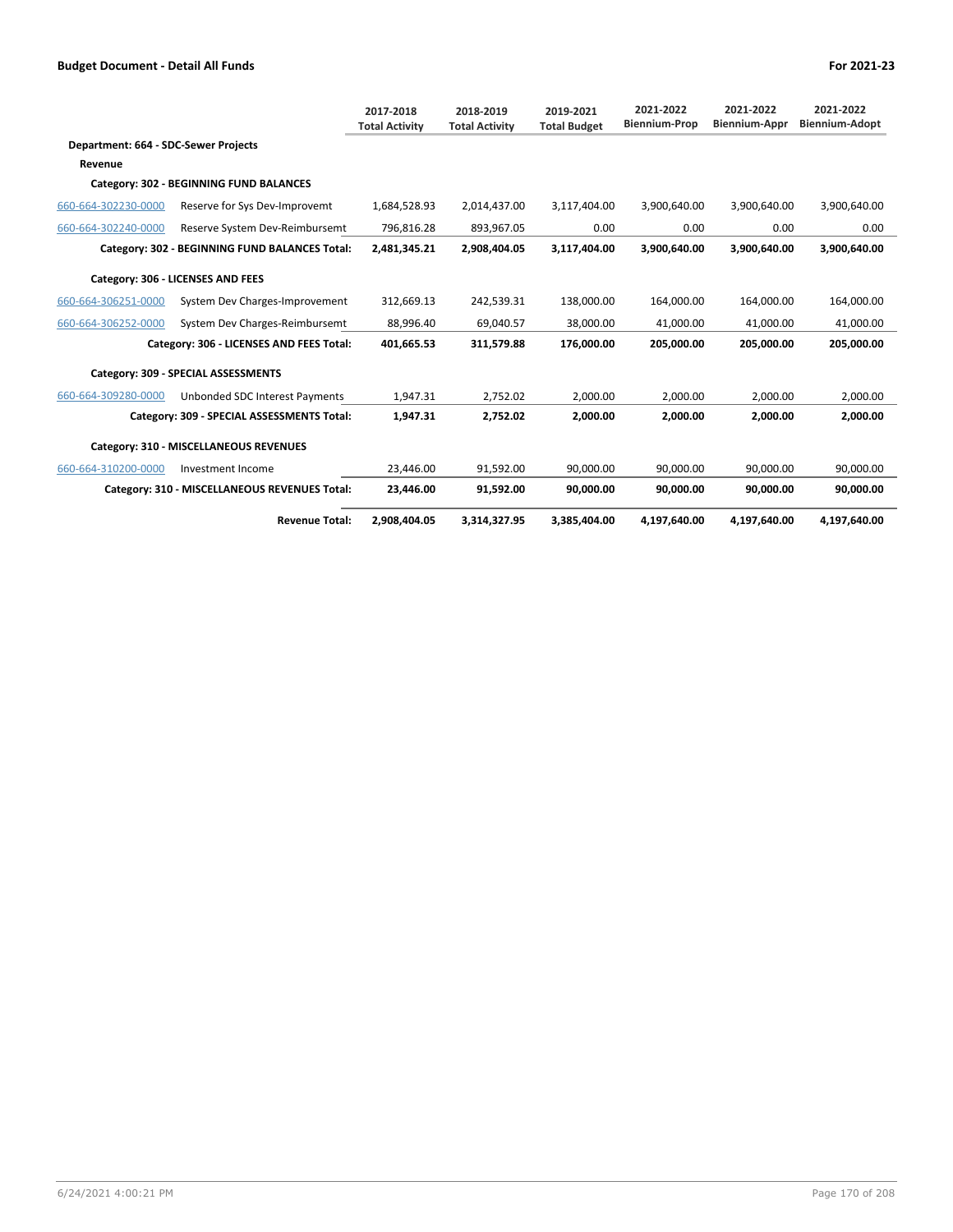|                             |                                                         | 2017-2018<br><b>Total Activity</b> | 2018-2019<br><b>Total Activity</b> | 2019-2021<br><b>Total Budget</b> | 2021-2022<br><b>Biennium-Prop</b> | 2021-2022<br><b>Biennium-Appr</b> | 2021-2022<br><b>Biennium-Adopt</b> |  |
|-----------------------------|---------------------------------------------------------|------------------------------------|------------------------------------|----------------------------------|-----------------------------------|-----------------------------------|------------------------------------|--|
| Expense                     |                                                         |                                    |                                    |                                  |                                   |                                   |                                    |  |
| Category: 490 - CONTINGENCY |                                                         |                                    |                                    |                                  |                                   |                                   |                                    |  |
| 660-664-490400-0000         | <b>SDC Contingency</b>                                  | 0.00                               | 0.00                               | 3.385.404.00                     | 4,197,640.00                      | 4,197,640.00                      | 4,197,640.00                       |  |
|                             | Category: 490 - CONTINGENCY Total:                      | 0.00                               | 0.00                               | 3.385.404.00                     | 4.197.640.00                      | 4,197,640.00                      | 4,197,640.00                       |  |
|                             | <b>Expense Total:</b>                                   | 0.00                               | 0.00                               | 3.385.404.00                     | 4,197,640.00                      | 4,197,640.00                      | 4,197,640.00                       |  |
|                             | Department: 664 - SDC-Sewer Projects Surplus (Deficit): | 2.908.404.05                       | 3,314,327.95                       | 0.00                             | 0.00                              | 0.00                              | 0.00                               |  |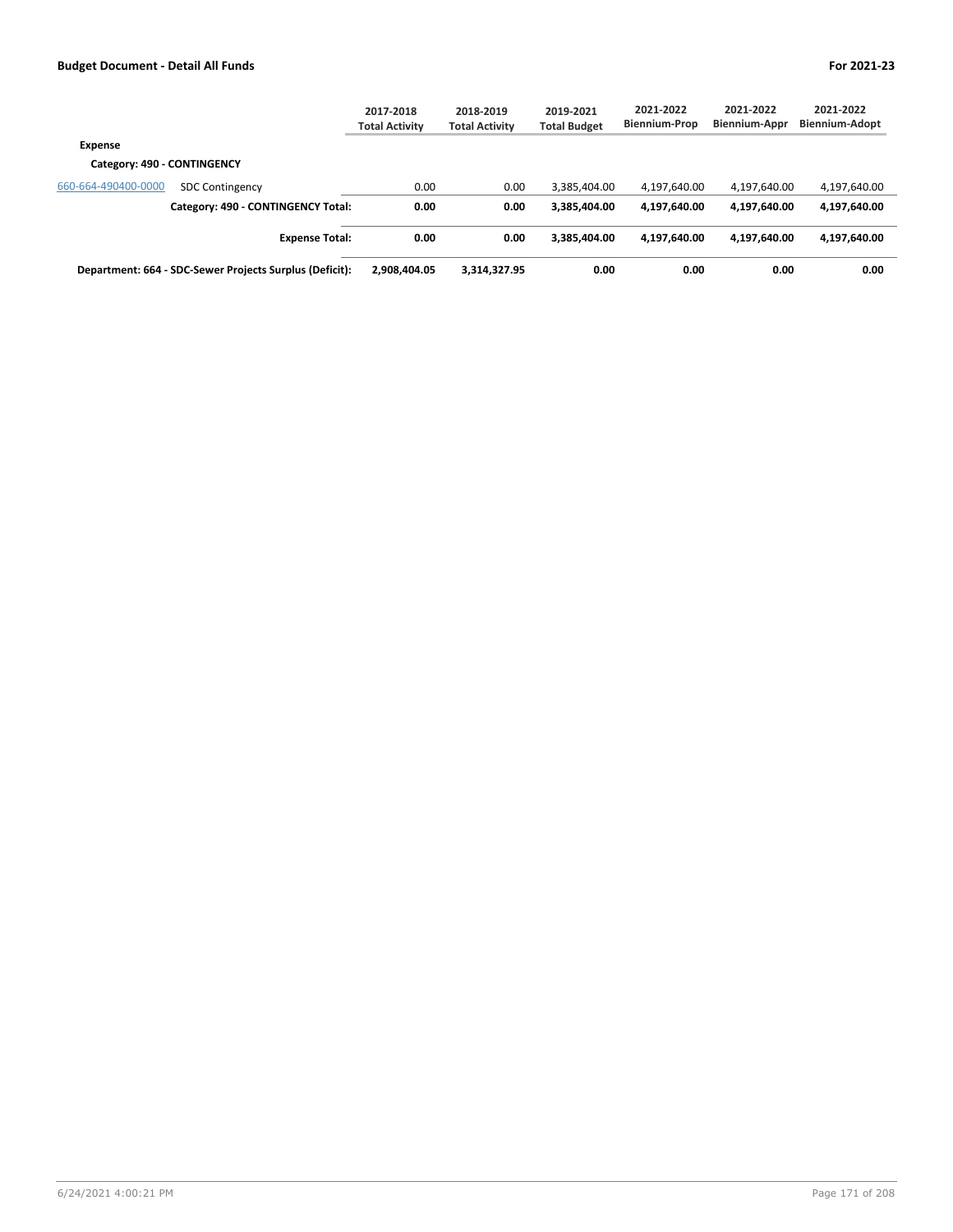|                     |                                                | 2017-2018<br><b>Total Activity</b> | 2018-2019<br><b>Total Activity</b> | 2019-2021<br><b>Total Budget</b> | 2021-2022<br><b>Biennium-Prop</b> | 2021-2022<br>Biennium-Appr | 2021-2022<br>Biennium-Adopt |
|---------------------|------------------------------------------------|------------------------------------|------------------------------------|----------------------------------|-----------------------------------|----------------------------|-----------------------------|
|                     | Department: 665 - SDC-Stormwater Projects      |                                    |                                    |                                  |                                   |                            |                             |
| Revenue             |                                                |                                    |                                    |                                  |                                   |                            |                             |
|                     | Category: 302 - BEGINNING FUND BALANCES        |                                    |                                    |                                  |                                   |                            |                             |
| 660-665-302230-0000 | Reserve for Sys Dev-Improvemt                  | 214,957.49                         | 137.06                             | 8,137.00                         | 17,762.00                         | 17,762.00                  | 17,762.00                   |
|                     | Category: 302 - BEGINNING FUND BALANCES Total: | 214,957.49                         | 137.06                             | 8,137.00                         | 17,762.00                         | 17,762.00                  | 17,762.00                   |
|                     | Category: 306 - LICENSES AND FEES              |                                    |                                    |                                  |                                   |                            |                             |
| 660-665-306251-0000 | System Dev Charges-Improvement                 | 21,338.57                          | 7,629.49                           | 8,000.00                         | 9,000.00                          | 9,000.00                   | 9,000.00                    |
|                     | Category: 306 - LICENSES AND FEES Total:       | 21,338.57                          | 7,629.49                           | 8,000.00                         | 9,000.00                          | 9,000.00                   | 9,000.00                    |
|                     | Category: 310 - MISCELLANEOUS REVENUES         |                                    |                                    |                                  |                                   |                            |                             |
| 660-665-310200-0000 | Investment Income                              | 1,841.00                           | 383.00                             | 2,000.00                         | 2,000.00                          | 2,000.00                   | 2,000.00                    |
|                     | Category: 310 - MISCELLANEOUS REVENUES Total:  | 1,841.00                           | 383.00                             | 2,000.00                         | 2,000.00                          | 2,000.00                   | 2,000.00                    |
|                     | <b>Revenue Total:</b>                          | 238,137.06                         | 8,149.55                           | 18,137.00                        | 28,762.00                         | 28,762.00                  | 28,762.00                   |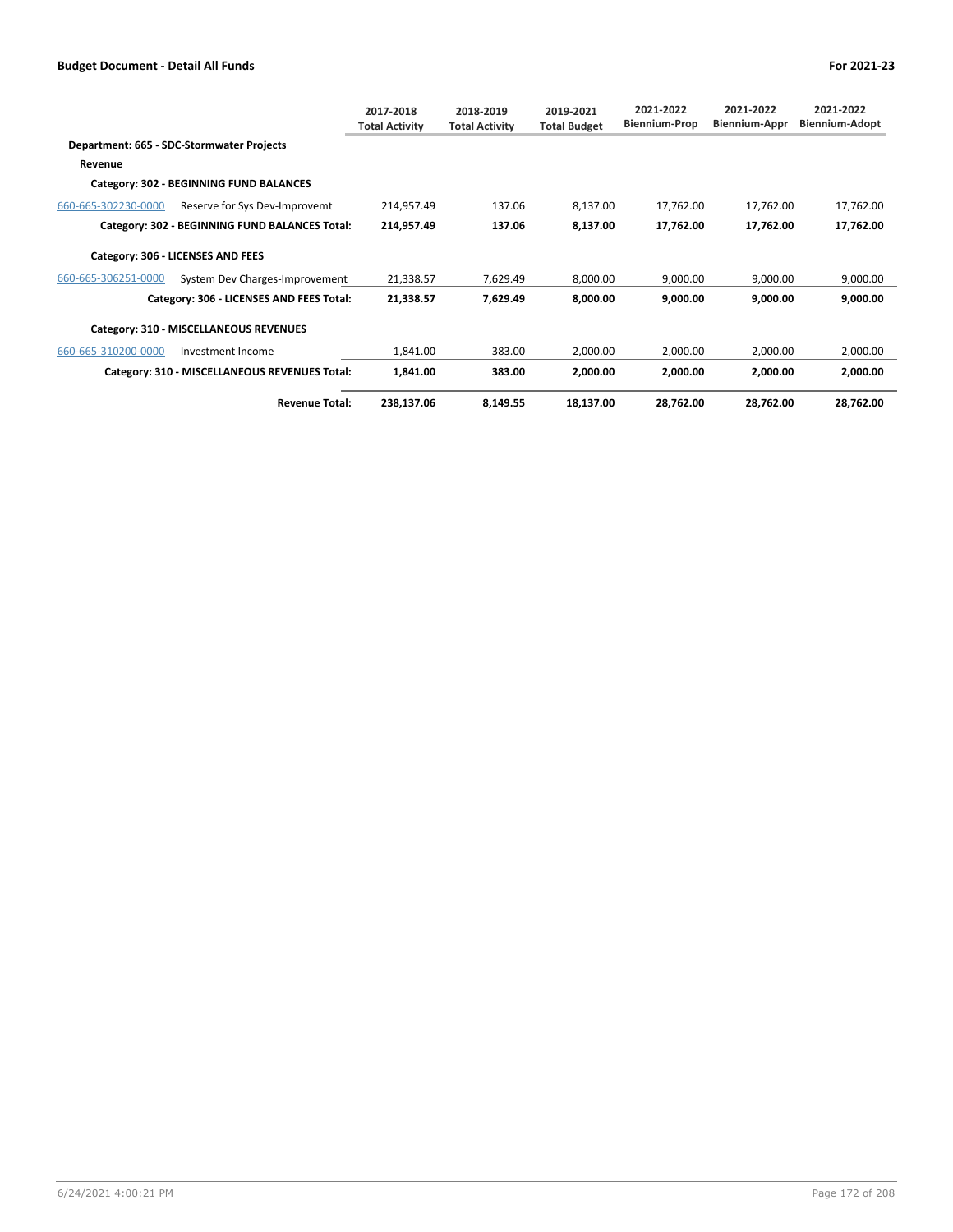|                                |                                                          | 2017-2018<br><b>Total Activity</b> | 2018-2019<br><b>Total Activity</b> | 2019-2021<br><b>Total Budget</b> | 2021-2022<br><b>Biennium-Prop</b> | 2021-2022<br>Biennium-Appr | 2021-2022<br><b>Biennium-Adopt</b> |
|--------------------------------|----------------------------------------------------------|------------------------------------|------------------------------------|----------------------------------|-----------------------------------|----------------------------|------------------------------------|
| <b>Expense</b>                 |                                                          |                                    |                                    |                                  |                                   |                            |                                    |
| Category: 480 - CAPITAL OUTLAY |                                                          |                                    |                                    |                                  |                                   |                            |                                    |
| 660-665-481311-0000            | <b>Major Drainages</b>                                   | 238,000.00                         | 0.00                               | 0.00                             | 0.00                              | 0.00                       | 0.00                               |
|                                | Category: 480 - CAPITAL OUTLAY Total:                    | 238,000.00                         | 0.00                               | 0.00                             | 0.00                              | 0.00                       | 0.00                               |
| Category: 490 - CONTINGENCY    |                                                          |                                    |                                    |                                  |                                   |                            |                                    |
| 660-665-490400-0000            | <b>SDC Contingency</b>                                   | 0.00                               | 0.00                               | 18,137.00                        | 28,762.00                         | 28,762.00                  | 28,762.00                          |
|                                | Category: 490 - CONTINGENCY Total:                       | 0.00                               | 0.00                               | 18,137.00                        | 28,762.00                         | 28,762.00                  | 28,762.00                          |
|                                | <b>Expense Total:</b>                                    | 238,000.00                         | 0.00                               | 18,137.00                        | 28,762.00                         | 28,762.00                  | 28,762.00                          |
|                                | Department: 665 - SDC-Stormwater Projects Surplus (Defic | 137.06                             | 8,149.55                           | 0.00                             | 0.00                              | 0.00                       | 0.00                               |
|                                | Fund: 660 - SYSTEMS DEV CHARGES FUND Surplus (Deficit):  | 13,709,717.07                      | 13,699,893.62                      | 0.00                             | 0.00                              | 0.00                       | 0.00                               |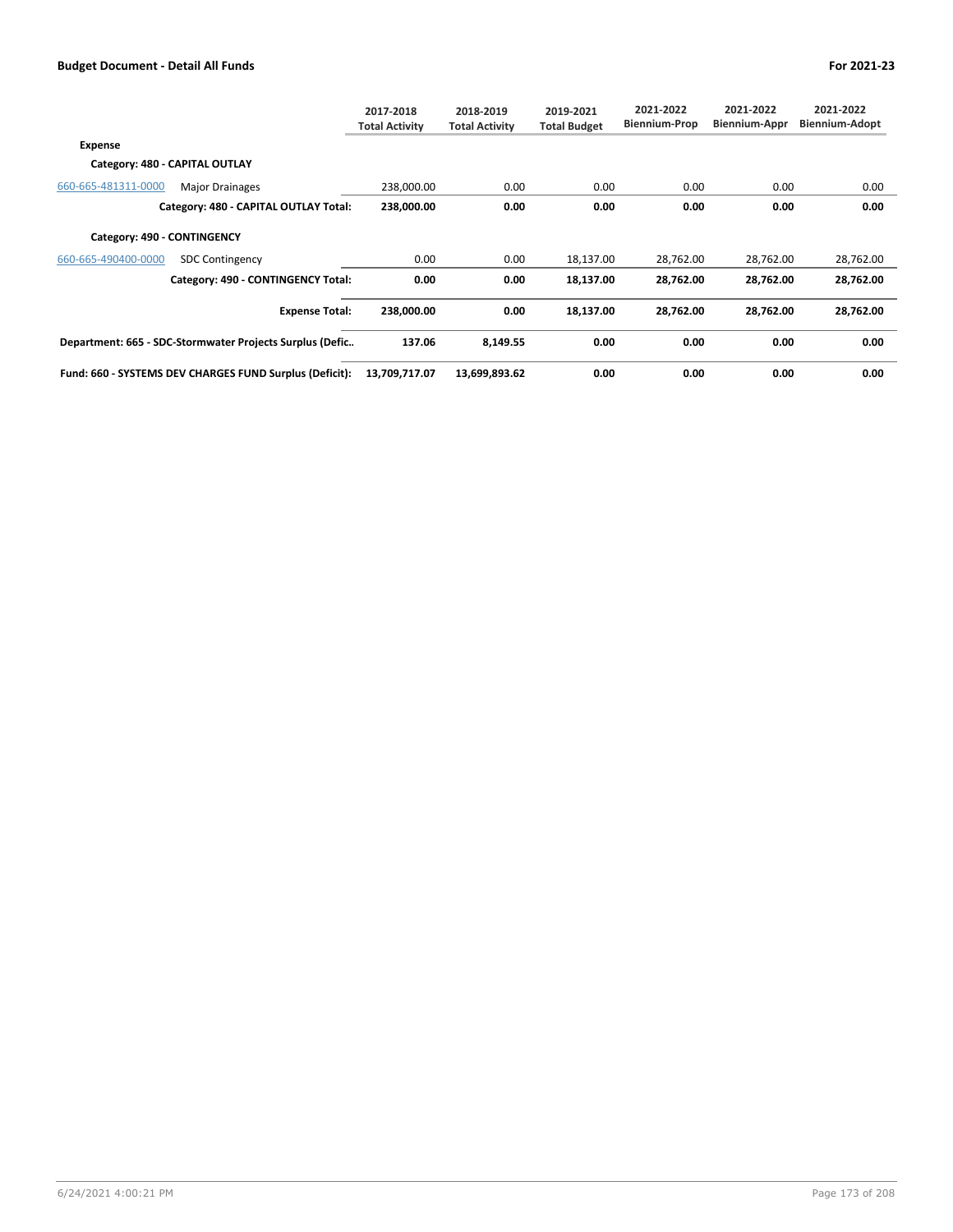|                     |                                                                  | 2017-2018<br><b>Total Activity</b> | 2018-2019<br><b>Total Activity</b> | 2019-2021<br><b>Total Budget</b> | 2021-2022<br><b>Biennium-Prop</b> | 2021-2022<br>Biennium-Appr | 2021-2022<br><b>Biennium-Adopt</b> |
|---------------------|------------------------------------------------------------------|------------------------------------|------------------------------------|----------------------------------|-----------------------------------|----------------------------|------------------------------------|
|                     | Fund: 670 - PUBLIC WORKS SUPPORT SERVICES FUND                   |                                    |                                    |                                  |                                   |                            |                                    |
|                     | <b>Department: 670 - Public Works Support Services Resources</b> |                                    |                                    |                                  |                                   |                            |                                    |
| Revenue             |                                                                  |                                    |                                    |                                  |                                   |                            |                                    |
|                     | Category: 302 - BEGINNING FUND BALANCES                          |                                    |                                    |                                  |                                   |                            |                                    |
| 670-670-302100-0000 | Unrestricted Beginning Balance                                   | 802,952.20                         | 573,844.89                         | 575,252.00                       | 507,876.00                        | 507,876.00                 | 507,876.00                         |
|                     | Category: 302 - BEGINNING FUND BALANCES Total:                   | 802,952.20                         | 573,844.89                         | 575,252.00                       | 507,876.00                        | 507,876.00                 | 507,876.00                         |
|                     | Category: 305 - INTERGOVERNMENTAL                                |                                    |                                    |                                  |                                   |                            |                                    |
| 670-670-305200-9002 | Federal Grants-Corona Virus Relief                               | 0.00                               | 0.00                               | 0.00                             | 0.00                              | 0.00                       | 0.00                               |
|                     | Category: 305 - INTERGOVERNMENTAL Total:                         | 0.00                               | 0.00                               | 0.00                             | 0.00                              | 0.00                       | 0.00                               |
|                     | Category: 310 - MISCELLANEOUS REVENUES                           |                                    |                                    |                                  |                                   |                            |                                    |
| 670-670-310200-0000 | Investment Income                                                | $-3,702.92$                        | 21,562.33                          | 10,000.00                        | 4,000.00                          | 4,000.00                   | 4,000.00                           |
| 670-670-310315-0000 | Medical Insurance Reimbursemt                                    | 0.00                               | 0.00                               | 0.00                             | 0.00                              | 0.00                       | 0.00                               |
| 670-670-310322-0000 | Rebates                                                          | 21,423.46                          | 0.00                               | 0.00                             | 0.00                              | 0.00                       | 0.00                               |
| 670-670-310910-0000 | Sundry Income                                                    | 3,315.80                           | 3,784.82                           | 7,000.00                         | 8,000.00                          | 8,000.00                   | 8,000.00                           |
|                     | Category: 310 - MISCELLANEOUS REVENUES Total:                    | 21,036.34                          | 25,347.15                          | 17,000.00                        | 12,000.00                         | 12,000.00                  | 12,000.00                          |
|                     | Category: 312 - CHARGES FOR SERVICES                             |                                    |                                    |                                  |                                   |                            |                                    |
| 670-670-312500-0000 | <b>Charges for Services - Parks</b>                              | 0.00                               | 0.00                               | 0.00                             | 30,000.00                         | 30,000.00                  | 30,000.00                          |
| 670-670-312610-0000 | Charges for Services - Water                                     | 332,000.00                         | 346,000.00                         | 654,000.00                       | 600,000.00                        | 600,000.00                 | 600,000.00                         |
| 670-670-312620-0000 | Charges for Services - Sewer                                     | 217,000.00                         | 227,000.00                         | 429,000.00                       | 622,000.00                        | 622,000.00                 | 622,000.00                         |
| 670-670-312625-0000 | Charges for Services - Stormwater                                | 190,000.00                         | 199,000.00                         | 376,000.00                       | 308,000.00                        | 308,000.00                 | 308,000.00                         |
| 670-670-312650-0000 | Charges for Services - Street                                    | 262,000.00                         | 274,000.00                         | 518,000.00                       | 518,000.00                        | 518,000.00                 | 518,000.00                         |
|                     | Category: 312 - CHARGES FOR SERVICES Total:                      | 1,001,000.00                       | 1,046,000.00                       | 1,977,000.00                     | 2,078,000.00                      | 2,078,000.00               | 2,078,000.00                       |
|                     | Category: 344 - PROCEEDS SALE OF CAPITAL ASSETS                  |                                    |                                    |                                  |                                   |                            |                                    |
| 670-670-344100-0000 | Proceeds from Sale of Capital                                    | 2,850.00                           | 24,530.88                          | 0.00                             | 0.00                              | 0.00                       | 0.00                               |
|                     | Category: 344 - PROCEEDS SALE OF CAPITAL ASSETS Total:           | 2,850.00                           | 24,530.88                          | 0.00                             | 0.00                              | 0.00                       | 0.00                               |
|                     | <b>Revenue Total:</b>                                            | 1,827,838.54                       | 1,669,722.92                       | 2,569,252.00                     | 2,597,876.00                      | 2,597,876.00               | 2,597,876.00                       |
|                     | Department: 670 - Public Works Support Services Resourc          | 1,827,838.54                       | 1,669,722.92                       | 2,569,252.00                     | 2,597,876.00                      | 2,597,876.00               | 2,597,876.00                       |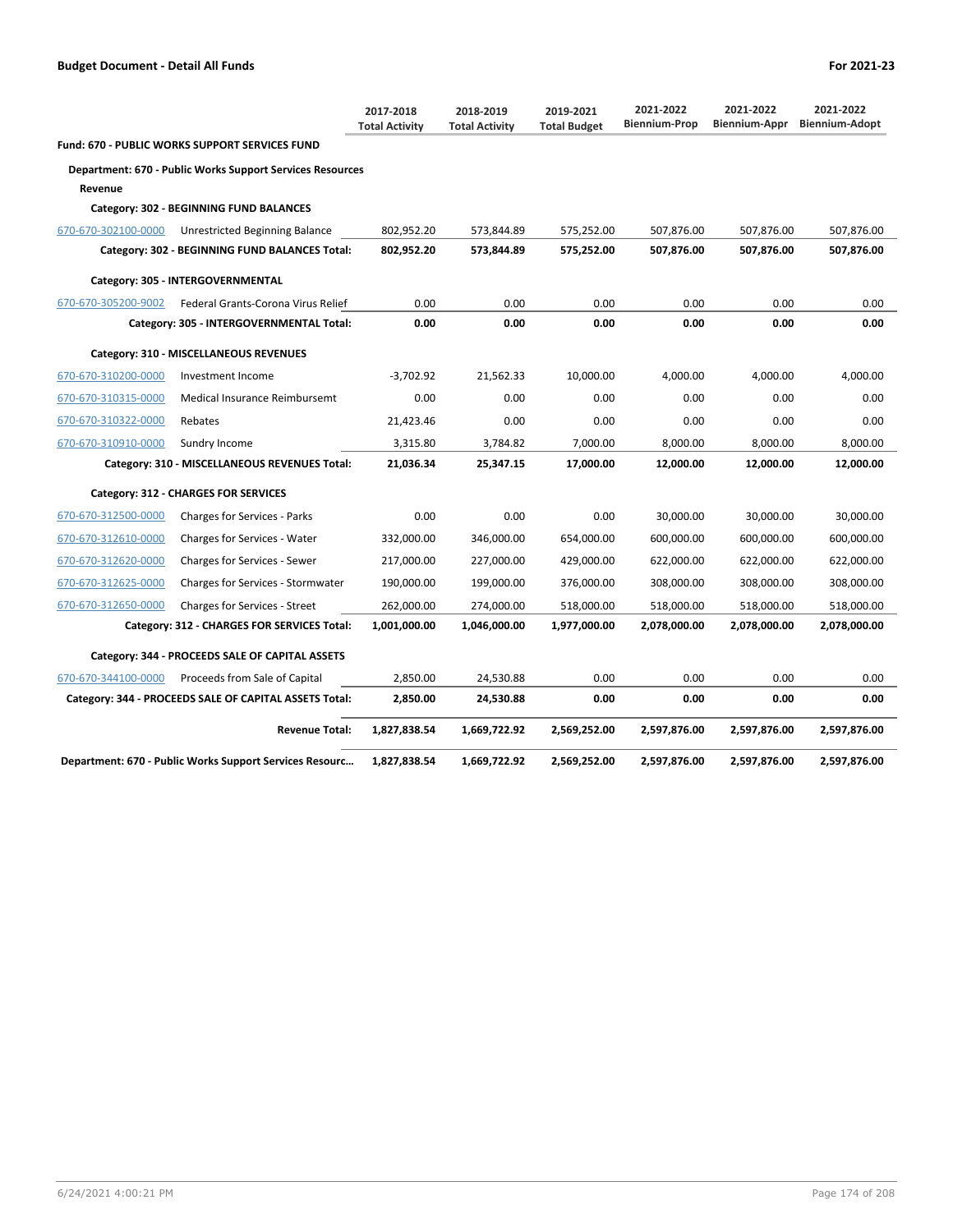|                                      |                                                                                                                                                                                                                                                        | 2017-2018<br><b>Total Activity</b> | 2018-2019<br><b>Total Activity</b> | 2019-2021<br><b>Total Budget</b> | 2021-2022<br><b>Biennium-Prop</b> | 2021-2022<br><b>Biennium-Appr</b> | 2021-2022<br><b>Biennium-Adopt</b> |
|--------------------------------------|--------------------------------------------------------------------------------------------------------------------------------------------------------------------------------------------------------------------------------------------------------|------------------------------------|------------------------------------|----------------------------------|-----------------------------------|-----------------------------------|------------------------------------|
| <b>Expense</b>                       | Department: 671 - PW Support - Mgmt Services                                                                                                                                                                                                           |                                    |                                    |                                  |                                   |                                   |                                    |
|                                      | Category: 410 - PERSONNEL SERVICES                                                                                                                                                                                                                     |                                    |                                    |                                  |                                   |                                   |                                    |
| 670-671-411100-0000                  | <b>Full-Time Salaries and Wages</b>                                                                                                                                                                                                                    | 0.00                               | 0.00                               | 886,000.00                       | 971,000.00                        | 971,000.00                        | 971,000.00                         |
| 670-671-411110-0000                  | <b>Full-Time Regular Salaries</b>                                                                                                                                                                                                                      | 290,204.23                         | 373,253.83                         | 0.00                             | 0.00                              | 0.00                              | 0.00                               |
| 670-671-411120-0000                  | Full-Time Other Paid Leave                                                                                                                                                                                                                             | 16,416.16                          | 20,761.76                          | 0.00                             | 0.00                              | 0.00                              | 0.00                               |
| 670-671-411122-0000                  | <b>Full-Time Vacation Leave</b>                                                                                                                                                                                                                        | 21,330.47                          | 25,091.21                          | 0.00                             | 0.00                              | 0.00                              | 0.00                               |
| 670-671-411125-0000                  | Full-Time Comp Leave                                                                                                                                                                                                                                   | 3,926.68                           | 6,533.52                           | 0.00                             | 0.00                              | 0.00                              | 0.00                               |
| 670-671-411130-0000                  | <b>Full-Time Sick Leave</b>                                                                                                                                                                                                                            | 9,444.05                           | 15,614.48                          | 0.00                             | 0.00                              | 0.00                              | 0.00                               |
| 670-671-411240-0000                  | Temporary / OnCall                                                                                                                                                                                                                                     | 3,703.29                           | 0.00                               | 4,000.00                         | 0.00                              | 0.00                              | 0.00                               |
| 670-671-411245-0000                  | Temporary / OnCall                                                                                                                                                                                                                                     | 67.95                              | 0.00                               | 0.00                             | 0.00                              | 0.00                              | 0.00                               |
| 670-671-411300-0000                  | <b>Overtime Salaries</b>                                                                                                                                                                                                                               | 1,785.72                           | 1,928.95                           | 2,000.00                         | 2,000.00                          | 2,000.00                          | 2,000.00                           |
| 670-671-411400-0000                  | Special Pay                                                                                                                                                                                                                                            | 0.00                               | 900.36                             | 2,000.00                         | 2,000.00                          | 2,000.00                          | 2,000.00                           |
| 670-671-411410-0000                  | Working out of Classification                                                                                                                                                                                                                          | 2,090.13                           | 134.40                             | 0.00                             | 0.00                              | 0.00                              | 0.00                               |
| 670-671-411435-0000                  | <b>Accrued Vacation Payoff</b>                                                                                                                                                                                                                         | 2,991.55                           | 0.00                               | 0.00                             | 0.00                              | 0.00                              | 0.00                               |
| 670-671-412100-0000                  | Payroll Taxes                                                                                                                                                                                                                                          | 30,520.02                          | 38,169.35                          | 75,000.00                        | 83,000.00                         | 83,000.00                         | 83,000.00                          |
| 670-671-412200-0000                  | <b>PERS</b>                                                                                                                                                                                                                                            | 76,586.60                          | 102,726.65                         | 226,000.00                       | 264,000.00                        | 264,000.00                        | 264,000.00                         |
| 670-671-412300-0000                  | <b>Health Insurance</b>                                                                                                                                                                                                                                | 101,504.28                         | 116,676.84                         | 245,000.00                       | 233,000.00                        | 233,000.00                        | 233,000.00                         |
| 670-671-412400-0000                  | <b>Other Benefits</b>                                                                                                                                                                                                                                  | 7,693.36                           | 10,020.78                          | 19,000.00                        | 21,000.00                         | 21,000.00                         | 21,000.00                          |
|                                      | Category: 410 - PERSONNEL SERVICES Total:                                                                                                                                                                                                              | 568,264.49                         | 711,812.13                         | 1,459,000.00                     | 1,576,000.00                      | 1,576,000.00                      | 1,576,000.00                       |
|                                      | Category: 420 - MATERIALS & SERVICES                                                                                                                                                                                                                   |                                    |                                    |                                  |                                   |                                   |                                    |
| 670-671-421000-0000                  | General Office Supplies                                                                                                                                                                                                                                | 18,443.62                          | 8,223.22                           | 20,000.00                        | 20,000.00                         | 20,000.00                         | 20,000.00                          |
| 670-671-422300-0000                  | Postage                                                                                                                                                                                                                                                | 1,014.83                           | 227.66                             | 2,000.00                         | 2,000.00                          | 2,000.00                          | 2,000.00                           |
| 670-671-427130-0000                  | Uniform Purchases                                                                                                                                                                                                                                      | 618.47                             | 608.56                             | 2,000.00                         | 2,000.00                          | 2,000.00                          | 2,000.00                           |
| 670-671-427200-0000                  | <b>Clothing Allowance</b>                                                                                                                                                                                                                              | 0.00                               | 48.92                              | 0.00                             | 0.00                              | 0.00                              | 0.00                               |
| 670-671-429000-0000                  | Other Materials and Supplies                                                                                                                                                                                                                           | 47,169.13                          | 54,683.85                          | 12,000.00                        | 14,000.00                         | 14,000.00                         | 14,000.00                          |
| 670-671-429000-9002                  | Other Materials and Supplies-COV                                                                                                                                                                                                                       | 0.00                               | 0.00                               | 0.00                             | 0.00                              | 0.00                              | 0.00                               |
| 670-671-429500-0000                  | Misc Furnishings & Equipment                                                                                                                                                                                                                           | 0.00                               | 22,883.60                          | 19,000.00                        | 0.00                              | 0.00                              | 0.00                               |
| <u>670-671-431000-0000</u>           | Misc Professional & Technical                                                                                                                                                                                                                          | 176,682.01                         | 97,715.19                          | 150,000.00                       | 63,000.00                         | 63,000.00                         | 63,000.00                          |
| <b>Budget Notes</b>                  |                                                                                                                                                                                                                                                        |                                    |                                    |                                  |                                   |                                   |                                    |
| <b>Budget Code</b><br>Biennium-Adopt | <b>Description</b><br>On-call contract with Telecom Law Firm for \$10,000. Elements CMMS Upgrades and Consulting Services for<br>Condition Assessements/Asset Management Data Collection for \$25,000. These efforts will also occur in FY<br>2022-23. |                                    |                                    |                                  |                                   |                                   |                                    |
| 670-671-431810-0000                  | <b>Physician Services</b>                                                                                                                                                                                                                              | 102.30                             | 108.50                             | 2,000.00                         | 2,000.00                          | 2,000.00                          | 2,000.00                           |
| 670-671-431937-0000                  | Vehicle Contract Service Fee                                                                                                                                                                                                                           | 286.92                             | 286.92                             | 2,000.00                         | 0.00                              | 0.00                              | 0.00                               |
| 670-671-432110-0000                  | <b>Technical Seminars, Training</b>                                                                                                                                                                                                                    | 1,781.39                           | 3,152.92                           | 8,000.00                         | 8,000.00                          | 8,000.00                          | 8,000.00                           |
| 670-671-432130-0000                  | Conferences                                                                                                                                                                                                                                            | 3,467.38                           | 6,434.44                           | 20,000.00                        | 20,000.00                         | 20,000.00                         | 20,000.00                          |
| 670-671-432300-0000                  | <b>Membership Dues</b>                                                                                                                                                                                                                                 | 1,269.00                           | 2,123.99                           | 2,000.00                         | 14,000.00                         | 14,000.00                         | 14,000.00                          |
| 670-671-435210-0000                  | Telephone Service Charges                                                                                                                                                                                                                              | 25,651.28                          | 3,896.20                           | 59,000.00                        | 10,000.00                         | 10,000.00                         | 10,000.00                          |
| 670-671-435250-0000                  | 800 Mhz Co User Fee                                                                                                                                                                                                                                    | 0.00                               | 0.00                               | 0.00                             | 50,000.00                         | 50,000.00                         | 50,000.00                          |
| 670-671-437110-0000                  | Landscape Maintenance Contract                                                                                                                                                                                                                         | 10,350.00                          | 14,869.52                          | 40,000.00                        | 35,000.00                         | 35,000.00                         | 35,000.00                          |

670-671-437230-0000 Janitorial and Cleaning Spply 15,653.66 2,577.38 10,000.00 8,000.00 8,000.00 8,000.00 670-671-437280-0000 Bldg Maint-Misc Contracted Svc 46,451.73 62,388.45 132,000.00 140,000.00 140,000.00 140,000.00 670-671-437280-9002 Bldg Maint-Misc Contracted Svc-… 0.00 0.00 0.00 0.00 0.00 0.00 670-671-437310-0000 Equipment Repair and Service 919.00 3,131.63 6,000.00 6,000.00 6,000.00 6,000.00

6/24/2021 4:00:21 PM Page 175 of 208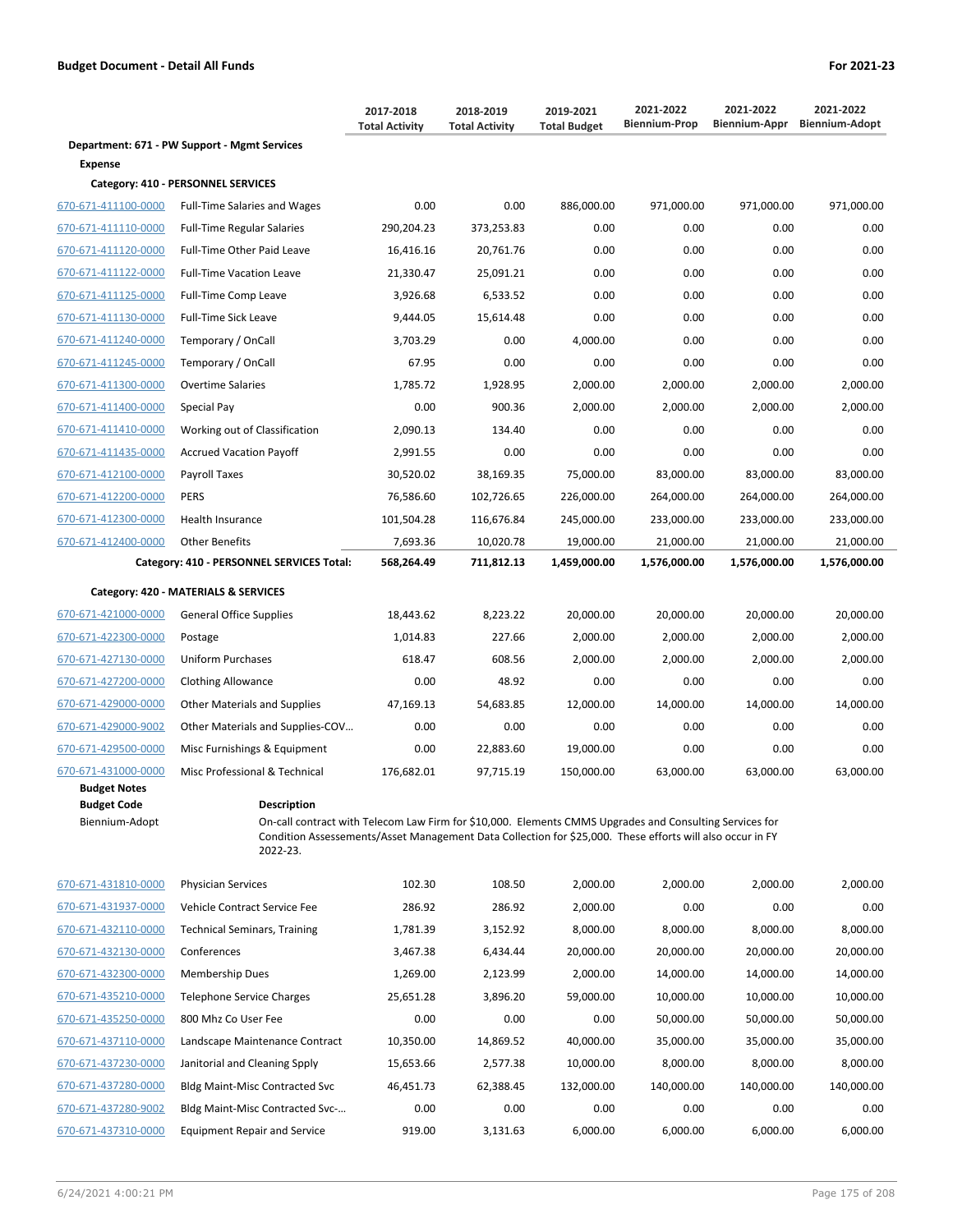|                                                             |                                                                                                                                                                                                                                                                        | 2017-2018<br><b>Total Activity</b> | 2018-2019<br><b>Total Activity</b> | 2019-2021<br><b>Total Budget</b> | 2021-2022<br><b>Biennium-Prop</b> | 2021-2022<br><b>Biennium-Appr</b> | 2021-2022<br><b>Biennium-Adopt</b> |  |
|-------------------------------------------------------------|------------------------------------------------------------------------------------------------------------------------------------------------------------------------------------------------------------------------------------------------------------------------|------------------------------------|------------------------------------|----------------------------------|-----------------------------------|-----------------------------------|------------------------------------|--|
| 670-671-437330-0000                                         | Vehicle Repairs, Parts & Supp                                                                                                                                                                                                                                          | 5,755.41                           | 581.54                             | 1,000.00                         | 0.00                              | 0.00                              | 0.00                               |  |
| 670-671-437410-0000                                         | Electricity                                                                                                                                                                                                                                                            | 25,790.59                          | 23,849.02                          | 55,000.00                        | 57,000.00                         | 57,000.00                         | 57,000.00                          |  |
| 670-671-437420-0000                                         | Natural Gas and Propane                                                                                                                                                                                                                                                | 5,620.30                           | 5,512.19                           | 4,000.00                         | 6,000.00                          | 6,000.00                          | 6,000.00                           |  |
| 670-671-437440-0000                                         | Disposal Fees                                                                                                                                                                                                                                                          | 1,306.55                           | 5,341.32                           | 6.000.00                         | 8.000.00                          | 8,000.00                          | 8,000.00                           |  |
| 670-671-438110-0000                                         | Internal Fees for Service - Admin                                                                                                                                                                                                                                      | 140,000.00                         | 143,000.00                         | 239,000.00                       | 309,000.00                        | 309,000.00                        | 309,000.00                         |  |
| 670-671-439900-0000                                         | <b>Other Miscellaneous Exp</b>                                                                                                                                                                                                                                         | 36,320.41                          | 14,601.82                          | 10,000.00                        | 20,000.00                         | 20,000.00                         | 20,000.00                          |  |
| 670-671-439952-0000                                         | Rents & Leases                                                                                                                                                                                                                                                         | 21,960.63                          | 0.00                               | 0.00                             | 0.00                              | 0.00                              | 0.00                               |  |
|                                                             | Category: 420 - MATERIALS & SERVICES Total:                                                                                                                                                                                                                            | 586,614.61                         | 476,246.84                         | 801,000.00                       | 794,000.00                        | 794,000.00                        | 794,000.00                         |  |
| Category: 480 - CAPITAL OUTLAY                              |                                                                                                                                                                                                                                                                        |                                    |                                    |                                  |                                   |                                   |                                    |  |
| 670-671-481200-0000                                         | Buildings & Building Improvement                                                                                                                                                                                                                                       | 408,087.95                         | 0.00                               | 0.00                             | 110,000.00                        | 110,000.00                        | 110,000.00                         |  |
| <b>Budget Notes</b><br><b>Budget Code</b><br>Biennium-Adopt | <b>Description</b><br>\$110,000 to build an awning off of the vehicle storage building that would cover our magnesium chloride tanks,<br>metal containers, and garbage cans. The building was constructed in 2017 with the anchors to allow this<br>addition to occur. |                                    |                                    |                                  |                                   |                                   |                                    |  |
| 670-671-485200-0000                                         | <b>Equipment Purchases</b>                                                                                                                                                                                                                                             | 0.00                               | 0.00                               | 0.00                             | 0.00                              | 0.00                              | 0.00                               |  |
|                                                             | Category: 480 - CAPITAL OUTLAY Total:                                                                                                                                                                                                                                  | 408,087.95                         | 0.00                               | 0.00                             | 110,000.00                        | 110,000.00                        | 110,000.00                         |  |
| Category: 490 - CONTINGENCY                                 |                                                                                                                                                                                                                                                                        |                                    |                                    |                                  |                                   |                                   |                                    |  |
| 670-671-490100-0000                                         | <b>General Operating Contingency</b>                                                                                                                                                                                                                                   | 0.00                               | 0.00                               | 61,252.00                        | 79,180.00                         | 79,180.00                         | 79,180.00                          |  |
|                                                             | Category: 490 - CONTINGENCY Total:                                                                                                                                                                                                                                     | 0.00                               | 0.00                               | 61,252.00                        | 79,180.00                         | 79,180.00                         | 79,180.00                          |  |
|                                                             | <b>Expense Total:</b>                                                                                                                                                                                                                                                  | 1,562,967.05                       | 1,188,058.97                       | 2,321,252.00                     | 2,559,180.00                      | 2,559,180.00                      | 2,559,180.00                       |  |
|                                                             | Department: 671 - PW Support - Mgmt Services Total:                                                                                                                                                                                                                    | 1,562,967.05                       | 1,188,058.97                       | 2,321,252.00                     | 2,559,180.00                      | 2,559,180.00                      | 2,559,180.00                       |  |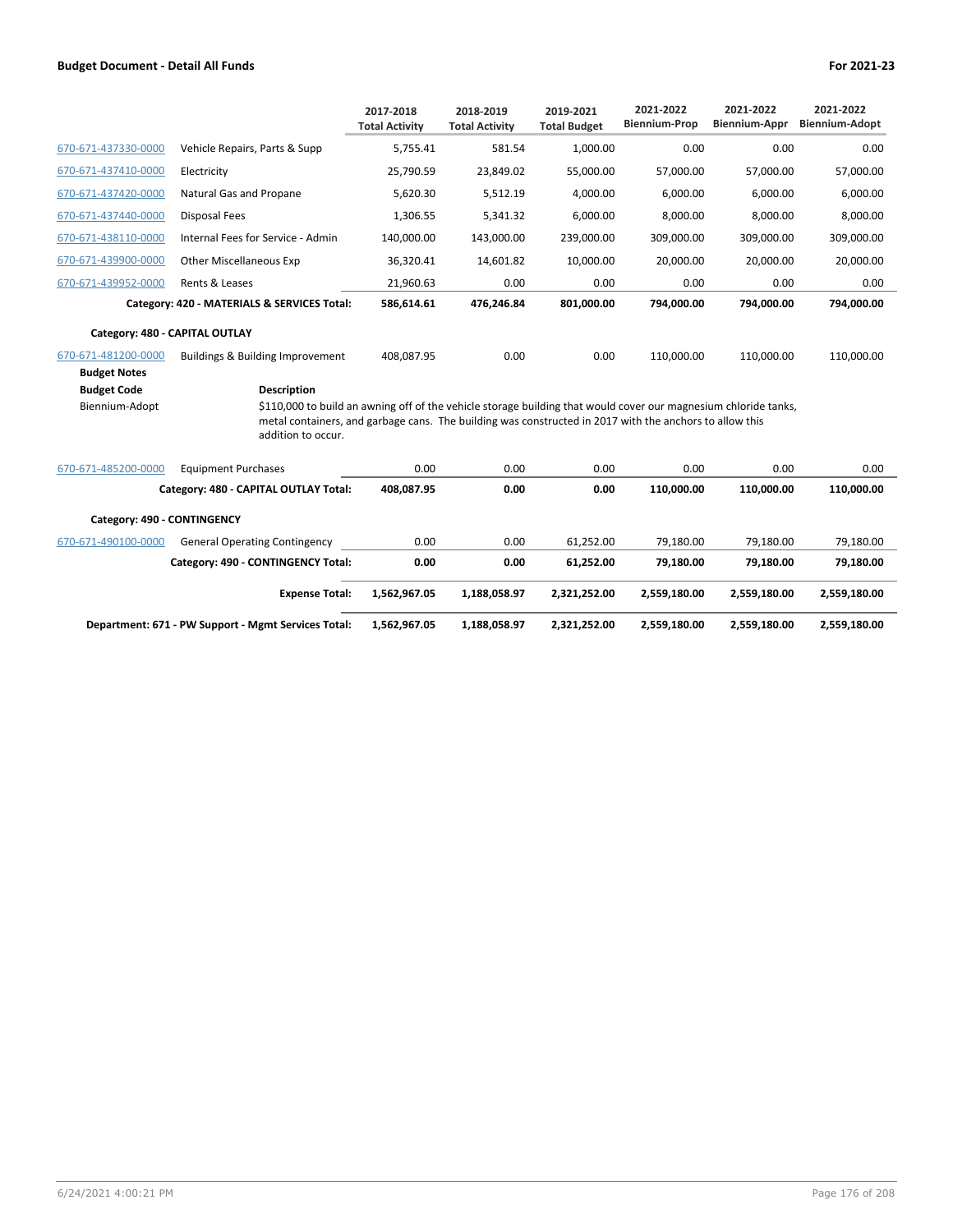|                                               |                                             | 2017-2018<br><b>Total Activity</b> | 2018-2019<br><b>Total Activity</b> | 2019-2021<br><b>Total Budget</b> | 2021-2022<br><b>Biennium-Prop</b> | 2021-2022<br><b>Biennium-Appr</b> | 2021-2022<br><b>Biennium-Adopt</b> |
|-----------------------------------------------|---------------------------------------------|------------------------------------|------------------------------------|----------------------------------|-----------------------------------|-----------------------------------|------------------------------------|
| <b>Department: 672 - Electronics Division</b> |                                             |                                    |                                    |                                  |                                   |                                   |                                    |
| Revenue                                       |                                             |                                    |                                    |                                  |                                   |                                   |                                    |
|                                               | Category: 312 - CHARGES FOR SERVICES        |                                    |                                    |                                  |                                   |                                   |                                    |
| 670-672-312260-0000                           | Charges for Services - ACC                  | 5,000.00                           | 5,000.00                           | 0.00                             | 0.00                              | 0.00                              | 0.00                               |
| 670-672-312410-0000                           | Charges for Services - Police               | 4,000.00                           | 4,000.00                           | 0.00                             | 6,000.00                          | 6,000.00                          | 6,000.00                           |
| 670-672-312430-0000                           | Charges for Services - Fire                 | 4,000.00                           | 4,000.00                           | 5,000.00                         | 16,000.00                         | 16,000.00                         | 16,000.00                          |
| 670-672-312500-0000                           | <b>Charges for Services - Parks</b>         | 29,000.00                          | 29,000.00                          | 45,000.00                        | 24,000.00                         | 24,000.00                         | 24,000.00                          |
| 670-672-312550-0000                           | Charges for Services - Golf                 | 2,000.00                           | 2,000.00                           | 0.00                             | 0.00                              | 0.00                              | 0.00                               |
| 670-672-312610-0000                           | <b>Charges for Services - Water</b>         | 43.000.00                          | 44,000.00                          | 78,000.00                        | 44.000.00                         | 44.000.00                         | 44,000.00                          |
| 670-672-312620-0000                           | Charges for Services - Sewer                | 63,000.00                          | 64,000.00                          | 108,000.00                       | 46,000.00                         | 46,000.00                         | 46,000.00                          |
| 670-672-312625-0000                           | Charges for Services - Stormwater           | 3,000.00                           | 4,000.00                           | 7,000.00                         | 0.00                              | 0.00                              | 0.00                               |
| 670-672-312650-0000                           | <b>Charges for Services - Street</b>        | 73,000.00                          | 74,000.00                          | 115,000.00                       | 150,000.00                        | 150,000.00                        | 150,000.00                         |
| 670-672-312680-0000                           | Charges for Services - Engineering          | 12,000.00                          | 12,000.00                          | 18,000.00                        | 14,000.00                         | 14,000.00                         | 14,000.00                          |
|                                               | Category: 312 - CHARGES FOR SERVICES Total: | 238,000.00                         | 242,000.00                         | 376,000.00                       | 300,000.00                        | 300,000.00                        | 300,000.00                         |
|                                               | <b>Revenue Total:</b>                       | 238.000.00                         | 242.000.00                         | 376.000.00                       | 300.000.00                        | 300.000.00                        | 300.000.00                         |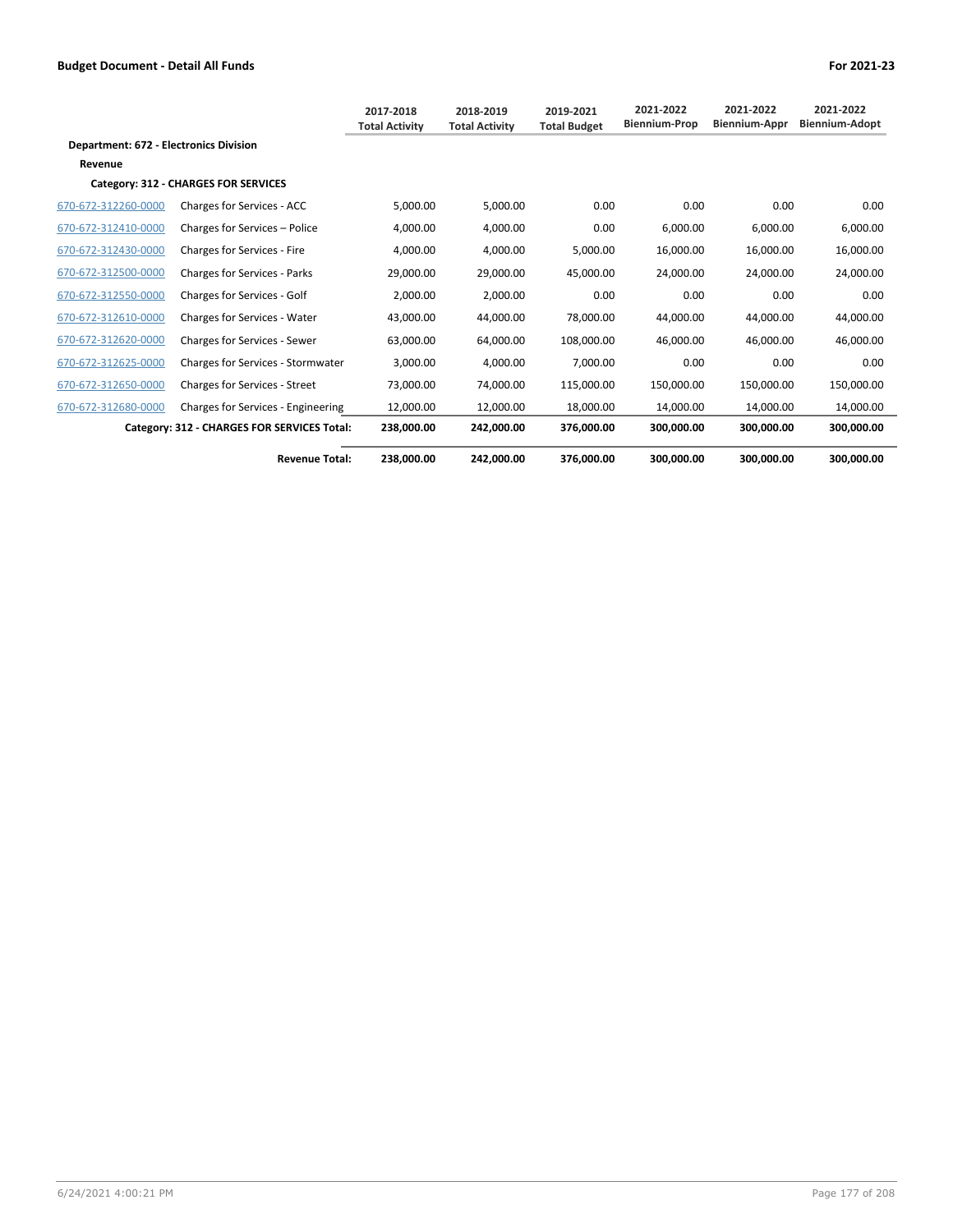|                                |                                                           | 2017-2018<br><b>Total Activity</b> | 2018-2019<br><b>Total Activity</b> | 2019-2021<br><b>Total Budget</b> | 2021-2022<br><b>Biennium-Prop</b> | 2021-2022<br>Biennium-Appr | 2021-2022<br><b>Biennium-Adopt</b> |
|--------------------------------|-----------------------------------------------------------|------------------------------------|------------------------------------|----------------------------------|-----------------------------------|----------------------------|------------------------------------|
| <b>Expense</b>                 |                                                           |                                    |                                    |                                  |                                   |                            |                                    |
|                                | Category: 410 - PERSONNEL SERVICES                        |                                    |                                    |                                  |                                   |                            |                                    |
| 670-672-411100-0000            | <b>Full-Time Salaries and Wages</b>                       | 0.00                               | 0.00                               | 177,000.00                       | 188,000.00                        | 188,000.00                 | 188,000.00                         |
| 670-672-411110-0000            | <b>Full-Time Regular Salaries</b>                         | 55,853.43                          | 73,882.97                          | 0.00                             | 0.00                              | 0.00                       | 0.00                               |
| 670-672-411120-0000            | Full-Time Other Paid Leave                                | 2,507.52                           | 3,899.44                           | 0.00                             | 0.00                              | 0.00                       | 0.00                               |
| 670-672-411122-0000            | <b>Full-Time Vacation Leave</b>                           | 626.88                             | 1,242.88                           | 0.00                             | 0.00                              | 0.00                       | 0.00                               |
| 670-672-411125-0000            | Full-Time Comp Leave                                      | 156.72                             | 2,363.51                           | 0.00                             | 0.00                              | 0.00                       | 0.00                               |
| 670-672-411130-0000            | Full-Time Sick Leave                                      | 411.39                             | 3,361.88                           | 0.00                             | 0.00                              | 0.00                       | 0.00                               |
| 670-672-411300-0000            | <b>Overtime Salaries</b>                                  | 0.00                               | 947.45                             | 6,000.00                         | 6,000.00                          | 6,000.00                   | 6,000.00                           |
| 670-672-411435-0000            | <b>Accrued Vacation Payoff</b>                            | 0.00                               | 3,260.00                           | 4,000.00                         | 4,000.00                          | 4,000.00                   | 4,000.00                           |
| 670-672-412100-0000            | Payroll Taxes                                             | 4,899.38                           | 7,307.32                           | 16,000.00                        | 17,000.00                         | 17,000.00                  | 17,000.00                          |
| 670-672-412200-0000            | PERS                                                      | 2,107.71                           | 17,585.50                          | 47,000.00                        | 54,000.00                         | 54,000.00                  | 54,000.00                          |
| 670-672-412300-0000            | Health Insurance                                          | 10,673.36                          | 17,735.04                          | 40,000.00                        | 41,000.00                         | 41,000.00                  | 41,000.00                          |
| 670-672-412400-0000            | <b>Other Benefits</b>                                     | 1,219.17                           | 1,448.52                           | 6,000.00                         | 6,000.00                          | 6,000.00                   | 6,000.00                           |
|                                | Category: 410 - PERSONNEL SERVICES Total:                 | 78,455.56                          | 133,034.51                         | 296.000.00                       | 316,000.00                        | 316,000.00                 | 316,000.00                         |
|                                | Category: 420 - MATERIALS & SERVICES                      |                                    |                                    |                                  |                                   |                            |                                    |
| 670-672-427130-0000            | Uniform Purchases                                         | 776.32                             | 219.47                             | 2,000.00                         | 2,000.00                          | 2,000.00                   | 2,000.00                           |
| 670-672-427200-0000            | <b>Clothing Allowance</b>                                 | 0.00                               | 0.00                               | 0.00                             | 0.00                              | 0.00                       | 0.00                               |
| 670-672-427300-0000            | Laundry Service                                           | 86.60                              | 34.32                              | 0.00                             | 0.00                              | 0.00                       | 0.00                               |
| 670-672-428000-0000            | <b>Small Tools and Supplies</b>                           | 2,222.53                           | 4,206.95                           | 24,000.00                        | 12,000.00                         | 12,000.00                  | 12,000.00                          |
| 670-672-431937-0000            | Vehicle Contract Service Fee                              | 349.68                             | 349.68                             | 2,000.00                         | 0.00                              | 0.00                       | 0.00                               |
| 670-672-432110-0000            | <b>Technical Seminars, Training</b>                       | 0.00                               | 100.00                             | 6,000.00                         | 4,000.00                          | 4,000.00                   | 4,000.00                           |
| 670-672-432300-0000            | Membership Dues                                           | 0.00                               | 1,239.42                           | 2,000.00                         | 2,000.00                          | 2,000.00                   | 2,000.00                           |
| 670-672-435210-0000            | Telephone Service Charges                                 | 259.31                             | 622.62                             | 2,000.00                         | 2,000.00                          | 2,000.00                   | 2,000.00                           |
| 670-672-435230-0000            | <b>Telemetry Communication Charge</b>                     | 566.45                             | 0.00                               | 0.00                             | 0.00                              | 0.00                       | 0.00                               |
| 670-672-437330-0000            | Vehicle Repairs, Parts & Supp                             | 717.03                             | 751.80                             | 4,000.00                         | 3,000.00                          | 3,000.00                   | 3.000.00                           |
| 670-672-437340-0000            | Gasoline, Oil and Lubricants                              | 1,905.86                           | 1,930.20                           | 4,000.00                         | 4,000.00                          | 4,000.00                   | 4,000.00                           |
| 670-672-437365-0000            | <b>Electronic Repairs Parts</b>                           | 134.48                             | 0.00                               | 0.00                             | 0.00                              | 0.00                       | 0.00                               |
| 670-672-437515-0000            | Bulbs, Lenses, and Reflectors                             | 0.00                               | 0.00                               | 1,000.00                         | 0.00                              | 0.00                       | 0.00                               |
| 670-672-437590-0000            | <b>Technical Service and Assist</b>                       | 4,288.00                           | 0.00                               | 8,000.00                         | 0.00                              | 0.00                       | 0.00                               |
| 670-672-438110-0000            | Internal Fees for Service - Admin                         | 12,000.00                          | 12,000.00                          | 34,000.00                        | 29,000.00                         | 29,000.00                  | 29,000.00                          |
|                                | Category: 420 - MATERIALS & SERVICES Total:               | 23,306.26                          | 21,454.46                          | 89,000.00                        | 58,000.00                         | 58,000.00                  | 58,000.00                          |
| Category: 480 - CAPITAL OUTLAY |                                                           |                                    |                                    |                                  |                                   |                            |                                    |
| 670-672-485110-0000            | On-Road Vehicle Purchases                                 | 0.00                               | 0.00                               |                                  | 0.00                              | 0.00                       | 0.00                               |
|                                | Category: 480 - CAPITAL OUTLAY Total:                     | 0.00                               | 0.00                               | 130,000.00<br>130,000.00         | 0.00                              | 0.00                       | 0.00                               |
|                                |                                                           |                                    |                                    |                                  |                                   |                            |                                    |
|                                | <b>Expense Total:</b>                                     | 101,761.82                         | 154,488.97                         | 515,000.00                       | 374,000.00                        | 374,000.00                 | 374,000.00                         |
|                                | Department: 672 - Electronics Division Surplus (Deficit): |                                    | 87,511.03                          | -139,000.00                      | -74,000.00                        | -74,000.00                 | -74,000.00                         |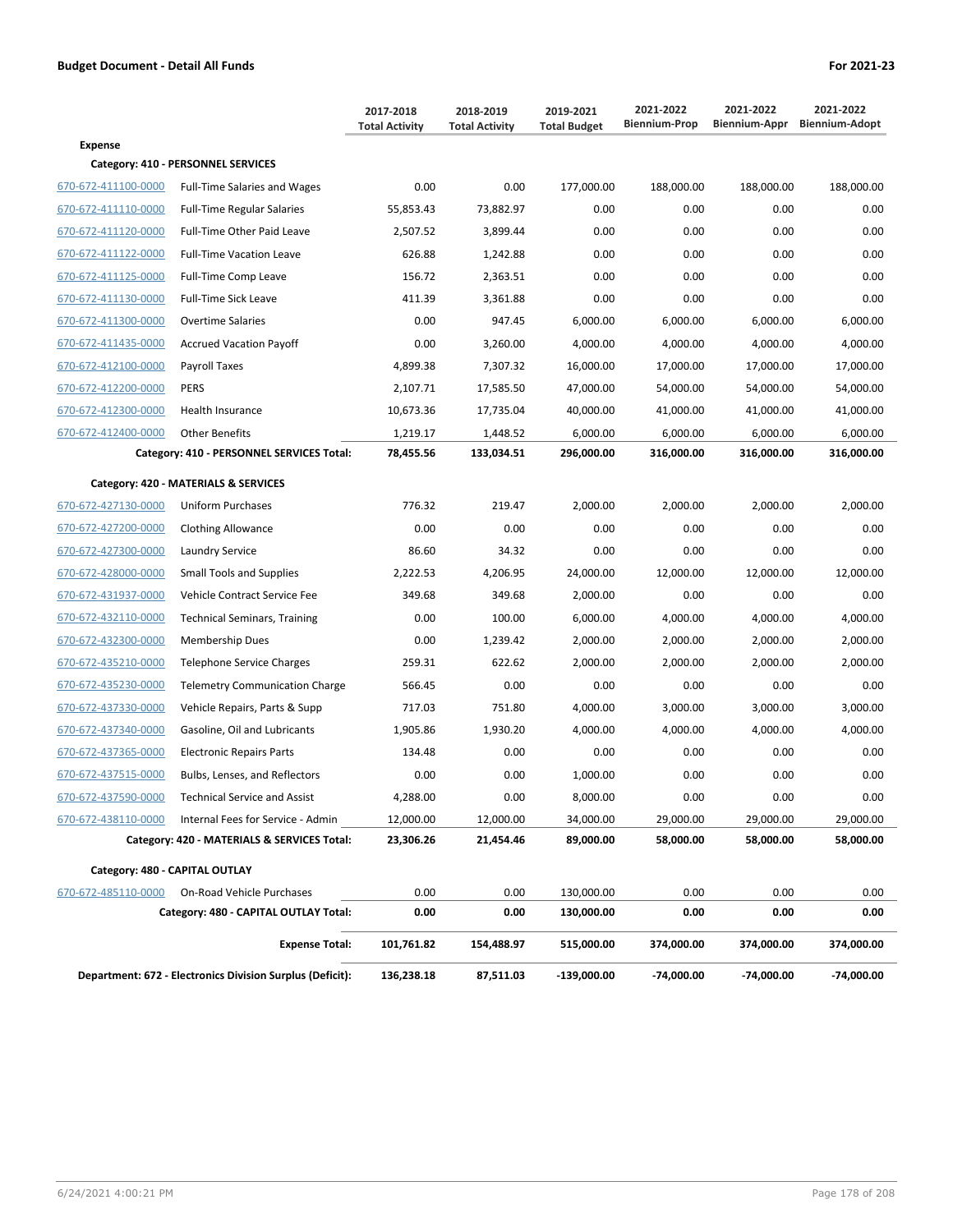|                                       |                                                | 2017-2018<br><b>Total Activity</b> | 2018-2019<br><b>Total Activity</b> | 2019-2021<br><b>Total Budget</b> | 2021-2022<br><b>Biennium-Prop</b> | 2021-2022<br>Biennium-Appr | 2021-2022<br><b>Biennium-Adopt</b> |
|---------------------------------------|------------------------------------------------|------------------------------------|------------------------------------|----------------------------------|-----------------------------------|----------------------------|------------------------------------|
| Department: 673 - Motor Pool Services |                                                |                                    |                                    |                                  |                                   |                            |                                    |
| Revenue                               |                                                |                                    |                                    |                                  |                                   |                            |                                    |
|                                       | Category: 302 - BEGINNING FUND BALANCES        |                                    |                                    |                                  |                                   |                            |                                    |
| 670-673-302167-0000                   | <b>Inventory Balance</b>                       | 11,733.48                          | 13,407.25                          | 13,000.00                        | 19,304.00                         | 19,304.00                  | 19,304.00                          |
|                                       | Category: 302 - BEGINNING FUND BALANCES Total: | 11,733.48                          | 13,407.25                          | 13,000.00                        | 19,304.00                         | 19,304.00                  | 19,304.00                          |
|                                       | Category: 310 - MISCELLANEOUS REVENUES         |                                    |                                    |                                  |                                   |                            |                                    |
| 670-673-310310-0000                   | Insurance Reimbursements                       | 2,347.17                           | 0.00                               | 0.00                             | 0.00                              | 0.00                       | 0.00                               |
| 670-673-310317-0000                   | <b>LOSD Fuel Usage Reimbursement</b>           | 15.564.21                          | 17,629.96                          | 32.000.00                        | 40.000.00                         | 40.000.00                  | 40.000.00                          |
|                                       | Category: 310 - MISCELLANEOUS REVENUES Total:  | 17,911.38                          | 17,629.96                          | 32,000.00                        | 40,000.00                         | 40,000.00                  | 40,000.00                          |
|                                       | Category: 312 - CHARGES FOR SERVICES           |                                    |                                    |                                  |                                   |                            |                                    |
| 670-673-312260-0000                   | Charges for Services - ACC                     | 4,000.00                           | 4,000.00                           | 5,000.00                         | 8,000.00                          | 8,000.00                   | 8,000.00                           |
| 670-673-312310-0000                   | Charges for Services - Planning                | 0.00                               | 0.00                               | 0.00                             | 4.000.00                          | 4.000.00                   | 4,000.00                           |
| 670-673-312320-0000                   | Charges for Services - Building                | 2,000.00                           | 2.000.00                           | 0.00                             | 14,000.00                         | 14.000.00                  | 14,000.00                          |
| 670-673-312410-0000                   | Charges for Services - Police                  | 164,000.00                         | 171,000.00                         | 216,000.00                       | 198,000.00                        | 198,000.00                 | 198,000.00                         |
| 670-673-312430-0000                   | Charges for Services - Fire                    | 28,000.00                          | 30,000.00                          | 38,000.00                        | 48,000.00                         | 48,000.00                  | 48,000.00                          |
| 670-673-312500-0000                   | Charges for Services - Parks                   | 85,000.00                          | 88,000.00                          | 111,000.00                       | 148,000.00                        | 148,000.00                 | 148,000.00                         |
| 670-673-312550-0000                   | Charges for Services - Golf                    | 4,000.00                           | 4,000.00                           | 5,000.00                         | 14,000.00                         | 14,000.00                  | 14,000.00                          |
| 670-673-312610-0000                   | Charges for Services - Water                   | 40,000.00                          | 41,000.00                          | 52,000.00                        | 58,000.00                         | 58,000.00                  | 58,000.00                          |
| 670-673-312620-0000                   | Charges for Services - Sewer                   | 27,000.00                          | 28,000.00                          | 35,000.00                        | 48,000.00                         | 48,000.00                  | 48,000.00                          |
| 670-673-312625-0000                   | Charges for Services - Stormwater              | 72,000.00                          | 75,000.00                          | 95,000.00                        | 92,000.00                         | 92,000.00                  | 92,000.00                          |
| 670-673-312650-0000                   | Charges for Services - Street                  | 51,000.00                          | 53,000.00                          | 67,000.00                        | 104,000.00                        | 104,000.00                 | 104,000.00                         |
| 670-673-312680-0000                   | Charges for Services - Engineering             | 7,000.00                           | 7,000.00                           | 8,000.00                         | 18,000.00                         | 18,000.00                  | 18,000.00                          |
|                                       | Category: 312 - CHARGES FOR SERVICES Total:    | 484,000.00                         | 503,000.00                         | 632,000.00                       | 754,000.00                        | 754,000.00                 | 754,000.00                         |
|                                       | <b>Revenue Total:</b>                          | 513.644.86                         | 534.037.21                         | 677.000.00                       | 813.304.00                        | 813.304.00                 | 813.304.00                         |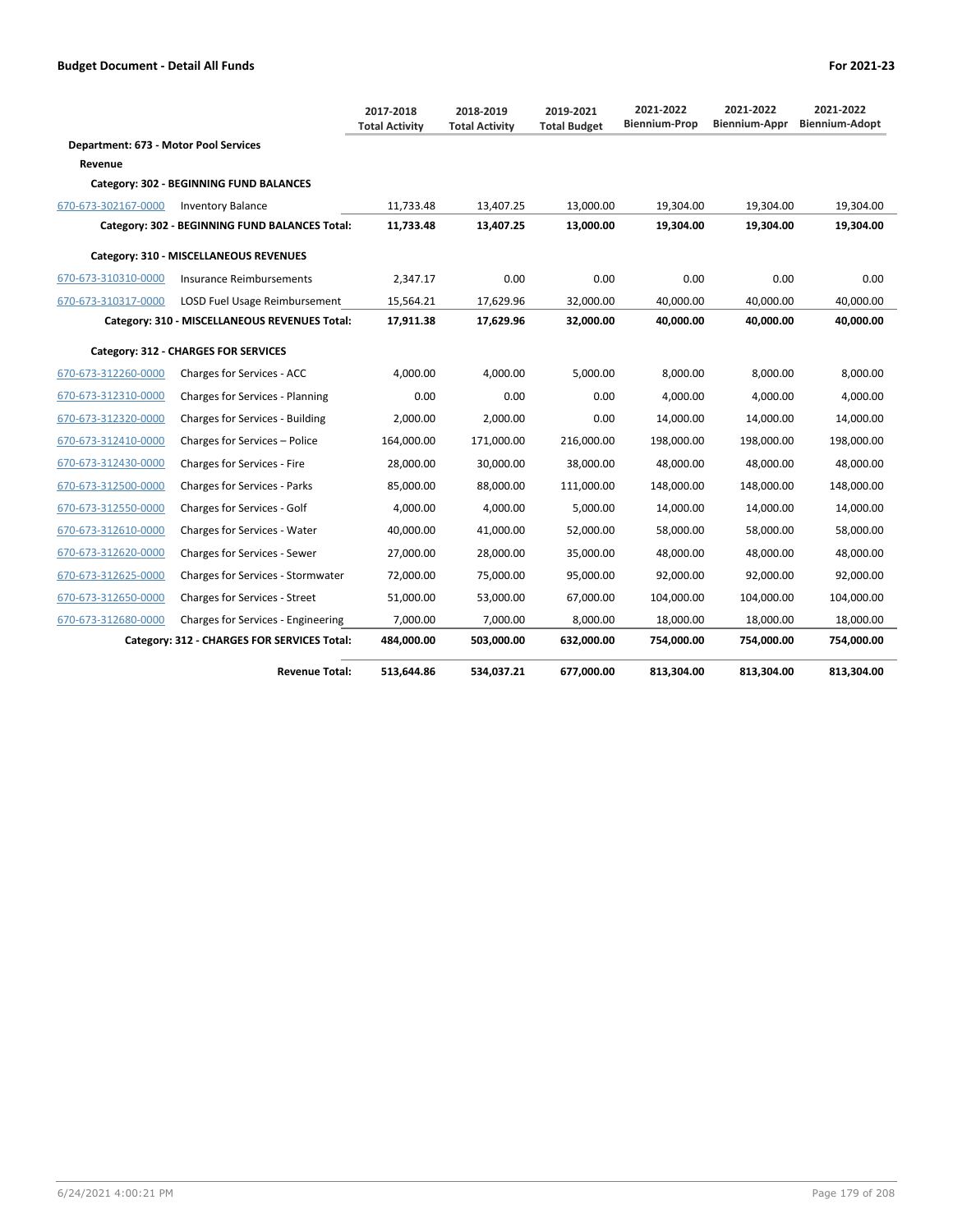|                                      |                                                                                                        | 2017-2018<br><b>Total Activity</b> | 2018-2019<br><b>Total Activity</b> | 2019-2021<br><b>Total Budget</b> | 2021-2022<br><b>Biennium-Prop</b> | 2021-2022<br>Biennium-Appr | 2021-2022<br><b>Biennium-Adopt</b> |  |  |
|--------------------------------------|--------------------------------------------------------------------------------------------------------|------------------------------------|------------------------------------|----------------------------------|-----------------------------------|----------------------------|------------------------------------|--|--|
| <b>Expense</b>                       |                                                                                                        |                                    |                                    |                                  |                                   |                            |                                    |  |  |
|                                      | Category: 410 - PERSONNEL SERVICES                                                                     |                                    |                                    |                                  |                                   |                            |                                    |  |  |
| 670-673-411100-0000                  | <b>Full-Time Salaries and Wages</b>                                                                    | 0.00                               | 0.00                               | 284,000.00                       | 279,000.00                        | 279,000.00                 | 279,000.00                         |  |  |
| 670-673-411110-0000                  | <b>Full-Time Regular Salaries</b>                                                                      | 101,443.33                         | 97,525.39                          | 0.00                             | 0.00                              | 0.00                       | 0.00                               |  |  |
| 670-673-411120-0000                  | Full-Time Other Paid Leave                                                                             | 4,859.20                           | 5,975.44                           | 0.00                             | 0.00                              | 0.00                       | 0.00                               |  |  |
| 670-673-411122-0000                  | <b>Full-Time Vacation Leave</b>                                                                        | 2,503.80                           | 7,185.15                           | 0.00                             | 0.00                              | 0.00                       | 0.00                               |  |  |
| 670-673-411125-0000                  | Full-Time Comp Leave                                                                                   | 7,339.52                           | 8,223.05                           | 0.00                             | 0.00                              | 0.00                       | 0.00                               |  |  |
| 670-673-411130-0000                  | <b>Full-Time Sick Leave</b>                                                                            | 10,836.98                          | 16,231.02                          | 0.00                             | 0.00                              | 0.00                       | 0.00                               |  |  |
| 670-673-411240-0000                  | Temporary / OnCall                                                                                     | 0.00                               | 0.00                               | 0.00                             | 0.00                              | 0.00                       | 0.00                               |  |  |
| <b>Budget Notes</b>                  |                                                                                                        |                                    |                                    |                                  |                                   |                            |                                    |  |  |
| <b>Budget Code</b><br>Biennium-Adopt | <b>Description</b><br>Retired mechanic working back on an on-call basis to onboard/train new mechanics |                                    |                                    |                                  |                                   |                            |                                    |  |  |
| 670-673-411300-0000                  | <b>Overtime Salaries</b>                                                                               | 340.62                             | 1,774.22                           | 12,000.00                        | 12,000.00                         | 12,000.00                  | 12,000.00                          |  |  |
| 670-673-411400-0000                  | Special Pay                                                                                            | 0.00                               | 0.00                               | 8,000.00                         | 8,000.00                          | 8,000.00                   | 8,000.00                           |  |  |
| 670-673-411435-0000                  | <b>Accrued Vacation Payoff</b>                                                                         | 0.00                               | 5,398.40                           | 0.00                             | 0.00                              | 0.00                       | 0.00                               |  |  |
| 670-673-412100-0000                  | Payroll Taxes                                                                                          | 10,197.11                          | 11,466.61                          | 26,000.00                        | 25,000.00                         | 25,000.00                  | 25,000.00                          |  |  |
| 670-673-412200-0000                  | <b>PERS</b>                                                                                            | 33,033.14                          | 36,971.45                          | 91,000.00                        | 92,000.00                         | 92,000.00                  | 92,000.00                          |  |  |
| 670-673-412300-0000                  | Health Insurance                                                                                       | 41,464.32                          | 40,968.36                          | 93,000.00                        | 82,000.00                         | 82,000.00                  | 82,000.00                          |  |  |
| 670-673-412400-0000                  | <b>Other Benefits</b>                                                                                  | 6,335.29                           | 4,750.24                           | 11,000.00                        | 11,000.00                         | 11,000.00                  | 11,000.00                          |  |  |
|                                      | Category: 410 - PERSONNEL SERVICES Total:                                                              | 218,353.31                         | 236,469.33                         | 525,000.00                       | 509,000.00                        | 509,000.00                 | 509,000.00                         |  |  |
|                                      | Category: 420 - MATERIALS & SERVICES                                                                   |                                    |                                    |                                  |                                   |                            |                                    |  |  |
| 670-673-427130-0000                  | <b>Uniform Purchases</b>                                                                               | 123.04                             | 0.00                               | 4,000.00                         | 0.00                              | 0.00                       | 0.00                               |  |  |
| 670-673-427150-0000                  | Safety Equipment                                                                                       | 801.28                             | 0.00                               | 4,000.00                         | 2,000.00                          | 2,000.00                   | 2,000.00                           |  |  |
| 670-673-427200-0000                  | <b>Clothing Allowance</b>                                                                              | 813.92                             | 1,131.70                           | 4,000.00                         | 4,000.00                          | 4,000.00                   | 4,000.00                           |  |  |
| 670-673-427300-0000                  | Laundry Service                                                                                        | 703.21                             | 195.52                             | 4,000.00                         | 0.00                              | 0.00                       | 0.00                               |  |  |
| 670-673-428000-0000                  | <b>Small Tools and Supplies</b>                                                                        | 25,795.28                          | 6,447.07                           | 35,000.00                        | 25,000.00                         | 25,000.00                  | 25,000.00                          |  |  |
| 670-673-431540-0000                  | Software, Purchases & Licenses                                                                         | 9,345.00                           | 11,231.07                          | 22,000.00                        | 20,000.00                         | 20,000.00                  | 20,000.00                          |  |  |
| 670-673-431810-0000                  | <b>Physician Services</b>                                                                              | 89.00                              | 160.83                             | 2,000.00                         | 2,000.00                          | 2,000.00                   | 2,000.00                           |  |  |
| 670-673-431932-0000                  | <b>Contracted Services</b>                                                                             | 200.00                             | 200.00                             | 4,000.00                         | 0.00                              | 0.00                       | 0.00                               |  |  |
| 670-673-431937-0000                  | Vehicle Contract Service Fee                                                                           | 868.20                             | 868.20                             | 4,000.00                         | 0.00                              | 0.00                       | 0.00                               |  |  |
| 670-673-432110-0000                  | <b>Technical Seminars, Training</b>                                                                    | 2,326.00                           | 1,244.68                           | 10,000.00                        | 6,000.00                          | 6,000.00                   | 6,000.00                           |  |  |
| 670-673-432300-0000                  | <b>Membership Dues</b>                                                                                 | 0.00                               | 5,003.00                           | 12,000.00                        | 2,000.00                          | 2,000.00                   | 2,000.00                           |  |  |
| 670-673-435210-0000                  | <b>Telephone Service Charges</b>                                                                       | 518.62                             | 1,245.24                           | 4,000.00                         | 4,000.00                          | 4,000.00                   | 4,000.00                           |  |  |
| 670-673-437310-0000                  | <b>Equipment Repair and Service</b>                                                                    | 1,999.59                           | 2,409.53                           | 16,000.00                        | 16,000.00                         | 16,000.00                  | 16,000.00                          |  |  |
| 670-673-437330-0000                  | Vehicle Repairs, Parts & Supp                                                                          | -33,114.45                         | 4,598.43                           | 30,000.00                        | 30,000.00                         | 30,000.00                  | 30,000.00                          |  |  |
| 670-673-437340-0000                  | Gasoline, Oil and Lubricants                                                                           | 7,989.59                           | 12,948.24                          | 45,000.00                        | 40,000.00                         | 40,000.00                  | 40,000.00                          |  |  |
| 670-673-437420-0000                  | Natural Gas and Propane                                                                                | 5.54                               | 0.00                               | 0.00                             | 0.00                              | 0.00                       | 0.00                               |  |  |
| 670-673-438110-0000                  | Internal Fees for Service - Admin                                                                      | 29,000.00                          | 30,000.00                          | 62,000.00                        | 51,000.00                         | 51,000.00                  | 51,000.00                          |  |  |
|                                      | Category: 420 - MATERIALS & SERVICES Total:                                                            | 47,463.82                          | 77,683.51                          | 262,000.00                       | 202,000.00                        | 202,000.00                 | 202,000.00                         |  |  |
| Category: 480 - CAPITAL OUTLAY       |                                                                                                        |                                    |                                    |                                  |                                   |                            |                                    |  |  |
| 670-673-485110-0000                  | On-Road Vehicle Purchases                                                                              | 0.00                               | 67,030.00                          | 0.00                             | 36,000.00                         | 36,000.00                  | 36,000.00                          |  |  |
| <b>Budget Notes</b>                  |                                                                                                        |                                    |                                    |                                  |                                   |                            |                                    |  |  |

Biennium-Adopt Purchase of Chevy Bolt as a loaner vehicle to further goal of electrifying City fleet.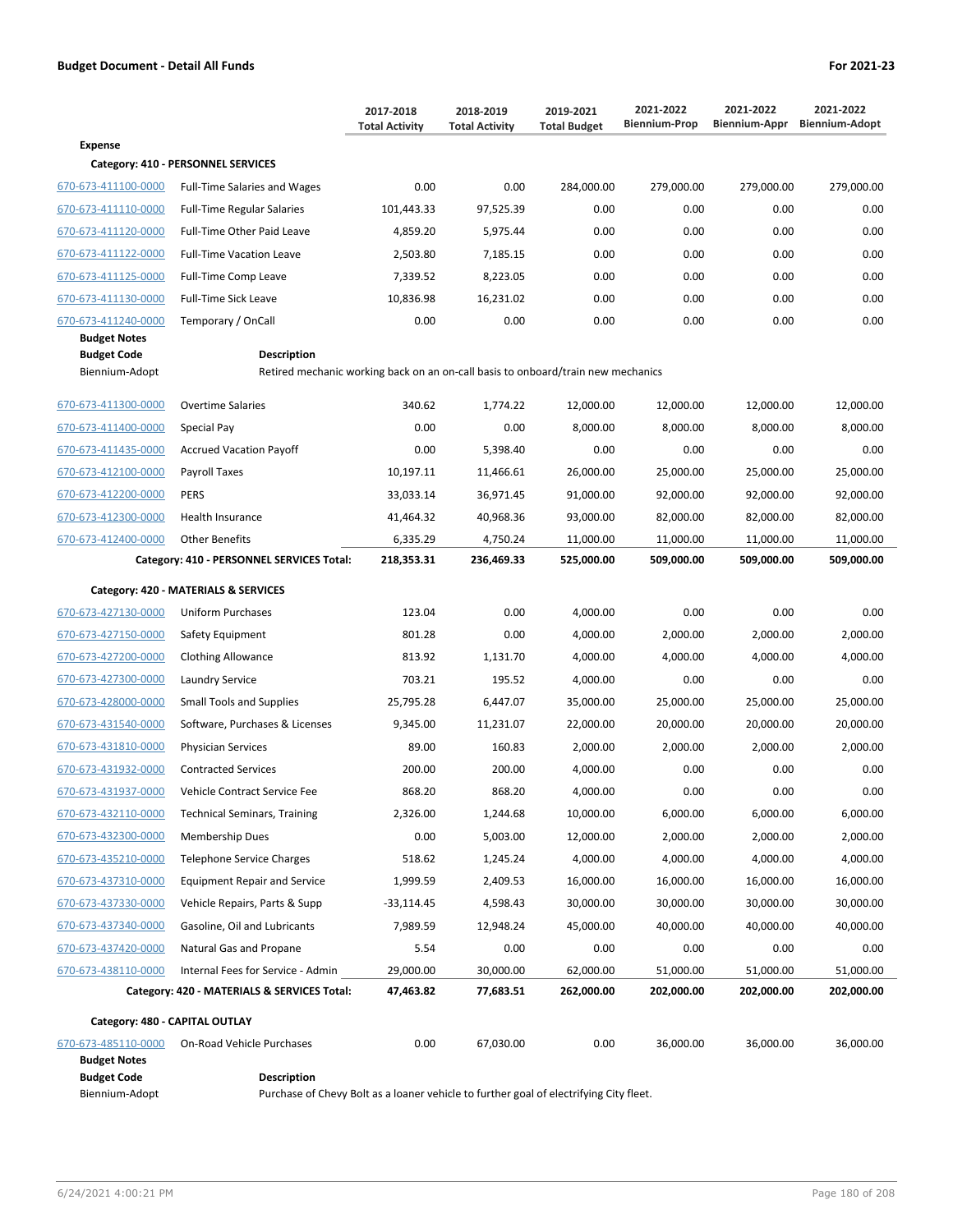|                                                          | 2017-2018<br><b>Total Activity</b> | 2018-2019<br><b>Total Activity</b> | 2019-2021<br><b>Total Budget</b> | 2021-2022<br><b>Biennium-Prop</b> | 2021-2022<br><b>Biennium-Appr</b> | 2021-2022<br><b>Biennium-Adopt</b> |
|----------------------------------------------------------|------------------------------------|------------------------------------|----------------------------------|-----------------------------------|-----------------------------------|------------------------------------|
| 670-673-485200-0000<br><b>Equipment Purchases</b>        | 75.700.00                          | 0.00                               | 0.00                             | 0.00                              | 0.00                              | 0.00                               |
| Category: 480 - CAPITAL OUTLAY Total:                    | 75.700.00                          | 67.030.00                          | 0.00                             | 36.000.00                         | 36.000.00                         | 36,000.00                          |
| <b>Expense Total:</b>                                    | 341.517.13                         | 381.182.84                         | 787.000.00                       | 747.000.00                        | 747.000.00                        | 747.000.00                         |
| Department: 673 - Motor Pool Services Surplus (Deficit): | 172.127.73                         | 152.854.37                         | $-110.000.00$                    | 66.304.00                         | 66.304.00                         | 66,304.00                          |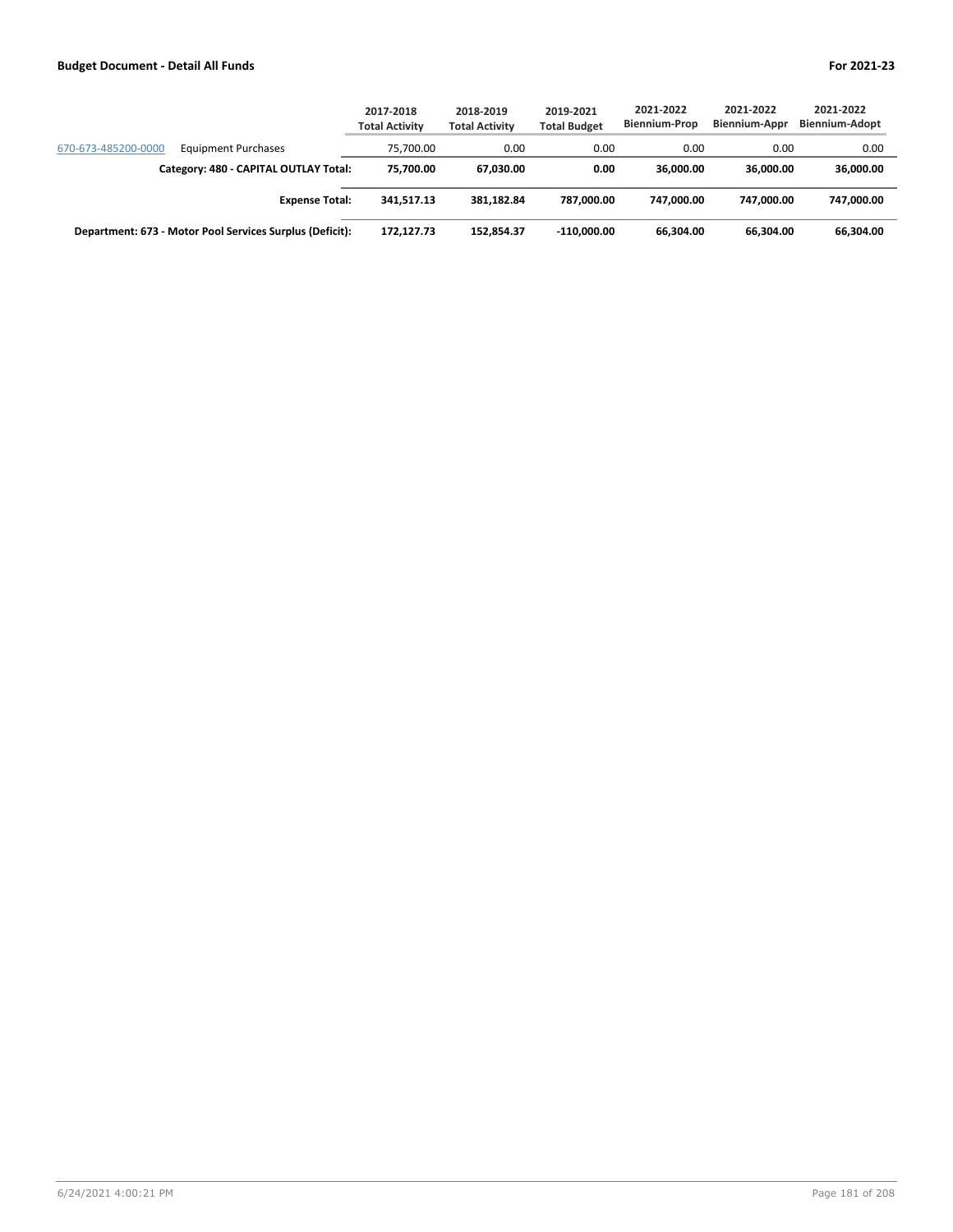|                                       |                                             | 2017-2018<br><b>Total Activity</b> | 2018-2019<br><b>Total Activity</b> | 2019-2021<br><b>Total Budget</b> | 2021-2022<br>Biennium-Prop | 2021-2022<br><b>Biennium-Appr</b> | 2021-2022<br>Biennium-Adopt |
|---------------------------------------|---------------------------------------------|------------------------------------|------------------------------------|----------------------------------|----------------------------|-----------------------------------|-----------------------------|
| Department: 674 - City Beautification |                                             |                                    |                                    |                                  |                            |                                   |                             |
| Revenue                               |                                             |                                    |                                    |                                  |                            |                                   |                             |
|                                       | Category: 312 - CHARGES FOR SERVICES        |                                    |                                    |                                  |                            |                                   |                             |
| 670-674-312200-0000                   | Charges for Services - Library              | 0.00                               | 0.00                               | 0.00                             | 18.000.00                  | 18,000.00                         | 18,000.00                   |
| 670-674-312610-0000                   | <b>Charges for Services - Water</b>         | 45,000.00                          | 45.000.00                          | 107,000.00                       | 102,000.00                 | 102,000.00                        | 102,000.00                  |
| 670-674-312620-0000                   | Charges for Services - Sewer                | 9,000.00                           | 11,000.00                          | 26,000.00                        | 76,000.00                  | 76,000.00                         | 76,000.00                   |
| 670-674-312625-0000                   | Charges for Services - Stormwater           | 20,000.00                          | 21,000.00                          | 49.000.00                        | 100,000.00                 | 100,000.00                        | 100,000.00                  |
| 670-674-312650-0000                   | <b>Charges for Services - Street</b>        | 174.000.00                         | 174,000.00                         | 412,000.00                       | 292,000.00                 | 292,000.00                        | 292,000.00                  |
|                                       | Category: 312 - CHARGES FOR SERVICES Total: | 248,000.00                         | 251,000.00                         | 594,000.00                       | 588,000.00                 | 588,000.00                        | 588.000.00                  |
|                                       | <b>Revenue Total:</b>                       | 248,000.00                         | 251,000.00                         | 594.000.00                       | 588.000.00                 | 588.000.00                        | 588.000.00                  |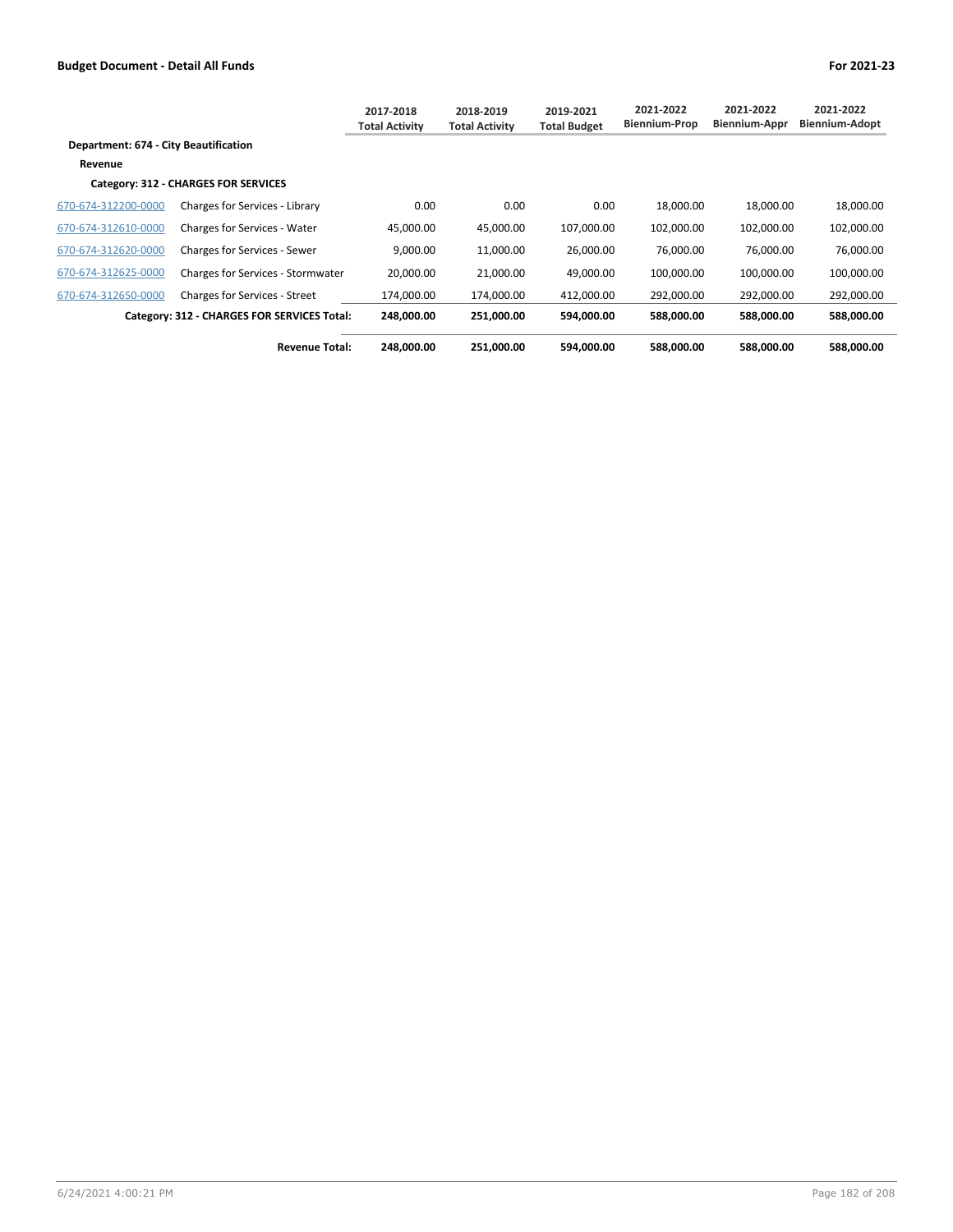|                                                                               |                                                                                                                                                                                                                                                                                                                                                                                                                  | 2017-2018<br><b>Total Activity</b> | 2018-2019<br><b>Total Activity</b> | 2019-2021<br><b>Total Budget</b> | 2021-2022<br><b>Biennium-Prop</b> | 2021-2022<br>Biennium-Appr | 2021-2022<br><b>Biennium-Adopt</b> |
|-------------------------------------------------------------------------------|------------------------------------------------------------------------------------------------------------------------------------------------------------------------------------------------------------------------------------------------------------------------------------------------------------------------------------------------------------------------------------------------------------------|------------------------------------|------------------------------------|----------------------------------|-----------------------------------|----------------------------|------------------------------------|
| <b>Expense</b>                                                                |                                                                                                                                                                                                                                                                                                                                                                                                                  |                                    |                                    |                                  |                                   |                            |                                    |
|                                                                               | Category: 410 - PERSONNEL SERVICES                                                                                                                                                                                                                                                                                                                                                                               |                                    |                                    |                                  |                                   |                            |                                    |
| 670-674-411100-0000                                                           | <b>Full-Time Salaries and Wages</b>                                                                                                                                                                                                                                                                                                                                                                              | 0.00                               | 0.00                               | 159,000.00                       | 168,000.00                        | 168,000.00                 | 168,000.00                         |
| 670-674-411110-0000                                                           | <b>Full-Time Regular Salaries</b>                                                                                                                                                                                                                                                                                                                                                                                | 58,727.91                          | 60,320.92                          | 0.00                             | 0.00                              | 0.00                       | 0.00                               |
| 670-674-411120-0000                                                           | Full-Time Other Paid Leave                                                                                                                                                                                                                                                                                                                                                                                       | 3,728.39                           | 4,075.68                           | 0.00                             | 0.00                              | 0.00                       | 0.00                               |
| 670-674-411122-0000                                                           | <b>Full-Time Vacation Leave</b>                                                                                                                                                                                                                                                                                                                                                                                  | 6,160.74                           | 7,735.88                           | 0.00                             | 0.00                              | 0.00                       | 0.00                               |
| 670-674-411125-0000                                                           | Full-Time Comp Leave                                                                                                                                                                                                                                                                                                                                                                                             | 1,035.16                           | 1,240.66                           | 0.00                             | 0.00                              | 0.00                       | 0.00                               |
| 670-674-411130-0000                                                           | <b>Full-Time Sick Leave</b>                                                                                                                                                                                                                                                                                                                                                                                      | 2,342.83                           | 2,517.82                           | 0.00                             | 0.00                              | 0.00                       | 0.00                               |
| 670-674-411300-0000                                                           | <b>Overtime Salaries</b>                                                                                                                                                                                                                                                                                                                                                                                         | 263.18                             | 218.94                             | 4,000.00                         | 4,000.00                          | 4,000.00                   | 4,000.00                           |
| 670-674-411435-0000                                                           | <b>Accrued Vacation Payoff</b>                                                                                                                                                                                                                                                                                                                                                                                   | 0.00                               | 0.00                               | 2,000.00                         | 2,000.00                          | 2,000.00                   | 2,000.00                           |
| 670-674-412100-0000                                                           | Payroll Taxes                                                                                                                                                                                                                                                                                                                                                                                                    | 5,814.28                           | 6,124.16                           | 14,000.00                        | 14,000.00                         | 14,000.00                  | 14,000.00                          |
| 670-674-412200-0000                                                           | <b>PERS</b>                                                                                                                                                                                                                                                                                                                                                                                                      | 21,934.12                          | 23,103.64                          | 57,000.00                        | 61,000.00                         | 61,000.00                  | 61,000.00                          |
| 670-674-412300-0000                                                           | Health Insurance                                                                                                                                                                                                                                                                                                                                                                                                 | 21,389.28                          | 20,856.24                          | 46,000.00                        | 42,000.00                         | 42,000.00                  | 42,000.00                          |
| 670-674-412400-0000                                                           | <b>Other Benefits</b>                                                                                                                                                                                                                                                                                                                                                                                            | 2,126.10                           | 1,720.56                           | 8,000.00                         | 8,000.00                          | 8,000.00                   | 8,000.00                           |
|                                                                               | Category: 410 - PERSONNEL SERVICES Total:                                                                                                                                                                                                                                                                                                                                                                        | 123,521.99                         | 127,914.50                         | 290,000.00                       | 299,000.00                        | 299,000.00                 | 299,000.00                         |
|                                                                               | Category: 420 - MATERIALS & SERVICES                                                                                                                                                                                                                                                                                                                                                                             |                                    |                                    |                                  |                                   |                            |                                    |
| 670-674-427130-0000                                                           | Uniform Purchases                                                                                                                                                                                                                                                                                                                                                                                                | 69.96                              | 0.00                               | 0.00                             | 0.00                              | 0.00                       | 0.00                               |
| 670-674-427200-0000                                                           | <b>Clothing Allowance</b>                                                                                                                                                                                                                                                                                                                                                                                        | 343.45                             | 571.82                             | 2,000.00                         | 2,000.00                          | 2,000.00                   | 2,000.00                           |
| 670-674-428000-0000                                                           | <b>Small Tools and Supplies</b>                                                                                                                                                                                                                                                                                                                                                                                  | 3,824.21                           | 2,837.29                           | 6,000.00                         | 6,000.00                          | 6,000.00                   | 6,000.00                           |
| 670-674-431000-0000                                                           | Misc Professional & Technical                                                                                                                                                                                                                                                                                                                                                                                    | 27,615.85                          | 19,488.71                          | 46,000.00                        | 49,000.00                         | 49,000.00                  | 49,000.00                          |
| <b>Budget Notes</b>                                                           |                                                                                                                                                                                                                                                                                                                                                                                                                  |                                    |                                    |                                  |                                   |                            |                                    |
| <b>Budget Code</b><br>Biennium-Adopt                                          | <b>Description</b><br>Anticipated that 2 seasonal temporary employees will be funded from line item to work during spring/summer<br>months.                                                                                                                                                                                                                                                                      |                                    |                                    |                                  |                                   |                            |                                    |
| 670-674-431937-0000                                                           | Vehicle Contract Service Fee                                                                                                                                                                                                                                                                                                                                                                                     | 363.48                             | 363.48                             | 2,000.00                         | 0.00                              | 0.00                       | 0.00                               |
| 670-674-432110-0000                                                           | <b>Technical Seminars, Training</b>                                                                                                                                                                                                                                                                                                                                                                              | 942.98                             | 450.00                             | 2,000.00                         | 2,000.00                          | 2,000.00                   | 2,000.00                           |
| 670-674-435210-0000                                                           | <b>Telephone Service Charges</b>                                                                                                                                                                                                                                                                                                                                                                                 | 368.47                             | 1,276.07                           | 2,000.00                         | 2,000.00                          | 2,000.00                   | 2,000.00                           |
| 670-674-437130-0000                                                           | <b>Botanical Supplies</b>                                                                                                                                                                                                                                                                                                                                                                                        | 184.00                             | 3,000.61                           | 6,000.00                         | 6,000.00                          | 6,000.00                   | 6,000.00                           |
| 670-674-437140-0000                                                           | <b>Chemicals and Fertilizers</b>                                                                                                                                                                                                                                                                                                                                                                                 | 53.38                              | 304.57                             | 2,000.00                         | 2,000.00                          | 2,000.00                   | 2,000.00                           |
| 670-674-437180-0000                                                           | <b>Grounds Maint-Misc Contr Sycs</b>                                                                                                                                                                                                                                                                                                                                                                             | 54,608.41                          | 58,553.14                          | 184,000.00                       | 190,000.00                        | 190,000.00                 | 190.000.00                         |
| <b>Budget Notes</b><br><b>Budget Code</b><br>Biennium-Adopt<br>Biennium-Adopt | <b>Description</b><br>An additional \$15,000 is added for phase 2 of irrigation upgrades to medians.<br>Several City beautification landscape contracts funded partially by line item, including annual summer and<br>winter flowers, multiple site ROW landscape contract, on call landscape contract, invasive removal contract.<br>Other small projects funded as needed and as budget allows from line item. |                                    |                                    |                                  |                                   |                            |                                    |
| 670-674-437190-0000                                                           | <b>Grnds Maint-Misc Materials</b>                                                                                                                                                                                                                                                                                                                                                                                | 2,441.69                           | 4,915.24                           | 12,000.00                        | 12,000.00                         | 12,000.00                  | 12,000.00                          |
| 670-674-437330-0000                                                           | Vahicla Ranaire, Darte & Sunn                                                                                                                                                                                                                                                                                                                                                                                    | 960.67                             | <b>600 78</b>                      | 2.000.00                         | 3 000 00                          | 3.000.00                   | 3.000.00                           |

|                     | <b>Fund: 670 - PUBLIC WORKS SUPPORT SERVICES FUND Surp</b> | 587.252.14 | 734.346.08 | 0.00       | 0.00         | 0.00         | 0.00         |
|---------------------|------------------------------------------------------------|------------|------------|------------|--------------|--------------|--------------|
|                     | Department: 674 - City Beautification Surplus (Deficit):   | 14.014.74  | 12.316.73  | 1.000.00   | $-31.000.00$ | $-31.000.00$ | $-31.000.00$ |
|                     | <b>Expense Total:</b>                                      | 233.985.26 | 238.683.27 | 593.000.00 | 619.000.00   | 619.000.00   | 619.000.00   |
|                     | Category: 420 - MATERIALS & SERVICES Total:                | 110,463.27 | 110.768.77 | 303.000.00 | 320.000.00   | 320.000.00   | 320,000.00   |
| 670-674-438110-0000 | Internal Fees for Service - Admin                          | 16.000.00  | 16.000.00  | 31.000.00  | 40.000.00    | 40.000.00    | 40,000.00    |
| 670-674-437440-0000 | Disposal Fees                                              | 500.22     | 362.00     | 2.000.00   | 2,000.00     | 2,000.00     | 2,000.00     |
| 670-674-437340-0000 | Gasoline, Oil and Lubricants                               | 2,186.50   | 2,036.06   | 4,000.00   | 4,000.00     | 4,000.00     | 4,000.00     |
| 670-674-437330-0000 | Vehicle Repairs, Parts & Supp                              | 960.67     | 609.78     | 2,000.00   | 3,000.00     | 3,000.00     | 3,000.00     |
| 670-674-437190-0000 | Grnds Maint-Misc Materials                                 | 2.441.69   | 4,915.24   | 12,000.00  | 12,000.00    | 12,000.00    | 12,000.00    |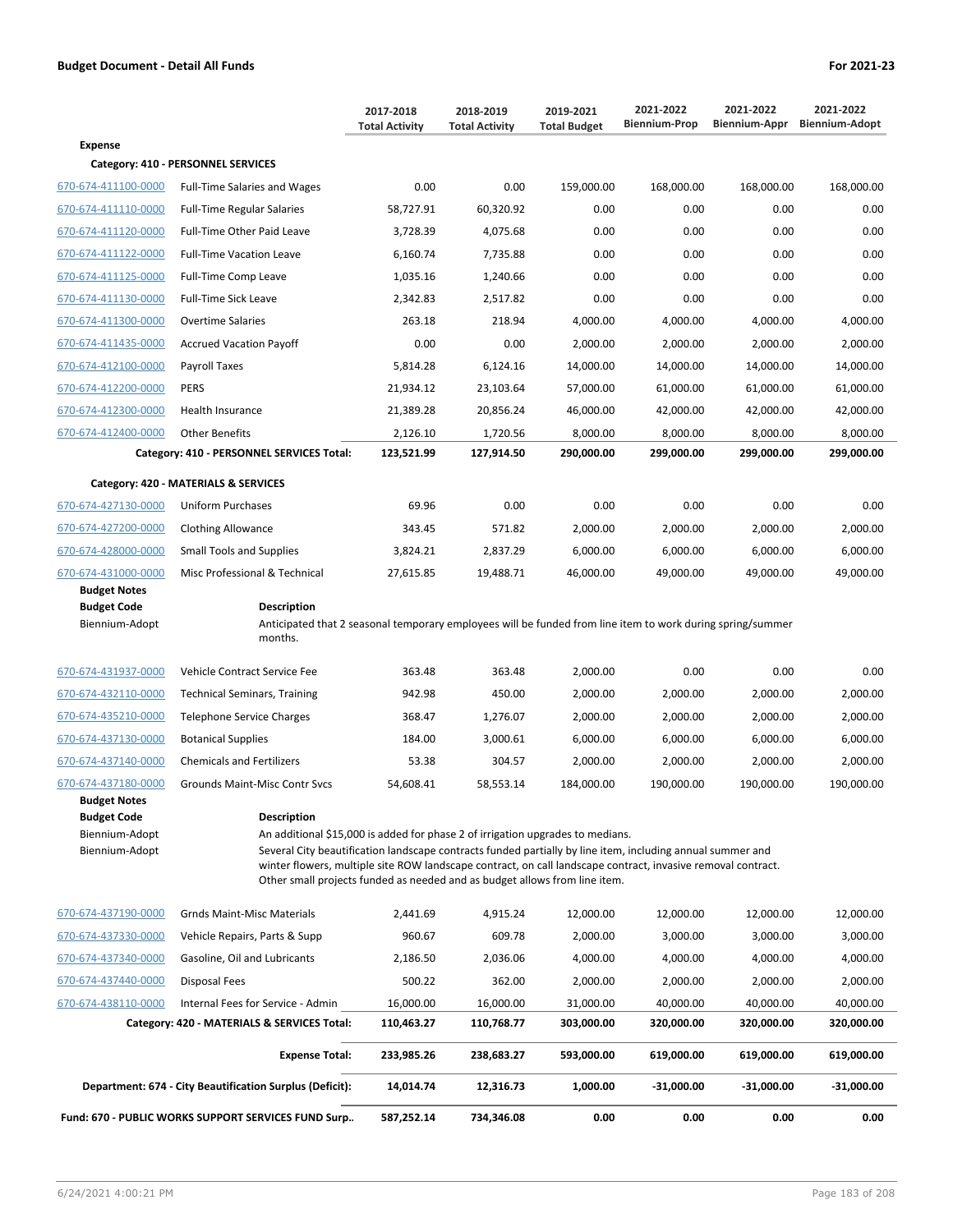|                           |                                                              | 2017-2018<br><b>Total Activity</b> | 2018-2019<br><b>Total Activity</b> | 2019-2021<br><b>Total Budget</b> | 2021-2022<br><b>Biennium-Prop</b> | 2021-2022<br><b>Biennium-Appr</b> | 2021-2022<br><b>Biennium-Adopt</b> |
|---------------------------|--------------------------------------------------------------|------------------------------------|------------------------------------|----------------------------------|-----------------------------------|-----------------------------------|------------------------------------|
|                           | <b>Fund: 677 - OPERATIONS BUILDING CAPITAL PROJECTS FUND</b> |                                    |                                    |                                  |                                   |                                   |                                    |
|                           | <b>Department: 677 - Operations Building Resources</b>       |                                    |                                    |                                  |                                   |                                   |                                    |
| Revenue                   |                                                              |                                    |                                    |                                  |                                   |                                   |                                    |
|                           | Category: 302 - BEGINNING FUND BALANCES                      |                                    |                                    |                                  |                                   |                                   |                                    |
| 677-677-302100-0000       | Unrestricted Beginning Balance                               | 2,234,105.01                       | 0.00                               | 0.00                             | 0.00                              | 0.00                              | 0.00                               |
|                           | Category: 302 - BEGINNING FUND BALANCES Total:               | 2,234,105.01                       | 0.00                               | 0.00                             | 0.00                              | 0.00                              | 0.00                               |
|                           | Category: 310 - MISCELLANEOUS REVENUES                       |                                    |                                    |                                  |                                   |                                   |                                    |
| 677-677-310200-0000       | Investment Income                                            | 9,546.79                           | 0.00                               | 0.00                             | 0.00                              | 0.00                              | 0.00                               |
| 677-677-310322-0000       | Rebates                                                      | 46,111.00                          | 0.00                               | 0.00                             | 0.00                              | 0.00                              | 0.00                               |
|                           | Category: 310 - MISCELLANEOUS REVENUES Total:                | 55,657.79                          | 0.00                               | 0.00                             | 0.00                              | 0.00                              | 0.00                               |
| Category: 320 - TRANSFERS |                                                              |                                    |                                    |                                  |                                   |                                   |                                    |
| 677-677-322610-0000       | <b>Transfer from Water Fund</b>                              | 895,000.00                         | 0.00                               | 0.00                             | 0.00                              | 0.00                              | 0.00                               |
|                           | Category: 320 - TRANSFERS Total:                             | 895,000.00                         | 0.00                               | 0.00                             | 0.00                              | 0.00                              | 0.00                               |
|                           | <b>Revenue Total:</b>                                        | 3,184,762.80                       | 0.00                               | 0.00                             | 0.00                              | 0.00                              | 0.00                               |
|                           | Department: 677 - Operations Building Resources Total:       | 3,184,762.80                       | 0.00                               | 0.00                             | 0.00                              | 0.00                              | 0.00                               |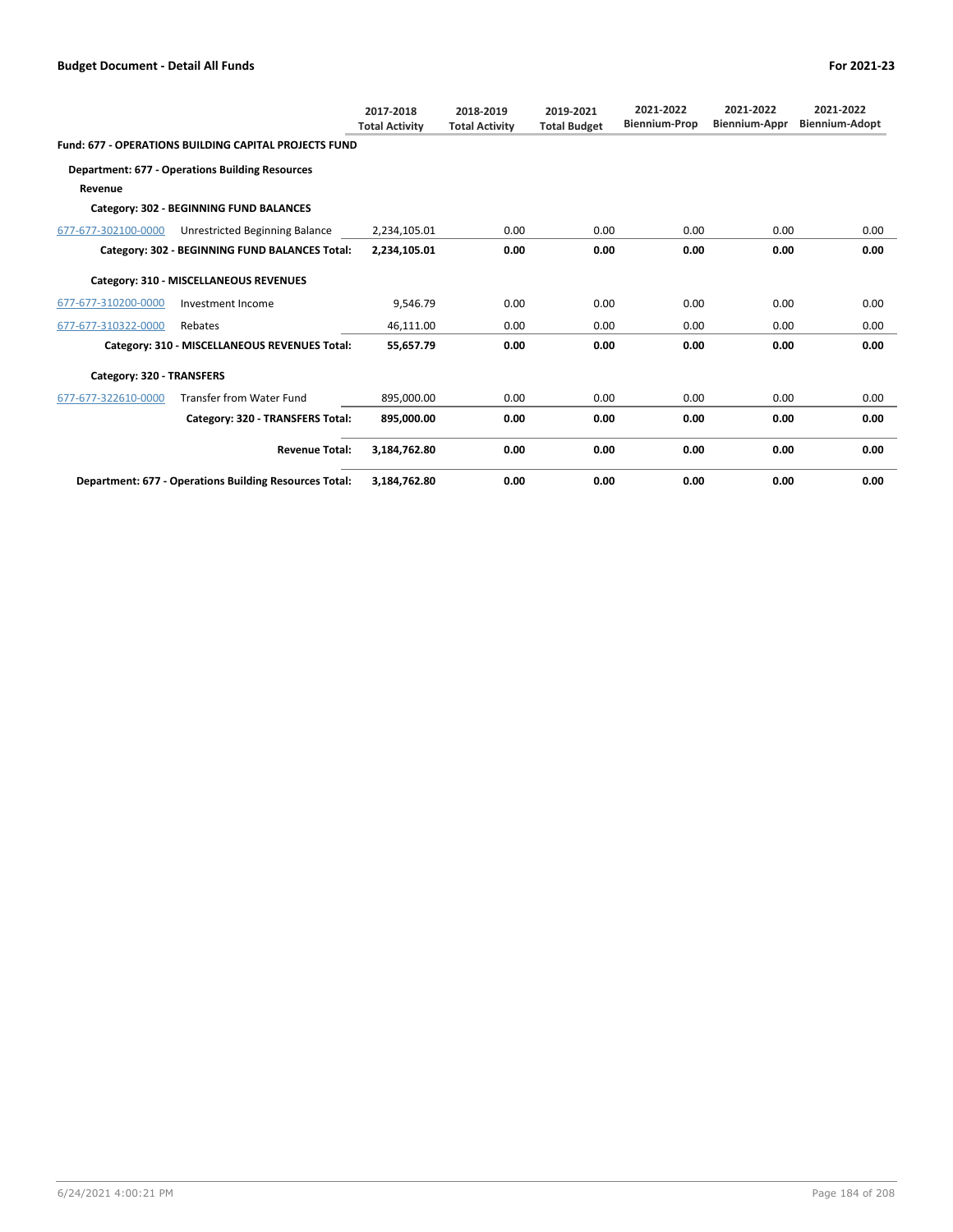|                                       |                                                     | 2017-2018<br><b>Total Activity</b> | 2018-2019<br><b>Total Activity</b> | 2019-2021<br><b>Total Budget</b> | 2021-2022<br><b>Biennium-Prop</b> | 2021-2022<br>Biennium-Appr | 2021-2022<br><b>Biennium-Adopt</b> |
|---------------------------------------|-----------------------------------------------------|------------------------------------|------------------------------------|----------------------------------|-----------------------------------|----------------------------|------------------------------------|
| Department: 678 - Operations Building |                                                     |                                    |                                    |                                  |                                   |                            |                                    |
| Expense                               |                                                     |                                    |                                    |                                  |                                   |                            |                                    |
|                                       | Category: 420 - MATERIALS & SERVICES                |                                    |                                    |                                  |                                   |                            |                                    |
| 677-678-429500-0000                   | Misc Furnishings & Equipment                        | 299,469.20                         | 0.00                               | 0.00                             | 0.00                              | 0.00                       | 0.00                               |
|                                       | Category: 420 - MATERIALS & SERVICES Total:         | 299,469.20                         | 0.00                               | 0.00                             | 0.00                              | 0.00                       | 0.00                               |
|                                       | Category: 480 - CAPITAL OUTLAY                      |                                    |                                    |                                  |                                   |                            |                                    |
| 677-678-481200-0000                   | Buildings & Building Improvement                    | 2,885,293.60                       | 0.00                               | 0.00                             | 0.00                              | 0.00                       | 0.00                               |
|                                       | Category: 480 - CAPITAL OUTLAY Total:               | 2,885,293.60                       | 0.00                               | 0.00                             | 0.00                              | 0.00                       | 0.00                               |
|                                       | <b>Expense Total:</b>                               | 3,184,762.80                       | 0.00                               | 0.00                             | 0.00                              | 0.00                       | 0.00                               |
|                                       | Department: 678 - Operations Building Total:        | 3,184,762.80                       | 0.00                               | 0.00                             | 0.00                              | 0.00                       | 0.00                               |
|                                       | Fund: 677 - OPERATIONS BUILDING CAPITAL PROJECTS FU | 0.00                               | 0.00                               | 0.00                             | 0.00                              | 0.00                       | 0.00                               |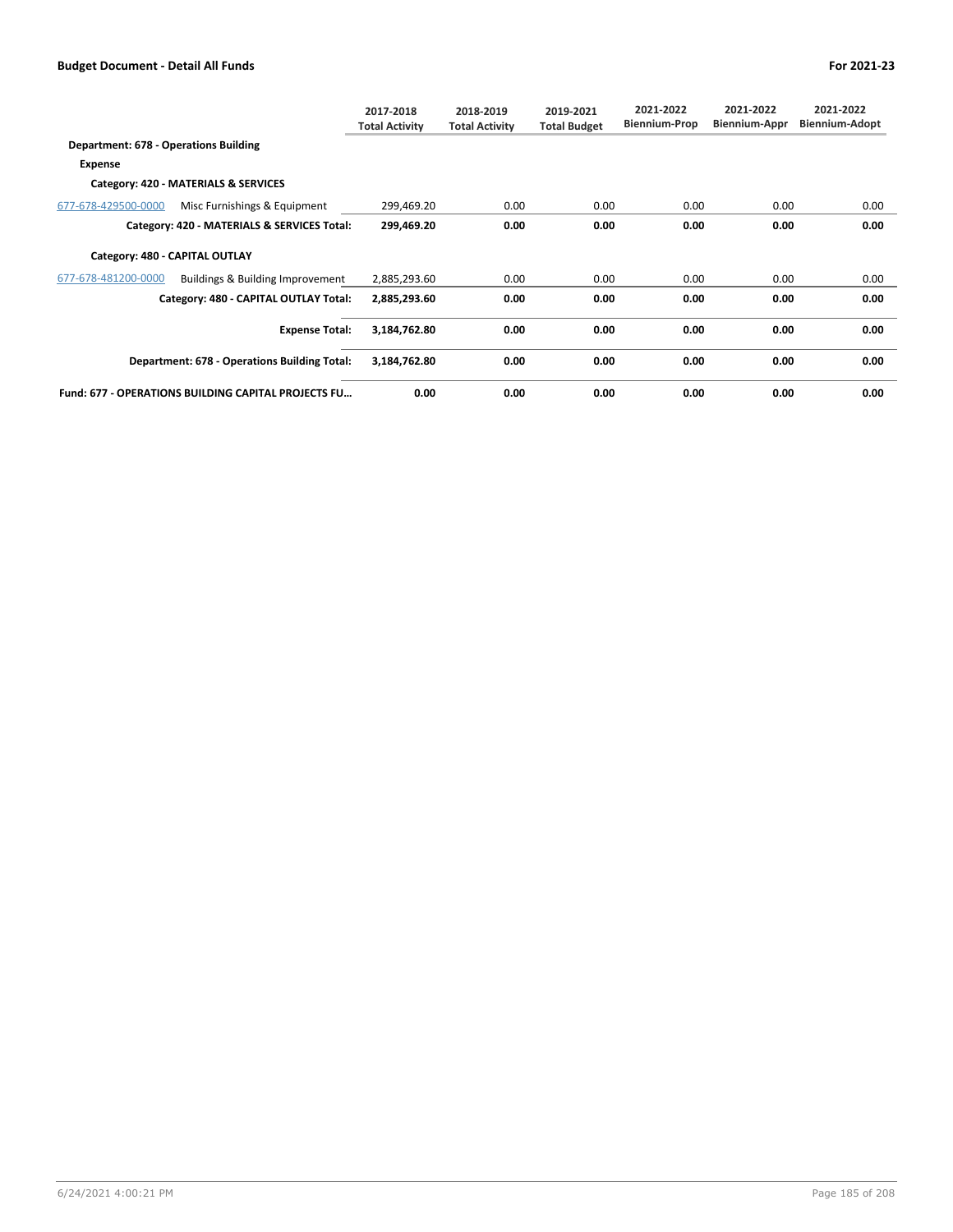|                                                |                                                        | 2017-2018<br><b>Total Activity</b> | 2018-2019<br><b>Total Activity</b> | 2019-2021<br><b>Total Budget</b> | 2021-2022<br><b>Biennium-Prop</b> | 2021-2022<br>Biennium-Appr | 2021-2022<br><b>Biennium-Adopt</b> |
|------------------------------------------------|--------------------------------------------------------|------------------------------------|------------------------------------|----------------------------------|-----------------------------------|----------------------------|------------------------------------|
| <b>Fund: 680 - ENGINEERING FUND</b>            |                                                        |                                    |                                    |                                  |                                   |                            |                                    |
| <b>Department: 680 - Engineering Resources</b> |                                                        |                                    |                                    |                                  |                                   |                            |                                    |
| Revenue                                        |                                                        |                                    |                                    |                                  |                                   |                            |                                    |
|                                                | Category: 302 - BEGINNING FUND BALANCES                |                                    |                                    |                                  |                                   |                            |                                    |
| 680-680-302100-0000                            | Unrestricted Beginning Balance                         | 969,567.97                         | 452,458.17                         | 468,458.00                       | 1,024,520.00                      | 1,024,520.00               | 1,024,520.00                       |
|                                                | Category: 302 - BEGINNING FUND BALANCES Total:         | 969,567.97                         | 452,458.17                         | 468,458.00                       | 1,024,520.00                      | 1,024,520.00               | 1,024,520.00                       |
|                                                | Category: 305 - INTERGOVERNMENTAL                      |                                    |                                    |                                  |                                   |                            |                                    |
| 680-680-305200-9002                            | Federal Grants-Corona Virus Relief                     | 0.00                               | 0.00                               | 0.00                             | 0.00                              | 0.00                       | 0.00                               |
|                                                | Category: 305 - INTERGOVERNMENTAL Total:               | 0.00                               | 0.00                               | 0.00                             | 0.00                              | 0.00                       | 0.00                               |
|                                                | Category: 306 - LICENSES AND FEES                      |                                    |                                    |                                  |                                   |                            |                                    |
| 680-680-306220-0000                            | <b>Engineering Fees</b>                                | 197,429.00                         | 312,244.00                         | 300,000.00                       | 150,000.00                        | 150,000.00                 | 150,000.00                         |
| 680-680-306222-0000                            | <b>Erosion Control</b>                                 | 50,474.80                          | 56,854.32                          | 100,000.00                       | 100,000.00                        | 100,000.00                 | 100,000.00                         |
| 680-680-306228-0000                            | <b>Street Opening Permit</b>                           | 79,950.00                          | 77,450.00                          | 120,000.00                       | 160,000.00                        | 160,000.00                 | 160,000.00                         |
|                                                | Category: 306 - LICENSES AND FEES Total:               | 327,853.80                         | 446,548.32                         | 520,000.00                       | 410,000.00                        | 410,000.00                 | 410,000.00                         |
|                                                | Category: 310 - MISCELLANEOUS REVENUES                 |                                    |                                    |                                  |                                   |                            |                                    |
| 680-680-310200-0000                            | Investment Income                                      | 11,161.83                          | 23,839.44                          | 15,000.00                        | 20,000.00                         | 20,000.00                  | 20,000.00                          |
| 680-680-310315-0000                            | Medical Insurance Reimbursemt                          | 0.00                               | 0.00                               | 0.00                             | 0.00                              | 0.00                       | 0.00                               |
| 680-680-310910-0000                            | Sundry Income                                          | 1,205.00                           | 364.80                             | 6,000.00                         | 4,000.00                          | 4,000.00                   | 4,000.00                           |
|                                                | Category: 310 - MISCELLANEOUS REVENUES Total:          | 12,366.83                          | 24,204.24                          | 21,000.00                        | 24,000.00                         | 24,000.00                  | 24,000.00                          |
|                                                | Category: 312 - CHARGES FOR SERVICES                   |                                    |                                    |                                  |                                   |                            |                                    |
| 680-680-312135-0000                            | Charges for Services - Redev                           | 8,249.00                           | 11,000.00                          | 8,000.00                         | 10,000.00                         | 10,000.00                  | 10,000.00                          |
| 680-680-312310-0000                            | Charges for Services - Planning                        | 77,999.00                          | 104,000.00                         | 178,000.00                       | 100,000.00                        | 100,000.00                 | 100,000.00                         |
| 680-680-312410-0000                            | Charges for Services - Police                          | 11,250.00                          | 15,000.00                          | 50,000.00                        | 30,000.00                         | 30,000.00                  | 30,000.00                          |
| 680-680-312430-0000                            | Charges for Services - Fire                            | 11,250.00                          | 15,000.00                          | 52,000.00                        | 30,000.00                         | 30,000.00                  | 30,000.00                          |
| 680-680-312500-0000                            | Charges for Services - Parks                           | 6,750.00                           | 9,000.00                           | 40,000.00                        | 30,000.00                         | 30,000.00                  | 30,000.00                          |
| 680-680-312610-0000                            | Charges for Services - Water                           | 430,501.00                         | 592,000.00                         | 1,308,000.00                     | 1,408,000.00                      | 1,408,000.00               | 1,408,000.00                       |
| 680-680-312620-0000                            | Charges for Services - Sewer                           | 431,249.00                         | 594,000.00                         | 1,427,000.00                     | 1,408,000.00                      | 1,408,000.00               | 1,408,000.00                       |
| 680-680-312625-0000                            | Charges for Services - Stormwater                      | 598,500.00                         | 823,000.00                         | 1,665,000.00                     | 1,610,000.00                      | 1,610,000.00               | 1,610,000.00                       |
| 680-680-312650-0000                            | Charges for Services - Street                          | 523,499.00                         | 720,000.00                         | 1,546,000.00                     | 1,794,000.00                      | 1,794,000.00               | 1,794,000.00                       |
| 680-680-312900-0000                            | <b>Work Orders</b>                                     | 1,177,943.90                       | 1,422,101.49                       | 2,725,000.00                     | 3,000,000.00                      | 3,000,000.00               | 3,000,000.00                       |
|                                                | Category: 312 - CHARGES FOR SERVICES Total:            | 3,277,190.90                       | 4,305,101.49                       | 8,999,000.00                     | 9,420,000.00                      | 9,420,000.00               | 9,420,000.00                       |
|                                                | Category: 344 - PROCEEDS SALE OF CAPITAL ASSETS        |                                    |                                    |                                  |                                   |                            |                                    |
| 680-680-344100-0000                            | Proceeds from Sale of Capital                          | 2,000.00                           | 0.00                               | 0.00                             | 0.00                              | 0.00                       | 0.00                               |
|                                                | Category: 344 - PROCEEDS SALE OF CAPITAL ASSETS Total: | 2,000.00                           | 0.00                               | 0.00                             | 0.00                              | 0.00                       | 0.00                               |
|                                                | <b>Revenue Total:</b>                                  | 4,588,979.50                       | 5,228,312.22                       | 10,008,458.00                    | 10,878,520.00                     | 10,878,520.00              | 10,878,520.00                      |
|                                                | Department: 680 - Engineering Resources Total:         | 4,588,979.50                       | 5,228,312.22                       | 10,008,458.00                    | 10,878,520.00                     | 10,878,520.00              | 10,878,520.00                      |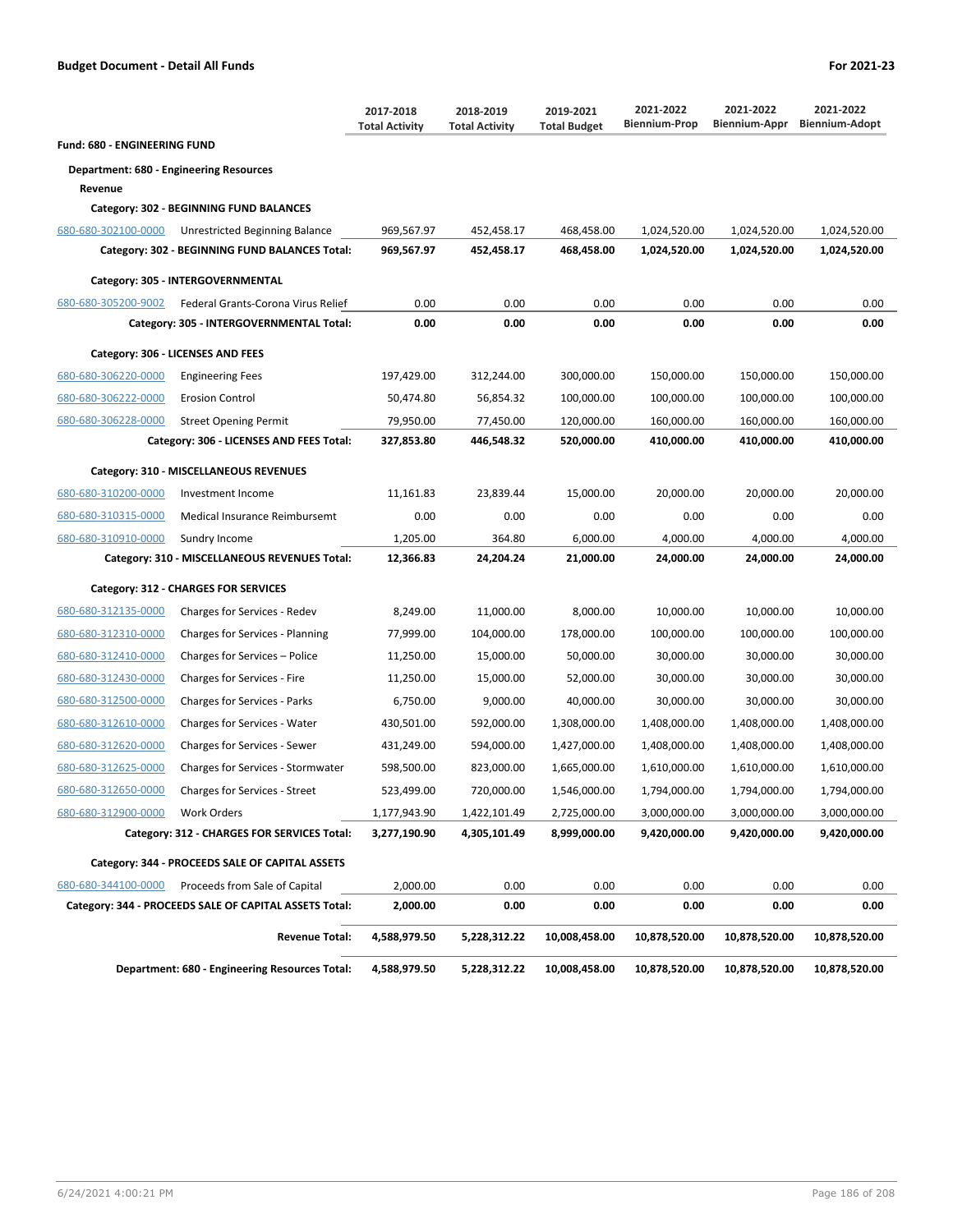|                                            |                                                                                    | 2017-2018<br><b>Total Activity</b> | 2018-2019<br><b>Total Activity</b> | 2019-2021<br><b>Total Budget</b> | 2021-2022<br><b>Biennium-Prop</b> | 2021-2022<br><b>Biennium-Appr</b> | 2021-2022<br><b>Biennium-Adopt</b> |
|--------------------------------------------|------------------------------------------------------------------------------------|------------------------------------|------------------------------------|----------------------------------|-----------------------------------|-----------------------------------|------------------------------------|
|                                            | Department: 681 - Engineering Mgmt Services                                        |                                    |                                    |                                  |                                   |                                   |                                    |
| <b>Expense</b>                             |                                                                                    |                                    |                                    |                                  |                                   |                                   |                                    |
|                                            | Category: 410 - PERSONNEL SERVICES                                                 |                                    |                                    |                                  |                                   |                                   |                                    |
| 680-681-411100-0000                        | <b>Full-Time Salaries and Wages</b>                                                | 0.00                               | 0.00                               | 951,000.00                       | 1,180,000.00                      | 1,180,000.00                      | 1,180,000.00                       |
| 680-681-411110-0000                        | <b>Full-Time Regular Salaries</b>                                                  | 349,638.28                         | 444,670.42                         | 0.00                             | 0.00                              | 0.00                              | 0.00                               |
| 680-681-411120-0000                        | Full-Time Other Paid Leave                                                         | 22,016.81                          | 24,952.99                          | 0.00                             | 0.00                              | 0.00                              | 0.00                               |
| 680-681-411122-0000                        | <b>Full-Time Vacation Leave</b>                                                    | 21,181.25                          | 25,165.19                          | 0.00                             | 0.00                              | 0.00                              | 0.00                               |
| 680-681-411125-0000                        | <b>Full-Time Comp Leave</b>                                                        | 225.60                             | 117.32                             | 0.00                             | 0.00                              | 0.00                              | 0.00                               |
| 680-681-411130-0000                        | <b>Full-Time Sick Leave</b>                                                        | 16,947.79                          | 30,344.04                          | 0.00                             | 0.00                              | 0.00                              | 0.00                               |
| 680-681-411200-0000                        | Part-Time Salaries                                                                 | 13,694.08                          | 12,629.15                          | 34,000.00                        | 37,000.00                         | 37,000.00                         | 37,000.00                          |
| 680-681-411225-0000                        | Part-Time Comp Leave                                                               | 9.01                               | 0.00                               | 0.00                             | 0.00                              | 0.00                              | 0.00                               |
| 680-681-411235-0000                        | Part-Time Other Paid Leave                                                         | 934.98                             | 1,760.92                           | 0.00                             | 0.00                              | 0.00                              | 0.00                               |
| 680-681-411240-0000                        | Temporary / OnCall                                                                 | 978.60                             | 1,469.64                           | 0.00                             | 0.00                              | 0.00                              | 0.00                               |
| 680-681-411245-0000                        | Temporary / OnCall                                                                 | 0.00                               | 0.00                               | 0.00                             | 0.00                              | 0.00                              | 0.00                               |
| 680-681-411300-0000                        | <b>Overtime Salaries</b>                                                           | 0.00                               | 0.00                               | 2,000.00                         | 4,000.00                          | 4,000.00                          | 4,000.00                           |
| 680-681-411410-0000                        | Working out of Classification                                                      | 0.00                               | 2,134.00                           | 0.00                             | 0.00                              | 0.00                              | 0.00                               |
| 680-681-411435-0000                        | <b>Accrued Vacation Payoff</b>                                                     | 5.452.20                           | 34,420.12                          | 12,000.00                        | 12,000.00                         | 12,000.00                         | 12,000.00                          |
| 680-681-412100-0000                        | Payroll Taxes                                                                      | 37,982.31                          | 49,386.55                          | 81,000.00                        | 104,000.00                        | 104,000.00                        | 104,000.00                         |
| 680-681-412200-0000                        | <b>PERS</b>                                                                        | 121,550.17                         | 170,109.55                         | 285,000.00                       | 370,000.00                        | 370,000.00                        | 370,000.00                         |
| 680-681-412300-0000                        | Health Insurance                                                                   | 91,831.67                          | 110,642.37                         | 252,000.00                       | 260,000.00                        | 260,000.00                        | 260,000.00                         |
| 680-681-412400-0000                        | <b>Other Benefits</b>                                                              | 7,501.67                           | 8,637.77                           | 22,000.00                        | 27,000.00                         | 27,000.00                         | 27,000.00                          |
|                                            | Category: 410 - PERSONNEL SERVICES Total:                                          | 689,944.42                         | 916,440.03                         | 1,639,000.00                     | 1,994,000.00                      | 1,994,000.00                      | 1,994,000.00                       |
|                                            | Category: 420 - MATERIALS & SERVICES                                               |                                    |                                    |                                  |                                   |                                   |                                    |
| 680-681-421000-0000                        | <b>General Office Supplies</b>                                                     | 4,709.12                           | 3,689.86                           | 14,000.00                        | 14,000.00                         | 14,000.00                         | 14,000.00                          |
| 680-681-421000-9002                        | General Office Supplies-COVID-19                                                   | 0.00                               | 0.00                               | 0.00                             | 0.00                              | 0.00                              | 0.00                               |
| 680-681-422100-0000                        | In-House Printing, Copier Supp                                                     | 10,784.08                          | 6,987.06                           | 24,000.00                        | 24,000.00                         | 24,000.00                         | 24,000.00                          |
| 680-681-422200-0000                        | Printing and Binding Services                                                      | 920.16                             | 88.50                              | 4,000.00                         | 4,000.00                          | 4,000.00                          | 4,000.00                           |
| <b>Budget Notes</b>                        |                                                                                    |                                    |                                    |                                  |                                   |                                   |                                    |
| <b>Budget Code</b><br>Biennium-Adopt       | <b>Description</b><br>Copy Center services - envelopes, letterhead, business cards |                                    |                                    |                                  |                                   |                                   |                                    |
|                                            |                                                                                    |                                    |                                    |                                  |                                   |                                   |                                    |
| 680-681-422300-0000<br><b>Budget Notes</b> | Postage                                                                            | 3,800.00                           | 2,213.58                           | 6,000.00                         | 6,000.00                          | 6,000.00                          | 6,000.00                           |
| <b>Budget Code</b>                         | <b>Description</b>                                                                 |                                    |                                    |                                  |                                   |                                   |                                    |
| Biennium-Adopt                             | Miscellaneous Mailings. Costs to be charged back from the Copy Center              |                                    |                                    |                                  |                                   |                                   |                                    |
| 680-681-427200-0000                        | <b>Clothing Allowance</b>                                                          | 0.00                               | 0.00                               | 0.00                             | 2,000.00                          | 2,000.00                          | 2,000.00                           |
| 680-681-429500-0000                        | Misc Furnishings & Equipment                                                       | 0.00                               | 0.00                               | 8,000.00                         | 8,000.00                          | 8,000.00                          | 8,000.00                           |
| <b>Budget Notes</b>                        |                                                                                    |                                    |                                    |                                  |                                   |                                   |                                    |
| <b>Budget Code</b>                         | <b>Description</b>                                                                 |                                    |                                    |                                  |                                   |                                   |                                    |
| Biennium-Adopt                             | Office chairs, bookcases, file cabinets, etc.                                      |                                    |                                    |                                  |                                   |                                   |                                    |
| 680-681-429700-0000                        | <b>Publications and Reports</b>                                                    | 2,134.13                           | 2,010.31                           | 4,000.00                         | 4,000.00                          | 4,000.00                          | 4,000.00                           |
| 680-681-429700-9002                        | Publications and Reports-COVID-19                                                  | 0.00                               | 0.00                               | 0.00                             | 0.00                              | 0.00                              | 0.00                               |
| 680-681-431000-0000                        | Misc Professional & Technical                                                      | 121,678.42                         | 532.00                             | 8,000.00                         | 88,000.00                         | 88,000.00                         | 88,000.00                          |
| 680-681-431540-0000<br><b>Budget Notes</b> | Software, Purchases & Licenses                                                     | 5,823.78                           | 6,057.30                           | 20,000.00                        | 20,000.00                         | 20,000.00                         | 20,000.00                          |
| <b>Budget Code</b>                         | <b>Description</b>                                                                 |                                    |                                    |                                  |                                   |                                   |                                    |
| Biennium-Adopt                             | Annual Tyler Maintenance, sofware upgrades, license maintenance.                   |                                    |                                    |                                  |                                   |                                   |                                    |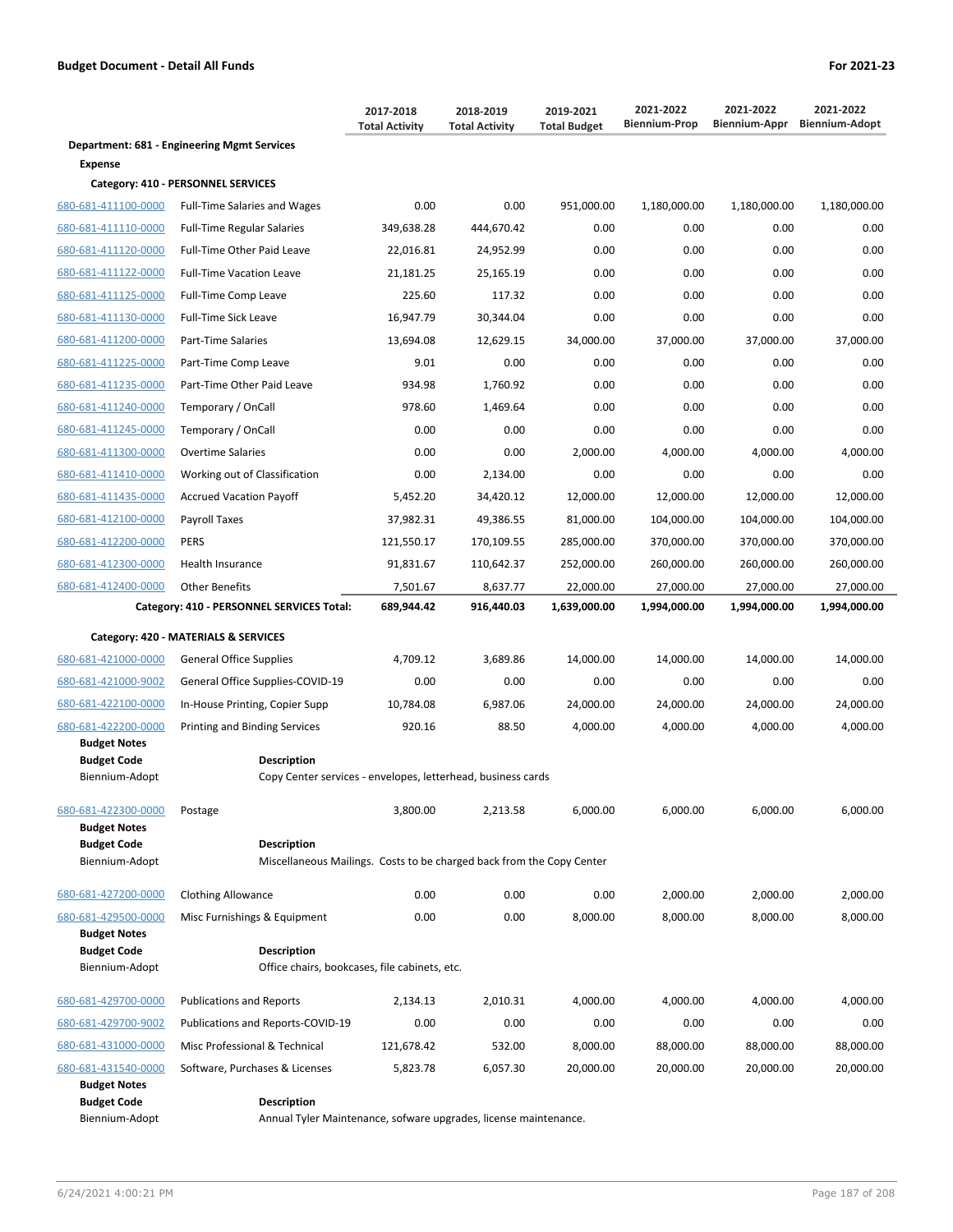|                                            |                                                                                                                    | 2017-2018<br><b>Total Activity</b>                                                                                                                                                                                                                                                                                      | 2018-2019<br><b>Total Activity</b> | 2019-2021<br><b>Total Budget</b> | 2021-2022<br><b>Biennium-Prop</b> | 2021-2022<br>Biennium-Appr | 2021-2022<br><b>Biennium-Adopt</b> |  |  |
|--------------------------------------------|--------------------------------------------------------------------------------------------------------------------|-------------------------------------------------------------------------------------------------------------------------------------------------------------------------------------------------------------------------------------------------------------------------------------------------------------------------|------------------------------------|----------------------------------|-----------------------------------|----------------------------|------------------------------------|--|--|
| 680-681-431610-0000<br><b>Budget Notes</b> | <b>Bank Service Charges</b>                                                                                        | 19,447.29                                                                                                                                                                                                                                                                                                               | 24,043.46                          | 40,000.00                        | 40,000.00                         | 40,000.00                  | 40,000.00                          |  |  |
| <b>Budget Code</b>                         | <b>Description</b>                                                                                                 |                                                                                                                                                                                                                                                                                                                         |                                    |                                  |                                   |                            |                                    |  |  |
| Biennium-Adopt                             | Credit card services charges for System Development Charges intake                                                 |                                                                                                                                                                                                                                                                                                                         |                                    |                                  |                                   |                            |                                    |  |  |
| 680-681-431930-0000<br><b>Budget Notes</b> | <b>Contracted Secretarial Service</b>                                                                              | 22,633.60                                                                                                                                                                                                                                                                                                               | 663.75                             | 45,000.00                        | 20,000.00                         | 20,000.00                  | 20,000.00                          |  |  |
| <b>Budget Code</b>                         | <b>Description</b>                                                                                                 |                                                                                                                                                                                                                                                                                                                         |                                    |                                  |                                   |                            |                                    |  |  |
| Biennium-Adopt                             | Transportation Advisory Board Transcprition Services and Temporary Admin Support for Records Retention<br>mandates |                                                                                                                                                                                                                                                                                                                         |                                    |                                  |                                   |                            |                                    |  |  |
| 680-681-432110-0000<br><b>Budget Notes</b> | <b>Technical Seminars, Training</b>                                                                                | 878.00                                                                                                                                                                                                                                                                                                                  | 1,025.00                           | 8,000.00                         | 8,000.00                          | 8,000.00                   | 8,000.00                           |  |  |
| <b>Budget Code</b>                         | Description                                                                                                        |                                                                                                                                                                                                                                                                                                                         |                                    |                                  |                                   |                            |                                    |  |  |
| Biennium-Adopt                             | Attend training to keep professional development hours current for certification.                                  |                                                                                                                                                                                                                                                                                                                         |                                    |                                  |                                   |                            |                                    |  |  |
| 680-681-432130-0000                        | Conferences                                                                                                        | 5,494.91                                                                                                                                                                                                                                                                                                                | 6,961.34                           | 12,000.00                        | 12,000.00                         | 12,000.00                  | 12,000.00                          |  |  |
| 680-681-432300-0000<br><b>Budget Notes</b> | <b>Membership Dues</b>                                                                                             | 1,000.00                                                                                                                                                                                                                                                                                                                | 1,492.26                           | 12,000.00                        | 6,000.00                          | 6,000.00                   | 6,000.00                           |  |  |
| <b>Budget Code</b><br>Biennium-Adopt       | <b>Description</b>                                                                                                 | American Water Works Association AWWA-Group<br>Institute of Transportation Engineers<br>OR State Board of Eng & Land Surveying<br>Oregon Association of Clean Water Agencies<br>Cooperative PUblic Agencies of Washington County<br>American Public Works Association APWA<br>Metropolitan Utility Coordinating Council |                                    |                                  |                                   |                            |                                    |  |  |
| 680-681-435210-0000                        | <b>Telephone Service Charges</b>                                                                                   | 643.82                                                                                                                                                                                                                                                                                                                  | 596.02                             | 6,000.00                         | 4,000.00                          | 4,000.00                   | 4,000.00                           |  |  |
| 680-681-437310-0000                        | <b>Equipment Repair and Service</b>                                                                                | 660.32                                                                                                                                                                                                                                                                                                                  | 195.78                             | 2,000.00                         | 2,000.00                          | 2,000.00                   | 2,000.00                           |  |  |
| 680-681-438110-0000                        | Internal Fees for Service - Admin                                                                                  | 129,000.00                                                                                                                                                                                                                                                                                                              | 134,000.00                         | 385,000.00                       | 452,000.00                        | 452,000.00                 | 452,000.00                         |  |  |
| 680-681-438672-0000                        | Internal Fees for Service - Electron                                                                               | 12,000.00                                                                                                                                                                                                                                                                                                               | 12,000.00                          | 18,000.00                        | 14,000.00                         | 14,000.00                  | 14,000.00                          |  |  |
| 680-681-438673-0000                        | Internal Fees for Service - MP                                                                                     | 7.000.00                                                                                                                                                                                                                                                                                                                | 7,000.00                           | 8,000.00                         | 18,000.00                         | 18,000.00                  | 18,000.00                          |  |  |
| 680-681-439220-0000                        | <b>Local Travel Expenses</b>                                                                                       | 508.11                                                                                                                                                                                                                                                                                                                  | 1,188.79                           | 2,000.00                         | 2,000.00                          | 2,000.00                   | 2,000.00                           |  |  |
| 680-681-439900-0000                        | <b>Other Miscellaneous Exp</b>                                                                                     | 6,924.47                                                                                                                                                                                                                                                                                                                | 1,075.73                           | 40,000.00                        | 40,000.00                         | 40,000.00                  | 40,000.00                          |  |  |
| <b>Budget Notes</b>                        |                                                                                                                    |                                                                                                                                                                                                                                                                                                                         |                                    |                                  |                                   |                            |                                    |  |  |
| <b>Budget Code</b><br>Biennium-Adopt       | <b>Description</b><br>Miscellaneous                                                                                |                                                                                                                                                                                                                                                                                                                         |                                    |                                  |                                   |                            |                                    |  |  |
| 680-681-439900-9002                        | <b>Other Miscellaneous Exp</b>                                                                                     | 0.00                                                                                                                                                                                                                                                                                                                    | 0.00                               | 0.00                             | 0.00                              | 0.00                       | 0.00                               |  |  |
|                                            | Category: 420 - MATERIALS & SERVICES Total:                                                                        | 356,040.21                                                                                                                                                                                                                                                                                                              | 211,820.74                         | 666,000.00                       | 788,000.00                        | 788,000.00                 | 788,000.00                         |  |  |
| Category: 490 - CONTINGENCY                |                                                                                                                    |                                                                                                                                                                                                                                                                                                                         |                                    |                                  |                                   |                            |                                    |  |  |
| 680-681-490100-0000<br><b>Budget Notes</b> | <b>General Operating Contingency</b>                                                                               | 0.00                                                                                                                                                                                                                                                                                                                    | 0.00                               | 273,458.00                       | 534,520.00                        | 534,520.00                 | 534,520.00                         |  |  |
| <b>Budget Code</b>                         | <b>Description</b>                                                                                                 |                                                                                                                                                                                                                                                                                                                         |                                    |                                  |                                   |                            |                                    |  |  |
| Biennium-Adopt                             | Contingency Target for 680 is 5%.                                                                                  |                                                                                                                                                                                                                                                                                                                         |                                    |                                  |                                   |                            |                                    |  |  |
|                                            | Category: 490 - CONTINGENCY Total:                                                                                 | 0.00                                                                                                                                                                                                                                                                                                                    | 0.00                               | 273,458.00                       | 534,520.00                        | 534,520.00                 | 534,520.00                         |  |  |
|                                            | <b>Expense Total:</b>                                                                                              | 1,045,984.63                                                                                                                                                                                                                                                                                                            | 1,128,260.77                       | 2,578,458.00                     | 3,316,520.00                      | 3,316,520.00               | 3,316,520.00                       |  |  |
|                                            | Department: 681 - Engineering Mgmt Services Total:                                                                 | 1,045,984.63                                                                                                                                                                                                                                                                                                            | 1,128,260.77                       | 2,578,458.00                     | 3,316,520.00                      | 3,316,520.00               | 3,316,520.00                       |  |  |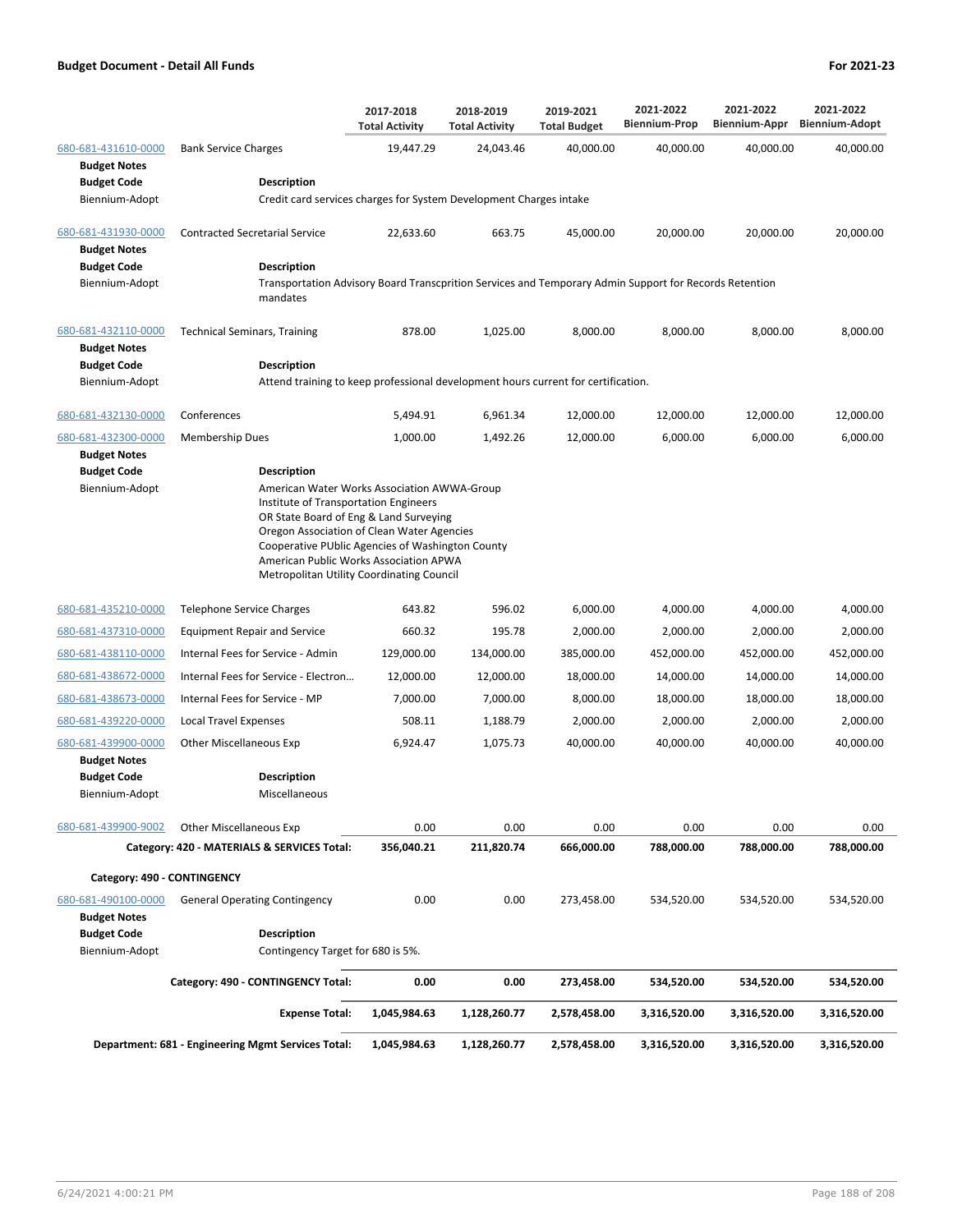|                                                             |                                                                                                                              | 2017-2018<br><b>Total Activity</b> | 2018-2019<br><b>Total Activity</b> | 2019-2021<br><b>Total Budget</b> | 2021-2022<br><b>Biennium-Prop</b> | 2021-2022<br>Biennium-Appr | 2021-2022<br><b>Biennium-Adopt</b> |
|-------------------------------------------------------------|------------------------------------------------------------------------------------------------------------------------------|------------------------------------|------------------------------------|----------------------------------|-----------------------------------|----------------------------|------------------------------------|
| <b>Department: 682 - Construction Services</b>              |                                                                                                                              |                                    |                                    |                                  |                                   |                            |                                    |
| Expense                                                     |                                                                                                                              |                                    |                                    |                                  |                                   |                            |                                    |
|                                                             | Category: 410 - PERSONNEL SERVICES                                                                                           |                                    |                                    |                                  |                                   |                            |                                    |
| 680-682-411100-0000                                         | <b>Full-Time Salaries and Wages</b>                                                                                          | 0.00                               | 0.00                               | 2,259,000.00                     | 2,763,000.00                      | 2,763,000.00               | 2,763,000.00                       |
| 680-682-411110-0000                                         | <b>Full-Time Regular Salaries</b>                                                                                            | 841,005.77                         | 975,985.00                         | 0.00                             | 0.00                              | 0.00                       | 0.00                               |
| 680-682-411120-0000                                         | Full-Time Other Paid Leave                                                                                                   | 47,487.73                          | 53,393.96                          | 0.00                             | 0.00                              | 0.00                       | 0.00                               |
| 680-682-411122-0000                                         | <b>Full-Time Vacation Leave</b>                                                                                              | 74,425.75                          | 75,198.75                          | 0.00                             | 0.00                              | 0.00                       | 0.00                               |
| 680-682-411125-0000                                         | <b>Full-Time Comp Leave</b>                                                                                                  | 17,071.61                          | 15,281.40                          | 0.00                             | 0.00                              | 0.00                       | 0.00                               |
| 680-682-411130-0000                                         | <b>Full-Time Sick Leave</b>                                                                                                  | 33,729.38                          | 24,401.75                          | 0.00                             | 0.00                              | 0.00                       | 0.00                               |
| 680-682-411200-0000                                         | Part-Time Salaries                                                                                                           | 27,989.32                          | 0.00                               | 0.00                             | 0.00                              | 0.00                       | 0.00                               |
| 680-682-411235-0000                                         | Part-Time Other Paid Leave                                                                                                   | 5,418.93                           | 0.00                               | 0.00                             | 0.00                              | 0.00                       | 0.00                               |
| 680-682-411240-0000                                         | Temporary / OnCall                                                                                                           | 5,545.15                           | 0.00                               | 30,000.00                        | 29,000.00                         | 29,000.00                  | 29,000.00                          |
| 680-682-411245-0000                                         | Temporary / OnCall                                                                                                           | 90.05                              | 0.00                               | 0.00                             | 0.00                              | 0.00                       | 0.00                               |
| 680-682-411300-0000                                         | <b>Overtime Salaries</b>                                                                                                     | 14,641.69                          | 31,086.03                          | 47,000.00                        | 55,000.00                         | 55,000.00                  | 55,000.00                          |
| <b>Budget Notes</b><br><b>Budget Code</b><br>Biennium-Adopt | <b>Description</b><br>Anticipate overtime during high construction season                                                    |                                    |                                    |                                  |                                   |                            |                                    |
|                                                             |                                                                                                                              |                                    |                                    |                                  |                                   |                            |                                    |
| 680-682-411410-0000                                         | Working out of Classification                                                                                                | 218.80                             | 346.00                             | 0.00                             | 0.00                              | 0.00                       | 0.00                               |
| 680-682-411435-0000                                         | <b>Accrued Vacation Payoff</b>                                                                                               | 251.86                             | 9,347.71                           | 4,000.00                         | 4,000.00                          | 4,000.00                   | 4,000.00                           |
| 680-682-412100-0000                                         | Payroll Taxes                                                                                                                | 88,554.48                          | 98,355.94                          | 196,000.00                       | 242,000.00                        | 242,000.00                 | 242,000.00                         |
| 680-682-412200-0000                                         | <b>PERS</b>                                                                                                                  | 252,860.58                         | 277,244.59                         | 646,000.00                       | 831,000.00                        | 831,000.00                 | 831,000.00                         |
| 680-682-412300-0000                                         | Health Insurance                                                                                                             | 239,651.24                         | 259,393.01                         | 585,000.00                       | 573,000.00                        | 573,000.00                 | 573,000.00                         |
| 680-682-412400-0000                                         | <b>Other Benefits</b>                                                                                                        | 22,850.17                          | 24,961.35                          | 51,000.00                        | 63,000.00                         | 63,000.00                  | 63,000.00                          |
|                                                             | Category: 410 - PERSONNEL SERVICES Total:                                                                                    | 1,671,792.51                       | 1,844,995.49                       | 3,818,000.00                     | 4,560,000.00                      | 4,560,000.00               | 4,560,000.00                       |
|                                                             | Category: 420 - MATERIALS & SERVICES                                                                                         |                                    |                                    |                                  |                                   |                            |                                    |
| 680-682-427100-0000                                         | Uniforms and Safety Materials                                                                                                | 228.34                             | 49.71                              | 2.000.00                         | 2,000.00                          | 2,000.00                   | 2,000.00                           |
| 680-682-427200-0000                                         | <b>Clothing Allowance</b>                                                                                                    | 1.003.95                           | 694.60                             | 4,000.00                         | 4,000.00                          | 4,000.00                   | 4,000.00                           |
| 680-682-428000-0000                                         | <b>Small Tools and Supplies</b>                                                                                              | 417.97                             | 1,392.48                           | 2,000.00                         | 2,000.00                          | 2,000.00                   | 2,000.00                           |
| 680-682-429500-0000                                         | Misc Furnishings & Equipment                                                                                                 | 3,470.75                           | 2,539.64                           | 12,000.00                        | 12,000.00                         | 12,000.00                  | 12,000.00                          |
| <b>Budget Notes</b>                                         |                                                                                                                              |                                    |                                    |                                  |                                   |                            |                                    |
| <b>Budget Code</b><br>Biennium-Adopt                        | <b>Description</b><br>Office chairs, office furnture, cabinets digital camera, etc.                                          |                                    |                                    |                                  |                                   |                            |                                    |
|                                                             |                                                                                                                              |                                    |                                    |                                  |                                   |                            |                                    |
| 680-682-431000-0000<br><b>Budget Notes</b>                  | Misc Professional & Technical                                                                                                | 103,271.78                         | 88,084.87                          | 240,000.00                       | 300,000.00                        | 300,000.00                 | 300,000.00                         |
| <b>Budget Code</b><br>Biennium-Adopt                        | <b>Description</b><br><b>ADA Transition Plan</b>                                                                             |                                    |                                    |                                  |                                   |                            |                                    |
|                                                             | Design services for emergency geotech<br>Small design and engineering services                                               |                                    |                                    |                                  |                                   |                            |                                    |
| 680-682-431540-0000<br><b>Budget Notes</b>                  | Software, Purchases & Licenses                                                                                               | 16,655.10                          | 10,992.17                          | 26,000.00                        | 28,000.00                         | 28,000.00                  | 28,000.00                          |
| <b>Budget Code</b>                                          | <b>Description</b>                                                                                                           |                                    |                                    |                                  |                                   |                            |                                    |
| Biennium-Adopt                                              | New software purchases, software upgrades and license maintenance of existing software, (i.e. AUTOCAD,<br>Streetsaver, etc.) |                                    |                                    |                                  |                                   |                            |                                    |
| 680-682-431937-0000                                         | Vehicle Contract Service Fee                                                                                                 | 1,169.79                           | 1,168.08                           | 4,000.00                         | 4,000.00                          | 4,000.00                   | 4,000.00                           |
| 680-682-432110-0000                                         | <b>Technical Seminars, Training</b>                                                                                          | 2,144.26                           | 2,913.00                           | 14,000.00                        | 14,000.00                         | 14,000.00                  | 14,000.00                          |
| 680-682-432130-0000                                         | Conferences                                                                                                                  | 1,802.98                           | 5,971.00                           | 17,000.00                        | 14,000.00                         | 14,000.00                  | 14,000.00                          |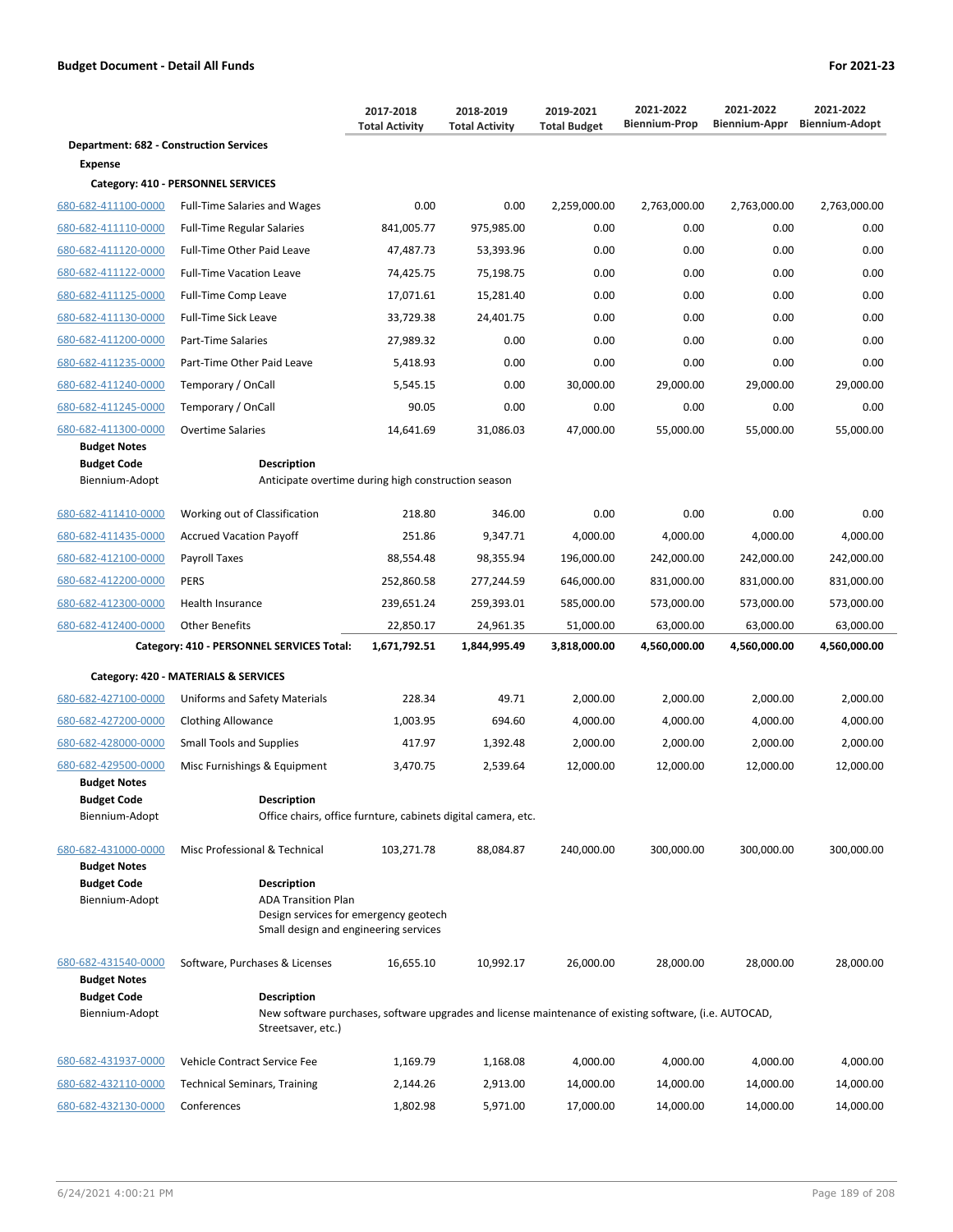|                     |                                                                                 | 2017-2018<br><b>Total Activity</b> | 2018-2019<br><b>Total Activity</b> | 2019-2021<br><b>Total Budget</b> | 2021-2022<br><b>Biennium-Prop</b> | 2021-2022<br>Biennium-Appr | 2021-2022<br><b>Biennium-Adopt</b> |
|---------------------|---------------------------------------------------------------------------------|------------------------------------|------------------------------------|----------------------------------|-----------------------------------|----------------------------|------------------------------------|
| <b>Budget Notes</b> |                                                                                 |                                    |                                    |                                  |                                   |                            |                                    |
| <b>Budget Code</b>  | <b>Description</b>                                                              |                                    |                                    |                                  |                                   |                            |                                    |
| Biennium-Adopt      | <b>NWPMA Fall Conference</b><br><b>ITE or APWA Conference</b>                   |                                    |                                    |                                  |                                   |                            |                                    |
|                     |                                                                                 |                                    |                                    |                                  |                                   |                            |                                    |
| 680-682-432300-0000 | <b>Membership Dues</b>                                                          | 3,027.67                           | 3,699.65                           | 8,000.00                         | 8,000.00                          | 8,000.00                   | 8,000.00                           |
| <b>Budget Notes</b> |                                                                                 |                                    |                                    |                                  |                                   |                            |                                    |
| <b>Budget Code</b>  | <b>Description</b>                                                              |                                    |                                    |                                  |                                   |                            |                                    |
| Biennium-Adopt      | <b>DEQ-Wastewater Certifications</b><br>OR ST Board of Eng License              |                                    |                                    |                                  |                                   |                            |                                    |
|                     | Institute of Municipal Signal Association                                       |                                    |                                    |                                  |                                   |                            |                                    |
|                     | Institute of Transportation Engineers                                           |                                    |                                    |                                  |                                   |                            |                                    |
|                     | <b>Association of Flood Plain Managers</b><br>Int'l Erosion Control Association |                                    |                                    |                                  |                                   |                            |                                    |
|                     | Association of Clean Water Agencies                                             |                                    |                                    |                                  |                                   |                            |                                    |
|                     | Amrican Water Resources Association                                             |                                    |                                    |                                  |                                   |                            |                                    |
| 680-682-435210-0000 | <b>Telephone Service Charges</b>                                                | 8,541.16                           | 9,299.81                           | 17,000.00                        | 24,000.00                         | 24,000.00                  | 24,000.00                          |
| 680-682-435240-0000 | <b>Miscellaneous Communication</b>                                              | 92.01                              | 1,049.09                           | 0.00                             | 0.00                              | 0.00                       | 0.00                               |
| 680-682-437315-0000 | <b>Computer Equipment Maintenance</b>                                           | 0.00                               | 1,412.28                           | 6,000.00                         | 6,000.00                          | 6,000.00                   | 6,000.00                           |
| 680-682-437330-0000 | Vehicle Repairs, Parts & Supp                                                   | 7,005.72                           | 2,281.03                           | 20,000.00                        | 14,000.00                         | 14,000.00                  | 14,000.00                          |
| 680-682-437340-0000 | Gasoline, Oil and Lubricants                                                    | 3,925.79                           | 4,327.85                           | 12,000.00                        | 12,000.00                         | 12,000.00                  | 12,000.00                          |
| 680-682-438110-0000 | Internal Fees for Service - Admin                                               | 204,000.00                         | 208,000.00                         | 512,000.00                       | 602,000.00                        | 602,000.00                 | 602,000.00                         |
| 680-682-439900-0000 | <b>Other Miscellaneous Exp</b>                                                  | 3,784.96                           | 2,913.00                           | 8,000.00                         | 8,000.00                          | 8,000.00                   | 8,000.00                           |
|                     | Category: 420 - MATERIALS & SERVICES Total:                                     | 360,542.23                         | 346,788.26                         | 904,000.00                       | 1,054,000.00                      | 1,054,000.00               | 1,054,000.00                       |
|                     | Category: 480 - CAPITAL OUTLAY                                                  |                                    |                                    |                                  |                                   |                            |                                    |
| 680-682-485110-0000 | On-Road Vehicle Purchases                                                       | 26,118.39                          | 33,212.51                          | 70,000.00                        | 40,000.00                         | 40,000.00                  | 40,000.00                          |
| <b>Budget Notes</b> |                                                                                 |                                    |                                    |                                  |                                   |                            |                                    |
| <b>Budget Code</b>  | <b>Description</b>                                                              |                                    |                                    |                                  |                                   |                            |                                    |
| Biennium-Adopt      | Replacement vehicle for Engineering                                             |                                    |                                    |                                  |                                   |                            |                                    |
|                     | Category: 480 - CAPITAL OUTLAY Total:                                           | 26,118.39                          | 33,212.51                          | 70,000.00                        | 40,000.00                         | 40,000.00                  | 40,000.00                          |
|                     | <b>Expense Total:</b>                                                           | 2,058,453.13                       | 2,224,996.26                       | 4,792,000.00                     | 5,654,000.00                      | 5,654,000.00               | 5,654,000.00                       |
|                     | <b>Department: 682 - Construction Services Total:</b>                           | 2,058,453.13                       | 2,224,996.26                       | 4,792,000.00                     | 5,654,000.00                      | 5,654,000.00               | 5,654,000.00                       |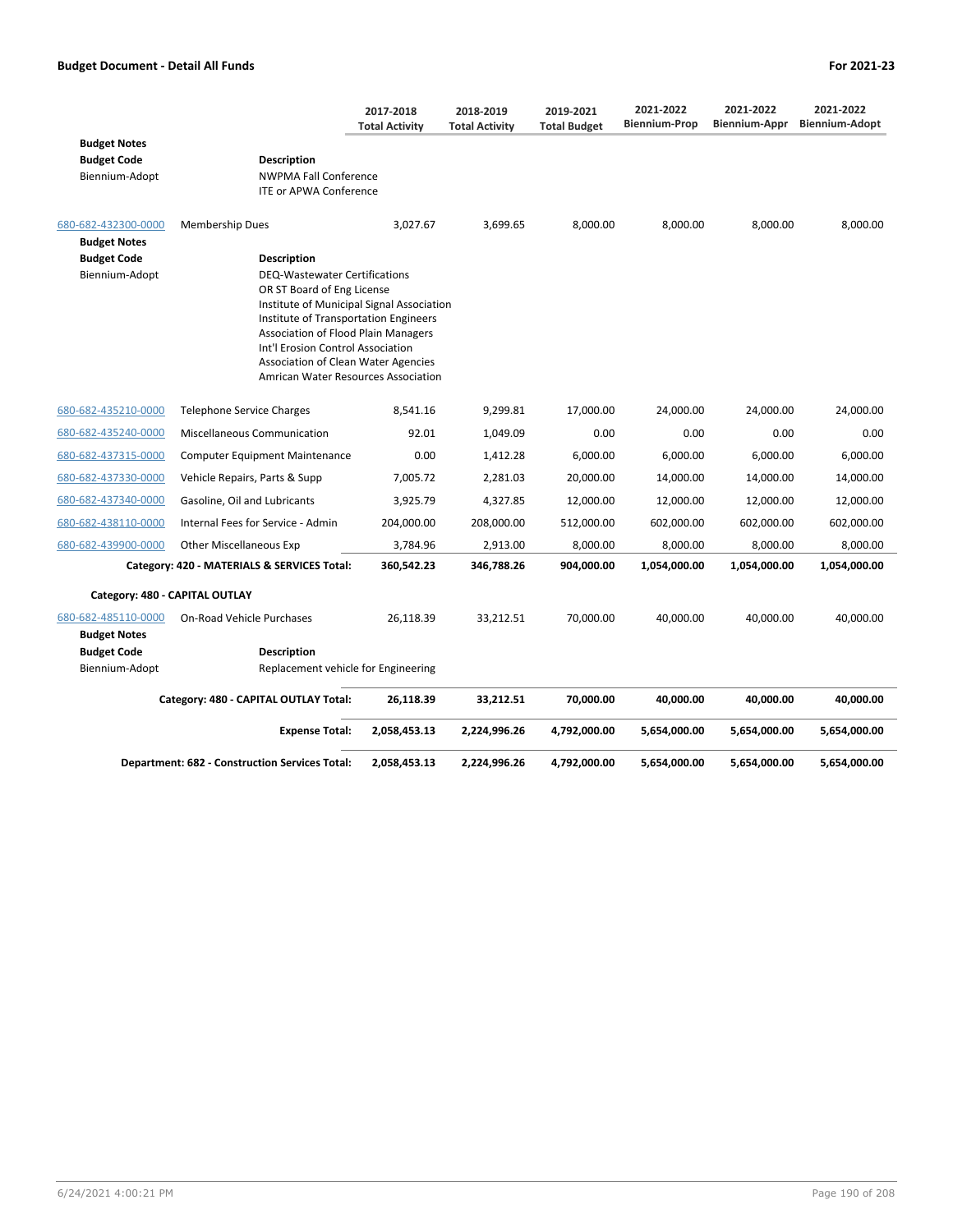|                                            |                                                                                          | 2017-2018<br><b>Total Activity</b>                                                                                                                                               | 2018-2019<br><b>Total Activity</b> | 2019-2021<br><b>Total Budget</b> | 2021-2022<br><b>Biennium-Prop</b> | 2021-2022<br>Biennium-Appr | 2021-2022<br><b>Biennium-Adopt</b> |  |
|--------------------------------------------|------------------------------------------------------------------------------------------|----------------------------------------------------------------------------------------------------------------------------------------------------------------------------------|------------------------------------|----------------------------------|-----------------------------------|----------------------------|------------------------------------|--|
| Department: 683 - Planning & Information   |                                                                                          |                                                                                                                                                                                  |                                    |                                  |                                   |                            |                                    |  |
| Expense                                    |                                                                                          |                                                                                                                                                                                  |                                    |                                  |                                   |                            |                                    |  |
|                                            | Category: 410 - PERSONNEL SERVICES                                                       |                                                                                                                                                                                  |                                    |                                  |                                   |                            |                                    |  |
| 680-683-411100-0000                        | <b>Full-Time Salaries and Wages</b>                                                      | 0.00                                                                                                                                                                             | 0.00                               | 764,000.00                       | 735,000.00                        | 735,000.00                 | 735,000.00                         |  |
| 680-683-411110-0000                        | <b>Full-Time Regular Salaries</b>                                                        | 344,745.18                                                                                                                                                                       | 294,335.15                         | 0.00                             | 0.00                              | 0.00                       | 0.00                               |  |
| 680-683-411120-0000                        | Full-Time Other Paid Leave                                                               | 18,762.80                                                                                                                                                                        | 15,641.84                          | 0.00                             | 0.00                              | 0.00                       | 0.00                               |  |
| 680-683-411122-0000                        | <b>Full-Time Vacation Leave</b>                                                          | 16,293.35                                                                                                                                                                        | 19,057.56                          | 0.00                             | 0.00                              | 0.00                       | 0.00                               |  |
| 680-683-411125-0000                        | Full-Time Comp Leave                                                                     | 942.93                                                                                                                                                                           | 992.04                             | 0.00                             | 0.00                              | 0.00                       | 0.00                               |  |
| 680-683-411130-0000                        | <b>Full-Time Sick Leave</b>                                                              | 9,805.70                                                                                                                                                                         | 9,325.07                           | 0.00                             | 0.00                              | 0.00                       | 0.00                               |  |
| 680-683-411240-0000                        | Temporary / OnCall                                                                       | 39,803.10                                                                                                                                                                        | 36,302.64                          | 50,000.00                        | 0.00                              | 0.00                       | 0.00                               |  |
| <b>Budget Notes</b><br><b>Budget Code</b>  | <b>Description</b>                                                                       |                                                                                                                                                                                  |                                    |                                  |                                   |                            |                                    |  |
| Biennium-Adopt                             | 0.50                                                                                     | Temporary - Part-time for GIS intern                                                                                                                                             |                                    |                                  |                                   |                            |                                    |  |
| 680-683-411245-0000                        | Temporary / OnCall Other Paid Le                                                         | 569.13                                                                                                                                                                           | 756.70                             | 0.00                             | 0.00                              | 0.00                       | 0.00                               |  |
| 680-683-411300-0000                        | <b>Overtime Salaries</b>                                                                 | 682.36                                                                                                                                                                           | 148.20                             | 4,000.00                         | 4,000.00                          | 4,000.00                   | 4,000.00                           |  |
| 680-683-411435-0000                        | <b>Accrued Vacation Payoff</b>                                                           | 3,549.60                                                                                                                                                                         | 21,721.79                          | 16,000.00                        | 16,000.00                         | 16,000.00                  | 16,000.00                          |  |
| 680-683-412100-0000                        | Payroll Taxes                                                                            | 35,932.57                                                                                                                                                                        | 32,998.61                          | 69,000.00                        | 64,000.00                         | 64,000.00                  | 64,000.00                          |  |
| 680-683-412200-0000                        | PERS                                                                                     | 91,611.90                                                                                                                                                                        | 89,681.30                          | 221,000.00                       | 221,000.00                        | 221,000.00                 | 221,000.00                         |  |
| 680-683-412300-0000                        | Health Insurance                                                                         | 106,222.87                                                                                                                                                                       | 76,297.89                          | 172,000.00                       | 165,000.00                        | 165,000.00                 | 165,000.00                         |  |
| 680-683-412400-0000                        | <b>Other Benefits</b>                                                                    | 10,687.86                                                                                                                                                                        | 11,500.80                          | 18,000.00                        | 16,000.00                         | 16,000.00                  | 16,000.00                          |  |
|                                            | Category: 410 - PERSONNEL SERVICES Total:                                                | 679,609.35                                                                                                                                                                       | 608,759.59                         | 1,314,000.00                     | 1,221,000.00                      | 1,221,000.00               | 1,221,000.00                       |  |
|                                            | Category: 420 - MATERIALS & SERVICES                                                     |                                                                                                                                                                                  |                                    |                                  |                                   |                            |                                    |  |
| 680-683-421000-0000                        | <b>General Office Supplies</b>                                                           | 186.01                                                                                                                                                                           | 425.54                             | 2,000.00                         | 2,000.00                          | 2,000.00                   | 2,000.00                           |  |
| 680-683-421100-0000                        | Drafting/Auto Cadd Supplies                                                              | 334.75                                                                                                                                                                           | 143.40                             | 2,000.00                         | 2,000.00                          | 2,000.00                   | 2,000.00                           |  |
| 680-683-421250-0000                        | <b>Atlas Production</b>                                                                  | 0.00                                                                                                                                                                             | 0.00                               | 2,000.00                         | 2,000.00                          | 2,000.00                   | 2,000.00                           |  |
| 680-683-422100-0000                        | In-House Printing, Copier Supp                                                           | 5,588.93                                                                                                                                                                         | 4,070.75                           | 12,000.00                        | 12,000.00                         | 12,000.00                  | 12,000.00                          |  |
| 680-683-422200-0000                        | Printing and Binding Services                                                            | 0.00                                                                                                                                                                             | 0.00                               | 2,000.00                         | 2,000.00                          | 2,000.00                   | 2,000.00                           |  |
| 680-683-422600-0000                        | <b>Microfilming Services</b>                                                             | 0.00                                                                                                                                                                             | 0.00                               | 4,000.00                         | 0.00                              | 0.00                       | 0.00                               |  |
| 680-683-427100-0000                        | Uniforms and Safety Materials                                                            | 119.93                                                                                                                                                                           | 0.00                               | 2,000.00                         | 2,000.00                          | 2,000.00                   | 2,000.00                           |  |
| 680-683-427200-0000                        | Clothing Allowance                                                                       | 482.39                                                                                                                                                                           | 448.87                             | 2,000.00                         | 2,000.00                          | 2,000.00                   | 2,000.00                           |  |
| 680-683-428000-0000                        | <b>Small Tools and Supplies</b>                                                          | 197.05                                                                                                                                                                           | 1,017.90                           | 2,000.00                         | 2,000.00                          | 2,000.00                   | 2,000.00                           |  |
| 680-683-429500-0000                        | Misc Furnishings & Equipment                                                             | 1,657.60                                                                                                                                                                         | 1,137.60                           | 30,000.00                        | 30,000.00                         | 30,000.00                  | 30,000.00                          |  |
| <b>Budget Notes</b>                        |                                                                                          |                                                                                                                                                                                  |                                    |                                  |                                   |                            |                                    |  |
| <b>Budget Code</b><br>Biennium-Adopt       | <b>Description</b><br>Office chairs, furniture, file cabinets, digital level for survey. |                                                                                                                                                                                  |                                    |                                  |                                   |                            |                                    |  |
|                                            |                                                                                          |                                                                                                                                                                                  |                                    |                                  |                                   |                            |                                    |  |
| 680-683-429700-0000                        | <b>Publications and Reports</b>                                                          | 0.00                                                                                                                                                                             | 2.00                               | 2,000.00                         | 2,000.00                          | 2,000.00                   | 2,000.00                           |  |
| 680-683-431000-0000<br><b>Budget Notes</b> | Misc Professional & Technical                                                            | 1,400.00                                                                                                                                                                         | 0.00                               | 15,000.00                        | 16,000.00                         | 16,000.00                  | 16,000.00                          |  |
| <b>Budget Code</b>                         | <b>Description</b>                                                                       |                                                                                                                                                                                  |                                    |                                  |                                   |                            |                                    |  |
| Biennium-Adopt                             |                                                                                          | Metro-RLIS Subscription Regional Parcel Data<br>Metro-Aerial photography annual update<br>GeoNorth-upgrades to Interactive Mapping System<br>GIS Update for Land Use and LO Maps |                                    |                                  |                                   |                            |                                    |  |
| 680-683-431540-0000<br><b>Budget Notes</b> | Software, Purchases & Licenses                                                           | 0.00                                                                                                                                                                             | 5,000.00                           | 10,000.00                        | 10,000.00                         | 10,000.00                  | 10,000.00                          |  |
| <b>Budget Code</b><br>Biennium-Adopt       | <b>Description</b><br>Cold Fusion, Illustrator, Crystal Reports, etc.                    |                                                                                                                                                                                  |                                    |                                  |                                   |                            |                                    |  |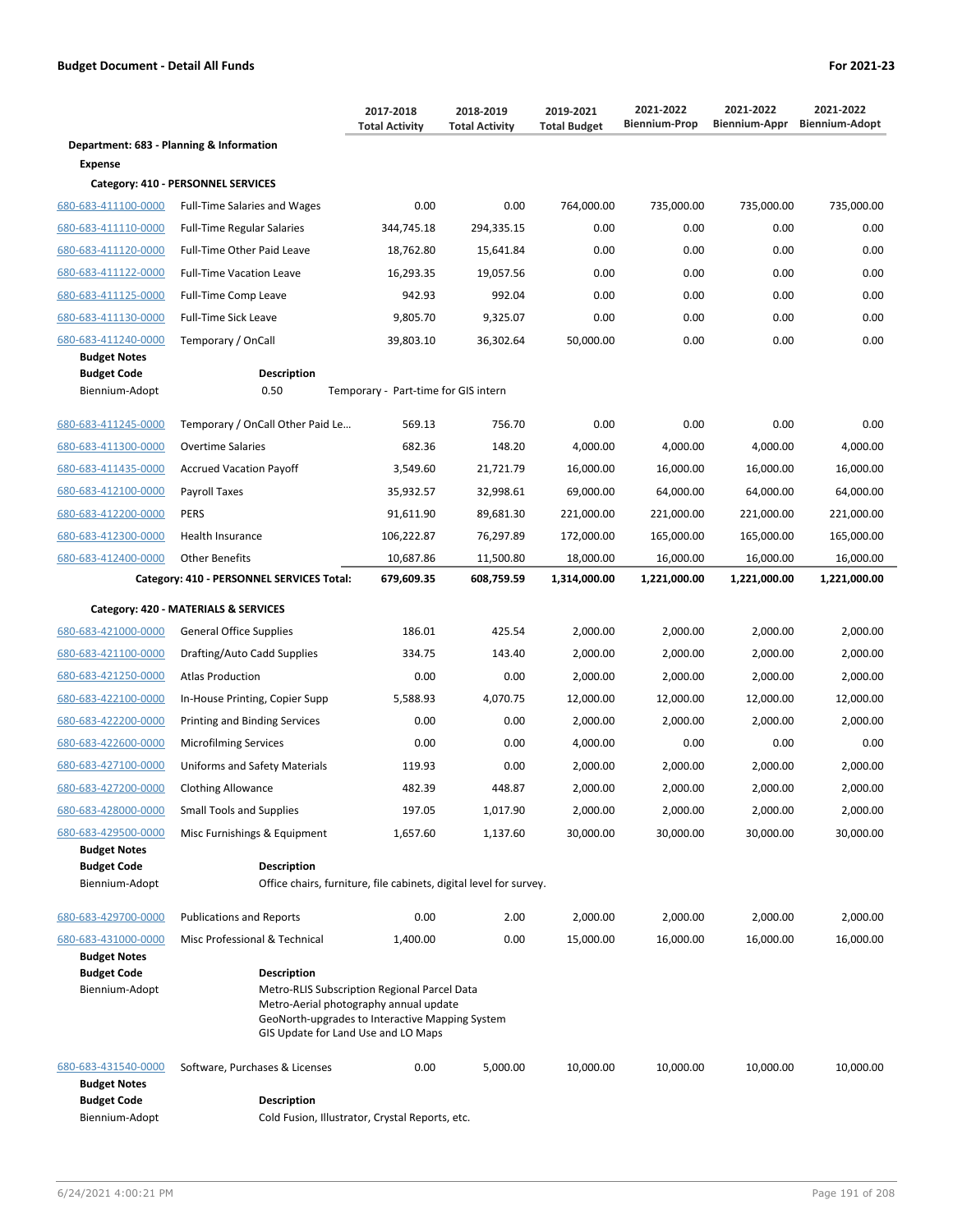|                                            |                                                                      | 2017-2018<br><b>Total Activity</b>                                                       | 2018-2019<br><b>Total Activity</b> | 2019-2021<br><b>Total Budget</b> | 2021-2022<br><b>Biennium-Prop</b> | 2021-2022<br>Biennium-Appr | 2021-2022<br><b>Biennium-Adopt</b> |
|--------------------------------------------|----------------------------------------------------------------------|------------------------------------------------------------------------------------------|------------------------------------|----------------------------------|-----------------------------------|----------------------------|------------------------------------|
| 680-683-432110-0000                        | <b>Technical Seminars, Training</b>                                  | 1,594.00                                                                                 | 160.00                             | 6,000.00                         | 6,000.00                          | 6,000.00                   | 6,000.00                           |
| 680-683-432130-0000                        | Conferences                                                          | 1.348.40                                                                                 | 831.76                             | 6.000.00                         | 6,000.00                          | 6.000.00                   | 6,000.00                           |
| <b>Budget Notes</b>                        |                                                                      |                                                                                          |                                    |                                  |                                   |                            |                                    |
| <b>Budget Code</b>                         | <b>Description</b>                                                   |                                                                                          |                                    |                                  |                                   |                            |                                    |
| Biennium-Adopt                             | <b>GIS in Action</b>                                                 |                                                                                          |                                    |                                  |                                   |                            |                                    |
|                                            | <b>Miscellaneous Conferences</b>                                     | Professional Land Surveyors Conference                                                   |                                    |                                  |                                   |                            |                                    |
|                                            |                                                                      |                                                                                          |                                    |                                  |                                   |                            |                                    |
| 680-683-432300-0000<br><b>Budget Notes</b> | <b>Membership Dues</b>                                               | 585.00                                                                                   | 150.00                             | 2,000.00                         | 2,000.00                          | 2,000.00                   | 2,000.00                           |
| <b>Budget Code</b><br>Biennium-Adopt       | <b>Description</b>                                                   | Professional LAnd Surveyors of Oregon-TW<br>Urban & Regional Information System Assoc-RS |                                    |                                  |                                   |                            |                                    |
| 680-683-435210-0000                        | <b>Telephone Service Charges</b>                                     | 1,746.73                                                                                 | 1,619.36                           | 6,000.00                         | 4,000.00                          | 4,000.00                   | 4,000.00                           |
| 680-683-435240-0000                        | <b>Miscellaneous Communication</b>                                   | 409.93                                                                                   | 155.79                             | 0.00                             | 0.00                              | 0.00                       | 0.00                               |
| 680-683-437310-0000                        | <b>Equipment Repair and Service</b>                                  | 0.00                                                                                     | 0.00                               | 2,000.00                         | 2,000.00                          | 2,000.00                   | 2,000.00                           |
| 680-683-437315-0000                        | <b>Computer Equipment Maintenance</b>                                | 25,297.23                                                                                | 26,618.00                          | 50,000.00                        | 66,000.00                         | 66,000.00                  | 66,000.00                          |
| <b>Budget Notes</b>                        |                                                                      |                                                                                          |                                    |                                  |                                   |                            |                                    |
| <b>Budget Code</b>                         | <b>Description</b>                                                   |                                                                                          |                                    |                                  |                                   |                            |                                    |
| Biennium-Adopt                             | <b>ESRI Annual Maintenance</b><br><b>AutoCAD Annual Subscription</b> |                                                                                          |                                    |                                  |                                   |                            |                                    |
| 680-683-438110-0000                        | Internal Fees for Service - Admin                                    | 90.000.00                                                                                | 94,000.00                          | 189,000.00                       | 183,000.00                        | 183,000.00                 | 183,000.00                         |
| 680-683-439220-0000                        | <b>Local Travel Expenses</b>                                         | 0.00                                                                                     | 39.74                              | 2,000.00                         | 2,000.00                          | 2,000.00                   | 2,000.00                           |
|                                            | Category: 420 - MATERIALS & SERVICES Total:                          | 130,947.95                                                                               | 135,820.71                         | 350,000.00                       | 355,000.00                        | 355,000.00                 | 355,000.00                         |
| Category: 480 - CAPITAL OUTLAY             |                                                                      |                                                                                          |                                    |                                  |                                   |                            |                                    |
| 680-683-485200-0000                        | <b>Equipment Purchases</b>                                           | 47,792.41                                                                                | 0.00                               | 0.00                             | 20,000.00                         | 20,000.00                  | 20,000.00                          |
|                                            | Category: 480 - CAPITAL OUTLAY Total:                                | 47,792.41                                                                                | 0.00                               | 0.00                             | 20,000.00                         | 20,000.00                  | 20,000.00                          |
|                                            | <b>Expense Total:</b>                                                | 858,349.71                                                                               | 744,580.30                         | 1,664,000.00                     | 1,596,000.00                      | 1,596,000.00               | 1,596,000.00                       |
|                                            | Department: 683 - Planning & Information Total:                      | 858,349.71                                                                               | 744,580.30                         | 1,664,000.00                     | 1,596,000.00                      | 1,596,000.00               | 1,596,000.00                       |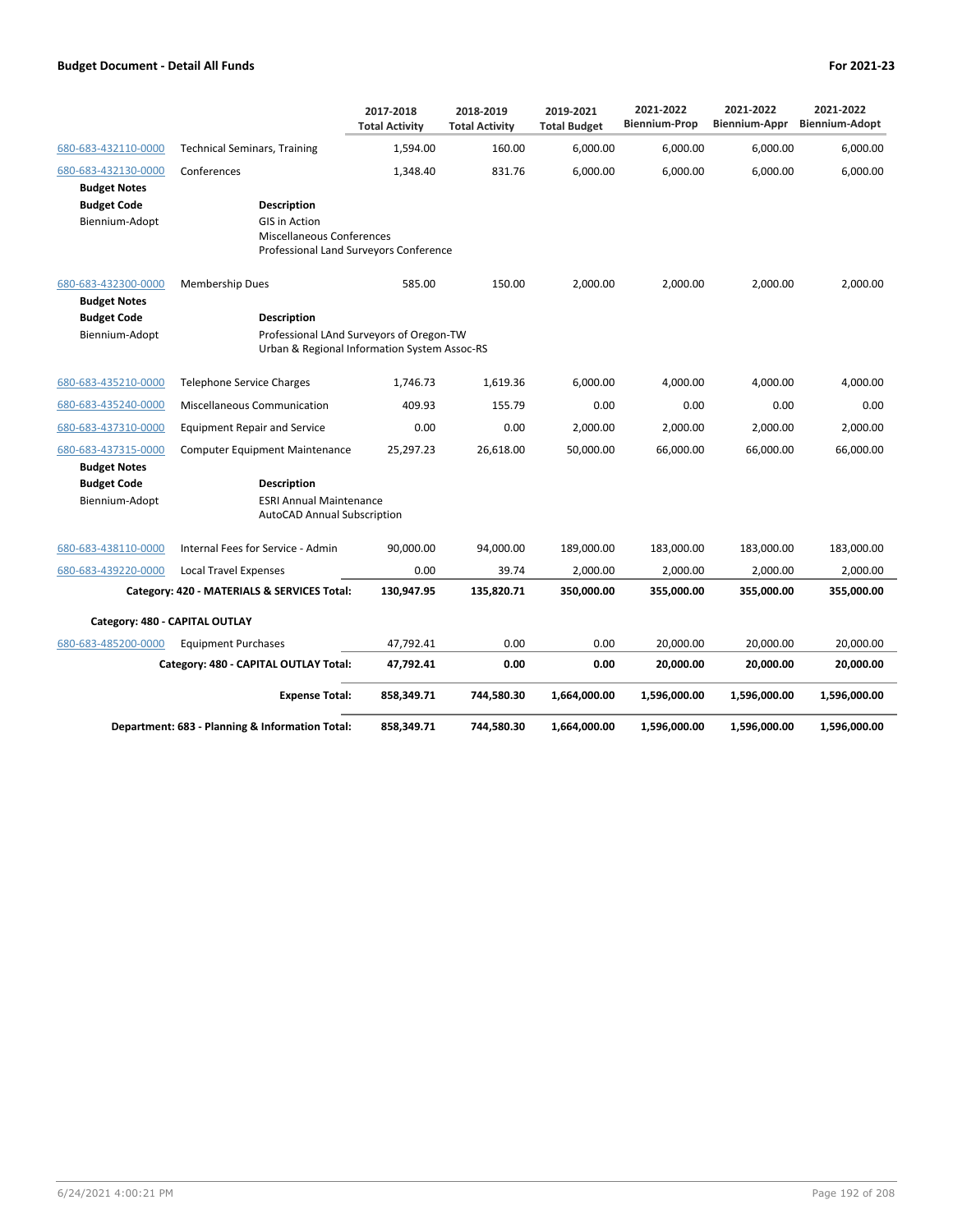|                                     |                                                 | 2017-2018<br><b>Total Activity</b> | 2018-2019<br><b>Total Activity</b> | 2019-2021<br><b>Total Budget</b> | 2021-2022<br><b>Biennium-Prop</b> | 2021-2022<br><b>Biennium-Appr</b> | 2021-2022<br><b>Biennium-Adopt</b> |
|-------------------------------------|-------------------------------------------------|------------------------------------|------------------------------------|----------------------------------|-----------------------------------|-----------------------------------|------------------------------------|
| Department: 684 - Boones Ferry Road |                                                 |                                    |                                    |                                  |                                   |                                   |                                    |
| <b>Expense</b>                      |                                                 |                                    |                                    |                                  |                                   |                                   |                                    |
|                                     | Category: 410 - PERSONNEL SERVICES              |                                    |                                    |                                  |                                   |                                   |                                    |
| 680-684-411100-0000                 | <b>Full-Time Salaries and Wages</b>             | 0.00                               | 0.00                               | 554,000.00                       | 174,000.00                        | 174,000.00                        | 174,000.00                         |
| 680-684-411110-0000                 | <b>Full-Time Regular Salaries</b>               | 76,126.52                          | 108,214.95                         | 0.00                             | 0.00                              | 0.00                              | 0.00                               |
| 680-684-411120-0000                 | <b>Full-Time Other Paid Leave</b>               | 4,797.50                           | 7,752.25                           | 0.00                             | 0.00                              | 0.00                              | 0.00                               |
| 680-684-411122-0000                 | <b>Full-Time Vacation Leave</b>                 | 1,269.43                           | 11,803.96                          | 0.00                             | 0.00                              | 0.00                              | 0.00                               |
| 680-684-411125-0000                 | Full-Time Comp Leave                            | 5,518.56                           | 5,715.57                           | 0.00                             | 0.00                              | 0.00                              | 0.00                               |
| 680-684-411130-0000                 | <b>Full-Time Sick Leave</b>                     | 2,789.80                           | 7,347.67                           | 0.00                             | 0.00                              | 0.00                              | 0.00                               |
| 680-684-411300-0000                 | <b>Overtime Salaries</b>                        | 1,494.60                           | 0.00                               | 8,000.00                         | 2.000.00                          | 2.000.00                          | 2.000.00                           |
| 680-684-412100-0000                 | Payroll Taxes                                   | 7,695.89                           | 11,796.80                          | 48,000.00                        | 15,000.00                         | 15,000.00                         | 15,000.00                          |
| 680-684-412200-0000                 | <b>PERS</b>                                     | 27,884.12                          | 39,470.24                          | 161,000.00                       | 55,000.00                         | 55,000.00                         | 55,000.00                          |
| 680-684-412300-0000                 | <b>Health Insurance</b>                         | 22,810.04                          | 37,252.61                          | 61,000.00                        | 15,000.00                         | 15,000.00                         | 15,000.00                          |
| 680-684-412400-0000                 | <b>Other Benefits</b>                           | 1,340.88                           | 1.760.42                           | 12,000.00                        | 4,000.00                          | 4,000.00                          | 4,000.00                           |
|                                     | Category: 410 - PERSONNEL SERVICES Total:       | 151,727.34                         | 231,114.47                         | 844,000.00                       | 265,000.00                        | 265,000.00                        | 265,000.00                         |
|                                     | Category: 420 - MATERIALS & SERVICES            |                                    |                                    |                                  |                                   |                                   |                                    |
| 680-684-421000-0000                 | <b>General Office Supplies</b>                  | 370.32                             | 826.41                             | 2,000.00                         | 2,000.00                          | 2,000.00                          | 2,000.00                           |
| 680-684-429500-0000                 | Misc Furnishings & Equipment                    | 0.00                               | 0.00                               | 2,000.00                         | 2,000.00                          | 2,000.00                          | 2,000.00                           |
| 680-684-432130-0000                 | Conferences                                     | 594.00                             | 5,261.04                           | 4.000.00                         | 4.000.00                          | 4.000.00                          | 4,000.00                           |
| 680-684-438110-0000                 | Internal Fees for Service - Admin               | 19,000.00                          | 21,000.00                          | 114,000.00                       | 37,000.00                         | 37,000.00                         | 37,000.00                          |
| 680-684-439900-0000                 | Other Miscellaneous Exp                         | 2,042.20                           | 1,750.67                           | 8,000.00                         | 2,000.00                          | 2,000.00                          | 2,000.00                           |
|                                     | Category: 420 - MATERIALS & SERVICES Total:     | 22,006.52                          | 28,838.12                          | 130,000.00                       | 47,000.00                         | 47,000.00                         | 47,000.00                          |
|                                     | <b>Expense Total:</b>                           | 173,733.86                         | 259,952.59                         | 974,000.00                       | 312,000.00                        | 312,000.00                        | 312,000.00                         |
|                                     | Department: 684 - Boones Ferry Road Total:      | 173,733.86                         | 259,952.59                         | 974,000.00                       | 312,000.00                        | 312,000.00                        | 312,000.00                         |
|                                     | Fund: 680 - ENGINEERING FUND Surplus (Deficit): | 452,458.17                         | 870,522.30                         | 0.00                             | 0.00                              | 0.00                              | 0.00                               |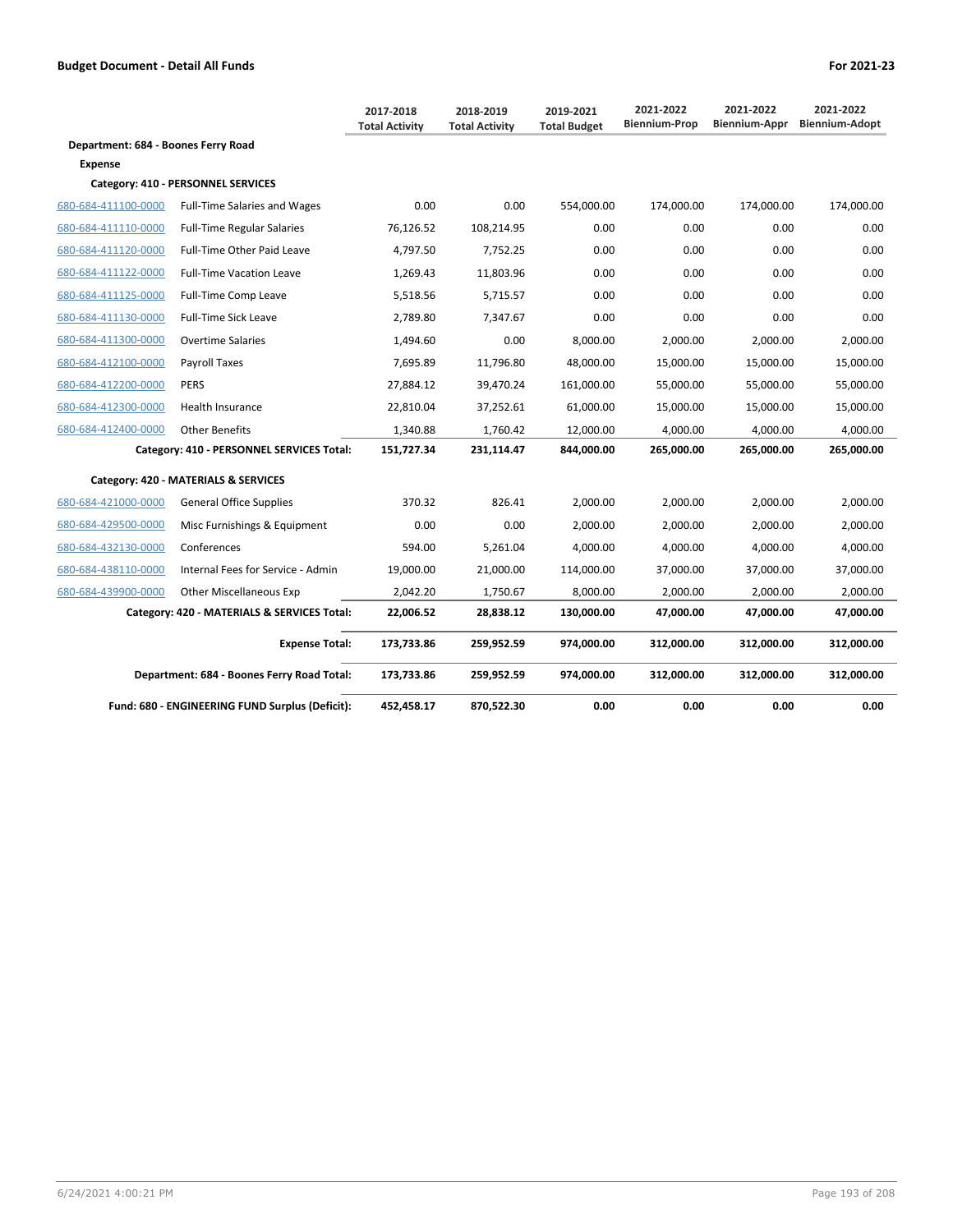|                     |                                                         | 2017-2018<br><b>Total Activity</b> | 2018-2019<br><b>Total Activity</b> | 2019-2021<br><b>Total Budget</b> | 2021-2022<br><b>Biennium-Prop</b> | 2021-2022<br><b>Biennium-Appr</b> | 2021-2022<br><b>Biennium-Adopt</b> |
|---------------------|---------------------------------------------------------|------------------------------------|------------------------------------|----------------------------------|-----------------------------------|-----------------------------------|------------------------------------|
|                     | Fund: 690 - LO - TIGARD WATER PARTNERSHIP FUND          |                                    |                                    |                                  |                                   |                                   |                                    |
|                     | Department: 690 - LO-Tigard Water Partnership Resources |                                    |                                    |                                  |                                   |                                   |                                    |
| Revenue             |                                                         |                                    |                                    |                                  |                                   |                                   |                                    |
|                     | Category: 302 - BEGINNING FUND BALANCES                 |                                    |                                    |                                  |                                   |                                   |                                    |
| 690-690-302100-0000 | Unrestricted Beginning Balance                          | 2,174,031.46                       | 0.00                               | 0.00                             | 0.00                              | 0.00                              | 0.00                               |
|                     | Category: 302 - BEGINNING FUND BALANCES Total:          | 2,174,031.46                       | 0.00                               | 0.00                             | 0.00                              | 0.00                              | 0.00                               |
|                     | Category: 305 - INTERGOVERNMENTAL                       |                                    |                                    |                                  |                                   |                                   |                                    |
| 690-690-305700-0000 | City of Tigard - Capital Contr                          | 311,312.00                         | 0.00                               | 0.00                             | 0.00                              | 0.00                              | 0.00                               |
| 690-690-305750-0000 | City of Tigard - Pro-rata Part                          | 1,780,088.03                       | 0.00                               | 0.00                             | 0.00                              | 0.00                              | 0.00                               |
|                     | Category: 305 - INTERGOVERNMENTAL Total:                | 2,091,400.03                       | 0.00                               | 0.00                             | 0.00                              | 0.00                              | 0.00                               |
|                     | Category: 310 - MISCELLANEOUS REVENUES                  |                                    |                                    |                                  |                                   |                                   |                                    |
| 690-690-310200-0000 | Investment Income                                       | 15,563.35                          | 0.00                               | 0.00                             | 0.00                              | 0.00                              | 0.00                               |
| 690-690-310910-0000 | Sundry Income                                           | 151,344.00                         | 0.00                               | 0.00                             | 0.00                              | 0.00                              | 0.00                               |
|                     | Category: 310 - MISCELLANEOUS REVENUES Total:           | 166,907.35                         | 0.00                               | 0.00                             | 0.00                              | 0.00                              | 0.00                               |
|                     | <b>Category: 312 - CHARGES FOR SERVICES</b>             |                                    |                                    |                                  |                                   |                                   |                                    |
| 690-690-312900-0000 | <b>Work Orders</b>                                      | 165.309.64                         | 0.00                               | 0.00                             | 0.00                              | 0.00                              | 0.00                               |
|                     | Category: 312 - CHARGES FOR SERVICES Total:             | 165,309.64                         | 0.00                               | 0.00                             | 0.00                              | 0.00                              | 0.00                               |
|                     | <b>Revenue Total:</b>                                   | 4,597,648.48                       | 0.00                               | 0.00                             | 0.00                              | 0.00                              | 0.00                               |
|                     | Department: 690 - LO-Tigard Water Partnership Resources | 4,597,648.48                       | 0.00                               | 0.00                             | 0.00                              | 0.00                              | 0.00                               |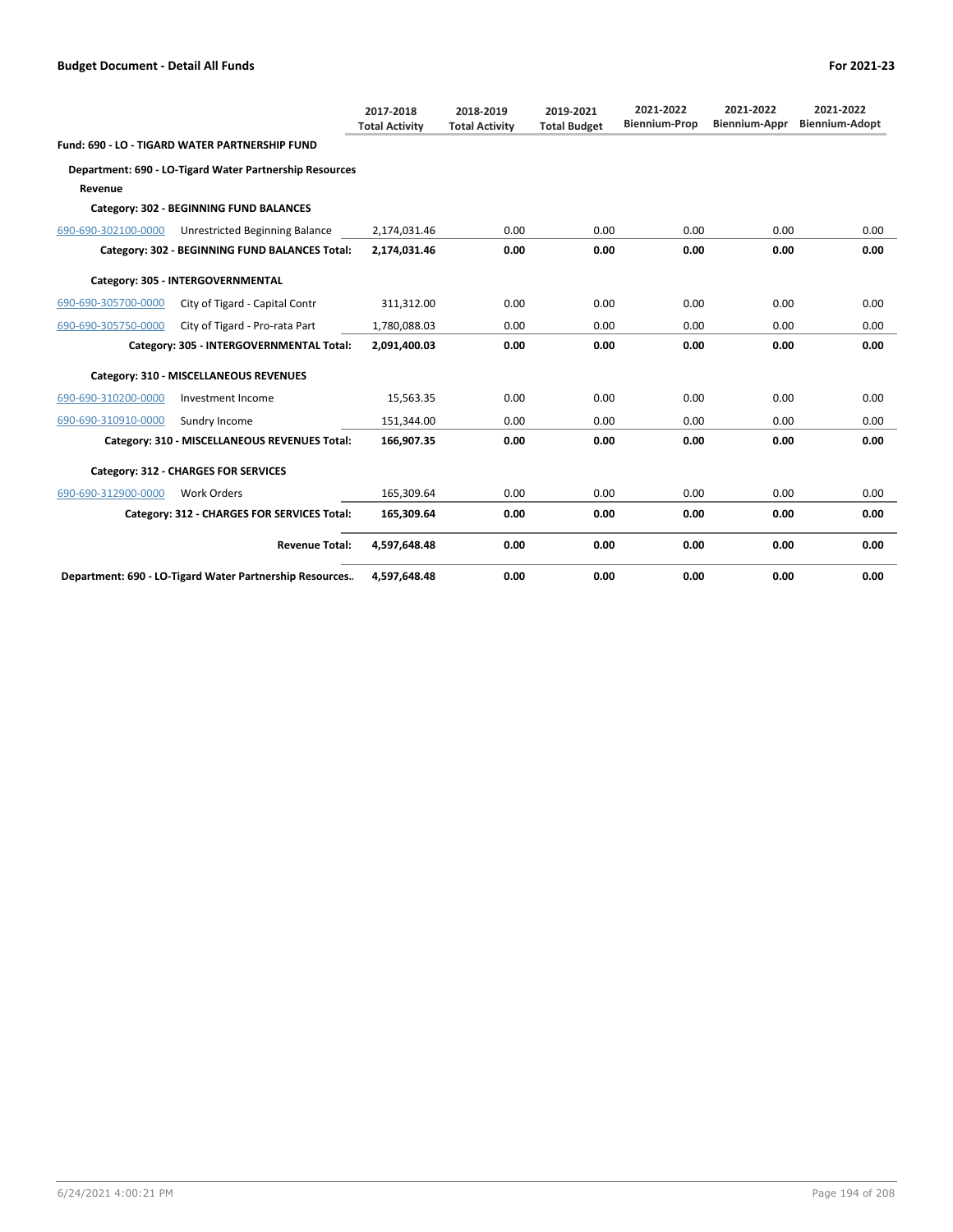|                                |                                                      | 2017-2018<br><b>Total Activity</b> | 2018-2019<br><b>Total Activity</b> | 2019-2021<br><b>Total Budget</b> | 2021-2022<br><b>Biennium-Prop</b> | 2021-2022<br>Biennium-Appr | 2021-2022<br><b>Biennium-Adopt</b> |
|--------------------------------|------------------------------------------------------|------------------------------------|------------------------------------|----------------------------------|-----------------------------------|----------------------------|------------------------------------|
|                                | Department: 691 - LO-Tigard Water Partnership        |                                    |                                    |                                  |                                   |                            |                                    |
| <b>Expense</b>                 |                                                      |                                    |                                    |                                  |                                   |                            |                                    |
|                                | Category: 410 - PERSONNEL SERVICES                   |                                    |                                    |                                  |                                   |                            |                                    |
| 690-691-411110-0000            | <b>Full-Time Regular Salaries</b>                    | 23,281.24                          | 0.00                               | 0.00                             | 0.00                              | 0.00                       | 0.00                               |
| 690-691-411120-0000            | Full-Time Other Paid Leave                           | 1,436.71                           | 0.00                               | 0.00                             | 0.00                              | 0.00                       | 0.00                               |
| 690-691-411122-0000            | <b>Full-Time Vacation Leave</b>                      | 2,691.84                           | 0.00                               | 0.00                             | 0.00                              | 0.00                       | 0.00                               |
| 690-691-411125-0000            | Full-Time Comp Leave                                 | 370.31                             | 0.00                               | 0.00                             | 0.00                              | 0.00                       | 0.00                               |
| 690-691-411130-0000            | <b>Full-Time Sick Leave</b>                          | 2,073.63                           | 0.00                               | 0.00                             | 0.00                              | 0.00                       | 0.00                               |
| 690-691-411300-0000            | <b>Overtime Salaries</b>                             | 1,929.57                           | 0.00                               | 0.00                             | 0.00                              | 0.00                       | 0.00                               |
| 690-691-411435-0000            | <b>Accrued Vacation Payoff</b>                       | 128.96                             | 0.00                               | 0.00                             | 0.00                              | 0.00                       | 0.00                               |
| 690-691-412100-0000            | Payroll Taxes                                        | 2,572.21                           | 0.00                               | 0.00                             | 0.00                              | 0.00                       | 0.00                               |
| 690-691-412200-0000            | <b>PERS</b>                                          | 9,200.30                           | 0.00                               | 0.00                             | 0.00                              | 0.00                       | 0.00                               |
| 690-691-412300-0000            | Health Insurance                                     | 7,213.16                           | 0.00                               | 0.00                             | 0.00                              | 0.00                       | 0.00                               |
| 690-691-412400-0000            | <b>Other Benefits</b>                                | 350.32                             | 0.00                               | 0.00                             | 0.00                              | 0.00                       | 0.00                               |
|                                | Category: 410 - PERSONNEL SERVICES Total:            | 51,248.25                          | 0.00                               | 0.00                             | 0.00                              | 0.00                       | 0.00                               |
|                                | Category: 420 - MATERIALS & SERVICES                 |                                    |                                    |                                  |                                   |                            |                                    |
| 690-691-421000-0000            | <b>General Office Supplies</b>                       | 16.00                              | 0.00                               | 0.00                             | 0.00                              | 0.00                       | 0.00                               |
| 690-691-422100-0000            | In-House Printing, Copier Supp                       | 370.62                             | 0.00                               | 0.00                             | 0.00                              | 0.00                       | 0.00                               |
| 690-691-429000-0000            | <b>Other Materials and Supplies</b>                  | 4,486.65                           | 0.00                               | 0.00                             | 0.00                              | 0.00                       | 0.00                               |
| 690-691-432110-0000            | <b>Technical Seminars, Training</b>                  | 734.00                             | 0.00                               | 0.00                             | 0.00                              | 0.00                       | 0.00                               |
| 690-691-432130-0000            | Conferences                                          | 67.45                              | 0.00                               | 0.00                             | 0.00                              | 0.00                       | 0.00                               |
| 690-691-432300-0000            | Membership Dues                                      | 270.00                             | 0.00                               | 0.00                             | 0.00                              | 0.00                       | 0.00                               |
| 690-691-435240-0000            | Miscellaneous Communication                          | 350.00                             | 0.00                               | 0.00                             | 0.00                              | 0.00                       | 0.00                               |
| 690-691-437330-0000            | Vehicle Repairs, Parts & Supp                        | 149.57                             | 0.00                               | 0.00                             | 0.00                              | 0.00                       | 0.00                               |
| 690-691-439900-0000            | <b>Other Miscellaneous Exp</b>                       | 47,541.92                          | 0.00                               | 0.00                             | 0.00                              | 0.00                       | 0.00                               |
|                                | Category: 420 - MATERIALS & SERVICES Total:          | 53,986.21                          | 0.00                               | 0.00                             | 0.00                              | 0.00                       | 0.00                               |
| Category: 470 - TRANSFERS      |                                                      |                                    |                                    |                                  |                                   |                            |                                    |
| 690-691-476610-0000            | Residual Equity Transfer to Water                    | 2,663,567.19                       | 0.00                               | 0.00                             | 0.00                              | 0.00                       | 0.00                               |
|                                | Category: 470 - TRANSFERS Total:                     | 2,663,567.19                       | 0.00                               | 0.00                             | 0.00                              | 0.00                       | 0.00                               |
| Category: 480 - CAPITAL OUTLAY |                                                      |                                    |                                    |                                  |                                   |                            |                                    |
| 690-691-481310-0000            | Rehabilitation/Replacemt Dev                         | 1,828,846.83                       | 0.00                               | 0.00                             | 0.00                              | 0.00                       | 0.00                               |
|                                | Category: 480 - CAPITAL OUTLAY Total:                | 1,828,846.83                       | 0.00                               | 0.00                             | 0.00                              | 0.00                       | 0.00                               |
|                                | <b>Expense Total:</b>                                | 4,597,648.48                       | 0.00                               | 0.00                             | 0.00                              | 0.00                       | 0.00                               |
|                                | Department: 691 - LO-Tigard Water Partnership Total: | 4,597,648.48                       | 0.00                               | 0.00                             | 0.00                              | 0.00                       | 0.00                               |
|                                | Fund: 690 - LO - TIGARD WATER PARTNERSHIP FUND Surp  | 0.00                               | 0.00                               | 0.00                             | 0.00                              | 0.00                       | 0.00                               |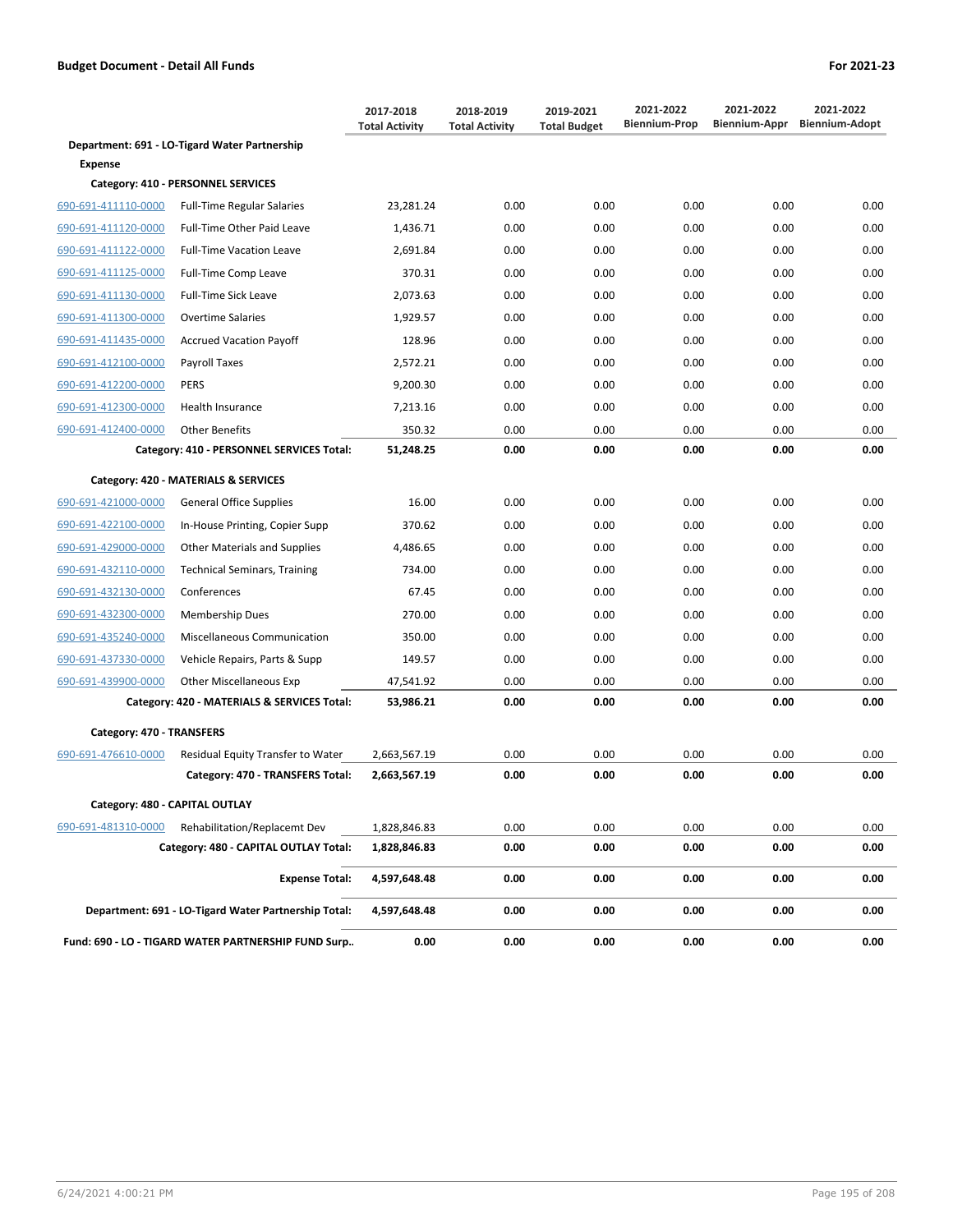|                                             |                                                        | 2017-2018<br><b>Total Activity</b> | 2018-2019<br><b>Total Activity</b> | 2019-2021<br><b>Total Budget</b> | 2021-2022<br><b>Biennium-Prop</b> | 2021-2022<br>Biennium-Appr | 2021-2022<br><b>Biennium-Adopt</b> |
|---------------------------------------------|--------------------------------------------------------|------------------------------------|------------------------------------|----------------------------------|-----------------------------------|----------------------------|------------------------------------|
| <b>Fund: 810 - BONDED DEBT SERVICE FUND</b> |                                                        |                                    |                                    |                                  |                                   |                            |                                    |
|                                             | <b>Department: 810 - Bonded Debt Service Resources</b> |                                    |                                    |                                  |                                   |                            |                                    |
| Revenue                                     |                                                        |                                    |                                    |                                  |                                   |                            |                                    |
|                                             | Category: 302 - BEGINNING FUND BALANCES                |                                    |                                    |                                  |                                   |                            |                                    |
| 810-810-302100-0000                         | Unrestricted Beginning Balance                         | 837,463.52                         | 882,309.56                         | 942,310.00                       | 1,012,231.00                      | 1,012,231.00               | 1,012,231.00                       |
|                                             | Category: 302 - BEGINNING FUND BALANCES Total:         | 837,463.52                         | 882,309.56                         | 942,310.00                       | 1,012,231.00                      | 1,012,231.00               | 1,012,231.00                       |
| Category: 303 - PROPERTY TAXES              |                                                        |                                    |                                    |                                  |                                   |                            |                                    |
| 810-810-303140-0000                         | Current-Bond Redempt Prop Tax                          | 1,891,014.37                       | 1,911,968.29                       | 3,582,000.00                     | 3,355,000.00                      | 3,355,000.00               | 3,355,000.00                       |
| 810-810-303240-0000                         | Delinguent-Bond Rdmp Prop Tax                          | 31,101.12                          | 62,121.32                          | 70,000.00                        | 68,000.00                         | 68,000.00                  | 68,000.00                          |
|                                             | Category: 303 - PROPERTY TAXES Total:                  | 1,922,115.49                       | 1,974,089.61                       | 3,652,000.00                     | 3,423,000.00                      | 3,423,000.00               | 3,423,000.00                       |
|                                             | Category: 310 - MISCELLANEOUS REVENUES                 |                                    |                                    |                                  |                                   |                            |                                    |
| 810-810-310200-0000                         | Investment Income                                      | 18,414.31                          | 44,212.35                          | 50,000.00                        | 12,000.00                         | 12,000.00                  | 12,000.00                          |
|                                             | Category: 310 - MISCELLANEOUS REVENUES Total:          | 18,414.31                          | 44,212.35                          | 50,000.00                        | 12,000.00                         | 12,000.00                  | 12,000.00                          |
|                                             | <b>Revenue Total:</b>                                  | 2,777,993.32                       | 2,900,611.52                       | 4,644,310.00                     | 4,447,231.00                      | 4,447,231.00               | 4,447,231.00                       |
|                                             | Department: 810 - Bonded Debt Service Resources Total: | 2,777,993.32                       | 2,900,611.52                       | 4,644,310.00                     | 4,447,231.00                      | 4,447,231.00               | 4,447,231.00                       |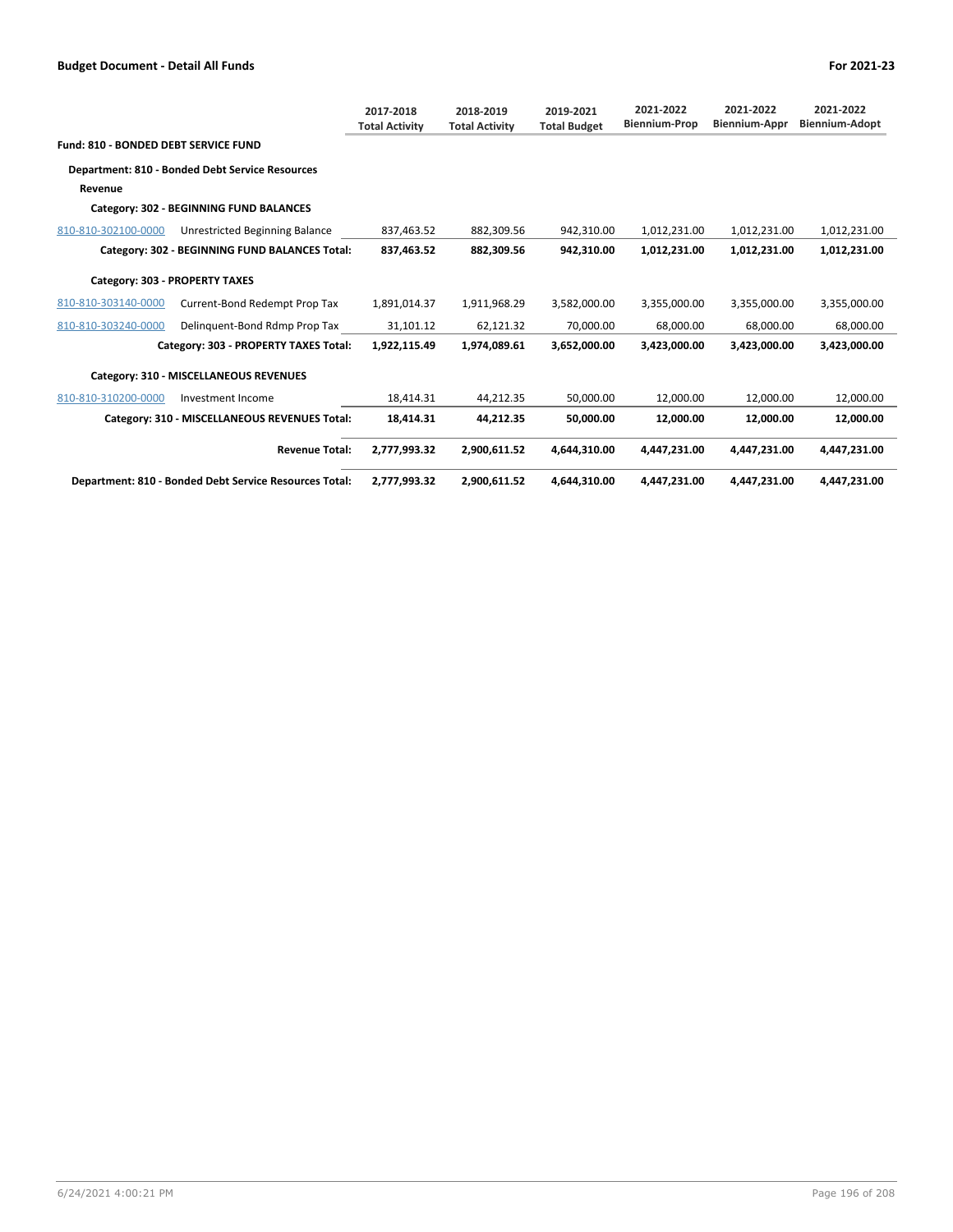|                                            |                                                         | 2017-2018<br><b>Total Activity</b> | 2018-2019<br><b>Total Activity</b> | 2019-2021<br><b>Total Budget</b> | 2021-2022<br><b>Biennium-Prop</b> | 2021-2022<br><b>Biennium-Appr</b> | 2021-2022<br><b>Biennium-Adopt</b> |
|--------------------------------------------|---------------------------------------------------------|------------------------------------|------------------------------------|----------------------------------|-----------------------------------|-----------------------------------|------------------------------------|
| Department: 811 - Bonded Debt Service      |                                                         |                                    |                                    |                                  |                                   |                                   |                                    |
| <b>Expense</b>                             |                                                         |                                    |                                    |                                  |                                   |                                   |                                    |
| Category: 460 - DEBT SERVICE               |                                                         |                                    |                                    |                                  |                                   |                                   |                                    |
| 810-811-461242-0000                        | Principal, Refunded 2006                                | 490,000.00                         | 510,000.00                         | 0.00                             | 0.00                              | 0.00                              | 0.00                               |
| 810-811-461244-0000                        | Princ, 2011 Refndg of 2001 Op Sp                        | 405,000.00                         | 420,000.00                         | 425,000.00                       | 0.00                              | 0.00                              | 0.00                               |
| 810-811-461246-0000                        | Principal, Lake Grove 2015                              | 710,000.00                         | 730,000.00                         | 1,460,000.00                     | 950,000.00                        | 950,000.00                        | 950,000.00                         |
| <b>Budget Notes</b>                        |                                                         |                                    |                                    |                                  |                                   |                                   |                                    |
| <b>Budget Code</b>                         | <b>Description</b>                                      |                                    |                                    |                                  |                                   |                                   |                                    |
| Biennium-Adopt                             | Updated per amortization schedule - sc 1/5/21           |                                    |                                    |                                  |                                   |                                   |                                    |
| 810-811-461510-0000<br><b>Budget Notes</b> | Principal, Parks 2019                                   | 0.00                               | 0.00                               | 90,000.00                        | 990,000.00                        | 990,000.00                        | 990,000.00                         |
| <b>Budget Code</b>                         | <b>Description</b>                                      |                                    |                                    |                                  |                                   |                                   |                                    |
| Biennium-Adopt                             | Updated per amortization schedule - sc 1/5/21           |                                    |                                    |                                  |                                   |                                   |                                    |
| 810-811-462242-0000                        | Interest, Refunded 2006                                 | 40,000.00                          | 20,400.00                          | 0.00                             | 0.00                              | 0.00                              | 0.00                               |
| 810-811-462244-0000                        | Int, 2011 Refndg of 2001 Op Sp &                        | 25,000.00                          | 16,900.00                          | 9,000.00                         | 0.00                              | 0.00                              | 0.00                               |
| 810-811-462246-0000                        | Interest, Lake Grove 2015                               | 225,683.76                         | 211,483.76                         | 365,000.00                       | 240,000.00                        | 240,000.00                        | 240,000.00                         |
| <b>Budget Notes</b>                        |                                                         |                                    |                                    |                                  |                                   |                                   |                                    |
| <b>Budget Code</b>                         | Description                                             |                                    |                                    |                                  |                                   |                                   |                                    |
| Biennium-Adopt                             | Updated per amortization schedule - sc 1/5/21           |                                    |                                    |                                  |                                   |                                   |                                    |
| 810-811-462510-0000                        | Interest, Parks 2019                                    | 0.00                               | 0.00                               | 1,620,000.00                     | 1,467,000.00                      | 1,467,000.00                      | 1,467,000.00                       |
| <b>Budget Notes</b>                        |                                                         |                                    |                                    |                                  |                                   |                                   |                                    |
| <b>Budget Code</b>                         | <b>Description</b>                                      |                                    |                                    |                                  |                                   |                                   |                                    |
| Biennium-Adopt                             | Updated per amortization schedule - sc 1/5/21           |                                    |                                    |                                  |                                   |                                   |                                    |
|                                            | Category: 460 - DEBT SERVICE Total:                     | 1,895,683.76                       | 1,908,783.76                       | 3,969,000.00                     | 3,647,000.00                      | 3,647,000.00                      | 3,647,000.00                       |
|                                            | Category: 498 - ENDING FUND BALANCE                     |                                    |                                    |                                  |                                   |                                   |                                    |
| 810-811-498000-0000                        | Unappropriated Ending Fund Bal                          | 0.00                               | 0.00                               | 675,310.00                       | 800,231.00                        | 800,231.00                        | 800,231.00                         |
|                                            | Category: 498 - ENDING FUND BALANCE Total:              | 0.00                               | 0.00                               | 675,310.00                       | 800,231.00                        | 800,231.00                        | 800,231.00                         |
|                                            |                                                         |                                    |                                    |                                  |                                   |                                   |                                    |
|                                            | <b>Expense Total:</b>                                   | 1,895,683.76                       | 1,908,783.76                       | 4,644,310.00                     | 4,447,231.00                      | 4,447,231.00                      | 4,447,231.00                       |
|                                            | Department: 811 - Bonded Debt Service Total:            | 1,895,683.76                       | 1,908,783.76                       | 4,644,310.00                     | 4,447,231.00                      | 4,447,231.00                      | 4,447,231.00                       |
|                                            | Fund: 810 - BONDED DEBT SERVICE FUND Surplus (Deficit): | 882,309.56                         | 991,827.76                         | 0.00                             | 0.00                              | 0.00                              | 0.00                               |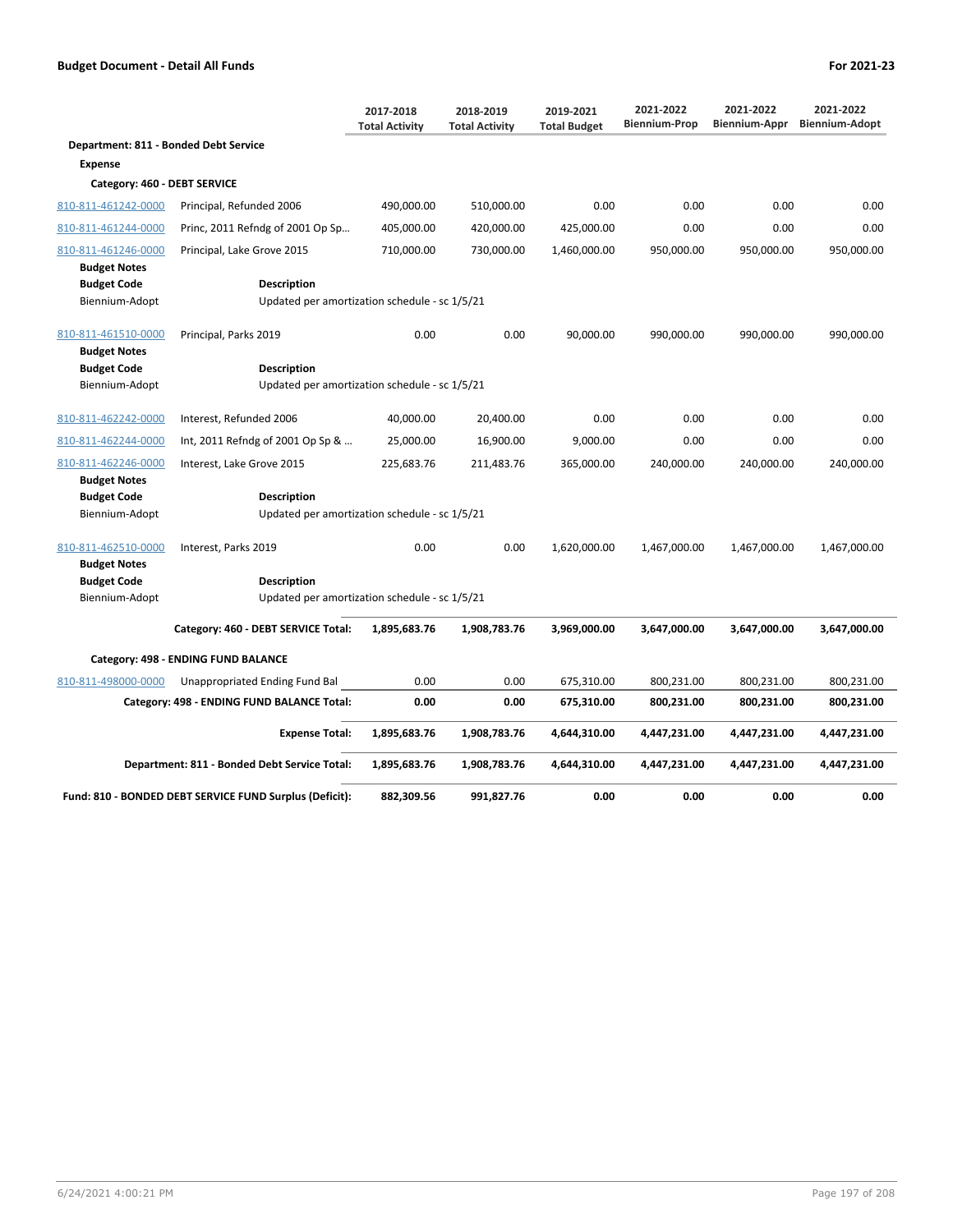|                                         |                                                           | 2017-2018<br><b>Total Activity</b> | 2018-2019<br><b>Total Activity</b> | 2019-2021<br><b>Total Budget</b> | 2021-2022<br><b>Biennium-Prop</b> | 2021-2022<br>Biennium-Appr | 2021-2022<br><b>Biennium-Adopt</b> |
|-----------------------------------------|-----------------------------------------------------------|------------------------------------|------------------------------------|----------------------------------|-----------------------------------|----------------------------|------------------------------------|
| Fund: 815 - CITY/LORA DEBT SERVICE FUND |                                                           |                                    |                                    |                                  |                                   |                            |                                    |
|                                         | Department: 815 - City/LORA Debt Service - FFC Resources  |                                    |                                    |                                  |                                   |                            |                                    |
| Revenue                                 |                                                           |                                    |                                    |                                  |                                   |                            |                                    |
|                                         | Category: 305 - INTERGOVERNMENTAL                         |                                    |                                    |                                  |                                   |                            |                                    |
| 815-815-305625-0000                     | <b>LORA Reimbursement FFC Debt</b>                        | 7,572,772.22                       | 3,617,408.39                       | 8,487,000.00                     | 8,687,000.00                      | 8,687,000.00               | 8,687,000.00                       |
| <b>Budget Notes</b>                     |                                                           |                                    |                                    |                                  |                                   |                            |                                    |
| <b>Budget Code</b>                      | Description                                               |                                    |                                    |                                  |                                   |                            |                                    |
| Biennium-Adopt                          | Upd per sc                                                |                                    |                                    |                                  |                                   |                            |                                    |
|                                         | Category: 305 - INTERGOVERNMENTAL Total:                  | 7,572,772.22                       | 3,617,408.39                       | 8,487,000.00                     | 8,687,000.00                      | 8,687,000.00               | 8,687,000.00                       |
|                                         | Category: 355 - OTHER FINANCING SOURCES                   |                                    |                                    |                                  |                                   |                            |                                    |
| 815-815-355000-0000                     | Proceeds from Bonds Issued                                | 48,799,147.95                      | 0.00                               | 17,000,000.00                    | 0.00                              | 0.00                       | 0.00                               |
|                                         | Category: 355 - OTHER FINANCING SOURCES Total:            | 48,799,147.95                      | 0.00                               | 17,000,000.00                    | 0.00                              | 0.00                       | 0.00                               |
|                                         | <b>Revenue Total:</b>                                     | 56,371,920.17                      | 3,617,408.39                       | 25,487,000.00                    | 8,687,000.00                      | 8,687,000.00               | 8,687,000.00                       |
|                                         | Department: 815 - City/LORA Debt Service - FFC Resources. | 56.371.920.17                      | 3,617,408.39                       | 25,487,000.00                    | 8,687,000.00                      | 8,687,000.00               | 8,687,000.00                       |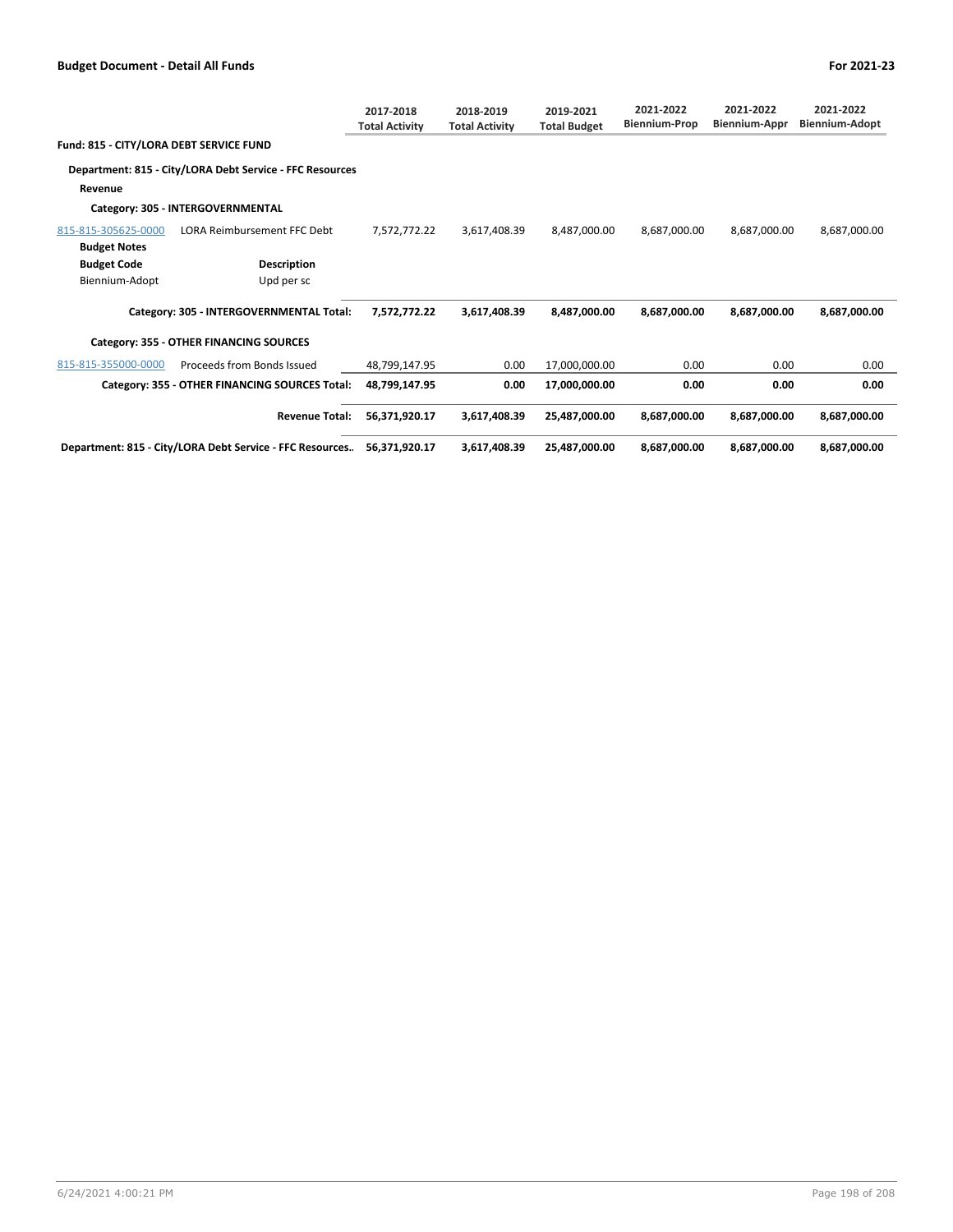|                                            |                                                         | 2017-2018<br><b>Total Activity</b> | 2018-2019<br><b>Total Activity</b> | 2019-2021<br><b>Total Budget</b> | 2021-2022<br><b>Biennium-Prop</b> | 2021-2022<br>Biennium-Appr | 2021-2022<br><b>Biennium-Adopt</b> |
|--------------------------------------------|---------------------------------------------------------|------------------------------------|------------------------------------|----------------------------------|-----------------------------------|----------------------------|------------------------------------|
|                                            | Department: 816 - City/LORA Debt Service - FFC          |                                    |                                    |                                  |                                   |                            |                                    |
| <b>Expense</b>                             |                                                         |                                    |                                    |                                  |                                   |                            |                                    |
|                                            | Category: 420 - MATERIALS & SERVICES                    |                                    |                                    |                                  |                                   |                            |                                    |
| 815-816-439980-0000                        | <b>Bond Sale Expense</b>                                | 602,651.18                         | 0.00                               | 340,000.00                       | 0.00                              | 0.00                       | 0.00                               |
| 815-816-442500-0000                        | Intergovernmental Expense                               | 48,799,147.95                      | 0.00                               | 17,000,000.00                    | 0.00                              | 0.00                       | 0.00                               |
|                                            | Category: 420 - MATERIALS & SERVICES Total:             | 49,401,799.13                      | 0.00                               | 17,340,000.00                    | 0.00                              | 0.00                       | 0.00                               |
| Category: 460 - DEBT SERVICE               |                                                         |                                    |                                    |                                  |                                   |                            |                                    |
| 815-816-461400-0000                        | Principal, FFC 2011 for LORA                            | 500,000.00                         | 515,000.00                         | 1,080,000.00                     | 1,145,000.00                      | 1,145,000.00               | 1,145,000.00                       |
| <b>Budget Notes</b>                        |                                                         |                                    |                                    |                                  |                                   |                            |                                    |
| <b>Budget Code</b>                         | <b>Description</b>                                      |                                    |                                    |                                  |                                   |                            |                                    |
| Biennium-Adopt                             | Updated per amortization schedule - sc 1/5/21           |                                    |                                    |                                  |                                   |                            |                                    |
| 815-816-461402-0000<br><b>Budget Notes</b> | Principal, FFC Refunded 2018                            | 0.00                               | 960,000.00                         | 2,365,000.00                     | 2,610,000.00                      | 2,610,000.00               | 2,610,000.00                       |
| <b>Budget Code</b>                         | <b>Description</b>                                      |                                    |                                    |                                  |                                   |                            |                                    |
| Biennium-Adopt                             | Updated per amortization schedule - sc 1/5/21           |                                    |                                    |                                  |                                   |                            |                                    |
| 815-816-461450-0000                        | Principal Wells Fargo LOC 2011                          | 6,000,000.00                       | 0.00                               | 0.00                             | 0.00                              | 0.00                       | 0.00                               |
| 815-816-461932-0000                        | Principal, FFC 2020                                     | 0.00                               | 0.00                               | 561,000.00                       | 135,000.00                        | 135,000.00                 | 135,000.00                         |
| <b>Budget Notes</b>                        |                                                         |                                    |                                    |                                  |                                   |                            |                                    |
| <b>Budget Code</b>                         | <b>Description</b>                                      |                                    |                                    |                                  |                                   |                            |                                    |
| Biennium-Adopt                             | Updated per amortization schedule - sc 1/5/21           |                                    |                                    |                                  |                                   |                            |                                    |
| 815-816-462400-0000<br><b>Budget Notes</b> | Interest, FFC 2011 for LORA                             | 321,974.86                         | 306,974.86                         | 571,000.00                       | 502,000.00                        | 502,000.00                 | 502,000.00                         |
| <b>Budget Code</b>                         | <b>Description</b>                                      |                                    |                                    |                                  |                                   |                            |                                    |
| Biennium-Adopt                             | Updated per amortization schedule - sc 1/5/21           |                                    |                                    |                                  |                                   |                            |                                    |
| 815-816-462402-0000<br><b>Budget Notes</b> | Interest, FFC Refunded 2018                             | 0.00                               | 1,835,433.53                       | 3,231,000.00                     | 2,982,000.00                      | 2,982,000.00               | 2,982,000.00                       |
| <b>Budget Code</b>                         | <b>Description</b>                                      |                                    |                                    |                                  |                                   |                            |                                    |
| Biennium-Adopt                             | Updated per amortization schedule - sc 1/5/21           |                                    |                                    |                                  |                                   |                            |                                    |
| 815-816-462932-0000<br><b>Budget Notes</b> | Interest, FFC 2020                                      | 0.00                               | 0.00                               | 339,000.00                       | 1,313,000.00                      | 1,313,000.00               | 1,313,000.00                       |
| <b>Budget Code</b>                         | Description                                             |                                    |                                    |                                  |                                   |                            |                                    |
| Biennium-Adopt                             | Updated per amortization schedule - sc 1/5/21           |                                    |                                    |                                  |                                   |                            |                                    |
| 815-816-463450-0000                        | Interest Wells Fargo LOC 2011                           | 148,146.18                         | 0.00                               | 0.00                             | 0.00                              | 0.00                       | 0.00                               |
|                                            | Category: 460 - DEBT SERVICE Total:                     | 6,970,121.04                       | 3,617,408.39                       | 8,147,000.00                     | 8,687,000.00                      | 8,687,000.00               | 8,687,000.00                       |
|                                            | <b>Expense Total:</b>                                   | 56,371,920.17                      | 3,617,408.39                       | 25,487,000.00                    | 8,687,000.00                      | 8,687,000.00               | 8,687,000.00                       |
|                                            | Department: 816 - City/LORA Debt Service - FFC Total:   | 56,371,920.17                      | 3,617,408.39                       | 25,487,000.00                    | 8,687,000.00                      | 8,687,000.00               | 8,687,000.00                       |
|                                            | Fund: 815 - CITY/LORA DEBT SERVICE FUND Surplus (Defici | 0.00                               | 0.00                               | 0.00                             | 0.00                              | 0.00                       | 0.00                               |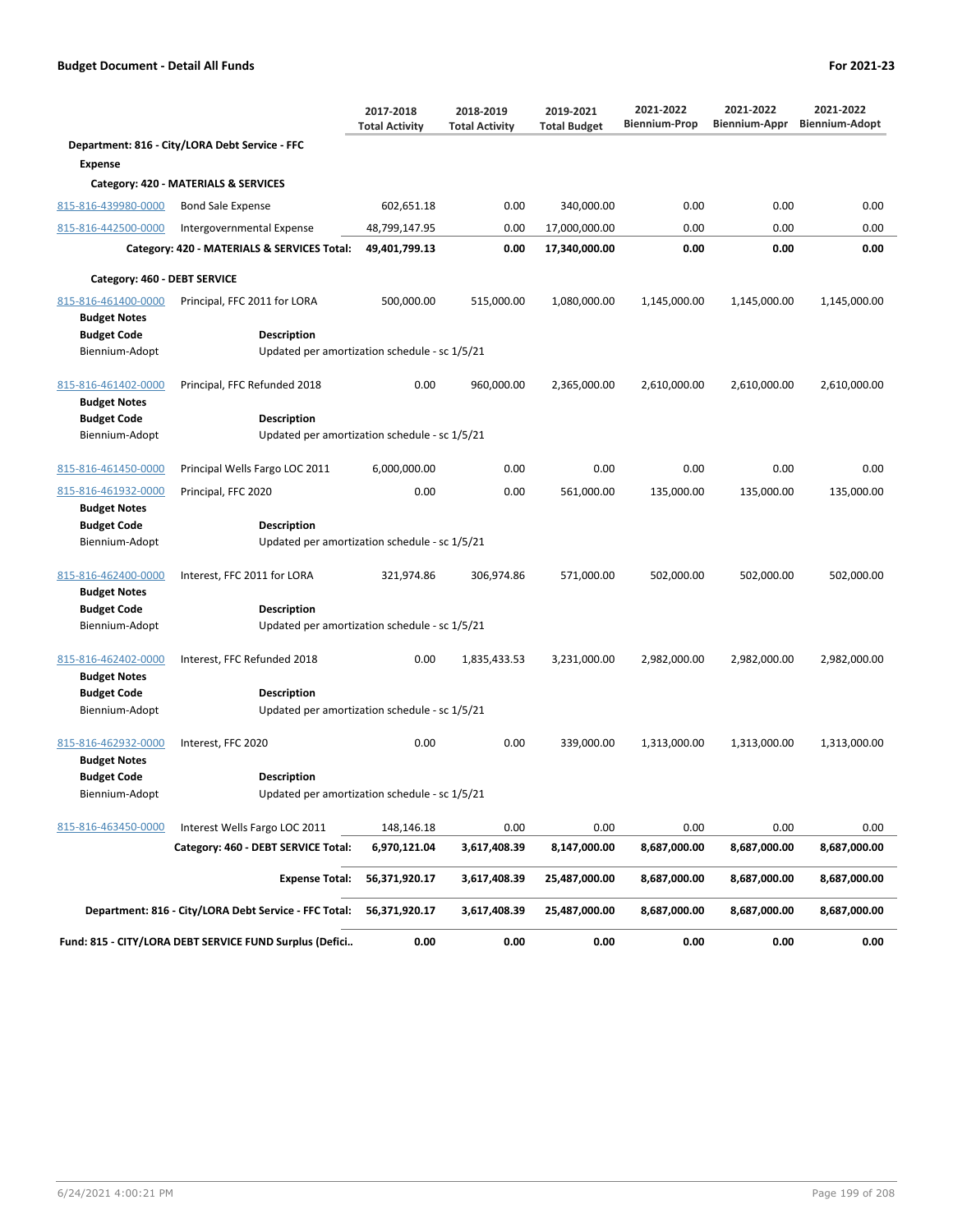**Fund: 820 - ASSESSMENT PROJECT FUND**

## **Department: 820 - Assessment Project Resources Revenue**

## **Category: 302 - BEGINNING FUND BALANCES**

| 820-820-302100-0000 | Unrestricted Beginning Balance                        | 459,621.53 | 506,832.52 | 622,832.00 | 856,590.00 | 856,590.00 | 856,590.00 |
|---------------------|-------------------------------------------------------|------------|------------|------------|------------|------------|------------|
|                     | Category: 302 - BEGINNING FUND BALANCES Total:        | 459,621.53 | 506,832.52 | 622,832.00 | 856,590.00 | 856,590.00 | 856,590.00 |
|                     | Category: 306 - LICENSES AND FEES                     |            |            |            |            |            |            |
| 820-820-306232-0000 | Sewer Extension Line Fee                              | 37,219.22  | 206,252.55 | 120,000.00 | 80,000.00  | 80,000.00  | 80,000.00  |
|                     | Category: 306 - LICENSES AND FEES Total:              | 37,219.22  | 206,252.55 | 120,000.00 | 80,000.00  | 80,000.00  | 80,000.00  |
|                     | Category: 309 - SPECIAL ASSESSMENTS                   |            |            |            |            |            |            |
| 820-820-309285-0000 | Unbonded Interest Payments                            | 5,988.37   | 9,752.92   | 12,000.00  | 14,000.00  | 14,000.00  | 14,000.00  |
|                     | Category: 309 - SPECIAL ASSESSMENTS Total:            | 5,988.37   | 9,752.92   | 12,000.00  | 14,000.00  | 14,000.00  | 14,000.00  |
|                     | Category: 310 - MISCELLANEOUS REVENUES                |            |            |            |            |            |            |
| 820-820-310200-0000 | Investment Income                                     | 4,003.40   | 18,147.78  | 15,000.00  | 8,000.00   | 8,000.00   | 8,000.00   |
|                     | Category: 310 - MISCELLANEOUS REVENUES Total:         | 4,003.40   | 18,147.78  | 15,000.00  | 8,000.00   | 8,000.00   | 8,000.00   |
|                     | <b>Revenue Total:</b>                                 | 506,832.52 | 740,985.77 | 769,832.00 | 958,590.00 | 958,590.00 | 958,590.00 |
|                     | Department: 820 - Assessment Project Resources Total: | 506,832.52 | 740,985.77 | 769,832.00 | 958,590.00 | 958,590.00 | 958,590.00 |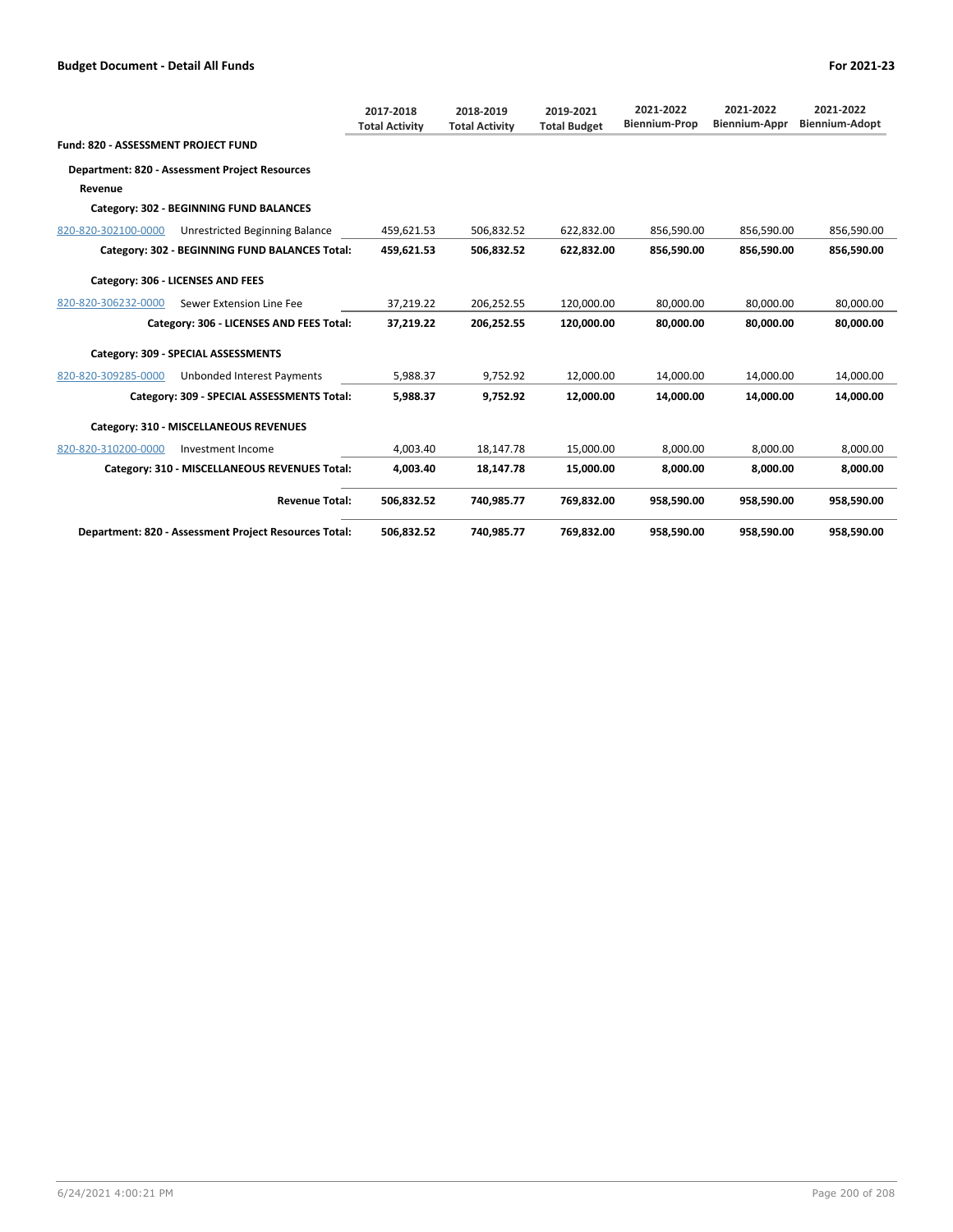|                                                        | 2017-2018<br>Total Activitv | 2018-2019<br><b>Total Activity</b> | 2019-2021<br><b>Total Budget</b> | 2021-2022<br><b>Biennium-Prop</b> | 2021-2022<br><b>Biennium-Appr</b> | 2021-2022<br><b>Biennium-Adopt</b> |
|--------------------------------------------------------|-----------------------------|------------------------------------|----------------------------------|-----------------------------------|-----------------------------------|------------------------------------|
| Department: 821 - Assessment Project                   |                             |                                    |                                  |                                   |                                   |                                    |
| <b>Expense</b>                                         |                             |                                    |                                  |                                   |                                   |                                    |
| Category: 495 - RESERVE FOR FUTURE EXPENDITURE         |                             |                                    |                                  |                                   |                                   |                                    |
| 820-821-495000-0000<br>Reserve for Future Expenditure  | 0.00                        | 0.00                               | 769,832.00                       | 958,590.00                        | 958,590.00                        | 958,590.00                         |
| Category: 495 - RESERVE FOR FUTURE EXPENDITURE Total:  | 0.00                        | 0.00                               | 769,832.00                       | 958,590.00                        | 958,590.00                        | 958,590.00                         |
| <b>Expense Total:</b>                                  | 0.00                        | 0.00                               | 769.832.00                       | 958.590.00                        | 958.590.00                        | 958.590.00                         |
| Department: 821 - Assessment Project Total:            | 0.00                        | 0.00                               | 769.832.00                       | 958.590.00                        | 958.590.00                        | 958.590.00                         |
| Fund: 820 - ASSESSMENT PROJECT FUND Surplus (Deficit): | 506.832.52                  | 740.985.77                         | 0.00                             | 0.00                              | 0.00                              | 0.00                               |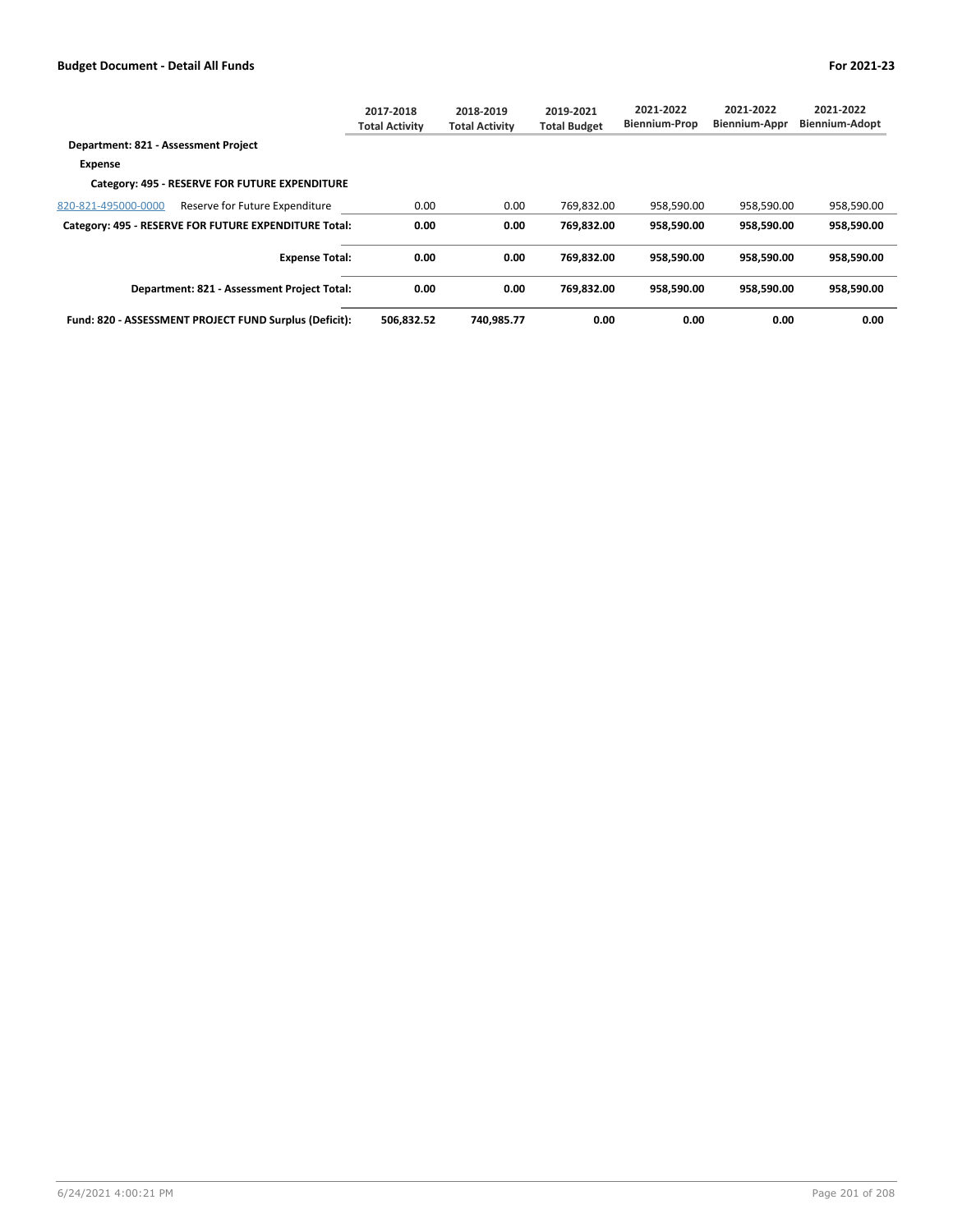|                                          |                                                 | 2017-2018<br><b>Total Activity</b> | 2018-2019<br><b>Total Activity</b> | 2019-2021<br><b>Total Budget</b> | 2021-2022<br><b>Biennium-Prop</b> | 2021-2022<br><b>Biennium-Appr</b> | 2021-2022<br>Biennium-Adopt |
|------------------------------------------|-------------------------------------------------|------------------------------------|------------------------------------|----------------------------------|-----------------------------------|-----------------------------------|-----------------------------|
| <b>Fund: 830 - BICYCLE PATH FUND</b>     |                                                 |                                    |                                    |                                  |                                   |                                   |                             |
| Department: 830 - Bicycle Path Resources |                                                 |                                    |                                    |                                  |                                   |                                   |                             |
| Revenue                                  |                                                 |                                    |                                    |                                  |                                   |                                   |                             |
|                                          | Category: 302 - BEGINNING FUND BALANCES         |                                    |                                    |                                  |                                   |                                   |                             |
| 830-830-302100-0000                      | Unrestricted Beginning Balance                  | 129,848.13                         | 155,210.13                         | 181,210.00                       | 240,615.00                        | 240,615.00                        | 240,615.00                  |
|                                          | Category: 302 - BEGINNING FUND BALANCES Total:  | 129.848.13                         | 155,210.13                         | 181,210.00                       | 240.615.00                        | 240.615.00                        | 240.615.00                  |
|                                          | Category: 305 - INTERGOVERNMENTAL               |                                    |                                    |                                  |                                   |                                   |                             |
| 830-830-305130-0000                      | <b>State Motor Vehicle Fees</b>                 | 24,164.13                          | 27,755.65                          | 48,000.00                        | 49,000.00                         | 49,000.00                         | 49,000.00                   |
|                                          | Category: 305 - INTERGOVERNMENTAL Total:        | 24.164.13                          | 27.755.65                          | 48.000.00                        | 49.000.00                         | 49.000.00                         | 49.000.00                   |
|                                          | Category: 310 - MISCELLANEOUS REVENUES          |                                    |                                    |                                  |                                   |                                   |                             |
| 830-830-310200-0000                      | Investment Income                               | 1,197.87                           | 5,022.40                           | 6,000.00                         | 5,000.00                          | 5,000.00                          | 5,000.00                    |
|                                          | Category: 310 - MISCELLANEOUS REVENUES Total:   | 1,197.87                           | 5,022.40                           | 6,000.00                         | 5,000.00                          | 5,000.00                          | 5,000.00                    |
|                                          | <b>Revenue Total:</b>                           | 155,210.13                         | 187,988.18                         | 235,210.00                       | 294.615.00                        | 294.615.00                        | 294,615.00                  |
|                                          | Department: 830 - Bicycle Path Resources Total: | 155,210.13                         | 187,988.18                         | 235,210.00                       | 294,615.00                        | 294,615.00                        | 294,615.00                  |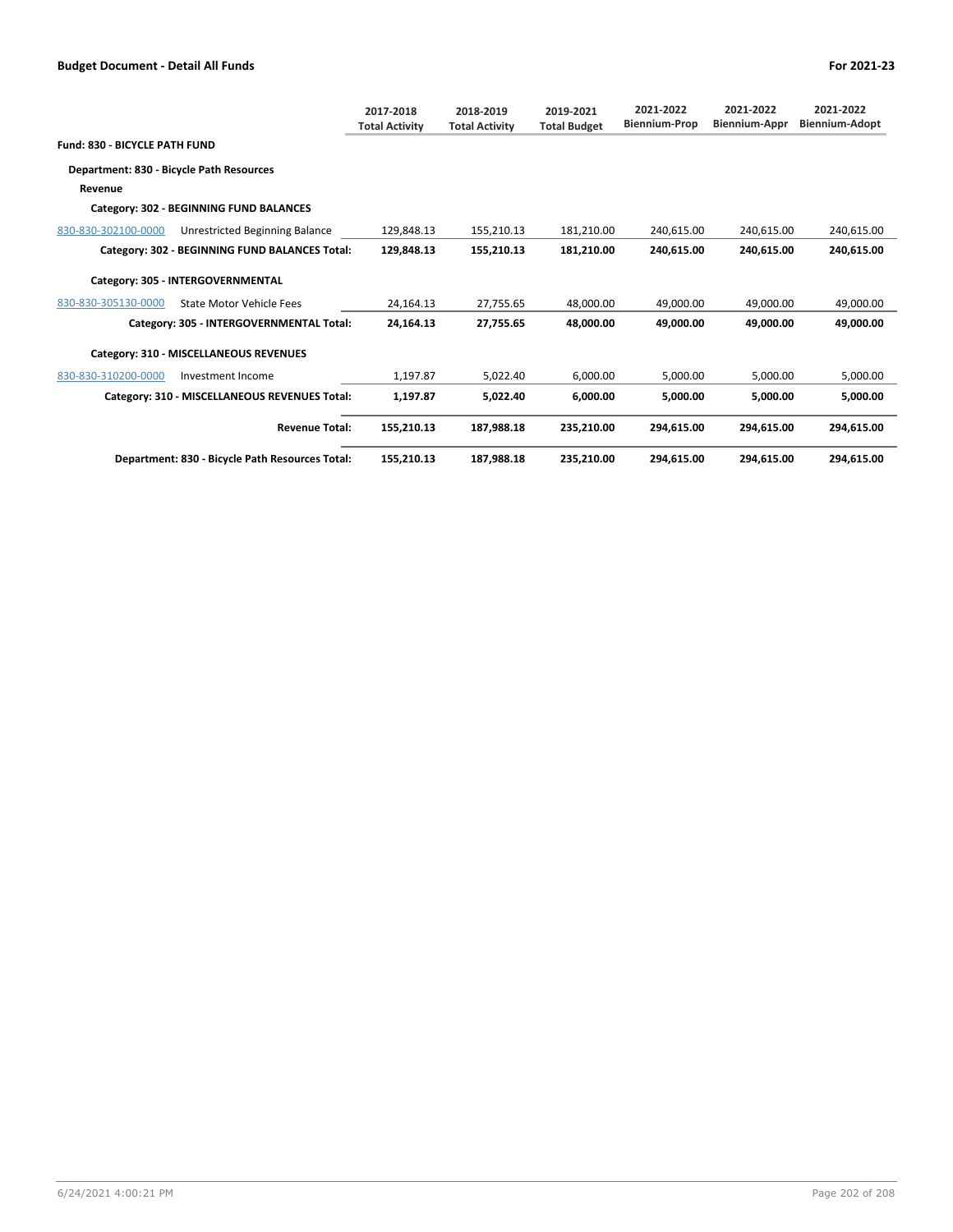|                                                       | 2017-2018<br><b>Total Activity</b> | 2018-2019<br><b>Total Activity</b> | 2019-2021<br><b>Total Budget</b> | 2021-2022<br><b>Biennium-Prop</b> | 2021-2022<br>Biennium-Appr | 2021-2022<br><b>Biennium-Adopt</b> |
|-------------------------------------------------------|------------------------------------|------------------------------------|----------------------------------|-----------------------------------|----------------------------|------------------------------------|
| Department: 831 - Bicycle Path                        |                                    |                                    |                                  |                                   |                            |                                    |
| <b>Expense</b>                                        |                                    |                                    |                                  |                                   |                            |                                    |
| Category: 495 - RESERVE FOR FUTURE EXPENDITURE        |                                    |                                    |                                  |                                   |                            |                                    |
| 830-831-495000-0000<br>Reserve for Future Expenditure | 0.00                               | 0.00                               | 235,210.00                       | 294,615.00                        | 294,615.00                 | 294,615.00                         |
| Category: 495 - RESERVE FOR FUTURE EXPENDITURE Total: | 0.00                               | 0.00                               | 235.210.00                       | 294.615.00                        | 294.615.00                 | 294.615.00                         |
| <b>Expense Total:</b>                                 | 0.00                               | 0.00                               | 235.210.00                       | 294.615.00                        | 294.615.00                 | 294.615.00                         |
| Department: 831 - Bicycle Path Total:                 | 0.00                               | 0.00                               | 235.210.00                       | 294.615.00                        | 294.615.00                 | 294.615.00                         |
| Fund: 830 - BICYCLE PATH FUND Surplus (Deficit):      | 155,210.13                         | 187,988.18                         | 0.00                             | 0.00                              | 0.00                       | 0.00                               |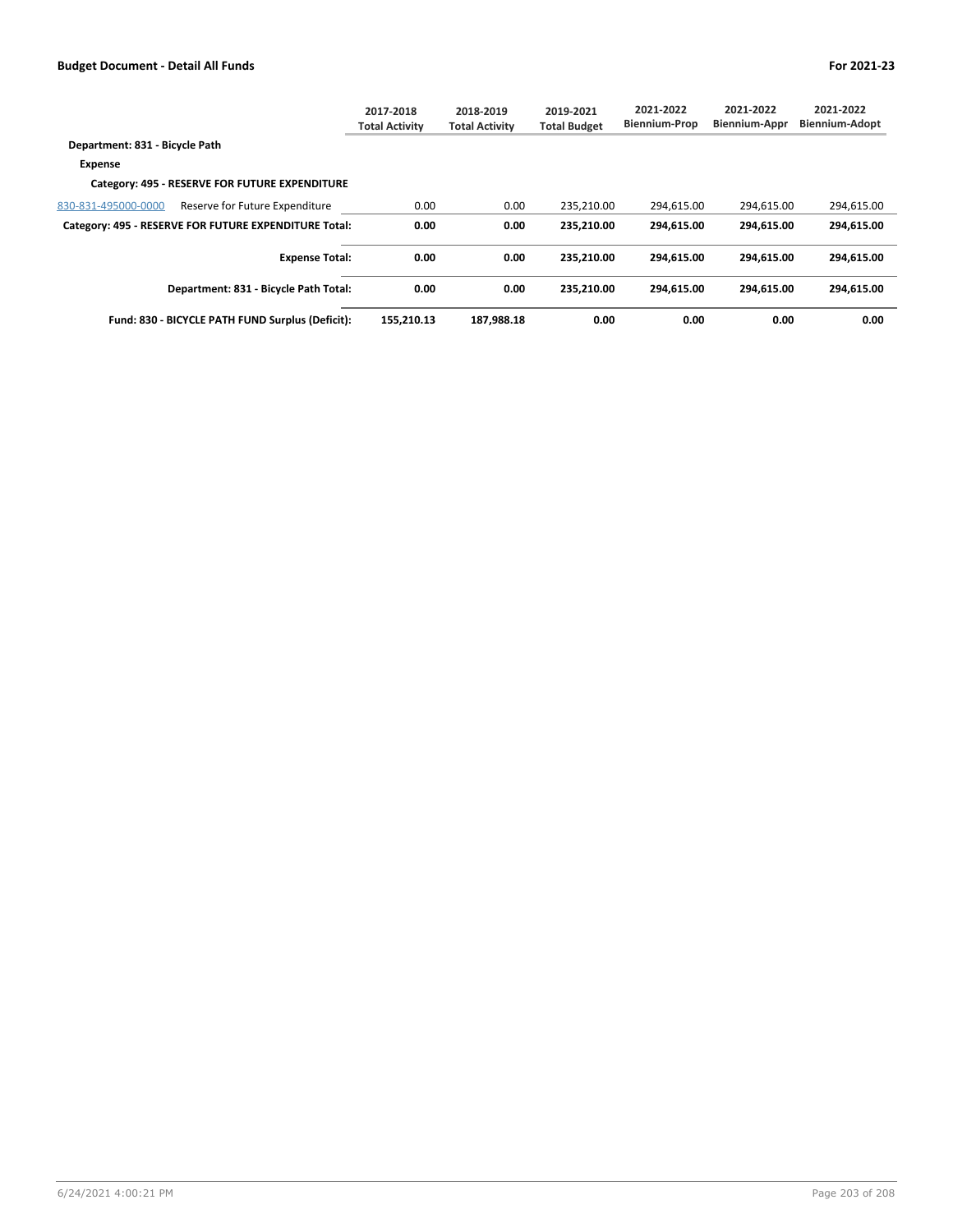|                                                      |                                                | 2017-2018<br><b>Total Activity</b> | 2018-2019<br><b>Total Activity</b> | 2019-2021<br><b>Total Budget</b> | 2021-2022<br><b>Biennium-Prop</b> | 2021-2022<br><b>Biennium-Appr</b> | 2021-2022<br><b>Biennium-Adopt</b> |
|------------------------------------------------------|------------------------------------------------|------------------------------------|------------------------------------|----------------------------------|-----------------------------------|-----------------------------------|------------------------------------|
| <b>Fund: 840 - LIBRARY ENDOWMENTS FUND</b>           |                                                |                                    |                                    |                                  |                                   |                                   |                                    |
|                                                      | Department: 840 - Library Endowment Resources  |                                    |                                    |                                  |                                   |                                   |                                    |
| Revenue                                              |                                                |                                    |                                    |                                  |                                   |                                   |                                    |
|                                                      | Category: 302 - BEGINNING FUND BALANCES        |                                    |                                    |                                  |                                   |                                   |                                    |
| 840-840-302100-0000                                  | Unrestricted Beginning Balance                 | 3,305,711.62                       | 3,597,984.86                       | 3,665,985.00                     | 4,342,637.00                      | 4,342,637.00                      | 4,342,637.00                       |
|                                                      | Category: 302 - BEGINNING FUND BALANCES Total: | 3,305,711.62                       | 3,597,984.86                       | 3,665,985.00                     | 4,342,637.00                      | 4,342,637.00                      | 4,342,637.00                       |
| Category: 310 - MISCELLANEOUS REVENUES               |                                                |                                    |                                    |                                  |                                   |                                   |                                    |
| 840-840-310200-0000                                  | Investment Income                              | 308,371.24                         | 232,476.45                         | 200,000.00                       | 200,000.00                        | 200,000.00                        | 200,000.00                         |
| 840-840-310526-0000                                  | <b>Endowment Donations</b>                     | 10,750.00                          | 0.00                               | 2,000.00                         | 0.00                              | 0.00                              | 0.00                               |
|                                                      | Category: 310 - MISCELLANEOUS REVENUES Total:  | 319,121.24                         | 232,476.45                         | 202,000.00                       | 200,000.00                        | 200,000.00                        | 200,000.00                         |
|                                                      | <b>Revenue Total:</b>                          | 3,624,832.86                       | 3,830,461.31                       | 3,867,985.00                     | 4,542,637.00                      | 4,542,637.00                      | 4,542,637.00                       |
| Department: 840 - Library Endowment Resources Total: |                                                | 3,624,832.86                       | 3,830,461.31                       | 3,867,985.00                     | 4,542,637.00                      | 4,542,637.00                      | 4,542,637.00                       |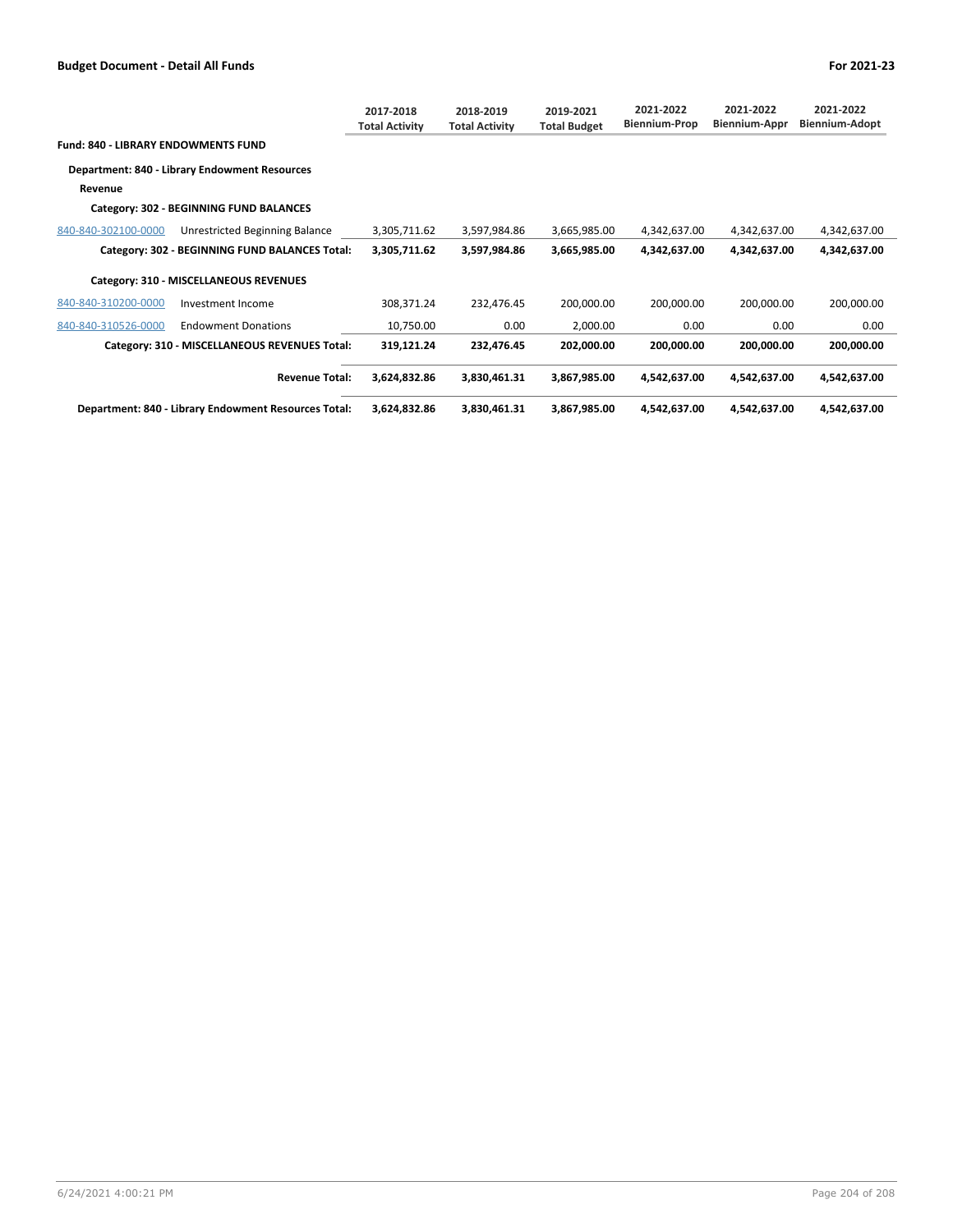|                                                        |                                                              | 2017-2018<br><b>Total Activity</b> | 2018-2019<br><b>Total Activity</b> | 2019-2021<br><b>Total Budget</b> | 2021-2022<br><b>Biennium-Prop</b> | 2021-2022<br>Biennium-Appr | 2021-2022<br><b>Biennium-Adopt</b> |  |
|--------------------------------------------------------|--------------------------------------------------------------|------------------------------------|------------------------------------|----------------------------------|-----------------------------------|----------------------------|------------------------------------|--|
| Department: 841 - Library Endowment                    |                                                              |                                    |                                    |                                  |                                   |                            |                                    |  |
| <b>Expense</b>                                         |                                                              |                                    |                                    |                                  |                                   |                            |                                    |  |
| Category: 470 - TRANSFERS                              |                                                              |                                    |                                    |                                  |                                   |                            |                                    |  |
| 840-841-472100-0000                                    | <b>Transfer to General Fund</b>                              | 26.848.00                          | 26,658.00                          | 57.000.00                        | 60,000.00                         | 60.000.00                  | 60,000.00                          |  |
| <b>Budget Notes</b>                                    |                                                              |                                    |                                    |                                  |                                   |                            |                                    |  |
| <b>Budget Code</b>                                     | <b>Description</b>                                           |                                    |                                    |                                  |                                   |                            |                                    |  |
| Biennium-Adopt                                         | Transfer of Bischoff income for purchase of books by Library |                                    |                                    |                                  |                                   |                            |                                    |  |
|                                                        | Category: 470 - TRANSFERS Total:                             | 26.848.00                          | 26.658.00                          | 57.000.00                        | 60.000.00                         | 60.000.00                  | 60,000.00                          |  |
|                                                        | Category: 495 - RESERVE FOR FUTURE EXPENDITURE               |                                    |                                    |                                  |                                   |                            |                                    |  |
| 840-841-495000-0000                                    | Reserve for Future Expenditure                               | 0.00                               | 0.00                               | 3,360,985.00                     | 3,782,637.00                      | 3,782,637.00               | 3,782,637.00                       |  |
|                                                        | Category: 495 - RESERVE FOR FUTURE EXPENDITURE Total:        | 0.00                               | 0.00                               | 3,360,985.00                     | 3,782,637.00                      | 3,782,637.00               | 3,782,637.00                       |  |
| Category: 498 - ENDING FUND BALANCE                    |                                                              |                                    |                                    |                                  |                                   |                            |                                    |  |
| 840-841-498440-0000                                    | Unapprop End Fund Bal-Bischoff                               | 0.00                               | 0.00                               | 450,000.00                       | 700,000.00                        | 700,000.00                 | 700,000.00                         |  |
|                                                        | Category: 498 - ENDING FUND BALANCE Total:                   | 0.00                               | 0.00                               | 450.000.00                       | 700.000.00                        | 700.000.00                 | 700.000.00                         |  |
|                                                        | <b>Expense Total:</b>                                        | 26,848.00                          | 26,658.00                          | 3,867,985.00                     | 4,542,637.00                      | 4,542,637.00               | 4,542,637.00                       |  |
| Department: 841 - Library Endowment Total:             |                                                              | 26,848.00                          | 26.658.00                          | 3,867,985.00                     | 4.542.637.00                      | 4.542.637.00               | 4.542.637.00                       |  |
| Fund: 840 - LIBRARY ENDOWMENTS FUND Surplus (Deficit): |                                                              | 3,597,984.86                       | 3,803,803.31                       | 0.00                             | 0.00                              | 0.00                       | 0.00                               |  |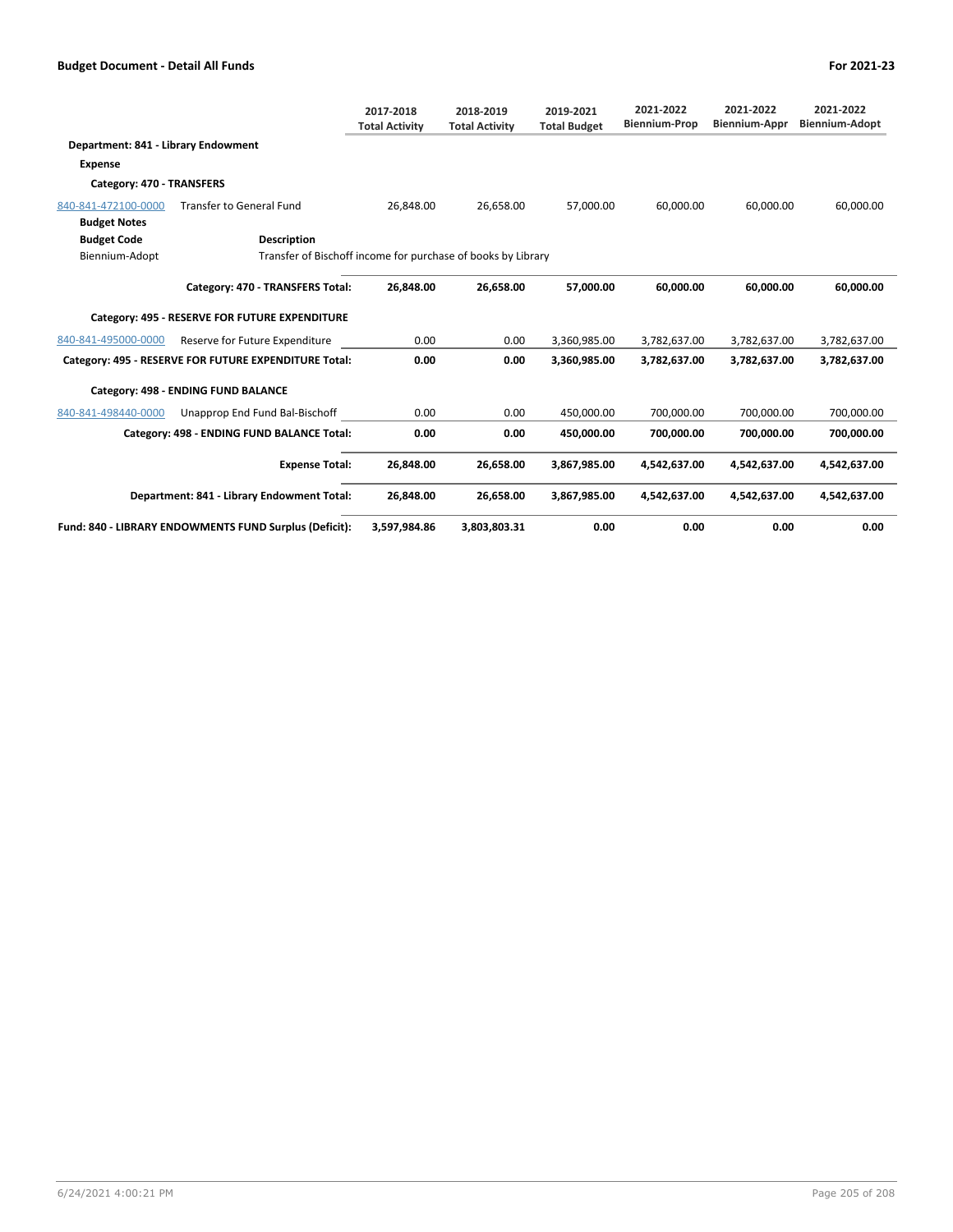|                                |                                                  | 2017-2018<br><b>Total Activity</b> | 2018-2019<br><b>Total Activity</b> | 2019-2021<br><b>Total Budget</b> | 2021-2022<br><b>Biennium-Prop</b> | 2021-2022<br>Biennium-Appr | 2021-2022<br><b>Biennium-Adopt</b> |
|--------------------------------|--------------------------------------------------|------------------------------------|------------------------------------|----------------------------------|-----------------------------------|----------------------------|------------------------------------|
| Fund: 850 - ACC ENDOWMENT FUND |                                                  |                                    |                                    |                                  |                                   |                            |                                    |
|                                | Department: 850 - ACC Endowment Resources        |                                    |                                    |                                  |                                   |                            |                                    |
| Revenue                        |                                                  |                                    |                                    |                                  |                                   |                            |                                    |
|                                | Category: 302 - BEGINNING FUND BALANCES          |                                    |                                    |                                  |                                   |                            |                                    |
| 850-850-302100-0000            | Unrestricted Beginning Balance                   | 2,033,951.40                       | 2,222,391.92                       | 2,187,392.00                     | 2,067,585.00                      | 2,067,585.00               | 2,067,585.00                       |
|                                | Category: 302 - BEGINNING FUND BALANCES Total:   | 2,033,951.40                       | 2,222,391.92                       | 2,187,392.00                     | 2,067,585.00                      | 2,067,585.00               | 2,067,585.00                       |
|                                | Category: 310 - MISCELLANEOUS REVENUES           |                                    |                                    |                                  |                                   |                            |                                    |
| 850-850-310200-0000            | Investment Income                                | 188.440.52                         | 143,318.70                         | 460,000.00                       | 120,000.00                        | 120,000.00                 | 120,000.00                         |
| <b>Budget Notes</b>            |                                                  |                                    |                                    |                                  |                                   |                            |                                    |
| <b>Budget Code</b>             | <b>Description</b>                               |                                    |                                    |                                  |                                   |                            |                                    |
| Biennium-Adopt                 | Budgeted @ about 3%                              |                                    |                                    |                                  |                                   |                            |                                    |
|                                | Category: 310 - MISCELLANEOUS REVENUES Total:    | 188.440.52                         | 143.318.70                         | 460.000.00                       | 120.000.00                        | 120.000.00                 | 120,000,00                         |
|                                | <b>Revenue Total:</b>                            | 2,222,391.92                       | 2,365,710.62                       | 2,647,392.00                     | 2,187,585.00                      | 2,187,585.00               | 2,187,585.00                       |
|                                | Department: 850 - ACC Endowment Resources Total: | 2,222,391.92                       | 2,365,710.62                       | 2,647,392.00                     | 2,187,585.00                      | 2,187,585.00               | 2,187,585.00                       |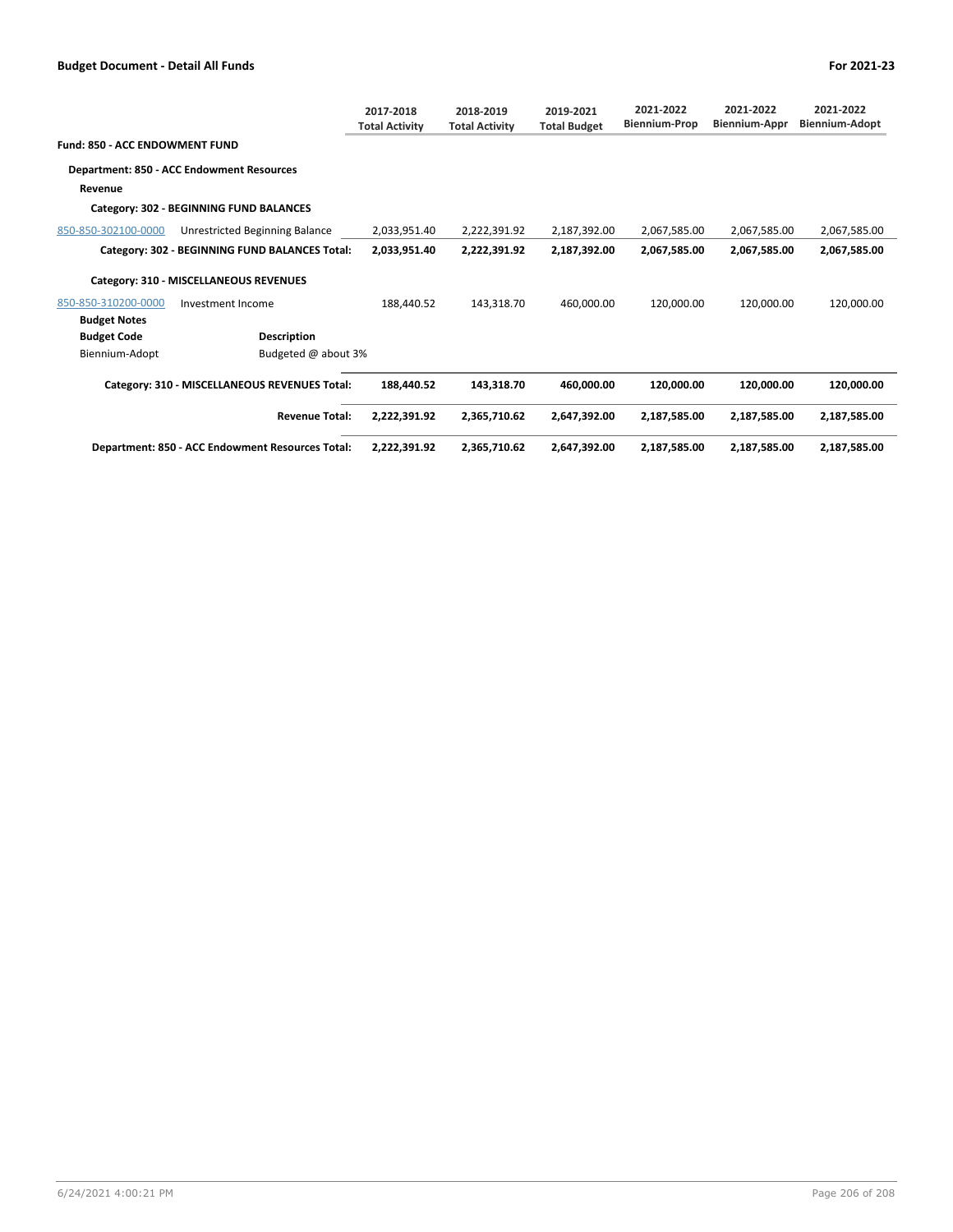|                                                   |                                                       | 2017-2018<br><b>Total Activity</b> | 2018-2019<br><b>Total Activity</b> | 2019-2021<br><b>Total Budget</b> | 2021-2022<br><b>Biennium-Prop</b> | 2021-2022<br><b>Biennium-Appr</b> | 2021-2022<br><b>Biennium-Adopt</b> |
|---------------------------------------------------|-------------------------------------------------------|------------------------------------|------------------------------------|----------------------------------|-----------------------------------|-----------------------------------|------------------------------------|
| Department: 851 - ACC Endowment                   |                                                       |                                    |                                    |                                  |                                   |                                   |                                    |
| <b>Expense</b>                                    |                                                       |                                    |                                    |                                  |                                   |                                   |                                    |
| Category: 470 - TRANSFERS                         |                                                       |                                    |                                    |                                  |                                   |                                   |                                    |
| 850-851-472100-0000                               | <b>Transfer to General Fund</b>                       | 0.00                               | 0.00                               | 780,000.00                       | 180,000.00                        | 180,000.00                        | 180,000.00                         |
| <b>Budget Notes</b>                               |                                                       |                                    |                                    |                                  |                                   |                                   |                                    |
| <b>Budget Code</b>                                | <b>Description</b>                                    |                                    |                                    |                                  |                                   |                                   |                                    |
| Biennium-Adopt                                    | \$90k towards programming                             |                                    |                                    |                                  |                                   |                                   |                                    |
|                                                   | Category: 470 - TRANSFERS Total:                      | 0.00                               | 0.00                               | 780,000.00                       | 180,000.00                        | 180,000.00                        | 180,000.00                         |
|                                                   | Category: 495 - RESERVE FOR FUTURE EXPENDITURE        |                                    |                                    |                                  |                                   |                                   |                                    |
| 850-851-495000-0000                               | Reserve for Future Expenditure                        | 0.00                               | 0.00                               | 1,867,392.00                     | 2,007,585.00                      | 2,007,585.00                      | 2,007,585.00                       |
|                                                   | Category: 495 - RESERVE FOR FUTURE EXPENDITURE Total: | 0.00                               | 0.00                               | 1,867,392.00                     | 2,007,585.00                      | 2,007,585.00                      | 2,007,585.00                       |
|                                                   | <b>Expense Total:</b>                                 | 0.00                               | 0.00                               | 2,647,392.00                     | 2,187,585.00                      | 2,187,585.00                      | 2,187,585.00                       |
| Department: 851 - ACC Endowment Total:            |                                                       | 0.00                               | 0.00                               | 2,647,392.00                     | 2,187,585.00                      | 2,187,585.00                      | 2,187,585.00                       |
| Fund: 850 - ACC ENDOWMENT FUND Surplus (Deficit): |                                                       | 2.222.391.92                       | 2,365,710.62                       | 0.00                             | 0.00                              | 0.00                              | 0.00                               |
|                                                   | Report Surplus (Deficit): 101,445,547.26              |                                    | 102,388,199.07                     | 0.00                             | 0.00                              | 0.00                              | 0.00                               |